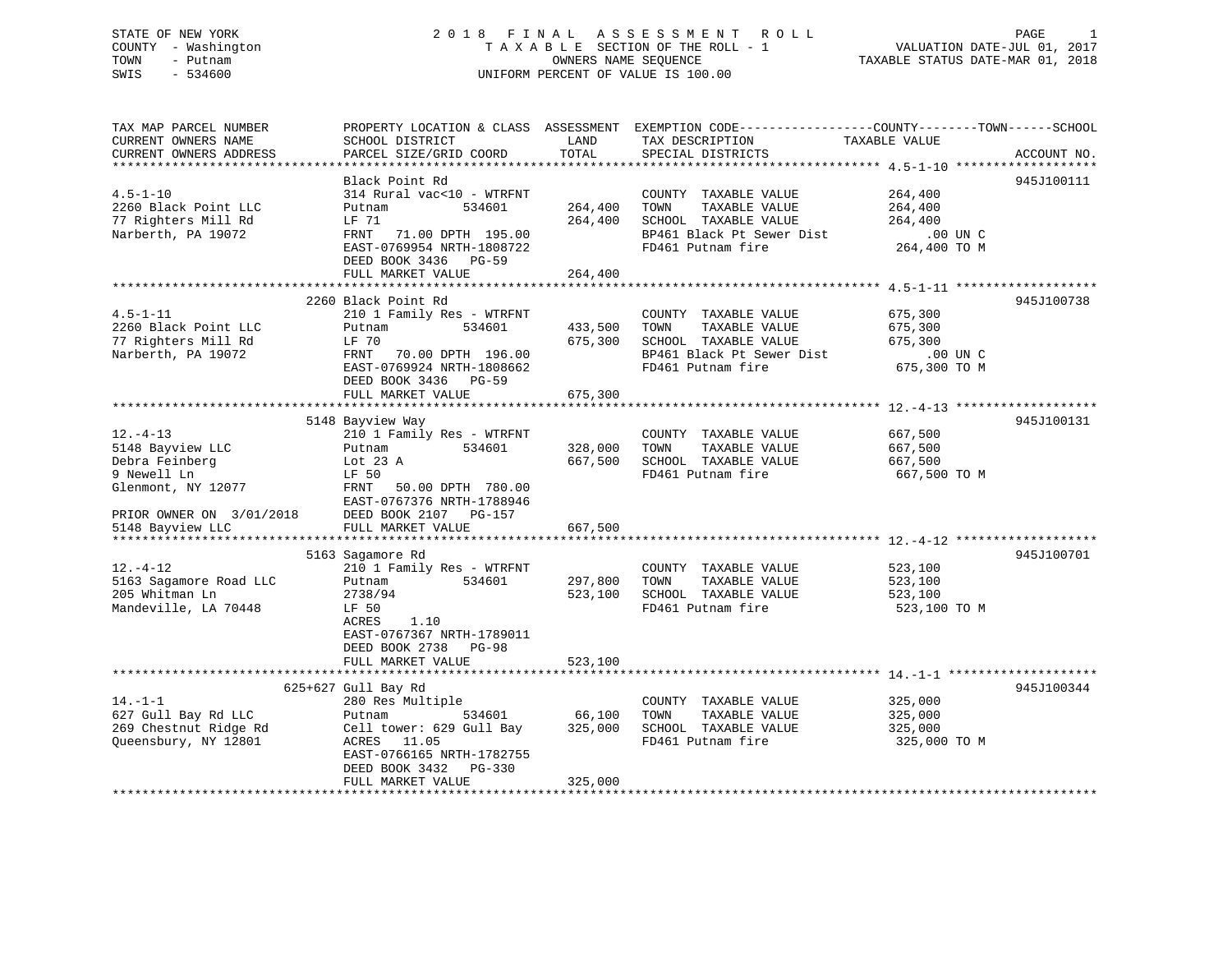## STATE OF NEW YORK 2 0 1 8 F I N A L A S S E S S M E N T R O L L PAGE 2 COUNTY - Washington T A X A B L E SECTION OF THE ROLL - 1 VALUATION DATE-JUL 01, 2017 TOWN - Putnam OWNERS NAME SEQUENCE TAXABLE STATUS DATE-MAR 01, 2018 SWIS - 534600 UNIFORM PERCENT OF VALUE IS 100.00

TAX MAP PARCEL NUMBER PROPERTY LOCATION & CLASS ASSESSMENT EXEMPTION CODE------------------COUNTY--------TOWN------SCHOOL

| CURRENT OWNERS NAME                   | SCHOOL DISTRICT                 | LAND    | TAX DESCRIPTION       | TAXABLE VALUE                                                  |             |
|---------------------------------------|---------------------------------|---------|-----------------------|----------------------------------------------------------------|-------------|
| CURRENT OWNERS ADDRESS                | PARCEL SIZE/GRID COORD          | TOTAL   | SPECIAL DISTRICTS     |                                                                | ACCOUNT NO. |
|                                       |                                 |         |                       |                                                                |             |
|                                       | Smith Bay/lake George           |         |                       |                                                                | 945J100838  |
| $14.11 - 2 - 3$                       | 312 Vac w/imprv - WTRFNT        |         | COUNTY TAXABLE VALUE  | 63,500                                                         |             |
| 627 Gull Bay Rd LLC                   | 534601<br>Putnam                | 59,900  | TAXABLE VALUE<br>TOWN | 63,500                                                         |             |
| 269 Chestnut Ridge Rd                 | Dock/pump House                 | 63,500  | SCHOOL TAXABLE VALUE  | 63,500                                                         |             |
| Queensbury, NY 12801                  | LF 31                           |         | FD461 Putnam fire     | 63,500 TO M                                                    |             |
|                                       | $14. - 2 - 3$                   |         |                       |                                                                |             |
|                                       | FRNT<br>31.00 DPTH<br>51.00     |         |                       |                                                                |             |
|                                       | EAST-0765225 NRTH-1782637       |         |                       |                                                                |             |
|                                       | DEED BOOK 3432<br>$PG-330$      |         |                       |                                                                |             |
|                                       | FULL MARKET VALUE               | 63,500  |                       |                                                                |             |
|                                       |                                 |         |                       |                                                                |             |
|                                       | Gull Bay Rd                     |         |                       |                                                                | 945J100627  |
| $14.8 - 1 - 15$                       | 322 Rural vac>10 - WTRFNT       |         | COUNTY TAXABLE VALUE  | 298,500                                                        |             |
| 627 Gull Bay Road LLC                 | Putnam<br>534601                | 298,500 | TOWN<br>TAXABLE VALUE | 298,500                                                        |             |
|                                       |                                 |         |                       |                                                                |             |
| 269 Chestnut Ridge Rd                 | Sub Lot 3                       | 298,500 | SCHOOL TAXABLE VALUE  | 298,500                                                        |             |
| Queensbury, NY 12804                  | LF 85                           |         | FD461 Putnam fire     | 298,500 TO M                                                   |             |
|                                       | ACRES<br>10.40                  |         |                       |                                                                |             |
|                                       | EAST-0765656 NRTH-1783412       |         |                       |                                                                |             |
|                                       | DEED BOOK 3571<br>$PG-285$      |         |                       |                                                                |             |
|                                       | FULL MARKET VALUE               | 298,500 |                       |                                                                |             |
|                                       | .                               | ******* |                       | ******************************** 7.8-1-4 ********************* |             |
|                                       | Lake George Way                 |         |                       |                                                                | 945J100698  |
| $7.8 - 1 - 4$                         | 314 Rural vac<10                |         | COUNTY TAXABLE VALUE  | 70,000                                                         |             |
| Abell Revocable Trust                 | 534601<br>Putnam                | 70,000  | TOWN<br>TAXABLE VALUE | 70,000                                                         |             |
| Attn: Peter Abell Trustee             | Deeded Lake Rights              | 70,000  | SCHOOL TAXABLE VALUE  | 70,000                                                         |             |
| 321 Hillwinds Rd                      | 10.00 DPTH 205.00<br>FRNT       |         | FD461 Putnam fire     | 70,000 TO M                                                    |             |
| Brattleboro, VT 05301                 | EAST-0767291 NRTH-1799716       |         |                       |                                                                |             |
|                                       | DEED BOOK 704<br>PG-246         |         |                       |                                                                |             |
|                                       | FULL MARKET VALUE               | 70,000  |                       |                                                                |             |
|                                       |                                 |         |                       |                                                                |             |
|                                       | 3066 Lake George Way            |         |                       |                                                                | 945J100649  |
| $7.8 - 1 - 5$                         | 210 1 Family Res - WTRFNT       |         | COUNTY TAXABLE VALUE  | 324,900                                                        |             |
| Abell Revocable Trust                 | 534601<br>Putnam                | 203,000 | TAXABLE VALUE<br>TOWN | 324,900                                                        |             |
| Attn: Peter Abell Trustee             | LF 10                           | 324,900 | SCHOOL TAXABLE VALUE  | 324,900                                                        |             |
| 321 Hillwinds Rd                      | FRNT 100.00 DPTH 100.00         |         | FD461 Putnam fire     | 324,900 TO M                                                   |             |
| Brattleboro, VT 05301                 | EAST-0767169 NRTH-1799678       |         |                       |                                                                |             |
|                                       |                                 |         |                       |                                                                |             |
|                                       | DEED BOOK 704<br>PG-246         |         |                       |                                                                |             |
|                                       | FULL MARKET VALUE               | 324,900 |                       |                                                                |             |
|                                       |                                 |         |                       |                                                                | 945J100003  |
|                                       | Schwerdtfeger Rd                |         |                       |                                                                |             |
| $4. - 1 - 24$                         | 322 Rural vac>10                |         | COUNTY TAXABLE VALUE  | 26,900                                                         |             |
| Adler Revocable Trust Carole S Putnam | 534601                          | 26,900  | TAXABLE VALUE<br>TOWN | 26,900                                                         |             |
| Adler Carole S Trustee                | Vacant Lot                      | 26,900  | SCHOOL TAXABLE VALUE  | 26,900                                                         |             |
| 7041 N. Catheral Rock Pl              | 559/108                         |         | FD461 Putnam fire     | 26,900 TO M                                                    |             |
| Tuscon, AZ 85718                      | ACRES<br>11.90                  |         |                       |                                                                |             |
|                                       | EAST-0770631 NRTH-1801554       |         |                       |                                                                |             |
|                                       | DEED BOOK 3487<br><b>PG-217</b> |         |                       |                                                                |             |
|                                       | FULL MARKET VALUE               | 26,900  |                       |                                                                |             |
|                                       |                                 |         |                       |                                                                |             |
|                                       |                                 |         |                       |                                                                |             |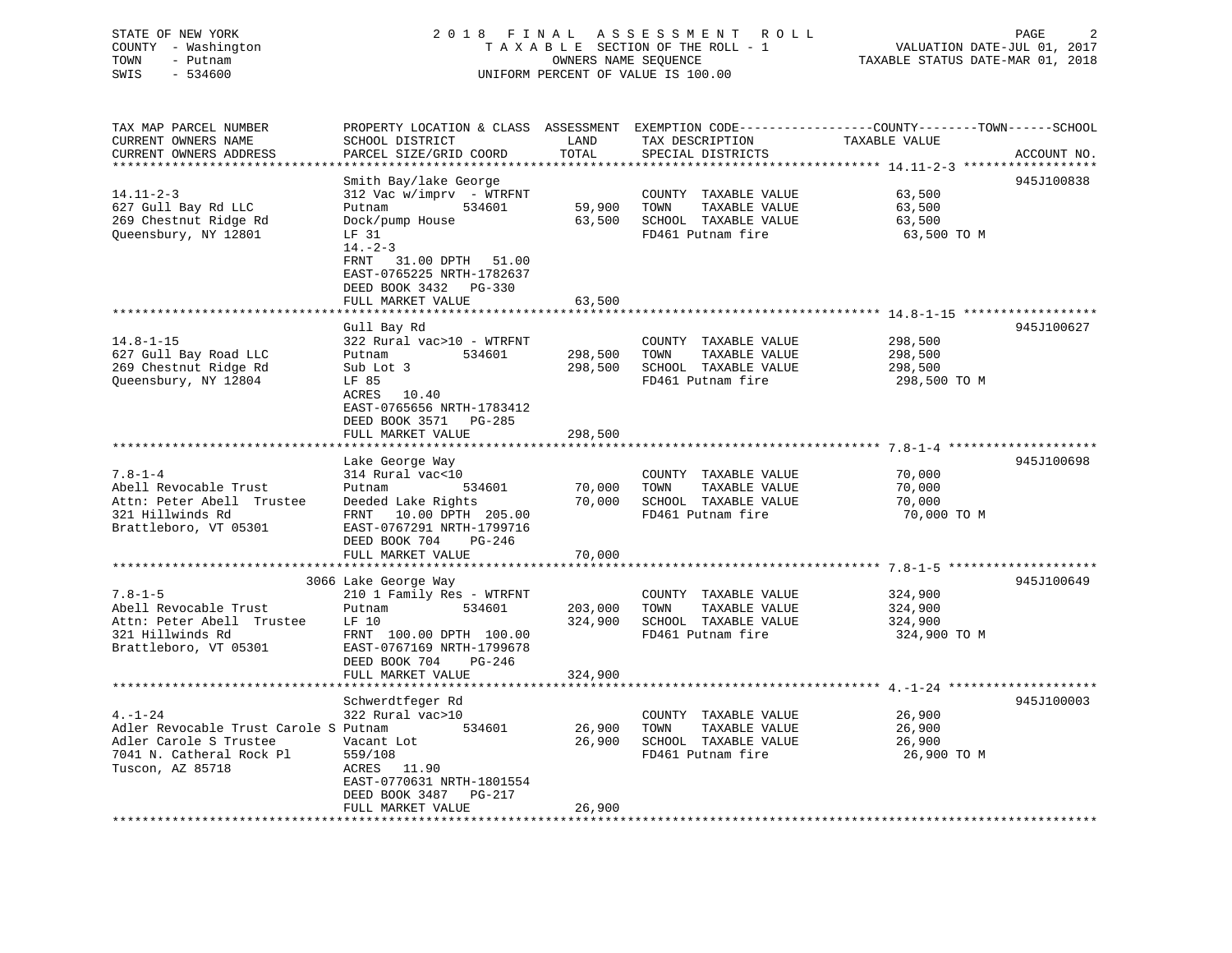STATE OF NEW YORK 2 0 1 8 F I N A L A S S E S S M E N T R O L L PAGE 3 COUNTY - Washington T A X A B L E SECTION OF THE ROLL - 1 VALUATION DATE-JUL 01, 2017 TOWN - Putnam OWNERS NAME SEQUENCE TAXABLE STATUS DATE-MAR 01, 2018 SWIS - 534600 UNIFORM PERCENT OF VALUE IS 100.00UNIFORM PERCENT OF VALUE IS 100.00

| TAX MAP PARCEL NUMBER    |                           |                    |                              | PROPERTY LOCATION & CLASS ASSESSMENT EXEMPTION CODE----------------COUNTY-------TOWN------SCHOOL |
|--------------------------|---------------------------|--------------------|------------------------------|--------------------------------------------------------------------------------------------------|
| CURRENT OWNERS NAME      | SCHOOL DISTRICT           | LAND               | TAX DESCRIPTION              | TAXABLE VALUE                                                                                    |
| CURRENT OWNERS ADDRESS   | PARCEL SIZE/GRID COORD    | TOTAL              | SPECIAL DISTRICTS            | ACCOUNT NO.                                                                                      |
|                          |                           |                    |                              |                                                                                                  |
|                          | 2191 Black Point Rd       |                    |                              | 945J100426                                                                                       |
| $1.18 - 1 - 20$          | 210 1 Family Res - WTRFNT |                    | COUNTY TAXABLE VALUE         | 570,500                                                                                          |
| Agree Robert             | Putnam<br>534601          | 318,300<br>570,500 | TAXABLE VALUE<br>TOWN        | 570,500                                                                                          |
| Biren Melissa            | LF 68'<br>$1/2$ Lot $6$   |                    | SCHOOL TAXABLE VALUE         | 570,500                                                                                          |
| 81 Parker Ave            | FRNT 66.00 DPTH 282.00    |                    | BP461 Black Pt Sewer Dist    | .00 UN C                                                                                         |
| Maplewood, NJ 07470      | BANK<br>998               |                    | FD461 Putnam fire            | 570,500 TO M                                                                                     |
|                          | EAST-0771027 NRTH-1809787 |                    |                              |                                                                                                  |
|                          | DEED BOOK 3801 PG-124     |                    |                              |                                                                                                  |
|                          | FULL MARKET VALUE         | 570,500            |                              |                                                                                                  |
|                          |                           |                    |                              |                                                                                                  |
|                          | Peterson Rd               |                    |                              | 945J100522                                                                                       |
| $8. - 2 - 12.1$          | 322 Rural vac>10          |                    | COUNTY TAXABLE VALUE         | 55,000                                                                                           |
| Aguayo Iris M            | 534601<br>Putnam          | 55,000             | TAXABLE VALUE<br>TOWN        | 55,000                                                                                           |
| 11909 Park Ave           | Mt Lot                    | 55,000             | SCHOOL TAXABLE VALUE         | 55,000                                                                                           |
| Seffner, FL 33584-5229   | ACRES 50.00               |                    | FD461 Putnam fire            | 55,000 TO M                                                                                      |
|                          | EAST-0778211 NRTH-1793783 |                    |                              |                                                                                                  |
|                          | DEED BOOK 920<br>PG-327   |                    |                              |                                                                                                  |
|                          | FULL MARKET VALUE         | 55,000             |                              |                                                                                                  |
|                          |                           |                    |                              |                                                                                                  |
|                          | 1 Ferry Way South         |                    |                              | 945J100548                                                                                       |
| $2. - 1 - 10$            | 260 Seasonal res - WTRFNT |                    | COUNTY TAXABLE VALUE         | 87,000                                                                                           |
| Aiken John F Jr          | 534601<br>Putnam          |                    | 30,900 TOWN<br>TAXABLE VALUE | 87,000                                                                                           |
| 56 Ferry Blvd            | Cottage                   |                    | 87,000 SCHOOL TAXABLE VALUE  | 87,000                                                                                           |
| So Glens Falls, NY 12803 | 135' LF                   |                    | FD461 Putnam fire            | 87,000 TO M                                                                                      |
|                          | FRNT 135.00 DPTH 64.00    |                    |                              |                                                                                                  |
|                          | EAST-0787955 NRTH-1811718 |                    |                              |                                                                                                  |
|                          | DEED BOOK 599 PG-175      |                    |                              |                                                                                                  |
|                          | FULL MARKET VALUE         | 87,000             |                              |                                                                                                  |
|                          | 500 Liddle-Harris Rd      |                    |                              | 945J101080                                                                                       |
| $8. -2 - 4.11$           | 322 Rural vac>10          |                    | COUNTY TAXABLE VALUE         | 25,900                                                                                           |
| Alessi Michael           | 534601<br>Putnam          | 25,900             | TOWN<br>TAXABLE VALUE        | 25,900                                                                                           |
| Alessi Robin             | Lot 7                     | 25,900             | SCHOOL TAXABLE VALUE         | 25,900                                                                                           |
| 1309 Sunningdale Ln      | ACRES 10.93               |                    | FD461 Putnam fire            | 25,900 TO M                                                                                      |
| Ormond Beach, FL 32174   | EAST-0775502 NRTH-1796468 |                    |                              |                                                                                                  |
|                          | DEED BOOK 3624 PG-95      |                    |                              |                                                                                                  |
|                          | FULL MARKET VALUE         | 25,900             |                              |                                                                                                  |
|                          |                           |                    |                              |                                                                                                  |
|                          | 2286 Black Point Rd       |                    |                              | 945J100133                                                                                       |
| $4.5 - 1 - 18$           | 260 Seasonal res - WTRFNT |                    | COUNTY TAXABLE VALUE         | 595,800                                                                                          |
| Alfano LE Claire E       | Putnam<br>534601          | 539,800            | TOWN<br>TAXABLE VALUE        | 595,800                                                                                          |
| O Brien Kevin P          | Esmt 2112/256             | 595,800            | SCHOOL TAXABLE VALUE         | 595,800                                                                                          |
| 183 Bay St               | LF 100                    |                    | BP461 Black Pt Sewer Dist    | .00 UN C                                                                                         |
| Glens Falls, NY 12801    | FRNT 100.00 DPTH 156.00   |                    | FD461 Putnam fire            | 595,800 TO M                                                                                     |
|                          | 0.70<br>ACRES             |                    |                              |                                                                                                  |
|                          | EAST-0769626 NRTH-1808130 |                    |                              |                                                                                                  |
|                          | DEED BOOK 2054 PG-275     |                    |                              |                                                                                                  |
|                          | FULL MARKET VALUE         | 595,800            |                              |                                                                                                  |
|                          |                           |                    |                              |                                                                                                  |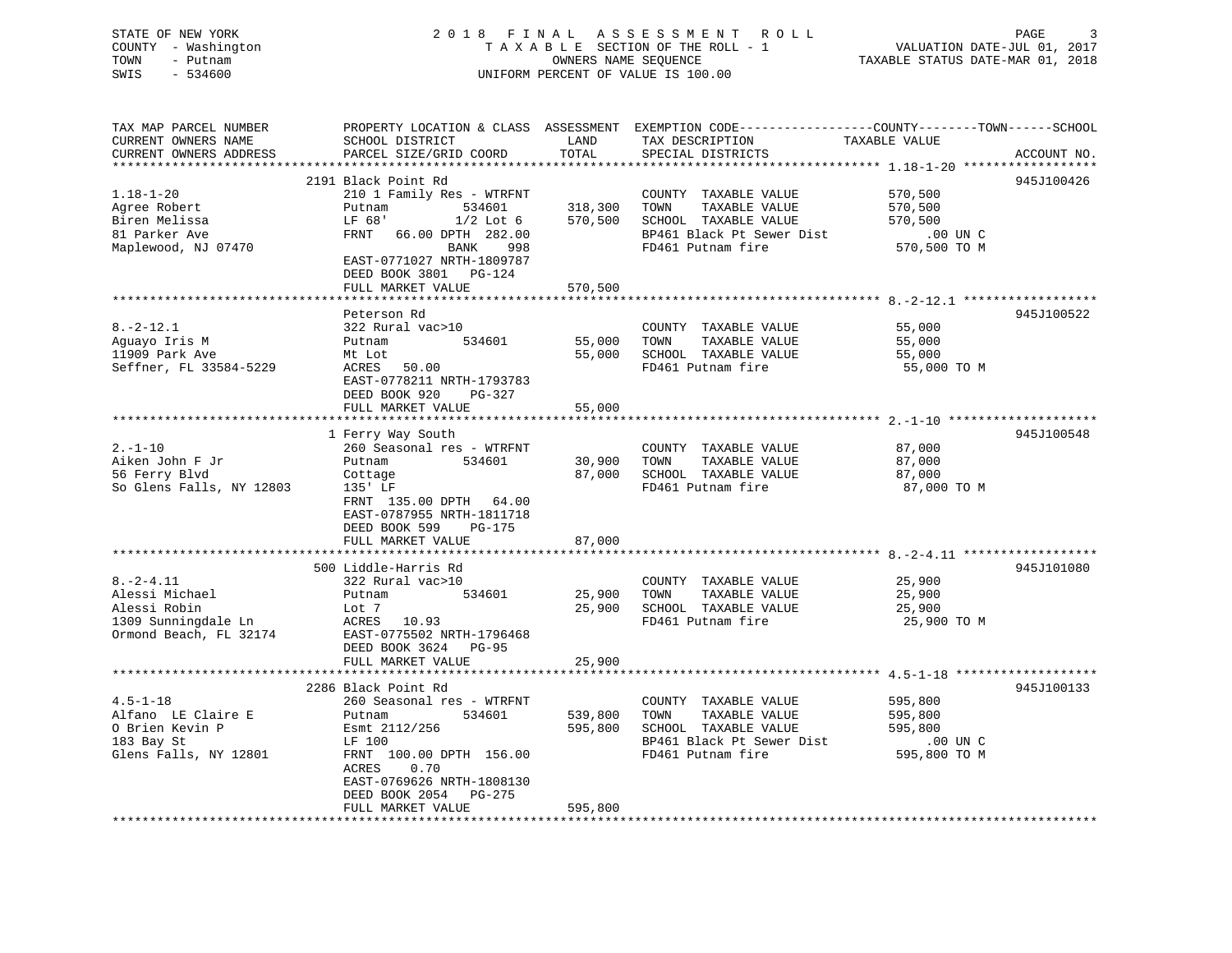## STATE OF NEW YORK 2 0 1 8 F I N A L A S S E S S M E N T R O L L PAGE 4 COUNTY - Washington T A X A B L E SECTION OF THE ROLL - 1 VALUATION DATE-JUL 01, 2017 TOWN - Putnam OWNERS NAME SEQUENCE TAXABLE STATUS DATE-MAR 01, 2018 SWIS - 534600 UNIFORM PERCENT OF VALUE IS 100.00UNIFORM PERCENT OF VALUE IS 100.00

| TAX MAP PARCEL NUMBER<br>CURRENT OWNERS NAME | PROPERTY LOCATION & CLASS ASSESSMENT EXEMPTION CODE----------------COUNTY-------TOWN------SCHOOL<br>SCHOOL DISTRICT | LAND         | TAX DESCRIPTION                       | TAXABLE VALUE  |                    |
|----------------------------------------------|---------------------------------------------------------------------------------------------------------------------|--------------|---------------------------------------|----------------|--------------------|
| CURRENT OWNERS ADDRESS                       | PARCEL SIZE/GRID COORD                                                                                              | TOTAL        | SPECIAL DISTRICTS                     |                | ACCOUNT NO.        |
|                                              |                                                                                                                     |              |                                       |                |                    |
| $5 - 2 - 4$                                  | 775 County Route 2<br>242 Rurl res&rec                                                                              |              | COUNTY TAXABLE VALUE                  | 160,400        | 945J100160         |
| Andersen Mark                                | 534601<br>Putnam                                                                                                    | 45,200       | TAXABLE VALUE<br>TOWN                 | 160,400        |                    |
| Andersen Krista                              | Lot 1                                                                                                               | 160,400      | SCHOOL TAXABLE VALUE                  | 160,400        |                    |
| 775 County Route 2                           | ACRES 10.08 BANK<br>999                                                                                             |              | CA002 Cons agri dst 2                 | 160,400 TO     |                    |
| Putnam Station, NY 12861                     | EAST-0789126 NRTH-1806996                                                                                           |              | FD461 Putnam fire                     | 160,400 TO M   |                    |
|                                              | DEED BOOK 3691 PG-338                                                                                               |              |                                       |                |                    |
|                                              | FULL MARKET VALUE                                                                                                   | 160,400      |                                       |                |                    |
|                                              |                                                                                                                     |              |                                       |                |                    |
|                                              | 127 Backus Ln                                                                                                       |              |                                       |                | 945J100009         |
| $18. -2 - 10$                                | 312 Vac w/imprv                                                                                                     |              | COUNTY TAXABLE VALUE                  | 109,400        |                    |
| Andersen Martin B                            | 534601<br>Putnam                                                                                                    | 92,800       | TAXABLE VALUE<br>TOWN                 | 109,400        |                    |
| Andersen Robin                               | Lot B                                                                                                               | 109,400      | SCHOOL TAXABLE VALUE                  | 109,400        |                    |
| 54 Highland St                               | 18.–1–10                                                                                                            |              | FD461 Putnam fire                     | 109,400 TO M   |                    |
| Ticonderoga, NY 12883                        | ACRES 67.75                                                                                                         |              |                                       |                |                    |
|                                              | EAST-0772391 NRTH-1773804                                                                                           |              |                                       |                |                    |
|                                              | DEED BOOK 2723 PG-242                                                                                               |              |                                       |                |                    |
|                                              | FULL MARKET VALUE                                                                                                   | 109,400      |                                       |                |                    |
|                                              |                                                                                                                     |              |                                       |                |                    |
|                                              | 62 Backus Ln                                                                                                        |              |                                       |                |                    |
| $18. - 2 - 10.1$                             | 242 Rurl res&rec                                                                                                    |              | ENH STAR 41834                        | $\overline{0}$ | 66,800<br>$\Omega$ |
| Andersen Michael A                           | Putnam<br>534601                                                                                                    | 99,400       | COUNTY TAXABLE VALUE                  | 291,500        |                    |
| Andersen Carolyn<br>62 Backus Ln             | Lot A                                                                                                               | 291,500 TOWN | TAXABLE VALUE<br>SCHOOL TAXABLE VALUE | 291,500        |                    |
|                                              | ACRES 74.40                                                                                                         |              | FD461 Putnam fire                     | 224,700        |                    |
|                                              | Putnam Station, NY 12861 EAST-0771510 NRTH-1774835<br>DEED BOOK 2715 PG-21                                          |              |                                       | 291,500 TO M   |                    |
|                                              | FULL MARKET VALUE                                                                                                   | 291,500      |                                       |                |                    |
|                                              |                                                                                                                     |              |                                       |                |                    |
|                                              | 4366 Link Way                                                                                                       |              |                                       |                | 945J100014         |
| $11.20 - 2 - 5$                              | 260 Seasonal res                                                                                                    |              | COUNTY TAXABLE VALUE                  | 185,000        |                    |
| Applebee Paul W Jr Trus                      | 534601<br>Putnam                                                                                                    | 109,600      | TOWN<br>TAXABLE VALUE                 | 185,000        |                    |
| Applebee Ian J Trustee                       | Lots & Cot                                                                                                          | 185,000      | SCHOOL TAXABLE VALUE                  | 185,000        |                    |
| 13059 Preserve Ct                            | 476/871 & 873                                                                                                       |              | FD461 Putnam fire                     | 185,000 TO M   |                    |
| Port Charlotte, FL 33953                     | FRNT 213.00 DPTH 165.00                                                                                             |              |                                       |                |                    |
|                                              | EAST-0766570 NRTH-1787273                                                                                           |              |                                       |                |                    |
|                                              | DEED BOOK 3432 PG-66                                                                                                |              |                                       |                |                    |
|                                              | FULL MARKET VALUE                                                                                                   | 185,000      |                                       |                |                    |
|                                              |                                                                                                                     |              |                                       |                |                    |
|                                              | Link Way                                                                                                            |              |                                       |                | 945J100013         |
| $11.20 - 4 - 9$                              | $312$ Vac w/imprv - WTRFNT                                                                                          |              | COUNTY TAXABLE VALUE                  | 143,500        |                    |
| Applebee Paul W Jr Trus                      | 534601<br>Putnam                                                                                                    | 134,400      | TOWN<br>TAXABLE VALUE                 | 143,500        |                    |
| Applebee Ian J Trustee                       | dock                                                                                                                | 143,500      | SCHOOL TAXABLE VALUE                  | 143,500        |                    |
| 13059 Preserve Ct                            | LF 41                                                                                                               |              | FD461 Putnam fire                     | 143,500 TO M   |                    |
| Port Charlotte, FL 33953                     | FRNT 15.00 DPTH 165.00                                                                                              |              |                                       |                |                    |
|                                              | EAST-0766492 NRTH-1787073                                                                                           |              |                                       |                |                    |
|                                              | DEED BOOK 3432 PG-69<br>FULL MARKET VALUE                                                                           | 143,500      |                                       |                |                    |
|                                              |                                                                                                                     |              |                                       |                |                    |
|                                              |                                                                                                                     |              |                                       |                |                    |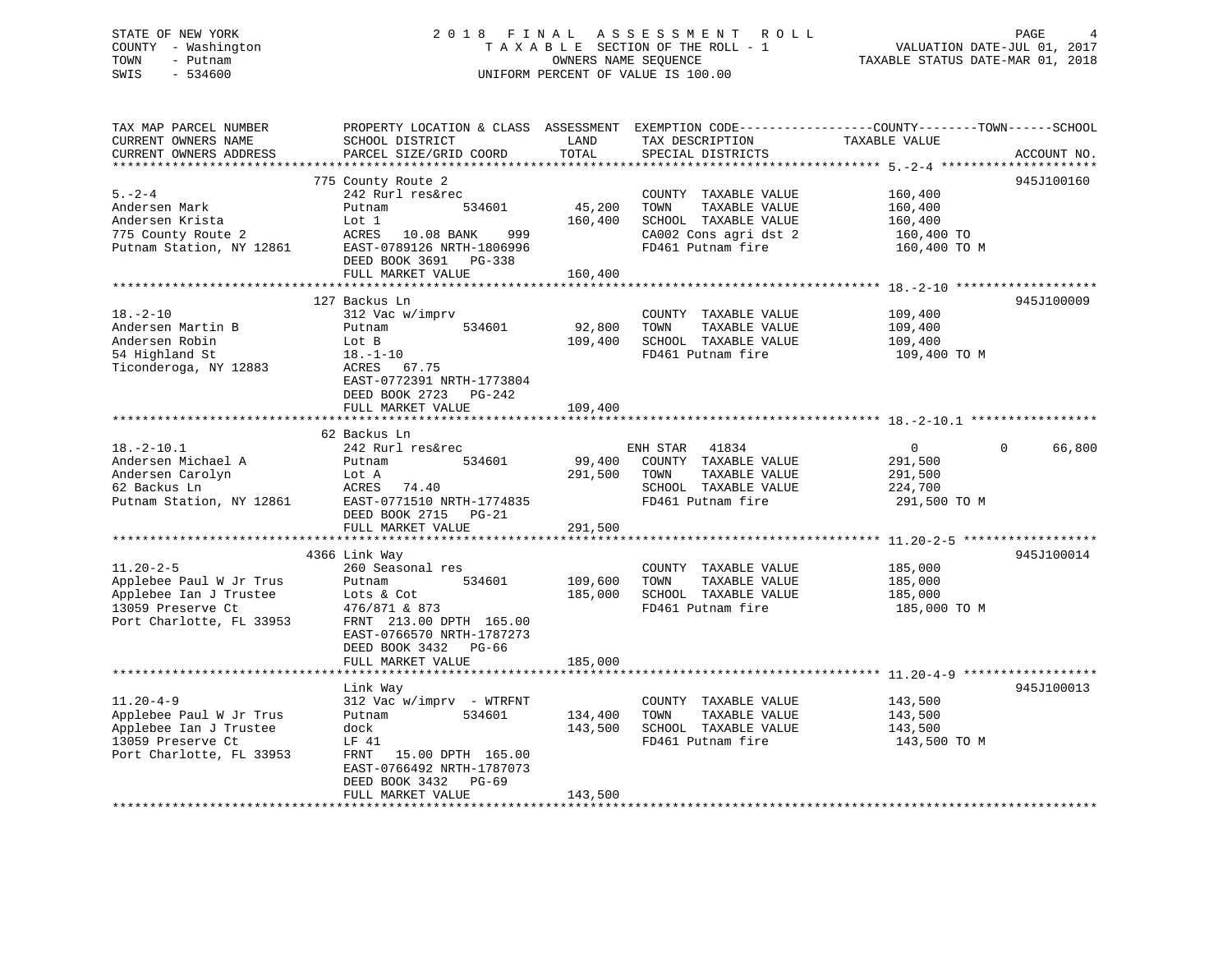## STATE OF NEW YORK 2 0 1 8 F I N A L A S S E S S M E N T R O L L PAGE 5 COUNTY - Washington T A X A B L E SECTION OF THE ROLL - 1 VALUATION DATE-JUL 01, 2017 TOWN - Putnam OWNERS NAME SEQUENCE TAXABLE STATUS DATE-MAR 01, 2018 SWIS - 534600 UNIFORM PERCENT OF VALUE IS 100.00

TAX MAP PARCEL NUMBER PROPERTY LOCATION & CLASS ASSESSMENT EXEMPTION CODE------------------COUNTY--------TOWN------SCHOOL CURRENT OWNERS NAME SCHOOL DISTRICT THE LAND TAX DESCRIPTION TAXABLE VALUE CURRENT OWNERS ADDRESS PARCEL SIZE/GRID COORD TOTAL SPECIAL DISTRICTS ACCOUNT NO. \*\*\*\*\*\*\*\*\*\*\*\*\*\*\*\*\*\*\*\*\*\*\*\*\*\*\*\*\*\*\*\*\*\*\*\*\*\*\*\*\*\*\*\*\*\*\*\*\*\*\*\*\*\*\*\*\*\*\*\*\*\*\*\*\*\*\*\*\*\*\*\*\*\*\*\*\*\*\*\*\*\*\*\*\*\*\*\*\*\*\*\*\*\*\*\*\*\*\*\*\*\*\* 9.-1-29 \*\*\*\*\*\*\*\*\*\*\*\*\*\*\*\*\*\*\*\* 144 Notch Hill Ln 945J1000169.-1-29 311 Res vac land COUNTY TAXABLE VALUE 15,500 Archambeault Joseph Putnam 534601 15,500 TOWN TAXABLE VALUE 15,500 Archambeault Dreama ACRES 3.80 15,500 SCHOOL TAXABLE VALUE 15,500 44 Devitt Rd EAST-0780759 NRTH-1797633 FD461 Putnam fire 15,500 TO M Waterford, NY 12188 DEED BOOK 417 PG-894 FULL MARKET VALUE 15,500 \*\*\*\*\*\*\*\*\*\*\*\*\*\*\*\*\*\*\*\*\*\*\*\*\*\*\*\*\*\*\*\*\*\*\*\*\*\*\*\*\*\*\*\*\*\*\*\*\*\*\*\*\*\*\*\*\*\*\*\*\*\*\*\*\*\*\*\*\*\*\*\*\*\*\*\*\*\*\*\*\*\*\*\*\*\*\*\*\*\*\*\*\*\*\*\*\*\*\*\*\*\*\* 1.14-1-5.1 \*\*\*\*\*\*\*\*\*\*\*\*\*\*\*\*\* Lakehouse Way 945J100553 1.14-1-5.1 314 Rural vac<10 COUNTY TAXABLE VALUE 4,000 Argenio Albert Putnam 534601 4,000 TOWN TAXABLE VALUE 4,000 Argenio Lynette Vacant Lot 4,000 SCHOOL TAXABLE VALUE 4,000 1 Perrins Peak Rd FRNT 230.00 DPTH 191.50 BP461 Black Pt Sewer Dist .00 UN C00 UN C.<br>4,000 TO M Stony Point, NY 10980 EAST-0773321 NRTH-1812775 FD461 Putnam fire 4,000 TO M DEED BOOK 3661 PG-302FULL MARKET VALUE 4,000 \*\*\*\*\*\*\*\*\*\*\*\*\*\*\*\*\*\*\*\*\*\*\*\*\*\*\*\*\*\*\*\*\*\*\*\*\*\*\*\*\*\*\*\*\*\*\*\*\*\*\*\*\*\*\*\*\*\*\*\*\*\*\*\*\*\*\*\*\*\*\*\*\*\*\*\*\*\*\*\*\*\*\*\*\*\*\*\*\*\*\*\*\*\*\*\*\*\*\*\*\*\*\* 1.14-1-6 \*\*\*\*\*\*\*\*\*\*\*\*\*\*\*\*\*\*\* Black Point Rd 945J1000341.14-1-6 322 Rural vac>10 COUNTY TAXABLE VALUE 264,000 Argenio Albert Putnam 534601 264,000 TOWN TAXABLE VALUE 264,000 Argenio Lynette ACRES 12.20 264,000 SCHOOL TAXABLE VALUE 264,000 1 Perrins Peak Rd EAST-0773737 NRTH-1811960 BP461 Black Pt Sewer Dist .00 UN CBP461 Black Pt Sewer Dist .00 UN C<br>FD461 Putnam fire 264,000 TO M Stony Point, NY 10980 DEED BOOK 3720 PG-247 FD461 Putnam fire 264,000 TO M FULL MARKET VALUE 264,000 \*\*\*\*\*\*\*\*\*\*\*\*\*\*\*\*\*\*\*\*\*\*\*\*\*\*\*\*\*\*\*\*\*\*\*\*\*\*\*\*\*\*\*\*\*\*\*\*\*\*\*\*\*\*\*\*\*\*\*\*\*\*\*\*\*\*\*\*\*\*\*\*\*\*\*\*\*\*\*\*\*\*\*\*\*\*\*\*\*\*\*\*\*\*\*\*\*\*\*\*\*\*\* 1.14-1-6.1 \*\*\*\*\*\*\*\*\*\*\*\*\*\*\*\*\* Tiroga Beach Ln 1.14-1-6.1 310 Res Vac - WTRFNT COUNTY TAXABLE VALUE 4,400 Argenio Albert Putnam 534601 4,400 TOWN TAXABLE VALUE 4,400 Argenio Lynette 75 LF 4,400 SCHOOL TAXABLE VALUE 4,400 1 Perrins Peak Rd FRNT 75.00 DPTH 176.00 BP461 Black Pt Sewer Dist .00 UN CStony Point, NY 10980 EAST-0772734 NRTH-1812391 FD461 Putnam fire 4,400 TO M DEED BOOK 3720 PG-247FULL MARKET VALUE 4,400 \*\*\*\*\*\*\*\*\*\*\*\*\*\*\*\*\*\*\*\*\*\*\*\*\*\*\*\*\*\*\*\*\*\*\*\*\*\*\*\*\*\*\*\*\*\*\*\*\*\*\*\*\*\*\*\*\*\*\*\*\*\*\*\*\*\*\*\*\*\*\*\*\*\*\*\*\*\*\*\*\*\*\*\*\*\*\*\*\*\*\*\*\*\*\*\*\*\*\*\*\*\*\* 1.14-1-6.2 \*\*\*\*\*\*\*\*\*\*\*\*\*\*\*\*\* Tiroga Beach Ln 1.14-1-6.2 310 Res Vac COUNTY TAXABLE VALUE 1,700 Argenio Albert Putnam 534601 1,700 TOWN TAXABLE VALUE 1,700 Argenio Lynette P/O Lot 1 1,700 SCHOOL TAXABLE VALUE 1,700 1 Perrins Peak Rd ACRES 3.40 BP461 Black Pt Sewer Dist .00 UN CStony Point, NY 10980 EAST-0773058 NRTH-1812603 FD461 Putnam fire 1,700 TO M DEED BOOK 3720 PG-247FULL MARKET VALUE 1,700 \*\*\*\*\*\*\*\*\*\*\*\*\*\*\*\*\*\*\*\*\*\*\*\*\*\*\*\*\*\*\*\*\*\*\*\*\*\*\*\*\*\*\*\*\*\*\*\*\*\*\*\*\*\*\*\*\*\*\*\*\*\*\*\*\*\*\*\*\*\*\*\*\*\*\*\*\*\*\*\*\*\*\*\*\*\*\*\*\*\*\*\*\*\*\*\*\*\*\*\*\*\*\*\*\*\*\*\*\*\*\*\*\*\*\*\*\*\*\*\*\*\*\*\*\*\*\*\*\*\*\*\*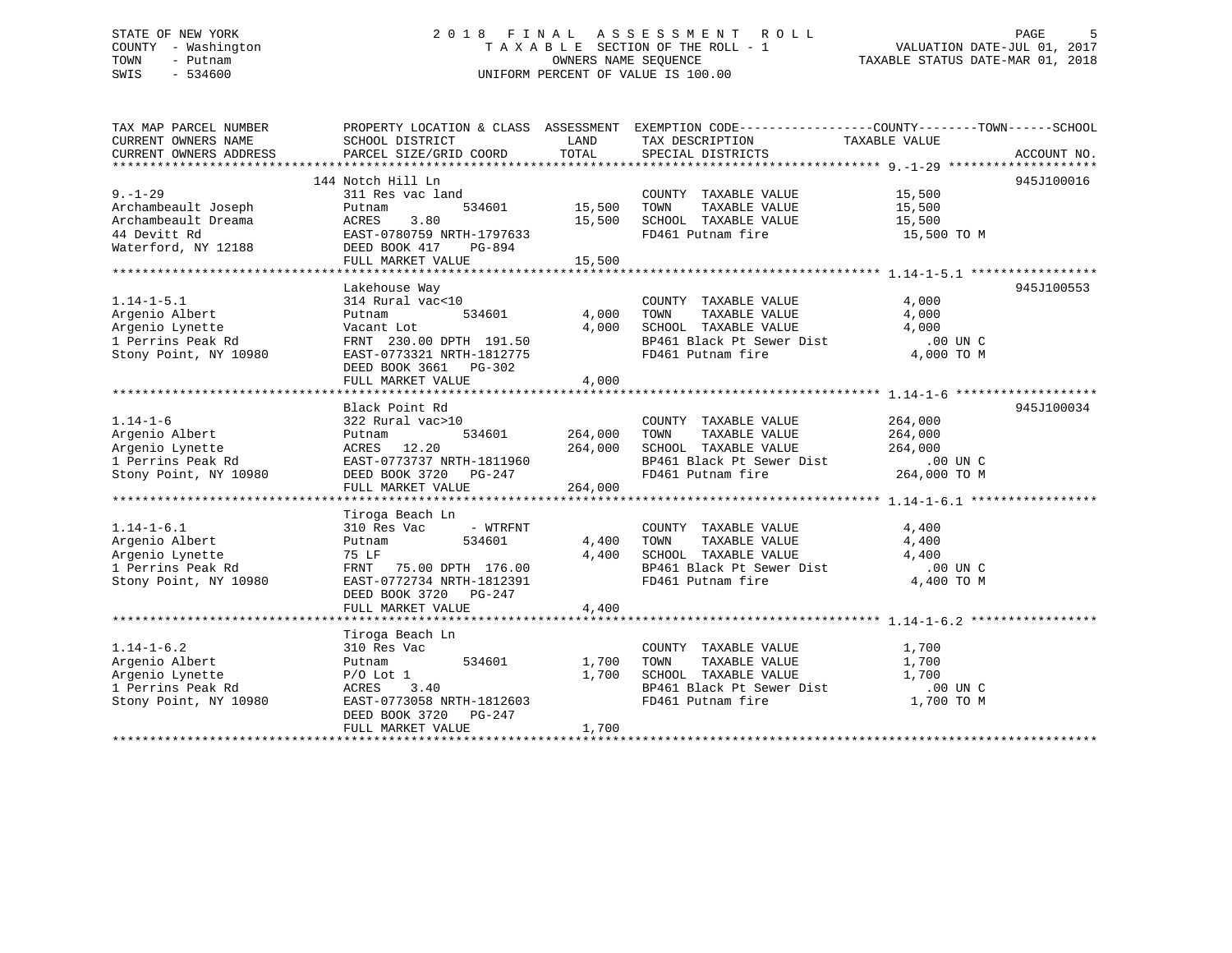## STATE OF NEW YORK 2 0 1 8 F I N A L A S S E S S M E N T R O L L PAGE 6 COUNTY - Washington T A X A B L E SECTION OF THE ROLL - 1 VALUATION DATE-JUL 01, 2017 TOWN - Putnam OWNERS NAME SEQUENCE TAXABLE STATUS DATE-MAR 01, 2018 SWIS - 534600 UNIFORM PERCENT OF VALUE IS 100.00

| TAX MAP PARCEL NUMBER<br>CURRENT OWNERS NAME<br>CURRENT OWNERS ADDRESS                                          | SCHOOL DISTRICT<br>PARCEL SIZE/GRID COORD                                                                                                                             | LAND<br>TOTAL                        | TAX DESCRIPTION<br>SPECIAL DISTRICTS                                                                                                                                                                                            | PROPERTY LOCATION & CLASS ASSESSMENT EXEMPTION CODE----------------COUNTY-------TOWN------SCHOOL<br>TAXABLE VALUE<br>ACCOUNT NO. |
|-----------------------------------------------------------------------------------------------------------------|-----------------------------------------------------------------------------------------------------------------------------------------------------------------------|--------------------------------------|---------------------------------------------------------------------------------------------------------------------------------------------------------------------------------------------------------------------------------|----------------------------------------------------------------------------------------------------------------------------------|
| $1.14 - 1 - 6.3$<br>Argenio Albert<br>Argenio Lynette<br>1 Perrins Peak Rd<br>Stony Point, NY 10980             | Tiroga Beach Ln<br>310 Res Vac<br>534601<br>Putnam<br>Lot 8<br>FRNT 101.00 DPTH 378.00<br>EAST-0773125 NRTH-1812383<br>DEED BOOK 3720 PG-247<br>FULL MARKET VALUE     | 68,000<br>68,000<br>68,000           | COUNTY TAXABLE VALUE<br>TOWN<br>TAXABLE VALUE<br>SCHOOL TAXABLE VALUE<br>SCHOOL TAXABLE VALUE 68,000<br>BP461 Black Pt Sewer Dist 00 UN C<br>FD461 Putnam fire                                                                  | 68,000<br>68,000<br>68,000<br>68,000 TO M                                                                                        |
| $1.14 - 1 - 6.4$<br>Argenio Albert<br>Argenio Lynette<br>1 Perrins Peak Rd<br>Stony Point, NY 10980             | Tiroga Beach Ln<br>310 Res Vac<br>534601<br>Putnam<br>Lot 7<br>FRNT 103.00 DPTH 450.00<br>EAST-0773189 NRTH-1812364<br>DEED BOOK 3720 PG-247<br>FULL MARKET VALUE     | 77,300                               | COUNTY TAXABLE VALUE 77,300<br>77,300 TOWN TAXABLE VALUE<br>77,300 SCHOOL TAXABLE VALUE<br>COUNTY TAXABLE VALUE<br>TOWN TAXABLE VALUE 77,300<br>SCHOOL TAXABLE VALUE 77,300<br>BP461 Black Pt Sewer Dist 00 UN C<br>77,300 TO M |                                                                                                                                  |
| $1.14 - 1 - 6.5$<br>Argenio Albert<br>Argenio Lynette<br>1 Perrins Peak Rd<br>Stony Point, NY 10980             | Tiroga Beach Ln<br>311 Res vac land<br>534601<br>Putnam<br>Lot 6<br>FRNT 81.00 DPTH 439.00<br>EAST-0773257 NRTH-1812355<br>DEED BOOK 3720 PG-247<br>FULL MARKET VALUE | 82,000                               | COUNTY TAXABLE VALUE 82,000<br>82,000 TOWN TAXABLE VALUE<br>82,000 SCHOOL TAXABLE VALUE<br>BP461 Black Pt Sewer Dist<br>FD461 Putnam fire                                                                                       | 82,000<br>82,000<br>$.00$ UN C<br>82,000 TO M                                                                                    |
|                                                                                                                 |                                                                                                                                                                       |                                      |                                                                                                                                                                                                                                 |                                                                                                                                  |
| $1.14 - 1 - 6.6$<br>Argenio Albert<br>Argenio Lynette<br>1 Perrins Peak Rd<br>Stony Point, NY 10980             | Black Point Rd<br>311 Res vac land<br>Putnam<br>Lot 5<br>FRNT 101.00 DPTH 439.00<br>EAST-0773311 NRTH-1812400<br>DEED BOOK 3720 PG-247                                | 534601 110,000<br>110,000            | COUNTY TAXABLE VALUE<br>TAXABLE VALUE<br>TOWN<br>SCHOOL TAXABLE VALUE 110,000<br>BP461 Black Pt Sewer Dist 00 UN C<br>FD461 Putnam fire 110,000 TO M                                                                            | 110,000<br>110,000                                                                                                               |
|                                                                                                                 | FULL MARKET VALUE                                                                                                                                                     | 110,000                              |                                                                                                                                                                                                                                 |                                                                                                                                  |
| $1.14 - 1 - 6.7$<br>Argenio Albert<br>)<br>980<br>Argenio Lynette<br>1 Perrins Peak Rd<br>Stony Point, NY 10980 | 2048 Black Point Rd<br>210 1 Family Res<br>Putnam<br>Lot 4<br>FRNT 92.00 DPTH 81.00<br>EAST-0773362 NRTH-1812443<br>DEED BOOK 3720 PG-247<br>FULL MARKET VALUE        | 534601 119,500<br>156,700<br>156,700 | COUNTY TAXABLE VALUE<br>TOWN<br>TAXABLE VALUE 156,700<br>SCHOOL TAXABLE VALUE<br>BP461 Black Pt Sewer Dist .00 UN C<br>FD461 Putnam fire                                                                                        | 156,700<br>156,700<br>156,700 TO M                                                                                               |
|                                                                                                                 |                                                                                                                                                                       |                                      |                                                                                                                                                                                                                                 |                                                                                                                                  |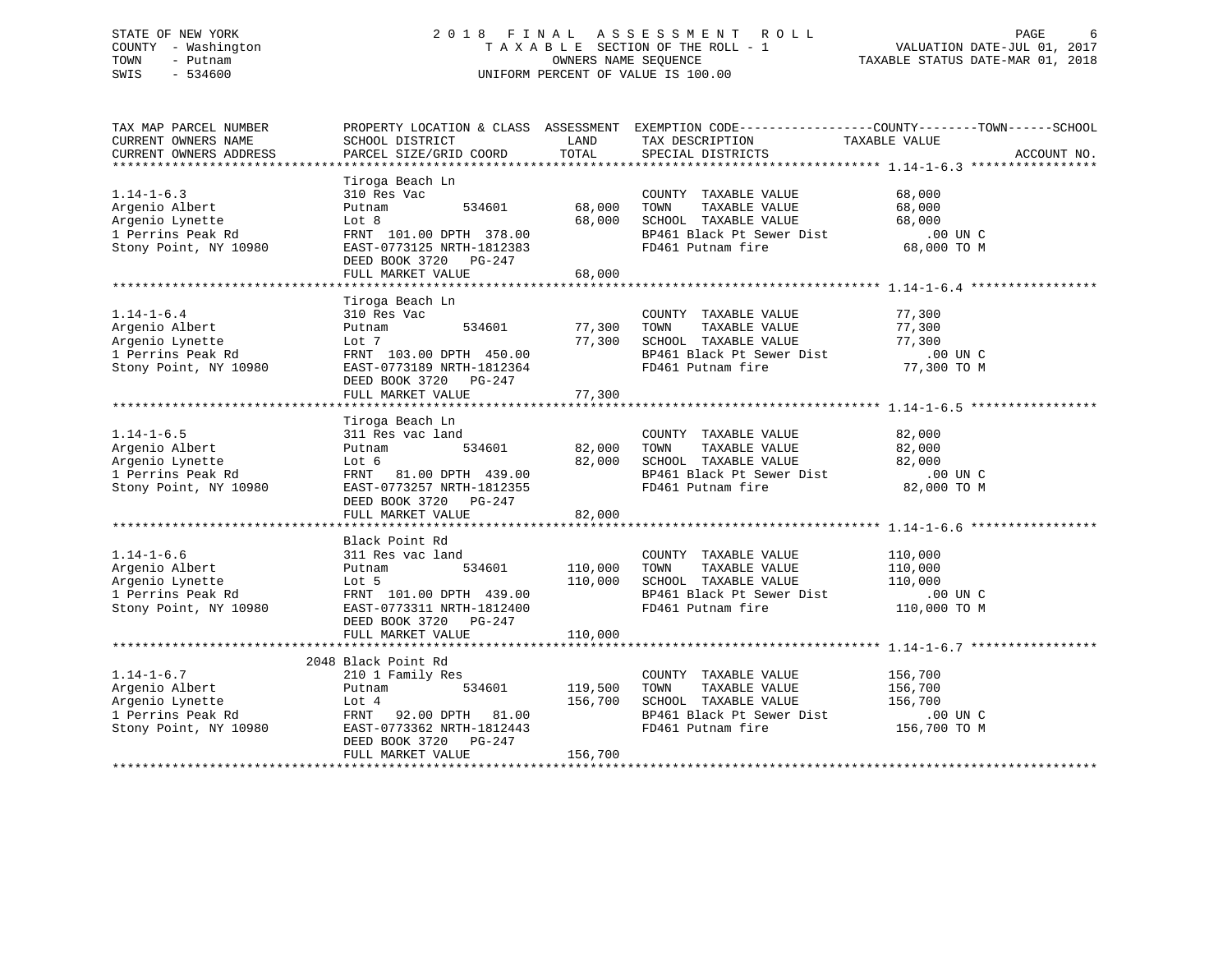## STATE OF NEW YORK 2 0 1 8 F I N A L A S S E S S M E N T R O L L PAGE 7 COUNTY - Washington T A X A B L E SECTION OF THE ROLL - 1 VALUATION DATE-JUL 01, 2017 TOWN - Putnam OWNERS NAME SEQUENCE TAXABLE STATUS DATE-MAR 01, 2018 SWIS - 534600 UNIFORM PERCENT OF VALUE IS 100.00

| TAX MAP PARCEL NUMBER     |                           |         | PROPERTY LOCATION & CLASS ASSESSMENT EXEMPTION CODE----------------COUNTY-------TOWN------SCHOOL |               |             |
|---------------------------|---------------------------|---------|--------------------------------------------------------------------------------------------------|---------------|-------------|
| CURRENT OWNERS NAME       | SCHOOL DISTRICT           | LAND    | TAX DESCRIPTION                                                                                  | TAXABLE VALUE |             |
| CURRENT OWNERS ADDRESS    | PARCEL SIZE/GRID COORD    | TOTAL   | SPECIAL DISTRICTS                                                                                |               | ACCOUNT NO. |
|                           |                           |         |                                                                                                  |               |             |
|                           | Black Point Rd            |         |                                                                                                  |               |             |
| $1.14 - 1 - 6.8$          | 310 Res Vac               |         | COUNTY TAXABLE VALUE                                                                             | 98,000        |             |
| Argenio Albert            | 534601<br>Putnam          | 98,000  | TAXABLE VALUE<br>TOWN                                                                            | 98,000        |             |
| Argenio Lynette           | Lot 3                     | 98,000  | SCHOOL TAXABLE VALUE                                                                             | 98,000        |             |
| 1 Perrins Peak Rd         | FRNT 83.00 DPTH 341.00    |         | BP461 Black Pt Sewer Dist                                                                        | .00 UN C      |             |
| Stony Point, NY 10980     | EAST-0773417 NRTH-1812489 |         | FD461 Putnam fire                                                                                | 98,000 TO M   |             |
|                           | DEED BOOK 3720 PG-247     |         |                                                                                                  |               |             |
|                           | FULL MARKET VALUE         | 98,000  |                                                                                                  |               |             |
|                           |                           |         |                                                                                                  |               |             |
|                           | Black Point Rd            |         |                                                                                                  |               |             |
| $1.14 - 1 - 6.9$          | 310 Res Vac               |         | COUNTY TAXABLE VALUE                                                                             | 105,000       |             |
| Argenio Albert            | 534601<br>Putnam          | 105,000 | TAXABLE VALUE<br>TOWN                                                                            | 105,000       |             |
| Argenio Lynette           | Lot 2                     | 105,000 | SCHOOL TAXABLE VALUE                                                                             | 105,000       |             |
| 1 Perrins Peak Rd         | FRNT 111.00 DPTH 341.00   |         | BP461 Black Pt Sewer Dist                                                                        | .00 UN C      |             |
| Stony Point, NY 10980     | EAST-0773480 NRTH-1812522 |         | FD461 Putnam fire                                                                                | 105,000 TO M  |             |
|                           | DEED BOOK 3720 PG-247     |         |                                                                                                  |               |             |
|                           | FULL MARKET VALUE         | 105,000 |                                                                                                  |               |             |
|                           |                           |         |                                                                                                  |               |             |
|                           | 4502 Crow Point Way       |         |                                                                                                  |               | 945J100021  |
| $11.20 - 1 - 7$           | 260 Seasonal res - WTRFNT |         | COUNTY TAXABLE VALUE                                                                             | 332,000       |             |
| Armstrong Douglas -LE-    | Putnam<br>534601          | 269,739 | TAXABLE VALUE<br>TOWN                                                                            | 332,000       |             |
| Armstrong Amy             | 3560/307                  | 332,000 | SCHOOL TAXABLE VALUE                                                                             | 332,000       |             |
| 15 Hempstead Cmn          | LF 50                     |         | FD461 Putnam fire                                                                                | 332,000 TO M  |             |
| Clifton Park, NY 12065    | FRNT<br>48.00 DPTH 195.00 |         |                                                                                                  |               |             |
|                           | 0.22<br>ACRES             |         |                                                                                                  |               |             |
|                           | EAST-0766223 NRTH-1787362 |         |                                                                                                  |               |             |
|                           | DEED BOOK 3615 PG-258     |         |                                                                                                  |               |             |
|                           | FULL MARKET VALUE         | 332,000 |                                                                                                  |               |             |
|                           |                           |         |                                                                                                  |               |             |
|                           | 122 Wrights Rd            |         |                                                                                                  |               | 945J100520  |
| $2. - 1 - 22$             | 314 Rural vac<10          |         | COUNTY TAXABLE VALUE                                                                             | 24,000        |             |
| Arre Estate Rita M        | Putnam<br>534601          | 24,000  | TOWN<br>TAXABLE VALUE                                                                            | 24,000        |             |
| Attn: Arre Mary Elizabeth | ACRES<br>4.80             | 24,000  | SCHOOL TAXABLE VALUE                                                                             | 24,000        |             |
| 62 Griffen St             | EAST-0787473 NRTH-1811279 |         | FD461 Putnam fire                                                                                | 24,000 TO M   |             |
| Poughquag, NY 12570       | DEED BOOK 509<br>PG-192   |         |                                                                                                  |               |             |
|                           | FULL MARKET VALUE         | 24,000  |                                                                                                  |               |             |
|                           |                           |         |                                                                                                  |               |             |
|                           | 417 Pulpit Point Rd       |         |                                                                                                  |               | 945J100264  |
| $19. - 1 - 2$             | 322 Rural vac>10 - WTRFNT |         | COUNTY TAXABLE VALUE                                                                             | 120,000       |             |
| Atwood Martha             | 534601<br>Putnam          | 120,000 | TAXABLE VALUE<br>TOWN                                                                            | 120,000       |             |
| 358 Pulpit Point Rd       | ACRES 120.10              | 120,000 | SCHOOL TAXABLE VALUE                                                                             | 120,000       |             |
| Putnam Station, NY 12861  | EAST-0782934 NRTH-1775600 |         | FD461 Putnam fire                                                                                | 120,000 TO M  |             |
|                           | DEED BOOK 3914 PG-186     |         |                                                                                                  |               |             |
| PRIOR OWNER ON 3/01/2018  | FULL MARKET VALUE         | 120,000 |                                                                                                  |               |             |
| Little Debra              |                           |         |                                                                                                  |               |             |
| *********                 |                           |         |                                                                                                  |               |             |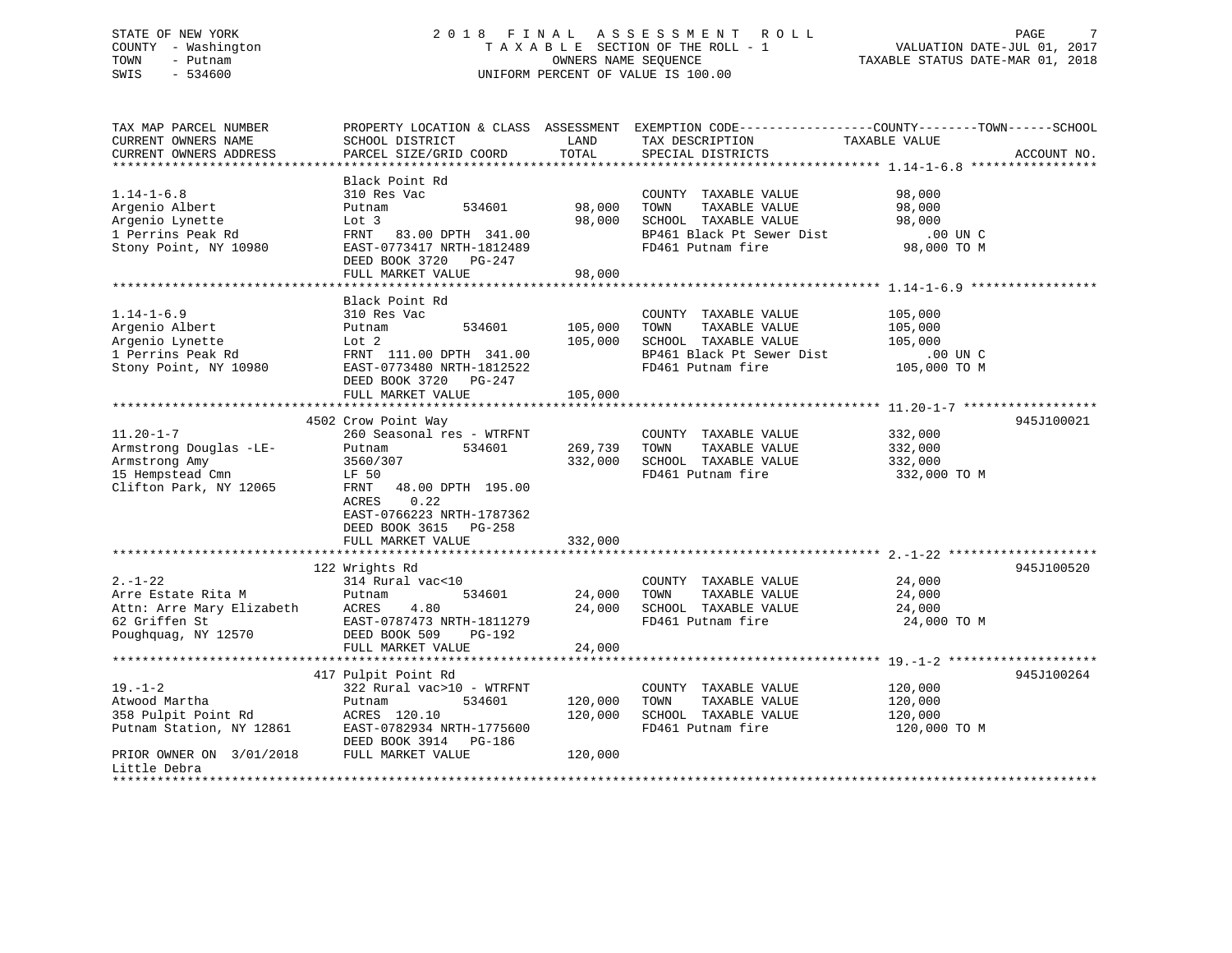| STATE OF NEW YORK<br>COUNTY - Washington<br>TOWN<br>- Putnam<br>SWIS<br>$-534600$ | 2018 FINAL                                            | OWNERS NAME SEOUENCE          | A S S E S S M E N T<br>ROLL<br>TAXABLE SECTION OF THE ROLL - 1<br>UNIFORM PERCENT OF VALUE IS 100.00 | PAGE<br>VALUATION DATE-JUL 01, 2017<br>TAXABLE STATUS DATE-MAR 01, 2018                         |  |
|-----------------------------------------------------------------------------------|-------------------------------------------------------|-------------------------------|------------------------------------------------------------------------------------------------------|-------------------------------------------------------------------------------------------------|--|
| TAX MAP PARCEL NUMBER                                                             |                                                       |                               |                                                                                                      | PROPERTY LOCATION & CLASS ASSESSMENT EXEMPTION CODE----------------COUNTY-------TOWN-----SCHOOL |  |
| CURRENT OWNERS NAME                                                               | SCHOOL DISTRICT                                       | LAND                          | TAX DESCRIPTION                                                                                      | TAXABLE VALUE                                                                                   |  |
| CURRENT OWNERS ADDRESS                                                            | PARCEL SIZE/GRID COORD                                | TOTAL                         | SPECIAL DISTRICTS                                                                                    | ACCOUNT NO.<br>******************* 18. -2-4.2 *******************                               |  |
|                                                                                   | LOT 11 Williams North Tr                              |                               |                                                                                                      | 945J100895                                                                                      |  |
| $18. - 2 - 4.2$                                                                   | 910 Priv forest                                       |                               | COUNTY TAXABLE VALUE                                                                                 | 25,000                                                                                          |  |
| Atwood Martha J                                                                   | Putnam<br>534601                                      | 25,000                        | TOWN<br>TAXABLE VALUE                                                                                | 25,000                                                                                          |  |
| 358 Pulpit Point Rd                                                               | Mt Lot                                                | 25,000                        | SCHOOL TAXABLE VALUE                                                                                 | 25,000                                                                                          |  |
| Putnam Station, NY 12861                                                          | $18. - 1 - 4.2$                                       |                               | FD461 Putnam fire                                                                                    | 25,000 TO M                                                                                     |  |
|                                                                                   | ACRES<br>50.00<br>EAST-0778231 NRTH-1775984           |                               |                                                                                                      |                                                                                                 |  |
|                                                                                   | DEED BOOK 695<br>$PG-36$                              |                               |                                                                                                      |                                                                                                 |  |
|                                                                                   | FULL MARKET VALUE<br>***********************          | 25,000<br>*************       |                                                                                                      |                                                                                                 |  |
|                                                                                   |                                                       |                               |                                                                                                      | 945J100264                                                                                      |  |
| $19. - 1 - 2.1$                                                                   | 419 Pulpit Point Rd<br>312 Vac w/imprv                |                               | COUNTY TAXABLE VALUE                                                                                 | 24,600                                                                                          |  |
| Atwood Martha J                                                                   | 534601<br>Putnam                                      | 16,900                        | TAXABLE VALUE<br>TOWN                                                                                | 24,600                                                                                          |  |
| 358 Pulpit Point Rd                                                               | 1.51<br>ACRES                                         | 24,600                        | SCHOOL TAXABLE VALUE                                                                                 | 24,600                                                                                          |  |
| Putnam, NY 12861                                                                  | EAST-0782260 NRTH-1774922                             |                               | FD461 Putnam fire                                                                                    | 24,600 TO M                                                                                     |  |
|                                                                                   | DEED BOOK 1765<br>PG-69                               |                               |                                                                                                      |                                                                                                 |  |
|                                                                                   | FULL MARKET VALUE                                     | 24,600                        |                                                                                                      |                                                                                                 |  |
|                                                                                   |                                                       |                               |                                                                                                      |                                                                                                 |  |
|                                                                                   | 372 Pulpit Point Rd                                   |                               |                                                                                                      | 945J100203                                                                                      |  |
| $19. - 1 - 3.1$<br>Atwood Martha J                                                | 910 Priv forest<br>Putnam<br>534601                   | 25,900                        | COUNTY TAXABLE VALUE<br>TAXABLE VALUE<br>TOWN                                                        | 25,900<br>25,900                                                                                |  |
| 358 Pulpit Point Rd                                                               | Vacant Woodlot                                        | 25,900                        | SCHOOL TAXABLE VALUE                                                                                 | 25,900                                                                                          |  |
| Putnam Station, NY 12861                                                          | ACRES<br>51.70                                        |                               | FD461 Putnam fire                                                                                    | 25,900 TO M                                                                                     |  |
|                                                                                   | EAST-0780123 NRTH-1774898                             |                               |                                                                                                      |                                                                                                 |  |
|                                                                                   | DEED BOOK 695<br>$PG-36$                              |                               |                                                                                                      |                                                                                                 |  |
|                                                                                   | FULL MARKET VALUE                                     | 25,900                        |                                                                                                      |                                                                                                 |  |
|                                                                                   |                                                       | ************                  |                                                                                                      |                                                                                                 |  |
|                                                                                   | 357 Pulpit Point Rd                                   |                               |                                                                                                      | 945J100202                                                                                      |  |
| $19. - 1 - 3.2$                                                                   | 322 Rural vac>10                                      |                               | COUNTY TAXABLE VALUE                                                                                 | 31,600                                                                                          |  |
| Atwood Martha J                                                                   | 534601<br>Putnam                                      | 31,600                        | TOWN<br>TAXABLE VALUE                                                                                | 31,600                                                                                          |  |
| 358 Pulpit Point Rd<br>Putnam Station, NY 12861                                   | ACRES<br>31.60<br>EAST-0780430 NRTH-1775901           | 31,600                        | SCHOOL TAXABLE VALUE<br>FD461 Putnam fire                                                            | 31,600<br>31,600 TO M                                                                           |  |
|                                                                                   | DEED BOOK 695<br>$PG-36$                              |                               |                                                                                                      |                                                                                                 |  |
|                                                                                   | FULL MARKET VALUE                                     | 31,600                        |                                                                                                      |                                                                                                 |  |
|                                                                                   | ***********************                               |                               |                                                                                                      |                                                                                                 |  |
|                                                                                   | 358 Pulpit Point Rd                                   |                               |                                                                                                      | 945J100204                                                                                      |  |
| $19. - 1 - 3.3$                                                                   | 240 Rural res<br>- WTRFNT                             |                               | BAS STAR<br>41854                                                                                    | $\overline{0}$<br>$\Omega$<br>30,000                                                            |  |
| Atwood Martha J                                                                   | 534601<br>Putnam                                      | 182,400                       | COUNTY TAXABLE VALUE                                                                                 | 264,500                                                                                         |  |
| 358 Pulpit Point Rd                                                               | 3122/92                                               | 264,500                       | TOWN<br>TAXABLE VALUE                                                                                | 264,500                                                                                         |  |
| Putnam Station, NY 12861                                                          | ACRES 103.40                                          |                               | SCHOOL TAXABLE VALUE                                                                                 | 234,500                                                                                         |  |
|                                                                                   | EAST-0782970 NRTH-1777052<br>DEED BOOK 695<br>$PG-36$ |                               | FD461 Putnam fire                                                                                    | 264,500 TO M                                                                                    |  |
|                                                                                   | FULL MARKET VALUE<br>***********************          | 264,500<br><b>+++++++++++</b> |                                                                                                      |                                                                                                 |  |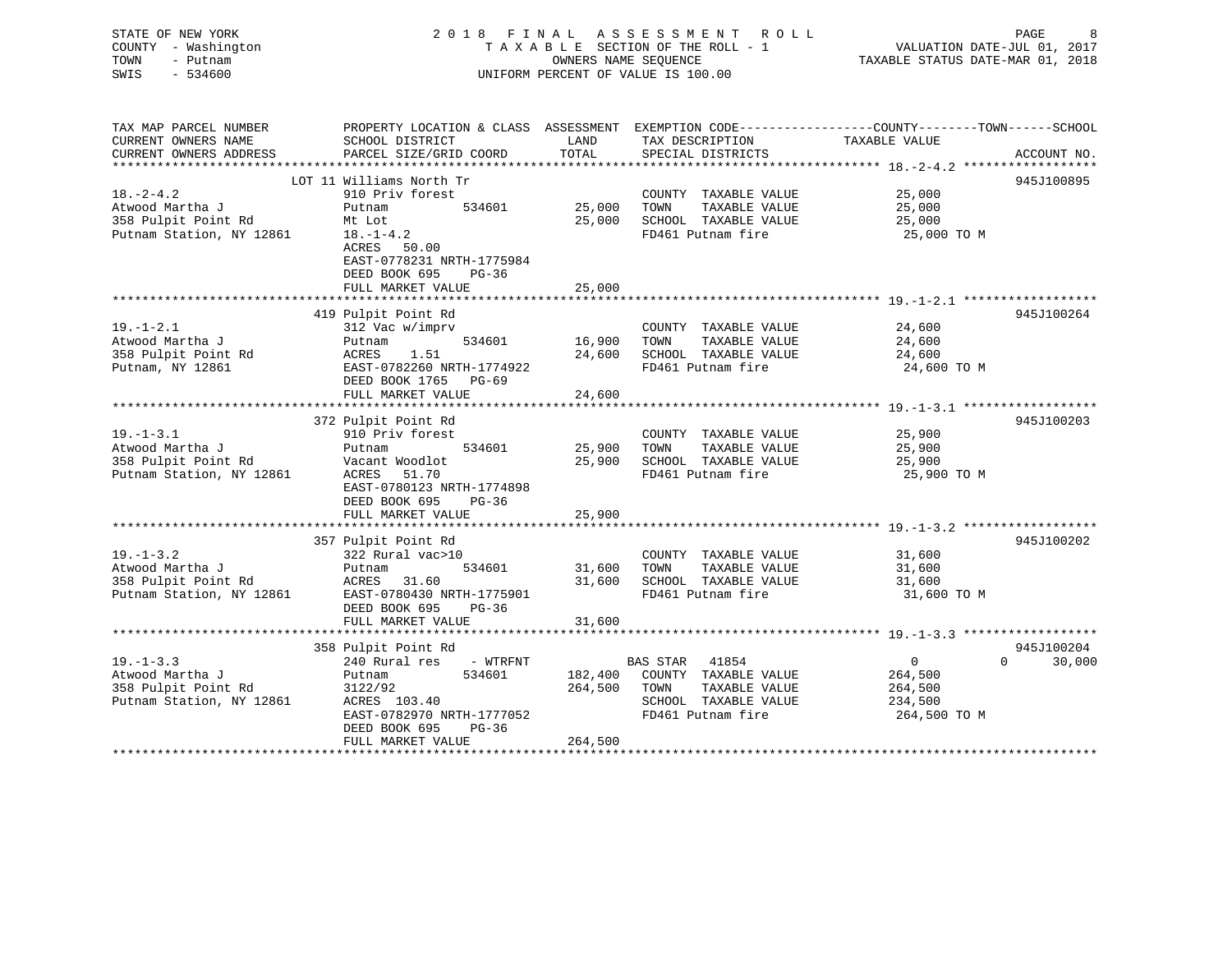## STATE OF NEW YORK 2 0 1 8 F I N A L A S S E S S M E N T R O L L PAGE 9 COUNTY - Washington T A X A B L E SECTION OF THE ROLL - 1 VALUATION DATE-JUL 01, 2017 TOWN - Putnam OWNERS NAME SEQUENCE TAXABLE STATUS DATE-MAR 01, 2018 SWIS - 534600 UNIFORM PERCENT OF VALUE IS 100.00

| TAX MAP PARCEL NUMBER                                                                                                                                                                                 |                                                                  |              | PROPERTY LOCATION & CLASS ASSESSMENT EXEMPTION CODE----------------COUNTY-------TOWN------SCHOOL |                    |             |
|-------------------------------------------------------------------------------------------------------------------------------------------------------------------------------------------------------|------------------------------------------------------------------|--------------|--------------------------------------------------------------------------------------------------|--------------------|-------------|
| CURRENT OWNERS NAME                                                                                                                                                                                   | SCHOOL DISTRICT                                                  | LAND         | TAX DESCRIPTION                                                                                  | TAXABLE VALUE      |             |
| CURRENT OWNERS ADDRESS                                                                                                                                                                                | PARCEL SIZE/GRID COORD                                           | TOTAL        | SPECIAL DISTRICTS                                                                                |                    | ACCOUNT NO. |
|                                                                                                                                                                                                       |                                                                  |              |                                                                                                  |                    |             |
|                                                                                                                                                                                                       | 2074 Black Point Rd                                              |              |                                                                                                  |                    | 945J100024  |
| $1.14 - 1 - 15$                                                                                                                                                                                       | 210 1 Family Res - WTRFNT                                        |              | COUNTY TAXABLE VALUE                                                                             | 710,900            |             |
| Austin Edward A etal                                                                                                                                                                                  | $534601$ $342,500$<br>Putnam                                     |              | TAXABLE VALUE<br>TOWN                                                                            | 710,900            |             |
| Austin Ruth E etal                                                                                                                                                                                    | LF 45':871-48                                                    | 710,900      | SCHOOL TAXABLE VALUE                                                                             | 710,900            |             |
| 146 Wierimus Rd                                                                                                                                                                                       |                                                                  |              |                                                                                                  |                    |             |
| Hillsdale, NJ 07642                                                                                                                                                                                   | EAST-0772980 NRTH-1811836                                        |              | FD461 Putnam fire                                                                                | 710,900 TO M       |             |
|                                                                                                                                                                                                       | DEED BOOK 874 PG-251                                             |              |                                                                                                  |                    |             |
|                                                                                                                                                                                                       | FULL MARKET VALUE                                                | 710,900      |                                                                                                  |                    |             |
|                                                                                                                                                                                                       |                                                                  |              |                                                                                                  |                    |             |
|                                                                                                                                                                                                       | 48 Mott Ln                                                       |              |                                                                                                  |                    |             |
| $4. -1 - 14.1$                                                                                                                                                                                        | 242 Rurl res&rec                                                 |              | COUNTY TAXABLE VALUE                                                                             | 244,800            |             |
|                                                                                                                                                                                                       |                                                                  |              | TAXABLE VALUE<br>TOWN                                                                            | 244,800            |             |
| Austin Richard<br>Austin Joan<br>Austin Richard Putnam 534601 131,000<br>Austin Joan 196.78 244,800<br>3011 Lake George Way EAST-0775635 NRTH-1802190<br>Putnam Station, NY 12861 DEED BOOK 815 PG-34 | 534601 131,000                                                   |              | SCHOOL TAXABLE VALUE                                                                             | 244,800            |             |
|                                                                                                                                                                                                       |                                                                  |              | FD461 Putnam fire                                                                                | 244,800 TO M       |             |
|                                                                                                                                                                                                       |                                                                  |              |                                                                                                  |                    |             |
|                                                                                                                                                                                                       |                                                                  |              |                                                                                                  |                    |             |
|                                                                                                                                                                                                       | FULL MARKET VALUE                                                | 244,800      |                                                                                                  |                    |             |
|                                                                                                                                                                                                       |                                                                  |              |                                                                                                  |                    | 945J100912  |
|                                                                                                                                                                                                       | 3011 Lake George Way<br>210 1 Family Res - WTRFNT BAS STAR 41854 |              |                                                                                                  |                    | $\Omega$    |
| $7.12 - 1 - 20$                                                                                                                                                                                       |                                                                  |              |                                                                                                  | $\overline{0}$     | 30,000      |
| Austin Richard                                                                                                                                                                                        | Putnam                                                           |              | 534601 657,600 COUNTY TAXABLE VALUE                                                              | 865,404<br>865,404 |             |
| Austin Joan                                                                                                                                                                                           | LF 140                                                           | 865,404 TOWN | TAXABLE VALUE                                                                                    |                    |             |
| 3011 Lake George Way FRNT 195.00 DPTH 218.00                                                                                                                                                          |                                                                  |              | SCHOOL TAXABLE VALUE 835,404                                                                     |                    |             |
|                                                                                                                                                                                                       |                                                                  |              | FD461 Putnam fire                                                                                | 865,404 TO M       |             |
|                                                                                                                                                                                                       | DEED BOOK 464 PG-43                                              |              |                                                                                                  |                    |             |
|                                                                                                                                                                                                       | FULL MARKET VALUE                                                | 865,404      |                                                                                                  |                    |             |
|                                                                                                                                                                                                       |                                                                  |              |                                                                                                  |                    |             |
|                                                                                                                                                                                                       | 307 Pulpit Point Rd                                              |              |                                                                                                  | 55,000             | 945J100309  |
| $16. - 1 - 14$                                                                                                                                                                                        | 260 Seasonal res - WTRFNT                                        |              | COUNTY TAXABLE VALUE                                                                             |                    |             |
| Azer Thomas                                                                                                                                                                                           | Putnam<br>534601                                                 |              | TAXABLE VALUE                                                                                    |                    |             |
| Bonitatibus Marjorie<br>Row 734/54: LF on Champla 55,000 SCHOOL TAXABLE VALUE                                                                                                                         |                                                                  |              |                                                                                                  | 55,000             |             |
| 11 Pinion Pine Rd                                                                                                                                                                                     | 518/221 518/223                                                  |              | FD461 Putnam fire                                                                                | 55,000 TO M        |             |
| Queensbury, NY 12804                                                                                                                                                                                  | ACRES 42.10                                                      |              |                                                                                                  |                    |             |
|                                                                                                                                                                                                       | EAST-0784432 NRTH-1779221                                        |              |                                                                                                  |                    |             |
|                                                                                                                                                                                                       | DEED BOOK 566<br>PG-60                                           |              |                                                                                                  |                    |             |
|                                                                                                                                                                                                       | FULL MARKET VALUE                                                | 55,000       |                                                                                                  |                    |             |
|                                                                                                                                                                                                       |                                                                  |              |                                                                                                  |                    |             |
|                                                                                                                                                                                                       | 2518 Indian Point Way                                            |              |                                                                                                  |                    | 945J100531  |
| $14.8 - 1 - 5$                                                                                                                                                                                        | 260 Seasonal res - WTRFNT                                        |              | COUNTY TAXABLE VALUE                                                                             | 689,900            |             |
| Bacheldor Laura Janet Trustee Putnam                                                                                                                                                                  | 534601                                                           | 623,000      | TOWN<br>TAXABLE VALUE                                                                            | 689,900            |             |
| Irrevocable Trust                                                                                                                                                                                     | 2198/156                                                         | 689,900      | SCHOOL TAXABLE VALUE                                                                             | 689,900            |             |
| 815 DeCamp Ave                                                                                                                                                                                        | LF 159                                                           |              | FD461 Putnam fire                                                                                | 689,900 TO M       |             |
| Schenectady, NY 12309                                                                                                                                                                                 | FRNT 95.00 DPTH 216.00                                           |              |                                                                                                  |                    |             |
|                                                                                                                                                                                                       | EAST-0765003 NRTH-1783209                                        |              |                                                                                                  |                    |             |
|                                                                                                                                                                                                       | DEED BOOK 2198 PG-160                                            |              |                                                                                                  |                    |             |
|                                                                                                                                                                                                       | FULL MARKET VALUE                                                | 689,900      |                                                                                                  |                    |             |
|                                                                                                                                                                                                       |                                                                  |              |                                                                                                  |                    |             |
|                                                                                                                                                                                                       |                                                                  |              |                                                                                                  |                    |             |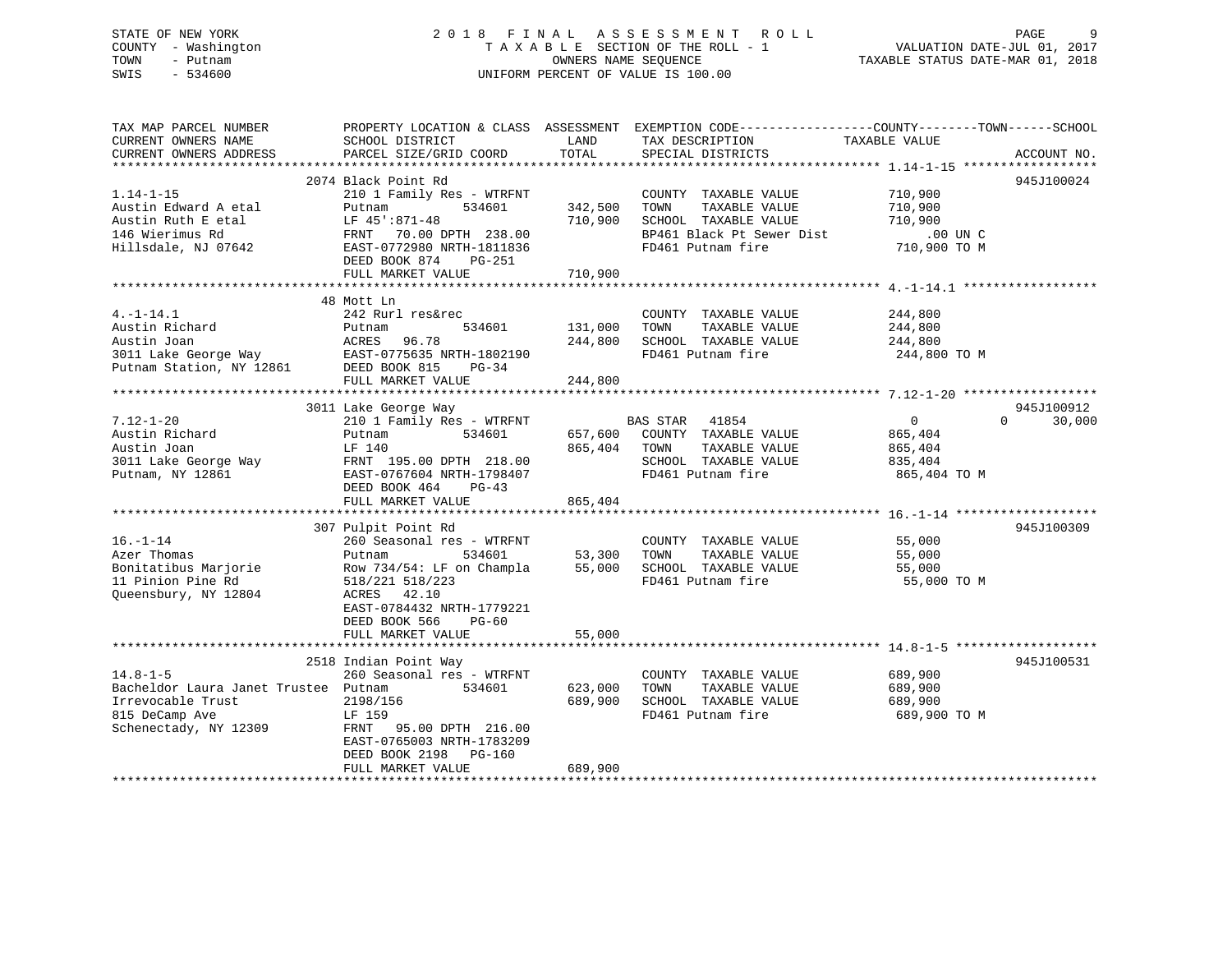## STATE OF NEW YORK 2 0 1 8 F I N A L A S S E S S M E N T R O L L PAGE 10 COUNTY - Washington T A X A B L E SECTION OF THE ROLL - 1 VALUATION DATE-JUL 01, 2017 TOWN - Putnam **CONNERS NAME SEQUENCE** TAXABLE STATUS DATE-MAR 01, 2018 SWIS - 534600 UNIFORM PERCENT OF VALUE IS 100.00

| TAX MAP PARCEL NUMBER<br>CURRENT OWNERS NAME<br>CURRENT OWNERS ADDRESS                                                              | PROPERTY LOCATION & CLASS ASSESSMENT<br>SCHOOL DISTRICT<br>PARCEL SIZE/GRID COORD                                                                                      | LAND<br>TOTAL                | TAX DESCRIPTION<br>SPECIAL DISTRICTS                                                                            | EXEMPTION CODE-----------------COUNTY-------TOWN------SCHOOL<br>TAXABLE VALUE<br>ACCOUNT NO. |        |
|-------------------------------------------------------------------------------------------------------------------------------------|------------------------------------------------------------------------------------------------------------------------------------------------------------------------|------------------------------|-----------------------------------------------------------------------------------------------------------------|----------------------------------------------------------------------------------------------|--------|
| *************************<br>$18. - 2 - 2.1$<br>Backus Herbert A<br>Backus Kathleen<br>355 Wilton Rd<br>Greenfield Center, NY 12833 | State Route 22<br>322 Rural vac>10<br>534601<br>Putnam<br>$18. - 1 - 2.1$<br>ACRES 40.60<br>EAST-0773663 NRTH-1774288<br>DEED BOOK 704<br>$PG-97$<br>FULL MARKET VALUE | 46,700<br>46,700<br>46,700   | COUNTY TAXABLE VALUE<br>TOWN<br>TAXABLE VALUE<br>SCHOOL TAXABLE VALUE<br>FD461 Putnam fire                      | 945J100026<br>46,700<br>46,700<br>46,700<br>46,700 TO M                                      |        |
|                                                                                                                                     |                                                                                                                                                                        |                              |                                                                                                                 |                                                                                              |        |
| $8. - 2 - 15$<br>Bain Brian<br>Bain Karen<br>434 Liddle-Harris Rd<br>Putnam Station, NY 12861                                       | 434 Liddle-Harris Rd<br>210 1 Family Res<br>534601<br>Putnam<br>ACRES<br>4.00<br>EAST-0774920 NRTH-1795041<br>DEED BOOK 652<br>PG-93<br>FULL MARKET VALUE              | 26,300<br>128,000<br>128,000 | BAS STAR 41854<br>COUNTY TAXABLE VALUE<br>TOWN<br>TAXABLE VALUE<br>SCHOOL TAXABLE VALUE<br>FD461 Putnam fire    | 945J100029<br>$\Omega$<br>$\mathbf{0}$<br>128,000<br>128,000<br>98,000<br>128,000 TO M       | 30,000 |
|                                                                                                                                     | 17 Bain Ln                                                                                                                                                             |                              |                                                                                                                 | 945J100028                                                                                   |        |
| $12.-2-1$<br>Bain Charles -LE-<br>Bain Donna -LE-<br>17 Bain Ln<br>Putnam Station, NY 12861                                         | 210 1 Family Res<br>534601<br>Putnam<br>ACRES<br>1.70<br>EAST-0773807 NRTH-1791899<br>DEED BOOK 3591 PG-125                                                            | 17,600<br>167,500            | BAS STAR<br>41854<br>COUNTY TAXABLE VALUE<br>TAXABLE VALUE<br>TOWN<br>SCHOOL TAXABLE VALUE<br>FD461 Putnam fire | $\overline{0}$<br>$\Omega$<br>167,500<br>167,500<br>137,500<br>167,500 TO M                  | 30,000 |
|                                                                                                                                     | FULL MARKET VALUE                                                                                                                                                      | 167,500                      |                                                                                                                 |                                                                                              |        |
|                                                                                                                                     |                                                                                                                                                                        |                              |                                                                                                                 |                                                                                              |        |
| $12. - 2 - 2$<br>Bain Charles D Jr<br>Bain Robert J<br>32 Bain Ln<br>Putnam Station, NY 12861                                       | Liddle Harris Rd<br>322 Rural vac>10<br>Putnam<br>534601<br>ACRES 40.50<br>EAST-0774854 NRTH-1791251<br>DEED BOOK 3206 PG-110<br>FULL MARKET VALUE                     | 41,600<br>41,600<br>41,600   | COUNTY TAXABLE VALUE<br>TOWN<br>TAXABLE VALUE<br>SCHOOL TAXABLE VALUE<br>FD461 Putnam fire                      | 945J100030<br>41,600<br>41,600<br>41,600<br>41,600 TO M                                      |        |
|                                                                                                                                     | 32 Bain Ln                                                                                                                                                             |                              |                                                                                                                 |                                                                                              |        |
| $12.-2-2.1$<br>Bain Charles D Jr<br>32 Bain Rd<br>Putnam, NY 12861                                                                  | 242 Rurl res&rec<br>534601<br>Putnam<br>24.70<br>ACRES<br>EAST-0773240 NRTH-1791899<br>DEED BOOK 3029 PG-26                                                            | 49,700<br>96,500             | COUNTY TAXABLE VALUE<br>TOWN<br>TAXABLE VALUE<br>SCHOOL TAXABLE VALUE<br>FD461 Putnam fire                      | 96,500<br>96,500<br>96,500<br>96,500 TO M                                                    |        |
|                                                                                                                                     | FULL MARKET VALUE                                                                                                                                                      | 96,500                       |                                                                                                                 |                                                                                              |        |
|                                                                                                                                     |                                                                                                                                                                        |                              |                                                                                                                 |                                                                                              |        |
| $9. - 1 - 3$<br>Bain Richard<br>22 Cummings Rd<br>Putnam Station, NY 12861                                                          | 22 Cummings Rd<br>270 Mfg housing<br>534601<br>Putnam<br>ACRES<br>6.20<br>EAST-0779866 NRTH-1800792<br>DEED BOOK 3453<br>PG-301<br>FULL MARKET VALUE                   | 24,800<br>44,800<br>44,800   | COUNTY TAXABLE VALUE<br>TOWN<br>TAXABLE VALUE<br>SCHOOL TAXABLE VALUE<br>FD461 Putnam fire                      | 945J100286<br>44,800<br>44,800<br>44,800<br>44,800 TO M                                      |        |
|                                                                                                                                     |                                                                                                                                                                        |                              |                                                                                                                 |                                                                                              |        |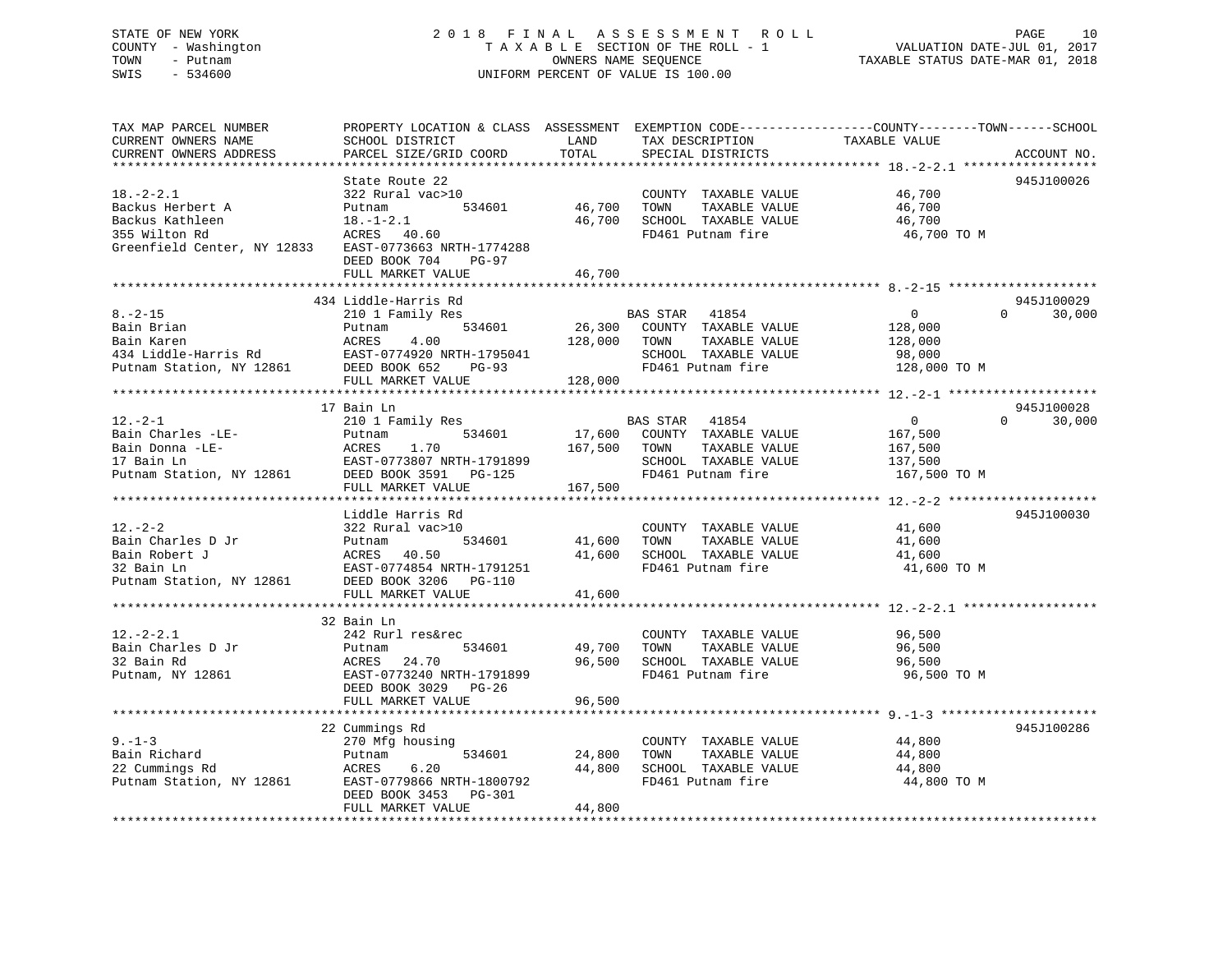## STATE OF NEW YORK 2 0 1 8 F I N A L A S S E S S M E N T R O L L PAGE 11 COUNTY - Washington T A X A B L E SECTION OF THE ROLL - 1 VALUATION DATE-JUL 01, 2017 TOWN - Putnam OWNERS NAME SEQUENCE TAXABLE STATUS DATE-MAR 01, 2018 SWIS - 534600 UNIFORM PERCENT OF VALUE IS 100.00

TAX MAP PARCEL NUMBER PROPERTY LOCATION & CLASS ASSESSMENT EXEMPTION CODE------------------COUNTY--------TOWN------SCHOOL CURRENT OWNERS NAME SCHOOL DISTRICT THE LAND TAX DESCRIPTION TAXABLE VALUE CURRENT OWNERS ADDRESS PARCEL SIZE/GRID COORD TOTAL SPECIAL DISTRICTS ACCOUNT NO. \*\*\*\*\*\*\*\*\*\*\*\*\*\*\*\*\*\*\*\*\*\*\*\*\*\*\*\*\*\*\*\*\*\*\*\*\*\*\*\*\*\*\*\*\*\*\*\*\*\*\*\*\*\*\*\*\*\*\*\*\*\*\*\*\*\*\*\*\*\*\*\*\*\*\*\*\*\*\*\*\*\*\*\*\*\*\*\*\*\*\*\*\*\*\*\*\*\*\*\*\*\*\* 8.-2-20.8 \*\*\*\*\*\*\*\*\*\*\*\*\*\*\*\*\*\* Charter Brook Ln 945J1000318.-2-20.8 322 Rural vac>10 COUNTY TAXABLE VALUE 49,000 Bain Thomas Putnam 534601 49,000 TOWN TAXABLE VALUE 49,000 Bain Christine M easement 3682/270 49,000 SCHOOL TAXABLE VALUE 49,000 7 E Sandy Point Rd ACRES 98.00 FD461 Putnam fire 49,000 TO M Poquoson, VA 23662 EAST-0771256 NRTH-1793154 DEED BOOK 1813 PG-306 FULL MARKET VALUE 49,000 \*\*\*\*\*\*\*\*\*\*\*\*\*\*\*\*\*\*\*\*\*\*\*\*\*\*\*\*\*\*\*\*\*\*\*\*\*\*\*\*\*\*\*\*\*\*\*\*\*\*\*\*\*\*\*\*\*\*\*\*\*\*\*\*\*\*\*\*\*\*\*\*\*\*\*\*\*\*\*\*\*\*\*\*\*\*\*\*\*\*\*\*\*\*\*\*\*\*\*\*\*\*\* 8.-2-20.9 \*\*\*\*\*\*\*\*\*\*\*\*\*\*\*\*\*\* Charter Brook Ln8.-2-20.9 322 Rural vac>10 COUNTY TAXABLE VALUE 28,200 Bain Thomas Putnam 534601 28,200 TOWN TAXABLE VALUE 28,200 Bain Christine ACRES 13.20 28,200 SCHOOL TAXABLE VALUE 28,200 7 East Sandy Point Rd EAST-0772878 NRTH-1793180 FD461 Putnam fire 28,200 TO M Poquoson, VA 23662 DEED BOOK 2148 PG-257  $\texttt{EAST}-0112810$  and  $\texttt{PG}-257$ <br>
DEED BOOK 2148 PG-257 \*\*\*\*\*\*\*\*\*\*\*\*\*\*\*\*\*\*\*\*\*\*\*\*\*\*\*\*\*\*\*\*\*\*\*\*\*\*\*\*\*\*\*\*\*\*\*\*\*\*\*\*\*\*\*\*\*\*\*\*\*\*\*\*\*\*\*\*\*\*\*\*\*\*\*\*\*\*\*\*\*\*\*\*\*\*\*\*\*\*\*\*\*\*\*\*\*\*\*\*\*\*\* 11.20-2-15 \*\*\*\*\*\*\*\*\*\*\*\*\*\*\*\*\* 4026 Beach Ln 945J10021111.20-2-15 260 Seasonal res COUNTY TAXABLE VALUE 122,900 Bakes Joseph Putnam 534601 59,400 TOWN TAXABLE VALUE 122,900 Bakes Kathleen FRNT 90.00 DPTH 99.00 122,900 SCHOOL TAXABLE VALUE 122,900 506 Avalon Pl EAST-0767460 NRTH-1786356 FD461 Putnam fire 122,900 TO M Cohoes, NY 12047 DEED BOOK 867 PG-328 FULL MARKET VALUE 122,900 \*\*\*\*\*\*\*\*\*\*\*\*\*\*\*\*\*\*\*\*\*\*\*\*\*\*\*\*\*\*\*\*\*\*\*\*\*\*\*\*\*\*\*\*\*\*\*\*\*\*\*\*\*\*\*\*\*\*\*\*\*\*\*\*\*\*\*\*\*\*\*\*\*\*\*\*\*\*\*\*\*\*\*\*\*\*\*\*\*\*\*\*\*\*\*\*\*\*\*\*\*\*\* 11.20-2-16.2 \*\*\*\*\*\*\*\*\*\*\*\*\*\*\* 4024 Beach Ln 945J10021011.20-2-16.2 260 Seasonal res COUNTY TAXABLE VALUE 129,000 Bakes Joseph M Putnam 534601 38,800 TOWN TAXABLE VALUE 129,000 Bakes Kathleen M Lot & Camp 129,000 SCHOOL TAXABLE VALUE 129,000 506 Avalon Pl FRNT 75.00 DPTH 66.00 FD461 Putnam fire 129,000 TO M Cohoes, NY 12047 EAST-0767387 NRTH-1786284 DEED BOOK 444 PG-482FULL MARKET VALUE 129,000 \*\*\*\*\*\*\*\*\*\*\*\*\*\*\*\*\*\*\*\*\*\*\*\*\*\*\*\*\*\*\*\*\*\*\*\*\*\*\*\*\*\*\*\*\*\*\*\*\*\*\*\*\*\*\*\*\*\*\*\*\*\*\*\*\*\*\*\*\*\*\*\*\*\*\*\*\*\*\*\*\*\*\*\*\*\*\*\*\*\*\*\*\*\*\*\*\*\*\*\*\*\*\* 11.20-3-30 \*\*\*\*\*\*\*\*\*\*\*\*\*\*\*\*\* 3014 Our Way 945J100629 11.20-3-30 210 1 Family Res - WTRFNT COUNTY TAXABLE VALUE 829,000 Barber Linda Putnam 534601 648,800 TOWN TAXABLE VALUE 829,000 35 Steele Rd LF 300 829,000 SCHOOL TAXABLE VALUE 829,000 FRNT 300.00 DPTH 100.00 FD461 Putnam fire 829,000 TO M BANK 999 EAST-0766769 NRTH-1785669 DEED BOOK 866 PG-318FULL MARKET VALUE 829,000 \*\*\*\*\*\*\*\*\*\*\*\*\*\*\*\*\*\*\*\*\*\*\*\*\*\*\*\*\*\*\*\*\*\*\*\*\*\*\*\*\*\*\*\*\*\*\*\*\*\*\*\*\*\*\*\*\*\*\*\*\*\*\*\*\*\*\*\*\*\*\*\*\*\*\*\*\*\*\*\*\*\*\*\*\*\*\*\*\*\*\*\*\*\*\*\*\*\*\*\*\*\*\*\*\*\*\*\*\*\*\*\*\*\*\*\*\*\*\*\*\*\*\*\*\*\*\*\*\*\*\*\*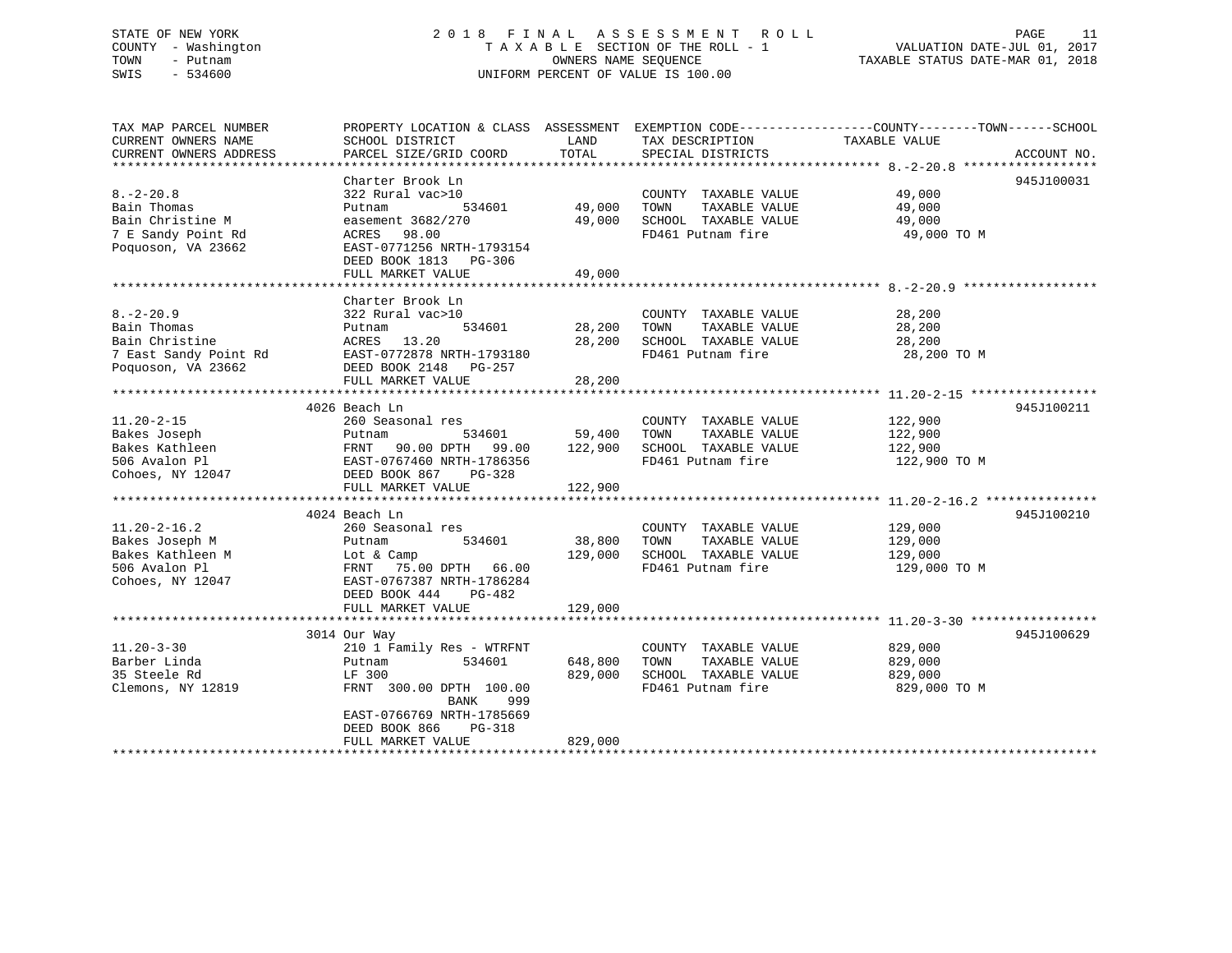| STATE OF NEW YORK<br>COUNTY - Washington<br>- Putnam<br>TOWN<br>SWIS<br>$-534600$ |                                               |                    | 2018 FINAL ASSESSMENT ROLL<br>TAXABLE SECTION OF THE ROLL - 1<br>OWNERS NAME SEQUENCE<br>UNIFORM PERCENT OF VALUE IS 100.00 | VALUATION DATE-JUL 01, 2017<br>TAXABLE STATUS DATE-MAR 01, 2018 | PAGE<br>12                 |
|-----------------------------------------------------------------------------------|-----------------------------------------------|--------------------|-----------------------------------------------------------------------------------------------------------------------------|-----------------------------------------------------------------|----------------------------|
| TAX MAP PARCEL NUMBER                                                             |                                               |                    | PROPERTY LOCATION & CLASS ASSESSMENT EXEMPTION CODE---------------COUNTY-------TOWN-----SCHOOL                              |                                                                 |                            |
| CURRENT OWNERS NAME                                                               | SCHOOL DISTRICT                               | LAND               | TAX DESCRIPTION                                                                                                             | TAXABLE VALUE                                                   |                            |
| CURRENT OWNERS ADDRESS                                                            | PARCEL SIZE/GRID COORD                        | TOTAL              | SPECIAL DISTRICTS                                                                                                           |                                                                 | ACCOUNT NO.                |
| **********************                                                            |                                               |                    |                                                                                                                             |                                                                 |                            |
|                                                                                   | 6614 Royal Anchorage Way                      |                    |                                                                                                                             |                                                                 | 945J101009                 |
| $11.8 - 5 - 2$<br>Barber Linda A                                                  | 314 Rural vac<10 - WTRFNT<br>Putnam<br>534601 | 566,100            | COUNTY TAXABLE VALUE<br>TOWN<br>TAXABLE VALUE                                                                               | 566,100<br>566,100                                              |                            |
| 35 Steele Rd                                                                      | Lot 9                                         |                    | 566,100 SCHOOL TAXABLE VALUE                                                                                                | 566,100                                                         |                            |
| Clemens, NY 12819                                                                 | 240' Lf                                       |                    | FD461 Putnam fire                                                                                                           | 566,100 TO M                                                    |                            |
|                                                                                   | $12.-5-2$                                     |                    |                                                                                                                             |                                                                 |                            |
|                                                                                   | ACRES<br>1.29                                 |                    |                                                                                                                             |                                                                 |                            |
|                                                                                   | EAST-0766595 NRTH-1792823                     |                    |                                                                                                                             |                                                                 |                            |
|                                                                                   | DEED BOOK 893<br>PG-303                       |                    |                                                                                                                             |                                                                 |                            |
|                                                                                   | FULL MARKET VALUE                             | 566,100            |                                                                                                                             |                                                                 |                            |
|                                                                                   |                                               |                    |                                                                                                                             |                                                                 |                            |
| $4. - 1 - 9$                                                                      | 17451 State Route 22                          |                    |                                                                                                                             |                                                                 | 945J100666                 |
| Barnhart Cyril                                                                    | 110 Livestock<br>534601<br>Putnam             |                    | AG BUILD 41700<br>112,500 AG BUILD 41700                                                                                    | 55,400<br>11,700                                                | 55,400<br>55,400<br>11,700 |
| Barnhart Bonnie                                                                   | ACRES<br>80.00                                |                    | 282,100 AG DIST<br>41720                                                                                                    | 11,700<br>31,668<br>31,668                                      | 31,668                     |
| 17451 State Route 22                                                              | EAST-0777276 NRTH-1805869                     |                    | COUNTY TAXABLE VALUE                                                                                                        | 183,332                                                         |                            |
| Putnam Station, NY 12861                                                          | DEED BOOK 3633 PG-214                         |                    | TOWN<br>TAXABLE VALUE                                                                                                       | 183,332                                                         |                            |
|                                                                                   | FULL MARKET VALUE                             |                    | 282,100 SCHOOL TAXABLE VALUE                                                                                                | 183,332                                                         |                            |
| MAY BE SUBJECT TO PAYMENT                                                         |                                               |                    | CA002 Cons agri dst 2                                                                                                       | 250,432 TO                                                      |                            |
| UNDER AGDIST LAW TIL 2026                                                         |                                               |                    | 31,668 EX                                                                                                                   |                                                                 |                            |
|                                                                                   |                                               |                    | FD461 Putnam fire                                                                                                           | 282,100 TO M                                                    |                            |
|                                                                                   |                                               |                    |                                                                                                                             |                                                                 |                            |
|                                                                                   | 876 Gull Bay Rd                               |                    |                                                                                                                             |                                                                 | 945J100582                 |
| $14. - 1 - 7$                                                                     | 210 1 Family Res - WTRFNT                     |                    | COUNTY TAXABLE VALUE                                                                                                        | 846,500                                                         |                            |
| Barrett Michael Trustee<br>Michael Barrett Trust                                  | Putnam<br>534601<br>LF 294                    | 689,500<br>846,500 | TOWN<br>TAXABLE VALUE<br>SCHOOL TAXABLE VALUE                                                                               | 846,500<br>846,500                                              |                            |
| 27 Cherry Tree Rd                                                                 | ACRES<br>1.50                                 |                    | FD461 Putnam fire                                                                                                           | 846,500 TO M                                                    |                            |
| Loudonville, NY 12211                                                             | EAST-0763913 NRTH-1777954                     |                    |                                                                                                                             |                                                                 |                            |
|                                                                                   | DEED BOOK 3735 PG-196                         |                    |                                                                                                                             |                                                                 |                            |
|                                                                                   | FULL MARKET VALUE                             | 846,500            |                                                                                                                             |                                                                 |                            |
|                                                                                   |                                               |                    |                                                                                                                             |                                                                 |                            |
|                                                                                   | State Route 22                                |                    |                                                                                                                             |                                                                 | 945J100042                 |
| $18. - 2 - 6$                                                                     | 322 Rural vac>10                              |                    | COUNTY TAXABLE VALUE                                                                                                        | 25,200                                                          |                            |
| Barrett Wayne G                                                                   | 534601<br>Putnam                              | 25,200             | TOWN<br>TAXABLE VALUE                                                                                                       | 25,200                                                          |                            |
| Barrett Elizabeth A                                                               | Mt                                            | 25,200             | SCHOOL TAXABLE VALUE                                                                                                        | 25,200                                                          |                            |
| 14823 State Route 22<br>Whitehall, NY 12887                                       | $18. - 1 - 6$<br>ACRES 18.60                  |                    | FD461 Putnam fire                                                                                                           | 25,200 TO M                                                     |                            |
|                                                                                   | EAST-0775396 NRTH-1774069                     |                    |                                                                                                                             |                                                                 |                            |
|                                                                                   | DEED BOOK 895<br>PG-168                       |                    |                                                                                                                             |                                                                 |                            |
|                                                                                   | FULL MARKET VALUE                             | 25,200             |                                                                                                                             |                                                                 |                            |
|                                                                                   |                                               |                    |                                                                                                                             |                                                                 |                            |
|                                                                                   | 7 White Birch Way                             |                    |                                                                                                                             |                                                                 | 945J100804                 |
| $12. - 1 - 8$                                                                     | 210 1 Family Res                              |                    | COUNTY TAXABLE VALUE                                                                                                        | 416,700                                                         |                            |
| Barshinger James                                                                  | 534601<br>Putnam                              | 95,700             | TOWN<br>TAXABLE VALUE                                                                                                       | 416,700                                                         |                            |
| Barshinger Jody                                                                   | FRNT 51.00 DPTH 221.00                        | 416,700            | SCHOOL TAXABLE VALUE                                                                                                        | 416,700                                                         |                            |
| 230 Oakwood Dr                                                                    | EAST-0767303 NRTH-1791408                     |                    | FD461 Putnam fire                                                                                                           | 416,700 TO M                                                    |                            |
| State College, PA 16801                                                           | DEED BOOK 2334 PG-277                         |                    |                                                                                                                             |                                                                 |                            |
|                                                                                   | FULL MARKET VALUE                             | 416,700            |                                                                                                                             |                                                                 |                            |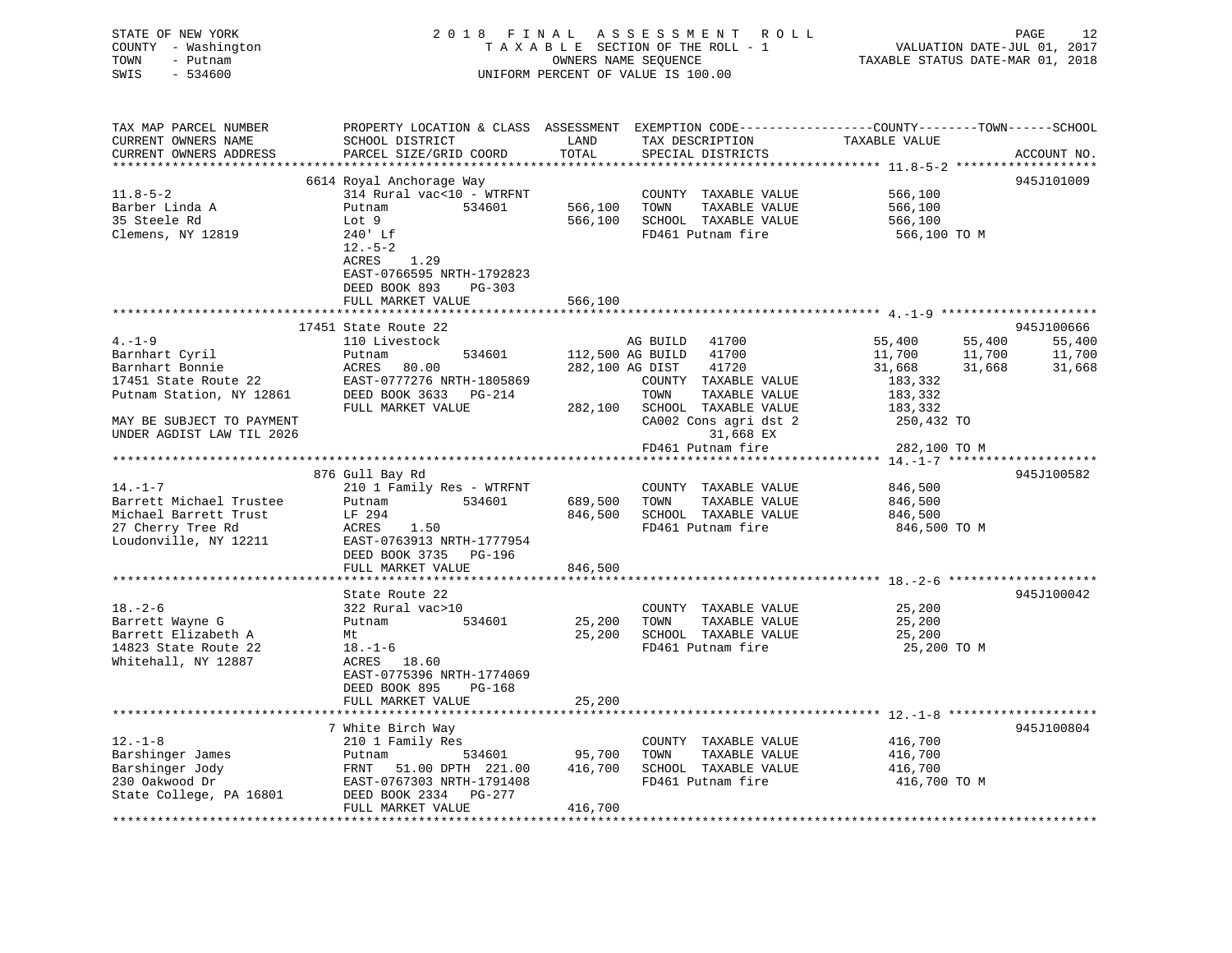## STATE OF NEW YORK 2 0 1 8 F I N A L A S S E S S M E N T R O L L PAGE 13 COUNTY - Washington T A X A B L E SECTION OF THE ROLL - 1 VALUATION DATE-JUL 01, 2017 TOWN - Putnam **CONNERS NAME SEQUENCE** TAXABLE STATUS DATE-MAR 01, 2018 SWIS - 534600 UNIFORM PERCENT OF VALUE IS 100.00

| TAX MAP PARCEL NUMBER                 | PROPERTY LOCATION & CLASS ASSESSMENT EXEMPTION CODE---------------COUNTY-------TOWN------SCHOOL |          |                       |               |             |
|---------------------------------------|-------------------------------------------------------------------------------------------------|----------|-----------------------|---------------|-------------|
| CURRENT OWNERS NAME                   | SCHOOL DISTRICT                                                                                 | LAND     | TAX DESCRIPTION       | TAXABLE VALUE |             |
| CURRENT OWNERS ADDRESS                | PARCEL SIZE/GRID COORD                                                                          | TOTAL    | SPECIAL DISTRICTS     |               | ACCOUNT NO. |
|                                       |                                                                                                 |          |                       |               |             |
|                                       | 35 B Ln                                                                                         |          |                       |               | 945J100046  |
| $18. - 2 - 7$                         | 210 1 Family Res                                                                                |          | COUNTY TAXABLE VALUE  | 113,100       |             |
| Battease Alice -LE-                   | Putnam<br>534601                                                                                | 19,900   | TOWN<br>TAXABLE VALUE | 113,100       |             |
| Cahill Laurie                         | $18. - 1 - 7$                                                                                   | 113,100  | SCHOOL TAXABLE VALUE  | 113,100       |             |
| 35 B Ln                               | 2.30<br>ACRES<br>EAST-0775300 NRTH-1773714                                                      |          | FD461 Putnam fire     | 113,100 TO M  |             |
| Putnam Station, NY 12861              | DEED BOOK 3344 PG-42                                                                            |          |                       |               |             |
|                                       | FULL MARKET VALUE                                                                               | 113,100  |                       |               |             |
|                                       |                                                                                                 |          |                       |               |             |
|                                       | 6508 Royal Anchorage Way                                                                        |          |                       |               | 945J101038  |
| $11.8 - 5 - 12$                       | 210 1 Family Res                                                                                |          | COUNTY TAXABLE VALUE  | 420,000       |             |
| Baxter Mountain Properties Inc Putnam | 534601                                                                                          | 205,000  | TOWN<br>TAXABLE VALUE | 420,000       |             |
| 45 N 2nd St Apt 205                   | LR's; Lot 14                                                                                    | 420,000  | SCHOOL TAXABLE VALUE  | 420,000       |             |
| Easton, PA 18042                      | 2064/293                                                                                        |          | FD461 Putnam fire     | 420,000 TO M  |             |
|                                       | $12.-5-12$                                                                                      |          |                       |               |             |
|                                       | FRNT 110.00 DPTH 125.00                                                                         |          |                       |               |             |
|                                       | EAST-0766882 NRTH-1792267                                                                       |          |                       |               |             |
|                                       | DEED BOOK 3262 PG-194                                                                           |          |                       |               |             |
|                                       | FULL MARKET VALUE                                                                               | 420,000  |                       |               |             |
|                                       |                                                                                                 |          |                       |               |             |
|                                       | 4401 Link Way                                                                                   |          |                       |               | 945J100726  |
| $12. - 4 - 34$                        | 210 1 Family Res - WTRFNT                                                                       |          | COUNTY TAXABLE VALUE  | 750,000       |             |
| Bean Sarah                            | 534601<br>Putnam                                                                                | 545,300  | TOWN<br>TAXABLE VALUE | 750,000       |             |
| Bean Ronald                           | 138/502;848/28 Hse undr c                                                                       | 750,000  | SCHOOL TAXABLE VALUE  | 750,000       |             |
| 197 Edison Rd                         | LF 312                                                                                          |          | FD461 Putnam fire     | 750,000 TO M  |             |
| Trumball, CT 06611                    | 1.21<br>ACRES                                                                                   |          |                       |               |             |
|                                       | EAST-0766417 NRTH-1788045                                                                       |          |                       |               |             |
|                                       | DEED BOOK 835<br>$PG-301$                                                                       |          |                       |               |             |
|                                       | FULL MARKET VALUE                                                                               | 750,000  |                       |               |             |
|                                       | 4425 Link Way                                                                                   |          |                       |               | 945J100727  |
| $12. - 4 - 37$                        | 210 1 Family Res - WTRFNT                                                                       |          | COUNTY TAXABLE VALUE  | 1142,000      |             |
| Beatty Vincent                        | 534601<br>Putnam                                                                                | 793,900  | TOWN<br>TAXABLE VALUE | 1142,000      |             |
| 425 Overhill Rd                       | Lot 1: ROW 848/28                                                                               | 1142,000 | SCHOOL TAXABLE VALUE  | 1142,000      |             |
| South Orange, NJ 07079                | LF 801                                                                                          |          | FD461 Putnam fire     | 1142,000 TO M |             |
|                                       | hse under construction                                                                          |          |                       |               |             |
|                                       | 2.24<br>ACRES                                                                                   |          |                       |               |             |
|                                       | EAST-0766382 NRTH-1788519                                                                       |          |                       |               |             |
|                                       | DEED BOOK 3579 PG-139                                                                           |          |                       |               |             |
|                                       | FULL MARKET VALUE                                                                               | 1142,000 |                       |               |             |
|                                       |                                                                                                 |          |                       |               |             |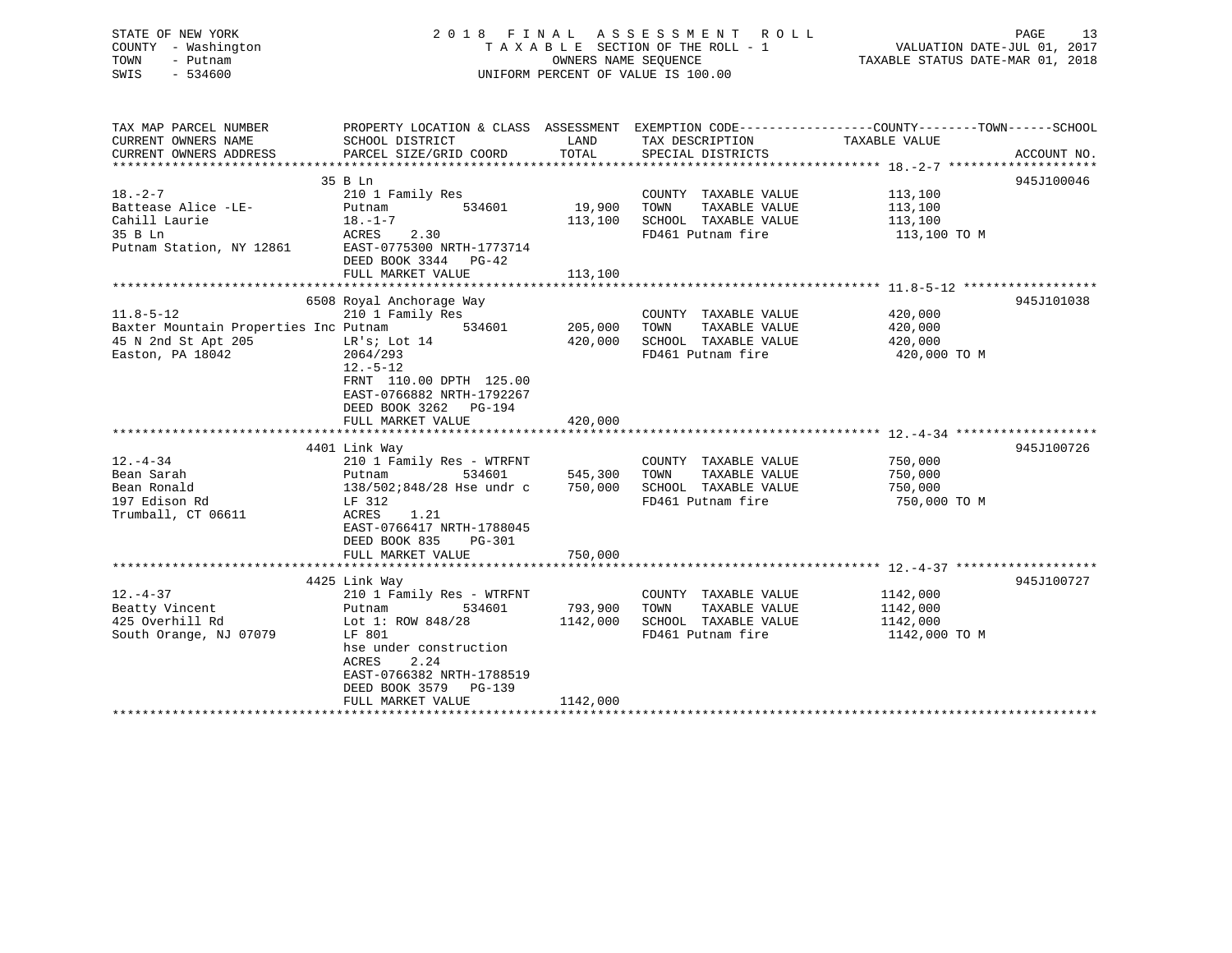## STATE OF NEW YORK 2 0 1 8 F I N A L A S S E S S M E N T R O L L PAGE 14 COUNTY - Washington T A X A B L E SECTION OF THE ROLL - 1 VALUATION DATE-JUL 01, 2017 TOWN - Putnam **CONNERS NAME SEQUENCE** TAXABLE STATUS DATE-MAR 01, 2018 SWIS - 534600 UNIFORM PERCENT OF VALUE IS 100.00

| TAX MAP PARCEL NUMBER<br>CURRENT OWNERS NAME | SCHOOL DISTRICT           | LAND    | PROPERTY LOCATION & CLASS ASSESSMENT EXEMPTION CODE---------------COUNTY-------TOWN------SCHOOL<br>TAX DESCRIPTION | TAXABLE VALUE                 |                    |
|----------------------------------------------|---------------------------|---------|--------------------------------------------------------------------------------------------------------------------|-------------------------------|--------------------|
| CURRENT OWNERS ADDRESS                       | PARCEL SIZE/GRID COORD    | TOTAL   | SPECIAL DISTRICTS                                                                                                  |                               | ACCOUNT NO.        |
|                                              | 997 County Route 2        |         |                                                                                                                    |                               | 945J101028         |
| $2. - 1 - 27.1$                              | 240 Rural res             |         | BAS STAR 41854                                                                                                     | $0 \qquad \qquad$             | $\Omega$<br>30,000 |
| Beaudet Gregory A                            | 534601 35,000<br>Putnam   |         | COUNTY TAXABLE VALUE                                                                                               | 350,000                       |                    |
|                                              |                           |         |                                                                                                                    |                               |                    |
|                                              |                           |         |                                                                                                                    |                               |                    |
|                                              |                           |         |                                                                                                                    |                               |                    |
|                                              |                           |         |                                                                                                                    |                               |                    |
|                                              |                           |         |                                                                                                                    |                               |                    |
|                                              | 5559 Evergreen Shores Way |         |                                                                                                                    |                               | 945J100906         |
| $12. - 4 - 46$                               | 312 Vac w/imprv - WTRFNT  | 399,183 | COUNTY TAXABLE VALUE 434,783                                                                                       |                               |                    |
| Beauman Ronald                               | 534601<br>Putnam          | 434,783 | TAXABLE VALUE<br>TOWN                                                                                              | 434,783<br>434,783            |                    |
| Beauman Dawn                                 | Lot 7 544/146&147;esmt 17 |         | SCHOOL TAXABLE VALUE<br>FD461 Putnam fire                                                                          |                               |                    |
| 45 Cornell Ln                                | LF 125<br>5.10            |         |                                                                                                                    | 434,783 TO M                  |                    |
| Hicksville, NY 11801                         | ACRES                     |         |                                                                                                                    |                               |                    |
|                                              | EAST-0767455 NRTH-1790310 |         |                                                                                                                    |                               |                    |
|                                              | DEED BOOK 544<br>$PG-143$ |         |                                                                                                                    |                               |                    |
|                                              | FULL MARKET VALUE         | 434,783 |                                                                                                                    |                               |                    |
|                                              | 2106 Black Point Rd       |         |                                                                                                                    |                               | 945J100346         |
| $1.18 - 1 - 2.1$                             | 260 Seasonal res - WTRFNT |         | COUNTY TAXABLE VALUE                                                                                               |                               |                    |
| Becker Chyhe E                               | 534601<br>Putnam          | 351,300 | TOWN<br>TAXABLE VALUE                                                                                              | 375,000<br>375,000<br>375,000 |                    |
|                                              |                           | 375,000 | SCHOOL TAXABLE VALUE                                                                                               | 375,000                       |                    |
|                                              |                           |         |                                                                                                                    |                               |                    |
|                                              |                           |         | BP461 Black Pt Sewer Dist .00 UN C<br>FD461 Putnam fire 375,000 TO M                                               |                               |                    |
|                                              |                           |         |                                                                                                                    |                               |                    |
|                                              |                           |         |                                                                                                                    |                               |                    |
|                                              | FULL MARKET VALUE         | 375,000 |                                                                                                                    |                               |                    |
|                                              |                           |         |                                                                                                                    |                               |                    |
|                                              | 78 Lillie Ln              |         |                                                                                                                    |                               | 945J100047         |
| $8 - 2 - 8$                                  | 312 Vac w/imprv           |         | COUNTY TAXABLE VALUE 18,500                                                                                        |                               |                    |
| Beebe Richard                                | 534601<br>Putnam          | 16,500  | TAXABLE VALUE 18,500<br>TOWN                                                                                       |                               |                    |
| 78 Lillie Ln                                 | ACRES<br>1.40             | 18,500  |                                                                                                                    | 18,500                        |                    |
| Putnam Station, NY 12861                     | EAST-0776774 NRTH-1798509 |         | SCHOOL TAXABLE VALUE<br>FD461 Putnam fire                                                                          | 18,500 TO M                   |                    |
|                                              | DEED BOOK 3478 PG-62      |         |                                                                                                                    |                               |                    |
|                                              | FULL MARKET VALUE         | 18,500  |                                                                                                                    |                               |                    |
|                                              |                           |         |                                                                                                                    |                               |                    |
|                                              | 68 Lillie Ln              |         |                                                                                                                    |                               | 945J101013         |
| $8. - 2 - 8.1$                               | 314 Rural vac<10          |         | COUNTY TAXABLE VALUE                                                                                               | 3,100                         |                    |
| Beebe Richard H<br>68 Lillie Ln              | 534601<br>Putnam          | 3,100   | TAXABLE VALUE<br>TOWN                                                                                              | 3,100                         |                    |
|                                              | FRNT 129.00 DPTH 205.00   | 3,100   | SCHOOL TAXABLE VALUE                                                                                               | 3,100                         |                    |
|                                              |                           |         | FD461 Putnam fire                                                                                                  | 3,100 TO M                    |                    |
|                                              | DEED BOOK 504<br>PG-795   |         |                                                                                                                    |                               |                    |
|                                              | FULL MARKET VALUE         | 3,100   |                                                                                                                    |                               |                    |
|                                              |                           |         |                                                                                                                    |                               |                    |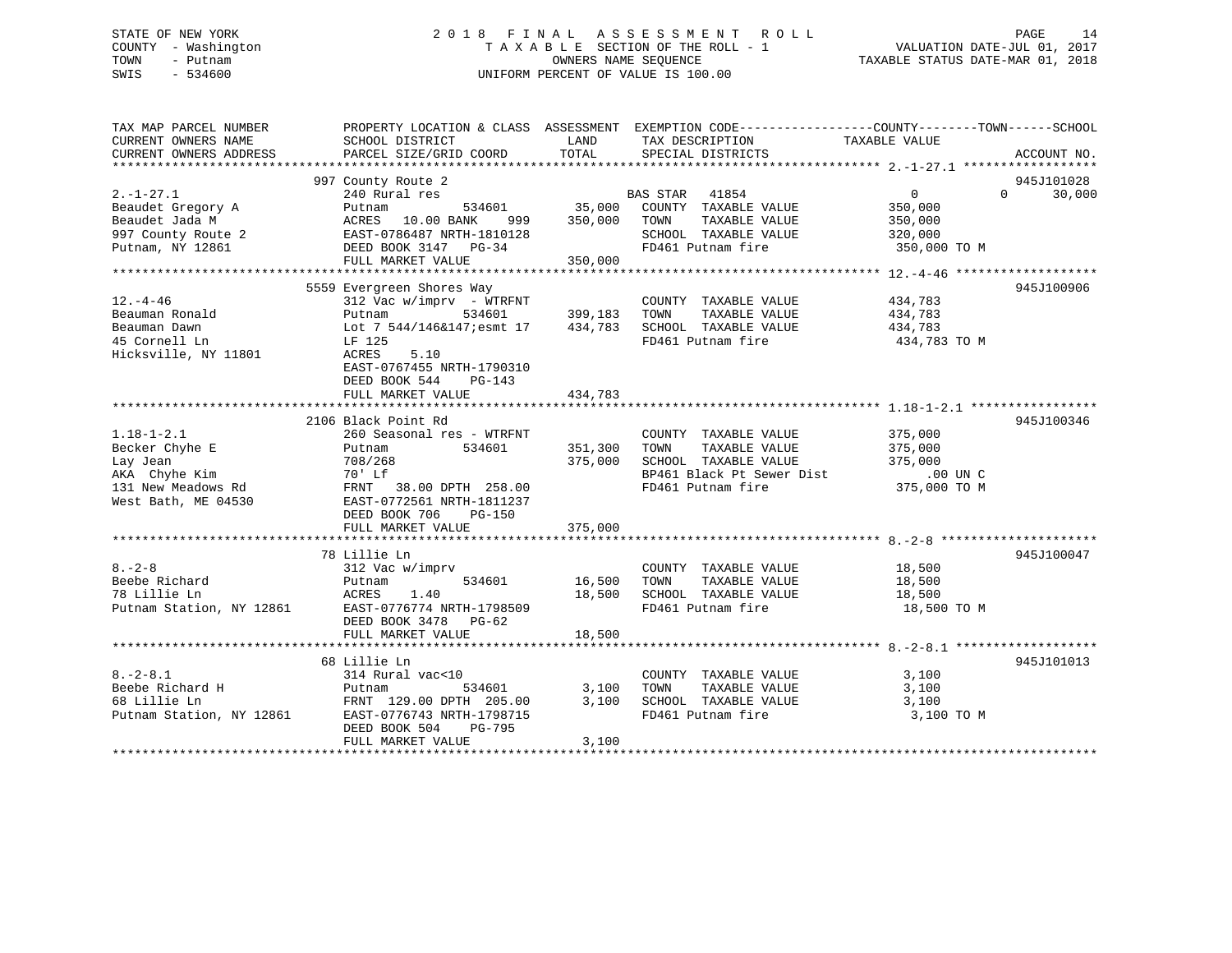## STATE OF NEW YORK 2 0 1 8 F I N A L A S S E S S M E N T R O L L PAGE 15 COUNTY - Washington T A X A B L E SECTION OF THE ROLL - 1 VALUATION DATE-JUL 01, 2017 TOWN - Putnam OWNERS NAME SEQUENCE TAXABLE STATUS DATE-MAR 01, 2018 SWIS - 534600 UNIFORM PERCENT OF VALUE IS 100.00

| TAX MAP PARCEL NUMBER<br>CURRENT OWNERS NAME<br>CURRENT OWNERS ADDRESS                       | PROPERTY LOCATION & CLASS ASSESSMENT<br>SCHOOL DISTRICT<br>PARCEL SIZE/GRID COORD                                                                                      | LAND<br>TOTAL                 | EXEMPTION CODE-----------------COUNTY-------TOWN------SCHOOL<br>TAX DESCRIPTION<br>SPECIAL DISTRICTS                                                          | TAXABLE VALUE                                                                   |          | ACCOUNT NO.          |
|----------------------------------------------------------------------------------------------|------------------------------------------------------------------------------------------------------------------------------------------------------------------------|-------------------------------|---------------------------------------------------------------------------------------------------------------------------------------------------------------|---------------------------------------------------------------------------------|----------|----------------------|
| *********************                                                                        | ****************************                                                                                                                                           |                               |                                                                                                                                                               |                                                                                 |          |                      |
| $15. - 1 - 11$<br>Beebe Richard H<br>148 Pulpit Point Rd<br>Putnam Station, NY 12861         | 148 Pulpit Point Rd<br>210 1 Family Res<br>534601<br>Putnam<br>ACRES<br>3.70<br>EAST-0778244 NRTH-1778646<br>DEED BOOK 681<br>$PG-46$<br>FULL MARKET VALUE             | 24,800<br>149,300<br>149,300  | BAS STAR<br>41854<br>COUNTY TAXABLE VALUE<br>TAXABLE VALUE<br>TOWN<br>SCHOOL TAXABLE VALUE<br>FD461 Putnam fire                                               | $\mathbf{0}$<br>149,300<br>149,300<br>119,300<br>149,300 TO M                   | $\Omega$ | 945J100377<br>30,000 |
|                                                                                              | 16392 State Route 22                                                                                                                                                   |                               |                                                                                                                                                               |                                                                                 |          | 945J100594           |
| $15. - 1 - 6$<br>Beeman Shirley A<br>16392 State Route 22<br>Putnam Station, NY 12861        | 210 1 Family Res<br>Putnam<br>534601<br>FRNT 300.00 DPTH 140.00<br>EAST-0776665 NRTH-1782627<br>DEED BOOK 463<br>PG-128<br>FULL MARKET VALUE                           | 14,800<br>115,000<br>115,000  | ENH STAR<br>41834<br>COUNTY TAXABLE VALUE<br>TOWN<br>TAXABLE VALUE<br>SCHOOL TAXABLE VALUE<br>FD461 Putnam fire                                               | $\circ$<br>115,000<br>115,000<br>48,200<br>115,000 TO M                         | $\Omega$ | 66,800               |
|                                                                                              |                                                                                                                                                                        |                               |                                                                                                                                                               |                                                                                 |          |                      |
| $7.12 - 2 - 1$<br>Beigel Peter A<br>Beigel Leona A<br>3 Benjamen Ln<br>Albany, NY 12205      | Shadyside Way<br>314 Rural vac<10<br>534601<br>Putnam<br>FRNT 163.00 DPTH 224.00<br>EAST-0768435 NRTH-1797218<br>DEED BOOK 463<br>$PG-270$<br>FULL MARKET VALUE        | 40,300<br>40,300<br>40,300    | COUNTY TAXABLE VALUE<br>TAXABLE VALUE<br>TOWN<br>SCHOOL TAXABLE VALUE<br>FD461 Putnam fire                                                                    | 40,300<br>40,300<br>40,300<br>40,300 TO M                                       |          | 945J100911           |
|                                                                                              | 2081 Black Point Rd                                                                                                                                                    |                               |                                                                                                                                                               |                                                                                 |          | 945J100483           |
| $1.14 - 1 - 7$<br>Bence Lake Properties LLC<br>2070 Black Point Rd<br>Ticonderoga, NY 12883  | 210 1 Family Res<br>Putnam<br>534601<br>ACRES<br>2.42<br>EAST-0773227 NRTH-1811480<br>DEED BOOK 3377 PG-93<br>FULL MARKET VALUE                                        | 129,200<br>284,400<br>284,400 | COUNTY TAXABLE VALUE<br>TOWN<br>TAXABLE VALUE<br>SCHOOL TAXABLE VALUE<br>BP461 Black Pt Sewer Dist<br>FD461 Putnam fire                                       | 284,400<br>284,400<br>284,400<br>.00 UN C<br>284,400 TO M                       |          |                      |
|                                                                                              |                                                                                                                                                                        |                               |                                                                                                                                                               |                                                                                 |          |                      |
| $1.14 - 1 - 16$<br>Bence Lake Properties LLC<br>2070 Black Point Rd<br>Ticonderoga, NY 12883 | 2070 Black Point Rd<br>210 1 Family Res - WTRFNT<br>534601<br>Putnam<br>LF 84'<br>FRNT 100.00 DPTH 238.00<br>EAST-0772990 NRTH-1811935<br>DEED BOOK 3377<br>PG-84      | 425,400<br>712,000            | BAS STAR 41854<br>COUNTY TAXABLE VALUE<br>TAXABLE VALUE<br>TOWN<br>SCHOOL TAXABLE VALUE<br>BP461 Black Pt Sewer Dist<br>FD461 Putnam fire                     | $\overline{0}$<br>712,000<br>712,000<br>682,000<br>$.00$ UN $C$<br>712,000 TO M | $\Omega$ | 945J100054<br>30,000 |
|                                                                                              | FULL MARKET VALUE                                                                                                                                                      | 712,000                       |                                                                                                                                                               |                                                                                 |          |                      |
| $5. - 1 - 1.3$<br>Bennett Jason<br>175 The Portage<br>Ticonderoga, NY 12883                  | 17462 State Route 22<br>242 Rurl res&rec<br>534601<br>Putnam<br>ACRES 12.90 BANK<br>999<br>EAST-0779166 NRTH-1803326<br>DEED BOOK 3646<br>$PG-28$<br>FULL MARKET VALUE | 37,900<br>157,400<br>157,400  | ********************************** 5.-1-1.3 *******************<br>COUNTY TAXABLE VALUE<br>TOWN<br>TAXABLE VALUE<br>SCHOOL TAXABLE VALUE<br>FD461 Putnam fire | 157,400<br>157,400<br>157,400<br>157,400 TO M                                   |          | 945J100972           |
|                                                                                              |                                                                                                                                                                        |                               |                                                                                                                                                               |                                                                                 |          |                      |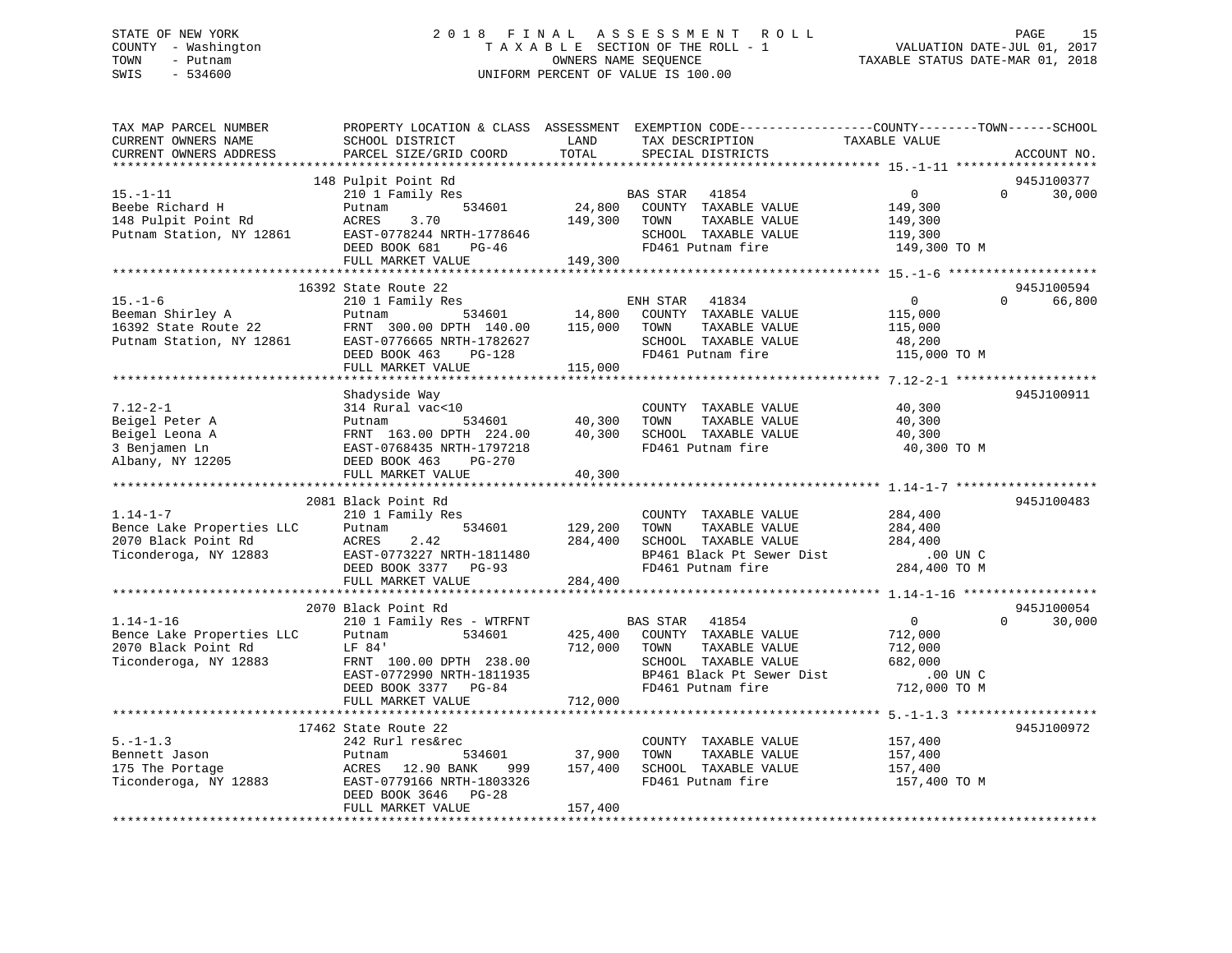## STATE OF NEW YORK 2 0 1 8 F I N A L A S S E S S M E N T R O L L PAGE 16 COUNTY - Washington T A X A B L E SECTION OF THE ROLL - 1 VALUATION DATE-JUL 01, 2017 TOWN - Putnam OWNERS NAME SEQUENCE TAXABLE STATUS DATE-MAR 01, 2018 SWIS - 534600 UNIFORM PERCENT OF VALUE IS 100.00

| TAX MAP PARCEL NUMBER<br>CURRENT OWNERS NAME<br>CURRENT OWNERS ADDRESS | SCHOOL DISTRICT<br>PARCEL SIZE/GRID COORD   | LAND<br>TAX DESCRIPTION<br>TOTAL<br>SPECIAL DISTRICTS | PROPERTY LOCATION & CLASS ASSESSMENT EXEMPTION CODE---------------COUNTY-------TOWN-----SCHOOL<br>TAXABLE VALUE<br>ACCOUNT NO. |
|------------------------------------------------------------------------|---------------------------------------------|-------------------------------------------------------|--------------------------------------------------------------------------------------------------------------------------------|
|                                                                        |                                             |                                                       |                                                                                                                                |
| $8. - 2 - 4.12$                                                        | 526 Liddle-Harris Rd<br>210 1 Family Res    | VET COM CT 41131                                      | 945J101081<br>30,425<br>20,000<br>$\overline{0}$                                                                               |
| Bennett Jeffrey                                                        | 534601<br>Putnam                            | 32,300 BAS STAR<br>41854                              | $\Omega$<br>$\Omega$<br>30,000                                                                                                 |
| Bennett Karen                                                          | Lot 6                                       | 121,700 COUNTY TAXABLE VALUE                          | 91,275                                                                                                                         |
| 526 Liddle-Harris Rd                                                   | ACRES<br>7.32 BANK<br>999                   | TOWN<br>TAXABLE VALUE                                 | 101,700                                                                                                                        |
| Putnam Station, NY 12861                                               | EAST-0775633 NRTH-1796923<br>PG-257         | SCHOOL TAXABLE VALUE<br>FD461 Putnam fire             | 91,700<br>121,700 TO M                                                                                                         |
|                                                                        | DEED BOOK 739<br>FULL MARKET VALUE          | 121,700                                               |                                                                                                                                |
|                                                                        | *************************                   |                                                       |                                                                                                                                |
|                                                                        | 56 Lillie Ln                                |                                                       | 945J100391                                                                                                                     |
| $8. - 2 - 5.10$                                                        | 210 1 Family Res                            | BAS STAR<br>41854                                     | $\overline{0}$<br>$\Omega$<br>30,000                                                                                           |
| Bennett Mitchell                                                       | 534601<br>Putnam                            | 33,500<br>COUNTY TAXABLE VALUE                        | 167,600                                                                                                                        |
| Bennett Julie                                                          | $639/158 + 164$                             | 167,600<br>TAXABLE VALUE<br>TOWN                      | 167,600                                                                                                                        |
| 56 Lillie Ln                                                           | Sub Lot 10                                  | SCHOOL TAXABLE VALUE                                  | 137,600                                                                                                                        |
| Putnam, NY 12861                                                       | 8.50<br>ACRES                               | FD461 Putnam fire                                     | 167,600 TO M                                                                                                                   |
|                                                                        | EAST-0776491 NRTH-1798689                   |                                                       |                                                                                                                                |
|                                                                        | DEED BOOK 800<br>PG-205                     |                                                       |                                                                                                                                |
|                                                                        | FULL MARKET VALUE                           | 167,600                                               |                                                                                                                                |
|                                                                        |                                             |                                                       |                                                                                                                                |
|                                                                        | 382 Peterson Rd                             |                                                       | 945J100708                                                                                                                     |
| $12. - 2 - 4$                                                          | 322 Rural vac>10                            | COUNTY TAXABLE VALUE                                  | 70,000                                                                                                                         |
| Bergeron James L                                                       | 534601<br>Putnam                            | 70,000<br>TAXABLE VALUE<br>TOWN                       | 70,000                                                                                                                         |
| 382 Peterson Rd                                                        | deeded ROW                                  | 70,000<br>SCHOOL TAXABLE VALUE                        | 70,000                                                                                                                         |
| Putnam Station, NY 12861                                               | stg bldg & 270                              | FD461 Putnam fire                                     | 70,000 TO M                                                                                                                    |
|                                                                        | ACRES 65.00<br>EAST-0779647 NRTH-1791199    |                                                       |                                                                                                                                |
|                                                                        | DEED BOOK 865<br>PG-87                      |                                                       |                                                                                                                                |
|                                                                        | FULL MARKET VALUE                           | 70,000                                                |                                                                                                                                |
|                                                                        |                                             |                                                       |                                                                                                                                |
|                                                                        | 24 Lape Ln                                  |                                                       | 945J100374                                                                                                                     |
| $9. - 1 - 14$                                                          | 242 Rurl res&rec                            | COUNTY TAXABLE VALUE                                  | 248,500                                                                                                                        |
|                                                                        | 534601                                      | 141,800<br>TAXABLE VALUE<br>TOWN                      | 248,500                                                                                                                        |
| Printmand Michael Trustee Putnam<br>Bertrand Irrev Trust Jane House &  | House & Lot                                 | SCHOOL TAXABLE VALUE<br>248,500                       | 248,500                                                                                                                        |
| 1 Jeff Ln                                                              | ACRES 107.20                                | CA002 Cons agri dst 2                                 | 248,500 TO                                                                                                                     |
| Derry, NH 03038                                                        | EAST-0787518 NRTH-1795521                   | FD461 Putnam fire                                     | 248,500 TO M                                                                                                                   |
|                                                                        | DEED BOOK 3344 PG-286                       |                                                       |                                                                                                                                |
|                                                                        | FULL MARKET VALUE                           | 248,500                                               |                                                                                                                                |
|                                                                        |                                             |                                                       |                                                                                                                                |
|                                                                        | 224 County Route 2                          |                                                       | 945L100060                                                                                                                     |
| $9. - 1 - 22$                                                          | 242 Rurl res&rec                            | ENH STAR 41834                                        | $\mathbf{0}$<br>$\Omega$<br>66,800                                                                                             |
| Bertrand Michael Trustee<br>Bertrand Irrov Trust Jane                  | 534601<br>Putnam                            | 60,000<br>COUNTY TAXABLE VALUE                        | 161,800                                                                                                                        |
| 1 Jeff Ln                                                              | ACRES<br>35.00<br>EAST-0786219 NRTH-1794822 | 161,800<br>TOWN<br>TAXABLE VALUE                      | 161,800                                                                                                                        |
| Derry, NH 03038                                                        | DEED BOOK 3344 PG-283                       | SCHOOL TAXABLE VALUE<br>CA002 Cons agri dst 2         | 95,000                                                                                                                         |
|                                                                        | FULL MARKET VALUE                           | 161,800 FD461 Putnam fire                             | 161,800 TO<br>161,800 TO M                                                                                                     |
| ********************************                                       |                                             |                                                       |                                                                                                                                |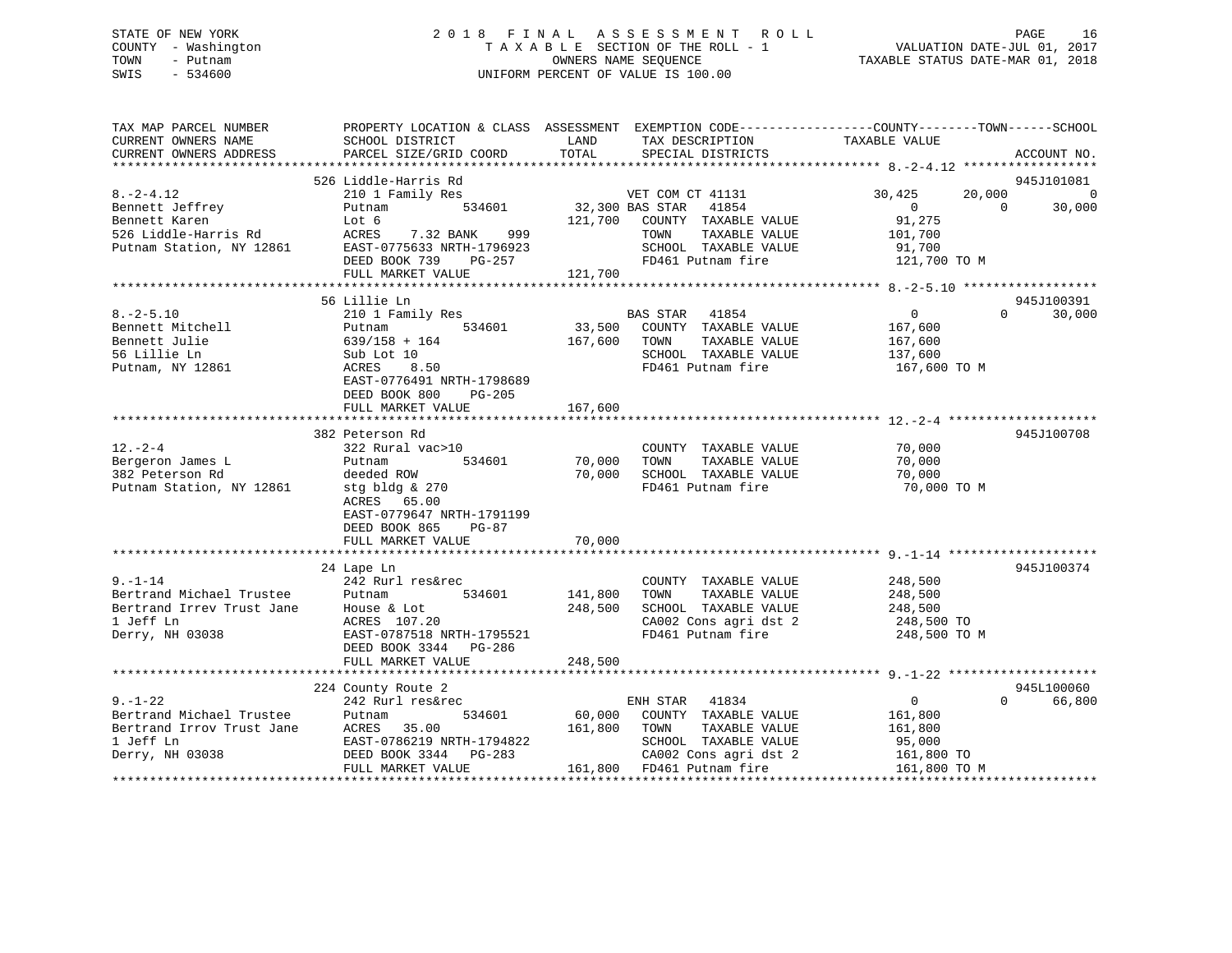## STATE OF NEW YORK 2 0 1 8 F I N A L A S S E S S M E N T R O L L PAGE 17 COUNTY - Washington T A X A B L E SECTION OF THE ROLL - 1 VALUATION DATE-JUL 01, 2017 TOWN - Putnam OWNERS NAME SEQUENCE TAXABLE STATUS DATE-MAR 01, 2018 SWIS - 534600 UNIFORM PERCENT OF VALUE IS 100.00

| TAX MAP PARCEL NUMBER<br>CURRENT OWNERS NAME<br>CURRENT OWNERS ADDRESS                                                                    | SCHOOL DISTRICT<br>PARCEL SIZE/GRID COORD                                                                                                                                      | LAND<br>TAX DESCRIPTION TAXABLE VALUE<br>TOTAL<br>SPECIAL DISTRICTS                                                                             | PROPERTY LOCATION & CLASS ASSESSMENT EXEMPTION CODE----------------COUNTY-------TOWN------SCHOOL<br>ACCOUNT NO. |
|-------------------------------------------------------------------------------------------------------------------------------------------|--------------------------------------------------------------------------------------------------------------------------------------------------------------------------------|-------------------------------------------------------------------------------------------------------------------------------------------------|-----------------------------------------------------------------------------------------------------------------|
| $2. -1 - 28.1$<br>Berube Jesse<br>Berube Eleanor                                                                                          | Craig Rd<br>322 Rural vac>10<br>534601<br>Putnam<br>ACRES<br>34.10                                                                                                             | COUNTY TAXABLE VALUE<br>49,100<br>TOWN<br>TAXABLE VALUE<br>49,100<br>SCHOOL TAXABLE VALUE                                                       | 49,100<br>49,100<br>49,100                                                                                      |
| 17514 State Route 22<br>Putnam Station, NY 12861                                                                                          | EAST-0781335 NRTH-1810893<br>DEED BOOK 732<br>PG-267<br>FULL MARKET VALUE                                                                                                      | FD461 Putnam fire<br>49,100                                                                                                                     | 49,100 TO M                                                                                                     |
|                                                                                                                                           |                                                                                                                                                                                |                                                                                                                                                 |                                                                                                                 |
| $5. - 1 - 1.4$<br>Berube Jesse J<br>Berube Eleanor                                                                                        | 17514 State Route 22<br>242 Rurl res&rec<br>534601<br>Putnam<br>16.10<br>ACRES<br>17514 State Rt 22<br>Putnam Station, NY 12861 DEED BOOK 521 PG-312                           | BAS STAR 41854<br>41,100<br>COUNTY TAXABLE VALUE<br>195,400<br>TOWN<br>TAXABLE VALUE<br>SCHOOL TAXABLE VALUE                                    | 945J101048<br>$\overline{0}$<br>30,000<br>$\Omega$<br>195,400<br>195,400<br>165,400                             |
|                                                                                                                                           |                                                                                                                                                                                | FD461 Putnam fire                                                                                                                               | 195,400 TO M                                                                                                    |
|                                                                                                                                           | FULL MARKET VALUE                                                                                                                                                              | 195,400                                                                                                                                         |                                                                                                                 |
|                                                                                                                                           |                                                                                                                                                                                |                                                                                                                                                 |                                                                                                                 |
| $5. - 1 - 1.1$                                                                                                                            | 17498 State Route 22<br>241 Rural res&ag                                                                                                                                       | 36 PCT OF VALUE USED FOR EXEMPTION PURPOSES<br>AGED-TOWN 41803<br>287,800 AGE-CO/SCH 41805                                                      | 945J100061<br>$\overline{0}$<br>29,311<br>$\overline{0}$                                                        |
| Berube Patricia A -LE-<br>Berube Charles<br>877 Upper Sherman Ave<br>Glens Falls, NY 12801<br>PRIOR OWNER ON 3/01/2018<br>Berube Patricia | 534601<br>Putnam<br>ACRES 323.70<br>EAST-0780567 NRTH-1805006<br>DEED BOOK 3910 PG-196<br>FULL MARKET VALUE                                                                    | 407,100 ENH STAR<br>41834<br>COUNTY TAXABLE VALUE<br>TOWN<br>TAXABLE VALUE<br>407,100 SCHOOL TAXABLE VALUE<br>FD461 Putnam fire                 | 73,278<br>$\Omega$<br>73,278<br>0<br>$\Omega$<br>66,800<br>333,822<br>377,789<br>267,022<br>407,100 TO M        |
|                                                                                                                                           |                                                                                                                                                                                |                                                                                                                                                 |                                                                                                                 |
| $8. -2 - 5.1$                                                                                                                             | 108 County Route 1<br>242 Rurl res&rec                                                                                                                                         | BAS STAR<br>41854                                                                                                                               | 945J100391<br>$\overline{0}$<br>$\Omega$<br>30,000                                                              |
| Bessette George<br>Bessette Debra<br>108 County Route 1<br>Putnam Station, NY 12861<br>Putnam Station, NY 12861                           | 534601<br>Putnam<br>Sub Lot 1<br>ACRES 21.01<br>EAST-0775737 NRTH-1800572<br>DEED BOOK 726<br>PG-300                                                                           | 46,000 COUNTY TAXABLE VALUE<br>120,700<br>TOWN<br>TAXABLE VALUE<br>SCHOOL TAXABLE VALUE<br>FD461 Putnam fire                                    | 120,700<br>120,700<br>90,700<br>120,700 TO M                                                                    |
|                                                                                                                                           | FULL MARKET VALUE                                                                                                                                                              | 120,700                                                                                                                                         |                                                                                                                 |
|                                                                                                                                           |                                                                                                                                                                                |                                                                                                                                                 |                                                                                                                 |
| $16. - 1 - 16.3$<br>Bezio Ricky<br>Bezio Lori L<br>110 Lake Rd<br>Putnam Station, NY 12861                                                | 110 Lake Rd<br>210 1 Family Res<br>Putnam<br>534601<br>House Under Construction<br>ACRES<br>9.00<br>EAST-0779308 NRTH-1781908<br>DEED BOOK 643<br>$PG-15$<br>FULL MARKET VALUE | BAS STAR<br>41854<br>34,000<br>COUNTY TAXABLE VALUE<br>184,900<br>TOWN<br>TAXABLE VALUE<br>SCHOOL TAXABLE VALUE<br>FD461 Putnam fire<br>184,900 | 945J101069<br>$\overline{0}$<br>$\Omega$<br>30,000<br>184,900<br>184,900<br>154,900<br>184,900 TO M             |
|                                                                                                                                           |                                                                                                                                                                                |                                                                                                                                                 |                                                                                                                 |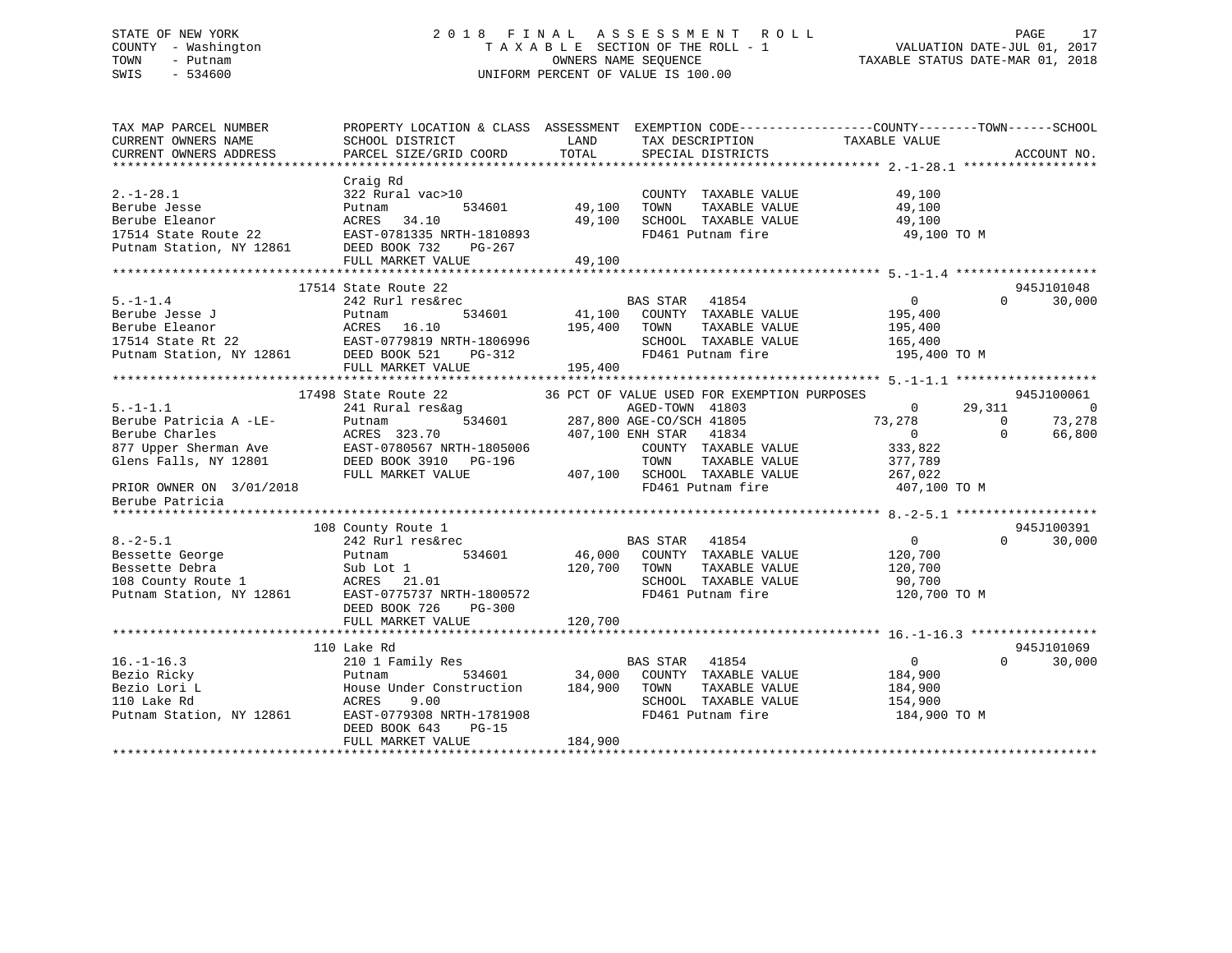## STATE OF NEW YORK 2 0 1 8 F I N A L A S S E S S M E N T R O L L PAGE 18 COUNTY - Washington T A X A B L E SECTION OF THE ROLL - 1 VALUATION DATE-JUL 01, 2017 TOWN - Putnam OWNERS NAME SEQUENCE TAXABLE STATUS DATE-MAR 01, 2018 SWIS - 534600 UNIFORM PERCENT OF VALUE IS 100.00

| TAX MAP PARCEL NUMBER<br>CURRENT OWNERS NAME<br>CURRENT OWNERS ADDRESS                                      | SCHOOL DISTRICT<br>PARCEL SIZE/GRID COORD                                                                                                                                           | LAND<br>TOTAL                      | PROPERTY LOCATION & CLASS ASSESSMENT EXEMPTION CODE---------------COUNTY-------TOWN-----SCHOOL<br>TAX DESCRIPTION<br>SPECIAL DISTRICTS                      | TAXABLE VALUE                                               | ACCOUNT NO.                      |
|-------------------------------------------------------------------------------------------------------------|-------------------------------------------------------------------------------------------------------------------------------------------------------------------------------------|------------------------------------|-------------------------------------------------------------------------------------------------------------------------------------------------------------|-------------------------------------------------------------|----------------------------------|
| $9 - 1 - 12$<br>Bisonette Wayne K<br>Bisonette Audrey M<br>306 Hutton Square Rd<br>Putnam Station, NY 12861 | 306 Hutton Square Rd<br>210 1 Family Res<br>Putnam<br>House Garage & Lot<br>FRNT 100.00 DPTH 190.00<br>EAST-0790301 NRTH-1794728<br>DEED BOOK 504<br>PG-521<br>FULL MARKET VALUE    | 62,200 TOWN<br>SCHOOL<br>62,200    | quare Rd<br>nily Res 534601 10,900 COUNTY TAXABLE VALUE<br>534601 10,900 COUNTY TAXABLE VALUE<br>TAXABLE VALUE<br>SCHOOL TAXABLE VALUE<br>FD461 Putnam fire | $\overline{0}$<br>62,200<br>62,200<br>32,200<br>62,200 TO M | 945J100077<br>$\Omega$<br>30,000 |
| $4. -1 - 4$<br>Black Point LLC<br>919 West Adams<br>Kirkwood, MO 63122                                      | Black Point Rd<br>910 Priv forest<br>534601<br>Putnam<br>ACRES<br>9.50<br>EAST-0770123 NRTH-1807280<br>DEED BOOK 3514 PG-137<br>FULL MARKET VALUE                                   | 4,800 TOWN<br>4,800                | COUNTY TAXABLE VALUE<br>TAXABLE VALUE<br>4,800 SCHOOL TAXABLE VALUE<br>BP461 Black Pt Sewer Dist<br>FD461 Putnam fire                                       | 4,800<br>4,800<br>4,800<br>00 UN C.<br>4,800 TO M           | 945J100600                       |
| $4.5 - 1 - 22$<br>Black Point LLC<br>Attn: Donald R Oliver<br>919 W Adams<br>Kirkwood, MO 63122-3801        | 2300 Black Point Rd<br>210 1 Family Res - WTRFNT<br>Putnam 534601<br>LF 50<br>2.10<br>ACRES<br>EAST-0770040 NRTH-1807534<br>DEED BOOK 891<br>$PG-273$<br>FULL MARKET VALUE          | 470,100 TOWN<br>748,400<br>748,400 | COUNTY TAXABLE VALUE<br>TAXABLE VALUE<br>SCHOOL TAXABLE VALUE<br>BP461 Black Pt Sewer Dist .00 UN C<br>FD461 Putnam fire 748,400 TO M                       | 748,400<br>748,400<br>748,400                               | 945J100850                       |
| $1. - 1 - 1$<br>Black Pointer LLC<br>c/o Sanford Morhouse<br>39 Woodcrest Dr<br>Morristown, NJ 07960        | Black Point Rd<br>312 Vac w/imprv<br>Putnam 534601<br>barn and lot<br>ACRES 240.80<br>EAST-0775703 NRTH-1811737<br>DEED BOOK 3862 PG-103<br>FULL MARKET VALUE                       | 152,900<br>157,300<br>157,300      | COUNTY TAXABLE VALUE 157,300<br>TOWN TAXABLE VALUE<br>SCHOOL TAXABLE VALUE<br>BP461 Black Pt Sewer Dist<br>FD461 Putnam fire                                | 157,300<br>157,300<br>.00 UN C<br>157,300 TO M              | 945J100461                       |
| $4. - 1 - 33$<br>Black Pointer LLC<br>c/o Sanford Morhouse<br>39 Woodcrest Dr<br>Morristown, NJ 07960       | Schwerdtfeger Rd/n Off<br>910 Priv forest<br>Putnam 534601<br>Woodlot<br>Ex & Res 285/8<br>2.00<br>ACRES<br>EAST-0769407 NRTH-1805486<br>DEED BOOK 3862 PG-104<br>FULL MARKET VALUE | 1,000<br>1,000                     | COUNTY TAXABLE VALUE<br>1,000 TOWN<br>TAXABLE VALUE<br>SCHOOL TAXABLE VALUE<br>FD461 Putnam fire                                                            | 1,000<br>1,000<br>1,000<br>1,000 TO M                       | 945J100463                       |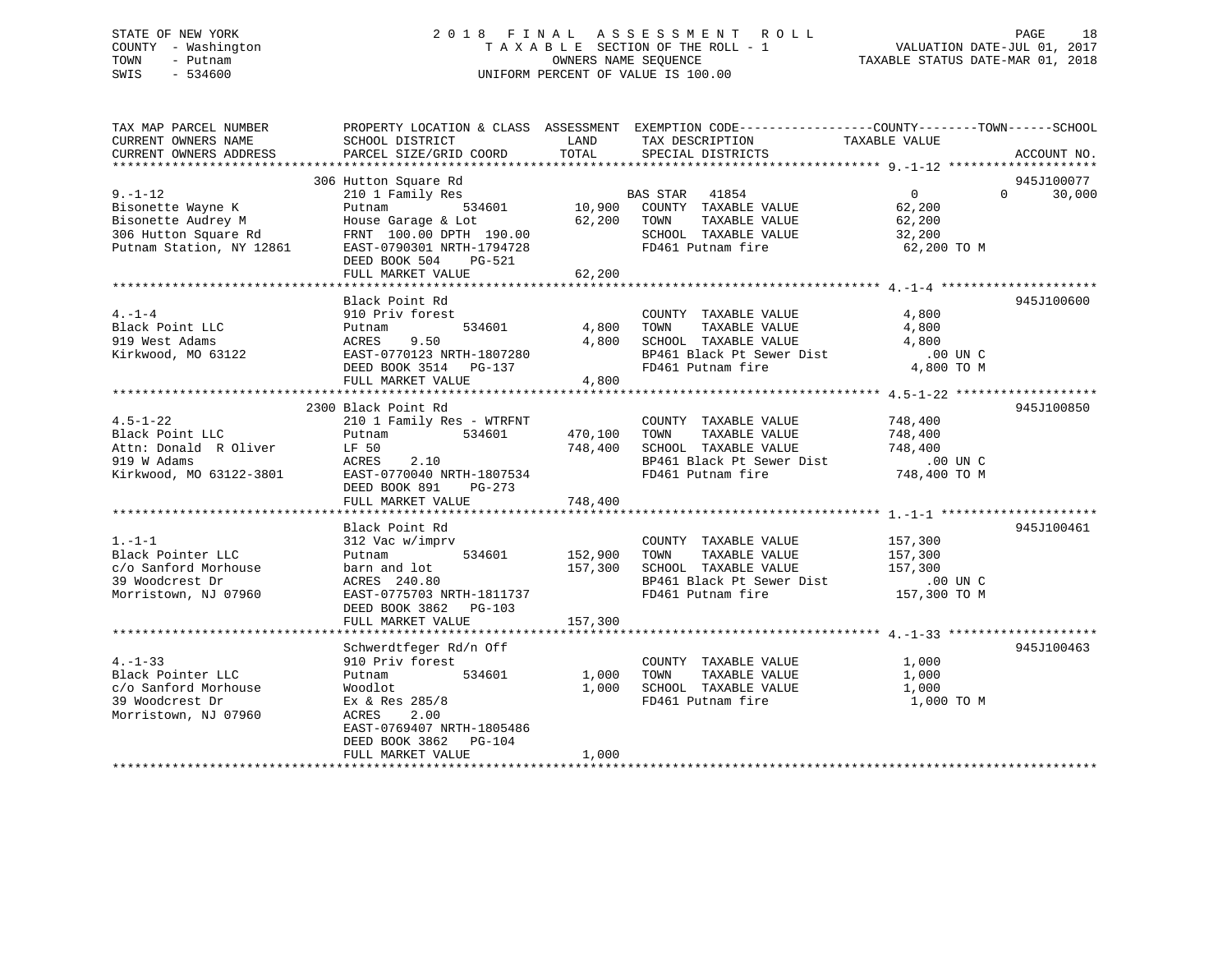## STATE OF NEW YORK 2 0 1 8 F I N A L A S S E S S M E N T R O L L PAGE 19 COUNTY - Washington T A X A B L E SECTION OF THE ROLL - 1 VALUATION DATE-JUL 01, 2017 TOWN - Putnam OWNERS NAME SEQUENCE TAXABLE STATUS DATE-MAR 01, 2018 SWIS - 534600 UNIFORM PERCENT OF VALUE IS 100.00UNIFORM PERCENT OF VALUE IS 100.00

TAX MAP PARCEL NUMBER PROPERTY LOCATION & CLASS ASSESSMENT EXEMPTION CODE------------------COUNTY--------TOWN------SCHOOL CURRENT OWNERS NAME SCHOOL DISTRICT LAND TAX DESCRIPTION TAXABLE VALUE

| CURRENT OWNERS ADDRESS                                      | PARCEL SIZE/GRID COORD                                           | TOTAL   | SPECIAL DISTRICTS           |                            | ACCOUNT NO. |
|-------------------------------------------------------------|------------------------------------------------------------------|---------|-----------------------------|----------------------------|-------------|
|                                                             |                                                                  |         |                             |                            |             |
|                                                             | Black Point Way                                                  |         |                             |                            | 945J100100  |
| $4. - 1 - 38$                                               | 314 Rural vac<10 - WTRFNT                                        |         | COUNTY TAXABLE VALUE        | 272,100                    |             |
| Blackpoint LLC                                              | Putnam<br>534601                                                 | 272,100 | TOWN<br>TAXABLE VALUE       | 272,100                    |             |
| s<br>18 Saddlebrook Dr<br>2                                 | $110'$ Lf                                                        | 272,100 | SCHOOL TAXABLE VALUE        | 272,100                    |             |
| Saratoga Springs, NY 12866                                  | FRNT 110.00 DPTH 350.00                                          |         | BP461 Black Pt Sewer Dist   | .00 UN C                   |             |
|                                                             | EAST-0767750 NRTH-1805530                                        |         | FD461 Putnam fire           | 272,100 TO M               |             |
|                                                             | DEED BOOK 830<br>PG-264                                          |         |                             |                            |             |
|                                                             | FULL MARKET VALUE                                                | 272,100 |                             |                            |             |
|                                                             |                                                                  |         |                             |                            |             |
|                                                             | 76 Liddle-Harris Rd                                              |         |                             |                            | 945J100696  |
|                                                             |                                                                  |         | BAS STAR 41854              | $\overline{0}$<br>$\Omega$ |             |
| $12. - 3 - 5$                                               | 210 1 Family Res                                                 |         |                             |                            | 30,000      |
| Blood Kristie L                                             | 534601<br>Putnam                                                 |         | 31,900 COUNTY TAXABLE VALUE | 169,300                    |             |
| Blood Susan C<br>76 Liddle-Harris Rd<br>76 Liddle-Harris Rd | ACRES<br>6.90                                                    | 169,300 | TOWN<br>TAXABLE VALUE       | 169,300                    |             |
|                                                             | EAST-0775660 NRTH-1786547                                        |         | SCHOOL TAXABLE VALUE        | 139,300                    |             |
| Putnam, NY 12861                                            | DEED BOOK 904<br>PG-128                                          |         | FD461 Putnam fire           | 169,300 TO M               |             |
|                                                             | FULL MARKET VALUE                                                | 169,300 |                             |                            |             |
|                                                             |                                                                  |         |                             |                            |             |
|                                                             | 106 County Route 2                                               |         |                             |                            | 945J100079  |
| $13. - 2 - 26$                                              | з<br>534601                           11,200<br>210 1 Family Res |         | COUNTY TAXABLE VALUE        | 65,000                     |             |
| Blood Rose M                                                | Putnam                                                           |         | TOWN<br>TAXABLE VALUE       | 65,000                     |             |
| County Route 2                                              | FRNT<br>49.00 DPTH 225.00                                        | 65,000  | SCHOOL TAXABLE VALUE        | 65,000                     |             |
| PO Box 106                                                  | EAST-0783843 NRTH-1791947                                        |         | FD461 Putnam fire           | 65,000 TO M                |             |
| Putnam Sta, NY 12861                                        | DEED BOOK 522<br>$PG-1$                                          |         |                             |                            |             |
|                                                             | FULL MARKET VALUE                                                | 65,000  |                             |                            |             |
|                                                             |                                                                  |         |                             |                            |             |
|                                                             |                                                                  |         |                             |                            | 945J101026  |
|                                                             | Ferry Ln                                                         |         |                             |                            |             |
| $2. -1 - 24.2$                                              | 314 Rural vac<10 - WTRFNT                                        |         | COUNTY TAXABLE VALUE        | 10,300                     |             |
| Blood Willard Joseph                                        | 534601<br>Putnam                                                 | 10,300  | TAXABLE VALUE<br>TOWN       | 10,300                     |             |
| 6 Pico Rd                                                   | LF 200                                                           | 10,300  | SCHOOL TAXABLE VALUE        | 10,300                     |             |
| Clifton Park, NY 12065                                      | FRNT 250.00 DPTH 90.00                                           |         | FD461 Putnam fire           | 10,300 TO M                |             |
|                                                             | <b>ACRES</b><br>0.53                                             |         |                             |                            |             |
|                                                             | EAST-0787884 NRTH-1811894                                        |         |                             |                            |             |
|                                                             | DEED BOOK 2070 PG-220                                            |         |                             |                            |             |
|                                                             | FULL MARKET VALUE                                                | 10,300  |                             |                            |             |
|                                                             |                                                                  |         |                             |                            |             |
|                                                             | 17771 State Route 22                                             |         |                             |                            | 945J100080  |
| $1. - 1 - 3$                                                | 240 Rural res                                                    |         | <b>BAS STAR</b><br>41854    | $\overline{0}$<br>$\Omega$ | 30,000      |
| Blood William                                               | 534601<br>Putnam                                                 |         | 96,800 COUNTY TAXABLE VALUE | 178,500                    |             |
| Blood Susan                                                 | ACRES 71.80                                                      | 178,500 | TOWN<br>TAXABLE VALUE       | 178,500                    |             |
| 17771 State Rt 22                                           | EAST-0779686 NRTH-1812901                                        |         | SCHOOL TAXABLE VALUE        | 148,500                    |             |
| Putnam, NY 12861                                            | DEED BOOK 822<br>$PG-145$                                        |         | FD461 Putnam fire           | 178,500 TO M               |             |
|                                                             | FULL MARKET VALUE                                                | 178,500 |                             |                            |             |
|                                                             |                                                                  |         |                             |                            |             |
|                                                             |                                                                  |         |                             |                            |             |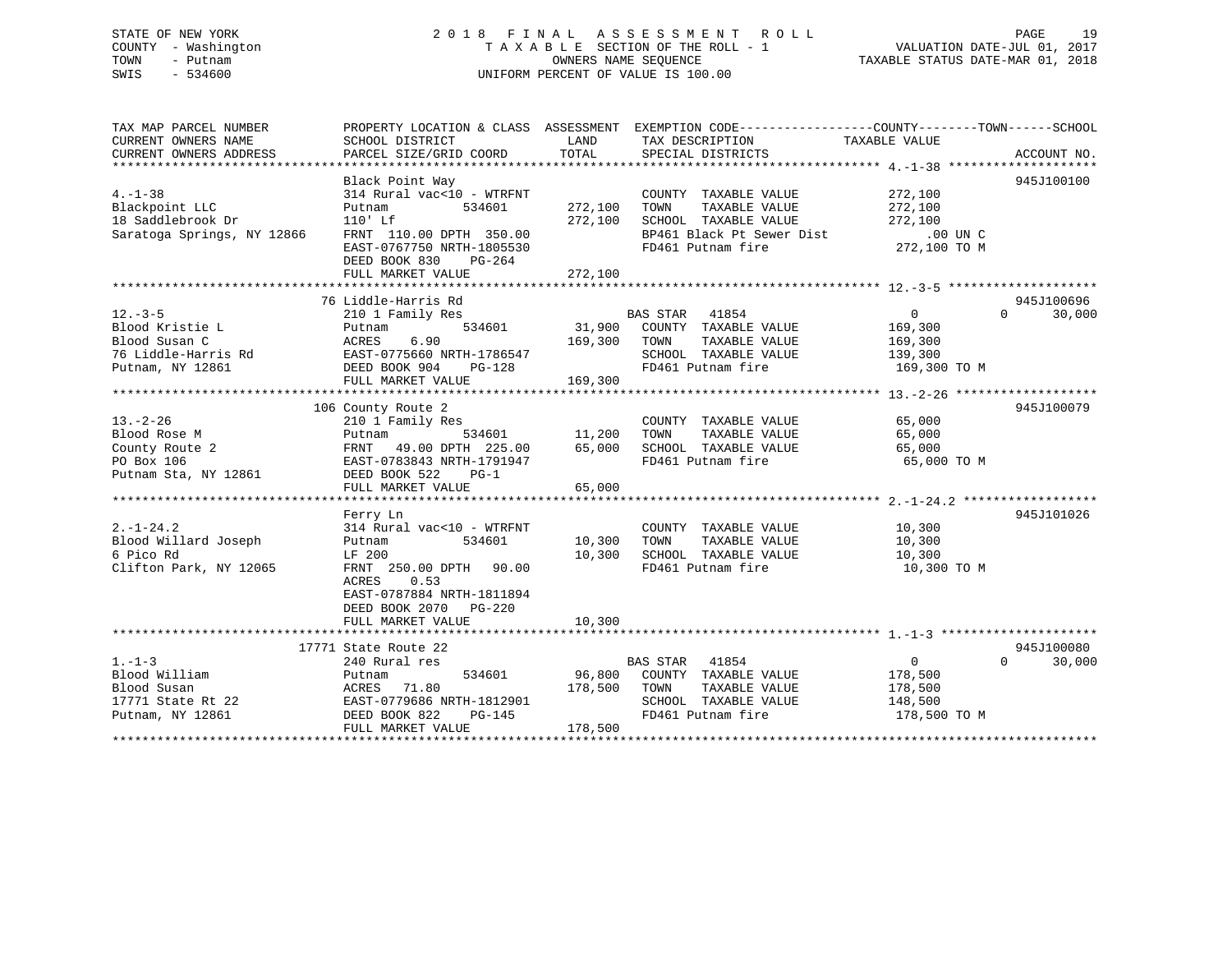## STATE OF NEW YORK 2 0 1 8 F I N A L A S S E S S M E N T R O L L PAGE 20 COUNTY - Washington T A X A B L E SECTION OF THE ROLL - 1 VALUATION DATE-JUL 01, 2017 TOWN - Putnam OWNERS NAME SEQUENCE TAXABLE STATUS DATE-MAR 01, 2018 SWIS - 534600 UNIFORM PERCENT OF VALUE IS 100.00

| TAX MAP PARCEL NUMBER<br>CURRENT OWNERS NAME                                                   | PROPERTY LOCATION & CLASS ASSESSMENT EXEMPTION CODE---------------COUNTY-------TOWN-----SCHOOL<br>SCHOOL DISTRICT   |             | LAND TAX DESCRIPTION                                                                                   | TAXABLE VALUE                             |             |
|------------------------------------------------------------------------------------------------|---------------------------------------------------------------------------------------------------------------------|-------------|--------------------------------------------------------------------------------------------------------|-------------------------------------------|-------------|
| CURRENT OWNERS ADDRESS                                                                         | PARCEL SIZE/GRID COORD                                                                                              | TOTAL       | SPECIAL DISTRICTS                                                                                      |                                           | ACCOUNT NO. |
| $2. - 1 - 23$                                                                                  | Wrights Rd<br>314 Rural vac<10                                                                                      |             | COUNTY TAXABLE VALUE                                                                                   | 25,000                                    | 945J100084  |
| Blood William E<br>Blood Susan C                                                               | 534601<br>Putnam<br>Vacant Lot                                                                                      |             | 25,000 TOWN TAXABLE VALUE<br>25,000 SCHOOL TAXABLE VALUE                                               | 25,000<br>25,000                          |             |
| 17771 State Route 22<br>Putnam Station, NY 12861                                               | 5.00<br>ACRES<br>EAST-0787232 NRTH-1811239<br>DEED BOOK 515 PG-69                                                   |             | FD461 Putnam fire                                                                                      | 25,000 TO M                               |             |
|                                                                                                | FULL MARKET VALUE                                                                                                   | 25,000      |                                                                                                        |                                           |             |
|                                                                                                | Wrights Rd                                                                                                          |             |                                                                                                        |                                           | 945J100081  |
| $2. - 1 - 24$<br>Blood William E<br>Blood Susan C<br>17771 State Rt 22<br>Putnam Sta, NY 12861 | 322 Rural vac>10 - WTRFNT<br>Putnam<br>534601<br>Vacant Land<br>506/619<br>ACRES 25.80<br>EAST-0787587 NRTH-1810405 | 74,800 TOWN | COUNTY TAXABLE VALUE<br>TAXABLE VALUE<br>74,800 SCHOOL TAXABLE VALUE<br>FD461 Putnam fire              | 74,800<br>74,800<br>74,800<br>74,800 TO M |             |
|                                                                                                | DEED BOOK 506<br>PG-615<br>FULL MARKET VALUE                                                                        | 74,800      |                                                                                                        |                                           |             |
|                                                                                                |                                                                                                                     |             |                                                                                                        |                                           |             |
| $2. -1 - 24.1$<br>Blood William E<br>Blood Susan C<br>17771 State Rt 22                        | 111 Wrights Rd<br>314 Rural vac<10 - WTRFNT<br>314 Rur<br>Putnam<br>534601<br>506/619                               |             | COUNTY TAXABLE VALUE<br>45,300 TOWN<br>TAXABLE VALUE<br>45,300 SCHOOL TAXABLE VALUE                    | 45,300<br>45,300<br>45,300                | 945J101017  |
| Putnam Station, NY 12861                                                                       | ELF 600<br>ACRES 12.40<br>EAST-0787171 NRTH-1812173<br>DEED BOOK 506 PG-615                                         |             | FD461 Putnam fire                                                                                      | 45,300 TO M                               |             |
|                                                                                                | FULL MARKET VALUE                                                                                                   | 45,300      |                                                                                                        |                                           |             |
|                                                                                                | 101 Wrights Rd                                                                                                      |             |                                                                                                        |                                           | 945J101027  |
|                                                                                                | 314 Rural vac<10<br>534601                                                                                          |             | COUNTY TAXABLE VALUE<br>TAXABLE VALUE<br>7,500 TOWN<br>7,500 SCHOOL TAXABLE VALUE<br>FD461 Putnam fire | 7,500<br>7,500<br>7,500<br>7,500 TO M     |             |
|                                                                                                | FULL MARKET VALUE                                                                                                   | 7,500       |                                                                                                        |                                           |             |
|                                                                                                |                                                                                                                     |             |                                                                                                        |                                           |             |
|                                                                                                | State Route 22/E Off                                                                                                |             |                                                                                                        |                                           | 945J100083  |
| $5. - 1 - 2$                                                                                   | 910 Priv forest                                                                                                     |             | COUNTY TAXABLE VALUE                                                                                   | 7,500                                     |             |
| Blood William E<br>Blood Susan                                                                 | 534601<br>Putnam                                                                                                    |             | 7,500 TOWN<br>TAXABLE VALUE<br>7,500 SCHOOL TAXABLE VALUE                                              | 7,500<br>7,500                            |             |
| 17771 State Route 22<br>Putnam Sta, NY 12861                                                   | Wood Lot<br>506/619<br>ACRES 15.00<br>EAST-0782225 NRTH-1806000<br>DEED BOOK 506<br>PG-615                          |             | FD461 Putnam fire                                                                                      | 7,500 TO M                                |             |
|                                                                                                | FULL MARKET VALUE                                                                                                   | 7,500       |                                                                                                        |                                           |             |
|                                                                                                |                                                                                                                     |             |                                                                                                        |                                           |             |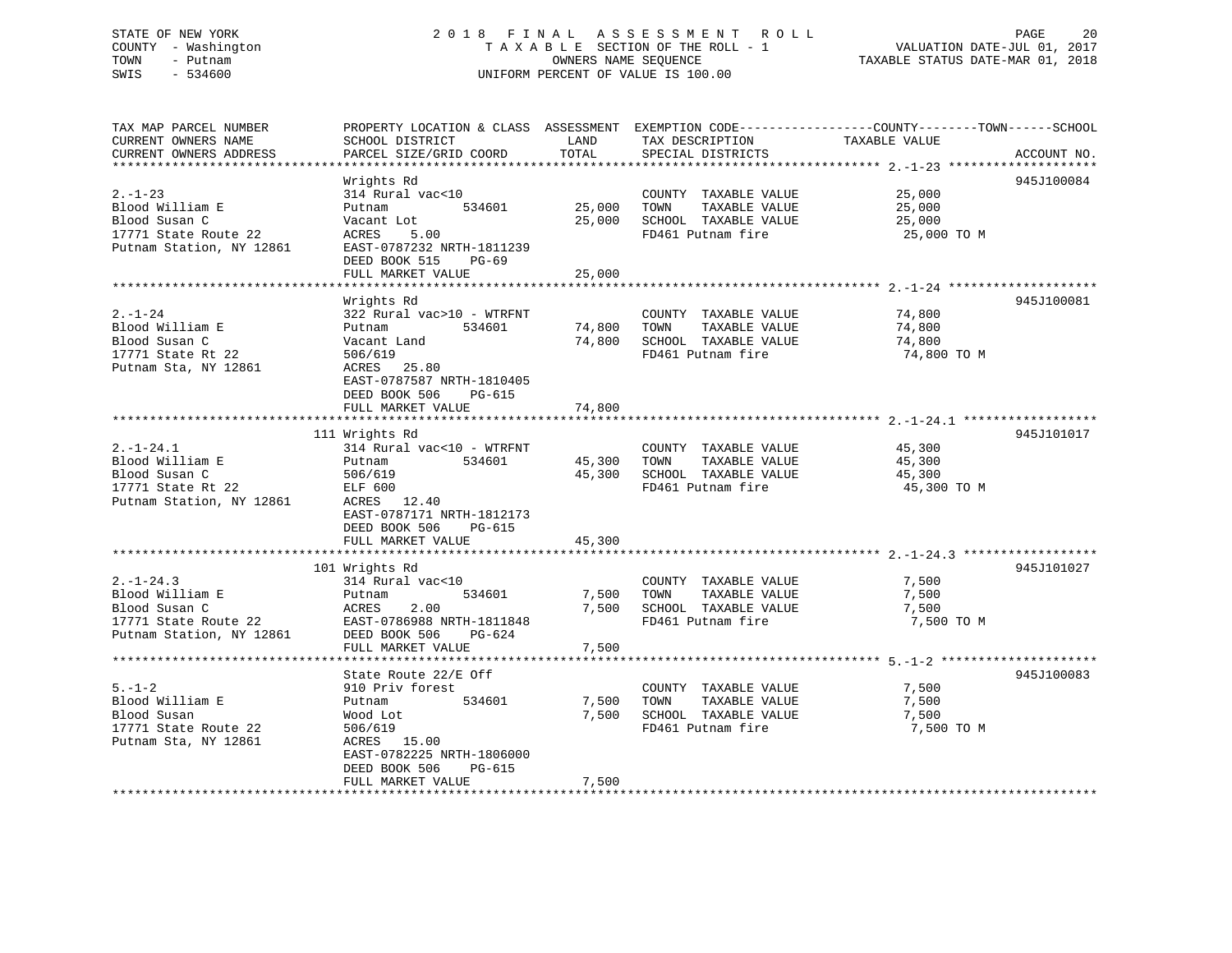| STATE OF NEW YORK<br>COUNTY - Washington<br>TOWN<br>- Putnam<br>SWIS<br>$-534600$ |                                                                                                                              | OWNERS NAME SEQUENCE     | 2018 FINAL ASSESSMENT<br>ROLL<br>TAXABLE SECTION OF THE ROLL - 1<br>UNIFORM PERCENT OF VALUE IS 100.00 | PAGE<br>21<br>VALUATION DATE-JUL 01, 2017<br>TAXABLE STATUS DATE-MAR 01, 2018                   |
|-----------------------------------------------------------------------------------|------------------------------------------------------------------------------------------------------------------------------|--------------------------|--------------------------------------------------------------------------------------------------------|-------------------------------------------------------------------------------------------------|
| TAX MAP PARCEL NUMBER                                                             |                                                                                                                              |                          |                                                                                                        | PROPERTY LOCATION & CLASS ASSESSMENT EXEMPTION CODE----------------COUNTY-------TOWN-----SCHOOL |
| CURRENT OWNERS NAME<br>CURRENT OWNERS ADDRESS                                     | SCHOOL DISTRICT<br>PARCEL SIZE/GRID COORD                                                                                    | LAND<br>TOTAL            | TAX DESCRIPTION<br>SPECIAL DISTRICTS                                                                   | TAXABLE VALUE<br>ACCOUNT NO.                                                                    |
| ***************                                                                   |                                                                                                                              |                          |                                                                                                        | ******************** 11.20-2-3 ******************                                               |
|                                                                                   | 4378 Link Way                                                                                                                |                          |                                                                                                        | 945J100598                                                                                      |
| $11.20 - 2 - 3$                                                                   | 210 1 Family Res                                                                                                             |                          | COUNTY TAXABLE VALUE                                                                                   | 175,000                                                                                         |
| Bolon Brian                                                                       | Putnam<br>534601                                                                                                             | 75,000                   | TOWN<br>TAXABLE VALUE                                                                                  | 175,000                                                                                         |
| Bolon Margaret                                                                    | 3651/32 waterline easemen                                                                                                    | 175,000                  | SCHOOL TAXABLE VALUE                                                                                   | 175,000                                                                                         |
| 201 Highland Rd<br>West Chester, PA 19382                                         | hse under construction<br>FRNT 190.00 DPTH 135.00<br>EAST-0766393 NRTH-1787411<br>DEED BOOK 3779 PG-215<br>FULL MARKET VALUE | 175,000                  | FD461 Putnam fire                                                                                      | 175,000 TO M                                                                                    |
|                                                                                   |                                                                                                                              |                          |                                                                                                        |                                                                                                 |
|                                                                                   | Link Way                                                                                                                     |                          |                                                                                                        |                                                                                                 |
| $11.20 - 2 - 8. - 8801$                                                           | 312 Vac w/imprv                                                                                                              |                          | COUNTY TAXABLE VALUE                                                                                   | 5,000                                                                                           |
| Bolon Brian                                                                       | Putnam<br>534601                                                                                                             | $\overline{0}$           | TOWN<br>TAXABLE VALUE                                                                                  | 5,000                                                                                           |
| Bolon Margaret                                                                    | Developed Dock Area                                                                                                          | 5,000                    | SCHOOL TAXABLE VALUE                                                                                   | 5,000                                                                                           |
| 201 Highland Rd                                                                   | Nature Consv land                                                                                                            |                          | FD461 Putnam fire                                                                                      | 5,000 TO M                                                                                      |
| West Chester, PA 19382                                                            | FULL MARKET VALUE                                                                                                            | 5,000                    |                                                                                                        |                                                                                                 |
|                                                                                   |                                                                                                                              |                          |                                                                                                        |                                                                                                 |
|                                                                                   | 4382 Link Way                                                                                                                |                          |                                                                                                        | 945J100348                                                                                      |
| $11.20 - 2 - 2$                                                                   | 260 Seasonal res                                                                                                             |                          | COUNTY TAXABLE VALUE                                                                                   | 111,700                                                                                         |
| Bolon Margaret                                                                    | Putnam<br>534601                                                                                                             | 58,100                   | TOWN<br>TAXABLE VALUE                                                                                  | 111,700                                                                                         |
| Bolon Brian                                                                       | 871/339                                                                                                                      | 111,700                  | SCHOOL TAXABLE VALUE                                                                                   | 111,700                                                                                         |
| 201 Highland Rd                                                                   | 10' Row To Lake                                                                                                              |                          | FD461 Putnam fire                                                                                      | 111,700 TO M                                                                                    |
| West Chester, PA 19382                                                            | 3651/32 waterline easemen<br>50.00 DPTH 100.00<br>FRNT<br>EAST-0766351 NRTH-1787486<br>DEED BOOK 2843 PG-337                 |                          |                                                                                                        |                                                                                                 |
|                                                                                   | FULL MARKET VALUE                                                                                                            | 111,700                  |                                                                                                        |                                                                                                 |
|                                                                                   | 2340 Black Point Way                                                                                                         |                          |                                                                                                        | 945J100089                                                                                      |
| $4.9 - 1 - 2$                                                                     | 210 1 Family Res - WTRFNT                                                                                                    |                          | COUNTY TAXABLE VALUE                                                                                   | 497,391                                                                                         |
| Borger John                                                                       | 534601<br>Putnam                                                                                                             | 357,191                  | TOWN<br>TAXABLE VALUE                                                                                  | 497,391                                                                                         |
| Borger Muriel                                                                     | LF 100                                                                                                                       | 497,391                  | SCHOOL TAXABLE VALUE                                                                                   | 497,391                                                                                         |
| 32 West Queen St                                                                  | FRNT 100.00 DPTH 195.00                                                                                                      |                          | BP461 Black Pt Sewer Dist                                                                              | $.00$ UN C                                                                                      |
| Chambersburg, PA 17201                                                            | EAST-0768979 NRTH-1807092                                                                                                    |                          | FD461 Putnam fire                                                                                      | 497,391 TO M                                                                                    |
|                                                                                   | DEED BOOK 400<br>$PG-462$<br>FULL MARKET VALUE                                                                               |                          |                                                                                                        |                                                                                                 |
|                                                                                   | *********************                                                                                                        | 497,391<br>************* |                                                                                                        |                                                                                                 |
|                                                                                   | 91 Gull Bay Rd                                                                                                               |                          |                                                                                                        | 945J100571                                                                                      |
| $12. - 3 - 19$                                                                    | 312 Vac w/imprv                                                                                                              |                          | COUNTY TAXABLE VALUE                                                                                   | 28,900                                                                                          |
| Botelho Christin                                                                  | 534601<br>Putnam                                                                                                             | 23,300                   | TOWN<br>TAXABLE VALUE                                                                                  | 28,900                                                                                          |
| Botelho Damon                                                                     | ACRES<br>8.30                                                                                                                | 28,900                   | SCHOOL TAXABLE VALUE                                                                                   | 28,900                                                                                          |
| 3 Bushwick Rd                                                                     | EAST-0775333 NRTH-1785069                                                                                                    |                          | FD461 Putnam fire                                                                                      | 28,900 TO M                                                                                     |
| Poughkeepsie, NY 12603                                                            | DEED BOOK 3630<br>PG-135<br>FULL MARKET VALUE                                                                                | 28,900                   |                                                                                                        |                                                                                                 |
|                                                                                   |                                                                                                                              |                          |                                                                                                        |                                                                                                 |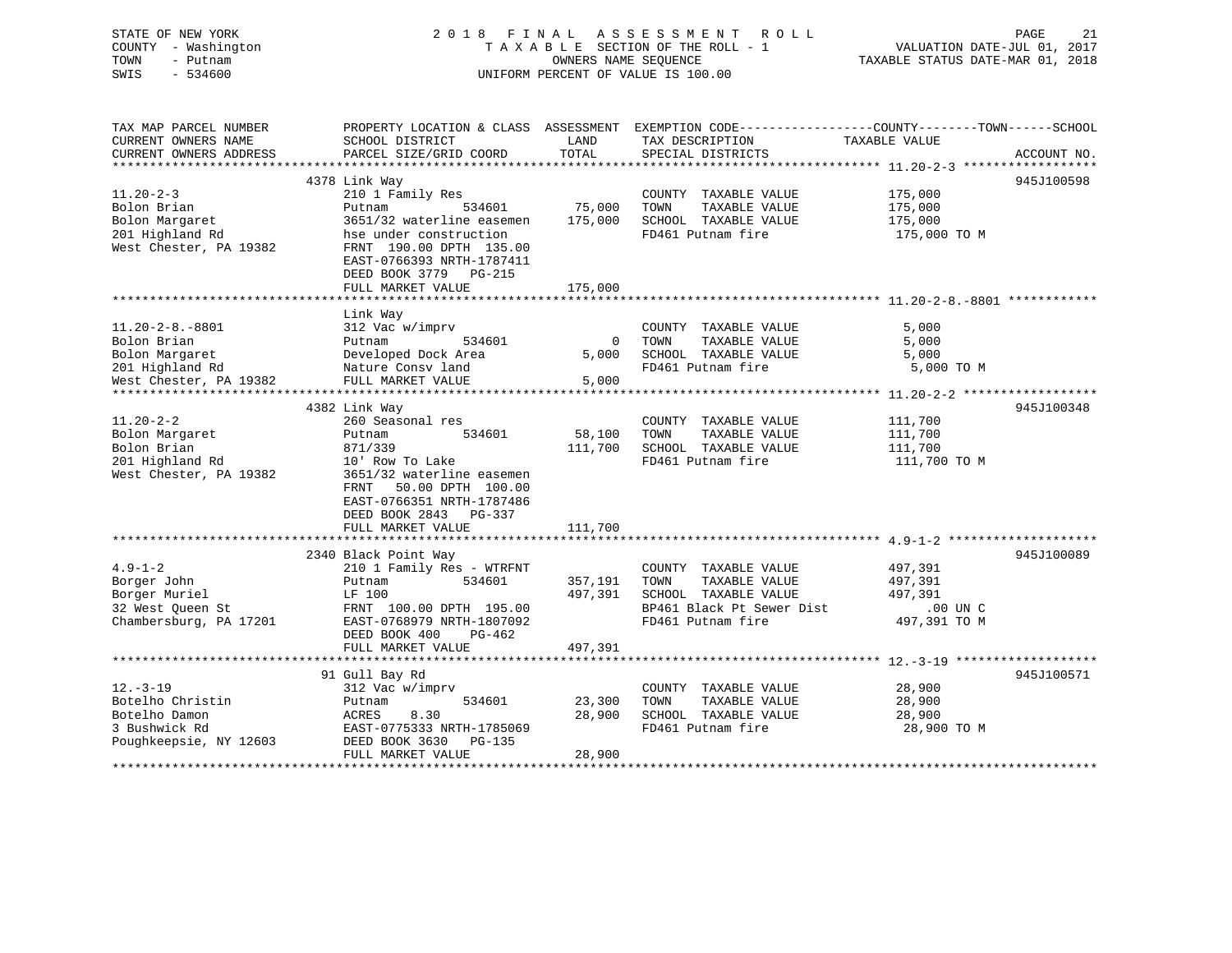STATE OF NEW YORK 2 0 1 8 F I N A L A S S E S S M E N T R O L L PAGE 22 COUNTY - Washington T A X A B L E SECTION OF THE ROLL - 1 VALUATION DATE-JUL 01, 2017 TOWN - Putnam OWNERS NAME SEQUENCE TAXABLE STATUS DATE-MAR 01, 2018 SWIS - 534600 UNIFORM PERCENT OF VALUE IS 100.00TAX MAP PARCEL NUMBER PROPERTY LOCATION & CLASS ASSESSMENT EXEMPTION CODE------------------COUNTY--------TOWN------SCHOOL CURRENT OWNERS NAME SCHOOL DISTRICT LAND TAX DESCRIPTION TAXABLE VALUECURRENT OWNERS ADDRESS PARCEL SIZE/GRID COORD TOTAL SPECIAL DISTRICTS ACCOUNT NO. \*\*\*\*\*\*\*\*\*\*\*\*\*\*\*\*\*\*\*\*\*\*\*\*\*\*\*\*\*\*\*\*\*\*\*\*\*\*\*\*\*\*\*\*\*\*\*\*\*\*\*\*\*\*\*\*\*\*\*\*\*\*\*\*\*\*\*\*\*\*\*\*\*\*\*\*\*\*\*\*\*\*\*\*\*\*\*\*\*\*\*\*\*\*\*\*\*\*\*\*\*\*\* 9.-1-37 \*\*\*\*\*\*\*\*\*\*\*\*\*\*\*\*\*\*\*\* 7 Clemons Ln 945J1006119.-1-37 312 Vac w/imprv COUNTY TAXABLE VALUE 5,400 Boule Paul O Putnam 534601 5,000 TOWN TAXABLE VALUE 5,400 Boule Leah J Land & Foundation 5,400 SCHOOL TAXABLE VALUE 5,400 2784 County Route 12 ACRES 1.00 FD461 Putnam fire 5,400 TO M Whitehall, NY 12887 EAST-0779855 NRTH-1798293 DEED BOOK 3921 PG-175PRIOR OWNER ON  $3/01/2018$  FULL MARKET VALUE 5,400 Boule Paul \*\*\*\*\*\*\*\*\*\*\*\*\*\*\*\*\*\*\*\*\*\*\*\*\*\*\*\*\*\*\*\*\*\*\*\*\*\*\*\*\*\*\*\*\*\*\*\*\*\*\*\*\*\*\*\*\*\*\*\*\*\*\*\*\*\*\*\*\*\*\*\*\*\*\*\*\*\*\*\*\*\*\*\*\*\*\*\*\*\*\*\*\*\*\*\*\*\*\*\*\*\*\* 9.-1-45 \*\*\*\*\*\*\*\*\*\*\*\*\*\*\*\*\*\*\*\*State Route 22 945J100103 9.-1-45 311 Res vac land COUNTY TAXABLE VALUE 600Boule Paul O Putnam 534601 600 TOWN TAXABLE VALUE 600Boule Leah J<br/>  $\tt$  Lot  $\tt$  600  $\tt$  500 SCHOOL TAXABLE VALUE 600 <br/>  $\tt$  600  $\tt$  600  $\tt$ 2784 County Route 12 FRNT 63.00 DPTH 80.00 FD461 Putnam fire 600 TO M Whitehall, NY 12887 EAST-0779723 NRTH-1798333 DEED BOOK 3921 PG-175PRIOR OWNER ON 3/01/2018 FULL MARKET VALUE 600 Boule Paul \*\*\*\*\*\*\*\*\*\*\*\*\*\*\*\*\*\*\*\*\*\*\*\*\*\*\*\*\*\*\*\*\*\*\*\*\*\*\*\*\*\*\*\*\*\*\*\*\*\*\*\*\*\*\*\*\*\*\*\*\*\*\*\*\*\*\*\*\*\*\*\*\*\*\*\*\*\*\*\*\*\*\*\*\*\*\*\*\*\*\*\*\*\*\*\*\*\*\*\*\*\*\* 2.-1-3 \*\*\*\*\*\*\*\*\*\*\*\*\*\*\*\*\*\*\*\*\* 1110 County Route 2 945J100546 2.-1-3 210 1 Family Res BAS STAR 41854 0 0 30,000 Bowman Cindy L Putnam 534601 22,500 DISAB-CO 41932 43,950 0 0 1110 County Route 2 ACRES 2.50 87,900 COUNTY TAXABLE VALUE 43,950 Putnam, NY 12861 EAST-0784277 NRTH-1812080 TOWN TAXABLE VALUE 87,900 DEED BOOK 2753 PG-112 SCHOOL TAXABLE VALUE 57,900 EAST-0784277 NKIN-1012000<br>DEED BOOK 2753 PG-112 87,900 FD461 Putnam fire 87,900 TO M<br>FULL MARKET VALUE 87,900 FD461 Putnam fire 87,900 TO M \*\*\*\*\*\*\*\*\*\*\*\*\*\*\*\*\*\*\*\*\*\*\*\*\*\*\*\*\*\*\*\*\*\*\*\*\*\*\*\*\*\*\*\*\*\*\*\*\*\*\*\*\*\*\*\*\*\*\*\*\*\*\*\*\*\*\*\*\*\*\*\*\*\*\*\*\*\*\*\*\*\*\*\*\*\*\*\*\*\*\*\*\*\*\*\*\*\*\*\*\*\*\* 4.-1-16.2 \*\*\*\*\*\*\*\*\*\*\*\*\*\*\*\*\*\*945J100935 110 Schwerdtfeger Rd 4.-1-16.2 242 Rurl res&rec BAS STAR 41854 0 0 30,000 Bowman Samuel Putnam 534601 77,200 COUNTY TAXABLE VALUE 203,600 Pagano Ralph 616/315 + 317 203,600 TOWN TAXABLE VALUE 203,600

110 Schwerdfeger Rd ACRES 52.20<br>
Putnam Station, NY 12861 EAST-0772391 NRTH-1801792 FD461 Putnam fire 203,600<br>
Putnam fire 203,600 EAST-0772391 NRTH-1801792 FD461 Putnam fire 203,600 TO M DEED BOOK 470 PG-447 FULL MARKET VALUE 203,600 \*\*\*\*\*\*\*\*\*\*\*\*\*\*\*\*\*\*\*\*\*\*\*\*\*\*\*\*\*\*\*\*\*\*\*\*\*\*\*\*\*\*\*\*\*\*\*\*\*\*\*\*\*\*\*\*\*\*\*\*\*\*\*\*\*\*\*\*\*\*\*\*\*\*\*\*\*\*\*\*\*\*\*\*\*\*\*\*\*\*\*\*\*\*\*\*\*\*\*\*\*\*\* 8.-1-1.6 \*\*\*\*\*\*\*\*\*\*\*\*\*\*\*\*\*\*\* Schwerdfeger Rd 8.-1-1.6 314 Rural vac<10 COUNTY TAXABLE VALUE 5,100 Boy Scout of America Putnam 534601 5,100 TOWN TAXABLE VALUE 5,100 Greater NY Council Lot L-2 5,100 SCHOOL TAXABLE VALUE 5,100 350 Fifth Ave Ste 7820 ACRES 1.10 FD461 Putnam fire 5,100 TO M New York, NY 10118 EAST-0770221 NRTH-1799733 DEED BOOK 3545 PG-234FULL MARKET VALUE 5,100 \*\*\*\*\*\*\*\*\*\*\*\*\*\*\*\*\*\*\*\*\*\*\*\*\*\*\*\*\*\*\*\*\*\*\*\*\*\*\*\*\*\*\*\*\*\*\*\*\*\*\*\*\*\*\*\*\*\*\*\*\*\*\*\*\*\*\*\*\*\*\*\*\*\*\*\*\*\*\*\*\*\*\*\*\*\*\*\*\*\*\*\*\*\*\*\*\*\*\*\*\*\*\*\*\*\*\*\*\*\*\*\*\*\*\*\*\*\*\*\*\*\*\*\*\*\*\*\*\*\*\*\*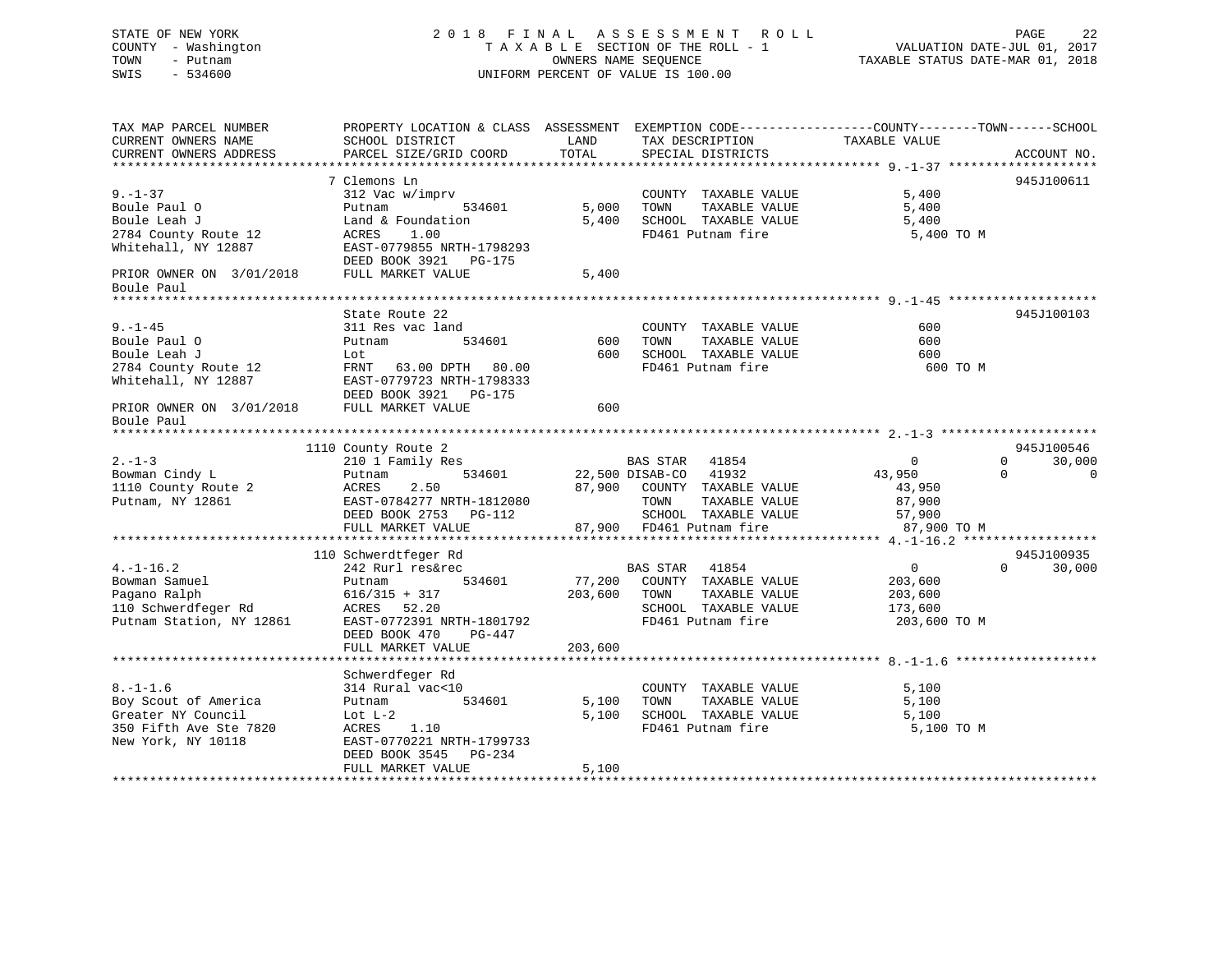## STATE OF NEW YORK 2 0 1 8 F I N A L A S S E S S M E N T R O L L PAGE 23 COUNTY - Washington T A X A B L E SECTION OF THE ROLL - 1 VALUATION DATE-JUL 01, 2017 TOWN - Putnam OWNERS NAME SEQUENCE TAXABLE STATUS DATE-MAR 01, 2018 SWIS - 534600 UNIFORM PERCENT OF VALUE IS 100.00

| TAX MAP PARCEL NUMBER<br>CURRENT OWNERS NAME | PROPERTY LOCATION & CLASS ASSESSMENT<br>SCHOOL DISTRICT | LAND       | EXEMPTION CODE----------------COUNTY-------TOWN------SCHOOL<br>TAX DESCRIPTION | TAXABLE VALUE                |             |
|----------------------------------------------|---------------------------------------------------------|------------|--------------------------------------------------------------------------------|------------------------------|-------------|
| CURRENT OWNERS ADDRESS                       | PARCEL SIZE/GRID COORD                                  | TOTAL      | SPECIAL DISTRICTS                                                              |                              | ACCOUNT NO. |
| ************************                     |                                                         |            |                                                                                |                              |             |
|                                              | Schwerdfgeger Rd                                        |            |                                                                                |                              |             |
| $8. - 1 - 1.5$                               | 314 Rural vac<10                                        |            | COUNTY TAXABLE VALUE                                                           | 5,000                        |             |
| Boy Scouts of America                        | 534601<br>Putnam                                        | 5,000      | TOWN<br>TAXABLE VALUE                                                          | 5,000                        |             |
| Greater NY Council                           | Lot $L-1$                                               | 5.000      | SCHOOL TAXABLE VALUE                                                           | 5,000                        |             |
| 350 Fifth Ave Ste 7820                       | 1.00<br>ACRES                                           |            | FD461 Putnam fire                                                              | 5,000 TO M                   |             |
| New York, NY 10118                           | EAST-0770230 NRTH-1799901                               |            |                                                                                |                              |             |
|                                              | DEED BOOK 3545 PG-230                                   |            |                                                                                |                              |             |
|                                              | FULL MARKET VALUE                                       | 5,000      |                                                                                |                              |             |
|                                              | **********************                                  | ********** |                                                                                | ************** $8 - 1 - 7$ 2 |             |
|                                              | 10 Schwerdtfeger Rd                                     |            |                                                                                |                              | 945J100940  |
| $8. - 1 - 1.2$                               | 210 1 Family Res                                        |            | COUNTY TAXABLE VALUE                                                           | 195,700                      |             |
| Boyce Debra A                                | 534601<br>Putnam                                        | 31,100     | TOWN<br>TAXABLE VALUE                                                          | 195,700                      |             |
| 10 Schwerdtfeger Rd                          | LR's                                                    | 195,700    | SCHOOL TAXABLE VALUE                                                           | 195,700                      |             |
| Putnam Station, NY 12861                     | ACRES<br>1.93                                           |            | FD461 Putnam fire                                                              | 195,700 TO M                 |             |
|                                              | EAST-0770263 NRTH-1799327                               |            |                                                                                |                              |             |
|                                              | DEED BOOK 2907 PG-19                                    |            |                                                                                |                              |             |
|                                              | FULL MARKET VALUE                                       | 195,700    |                                                                                |                              |             |
|                                              | ************************                                |            |                                                                                |                              |             |
|                                              | Black Point Rd                                          |            |                                                                                |                              | 945J100294  |
| $1. - 1 - 12$                                | 322 Rural vac>10                                        |            | COUNTY TAXABLE VALUE                                                           | 4,100                        |             |
| Boyce Sylvia                                 | 534601<br>Putnam                                        | 4,100      | TAXABLE VALUE<br>TOWN                                                          | 4,100                        |             |
| Hanchett D Neal                              | 8.20<br>ACRES                                           | 4,100      | SCHOOL TAXABLE VALUE                                                           | 4,100                        |             |
| 8 Temperance Pt                              | EAST-0772084 NRTH-1808964                               |            | BP461 Black Pt Sewer Dist                                                      | .00 UN C                     |             |
| Ticonderoga, NY 12883                        | DEED BOOK 2646 PG-163                                   |            | FD461 Putnam fire                                                              | 4,100 TO M                   |             |
|                                              | FULL MARKET VALUE                                       | 4,100      |                                                                                |                              |             |
|                                              |                                                         |            |                                                                                |                              |             |
|                                              | Black Point Rd                                          |            |                                                                                |                              | 945J100295  |
| $1. - 1 - 11$                                | 322 Rural vac>10                                        |            | COUNTY TAXABLE VALUE                                                           | 17,100                       |             |
| Boyce Sylvia E                               | Putnam<br>534601                                        | 17,100     | TOWN<br>TAXABLE VALUE                                                          | 17,100                       |             |
| Hanchett D Neal                              | 34.25<br>ACRES                                          | 17,100     | SCHOOL TAXABLE VALUE                                                           | 17,100                       |             |
| 8 Temperance Pt                              | EAST-0772464 NRTH-1809150                               |            | BP461 Black Pt Sewer Dist                                                      | .00 UN C                     |             |
| Ticonderoga, NY 12883                        | DEED BOOK 2646 PG-163                                   |            | FD461 Putnam fire                                                              | 17,100 TO M                  |             |
|                                              | FULL MARKET VALUE                                       | 17,100     |                                                                                |                              |             |
|                                              |                                                         |            |                                                                                |                              |             |
|                                              | 6630 Royal Anchorage Way                                |            |                                                                                |                              | 945J100998  |
| $11.8 - 5 - 1$                               | 210 1 Family Res - WTRFNT                               |            | COUNTY TAXABLE VALUE                                                           | 859,100                      |             |
| Boyd Conor                                   | 534601<br>Putnam                                        | 599,900    | TOWN<br>TAXABLE VALUE                                                          | 859,100                      |             |
| Boyd Lisa                                    | Dock/stg Bldg/ROW576-38                                 | 859,100    | SCHOOL TAXABLE VALUE                                                           | 859,100                      |             |
| 3 Nottingham Way                             | LF 180                                                  |            | FD461 Putnam fire                                                              | 859,100 TO M                 |             |
| Cohoes, NY 12047                             | $12.-5-1$                                               |            |                                                                                |                              |             |
|                                              | ACRES<br>1.16 BANK<br>40                                |            |                                                                                |                              |             |
|                                              | EAST-0766614 NRTH-1792924                               |            |                                                                                |                              |             |
|                                              | DEED BOOK 3752 PG-118                                   |            |                                                                                |                              |             |
|                                              | FULL MARKET VALUE                                       | 859,100    |                                                                                |                              |             |
|                                              | **********************                                  |            |                                                                                |                              |             |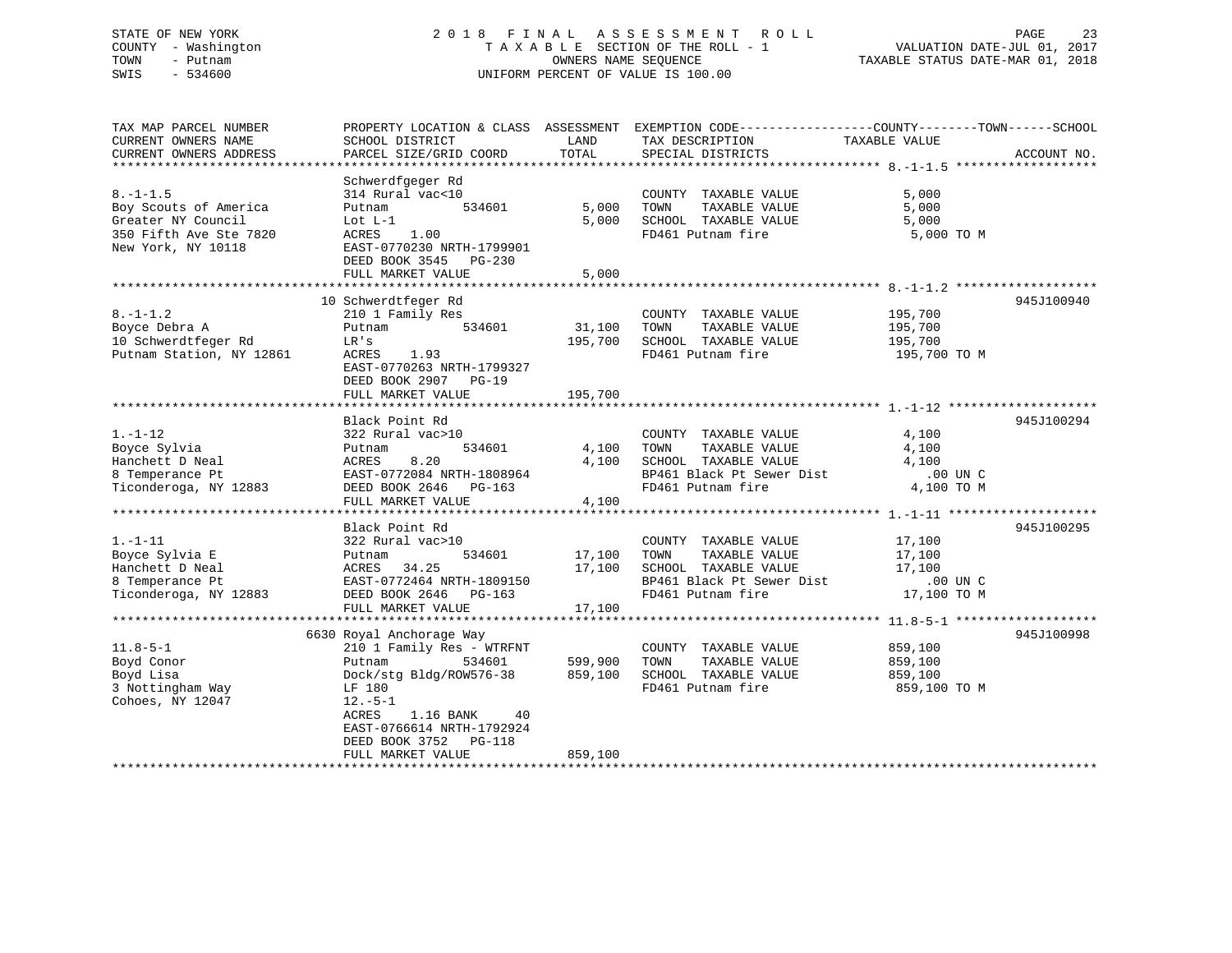## STATE OF NEW YORK 2 0 1 8 F I N A L A S S E S S M E N T R O L L PAGE 24 COUNTY - Washington T A X A B L E SECTION OF THE ROLL - 1 VALUATION DATE-JUL 01, 2017 TOWN - Putnam **CONNERS NAME SEQUENCE** TAXABLE STATUS DATE-MAR 01, 2018 SWIS - 534600 UNIFORM PERCENT OF VALUE IS 100.00

| TAX MAP PARCEL NUMBER                                                                       | PROPERTY LOCATION & CLASS ASSESSMENT EXEMPTION CODE----------------COUNTY-------TOWN------SCHOOL |         |                                                                   |                    |                    |
|---------------------------------------------------------------------------------------------|--------------------------------------------------------------------------------------------------|---------|-------------------------------------------------------------------|--------------------|--------------------|
| CURRENT OWNERS NAME                                                                         | SCHOOL DISTRICT                                                                                  | LAND    | TAX DESCRIPTION                                                   | TAXABLE VALUE      |                    |
| CURRENT OWNERS ADDRESS                                                                      | PARCEL SIZE/GRID COORD                                                                           | TOTAL   | SPECIAL DISTRICTS                                                 |                    | ACCOUNT NO.        |
|                                                                                             |                                                                                                  |         |                                                                   |                    |                    |
|                                                                                             | 2094 Black Point Rd                                                                              |         |                                                                   |                    | 945J100268         |
| $1.14 - 1 - 10$                                                                             | 210 1 Family Res - WTRFNT                                                                        |         | BAS STAR 41854                                                    | $\overline{0}$     | $\Omega$<br>30,000 |
| Boyle Patricia                                                                              | 534601<br>Putnam                                                                                 |         | 596,400 COUNTY TAXABLE VALUE                                      | 860,000<br>860.000 |                    |
| McVey Cynthia L                                                                             | LF155'                                                                                           | 860,000 | TAXABLE VALUE<br>TOWN                                             | 860,000            |                    |
| 2094 Black Point Rd                                                                         | FRNT 127.00 DPTH 240.00                                                                          |         | SCHOOL TAXABLE VALUE 830,000<br>BP461 Black Pt Sewer Dist 00 UN C |                    |                    |
| Ticonderoga, NY 12883                                                                       | EAST-0772731 NRTH-1811398                                                                        |         |                                                                   |                    |                    |
|                                                                                             | DEED BOOK 3232 PG-69                                                                             |         | FD461 Putnam fire                                                 | 860,000 TO M       |                    |
|                                                                                             | FULL MARKET VALUE                                                                                | 860,000 |                                                                   |                    |                    |
|                                                                                             |                                                                                                  |         |                                                                   |                    |                    |
|                                                                                             | Pulpit Point Rd                                                                                  |         |                                                                   |                    | 945J100312         |
| $15. - 1 - 9$                                                                               | 322 Rural vac>10                                                                                 |         | COUNTY TAXABLE VALUE 56,000                                       |                    |                    |
| Briere Dennis H                                                                             | 534601<br>Putnam                                                                                 | 56,000  | TOWN<br>TAXABLE VALUE                                             | 56,000<br>56,000   |                    |
| 880 Bolger Rd                                                                               | Vacant Land                                                                                      | 56,000  | SCHOOL TAXABLE VALUE 56,000<br>FD461 Putnam fire 56,000 TO M      |                    |                    |
| Fair Haven, VT 05743                                                                        | ACRES 47.00                                                                                      |         |                                                                   |                    |                    |
|                                                                                             | EAST-0779996 NRTH-1778434                                                                        |         |                                                                   |                    |                    |
|                                                                                             | DEED BOOK 609<br>PG-196                                                                          |         |                                                                   |                    |                    |
|                                                                                             | FULL MARKET VALUE                                                                                | 56,000  |                                                                   |                    |                    |
|                                                                                             | 234 Lake Rd                                                                                      |         |                                                                   |                    | 945J100257         |
| $16. - 1 - 4.1$                                                                             | 260 Seasonal res - WTRFNT                                                                        |         | COUNTY TAXABLE VALUE 250,600                                      |                    |                    |
|                                                                                             | 534601<br>Putnam                                                                                 | 232,600 | TOWN<br>TAXABLE VALUE                                             |                    |                    |
| --.<br>Brill Louise L Trustee<br>Swan Laurel Trustee                                        | ACRES 230.20                                                                                     | 250,600 | SCHOOL TAXABLE VALUE                                              | 250,600<br>250,600 |                    |
|                                                                                             |                                                                                                  |         | FD461 Putnam fire                                                 | 250,600 TO M       |                    |
| 155 Lake George Ave<br>Ticonderoga, NY 12883<br>DEED BOOK 855 PG-92<br>TILL NATURE TO PG-92 |                                                                                                  |         |                                                                   |                    |                    |
|                                                                                             | FULL MARKET VALUE                                                                                | 250,600 |                                                                   |                    |                    |
|                                                                                             |                                                                                                  |         |                                                                   |                    |                    |
|                                                                                             | State Route 22                                                                                   |         |                                                                   |                    | 945J100866         |
| $13 - 1 - 14$                                                                               | 314 Rural vac<10                                                                                 |         | COUNTY TAXABLE VALUE                                              | 800                |                    |
| Bronzo Robert J                                                                             | 534601<br>Putnam                                                                                 | 800     | TAXABLE VALUE<br>TOWN                                             | 800                |                    |
| Bronzo Phyllis                                                                              |                                                                                                  | 800     | SCHOOL TAXABLE VALUE                                              | 800                |                    |
| 5 Spruce St                                                                                 | Lot<br>FRNT 584.00 DPTH 106.00<br>107301                                                         |         | FD461 Putnam fire                                                 | 800 TO M           |                    |
| East Patchogue Li, NY 11772                                                                 | EAST-0779547 NRTH-1787901                                                                        |         |                                                                   |                    |                    |
|                                                                                             | DEED BOOK 470<br>PG-936                                                                          |         |                                                                   |                    |                    |
|                                                                                             | FULL MARKET VALUE                                                                                | 800     |                                                                   |                    |                    |
|                                                                                             |                                                                                                  |         |                                                                   |                    |                    |
|                                                                                             | 3 Fire House Ln                                                                                  |         |                                                                   |                    | 945J100658         |
| $13. - 1 - 20$                                                                              | 242 Rurl res&rec                                                                                 |         | COUNTY TAXABLE VALUE                                              | 270,300<br>270,300 |                    |
| Bronzo Robert J                                                                             | 534601<br>Putnam                                                                                 | 109,100 | TAXABLE VALUE<br>TOWN                                             |                    |                    |
| Bronzo Phyllis                                                                              | Hse & 3 Garages<br>ACRES 84.05                                                                   | 270,300 | SCHOOL TAXABLE VALUE                                              | 270,300            |                    |
| 5 Spruce St                                                                                 |                                                                                                  |         | FD461 Putnam fire                                                 | 270,300 TO M       |                    |
| East Patchoque Li, NY 11772 EAST-0779797 NRTH-1789476                                       |                                                                                                  |         |                                                                   |                    |                    |
|                                                                                             | DEED BOOK 470<br>PG-936                                                                          |         |                                                                   |                    |                    |
|                                                                                             | FULL MARKET VALUE                                                                                | 270,300 |                                                                   |                    |                    |
|                                                                                             |                                                                                                  |         |                                                                   |                    |                    |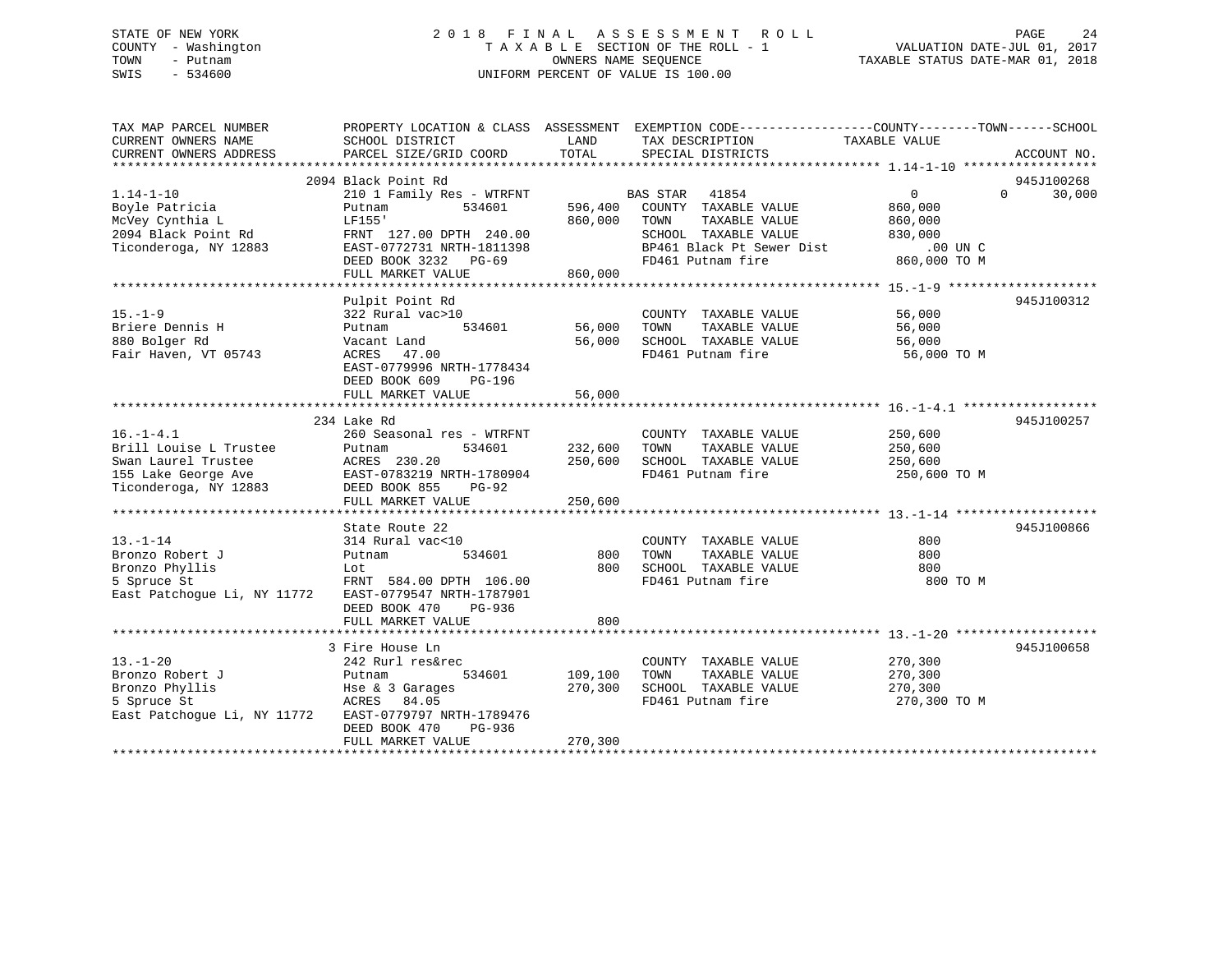STATE OF NEW YORK 2 0 1 8 F I N A L A S S E S S M E N T R O L L PAGE 25 COUNTY - Washington T A X A B L E SECTION OF THE ROLL - 1 VALUATION DATE-JUL 01, 2017 TOWN - Putnam OWNERS NAME SEQUENCE TAXABLE STATUS DATE-MAR 01, 2018 SWIS - 534600 UNIFORM PERCENT OF VALUE IS 100.00 TAX MAP PARCEL NUMBER PROPERTY LOCATION & CLASS ASSESSMENT EXEMPTION CODE------------------COUNTY--------TOWN------SCHOOL

| CURRENT OWNERS NAME      | SCHOOL DISTRICT            | LAND    | TAX DESCRIPTION                             | TAXABLE VALUE    |                                    |
|--------------------------|----------------------------|---------|---------------------------------------------|------------------|------------------------------------|
| CURRENT OWNERS ADDRESS   | PARCEL SIZE/GRID COORD     | TOTAL   | SPECIAL DISTRICTS                           |                  | ACCOUNT NO.                        |
| *******************      |                            |         |                                             |                  |                                    |
|                          | 4528 Crow Point Way        |         |                                             |                  | 945J100090                         |
| $11.20 - 4 - 1$          | 260 Seasonal res - WTRFNT  |         | COUNTY TAXABLE VALUE                        | 662,000          |                                    |
| Brown Harold T LE        | 534601<br>Putnam           | 545,000 | TOWN<br>TAXABLE VALUE                       | 662,000          |                                    |
| Brown Josephine J LE     | 536/29                     | 662,000 | SCHOOL TAXABLE VALUE                        | 662,000          |                                    |
| 2070 Careleon Rd         | LF 373                     |         | FD461 Putnam fire                           | 662,000 TO M     |                                    |
| Schenectady, NY 12303    | FRNT 345.00 DPTH 138.00    |         |                                             |                  |                                    |
|                          | EAST-0765883 NRTH-1787040  |         |                                             |                  |                                    |
|                          | DEED BOOK 2549 PG-46       |         |                                             |                  |                                    |
|                          | FULL MARKET VALUE          | 662,000 |                                             |                  |                                    |
|                          | ************************   |         |                                             |                  |                                    |
|                          |                            |         |                                             |                  |                                    |
|                          | 19 Warrick Rd              |         |                                             |                  | 945J100391<br>$\Omega$<br>$\Omega$ |
| $8. - 2 - 5.5$           | 240 Rural res              |         | CW 10 VET/ 41152                            | 8,000            |                                    |
| Brown Lance              | 534601<br>Putnam           | 40,600  | COUNTY TAXABLE VALUE                        | 140,000          |                                    |
| 19 Warrick Rd            | Sub Lot 5                  | 148,000 | TOWN<br>TAXABLE VALUE                       | 148,000          |                                    |
| Putnam Station, NY 12861 | ACRES<br>15.57 BANK<br>999 |         | SCHOOL TAXABLE VALUE                        | 148,000          |                                    |
|                          | EAST-0772378 NRTH-1798334  |         | FD461 Putnam fire                           | 148,000 TO M     |                                    |
|                          | DEED BOOK 3600 PG-337      |         |                                             |                  |                                    |
|                          | FULL MARKET VALUE          | 148,000 |                                             |                  |                                    |
|                          |                            |         |                                             |                  |                                    |
|                          | 29 Charter Brook Ln        |         |                                             |                  | 945J100031                         |
| $8. - 2 - 20.1$          | 242 Rurl res&rec           |         | COUNTY TAXABLE VALUE                        | 168,200          |                                    |
| Brown William            | Putnam<br>534601           | 69,900  | TAXABLE VALUE<br>TOWN                       | 168,200          |                                    |
| Brown Angela             | Easement 3682/270          | 168,200 | SCHOOL TAXABLE VALUE                        | 168,200          |                                    |
| 17 Charter Brook Ln      | ACRES<br>51.96 BANK<br>999 |         | FD461 Putnam fire                           | 168,200 TO M     |                                    |
| Putnam Station, NY 12861 | EAST-0773032 NRTH-1794077  |         |                                             |                  |                                    |
|                          | DEED BOOK 3752 PG-166      |         |                                             |                  |                                    |
|                          | FULL MARKET VALUE          | 168,200 |                                             |                  |                                    |
|                          |                            |         |                                             |                  |                                    |
|                          | 17 Charter Brook Ln        |         | 94 PCT OF VALUE USED FOR EXEMPTION PURPOSES |                  |                                    |
| $8. - 2 - 20.11$         | 240 Rural res              |         | VET WAR CT 41121                            | 24,647<br>12,000 | $\Omega$                           |
| Brown William J          | 534601<br>Putnam           |         | 39,800 BAS STAR<br>41854                    | $\Omega$         | 30,000<br>$\Omega$                 |
| Brown Angela S           | ACRES<br>17.27             | 174,800 | COUNTY TAXABLE VALUE                        | 150,153          |                                    |
| 17 Charter Brook Ln      | EAST-0772963 NRTH-1792485  |         | TOWN<br>TAXABLE VALUE                       | 162,800          |                                    |
| Putnam, NY 12861         | DEED BOOK 3045<br>PG-156   |         | SCHOOL TAXABLE VALUE                        | 144,800          |                                    |
|                          | FULL MARKET VALUE          | 174,800 | FD461 Putnam fire                           | 174,800 TO M     |                                    |
|                          |                            |         |                                             |                  |                                    |
|                          | Moore Ln                   |         |                                             |                  |                                    |
| $13.-2-10.5$             | 310 Res Vac                |         | COUNTY TAXABLE VALUE                        | 16,500           |                                    |
|                          |                            |         |                                             |                  |                                    |
| Bruce Michael            | 534601<br>Putnam           | 16,500  | TOWN<br>TAXABLE VALUE                       | 16,500           |                                    |
| Bruce Jodie              | ACRES<br>6.50              | 16,500  | SCHOOL TAXABLE VALUE                        | 16,500           |                                    |
| 104 Putnam Center Rd     | EAST-0783340 NRTH-1793985  |         | FD461 Putnam fire                           | 16,500 TO M      |                                    |
| Putnam Station, NY 12861 | DEED BOOK 2595<br>PG-31    |         |                                             |                  |                                    |
|                          | FULL MARKET VALUE          | 16,500  |                                             |                  |                                    |
|                          |                            |         |                                             |                  |                                    |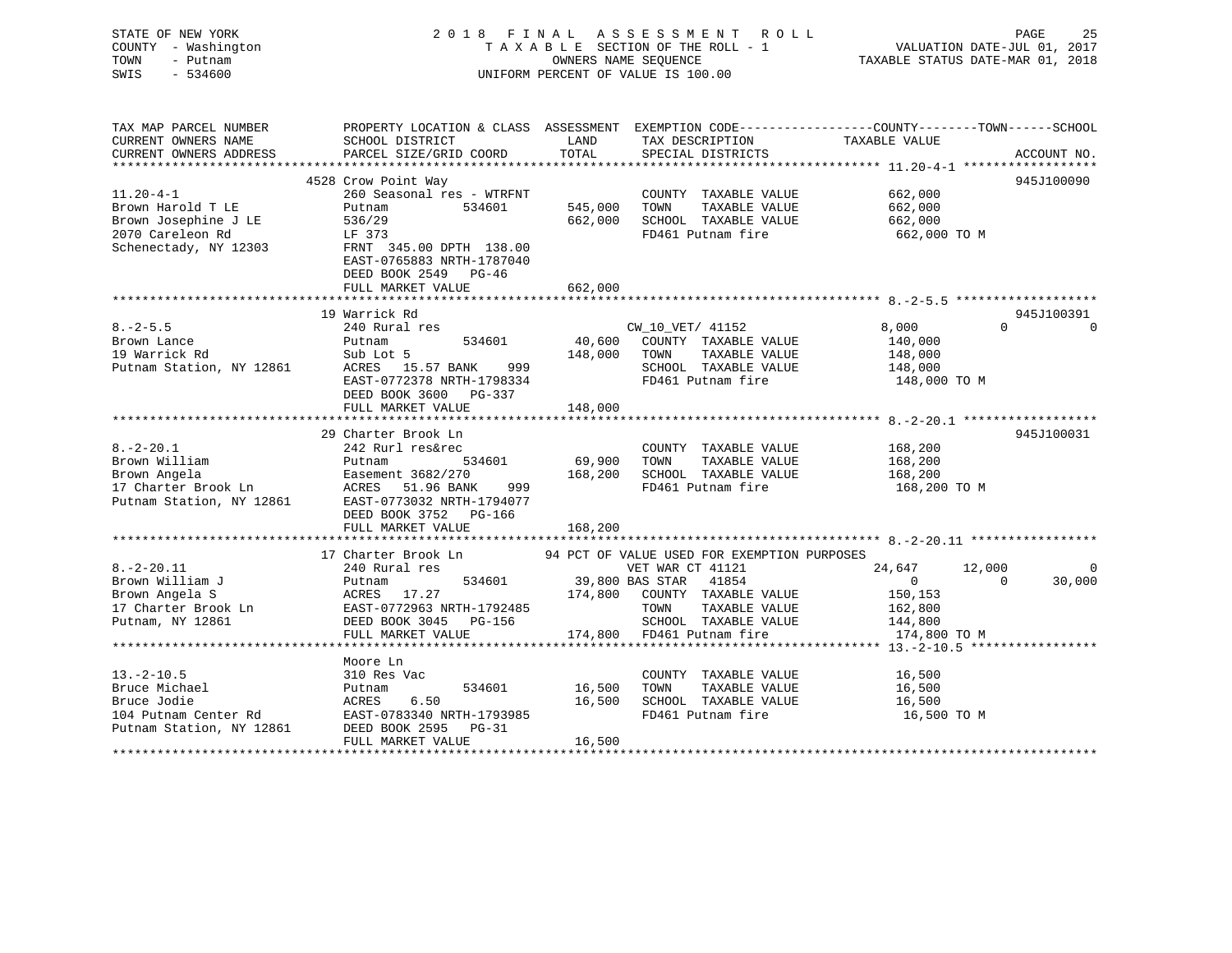## STATE OF NEW YORK 2 0 1 8 F I N A L A S S E S S M E N T R O L L PAGE 26 COUNTY - Washington T A X A B L E SECTION OF THE ROLL - 1 VALUATION DATE-JUL 01, 2017 TOWN - Putnam **CONNERS NAME SEQUENCE** TAXABLE STATUS DATE-MAR 01, 2018 SWIS - 534600 UNIFORM PERCENT OF VALUE IS 100.00

| TAX MAP PARCEL NUMBER       |                           |         |                          | PROPERTY LOCATION & CLASS ASSESSMENT EXEMPTION CODE---------------COUNTY-------TOWN-----SCHOOL |             |
|-----------------------------|---------------------------|---------|--------------------------|------------------------------------------------------------------------------------------------|-------------|
| CURRENT OWNERS NAME         | SCHOOL DISTRICT           | LAND    | TAX DESCRIPTION          | TAXABLE VALUE                                                                                  |             |
| CURRENT OWNERS ADDRESS      | PARCEL SIZE/GRID COORD    | TOTAL   | SPECIAL DISTRICTS        |                                                                                                | ACCOUNT NO. |
|                             |                           |         |                          |                                                                                                |             |
|                             | 640 Gull Bay Rd           |         |                          |                                                                                                | 945J100094  |
| $14.11 - 2 - 4$             | 260 Seasonal res - WTRFNT |         | COUNTY TAXABLE VALUE     | 210,000                                                                                        |             |
| Buckland ETAL Bruce O -LE-  | Putnam<br>534601          | 162,000 | TAXABLE VALUE<br>TOWN    | 210,000                                                                                        |             |
| Attn: Katherine Merrow      | Elf 20                    | 210,000 | SCHOOL TAXABLE VALUE     | 210,000                                                                                        |             |
| 519 Crowell Rd              |                           |         | FD461 Putnam fire        |                                                                                                |             |
|                             | $14. - 2 - 4$             |         |                          | 210,000 TO M                                                                                   |             |
| Hopkinton, NH 03229         | FRNT 100.00 DPTH 110.00   |         |                          |                                                                                                |             |
|                             | EAST-0765287 NRTH-1782637 |         |                          |                                                                                                |             |
|                             | DEED BOOK 653<br>PG-329   |         |                          |                                                                                                |             |
|                             | FULL MARKET VALUE         | 210,000 |                          |                                                                                                |             |
|                             |                           |         |                          |                                                                                                |             |
|                             | Gull Bay Rd               |         |                          |                                                                                                | 945J101022  |
| $14.11 - 2 - 5$             | 314 Rural vac<10 - WTRFNT |         | COUNTY TAXABLE VALUE     | 33,600                                                                                         |             |
| Buckland ETAL Lawrence -LE- | Putnam<br>534601          | 33,600  | TAXABLE VALUE<br>TOWN    | 33,600                                                                                         |             |
| Attn: Katherine Merrow      | Elf 15                    | 33,600  | SCHOOL TAXABLE VALUE     | 33,600                                                                                         |             |
| 519 Crowell Rd              | $14. - 2 - 5$             |         | FD461 Putnam fire        | 33,600 TO M                                                                                    |             |
| Hopkinton, NH 03229         | FRNT 22.00 DPTH 56.00     |         |                          |                                                                                                |             |
|                             | EAST-0765281 NRTH-1782580 |         |                          |                                                                                                |             |
|                             | DEED BOOK 653<br>PG-174   |         |                          |                                                                                                |             |
|                             | FULL MARKET VALUE         | 33,600  |                          |                                                                                                |             |
|                             |                           |         |                          |                                                                                                |             |
|                             |                           |         |                          |                                                                                                |             |
|                             | 635 Gull Bay Rd           |         |                          |                                                                                                | 945J100095  |
| $14. - 1 - 2$               | 260 Seasonal res          |         | COUNTY TAXABLE VALUE     | 210,000                                                                                        |             |
| Buckland ETAL Lawrence LE   | 534601<br>Putnam          | 56,065  | TOWN<br>TAXABLE VALUE    | 210,000                                                                                        |             |
| Attn: Katherine Merrow      | 358/239                   | 210,000 | SCHOOL TAXABLE VALUE     | 210,000                                                                                        |             |
| 519 Crowell Rd              | 2.70<br>ACRES             |         | FD461 Putnam fire        | 210,000 TO M                                                                                   |             |
| Hopkinton, NH 03229         | EAST-0765951 NRTH-1782292 |         |                          |                                                                                                |             |
|                             | DEED BOOK 653<br>PG-174   |         |                          |                                                                                                |             |
|                             | FULL MARKET VALUE         | 210,000 |                          |                                                                                                |             |
|                             |                           |         |                          |                                                                                                |             |
|                             | 5556 Evergreen Shores Way |         |                          |                                                                                                | 945J100902  |
| $12. - 4 - 42$              | 210 1 Family Res - WTRFNT |         | COUNTY TAXABLE VALUE     | 951,300                                                                                        |             |
| Buhac John                  | 534601<br>Putnam          | 736,500 | TAXABLE VALUE<br>TOWN    | 951,300                                                                                        |             |
| Buhac Jean C                | 3146/246                  | 951,300 | SCHOOL TAXABLE VALUE     | 951,300                                                                                        |             |
| 6 Bear Brook Ct             | LF 125                    |         | FD461 Putnam fire        | 951,300 TO M                                                                                   |             |
| Clifton Park, NY 12065      | ACRES<br>6.61             |         |                          |                                                                                                |             |
|                             |                           |         |                          |                                                                                                |             |
|                             | EAST-0767407 NRTH-1790807 |         |                          |                                                                                                |             |
|                             | DEED BOOK 2718<br>PG-240  |         |                          |                                                                                                |             |
|                             | FULL MARKET VALUE         | 951,300 |                          |                                                                                                |             |
|                             |                           |         |                          |                                                                                                |             |
|                             | 336 Liddle-Harris Rd      |         |                          |                                                                                                | 945J101051  |
| $8. - 2 - 20.4$             | 242 Rurl res&rec          |         | VET COM CT 41131         | 49,125<br>20,000                                                                               | $\Omega$    |
| Burke John J III            | Putnam<br>534601          |         | 38,300 ENH STAR<br>41834 | $\overline{0}$<br>$\Omega$                                                                     | 66,800      |
| Burke Catherine             | House & Lot               | 196,500 | COUNTY TAXABLE VALUE     | 147,375                                                                                        |             |
| 336 Liddle Harris Rd        | ACRES<br>13.34            |         | TOWN<br>TAXABLE VALUE    | 176,500                                                                                        |             |
| Putnam Station, NY 12861    | EAST-0774664 NRTH-1792834 |         | SCHOOL TAXABLE VALUE     | 129,700                                                                                        |             |
|                             | DEED BOOK 535<br>$PG-3$   |         | FD461 Putnam fire        | 196,500 TO M                                                                                   |             |
|                             | FULL MARKET VALUE         | 196,500 |                          |                                                                                                |             |
|                             |                           |         |                          |                                                                                                |             |
|                             |                           |         |                          |                                                                                                |             |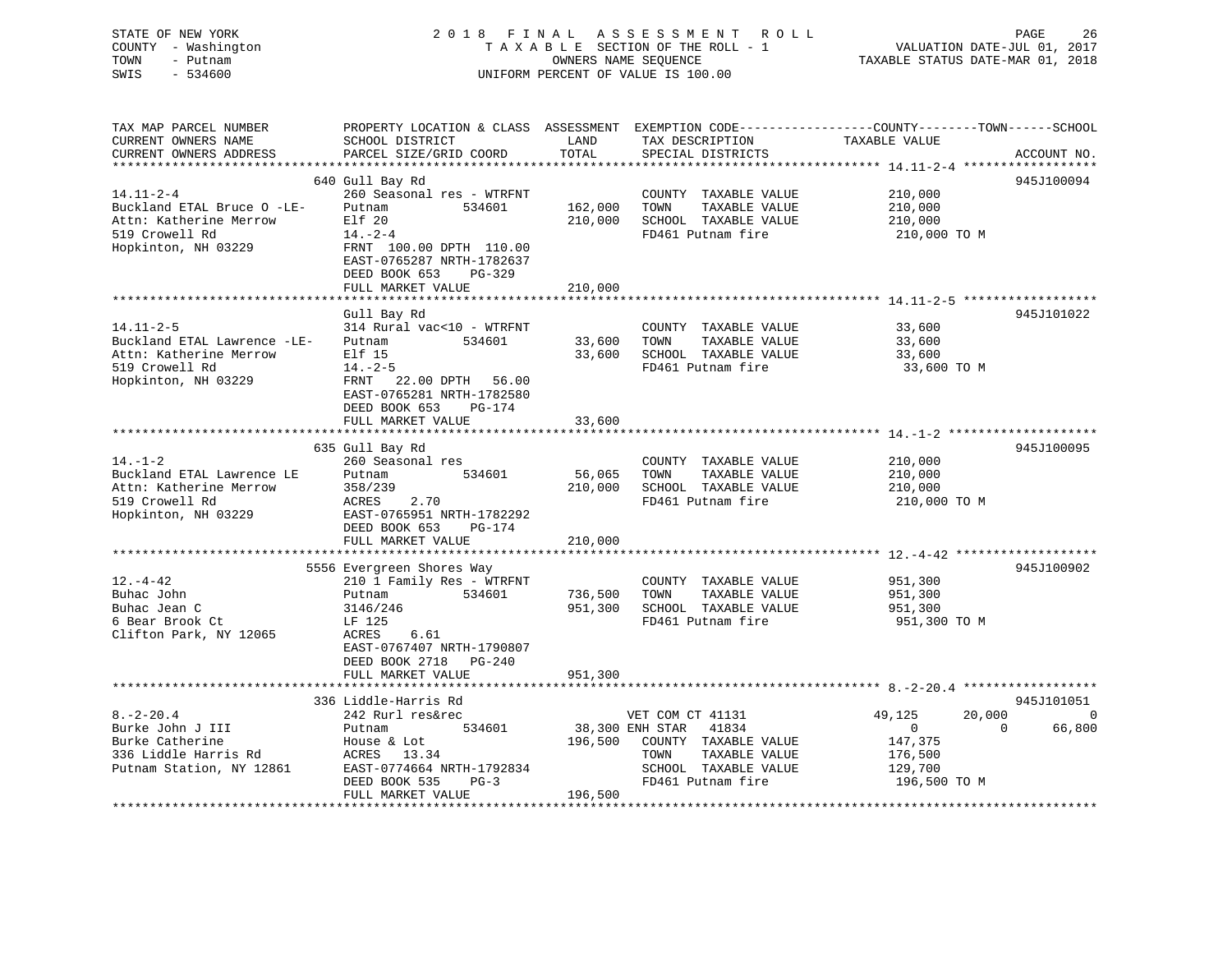## STATE OF NEW YORK 2 0 1 8 F I N A L A S S E S S M E N T R O L L PAGE 27 COUNTY - Washington T A X A B L E SECTION OF THE ROLL - 1 VALUATION DATE-JUL 01, 2017 TOWN - Putnam OWNERS NAME SEQUENCE TAXABLE STATUS DATE-MAR 01, 2018 SWIS - 534600 UNIFORM PERCENT OF VALUE IS 100.00

| TAX MAP PARCEL NUMBER    | PROPERTY LOCATION & CLASS ASSESSMENT EXEMPTION CODE----------------COUNTY-------TOWN------SCHOOL |               |                                                                |                    |                    |
|--------------------------|--------------------------------------------------------------------------------------------------|---------------|----------------------------------------------------------------|--------------------|--------------------|
| CURRENT OWNERS NAME      | SCHOOL DISTRICT                                                                                  | LAND          | TAX DESCRIPTION                                                | TAXABLE VALUE      |                    |
| CURRENT OWNERS ADDRESS   | PARCEL SIZE/GRID COORD                                                                           | TOTAL         | SPECIAL DISTRICTS                                              |                    | ACCOUNT NO.        |
|                          |                                                                                                  |               |                                                                |                    |                    |
|                          | 977 County Route 2                                                                               |               |                                                                |                    | 945J100271         |
| $2. -1 - 25$             | 210 1 Family Res                                                                                 |               | COUNTY TAXABLE VALUE 101,900<br>TOWN TAXABLE VALUE 101,900     |                    |                    |
| Burnett Becky            | Putnam                                                                                           | 534601 12,800 |                                                                |                    |                    |
| Burnett Scott            | FRNT 150.00 DPTH 170.00 101,900                                                                  |               | SCHOOL TAXABLE VALUE 101,900                                   |                    |                    |
| 977 County Route 2       | BANK<br>999                                                                                      |               | FD461 Putnam fire                                              | 101,900 TO M       |                    |
| Putnam Station, NY 12861 | EAST-0786782 NRTH-1810372                                                                        |               |                                                                |                    |                    |
|                          | DEED BOOK 3504 PG-329                                                                            |               |                                                                |                    |                    |
|                          | FULL MARKET VALUE                                                                                | 101,900       |                                                                |                    |                    |
|                          |                                                                                                  |               |                                                                |                    |                    |
|                          | Peterson Rd                                                                                      |               |                                                                |                    |                    |
| $8. - 2 - 13.6$          | 322 Rural vac>10                                                                                 |               | COUNTY TAXABLE VALUE                                           | 85,000             |                    |
| Busby Wayne              | Putnam                                                                                           | 534601 85,000 | TAXABLE VALUE<br>TOWN                                          | 85,000             |                    |
| 11 Charter Cir           | ACRES 70.00                                                                                      | 85,000        |                                                                | 85,000             |                    |
| Putnam, NY 12861         | EAST-0776827 NRTH-1793918                                                                        |               | SCHOOL TAXABLE VALUE<br>FD461 Putnam fire                      | 85,000 TO M        |                    |
|                          | DEED BOOK 2778 PG-192                                                                            |               |                                                                |                    |                    |
|                          | FULL MARKET VALUE                                                                                | 85,000        |                                                                |                    |                    |
|                          |                                                                                                  |               |                                                                |                    |                    |
|                          | 11 Charter Brook Ln                                                                              |               |                                                                |                    | 945J100099         |
| $8. - 2 - 19$            | 280 Res Multiple                                                                                 |               | <b>BAS STAR</b> 41854                                          | $\overline{0}$     | $\Omega$<br>30,000 |
| Busby Wayne              | Putnam                                                                                           |               | 534601 30,000 COUNTY TAXABLE VALUE                             | 328,400            |                    |
| Busby Susan              |                                                                                                  |               |                                                                |                    |                    |
| 11 Charter Brook Ln      | Solar Ex Last Yr 1999 328,400 TOWN                                                               |               | TAXABLE VALUE<br>SCHOOL TAXABLE VALUE                          | 328,400<br>298,400 |                    |
|                          | ACRES<br>5.00<br>EAST-0774102 NRTH-1792649                                                       |               |                                                                |                    |                    |
| Putnam Station, NY 12861 |                                                                                                  |               | FD461 Putnam fire                                              | 328,400 TO M       |                    |
|                          | DEED BOOK 432<br>PG-482                                                                          |               |                                                                |                    |                    |
|                          | FULL MARKET VALUE                                                                                | 328,400       |                                                                |                    |                    |
|                          |                                                                                                  |               |                                                                |                    |                    |
|                          | Charter Brook Ln                                                                                 |               |                                                                |                    |                    |
| $8. - 2 - 20.10$         | 314 Rural vac<10                                                                                 |               | COUNTY TAXABLE VALUE                                           | 20,500             |                    |
| Busby Wayne              | Putnam<br>Putnam<br>ACRES                                                                        | 534601 20,500 | TAXABLE VALUE<br>TOWN                                          | 20,500             |                    |
| Busby Susan              | 5.37                                                                                             | 20,500        | SCHOOL TAXABLE VALUE                                           | 20,500             |                    |
|                          | 11 Charter Brook Ln EAST-0773720 NRTH-1792561                                                    |               | FD461 Putnam fire                                              | 20,500 TO M        |                    |
|                          | Putnam, NY 12861 CHERO BOOK 2336 PG-302                                                          |               |                                                                |                    |                    |
|                          | FULL MARKET VALUE                                                                                | 20,500        |                                                                |                    |                    |
|                          |                                                                                                  |               |                                                                |                    |                    |
|                          | 337 Peterson Rd                                                                                  |               |                                                                |                    |                    |
| $12. - 2 - 4.4$          | 312 Vac w/imprv                                                                                  |               | COUNTY TAXABLE VALUE                                           | 48,200             |                    |
| Busby Wayne              | 534601<br>Putnam                                                                                 | 46,700        | TAXABLE VALUE<br>TOWN                                          | 48,200<br>48,200   |                    |
| Busby Susan              | ACRES 31.70                                                                                      | 48,200        | SCHOOL TAXABLE VALUE 48,200<br>CA002 Cons agri dst 2 48,200 TO |                    |                    |
|                          | 11 Charter Brook Ln EAST-0779611 NRTH-1792685                                                    |               |                                                                |                    |                    |
| Putnam, NY 12861         | DEED BOOK 2174 PG-123                                                                            |               | FD461 Putnam fire                                              | 48,200 TO M        |                    |
|                          | FULL MARKET VALUE                                                                                | 48,200        |                                                                |                    |                    |
|                          |                                                                                                  |               |                                                                |                    |                    |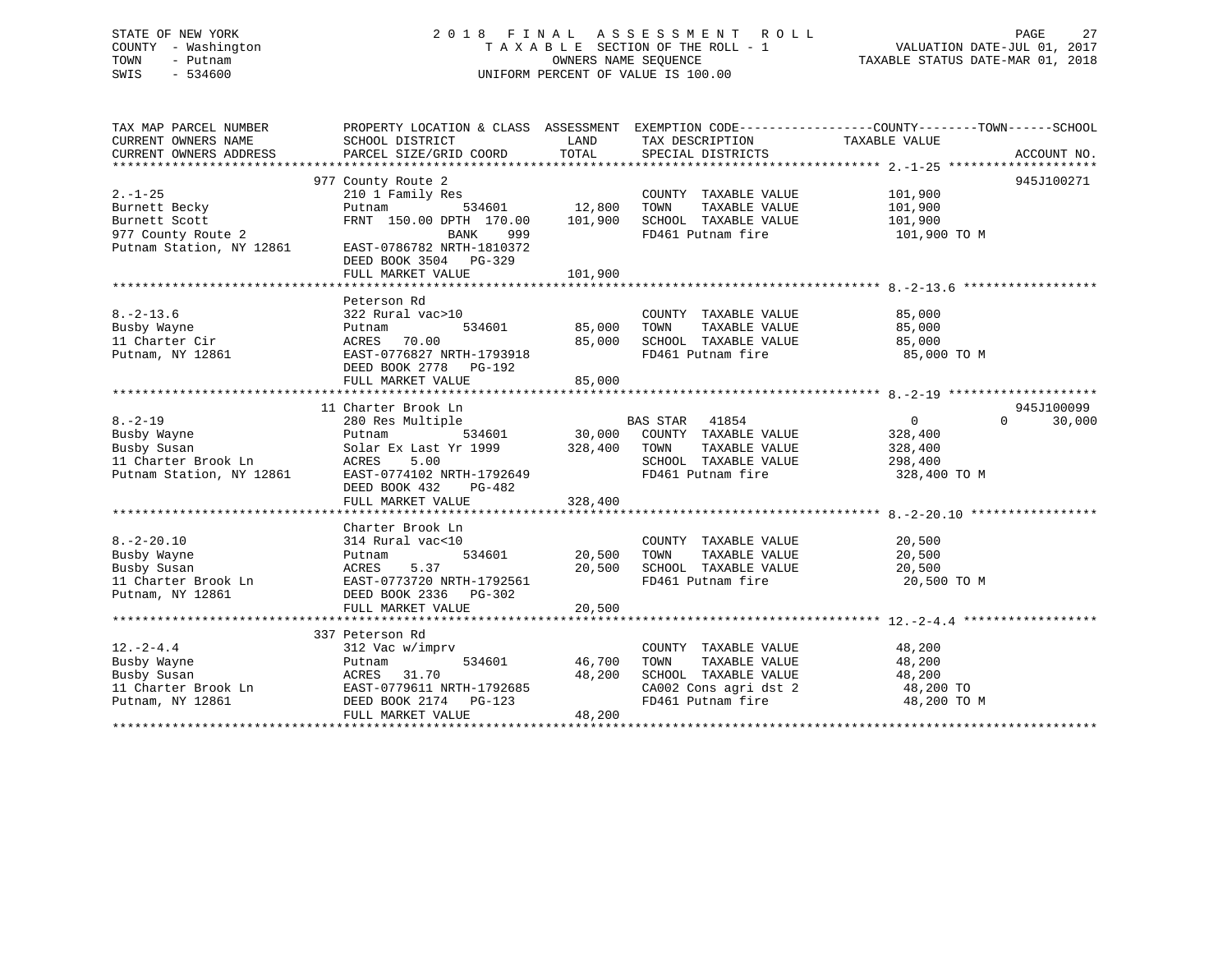## STATE OF NEW YORK 2 0 1 8 F I N A L A S S E S S M E N T R O L L PAGE 28 COUNTY - Washington T A X A B L E SECTION OF THE ROLL - 1 VALUATION DATE-JUL 01, 2017 TOWN - Putnam OWNERS NAME SEQUENCE TAXABLE STATUS DATE-MAR 01, 2018 SWIS - 534600 UNIFORM PERCENT OF VALUE IS 100.00

TAX MAP PARCEL NUMBER PROPERTY LOCATION & CLASS ASSESSMENT EXEMPTION CODE------------------COUNTY--------TOWN------SCHOOL CURRENT OWNERS NAME SCHOOL DISTRICT THE LAND TAX DESCRIPTION TAXABLE VALUE CURRENT OWNERS ADDRESS PARCEL SIZE/GRID COORD TOTAL SPECIAL DISTRICTS ACCOUNT NO. \*\*\*\*\*\*\*\*\*\*\*\*\*\*\*\*\*\*\*\*\*\*\*\*\*\*\*\*\*\*\*\*\*\*\*\*\*\*\*\*\*\*\*\*\*\*\*\*\*\*\*\*\*\*\*\*\*\*\*\*\*\*\*\*\*\*\*\*\*\*\*\*\*\*\*\*\*\*\*\*\*\*\*\*\*\*\*\*\*\*\*\*\*\*\*\*\*\*\*\*\*\*\* 12.-2-4.6 \*\*\*\*\*\*\*\*\*\*\*\*\*\*\*\*\*\* 309 Peterson Rd 12.-2-4.6 314 Rural vac<10 COUNTY TAXABLE VALUE 8,700 Busby Wayne Putnam 534601 8,700 TOWN TAXABLE VALUE 8,700 Busby Susan ACRES 4.30 8,700 SCHOOL TAXABLE VALUE 8,700 11 Charter Brook Ln EAST-0778682 NRTH-1792895 CA002 Cons agri dst 2 8,700 TO Putnam, NY 12861 DEED BOOK 2174 PG-123 FD461 Putnam fire 8,700 TO M FULL MARKET VALUE 8,700 \*\*\*\*\*\*\*\*\*\*\*\*\*\*\*\*\*\*\*\*\*\*\*\*\*\*\*\*\*\*\*\*\*\*\*\*\*\*\*\*\*\*\*\*\*\*\*\*\*\*\*\*\*\*\*\*\*\*\*\*\*\*\*\*\*\*\*\*\*\*\*\*\*\*\*\*\*\*\*\*\*\*\*\*\*\*\*\*\*\*\*\*\*\*\*\*\*\*\*\*\*\*\* 8.-2-13.1 \*\*\*\*\*\*\*\*\*\*\*\*\*\*\*\*\*\* 10 Fernwood Way 945J101098 8.-2-13.1 312 Vac w/imprv COUNTY TAXABLE VALUE 20,000 Busby Wayne A Putnam 534601 17,500 TOWN TAXABLE VALUE 20,000 Busby Susan Lot 1 20,000 SCHOOL TAXABLE VALUE 20,000 11 Charter Brook Ln ACRES 4.32 FD461 Putnam fire 20,000 TO M Putnam Station, NY 12861 EAST-0776962 NRTH-1795328 DEED BOOK 1966 PG-175 FULL MARKET VALUE 20,000 \*\*\*\*\*\*\*\*\*\*\*\*\*\*\*\*\*\*\*\*\*\*\*\*\*\*\*\*\*\*\*\*\*\*\*\*\*\*\*\*\*\*\*\*\*\*\*\*\*\*\*\*\*\*\*\*\*\*\*\*\*\*\*\*\*\*\*\*\*\*\*\*\*\*\*\*\*\*\*\*\*\*\*\*\*\*\*\*\*\*\*\*\*\*\*\*\*\*\*\*\*\*\* 8.-2-13.3 \*\*\*\*\*\*\*\*\*\*\*\*\*\*\*\*\*\* 42 Fernwood Way 945J101098 8.-2-13.3 314 Rural vac<10 COUNTY TAXABLE VALUE 13,900 Busby Wayne A Putnam 534601 13,900 TOWN TAXABLE VALUE 13,900 Busby Susan Lot 3 13,900 SCHOOL TAXABLE VALUE 13,900 11 Charter Brook Ln ACRES 3.38 FD461 Putnam fire 13,900 TO M Putnam Station, NY 12861 EAST-0776032 NRTH-1795196 DEED BOOK 1966 PG-175FULL MARKET VALUE 13,900 \*\*\*\*\*\*\*\*\*\*\*\*\*\*\*\*\*\*\*\*\*\*\*\*\*\*\*\*\*\*\*\*\*\*\*\*\*\*\*\*\*\*\*\*\*\*\*\*\*\*\*\*\*\*\*\*\*\*\*\*\*\*\*\*\*\*\*\*\*\*\*\*\*\*\*\*\*\*\*\*\*\*\*\*\*\*\*\*\*\*\*\*\*\*\*\*\*\*\*\*\*\*\* 8.-2-13.5 \*\*\*\*\*\*\*\*\*\*\*\*\*\*\*\*\*\* 32 Fernwood Way 8.-2-13.5 314 Rural vac<10 COUNTY TAXABLE VALUE 13,700 Busby Wayne A Putnam 534601 13,700 TOWN TAXABLE VALUE 13,700 Busby Susan Lot 2 13,700 SCHOOL TAXABLE VALUE 13,700 11 Charter Brook Ln ACRES 3.31 FD461 Putnam fire 13,700 TO M Putnam, NY EAST-0776469 NRTH-1795252 DEED BOOK 1966 PG-175FULL MARKET VALUE 13,700 \*\*\*\*\*\*\*\*\*\*\*\*\*\*\*\*\*\*\*\*\*\*\*\*\*\*\*\*\*\*\*\*\*\*\*\*\*\*\*\*\*\*\*\*\*\*\*\*\*\*\*\*\*\*\*\*\*\*\*\*\*\*\*\*\*\*\*\*\*\*\*\*\*\*\*\*\*\*\*\*\*\*\*\*\*\*\*\*\*\*\*\*\*\*\*\*\*\*\*\*\*\*\* 1.18-1-8 \*\*\*\*\*\*\*\*\*\*\*\*\*\*\*\*\*\*\* 2136 Black Point Rd 945J1000361.18-1-8 260 Seasonal res - WTRFNT COUNTY TAXABLE VALUE 500,000 Bush Richard Trustee Putnam 534601 401,600 TOWN TAXABLE VALUE 500,000 Bush Mary Trustee 90 ELF 500,000 SCHOOL TAXABLE VALUE 500,000 1 Eureka Ave FRNT 105.00 DPTH 305.00 BP461 Black Pt Sewer Dist .00 UN C Saratoga Springs, NY 12866 EAST-0772085 NRTH-1810625 FD461 Putnam fire 500,000 TO M DEED BOOK 3845 PG-202FULL MARKET VALUE 500,000 \*\*\*\*\*\*\*\*\*\*\*\*\*\*\*\*\*\*\*\*\*\*\*\*\*\*\*\*\*\*\*\*\*\*\*\*\*\*\*\*\*\*\*\*\*\*\*\*\*\*\*\*\*\*\*\*\*\*\*\*\*\*\*\*\*\*\*\*\*\*\*\*\*\*\*\*\*\*\*\*\*\*\*\*\*\*\*\*\*\*\*\*\*\*\*\*\*\*\*\*\*\*\*\*\*\*\*\*\*\*\*\*\*\*\*\*\*\*\*\*\*\*\*\*\*\*\*\*\*\*\*\*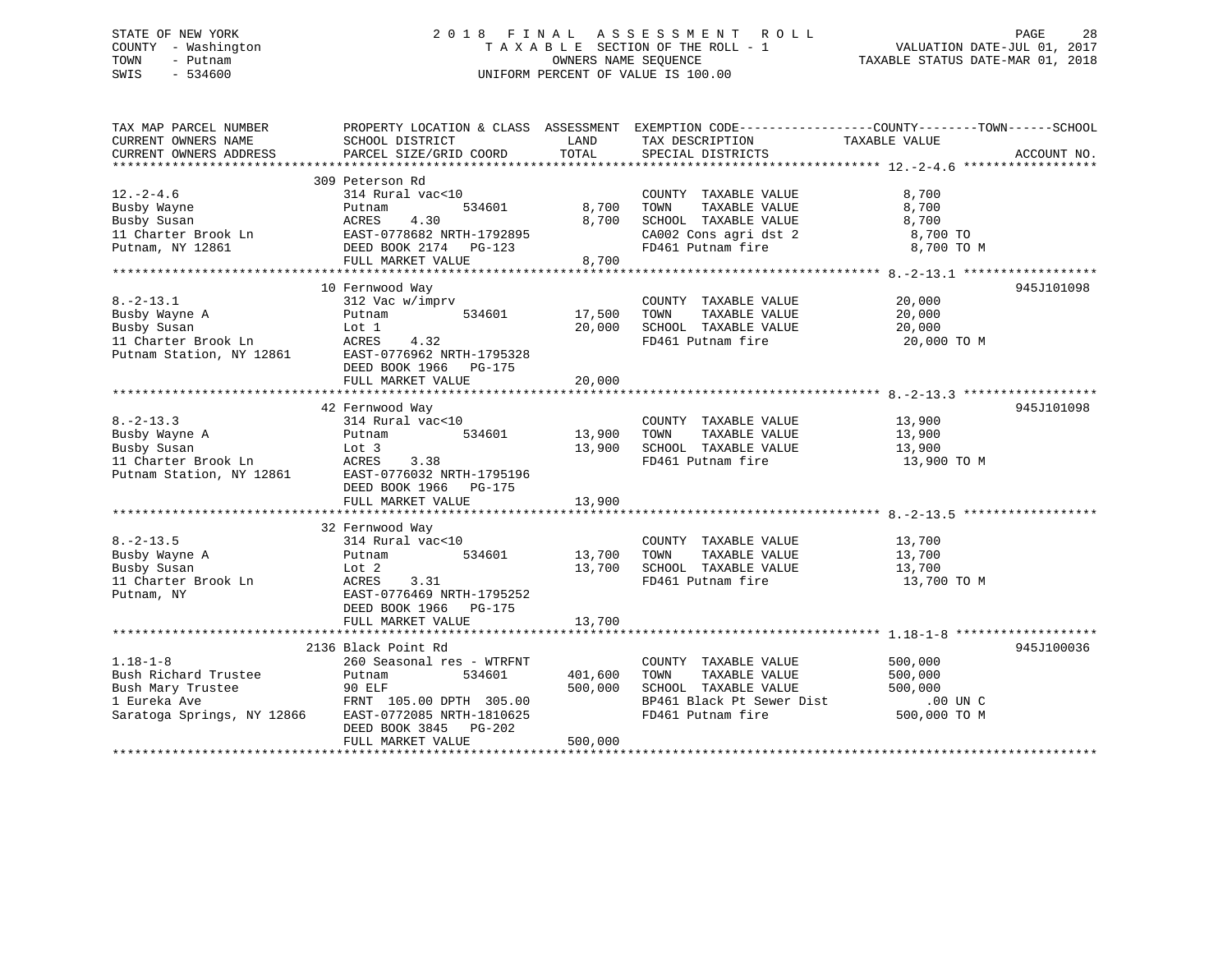STATE OF NEW YORK 2 0 1 8 F I N A L A S S E S S M E N T R O L L PAGE 29 COUNTY - Washington T A X A B L E SECTION OF THE ROLL - 1 VALUATION DATE-JUL 01, 2017 TOWN - Putnam OWNERS NAME SEQUENCE TAXABLE STATUS DATE-MAR 01, 2018 SWIS - 534600 UNIFORM PERCENT OF VALUE IS 100.00 TAX MAP PARCEL NUMBER PROPERTY LOCATION & CLASS ASSESSMENT EXEMPTION CODE------------------COUNTY--------TOWN------SCHOOL CURRENT OWNERS NAME SCHOOL DISTRICT THE LAND TAX DESCRIPTION TAXABLE VALUE CURRENT OWNERS ADDRESS PARCEL SIZE/GRID COORD TOTAL SPECIAL DISTRICTS ACCOUNT NO. \*\*\*\*\*\*\*\*\*\*\*\*\*\*\*\*\*\*\*\*\*\*\*\*\*\*\*\*\*\*\*\*\*\*\*\*\*\*\*\*\*\*\*\*\*\*\*\*\*\*\*\*\*\*\*\*\*\*\*\*\*\*\*\*\*\*\*\*\*\*\*\*\*\*\*\*\*\*\*\*\*\*\*\*\*\*\*\*\*\*\*\*\*\*\*\*\*\*\*\*\*\*\* 12.-4-16 \*\*\*\*\*\*\*\*\*\*\*\*\*\*\*\*\*\*\* 5142 Bayview Way 945J100101 12.-4-16 260 Seasonal res - WTRFNT COUNTY TAXABLE VALUE 464,700 Calder Richard D Putnam 534601 306,000 TOWN TAXABLE VALUE 464,700 21 Harwood Dr LF 50 464,700 SCHOOL TAXABLE VALUE 464,700 Scotia, NY 12302 FRNT 50.00 DPTH 315.00 FD461 Putnam fire 464,700 TO M EAST-0767137 NRTH-1788765 DEED BOOK 2102 PG-312FULL MARKET VALUE 464,700 \*\*\*\*\*\*\*\*\*\*\*\*\*\*\*\*\*\*\*\*\*\*\*\*\*\*\*\*\*\*\*\*\*\*\*\*\*\*\*\*\*\*\*\*\*\*\*\*\*\*\*\*\*\*\*\*\*\*\*\*\*\*\*\*\*\*\*\*\*\*\*\*\*\*\*\*\*\*\*\*\*\*\*\*\*\*\*\*\*\*\*\*\*\*\*\*\*\*\*\*\*\*\* 11.20-4-23 \*\*\*\*\*\*\*\*\*\*\*\*\*\*\*\*\* 4201 Link Way 945J100538 11.20-4-23 260 Seasonal res - WTRFNT COUNTY TAXABLE VALUE 394,600 Camp Eleanor LLC Putnam 534601 318,100 TOWN TAXABLE VALUE 394,600 46 Goodrich St LF 58 394,600 SCHOOL TAXABLE VALUE 394,600 Canton, NY 13617 FRNT 27.00 DPTH 165.00 FD461 Putnam fire 394,600 TO M ACRES 0.89 EAST-0766862 NRTH-1786280 DEED BOOK 3264 PG-1FULL MARKET VALUE 394,600 \*\*\*\*\*\*\*\*\*\*\*\*\*\*\*\*\*\*\*\*\*\*\*\*\*\*\*\*\*\*\*\*\*\*\*\*\*\*\*\*\*\*\*\*\*\*\*\*\*\*\*\*\*\*\*\*\*\*\*\*\*\*\*\*\*\*\*\*\*\*\*\*\*\*\*\*\*\*\*\*\*\*\*\*\*\*\*\*\*\*\*\*\*\*\*\*\*\*\*\*\*\*\* 12.-4-1 \*\*\*\*\*\*\*\*\*\*\*\*\*\*\*\*\*\*\*\*

 5269 Sagamore Rd 945J100378 12.-4-1 260 Seasonal res - WTRFNT BAS STAR 41854 0 0 30,000 Campbell Trust Donna J Putnam 534601 434,800 COUNTY TAXABLE VALUE 542,000 5269 Sagamore Rd LF 300 survey 263 542,000 TOWN TAXABLE VALUE 542,000 Putnam Station, NY 12861 ACRES 2.00 SCHOOL TAXABLE VALUE 512,000 EAST-0766798 NRTH-1791132 FD461 Putnam fire 542,000 TO M DEED BOOK 2031 PG-117FULL MARKET VALUE 542,000 \*\*\*\*\*\*\*\*\*\*\*\*\*\*\*\*\*\*\*\*\*\*\*\*\*\*\*\*\*\*\*\*\*\*\*\*\*\*\*\*\*\*\*\*\*\*\*\*\*\*\*\*\*\*\*\*\*\*\*\*\*\*\*\*\*\*\*\*\*\*\*\*\*\*\*\*\*\*\*\*\*\*\*\*\*\*\*\*\*\*\*\*\*\*\*\*\*\*\*\*\*\*\* 12.-4-26.1 \*\*\*\*\*\*\*\*\*\*\*\*\*\*\*\*\*Sagamore Rd 945J101015 12.-4-26.1 314 Rural vac<10 COUNTY TAXABLE VALUE 21,739 Campbell Trust Donna J Putnam 534601 21,739 TOWN TAXABLE VALUE 21,739 5269 Sagamore Rd ACRES 5.00 21,739 SCHOOL TAXABLE VALUE 21,739 Putnam, NY 12861 EAST-0767454 NRTH-1791252 FD461 Putnam fire 21,739 TO M DEED BOOK 2031 PG-117 FULL MARKET VALUE 21,739 \*\*\*\*\*\*\*\*\*\*\*\*\*\*\*\*\*\*\*\*\*\*\*\*\*\*\*\*\*\*\*\*\*\*\*\*\*\*\*\*\*\*\*\*\*\*\*\*\*\*\*\*\*\*\*\*\*\*\*\*\*\*\*\*\*\*\*\*\*\*\*\*\*\*\*\*\*\*\*\*\*\*\*\*\*\*\*\*\*\*\*\*\*\*\*\*\*\*\*\*\*\*\* 11.20-3-4 \*\*\*\*\*\*\*\*\*\*\*\*\*\*\*\*\*\* 451 Gull Bay Rd 945J100132 11.20-3-4 210 1 Family Res COUNTY TAXABLE VALUE 314,300 Canfield David Putnam 534601 58,100 TOWN TAXABLE VALUE 314,300 Rd FRNT 50.00 DPTH 100.00 314,300 SCHOOL TAXABLE VALUE 314,300 PO Box 5107 **EAST-0767436 NRTH-1785793** FD461 Putnam fire 314,300 TO M Clifton Park, NY 12065 DEED BOOK 2388 PG-322 FULL MARKET VALUE 314,300 \*\*\*\*\*\*\*\*\*\*\*\*\*\*\*\*\*\*\*\*\*\*\*\*\*\*\*\*\*\*\*\*\*\*\*\*\*\*\*\*\*\*\*\*\*\*\*\*\*\*\*\*\*\*\*\*\*\*\*\*\*\*\*\*\*\*\*\*\*\*\*\*\*\*\*\*\*\*\*\*\*\*\*\*\*\*\*\*\*\*\*\*\*\*\*\*\*\*\*\*\*\*\*\*\*\*\*\*\*\*\*\*\*\*\*\*\*\*\*\*\*\*\*\*\*\*\*\*\*\*\*\*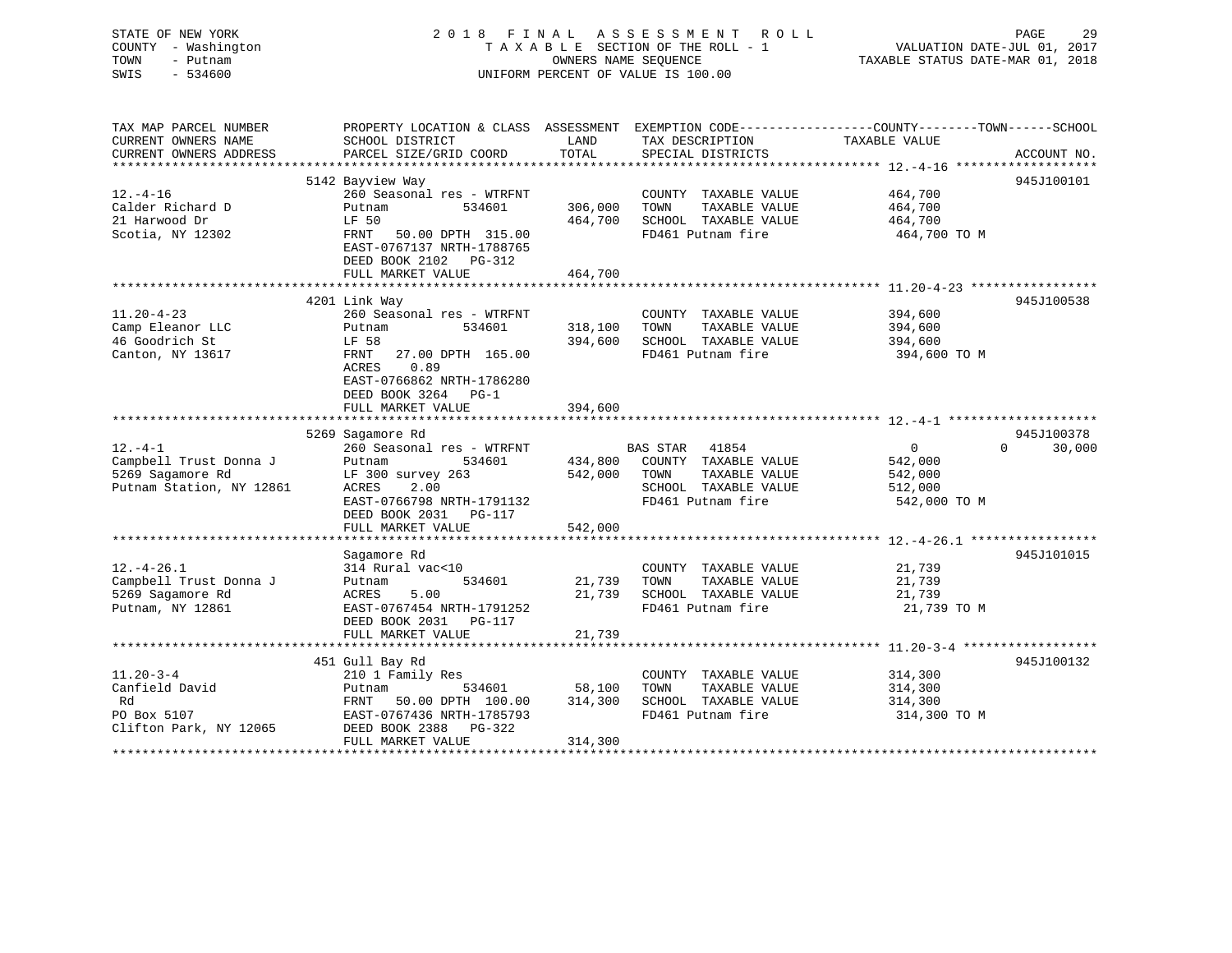## STATE OF NEW YORK 2 0 1 8 F I N A L A S S E S S M E N T R O L L PAGE 30 COUNTY - Washington T A X A B L E SECTION OF THE ROLL - 1 VALUATION DATE-JUL 01, 2017 TOWN - Putnam OWNERS NAME SEQUENCE TAXABLE STATUS DATE-MAR 01, 2018 SWIS - 534600 UNIFORM PERCENT OF VALUE IS 100.00

| TAX MAP PARCEL NUMBER  | PROPERTY LOCATION & CLASS ASSESSMENT EXEMPTION CODE---------------COUNTY-------TOWN------SCHOOL                                                                                                                                                                                                                                                                                                                           |                    |                                                              |                                                                      |            |
|------------------------|---------------------------------------------------------------------------------------------------------------------------------------------------------------------------------------------------------------------------------------------------------------------------------------------------------------------------------------------------------------------------------------------------------------------------|--------------------|--------------------------------------------------------------|----------------------------------------------------------------------|------------|
| CURRENT OWNERS NAME    | SCHOOL DISTRICT                                                                                                                                                                                                                                                                                                                                                                                                           | LAND               | TAX DESCRIPTION                                              | TAXABLE VALUE                                                        |            |
|                        |                                                                                                                                                                                                                                                                                                                                                                                                                           |                    |                                                              |                                                                      |            |
|                        |                                                                                                                                                                                                                                                                                                                                                                                                                           |                    |                                                              |                                                                      |            |
|                        | Gull Bay Rd                                                                                                                                                                                                                                                                                                                                                                                                               |                    |                                                              |                                                                      | 945J100107 |
| $11.20 - 3 - 5.1$      | 312 Vac w/imprv                                                                                                                                                                                                                                                                                                                                                                                                           |                    | COUNTY TAXABLE VALUE 27,700                                  |                                                                      |            |
| Canfield David         | Putnam                                                                                                                                                                                                                                                                                                                                                                                                                    | 534601 26,700 TOWN | TAXABLE VALUE                                                |                                                                      |            |
| PO Box 5107            | Fence & Lot                                                                                                                                                                                                                                                                                                                                                                                                               |                    | 20, 700 SCHOOL TAXABLE VALUE                                 | $\frac{27}{7}$ , 700<br>27, 700                                      |            |
| Clifton Park, NY 12065 | FRNT 50.00 DPTH 100.00<br>EAST-0767441 NRTH-1785743<br>DEED BOOK 2388 PG-319                                                                                                                                                                                                                                                                                                                                              |                    | FD461 Putnam fire                                            | 27,700 TO M                                                          |            |
|                        | FULL MARKET VALUE                                                                                                                                                                                                                                                                                                                                                                                                         | 27,700             |                                                              |                                                                      |            |
|                        |                                                                                                                                                                                                                                                                                                                                                                                                                           |                    |                                                              |                                                                      |            |
|                        | 3528 Gull Bay Ridge Way                                                                                                                                                                                                                                                                                                                                                                                                   |                    |                                                              |                                                                      | 945J100108 |
| $11.20 - 3 - 5.2$      | $270 \text{ Mfg}$ housing<br>Putnam $534601$ $60,900$ TOWN                                                                                                                                                                                                                                                                                                                                                                |                    | COUNTY TAXABLE VALUE 62,400<br>TOWN TAXABLE VALUE 62,400     |                                                                      |            |
| Canfield David E       |                                                                                                                                                                                                                                                                                                                                                                                                                           |                    | TAXABLE VALUE                                                |                                                                      |            |
| Rd                     | Tra Lot 4                                                                                                                                                                                                                                                                                                                                                                                                                 |                    | 62,400 SCHOOL TAXABLE VALUE 62,400                           |                                                                      |            |
| PO Box 5107            | FRNT 50.00 DPTH 100.00                                                                                                                                                                                                                                                                                                                                                                                                    |                    | FD461 Putnam fire                                            | 62,400 TO M                                                          |            |
|                        | Clifton Park, NY 12065 EAST-0767446 NRTH-1785692                                                                                                                                                                                                                                                                                                                                                                          |                    |                                                              |                                                                      |            |
|                        | DEED BOOK 1786 PG-293                                                                                                                                                                                                                                                                                                                                                                                                     |                    |                                                              |                                                                      |            |
|                        | FULL MARKET VALUE                                                                                                                                                                                                                                                                                                                                                                                                         | 62,400             |                                                              |                                                                      |            |
|                        |                                                                                                                                                                                                                                                                                                                                                                                                                           |                    |                                                              |                                                                      |            |
|                        | State Route 22                                                                                                                                                                                                                                                                                                                                                                                                            |                    |                                                              |                                                                      | 945J100037 |
| $12. - 2 - 7.2$        | 314 Rural vac<10                                                                                                                                                                                                                                                                                                                                                                                                          |                    | COUNTY TAXABLE VALUE 3,800                                   |                                                                      |            |
|                        |                                                                                                                                                                                                                                                                                                                                                                                                                           | $534601$ 3,800     | TOWN                                                         | TAXABLE VALUE 3,800                                                  |            |
| PO Box 89              | ACRES<br>1.00                                                                                                                                                                                                                                                                                                                                                                                                             | 3,800              | SCHOOL TAXABLE VALUE                                         | 3,800                                                                |            |
|                        | Putnam Station, NY 12861 EAST-0779324 NRTH-1787794                                                                                                                                                                                                                                                                                                                                                                        |                    | FD461 Putnam fire                                            | 3,800 TO M                                                           |            |
|                        | DEED BOOK 889 PG-82                                                                                                                                                                                                                                                                                                                                                                                                       |                    |                                                              |                                                                      |            |
|                        | FULL MARKET VALUE                                                                                                                                                                                                                                                                                                                                                                                                         | 3,800              |                                                              |                                                                      |            |
|                        |                                                                                                                                                                                                                                                                                                                                                                                                                           |                    |                                                              |                                                                      |            |
|                        | 16619 State Route 22<br>$\footnotesize \begin{array}{cccccccc} \text{10--2--7.3} & \text{10--3} & \text{11--3} & \text{12--2--7.3} & \text{13--3} & \text{14--3} & \text{15--3} & \text{16--3} & \text{17--3} & \text{18--3} & \text{18--3} & \text{18--3} & \text{18--3} & \text{18--3} & \text{18--3} & \text{18--3} & \text{18--3} & \text{18--3} & \text{18--3} & \text{18--3} & \text{18--3} & \text{18--3} & \text$ |                    |                                                              |                                                                      | 945J100823 |
|                        |                                                                                                                                                                                                                                                                                                                                                                                                                           |                    |                                                              |                                                                      | 0          |
|                        |                                                                                                                                                                                                                                                                                                                                                                                                                           |                    |                                                              |                                                                      | 30,000     |
|                        |                                                                                                                                                                                                                                                                                                                                                                                                                           |                    |                                                              |                                                                      |            |
|                        |                                                                                                                                                                                                                                                                                                                                                                                                                           |                    |                                                              | TAXABLE VALUE 56,325<br>TAXABLE VALUE 56,325<br>TAXABLE VALUE 45,100 |            |
|                        |                                                                                                                                                                                                                                                                                                                                                                                                                           |                    | 3-87<br>75,100 FD461 Putnam fire<br>75,100 FD461 Putnam fire |                                                                      |            |
|                        | FULL MARKET VALUE                                                                                                                                                                                                                                                                                                                                                                                                         |                    |                                                              | 75,100 TO M                                                          |            |
|                        |                                                                                                                                                                                                                                                                                                                                                                                                                           |                    |                                                              |                                                                      |            |
|                        | 4305 Link Way                                                                                                                                                                                                                                                                                                                                                                                                             |                    |                                                              |                                                                      | 945J100470 |
| $11.20 - 4 - 30$       | 260 Seasonal res - WTRFNT                                                                                                                                                                                                                                                                                                                                                                                                 |                    | COUNTY TAXABLE VALUE 600,000                                 |                                                                      |            |
| Carlton Heather L      | 534601<br>Putnam                                                                                                                                                                                                                                                                                                                                                                                                          | 488,200            | TAXABLE VALUE<br>TOWN                                        | 600,000                                                              |            |
| 285 Shields Rd         | LF 100                                                                                                                                                                                                                                                                                                                                                                                                                    | 600,000            | SCHOOL TAXABLE VALUE 600,000                                 |                                                                      |            |
| Cambridge, NY 12816    | FRNT 90.00 DPTH 175.00                                                                                                                                                                                                                                                                                                                                                                                                    |                    | FD461 Putnam fire                                            | 600,000 TO M                                                         |            |
|                        | EAST-0767172 NRTH-1786195                                                                                                                                                                                                                                                                                                                                                                                                 |                    |                                                              |                                                                      |            |
|                        | DEED BOOK 2782 PG-1                                                                                                                                                                                                                                                                                                                                                                                                       |                    |                                                              |                                                                      |            |
|                        | FULL MARKET VALUE                                                                                                                                                                                                                                                                                                                                                                                                         | 600,000            |                                                              |                                                                      |            |
|                        |                                                                                                                                                                                                                                                                                                                                                                                                                           |                    |                                                              |                                                                      |            |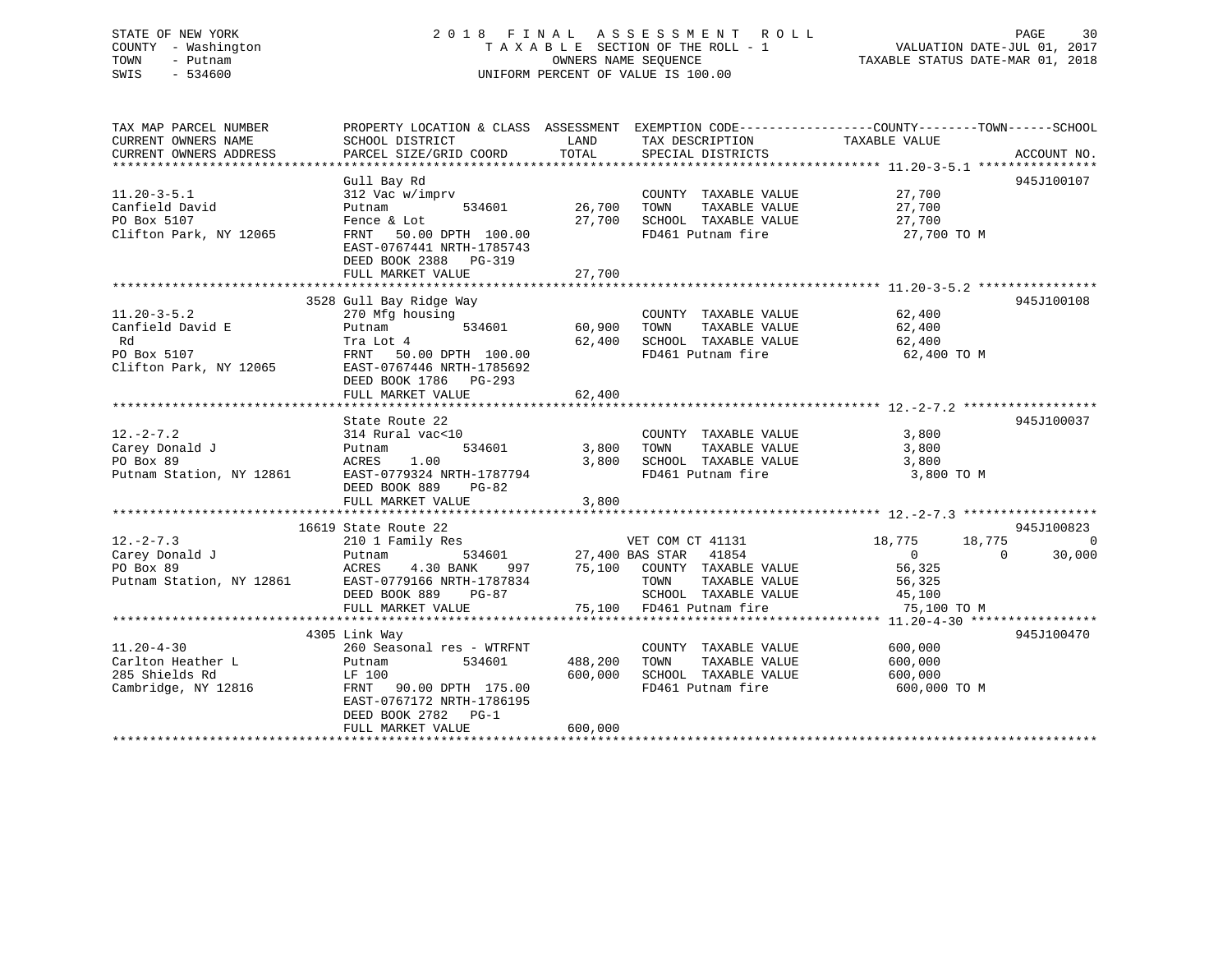## STATE OF NEW YORK 2 0 1 8 F I N A L A S S E S S M E N T R O L L PAGE 31 COUNTY - Washington T A X A B L E SECTION OF THE ROLL - 1 VALUATION DATE-JUL 01, 2017 TOWN - Putnam **CONNERS NAME SEQUENCE** TAXABLE STATUS DATE-MAR 01, 2018 SWIS - 534600 UNIFORM PERCENT OF VALUE IS 100.00

| TAX MAP PARCEL NUMBER<br>CURRENT OWNERS NAME                                                  | SCHOOL DISTRICT                                                                                                                                                 | LAND                              | TAX DESCRIPTION                                                                                   | PROPERTY LOCATION & CLASS ASSESSMENT EXEMPTION CODE---------------COUNTY-------TOWN------SCHOOL<br>TAXABLE VALUE |             |
|-----------------------------------------------------------------------------------------------|-----------------------------------------------------------------------------------------------------------------------------------------------------------------|-----------------------------------|---------------------------------------------------------------------------------------------------|------------------------------------------------------------------------------------------------------------------|-------------|
| CURRENT OWNERS ADDRESS                                                                        | PARCEL SIZE/GRID COORD                                                                                                                                          | TOTAL                             | SPECIAL DISTRICTS                                                                                 |                                                                                                                  | ACCOUNT NO. |
|                                                                                               | 5092 Sagamore Rd                                                                                                                                                |                                   |                                                                                                   |                                                                                                                  | 945J100959  |
| $12. - 4 - 32.3$<br>Caron Daniel J<br>Caron Mary M<br>1226 Route 68<br>Eagle Bridge, NY 12057 | 314 Rural vac<10<br>Putnam<br>Bdy Line Agmt 644/59<br>FRNT 50.00 DPTH 200.00<br>EAST-0767310 NRTH-1787552<br>DEED BOOK 941<br>$PG-21$<br>FULL MARKET VALUE      | 534601 18,700<br>18,700<br>18,700 | COUNTY TAXABLE VALUE 18,700<br>TOWN<br>TAXABLE VALUE<br>SCHOOL TAXABLE VALUE<br>FD461 Putnam fire | 18,700<br>18,700<br>18,700 TO M                                                                                  |             |
|                                                                                               | Sagamore Rd                                                                                                                                                     |                                   |                                                                                                   |                                                                                                                  | 945J100958  |
| $12. - 4 - 32.4$<br>Caron Daniel J<br>Caron Mary M<br>1226 Route 68<br>Eagle Bridge, NY 12057 | 314 Rural vac<10<br>534601<br>Putnam<br>Bdy Line Agmt 644/59<br>FRNT 50.00 DPTH 200.00<br>EAST-0767283 NRTH-1787510<br>DEED BOOK 941<br>$PG-21$                 | 18,700<br>18,700                  | COUNTY TAXABLE VALUE<br>TOWN<br>TAXABLE VALUE<br>SCHOOL TAXABLE VALUE<br>FD461 Putnam fire        | 18,700<br>18,700<br>18,700<br>18,700 TO M                                                                        |             |
|                                                                                               | FULL MARKET VALUE                                                                                                                                               | 18,700                            |                                                                                                   |                                                                                                                  |             |
|                                                                                               | 20 Charter Brook Ln                                                                                                                                             |                                   |                                                                                                   |                                                                                                                  | 945J100886  |
| $8. - 2 - 20.3$<br>Carpenter David T Jr.<br>20 Charter Brook Ln<br>Putnam Station, NY 12861   | 240 Rural res<br>534601<br>Putnam<br>Row 731/268<br>ACRES 14.50 BANK<br>999<br>EAST-0774199 NRTH-1793805<br>DEED BOOK 3528 PG-36<br>FULL MARKET VALUE           | 39,500<br>161,800<br>161,800      | COUNTY TAXABLE VALUE<br>TAXABLE VALUE<br>TOWN<br>SCHOOL TAXABLE VALUE<br>FD461 Putnam fire        | 161,800<br>161,800<br>161,800<br>161,800 TO M                                                                    |             |
|                                                                                               |                                                                                                                                                                 |                                   |                                                                                                   |                                                                                                                  |             |
| $8. - 2 - 20.7$<br>Carpenter David T Jr.<br>20 Charter Brook Ln<br>Putnam Station, NY 12861   | Charter Brook Ln<br>314 Rural vac<10<br>534601 15,800<br>Putnam<br>ACRES<br>3.88 BANK<br>EAST-0774106 NRTH-1793165<br>DEED BOOK 3528 PG-36<br>FULL MARKET VALUE | 999 15,800<br>15,800              | COUNTY TAXABLE VALUE<br>TOWN<br>TAXABLE VALUE<br>SCHOOL TAXABLE VALUE<br>FD461 Putnam fire        | 15,800<br>15,800<br>15,800<br>15,800 TO M                                                                        | 945J100031  |
|                                                                                               | Wrights Rd                                                                                                                                                      |                                   |                                                                                                   |                                                                                                                  | 945J100085  |
| $2 - 1 - 7$<br>Carroll Katie A<br>95 Wrights Rd<br>Putnam, NY 12861                           | 314 Rural vac<10<br>534601<br>Putnam<br>FRNT 30.00 DPTH 122.00<br>BANK<br>999<br>EAST-0786963 NRTH-1811741<br>DEED BOOK 2835 PG-224<br>FULL MARKET VALUE        | 400<br>400<br>400                 | COUNTY TAXABLE VALUE<br>TAXABLE VALUE<br>TOWN<br>SCHOOL TAXABLE VALUE<br>FD461 Putnam fire        | 400<br>400<br>400<br>400 TO M                                                                                    |             |
|                                                                                               | *******************************                                                                                                                                 |                                   |                                                                                                   |                                                                                                                  |             |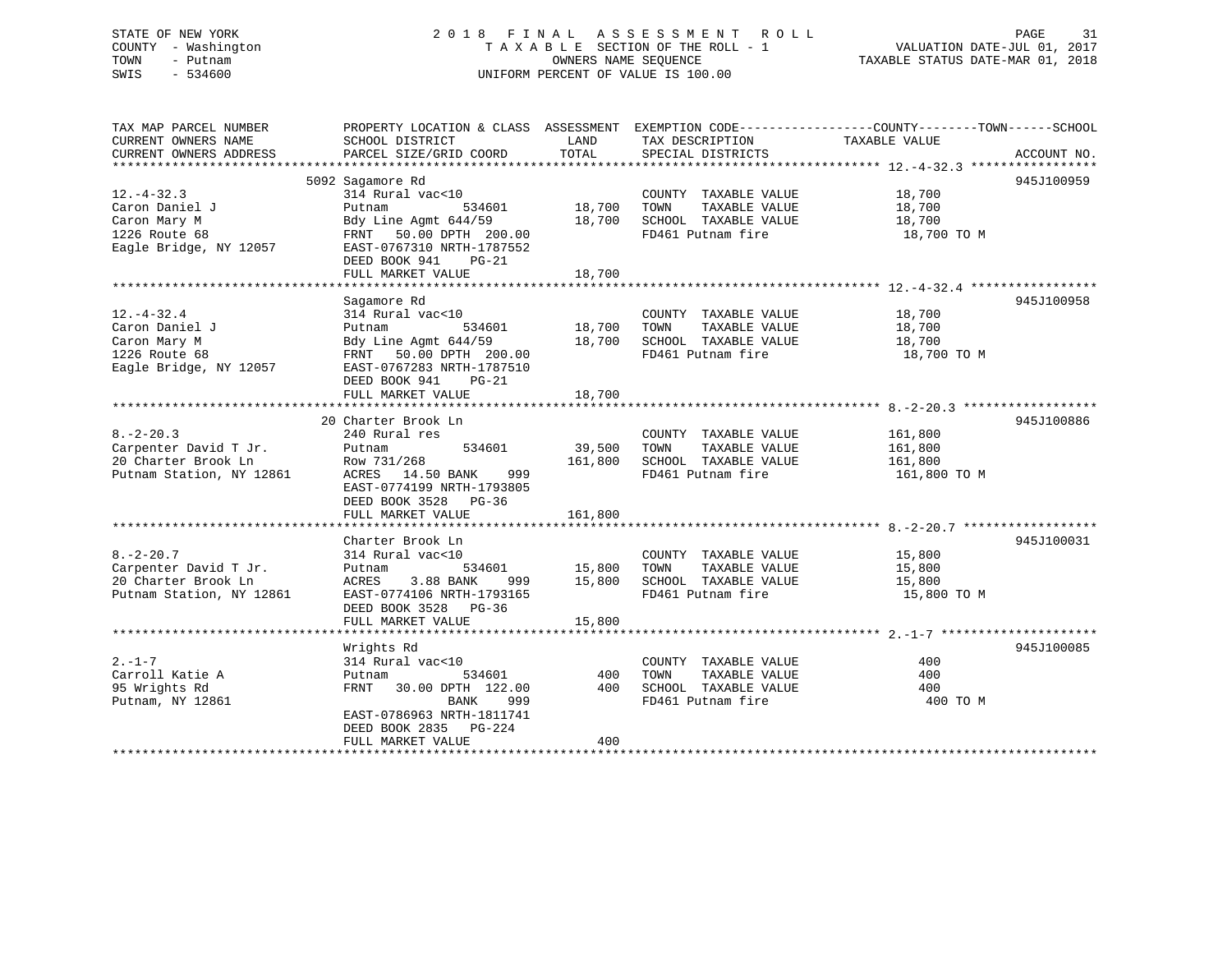## STATE OF NEW YORK 2 0 1 8 F I N A L A S S E S S M E N T R O L L PAGE 32 COUNTY - Washington T A X A B L E SECTION OF THE ROLL - 1 VALUATION DATE-JUL 01, 2017 TOWN - Putnam OWNERS NAME SEQUENCE TAXABLE STATUS DATE-MAR 01, 2018 SWIS - 534600 UNIFORM PERCENT OF VALUE IS 100.00

| TAX MAP PARCEL NUMBER<br>CURRENT OWNERS NAME<br>CURRENT OWNERS ADDRESS                           | SCHOOL DISTRICT<br>PARCEL SIZE/GRID COORD                                                                                                                                                       | PROPERTY LOCATION & CLASS ASSESSMENT EXEMPTION CODE----------------COUNTY-------TOWN------SCHOOL<br>LAND<br>TAX DESCRIPTION<br>TOTAL<br>SPECIAL DISTRICTS                             | TAXABLE VALUE<br>ACCOUNT NO.                                                                            |
|--------------------------------------------------------------------------------------------------|-------------------------------------------------------------------------------------------------------------------------------------------------------------------------------------------------|---------------------------------------------------------------------------------------------------------------------------------------------------------------------------------------|---------------------------------------------------------------------------------------------------------|
|                                                                                                  |                                                                                                                                                                                                 |                                                                                                                                                                                       |                                                                                                         |
| $2. - 1 - 8$<br>Carroll Katie A<br>95 Wrights Rd<br>Putnam, NY 12861                             | 95 Wrights Rd<br>210 1 Family Res<br>Putnam<br>534601<br>FRNT 100.00 DPTH 122.00<br>BANK<br>999<br>EAST-0787026 NRTH-1811747<br>DEED BOOK 2835 PG-224<br>FULL MARKET VALUE                      | BAS STAR 41854<br>11,400 COUNTY TAXABLE VALUE<br>66,100<br>TAXABLE VALUE<br>TOWN<br>SCHOOL TAXABLE VALUE<br>FD461 Putnam fire<br>66,100                                               | 945J100675<br>$\overline{0}$<br>$\Omega$<br>30,000<br>66,100<br>66,100<br>36,100<br>66,100 TO M         |
|                                                                                                  |                                                                                                                                                                                                 |                                                                                                                                                                                       |                                                                                                         |
| $11.20 - 3 - 2$<br>Cary Rodger D Jr<br>2111 Sewee Indian Ct<br>Mount Pleasant, SC 29466          | Gull Bay Rd<br>314 Rural vac<10<br>534601<br>Putnam<br>Vacant Land<br>FRNT 25.00 DPTH 125.00<br>EAST-0767537 NRTH-1785956<br>DEED BOOK 651<br>$PG-24$<br>FULL MARKET VALUE                      | COUNTY TAXABLE VALUE<br>15,800<br>TOWN<br>TAXABLE VALUE<br>15,800<br>SCHOOL TAXABLE VALUE<br>FD461 Putnam fire<br>15,800                                                              | 945J101084<br>15,800<br>15,800<br>15,800<br>15,800 TO M                                                 |
|                                                                                                  |                                                                                                                                                                                                 |                                                                                                                                                                                       | 945J101086                                                                                              |
| $14. - 1 - 17.1$<br>Cary Rodger D Jr<br>2111 Sewee Indian Ct<br>Mount Pleasant, SC 29466         | Gull Bay Rd<br>314 Rural vac<10<br>534601<br>Putnam<br>2.00<br>ACRES<br>EAST-0767668 NRTH-1785856<br>DEED BOOK 651<br>PG-27<br>FULL MARKET VALUE                                                | COUNTY TAXABLE VALUE<br>8,800<br>TOWN<br>TAXABLE VALUE<br>8,800<br>SCHOOL TAXABLE VALUE<br>FD461 Putnam fire<br>8,800                                                                 | 8,800<br>8,800<br>8,800<br>8,800 TO M                                                                   |
|                                                                                                  |                                                                                                                                                                                                 |                                                                                                                                                                                       |                                                                                                         |
| $1. - 1 - 2$<br>Catlin Dan E<br>Catlin Leon W<br>Box 48 Wicker St<br>Ticonderoga, NY 12883       | State Route 22/W Off<br>322 Rural vac>10<br>534601<br>Putnam<br>Mt Lot<br>Mineral Rights 574/15<br>ACRES<br>40.00<br>EAST-0778277 NRTH-1812326<br>DEED BOOK 591<br>$PG-25$<br>FULL MARKET VALUE | COUNTY TAXABLE VALUE<br>20,000<br>TOWN<br>TAXABLE VALUE<br>20,000<br>SCHOOL TAXABLE VALUE<br>FD461 Putnam fire<br>20,000                                                              | 945J100330<br>20,000<br>20,000<br>20,000<br>20,000 TO M                                                 |
|                                                                                                  |                                                                                                                                                                                                 |                                                                                                                                                                                       |                                                                                                         |
| $1. - 1 - 5$<br>Catlin Dan E<br>Catlin Leon W<br>Wicker St<br>PO Box 48<br>Ticonderoga, NY 12883 | 17601 State Route 22<br>241 Rural res&ag<br>534601<br>Putnam<br>505/1124<br>ACRES 190.10<br>EAST-0777891 NRTH-1808936<br>DEED BOOK 477<br>PG-870<br>FULL MARKET VALUE                           | AG DIST<br>41720<br>210,200<br>COUNTY TAXABLE VALUE<br>282,600<br>TAXABLE VALUE<br>TOWN<br>SCHOOL TAXABLE VALUE<br>CA002 Cons agri dst 2<br>87,179 EX<br>282,600<br>FD461 Putnam fire | 945J100174<br>87,179<br>87,179<br>87,179<br>195,421<br>195,421<br>195,421<br>195,421 TO<br>282,600 TO M |
| MAY BE SUBJECT TO PAYMENT<br>UNDER AGDIST LAW TIL 2022                                           |                                                                                                                                                                                                 |                                                                                                                                                                                       |                                                                                                         |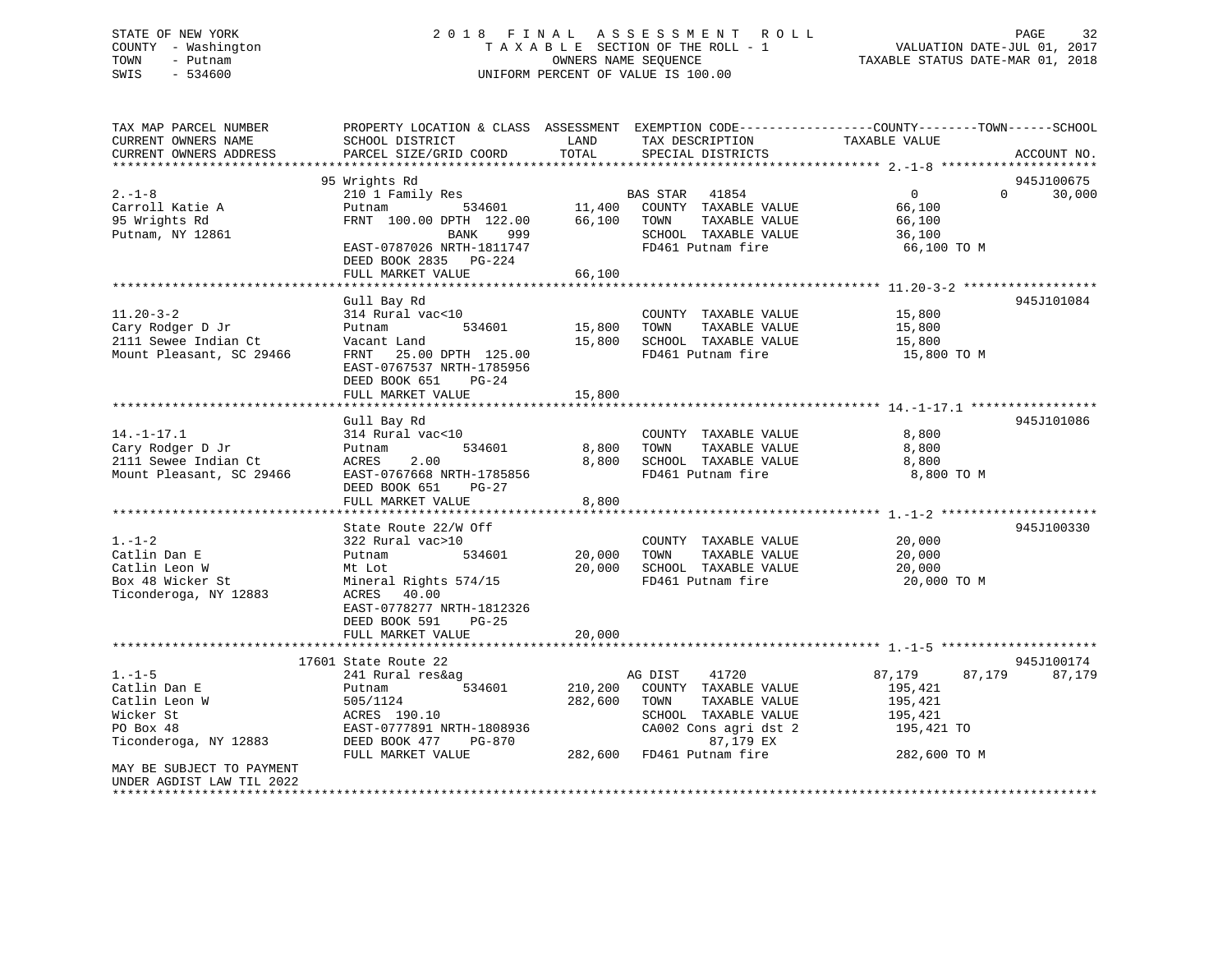## STATE OF NEW YORK 2 0 1 8 F I N A L A S S E S S M E N T R O L L PAGE 33 COUNTY - Washington T A X A B L E SECTION OF THE ROLL - 1 VALUATION DATE-JUL 01, 2017 TOWN - Putnam OWNERS NAME SEQUENCE TAXABLE STATUS DATE-MAR 01, 2018 SWIS - 534600 UNIFORM PERCENT OF VALUE IS 100.00

| TAX MAP PARCEL NUMBER<br>CURRENT OWNERS NAME<br>CURRENT OWNERS ADDRESS                                                                                    | SCHOOL DISTRICT<br>PARCEL SIZE/GRID COORD                                                                                                                                           | LAND<br>TOTAL                 | TAX DESCRIPTION<br>SPECIAL DISTRICTS                                                                                                                 | PROPERTY LOCATION & CLASS ASSESSMENT EXEMPTION CODE----------------COUNTY-------TOWN------SCHOOL<br>TAXABLE VALUE<br>ACCOUNT NO. |        |
|-----------------------------------------------------------------------------------------------------------------------------------------------------------|-------------------------------------------------------------------------------------------------------------------------------------------------------------------------------------|-------------------------------|------------------------------------------------------------------------------------------------------------------------------------------------------|----------------------------------------------------------------------------------------------------------------------------------|--------|
| $1. - 1 - 6$<br>Catlin Leon<br>Catlin Dan<br>Box 48 Wicker St<br>Ticonderoga, NY 12883                                                                    | State Route 22<br>322 Rural vac>10<br>534601<br>Putnam<br>81.90<br>ACRES<br>EAST-0776942 NRTH-1810494<br>DEED BOOK 898<br>$PG-126$<br>FULL MARKET VALUE                             | 41,000<br>41,000<br>41,000    | COUNTY TAXABLE VALUE<br>TOWN<br>TAXABLE VALUE<br>SCHOOL TAXABLE VALUE<br>FD461 Putnam fire                                                           | 945J100398<br>41,000<br>41,000<br>41,000<br>41,000 TO M                                                                          |        |
| $4. -1 - 3$<br>Catlin Leon<br>Catlin Dan E<br>PO Box 48<br>Ticonderoga, NY 12883                                                                          | Black Point Rd<br>322 Rural vac>10 - WTRFNT<br>534601<br>Putnam<br>2665/197<br>ACRES 12.60<br>EAST-0769919 NRTH-1807043<br>DEED BOOK 2665 PG-197<br>FULL MARKET VALUE               | 75,000<br>75,000<br>75,000    | COUNTY TAXABLE VALUE<br>TOWN<br>TAXABLE VALUE<br>SCHOOL TAXABLE VALUE<br>BP461 Black Pt Sewer Dist<br>FD461 Putnam fire                              | 945J100206<br>75,000<br>75,000<br>75,000<br>.00 UN C<br>75,000 TO M                                                              |        |
| $4. -1 - 8$<br>Catlin Leon W<br>Catlin Dan E<br>Wicker St<br>PO Box 48<br>Ticonderoga, NY 12883<br>MAY BE SUBJECT TO PAYMENT<br>UNDER AGDIST LAW TIL 2022 | 17515 State Route 22<br>241 Rural res&ag<br>534601<br>Putnam<br>88.14 Ad<br>ACRES 163.10<br>EAST-0776012 NRTH-1807246<br>DEED BOOK 552<br>$PG-130$<br>FULL MARKET VALUE             | 187,900<br>212,600<br>212,600 | AG DIST<br>41720<br>COUNTY TAXABLE VALUE<br>TOWN<br>TAXABLE VALUE<br>SCHOOL TAXABLE VALUE<br>CA002 Cons agri dst 2<br>81,762 EX<br>FD461 Putnam fire | 945J100646<br>81,762<br>81,762<br>130,838<br>130,838<br>130,838<br>130,838 TO<br>212,600 TO M                                    | 81,762 |
| $9. - 1 - 55$<br>Chaplin David<br>Chaplin Suzanna<br>248 Broadway<br>Whitehall, NY 12887                                                                  | State Route 22<br>314 Rural vac<10<br>534601<br>Putnam<br>FRNT 100.00 DPTH<br>70.00<br>EAST-0779748 NRTH-1798255<br>DEED BOOK 3021 PG-98<br>FULL MARKET VALUE                       | 400<br>400<br>400             | COUNTY TAXABLE VALUE<br>TAXABLE VALUE<br>TOWN<br>SCHOOL TAXABLE VALUE<br>FD461 Putnam fire                                                           | 945J101036<br>400<br>400<br>400<br>400 TO M                                                                                      |        |
| $13. - 3 - 24.4$<br>Chaplin Leslie H<br>Chaplin Sheila M<br>96 Saunders St<br>Whitehall, NY 12887                                                         | Lake Champlain<br>314 Rural vac<10 - WTRFNT<br>534601<br>Putnam<br>375' Lf<br>FRNT 375.00 DPTH 60.00<br>EAST-0790404 NRTH-1785423<br>DEED BOOK 579<br>$PG-292$<br>FULL MARKET VALUE | 1,500<br>1,500<br>1,500       | COUNTY TAXABLE VALUE<br>TOWN<br>TAXABLE VALUE<br>SCHOOL TAXABLE VALUE<br>FD461 Putnam fire                                                           | 945J101086<br>1,500<br>1,500<br>1,500<br>1,500 TO M                                                                              |        |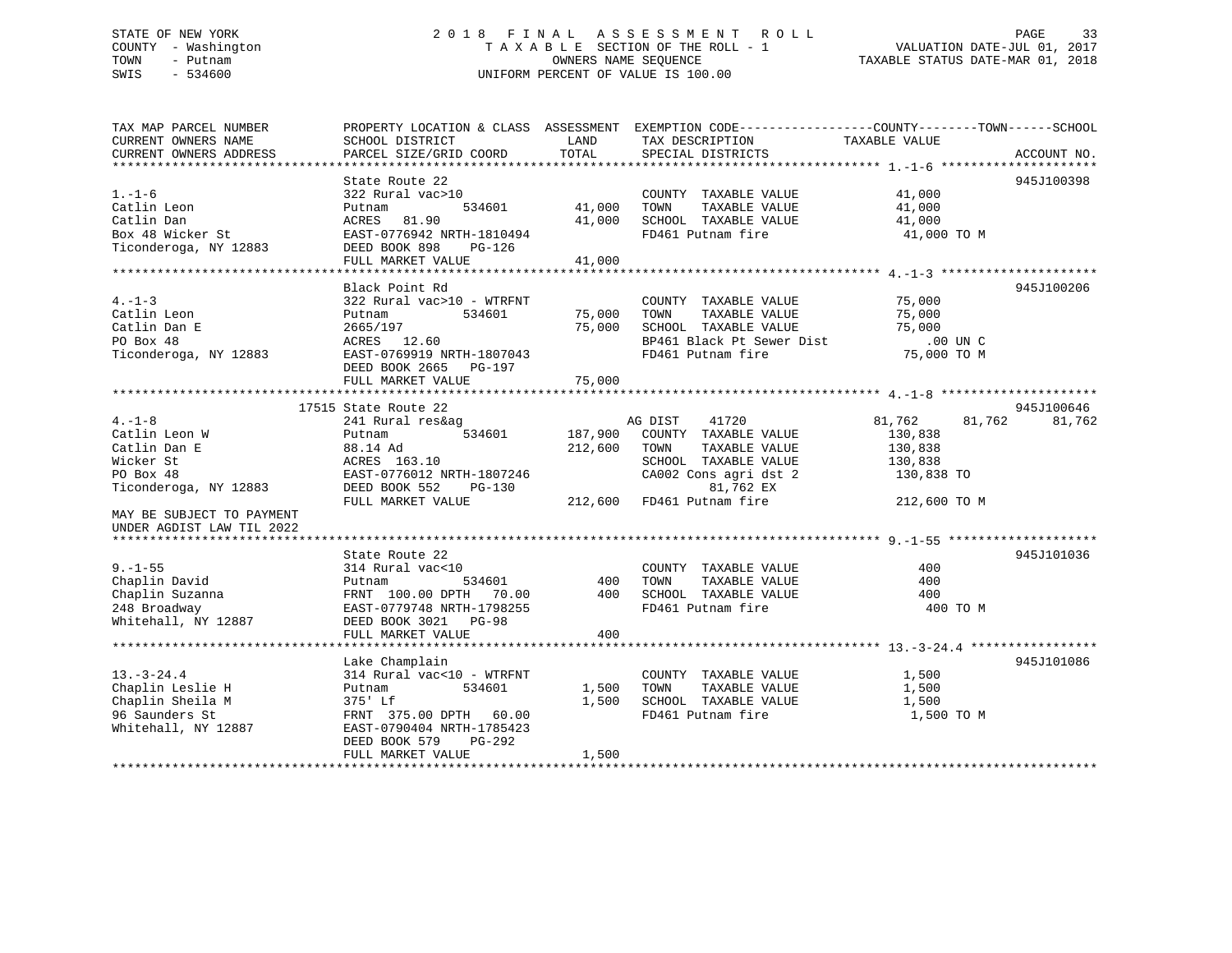# STATE OF NEW YORK 2 0 1 8 F I N A L A S S E S S M E N T R O L L PAGE 34COUNTY - Washington  $T A X A B L E$  SECTION OF THE ROLL - 1<br>TOWN - Putnam data of the COUNTERS NAME SEQUENCE SWIS - 534600 UNIFORM PERCENT OF VALUE IS 100.00

VALUATION DATE-JUL 01, 2017

TAXABLE STATUS DATE-MAR 01, 2018

| TAX MAP PARCEL NUMBER<br>CURRENT OWNERS NAME | PROPERTY LOCATION & CLASS ASSESSMENT EXEMPTION CODE----------------COUNTY-------TOWN------SCHOOL<br>SCHOOL DISTRICT | LAND                | TAX DESCRIPTION                           | TAXABLE VALUE           |             |
|----------------------------------------------|---------------------------------------------------------------------------------------------------------------------|---------------------|-------------------------------------------|-------------------------|-------------|
| CURRENT OWNERS ADDRESS                       | PARCEL SIZE/GRID COORD                                                                                              | TOTAL               | SPECIAL DISTRICTS                         |                         | ACCOUNT NO. |
|                                              |                                                                                                                     |                     |                                           |                         |             |
|                                              | County Route 1                                                                                                      |                     |                                           |                         | 945J100391  |
| $8. - 2 - 5.2$                               | 322 Rural vac>10                                                                                                    |                     | COUNTY TAXABLE VALUE                      | 114,000                 |             |
| Charter Brook Properties LLC                 | 534601<br>Putnam                                                                                                    | 114,000             | TAXABLE VALUE<br>TOWN                     | 114,000                 |             |
| c/o Grueter                                  | Sub Lot 2                                                                                                           | 114,000             | SCHOOL TAXABLE VALUE                      | 114,000                 |             |
| 33 Cedar Dr                                  | ACRES 99.02                                                                                                         |                     | FD461 Putnam fire                         | 114,000 TO M            |             |
| Allendale, NJ 07401                          | EAST-0772956 NRTH-1799822                                                                                           |                     |                                           |                         |             |
|                                              | DEED BOOK 2187 PG-42                                                                                                |                     |                                           |                         |             |
|                                              | FULL MARKET VALUE                                                                                                   | 114,000             |                                           |                         |             |
|                                              |                                                                                                                     |                     |                                           |                         |             |
| $7.8 - 1 - 17$                               | 3061 Lake George Way                                                                                                |                     |                                           |                         | 945J100580  |
| Chase Douglas W                              | 280 Res Multiple - WTRFNT<br>534601                                                                                 |                     | COUNTY TAXABLE VALUE<br>TOWN              | 1071,400                |             |
| 744 Brightside Crescent Dr                   | Putnam<br>LF 152                                                                                                    | 724,200<br>1071,400 | TAXABLE VALUE<br>SCHOOL TAXABLE VALUE     | 1071,400<br>1071,400    |             |
| Venice, FL 34293                             | FRNT 190.00 DPTH 211.00                                                                                             |                     | FD461 Putnam fire                         | 1071,400 TO M           |             |
|                                              | EAST-0767072 NRTH-1799514                                                                                           |                     |                                           |                         |             |
|                                              | DEED BOOK 841<br>$PG-1$                                                                                             |                     |                                           |                         |             |
|                                              | FULL MARKET VALUE                                                                                                   | 1071,400            |                                           |                         |             |
|                                              |                                                                                                                     |                     |                                           |                         |             |
|                                              | Warrick Rd                                                                                                          |                     |                                           |                         | 945J100002  |
| $8. - 2 - 1$                                 | 581 Chd/adt camp - WTRFNT                                                                                           |                     | COUNTY TAXABLE VALUE                      | 1975,000                |             |
| Christine Shawn Assoc Inc                    | Putnam<br>534601                                                                                                    | 1425,000            | TOWN<br>TAXABLE VALUE                     | 1975,000                |             |
| Adirondack Camp                              | Boys Camp                                                                                                           | 1975,000            | SCHOOL TAXABLE VALUE                      | 1975,000                |             |
| 302 Warrick Rd                               | LF 3810                                                                                                             |                     | FD461 Putnam fire                         | 1975,000 TO M           |             |
| Putnam Station, NY 12861                     | ACRES 27.10                                                                                                         |                     |                                           |                         |             |
|                                              | EAST-0766070 NRTH-1795958                                                                                           |                     |                                           |                         |             |
|                                              | DEED BOOK 475<br>$PG-8$                                                                                             |                     |                                           |                         |             |
|                                              | FULL MARKET VALUE                                                                                                   | 1975,000            |                                           |                         |             |
|                                              |                                                                                                                     |                     |                                           |                         |             |
|                                              | 302 Warrick Rd                                                                                                      |                     |                                           |                         |             |
| $8. -2 - 1.1$                                | 210 1 Family Res - WTRFNT                                                                                           |                     | COUNTY TAXABLE VALUE                      | 750,000                 |             |
| Christine Shawn Assoc Inc<br>302 Warrick Rd  | 534601<br>Putnam                                                                                                    | 484,300             | TOWN<br>TAXABLE VALUE                     | 750,000                 |             |
| Putnam, NY 12861                             | 279' LF<br>1.40<br>ACRES                                                                                            | 750,000             | SCHOOL TAXABLE VALUE<br>FD461 Putnam fire | 750,000<br>750,000 TO M |             |
|                                              | EAST-0766142 NRTH-1796360                                                                                           |                     |                                           |                         |             |
|                                              | DEED BOOK 3161 PG-95                                                                                                |                     |                                           |                         |             |
|                                              | FULL MARKET VALUE                                                                                                   | 750,000             |                                           |                         |             |
|                                              |                                                                                                                     |                     |                                           |                         |             |
|                                              | 123 Warrick Rd                                                                                                      |                     |                                           |                         | 945J100709  |
| $8. - 2 - 2.1$                               | 242 Rurl res&rec                                                                                                    |                     | COUNTY TAXABLE VALUE                      | 63,000                  |             |
| Christine Shawn Assoc. Inc                   | 534601<br>Putnam                                                                                                    | 35,000              | TAXABLE VALUE<br>TOWN                     | 63,000                  |             |
| 302 Warrick Rd                               | Lot 4                                                                                                               | 63,000              | SCHOOL TAXABLE VALUE                      | 63,000                  |             |
| Putnam Station, NY 12861                     | ACRES 10.00                                                                                                         |                     | FD461 Putnam fire                         | 63,000 TO M             |             |
|                                              | EAST-0770027 NRTH-1796630                                                                                           |                     |                                           |                         |             |
|                                              | DEED BOOK 3544 PG-72                                                                                                |                     |                                           |                         |             |
|                                              | FULL MARKET VALUE                                                                                                   | 63,000              |                                           |                         |             |
|                                              |                                                                                                                     |                     |                                           |                         |             |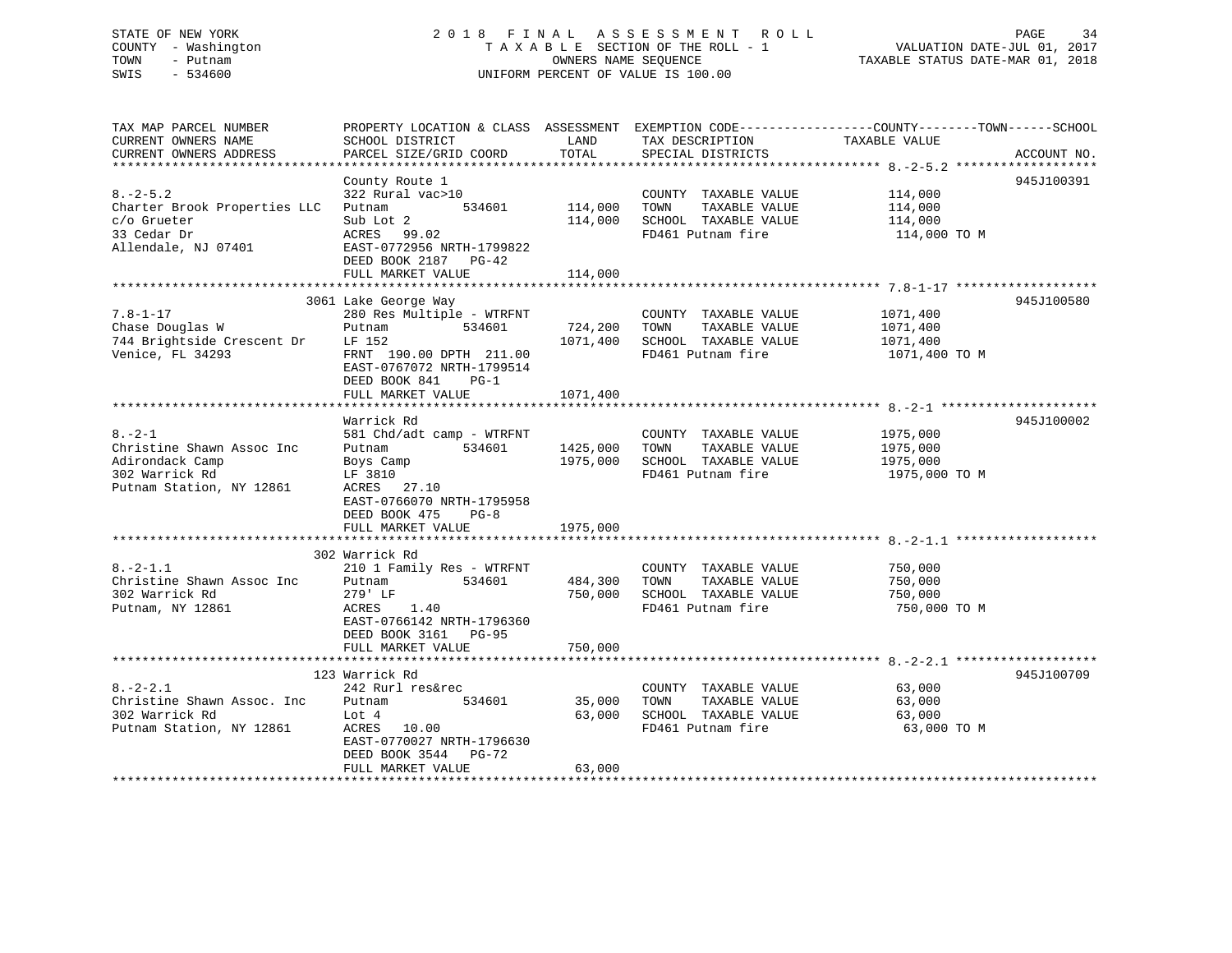## STATE OF NEW YORK 2 0 1 8 F I N A L A S S E S S M E N T R O L L PAGE 35 COUNTY - Washington T A X A B L E SECTION OF THE ROLL - 1 VALUATION DATE-JUL 01, 2017 TOWN - Putnam OWNERS NAME SEQUENCE TAXABLE STATUS DATE-MAR 01, 2018 SWIS - 534600 UNIFORM PERCENT OF VALUE IS 100.00

| SCHOOL DISTRICT<br>PARCEL SIZE/GRID COORD                                                                                                                               | LAND<br>TOTAL                                                                                                                                                                                                                                            | SPECIAL DISTRICTS                                                                                                      |                                                                      | ACCOUNT NO.                                                                                                          |
|-------------------------------------------------------------------------------------------------------------------------------------------------------------------------|----------------------------------------------------------------------------------------------------------------------------------------------------------------------------------------------------------------------------------------------------------|------------------------------------------------------------------------------------------------------------------------|----------------------------------------------------------------------|----------------------------------------------------------------------------------------------------------------------|
| 210 1 Family Res<br>534601<br>Putnam<br>7.20<br>ACRES<br>PG-796<br>FULL MARKET VALUE                                                                                    | 32,200<br>60,800<br>60,800                                                                                                                                                                                                                               | COUNTY TAXABLE VALUE<br>TAXABLE VALUE<br>TOWN<br>SCHOOL TAXABLE VALUE<br>FD461 Putnam fire                             | 60,800<br>60,800<br>60,800<br>60,800 TO M                            | 945J100811                                                                                                           |
|                                                                                                                                                                         |                                                                                                                                                                                                                                                          |                                                                                                                        |                                                                      |                                                                                                                      |
| 210 1 Family Res<br>534601<br>Putnam<br>FRNT 100.00 DPTH 300.00<br>999<br>BANK<br>EAST-0775845 NRTH-1784716<br>DEED BOOK 1710 PG-212<br>FULL MARKET VALUE               | 144,800<br>144,800                                                                                                                                                                                                                                       | 41854<br>COUNTY TAXABLE VALUE<br>TOWN<br>TAXABLE VALUE<br>SCHOOL TAXABLE VALUE<br>FD461 Putnam fire                    | $\overline{0}$<br>144,800<br>144,800<br>114,800<br>144,800 TO M      | 945J100048<br>30,000<br>$\Omega$                                                                                     |
|                                                                                                                                                                         |                                                                                                                                                                                                                                                          |                                                                                                                        |                                                                      | 945J100115                                                                                                           |
| 270 Mfg housing<br>Putnam<br>534601<br>3617/199<br>EAST-0780334 NRTH-1798424<br>DEED BOOK 723<br>PG-125<br>FULL MARKET VALUE                                            | 25,100<br>25,100                                                                                                                                                                                                                                         | <b>BAS STAR</b><br>41854<br>COUNTY TAXABLE VALUE<br>TOWN<br>TAXABLE VALUE<br>SCHOOL TAXABLE VALUE<br>FD461 Putnam fire | $\overline{0}$<br>25,100<br>25,100<br>$\overline{0}$<br>25,100 TO M  | $\Omega$<br>25,100                                                                                                   |
|                                                                                                                                                                         |                                                                                                                                                                                                                                                          |                                                                                                                        |                                                                      |                                                                                                                      |
| 312 Vac w/imprv<br>534601<br>Putnam<br>ACRES<br>1.12<br>FULL MARKET VALUE                                                                                               | 5,500<br>5,600<br>5,600                                                                                                                                                                                                                                  | COUNTY TAXABLE VALUE<br>TAXABLE VALUE<br>TOWN<br>FD461 Putnam fire                                                     | 5,600<br>5,600<br>5,600<br>5,600 TO M                                | 945J101032                                                                                                           |
|                                                                                                                                                                         |                                                                                                                                                                                                                                                          |                                                                                                                        |                                                                      |                                                                                                                      |
| 260 Seasonal res - WTRFNT<br>534601<br>Putnam<br>2858/172<br>LF 93<br>FRNT 216.00 DPTH 90.00<br>EAST-0766835 NRTH-1796914<br>DEED BOOK 2858 PG-178<br>FULL MARKET VALUE | 554,500<br>750,000<br>750,000                                                                                                                                                                                                                            | COUNTY TAXABLE VALUE<br>TOWN<br>TAXABLE VALUE<br>SCHOOL TAXABLE VALUE<br>FD461 Putnam fire                             | 750,000<br>750,000<br>750,000<br>750,000 TO M                        | 945J100117                                                                                                           |
|                                                                                                                                                                         | 214 Schwerdtfeger Rd<br>ACRES 7.20<br>EAST-0771308 NRTH-1804325<br>Lake Ronkonkoma, NY 11779 DEED BOOK 437<br>69 Gull Bay Rd<br>29 Clemons Ln<br>17275 State Route 22<br>EAST-0778951 NRTH-1801210<br>DEED BOOK 2487 PG-86<br>2062 Lake George Way South | $5011/155$<br>FRNT 124.00 DPTH 124.00                                                                                  | PROPERTY LOCATION & CLASS ASSESSMENT<br>BAS STAR<br>13,500<br>11,700 | EXEMPTION CODE----------------COUNTY-------TOWN------SCHOOL<br>TAX DESCRIPTION TAXABLE VALUE<br>SCHOOL TAXABLE VALUE |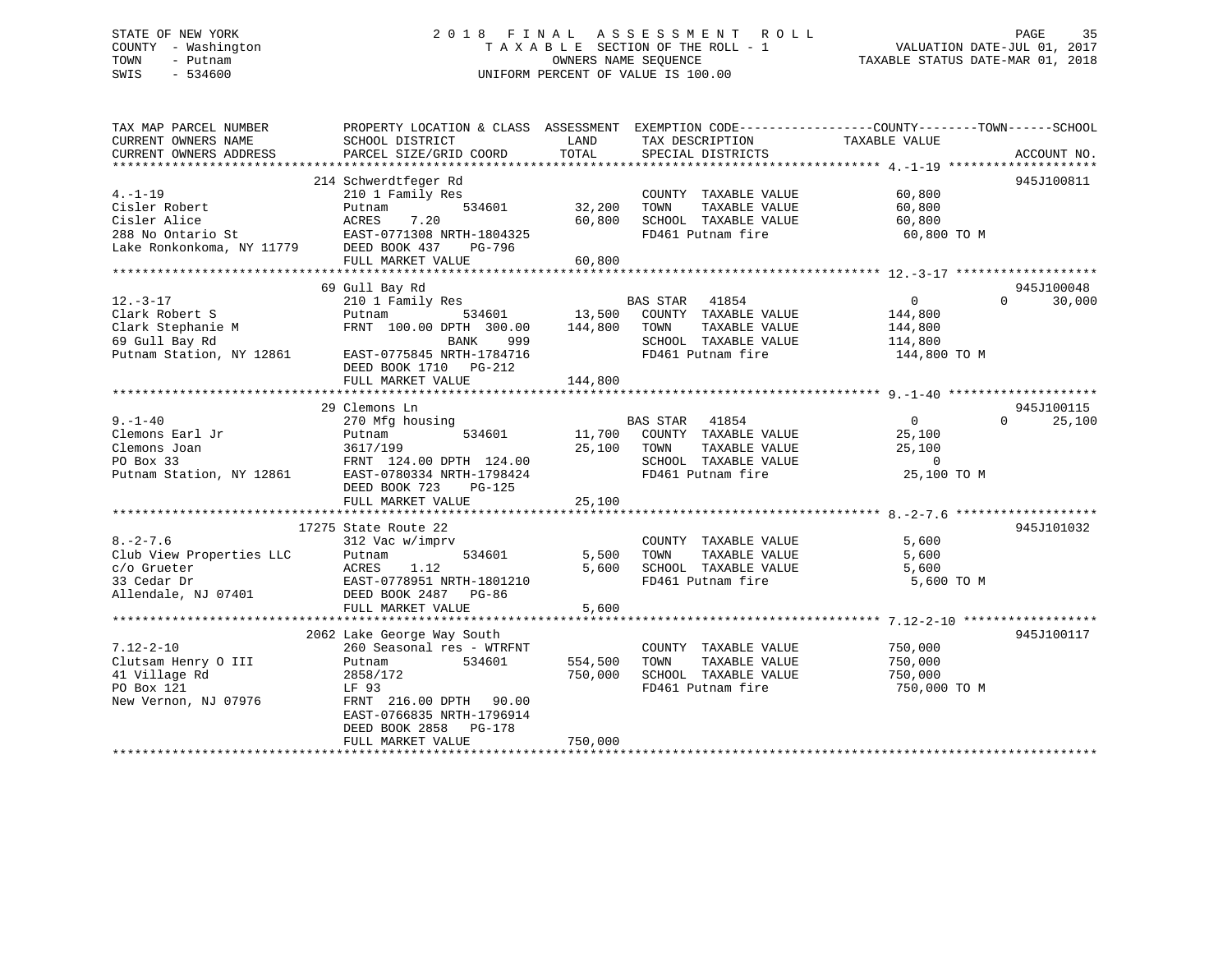| STATE OF NEW YORK   | 2018 FINAL ASSESSMENT ROLL         | 36<br>PAGE                       |
|---------------------|------------------------------------|----------------------------------|
| COUNTY - Washington | TAXABLE SECTION OF THE ROLL - 1    | VALUATION DATE-JUL 01, 2017      |
| TOWN<br>– Putnam    | OWNERS NAME SEOUENCE               | TAXABLE STATUS DATE-MAR 01, 2018 |
| SWIS<br>- 534600    | UNIFORM PERCENT OF VALUE IS 100.00 |                                  |
|                     |                                    |                                  |
|                     |                                    |                                  |

| TAX MAP PARCEL NUMBER                              |                                                                                                                                                                                |                                       | PROPERTY LOCATION & CLASS ASSESSMENT EXEMPTION CODE---------------COUNTY-------TOWN------SCHOOL |                                  |             |
|----------------------------------------------------|--------------------------------------------------------------------------------------------------------------------------------------------------------------------------------|---------------------------------------|-------------------------------------------------------------------------------------------------|----------------------------------|-------------|
| CURRENT OWNERS NAME                                | SCHOOL DISTRICT                                                                                                                                                                | LAND                                  | TAX DESCRIPTION                                                                                 | TAXABLE VALUE                    |             |
| CURRENT OWNERS ADDRESS                             | PARCEL SIZE/GRID COORD                                                                                                                                                         | TOTAL                                 | SPECIAL DISTRICTS                                                                               |                                  | ACCOUNT NO. |
|                                                    |                                                                                                                                                                                |                                       |                                                                                                 |                                  |             |
|                                                    | 2256 Black Point Rd                                                                                                                                                            |                                       |                                                                                                 |                                  | 945J100809  |
| $4.5 - 1 - 9$                                      | 210 1 Family Res - WTRFNT                                                                                                                                                      |                                       | COUNTY TAXABLE VALUE                                                                            | 873,700                          |             |
|                                                    | Coffey Jr Revocable Trust Alan Putnam 534601 660,500                                                                                                                           |                                       | TAXABLE VALUE 873,700<br>TOWN                                                                   |                                  |             |
| Potts Revocable Trust Janet S 115'e Lf             | $\mathbf{L}$ 1.10                                                                                                                                                              | 873,700                               | SCHOOL TAXABLE VALUE                                                                            | 873,700                          |             |
|                                                    |                                                                                                                                                                                |                                       |                                                                                                 |                                  |             |
|                                                    |                                                                                                                                                                                |                                       | SCHOOL TAAADLE VALUE<br>BP461 Black Pt Sewer Dist .00 UN C<br>FD461 Putnam fire  873,700 TO M   |                                  |             |
|                                                    | DEED BOOK 917 PG-201                                                                                                                                                           |                                       |                                                                                                 |                                  |             |
|                                                    | FULL MARKET VALUE                                                                                                                                                              | 873,700                               |                                                                                                 |                                  |             |
|                                                    |                                                                                                                                                                                |                                       |                                                                                                 |                                  |             |
|                                                    | 470 County Route 3                                                                                                                                                             | COUNT<br>32,000 TOWN<br>89,900 ^      |                                                                                                 |                                  | 945J100162  |
| $13 - 3 - 23$                                      | 210 1 Family Res - WTRFNT                                                                                                                                                      |                                       | COUNTY TAXABLE VALUE 89,900                                                                     |                                  |             |
|                                                    |                                                                                                                                                                                |                                       | TAXABLE VALUE                                                                                   | 89,900                           |             |
| دء--ة Collette Donald<br>Collette Donald<br>من علم |                                                                                                                                                                                |                                       | 89,900 SCHOOL TAXABLE VALUE 89,900                                                              |                                  |             |
|                                                    | Collette Donald<br>Colette Vicki<br>Colette Vicki<br>20 69,900<br>270 County Route 3 EAST-0789442 NRTH-1787309<br>Putnam Station, NY 12861 DEED BOOK 3681 PG-154               |                                       | FD461 Putnam fire                                                                               | 89,900 TO M                      |             |
|                                                    |                                                                                                                                                                                |                                       |                                                                                                 |                                  |             |
|                                                    | FULL MARKET VALUE                                                                                                                                                              | 89,900                                |                                                                                                 |                                  |             |
|                                                    |                                                                                                                                                                                |                                       |                                                                                                 |                                  |             |
|                                                    | 4501 Crow Point Way                                                                                                                                                            |                                       |                                                                                                 |                                  | 945J100215  |
| $11.20 - 4 - 6$                                    | 210 1 Family Res - WTRFNT                                                                                                                                                      |                                       | COUNTY TAXABLE VALUE 585,000                                                                    |                                  |             |
|                                                    | 534601                                                                                                                                                                         |                                       | TAXABLE VALUE                                                                                   |                                  |             |
|                                                    |                                                                                                                                                                                | 447,730     TOWN<br>585.000     SCHOO | 585,000 SCHOOL TAXABLE VALUE                                                                    | 585,000<br>585,000               |             |
|                                                    | Collier Brian Follow Putnam 534601 447<br>Collier Laura LF 100 585<br>37 Winne Rd FRNT 76.00 DPTH 166.00<br>Delmar, NY 12054 EAST-0766274 NRTH-1787241<br>RDF POCK 2734 PC-276 |                                       | FD461 Putnam fire 585,000 TO M                                                                  |                                  |             |
|                                                    |                                                                                                                                                                                |                                       |                                                                                                 |                                  |             |
|                                                    |                                                                                                                                                                                |                                       |                                                                                                 |                                  |             |
|                                                    | DEED BOOK 3774 PG-276                                                                                                                                                          |                                       |                                                                                                 |                                  |             |
|                                                    | FULL MARKET VALUE                                                                                                                                                              | 585,000                               |                                                                                                 |                                  |             |
|                                                    |                                                                                                                                                                                |                                       |                                                                                                 |                                  |             |
|                                                    | 467 Gull Bay Rd                                                                                                                                                                |                                       |                                                                                                 |                                  | 945J100393  |
| $11.20 - 3 - 18$                                   | 260 Seasonal res - WTRFNT                                                                                                                                                      |                                       | VET COM CT 41131                                                                                | 55,000<br>20,000                 | 0           |
| Colloton Jean LE                                   | 534601 187,000 ENH STAR 41834<br>Putnam                                                                                                                                        |                                       |                                                                                                 | $\overline{0}$<br>$\overline{0}$ | 66,800      |
|                                                    |                                                                                                                                                                                |                                       | 297,800 COUNTY TAXABLE VALUE                                                                    | 242,800                          |             |
|                                                    |                                                                                                                                                                                |                                       | TOWN<br>TAXABLE VALUE                                                                           | 277,800                          |             |
|                                                    |                                                                                                                                                                                |                                       | SCHOOL TAXABLE VALUE 231,000                                                                    |                                  |             |
|                                                    | Colloton James E Jr $LE$ -LE-<br>C/o Ken Colloton $LF$ 30<br>130 Waters Rd FRNT 70.00 DPTH 83.00<br>East Greenbush, NY 12061 EAST-0767199 NRTH-1785460                         |                                       | FD461 Putnam fire                                                                               | 297,800 TO M                     |             |
|                                                    | DEED BOOK 831<br>PG-56                                                                                                                                                         |                                       |                                                                                                 |                                  |             |
|                                                    | FULL MARKET VALUE                                                                                                                                                              | 297,800                               |                                                                                                 |                                  |             |
|                                                    |                                                                                                                                                                                |                                       |                                                                                                 |                                  |             |
|                                                    | 3522 Gull Bay Ridge Way                                                                                                                                                        |                                       |                                                                                                 |                                  | 945J100192  |
| $11.20 - 3 - 7$                                    | 260 Seasonal res                                                                                                                                                               |                                       | COUNTY TAXABLE VALUE 139,000                                                                    |                                  |             |
| 11.20-5-7<br>Colloton Kenneth B                    | 534601<br>Putnam                                                                                                                                                               |                                       | TAXABLE VALUE                                                                                   | 139,000                          |             |
|                                                    | 801/275 Well Agrmt                                                                                                                                                             |                                       | SCHOOL TAXABLE VALUE 139,000                                                                    |                                  |             |
| 130 Waters Rd<br>East Greenbush, NY 12061          | Bdy Line Agmt 606/180                                                                                                                                                          | $139,000$<br>80                       | FD461 Putnam fire                                                                               | 139,000 TO M                     |             |
|                                                    | FRNT 50.00 DPTH 150.00                                                                                                                                                         |                                       |                                                                                                 |                                  |             |
|                                                    | EAST-0767453 NRTH-1785519                                                                                                                                                      |                                       |                                                                                                 |                                  |             |
|                                                    | DEED BOOK 471<br>PG-535                                                                                                                                                        |                                       |                                                                                                 |                                  |             |
|                                                    | FULL MARKET VALUE                                                                                                                                                              | 139,000                               |                                                                                                 |                                  |             |
|                                                    |                                                                                                                                                                                |                                       |                                                                                                 |                                  |             |
|                                                    |                                                                                                                                                                                |                                       |                                                                                                 |                                  |             |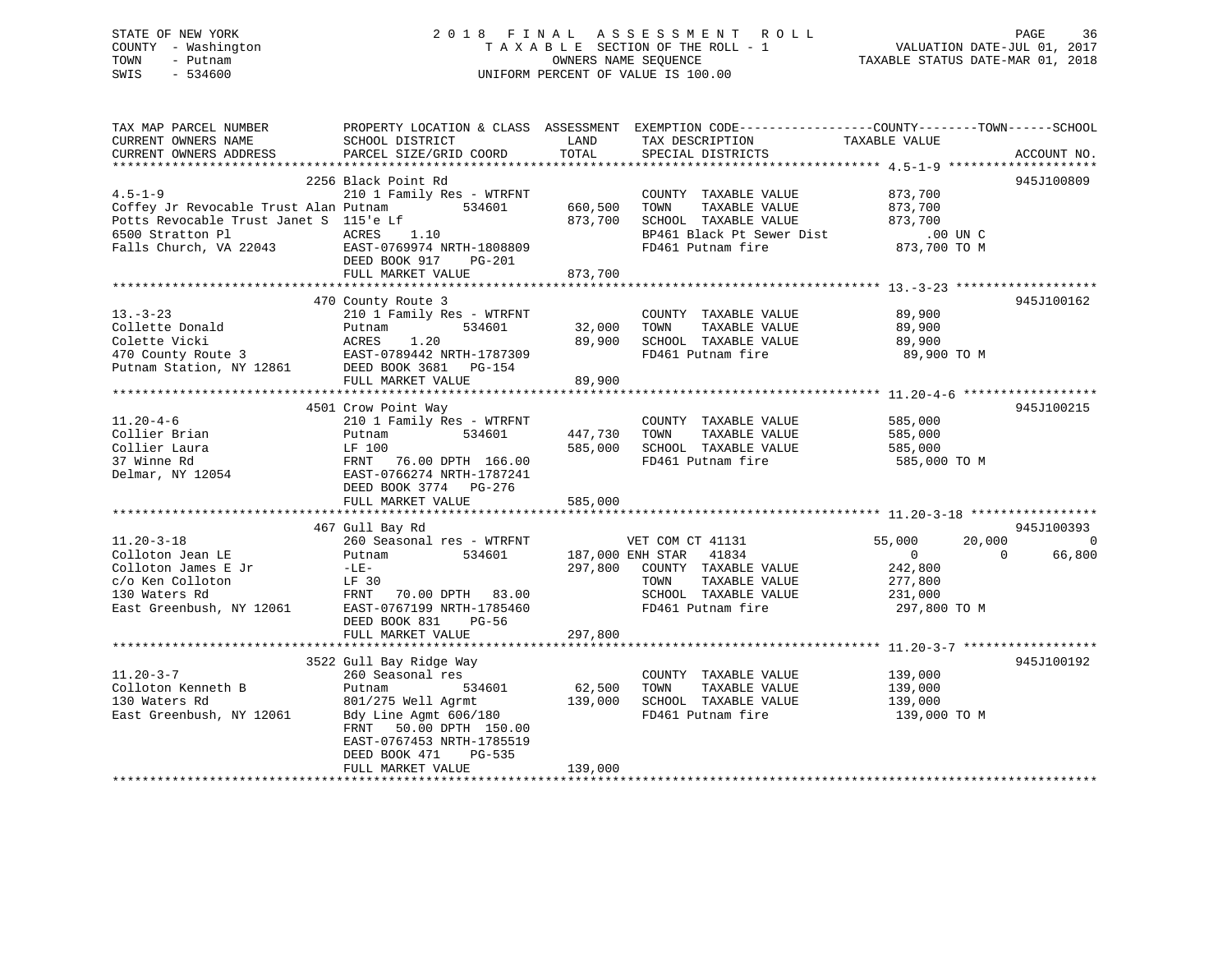### STATE OF NEW YORK 2 0 1 8 F I N A L A S S E S S M E N T R O L L PAGE 37 COUNTY - Washington T A X A B L E SECTION OF THE ROLL - 1 VALUATION DATE-JUL 01, 2017 TOWN - Putnam **CONNERS NAME SEQUENCE** TAXABLE STATUS DATE-MAR 01, 2018 SWIS - 534600 UNIFORM PERCENT OF VALUE IS 100.00

| TAX MAP PARCEL NUMBER<br>CURRENT OWNERS NAME<br>CURRENT OWNERS ADDRESS                              | PROPERTY LOCATION & CLASS ASSESSMENT<br>SCHOOL DISTRICT<br>PARCEL SIZE/GRID COORD                                                                                               | LAND<br>TOTAL                | TAX DESCRIPTION<br>SPECIAL DISTRICTS                                                                         | EXEMPTION CODE-----------------COUNTY-------TOWN------SCHOOL<br>TAXABLE VALUE<br>ACCOUNT NO. |
|-----------------------------------------------------------------------------------------------------|---------------------------------------------------------------------------------------------------------------------------------------------------------------------------------|------------------------------|--------------------------------------------------------------------------------------------------------------|----------------------------------------------------------------------------------------------|
| **********************                                                                              |                                                                                                                                                                                 |                              |                                                                                                              |                                                                                              |
|                                                                                                     | 746 Gull Bay Rd                                                                                                                                                                 |                              |                                                                                                              | 945J100401                                                                                   |
| $14.18 - 4 - 4.1$<br>Commito Thomas F<br>Commito Jean L<br>2 Dolphin Row<br>Isle of Palms, SC 29451 | 260 Seasonal res - WTRFNT<br>534601<br>Putnam<br>LF 185<br>$14.-4-4.1$<br>ACRES<br>7.76                                                                                         | 706,600<br>951,100           | COUNTY TAXABLE VALUE<br>TOWN<br>TAXABLE VALUE<br>SCHOOL TAXABLE VALUE<br>FD461 Putnam fire                   | 951,100<br>951,100<br>951,100<br>951,100 TO M                                                |
|                                                                                                     | EAST-0764851 NRTH-1780493<br>DEED BOOK 1972 PG-340<br>FULL MARKET VALUE                                                                                                         | 951,100                      |                                                                                                              |                                                                                              |
|                                                                                                     |                                                                                                                                                                                 |                              |                                                                                                              |                                                                                              |
| $7.12 - 1 - 1$<br>Condit R D Sargent<br>1542 Mosswood Way<br>Putnam Station, NY 12861               | Rochelle Way<br>312 Vac w/imprv<br>Putnam<br>534601<br>FRNT 100.00 DPTH 100.00<br>EAST-0768315 NRTH-1799125<br>DEED BOOK 886<br>$PG-210$                                        | 14,000<br>18,200             | COUNTY TAXABLE VALUE<br>TAXABLE VALUE<br>TOWN<br>SCHOOL TAXABLE VALUE<br>FD461 Putnam fire                   | 945J100915<br>18,200<br>18,200<br>18,200<br>18,200 TO M                                      |
|                                                                                                     | FULL MARKET VALUE                                                                                                                                                               | 18,200                       |                                                                                                              |                                                                                              |
|                                                                                                     |                                                                                                                                                                                 | **********                   |                                                                                                              |                                                                                              |
| $7.12 - 1 - 3$<br>Condit R D Sargent<br>1542 Mosswood Way                                           | 1542 Mosswood Way<br>210 1 Family Res<br>534601<br>Putnam<br>Lake & Docking Rights                                                                                              | 98,800<br>386,600            | BAS STAR<br>41854<br>COUNTY TAXABLE VALUE<br>TAXABLE VALUE<br>TOWN                                           | 945J100917<br>$\overline{0}$<br>$\Omega$<br>30,000<br>386,600<br>386,600                     |
| Putnam Station, NY 12861                                                                            | 2537/194<br>FRNT 100.00 DPTH 200.00<br>EAST-0768179 NRTH-1799009<br>DEED BOOK 791<br>PG-145<br>FULL MARKET VALUE                                                                | 386,600                      | SCHOOL TAXABLE VALUE<br>FD461 Putnam fire                                                                    | 356,600<br>386,600 TO M                                                                      |
|                                                                                                     |                                                                                                                                                                                 |                              |                                                                                                              |                                                                                              |
| $8. -2 - 5.3$<br>Condit R D Sargent<br>963 NY State Route 9N<br>Ticonderoga, NY 12883               | 35 Warrick Rd<br>314 Rural vac<10<br>534601<br>Putnam<br>Esmt 2751/108<br>Sub Lot 3<br>ACRES<br>5.08<br>EAST-0771735 NRTH-1797795<br>DEED BOOK 2751<br>PG-104                   | 20,300<br>20,300             | COUNTY TAXABLE VALUE<br>TOWN<br>TAXABLE VALUE<br>SCHOOL TAXABLE VALUE<br>FD461 Putnam fire                   | 945J100391<br>20,300<br>20,300<br>20,300<br>20,300 TO M                                      |
|                                                                                                     | FULL MARKET VALUE                                                                                                                                                               | 20,300                       |                                                                                                              |                                                                                              |
|                                                                                                     | 51 Lillie Ln                                                                                                                                                                    |                              |                                                                                                              | 945J100976                                                                                   |
| $8. - 2 - 7.4$<br>Condit Steven<br>51 Lillie Ln<br>Putnam Station, NY 12861                         | 210 1 Family Res<br>534601<br>Putnam<br>Lot & Stg Sheds<br>hse under construction<br>8.50<br>ACRES<br>EAST-0777274 NRTH-1799310<br>DEED BOOK 643<br>PG-135<br>FULL MARKET VALUE | 33,500<br>129,200<br>129,200 | BAS STAR 41854<br>COUNTY TAXABLE VALUE<br>TOWN<br>TAXABLE VALUE<br>SCHOOL TAXABLE VALUE<br>FD461 Putnam fire | $\overline{0}$<br>$\Omega$<br>30,000<br>129,200<br>129,200<br>99,200<br>129,200 TO M         |
|                                                                                                     |                                                                                                                                                                                 |                              |                                                                                                              |                                                                                              |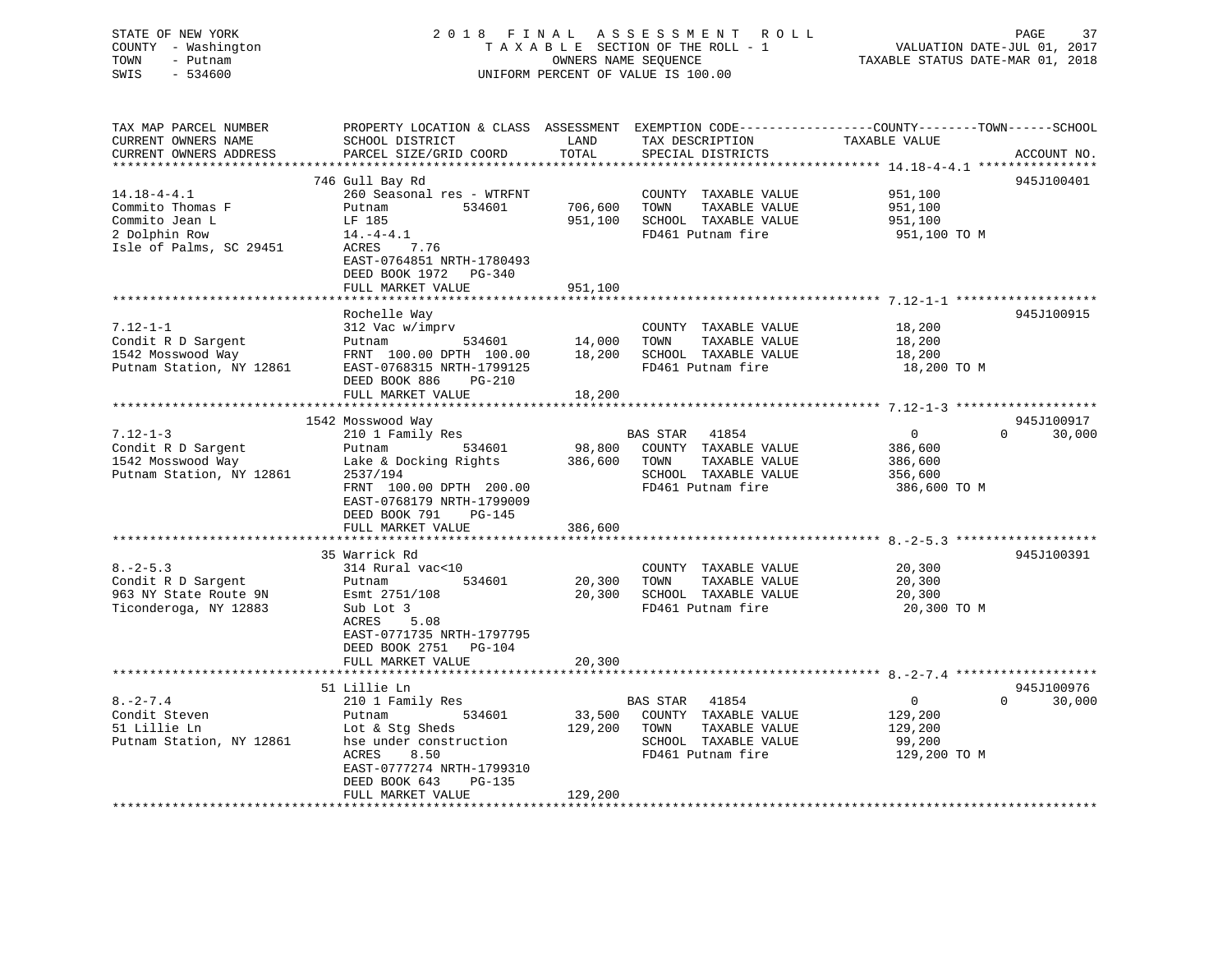| STATE OF NEW YORK<br>COUNTY - Washington<br>TOWN<br>- Putnam<br>SWIS<br>$-534600$ |                                                                                   | OWNERS NAME SEQUENCE  | 2018 FINAL ASSESSMENT<br>R O L L<br>TAXABLE SECTION OF THE ROLL - 1<br>UNIFORM PERCENT OF VALUE IS 100.00 | VALUATION DATE-JUL 01, 2017<br>TAXABLE STATUS DATE-MAR 01, 2018 | 38<br>PAGE         |
|-----------------------------------------------------------------------------------|-----------------------------------------------------------------------------------|-----------------------|-----------------------------------------------------------------------------------------------------------|-----------------------------------------------------------------|--------------------|
| TAX MAP PARCEL NUMBER<br>CURRENT OWNERS NAME<br>CURRENT OWNERS ADDRESS            | PROPERTY LOCATION & CLASS ASSESSMENT<br>SCHOOL DISTRICT<br>PARCEL SIZE/GRID COORD | LAND<br>TOTAL         | EXEMPTION CODE-----------------COUNTY-------TOWN------SCHOOL<br>TAX DESCRIPTION<br>SPECIAL DISTRICTS      | TAXABLE VALUE                                                   | ACCOUNT NO.        |
| **********************                                                            |                                                                                   |                       |                                                                                                           |                                                                 |                    |
|                                                                                   | 5146 Bayview Way                                                                  |                       |                                                                                                           |                                                                 | 945J100130         |
| $12.-4-14$                                                                        | 260 Seasonal res - WTRFNT                                                         |                       | COUNTY TAXABLE VALUE                                                                                      | 389,500                                                         |                    |
| Connell Thomas J                                                                  | Putnam<br>534601                                                                  | 293,800               | TOWN<br>TAXABLE VALUE                                                                                     | 389,500                                                         |                    |
| Connell Maria                                                                     | BR's ROW 376/1180                                                                 | 389,500               | SCHOOL TAXABLE VALUE                                                                                      | 389,500                                                         |                    |
| 1412 Carrillo St                                                                  | LF 50                                                                             |                       | FD461 Putnam fire                                                                                         | 389,500 TO M                                                    |                    |
| The Villages, FL 32162                                                            | 50.00 DPTH 295.00<br>FRNT                                                         |                       |                                                                                                           |                                                                 |                    |
|                                                                                   | 0.30<br>ACRES                                                                     |                       |                                                                                                           |                                                                 |                    |
|                                                                                   | EAST-0767131 NRTH-1788865                                                         |                       |                                                                                                           |                                                                 |                    |
|                                                                                   | DEED BOOK 775<br><b>PG-111</b>                                                    |                       |                                                                                                           |                                                                 |                    |
|                                                                                   | FULL MARKET VALUE<br>* * * * * * * * * * * * * * * * * * *                        | 389,500<br>********** |                                                                                                           | ******************************** 11.20-3-11 *****************   |                    |
|                                                                                   | 3510 Gull Bay Ridge Way                                                           |                       |                                                                                                           |                                                                 | 945J100682         |
| $11.20 - 3 - 11$                                                                  | 260 Seasonal res                                                                  |                       | COUNTY TAXABLE VALUE                                                                                      | 194,000                                                         |                    |
| Conoby Constance                                                                  | Putnam<br>534601                                                                  | 75,000                | TOWN<br>TAXABLE VALUE                                                                                     | 194,000                                                         |                    |
| Furdyna Michael                                                                   | Easement 815-145                                                                  | 194,000               | SCHOOL TAXABLE VALUE                                                                                      | 194,000                                                         |                    |
| 12 Verdi Blvd                                                                     | 50.00 DPTH 150.00<br>FRNT                                                         |                       | FD461 Putnam fire                                                                                         | 194,000 TO M                                                    |                    |
| Latham, NY 12110                                                                  | EAST-0767309 NRTH-1785346                                                         |                       |                                                                                                           |                                                                 |                    |
|                                                                                   | DEED BOOK 3914 PG-312                                                             |                       |                                                                                                           |                                                                 |                    |
| PRIOR OWNER ON 3/01/2018<br>Furdyna Theodore J Trustee                            | FULL MARKET VALUE                                                                 | 194,000               |                                                                                                           |                                                                 |                    |
|                                                                                   |                                                                                   |                       |                                                                                                           |                                                                 |                    |
|                                                                                   | Gull Bay Rd                                                                       |                       |                                                                                                           |                                                                 | 945J100684         |
| $11.20 - 3 - 25$                                                                  | 312 Vac w/imprv - WTRFNT                                                          |                       | COUNTY TAXABLE VALUE                                                                                      | 49,200                                                          |                    |
| Conoby Constance                                                                  | Putnam<br>534601                                                                  | 47,600                | TOWN<br>TAXABLE VALUE                                                                                     | 49,200                                                          |                    |
| 12 Verdi Blvd                                                                     | Lot                                                                               | 49,200                | SCHOOL TAXABLE VALUE                                                                                      | 49,200                                                          |                    |
| Latham, NY 12110                                                                  | LF 40                                                                             |                       | FD461 Putnam fire                                                                                         | 49,200 TO M                                                     |                    |
|                                                                                   | FRNT<br>40.00 DPTH<br>20.00                                                       |                       |                                                                                                           |                                                                 |                    |
| PRIOR OWNER ON 3/01/2018                                                          | EAST-0767142 NRTH-1785525                                                         |                       |                                                                                                           |                                                                 |                    |
| Furdyna Sophia                                                                    | DEED BOOK 3914 PG-312                                                             |                       |                                                                                                           |                                                                 |                    |
|                                                                                   | FULL MARKET VALUE                                                                 | 49,200                |                                                                                                           |                                                                 |                    |
|                                                                                   | . * * * * * * * * * * * * * * * * * *                                             |                       |                                                                                                           | ************* 4. -1-11 *********************                    |                    |
|                                                                                   | 17421 State Route 22                                                              |                       |                                                                                                           |                                                                 | 945J100489         |
| $4. - 1 - 11$                                                                     | 242 Rurl res&rec                                                                  |                       | <b>BAS STAR</b><br>41854                                                                                  | 0                                                               | $\Omega$<br>30,000 |
| Cook Daniel D                                                                     | 534601<br>Putnam                                                                  | 101,200               | COUNTY TAXABLE VALUE                                                                                      | 230,400                                                         |                    |
| Cook Karen A                                                                      | 76.20<br>ACRES                                                                    | 230,400               | TAXABLE VALUE<br>TOWN                                                                                     | 230,400                                                         |                    |
| 17421 State Rt 22                                                                 | EAST-0777327 NRTH-1804528                                                         |                       | SCHOOL TAXABLE VALUE                                                                                      | 200,400                                                         |                    |
| Putnam Station, NY 12861                                                          | DEED BOOK 631<br>PG-189                                                           |                       | FD461 Putnam fire                                                                                         | 230,400 TO M                                                    |                    |
|                                                                                   | FULL MARKET VALUE<br>* * * * * * * * * * * * * * * * * *                          | 230,400<br>*********  |                                                                                                           | *************** 13. -1-4.1 *******************                  |                    |
|                                                                                   | 16793 State Route 22                                                              |                       |                                                                                                           |                                                                 | 945J100375         |
| $13.-1-4.1$                                                                       | 270 Mfg housing                                                                   |                       | COUNTY TAXABLE VALUE                                                                                      | 62,800                                                          |                    |
| Cook Stephen Estate                                                               | 534601<br>Putnam                                                                  | 51,500                | TOWN<br>TAXABLE VALUE                                                                                     | 62,800                                                          |                    |
| PO Box 3                                                                          | ACRES<br>31.90                                                                    | 62,800                | SCHOOL TAXABLE VALUE                                                                                      | 62,800                                                          |                    |
| Putnam Station, NY 12861                                                          | EAST-0782392 NRTH-1791585                                                         |                       | FD461 Putnam fire                                                                                         | 62,800 TO M                                                     |                    |
|                                                                                   | DEED BOOK 610<br><b>PG-201</b>                                                    |                       |                                                                                                           |                                                                 |                    |
|                                                                                   | FULL MARKET VALUE                                                                 | 62,800                |                                                                                                           |                                                                 |                    |
|                                                                                   |                                                                                   |                       |                                                                                                           |                                                                 |                    |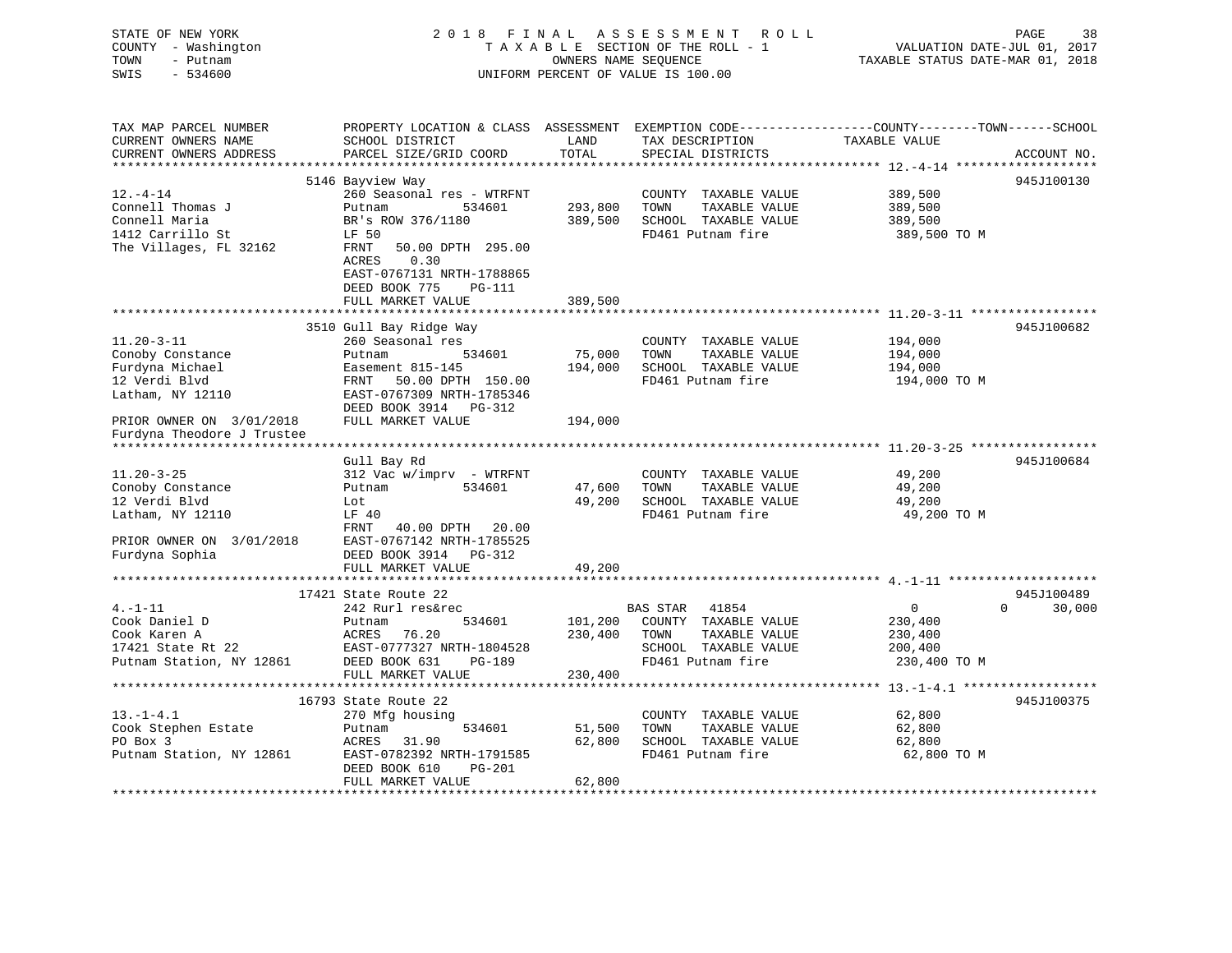### STATE OF NEW YORK 2 0 1 8 F I N A L A S S E S S M E N T R O L L PAGE 39 COUNTY - Washington T A X A B L E SECTION OF THE ROLL - 1 VALUATION DATE-JUL 01, 2017 TOWN - Putnam OWNERS NAME SEQUENCE TAXABLE STATUS DATE-MAR 01, 2018 SWIS - 534600 UNIFORM PERCENT OF VALUE IS 100.00

| TAX MAP PARCEL NUMBER<br>CURRENT OWNERS NAME<br>CURRENT OWNERS ADDRESS                                                           | SCHOOL DISTRICT<br>PARCEL SIZE/GRID COORD                                                                                                                                                                                                                                              | LAND<br>TOTAL                  | PROPERTY LOCATION & CLASS ASSESSMENT EXEMPTION CODE----------------COUNTY-------TOWN------SCHOOL<br>TAX DESCRIPTION TAXABLE VALUE<br>SERCIAL DISTRICTS<br>SPECIAL DISTRICTS |                                                                               | ACCOUNT NO.                    |
|----------------------------------------------------------------------------------------------------------------------------------|----------------------------------------------------------------------------------------------------------------------------------------------------------------------------------------------------------------------------------------------------------------------------------------|--------------------------------|-----------------------------------------------------------------------------------------------------------------------------------------------------------------------------|-------------------------------------------------------------------------------|--------------------------------|
| $9. - 1 - 46$<br>Coombs James C<br>537 County Route 18<br>Whitehall, NY 12887                                                    | 17168 State Route 22<br>210 1 Family Res<br>534601<br>Putnam<br>2.50<br>ACRES<br>EAST-0779648 NRTH-1798769<br>DEED BOOK 2716 PG-11                                                                                                                                                     | 20,600<br>74,100               | COUNTY TAXABLE VALUE<br>TAXABLE VALUE<br>TOWN<br>SCHOOL TAXABLE VALUE<br>FD461 Putnam fire                                                                                  | 74,100<br>74,100<br>74,100<br>74,100 TO M                                     | 945J100010                     |
|                                                                                                                                  |                                                                                                                                                                                                                                                                                        |                                |                                                                                                                                                                             |                                                                               |                                |
| $4.5 - 1 - 2$<br>Cooper Mary Lou<br>4075 NW 100 th Ave<br>4075 NW 100 th Ave<br>Coral Springs, FL 33065                          | 2222 Black Point Rd<br>281 Multiple res - WTRFNT<br>Putnam<br>534601<br>897/219<br>LF 62<br>FRNT 62.00 DPTH 95.00<br>EAST-0770452 NRTH-1809483<br>DEED BOOK 938<br>PG-278<br>FULL MARKET VALUE                                                                                         | 296,000<br>794,000<br>794,000  | COUNTY TAXABLE VALUE<br>TOWN<br>TAXABLE VALUE<br>SCHOOL TAXABLE VALUE<br>$BP461$ Black Pt Sewer Dist<br>FD461 Putnam fire                                                   | 794,000<br>794,000<br>794,000<br>00 UN C.<br>794,000 TO M                     | 945J100342                     |
|                                                                                                                                  |                                                                                                                                                                                                                                                                                        |                                |                                                                                                                                                                             |                                                                               | 945J101046                     |
| $1.14 - 1 - 20$<br>Cornell Joel Trustee<br>Gnidica Albert J Trustee<br>6148 State Farm Rd<br>PO Box 361<br>Guilderland, NY 12084 | Lakehouse Way<br>$314$ Rural vac<10<br>Putnem<br>Putnam<br>Vacant Land<br>$\begin{array}{cc}\n & \cdots \\ \text{FRNT} & 100.00 \text{ DPTH} & 39.00 \\ \text{FACT-0777750} & \cdots & \cdots\n\end{array}$<br>EAST-0773513 NRTH-1812860<br>DEED BOOK 3090 PG-142<br>FULL MARKET VALUE | 534601 1,700<br>1,700<br>1,700 | COUNTY TAXABLE VALUE<br>TAXABLE VALUE<br>TOWN<br>SCHOOL TAXABLE VALUE<br>SCHOOL TAXABLE VALUE<br>BP461 Black Pt Sewer Dist<br>FD461 Putnam fire                             | 1,700<br>1,700<br>1,700<br>.00 UN C<br>1,700 TO M                             |                                |
|                                                                                                                                  |                                                                                                                                                                                                                                                                                        |                                |                                                                                                                                                                             |                                                                               |                                |
| $8. -2 - 7.7$<br>Cossey Ronald<br>Cossey Nancy<br>90 County Rt 1<br>Putnam, NY 12861                                             | $322 \text{ Rural vac} \xrightarrow{1}$<br>Putnam<br>ACRES 10.50<br>EAST-0777544 NRTH-1800775<br>DEED BOOK 744<br>$PG-9$                                                                                                                                                               | 534601 25,500<br>25,500        | COUNTY TAXABLE VALUE<br>TOWN<br>TAXABLE VALUE<br>SCHOOL TAXABLE VALUE<br>FD461 Putnam fire                                                                                  | 25,500<br>25,500<br>25,500<br>25,500 TO M                                     |                                |
|                                                                                                                                  | 90 County Route 1                                                                                                                                                                                                                                                                      |                                |                                                                                                                                                                             |                                                                               | 945J100952                     |
| $8. -2 - 7.2$<br>Cossey Ronald L<br>Cossey Nancy<br>90 County Rt 1<br>Putnam, NY 12861                                           | 210 1 Family Res<br>534601<br>Putnam<br>House Lot & Barn<br>8.20<br>ACRES<br>EAST-0776888 NRTH-1800731<br>DEED BOOK 488<br>PG-1038<br>FULL MARKET VALUE                                                                                                                                | 184,300<br>184,300             | VET COM CT 41131<br>33,200 BAS STAR 41854<br>COUNTY TAXABLE VALUE<br>TOWN<br>TAXABLE VALUE<br>SCHOOL TAXABLE VALUE<br>FD461 Putnam fire                                     | 46,075<br>20,000<br>$\Omega$<br>138,225<br>164,300<br>154,300<br>184,300 TO M | $\Omega$<br>$\Omega$<br>30,000 |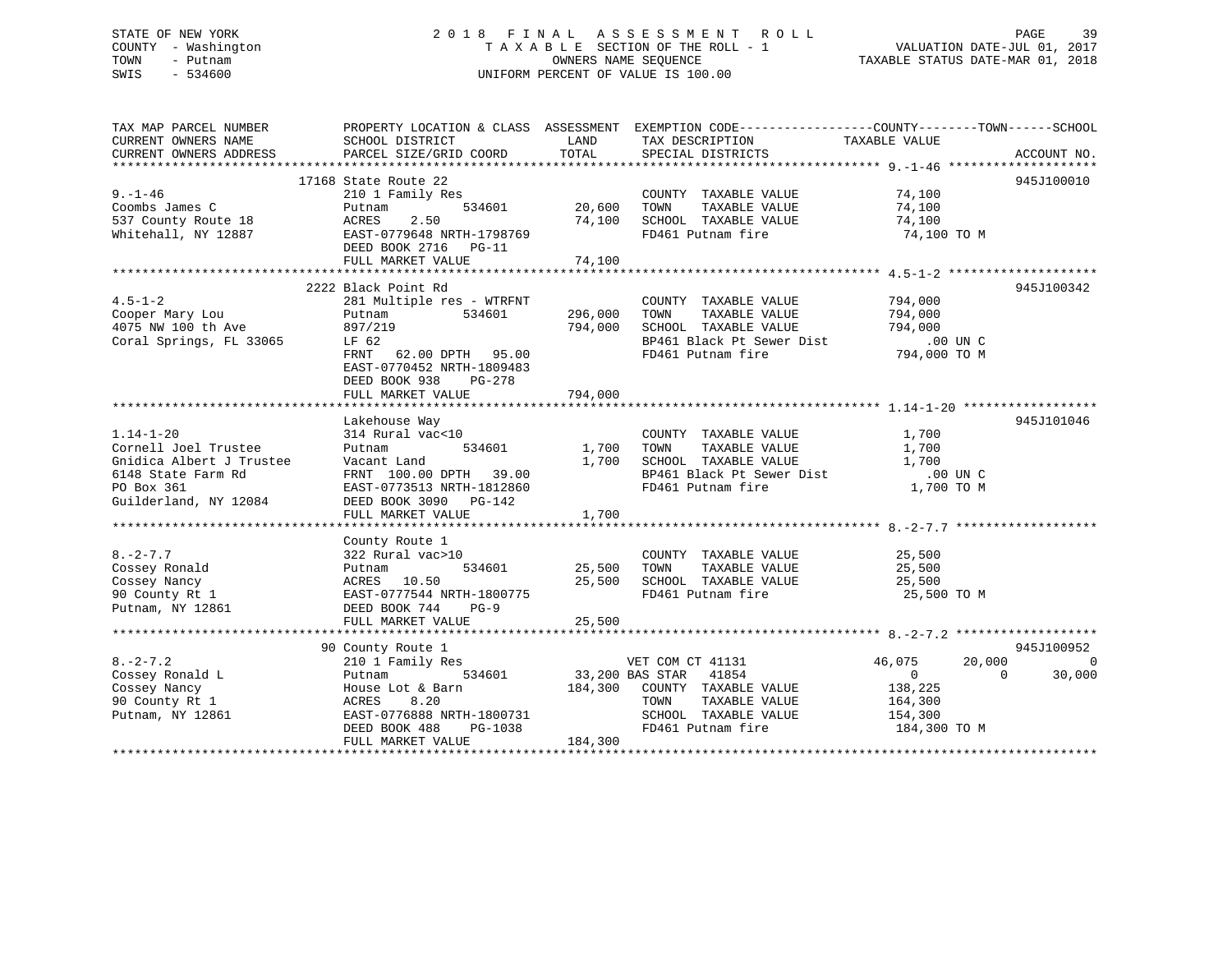### STATE OF NEW YORK 2 0 1 8 F I N A L A S S E S S M E N T R O L L PAGE 40 COUNTY - Washington T A X A B L E SECTION OF THE ROLL - 1 VALUATION DATE-JUL 01, 2017 TOWN - Putnam OWNERS NAME SEQUENCE TAXABLE STATUS DATE-MAR 01, 2018 SWIS - 534600 UNIFORM PERCENT OF VALUE IS 100.00

| TAX MAP PARCEL NUMBER                       | PROPERTY LOCATION & CLASS ASSESSMENT EXEMPTION CODE----------------COUNTY-------TOWN-----SCHOOL |               |                                      |               |             |
|---------------------------------------------|-------------------------------------------------------------------------------------------------|---------------|--------------------------------------|---------------|-------------|
| CURRENT OWNERS NAME                         | SCHOOL DISTRICT                                                                                 | LAND          | TAX DESCRIPTION                      | TAXABLE VALUE |             |
| CURRENT OWNERS ADDRESS                      | PARCEL SIZE/GRID COORD                                                                          | TOTAL         | SPECIAL DISTRICTS                    |               | ACCOUNT NO. |
|                                             | County Route 2                                                                                  |               |                                      |               | 445L100615  |
| $5. -2 - 15$                                | 314 Rural vac<10                                                                                |               | COUNTY TAXABLE VALUE                 | 2,300         |             |
| Costello Christine E                        | 534601<br>Putnam                                                                                | 2,300 TOWN    | TAXABLE VALUE                        | 2,300         |             |
| 284 Mountain View                           | FRNT 171.00 DPTH 118.00                                                                         |               | 2,300 SCHOOL TAXABLE VALUE           | 2,300         |             |
| Shaftsbury, VT 05262                        | EAST-0787906 NRTH-1803866                                                                       |               | FD461 Putnam fire                    | 2,300 TO M    |             |
|                                             | DEED BOOK 784 PG-33                                                                             |               |                                      |               |             |
|                                             | FULL MARKET VALUE                                                                               | 2,300         |                                      |               |             |
|                                             |                                                                                                 |               |                                      |               |             |
|                                             | 657 County Route 2                                                                              |               |                                      |               | 945J100004  |
| $5. -2 - 17$                                | 260 Seasonal res                                                                                |               | COUNTY TAXABLE VALUE                 | 137,400       |             |
| Costello Christine E                        | 534601<br>Putnam                                                                                | 99,900 TOWN   | TAXABLE VALUE                        | 137,400       |             |
| 284 Mountain View                           | 89 Ad                                                                                           |               | 137,400 SCHOOL TAXABLE VALUE         | 137,400       |             |
| Shaftsbury, VT 05262                        | Bdry Ln Adjsmt 1873-345                                                                         |               | FD461 Putnam fire                    | 137,400 TO M  |             |
|                                             | ACRES 74.90<br>EAST-0788180 NRTH-1804465                                                        |               |                                      |               |             |
|                                             | DEED BOOK 527 PG-220                                                                            |               |                                      |               |             |
|                                             | FULL MARKET VALUE                                                                               | 137,400       |                                      |               |             |
|                                             |                                                                                                 |               |                                      |               |             |
|                                             | 3514 Gull Bay Ridge Way                                                                         |               |                                      |               | 945J100142  |
| $11.20 - 3 - 9$                             | 260 Seasonal res                                                                                |               | COUNTY TAXABLE VALUE                 | 189,000       |             |
| Coulter Andrew                              |                                                                                                 | $63,800$ TOWN | TAXABLE VALUE                        | 189,000       |             |
| Coulter Mark                                |                                                                                                 |               | SCHOOL TAXABLE VALUE                 | 189,000       |             |
| Alexander J Coulter                         |                                                                                                 |               | FD461 Putnam fire                    | 189,000 TO M  |             |
| 23 Middlesex Dr                             | DEED BOOK 2781 PG-341                                                                           |               |                                      |               |             |
| Enfield, CT 06082                           | FULL MARKET VALUE                                                                               | 189,000       |                                      |               |             |
|                                             |                                                                                                 |               |                                      |               |             |
|                                             | 3512 Gull Bay Ridge Way                                                                         |               |                                      |               | 945J100662  |
| $11.20 - 3 - 10$                            | 260 Seasonal res                                                                                |               | COUNTY TAXABLE VALUE 150,100         |               |             |
| Coulter Family Trust Robert & Putnam        | 534601                                                                                          | 66,600 TOWN   | TAXABLE VALUE                        | 150,100       |             |
| Coulter Michael Trustee                     | Lot 9 & Cot                                                                                     |               | 150,100 SCHOOL TAXABLE VALUE 150,100 |               |             |
| 852 Beech Dr                                | FRNT 50.00 DPTH 100.00                                                                          |               | FD461 Putnam fire                    | 150,100 TO M  |             |
| Niskayuna, NY 12309                         | EAST-0767334 NRTH-1785399<br>DEED BOOK 3526 PG-177                                              |               |                                      |               |             |
|                                             | FULL MARKET VALUE                                                                               | 150,100       |                                      |               |             |
|                                             |                                                                                                 |               |                                      |               |             |
|                                             | Gull Bay Rd                                                                                     |               |                                      |               | 945J100512  |
| $11.20 - 3 - 22$                            | 314 Rural vac<10 - WTRFNT                                                                       |               | COUNTY TAXABLE VALUE                 | 85,800        |             |
| Coulter Family Trust Robert & Putnam 534601 |                                                                                                 |               | 85,800 TOWN<br>TAXABLE VALUE         | 85,800        |             |
| Parvis James                                | Lot 7A/bth/dk; 2781/346 85,800                                                                  |               | SCHOOL TAXABLE VALUE                 | 85,800        |             |
| 852 Beech Dr                                | LF 30 922/128                                                                                   |               | FD461 Putnam fire                    | 85,800 TO M   |             |
| Niskayuna, NY 12309                         | FRNT 50.00 DPTH 75.00                                                                           |               |                                      |               |             |
|                                             | EAST-0767326 NRTH-1785622                                                                       |               |                                      |               |             |
|                                             | DEED BOOK 3526 PG-177                                                                           |               |                                      |               |             |
|                                             | FULL MARKET VALUE                                                                               | 85,800        |                                      |               |             |
|                                             |                                                                                                 |               |                                      |               |             |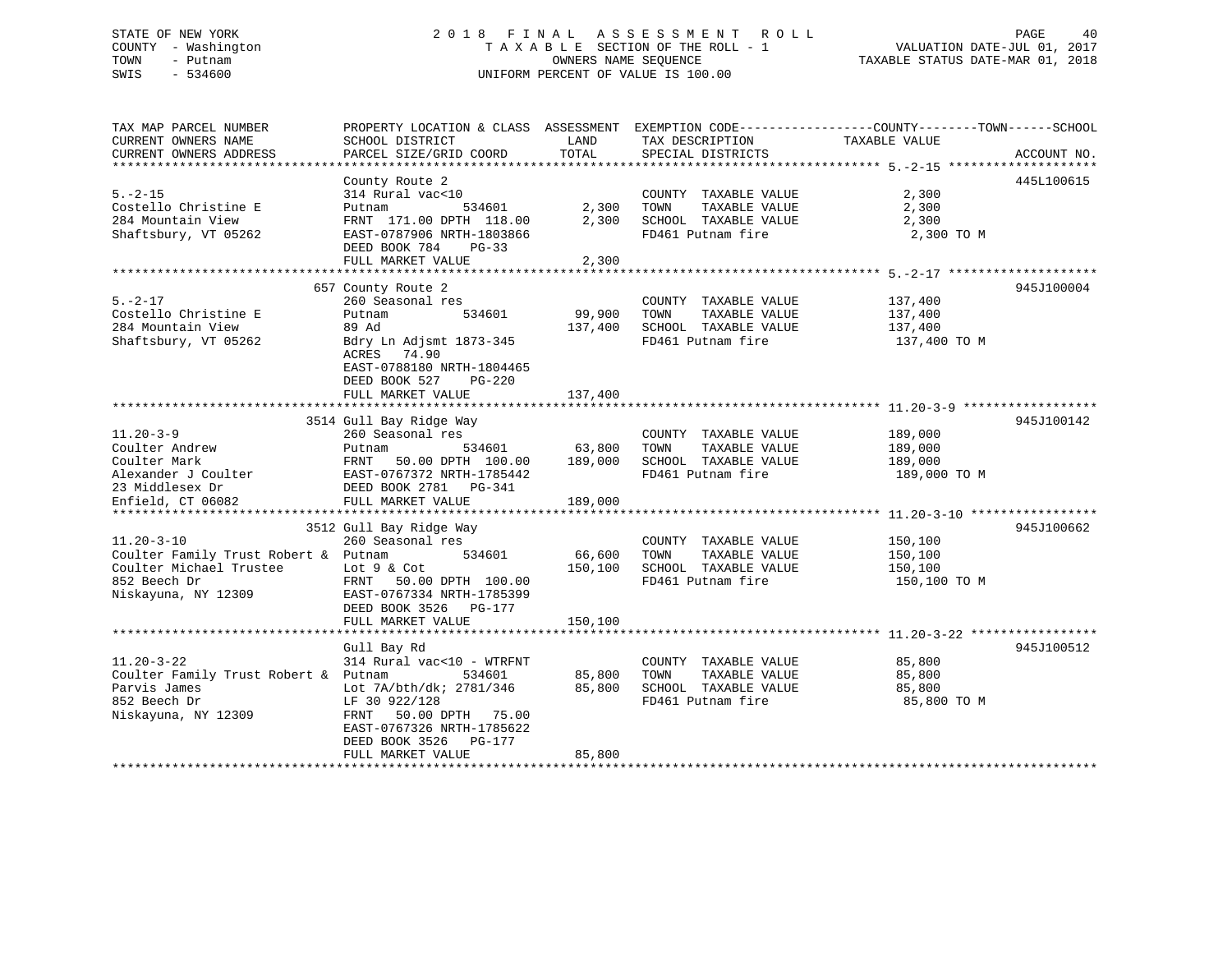| STATE OF NEW YORK<br>COUNTY - Washington<br>TOWN<br>- Putnam<br>SWIS<br>$-534600$ |                                                                     |                    | 2018 FINAL ASSESSMENT<br>R O L L<br>TAXABLE SECTION OF THE ROLL - 1<br>OWNERS NAME SEQUENCE<br>UNIFORM PERCENT OF VALUE IS 100.00 | PAGE<br>41<br>VALUATION DATE-JUL 01, 2017<br>TAXABLE STATUS DATE-MAR 01, 2018                                   |
|-----------------------------------------------------------------------------------|---------------------------------------------------------------------|--------------------|-----------------------------------------------------------------------------------------------------------------------------------|-----------------------------------------------------------------------------------------------------------------|
| TAX MAP PARCEL NUMBER<br>CURRENT OWNERS NAME<br>CURRENT OWNERS ADDRESS            | SCHOOL DISTRICT<br>PARCEL SIZE/GRID COORD                           | LAND<br>TOTAL      | TAX DESCRIPTION TAXABLE VALUE<br>SPECIAL DISTRICTS                                                                                | PROPERTY LOCATION & CLASS ASSESSMENT EXEMPTION CODE----------------COUNTY-------TOWN------SCHOOL<br>ACCOUNT NO. |
|                                                                                   | 504 Gull Bay Rd                                                     |                    |                                                                                                                                   | 945J100078                                                                                                      |
| $14.8 - 1 - 1$                                                                    | 260 Seasonal res - WTRFNT                                           |                    | COUNTY TAXABLE VALUE                                                                                                              | 1165,600                                                                                                        |
| Covino Robert Trust                                                               | Putnam<br>534601                                                    | 821,100            | TOWN<br>TAXABLE VALUE                                                                                                             | 1165,600                                                                                                        |
| Covino Ursula Trustee                                                             | Lot 2                                                               | 1165,600           | SCHOOL TAXABLE VALUE                                                                                                              | 1165,600                                                                                                        |
| 85 Gage Rd                                                                        | LF 602<br>ACRES                                                     |                    | FD461 Putnam fire                                                                                                                 | 1165,600 TO M                                                                                                   |
| Brewster, NY 10509                                                                | 9.81<br>EAST-0766464 NRTH-1784989<br>DEED BOOK 3391 PG-205          |                    |                                                                                                                                   |                                                                                                                 |
|                                                                                   | FULL MARKET VALUE<br>************************                       | 1165,600           |                                                                                                                                   |                                                                                                                 |
|                                                                                   | 514 Gull Bay Rd                                                     |                    |                                                                                                                                   | 945J100078                                                                                                      |
| $11.20 - 5 - 1.1$                                                                 | 210 1 Family Res - WTRFNT                                           |                    | COUNTY TAXABLE VALUE                                                                                                              | 3192,800                                                                                                        |
| Covino Ursula Trustee                                                             | Putnam 534601                                                       | 2403,100           | TOWN<br>TAXABLE VALUE                                                                                                             | 3192,800                                                                                                        |
| Covino Alex Trustee                                                               | Lot 1                                                               | 3192,800           | SCHOOL TAXABLE VALUE                                                                                                              | 3192,800                                                                                                        |
| 85 Gage Rd                                                                        | 1978' lf                                                            |                    | FD461 Putnam fire                                                                                                                 | 3192,800 TO M                                                                                                   |
| Brewster, NY 10509                                                                | ACRES<br>2.00<br>EAST-0765966 NRTH-1785831<br>DEED BOOK 3202 PG-104 |                    |                                                                                                                                   |                                                                                                                 |
|                                                                                   | FULL MARKET VALUE                                                   | 3192,800           |                                                                                                                                   |                                                                                                                 |
|                                                                                   |                                                                     |                    |                                                                                                                                   | *********************************** 4.5-1-24.1 **************                                                   |
|                                                                                   | 2308 Black Point Rd                                                 |                    |                                                                                                                                   |                                                                                                                 |
| $4.5 - 1 - 24.1$                                                                  | 210 1 Family Res - WTRFNT                                           |                    | COUNTY TAXABLE VALUE                                                                                                              | 410,000                                                                                                         |
| Coyle James P<br>Coyle Jill E                                                     | 534601<br>Putnam<br>51' LF                                          | 344,500<br>410,000 | TOWN<br>TAXABLE VALUE<br>SCHOOL TAXABLE VALUE                                                                                     | 410,000<br>410,000                                                                                              |
| 13764 Triadelphia Mill Rd                                                         | FRNT 45.00 DPTH 165.00                                              |                    | BP461 Black Pt Sewer Dist                                                                                                         | $.00$ UN C                                                                                                      |
| Clarksville, MD 21029                                                             | EAST-0769410 NRTH-1807726                                           |                    | FD461 Putnam fire                                                                                                                 | 410,000 TO M                                                                                                    |
|                                                                                   | DEED BOOK 3304 PG-100                                               |                    |                                                                                                                                   |                                                                                                                 |
|                                                                                   | FULL MARKET VALUE                                                   | 410,000            |                                                                                                                                   |                                                                                                                 |
|                                                                                   |                                                                     |                    |                                                                                                                                   |                                                                                                                 |
| $19. - 1 - 1.1$                                                                   | 309 Pulpit Point Rd                                                 |                    |                                                                                                                                   | 945J100275                                                                                                      |
| Crammond Gary Jr.                                                                 | 210 1 Family Res<br>534601<br>Putnam                                | 32,000             | COUNTY TAXABLE VALUE<br>TOWN<br>TAXABLE VALUE                                                                                     | 166,100<br>166,100                                                                                              |
| Crammond Kaitlyn                                                                  | 7.00 BANK<br>ACRES<br>999                                           | 166,100            | SCHOOL TAXABLE VALUE                                                                                                              | 166,100                                                                                                         |
| 309 Pulpit Point Rd                                                               | EAST-0781634 NRTH-1777047                                           |                    | FD461 Putnam fire                                                                                                                 | 166,100 TO M                                                                                                    |
| Putnam Station, NY 12861                                                          | DEED BOOK 3746 PG-279                                               |                    |                                                                                                                                   |                                                                                                                 |
|                                                                                   | FULL MARKET VALUE                                                   | 166,100            |                                                                                                                                   |                                                                                                                 |
|                                                                                   |                                                                     |                    |                                                                                                                                   |                                                                                                                 |
| $14.18 - 4 - 5.1$                                                                 | 761 Gull Bay Rd<br>210 1 Family Res - WTRFNT                        |                    | COUNTY TAXABLE VALUE                                                                                                              | 945J100813<br>744,500                                                                                           |
| Craney NY Prop Manage Trust                                                       | Putnam 534601                                                       | 452,600            | TOWN<br>TAXABLE VALUE                                                                                                             | 744,500                                                                                                         |
| Craney Paul J Trustee                                                             | LF 188                                                              | 744,500            | SCHOOL TAXABLE VALUE                                                                                                              | 744,500                                                                                                         |
| 30618 Lower Oxbow Trce                                                            | $14.-4-5.1$                                                         |                    | FD461 Putnam fire                                                                                                                 | 744,500 TO M                                                                                                    |
| Fulshear, TX 77441                                                                | ACRES<br>2.45                                                       |                    |                                                                                                                                   |                                                                                                                 |
|                                                                                   | EAST-0764297 NRTH-1780210                                           |                    |                                                                                                                                   |                                                                                                                 |
|                                                                                   | DEED BOOK 3464 PG-142                                               |                    |                                                                                                                                   |                                                                                                                 |
|                                                                                   | FULL MARKET VALUE                                                   | 744,500            |                                                                                                                                   |                                                                                                                 |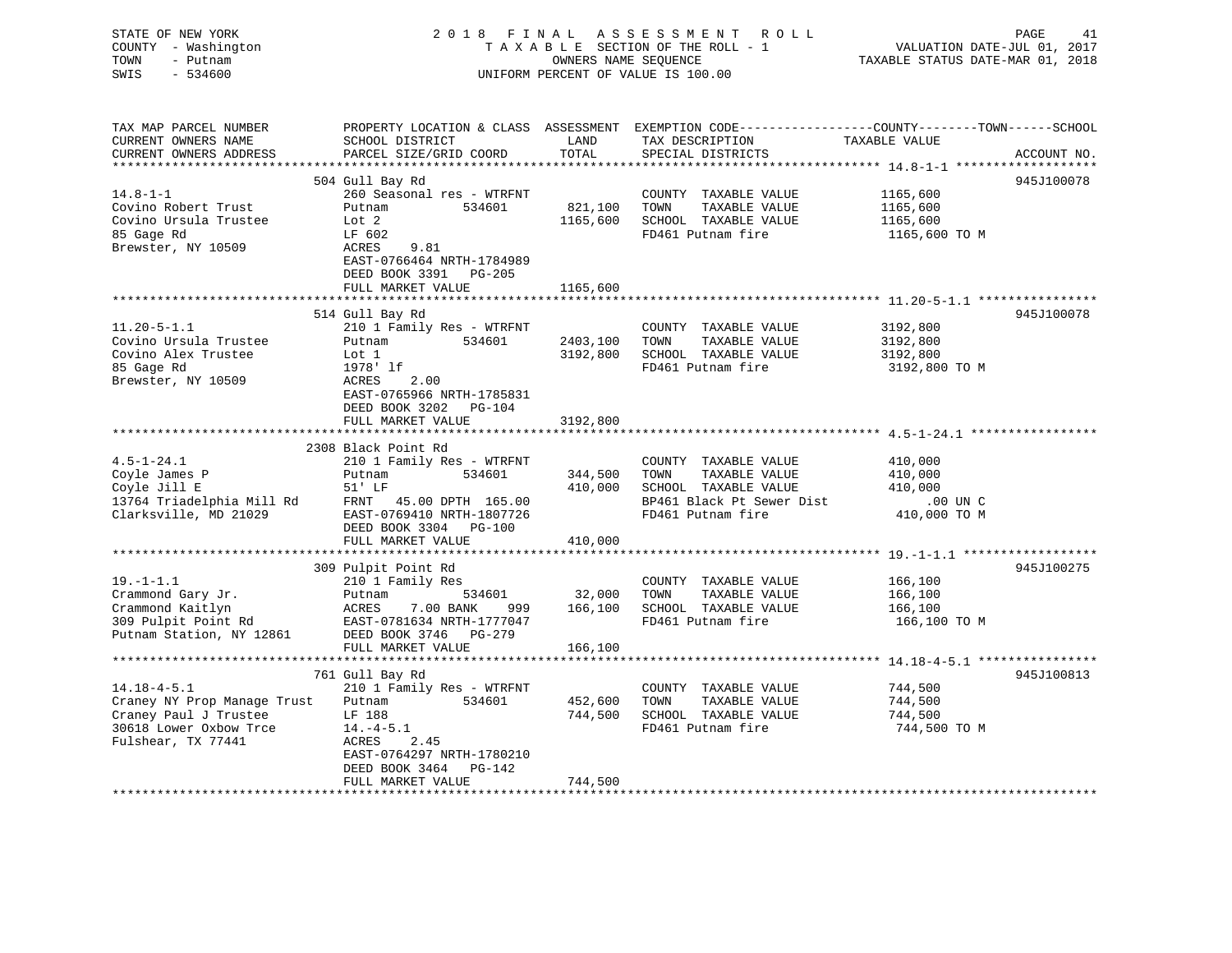#### STATE OF NEW YORK 2 0 1 8 F I N A L A S S E S S M E N T R O L L PAGE 42COUNTY - Washington T A X A B L E SECTION OF THE ROLL - 1 TOWN - Putnam **CONNERS NAME SEQUENCE** TAXABLE STATUS DATE-MAR 01, 2018 SWIS - 534600 UNIFORM PERCENT OF VALUE IS 100.00

VALUATION DATE-JUL 01, 2017

| TAX MAP PARCEL NUMBER                       | PROPERTY LOCATION & CLASS ASSESSMENT EXEMPTION CODE---------------COUNTY-------TOWN------SCHOOL |         |                             |               |             |
|---------------------------------------------|-------------------------------------------------------------------------------------------------|---------|-----------------------------|---------------|-------------|
| CURRENT OWNERS NAME                         | SCHOOL DISTRICT                                                                                 | LAND    | TAX DESCRIPTION             | TAXABLE VALUE |             |
| CURRENT OWNERS ADDRESS                      | PARCEL SIZE/GRID COORD                                                                          | TOTAL   | SPECIAL DISTRICTS           |               | ACCOUNT NO. |
|                                             |                                                                                                 |         |                             |               |             |
|                                             | 2026 Lake George Way South                                                                      |         |                             |               | 945J100012  |
| $7.12 - 2 - 19$                             | 260 Seasonal res - WTRFNT                                                                       |         | COUNTY TAXABLE VALUE        | 815,000       |             |
| Crawford George B                           | Putnam<br>534601                                                                                | 375,200 | TAXABLE VALUE<br>TOWN       | 815,000       |             |
| Crawford Mary L                             | LF 57                                                                                           | 815,000 | SCHOOL TAXABLE VALUE        | 815,000       |             |
| 2591 N Bitzer Ave                           | FRNT 118.00 DPTH 225.00                                                                         |         | FD461 Putnam fire           | 815,000 TO M  |             |
| Hernando, FL 34442                          | EAST-0767625 NRTH-1797405                                                                       |         |                             |               |             |
|                                             | DEED BOOK 2366 PG-54                                                                            |         |                             |               |             |
|                                             | FULL MARKET VALUE                                                                               | 815,000 |                             |               |             |
|                                             |                                                                                                 |         |                             |               |             |
|                                             | Lake George Way South                                                                           |         |                             |               | 945J100011  |
| $7.12 - 2 - 21$                             | 314 Rural vac<10                                                                                |         | COUNTY TAXABLE VALUE 15,000 |               |             |
| Crawford George B                           |                                                                                                 |         | TOWN<br>TAXABLE VALUE       | 15,000        |             |
| Crawford Mary L                             | Putnam 534601 15,000<br>FRNT 118.00 DPTH 63.00 15,000                                           |         | SCHOOL TAXABLE VALUE        | 15,000        |             |
| 2591 N Bitzer Ave BAST-0767775 NRTH-1797379 |                                                                                                 |         | FD461 Putnam fire           | 15,000 TO M   |             |
| Hernando, FL 34442                          | DEED BOOK 2366 PG-50                                                                            |         |                             |               |             |
|                                             | FULL MARKET VALUE                                                                               | 15,000  |                             |               |             |
|                                             |                                                                                                 |         |                             |               |             |
|                                             | 471 Gull Bay Rd                                                                                 |         |                             |               | 945J100497  |
| $11.20 - 3 - 16$                            | 260 Seasonal res - WTRFNT                                                                       |         | COUNTY TAXABLE VALUE        | 270,600       |             |
| Criscione Rosemary trustee Putnam           | 534601                                                                                          | 115,600 | TOWN<br>TAXABLE VALUE       | 270,600       |             |
| Walsh Dale trustee Lot 10 b                 |                                                                                                 | 270,600 | SCHOOL TAXABLE VALUE        | 270,600       |             |
| 87 Meadowview Dr                            | LF 15                                                                                           |         | FD461 Putnam fire           | 270,600 ТО М  |             |
| o/ meadowview Dr<br>Schaghticoke, NY 12154  | FRNT 35.00 DPTH 100.00                                                                          |         |                             |               |             |
|                                             | EAST-0767124 NRTH-1785425                                                                       |         |                             |               |             |
|                                             | DEED BOOK 3662 PG-329                                                                           |         |                             |               |             |
|                                             | FULL MARKET VALUE                                                                               | 270,600 |                             |               |             |
|                                             |                                                                                                 |         |                             |               |             |
|                                             | 2007 Lake George Way South                                                                      |         |                             |               | 945J100923  |
| $7.12 - 1 - 11$                             | 210 1 Family Res                                                                                |         | COUNTY TAXABLE VALUE        | 392,700       |             |
| Cseh Michael                                | 534601<br>Putnam                                                                                | 238,400 | TOWN<br>TAXABLE VALUE       | 392,700       |             |
| Cseh Joanne                                 | ACRES<br>1.42                                                                                   | 392,700 | SCHOOL TAXABLE VALUE        | 392,700       |             |
| 116 Church St                               | EAST-0767993 NRTH-1797679                                                                       |         | FD461 Putnam fire           | 392,700 TO M  |             |
| Ramsey, NJ 07446                            | DEED BOOK 2776 PG-204                                                                           |         |                             |               |             |
|                                             | FULL MARKET VALUE                                                                               | 392,700 |                             |               |             |
|                                             |                                                                                                 |         |                             |               |             |
|                                             | Lake George Way South                                                                           |         |                             |               | 945J100926  |
| $7.12 - 1 - 12$                             | 692 Road/str/hwy                                                                                |         | COUNTY TAXABLE VALUE        | 700           |             |
| Cseh Michael                                | 534601<br>Putnam                                                                                | 700     | TAXABLE VALUE<br>TOWN       | 700           |             |
| Andreassi-Cseh Joanne                       | FRNT 62.00 DPTH 356.00                                                                          | 700     | SCHOOL TAXABLE VALUE        | 700           |             |
| 116 Church St                               | EAST-0767792 NRTH-1797731                                                                       |         | FD461 Putnam fire           | 700 TO M      |             |
| Ramsey, NJ 07446                            | DEED BOOK 3383 PG-90                                                                            |         |                             |               |             |
|                                             | FULL MARKET VALUE                                                                               | 700     |                             |               |             |
|                                             |                                                                                                 |         |                             |               |             |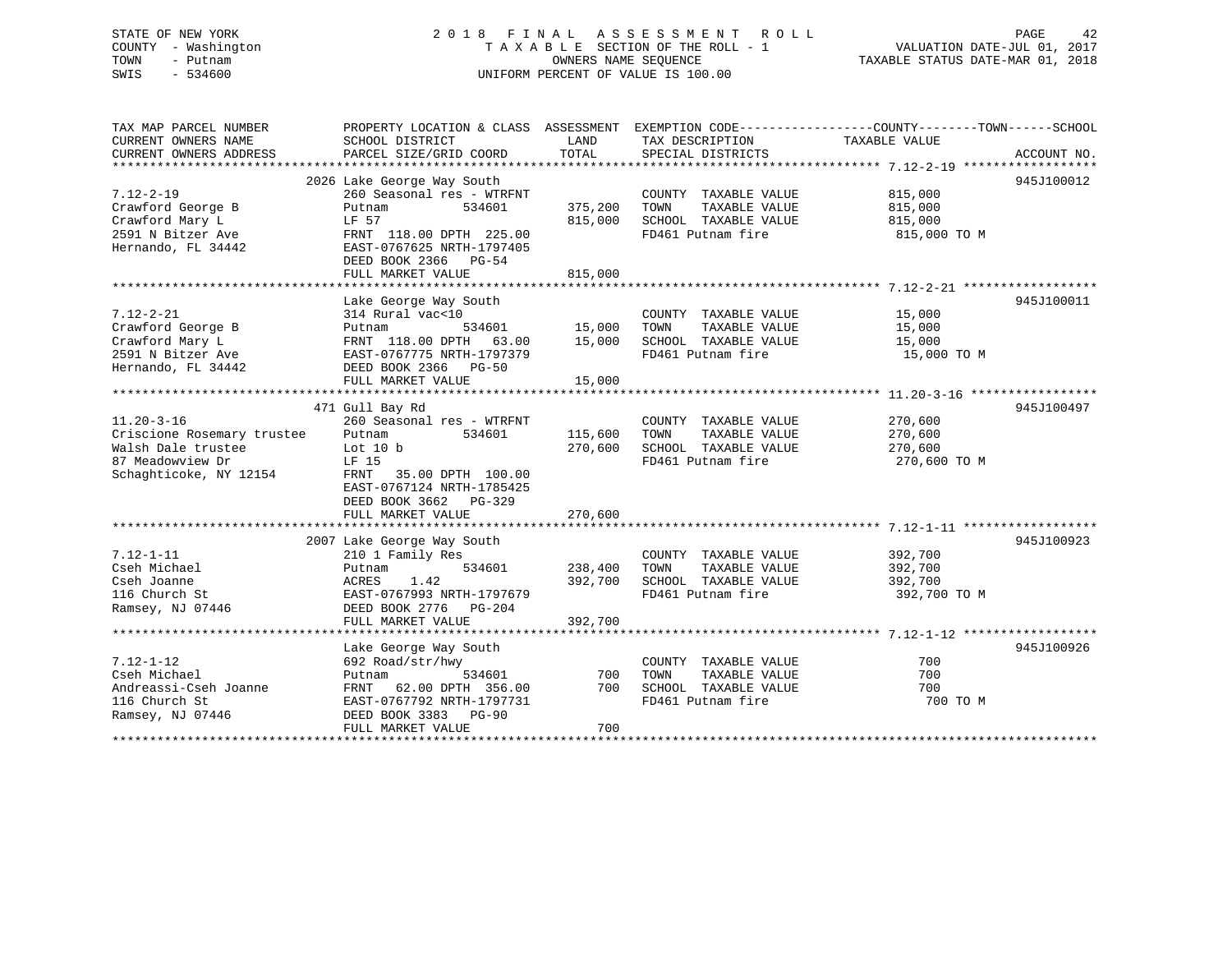### STATE OF NEW YORK 2 0 1 8 F I N A L A S S E S S M E N T R O L L PAGE 43 COUNTY - Washington T A X A B L E SECTION OF THE ROLL - 1 VALUATION DATE-JUL 01, 2017 TOWN - Putnam OWNERS NAME SEQUENCE TAXABLE STATUS DATE-MAR 01, 2018 SWIS - 534600 UNIFORM PERCENT OF VALUE IS 100.00

| TAX MAP PARCEL NUMBER<br>CURRENT OWNERS NAME | SCHOOL DISTRICT                                                                                      | LAND    | TAX DESCRIPTION       | PROPERTY LOCATION & CLASS ASSESSMENT EXEMPTION CODE----------------COUNTY-------TOWN------SCHOOL<br>TAXABLE VALUE |
|----------------------------------------------|------------------------------------------------------------------------------------------------------|---------|-----------------------|-------------------------------------------------------------------------------------------------------------------|
| CURRENT OWNERS ADDRESS                       | PARCEL SIZE/GRID COORD                                                                               | TOTAL   | SPECIAL DISTRICTS     | ACCOUNT NO.                                                                                                       |
|                                              | Lake George Way South                                                                                |         |                       |                                                                                                                   |
| $7.12 - 1 - 12.1$                            | 312 Vac w/imprv - WTRFNT                                                                             |         | COUNTY TAXABLE VALUE  | 276,500                                                                                                           |
| Cseh Michael                                 | 534601<br>Putnam                                                                                     | 267,500 | TOWN<br>TAXABLE VALUE | 276,500                                                                                                           |
| Cseh Joanne                                  | $3357/263$ (-) 8.-1-3.2                                                                              | 276,500 | SCHOOL TAXABLE VALUE  | 276,500                                                                                                           |
| 116 Church St                                | LF 97                                                                                                |         | FD461 Putnam fire     | 276,500 TO M                                                                                                      |
| Ramsey, NJ 07446                             | 97.00 DPTH 180.00<br>FRNT<br>EAST-0767680 NRTH-1797639<br>DEED BOOK 2776 PG-204<br>FULL MARKET VALUE | 276,500 |                       |                                                                                                                   |
|                                              |                                                                                                      |         |                       |                                                                                                                   |
|                                              | 6208 Oliver Way                                                                                      |         |                       | 945J100871                                                                                                        |
| $12. - 1 - 25$                               | 210 1 Family Res                                                                                     |         | COUNTY TAXABLE VALUE  | 390,555                                                                                                           |
| Cueman M Kent                                | 534601<br>Putnam                                                                                     | 180,555 | TAXABLE VALUE<br>TOWN | 390,555                                                                                                           |
| Cueman Teri T                                | LR's                                                                                                 | 390,555 | SCHOOL TAXABLE VALUE  | 390,555                                                                                                           |
| 115 Pintail Pl                               | 1.39<br>ACRES                                                                                        |         | FD461 Putnam fire     | 390,555 TO M                                                                                                      |
| Yorktown, VA 23692                           | EAST-0767225 NRTH-1792075                                                                            |         |                       |                                                                                                                   |
|                                              | DEED BOOK 908<br>PG-136                                                                              |         |                       |                                                                                                                   |
|                                              | FULL MARKET VALUE                                                                                    | 390,555 |                       |                                                                                                                   |
|                                              | 699 Gull Bay Rd                                                                                      |         |                       | 945J100436                                                                                                        |
| $14.11 - 3 - 4$                              | 210 1 Family Res - WTRFNT                                                                            |         | COUNTY TAXABLE VALUE  | 912,000                                                                                                           |
| Culbertson Donald                            | 534601<br>Putnam                                                                                     | 512,000 | TOWN<br>TAXABLE VALUE | 912,000                                                                                                           |
| Culbertson Heidi                             | LF 274                                                                                               | 912,000 | SCHOOL TAXABLE VALUE  | 912,000                                                                                                           |
| 1 Lakeshore Dr                               | $14. -3 - 4$                                                                                         |         | FD461 Putnam fire     | 912,000 TO M                                                                                                      |
| Mount Arlington, NJ 07856                    | FRNT 180.00 DPTH 92.00                                                                               |         |                       |                                                                                                                   |
|                                              | EAST-0764421 NRTH-1781563                                                                            |         |                       |                                                                                                                   |
|                                              | DEED BOOK 865<br>$PG-9$                                                                              |         |                       |                                                                                                                   |
|                                              | FULL MARKET VALUE                                                                                    | 912,000 |                       |                                                                                                                   |
|                                              |                                                                                                      |         |                       |                                                                                                                   |
| $5. -2 - 4.2$                                | 779 County Route 2                                                                                   |         | COUNTY TAXABLE VALUE  | 945J101073<br>124,000                                                                                             |
| Cummings C Irving                            | 210 1 Family Res<br>534601<br>Putnam                                                                 | 16,500  | TOWN<br>TAXABLE VALUE | 124,000                                                                                                           |
| 779 County Route 2                           | 1.40<br>ACRES                                                                                        | 124,000 | SCHOOL TAXABLE VALUE  | 124,000                                                                                                           |
| Putnam, NY 12861                             | EAST-0789425 NRTH-1806907                                                                            |         | CA002 Cons agri dst 2 | 124,000 TO                                                                                                        |
|                                              | DEED BOOK 569<br>PG-192                                                                              |         | FD461 Putnam fire     | 124,000 TO M                                                                                                      |
|                                              | FULL MARKET VALUE                                                                                    | 124,000 |                       |                                                                                                                   |
|                                              |                                                                                                      |         |                       |                                                                                                                   |
|                                              | County Route 2                                                                                       |         |                       | 945J101091                                                                                                        |
| $5. -2 - 4.3$                                | 312 Vac w/imprv - WTRFNT                                                                             |         | COUNTY TAXABLE VALUE  | 119,900                                                                                                           |
| Cummings C. Irving                           | 534601<br>Putnam                                                                                     | 118,500 | TOWN<br>TAXABLE VALUE | 119,900                                                                                                           |
| 779 County Route 2                           | 61.43<br>ACRES                                                                                       | 119,900 | SCHOOL TAXABLE VALUE  | 119,900                                                                                                           |
| Putnam Station, NY 12861                     | EAST-0790111 NRTH-1807270                                                                            |         | CA002 Cons agri dst 2 | 119,900 TO                                                                                                        |
|                                              | DEED BOOK 3401<br>PG-171                                                                             |         | FD461 Putnam fire     | 119,900 TO M                                                                                                      |
|                                              | FULL MARKET VALUE                                                                                    | 119,900 |                       |                                                                                                                   |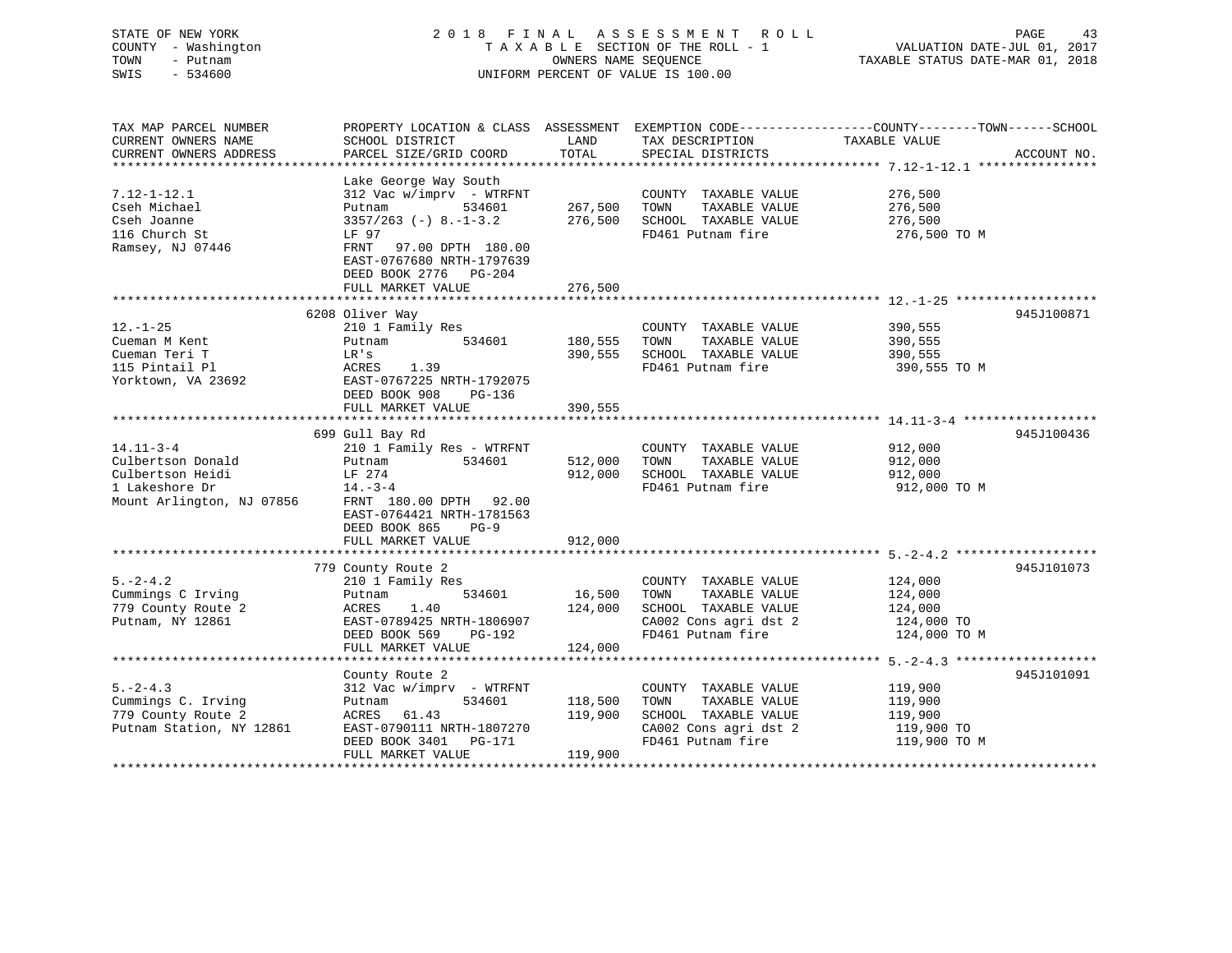| STATE OF NEW YORK   | 2018 FINAL ASSESSMENT ROLL         | 44<br>PAGE                       |
|---------------------|------------------------------------|----------------------------------|
| COUNTY - Washington | TAXABLE SECTION OF THE ROLL - 1    | VALUATION DATE-JUL 01, 2017      |
| TOWN<br>- Putnam    | OWNERS NAME SEOUENCE               | TAXABLE STATUS DATE-MAR 01, 2018 |
| SWIS<br>$-534600$   | UNIFORM PERCENT OF VALUE IS 100.00 |                                  |
|                     |                                    |                                  |
|                     |                                    |                                  |

| TAX MAP PARCEL NUMBER                 | PROPERTY LOCATION & CLASS ASSESSMENT EXEMPTION CODE---------------COUNTY-------TOWN------SCHOOL |         |                       |               |             |
|---------------------------------------|-------------------------------------------------------------------------------------------------|---------|-----------------------|---------------|-------------|
| CURRENT OWNERS NAME                   | SCHOOL DISTRICT                                                                                 | LAND    | TAX DESCRIPTION       | TAXABLE VALUE |             |
| CURRENT OWNERS ADDRESS                | PARCEL SIZE/GRID COORD                                                                          | TOTAL   | SPECIAL DISTRICTS     |               | ACCOUNT NO. |
|                                       |                                                                                                 |         |                       |               |             |
|                                       | 405 Hutton Square Rd                                                                            |         |                       |               | 945J100534  |
| $9 - 1 - 8$                           | 280 Res Multiple - WTRFNT                                                                       |         | COUNTY TAXABLE VALUE  | 704,600       |             |
| Cummings Estate Charles Thomas Putnam | 534601                                                                                          | 328,100 | TOWN<br>TAXABLE VALUE | 704,600       |             |
| Tobey Herbert Trustee                 | hse & camp                                                                                      | 704,600 | SCHOOL TAXABLE VALUE  | 704,600       |             |
| 405 Hutton Square Rd                  | 850/188                                                                                         |         | CA002 Cons agri dst 2 | 704,600 TO    |             |
| Putnam, NY 12861                      | ACRES 245.10                                                                                    |         | FD461 Putnam fire     | 704,600 TO M  |             |
|                                       | EAST-0789823 NRTH-1796774                                                                       |         |                       |               |             |
|                                       | DEED BOOK 3175 PG-253                                                                           |         |                       |               |             |
|                                       | FULL MARKET VALUE                                                                               | 704,600 |                       |               |             |
|                                       |                                                                                                 |         |                       |               |             |
|                                       | Cummings Rd                                                                                     |         |                       |               | 945J100161  |
| $9. - 1 - 5$                          | 322 Rural vac>10                                                                                |         | COUNTY TAXABLE VALUE  | 155,500       |             |
| Cummings Irrevocable Trust Cha Putnam | 534601                                                                                          | 155,500 | TAXABLE VALUE<br>TOWN | 155,500       |             |
| 412 Hutton Square Rd                  | ACRES 155.60                                                                                    | 155,500 | SCHOOL TAXABLE VALUE  | 155,500       |             |
| Putnam Station, NY 12861              | EAST-0783305 NRTH-1800797                                                                       |         | FD461 Putnam fire     | 155,500 TO M  |             |
|                                       | DEED BOOK 3176<br>$PG-1$                                                                        |         |                       |               |             |
|                                       | FULL MARKET VALUE                                                                               | 155,500 |                       |               |             |
|                                       |                                                                                                 |         |                       |               |             |
|                                       | 460 Hutton Square Rd                                                                            |         |                       |               | 945J100139  |
| $9. - 1 - 9$                          | 314 Rural vac<10 - WTRFNT                                                                       |         | COUNTY TAXABLE VALUE  | 165,900       |             |
| Cummings Irrevocable Trust Cha Putnam | 534601                                                                                          | 165,900 | TOWN<br>TAXABLE VALUE | 165,900       |             |
| Tobey Herbert Trustee                 | 825-314                                                                                         | 165,900 | SCHOOL TAXABLE VALUE  | 165,900       |             |
| 412 Hutton Square Rd                  | ACRES 102.40                                                                                    |         | CA002 Cons agri dst 2 | 165,900 TO    |             |
| Putnam, NY 12861                      | EAST-0790709 NRTH-1799801                                                                       |         | FD461 Putnam fire     | 165,900 TO M  |             |
|                                       | DEED BOOK 3173 PG-136                                                                           |         |                       |               |             |
|                                       | FULL MARKET VALUE                                                                               | 165,900 |                       |               |             |
|                                       |                                                                                                 |         |                       |               |             |
|                                       | 1186 County Route 2                                                                             |         |                       |               | 945J100172  |
| $2. -1 - 2.1$                         | 242 Rurl res&rec - WTRFNT                                                                       |         | COUNTY TAXABLE VALUE  | 120,000       |             |
| Curcio Frank                          | 534601<br>Putnam                                                                                | 102,300 | TOWN<br>TAXABLE VALUE | 120,000       |             |
| 1186 County Route 2                   | 52.30 BANK<br>ACRES<br>999                                                                      | 120,000 | SCHOOL TAXABLE VALUE  | 120,000       |             |
| Putnam, NY 12861                      | EAST-0784209 NRTH-1813027                                                                       |         | FD461 Putnam fire     | 120,000 TO M  |             |
|                                       | DEED BOOK 3008<br>PG-282                                                                        |         |                       |               |             |
|                                       | FULL MARKET VALUE                                                                               | 120,000 |                       |               |             |
|                                       |                                                                                                 |         |                       |               |             |
|                                       | Hutton Square Rd                                                                                |         |                       |               | 945J100403  |
| $13. - 3 - 1$                         | $312$ Vac w/imprv - WTRFNT                                                                      |         | COUNTY TAXABLE VALUE  | 123,600       |             |
| Danforth Nina                         | 534601<br>Putnam                                                                                | 120,800 | TOWN<br>TAXABLE VALUE | 123,600       |             |
| 86 Wellsley St                        | Barn                                                                                            | 123,600 | SCHOOL TAXABLE VALUE  | 123,600       |             |
| Weston, MA 02493                      | ACRES<br>80.80                                                                                  |         | FD461 Putnam fire     | 123,600 TO M  |             |
|                                       | EAST-0789728 NRTH-1792960                                                                       |         |                       |               |             |
|                                       | DEED BOOK 912<br>$PG-36$                                                                        |         |                       |               |             |
|                                       | FULL MARKET VALUE                                                                               | 123,600 |                       |               |             |
|                                       | *****************************                                                                   |         |                       |               |             |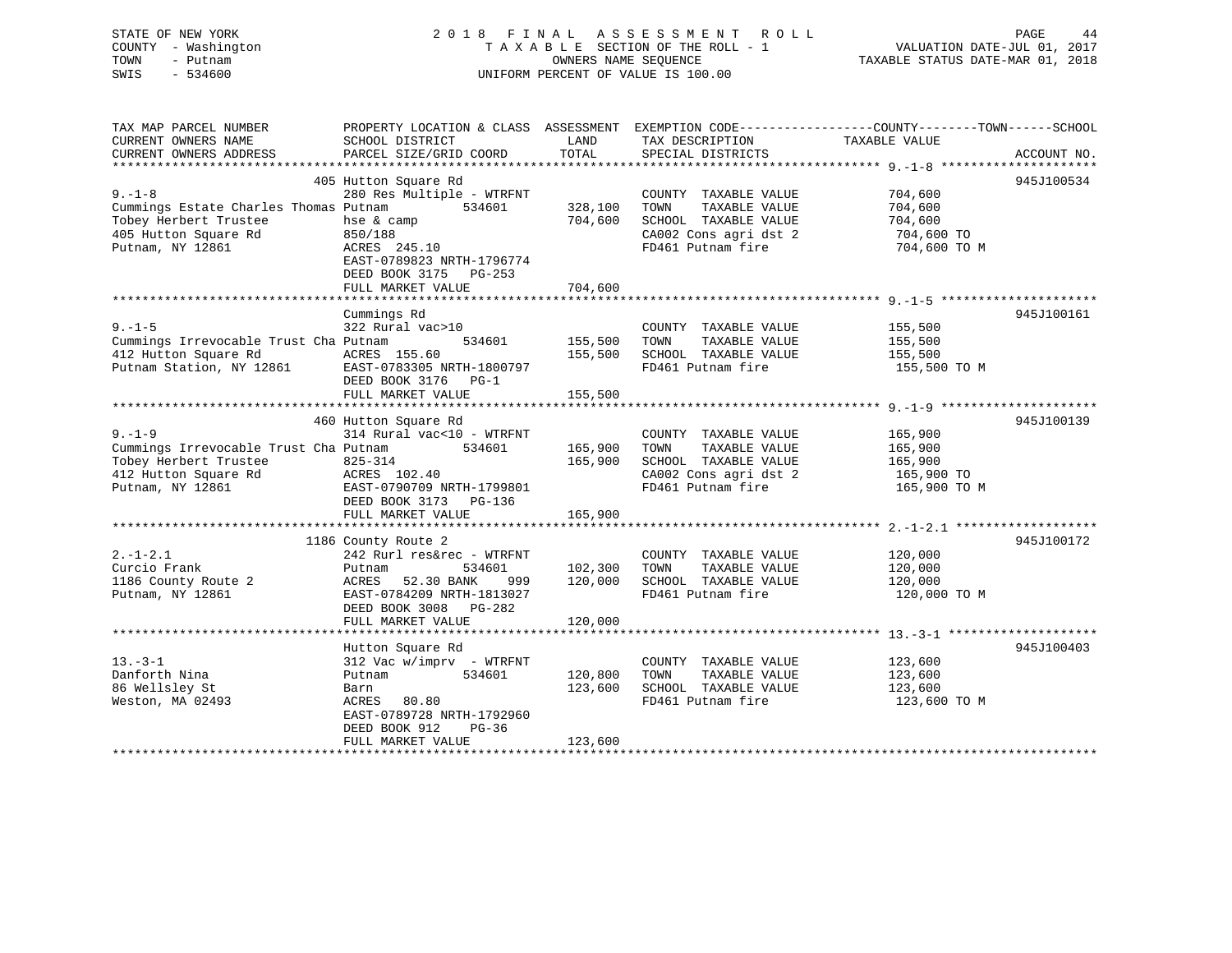STATE OF NEW YORK 2 0 1 8 F I N A L A S S E S S M E N T R O L L PAGE 45COUNTY - Washington  $T A X A B L E$  SECTION OF THE ROLL - 1<br>TOWN - Putnam data of the COUNTERS NAME SEQUENCE SWIS - 534600 UNIFORM PERCENT OF VALUE IS 100.00

VALUATION DATE-JUL 01, 2017

TAXABLE STATUS DATE-MAR 01, 2018

| TAX MAP PARCEL NUMBER     | PROPERTY LOCATION & CLASS ASSESSMENT |          | EXEMPTION CODE-----------------COUNTY--------TOWN------SCHOOL |               |                    |
|---------------------------|--------------------------------------|----------|---------------------------------------------------------------|---------------|--------------------|
| CURRENT OWNERS NAME       | SCHOOL DISTRICT                      | LAND     | TAX DESCRIPTION                                               | TAXABLE VALUE |                    |
| CURRENT OWNERS ADDRESS    | PARCEL SIZE/GRID COORD               | TOTAL    | SPECIAL DISTRICTS                                             |               | ACCOUNT NO.        |
|                           |                                      |          |                                                               |               |                    |
|                           | 5317 .8 Mile Way                     |          |                                                               |               | 945J100700         |
| $12.-4-11$                | 260 Seasonal res - WTRFNT            |          | COUNTY TAXABLE VALUE                                          | 443,200       |                    |
| Dark Bay LLC              | Putnam<br>534601                     | 352,600  | TAXABLE VALUE<br>TOWN                                         | 443,200       |                    |
| 9932 Woodrow St           | LF 60                                | 443,200  | SCHOOL TAXABLE VALUE                                          | 443,200       |                    |
| Vienna, VA 22181-3136     | FRNT<br>75.00 DPTH 640.00            |          | FD461 Putnam fire                                             | 443,200 TO M  |                    |
|                           | EAST-0767323 NRTH-1789085            |          |                                                               |               |                    |
|                           |                                      |          |                                                               |               |                    |
|                           | DEED BOOK 2345 PG-14                 |          |                                                               |               |                    |
|                           | FULL MARKET VALUE                    | 443,200  |                                                               |               |                    |
|                           |                                      |          |                                                               |               |                    |
|                           | 5566 Evergreen Shores Way            |          |                                                               |               | 945J100905         |
| $12. - 4 - 45$            | 210 1 Family Res - WTRFNT            |          | COUNTY TAXABLE VALUE                                          | 1245,200      |                    |
| De Marco Christopher      | Putnam<br>534601                     | 608,300  | TOWN<br>TAXABLE VALUE                                         | 1245,200      |                    |
| Christopher DeMarco Trust | Lot 6                                | 1245,200 | SCHOOL TAXABLE VALUE                                          | 1245,200      |                    |
| 23 Offenbach St           | ACRES<br>3.80                        |          | FD461 Putnam fire                                             | 1245,200 TO M |                    |
| Centereach, NY 11720      | EAST-0767307 NRTH-1790401            |          |                                                               |               |                    |
|                           | DEED BOOK 3797 PG-71                 |          |                                                               |               |                    |
|                           | FULL MARKET VALUE                    | 1245,200 |                                                               |               |                    |
|                           |                                      |          |                                                               |               |                    |
|                           | 104 Putnam Center Rd                 |          |                                                               |               | 945J101040         |
| $13.-1-1.4$               | 210 1 Family Res                     |          | BAS STAR<br>41854                                             | $\mathbf{0}$  | $\Omega$<br>30,000 |
| Dedrick Jodie L           | 534601<br>Putnam                     | 24,000   | COUNTY TAXABLE VALUE                                          | 192,600       |                    |
| Bruce Jodie a/k/a         | ACRES<br>3.40                        | 192,600  | TAXABLE VALUE<br>TOWN                                         | 192,600       |                    |
| 104 Putnam Center Rd      | EAST-0782982 NRTH-1794151            |          | SCHOOL TAXABLE VALUE                                          | 162,600       |                    |
| Putnam Station, NY 12861  | DEED BOOK 597<br>PG-278              |          | FD461 Putnam fire                                             | 192,600 TO M  |                    |
|                           | FULL MARKET VALUE                    | 192,600  |                                                               |               |                    |
|                           |                                      |          |                                                               |               |                    |
|                           |                                      |          |                                                               |               |                    |
|                           | 157+161 Hutton Square Rd             |          |                                                               |               | 945J100183         |
| $13. - 2 - 12$            | 210 1 Family Res                     |          | COUNTY TAXABLE VALUE                                          | 187,500       |                    |
| Dedrick Richard D         | 534601<br>Putnam                     | 29,600   | TOWN<br>TAXABLE VALUE                                         | 187,500       |                    |
| Dedrick Mary Jane         | ACRES<br>4.90                        | 187,500  | SCHOOL TAXABLE VALUE                                          | 187,500       |                    |
| 157 Hutton Square Rd      | EAST-0787694 NRTH-1792701            |          | FD461 Putnam fire                                             | 187,500 TO M  |                    |
| Putnam Sta, NY 12861      | DEED BOOK 406<br>PG-151              |          |                                                               |               |                    |
|                           | FULL MARKET VALUE                    | 187,500  |                                                               |               |                    |
|                           |                                      |          |                                                               |               |                    |
|                           | Hutton Square Rd                     |          |                                                               |               |                    |
| $13 - 3 - 1.1$            | 314 Rural vac<10                     |          | COUNTY TAXABLE VALUE                                          | 900           |                    |
| Dedrick Richard D         | 534601<br>Putnam                     | 900      | TOWN<br>TAXABLE VALUE                                         | 900           |                    |
| Dedrick Mary Jane         | Vacant Lot                           | 900      | SCHOOL TAXABLE VALUE                                          | 900           |                    |
| 157 Hutton Square Rd      | FRNT 200.00 DPTH 220.00              |          | FD461 Putnam fire                                             | 900 TO M      |                    |
| Putnam Station, NY 12861  | EAST-0788069 NRTH-1792800            |          |                                                               |               |                    |
|                           | DEED BOOK 654<br>PG-156              |          |                                                               |               |                    |
|                           | FULL MARKET VALUE                    | 900      |                                                               |               |                    |
|                           |                                      |          |                                                               |               |                    |
|                           |                                      |          |                                                               |               |                    |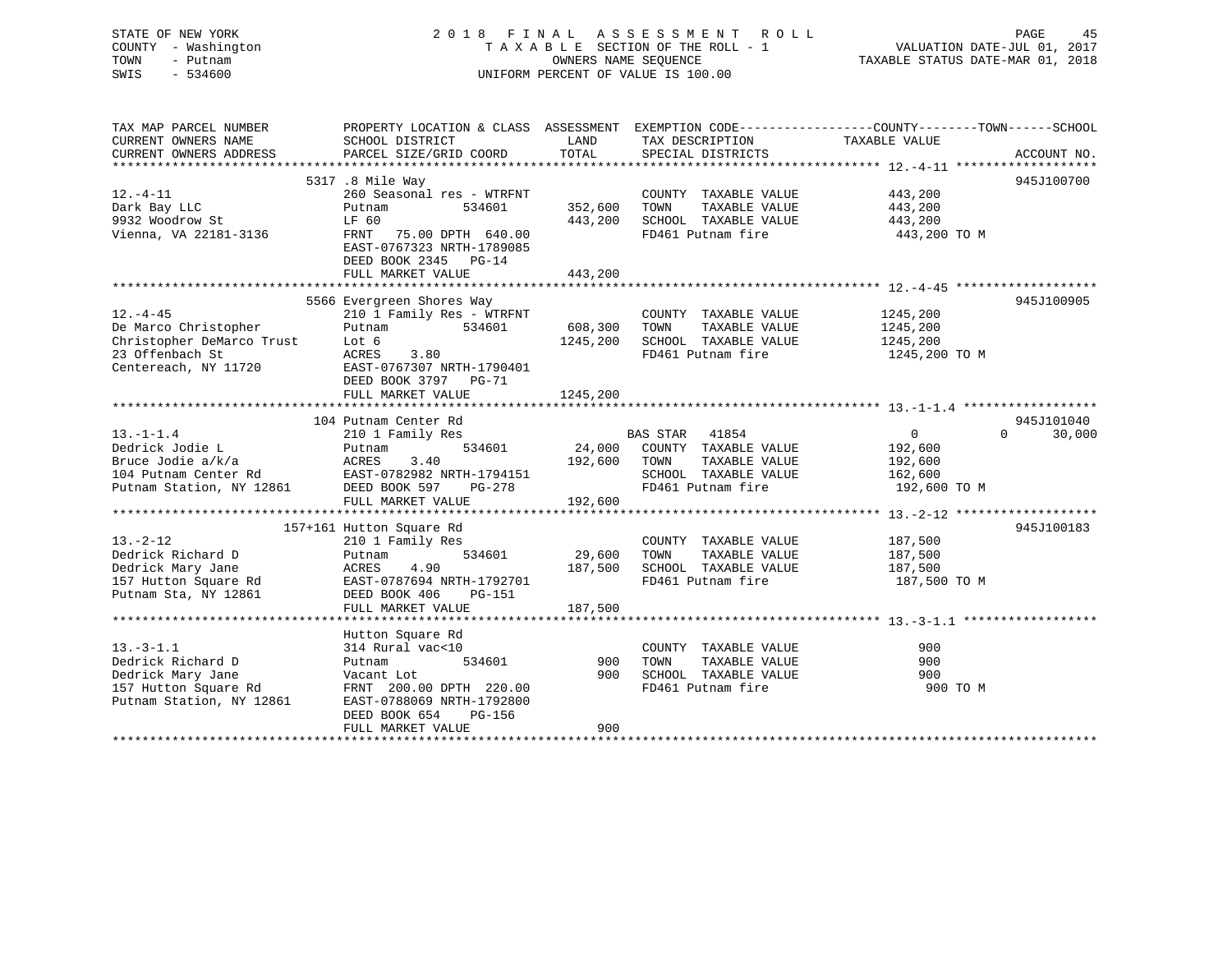### STATE OF NEW YORK 2 0 1 8 F I N A L A S S E S S M E N T R O L L PAGE 46 COUNTY - Washington T A X A B L E SECTION OF THE ROLL - 1 VALUATION DATE-JUL 01, 2017 TOWN - Putnam **CONNERS NAME SEQUENCE** TAXABLE STATUS DATE-MAR 01, 2018 SWIS - 534600 UNIFORM PERCENT OF VALUE IS 100.00

| TAX MAP PARCEL NUMBER<br>CURRENT OWNERS NAME | PROPERTY LOCATION & CLASS ASSESSMENT<br>SCHOOL DISTRICT | LAND    | TAX DESCRIPTION       | EXEMPTION CODE-----------------COUNTY-------TOWN------SCHOOL<br>TAXABLE VALUE |
|----------------------------------------------|---------------------------------------------------------|---------|-----------------------|-------------------------------------------------------------------------------|
| CURRENT OWNERS ADDRESS                       | PARCEL SIZE/GRID COORD                                  | TOTAL   | SPECIAL DISTRICTS     | ACCOUNT NO.                                                                   |
|                                              |                                                         |         |                       |                                                                               |
|                                              | County Route 3                                          |         |                       | 945J101089                                                                    |
| $13.-2-15.1$                                 | 314 Rural vac<10                                        |         | COUNTY TAXABLE VALUE  | 800                                                                           |
| Dedrick's Mill LLC                           | 534601<br>Putnam                                        | 800     | TAXABLE VALUE<br>TOWN | 800                                                                           |
| c/o Holly Gosselink                          | 1.50<br>ACRES                                           | 800     | SCHOOL TAXABLE VALUE  | 800                                                                           |
| 143 Old Milltown Rd                          | EAST-0786169 NRTH-1787279                               |         | FD461 Putnam fire     | 800 TO M                                                                      |
| Brewester, NY 10509                          | DEED BOOK 3834 PG-300                                   |         |                       |                                                                               |
|                                              | FULL MARKET VALUE                                       | 800     |                       |                                                                               |
|                                              |                                                         |         |                       |                                                                               |
|                                              | 249 County Route 3                                      |         |                       | 945J100265                                                                    |
| $13. - 2 - 16$                               | 240 Rural res                                           |         | COUNTY TAXABLE VALUE  | 350,000                                                                       |
| Dedrick's Mill LLC                           | Putnam<br>534601                                        | 75,000  | TOWN<br>TAXABLE VALUE | 350,000                                                                       |
| c/o Holly Gosselink                          | ACRES<br>10.00                                          | 350,000 | SCHOOL TAXABLE VALUE  | 350,000                                                                       |
| 143 Old Milltown Rd                          | EAST-0785449 NRTH-1787253                               |         | FD461 Putnam fire     | 350,000 TO M                                                                  |
| Brewester, NY 10509                          | DEED BOOK 3834 PG-300                                   |         |                       |                                                                               |
|                                              | FULL MARKET VALUE                                       | 350,000 |                       |                                                                               |
|                                              |                                                         |         |                       |                                                                               |
|                                              | 197 County Route 3                                      |         |                       | 945J100075                                                                    |
| $13.-2-14.1$                                 | 322 Rural vac>10                                        |         | COUNTY TAXABLE VALUE  | 144,000                                                                       |
| Delango Anthony                              | 534601<br>Putnam                                        | 144,000 | TAXABLE VALUE<br>TOWN | 144,000                                                                       |
| 841 Route 22                                 | ACRES 143.70                                            | 144,000 | SCHOOL TAXABLE VALUE  | 144,000                                                                       |
| Pawling, NY 12564                            | EAST-0785849 NRTH-1788750                               |         | FD461 Putnam fire     | 144,000 TO M                                                                  |
|                                              | DEED BOOK 804<br>$PG-17$                                |         |                       |                                                                               |
|                                              | FULL MARKET VALUE                                       | 144,000 |                       |                                                                               |
|                                              |                                                         |         |                       |                                                                               |
|                                              | County Route 3                                          |         |                       | 945J100830                                                                    |
| $13. - 2 - 17$                               | 322 Rural vac>10                                        |         | COUNTY TAXABLE VALUE  | 49,200                                                                        |
| Delango Anthony                              | 534601<br>Putnam                                        | 49,200  | TOWN<br>TAXABLE VALUE | 49,200                                                                        |
| 841 Route 22                                 | ACRES<br>41.70                                          | 49,200  | SCHOOL TAXABLE VALUE  | 49,200                                                                        |
| Pawling, NY 12564                            | EAST-0785038 NRTH-1786512                               |         | FD461 Putnam fire     | 49,200 TO M                                                                   |
|                                              | DEED BOOK 804<br>$PG-15$                                |         |                       |                                                                               |
|                                              | FULL MARKET VALUE                                       | 49,200  |                       |                                                                               |
|                                              |                                                         |         |                       |                                                                               |
|                                              | 35 Ferry Way South                                      |         |                       | 945J100055                                                                    |
| $2. - 1 - 17$                                | 314 Rural vac<10 - WTRFNT                               |         | COUNTY TAXABLE VALUE  | 3,800                                                                         |
| Delaware & Hudson Railway Co                 | 534601<br>Putnam                                        | 3,800   | TAXABLE VALUE<br>TOWN | 3,800                                                                         |
| Tax Dept                                     | $129'$ Lf                                               | 3,800   | SCHOOL TAXABLE VALUE  | 3,800                                                                         |
| 120 S 6th St Fl 7th                          | FRNT 120.00 DPTH 35.00                                  |         | FD461 Putnam fire     | 3,800 TO M                                                                    |
| Minneapolis, MN 55402-1201                   | 0.27<br>ACRES                                           |         |                       |                                                                               |
|                                              | EAST-0788323 NRTH-1810264                               |         |                       |                                                                               |
|                                              | DEED BOOK 839<br>$PG-1$                                 |         |                       |                                                                               |
|                                              | FULL MARKET VALUE                                       | 3,800   |                       |                                                                               |
|                                              |                                                         |         |                       |                                                                               |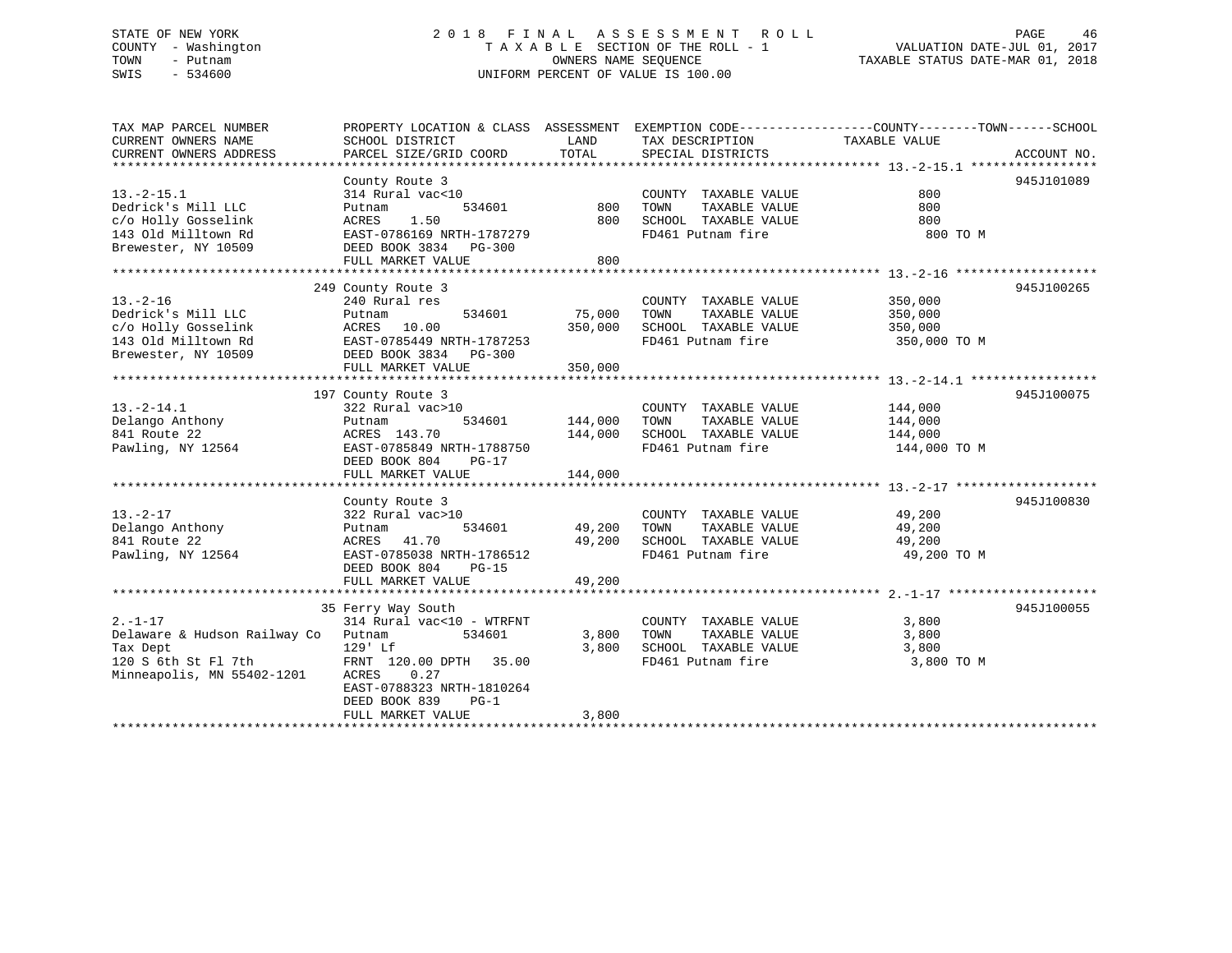| STATE OF NEW YORK<br>COUNTY - Washington<br>TOWN<br>- Putnam<br>$-534600$<br>SWIS | 2018 FINAL                                                                                                              | OWNERS NAME SEQUENCE | ASSESSMENT ROLL<br>TAXABLE SECTION OF THE ROLL - 1<br>UNIFORM PERCENT OF VALUE IS 100.00 | PAGE<br>47<br>VALUATION DATE-JUL 01, 2017<br>TAXABLE STATUS DATE-MAR 01, 2018                                                   |
|-----------------------------------------------------------------------------------|-------------------------------------------------------------------------------------------------------------------------|----------------------|------------------------------------------------------------------------------------------|---------------------------------------------------------------------------------------------------------------------------------|
| TAX MAP PARCEL NUMBER<br>CURRENT OWNERS NAME<br>CURRENT OWNERS ADDRESS            | SCHOOL DISTRICT<br>PARCEL SIZE/GRID COORD                                                                               | LAND<br>TOTAL        | TAX DESCRIPTION<br>SPECIAL DISTRICTS                                                     | PROPERTY LOCATION & CLASS ASSESSMENT EXEMPTION CODE----------------COUNTY-------TOWN-----SCHOOL<br>TAXABLE VALUE<br>ACCOUNT NO. |
|                                                                                   | 604 County Route 3                                                                                                      |                      |                                                                                          | 945J101095                                                                                                                      |
| $13.-3-20.1$                                                                      | $312$ Vac w/imprv - WTRFNT                                                                                              |                      | COUNTY TAXABLE VALUE                                                                     | 2,100                                                                                                                           |
| Delaware & Hudson Railway Co                                                      | 534601<br>Putnam                                                                                                        | 1,600                | TOWN<br>TAXABLE VALUE                                                                    | 2,100                                                                                                                           |
| Tax Department                                                                    | Ref 187/472                                                                                                             | 2,100                | SCHOOL TAXABLE VALUE                                                                     | 2,100                                                                                                                           |
| 120 S 6th St Fl 7th                                                               | 310' Lf                                                                                                                 |                      | FD461 Putnam fire                                                                        | 2,100 TO M                                                                                                                      |
| Minneapolis, MN 55402-1201                                                        | FRNT 240.00 DPTH<br>50.00<br>ACRES<br>0.29<br>EAST-0789916 NRTH-1788825<br>DEED BOOK 639<br>PG-168<br>FULL MARKET VALUE | 2,100                |                                                                                          |                                                                                                                                 |
|                                                                                   |                                                                                                                         |                      |                                                                                          |                                                                                                                                 |
|                                                                                   | 602 Railroad Way North                                                                                                  |                      |                                                                                          | 945J100225                                                                                                                      |
| $13 - 3 - 20$                                                                     | 280 Res Multiple - WTRFNT                                                                                               |                      | COUNTY TAXABLE VALUE                                                                     | 87,300                                                                                                                          |
| Delaware & Hudson Railway Corp Putnam                                             | 534601                                                                                                                  | 19,100               | TOWN<br>TAXABLE VALUE                                                                    | 87,300                                                                                                                          |
| Attn: Film Elizabeth M                                                            | Ref 187/472                                                                                                             | 87,300               | SCHOOL TAXABLE VALUE                                                                     | 87,300                                                                                                                          |
| 31 Forest Dr<br>Colonie, NY 12205                                                 | Lf 440 (S)<br>FRNT 390.00 DPTH<br>50.00<br>EAST-0789924 NRTH-1788530<br>DEED BOOK 639<br>PG-168                         |                      | FD461 Putnam fire                                                                        | 87,300 TO M                                                                                                                     |
|                                                                                   | FULL MARKET VALUE                                                                                                       | 87,300               |                                                                                          |                                                                                                                                 |
|                                                                                   |                                                                                                                         |                      |                                                                                          |                                                                                                                                 |
|                                                                                   | 1716 Railroad Way South                                                                                                 |                      |                                                                                          | 945N200743                                                                                                                      |
| $13.-3-24.5$                                                                      | 260 Seasonal res - WTRFNT                                                                                               |                      | COUNTY TAXABLE VALUE                                                                     | 115,000                                                                                                                         |
| Delaware & Hudson Railway Corp Putnam                                             | 534601                                                                                                                  | 23,600<br>115,000    | TAXABLE VALUE<br>TOWN<br>SCHOOL TAXABLE VALUE                                            | 115,000                                                                                                                         |
| Attn: Miles Wm & Mary Jo<br>207 Cty Rte 70                                        | Ref 78/520<br>FRNT 161.00 DPTH 100.00                                                                                   |                      | FD461 Putnam fire                                                                        | 115,000<br>115,000 TO M                                                                                                         |
| Stillwater, NY 12170                                                              | EAST-0789650 NRTH-1787185<br>DEED BOOK 639<br>PG-168                                                                    |                      |                                                                                          |                                                                                                                                 |
|                                                                                   | FULL MARKET VALUE                                                                                                       | 115,000              |                                                                                          |                                                                                                                                 |
|                                                                                   |                                                                                                                         |                      |                                                                                          |                                                                                                                                 |
| $1.18 - 1 - 5$                                                                    | 2123 Black Point Rd<br>260 Seasonal res - WTRFNT                                                                        |                      | COUNTY TAXABLE VALUE                                                                     | 945J100670<br>495,000                                                                                                           |
| Dennis Christine Trustee                                                          | 534601<br>Putnam                                                                                                        | 399,100              | TOWN<br>TAXABLE VALUE                                                                    | 495,000                                                                                                                         |
| Dennis William Trustee                                                            | LF 97'                                                                                                                  | 495,000              | SCHOOL TAXABLE VALUE                                                                     | 495,000                                                                                                                         |
| 110 South State Rd                                                                | FRNT 120.00 DPTH 204.00                                                                                                 |                      | BP461 Black Pt Sewer Dist                                                                | .00 UN C                                                                                                                        |
| Briarcliff Manor, NY 10510                                                        | EAST-0772323 NRTH-1810844                                                                                               |                      | FD461 Putnam fire                                                                        | 495,000 TO M                                                                                                                    |
|                                                                                   | DEED BOOK 2705 PG-330<br>FULL MARKET VALUE                                                                              | 495,000              |                                                                                          |                                                                                                                                 |
|                                                                                   | *********************                                                                                                   | *******************  |                                                                                          |                                                                                                                                 |
|                                                                                   | 86 County Route 2                                                                                                       |                      |                                                                                          | 945J100476                                                                                                                      |
| $13 - 2 - 24$                                                                     | 210 1 Family Res                                                                                                        |                      | COUNTY TAXABLE VALUE                                                                     | 139,700                                                                                                                         |
| Depew Richard                                                                     | Putnam<br>534601                                                                                                        | 24,800               | TOWN<br>TAXABLE VALUE                                                                    | 139,700                                                                                                                         |
| Depew Bonnie                                                                      | ACRES<br>3.60 BANK<br>999                                                                                               | 139,700              | SCHOOL TAXABLE VALUE                                                                     | 139,700                                                                                                                         |
| 76 Creek Run Rd                                                                   | EAST-0783599 NRTH-1791649                                                                                               |                      | FD461 Putnam fire                                                                        | 139,700 TO M                                                                                                                    |
| Newburgh, NY 12550                                                                | PG-132<br>DEED BOOK 3424                                                                                                |                      |                                                                                          |                                                                                                                                 |
|                                                                                   | FULL MARKET VALUE                                                                                                       | 139,700              |                                                                                          |                                                                                                                                 |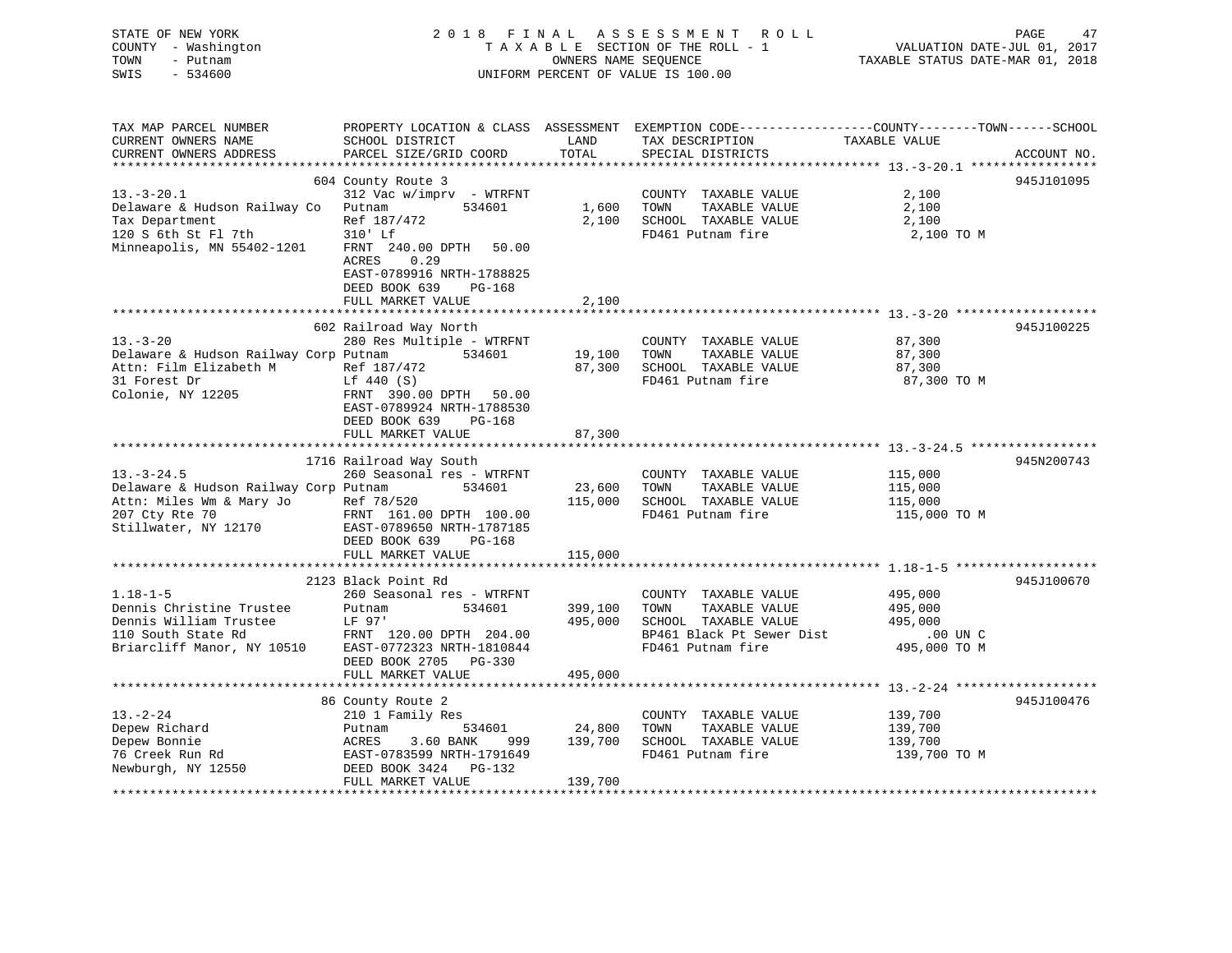### STATE OF NEW YORK 2 0 1 8 F I N A L A S S E S S M E N T R O L L PAGE 48 COUNTY - Washington T A X A B L E SECTION OF THE ROLL - 1 VALUATION DATE-JUL 01, 2017 TOWN - Putnam OWNERS NAME SEQUENCE TAXABLE STATUS DATE-MAR 01, 2018 SWIS - 534600 UNIFORM PERCENT OF VALUE IS 100.00

| TAX MAP PARCEL NUMBER<br>CURRENT OWNERS NAME<br>CURRENT OWNERS ADDRESS                                   | PROPERTY LOCATION & CLASS ASSESSMENT<br>SCHOOL DISTRICT<br>PARCEL SIZE/GRID COORD                                                                                                     | LAND<br>TOTAL                 | EXEMPTION CODE-----------------COUNTY-------TOWN------SCHOOL<br>TAX DESCRIPTION<br>SPECIAL DISTRICTS                    | TAXABLE VALUE                                                 | ACCOUNT NO.                      |
|----------------------------------------------------------------------------------------------------------|---------------------------------------------------------------------------------------------------------------------------------------------------------------------------------------|-------------------------------|-------------------------------------------------------------------------------------------------------------------------|---------------------------------------------------------------|----------------------------------|
| $1.18 - 1 - 18$<br>Deragon Barbara<br>Barry Katharine<br>193 Hardenburgh Ave<br>Demarest, NJ 07627       | 2186 Black Point Rd<br>210 1 Family Res - WTRFNT<br>534601<br>Putnam<br>LF 100'<br>FRNT 75.00 DPTH 310.00<br>EAST-0771129 NRTH-1809901<br>DEED BOOK 783<br>PG-68<br>FULL MARKET VALUE | 511,600<br>717,900<br>717,900 | COUNTY TAXABLE VALUE<br>TAXABLE VALUE<br>TOWN<br>SCHOOL TAXABLE VALUE<br>BP461 Black Pt Sewer Dist<br>FD461 Putnam fire | 717,900<br>717,900<br>717,900<br>$.00$ UN $C$<br>717,900 TO M | 945J100735                       |
|                                                                                                          |                                                                                                                                                                                       |                               |                                                                                                                         |                                                               |                                  |
| $4. -1 - 7.2$<br>Desiderio Robert D<br>Desiderio Deborah S<br>257 Schwerdtfeger Rd<br>Putnam, NY 12861   | 257 Schwerdtfeger Rd<br>242 Rurl res&rec<br>534601<br>Putnam<br>House & Land<br>70.30<br>ACRES<br>EAST-0770119 NRTH-1805397<br>DEED BOOK 1704 PG-254<br>FULL MARKET VALUE             | 185,300<br>307,000<br>307,000 | BAS STAR 41854<br>COUNTY TAXABLE VALUE<br>TAXABLE VALUE<br>TOWN<br>SCHOOL TAXABLE VALUE<br>FD461 Putnam fire            | $\Omega$<br>307,000<br>307,000<br>277,000<br>307,000 TO M     | 945J100988<br>30,000<br>$\Omega$ |
|                                                                                                          | 342 Peterson Rd                                                                                                                                                                       |                               |                                                                                                                         |                                                               | 945J101054                       |
| $12. - 2 - 4.2$<br>DeStefano Deborah<br>PO Box 423<br>Ticondergoa, NY 12883                              | 240 Rural res<br>534601<br>Putnam<br>ACRES 14.25 BANK<br>999<br>EAST-0778075 NRTH-1792474<br>DEED BOOK 2565 PG-215<br>FULL MARKET VALUE                                               | 69,300<br>244,100<br>244,100  | COUNTY TAXABLE VALUE<br>TAXABLE VALUE<br>TOWN<br>SCHOOL TAXABLE VALUE<br>CA002 Cons agri dst 2<br>FD461 Putnam fire     | 244,100<br>244,100<br>244,100<br>244,100 TO<br>244,100 TO M   |                                  |
|                                                                                                          |                                                                                                                                                                                       |                               |                                                                                                                         |                                                               |                                  |
| $14.8 - 1 - 15.1$<br>Devlin Donald<br>Devlin Teresa<br>9975 Brentwood Creek Dr<br>Collierville, TN 38017 | 2520 Indian Point Way<br>312 Vac w/imprv - WTRFNT<br>534601<br>Putnam<br>LF 86<br>FRNT 91.00 DPTH 199.00<br>EAST-0765185 NRTH-1783221<br>DEED BOOK 3227 PG-53<br>FULL MARKET VALUE    | 231,000<br>250,000<br>250,000 | COUNTY TAXABLE VALUE<br>TAXABLE VALUE<br>TOWN<br>SCHOOL TAXABLE VALUE<br>FD461 Putnam fire                              | 250,000<br>250,000<br>250,000<br>250,000 TO M                 | 945J101063                       |
|                                                                                                          |                                                                                                                                                                                       |                               |                                                                                                                         |                                                               |                                  |
| $13. - 3 - 21.2$<br>Diekel Alexandra<br>Diekel Christine<br>173 County Route 6<br>Clemons, NY 12819      | 467 County Route 3<br>210 1 Family Res - WTRFNT<br>534601<br>Putnam<br>ACRES<br>2.20 BANK<br>999<br>EAST-0789369 NRTH-1787598<br>DEED BOOK 3704 PG-78<br>FULL MARKET VALUE            | 42,000<br>182,500<br>182,500  | COUNTY TAXABLE VALUE<br>TAXABLE VALUE<br>TOWN<br>SCHOOL TAXABLE VALUE<br>FD461 Putnam fire                              | 182,500<br>182,500<br>182,500<br>182,500 TO M                 | 945J100245                       |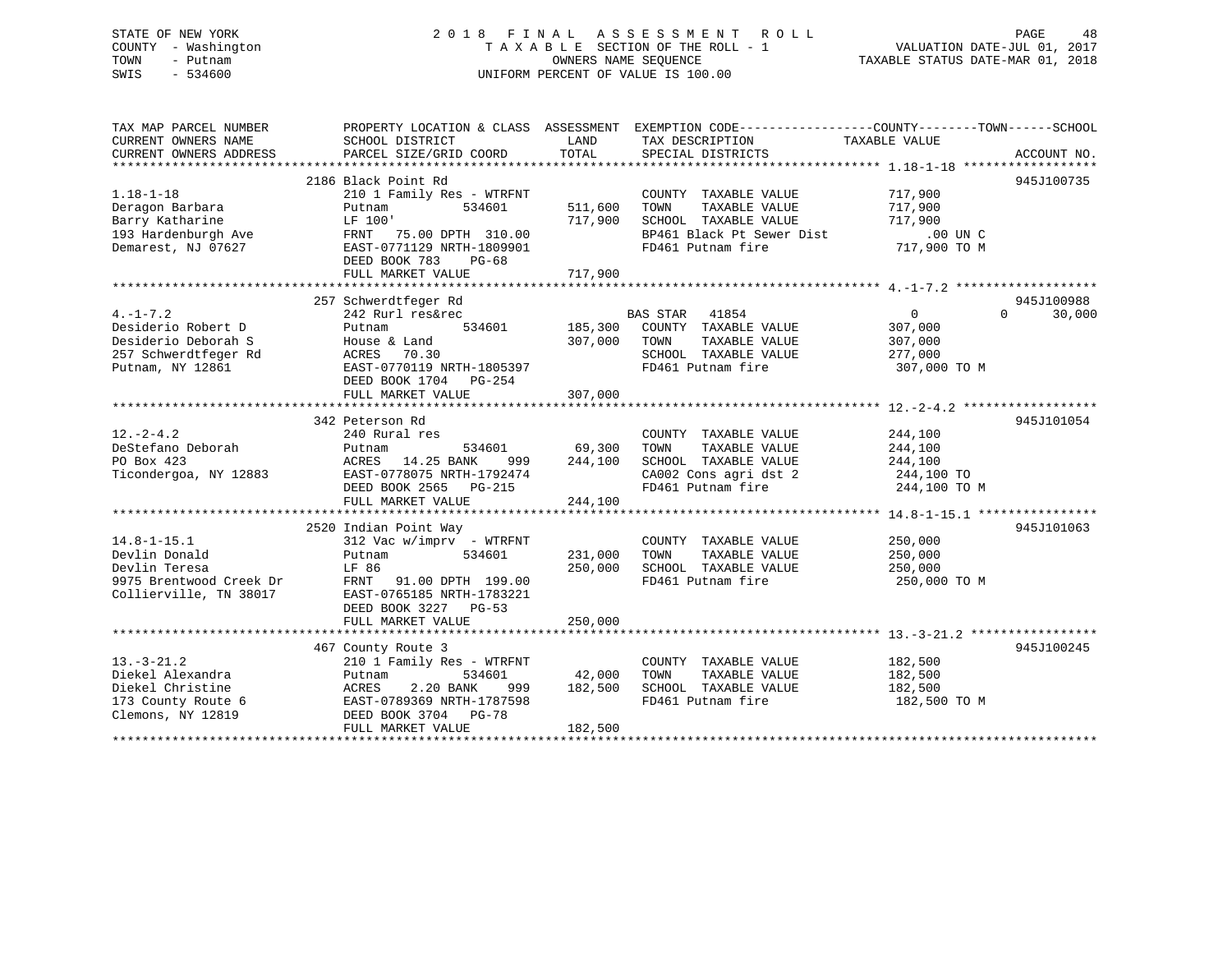### STATE OF NEW YORK 2 0 1 8 F I N A L A S S E S S M E N T R O L L PAGE 49 COUNTY - Washington T A X A B L E SECTION OF THE ROLL - 1 VALUATION DATE-JUL 01, 2017 TOWN - Putnam OWNERS NAME SEQUENCE TAXABLE STATUS DATE-MAR 01, 2018 SWIS - 534600 UNIFORM PERCENT OF VALUE IS 100.00

| TAX MAP PARCEL NUMBER                                    | PROPERTY LOCATION & CLASS ASSESSMENT EXEMPTION CODE----------------COUNTY-------TOWN------SCHOOL |                  |                                                                |                                  |             |
|----------------------------------------------------------|--------------------------------------------------------------------------------------------------|------------------|----------------------------------------------------------------|----------------------------------|-------------|
| CURRENT OWNERS NAME                                      | SCHOOL DISTRICT                                                                                  | LAND             | TAX DESCRIPTION                                                | TAXABLE VALUE                    |             |
| CURRENT OWNERS ADDRESS                                   | PARCEL SIZE/GRID COORD                                                                           | TOTAL            | SPECIAL DISTRICTS                                              |                                  | ACCOUNT NO. |
|                                                          |                                                                                                  |                  |                                                                |                                  |             |
|                                                          | Liddle-Harris Rd                                                                                 |                  |                                                                |                                  | 945J100412  |
| $12 - 2 - 9$                                             | 322 Rural vac>10                                                                                 |                  | COUNTY TAXABLE VALUE                                           | 94,600                           |             |
|                                                          |                                                                                                  | 94,600           |                                                                |                                  |             |
| Dielensnyder Richard C                                   | 534601<br>Putnam                                                                                 |                  | TAXABLE VALUE<br>TOWN                                          | 94,600                           |             |
| Dielensnyder Anne M                                      | 70 Ad                                                                                            | 94,600           | SCHOOL TAXABLE VALUE                                           | 94,600                           |             |
| 896 West Hill Rd                                         | ACRES<br>79.60                                                                                   |                  | FD461 Putnam fire                                              | 94,600 TO M                      |             |
| West Berlin, VT 05663                                    | EAST-0774527 NRTH-1788396                                                                        |                  |                                                                |                                  |             |
|                                                          | DEED BOOK 946 PG-220                                                                             |                  |                                                                |                                  |             |
|                                                          | FULL MARKET VALUE                                                                                | 94,600           |                                                                |                                  |             |
|                                                          |                                                                                                  |                  |                                                                |                                  |             |
|                                                          | 4346 Link Way                                                                                    |                  |                                                                |                                  | 945J100195  |
| $11.20 - 2 - 7$                                          | 312 Vac w/imprv                                                                                  |                  | COUNTY TAXABLE VALUE                                           | 46,100                           |             |
| Dietz Marcella J LE                                      | Putnam 534601<br>Camp & Lot 71<br>FRNT 50.00 DPTH 114.00<br>EAST-0766863 NDTH 1000               |                  | TOWN<br>TAXABLE VALUE                                          | 46,100                           |             |
|                                                          |                                                                                                  | 44,400<br>46,100 |                                                                |                                  |             |
| Goldsmith James L LE                                     |                                                                                                  |                  | SCHOOL TAXABLE VALUE                                           | 46,100                           |             |
| 1618 Bradley St                                          |                                                                                                  |                  | FD461 Putnam fire                                              | 46,100 TO M                      |             |
| Schenectady, NY 12304                                    |                                                                                                  |                  |                                                                |                                  |             |
|                                                          | DEED BOOK 3369 PG-108                                                                            |                  |                                                                |                                  |             |
|                                                          | FULL MARKET VALUE                                                                                | 46,100           |                                                                |                                  |             |
|                                                          |                                                                                                  |                  |                                                                |                                  |             |
|                                                          | 4351 Link Way                                                                                    |                  |                                                                |                                  | 945J100194  |
| $11.20 - 4 - 12$                                         | 260 Seasonal res - WTRFNT                                                                        |                  | COUNTY TAXABLE VALUE                                           |                                  |             |
| Dietz Marcella J LE                                      | 534601<br>Putnam                                                                                 | 579,800          | TOWN<br>TAXABLE VALUE                                          | 695,300<br>695,300               |             |
| Goldsmith James L LE                                     | LF 113                                                                                           |                  | 695,300 SCHOOL TAXABLE VALUE                                   | 695,300                          |             |
|                                                          | FRNT 129.00 DPTH 175.00                                                                          |                  | FD461 Putnam fire                                              | 695,300 TO M                     |             |
| 1618 Bradley St                                          |                                                                                                  |                  |                                                                |                                  |             |
| Schenectady, NY 12304 EAST-0766713 NRTH-1786868          |                                                                                                  |                  |                                                                |                                  |             |
|                                                          | DEED BOOK 3369 PG-108                                                                            |                  |                                                                |                                  |             |
|                                                          | FULL MARKET VALUE                                                                                | 695,300          |                                                                |                                  |             |
|                                                          |                                                                                                  |                  |                                                                |                                  |             |
|                                                          | 874 County Route 2                                                                               |                  |                                                                |                                  | 945J100196  |
| $5 - 2 - 3$                                              | 240 Rural res - WTRFNT                                                                           |                  | COUNTY TAXABLE VALUE                                           | 185,000                          |             |
| Dignam Patricia                                          | 534601<br>Putnam                                                                                 | 84,300 TOWN      | TAXABLE VALUE                                                  | 185,000                          |             |
| Enoch Glenn                                              | 750/192                                                                                          |                  | 185,000 SCHOOL TAXABLE VALUE                                   | 185,000                          |             |
| 434 W 23rd St                                            | ACRES 30.40                                                                                      |                  | FD461 Putnam fire                                              | 185,000 TO M                     |             |
| New York, NY 10011                                       | EAST-0789036 NRTH-1809364                                                                        |                  |                                                                |                                  |             |
|                                                          | DEED BOOK 3898 PG-113                                                                            |                  |                                                                |                                  |             |
|                                                          |                                                                                                  |                  |                                                                |                                  |             |
|                                                          | FULL MARKET VALUE                                                                                | 185,000          |                                                                |                                  |             |
|                                                          |                                                                                                  |                  |                                                                |                                  |             |
|                                                          | 5131 Bayview Way                                                                                 |                  |                                                                |                                  | 945J100197  |
| $12. - 4 - 19$                                           | 260 Seasonal res - WTRFNT                                                                        |                  | 5 - WTRFNT VET WAR CT 41121<br>534601 - 377,900 ENH STAR 41834 | 12,000<br>33,000                 | $\mathbf 0$ |
| Dillon Irrev Trust Joseph Jr Putnam                      |                                                                                                  |                  |                                                                | $\overline{0}$<br>$\overline{0}$ | 66,800      |
| Dillon Grace Trust                                       | Lot 26A: ROW 373/594: BR's                                                                       |                  | 501,800 COUNTY TAXABLE VALUE                                   | 468,800                          |             |
| Susan Lindsey/ Cara Pagendarm LF 67                      |                                                                                                  |                  | TOWN<br>TAXABLE VALUE                                          | 489,800                          |             |
|                                                          | FRNT<br>67.00 DPTH 370.00                                                                        |                  | SCHOOL TAXABLE VALUE                                           | 435,000                          |             |
|                                                          | EAST-0767138 NRTH-1788590                                                                        |                  | FD461 Putnam fire                                              | 501,800 TO M                     |             |
| Trustees<br>5131 Bayview Way<br>Putnam Station, NY 12861 | DEED BOOK 3050 PG-92                                                                             |                  |                                                                |                                  |             |
|                                                          |                                                                                                  | 501,800          |                                                                |                                  |             |
|                                                          | FULL MARKET VALUE                                                                                |                  |                                                                |                                  |             |
|                                                          |                                                                                                  |                  |                                                                |                                  |             |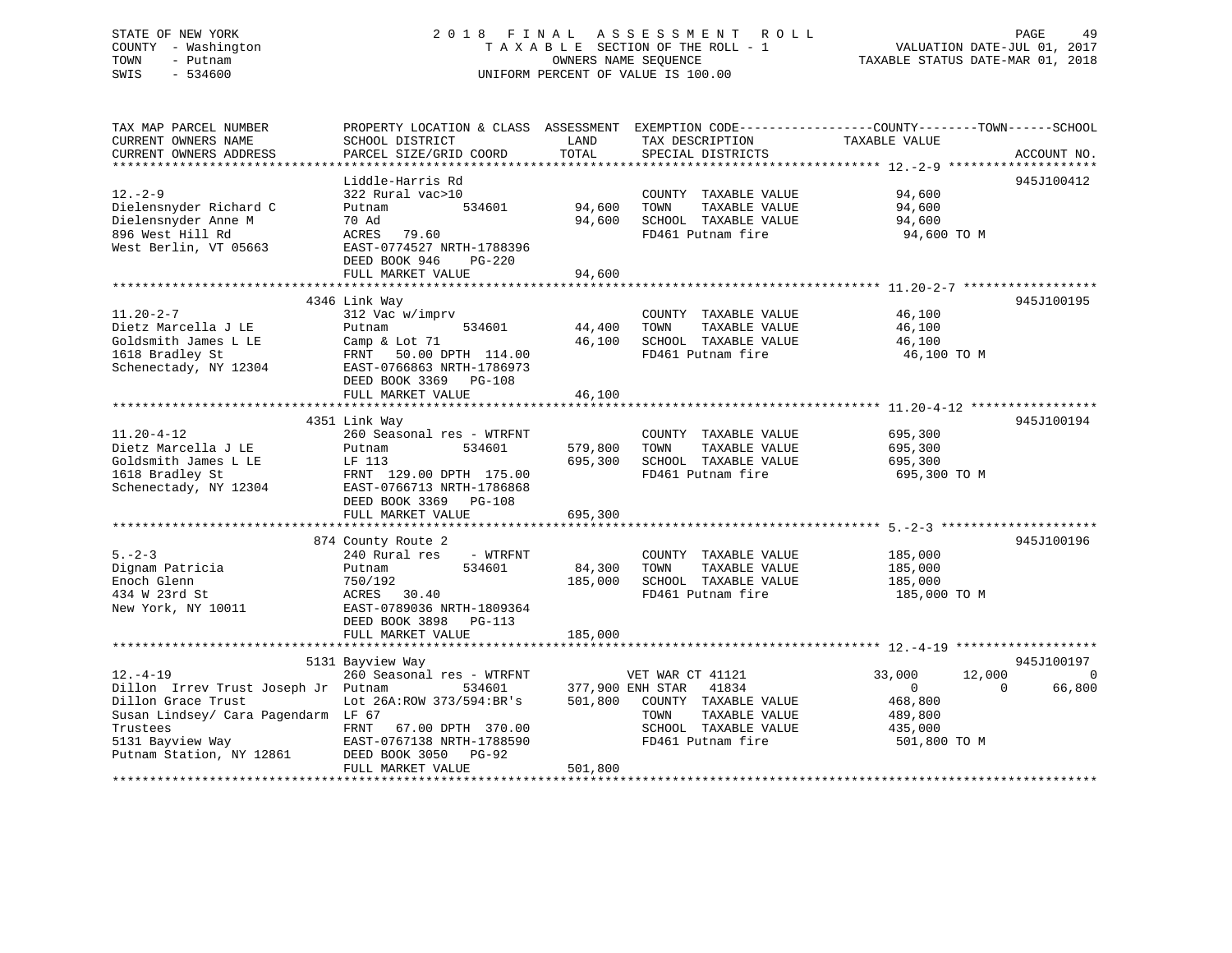### STATE OF NEW YORK 2 0 1 8 F I N A L A S S E S S M E N T R O L L PAGE 50 COUNTY - Washington T A X A B L E SECTION OF THE ROLL - 1 VALUATION DATE-JUL 01, 2017 TOWN - Putnam OWNERS NAME SEQUENCE TAXABLE STATUS DATE-MAR 01, 2018 SWIS - 534600 UNIFORM PERCENT OF VALUE IS 100.00

| TAX MAP PARCEL NUMBER  |                                 |               | PROPERTY LOCATION & CLASS ASSESSMENT EXEMPTION CODE----------------COUNTY-------TOWN------SCHOOL |                         |             |
|------------------------|---------------------------------|---------------|--------------------------------------------------------------------------------------------------|-------------------------|-------------|
| CURRENT OWNERS NAME    | SCHOOL DISTRICT                 | LAND          | TAX DESCRIPTION                                                                                  | TAXABLE VALUE           |             |
| CURRENT OWNERS ADDRESS | PARCEL SIZE/GRID COORD          | TOTAL         | SPECIAL DISTRICTS                                                                                |                         | ACCOUNT NO. |
|                        |                                 |               |                                                                                                  |                         |             |
|                        | Schwerdtfeger Rd                |               |                                                                                                  |                         |             |
| $4. -1 - 15.1$         | 314 Rural vac<10                |               | COUNTY TAXABLE VALUE                                                                             | 5,200                   |             |
| Dirado Camillo         | 534601<br>Putnam                |               | 5,200 TOWN<br>TAXABLE VALUE                                                                      | 5,200                   |             |
| Dirado Elena           | 5.20<br>ACRES                   |               | 5,200 SCHOOL TAXABLE VALUE                                                                       | 5,200                   |             |
| 401 Victoria St        | EAST-0770961 NRTH-1800344       |               | FD461 Putnam fire                                                                                | 5,200 TO M              |             |
| Raritan, NJ 08869      | DEED BOOK 2272 PG-1             |               |                                                                                                  |                         |             |
|                        | FULL MARKET VALUE               | 5,200         |                                                                                                  |                         |             |
|                        |                                 |               |                                                                                                  |                         |             |
|                        | 40 Schwerdtfeger Rd             |               |                                                                                                  |                         | 945J100228  |
| $4. -1 - 27$           | 210 1 Family Res                |               | COUNTY TAXABLE VALUE 195,300                                                                     |                         |             |
| Dirado Camillo         | Putnam 534601                   | 32,200        | TOWN<br>TAXABLE VALUE                                                                            |                         |             |
| Dirado Elena           | Hse & stg bldg                  |               | 195,300 SCHOOL TAXABLE VALUE                                                                     | 195,300<br>195,300      |             |
| 401 Victoria St        | ACRES 7.23                      |               | FD461 Putnam fire                                                                                | 195,300 TO M            |             |
| Raritan, NJ 08869      | EAST-0770458 NRTH-1800280       |               |                                                                                                  |                         |             |
|                        | DEED BOOK 2272 PG-1             |               |                                                                                                  |                         |             |
|                        | FULL MARKET VALUE               | 195,300       |                                                                                                  |                         |             |
|                        | ******************************* | ***********   |                                                                                                  |                         |             |
|                        | Peterson Rd                     |               |                                                                                                  |                         | 945J101077  |
| $8. -2 - 4.8$          | 322 Rural vac>10                |               | COUNTY TAXABLE VALUE 26,800                                                                      |                         |             |
| Divenuto Alfred J      | 534601<br>Putnam                | 26,800        | TOWN<br>TAXABLE VALUE                                                                            | 26,800                  |             |
| Divenuto Dana E        | Lot 5                           | 26,800        | SCHOOL TAXABLE VALUE 26,800                                                                      |                         |             |
| PO Box 402             | ACRES 21.77                     |               | FD461 Putnam fire                                                                                | 26,800 TO M             |             |
| Selden, NY 11784       | EAST-0776459 NRTH-1795722       |               |                                                                                                  |                         |             |
|                        | DEED BOOK 573<br>PG-101         |               |                                                                                                  |                         |             |
|                        | FULL MARKET VALUE               | 26,800        |                                                                                                  |                         |             |
|                        |                                 |               |                                                                                                  |                         |             |
|                        | Sagamore Rd                     |               |                                                                                                  |                         | 945J100199  |
| $12. - 4 - 30$         | 312 Vac w/imprv                 |               | COUNTY TAXABLE VALUE                                                                             | $\frac{20,000}{20,000}$ |             |
| Dodds Brian            | 534601<br>Putnam                | $18,700$ TOWN | TAXABLE VALUE                                                                                    | 20,000                  |             |
| 1817 Woods Edge Dr     | Bdy Line Agmt $638-140$ 20,000  |               | SCHOOL TAXABLE VALUE                                                                             | 20,000                  |             |
| Leesburg, VA 20176     | FRNT 50.00 DPTH 200.00          |               | FD461 Putnam fire                                                                                | 20,000 TO M             |             |
|                        | EAST-0767228 NRTH-1787426       |               |                                                                                                  |                         |             |
|                        | DEED BOOK 883<br>PG-237         |               |                                                                                                  |                         |             |
|                        | FULL MARKET VALUE               | 20,000        |                                                                                                  |                         |             |
|                        |                                 |               |                                                                                                  |                         |             |
|                        | 2268 Black Point Rd             |               |                                                                                                  |                         | 945J100262  |
| $4.5 - 1 - 13$         | 280 Res Multiple - WTRFNT       |               | COUNTY TAXABLE VALUE                                                                             | 619,100                 |             |
| Doering Kathleen M     | 534601 437,300<br>Putnam        |               | TAXABLE VALUE<br>TOWN                                                                            | 619,100                 |             |
| 156 Luna Ln            | 2 Cottages & Lot                | 619,100       | SCHOOL TAXABLE VALUE                                                                             | 619,100                 |             |
| Johnstown, PA 15904    | LF 71                           |               | BP461 Black Pt Sewer Dist .00 UN C                                                               |                         |             |
|                        | FRNT 71.00 DPTH 200.00          |               | FD461 Putnam fire                                                                                | 619,100 TO M            |             |
|                        | EAST-0769869 NRTH-1808531       |               |                                                                                                  |                         |             |
|                        | DEED BOOK 638<br>PG-337         |               |                                                                                                  |                         |             |
|                        | FULL MARKET VALUE               | 619,100       |                                                                                                  |                         |             |
|                        |                                 |               |                                                                                                  |                         |             |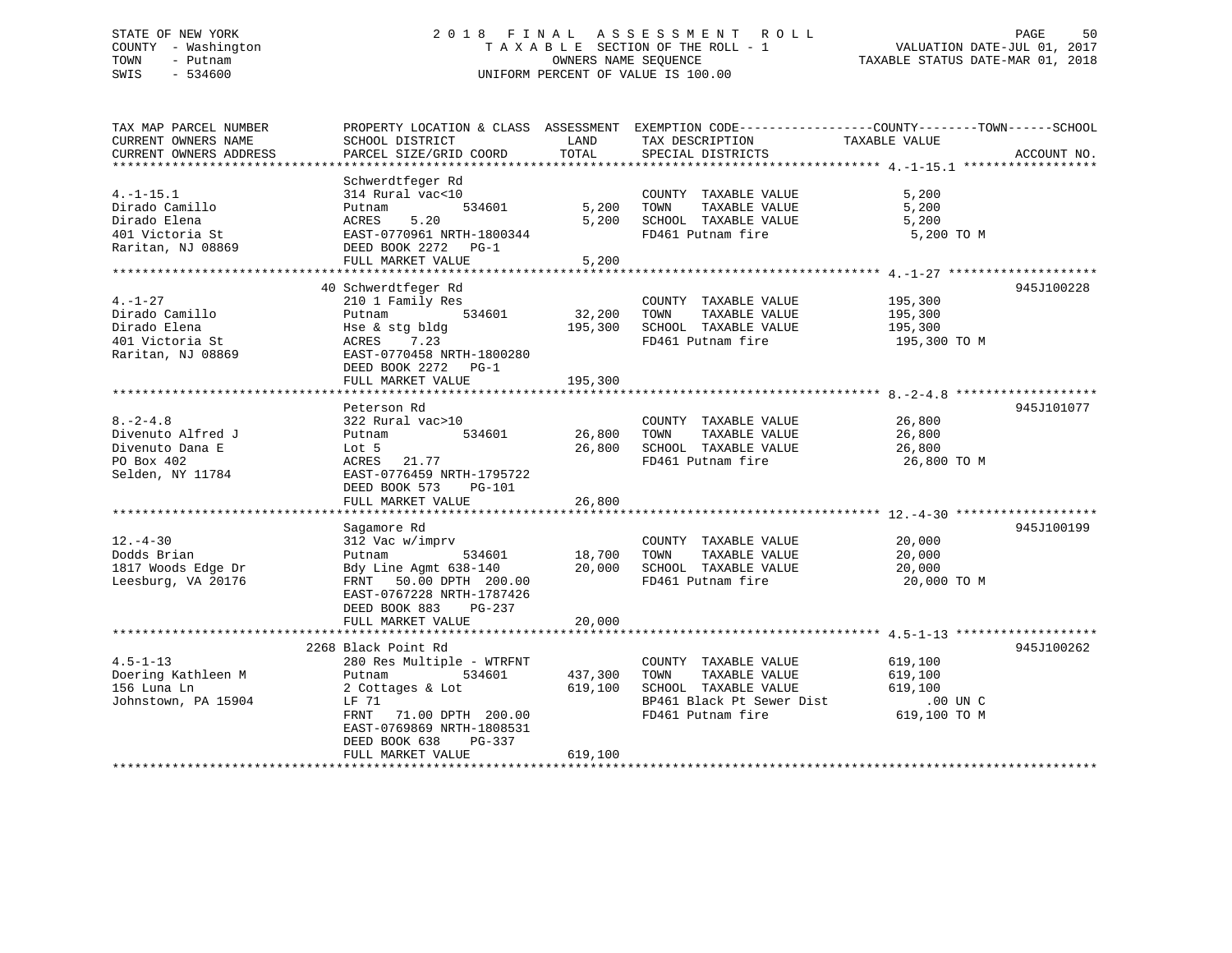### STATE OF NEW YORK 2 0 1 8 F I N A L A S S E S S M E N T R O L L PAGE 51 COUNTY - Washington T A X A B L E SECTION OF THE ROLL - 1 VALUATION DATE-JUL 01, 2017 TOWN - Putnam **CONNERS NAME SEQUENCE** TAXABLE STATUS DATE-MAR 01, 2018 SWIS - 534600 UNIFORM PERCENT OF VALUE IS 100.00

| TAX MAP PARCEL NUMBER<br>CURRENT OWNERS NAME<br>CURRENT OWNERS ADDRESS | PROPERTY LOCATION & CLASS ASSESSMENT EXEMPTION CODE----------------COUNTY-------TOWN------SCHOOL<br>SCHOOL DISTRICT<br>PARCEL SIZE/GRID COORD | LAND<br>TOTAL | TAX DESCRIPTION<br>SPECIAL DISTRICTS          | TAXABLE VALUE            | ACCOUNT NO.    |
|------------------------------------------------------------------------|-----------------------------------------------------------------------------------------------------------------------------------------------|---------------|-----------------------------------------------|--------------------------|----------------|
| ******************                                                     | **************************                                                                                                                    |               |                                               |                          |                |
| $7.12 - 2 - 3$<br>Dorian Timothy J Trustee                             | 2112 Shadyside Way<br>260 Seasonal res<br>Putnam<br>534601                                                                                    | 116,200       | COUNTY TAXABLE VALUE<br>TOWN<br>TAXABLE VALUE | 381,300<br>381,300       | 945J100697     |
| Dorian Ellen W Trustee                                                 | 3330/33 and 3702/311                                                                                                                          | 381,300       | SCHOOL TAXABLE VALUE                          | 381,300                  |                |
| 15 Thayer St                                                           | dock easements on 7.12-1-                                                                                                                     |               | FD461 Putnam fire                             | 381,300 TO M             |                |
| Northborough, MA 01532                                                 | ACRES<br>1.12<br>EAST-0768138 NRTH-1797277<br>DEED BOOK 2634 PG-20<br>FULL MARKET VALUE                                                       | 381,300       |                                               |                          |                |
|                                                                        |                                                                                                                                               |               |                                               |                          |                |
|                                                                        | Shadyside Way                                                                                                                                 |               |                                               |                          | 945J100931     |
| $7.12 - 2 - 2$                                                         | 314 Rural vac<10                                                                                                                              |               | COUNTY TAXABLE VALUE                          | 58,800                   |                |
| Dorian Trustee Timothy J                                               | 534601<br>Putnam                                                                                                                              | 58,800        | TOWN<br>TAXABLE VALUE                         | 58,800                   |                |
| Dorian Trustee Ellen W                                                 | LR's                                                                                                                                          | 58,800        | SCHOOL TAXABLE VALUE                          | 58,800                   |                |
| 15 Thayer St                                                           | FRNT 192.00 DPTH 345.00                                                                                                                       |               | FD461 Putnam fire                             | 58,800 TO M              |                |
| Northborough, MA 01532                                                 | EAST-0768274 NRTH-1797244<br>DEED BOOK 2971 PG-102                                                                                            |               |                                               |                          |                |
|                                                                        | FULL MARKET VALUE                                                                                                                             | 58,800        |                                               |                          |                |
|                                                                        | 2102 Black Point Rd                                                                                                                           |               |                                               |                          | 945J100305     |
| $1.14 - 1 - 8$                                                         | 280 Res Multiple - WTRFNT                                                                                                                     |               | COUNTY TAXABLE VALUE                          | 748,100                  |                |
| Douros Bryan Trustee                                                   | 534601<br>Putnam                                                                                                                              | 408,300       | TOWN<br>TAXABLE VALUE                         | 748,100                  |                |
| Douros Holly Trustee                                                   | LF 69 ft                                                                                                                                      | 748,100       | SCHOOL TAXABLE VALUE                          | 748,100                  |                |
| 92 Lakeview Rd                                                         | 2569/98                                                                                                                                       |               | BP461 Black Pt Sewer Dist                     | .00 UN C                 |                |
| Framingham, MA 01701                                                   | 66.00 DPTH<br>FRNT<br>0.33<br>ACRES<br>EAST-0772653 NRTH-1811273                                                                              |               | FD461 Putnam fire                             | 748,100 TO M             |                |
|                                                                        | DEED BOOK 3823 PG-267<br>FULL MARKET VALUE                                                                                                    | 748,100       |                                               |                          |                |
|                                                                        |                                                                                                                                               |               |                                               |                          |                |
|                                                                        | 439 County Route 3                                                                                                                            |               | 90 PCT OF VALUE USED FOR EXEMPTION PURPOSES   |                          | 945J101085     |
| $13. - 3 - 24.3$                                                       | 210 1 Family Res                                                                                                                              |               | AGED-TOWN 41803                               | $\Omega$<br>59,265       | $\overline{0}$ |
| Drinkwine May H                                                        | 534601<br>Putnam                                                                                                                              |               | 29,100 AGE-CO/SCH 41805                       | 118,530<br>$\Omega$      | 118,530        |
| Shiell Larry                                                           | 1682-277                                                                                                                                      |               | 263,400 ENH STAR<br>41834                     | $\mathbf{0}$<br>$\Omega$ | 66,800         |
| 439 County Route 3                                                     | 3.20<br>ACRES                                                                                                                                 |               | COUNTY TAXABLE VALUE                          | 144,870                  |                |
| Putnam Station, NY 12861                                               | EAST-0788919 NRTH-1786860                                                                                                                     |               | TAXABLE VALUE<br>TOWN                         | 204,135                  |                |
|                                                                        | DEED BOOK 842<br>PG-180                                                                                                                       |               | SCHOOL TAXABLE VALUE                          | 78,070                   |                |
|                                                                        | FULL MARKET VALUE                                                                                                                             | 263,400       | FD461 Putnam fire                             | 263,400 TO M             |                |
|                                                                        |                                                                                                                                               |               |                                               |                          |                |
|                                                                        | 260 Warrick Rd                                                                                                                                |               |                                               |                          | 945J100950     |
| $8. - 2 - 2.2$                                                         | 210 1 Family Res - WTRFNT                                                                                                                     |               | COUNTY TAXABLE VALUE                          | 861,300                  |                |
| Eagle's Mare LP                                                        | 534601<br>Putnam                                                                                                                              | 506,800       | TOWN<br>TAXABLE VALUE                         | 861,300                  |                |
| 22 Ludow Trl                                                           | LF 255, subd. lot A                                                                                                                           | 861,300       | SCHOOL TAXABLE VALUE                          | 861,300                  |                |
| Plymouth, MA 02360                                                     | 4.29<br>ACRES                                                                                                                                 |               | FD461 Putnam fire                             | 861,300 TO M             |                |
|                                                                        | EAST-0766810 NRTH-1796515<br>DEED BOOK 3548 PG-29                                                                                             |               |                                               |                          |                |
|                                                                        | FULL MARKET VALUE                                                                                                                             | 861,300       |                                               |                          |                |
|                                                                        |                                                                                                                                               |               |                                               |                          |                |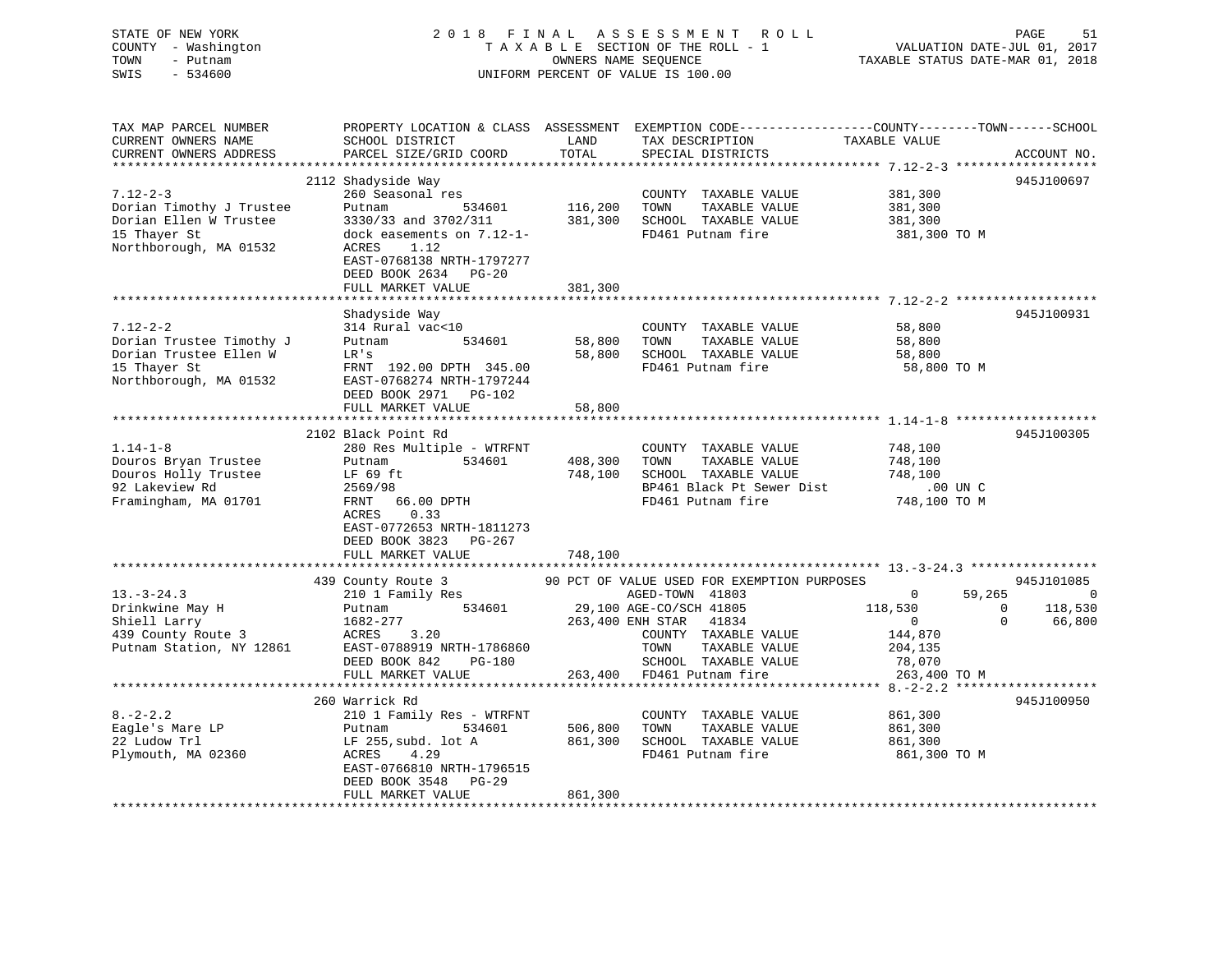| STATE OF NEW YORK<br>COUNTY - Washington<br>TOWN<br>- Putnam<br>SWIS<br>$-534600$                 |                                                                                                                                                                                                        | OWNERS NAME SEQUENCE          | 2018 FINAL ASSESSMENT ROLL<br>TAXABLE SECTION OF THE ROLL - 1<br>UNIFORM PERCENT OF VALUE IS 100.00 | 52<br>PAGE<br>VALUATION DATE-JUL 01, 2017<br>TAXABLE STATUS DATE-MAR 01, 2018                                                   |
|---------------------------------------------------------------------------------------------------|--------------------------------------------------------------------------------------------------------------------------------------------------------------------------------------------------------|-------------------------------|-----------------------------------------------------------------------------------------------------|---------------------------------------------------------------------------------------------------------------------------------|
| TAX MAP PARCEL NUMBER<br>CURRENT OWNERS NAME<br>CURRENT OWNERS ADDRESS                            | SCHOOL DISTRICT<br>PARCEL SIZE/GRID COORD                                                                                                                                                              | LAND<br>TOTAL                 | TAX DESCRIPTION<br>SPECIAL DISTRICTS                                                                | PROPERTY LOCATION & CLASS ASSESSMENT EXEMPTION CODE---------------COUNTY-------TOWN------SCHOOL<br>TAXABLE VALUE<br>ACCOUNT NO. |
| $7.8 - 1 - 15$<br>Earl Mary C<br>Mary C Earl Revocable Trust<br>PO Box 1482<br>El Prado, NM 87529 | 3041 Lake George Way<br>260 Seasonal res - WTRFNT<br>Putnam<br>534601<br>2960/90<br>LF 110<br>FRNT 83.00 DPTH 205.00<br>BANK<br>999<br>EAST-0767198 NRTH-1799090                                       | 571,200<br>782,300            | COUNTY TAXABLE VALUE<br>TOWN<br>TAXABLE VALUE<br>SCHOOL TAXABLE VALUE<br>FD461 Putnam fire          | 945J100213<br>782,300<br>782,300<br>782,300<br>782,300 TO M                                                                     |
|                                                                                                   | DEED BOOK 3134 PG-39<br>FULL MARKET VALUE                                                                                                                                                              | 782,300                       |                                                                                                     |                                                                                                                                 |
| $14.8 - 1 - 17$<br>Earle Dennis<br>Gleisner Jeanie<br>2880 Eager Rd<br>Lafayette, NY 13084        | Gull Bay Rd<br>314 Rural vac<10 - WTRFNT<br>Putnam<br>534601<br>Lots 33/37: Easemnt 612/3<br>LF 230<br><b>ACRES</b><br>1.00<br>EAST-0766117 NRTH-1784191<br>DEED BOOK 3655 PG-184<br>FULL MARKET VALUE | 100,000<br>100,000<br>100,000 | COUNTY TAXABLE VALUE<br>TAXABLE VALUE<br>TOWN<br>SCHOOL TAXABLE VALUE<br>FD461 Putnam fire          | 945J100284<br>100,000<br>100,000<br>100,000<br>100,000 TO M                                                                     |
| $14.8 - 1 - 15.4$<br>Earle Georgina M<br>1053 Mercedes Ave<br>Los Altos, CA 94022                 | 578 Gull Bay Rd<br>210 1 Family Res - WTRFNT<br>Putnam<br>534601<br>Sub Lot 1<br>LF 150<br>ACRES<br>1.92<br>EAST-0765541 NRTH-1783860<br>DEED BOOK 863<br>$PG-75$<br>FULL MARKET VALUE                 | 620,100<br>932,900<br>932,900 | COUNTY TAXABLE VALUE<br>TAXABLE VALUE<br>TOWN<br>SCHOOL TAXABLE VALUE<br>FD461 Putnam fire          | 945J100627<br>932,900<br>932,900<br>932,900<br>932,900 TO M                                                                     |
| $12. - 4 - 39$<br>Eaton Andrew<br>Eaton Charles III<br>3 Onondaga Ave<br>Essex Junction, VT 05452 | Link Way<br>311 Res vac land - WTRFNT<br>Putnam<br>534601<br>731/98 707/251;713/284<br>LF 560<br>1.60<br>ACRES<br>EAST-0766352 NRTH-1788939<br>DEED BOOK 1823 PG-37<br>FULL MARKET VALUE               | 562,500<br>562,500<br>562,500 | COUNTY TAXABLE VALUE<br>TOWN<br>TAXABLE VALUE<br>SCHOOL TAXABLE VALUE<br>FD461 Putnam fire          | 945J100214<br>562,500<br>562,500<br>562,500<br>562,500 TO M                                                                     |
|                                                                                                   | Link Way                                                                                                                                                                                               |                               |                                                                                                     |                                                                                                                                 |

|                      | FULL MAKALI VALUL         | 502,500           |                   |              |  |
|----------------------|---------------------------|-------------------|-------------------|--------------|--|
|                      | Link Way                  |                   |                   |              |  |
| 12.-4-37.1           | 311 Res vac land - WTRFNT | COUNTY            | TAXABLE VALUE     | 425,000      |  |
| Eaton Anne W         | 534601<br>Putnam          | 425,000<br>TOWN   | TAXABLE VALUE     | 425,000      |  |
| Freud Sally W        | Lot 2                     | 425,000<br>SCHOOL | TAXABLE VALUE     | 425,000      |  |
| 4 Cliff St           | ROW 848/28                |                   | FD461 Putnam fire | 425,000 TO M |  |
| Stonington, CT 06378 | 2.72<br>ACRES             |                   |                   |              |  |
|                      | EAST-0766582 NRTH-1788273 |                   |                   |              |  |
|                      | DEED BOOK 957<br>PG-261   |                   |                   |              |  |
|                      | FULL MARKET VALUE         | 425,000           |                   |              |  |
|                      |                           |                   |                   |              |  |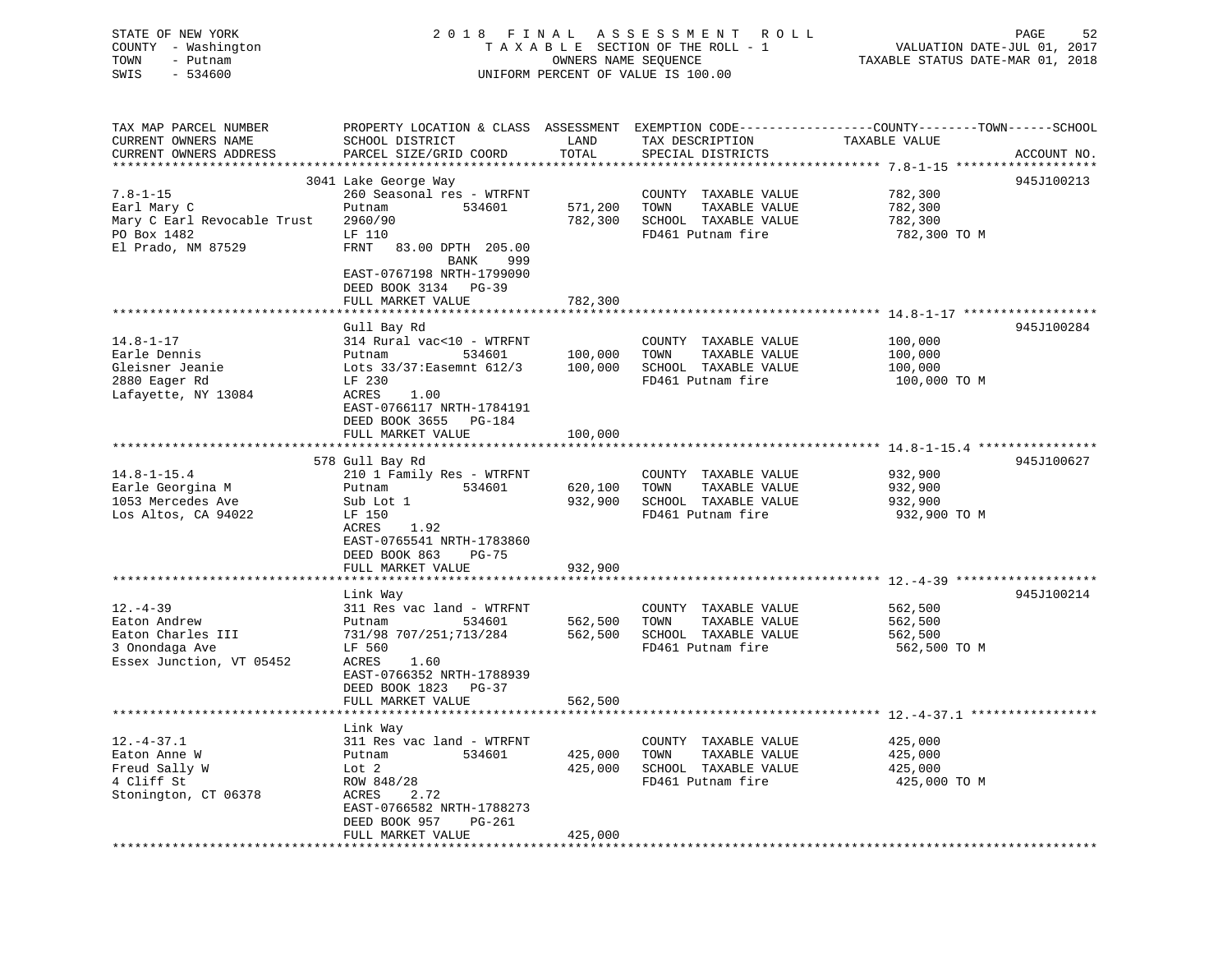### STATE OF NEW YORK 2 0 1 8 F I N A L A S S E S S M E N T R O L L PAGE 53 COUNTY - Washington T A X A B L E SECTION OF THE ROLL - 1 VALUATION DATE-JUL 01, 2017 TOWN - Putnam OWNERS NAME SEQUENCE TAXABLE STATUS DATE-MAR 01, 2018 SWIS - 534600 UNIFORM PERCENT OF VALUE IS 100.00

| TAX MAP PARCEL NUMBER<br>CURRENT OWNERS NAME<br>CURRENT OWNERS ADDRESS                                                                                                                                                                    | PROPERTY LOCATION & CLASS ASSESSMENT EXEMPTION CODE----------------COUNTY-------TOWN------SCHOOL<br>SCHOOL DISTRICT LAND<br>PARCEL SIZE/GRID COORD | TOTAL        | TAX DESCRIPTION<br>SPECIAL DISTRICTS                                    | TAXABLE VALUE                                  | ACCOUNT NO.        |
|-------------------------------------------------------------------------------------------------------------------------------------------------------------------------------------------------------------------------------------------|----------------------------------------------------------------------------------------------------------------------------------------------------|--------------|-------------------------------------------------------------------------|------------------------------------------------|--------------------|
|                                                                                                                                                                                                                                           |                                                                                                                                                    |              |                                                                         |                                                |                    |
|                                                                                                                                                                                                                                           | 507 Cummings Rd                                                                                                                                    |              | 61 PCT OF VALUE USED FOR EXEMPTION PURPOSES                             |                                                | 945J100141         |
| $5. - 2 - 14$                                                                                                                                                                                                                             |                                                                                                                                                    |              | VET COM CT 41131                                                        | 55,000 20,000                                  | $\overline{0}$     |
|                                                                                                                                                                                                                                           | 242 Rurl res&rec<br>Putnam 534601 165,700 VET DIS CT 41131                                                                                         |              |                                                                         |                                                | $\overline{0}$     |
|                                                                                                                                                                                                                                           |                                                                                                                                                    |              |                                                                         |                                                |                    |
|                                                                                                                                                                                                                                           |                                                                                                                                                    |              | TOWN<br>TAXABLE VALUE                                                   | 328,700                                        |                    |
|                                                                                                                                                                                                                                           |                                                                                                                                                    |              | SCHOOL TAXABLE VALUE 388,700                                            |                                                |                    |
|                                                                                                                                                                                                                                           |                                                                                                                                                    |              | FD461 Putnam fire                                                       | 388,700 TO M                                   |                    |
| 5.-2-14<br>Edwards Christopher Putnam 527/307 388,700<br>Edwards Sabra 422/1108 527/307 388,700<br>507 Cummings Rd ACRES 119.30<br>Putnam Station, NY 12861 EAST-0786778 NRTH-1802318<br>DEED BOOK 3721 PG-16<br>THE MADKET VALUE 388,700 |                                                                                                                                                    |              |                                                                         |                                                |                    |
|                                                                                                                                                                                                                                           | 4505 Crow Point Way                                                                                                                                |              |                                                                         |                                                | 945J100508         |
| $11.20 - 4 - 4$                                                                                                                                                                                                                           | 260 Seasonal res - WTRFNT                                                                                                                          |              | COUNTY TAXABLE VALUE 430,400                                            |                                                |                    |
|                                                                                                                                                                                                                                           |                                                                                                                                                    |              |                                                                         |                                                |                    |
| Edwards Ellen Iwinski LE    Putnam        534601      382,200   TOWN   TAXABLE VALUE               430,400<br>Iwinski Christopher M Trustee   3079/110:3079/114/3079/11     430,400   SCHOOL TAXABLE VALUE                 430,40         |                                                                                                                                                    |              |                                                                         |                                                |                    |
|                                                                                                                                                                                                                                           |                                                                                                                                                    |              | FD461 Putnam fire                                                       | 430,400 TO M                                   |                    |
|                                                                                                                                                                                                                                           |                                                                                                                                                    |              |                                                                         |                                                |                    |
|                                                                                                                                                                                                                                           | EAST-0766071 NRTH-1787258                                                                                                                          |              |                                                                         |                                                |                    |
|                                                                                                                                                                                                                                           | DEED BOOK 3079 PG-118                                                                                                                              |              |                                                                         |                                                |                    |
|                                                                                                                                                                                                                                           | FULL MARKET VALUE                                                                                                                                  | 430,400      |                                                                         |                                                |                    |
|                                                                                                                                                                                                                                           |                                                                                                                                                    |              |                                                                         |                                                |                    |
|                                                                                                                                                                                                                                           | 227 Best Rd                                                                                                                                        |              |                                                                         |                                                |                    |
|                                                                                                                                                                                                                                           | 312 Vac w/imprv                                                                                                                                    | 16,400       | COUNTY TAXABLE VALUE<br>TOWN TAXABLE VALUE 25,000                       |                                                |                    |
|                                                                                                                                                                                                                                           | 534601                                                                                                                                             |              |                                                                         |                                                |                    |
|                                                                                                                                                                                                                                           |                                                                                                                                                    | 25,000       | SCHOOL TAXABLE VALUE $25,000$<br>CA002 Cons agri dst 2 25,000 TO        |                                                |                    |
| 948-92<br>Putnam Station, NY 12861 ACRES 23.00                                                                                                                                                                                            |                                                                                                                                                    |              | FD461 Putnam fire                                                       |                                                |                    |
|                                                                                                                                                                                                                                           | EAST-0782611 NRTH-1788095<br>DEED BOOK 948 PG-88                                                                                                   |              |                                                                         | 25,000 TO M                                    |                    |
|                                                                                                                                                                                                                                           | FULL MARKET VALUE                                                                                                                                  | 25,000       |                                                                         |                                                |                    |
|                                                                                                                                                                                                                                           |                                                                                                                                                    |              |                                                                         |                                                |                    |
|                                                                                                                                                                                                                                           | 126 County Route 3                                                                                                                                 |              |                                                                         |                                                | 945J100592         |
| $13 - 2 - 21$                                                                                                                                                                                                                             | 242 Rurl res&rec                                                                                                                                   |              | BAS STAR 41854                                                          | $\overline{0}$                                 | $\Omega$<br>30,000 |
|                                                                                                                                                                                                                                           | 534601                                                                                                                                             |              | 47,900 COUNTY TAXABLE VALUE                                             | 199,000                                        |                    |
|                                                                                                                                                                                                                                           |                                                                                                                                                    | 199,000 TOWN | TAXABLE VALUE                                                           | 199,000                                        |                    |
| Eisenhauer Margaret R<br>126 County Route 3 948/100<br>Putnam Station, NY 12861 ACRES 22.93<br>ROBER 2020 LE PROFILE PROFILE PROFILE PROFILE                                                                                              |                                                                                                                                                    |              | SCHOOL TAXABLE VALUE                                                    | 169,000                                        |                    |
|                                                                                                                                                                                                                                           | EAST-0782545 NRTH-1788678                                                                                                                          |              | CA002 Cons agri dst 2 199,000 TO                                        |                                                |                    |
| MAY BE SUBJECT TO PAYMENT                                                                                                                                                                                                                 | DEED BOOK 948<br>$PG-96$                                                                                                                           |              | FD461 Putnam fire                                                       | 199,000 TO M                                   |                    |
| UNDER AGDIST LAW TIL 2018                                                                                                                                                                                                                 | FULL MARKET VALUE                                                                                                                                  | 199,000      |                                                                         |                                                |                    |
|                                                                                                                                                                                                                                           |                                                                                                                                                    |              |                                                                         |                                                |                    |
|                                                                                                                                                                                                                                           | 2522 Northern Lights Way                                                                                                                           |              |                                                                         |                                                | 945J100175         |
| $7.12 - 1 - 17$                                                                                                                                                                                                                           | 280 Res Multiple - WTRFNT                                                                                                                          |              | COUNTY TAXABLE VALUE 987,400                                            |                                                |                    |
| Eley Susan Davis                                                                                                                                                                                                                          | 534601<br>Putnam                                                                                                                                   |              | 685,000    TOWN      TAXABLE VALUE<br>987,400    SCHOOL   TAXABLE VALUE | TAXABLE VALUE 987,400<br>TAXABLE VALUE 987,400 |                    |
| 172 W 79Th St #88<br>New York, NY 10024                                                                                                                                                                                                   | 2 Cottages & Lot<br>LF 550                                                                                                                         |              |                                                                         |                                                |                    |
|                                                                                                                                                                                                                                           | ACRES<br>1.00                                                                                                                                      |              | FD461 Putnam fire 987,400 TO M                                          |                                                |                    |
|                                                                                                                                                                                                                                           | EAST-0767234 NRTH-1798251                                                                                                                          |              |                                                                         |                                                |                    |
|                                                                                                                                                                                                                                           | DEED BOOK 683<br>PG-218                                                                                                                            |              |                                                                         |                                                |                    |
|                                                                                                                                                                                                                                           | FULL MARKET VALUE                                                                                                                                  | 987,400      |                                                                         |                                                |                    |
|                                                                                                                                                                                                                                           |                                                                                                                                                    |              |                                                                         |                                                |                    |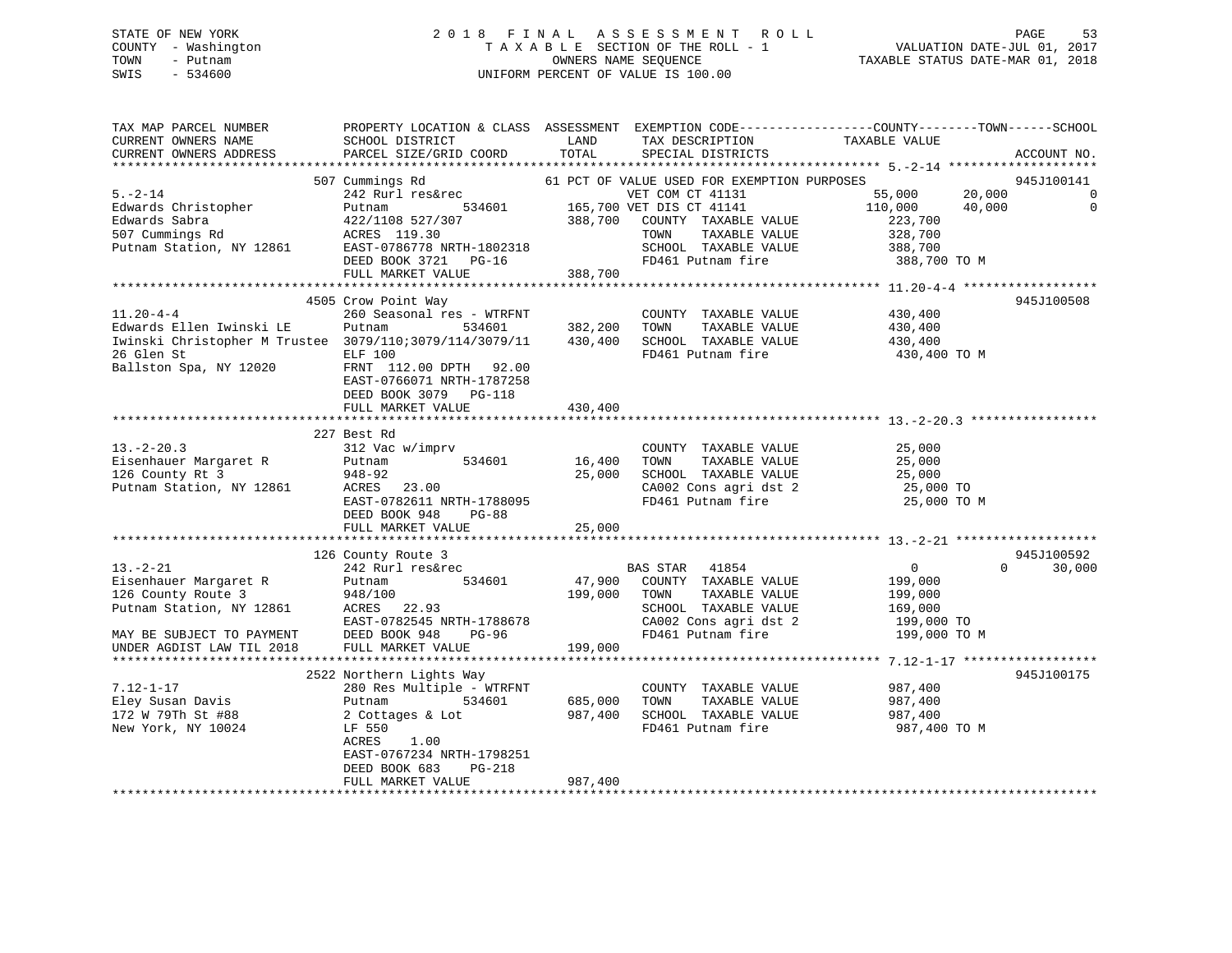### STATE OF NEW YORK 2 0 1 8 F I N A L A S S E S S M E N T R O L L PAGE 54 COUNTY - Washington T A X A B L E SECTION OF THE ROLL - 1 VALUATION DATE-JUL 01, 2017 TOWN - Putnam OWNERS NAME SEQUENCE TAXABLE STATUS DATE-MAR 01, 2018 SWIS - 534600 UNIFORM PERCENT OF VALUE IS 100.00

| TAX MAP PARCEL NUMBER  | PROPERTY LOCATION & CLASS ASSESSMENT |         | EXEMPTION CODE-----------------COUNTY-------TOWN------SCHOOL |               |             |
|------------------------|--------------------------------------|---------|--------------------------------------------------------------|---------------|-------------|
| CURRENT OWNERS NAME    | SCHOOL DISTRICT                      | LAND    | TAX DESCRIPTION                                              | TAXABLE VALUE |             |
| CURRENT OWNERS ADDRESS | PARCEL SIZE/GRID COORD               | TOTAL   | SPECIAL DISTRICTS                                            |               | ACCOUNT NO. |
| ********************** |                                      |         |                                                              |               |             |
|                        | Black Point Rd                       |         |                                                              |               | 945J100857  |
| $4. -1 -1$             | 910 Priv forest                      |         | COUNTY TAXABLE VALUE                                         | 2,700         |             |
| Eliopoulos Thomas      | 534601<br>Putnam                     | 2,700   | TOWN<br>TAXABLE VALUE                                        | 2,700         |             |
| Eliopoulos Mary Ellen  | ACRES<br>5.30                        | 2,700   | SCHOOL TAXABLE VALUE                                         | 2,700         |             |
| 6 Heather Ridge Ln     | EAST-0769431 NRTH-1806641            |         | BP461 Black Pt Sewer Dist                                    | $.00$ UN $C$  |             |
| Montvale, NJ 07645     | DEED BOOK 3377<br>$PG-68$            |         | FD461 Putnam fire                                            | 2,700 TO M    |             |
|                        | FULL MARKET VALUE                    | 2,700   |                                                              |               |             |
|                        |                                      |         |                                                              |               |             |
|                        | Schwerdtfeger Rd                     |         |                                                              |               | 945J100584  |
| $4. -1 - 16.1$         | 322 Rural vac>10                     |         | COUNTY TAXABLE VALUE                                         | 63,800        |             |
| Eliopoulos Thomas      | 534601<br>Putnam                     | 63,800  | TOWN<br>TAXABLE VALUE                                        | 63,800        |             |
| Eliopoulos Mary Ellen  | 3373/179 swim esmt                   | 63,800  | SCHOOL TAXABLE VALUE                                         | 63,800        |             |
| 6 Heather Ridge Ln     | 504/1033 559/108                     |         | FD461 Putnam fire                                            | 63,800 TO M   |             |
| Montvale, NJ 07645     | 48.83<br>ACRES                       |         |                                                              |               |             |
|                        | EAST-0772369 NRTH-1802596            |         |                                                              |               |             |
|                        | DEED BOOK 3377 PG-68                 |         |                                                              |               |             |
|                        | FULL MARKET VALUE                    | 63,800  |                                                              |               |             |
|                        |                                      |         |                                                              |               |             |
|                        | Lake George Way                      |         |                                                              |               | 945J100890  |
| $7.12 - 1 - 21.1$      | 314 Rural vac<10 - WTRFNT            |         | COUNTY TAXABLE VALUE                                         | 162,700       |             |
| Eliopoulos Thomas      | 534601<br>Putnam                     | 162,700 | TOWN<br>TAXABLE VALUE                                        | 162,700       |             |
| Eliopoulos Mary Ellen  | LF 150                               | 162,700 | SCHOOL TAXABLE VALUE                                         | 162,700       |             |
| 6 Heather Ridge Ln     | FRNT 257.00 DPTH 134.00              |         | FD461 Putnam fire                                            | 162,700 TO M  |             |
| Montvale, NJ 07645     | EAST-0767590 NRTH-1798569            |         |                                                              |               |             |
|                        | DEED BOOK 3377<br>$PG-68$            |         |                                                              |               |             |
|                        | FULL MARKET VALUE                    | 162,700 |                                                              |               |             |
|                        |                                      |         |                                                              |               |             |
|                        | Lake George Way                      |         |                                                              |               | 945J100968  |
| $7.12 - 1 - 21.2$      | 314 Rural vac<10 - WTRFNT            |         | COUNTY TAXABLE VALUE                                         | 13,200        |             |
| Eliopoulos Thomas      | 534601<br>Putnam                     | 13,200  | TAXABLE VALUE<br>TOWN                                        | 13,200        |             |
| Eliopoulos Mary Ellen  | 505/734                              | 13,200  | SCHOOL TAXABLE VALUE                                         | 13,200        |             |
| 6 Heather Ridge Ln     | LF 5                                 |         | FD461 Putnam fire                                            | 13,200 TO M   |             |
| Montvale, NJ 07645     | 12.00 DPTH 35.00<br>FRNT             |         |                                                              |               |             |
|                        | EAST-0767521 NRTH-1798665            |         |                                                              |               |             |
|                        | DEED BOOK 3377<br>$PG-68$            |         |                                                              |               |             |
|                        | FULL MARKET VALUE                    | 13,200  |                                                              |               |             |
|                        |                                      |         |                                                              |               |             |
|                        | County Route 1                       |         |                                                              |               | 945J100941  |
| $8. - 1 - 1.3$         | 314 Rural vac<10                     |         | COUNTY TAXABLE VALUE                                         | 54,900        |             |
| Eliopoulos Thomas      | 534601<br>Putnam                     | 54,900  | TAXABLE VALUE<br>TOWN                                        | 54,900        |             |
| Eliopoulos Mary Ellen  | LR's                                 | 54,900  | SCHOOL TAXABLE VALUE                                         | 54,900        |             |
| 6 Heather Ridge Ln     | ACRES<br>1.97                        |         | FD461 Putnam fire                                            | 54,900 TO M   |             |
| Montvale, NJ 07645     | EAST-0770535 NRTH-1799374            |         |                                                              |               |             |
|                        | DEED BOOK 3377<br>$PG-68$            |         |                                                              |               |             |
|                        | FULL MARKET VALUE                    | 54,900  |                                                              |               |             |
|                        |                                      |         |                                                              |               |             |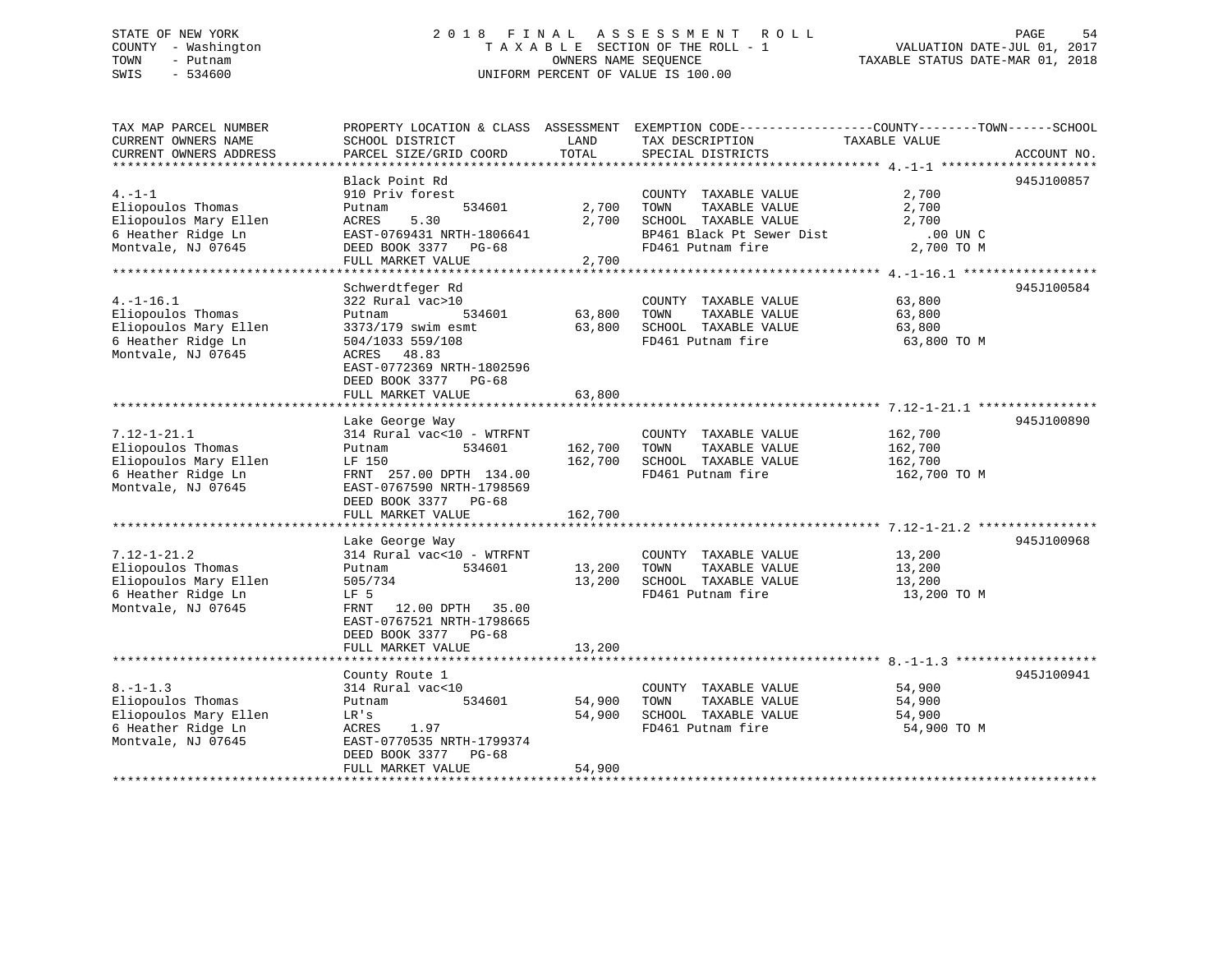### STATE OF NEW YORK 2 0 1 8 F I N A L A S S E S S M E N T R O L L PAGE 55 COUNTY - Washington T A X A B L E SECTION OF THE ROLL - 1 VALUATION DATE-JUL 01, 2017 TOWN - Putnam OWNERS NAME SEQUENCE TAXABLE STATUS DATE-MAR 01, 2018 SWIS - 534600 UNIFORM PERCENT OF VALUE IS 100.00

| TAX MAP PARCEL NUMBER<br>CURRENT OWNERS NAME<br>CURRENT OWNERS ADDRESS                                     | PROPERTY LOCATION & CLASS ASSESSMENT EXEMPTION CODE----------------COUNTY-------TOWN------SCHOOL<br>SCHOOL DISTRICT<br>PARCEL SIZE/GRID COORD                                                     | LAND<br>TOTAL                 | TAX DESCRIPTION<br>SPECIAL DISTRICTS                                                                                                         | TAXABLE VALUE                                                                 | ACCOUNT NO.                      |
|------------------------------------------------------------------------------------------------------------|---------------------------------------------------------------------------------------------------------------------------------------------------------------------------------------------------|-------------------------------|----------------------------------------------------------------------------------------------------------------------------------------------|-------------------------------------------------------------------------------|----------------------------------|
| $8. - 1 - 2$<br>Eliopoulos Thomas<br>Eliopoulos Mary Ellen<br>6 Heather Ridge Ln<br>Montvale, NJ 07645     | County Route 1<br>314 Rural vac<10<br>534601<br>Putnam<br>2.20<br>ACRES<br>EAST-0769073 NRTH-1798616<br>DEED BOOK 3377 PG-68<br>FULL MARKET VALUE                                                 | 84,000<br>84,000<br>84,000    | COUNTY TAXABLE VALUE<br>TAXABLE VALUE<br>TOWN<br>SCHOOL TAXABLE VALUE<br>FD461 Putnam fire                                                   | 84,000<br>84,000<br>84,000<br>84,000 TO M                                     | 945J100920                       |
| $8. -2 - 7.5$<br>Eliopoulos Thomas<br>Eliopoulos Mary Ellen<br>6 Heather Ridge Ln<br>Montvale, NJ 07645    | County Route 1<br>322 Rural vac>10<br>Putnam<br>534601<br>3373/179 swim esmt<br>ACRES 93.21<br>EAST-0778097 NRTH-1799484<br>DEED BOOK 3377 PG-68<br>FULL MARKET VALUE                             | 88,200<br>88,200<br>88,200    | COUNTY TAXABLE VALUE<br>TAXABLE VALUE<br>TOWN<br>SCHOOL TAXABLE VALUE<br>FD461 Putnam fire                                                   | 88,200<br>88,200<br>88,200<br>88,200 TO M                                     | 945J101012                       |
| $11.20 - 4 - 33$<br>Eliopoulos Thomas<br>Eliopoulos Mary Ellen<br>6 Heather Ridge Ln<br>Montvale, NJ 07645 | Gull Bay Rd<br>314 Rural vac<10<br>Putnam<br>534601<br>FRNT 139.00 DPTH 106.00<br>EAST-0767443 NRTH-1785928<br>DEED BOOK 3377 PG-68<br>FULL MARKET VALUE                                          | 1,800<br>1,800<br>1,800       | COUNTY TAXABLE VALUE<br>TOWN<br>TAXABLE VALUE<br>SCHOOL TAXABLE VALUE<br>FD461 Putnam fire                                                   | 1,800<br>1,800<br>1,800<br>1,800 TO M                                         | 945J100119                       |
| $11.20 - 4 - 31$<br>Elliot Roy H<br>Attn: Burt Frank<br>119 Brock Rd<br>Petersburg, NY 12138               | 4019 Beach Ln<br>260 Seasonal res<br>534601<br>Putnam<br>FRNT 110.00 DPTH 76.00<br>ACRES<br>0.15<br>EAST-0767283 NRTH-1786179<br>DEED BOOK 385<br>PG-456<br>FULL MARKET VALUE                     | 57,800<br>79,000<br>79,000    | COUNTY TAXABLE VALUE<br>TOWN<br>TAXABLE VALUE<br>SCHOOL TAXABLE VALUE<br>FD461 Putnam fire                                                   | 79,000<br>79,000<br>79,000<br>79,000 TO M                                     | 945J100217                       |
| $1.18 - 1 - 7$<br>Ellor Family Trust Agreement<br>2130 Black Pt Rd<br>Ticonderoga, NY 12883                | 2129 Black Point Rd<br>280 Res Multiple - WTRFNT<br>Putnam<br>534601<br>125' LF<br>FRNT 120.00 DPTH<br>ACRES<br>0.86<br>EAST-0772156 NRTH-1810722<br>DEED BOOK 712<br>PG-304<br>FULL MARKET VALUE | 366,000<br>576,800<br>576,800 | ENH STAR<br>41834<br>COUNTY TAXABLE VALUE<br>TAXABLE VALUE<br>TOWN<br>SCHOOL TAXABLE VALUE<br>BP461 Black Pt Sewer Dist<br>FD461 Putnam fire | $\overline{0}$<br>576,800<br>576,800<br>510,000<br>$.00$ UN C<br>576,800 TO M | 945J100218<br>66,800<br>$\Omega$ |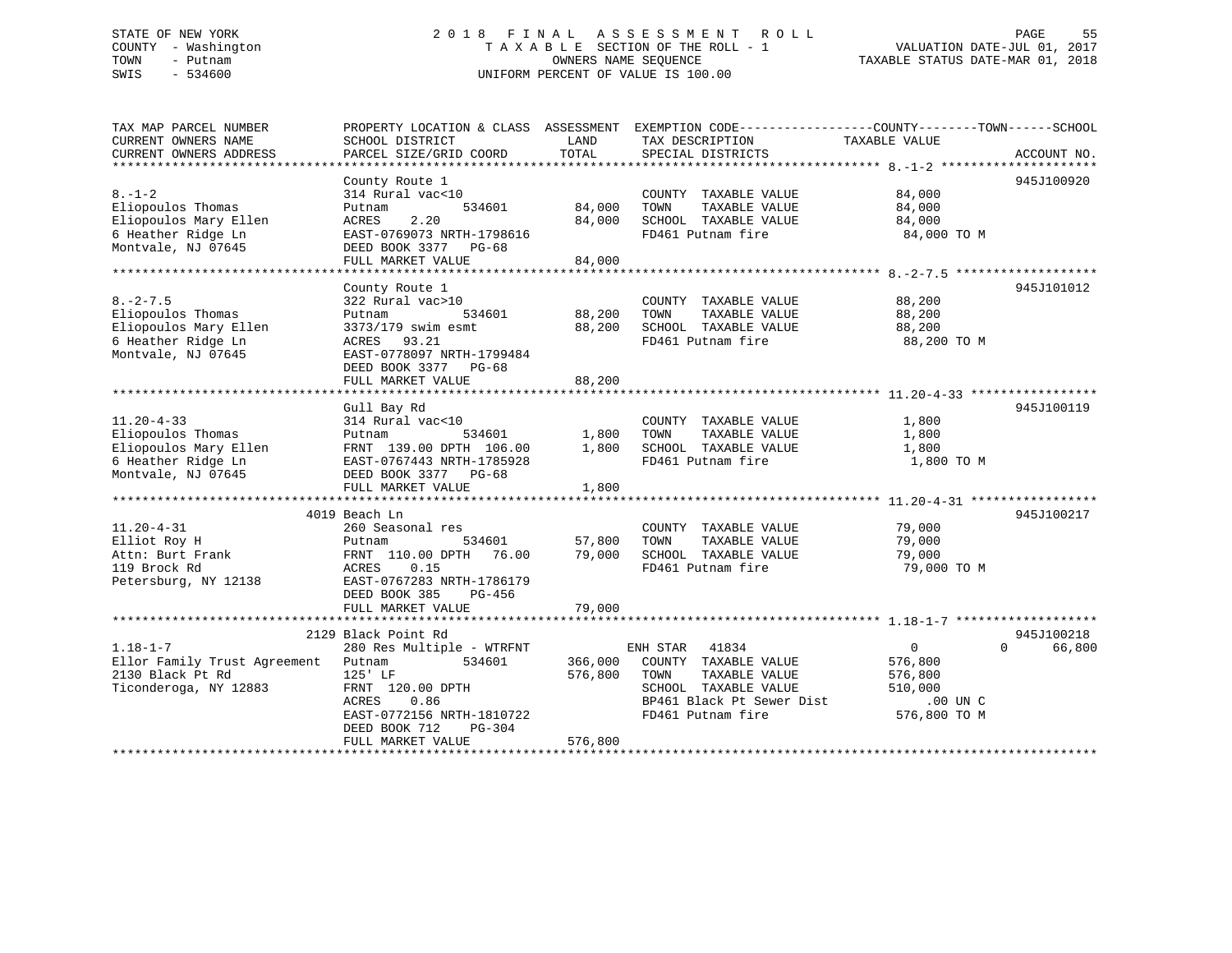| COUNTY - Washington<br>TOWN<br>- Putnam<br>SWIS<br>$-534600$ |                                                                                                       | OWNERS NAME SEQUENCE | TAXABLE SECTION OF THE ROLL - 1<br>UNIFORM PERCENT OF VALUE IS 100.00 | VALUATION DATE-JUL 01, 2017<br>TAXABLE STATUS DATE-MAR 01, 2018                                  |
|--------------------------------------------------------------|-------------------------------------------------------------------------------------------------------|----------------------|-----------------------------------------------------------------------|--------------------------------------------------------------------------------------------------|
| TAX MAP PARCEL NUMBER                                        |                                                                                                       |                      |                                                                       | PROPERTY LOCATION & CLASS ASSESSMENT EXEMPTION CODE----------------COUNTY-------TOWN------SCHOOL |
| CURRENT OWNERS NAME<br>CURRENT OWNERS ADDRESS                | SCHOOL DISTRICT<br>PARCEL SIZE/GRID COORD                                                             | LAND<br>TOTAL        | TAX DESCRIPTION<br>SPECIAL DISTRICTS                                  | TAXABLE VALUE                                                                                    |
|                                                              |                                                                                                       |                      |                                                                       | ACCOUNT NO.                                                                                      |
|                                                              | Royal Anchorage Way                                                                                   |                      |                                                                       | 945J100984                                                                                       |
| $11.8 - 5 - 20$                                              | 314 Rural vac<10 - WTRFNT                                                                             |                      | COUNTY TAXABLE VALUE                                                  | 140,000                                                                                          |
| Emmi Peter A                                                 | Putnam<br>534601                                                                                      | 140,000              | TOWN<br>TAXABLE VALUE                                                 | 140,000                                                                                          |
| 1380 Kingston Ave                                            | Lot 7                                                                                                 | 140,000              | SCHOOL TAXABLE VALUE                                                  | 140,000                                                                                          |
| Schenectady, NY 12308                                        | Lf 106<br>$12.-5-20$                                                                                  |                      | FD461 Putnam fire                                                     | 140,000 TO M                                                                                     |
|                                                              | FRNT 175.00 DPTH 145.00                                                                               |                      |                                                                       |                                                                                                  |
|                                                              | ACRES<br>0.32                                                                                         |                      |                                                                       |                                                                                                  |
|                                                              | EAST-0766659 NRTH-1792650                                                                             |                      |                                                                       |                                                                                                  |
|                                                              | DEED BOOK 3672 PG-232                                                                                 |                      |                                                                       |                                                                                                  |
|                                                              | FULL MARKET VALUE                                                                                     | 140,000              |                                                                       |                                                                                                  |
|                                                              |                                                                                                       |                      |                                                                       |                                                                                                  |
|                                                              | 6621 Royal Anchorage Way                                                                              |                      |                                                                       | 945J101011                                                                                       |
| $11.8 - 5 - 21$                                              | 210 1 Family Res - WTRFNT                                                                             |                      | COUNTY TAXABLE VALUE                                                  | 663,000                                                                                          |
| Emmi Peter F LE                                              | 534601<br>Putnam                                                                                      | 351,400              | TOWN<br>TAXABLE VALUE                                                 | 663,000                                                                                          |
| Emmi Elizabeth I LE                                          | LF 125                                                                                                | 663,000              | SCHOOL TAXABLE VALUE                                                  | 663,000                                                                                          |
| 1380 Kingston Ave                                            | $12.-5-21$                                                                                            |                      | FD461 Putnam fire                                                     | 663,000 TO M                                                                                     |
| Schenectady, NY 12308                                        | FRNT<br>66.00 DPTH 145.00<br>EAST-0766572 NRTH-1792719                                                |                      |                                                                       |                                                                                                  |
|                                                              | DEED BOOK 2084 PG-170                                                                                 |                      |                                                                       |                                                                                                  |
|                                                              | FULL MARKET VALUE                                                                                     | 663,000              |                                                                       |                                                                                                  |
|                                                              |                                                                                                       |                      |                                                                       |                                                                                                  |
|                                                              | Link Way                                                                                              |                      |                                                                       | 945J100315                                                                                       |
| $11.20 - 4 - 29$                                             | 312 Vac w/imprv - WTRFNT                                                                              |                      | COUNTY TAXABLE VALUE                                                  | 61,600                                                                                           |
| Engle James                                                  | 534601<br>Putnam                                                                                      | 57,600               | TOWN<br>TAXABLE VALUE                                                 | 61,600                                                                                           |
| Engle Laurie                                                 | 760/213                                                                                               | 61,600               | SCHOOL TAXABLE VALUE                                                  | 61,600                                                                                           |
| 17 Silver Springs Dr                                         | LF 16                                                                                                 |                      | FD461 Putnam fire                                                     | 61,600 TO M                                                                                      |
| Ballston Spa, NY 12020                                       | FRNT<br>18.00 DPTH 65.00                                                                              |                      |                                                                       |                                                                                                  |
|                                                              | EAST-0767079 NRTH-1786242                                                                             |                      |                                                                       |                                                                                                  |
|                                                              | DEED BOOK 3805 PG-301                                                                                 |                      |                                                                       |                                                                                                  |
|                                                              | FULL MARKET VALUE                                                                                     | 61,600               |                                                                       |                                                                                                  |
|                                                              | 6003 Donat Turnpike Way                                                                               |                      |                                                                       | 945J100883                                                                                       |
| $12. - 1 - 5$                                                | 314 Rural vac<10                                                                                      |                      | COUNTY TAXABLE VALUE                                                  | 79,300                                                                                           |
| Engle James                                                  | 534601<br>Putnam                                                                                      | 79,300               | TOWN<br>TAXABLE VALUE                                                 | 79,300                                                                                           |
| Engle Laurie L                                               | FRNT 197.00 DPTH 150.00                                                                               | 79,300               | SCHOOL TAXABLE VALUE                                                  | 79,300                                                                                           |
| 17 Silver Springs Dr                                         | EAST-0767873 NRTH-1791556                                                                             |                      | FD461 Putnam fire                                                     | 79,300 TO M                                                                                      |
| Ballston Spa, NY 12020                                       | DEED BOOK 857<br>$PG-1$                                                                               |                      |                                                                       |                                                                                                  |
|                                                              | FULL MARKET VALUE                                                                                     | 79,300               |                                                                       |                                                                                                  |
|                                                              |                                                                                                       |                      |                                                                       |                                                                                                  |
|                                                              | 4302 Link Way                                                                                         |                      |                                                                       | 945J100209                                                                                       |
| $11.20 - 2 - 18$                                             | 210 1 Family Res                                                                                      |                      | COUNTY TAXABLE VALUE                                                  | 260,100                                                                                          |
| Engle James H                                                | 534601<br>Putnam                                                                                      | 77,800               | TAXABLE VALUE<br>TOWN                                                 | 260,100                                                                                          |
| Engle Laurie L                                               | 760/213                                                                                               | 260,100              | SCHOOL TAXABLE VALUE                                                  | 260,100                                                                                          |
| 17 Silver Springs Dr                                         | FRNT 100.00 DPTH 80.00                                                                                |                      | FD461 Putnam fire                                                     | 260,100 TO M                                                                                     |
| Ballston Spa, NY 12020                                       | EAST-0767281 NRTH-1786364<br>ר מת החידת החידת החידת החידת החידת החידת החידת החידת החידת החידת החידת ה |                      |                                                                       |                                                                                                  |

 DEED BOOK 760 PG-211 FULL MARKET VALUE 260,100 \*\*\*\*\*\*\*\*\*\*\*\*\*\*\*\*\*\*\*\*\*\*\*\*\*\*\*\*\*\*\*\*\*\*\*\*\*\*\*\*\*\*\*\*\*\*\*\*\*\*\*\*\*\*\*\*\*\*\*\*\*\*\*\*\*\*\*\*\*\*\*\*\*\*\*\*\*\*\*\*\*\*\*\*\*\*\*\*\*\*\*\*\*\*\*\*\*\*\*\*\*\*\*\*\*\*\*\*\*\*\*\*\*\*\*\*\*\*\*\*\*\*\*\*\*\*\*\*\*\*\*\*

# STATE OF NEW YORK 2 0 1 8 F I N A L A S S E S S M E N T R O L L PAGE 56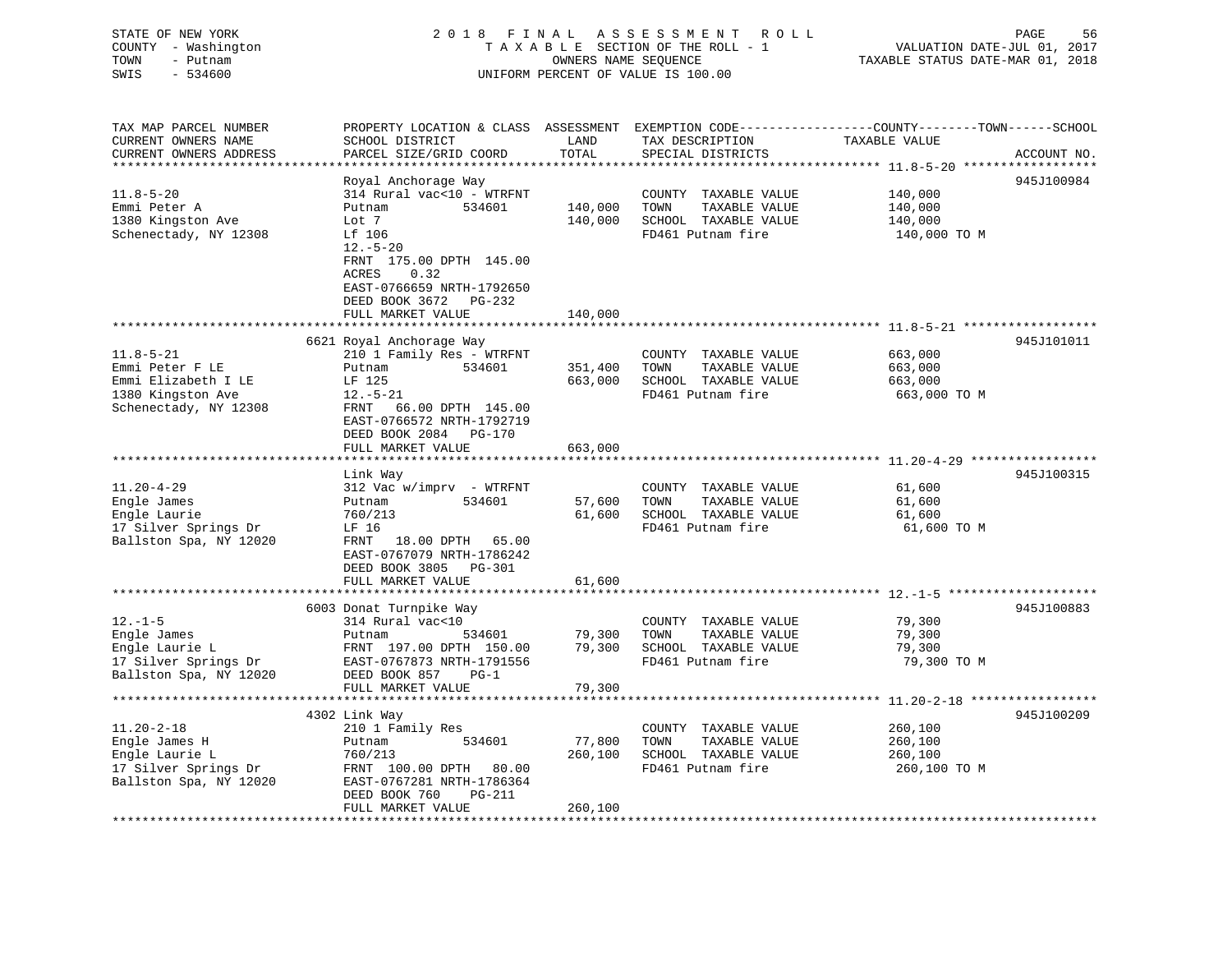### STATE OF NEW YORK 2 0 1 8 F I N A L A S S E S S M E N T R O L L PAGE 57 COUNTY - Washington T A X A B L E SECTION OF THE ROLL - 1 VALUATION DATE-JUL 01, 2017 TOWN - Putnam OWNERS NAME SEQUENCE TAXABLE STATUS DATE-MAR 01, 2018 SWIS - 534600 UNIFORM PERCENT OF VALUE IS 100.00

| TAX MAP PARCEL NUMBER      | PROPERTY LOCATION & CLASS ASSESSMENT             |         |                       |                |                    |
|----------------------------|--------------------------------------------------|---------|-----------------------|----------------|--------------------|
| CURRENT OWNERS NAME        | SCHOOL DISTRICT                                  | LAND    | TAX DESCRIPTION       | TAXABLE VALUE  |                    |
| CURRENT OWNERS ADDRESS     | PARCEL SIZE/GRID COORD                           | TOTAL   | SPECIAL DISTRICTS     |                | ACCOUNT NO.        |
|                            |                                                  |         |                       |                |                    |
|                            | Royal Anchorage Way                              |         |                       |                | 945J100999         |
|                            |                                                  |         |                       |                |                    |
| $11.8 - 5 - 4$             | 314 Rural vac<10                                 |         | COUNTY TAXABLE VALUE  | 125,300        |                    |
| Ertl Frank                 | Putnam<br>534601                                 | 125,300 | TOWN<br>TAXABLE VALUE | 125,300        |                    |
| 2 Sasqua Rd                | LR's: Lot 20                                     | 125,300 | SCHOOL TAXABLE VALUE  | 125,300        |                    |
| Norwalk, CT 06855          | $12.-5-4$                                        |         | FD461 Putnam fire     | 125,300 TO M   |                    |
|                            | ACRES<br>1.02                                    |         |                       |                |                    |
|                            | EAST-0766868 NRTH-1792782                        |         |                       |                |                    |
|                            | DEED BOOK 501<br>PG-157                          |         |                       |                |                    |
|                            |                                                  |         |                       |                |                    |
|                            | FULL MARKET VALUE                                | 125,300 |                       |                |                    |
|                            |                                                  |         |                       |                |                    |
|                            | 380 County Route 2                               |         |                       |                | 945J100953         |
| $9. - 1 - 15.2$            | 210 1 Family Res                                 |         | CLERGY<br>41400       | 1,500<br>1,500 | 1,500              |
| Espenshade Gerald L        | 534601<br>Putnam                                 |         | 15,800 ENH STAR 41834 | $\Omega$       | $\Omega$<br>66,800 |
| Espenshade Joanne R        | 1.20<br>ACRES                                    | 147,900 | COUNTY TAXABLE VALUE  | 146,400        |                    |
| 380 County Route 2         | EAST-0786659 NRTH-1798161                        |         | TOWN<br>TAXABLE VALUE | 146,400        |                    |
| Putnam Station, NY 12861   | DEED BOOK 784<br>PG-280                          |         | SCHOOL TAXABLE VALUE  | 79,600         |                    |
|                            |                                                  |         |                       |                |                    |
|                            | FULL MARKET VALUE<br>*************************** | 147,900 | FD461 Putnam fire     | 147,900 TO M   |                    |
|                            |                                                  |         |                       |                |                    |
|                            | Northern Lights Way                              |         |                       |                | 945J100889         |
| $7.12 - 1 - 18$            | 260 Seasonal res - WTRFNT                        |         | COUNTY TAXABLE VALUE  | 285,400        |                    |
| Estates of Glenburnie, LLC | 534601<br>Putnam                                 | 268,500 | TOWN<br>TAXABLE VALUE | 285,400        |                    |
| 6 Heather Ridge Ln         | Library & Lot                                    | 285,400 | SCHOOL TAXABLE VALUE  | 285,400        |                    |
| Montvale, NJ 07645         | LF 423                                           |         | FD461 Putnam fire     | 285,400 TO M   |                    |
|                            | 25.00 DPTH 202.00<br>FRNT                        |         |                       |                |                    |
|                            |                                                  |         |                       |                |                    |
|                            | EAST-0767408 NRTH-1798195                        |         |                       |                |                    |
|                            | DEED BOOK 3815 PG-32                             |         |                       |                |                    |
|                            | FULL MARKET VALUE                                | 285,400 |                       |                |                    |
|                            |                                                  |         |                       |                |                    |
|                            | County Route 1                                   |         |                       |                | 945J100493         |
| $8. - 1 - 1.1$             | 323 Vacant rural                                 |         | COUNTY TAXABLE VALUE  | 381,200        |                    |
| Estates of Glenburnie, LLC | 534601<br>Putnam                                 | 381,200 | TAXABLE VALUE<br>TOWN | 381,200        |                    |
| 6 Heather Ridge Ln         | Sub lot 2                                        | 381,200 | SCHOOL TAXABLE VALUE  | 381,200        |                    |
| Montvale, NJ 07645         |                                                  |         | FD461 Putnam fire     | 381,200 TO M   |                    |
|                            |                                                  |         |                       |                |                    |
|                            | ACRES 70.60                                      |         |                       |                |                    |
|                            | EAST-0769216 NRTH-1799384                        |         |                       |                |                    |
|                            | DEED BOOK 3815<br>PG-36                          |         |                       |                |                    |
|                            | FULL MARKET VALUE                                | 381,200 |                       |                |                    |
|                            |                                                  |         |                       |                |                    |
|                            | County Route 1                                   |         |                       |                |                    |
| $8. - 1 - 1.8$             | 314 Rural vac<10 - WTRFNT                        |         | COUNTY TAXABLE VALUE  | 97,100         |                    |
| Estates of Glenburnie, LLC | 534601<br>Putnam                                 | 97,100  | TOWN<br>TAXABLE VALUE | 97,100         |                    |
|                            |                                                  |         |                       |                |                    |
| 6 Heather Ridge Ln         | Sub lot 2                                        | 97,100  | SCHOOL TAXABLE VALUE  | 97,100         |                    |
| Montvale, NJ 07645         | ACRES 19.20                                      |         | FD461 Putnam fire     | 97,100 TO M    |                    |
|                            | EAST-0768928 NRTH-1797600                        |         |                       |                |                    |
|                            | DEED BOOK 3815<br>PG-36                          |         |                       |                |                    |
|                            | FULL MARKET VALUE                                | 97,100  |                       |                |                    |
|                            |                                                  |         |                       |                |                    |
|                            |                                                  |         |                       |                |                    |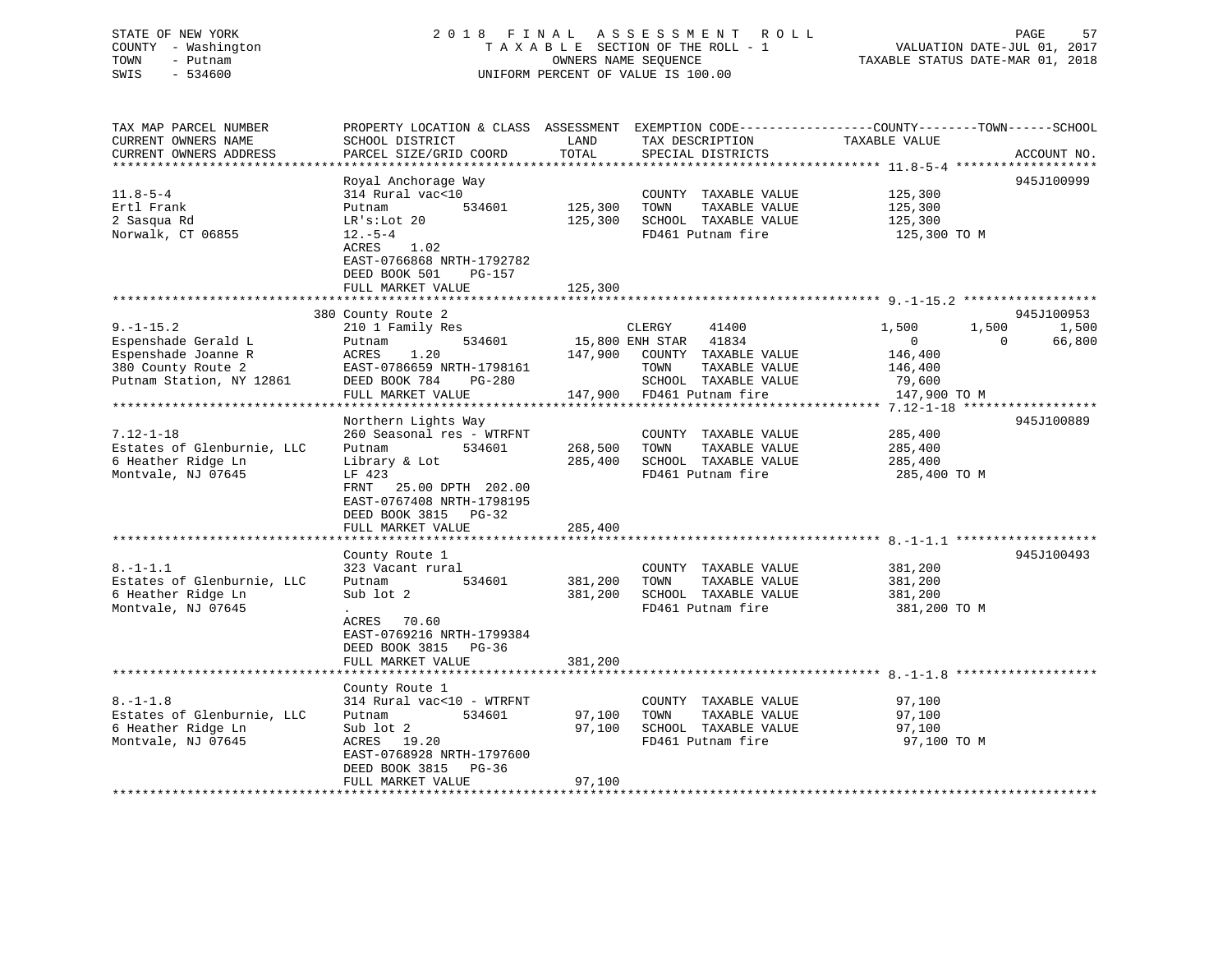### STATE OF NEW YORK 2 0 1 8 F I N A L A S S E S S M E N T R O L L PAGE 58 COUNTY - Washington T A X A B L E SECTION OF THE ROLL - 1 VALUATION DATE-JUL 01, 2017 TOWN - Putnam OWNERS NAME SEQUENCE TAXABLE STATUS DATE-MAR 01, 2018 SWIS - 534600 UNIFORM PERCENT OF VALUE IS 100.00

| TAX MAP PARCEL NUMBER     | PROPERTY LOCATION & CLASS ASSESSMENT EXEMPTION CODE---------------COUNTY-------TOWN------SCHOOL |                  |                                               |                       |             |
|---------------------------|-------------------------------------------------------------------------------------------------|------------------|-----------------------------------------------|-----------------------|-------------|
| CURRENT OWNERS NAME       | SCHOOL DISTRICT                                                                                 | LAND             | TAX DESCRIPTION                               | TAXABLE VALUE         |             |
| CURRENT OWNERS ADDRESS    | PARCEL SIZE/GRID COORD                                                                          | TOTAL            | SPECIAL DISTRICTS                             |                       | ACCOUNT NO. |
|                           |                                                                                                 |                  |                                               |                       |             |
| $14. - 1 - 8$             | 866 Gull Bay Rd<br>210 1 Family Res - WTRFNT                                                    |                  | COUNTY TAXABLE VALUE                          | 1302,000              | 945J100565  |
| Faeth Mark                | 534601<br>Putnam                                                                                | 812,400          | TAXABLE VALUE<br>TOWN                         | 1302,000              |             |
| Faeth Karen               | LF 242                                                                                          | 1302,000         | SCHOOL TAXABLE VALUE                          | 1302,000              |             |
| 2 Wittmann Dr             | 1.60 BANK<br>999<br>ACRES                                                                       |                  | FD461 Putnam fire                             | 1302,000 TO M         |             |
| Katonah, NY 10536         | EAST-0763822 NRTH-1778149                                                                       |                  |                                               |                       |             |
|                           | DEED BOOK 2884 PG-43                                                                            |                  |                                               |                       |             |
|                           | FULL MARKET VALUE                                                                               | 1302,000         |                                               |                       |             |
|                           |                                                                                                 |                  |                                               |                       |             |
|                           | 2126 Black Point Rd                                                                             |                  |                                               |                       | 945J100636  |
| $1.18 - 1 - 6$            | 280 Res Multiple - WTRFNT                                                                       |                  | COUNTY TAXABLE VALUE                          | 912,000               |             |
| Fairclough William        | 534601<br>Putnam                                                                                | 577,000          | TOWN<br>TAXABLE VALUE                         | 912,000               |             |
| Fairclough Sylvie         | LF 104 ft                                                                                       | 912,000          | SCHOOL TAXABLE VALUE                          | 912,000               |             |
| 22 Helmstown Ct           | 3427/328                                                                                        |                  | BP461 Black Pt Sewer Dist                     | .00 UN C              |             |
| Tuxedo, NY 10987          | FRNT 90.00 DPTH                                                                                 |                  | FD461 Putnam fire                             | 912,000 TO M          |             |
|                           | 0.58<br>ACRES                                                                                   |                  |                                               |                       |             |
|                           | EAST-0772245 NRTH-1810783                                                                       |                  |                                               |                       |             |
|                           | DEED BOOK 654<br>PG-62                                                                          |                  |                                               |                       |             |
|                           | FULL MARKET VALUE                                                                               | 912,000          |                                               |                       |             |
|                           |                                                                                                 |                  |                                               |                       |             |
|                           | 169 County Route 3                                                                              |                  |                                               |                       | 945J100630  |
| $13 - 2 - 19$             | 210 1 Family Res                                                                                |                  | COUNTY TAXABLE VALUE                          | 55,400                |             |
| Farm Credit East ACA      | 534601<br>Putnam                                                                                | 13,200           | TOWN<br>TAXABLE VALUE                         | 55,400                |             |
| 394 Route 29              | FRNT 140.00 DPTH 200.00                                                                         | 55,400           | SCHOOL TAXABLE VALUE                          | 55,400                |             |
| Greenwich, NY 12834-0269  | BANK<br>997                                                                                     |                  | FD461 Putnam fire                             | 55,400 TO M           |             |
|                           | EAST-0784145 NRTH-1788082                                                                       |                  |                                               |                       |             |
|                           | DEED BOOK 2842 PG-106                                                                           |                  |                                               |                       |             |
|                           | FULL MARKET VALUE                                                                               | 55,400           |                                               |                       |             |
|                           |                                                                                                 |                  |                                               |                       |             |
|                           | Gull Bay Rd                                                                                     |                  |                                               |                       | 945J100336  |
| $12. - 3 - 3$             | 322 Rural vac>10                                                                                |                  | COUNTY TAXABLE VALUE                          | 82,000                |             |
| Fat Bag LLC<br>PO Box 347 | 534601<br>Putnam                                                                                | 82,000<br>82,000 | TAXABLE VALUE<br>TOWN<br>SCHOOL TAXABLE VALUE | 82,000                |             |
| Fort Edward, NY 12828     | Lot<br>ACRES 67.00                                                                              |                  | FD461 Putnam fire                             | 82,000<br>82,000 TO M |             |
|                           | EAST-0774832 NRTH-1785803                                                                       |                  |                                               |                       |             |
|                           | DEED BOOK 3670 PG-23                                                                            |                  |                                               |                       |             |
|                           | FULL MARKET VALUE                                                                               | 82,000           |                                               |                       |             |
|                           |                                                                                                 |                  |                                               |                       |             |
|                           | Donat Turnpike Way                                                                              |                  |                                               |                       | 945J100868  |
| $12. - 1 - 1$             | 314 Rural vac<10                                                                                |                  | COUNTY TAXABLE VALUE                          | 106,000               |             |
| Field Robert C III        | 534601<br>Putnam                                                                                | 106,000          | TAXABLE VALUE<br>TOWN                         | 106,000               |             |
| Field Kimberly C          | ACRES<br>1.60                                                                                   | 106,000          | SCHOOL TAXABLE VALUE                          | 106,000               |             |
| 308 Grove Ave             | EAST-0767579 NRTH-1791960                                                                       |                  | FD461 Putnam fire                             | 106,000 TO M          |             |
| Falls Church, VA 22046    | DEED BOOK 2424<br>PG-122                                                                        |                  |                                               |                       |             |
|                           | FULL MARKET VALUE                                                                               | 106,000          |                                               |                       |             |
|                           |                                                                                                 |                  |                                               |                       |             |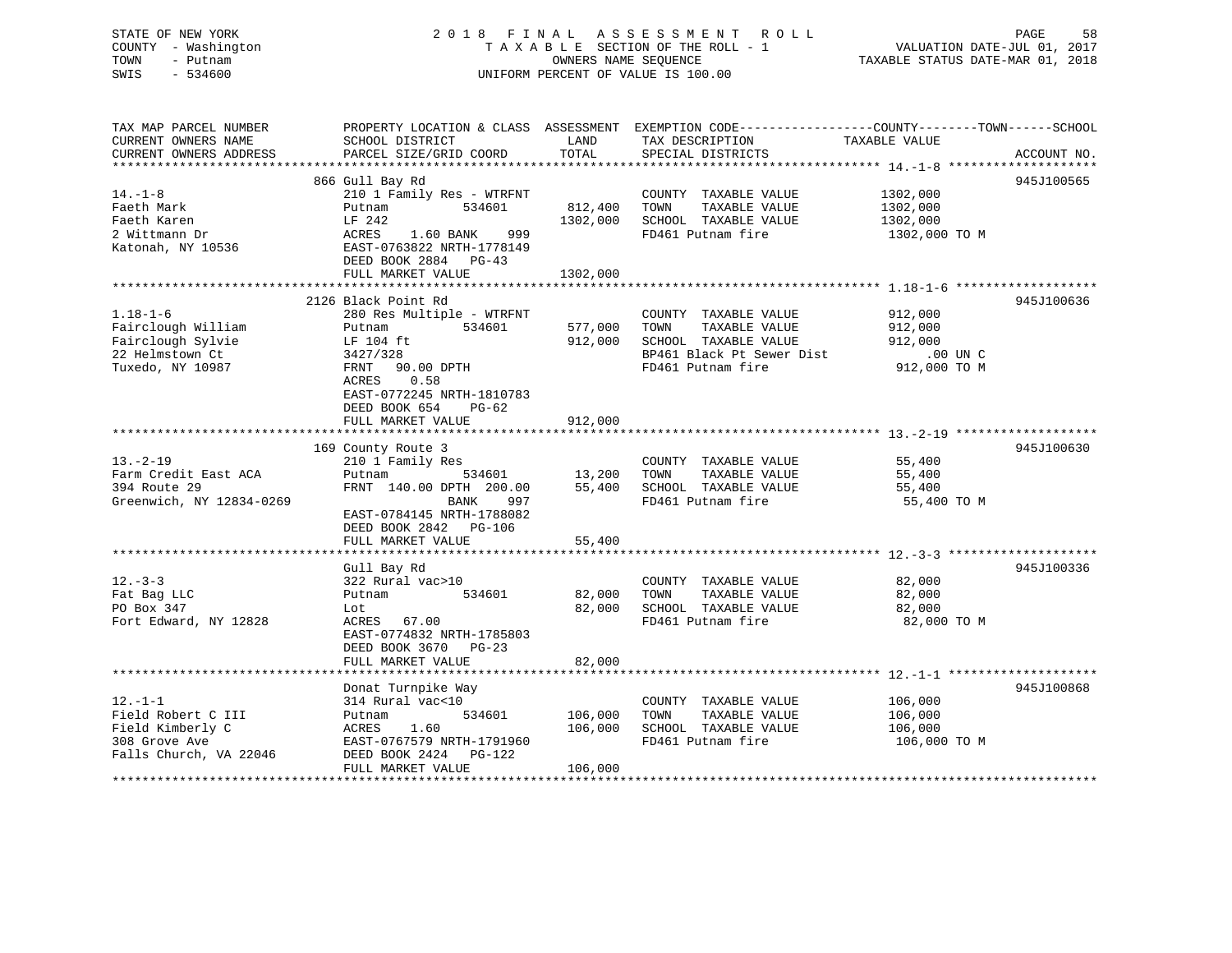#### STATE OF NEW YORK GOOD CONSUMED A LOTE OF THE LAND ASSESSMENT ROLL CONSUMER THACK SPAGE 59 COUNTY - Washington T A X A B L E SECTION OF THE ROLL - 1 TOWN - Putnam **CONNERS NAME SEQUENCE** TAXABLE STATUS DATE-MAR 01, 2018 SWIS - 534600 UNIFORM PERCENT OF VALUE IS 100.00

| TAX MAP PARCEL NUMBER<br>CURRENT OWNERS NAME<br>CURRENT OWNERS ADDRESS                                              | SCHOOL DISTRICT<br>PARCEL SIZE/GRID COORD                                                                                                                                         | LAND<br>TOTAL                 | TAX DESCRIPTION<br>SPECIAL DISTRICTS                                                                                                                                                                                  | PROPERTY LOCATION & CLASS ASSESSMENT EXEMPTION CODE----------------COUNTY-------TOWN------SCHOOL<br>TAXABLE VALUE<br>ACCOUNT NO.                    |
|---------------------------------------------------------------------------------------------------------------------|-----------------------------------------------------------------------------------------------------------------------------------------------------------------------------------|-------------------------------|-----------------------------------------------------------------------------------------------------------------------------------------------------------------------------------------------------------------------|-----------------------------------------------------------------------------------------------------------------------------------------------------|
| $7.12 - 1 - 10.1$<br>Fierro Douglas J<br>Schorer-Fierro Lisa<br>8 Brookside Dr<br>Westport, CT 06880                | Mosswood Way<br>314 Rural vac<10<br>Putnam<br>534601<br>FRNT 120.00 DPTH 208.00<br>EAST-0768406 NRTH-1798202<br>DEED BOOK 2257 PG-147                                             | 142,700<br>142,700            | COUNTY TAXABLE VALUE<br>TAXABLE VALUE<br>TOWN<br>SCHOOL TAXABLE VALUE<br>FD461 Putnam fire                                                                                                                            | 945J101030<br>142,700<br>142,700<br>142,700<br>142,700 TO M                                                                                         |
|                                                                                                                     | FULL MARKET VALUE                                                                                                                                                                 | 142,700                       |                                                                                                                                                                                                                       |                                                                                                                                                     |
| $7.12 - 1 - 16.1$<br>Fierro Douglas J<br>Schorer-Fierro Lisa<br>8 Brookside Dr<br>Westport, CT 06880                | County Route 1<br>$312$ Vac w/imprv - WTRFNT<br>534601<br>Putnam<br>LF 27<br>FRNT<br>29.00 DPTH 181.00<br>EAST-0767625 NRTH-1797980<br>DEED BOOK 2257 PG-159<br>FULL MARKET VALUE | 98,000<br>101,600<br>101,600  | COUNTY TAXABLE VALUE<br>TOWN<br>TAXABLE VALUE<br>SCHOOL TAXABLE VALUE<br>FD461 Putnam fire                                                                                                                            | 945J100801<br>101,600<br>101,600<br>101,600<br>101,600 TO M                                                                                         |
|                                                                                                                     |                                                                                                                                                                                   |                               |                                                                                                                                                                                                                       |                                                                                                                                                     |
| $7.12 - 1 - 28$<br>Fierro Douglas J<br>Schorer-Fierro Lisa<br>8 Brookside Dr<br>Westport, CT 06880                  | 1511 Mosswood Way<br>210 1 Family Res<br>534601<br>Putnam<br>FRNT 100.00 DPTH 152.00<br>EAST-0768410 NRTH-1798318<br>DEED BOOK 2257 PG-154<br>FULL MARKET VALUE                   | 140,700<br>325,100<br>325,100 | COUNTY TAXABLE VALUE<br>TOWN<br>TAXABLE VALUE<br>SCHOOL TAXABLE VALUE<br>FD461 Putnam fire                                                                                                                            | 945J100408<br>325,100<br>325,100<br>325,100<br>325,100 TO M                                                                                         |
|                                                                                                                     | 4396 Link Way                                                                                                                                                                     |                               |                                                                                                                                                                                                                       | 945J100725                                                                                                                                          |
| $12. - 4 - 35$<br>Finster Priscilla Trustee<br>Granby Fins Survivor Trust<br>7257 Adirondack Dr<br>Denver, NC 28037 | $312$ Vac w/imprv - WTRFNT<br>Putnam<br>534601<br>LF 125<br>ACRES<br>1.59<br>EAST-0766719 NRTH-1788127<br>DEED BOOK 3873 PG-65                                                    | 454,300<br>489,800            | COUNTY TAXABLE VALUE<br>TAXABLE VALUE<br>TOWN<br>SCHOOL TAXABLE VALUE<br>FD461 Putnam fire                                                                                                                            | 489,800<br>489,800<br>489,800<br>489,800 TO M                                                                                                       |
|                                                                                                                     | FULL MARKET VALUE                                                                                                                                                                 | 489,800                       |                                                                                                                                                                                                                       |                                                                                                                                                     |
| $4. - 1 - 37$<br>Fischer Charles<br>2409 Black Point Way<br>Ticonderoga, NY 12883                                   | 2409 Black Point Way<br>240 Rural res<br>- WTRFNT<br>534601<br>Putnam<br>34.68 BANK<br>ACRES<br>997<br>EAST-0768671 NRTH-1805707<br>DEED BOOK 3711 PG-318<br>FULL MARKET VALUE    | 750,000<br>750,000            | 68 PCT OF VALUE USED FOR EXEMPTION PURPOSES<br>AGED-TOWN 41803<br>517,800 AGE-CO/SCH 41805<br>COUNTY TAXABLE VALUE<br>TOWN<br>TAXABLE VALUE<br>SCHOOL TAXABLE VALUE<br>BP461 Black Pt Sewer Dist<br>FD461 Putnam fire | 945J100390<br>$\mathbf 0$<br>127,500<br>$\bigcirc$<br>255,000<br>255,000<br>$\Omega$<br>495,000<br>622,500<br>495,000<br>$.00$ UN C<br>750,000 TO M |
|                                                                                                                     |                                                                                                                                                                                   |                               |                                                                                                                                                                                                                       |                                                                                                                                                     |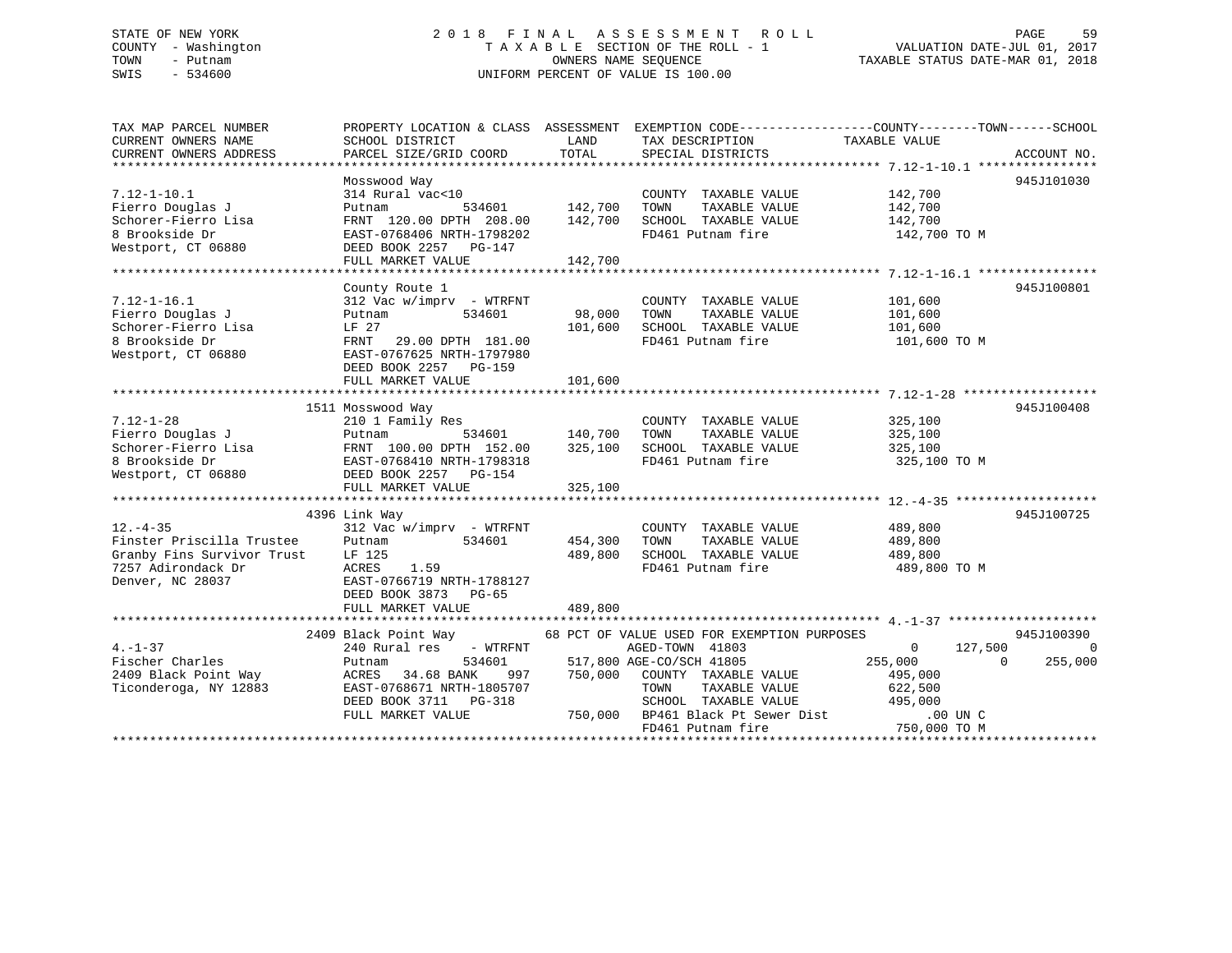### STATE OF NEW YORK 2 0 1 8 F I N A L A S S E S S M E N T R O L L PAGE 60 COUNTY - Washington T A X A B L E SECTION OF THE ROLL - 1 VALUATION DATE-JUL 01, 2017 TOWN - Putnam OWNERS NAME SEQUENCE TAXABLE STATUS DATE-MAR 01, 2018 SWIS - 534600 UNIFORM PERCENT OF VALUE IS 100.00

| TAX MAP PARCEL NUMBER<br>CURRENT OWNERS NAME<br>CURRENT OWNERS ADDRESS | SCHOOL DISTRICT<br>PARCEL SIZE/GRID COORD                                | LAND<br>TOTAL | PROPERTY LOCATION & CLASS ASSESSMENT EXEMPTION CODE----------------COUNTY-------TOWN------SCHOOL<br>TAX DESCRIPTION<br>SPECIAL DISTRICTS | TAXABLE VALUE              | ACCOUNT NO. |
|------------------------------------------------------------------------|--------------------------------------------------------------------------|---------------|------------------------------------------------------------------------------------------------------------------------------------------|----------------------------|-------------|
|                                                                        |                                                                          |               |                                                                                                                                          |                            |             |
|                                                                        | 74 Lake Rd                                                               |               |                                                                                                                                          |                            | 945J101087  |
| $15. - 1 - 8.1$<br>Fish & Game Club Inc Northern Putnam                | 312 Vac w/imprv<br>534601                                                | 62,400        | FOR 480A<br>47460<br>COUNTY TAXABLE VALUE                                                                                                | 30,300<br>30,300<br>46,100 | 30,300      |
| PO Box 34 Forest tax 389<br>Putnam Station, NY 12861 ACRES 60.00       | Forest tax 3895/90                                                       | 76,400 TOWN   | TAXABLE VALUE                                                                                                                            | 46,100                     |             |
|                                                                        | EAST-0778759 NRTH-1781082                                                |               | SCHOOL TAXABLE VALUE<br>FD461 Putnam fire                                                                                                | 46,100<br>76,400 TO M      |             |
| MAY BE SUBJECT TO PAYMENT<br>UNDER RPTL480A UNTIL 2027                 | DEED BOOK 756 PG-139<br>FULL MARKET VALUE                                | 76,400        |                                                                                                                                          |                            |             |
|                                                                        |                                                                          |               |                                                                                                                                          |                            |             |
|                                                                        | 5183 Sagamore Rd                                                         |               |                                                                                                                                          |                            | 945J100430  |
| $12. - 4 - 6$                                                          | 210 1 Family Res - WTRFNT                                                |               | COUNTY TAXABLE VALUE                                                                                                                     | 688,913                    |             |
| Fisher Joseph                                                          | 534601<br>Putnam                                                         | 511,613 TOWN  | TAXABLE VALUE                                                                                                                            | 688,913                    |             |
| Wolf-Fisher Nancy                                                      | LF 150                                                                   |               | 688,913 SCHOOL TAXABLE VALUE                                                                                                             | 688,913                    |             |
| 8970 Limerick Ln                                                       | ACRES<br>2.40                                                            |               | FD461 Putnam fire                                                                                                                        | 688,913 TO M               |             |
| Owings, MD 20736                                                       | EAST-0767253 NRTH-1789567<br>DEED BOOK 762<br>PG-176                     |               |                                                                                                                                          |                            |             |
|                                                                        | FULL MARKET VALUE                                                        | 688,913       |                                                                                                                                          |                            |             |
|                                                                        |                                                                          |               |                                                                                                                                          |                            |             |
|                                                                        | 16523 State Route 22                                                     |               |                                                                                                                                          |                            |             |
| $12. - 3 - 6.4$                                                        | 210 1 Family Res                                                         |               |                                                                                                                                          | $\overline{0}$<br>$\Omega$ | 30,000      |
| Fitzgerald Michael                                                     | 534601<br>Putnam                                                         |               | BAS STAR 41854<br>19,100 COUNTY TAXABLE VALUE                                                                                            | 73,400                     |             |
| Fitzgerald Dawn                                                        | ACRES 2.10 73,400<br>22 EAST-0777909 NRTH-1785522<br>DEED BOOK 905 PG-42 | 73,400 TOWN   | TAXABLE VALUE                                                                                                                            | 73,400                     |             |
| 16523 State Route 22                                                   |                                                                          |               | SCHOOL TAXABLE VALUE                                                                                                                     | 43,400                     |             |
| Putnam, NY 12861                                                       | DEED BOOK 905                                                            |               | FD461 Putnam fire                                                                                                                        | 73,400 TO M                |             |
|                                                                        | FULL MARKET VALUE                                                        | 73,400        |                                                                                                                                          |                            |             |
|                                                                        |                                                                          |               |                                                                                                                                          |                            |             |
|                                                                        | Black Point Rd                                                           |               |                                                                                                                                          |                            | 945J100233  |
| $4. - 1 - 36$                                                          | 910 Priv forest                                                          |               | COUNTY TAXABLE VALUE                                                                                                                     | 800                        |             |
| Fitzpatrick Brian                                                      | 534601<br>Putnam                                                         | 800           | TAXABLE VALUE<br>TOWN                                                                                                                    | 800                        |             |
| 7 Thomas Trl                                                           | 1.60<br>ACRES                                                            | 800           | SCHOOL TAXABLE VALUE                                                                                                                     | 800                        |             |
| Morristown, NJ 07960                                                   | EAST-0768904 NRTH-1806358                                                |               | BP461 Black Pt Sewer Dist                                                                                                                | $.00$ UN C                 |             |
|                                                                        | DEED BOOK 3433 PG-73                                                     |               | FD461 Putnam fire                                                                                                                        | 800 TO M                   |             |
|                                                                        | FULL MARKET VALUE                                                        | 800           |                                                                                                                                          |                            |             |
|                                                                        | 2366 Black Point Way                                                     |               |                                                                                                                                          |                            | 945J100234  |
| $4.9 - 1 - 7.1$                                                        | 260 Seasonal res - WTRFNT                                                |               |                                                                                                                                          |                            |             |
| Fitzpatrick Brian                                                      | 534601<br>Putnam                                                         | 376,900       | COUNTY TAXABLE VALUE<br>TOWN      TAXABLE VALUE<br>TAXABLE VALUE                                                                         | 398,800<br>398,800         |             |
| 37 Tingley Rd                                                          | 936/251;936/249;936/246 398,800                                          |               | SCHOOL TAXABLE VALUE                                                                                                                     | 398,800                    |             |
| Morristown, NJ 07960                                                   | 173' LF                                                                  |               | BP461 Black Pt Sewer Dist                                                                                                                | .00 UN C                   |             |
|                                                                        | ACRES<br>1.19                                                            |               | FD461 Putnam fire                                                                                                                        | 398,800 TO M               |             |
|                                                                        | EAST-0768595 NRTH-1806553                                                |               |                                                                                                                                          |                            |             |
|                                                                        | DEED BOOK 3433 PG-73                                                     |               |                                                                                                                                          |                            |             |
|                                                                        | FULL MARKET VALUE                                                        | 398,800       |                                                                                                                                          |                            |             |
|                                                                        |                                                                          |               |                                                                                                                                          |                            |             |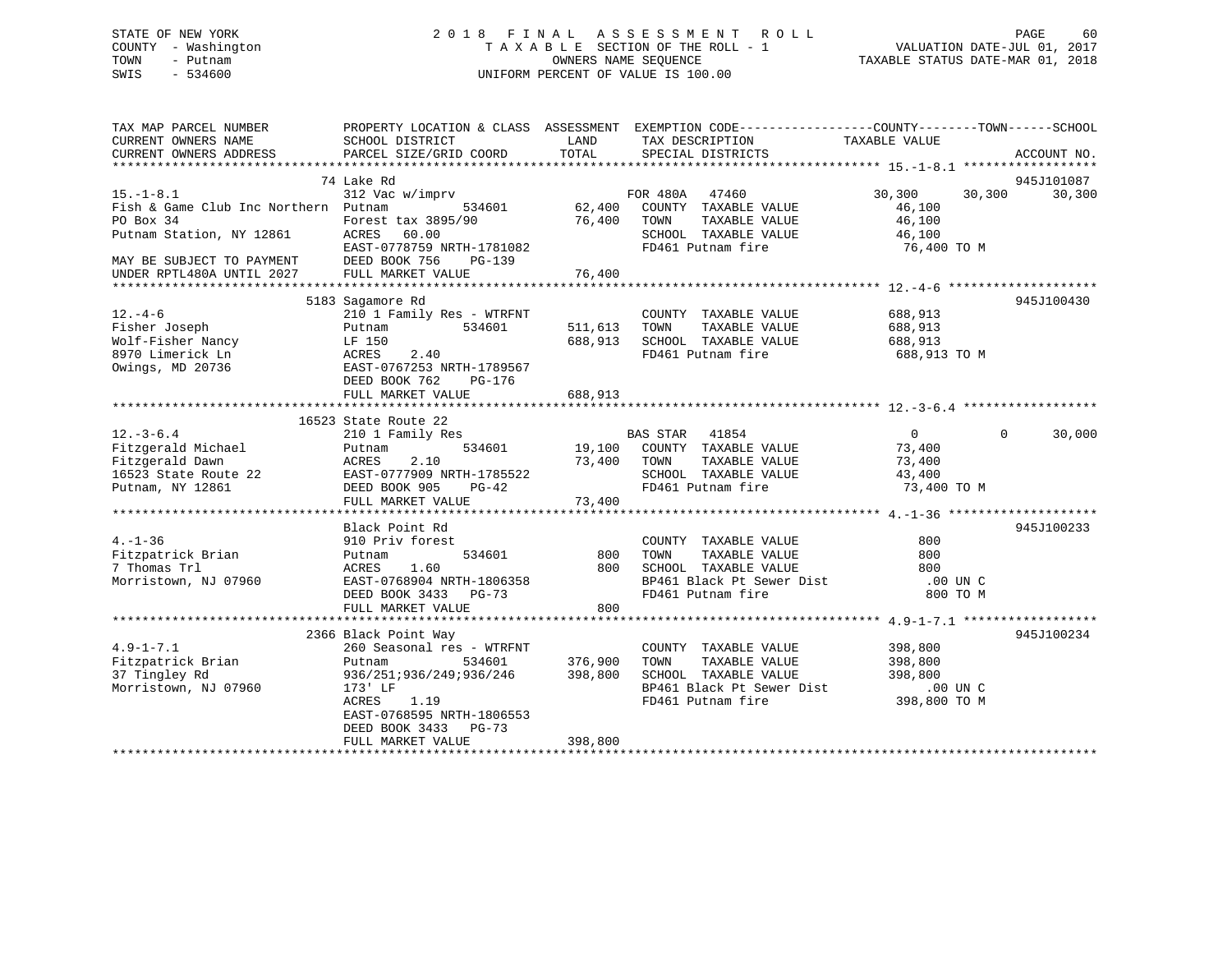### STATE OF NEW YORK 2 0 1 8 F I N A L A S S E S S M E N T R O L L PAGE 61 COUNTY - Washington T A X A B L E SECTION OF THE ROLL - 1 VALUATION DATE-JUL 01, 2017 TOWN - Putnam OWNERS NAME SEQUENCE TAXABLE STATUS DATE-MAR 01, 2018 SWIS - 534600 UNIFORM PERCENT OF VALUE IS 100.00

| TAX MAP PARCEL NUMBER<br>CURRENT OWNERS NAME<br>CURRENT OWNERS ADDRESS                             | SCHOOL DISTRICT<br>PARCEL SIZE/GRID COORD                                                                                                                                                | LAND<br>TOTAL                 | PROPERTY LOCATION & CLASS ASSESSMENT EXEMPTION CODE---------------COUNTY-------TOWN-----SCHOOL<br>TAX DESCRIPTION<br>SPECIAL DISTRICTS | TAXABLE VALUE                                               | ACCOUNT NO. |
|----------------------------------------------------------------------------------------------------|------------------------------------------------------------------------------------------------------------------------------------------------------------------------------------------|-------------------------------|----------------------------------------------------------------------------------------------------------------------------------------|-------------------------------------------------------------|-------------|
| $4. - 1 - 6$<br>Fleitz Frederick<br>Bennett Elizabeth C<br>76 Independence Way<br>Oswego, NY 13126 | Black Point Rd<br>910 Priv forest<br>534601<br>Putnam<br>Will 2677/233<br>ACRES 27.06<br>EAST-0770394 NRTH-1807908<br>DEED BOOK 523<br>PG-65<br>FULL MARKET VALUE                        | 13,500<br>13,500<br>13,500    | COUNTY TAXABLE VALUE<br>TOWN<br>TAXABLE VALUE<br>SCHOOL TAXABLE VALUE<br>BP461 Black Pt Sewer Dist<br>FD461 Putnam fire                | 13,500<br>13,500<br>13,500<br>.00 UN C<br>13,500 TO M       | 945J100230  |
| $4. -1 - 34$<br>Fleming W Nicholas<br>Fleming Anna Mae<br>PO Box 98<br>Socorro, NM 87801           | Black Point Rd<br>910 Priv forest<br>534601<br>Putnam<br>3.60<br>ACRES<br>EAST-0769175 NRTH-1806512<br>DEED BOOK 936<br>PG-239<br>FULL MARKET VALUE                                      | 1,800<br>1,800<br>1,800       | COUNTY TAXABLE VALUE<br>TOWN<br>TAXABLE VALUE<br>SCHOOL TAXABLE VALUE<br>BP461 Black Pt Sewer Dist<br>FD461 Putnam fire                | 1,800<br>1,800<br>1,800<br>$.00$ UN C<br>1,800 TO M         | 945J100568  |
| $4.9 - 1 - 6.2$<br>Fleming W Nicholas<br>Fleming Anna Mae<br>PO Box 98<br>Socorro, NM 87801        | 2360 Black Point Way<br>210 1 Family Res - WTRFNT<br>534601<br>Putnam<br>895/281<br>LF 286<br>ACRES<br>2.10<br>EAST-0768745 NRTH-1806711<br>DEED BOOK 936<br>PG-243<br>FULL MARKET VALUE | 344,400<br>545,800<br>545,800 | COUNTY TAXABLE VALUE<br>TAXABLE VALUE<br>TOWN<br>SCHOOL TAXABLE VALUE<br>BP461 Black Pt Sewer Dist<br>FD461 Putnam fire                | 545,800<br>545,800<br>545,800<br>$.00$ UN C<br>545,800 TO M | 945J100567  |
| $11.20 - 3 - 26$<br>Florez James<br>Florez Carolanne<br>39 Briarcliff Dr<br>Merrick, NY 11566      | Gull Bay Rd<br>312 Vac w/imprv - WTRFNT<br>534601<br>Putnam<br>Lot 10A<br>LF 20<br>FRNT 20.00 DPTH 30.00<br>EAST-0767052 NRTH-1785495<br>DEED BOOK 2753 PG-243<br>FULL MARKET VALUE      | 31,000<br>35,000<br>35,000    | COUNTY TAXABLE VALUE<br>TAXABLE VALUE<br>TOWN<br>SCHOOL TAXABLE VALUE<br>FD461 Putnam fire                                             | 35,000<br>35,000<br>35,000<br>35,000 TO M                   | 945J100552  |
| $11.20 - 3 - 3$<br>Florez James F<br>Florez Carolanne<br>39 Briarcliff Dr<br>Merrick, NY 11566     | 449 Gull Bay Rd<br>260 Seasonal res<br>Putnam<br>534601<br>Lot/camp<br>FRNT 61.00 DPTH 205.00<br>EAST-0767502 NRTH-1785876<br>DEED BOOK 870<br>PG-20<br>FULL MARKET VALUE                | 97,900<br>180,000<br>180,000  | COUNTY TAXABLE VALUE<br>TOWN<br>TAXABLE VALUE<br>SCHOOL TAXABLE VALUE<br>FD461 Putnam fire                                             | 180,000<br>180,000<br>180,000<br>180,000 TO M               | 945J100657  |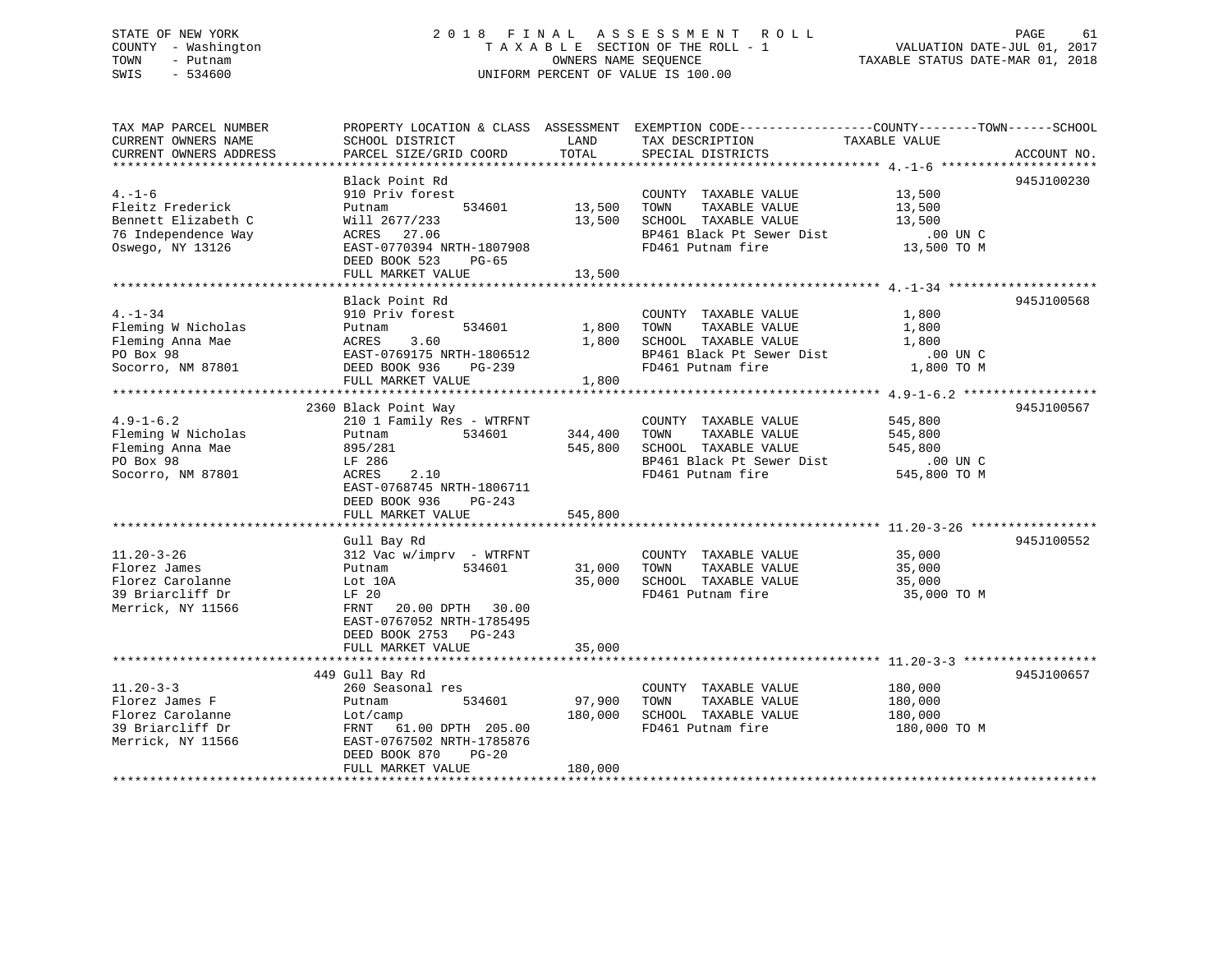### STATE OF NEW YORK 2 0 1 8 F I N A L A S S E S S M E N T R O L L PAGE 62 COUNTY - Washington T A X A B L E SECTION OF THE ROLL - 1 VALUATION DATE-JUL 01, 2017 TOWN - Putnam OWNERS NAME SEQUENCE TAXABLE STATUS DATE-MAR 01, 2018 SWIS - 534600 UNIFORM PERCENT OF VALUE IS 100.00

| TAX MAP PARCEL NUMBER                                                                                                                                                                                                                    |                               |               | PROPERTY LOCATION & CLASS ASSESSMENT EXEMPTION CODE---------------COUNTY-------TOWN-----SCHOOL |                                  |                    |
|------------------------------------------------------------------------------------------------------------------------------------------------------------------------------------------------------------------------------------------|-------------------------------|---------------|------------------------------------------------------------------------------------------------|----------------------------------|--------------------|
| CURRENT OWNERS NAME                                                                                                                                                                                                                      | SCHOOL DISTRICT               | LAND          | TAX DESCRIPTION                                                                                | TAXABLE VALUE                    |                    |
| CURRENT OWNERS ADDRESS                                                                                                                                                                                                                   | PARCEL SIZE/GRID COORD        | TOTAL         | SPECIAL DISTRICTS                                                                              |                                  | ACCOUNT NO.        |
|                                                                                                                                                                                                                                          |                               |               |                                                                                                |                                  |                    |
|                                                                                                                                                                                                                                          | 4326 Link Way                 |               |                                                                                                |                                  | 945J101019         |
| $11.20 - 2 - 24.3$                                                                                                                                                                                                                       | 314 Rural vac<10              |               | COUNTY TAXABLE VALUE                                                                           | 5,000                            |                    |
| Forbes Donna                                                                                                                                                                                                                             | Putnam<br>534601              | 5,000         | TOWN<br>TAXABLE VALUE                                                                          | 5,000                            |                    |
|                                                                                                                                                                                                                                          |                               | 5,000         | SCHOOL TAXABLE VALUE                                                                           | 5,000                            |                    |
|                                                                                                                                                                                                                                          |                               |               | FD461 Putnam fire                                                                              | 5,000 TO M                       |                    |
| 81 Melville Ave<br>Cohoes, NY 12047<br>Cohoes, NY 12047<br>PRIOR OWNER ON 3/01/2018<br>Mossey Drobneck<br>PRIOR OWNER ON 3/01/2018<br>PED BOOK 3927 PG-161<br>PED BOOK 3927 PG-161                                                       |                               |               |                                                                                                |                                  |                    |
|                                                                                                                                                                                                                                          |                               |               |                                                                                                |                                  |                    |
|                                                                                                                                                                                                                                          |                               |               |                                                                                                |                                  |                    |
|                                                                                                                                                                                                                                          | FULL MARKET VALUE             | 5,000         |                                                                                                |                                  |                    |
|                                                                                                                                                                                                                                          |                               |               |                                                                                                |                                  |                    |
|                                                                                                                                                                                                                                          | 16375 State Route 22          |               | 76 PCT OF VALUE USED FOR EXEMPTION PURPOSES                                                    |                                  | 945J100599         |
| $15. -1 - 5$                                                                                                                                                                                                                             | 242 Rurl res&rec              |               | VET WAR CT 41121                                                                               | 32,866<br>12,000                 | - 0                |
|                                                                                                                                                                                                                                          | 534601 137,400 ENH STAR 41834 |               |                                                                                                | $\overline{0}$<br>$\overline{0}$ | 66,800             |
|                                                                                                                                                                                                                                          |                               |               |                                                                                                | 255,434                          |                    |
|                                                                                                                                                                                                                                          |                               |               |                                                                                                | 276,300                          |                    |
|                                                                                                                                                                                                                                          |                               |               | SCHOOL TAXABLE VALUE 221,500<br>CA002 Cons agri dst 2 288,300 TO                               |                                  |                    |
|                                                                                                                                                                                                                                          |                               |               |                                                                                                |                                  |                    |
|                                                                                                                                                                                                                                          |                               |               |                                                                                                | 288,300 TO M                     |                    |
| Forbes James P<br>Forbes Alice House & Lot<br>16375 State Route 22 ACRES 102.60 TOWN TAXABLE VALUE<br>Putnam Station, NY 12861 EAST-0775481 NRTH-1783144 SCHOOL TAXABLE VALUE<br>DEED BOOK 914 PG-337 288,300 FD461 Putnam fire<br>THIT. |                               |               |                                                                                                |                                  |                    |
|                                                                                                                                                                                                                                          | 2226 Black Point Rd           |               |                                                                                                |                                  | 945J100059         |
| $4.5 - 1 - 3$                                                                                                                                                                                                                            | 210 1 Family Res - WTRFNT     |               | COUNTY TAXABLE VALUE                                                                           | 600,000                          |                    |
| Ford John C                                                                                                                                                                                                                              | 534601<br>Putnam              | 408,000 TOWN  | TAXABLE VALUE                                                                                  | 600,000                          |                    |
| Ford Virginia                                                                                                                                                                                                                            | 530/182;793/323               | 600,000       | SCHOOL TAXABLE VALUE                                                                           | 600,000                          |                    |
| 2226 Black Point Rd                                                                                                                                                                                                                      | LF 87                         |               |                                                                                                |                                  |                    |
| Ticonderoga, NY 12883                                                                                                                                                                                                                    | FRNT 68.00 DPTH 166.00        |               | BP461 Black Pt Sewer Dist .00 UN C<br>FD461 Putnam fire .000,000 TO M                          |                                  |                    |
|                                                                                                                                                                                                                                          | EAST-0770487 NRTH-1809396     |               |                                                                                                |                                  |                    |
|                                                                                                                                                                                                                                          | DEED BOOK 793<br>PG-319       |               |                                                                                                |                                  |                    |
|                                                                                                                                                                                                                                          | FULL MARKET VALUE             | 600,000       |                                                                                                |                                  |                    |
|                                                                                                                                                                                                                                          |                               |               |                                                                                                |                                  |                    |
|                                                                                                                                                                                                                                          | County Route 2                |               |                                                                                                |                                  | 945J101092         |
| $5. -2 - 11.1$                                                                                                                                                                                                                           | 322 Rural vac>10              |               | COUNTY TAXABLE VALUE                                                                           | 46,500                           |                    |
|                                                                                                                                                                                                                                          |                               | 534601 46,500 | TAXABLE VALUE<br>TOWN                                                                          | 46,500                           |                    |
|                                                                                                                                                                                                                                          |                               |               | SCHOOL TAXABLE VALUE                                                                           | 46,500                           |                    |
|                                                                                                                                                                                                                                          |                               |               | CA002 Cons agri dst 2 46,500 TO                                                                |                                  |                    |
|                                                                                                                                                                                                                                          |                               |               | FD461 Putnam fire                                                                              | 46,500 TO M                      |                    |
|                                                                                                                                                                                                                                          | FULL MARKET VALUE             | 46,500        |                                                                                                |                                  |                    |
|                                                                                                                                                                                                                                          |                               |               |                                                                                                |                                  |                    |
|                                                                                                                                                                                                                                          | 258 Cummings Rd               |               |                                                                                                |                                  | 945J100159         |
| $5. - 2 - 12$                                                                                                                                                                                                                            | 240 Rural res                 |               | ENH STAR 41834                                                                                 | $\overline{0}$                   | $\Omega$<br>66,800 |
| Forgette Alan                                                                                                                                                                                                                            | 534601<br>Putnam              | 40,000        | COUNTY TAXABLE VALUE                                                                           | 201,400                          |                    |
| Forgette Alan<br>Forgette Judith<br>258 Cummings Rd<br>Putnam Station, NY 12861                                                                                                                                                          | House And Land                | 201,400       | TOWN<br>TAXABLE VALUE                                                                          | 201,400                          |                    |
|                                                                                                                                                                                                                                          | ACRES 15.00                   |               | SCHOOL TAXABLE VALUE                                                                           | 134,600                          |                    |
|                                                                                                                                                                                                                                          | EAST-0784699 NRTH-1801582     |               | FD461 Putnam fire                                                                              | 201,400 TO M                     |                    |
|                                                                                                                                                                                                                                          | DEED BOOK 704<br>PG-322       |               |                                                                                                |                                  |                    |
|                                                                                                                                                                                                                                          | FULL MARKET VALUE             | 201,400       |                                                                                                |                                  |                    |
|                                                                                                                                                                                                                                          |                               |               |                                                                                                |                                  |                    |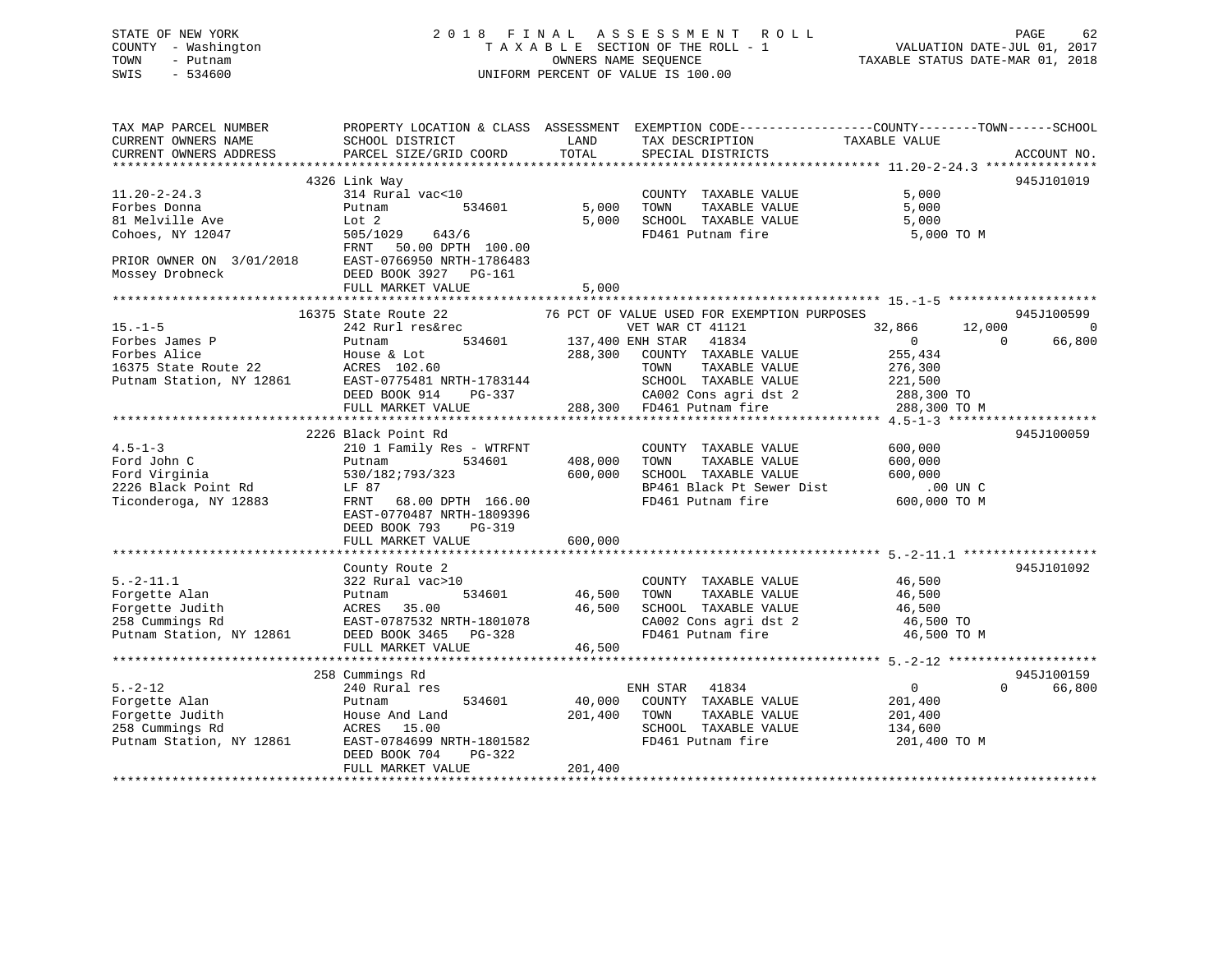### STATE OF NEW YORK 2 0 1 8 F I N A L A S S E S S M E N T R O L L PAGE 63 COUNTY - Washington T A X A B L E SECTION OF THE ROLL - 1 VALUATION DATE-JUL 01, 2017 TOWN - Putnam OWNERS NAME SEQUENCE TAXABLE STATUS DATE-MAR 01, 2018 SWIS - 534600 UNIFORM PERCENT OF VALUE IS 100.00

| TAX MAP PARCEL NUMBER    | PROPERTY LOCATION & CLASS ASSESSMENT |                   | EXEMPTION CODE-----------------COUNTY-------TOWN------SCHOOL |                                   |             |
|--------------------------|--------------------------------------|-------------------|--------------------------------------------------------------|-----------------------------------|-------------|
| CURRENT OWNERS NAME      | SCHOOL DISTRICT                      | LAND              | TAX DESCRIPTION                                              | TAXABLE VALUE                     |             |
| CURRENT OWNERS ADDRESS   | PARCEL SIZE/GRID COORD               | TOTAL             | SPECIAL DISTRICTS                                            |                                   | ACCOUNT NO. |
|                          | 110 Cummings Rd                      |                   |                                                              |                                   |             |
| $9. - 1 - 4.1$           | 210 1 Family Res                     |                   | COUNTY TAXABLE VALUE                                         | 87,100                            |             |
| Forgette Alan C          |                                      | 26,300            | TAXABLE VALUE<br>TOWN                                        | 87,100                            |             |
| Forgette Judith K        | 534601<br>Putnam<br>4.00<br>ACRES    | 87,100            | SCHOOL TAXABLE VALUE                                         | 87,100                            |             |
| 258 Cummings Rd          | EAST-0781642 NRTH-1801584            |                   | FD461 Putnam fire                                            | 87,100 TO M                       |             |
| Putnam, NY 12861         | DEED BOOK 919<br>PG-148              |                   |                                                              |                                   |             |
|                          | FULL MARKET VALUE                    | 87,100            |                                                              |                                   |             |
|                          |                                      |                   |                                                              |                                   |             |
|                          | County Route 2                       |                   |                                                              |                                   | 945J101049  |
| $5. -2 - 4.1$            | 314 Rural vac<10                     |                   | COUNTY TAXABLE VALUE                                         | 23,800                            |             |
| Forgette Judith          | 534601<br>Putnam                     | 23,800            | TOWN<br>TAXABLE VALUE                                        | 23,800                            |             |
| Forgette Alan            | ACRES<br>8.80                        | 23,800            | SCHOOL TAXABLE VALUE                                         | 23,800                            |             |
| 358 Cummings Rd          | EAST-0788967 NRTH-1805756            |                   | CA002 Cons agri dst 2                                        | 23,800 TO                         |             |
| Putnam Station, NY 12861 | DEED BOOK 3737<br>PG-206             |                   | FD461 Putnam fire                                            | 23,800 TO M                       |             |
|                          | FULL MARKET VALUE                    | 23,800            |                                                              |                                   |             |
|                          | *****************                    |                   |                                                              | **************** 5. - 2 - 4.4 *** |             |
|                          | County Route 2                       |                   |                                                              |                                   |             |
| $5. -2 - 4.4$            | 322 Rural vac>10                     |                   | COUNTY TAXABLE VALUE                                         | 36,800                            |             |
| Forgette Judith          | Putnam<br>534601                     | 36,800            | TOWN<br>TAXABLE VALUE                                        | 36,800                            |             |
| Forgette Alan            | Lot <sub>2</sub>                     | 36,800            | SCHOOL TAXABLE VALUE                                         | 36,800                            |             |
| 143 Cummings Rd          | ACRES<br>21.82                       |                   | CA002 Cons agri dst 2                                        | 36,800 TO                         |             |
| PO Box 143               | EAST-0789073 NRTH-1806692            |                   | FD461 Putnam fire                                            | 36,800 TO M                       |             |
| Putnam Station, NY 12861 | DEED BOOK 3407<br>PG-213             |                   |                                                              |                                   |             |
|                          | FULL MARKET VALUE                    | 36,800            |                                                              |                                   |             |
|                          |                                      |                   |                                                              | *********************** 5.-2-4.5  |             |
|                          | 740 County Route 2                   |                   |                                                              |                                   |             |
| $5. -2 - 4.5$            | 322 Rural vac>10 - WTRFNT            |                   | COUNTY TAXABLE VALUE                                         | 164,700                           |             |
| Forgette Judith          | 534601<br>Putnam                     | 164,700           | TOWN<br>TAXABLE VALUE                                        | 164,700                           |             |
| Forgette Alan            | ACRES 104.31                         | 164,700           | SCHOOL TAXABLE VALUE                                         | 164,700                           |             |
| 143 Cummings Rd          | EAST-0790799 NRTH-1805283            |                   | CA002 Cons agri dst 2                                        | 164,700 TO                        |             |
| PO Box 143               | DEED BOOK 3407<br>PG-210             |                   | FD461 Putnam fire                                            | 164,700 TO M                      |             |
| Putnam Station, NY 12861 | FULL MARKET VALUE                    | 164,700           |                                                              |                                   |             |
|                          |                                      |                   |                                                              |                                   |             |
|                          | County Route 2                       |                   |                                                              |                                   | 945J100158  |
| $5. - 2 - 11$            | 314 Rural vac<10                     |                   | COUNTY TAXABLE VALUE                                         | 11,800                            |             |
| Forgette Judith K        | 534601<br>Putnam                     | 11,800            | TAXABLE VALUE<br>TOWN                                        | 11,800                            |             |
| Forgette Alan C          | ACRES<br>2.80                        | 11,800            | SCHOOL TAXABLE VALUE                                         | 11,800                            |             |
| 258 Cummings Rd          | EAST-0786378 NRTH-1801167            |                   | FD461 Putnam fire                                            | 11,800 TO M                       |             |
| Putnam Station, NY 12861 | DEED BOOK 743<br>$PG-37$             |                   |                                                              |                                   |             |
|                          | FULL MARKET VALUE                    | 11,800            |                                                              |                                   |             |
|                          |                                      | ***************** | ******************************** 11.20-4-2 ******            |                                   | **********  |
|                          | 4524 Crow Point Way                  |                   |                                                              |                                   | 945J100665  |
| $11.20 - 4 - 2$          | 260 Seasonal res - WTRFNT            |                   | COUNTY TAXABLE VALUE                                         | 480,900                           |             |
| Foster Richard           | Putnam<br>534601                     | 202,400           | TOWN<br>TAXABLE VALUE                                        | 480,900                           |             |
| Foster Nancy             | LF 30                                | 480,900           | SCHOOL TAXABLE VALUE                                         | 480,900                           |             |
| 6 Stacey Ln              | FRNT 101.00 DPTH 120.00              |                   | FD461 Putnam fire                                            | 480,900 TO M                      |             |
| Woodcliff Lake, NJ 07675 | EAST-0765932 NRTH-1787123            |                   |                                                              |                                   |             |
|                          | DEED BOOK 819<br>PG-267              |                   |                                                              |                                   |             |
|                          | FULL MARKET VALUE                    | 480,900           |                                                              |                                   |             |
|                          |                                      |                   |                                                              |                                   |             |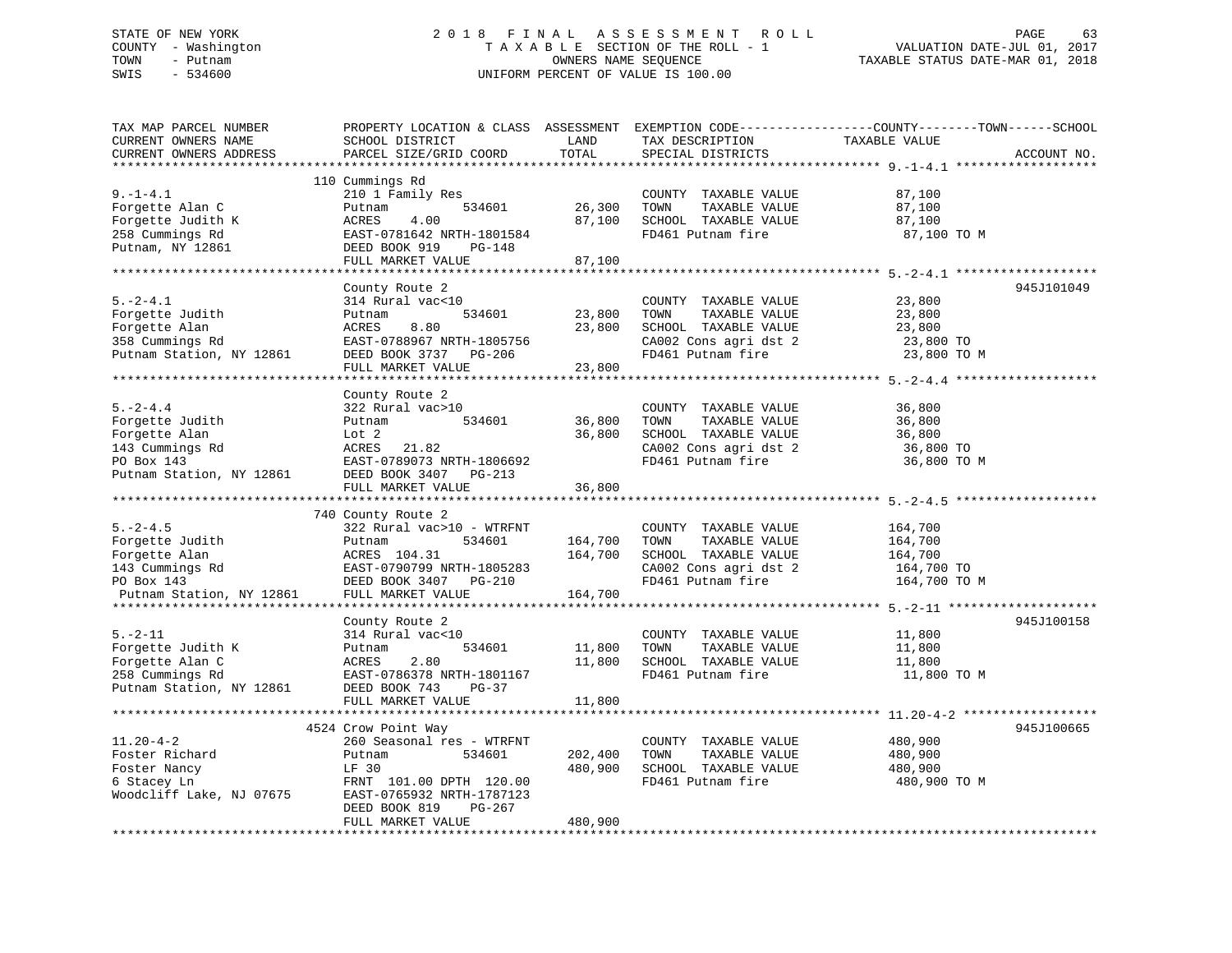STATE OF NEW YORK 2 0 1 8 F I N A L A S S E S S M E N T R O L L PAGE 64 COUNTY - Washington T A X A B L E SECTION OF THE ROLL - 1 VALUATION DATE-JUL 01, 2017 TOWN - Putnam OWNERS NAME SEQUENCE TAXABLE STATUS DATE-MAR 01, 2018 SWIS - 534600 UNIFORM PERCENT OF VALUE IS 100.00

| TAX MAP PARCEL NUMBER<br>CURRENT OWNERS NAME                                                           | SCHOOL DISTRICT                                                                                                                                                                                       | LAND<br>TAX DESCRIPTION                                                                                                                | PROPERTY LOCATION & CLASS ASSESSMENT EXEMPTION CODE---------------COUNTY-------TOWN-----SCHOOL<br>TAXABLE VALUE |
|--------------------------------------------------------------------------------------------------------|-------------------------------------------------------------------------------------------------------------------------------------------------------------------------------------------------------|----------------------------------------------------------------------------------------------------------------------------------------|-----------------------------------------------------------------------------------------------------------------|
| CURRENT OWNERS ADDRESS                                                                                 | PARCEL SIZE/GRID COORD                                                                                                                                                                                | TOTAL<br>SPECIAL DISTRICTS                                                                                                             | ACCOUNT NO.                                                                                                     |
|                                                                                                        |                                                                                                                                                                                                       |                                                                                                                                        |                                                                                                                 |
| $13. - 3 - 12$<br>Frankovic Thomas J Jr                                                                | 2017 Mill Bay<br>260 Seasonal res - WTRFNT<br>Putnam<br>534601                                                                                                                                        | COUNTY TAXABLE VALUE<br>$5,400$ TOWN<br>TAXABLE VALUE                                                                                  | 945J100729<br>20,500<br>20,500<br>20,500                                                                        |
| Frankovic Marlene C<br>125 Beacon Rd<br>Glenmont, NY 12077                                             | FRNT 100.00 DPTH 60.00<br>0.15<br>ACRES<br>EAST-0789581 NRTH-1790629<br>DEED BOOK 2575 PG-107                                                                                                         | 20,500<br>SCHOOL TAXABLE VALUE<br>FD461 Putnam fire                                                                                    | 20,500<br>20,500 TO M                                                                                           |
|                                                                                                        | FULL MARKET VALUE                                                                                                                                                                                     | 20,500                                                                                                                                 |                                                                                                                 |
|                                                                                                        |                                                                                                                                                                                                       |                                                                                                                                        |                                                                                                                 |
| $13 - 3 - 13$<br>Frankovic Thomas Jr<br>125 Beacon Rd<br>Glenmont, NY 12077                            | 2015 Mill Bay<br>260 Seasonal res - WTRFNT<br>Putnam<br>534601<br>FRNT 65.00 DPTH 147.00 45,600<br>FRNT 65.00 DE 1. -<br>EAST-0789547 NRTH-1790552<br>Carl 207 DG-181<br>DEED BOOK 897 PG-181         | COUNTY TAXABLE VALUE<br>5,600 TOWN<br>TAXABLE VALUE<br>SCHOOL TAXABLE VALUE<br>FD461 Putnam fire                                       | 945J100239<br>45,600<br>45.600<br>45,600<br>45,600<br>45,600 TO M                                               |
|                                                                                                        | FULL MARKET VALUE                                                                                                                                                                                     | 45,600                                                                                                                                 |                                                                                                                 |
|                                                                                                        |                                                                                                                                                                                                       |                                                                                                                                        |                                                                                                                 |
|                                                                                                        | 111 Putnam Center Rd                                                                                                                                                                                  |                                                                                                                                        |                                                                                                                 |
| $13. - 1 - 1.9$<br>Frasier John A<br>Frasier Nancy A                                                   | 210 1 Family Res<br>Putnam<br>ACRES<br>8.13 BANK                                                                                                                                                      | BAS STAR 41854<br>SCHOOL TAXABLE VALUE 147,500                                                                                         | $\overline{0}$<br>$\Omega$<br>30,000<br>177,500<br>177,500                                                      |
|                                                                                                        | FIASIEL NURLY<br>111 Putnam Center Rd BAST-0782771 NRTH-1793861<br>Putnam, NY 12861 PULL MARKET VALUE                                                                                                 | FD461 Putnam fire<br>177,500                                                                                                           | 177,500 TO M                                                                                                    |
|                                                                                                        |                                                                                                                                                                                                       |                                                                                                                                        |                                                                                                                 |
|                                                                                                        | 17142 State Route 22                                                                                                                                                                                  |                                                                                                                                        | 945J100614                                                                                                      |
| $9. - 1 - 32.1$<br>Frasier Joshua A<br>17142 State Route 22<br>Putnam, NY 12861                        | 210 1 Family Res<br>534601<br>Putnam<br>450/218<br>3.50 BANK 999<br>ACRES<br>EAST-0780266 NRTH-1797966<br>DEED BOOK 3244 PG-116<br>FULL MARKET VALUE                                                  | BAS STAR 41854<br>21,900 COUNTY TAXABLE VALUE<br>122,700 TOWN<br>TAXABLE VALUE<br>SCHOOL TAXABLE VALUE<br>FD461 Putnam fire<br>122,700 | 0<br>$\Omega$<br>30,000<br>122,700<br>122,700<br>92,700<br>122,700 TO M                                         |
|                                                                                                        |                                                                                                                                                                                                       |                                                                                                                                        |                                                                                                                 |
| $11.20 - 3 - 6.2$<br>Freeman John F LE<br>Freeman Jane S LE<br>26 Sheldon Dr<br>Poughkeepsie, NY 12603 | 3524 Gull Bay Ridge Way<br>260 Seasonal res<br>534601<br>Putnam<br>Dock Rights 473/108:536/1<br>Bdy Line Agmt 606/180<br>FRNT 100.00 DPTH 100.00<br>EAST-0767447 NRTH-1785612<br>DEED BOOK 2951 PG-33 | COUNTY TAXABLE VALUE<br>91,900<br>TOWN<br>TAXABLE VALUE<br>174,500<br>SCHOOL TAXABLE VALUE<br>FD461 Putnam fire                        | 945J100945<br>174,500<br>174,500<br>174,500<br>174,500 TO M                                                     |
|                                                                                                        | FULL MARKET VALUE                                                                                                                                                                                     | 174,500                                                                                                                                |                                                                                                                 |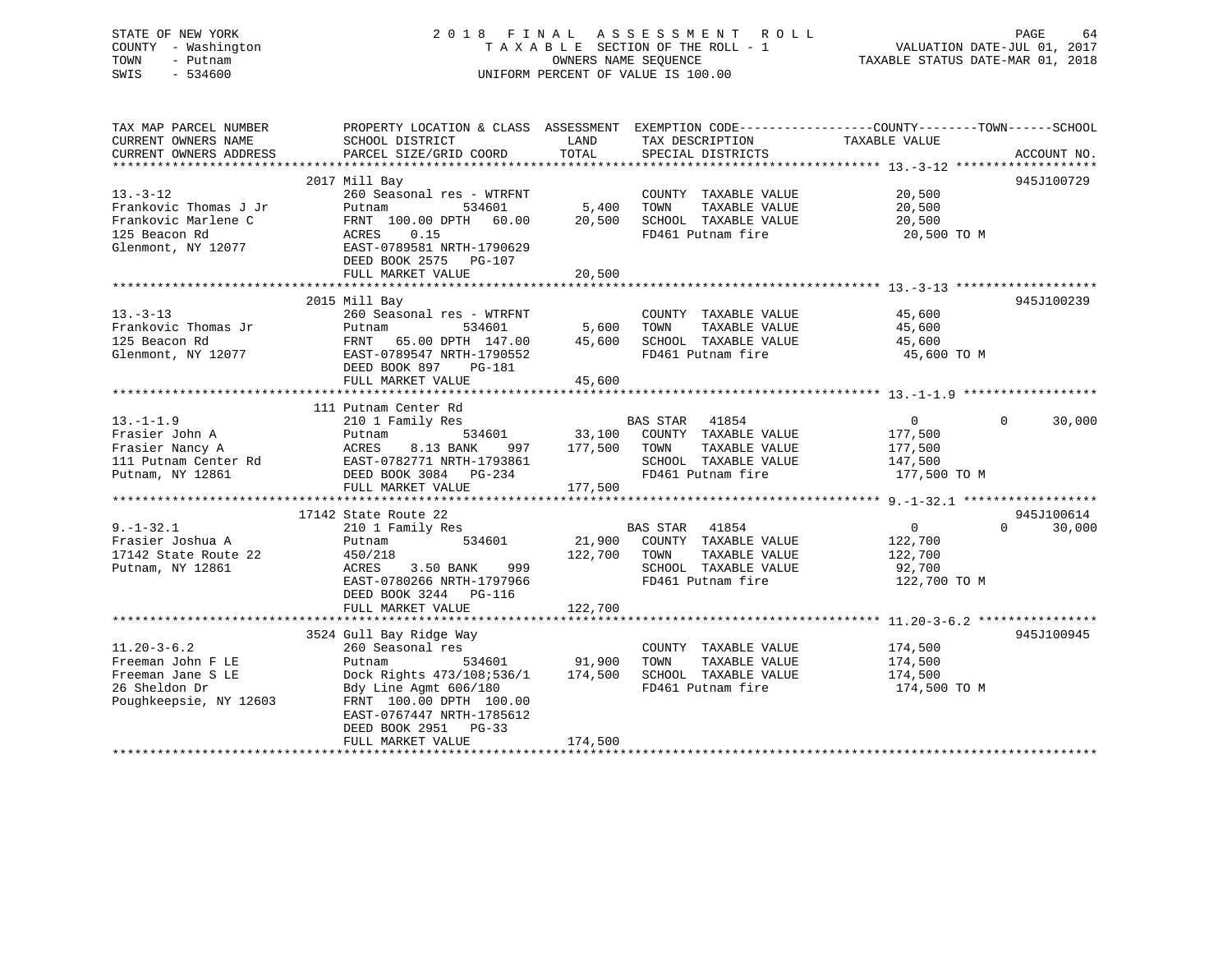# STATE OF NEW YORK 2 0 1 8 F I N A L A S S E S S M E N T R O L L PAGE 65COUNTY - Washington  $T A X A B L E$  SECTION OF THE ROLL - 1<br>TOWN - Putnam data of the COUNTERS NAME SEQUENCE SWIS - 534600 UNIFORM PERCENT OF VALUE IS 100.00

TAXABLE STATUS DATE-MAR 01, 2018

| TAX MAP PARCEL NUMBER                        | PROPERTY LOCATION & CLASS ASSESSMENT EXEMPTION CODE---------------COUNTY-------TOWN-----SCHOOL |               |                           |               |             |
|----------------------------------------------|------------------------------------------------------------------------------------------------|---------------|---------------------------|---------------|-------------|
| CURRENT OWNERS NAME                          | SCHOOL DISTRICT                                                                                | LAND          | TAX DESCRIPTION           | TAXABLE VALUE |             |
| CURRENT OWNERS ADDRESS                       | PARCEL SIZE/GRID COORD                                                                         | TOTAL         | SPECIAL DISTRICTS         |               | ACCOUNT NO. |
|                                              |                                                                                                |               |                           |               |             |
|                                              | 44 County Route 1                                                                              |               |                           |               | 945J100632  |
| $8. - 2 - 7.1$                               | 240 Rural res                                                                                  |               | COUNTY TAXABLE VALUE      | 175,000       |             |
| French Robert L                              | 534601<br>Putnam                                                                               | 36,500        | TAXABLE VALUE<br>TOWN     | 175,000       |             |
|                                              |                                                                                                |               |                           |               |             |
| French Deborah B                             | ACRES<br>11.50 BANK<br>998                                                                     | 175,000       | SCHOOL TAXABLE VALUE      | 175,000       |             |
| 157 Maple Ave                                | 998 - ANNA - 2.00 ANNA<br>EAST-0778420 NRTH-1800865<br>DEED BOOK 1555                          |               | FD461 Putnam fire         | 175,000 TO M  |             |
| Meridan, CT 06450                            | DEED BOOK 1666 PG-161                                                                          |               |                           |               |             |
|                                              | FULL MARKET VALUE                                                                              | 175,000       |                           |               |             |
|                                              |                                                                                                |               |                           |               |             |
|                                              | 4435 Link Way                                                                                  |               |                           |               | 945J100241  |
| $12. - 4 - 38$                               | 260 Seasonal res - WTRFNT                                                                      |               | COUNTY TAXABLE VALUE      | 920,100       |             |
| Freud Sally                                  | 534601<br>Putnam                                                                               | 645,100       | TAXABLE VALUE<br>TOWN     | 920,100       |             |
| 739 Kings Croft                              | 429/721                                                                                        | 920,100       | SCHOOL TAXABLE VALUE      | 920,100       |             |
| Cherry Hill, NJ 08034                        | LF 275 & 175                                                                                   |               | FD461 Putnam fire         | 920,100 TO M  |             |
|                                              | ACRES<br>1.60                                                                                  |               |                           |               |             |
|                                              |                                                                                                |               |                           |               |             |
|                                              | EAST-0766330 NRTH-1788740                                                                      |               |                           |               |             |
|                                              | DEED BOOK 426<br>PG-622                                                                        |               |                           |               |             |
|                                              | FULL MARKET VALUE                                                                              | 920,100       |                           |               |             |
| *************************                    | ******************************                                                                 | ************* |                           |               |             |
|                                              | 3029 Lake George Way                                                                           |               |                           |               | 945J100243  |
| $7.12 - 1 - 26$                              | 260 Seasonal res - WTRFNT                                                                      |               | COUNTY TAXABLE VALUE      | 762,600       |             |
| Frier Audrey H Trustee                       | Putnam<br>534601                                                                               | 551,300       | TAXABLE VALUE<br>TOWN     | 762,600       |             |
| Joan Frier Irrvocable Trust                  | LF 200                                                                                         | 762,600       | SCHOOL TAXABLE VALUE      | 762,600       |             |
| 1524 Van Hoesen Rd                           | 96.00 DPTH 202.00<br>FRNT                                                                      |               | FD461 Putnam fire         | 762,600 ТО М  |             |
| Castleton, NY 12033                          | EAST-0767376 NRTH-1798746                                                                      |               |                           |               |             |
|                                              | DEED BOOK 1817    PG-311                                                                       |               |                           |               |             |
|                                              | FULL MARKET VALUE                                                                              | 762,600       |                           |               |             |
|                                              |                                                                                                |               |                           |               |             |
|                                              |                                                                                                |               |                           |               |             |
|                                              | 2112 Black Point Rd                                                                            |               |                           |               | 945J100383  |
| $1.18 - 1 - 4$                               | 210 1 Family Res - WTRFNT                                                                      |               | COUNTY TAXABLE VALUE      | 535,000       |             |
| Frost Eugene                                 | 534601<br>Putnam                                                                               | 361,300       | TAXABLE VALUE<br>TOWN     | 535,000       |             |
| 2112 Black Point Rd                          | $106'$ Lf                                                                                      | 535,000       | SCHOOL TAXABLE VALUE      | 535,000       |             |
| Ticonderoga, NY 12883                        | FRNT 106.00 DPTH 294.00                                                                        |               | BP461 Black Pt Sewer Dist | .00 UN C      |             |
|                                              | EAST-0772476 NRTH-1811049                                                                      |               | FD461 Putnam fire         | 535,000 TO M  |             |
| PRIOR OWNER ON 3/01/2018                     | DEED BOOK 3915 PG-205                                                                          |               |                           |               |             |
| Frost Eugene                                 | FULL MARKET VALUE                                                                              | 535,000       |                           |               |             |
|                                              |                                                                                                |               |                           |               |             |
|                                              | 1512 Five Camps Way                                                                            |               |                           |               | 945J100092  |
| $14.18 - 4 - 10$                             | 260 Seasonal res - WTRFNT                                                                      |               | COUNTY TAXABLE VALUE      | 632,900       |             |
|                                              |                                                                                                |               |                           |               |             |
| Fuchs Revoc Living Trust Donal Putnam 534601 |                                                                                                | 510,000       | TOWN<br>TAXABLE VALUE     | 632,900       |             |
| Fuchs Revoc Living Trust Seemo Lot 9         |                                                                                                | 632,900       | SCHOOL TAXABLE VALUE      | 632,900       |             |
| 920 Hilltop Ter                              | LF 100                                                                                         |               | FD461 Putnam fire         | 632,900 TO M  |             |
| Franklin Lakes, NJ 07417                     | $14. -4 - 10$                                                                                  |               |                           |               |             |
|                                              | FRNT 100.00 DPTH 231.00                                                                        |               |                           |               |             |
|                                              | EAST-0763803 NRTH-1779826                                                                      |               |                           |               |             |
|                                              | DEED BOOK 2873<br><b>PG-170</b>                                                                |               |                           |               |             |
|                                              | FULL MARKET VALUE                                                                              | 632,900       |                           |               |             |
|                                              |                                                                                                |               |                           |               |             |
|                                              |                                                                                                |               |                           |               |             |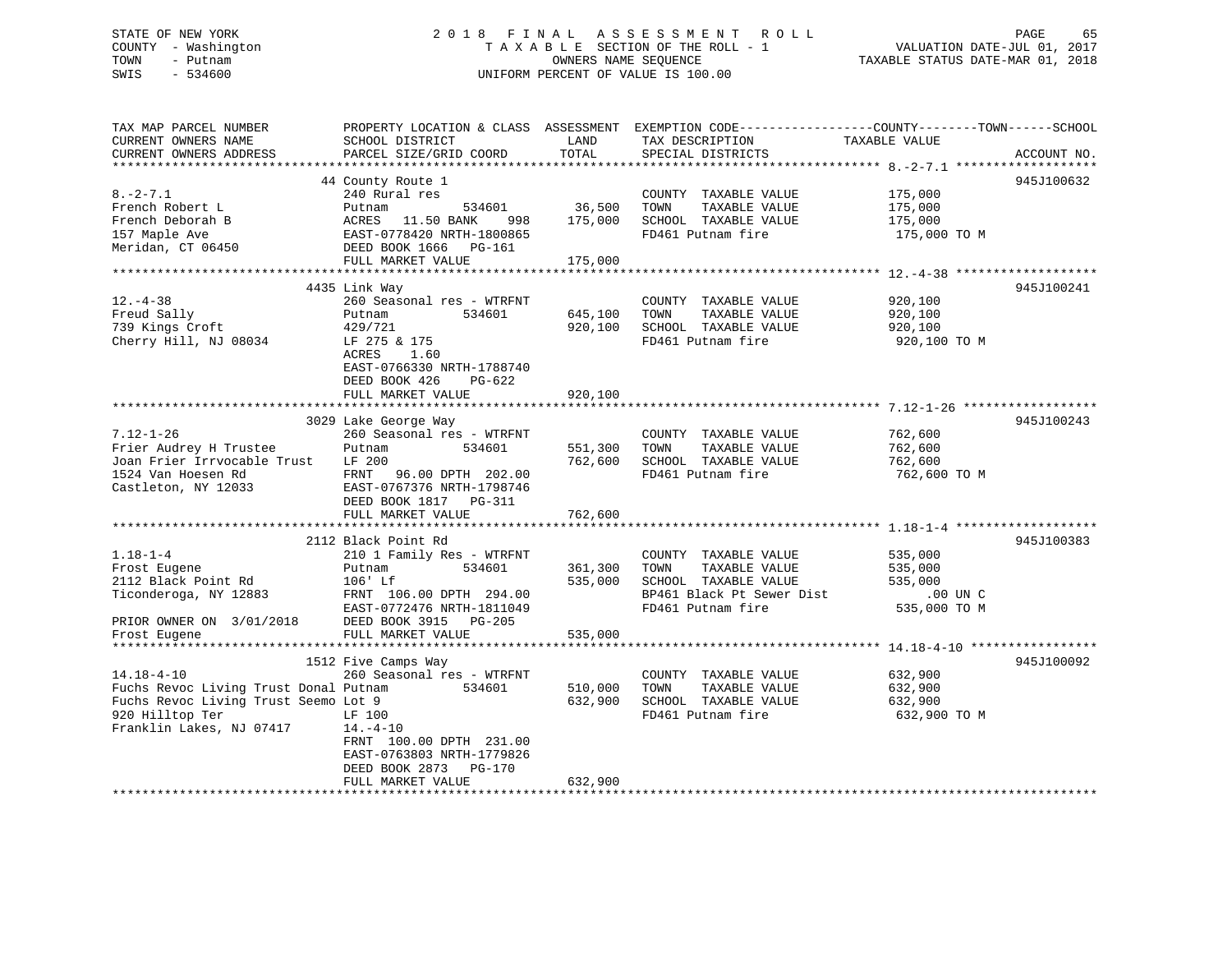### STATE OF NEW YORK 2 0 1 8 F I N A L A S S E S S M E N T R O L L PAGE 66 COUNTY - Washington T A X A B L E SECTION OF THE ROLL - 1 VALUATION DATE-JUL 01, 2017 TOWN - Putnam **CONNERS NAME SEQUENCE** TAXABLE STATUS DATE-MAR 01, 2018 SWIS - 534600 UNIFORM PERCENT OF VALUE IS 100.00

| TAX MAP PARCEL NUMBER                |                                                                         |                                   |                                            | PROPERTY LOCATION & CLASS ASSESSMENT EXEMPTION CODE----------------COUNTY-------TOWN------SCHOOL |
|--------------------------------------|-------------------------------------------------------------------------|-----------------------------------|--------------------------------------------|--------------------------------------------------------------------------------------------------|
| CURRENT OWNERS NAME                  | SCHOOL DISTRICT                                                         | LAND                              | TAX DESCRIPTION                            | TAXABLE VALUE                                                                                    |
|                                      |                                                                         |                                   |                                            |                                                                                                  |
|                                      |                                                                         |                                   |                                            |                                                                                                  |
|                                      | 17128 State Route 22                                                    |                                   |                                            | 945J100586                                                                                       |
| $9. - 1 - 31$                        | 210 1 Family Res                                                        |                                   | COUNTY TAXABLE VALUE                       | 55,100                                                                                           |
| Fuller Carolyn                       | 534601<br>Putnam                                                        | 18,400                            | TOWN<br>TAXABLE VALUE                      |                                                                                                  |
| 17128 State Route 22                 | ACRES<br>1.90                                                           | 55,100                            | SCHOOL TAXABLE VALUE                       | 55,100<br>55,100                                                                                 |
| PO Box 13                            | EAST-0780222 NRTH-1797747                                               |                                   | FD461 Putnam fire                          | 55,100 TO M                                                                                      |
|                                      | DEED BOOK 946<br>PG-186                                                 |                                   |                                            |                                                                                                  |
| Putnam Station, NY 12861             |                                                                         |                                   |                                            |                                                                                                  |
|                                      | FULL MARKET VALUE                                                       | 55,100                            |                                            |                                                                                                  |
|                                      |                                                                         |                                   |                                            |                                                                                                  |
|                                      | 17134 State Route 22                                                    |                                   |                                            |                                                                                                  |
| $9. - 1 - 31.1$                      | 210 1 Family Res                                                        |                                   | COUNTY TAXABLE VALUE                       | 28,500                                                                                           |
| Fuller Victor                        | Putnam                                                                  | 534601 14,800<br>TH 300.00 28,500 | TAXABLE VALUE<br>TOWN                      | 28,500                                                                                           |
| Fuller Carolyn                       | FRNT 140.00 DPTH 300.00                                                 |                                   | SCHOOL TAXABLE VALUE                       | 28,500                                                                                           |
|                                      |                                                                         |                                   | FD461 Putnam fire                          | 28,500 TO M                                                                                      |
|                                      | PO Box 13<br>PO Box 13<br>Putnam Station, NY 12861 DEED BOOK 789 PG-108 |                                   |                                            |                                                                                                  |
|                                      | FULL MARKET VALUE                                                       | 28,500                            |                                            |                                                                                                  |
|                                      |                                                                         |                                   |                                            |                                                                                                  |
|                                      | 2022 Lake George Way South                                              |                                   |                                            | 945J100250                                                                                       |
| $7.12 - 2 - 20$                      | 260 Seasonal res - WTRFNT                                               |                                   | COUNTY TAXABLE VALUE 582,600               |                                                                                                  |
| Gallagher Joseph Trustee             | 534601<br>Putnam                                                        | 344,600                           | TOWN<br>TAXABLE VALUE                      |                                                                                                  |
| Gallagher Joanne C Trustee           | LF 50                                                                   | 582,600                           | SCHOOL TAXABLE VALUE                       | 582,600<br>582,600                                                                               |
| 148 Cannonball Path                  | FRNT 58.00 DPTH 225.00                                                  |                                   | FD461 Putnam fire                          | 582,600 TO M                                                                                     |
| Ticonderoga, NY 12883                | EAST-0767657 NRTH-1797471                                               |                                   |                                            |                                                                                                  |
|                                      | DEED BOOK 3322 PG-196                                                   |                                   |                                            |                                                                                                  |
|                                      | FULL MARKET VALUE                                                       | 582,600                           |                                            |                                                                                                  |
|                                      |                                                                         |                                   |                                            |                                                                                                  |
|                                      | 582 Gull Bay Rd                                                         |                                   |                                            | 945J100093                                                                                       |
| $14.8 - 1 - 13$                      | 260 Seasonal res - WTRFNT                                               |                                   | COUNTY TAXABLE VALUE                       | 499,000                                                                                          |
| Garbauskas Bernard J                 | 534601                                                                  |                                   | TOWN<br>TAXABLE VALUE                      | 499,000                                                                                          |
|                                      | Putnam                                                                  | 395,700                           |                                            |                                                                                                  |
| Garbauskas Mary F                    | Lot 7                                                                   | 499,000                           | SCHOOL TAXABLE VALUE                       | 499,000                                                                                          |
| 69 Neptune Ln                        | LF 92                                                                   |                                   | FD461 Putnam fire                          | 499,000 TO M                                                                                     |
| S Yarmouth, MA 02664                 | FRNT 80.00 DPTH 137.00                                                  |                                   |                                            |                                                                                                  |
|                                      | EAST-0765445 NRTH-1783980                                               |                                   |                                            |                                                                                                  |
|                                      | DEED BOOK 1981    PG-291                                                |                                   |                                            |                                                                                                  |
|                                      | FULL MARKET VALUE                                                       | 499,000                           |                                            |                                                                                                  |
|                                      |                                                                         |                                   |                                            |                                                                                                  |
|                                      | 24 Holmes Ln                                                            |                                   |                                            | 945J101052                                                                                       |
| $9. - 1 - 8.1$                       | 240 Rural res<br>- WTRFNT                                               |                                   | COUNTY TAXABLE VALUE                       | 333,500                                                                                          |
| Garbis Andrew N Trustee              | 534601<br>Putnam                                                        | 124,600                           | TOWN<br>TAXABLE VALUE                      | 333,500                                                                                          |
| Garbis Dana F Trustee                | ACRES 39.60                                                             | 333,500                           | SCHOOL TAXABLE VALUE                       | 333,500                                                                                          |
| 6713 Rotan Dr                        | EAST-0790871 NRTH-1795540                                               |                                   |                                            | 333,500 TO                                                                                       |
| Austin, TX 78749-4009 DEED BOOK 2915 | PG-157                                                                  |                                   | CA002 Cons agri dst 2<br>FD461 Putnam fire | 333,500 TO M                                                                                     |
|                                      | FULL MARKET VALUE                                                       | 333,500                           |                                            |                                                                                                  |
|                                      |                                                                         |                                   |                                            |                                                                                                  |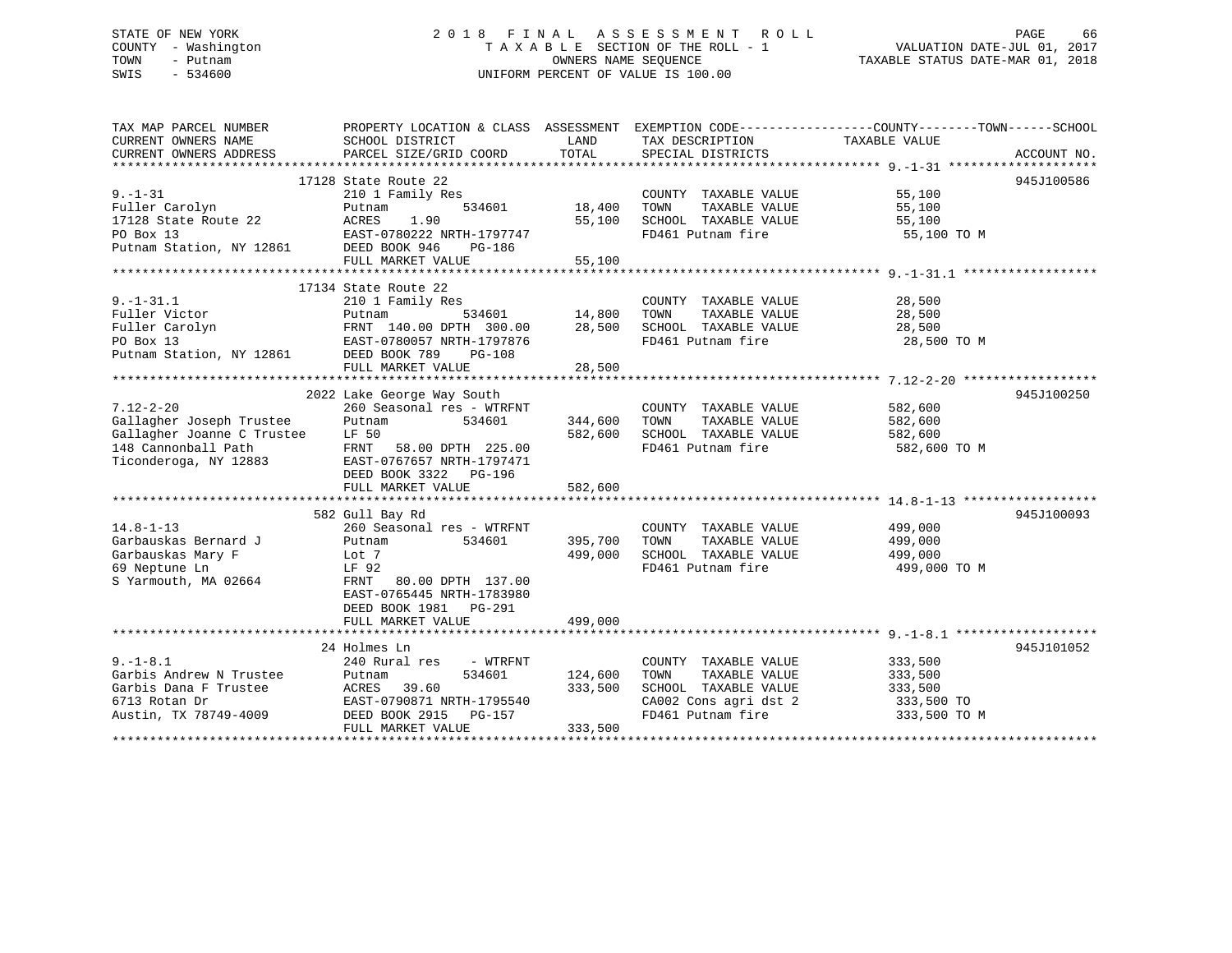| STATE OF NEW YORK<br>COUNTY - Washington<br>TOWN<br>- Putnam<br>SWIS<br>$-534600$                  |                                                                                                                                          |                    | 2018 FINAL ASSESSMENT ROLL<br>T A X A B L E SECTION OF THE ROLL - 1<br>OWNERS NAME SEQUENCE<br>OWNERS NAME SEQUENCE<br>UNIFORM PERCENT OF VALUE IS 100.00 | VALUATION DATE-JUL 01, 2017<br>TAXABLE STATUS DATE-MAR 01, 2018 | PAGE<br>67  |
|----------------------------------------------------------------------------------------------------|------------------------------------------------------------------------------------------------------------------------------------------|--------------------|-----------------------------------------------------------------------------------------------------------------------------------------------------------|-----------------------------------------------------------------|-------------|
| TAX MAP PARCEL NUMBER<br>CURRENT OWNERS NAME                                                       | PROPERTY LOCATION & CLASS ASSESSMENT EXEMPTION CODE----------------COUNTY-------TOWN------SCHOOL<br>SCHOOL DISTRICT LAND TAX DESCRIPTION |                    |                                                                                                                                                           | TAXABLE VALUE                                                   |             |
| CURRENT OWNERS ADDRESS                                                                             | PARCEL SIZE/GRID COORD                                                                                                                   | TOTAL              | SPECIAL DISTRICTS                                                                                                                                         |                                                                 | ACCOUNT NO. |
|                                                                                                    |                                                                                                                                          |                    |                                                                                                                                                           |                                                                 |             |
| $13. -3 - 7$                                                                                       | 110 Old Garbis Way                                                                                                                       |                    |                                                                                                                                                           |                                                                 | 945J100252  |
| Garbis Paul A                                                                                      | 260 Seasonal res - WTRFNT<br>Putnam 534601                                                                                               |                    | COUNTY TAXABLE VALUE<br>TAXABLE VALUE                                                                                                                     | 95,000<br>95,000                                                |             |
| Garbis Margot                                                                                      | Cot/5 Lots                                                                                                                               |                    | 28,500 TOWN TAXABLE VALUE<br>95,000 SCHOOL TAXABLE VALUE                                                                                                  | 95,000                                                          |             |
| 13 Marguerite Ln                                                                                   | 940/29                                                                                                                                   |                    | FD461 Putnam fire                                                                                                                                         | 95,000 TO M                                                     |             |
| Towaco, NJ 07082                                                                                   | 2.70<br>ACRES<br>EAST-0790403 NRTH-1793013                                                                                               |                    |                                                                                                                                                           |                                                                 |             |
|                                                                                                    | DEED BOOK 2416    PG-136<br>FULL MARKET VALUE                                                                                            | 95,000             |                                                                                                                                                           |                                                                 |             |
|                                                                                                    |                                                                                                                                          |                    |                                                                                                                                                           |                                                                 |             |
|                                                                                                    | 2429 Black Point Way                                                                                                                     |                    |                                                                                                                                                           |                                                                 | 945J100560  |
| $4. -1 - 40$                                                                                       | 260 Seasonal res - WTRFNT                                                                                                                |                    | COUNTY TAXABLE VALUE                                                                                                                                      | 384,400                                                         |             |
| Gargiulo Frank                                                                                     | 534601<br>Putnam                                                                                                                         |                    | 284,200 TOWN<br>TAXABLE VALUE                                                                                                                             | 384,400                                                         |             |
|                                                                                                    | $70'$ Lf                                                                                                                                 |                    | 384,400 SCHOOL TAXABLE VALUE                                                                                                                              | 384,400                                                         |             |
|                                                                                                    | 384,40<br>FRNT 70.00 DPTH 348.00<br>EAST-0767683 NPTH-1905242                                                                            |                    | BP461 Black Pt Sewer Dist                                                                                                                                 | .00 UN C                                                        |             |
| Gargiulo Kathleen<br>54 Green Ave<br>Madison, NJ 07940                                             | EAST-0767683 NRTH-1805343<br>DEED BOOK 2903 PG-323<br>FULL MARKET VALUE                                                                  | 384,400            | BP461 Black ro bonder<br>FD461 Putnam fire                                                                                                                | 384,400 TO M                                                    |             |
|                                                                                                    |                                                                                                                                          |                    |                                                                                                                                                           |                                                                 |             |
|                                                                                                    | 2080 Black Point Rd                                                                                                                      |                    |                                                                                                                                                           |                                                                 | 945J100894  |
| $1.14 - 1 - 13$                                                                                    | 280 Res Multiple - WTRFNT                                                                                                                |                    | COUNTY TAXABLE VALUE                                                                                                                                      | 600,000                                                         |             |
| Gasser Richard T                                                                                   | Putnam 534601                                                                                                                            |                    | 468,600 TOWN<br>TAXABLE VALUE                                                                                                                             | 600,000                                                         |             |
| Gasser Deborah A                                                                                   | 868/338                                                                                                                                  |                    | 600,000 SCHOOL TAXABLE VALUE                                                                                                                              | 600,000                                                         |             |
| 2080 Black Point Rd                                                                                | Lf 145                                                                                                                                   |                    |                                                                                                                                                           |                                                                 |             |
| Ticonderoga, NY 12883                                                                              | FRNT 133.00 DPTH 210.00<br>EAST-0772912 NRTH-1811686<br>DEED BOOK 868 PG-338                                                             |                    |                                                                                                                                                           |                                                                 |             |
|                                                                                                    | FULL MARKET VALUE                                                                                                                        | 600,000            |                                                                                                                                                           |                                                                 |             |
|                                                                                                    | Hutton Square Rd                                                                                                                         |                    |                                                                                                                                                           |                                                                 |             |
| $13.-2-10.3$                                                                                       | 314 Rural vac<10                                                                                                                         |                    | COUNTY TAXABLE VALUE                                                                                                                                      | 33,500                                                          |             |
| Geh James R                                                                                        | Putnam                                                                                                                                   | 534601 33,500 TOWN | TAXABLE VALUE                                                                                                                                             | 33,500                                                          |             |
| 146 County Route 2                                                                                 |                                                                                                                                          |                    | 33,500 SCHOOL TAXABLE VALUE                                                                                                                               | 33,500                                                          |             |
| Putnam, NY 12861                                                                                   | 3718/107<br>ACRES 18.47<br>EAST-0786155 NRTH-1793000<br>DEED BOOK 956 PG-76                                                              |                    | FD461 Putnam fire                                                                                                                                         | 33,500 TO M                                                     |             |
|                                                                                                    | FULL MARKET VALUE                                                                                                                        | 33,500             |                                                                                                                                                           |                                                                 |             |
|                                                                                                    |                                                                                                                                          |                    |                                                                                                                                                           |                                                                 |             |
|                                                                                                    | 146 County Route 2                                                                                                                       |                    |                                                                                                                                                           |                                                                 | 945J100822  |
| $13. -2 - 10.2$                                                                                    | 242 Rurl res&rec                                                                                                                         |                    | ENH STAR 41834                                                                                                                                            | $\overline{0}$                                                  | 0 66,800    |
| Geh Robert                                                                                         | Putnam 534601<br>Putham<br>506/22                                                                                                        |                    | 40,400 COUNTY TAXABLE VALUE                                                                                                                               | 328,500                                                         |             |
|                                                                                                    |                                                                                                                                          |                    | 328,500 TOWN<br>TAXABLE VALUE                                                                                                                             | 328,500                                                         |             |
| Geh Patricia a 506/22<br>146 County Route 2 (ACRES 15.43<br>Putnam Station, NY 12861 (ACRES 15.43) |                                                                                                                                          |                    | SCHOOL TAXABLE VALUE                                                                                                                                      | 261,700                                                         |             |
|                                                                                                    | EAST-0784448 NRTH-1793356<br>DEED BOOK 3822 PG-97<br>FULL MARKET VALUE                                                                   | 328,500            | FD461 Putnam fire                                                                                                                                         | 328,500 TO M                                                    |             |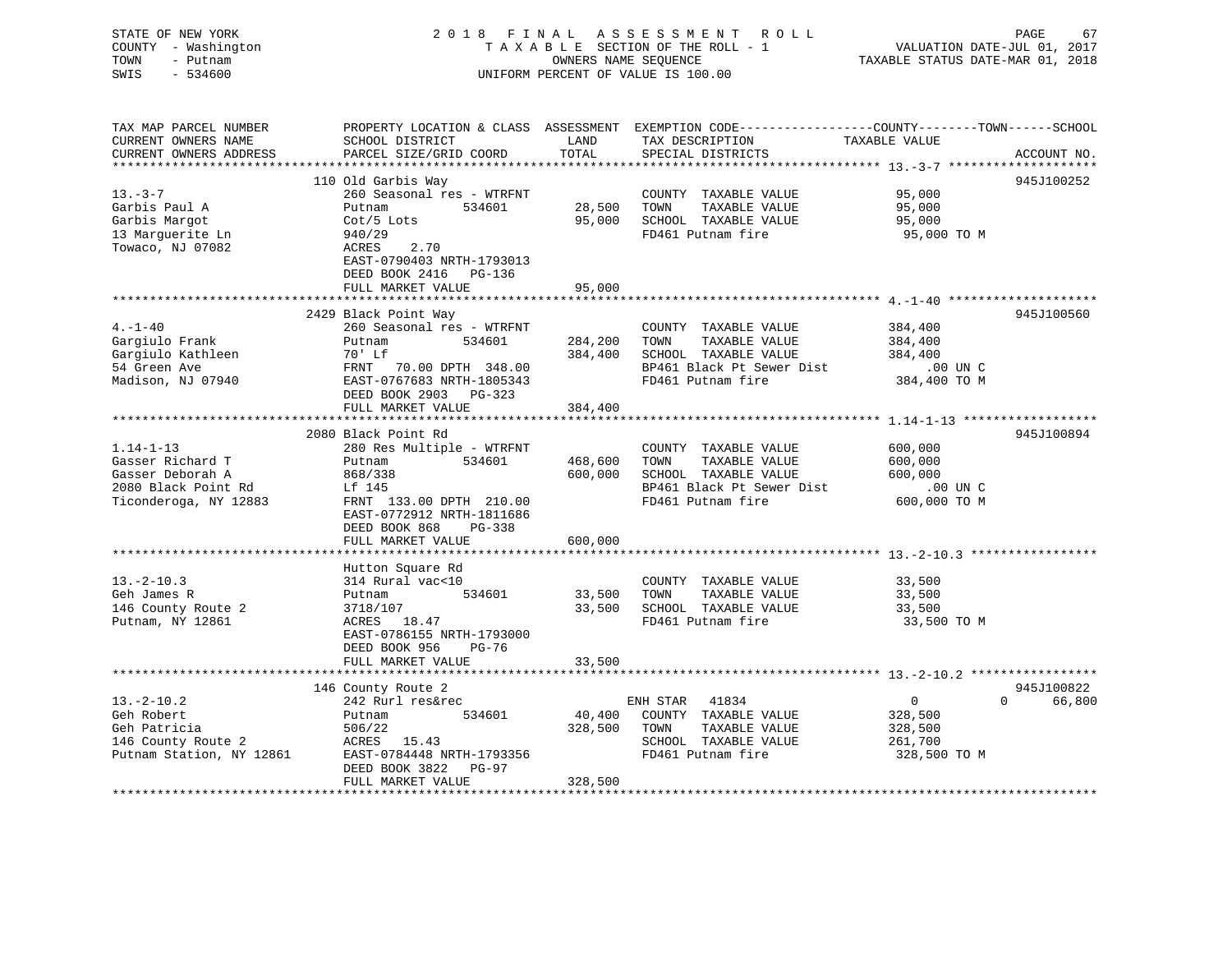### STATE OF NEW YORK 2 0 1 8 F I N A L A S S E S S M E N T R O L L PAGE 68 COUNTY - Washington T A X A B L E SECTION OF THE ROLL - 1 VALUATION DATE-JUL 01, 2017 TOWN - Putnam OWNERS NAME SEQUENCE TAXABLE STATUS DATE-MAR 01, 2018 SWIS - 534600 UNIFORM PERCENT OF VALUE IS 100.00

| TAX MAP PARCEL NUMBER     | PROPERTY LOCATION & CLASS ASSESSMENT EXEMPTION CODE----------------COUNTY-------TOWN-----SCHOOL |        |                             |               |             |
|---------------------------|-------------------------------------------------------------------------------------------------|--------|-----------------------------|---------------|-------------|
| CURRENT OWNERS NAME       | SCHOOL DISTRICT                                                                                 | LAND   | TAX DESCRIPTION             | TAXABLE VALUE |             |
| CURRENT OWNERS ADDRESS    | PARCEL SIZE/GRID COORD                                                                          | TOTAL  | SPECIAL DISTRICTS           |               | ACCOUNT NO. |
|                           |                                                                                                 |        |                             |               |             |
|                           | Putnam Center Rd                                                                                |        |                             |               |             |
| $13.-2-10.4$              | 322 Rural vac>10                                                                                |        | COUNTY TAXABLE VALUE        | 12,300        |             |
| Geh Robert                | 534601<br>Putnam                                                                                | 12,300 | TOWN<br>TAXABLE VALUE       | 12,300        |             |
| Geh Patricia              | 7.30<br>ACRES                                                                                   | 12,300 | SCHOOL TAXABLE VALUE        | 12,300        |             |
| 201 County Route 2        | EAST-0783403 NRTH-1792990                                                                       |        | FD461 Putnam fire           | 12,300 TO M   |             |
| Putnam, NY 12861          | DEED BOOK 738<br>PG-281                                                                         |        |                             |               |             |
|                           | FULL MARKET VALUE                                                                               | 12,300 |                             |               |             |
|                           |                                                                                                 |        |                             |               |             |
|                           | Hutton Square Rd                                                                                |        |                             |               |             |
| $13.-2-10.8$              | 320 Rural vacant                                                                                |        | COUNTY TAXABLE VALUE        | 58,000        |             |
| Geh Robert                | 534601<br>Putnam                                                                                | 58,000 | TOWN<br>TAXABLE VALUE       | 58,000        |             |
| Geh Patricia              | FRNT 105.00 DPTH                                                                                | 58,000 | SCHOOL TAXABLE VALUE        | 58,000        |             |
| 146 County Route 2        | ACRES 43.00                                                                                     |        | CA002 Cons agri dst 2       | 58,000 TO     |             |
| Putnam Station, NY 12861  | EAST-0787171 NRTH-1793483                                                                       |        | FD461 Putnam fire           | 58,000 TO M   |             |
|                           | DEED BOOK 431<br>PG-691                                                                         |        |                             |               |             |
|                           | FULL MARKET VALUE                                                                               | 58,000 |                             |               |             |
|                           |                                                                                                 |        |                             |               |             |
|                           | 201 County Route 2                                                                              |        |                             |               | 945J100254  |
| $13.-2-10.1$              | 320 Rural vacant                                                                                |        | COUNTY TAXABLE VALUE 33,900 |               |             |
| Geh Robert E              | 534601<br>Putnam                                                                                | 33,900 | TOWN<br>TAXABLE VALUE       | 33,900        |             |
| Geh Patricia A            | Bdy Ln Agmt 2038-106                                                                            | 33,900 | SCHOOL TAXABLE VALUE        | 33,900        |             |
| 146 County Route 2        | ACRES 17.60                                                                                     |        | CA002 Cons agri dst 2       | 33,900 TO     |             |
| Putnam Station, NY 12861  | EAST-0785271 NRTH-1793089                                                                       |        | FD461 Putnam fire           | 33,900 TO M   |             |
|                           | DEED BOOK 437<br>PG-690                                                                         |        |                             |               |             |
| MAY BE SUBJECT TO PAYMENT | FULL MARKET VALUE                                                                               | 33,900 |                             |               |             |
| UNDER AGDIST LAW TIL 2018 |                                                                                                 |        |                             |               |             |
|                           |                                                                                                 |        |                             |               |             |
|                           | County Route 2                                                                                  |        |                             |               |             |
| $13.-2-10.7$              | 312 Vac w/imprv                                                                                 |        | COUNTY TAXABLE VALUE        | 29,900        |             |
| Geh Russell               | 534601<br>Putnam                                                                                | 27,900 | TOWN<br>TAXABLE VALUE       | 29,900        |             |
| 4841 Lemon Rd NE          | FRNT 520.00 DPTH                                                                                | 29,900 | SCHOOL TAXABLE VALUE        | 29,900        |             |
| Olympia, WA 98506         | ACRES 12.90                                                                                     |        | CA002 Cons agri dst 2       | 29,900 TO     |             |
|                           | EAST-0785759 NRTH-1793731                                                                       |        | FD461 Putnam fire           | 29,900 TO M   |             |
|                           | DEED BOOK 3718 PG-127                                                                           |        |                             |               |             |
|                           | FULL MARKET VALUE                                                                               | 29,900 |                             |               |             |
|                           |                                                                                                 |        |                             |               |             |
|                           | Donat Turnpike Way                                                                              |        |                             |               | 945J100882  |
| $12. - 1 - 6$             | 314 Rural vac<10                                                                                |        | COUNTY TAXABLE VALUE        | 76,700        |             |
| Geiger Howard Jr          | 534601<br>Putnam                                                                                | 76,700 | TAXABLE VALUE<br>TOWN       | 76,700        |             |
| 1035 Park Ave 7B          | Vac/lot 20                                                                                      | 76,700 | SCHOOL TAXABLE VALUE        | 76,700        |             |
| New York, NY 10028        | FRNT 299.00 DPTH 206.00                                                                         |        | FD461 Putnam fire           | 76,700 TO M   |             |
|                           | EAST-0767742 NRTH-1791510                                                                       |        |                             |               |             |
|                           | DEED BOOK 494<br>PG-544                                                                         |        |                             |               |             |
|                           | FULL MARKET VALUE                                                                               | 76,700 |                             |               |             |
|                           |                                                                                                 |        |                             |               |             |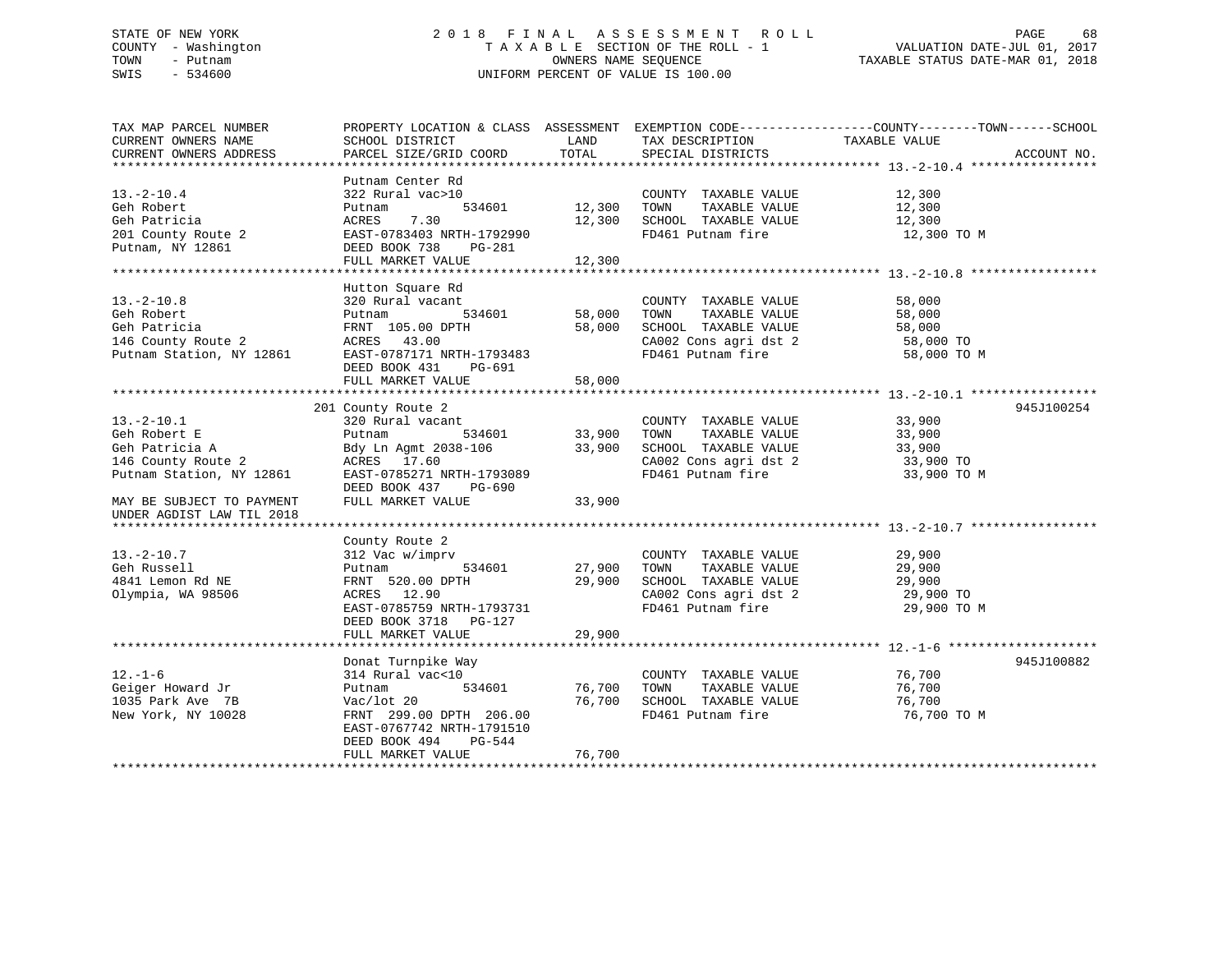### STATE OF NEW YORK 2 0 1 8 F I N A L A S S E S S M E N T R O L L PAGE 69 COUNTY - Washington T A X A B L E SECTION OF THE ROLL - 1 VALUATION DATE-JUL 01, 2017 TOWN - Putnam OWNERS NAME SEQUENCE TAXABLE STATUS DATE-MAR 01, 2018 SWIS - 534600 UNIFORM PERCENT OF VALUE IS 100.00

| TAX MAP PARCEL NUMBER<br>CURRENT OWNERS NAME                                                       | PROPERTY LOCATION & CLASS ASSESSMENT EXEMPTION CODE----------------COUNTY-------TOWN------SCHOOL<br>SCHOOL DISTRICT                                                                      | LAND                                        | TAX DESCRIPTION                                                                                              | TAXABLE VALUE                                                  |                    |
|----------------------------------------------------------------------------------------------------|------------------------------------------------------------------------------------------------------------------------------------------------------------------------------------------|---------------------------------------------|--------------------------------------------------------------------------------------------------------------|----------------------------------------------------------------|--------------------|
| CURRENT OWNERS ADDRESS                                                                             | PARCEL SIZE/GRID COORD                                                                                                                                                                   | TOTAL                                       | SPECIAL DISTRICTS                                                                                            |                                                                | ACCOUNT NO.        |
| $12. - 1 - 10$<br>Geiger Howard Jr<br>1035 Park Ave<br>New York, NY 10028                          | White Birch Way<br>314 Rural vac<10<br>534601<br>Putnam<br>Vac/lot 24<br>FRNT 155.00 DPTH 160.00<br>EAST-0767543 NRTH-1791590<br>DEED BOOK 494<br>PG-544<br>FULL MARKET VALUE            | 65,300<br>65,300<br>65,300<br>************* | COUNTY TAXABLE VALUE<br>TAXABLE VALUE<br>TOWN<br>SCHOOL TAXABLE VALUE<br>FD461 Putnam fire                   | 65,300<br>65,300<br>65,300<br>65,300 TO M                      | 945J100879         |
|                                                                                                    | 5261 Sagamore Rd                                                                                                                                                                         |                                             |                                                                                                              |                                                                | 945J100618         |
| $12. - 4 - 40$<br>Geiger Melissa W<br>Geiger Howard W Jr<br>1035 Park Ave 7B<br>New York, NY 10028 | 260 Seasonal res - WTRFNT<br>Putnam<br>534601<br>772-76 & 900-65<br>LF 335<br>ACRES<br>7.17<br>EAST-0767132 NRTH-1790949<br>DEED BOOK 772<br>$PG-73$                                     | 776,300<br>853,000                          | COUNTY TAXABLE VALUE<br>TOWN<br>TAXABLE VALUE<br>SCHOOL TAXABLE VALUE<br>FD461 Putnam fire                   | 853,000<br>853,000<br>853,000<br>853,000 TO M                  |                    |
|                                                                                                    | FULL MARKET VALUE                                                                                                                                                                        | 853,000                                     |                                                                                                              |                                                                |                    |
|                                                                                                    | 55 Rupp Ln                                                                                                                                                                               |                                             |                                                                                                              |                                                                | 945J100821         |
| $12. - 2 - 7.1$<br>Geiser Sandra J<br>Geiser Joseph<br>Attn: Geiser Joseph<br>27 Wayne Ave         | 312 Vac w/imprv<br>534601<br>Putnam<br>ACRES<br>66.00<br>EAST-0778011 NRTH-1789293<br>DEED BOOK 585<br><b>PG-92</b>                                                                      | 71,000<br>73,000                            | COUNTY TAXABLE VALUE<br>TOWN<br>TAXABLE VALUE<br>SCHOOL TAXABLE VALUE<br>FD461 Putnam fire                   | 73,000<br>73,000<br>73,000<br>73,000 TO M                      |                    |
| Ticonderoga, NY 12883                                                                              | FULL MARKET VALUE                                                                                                                                                                        | 73,000                                      |                                                                                                              |                                                                |                    |
| $11.20 - 1 - 2$<br>Gendron Gardner<br>Gendron Tracey<br>8 Powder Hill Rd<br>Bedford, NH 03110      | 4520 Crow Point Way<br>260 Seasonal res - WTRFNT<br>534601<br>Putnam<br>LF 100<br>FRNT 100.00 DPTH 115.00<br>EAST-0765871 NRTH-1787229<br>DEED BOOK 876<br>$PG-228$<br>FULL MARKET VALUE | 270,800<br>428,000<br>428,000               | COUNTY TAXABLE VALUE<br>TOWN<br>TAXABLE VALUE<br>SCHOOL TAXABLE VALUE<br>FD461 Putnam fire                   | 428,000<br>428,000<br>428,000<br>428,000 TO M                  | 945J100259         |
|                                                                                                    | 16761 State Route 22                                                                                                                                                                     |                                             |                                                                                                              |                                                                | 945J100063         |
| $13. - 1 - 8.2$<br>Gendron Gerald M<br>Gendron Jennifer L<br>PO Box 72<br>Putnam, NY 12861         | 240 Rural res<br>534601<br>Putnam<br>ACRES 12.57 BANK<br>999<br>EAST-0781845 NRTH-1790218<br>DEED BOOK 2903 PG-229<br>FULL MARKET VALUE                                                  | 37,600<br>125,800<br>125,800                | BAS STAR 41854<br>COUNTY TAXABLE VALUE<br>TAXABLE VALUE<br>TOWN<br>SCHOOL TAXABLE VALUE<br>FD461 Putnam fire | $\overline{0}$<br>125,800<br>125,800<br>95,800<br>125,800 TO M | $\Omega$<br>30,000 |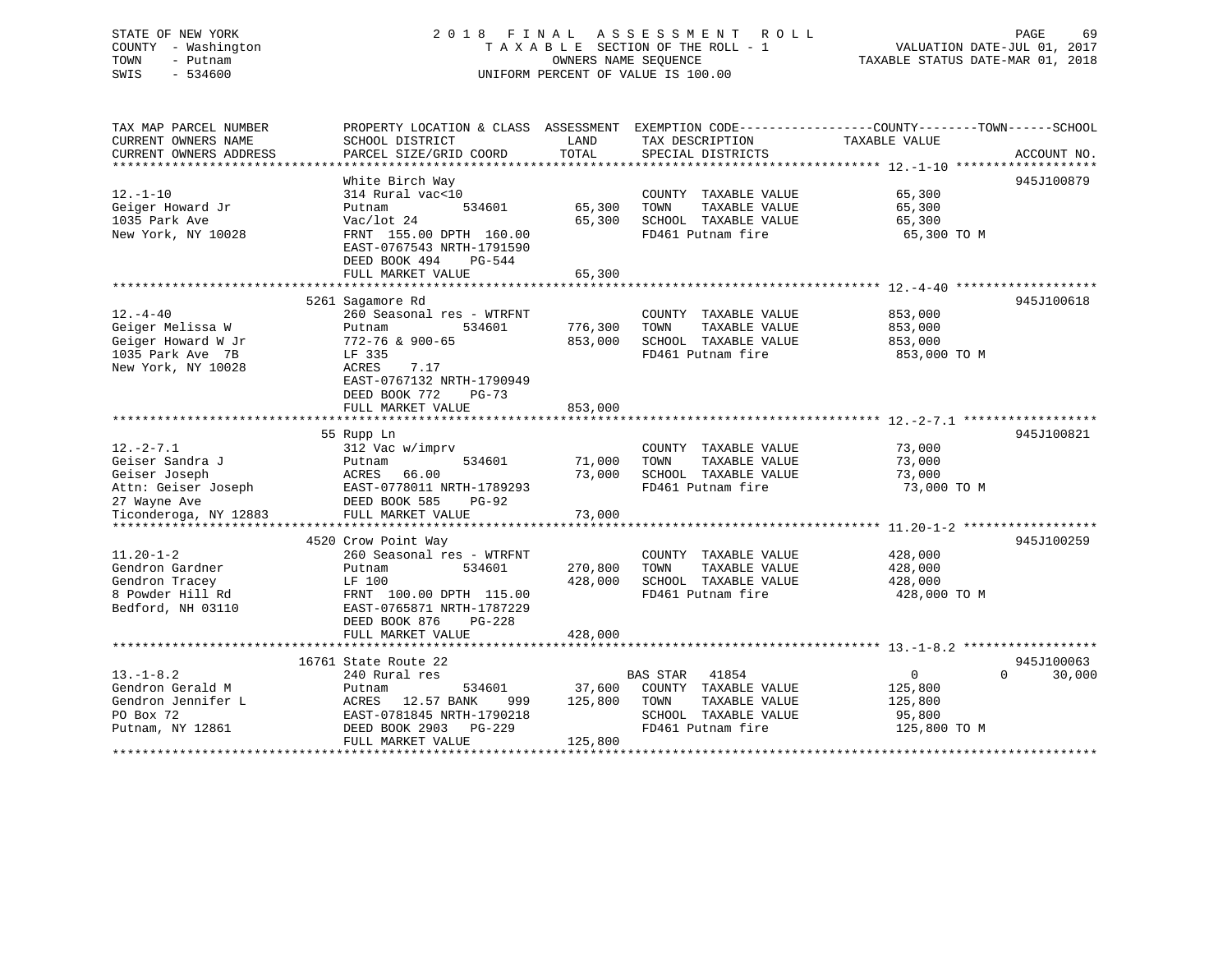### STATE OF NEW YORK 2 0 1 8 F I N A L A S S E S S M E N T R O L L PAGE 70 COUNTY - Washington T A X A B L E SECTION OF THE ROLL - 1 VALUATION DATE-JUL 01, 2017 TOWN - Putnam OWNERS NAME SEQUENCE TAXABLE STATUS DATE-MAR 01, 2018 SWIS - 534600 UNIFORM PERCENT OF VALUE IS 100.00

| TAX MAP PARCEL NUMBER           |                                                      |         |                                               | PROPERTY LOCATION & CLASS ASSESSMENT EXEMPTION CODE--------------COUNTY-------TOWN-----SCHOOL |  |
|---------------------------------|------------------------------------------------------|---------|-----------------------------------------------|-----------------------------------------------------------------------------------------------|--|
| CURRENT OWNERS NAME             | SCHOOL DISTRICT                                      | LAND    | TAX DESCRIPTION                               | TAXABLE VALUE                                                                                 |  |
| CURRENT OWNERS ADDRESS          | PARCEL SIZE/GRID COORD                               | TOTAL   | SPECIAL DISTRICTS                             | ACCOUNT NO.                                                                                   |  |
|                                 |                                                      |         |                                               |                                                                                               |  |
|                                 | State Route 22                                       |         |                                               | 945J100063                                                                                    |  |
| $13.-1-8.3$                     | 314 Rural vac<10                                     |         | COUNTY TAXABLE VALUE                          | 6,800                                                                                         |  |
| Gerken Anne                     | 534601<br>Putnam                                     | 6,800   | TAXABLE VALUE<br>TOWN                         | 6,800                                                                                         |  |
| 260 Windsor Ave                 | Lot No 3                                             | 6,800   | SCHOOL TAXABLE VALUE                          | 6,800                                                                                         |  |
| Brightwaters, NY 11718          | FRNT 331.00 DPTH 150.00                              |         | FD461 Putnam fire                             | 6,800 TO M                                                                                    |  |
|                                 | EAST-0782586 NRTH-1790545                            |         |                                               |                                                                                               |  |
|                                 | DEED BOOK 3095 PG-199                                |         |                                               |                                                                                               |  |
|                                 | FULL MARKET VALUE                                    | 6,800   |                                               |                                                                                               |  |
|                                 |                                                      |         |                                               |                                                                                               |  |
|                                 | 16723 State Route 22                                 |         |                                               | 945J100064                                                                                    |  |
| $13. - 1 - 9$                   | 240 Rural res                                        |         | COUNTY TAXABLE VALUE                          | 113,700                                                                                       |  |
| Gerken Anne                     | 534601<br>Putnam                                     | 37,800  | TOWN<br>TAXABLE VALUE                         | 113,700                                                                                       |  |
| 260 Windsor Ave                 | Lot 1: field survey 4330                             | 113,700 | SCHOOL TAXABLE VALUE                          | 113,700                                                                                       |  |
| Brightwaters, NY 11718          | 20.64<br>ACRES                                       |         | FD461 Putnam fire                             | 113,700 TO M                                                                                  |  |
|                                 | EAST-0781158 NRTH-1789836                            |         |                                               |                                                                                               |  |
|                                 | DEED BOOK 3095 PG-202                                |         |                                               |                                                                                               |  |
|                                 | FULL MARKET VALUE                                    | 113,700 |                                               |                                                                                               |  |
|                                 |                                                      |         |                                               |                                                                                               |  |
|                                 | Glenburnie Rd/off                                    |         |                                               | 945J101097                                                                                    |  |
| $8. - 1 - 3.3$                  | 314 Rural vac<10                                     |         | COUNTY TAXABLE VALUE                          | 100,600                                                                                       |  |
| Giglio Albert R                 | 534601<br>Putnam                                     | 100,600 | TOWN<br>TAXABLE VALUE                         | 100,600                                                                                       |  |
| Giglio Margaret V               | Lot 7                                                | 100,600 | SCHOOL TAXABLE VALUE                          | 100,600                                                                                       |  |
| 10 E Crescent Ave               | ACRES<br>1.06                                        |         | FD461 Putnam fire                             | 100,600 TO M                                                                                  |  |
| Ramsey, NJ 07446                | EAST-0768645 NRTH-1797724                            |         |                                               |                                                                                               |  |
|                                 | DEED BOOK 631<br>$PG-59$                             |         |                                               |                                                                                               |  |
|                                 | FULL MARKET VALUE                                    | 100,600 |                                               |                                                                                               |  |
|                                 |                                                      |         |                                               |                                                                                               |  |
|                                 | 2318 Black Point Rd                                  |         |                                               | 945J100261                                                                                    |  |
| $4.5 - 1 - 27$                  | 270 Mfg housing - WTRFNT                             |         | COUNTY TAXABLE VALUE                          | 386,600                                                                                       |  |
| Gijanto Carmine M LE            | 534601<br>Putnam                                     | 381,400 | TOWN<br>TAXABLE VALUE                         | 386,600                                                                                       |  |
| Kingsley Isabelle               | LF 100                                               | 386,600 | SCHOOL TAXABLE VALUE                          | 386,600                                                                                       |  |
| Isabelle Kingsley               |                                                      |         | BP461 Black Pt Sewer Dist                     |                                                                                               |  |
| 163 Parker Rd                   | FRNT 100.00 DPTH 107.00<br>EAST-0769168 NRTH-1807598 |         | FD461 Putnam fire                             | .00 UN C<br>386,600 TO M                                                                      |  |
| Pittsford, VT 05763             | DEED BOOK 2186 PG-280                                |         |                                               |                                                                                               |  |
|                                 |                                                      | 386,600 |                                               |                                                                                               |  |
|                                 | FULL MARKET VALUE                                    |         |                                               |                                                                                               |  |
|                                 |                                                      |         |                                               | 945J100826                                                                                    |  |
|                                 | 6212 Oliver Way                                      |         |                                               |                                                                                               |  |
| $12. - 1 - 23$<br>Gilkes Ronald | 210 1 Family Res<br>534601                           | 249,200 | COUNTY TAXABLE VALUE<br>TAXABLE VALUE<br>TOWN | 375,800                                                                                       |  |
|                                 | Putnam                                               |         |                                               | 375,800                                                                                       |  |
| Gilkes Laura                    | 506-379                                              | 375,800 | SCHOOL TAXABLE VALUE                          | 375,800                                                                                       |  |
| 6212 Oliver Way                 | FRNT 135.00 DPTH 255.00                              |         | FD461 Putnam fire                             | 375,800 TO M                                                                                  |  |
| Putnam Station, NY 12861        | EAST-0766940 NRTH-1791782                            |         |                                               |                                                                                               |  |
|                                 | DEED BOOK 923<br>PG-209                              |         |                                               |                                                                                               |  |
|                                 | FULL MARKET VALUE                                    | 375,800 |                                               |                                                                                               |  |
|                                 |                                                      |         |                                               |                                                                                               |  |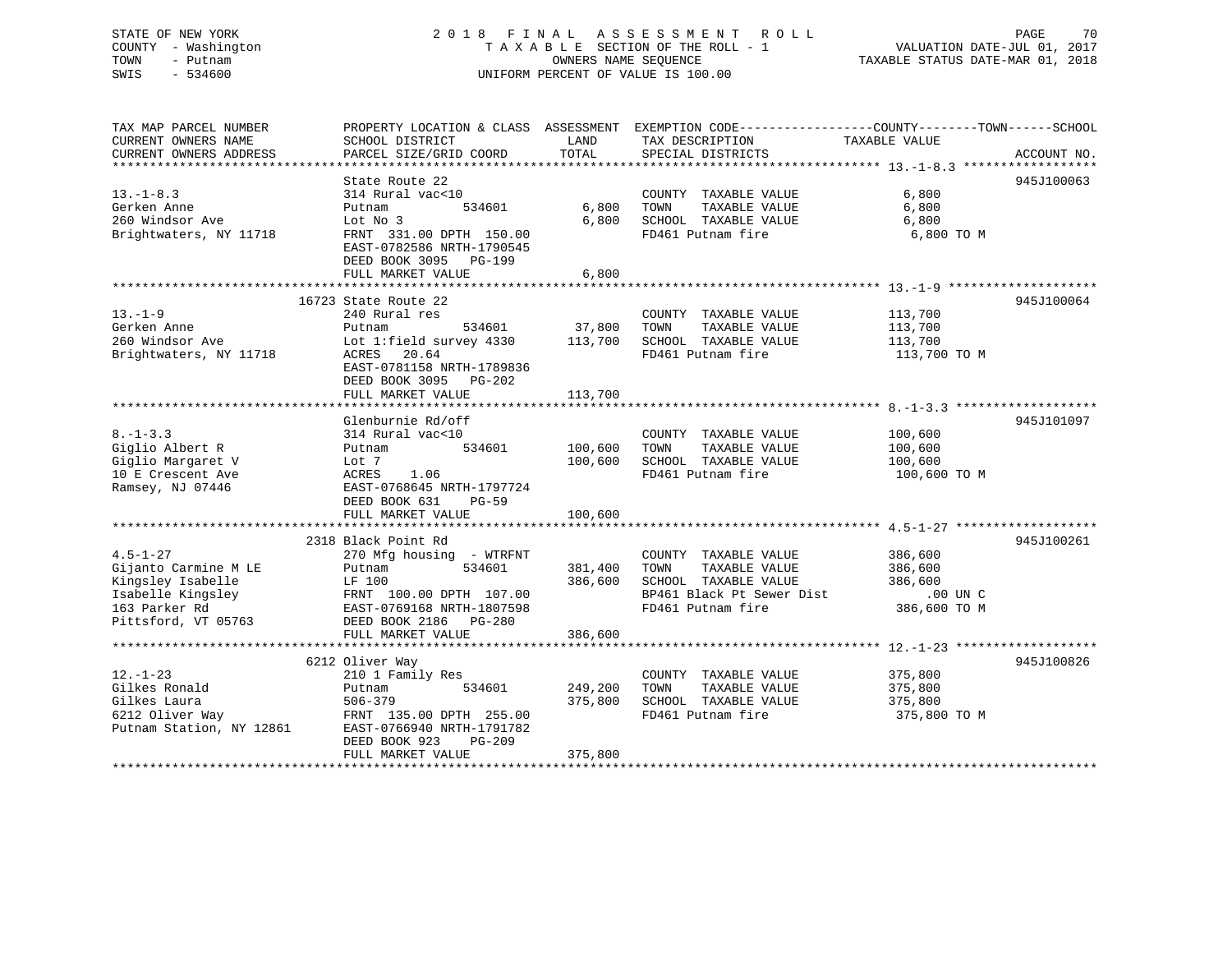# STATE OF NEW YORK 2 0 1 8 F I N A L A S S E S S M E N T R O L L PAGE 71COUNTY - Washington  $T A X A B L E$  SECTION OF THE ROLL - 1<br>TOWN - Putnam data of the COUNTERS NAME SEQUENCE SWIS - 534600 UNIFORM PERCENT OF VALUE IS 100.00

VALUATION DATE-JUL 01, 2017

TAXABLE STATUS DATE-MAR 01, 2018

| TAX MAP PARCEL NUMBER       | PROPERTY LOCATION & CLASS ASSESSMENT EXEMPTION CODE----------------COUNTY-------TOWN------SCHOOL |              |                             |               |                    |
|-----------------------------|--------------------------------------------------------------------------------------------------|--------------|-----------------------------|---------------|--------------------|
| CURRENT OWNERS NAME         | SCHOOL DISTRICT                                                                                  | LAND         | TAX DESCRIPTION             | TAXABLE VALUE |                    |
| CURRENT OWNERS ADDRESS      | PARCEL SIZE/GRID COORD                                                                           | TOTAL        | SPECIAL DISTRICTS           |               | ACCOUNT NO.        |
|                             |                                                                                                  |              |                             |               |                    |
|                             | 3508 Gull Bay Ridge Way                                                                          |              |                             |               | 945J100624         |
| $11.20 - 3 - 12$            | 260 Seasonal res                                                                                 |              | COUNTY TAXABLE VALUE        | 182,100       |                    |
| Gillie Carol J Trustee      | 534601<br>Putnam                                                                                 | 75,000       | TOWN<br>TAXABLE VALUE       | 182,100       |                    |
| 979 Riverview Rd            | $Cot/lot$ 100                                                                                    |              |                             |               |                    |
|                             |                                                                                                  | 182,100      | SCHOOL TAXABLE VALUE        | 182,100       |                    |
| Schenectady, NY 12309-1722  | FRNT<br>50.00 DPTH 150.00                                                                        |              | FD461 Putnam fire           | 182,100 TO M  |                    |
|                             | EAST-0767265 NRTH-1785320                                                                        |              |                             |               |                    |
|                             | DEED BOOK 911<br>PG-251                                                                          |              |                             |               |                    |
|                             | FULL MARKET VALUE                                                                                | 182,100      |                             |               |                    |
|                             |                                                                                                  |              |                             |               |                    |
|                             | Gull Bay Rd                                                                                      |              |                             |               | 945J100623         |
| $11.20 - 3 - 27$            | $312$ Vac w/imprv - WTRFNT                                                                       |              | COUNTY TAXABLE VALUE        | 56,400        |                    |
| Gillie Carol J Trustee      | 534601<br>Putnam                                                                                 | 31,200 TOWN  | TAXABLE VALUE               | 56,400        |                    |
| 979 Riverview Rd            | Lot Bth                                                                                          | 56,400       | SCHOOL TAXABLE VALUE        | 56,400        |                    |
| Schenectady, NY 12309-1722  | LF 20                                                                                            |              | FD461 Putnam fire           | 56,400 TO M   |                    |
|                             |                                                                                                  |              |                             |               |                    |
|                             | 20.00 DPTH 26.00<br>FRNT                                                                         |              |                             |               |                    |
|                             | EAST-0767032 NRTH-1785489                                                                        |              |                             |               |                    |
|                             | DEED BOOK 911<br>PG-251                                                                          |              |                             |               |                    |
|                             | FULL MARKET VALUE                                                                                | 56,400       |                             |               |                    |
|                             |                                                                                                  |              |                             |               |                    |
|                             | 16506 State Route 22                                                                             |              |                             |               | 945J100038         |
| $15. - 1 - 8$               | 210 1 Family Res                                                                                 |              | BAS STAR 41854              | 0             | $\Omega$<br>30,000 |
| Girard Gary J               | 534601<br>Putnam                                                                                 |              | 17,800 COUNTY TAXABLE VALUE | 107,100       |                    |
| 16506 State Route 22        | Hse & Lot                                                                                        | 107,100 TOWN | TAXABLE VALUE               | 107,100       |                    |
| Putnam, NY 12861            | 1.75 BANK<br>ACRES<br>999                                                                        |              | SCHOOL TAXABLE VALUE        | 77,100        |                    |
|                             | EAST-0777924 NRTH-1784773                                                                        |              | FD461 Putnam fire           | 107,100 TO M  |                    |
|                             |                                                                                                  |              |                             |               |                    |
|                             | DEED BOOK 2102 PG-90                                                                             |              |                             |               |                    |
|                             | FULL MARKET VALUE                                                                                | 107,100      |                             |               |                    |
|                             |                                                                                                  |              |                             |               |                    |
|                             | Crow Point Way                                                                                   |              |                             |               | 945J100154         |
| $11.20 - 1 - 5$             | 312 Vac w/imprv - WTRFNT                                                                         |              | COUNTY TAXABLE VALUE        | 114,900       |                    |
| Gleason Kenneth C           | 534601<br>Putnam                                                                                 | 114,400      | TOWN<br>TAXABLE VALUE       | 114,900       |                    |
| Gleason Gretchen            | LF 41                                                                                            | 114,900      | SCHOOL TAXABLE VALUE        | 114,900       |                    |
| 52 Innsbruck Blvd           | FRNT<br>31.00 DPTH 113.00                                                                        |              | FD461 Putnam fire           | 114,900 TO M  |                    |
| Hopewell Junction, NY 12533 | EAST-0766049 NRTH-1787380                                                                        |              |                             |               |                    |
|                             | DEED BOOK 588<br>PG-301                                                                          |              |                             |               |                    |
|                             | FULL MARKET VALUE                                                                                | 114,900      |                             |               |                    |
|                             |                                                                                                  |              |                             |               |                    |
|                             | 4508 Crow Point Way                                                                              |              |                             |               | 945J101061         |
|                             |                                                                                                  |              |                             |               |                    |
| $11.20 - 1 - 5.1$           | 260 Seasonal res - WTRFNT                                                                        |              | COUNTY TAXABLE VALUE        | 350,000       |                    |
| Gleason Kenneth C           | Putnam<br>534601                                                                                 | 290,500      | TOWN<br>TAXABLE VALUE       | 350,000       |                    |
| Gleason Gretchen S          | LF 73                                                                                            | 350,000      | SCHOOL TAXABLE VALUE        | 350,000       |                    |
| 52 Innsbruck Blvd           | FRNT 96.00 DPTH 104.00                                                                           |              | FD461 Putnam fire           | 350,000 TO M  |                    |
| Hopewell Junction, NY 12533 | EAST-0766102 NRTH-1787357                                                                        |              |                             |               |                    |
|                             | DEED BOOK 543<br>$PG-69$                                                                         |              |                             |               |                    |
|                             | FULL MARKET VALUE                                                                                | 350,000      |                             |               |                    |
|                             |                                                                                                  |              |                             |               |                    |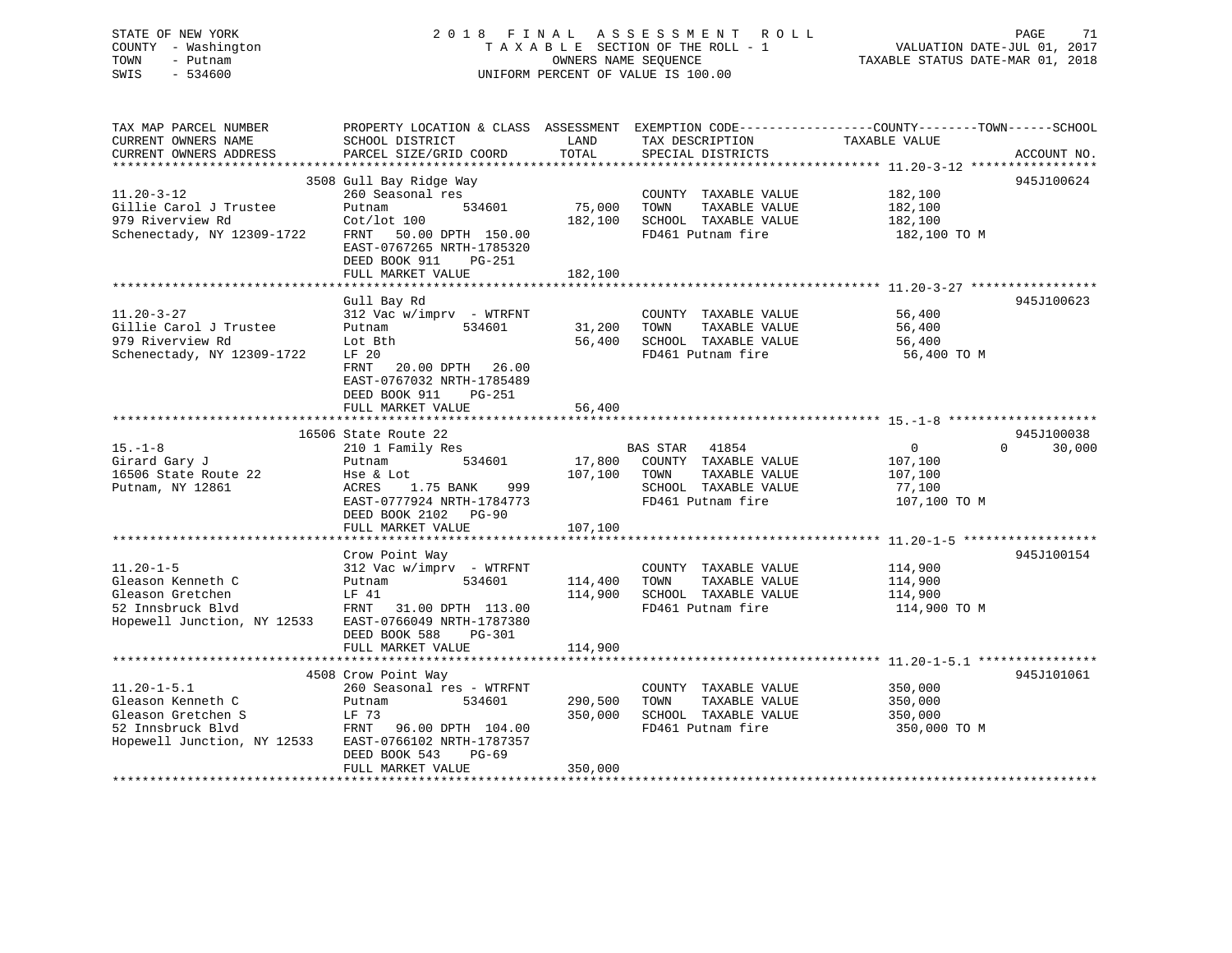### STATE OF NEW YORK 2 0 1 8 F I N A L A S S E S S M E N T R O L L PAGE 72 COUNTY - Washington T A X A B L E SECTION OF THE ROLL - 1 VALUATION DATE-JUL 01, 2017 TOWN - Putnam OWNERS NAME SEQUENCE TAXABLE STATUS DATE-MAR 01, 2018 SWIS - 534600 UNIFORM PERCENT OF VALUE IS 100.00

| TAX MAP PARCEL NUMBER<br>CURRENT OWNERS NAME<br>CURRENT OWNERS ADDRESS                                                | PROPERTY LOCATION & CLASS ASSESSMENT<br>SCHOOL DISTRICT<br>PARCEL SIZE/GRID COORD                                                                                                                              | LAND<br>TOTAL                 | TAX DESCRIPTION<br>SPECIAL DISTRICTS                                                       | EXEMPTION CODE----------------COUNTY-------TOWN------SCHOOL<br>TAXABLE VALUE | ACCOUNT NO. |
|-----------------------------------------------------------------------------------------------------------------------|----------------------------------------------------------------------------------------------------------------------------------------------------------------------------------------------------------------|-------------------------------|--------------------------------------------------------------------------------------------|------------------------------------------------------------------------------|-------------|
| *************************<br>$11.20 - 1 - 6$<br>Gleason Kenneth C<br>52 Innsbruck Blvd<br>Hopewell Junction, NY 12533 | Crow Point Way<br>311 Res vac land - WTRFNT<br>534601<br>Putnam<br>FRNT<br>70.00 DPTH 123.00<br>0.10<br>ACRES<br>EAST-0766169 NRTH-1787336<br>DEED BOOK 547<br>$PG-45$<br>FULL MARKET VALUE                    | 10,000<br>10,000<br>10,000    | COUNTY TAXABLE VALUE<br>TOWN<br>TAXABLE VALUE<br>SCHOOL TAXABLE VALUE<br>FD461 Putnam fire | 10,000<br>10,000<br>10,000<br>10,000 TO M                                    | 945J100855  |
| $7.12 - 1 - 10$<br>Glenburnie Club Inc<br>Attn: Peter J Abell treas<br>321 Hillwinds Rd<br>Brattleboro, VT 05301      | 467 County Route 1<br>314 Rural vac<10<br>Putnam<br>534601<br>742-166<br>ACRES<br>4.00<br>EAST-0768342 NRTH-1797817<br>DEED BOOK 688<br>PG-62<br>FULL MARKET VALUE                                             | 195,000<br>195,000<br>195,000 | COUNTY TAXABLE VALUE<br>TAXABLE VALUE<br>TOWN<br>SCHOOL TAXABLE VALUE<br>FD461 Putnam fire | 195,000<br>195,000<br>195,000<br>195,000 TO M                                | 945J100936  |
| $7.12 - 1 - 15$<br>Glenburnie Club Inc<br>Attn: Peter J Abell Treas<br>321 Hillwinds Rd<br>Brattleboro, VT 05301      | County Route 1<br>314 Rural vac<10<br>Putnam<br>534601<br>FRNT 121.00 DPTH 34.00<br>EAST-0767756 NRTH-1798048<br>DEED BOOK 690<br>PG-157<br>FULL MARKET VALUE                                                  | 200<br>200<br>200             | COUNTY TAXABLE VALUE<br>TAXABLE VALUE<br>TOWN<br>SCHOOL TAXABLE VALUE<br>FD461 Putnam fire | 200<br>200<br>200<br>200 TO M                                                | 945J100831  |
| $7.12 - 1 - 19$<br>Glenburnie Club Inc<br>Peter Abell Treas<br>321 Hillwinds Rd<br>Brattleboro, VT 05301              | Northern Lights Way<br>$312$ Vac w/imprv - WTRFNT<br>Putnam<br>534601<br>Dock<br>LF 60<br>FRNT 130.00 DPTH 235.00<br>EAST-0767563 NRTH-1798249<br>DEED BOOK 2465 PG-117<br>FULL MARKET VALUE                   | 45,800<br>54,400<br>54,400    | COUNTY TAXABLE VALUE<br>TAXABLE VALUE<br>TOWN<br>SCHOOL TAXABLE VALUE<br>FD461 Putnam fire | 54,400<br>54,400<br>54,400<br>54,400 TO M                                    | 945J100893  |
| $7.12 - 1 - 27$<br>Glenburnie Club Inc<br>Peter Abell treas<br>321 Hillwinds Rd<br>Brattleboro, VT 05301              | 3028 Lake George Way<br>553 Country club<br>534601<br>Putnam<br>757/169;784/341;818/302<br>724/277;735/30;834/320<br>ACRES 10.60<br>EAST-0767934 NRTH-1798395<br>DEED BOOK 2363<br>PG-317<br>FULL MARKET VALUE | 5,200<br>17,900<br>17,900     | COUNTY TAXABLE VALUE<br>TOWN<br>TAXABLE VALUE<br>SCHOOL TAXABLE VALUE<br>FD461 Putnam fire | 17,900<br>17,900<br>17,900<br>17,900 TO M                                    | 945J100503  |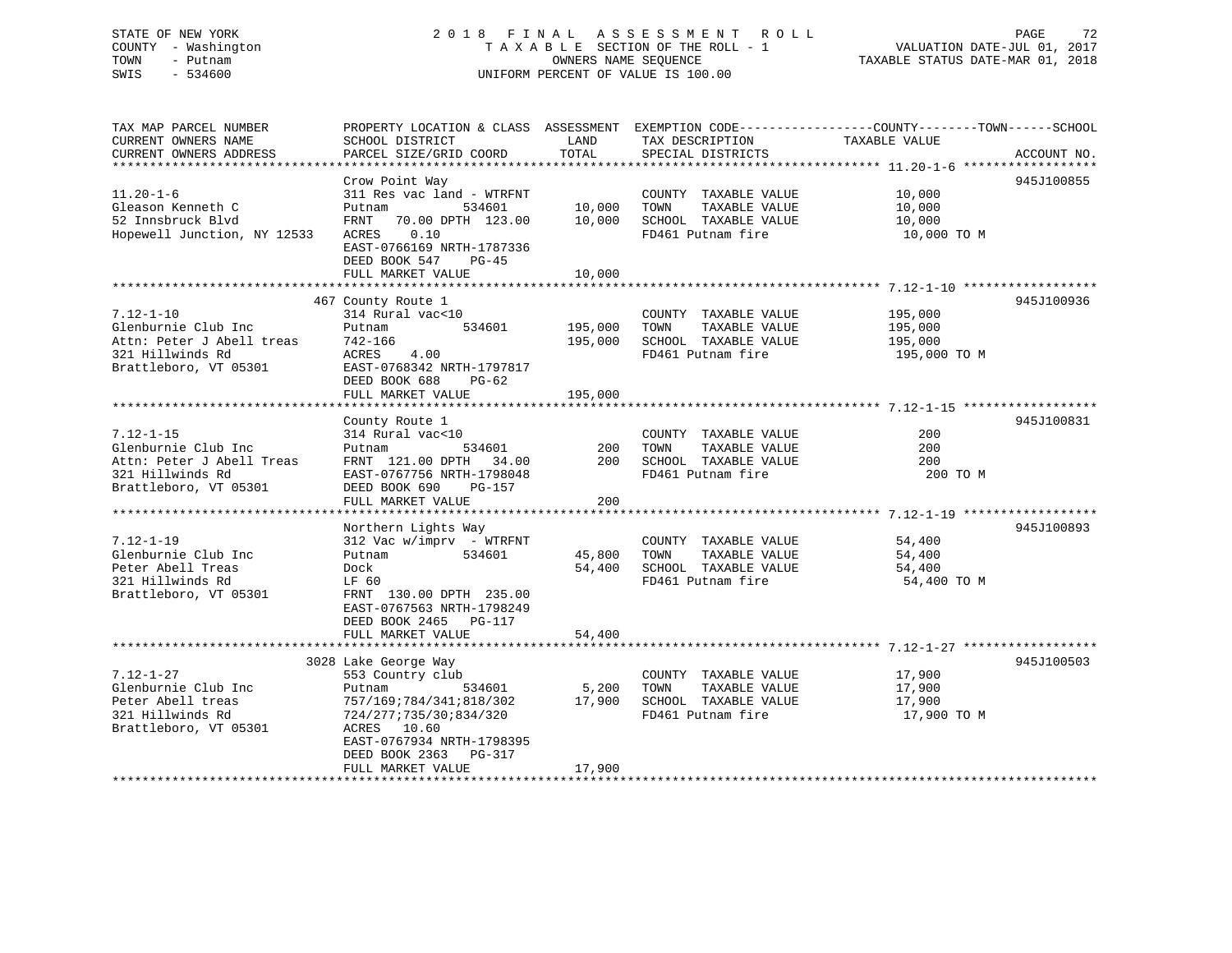#### STATE OF NEW YORK 2 0 1 8 F I N A L A S S E S S M E N T R O L L PAGE 73COUNTY - Washington T A X A B L E SECTION OF THE ROLL - 1 TOWN - Putnam **CONNERS NAME SEQUENCE** TAXABLE STATUS DATE-MAR 01, 2018 SWIS - 534600 UNIFORM PERCENT OF VALUE IS 100.00

| TAX MAP PARCEL NUMBER  | PROPERTY LOCATION & CLASS ASSESSMENT EXEMPTION CODE---------------COUNTY-------TOWN------SCHOOL |         |                       |                |                    |
|------------------------|-------------------------------------------------------------------------------------------------|---------|-----------------------|----------------|--------------------|
| CURRENT OWNERS NAME    | SCHOOL DISTRICT                                                                                 | LAND    | TAX DESCRIPTION       | TAXABLE VALUE  |                    |
| CURRENT OWNERS ADDRESS | PARCEL SIZE/GRID COORD                                                                          | TOTAL   | SPECIAL DISTRICTS     |                | ACCOUNT NO.        |
|                        |                                                                                                 |         |                       |                |                    |
| $8. - 1 - 3$           | County Route 1<br>312 Vac w/imprv                                                               |         | COUNTY TAXABLE VALUE  | 80,200         | 945J100688         |
| Glenburnie Club Inc    | 534601<br>Putnam                                                                                | 71,000  | TOWN<br>TAXABLE VALUE | 80,200         |                    |
| Attn: Pter Abell Treas | ACRES<br>7.10                                                                                   | 80,200  | SCHOOL TAXABLE VALUE  | 80,200         |                    |
| 321 Hillwinds Rd       | EAST-0769005 NRTH-1798045                                                                       |         | FD461 Putnam fire     | 80,200 TO M    |                    |
| Brattleboro, VT 05301  | DEED BOOK 742<br>PG-166                                                                         |         |                       |                |                    |
|                        | FULL MARKET VALUE                                                                               | 80,200  |                       |                |                    |
|                        |                                                                                                 |         |                       |                |                    |
|                        | 448 Gull Bay Rd                                                                                 |         |                       |                | 945J100120         |
| $11.20 - 4 - 35$       | 210 1 Family Res                                                                                |         | COUNTY TAXABLE VALUE  | 590,700        |                    |
| Glenburnie Estates LLC | 534601<br>Putnam                                                                                | 297,300 | TAXABLE VALUE<br>TOWN | 590,700        |                    |
| 6 Heather Ridge Ln     | FRNT 202.00 DPTH 121.00                                                                         | 590,700 | SCHOOL TAXABLE VALUE  | 590,700        |                    |
| Montvale, NJ 07645     | EAST-0767309 NRTH-1785911                                                                       |         | FD461 Putnam fire     | 590,700 TO M   |                    |
|                        | DEED BOOK 3531 PG-24                                                                            |         |                       |                |                    |
|                        | FULL MARKET VALUE                                                                               | 590,700 |                       |                |                    |
|                        |                                                                                                 |         |                       |                |                    |
|                        | Gull Bay Rd                                                                                     |         |                       |                | 945J101057         |
| $15. - 1 - 19$         | 910 Priv forest                                                                                 |         | COUNTY TAXABLE VALUE  | 239,100        |                    |
| Glendening James       | 534601<br>Putnam                                                                                | 239,100 | TOWN<br>TAXABLE VALUE | 239,100        |                    |
| 395 Ridge Rd           | V1                                                                                              | 239,100 | SCHOOL TAXABLE VALUE  | 239,100        |                    |
| Queensbury, NY 12804   | 3704/192 APA permit                                                                             |         | FD461 Putnam fire     | 239,100 TO M   |                    |
|                        | ACRES 293.10                                                                                    |         |                       |                |                    |
|                        | EAST-0771371 NRTH-1784187                                                                       |         |                       |                |                    |
|                        | DEED BOOK 3735 PG-81                                                                            |         |                       |                |                    |
|                        | FULL MARKET VALUE                                                                               | 239,100 |                       |                |                    |
|                        | Mosswood Way                                                                                    |         |                       |                | 945J100807         |
| $7.12 - 1 - 30$        | 314 Rural vac<10                                                                                |         | COUNTY TAXABLE VALUE  | 124,000        |                    |
| Golodik James          | 534601<br>Putnam                                                                                | 124,000 | TOWN<br>TAXABLE VALUE | 124,000        |                    |
| Miller Sharon          | Lot Sec H                                                                                       | 124,000 | SCHOOL TAXABLE VALUE  | 124,000        |                    |
| 40 Grove St            | FRNT 128.00 DPTH 190.00                                                                         |         | FD461 Putnam fire     | 124,000 TO M   |                    |
| Tenafly, NJ 07670      | EAST-0768292 NRTH-1798609                                                                       |         |                       |                |                    |
|                        | DEED BOOK 2349 PG-32                                                                            |         |                       |                |                    |
|                        | FULL MARKET VALUE                                                                               | 124,000 |                       |                |                    |
|                        |                                                                                                 |         |                       |                |                    |
|                        | 389 County Route 2                                                                              |         |                       |                | 945L100208         |
| $9. - 1 - 16$          | 210 1 Family Res                                                                                |         | BAS STAR 41854        | $\overline{0}$ | $\Omega$<br>30,000 |
| Goodwin Harry J        | 534601<br>Putnam                                                                                | 20,600  | COUNTY TAXABLE VALUE  | 84,400         |                    |
| Goodwin Louise         | 2.50<br>ACRES                                                                                   | 84,400  | TOWN<br>TAXABLE VALUE | 84,400         |                    |
| 389 County Rt 2        | EAST-0786534 NRTH-1798462                                                                       |         | SCHOOL TAXABLE VALUE  | 54,400         |                    |
| Putnam Sta, NY 12861   | DEED BOOK 675<br>$PG-39$                                                                        |         | FD461 Putnam fire     | 84,400 TO M    |                    |
|                        | FULL MARKET VALUE                                                                               | 84,400  |                       |                |                    |
|                        |                                                                                                 |         |                       |                |                    |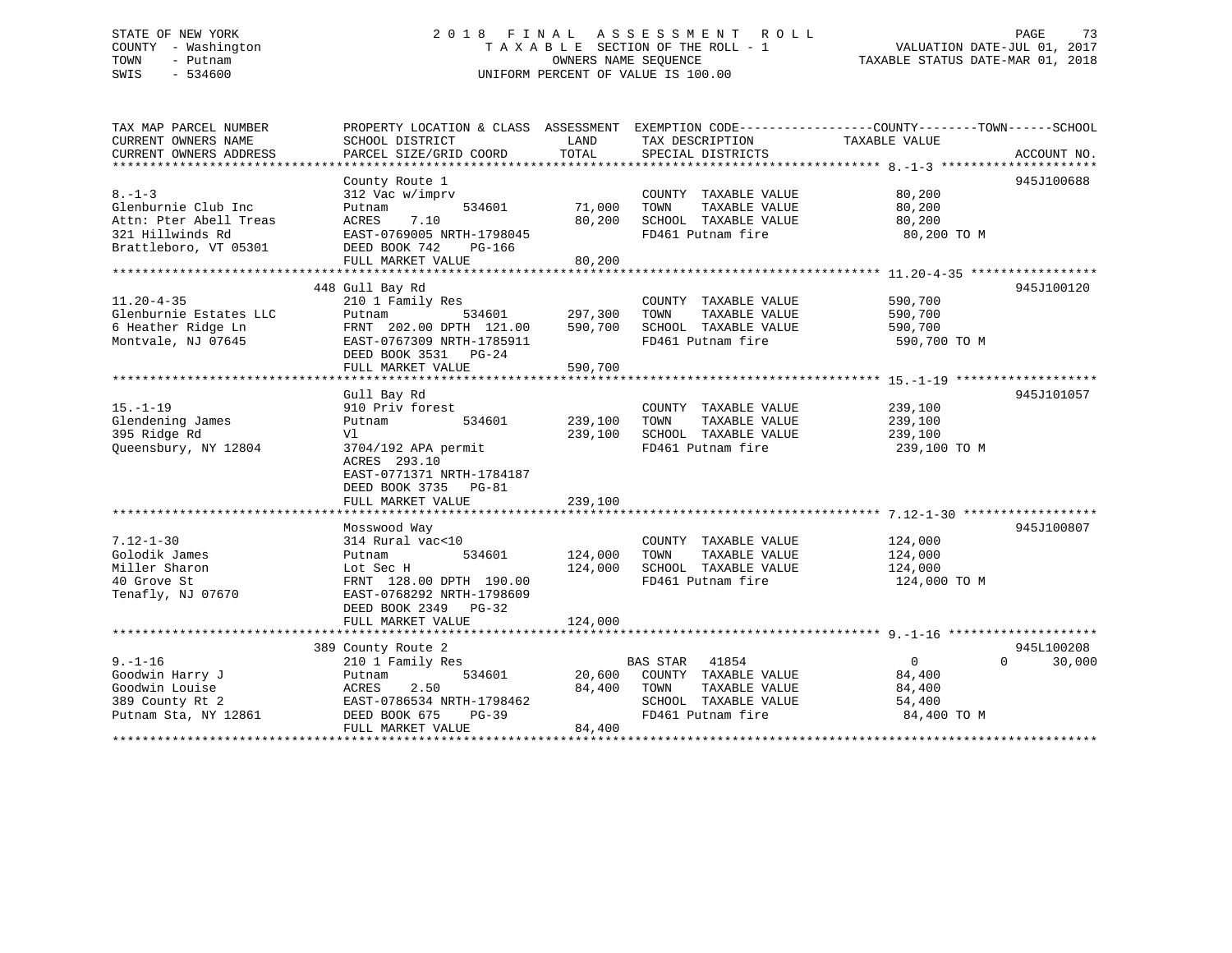# STATE OF NEW YORK 2018 FINAL ASSESSMENT ROLL PAGE 74 COUNTY - Washington  $T A X A B L E$  SECTION OF THE ROLL - 1<br>TOWN - Putnam data of the COUNTERS NAME SEQUENCE SWIS - 534600 UNIFORM PERCENT OF VALUE IS 100.00

VALUATION DATE-JUL 01, 2017

TAXABLE STATUS DATE-MAR 01, 2018

| TAX MAP PARCEL NUMBER<br>CURRENT OWNERS NAME<br>CURRENT OWNERS ADDRESS | SCHOOL DISTRICT<br>PARCEL SIZE/GRID COORD                                       | LAND<br>TOTAL | PROPERTY LOCATION & CLASS ASSESSMENT EXEMPTION CODE---------------COUNTY-------TOWN-----SCHOOL<br>TAX DESCRIPTION<br>SPECIAL DISTRICTS | TAXABLE VALUE  | ACCOUNT NO.        |
|------------------------------------------------------------------------|---------------------------------------------------------------------------------|---------------|----------------------------------------------------------------------------------------------------------------------------------------|----------------|--------------------|
|                                                                        |                                                                                 |               |                                                                                                                                        |                |                    |
|                                                                        | 3031 Lake George Way                                                            |               |                                                                                                                                        |                | 945J100178         |
| $7.8 - 1 - 13$                                                         | 260 Seasonal res - WTRFNT                                                       |               | COUNTY TAXABLE VALUE                                                                                                                   | 812,100        |                    |
| Gordon Christine B                                                     | 534601<br>Putnam                                                                | 577,200       | TOWN<br>TAXABLE VALUE                                                                                                                  | 812,100        |                    |
| 192 South Union St                                                     | LF 110                                                                          | 812,100       | SCHOOL TAXABLE VALUE                                                                                                                   | 812,100        |                    |
| Burlington, VT 05401                                                   | FRNT<br>76.00 DPTH 216.00<br>EAST-0767313 NRTH-1798823<br>DEED BOOK 1788 PG-334 |               | FD461 Putnam fire                                                                                                                      | 812,100 TO M   |                    |
|                                                                        | FULL MARKET VALUE                                                               | 812,100       |                                                                                                                                        |                |                    |
|                                                                        | 435 Gull Bay Rd                                                                 |               |                                                                                                                                        |                | 945J100022         |
| $11.20 - 3 - 1$                                                        | 210 1 Family Res                                                                |               | COUNTY TAXABLE VALUE                                                                                                                   | 186,500        |                    |
| Gordon Matthew                                                         | 534601<br>Putnam                                                                | 65,700        | TOWN<br>TAXABLE VALUE                                                                                                                  | 186,500        |                    |
| Gordon Melissa                                                         | FRNT 115.00 DPTH 100.00                                                         | 186,500       | SCHOOL TAXABLE VALUE                                                                                                                   | 186,500        |                    |
| 41 Ferriss Dr                                                          | BANK<br>999                                                                     |               | FD461 Putnam fire                                                                                                                      | 186,500 TO M   |                    |
| Queensbury, NY 12804                                                   | EAST-0767607 NRTH-1785999<br>DEED BOOK 3067 PG-117<br>FULL MARKET VALUE         | 186,500       |                                                                                                                                        |                |                    |
|                                                                        |                                                                                 |               |                                                                                                                                        |                |                    |
|                                                                        | 2292 Black Point Rd                                                             |               |                                                                                                                                        |                | 945J100266         |
| $4.5 - 1 - 19$                                                         | 260 Seasonal res - WTRFNT                                                       |               | COUNTY TAXABLE VALUE                                                                                                                   | 570,000        |                    |
| Gower Leonard                                                          | Putnam<br>534601                                                                | 518,200       | TOWN<br>TAXABLE VALUE                                                                                                                  | 570,000        |                    |
| Gower Marilyn                                                          | 826/5                                                                           | 570,000       | SCHOOL TAXABLE VALUE                                                                                                                   | 570,000        |                    |
| 20 Bruce Dr                                                            | LF 89                                                                           |               | BP461 Black Pt Sewer Dist                                                                                                              | $.00$ UN C     |                    |
| Alplaus, NY 12008                                                      | FRNT<br>89.00 DPTH 146.00                                                       |               | FD461 Putnam fire                                                                                                                      | 570,000 TO M   |                    |
|                                                                        | EAST-0769577 NRTH-1808049<br>DEED BOOK 3619 PG-39                               |               |                                                                                                                                        |                |                    |
|                                                                        | FULL MARKET VALUE                                                               | 570,000       |                                                                                                                                        |                |                    |
|                                                                        |                                                                                 |               |                                                                                                                                        |                |                    |
|                                                                        | 175 Lake Rd                                                                     |               |                                                                                                                                        |                |                    |
| $16. - 1 - 16.4$                                                       | 210 1 Family Res                                                                |               | <b>BAS STAR</b><br>41854                                                                                                               | $\overline{0}$ | 30,000<br>$\Omega$ |
| Granger Bernard R                                                      | 534601<br>Putnam                                                                | 30,900        | COUNTY TAXABLE VALUE                                                                                                                   | 245,000        |                    |
| 175 Lake Rd                                                            | 5.90<br>ACRES                                                                   | 245,000       | TAXABLE VALUE<br>TOWN                                                                                                                  | 245,000        |                    |
| Putnam Station, NY 12861                                               | EAST-0780879 NRTH-1783143                                                       |               | SCHOOL TAXABLE VALUE                                                                                                                   | 215,000        |                    |
|                                                                        | DEED BOOK 783<br>$PG-159$                                                       |               | FD461 Putnam fire                                                                                                                      | 245,000 TO M   |                    |
|                                                                        | FULL MARKET VALUE                                                               | 245,000       |                                                                                                                                        |                |                    |
|                                                                        |                                                                                 |               |                                                                                                                                        |                |                    |
|                                                                        | LOT 27 Williams North Tr                                                        |               |                                                                                                                                        |                | 945J100220         |
| $15. - 1 - 4$                                                          | 910 Priv forest                                                                 |               | COUNTY TAXABLE VALUE                                                                                                                   | 50,000         |                    |
| Granger Bernard R etal                                                 | 534601<br>Putnam                                                                | 50,000        | TAXABLE VALUE<br>TOWN                                                                                                                  | 50,000         |                    |
| 175 Lake Rd                                                            | 817/309                                                                         | 50,000        | SCHOOL TAXABLE VALUE                                                                                                                   | 50,000         |                    |
| Putnam Station, NY 12861                                               | ACRES 100.00<br>EAST-0773831 NRTH-1782873<br>DEED BOOK 815<br>PG-287            |               | FD461 Putnam fire                                                                                                                      | 50,000 TO M    |                    |
|                                                                        | FULL MARKET VALUE                                                               | 50,000        |                                                                                                                                        |                |                    |
|                                                                        |                                                                                 |               |                                                                                                                                        |                |                    |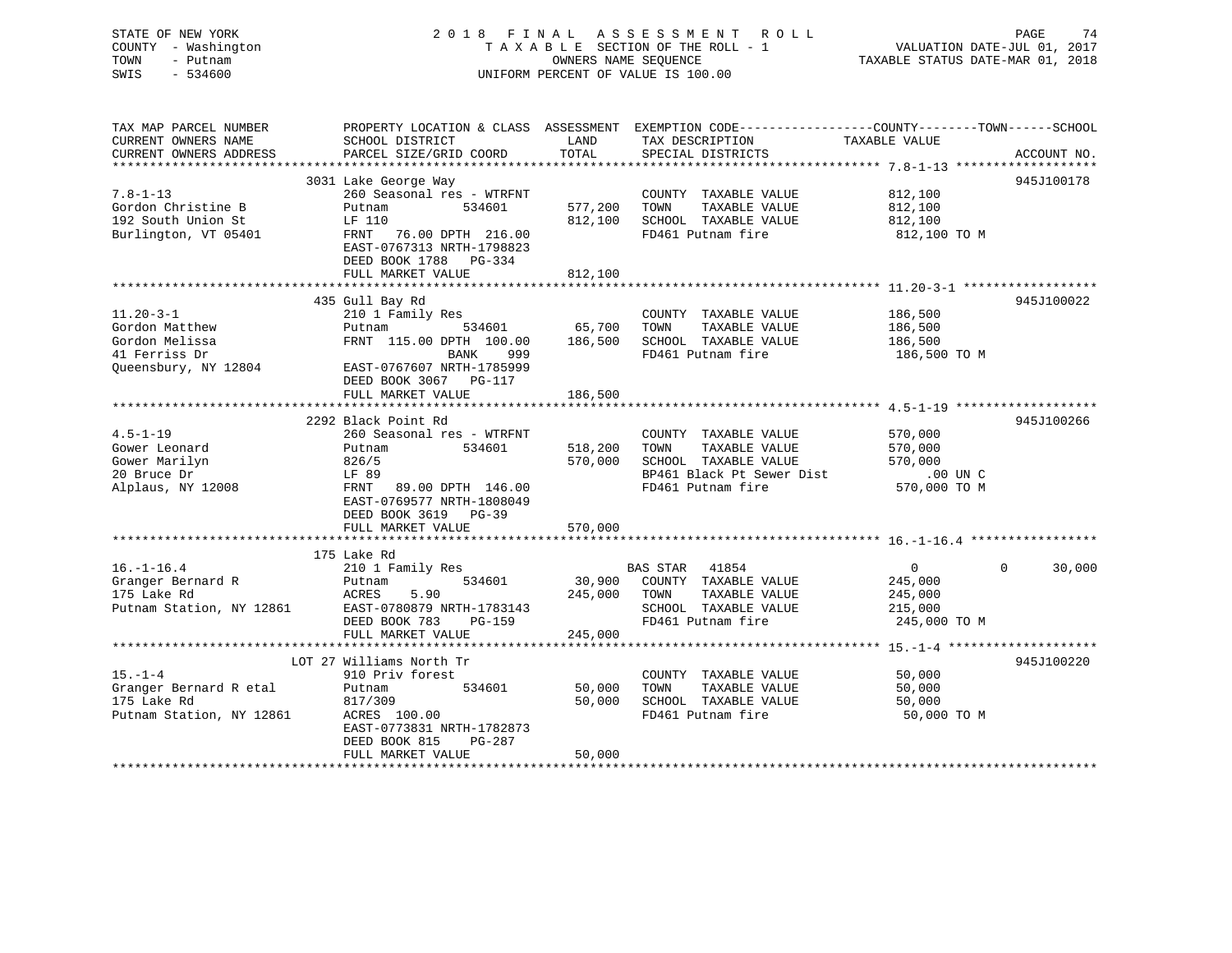### STATE OF NEW YORK 2 0 1 8 F I N A L A S S E S S M E N T R O L L PAGE 75 COUNTY - Washington T A X A B L E SECTION OF THE ROLL - 1 VALUATION DATE-JUL 01, 2017 TOWN - Putnam OWNERS NAME SEQUENCE TAXABLE STATUS DATE-MAR 01, 2018 SWIS - 534600 UNIFORM PERCENT OF VALUE IS 100.00

| TAX MAP PARCEL NUMBER<br>CURRENT OWNERS NAME | PROPERTY LOCATION & CLASS ASSESSMENT<br>SCHOOL DISTRICT                 | LAND    | TAX DESCRIPTION       | EXEMPTION CODE-----------------COUNTY-------TOWN------SCHOOL<br>TAXABLE VALUE |                    |
|----------------------------------------------|-------------------------------------------------------------------------|---------|-----------------------|-------------------------------------------------------------------------------|--------------------|
| CURRENT OWNERS ADDRESS                       | PARCEL SIZE/GRID COORD                                                  | TOTAL   | SPECIAL DISTRICTS     |                                                                               | ACCOUNT NO.        |
|                                              | 41 Cummings Rd                                                          |         |                       |                                                                               | 945J100427         |
| $5. - 1 - 5$                                 | 210 1 Family Res                                                        |         | COUNTY TAXABLE VALUE  | 180,700                                                                       |                    |
| Granger Calvin                               | 534601<br>Putnam                                                        | 11,400  | TOWN<br>TAXABLE VALUE | 180,700                                                                       |                    |
| 33 Bain Ln                                   | FRNT 127.00 DPTH 100.00                                                 | 180,700 | SCHOOL TAXABLE VALUE  | 180,700                                                                       |                    |
| Putnam Station, NY 12861                     | BANK<br>999                                                             |         | FD461 Putnam fire     | 180,700 TO M                                                                  |                    |
|                                              | EAST-0779960 NRTH-1801135<br>DEED BOOK 3771 PG-280<br>FULL MARKET VALUE | 180,700 |                       |                                                                               |                    |
|                                              |                                                                         |         |                       |                                                                               |                    |
|                                              | 125 Wrights Rd                                                          |         |                       |                                                                               | 945J100270         |
| $2. - 1 - 20$                                | 210 1 Family Res - WTRFNT                                               |         | ENH STAR 41834        | 0                                                                             | $\Omega$<br>66,800 |
| Granger Charles                              | 534601<br>Putnam                                                        | 23,700  | COUNTY TAXABLE VALUE  | 102,500                                                                       |                    |
| Granger Christa                              | H & Lot                                                                 | 102,500 | TAXABLE VALUE<br>TOWN | 102,500                                                                       |                    |
| 125 Wrights Rd                               | FRNT 98.00 DPTH 160.00                                                  |         | SCHOOL TAXABLE VALUE  | 35,700                                                                        |                    |
| Putnam Station, NY 12861                     | EAST-0787705 NRTH-1811508                                               |         | FD461 Putnam fire     | 102,500 TO M                                                                  |                    |
|                                              | DEED BOOK 396<br>PG-725                                                 |         |                       |                                                                               |                    |
|                                              | FULL MARKET VALUE                                                       | 102,500 |                       |                                                                               |                    |
|                                              |                                                                         |         |                       |                                                                               |                    |
|                                              | 91 Wrights Rd                                                           |         |                       |                                                                               | 945J101024         |
| $2. -1 - 24.4$                               | 210 1 Family Res                                                        |         | COUNTY TAXABLE VALUE  | 45,700                                                                        |                    |
| Granger Charles                              | 534601<br>Putnam                                                        | 11,500  | TOWN<br>TAXABLE VALUE | 45,700                                                                        |                    |
| Granger Bonnie                               | FRNT 136.00 DPTH 97.00                                                  | 45,700  | SCHOOL TAXABLE VALUE  | 45,700                                                                        |                    |
| 91 Wrights Rd                                | EAST-0786841 NRTH-1811720                                               |         | FD461 Putnam fire     | 45,700 TO M                                                                   |                    |
| Putnam Station, NY 12861                     | DEED BOOK 750<br><b>PG-93</b>                                           |         |                       |                                                                               |                    |
|                                              | FULL MARKET VALUE                                                       | 45,700  |                       |                                                                               |                    |
|                                              |                                                                         |         |                       |                                                                               |                    |
|                                              | 53 Wrights Rd                                                           |         |                       |                                                                               | 945J100123         |
| $2. - 1 - 5$                                 | 240 Rural res<br>- WTRFNT                                               |         | COUNTY TAXABLE VALUE  | 132,300                                                                       |                    |
| Granger Corey                                | 534601<br>Putnam                                                        | 119,000 | TOWN<br>TAXABLE VALUE | 132,300                                                                       |                    |
| Granger Diane                                | ACRES 34.00                                                             | 132,300 | SCHOOL TAXABLE VALUE  | 132,300                                                                       |                    |
| 139 Craig Rd                                 | EAST-0785989 NRTH-1812581                                               |         | FD461 Putnam fire     | 132,300 TO M                                                                  |                    |
| Putnam Station, NY 12861                     | DEED BOOK 3662<br>PG-57                                                 |         |                       |                                                                               |                    |
|                                              | FULL MARKET VALUE                                                       | 132,300 |                       |                                                                               |                    |
|                                              |                                                                         |         |                       |                                                                               |                    |
|                                              | 139 Craig Rd                                                            |         |                       |                                                                               |                    |
| $2. -1 - 28.2$                               | 242 Rurl res&rec                                                        |         | BAS STAR 41854        | $\overline{0}$                                                                | $\Omega$<br>30,000 |
| Granger Corey S                              | 534601<br>Putnam                                                        | 55,000  | COUNTY TAXABLE VALUE  | 319,700                                                                       |                    |
| Trudeau Diane                                | ACRES 30.00 BANK<br>998                                                 | 319,700 | TOWN<br>TAXABLE VALUE | 319,700                                                                       |                    |
| PO Box 161A                                  | EAST-0782373 NRTH-1811803                                               |         | SCHOOL TAXABLE VALUE  | 289,700                                                                       |                    |
| Putnam Station, NY 12861                     | DEED BOOK 738<br>PG-308                                                 |         | FD461 Putnam fire     | 319,700 TO M                                                                  |                    |
|                                              | FULL MARKET VALUE                                                       | 319,700 |                       |                                                                               |                    |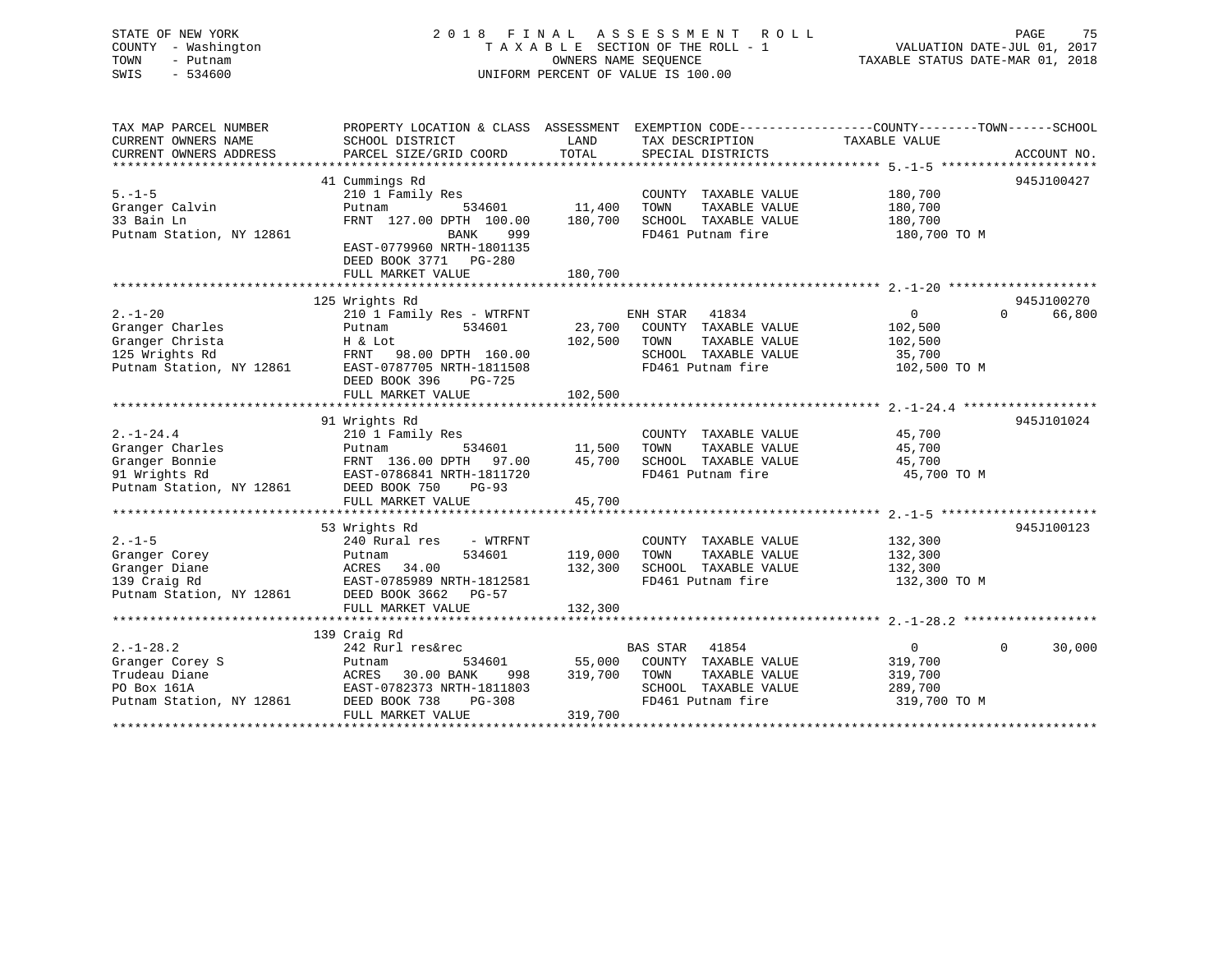### STATE OF NEW YORK 2 0 1 8 F I N A L A S S E S S M E N T R O L L PAGE 76 COUNTY - Washington T A X A B L E SECTION OF THE ROLL - 1 VALUATION DATE-JUL 01, 2017 TOWN - Putnam OWNERS NAME SEQUENCE TAXABLE STATUS DATE-MAR 01, 2018 SWIS - 534600 UNIFORM PERCENT OF VALUE IS 100.00

| TAX MAP PARCEL NUMBER<br><b>CURRENT OWNERS NAME</b><br>CURRENT OWNERS ADDRESS                         | PROPERTY LOCATION & CLASS ASSESSMENT<br>SCHOOL DISTRICT<br>PARCEL SIZE/GRID COORD                                                                              | LAND<br>TOTAL                | EXEMPTION CODE-----------------COUNTY-------TOWN------SCHOOL<br>TAX DESCRIPTION TAXABLE VALUE<br>SPECIAL DISTRICTS     |                                                                 | ACCOUNT NO.                      |
|-------------------------------------------------------------------------------------------------------|----------------------------------------------------------------------------------------------------------------------------------------------------------------|------------------------------|------------------------------------------------------------------------------------------------------------------------|-----------------------------------------------------------------|----------------------------------|
| $19. - 1 - 4.2$<br>Granger Corey S<br>139 Craig Rd<br>Putnam Station, NY 12861                        | Pulpit Point Rd/w Off<br>322 Rural vac>10<br>534601<br>Putnam<br>10.00<br>ACRES<br>EAST-0779313 NRTH-1776515<br>DEED BOOK 707<br>$PG-339$<br>FULL MARKET VALUE | 5,000<br>5,000<br>5,000      | COUNTY TAXABLE VALUE<br>TOWN<br>TAXABLE VALUE<br>SCHOOL TAXABLE VALUE<br>FD461 Putnam fire                             | 5,000<br>5,000<br>5,000<br>5,000 TO M                           | 945J100896                       |
| $13 - 2 - 11$<br>Granger Cory<br>123 Hutton Square Rd<br>Putnam Station, NY 12861                     | 123 Hutton Square Rd<br>210 1 Family Res<br>534601<br>Putnam<br>2.70<br>ACRES<br>EAST-0787132 NRTH-1792660<br>DEED BOOK 3707 PG-295<br>FULL MARKET VALUE       | 21,400<br>79,800<br>79,800   | BAS STAR 41854<br>COUNTY TAXABLE VALUE<br>TAXABLE VALUE<br>TOWN<br>SCHOOL TAXABLE VALUE<br>FD461 Putnam fire           | $0 \qquad \qquad$<br>79,800<br>79,800<br>49,800<br>79,800 TO M  | 945J100177<br>$\Omega$<br>30,000 |
|                                                                                                       | 268 Pulpit Point Rd                                                                                                                                            |                              |                                                                                                                        |                                                                 | 945J100897                       |
| $15. - 1 - 9.1$<br>Granger Craig<br>Granger Terri<br>268 Pulpit Point Rd<br>Putnam Station, NY 12861  | 210 1 Family Res<br>534601<br>Putnam<br>ACRES<br>3.00<br>EAST-0779962 NRTH-1776992<br>DEED BOOK 522<br><b>PG-98</b><br>FULL MARKET VALUE                       | 22,500<br>275,000<br>275,000 | <b>BAS STAR</b><br>41854<br>COUNTY TAXABLE VALUE<br>TOWN<br>TAXABLE VALUE<br>SCHOOL TAXABLE VALUE<br>FD461 Putnam fire | $\overline{0}$<br>275,000<br>275,000<br>245,000<br>275,000 TO M | 30,000<br>$\Omega$               |
|                                                                                                       | 270 Pulpit Point Rd                                                                                                                                            |                              |                                                                                                                        |                                                                 | 945J100278                       |
| $19. - 1 - 4.1$<br>Granger Eugene<br>Granger Susan<br>270 Pulpit Point Rd<br>Putnam Station, NY 12861 | 240 Rural res<br>534601<br>Putnam<br>15.3 cal ac/7 ac deed<br>ACRES<br>7.50<br>EAST-0779799 NRTH-1776562<br>DEED BOOK 648<br>$PG-113$                          | 32,500<br>117,800            | <b>BAS STAR</b><br>41854<br>COUNTY TAXABLE VALUE<br>TAXABLE VALUE<br>TOWN<br>SCHOOL TAXABLE VALUE<br>FD461 Putnam fire | $\mathbf{0}$<br>117,800<br>117,800<br>87,800<br>117,800 TO M    | $\Omega$<br>30,000               |
|                                                                                                       | FULL MARKET VALUE                                                                                                                                              | 117,800                      |                                                                                                                        |                                                                 |                                  |
| $19. - 1 - 4.6$<br>Granger Eugene<br>Granger Susan<br>270 Pulpit Point Rd<br>Putnam, NY 12861         | Pulpit Point Rd<br>314 Rural vac<10<br>534601<br>Putnam<br>4.90<br>ACRES<br>EAST-0779376 NRTH-1775943<br>DEED BOOK 648<br>PG-113<br>FULL MARKET VALUE          | 3,700<br>3,700<br>3,700      | COUNTY TAXABLE VALUE<br>TAXABLE VALUE<br>TOWN<br>SCHOOL TAXABLE VALUE<br>FD461 Putnam fire                             | 3,700<br>3,700<br>3,700<br>3,700 TO M                           |                                  |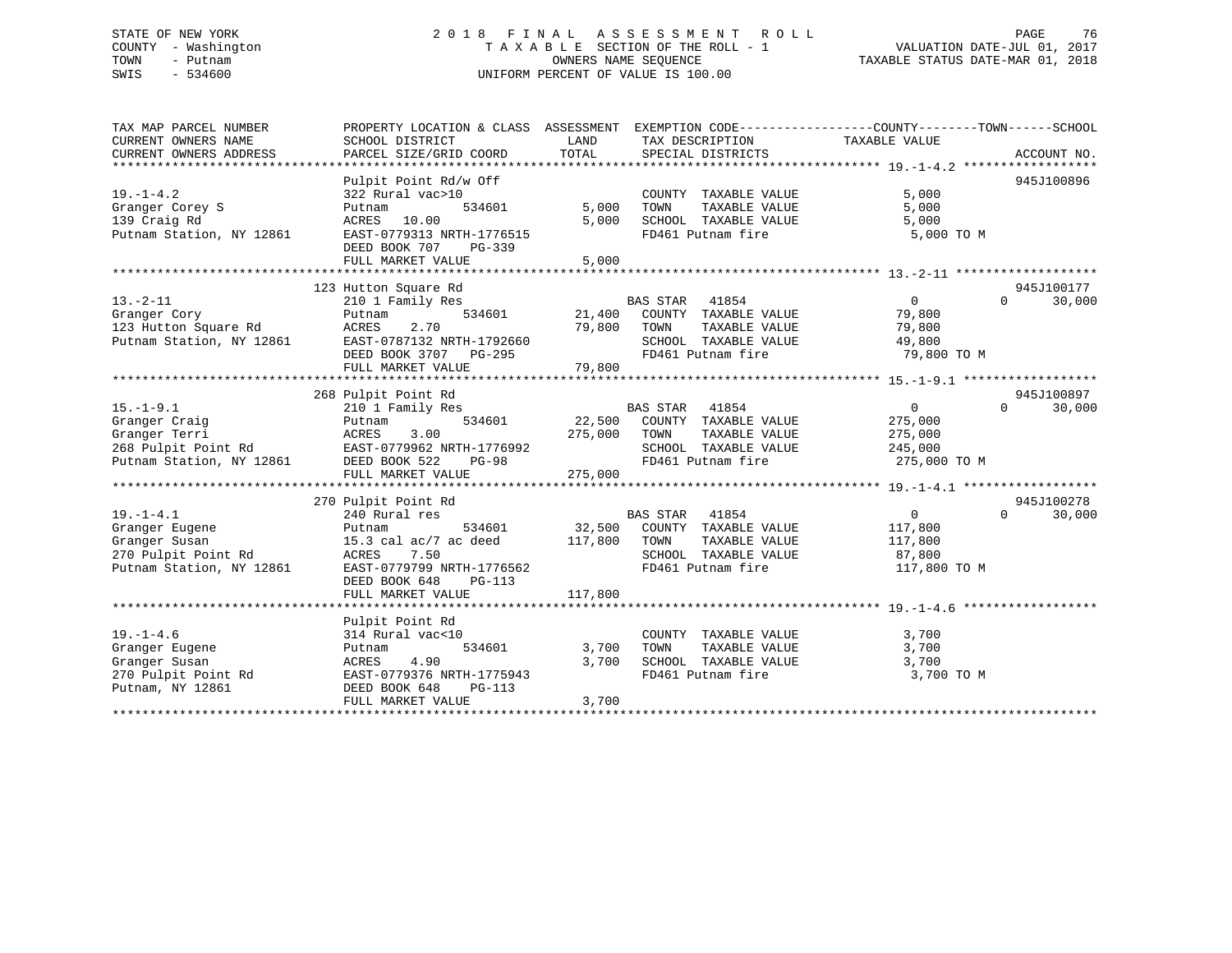### STATE OF NEW YORK 2 0 1 8 F I N A L A S S E S S M E N T R O L L PAGE 77 COUNTY - Washington T A X A B L E SECTION OF THE ROLL - 1 VALUATION DATE-JUL 01, 2017 TOWN - Putnam OWNERS NAME SEQUENCE TAXABLE STATUS DATE-MAR 01, 2018 SWIS - 534600 UNIFORM PERCENT OF VALUE IS 100.00

TAX MAP PARCEL NUMBER PROPERTY LOCATION & CLASS ASSESSMENT EXEMPTION CODE------------------COUNTY--------TOWN------SCHOOL CURRENT OWNERS NAME SCHOOL DISTRICT THE LAND TAX DESCRIPTION TAXABLE VALUE CURRENT OWNERS ADDRESS PARCEL SIZE/GRID COORD TOTAL SPECIAL DISTRICTS ACCOUNT NO. \*\*\*\*\*\*\*\*\*\*\*\*\*\*\*\*\*\*\*\*\*\*\*\*\*\*\*\*\*\*\*\*\*\*\*\*\*\*\*\*\*\*\*\*\*\*\*\*\*\*\*\*\*\*\*\*\*\*\*\*\*\*\*\*\*\*\*\*\*\*\*\*\*\*\*\*\*\*\*\*\*\*\*\*\*\*\*\*\*\*\*\*\*\*\*\*\*\*\*\*\*\*\* 13.-1-16 \*\*\*\*\*\*\*\*\*\*\*\*\*\*\*\*\*\*\* 9 Fire House Ln 945J100274 13.-1-16 210 1 Family Res VET WAR CT 41121 14,145 12,000 0 Granger Francene C LE Putnam 534601 12,400 AGE-CO/SCH 41805 40,078 0 47,150 Granger Harold J Jr FRNT 125.00 DPTH 170.00 94,300 ENH STAR 41834 0 0 47,150 9 Fire House Ln EAST-0779696 NRTH-1788309 COUNTY TAXABLE VALUE 40,077 Putnam Sta, NY 12861 DEED BOOK 2488 PG-249 TOWN TAXABLE VALUE 82,300 FULL MARKET VALUE 94,300 SCHOOL TAXABLE VALUE 0 FD461 Putnam fire 94,300 TO M \*\*\*\*\*\*\*\*\*\*\*\*\*\*\*\*\*\*\*\*\*\*\*\*\*\*\*\*\*\*\*\*\*\*\*\*\*\*\*\*\*\*\*\*\*\*\*\*\*\*\*\*\*\*\*\*\*\*\*\*\*\*\*\*\*\*\*\*\*\*\*\*\*\*\*\*\*\*\*\*\*\*\*\*\*\*\*\*\*\*\*\*\*\*\*\*\*\*\*\*\*\*\* 13.-2-14.3 \*\*\*\*\*\*\*\*\*\*\*\*\*\*\*\*\* 205 County Route 3 945J100979 13.-2-14.3 312 Vac w/imprv COUNTY TAXABLE VALUE 7,700 Granger Fred E Jr. Putnam 534601 7,600 TOWN TAXABLE VALUE 7,700 112 Van Dusen Rd Lot & Trailer 7,700 SCHOOL TAXABLE VALUE 7,700 Queensbury, NY 12804 ACRES 1.70 FD461 Putnam fire 7,700 TO M EAST-0784712 NRTH-1787995 DEED BOOK 3630 PG-224 FULL MARKET VALUE 7,700 \*\*\*\*\*\*\*\*\*\*\*\*\*\*\*\*\*\*\*\*\*\*\*\*\*\*\*\*\*\*\*\*\*\*\*\*\*\*\*\*\*\*\*\*\*\*\*\*\*\*\*\*\*\*\*\*\*\*\*\*\*\*\*\*\*\*\*\*\*\*\*\*\*\*\*\*\*\*\*\*\*\*\*\*\*\*\*\*\*\*\*\*\*\*\*\*\*\*\*\*\*\*\* 5.-1-6 \*\*\*\*\*\*\*\*\*\*\*\*\*\*\*\*\*\*\*\*\*945J101029 State Route 22 5.-1-6 314 Rural vac<10 COUNTY TAXABLE VALUE 1,800 Granger Frederick E Putnam 534601 1,800 TOWN TAXABLE VALUE 1,800 RD #1 Lake Road Box 98 FRNT 350.00 DPTH 83.00 1,800 SCHOOL TAXABLE VALUE 1,800 Putnam Station, NY 12861 EAST-0779214 NRTH-1800968 FD461 Putnam fire 1,800 TO M DEED BOOK 698 PG-223 FULL MARKET VALUE 1,800 \*\*\*\*\*\*\*\*\*\*\*\*\*\*\*\*\*\*\*\*\*\*\*\*\*\*\*\*\*\*\*\*\*\*\*\*\*\*\*\*\*\*\*\*\*\*\*\*\*\*\*\*\*\*\*\*\*\*\*\*\*\*\*\*\*\*\*\*\*\*\*\*\*\*\*\*\*\*\*\*\*\*\*\*\*\*\*\*\*\*\*\*\*\*\*\*\*\*\*\*\*\*\* 13.-1-1.5 \*\*\*\*\*\*\*\*\*\*\*\*\*\*\*\*\*\* 16976 State Route 22240 Rural res 13.-1-1.5 240 Rural res BAS STAR 41854 0 0 30,000 Granger Harlan E Putnam 534601 46,900 COUNTY TAXABLE VALUE 146,700 Granger Vanessa A ACRES 6.88 146,700 TOWN TAXABLE VALUE 146,700 16976 State Route 22 EAST-0782109 NRTH-1794582 SCHOOL TAXABLE VALUE 116,700 Putnam Station, NY 12861 DEED BOOK 2110 PG-29 FD461 Putnam fire 146,700 TO M FULL MARKET VALUE 146,700 \*\*\*\*\*\*\*\*\*\*\*\*\*\*\*\*\*\*\*\*\*\*\*\*\*\*\*\*\*\*\*\*\*\*\*\*\*\*\*\*\*\*\*\*\*\*\*\*\*\*\*\*\*\*\*\*\*\*\*\*\*\*\*\*\*\*\*\*\*\*\*\*\*\*\*\*\*\*\*\*\*\*\*\*\*\*\*\*\*\*\*\*\*\*\*\*\*\*\*\*\*\*\* 13.-1-1.6 \*\*\*\*\*\*\*\*\*\*\*\*\*\*\*\*\*\* 16985 State Route 22 13.-1-1.6 210 1 Family Res BAS STAR 41854 0 0 30,000 Granger Harold J Jr Putnam 534601 30,000 COUNTY TAXABLE VALUE 132,200 16985 State Route 22 ACRES 5.00 BANK 999 132,200 TOWN TAXABLE VALUE 132,200 Putnam Station, NY 12861 EAST-0781396 NRTH-1794267 SCHOOL TAXABLE VALUE 102,200 DEED BOOK 853 PG-347 FD461 Putnam fire 132,200 TO M DEED BOOK 853 PG-347 FI<br>FULL MARKET VALUE 132,200 \*\*\*\*\*\*\*\*\*\*\*\*\*\*\*\*\*\*\*\*\*\*\*\*\*\*\*\*\*\*\*\*\*\*\*\*\*\*\*\*\*\*\*\*\*\*\*\*\*\*\*\*\*\*\*\*\*\*\*\*\*\*\*\*\*\*\*\*\*\*\*\*\*\*\*\*\*\*\*\*\*\*\*\*\*\*\*\*\*\*\*\*\*\*\*\*\*\*\*\*\*\*\*\*\*\*\*\*\*\*\*\*\*\*\*\*\*\*\*\*\*\*\*\*\*\*\*\*\*\*\*\*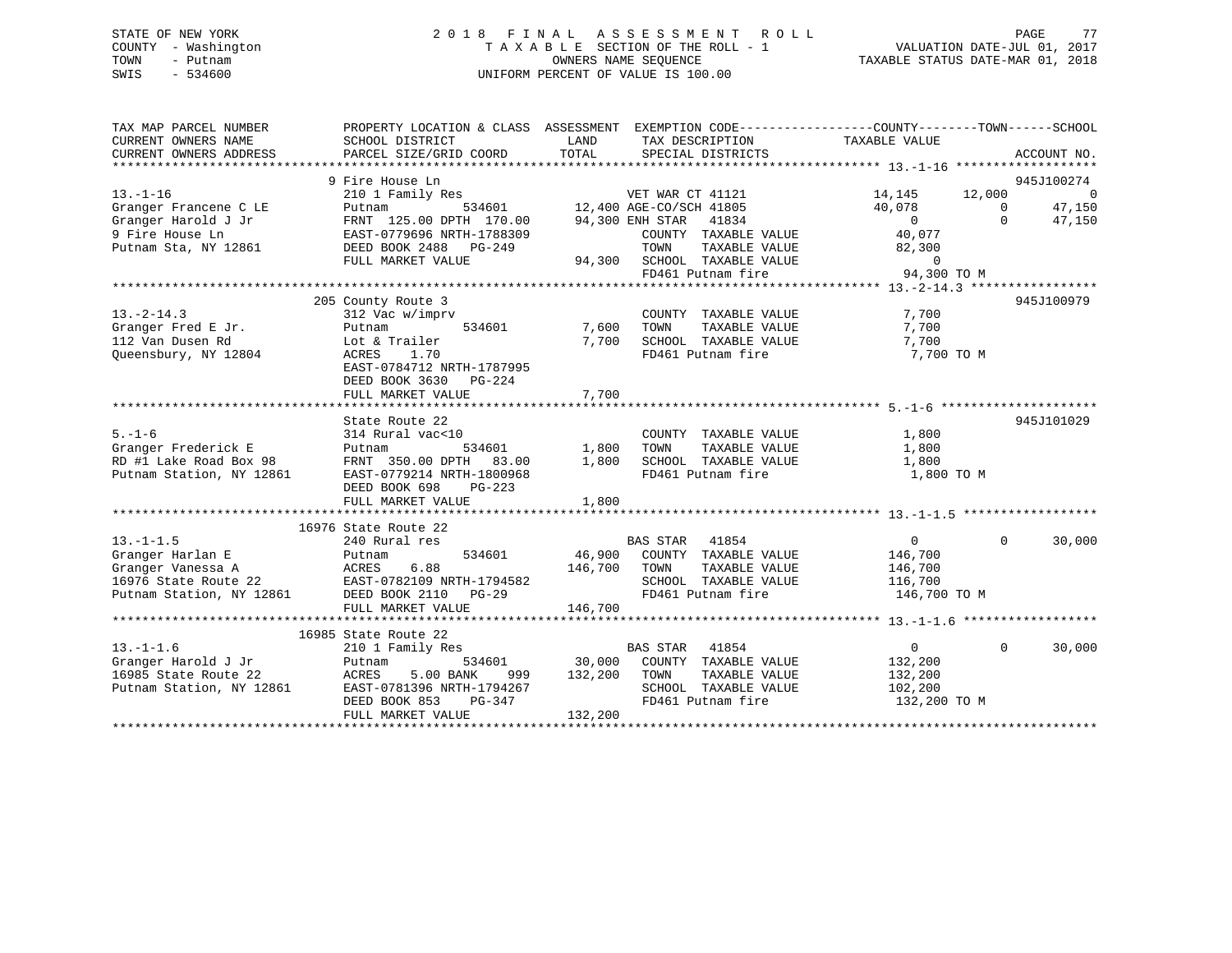### STATE OF NEW YORK 2 0 1 8 F I N A L A S S E S S M E N T R O L L PAGE 78 COUNTY - Washington T A X A B L E SECTION OF THE ROLL - 1 VALUATION DATE-JUL 01, 2017 TOWN - Putnam OWNERS NAME SEQUENCE TAXABLE STATUS DATE-MAR 01, 2018 SWIS - 534600 UNIFORM PERCENT OF VALUE IS 100.00

| TAX MAP PARCEL NUMBER                   |                                                                                                |         |                             | PROPERTY LOCATION & CLASS ASSESSMENT EXEMPTION CODE---------------COUNTY-------TOWN------SCHOOL |             |
|-----------------------------------------|------------------------------------------------------------------------------------------------|---------|-----------------------------|-------------------------------------------------------------------------------------------------|-------------|
| CURRENT OWNERS NAME                     | SCHOOL DISTRICT                                                                                | LAND    | TAX DESCRIPTION             | TAXABLE VALUE                                                                                   |             |
| CURRENT OWNERS ADDRESS                  | PARCEL SIZE/GRID COORD                                                                         | TOTAL   | SPECIAL DISTRICTS           |                                                                                                 | ACCOUNT NO. |
|                                         |                                                                                                |         |                             |                                                                                                 |             |
|                                         | 17242 State Route 22                                                                           |         |                             |                                                                                                 | 945J100502  |
| $9. - 1 - 1$                            | 210 1 Family Res                                                                               |         | ENH STAR 41834              | $\Omega$<br>$\overline{0}$                                                                      | 66,800      |
|                                         | Putnam 534601 14,200 COUNTY TAXABLE VALUE<br>FRNT 280.00 DPTH 130.00 95,800 TOWN TAXABLE VALUE |         |                             | 95,800                                                                                          |             |
| Granger Richard<br>17242 State Route 22 |                                                                                                |         |                             | 95,800                                                                                          |             |
|                                         | Putnam Station, NY 12861 EAST-0779285 NRTH-1800542                                             |         | SCHOOL TAXABLE VALUE        | 29,000                                                                                          |             |
|                                         | DEED BOOK 643<br>PG-193                                                                        |         | FD461 Putnam fire           | 95,800 TO M                                                                                     |             |
|                                         | FULL MARKET VALUE                                                                              | 95,800  |                             |                                                                                                 |             |
|                                         |                                                                                                |         |                             |                                                                                                 |             |
|                                         | 79 Notch Hill Ln                                                                               |         |                             |                                                                                                 | 945J100276  |
| $9. - 1 - 41.1$                         | 210 1 Family Res                                                                               |         | COUNTY TAXABLE VALUE        | 88,000                                                                                          |             |
| Granger Richard L                       | 534601<br>Putnam                                                                               | 13,800  | TAXABLE VALUE<br>TOWN       | 88,000                                                                                          |             |
| 17242 State Route 22                    | Fucham 334001                                                                                  | 88,000  | SCHOOL TAXABLE VALUE        | 88,000                                                                                          |             |
|                                         | Putnam Station, NY 12861 FRNT 104.00 DPTH 312.00                                               |         | FD461 Putnam fire           | 88,000 TO M                                                                                     |             |
|                                         | EAST-0780025 NRTH-1799691                                                                      |         |                             |                                                                                                 |             |
|                                         | DEED BOOK 895<br>PG-86                                                                         |         |                             |                                                                                                 |             |
|                                         | FULL MARKET VALUE                                                                              | 88,000  |                             |                                                                                                 |             |
|                                         |                                                                                                |         |                             |                                                                                                 |             |
|                                         | Lake Rd                                                                                        |         |                             |                                                                                                 | 945J100451  |
| $16. - 1 - 4.2$                         | 322 Rural vac>10                                                                               |         | COUNTY TAXABLE VALUE        | 50,900                                                                                          |             |
| Granger Ruth A                          | 534601<br>Putnam                                                                               | 50,900  | TAXABLE VALUE<br>TOWN       | 50,900                                                                                          |             |
| 155 Lake Rd                             | 100 Ad                                                                                         | 50,900  | SCHOOL TAXABLE VALUE        | 50,900                                                                                          |             |
| Putnam Station, NY 12861                | ACRES 101.79                                                                                   |         | FD461 Putnam fire           | 50,900 TO M                                                                                     |             |
|                                         | EAST-0784275 NRTH-1781752                                                                      |         |                             |                                                                                                 |             |
|                                         | DEED BOOK 711<br>$PG-1$                                                                        |         |                             |                                                                                                 |             |
|                                         | FULL MARKET VALUE                                                                              | 50,900  |                             |                                                                                                 |             |
|                                         |                                                                                                |         |                             |                                                                                                 |             |
|                                         | Lake Rd                                                                                        |         |                             |                                                                                                 | 945J100452  |
| $16. - 1 - 16.1$                        | 322 Rural vac>10                                                                               |         | COUNTY TAXABLE VALUE        | 123,500                                                                                         |             |
| Granger Ruth A                          | 534601<br>Putnam                                                                               | 123,500 | TOWN<br>TAXABLE VALUE       | 123,500                                                                                         |             |
| 155 Lake Rd                             | ACRES 109.70                                                                                   | 123,500 | SCHOOL TAXABLE VALUE        | 123,500                                                                                         |             |
|                                         |                                                                                                |         | CA002 Cons agri dst 2       |                                                                                                 |             |
| Putnam Station, NY 12861                | EAST-0779970 NRTH-1782343                                                                      |         |                             | 123,500 TO                                                                                      |             |
|                                         | DEED BOOK 711<br>PG-1                                                                          |         | FD461 Putnam fire           | 123,500 TO M                                                                                    |             |
|                                         | FULL MARKET VALUE                                                                              | 123,500 |                             |                                                                                                 |             |
|                                         |                                                                                                |         |                             |                                                                                                 |             |
|                                         | 155 Lake Rd                                                                                    |         |                             |                                                                                                 | 945J100680  |
| $16. - 1 - 2$                           | 210 1 Family Res                                                                               |         | <b>BAS STAR</b> 41854       | $\overline{0}$<br>$\Omega$                                                                      | 30,000      |
| Granger Ruth Ann                        | 534601<br>Putnam                                                                               |         | 16,900 COUNTY TAXABLE VALUE | 197,600                                                                                         |             |
| 155 Lake Rd                             | 467/749                                                                                        | 197,600 | TOWN<br>TAXABLE VALUE       | 197,600                                                                                         |             |
| Putnam Sta, NY 12861                    | ACRES 1.50                                                                                     |         | SCHOOL TAXABLE VALUE        | 167,600                                                                                         |             |
|                                         | EAST-0780331 NRTH-1782966                                                                      |         | FD461 Putnam fire           | 197,600 TO M                                                                                    |             |
|                                         | DEED BOOK 454<br>$PG-30$                                                                       |         |                             |                                                                                                 |             |
|                                         | FULL MARKET VALUE                                                                              | 197,600 |                             |                                                                                                 |             |
|                                         |                                                                                                |         |                             |                                                                                                 |             |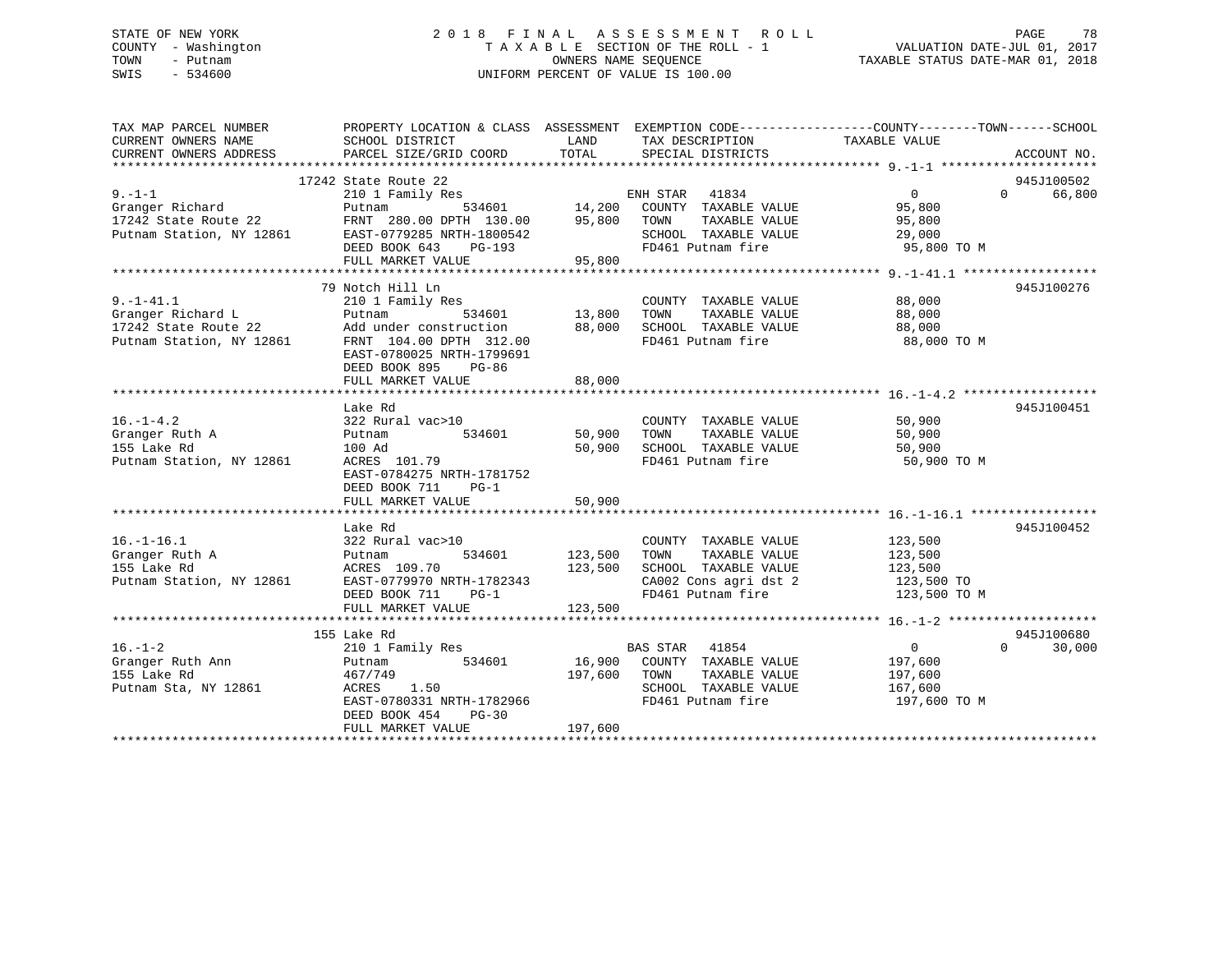STATE OF NEW YORK 2 0 1 8 F I N A L A S S E S S M E N T R O L L PAGE 79 COUNTY - Washington T A X A B L E SECTION OF THE ROLL - 1 VALUATION DATE-JUL 01, 2017 TOWN - Putnam OWNERS NAME SEQUENCE TAXABLE STATUS DATE-MAR 01, 2018 SWIS - 534600 UNIFORM PERCENT OF VALUE IS 100.00

| TAX MAP PARCEL NUMBER                                   |                                 |               |                                               | PROPERTY LOCATION & CLASS ASSESSMENT EXEMPTION CODE--------------COUNTY-------TOWN-----SCHOOL |             |
|---------------------------------------------------------|---------------------------------|---------------|-----------------------------------------------|-----------------------------------------------------------------------------------------------|-------------|
| CURRENT OWNERS NAME                                     | SCHOOL DISTRICT                 | LAND          | TAX DESCRIPTION                               | TAXABLE VALUE                                                                                 |             |
| CURRENT OWNERS ADDRESS                                  | PARCEL SIZE/GRID COORD          | TOTAL         | SPECIAL DISTRICTS                             |                                                                                               | ACCOUNT NO. |
|                                                         |                                 |               |                                               |                                                                                               |             |
|                                                         | 344 Peterson Rd                 |               |                                               |                                                                                               | 945J100527  |
| $12. - 2 - 3$                                           | 260 Seasonal res                |               | COUNTY TAXABLE VALUE                          | 164,100                                                                                       |             |
| Grant Beverly W                                         | 534601<br>Putnam                | 108,600       | TOWN<br>TAXABLE VALUE                         | 164,100                                                                                       |             |
| Grant Larry L                                           | Row 765-24                      | 164,100       | SCHOOL TAXABLE VALUE                          | 164,100                                                                                       |             |
| 105 Weybossett St                                       | ACRES 151.36                    |               | FD461 Putnam fire                             | 164,100 TO M                                                                                  |             |
| New Haven, CT 06513                                     | EAST-0776446 NRTH-1791341       |               |                                               |                                                                                               |             |
|                                                         | DEED BOOK 944<br>PG-101         |               |                                               |                                                                                               |             |
|                                                         | FULL MARKET VALUE               | 164,100       |                                               |                                                                                               |             |
|                                                         |                                 |               |                                               |                                                                                               |             |
|                                                         |                                 |               |                                               |                                                                                               |             |
|                                                         | 762 Gull Bay Rd                 |               |                                               |                                                                                               | 945J100814  |
| $14.18 - 4 - 6$                                         | 210 1 Family Res - WTRFNT       |               | COUNTY TAXABLE VALUE                          | 749,100                                                                                       |             |
| Grant Stephen                                           | 534601<br>Putnam                | 363,600       | TOWN<br>TAXABLE VALUE                         | 749,100                                                                                       |             |
| Grant Gretchen                                          | LF 200                          | 749,100       | SCHOOL TAXABLE VALUE                          | 749,100                                                                                       |             |
| 8 Friar Tuck Ct                                         | $14. -4-6$                      |               | FD461 Putnam fire                             | 749,100 TO M                                                                                  |             |
| Clifton Park, NY 12065                                  | FRNT 200.00 DPTH 170.00         |               |                                               |                                                                                               |             |
|                                                         | EAST-0764126 NRTH-1780239       |               |                                               |                                                                                               |             |
|                                                         | DEED BOOK 664<br>$PG-72$        |               |                                               |                                                                                               |             |
|                                                         | FULL MARKET VALUE               | 749,100       |                                               |                                                                                               |             |
|                                                         |                                 |               |                                               |                                                                                               |             |
|                                                         | 2514 Indian Point Way           |               |                                               |                                                                                               | 945J100308  |
| $14.8 - 1 - 6$                                          | 260 Seasonal res - WTRFNT       |               | COUNTY TAXABLE VALUE                          | 592,000                                                                                       |             |
| Gray Peter                                              | Putnam<br>534601                | 465,600       | TAXABLE VALUE<br>TOWN                         | 592,000                                                                                       |             |
| 15 Northwest Rd                                         | LF 88                           | 592,000       | SCHOOL TAXABLE VALUE                          | 592,000                                                                                       |             |
| Oueensbury, NY 12804                                    | FRNT 54.00 DPTH 208.00          |               | FD461 Putnam fire                             | 592,000 TO M                                                                                  |             |
|                                                         | EAST-0765054 NRTH-1783294       |               |                                               |                                                                                               |             |
|                                                         | DEED BOOK 2081 PG-72            |               |                                               |                                                                                               |             |
|                                                         | FULL MARKET VALUE               | 592,000       |                                               |                                                                                               |             |
|                                                         |                                 |               |                                               |                                                                                               |             |
|                                                         | 100 Gull Bay Rd                 |               |                                               |                                                                                               | 945J100325  |
| $12. - 3 - 13$                                          | 210 1 Family Res                |               | <b>BAS STAR</b> 41854                         | $\Omega$<br>$0 \qquad \qquad$                                                                 | 30,000      |
| Greeley Eileen                                          | Putnam                          | 534601 12,300 | COUNTY TAXABLE VALUE                          | 129,000                                                                                       |             |
| 100 Gull Bay Rd                                         | FRNT 100.00 DPTH 200.00 129,000 |               | TAXABLE VALUE<br>TOWN                         | 129,000                                                                                       |             |
| Putnam Station, NY 12861-9704 EAST-0775564 NRTH-1785531 |                                 |               | SCHOOL TAXABLE VALUE                          | 99,000                                                                                        |             |
|                                                         | DEED BOOK 462<br>PG-470         |               | FD461 Putnam fire                             | 129,000 TO M                                                                                  |             |
|                                                         | FULL MARKET VALUE               | 129,000       |                                               |                                                                                               |             |
|                                                         |                                 |               |                                               |                                                                                               |             |
|                                                         | Gull Bay Rd                     |               |                                               |                                                                                               | 945J100125  |
| $12.-3-14.1$                                            |                                 |               |                                               | 5,000                                                                                         |             |
| Greeley Graham                                          | 314 Rural vac<10<br>534601      | 5,000         | COUNTY TAXABLE VALUE<br>TOWN<br>TAXABLE VALUE | 5,000                                                                                         |             |
|                                                         | Putnam                          |               |                                               |                                                                                               |             |
| Greeley Eileen M                                        | Lot                             | 5,000         | SCHOOL TAXABLE VALUE                          | 5,000                                                                                         |             |
| 100 Gull Bay Rd                                         | ACRES 1.00                      |               | FD461 Putnam fire                             | 5,000 TO M                                                                                    |             |
| Putnam Station, NY 12861                                | EAST-0775460 NRTH-1785633       |               |                                               |                                                                                               |             |
|                                                         | DEED BOOK 518<br>$PG-93$        |               |                                               |                                                                                               |             |
|                                                         | FULL MARKET VALUE               | 5,000         |                                               |                                                                                               |             |
|                                                         |                                 |               |                                               |                                                                                               |             |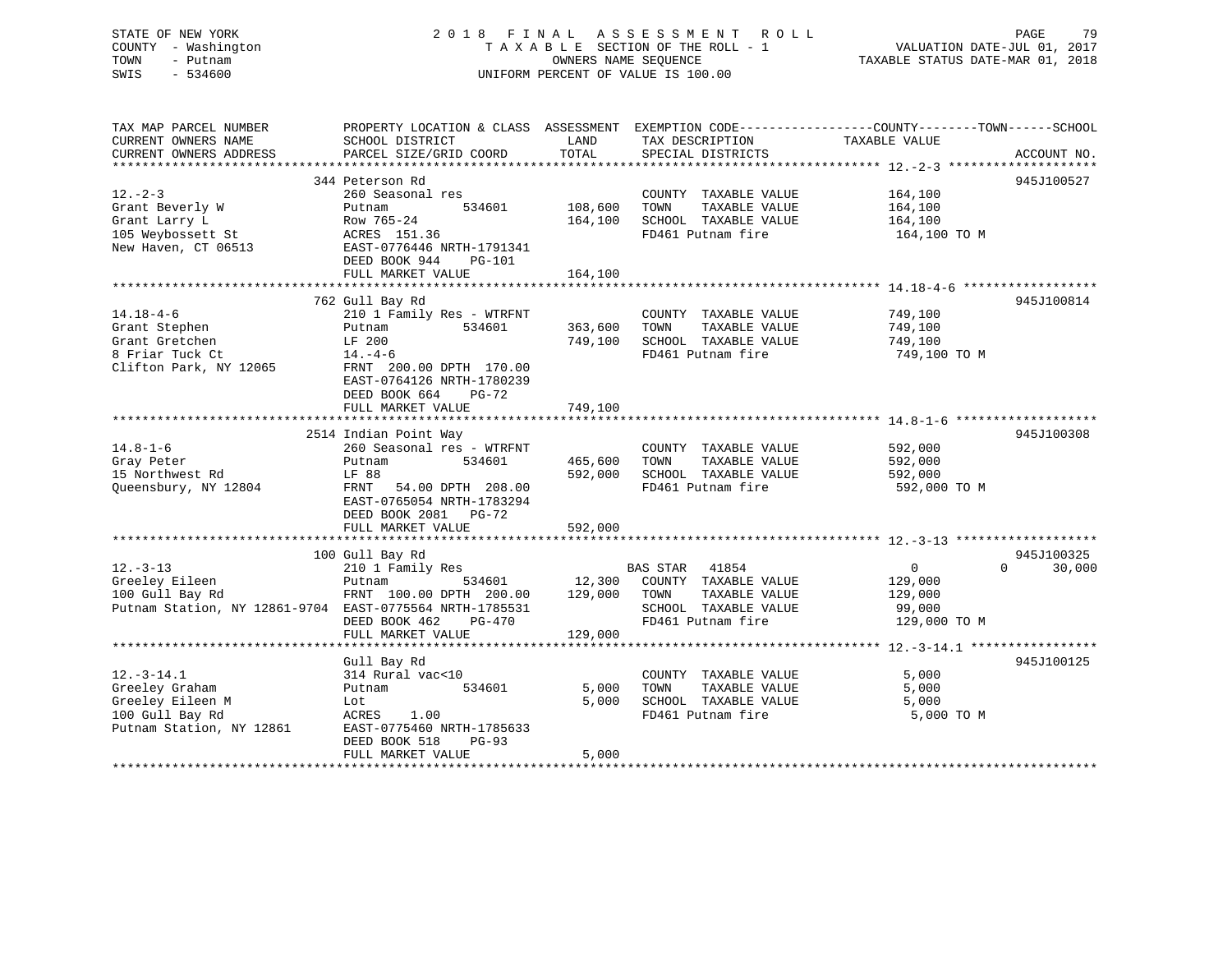### STATE OF NEW YORK 2 0 1 8 F I N A L A S S E S S M E N T R O L L PAGE 80 COUNTY - Washington T A X A B L E SECTION OF THE ROLL - 1 VALUATION DATE-JUL 01, 2017 TOWN - Putnam OWNERS NAME SEQUENCE TAXABLE STATUS DATE-MAR 01, 2018 SWIS - 534600 UNIFORM PERCENT OF VALUE IS 100.00

| TAX MAP PARCEL NUMBER                 | PROPERTY LOCATION & CLASS ASSESSMENT EXEMPTION CODE---------------COUNTY-------TOWN-----SCHOOL |               |                             |                  |             |
|---------------------------------------|------------------------------------------------------------------------------------------------|---------------|-----------------------------|------------------|-------------|
| CURRENT OWNERS NAME                   | SCHOOL DISTRICT                                                                                | LAND<br>TOTAL | TAX DESCRIPTION             | TAXABLE VALUE    |             |
| CURRENT OWNERS ADDRESS                | PARCEL SIZE/GRID COORD                                                                         |               | SPECIAL DISTRICTS           |                  | ACCOUNT NO. |
|                                       | Gull Bay Rd                                                                                    |               |                             |                  | 945J100049  |
| $12.-3-12$                            | 314 Rural vac<10                                                                               |               | COUNTY TAXABLE VALUE 14,800 |                  |             |
| Greeley Graham F                      | 534601<br>Putnam                                                                               | 14,800        | TAXABLE VALUE<br>TOWN       | 14,800           |             |
| Greeley Eileen M                      | ACRES<br>3.60                                                                                  |               | 14,800 SCHOOL TAXABLE VALUE | 14,800           |             |
| 100 Gull Bay Rd                       | EAST-0775806 NRTH-1785415                                                                      |               | FD461 Putnam fire           | 14,800 TO M      |             |
| Putnam Station, NY 12861              | DEED BOOK 595<br>$PG-73$                                                                       |               |                             |                  |             |
|                                       | FULL MARKET VALUE                                                                              | 14,800        |                             |                  |             |
|                                       |                                                                                                |               |                             |                  | 945J100549  |
| $11.20 - 2 - 11$                      | 4042 Beach Ln<br>312 Vac w/imprv                                                               |               | COUNTY TAXABLE VALUE        |                  |             |
| Grennon Edward                        | 534601<br>Putnam                                                                               | 36,700 TOWN   | TAXABLE VALUE               | 54,700<br>54,700 |             |
| 6 Mountain Way                        | Cot & Lot                                                                                      |               | 54,700 SCHOOL TAXABLE VALUE | 54,700           |             |
| Clifton Park, NY 12065                | FRNT 75.00 DPTH 100.00                                                                         |               | FD461 Putnam fire           | 54,700 TO M      |             |
|                                       | EAST-0767392 NRTH-1786684                                                                      |               |                             |                  |             |
|                                       | DEED BOOK 2630 PG-175                                                                          |               |                             |                  |             |
|                                       | FULL MARKET VALUE                                                                              | 54,700        |                             |                  |             |
|                                       |                                                                                                |               |                             |                  |             |
|                                       | Beach Ln                                                                                       |               |                             |                  | 945J100306  |
| $11.20 - 2 - 12$                      | 312 Vac w/imprv                                                                                |               | COUNTY TAXABLE VALUE        | 27,700           |             |
| Grennon Edward                        | Putnam<br>534601                                                                               | 26,700        | TAXABLE VALUE<br>TOWN       | 27,700           |             |
| 6 Mountain Way                        | Lot 2                                                                                          | 27,700        | SCHOOL TAXABLE VALUE        | 27,700           |             |
| Clifton Park, NY 12065                | FRNT 50.00 DPTH 100.00                                                                         |               | FD461 Putnam fire           | 27,700 TO M      |             |
|                                       | EAST-0767410 NRTH-1786624                                                                      |               |                             |                  |             |
|                                       | DEED BOOK 2630 PG-175                                                                          |               |                             |                  |             |
|                                       |                                                                                                |               |                             |                  |             |
|                                       | 4361 Link Way                                                                                  |               |                             |                  | 945J100280  |
| $11.20 - 4 - 10$                      | 260 Seasonal res - WTRFNT                                                                      |               | COUNTY TAXABLE VALUE        | 532,500          |             |
| Griffin Revocable Trust Gary F Putnam | 534601                                                                                         | 405,900       | TAXABLE VALUE<br>TOWN       | 532,500          |             |
| Griffin Gary F Trustee                | LF 109                                                                                         | 532,500       | SCHOOL TAXABLE VALUE        | 532,500          |             |
| 27 Red Oak Hill Rd                    | FRNT 101.00 DPTH 175.00                                                                        |               | FD461 Putnam fire           | 532,500 TO M     |             |
| Willington, CT 06279                  | 0.40<br>ACRES                                                                                  |               |                             |                  |             |
|                                       | EAST-0766547 NRTH-1787028                                                                      |               |                             |                  |             |
|                                       | DEED BOOK 3496 PG-202                                                                          |               |                             |                  |             |
|                                       | FULL MARKET VALUE                                                                              | 532,500       |                             |                  |             |
|                                       | 202 Schwerdtfeger Rd                                                                           |               |                             |                  | 945J100583  |
| $4. -1 - 17$                          | 260 Seasonal res                                                                               |               | COUNTY TAXABLE VALUE        | 83,800           |             |
| Grill Christopher                     | 534601<br>Putnam                                                                               | 48,300        | TAXABLE VALUE<br>TOWN       | 83,800           |             |
| 202 Schwerdtfeger Rd                  | 38.34<br>ACRES                                                                                 | 83,800        | SCHOOL TAXABLE VALUE        | 83,800           |             |
| Putnam, NY 12861                      | EAST-0771449 NRTH-1803568                                                                      |               | FD461 Putnam fire           | 83,800 TO M      |             |
|                                       | DEED BOOK 883<br>$PG-15$                                                                       |               |                             |                  |             |
|                                       | FULL MARKET VALUE                                                                              | 83,800        |                             |                  |             |
|                                       |                                                                                                |               |                             |                  |             |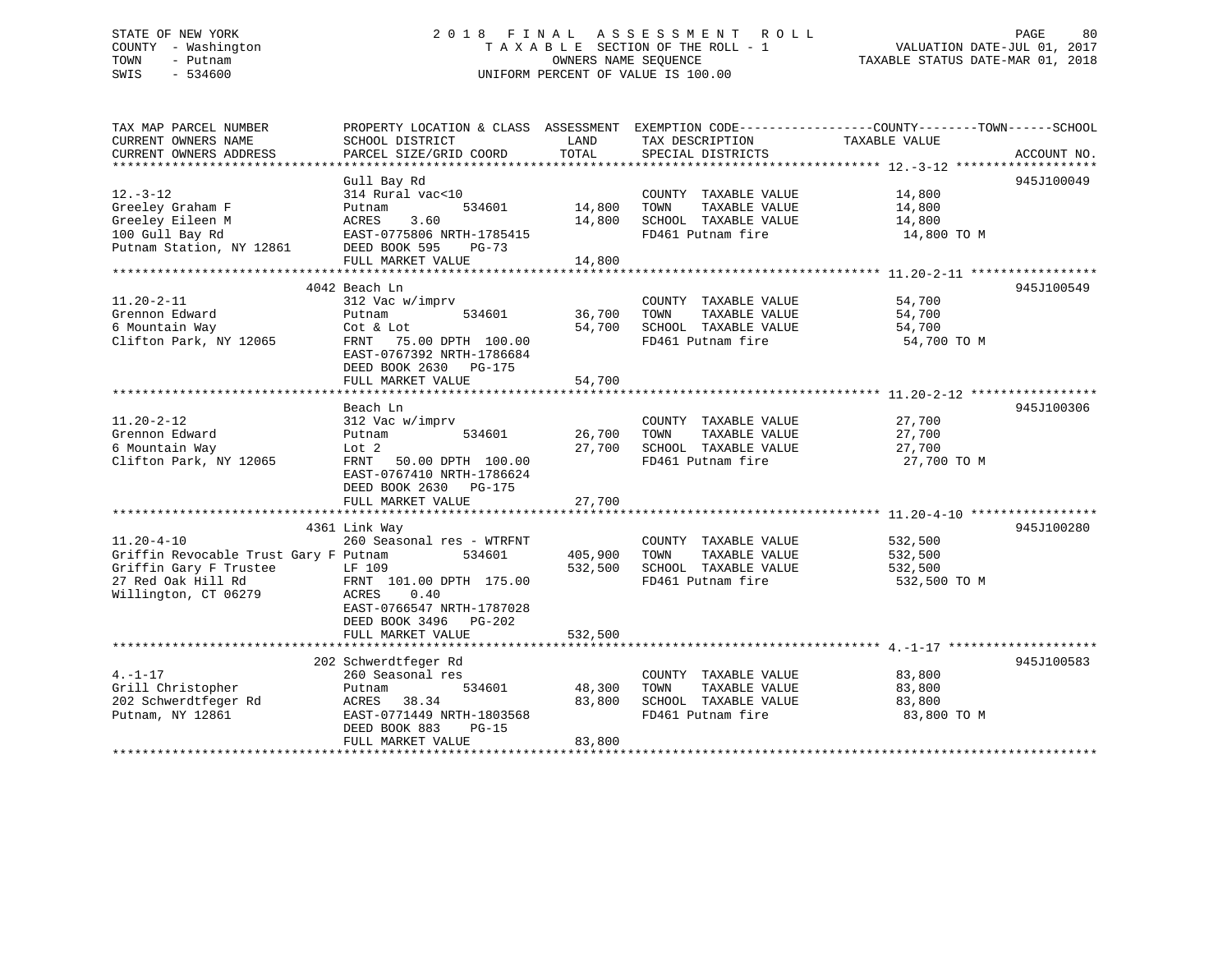### STATE OF NEW YORK 2 0 1 8 F I N A L A S S E S S M E N T R O L L PAGE 81 COUNTY - Washington T A X A B L E SECTION OF THE ROLL - 1 VALUATION DATE-JUL 01, 2017 TOWN - Putnam OWNERS NAME SEQUENCE TAXABLE STATUS DATE-MAR 01, 2018 SWIS - 534600 UNIFORM PERCENT OF VALUE IS 100.00

| TAX MAP PARCEL NUMBER    |                           |         | PROPERTY LOCATION & CLASS ASSESSMENT EXEMPTION CODE---------------COUNTY-------TOWN------SCHOOL |               |             |
|--------------------------|---------------------------|---------|-------------------------------------------------------------------------------------------------|---------------|-------------|
| CURRENT OWNERS NAME      | SCHOOL DISTRICT           | LAND    | TAX DESCRIPTION                                                                                 | TAXABLE VALUE |             |
| CURRENT OWNERS ADDRESS   | PARCEL SIZE/GRID COORD    | TOTAL   | SPECIAL DISTRICTS                                                                               |               | ACCOUNT NO. |
|                          |                           |         |                                                                                                 |               |             |
|                          | 1 White Birch Way         |         |                                                                                                 |               | 945J100878  |
| $12. - 1 - 11$           | 311 Res vac land          |         | COUNTY TAXABLE VALUE                                                                            | 94,000        |             |
| Grima Angelo J           | 534601<br>Putnam          | 94,000  | TOWN<br>TAXABLE VALUE                                                                           | 94,000        |             |
| 23 Hudson Rd             | FRNT 281.00 DPTH 214.00   | 94,000  | SCHOOL TAXABLE VALUE                                                                            | 94,000        |             |
| East Brunswick, NJ 08816 | EAST-0767695 NRTH-1791714 |         | FD461 Putnam fire                                                                               | 94,000 TO M   |             |
|                          | DEED BOOK 2916 PG-48      |         |                                                                                                 |               |             |
|                          | FULL MARKET VALUE         | 94,000  |                                                                                                 |               |             |
|                          |                           |         |                                                                                                 |               |             |
|                          | 3065 Lake George Way      |         |                                                                                                 |               | 945J100249  |
| $7.8 - 1 - 18$           | 280 Res Multiple - WTRFNT |         | COUNTY TAXABLE VALUE                                                                            | 879,000       |             |
| Grueter Joseph           | 534601<br>Putnam          | 610,900 | TAXABLE VALUE<br>TOWN                                                                           | 879,000       |             |
| Grueter Theresa          | LF 126                    | 879,000 | SCHOOL TAXABLE VALUE                                                                            | 879,000       |             |
| 33 Cedar Dr              | FRNT 90.00 DPTH 208.00    |         | FD461 Putnam fire                                                                               | 879,000 TO M  |             |
| Allendale, NJ 07401      | EAST-0767002 NRTH-1799640 |         |                                                                                                 |               |             |
|                          | DEED BOOK 715<br>PG-270   |         |                                                                                                 |               |             |
|                          | FULL MARKET VALUE         | 879,000 |                                                                                                 |               |             |
|                          |                           |         |                                                                                                 |               |             |
|                          | Schwerdtfeger Rd/e Off    |         |                                                                                                 |               | 945J100229  |
| $4. -1 - 15$             | 910 Priv forest           |         | COUNTY TAXABLE VALUE                                                                            | 29,900        |             |
| Guerra Stephen           | 534601<br>Putnam          | 29,900  | TOWN<br>TAXABLE VALUE                                                                           | 29,900        |             |
| Pichi Michael A          | 59.80<br>ACRES            | 29,900  | SCHOOL TAXABLE VALUE                                                                            | 29,900        |             |
| 137 Mile St              | EAST-0772525 NRTH-1800861 |         | FD461 Putnam fire                                                                               | 29,900 TO M   |             |
| Alpine, NJ 07620         | DEED BOOK 2383 PG-20      |         |                                                                                                 |               |             |
|                          |                           |         |                                                                                                 |               |             |
|                          |                           |         |                                                                                                 |               |             |
|                          | 70 Schwerdtfeger Rd       |         |                                                                                                 |               | 945J100812  |
| $4. -1 - 25$             | 210 1 Family Res          |         | COUNTY TAXABLE VALUE                                                                            | 45,900        |             |
| Guerra Stephen           | 534601<br>Putnam          | 34,400  | TAXABLE VALUE<br>TOWN                                                                           | 45,900        |             |
| Pichi Michael A          | 9.40<br>ACRES             | 45,900  | SCHOOL TAXABLE VALUE                                                                            | 45,900        |             |
| 137 Mile St              | EAST-0770643 NRTH-1800921 |         | FD461 Putnam fire                                                                               | 45,900 TO M   |             |
| Alpine, NJ 07620         | DEED BOOK 2383 PG-20      |         |                                                                                                 |               |             |
|                          | FULL MARKET VALUE         | 45,900  |                                                                                                 |               |             |
|                          |                           |         |                                                                                                 |               |             |
|                          | 2264 Black Point Rd       |         |                                                                                                 |               | 945J100251  |
| $4.5 - 1 - 12$           | 210 1 Family Res - WTRFNT |         | COUNTY TAXABLE VALUE                                                                            | 795,100       |             |
| Gunther Jane             | 534601<br>Putnam          | 433,200 | TAXABLE VALUE<br>TOWN                                                                           | 795,100       |             |
| 56 St James St S         | LF 70                     | 795,100 | SCHOOL TAXABLE VALUE                                                                            | 795,100       |             |
| Garden City, NY 11530    | FRNT 70.00 DPTH 198.00    |         | BP461 Black Pt Sewer Dist                                                                       | $.00$ UN C    |             |
|                          | EAST-0769897 NRTH-1808597 |         | FD461 Putnam fire                                                                               | 795,100 TO M  |             |
|                          | DEED BOOK 3290 PG-216     |         |                                                                                                 |               |             |
|                          | FULL MARKET VALUE         | 795,100 |                                                                                                 |               |             |
|                          |                           |         |                                                                                                 |               |             |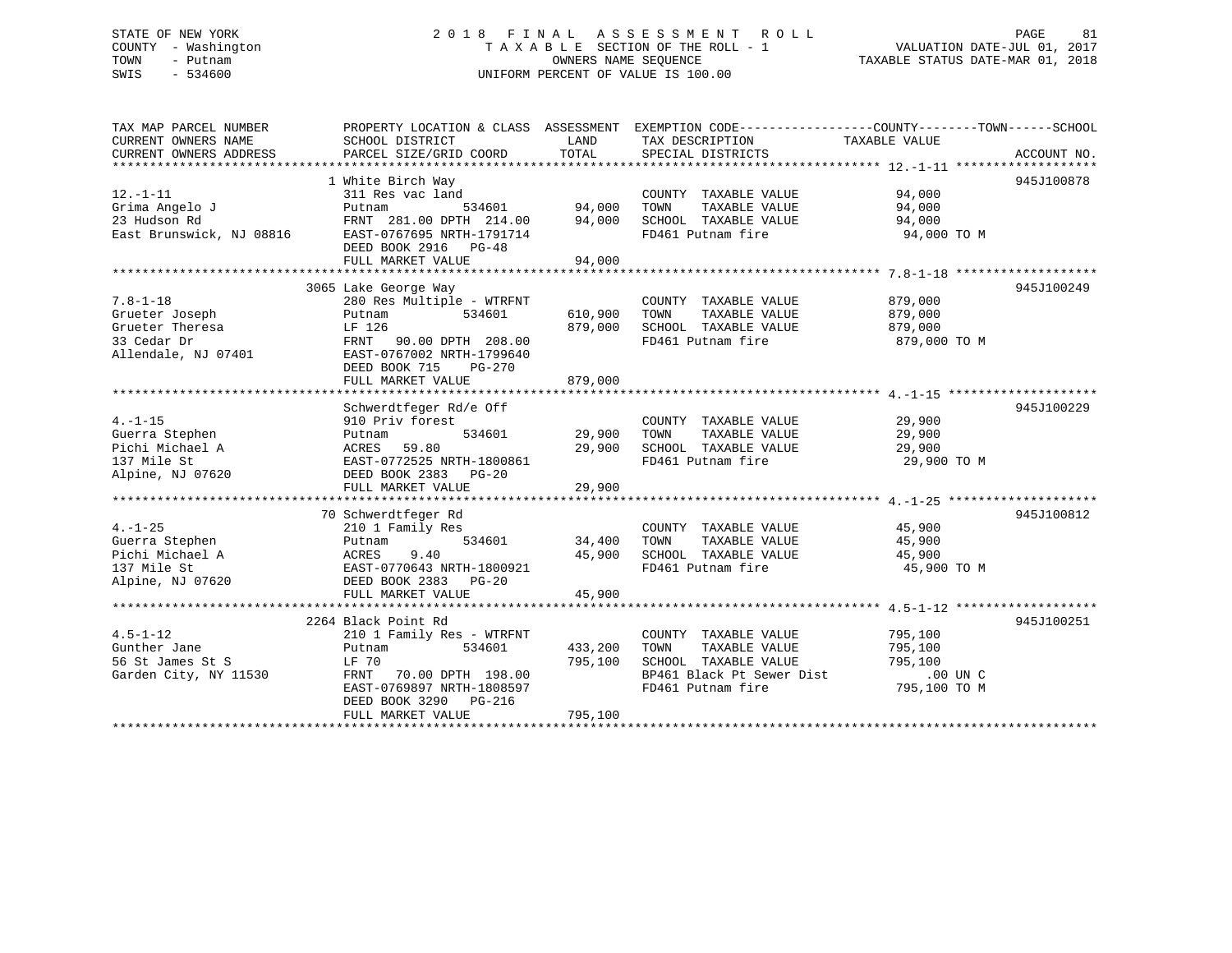### STATE OF NEW YORK 2 0 1 8 F I N A L A S S E S S M E N T R O L L PAGE 82 COUNTY - Washington T A X A B L E SECTION OF THE ROLL - 1 VALUATION DATE-JUL 01, 2017 TOWN - Putnam OWNERS NAME SEQUENCE TAXABLE STATUS DATE-MAR 01, 2018 SWIS - 534600 UNIFORM PERCENT OF VALUE IS 100.00

| TAX MAP PARCEL NUMBER  | PROPERTY LOCATION & CLASS ASSESSMENT EXEMPTION CODE---------------COUNTY-------TOWN-----SCHOOL |         |                           |               |             |
|------------------------|------------------------------------------------------------------------------------------------|---------|---------------------------|---------------|-------------|
| CURRENT OWNERS NAME    | SCHOOL DISTRICT                                                                                | LAND    | TAX DESCRIPTION           | TAXABLE VALUE |             |
| CURRENT OWNERS ADDRESS | PARCEL SIZE/GRID COORD                                                                         | TOTAL   | SPECIAL DISTRICTS         |               | ACCOUNT NO. |
|                        |                                                                                                |         |                           |               |             |
|                        | Black Point Rd                                                                                 |         |                           |               | 945J100859  |
| $1. - 1 - 13$          | 322 Rural vac>10                                                                               |         | COUNTY TAXABLE VALUE      | 27,100        |             |
| Gunther Philip Jr      | 534601<br>Putnam                                                                               | 27,100  | TAXABLE VALUE<br>TOWN     | 27,100        |             |
| 56 St. James St S      | 54.10<br>ACRES                                                                                 | 27,100  | SCHOOL TAXABLE VALUE      | 27,100        |             |
| Garden City, NY 11530  | EAST-0771252 NRTH-1808789                                                                      |         | BP461 Black Pt Sewer Dist | .00 UN C      |             |
|                        | DEED BOOK 547<br>PG-287                                                                        |         | FD461 Putnam fire         | 27,100 TO M   |             |
|                        | FULL MARKET VALUE                                                                              | 27,100  |                           |               |             |
|                        |                                                                                                |         |                           |               |             |
|                        | Gull Bay Rd                                                                                    |         |                           |               | 945J101105  |
| $14.8 - 1 - 15.2$      | 314 Rural vac<10 - WTRFNT                                                                      |         | COUNTY TAXABLE VALUE      | 17,000        |             |
| Guzzi James            | 534601<br>Putnam                                                                               | 17,000  | TAXABLE VALUE<br>TOWN     | 17,000        |             |
| Guzzi Tina             | LF 10                                                                                          | 17,000  | SCHOOL TAXABLE VALUE      | 17,000        |             |
| 34 Damski Rd           | FRNT<br>96.00 DPTH                                                                             |         | FD461 Putnam fire         | 17,000 TO M   |             |
| Hudson, NY 12534       | ACRES<br>0.16                                                                                  |         |                           |               |             |
|                        | EAST-0765932 NRTH-1783915                                                                      |         |                           |               |             |
|                        | DEED BOOK 3562 PG-254                                                                          |         |                           |               |             |
|                        | FULL MARKET VALUE                                                                              | 17,000  |                           |               |             |
|                        |                                                                                                |         |                           |               |             |
|                        | Gull Bay Rd                                                                                    |         |                           |               |             |
| $14.8 - 1 - 15.6$      | 310 Res Vac                                                                                    |         | COUNTY TAXABLE VALUE      | 1,500         |             |
| Guzzi James            | 534601<br>Putnam                                                                               | 1,500   | TAXABLE VALUE<br>TOWN     | 1,500         |             |
| Guzzi Tina             | Easement 3562/258                                                                              | 1,500   | SCHOOL TAXABLE VALUE      | 1,500         |             |
| 34 Damski Rd           | Lot A                                                                                          |         | FD461 Putnam fire         | 1,500 TO M    |             |
|                        | FRNT 345.00 DPTH                                                                               |         |                           |               |             |
| Hudson, NY 12534       |                                                                                                |         |                           |               |             |
|                        | ACRES<br>0.83                                                                                  |         |                           |               |             |
|                        | EAST-0766031 NRTH-1784031                                                                      |         |                           |               |             |
|                        | DEED BOOK 3562 PG-254                                                                          |         |                           |               |             |
|                        | FULL MARKET VALUE                                                                              | 1,500   |                           |               |             |
|                        |                                                                                                |         |                           |               | 945J100198  |
|                        | 554 Gull Bay Rd                                                                                |         |                           |               |             |
| $14.8 - 1 - 16$        | 260 Seasonal res - WTRFNT                                                                      |         | COUNTY TAXABLE VALUE      | 425,000       |             |
| Guzzi James            | 534601<br>Putnam                                                                               | 327,400 | TOWN<br>TAXABLE VALUE     | 425,000       |             |
| Guzzi Tina             | LF 150                                                                                         | 425,000 | SCHOOL TAXABLE VALUE      | 425,000       |             |
| 34 Damski Rd           | FRNT 162.00 DPTH                                                                               |         | FD461 Putnam fire         | 425,000 TO M  |             |
| Hudson, NY 12534       | 0.31<br>ACRES                                                                                  |         |                           |               |             |
|                        | EAST-0765927 NRTH-1784019                                                                      |         |                           |               |             |
|                        | DEED BOOK 3562 PG-254                                                                          |         |                           |               |             |
|                        | FULL MARKET VALUE                                                                              | 425,000 |                           |               |             |
|                        |                                                                                                |         |                           |               |             |
|                        | 890 Gull Bay Rd                                                                                |         |                           |               | 945J100679  |
| $14. - 1 - 5$          | 260 Seasonal res - WTRFNT                                                                      |         | COUNTY TAXABLE VALUE      | 743,700       |             |
| Haanen Donna           | 534601<br>Putnam                                                                               | 597,800 | TOWN<br>TAXABLE VALUE     | 743,700       |             |
| Haanen John            | 3198/260                                                                                       | 743,700 | SCHOOL TAXABLE VALUE      | 743,700       |             |
| 48 Wincrest Dr         | LF 220                                                                                         |         | FD461 Putnam fire         | 743,700 TO M  |             |
| Queensbury, NY 12804   | ACRES<br>1.90                                                                                  |         |                           |               |             |
|                        | EAST-0764047 NRTH-1777458                                                                      |         |                           |               |             |
|                        | DEED BOOK 3799 PG-184                                                                          |         |                           |               |             |
|                        | FULL MARKET VALUE                                                                              | 743,700 |                           |               |             |
|                        |                                                                                                |         |                           |               |             |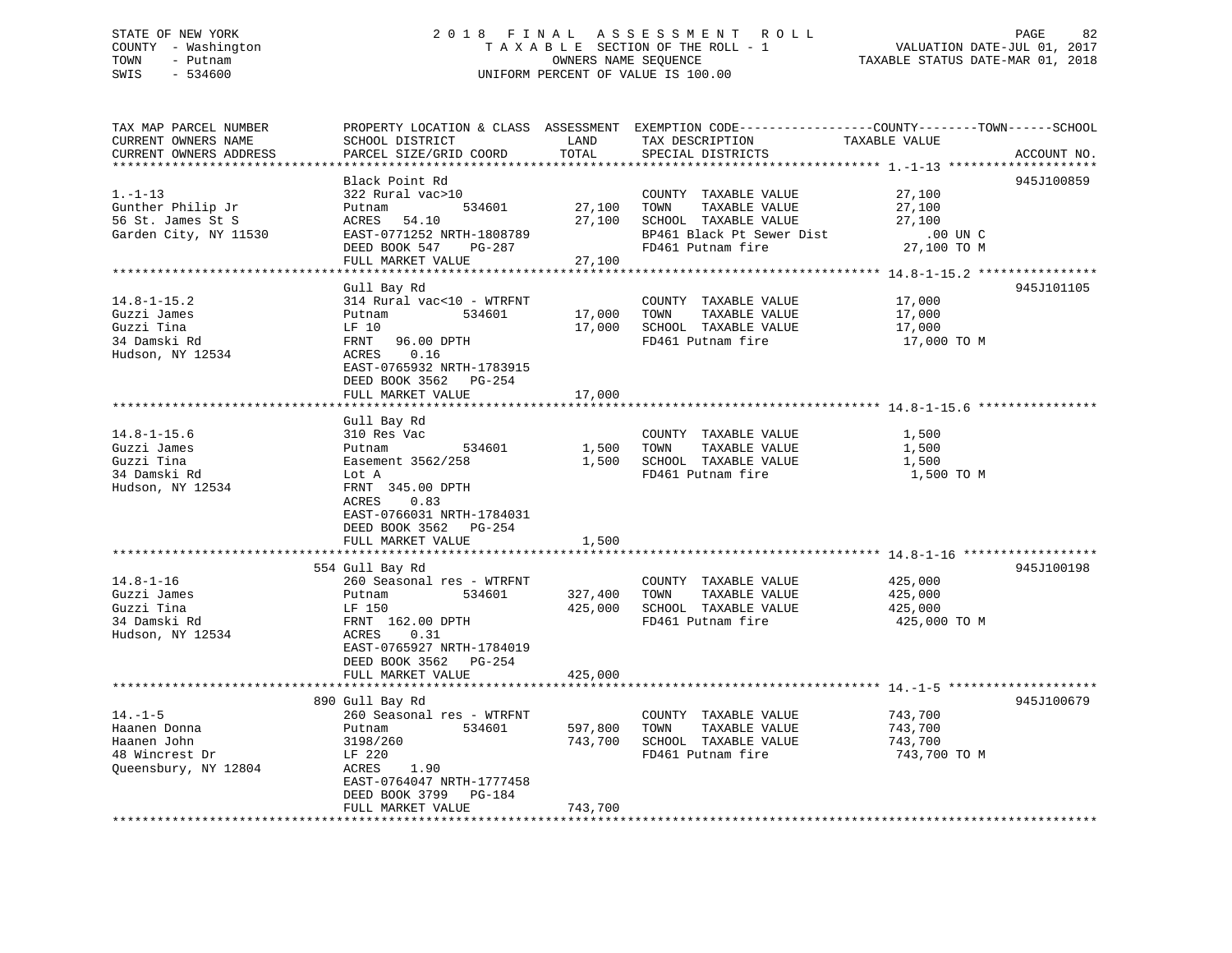### STATE OF NEW YORK 2 0 1 8 F I N A L A S S E S S M E N T R O L L PAGE 83 COUNTY - Washington T A X A B L E SECTION OF THE ROLL - 1 VALUATION DATE-JUL 01, 2017 TOWN - Putnam **CONNERS NAME SEQUENCE** TAXABLE STATUS DATE-MAR 01, 2018 SWIS - 534600 UNIFORM PERCENT OF VALUE IS 100.00

| TAX MAP PARCEL NUMBER<br>CURRENT OWNERS NAME<br>CURRENT OWNERS ADDRESS | PROPERTY LOCATION & CLASS ASSESSMENT<br>SCHOOL DISTRICT<br>PARCEL SIZE/GRID COORD | LAND<br>TOTAL | TAX DESCRIPTION<br>SPECIAL DISTRICTS          | EXEMPTION CODE----------------COUNTY-------TOWN-----SCHOOL<br>TAXABLE VALUE | ACCOUNT NO. |
|------------------------------------------------------------------------|-----------------------------------------------------------------------------------|---------------|-----------------------------------------------|-----------------------------------------------------------------------------|-------------|
|                                                                        |                                                                                   |               |                                               |                                                                             |             |
|                                                                        | 17212 State Route 22                                                              |               |                                               |                                                                             | 945J100448  |
| $9. - 1 - 49$                                                          | 210 1 Family Res                                                                  |               | COUNTY TAXABLE VALUE                          | 118,000                                                                     |             |
| Hagar Darlene                                                          | 534601<br>Putnam                                                                  | 17,300        | TAXABLE VALUE<br>TOWN                         | 118,000                                                                     |             |
| Harris James                                                           | 1.60<br>ACRES                                                                     | 118,000       | SCHOOL TAXABLE VALUE                          | 118,000                                                                     |             |
| 72 Moore Ln                                                            | EAST-0779346 NRTH-1799851                                                         |               | FD461 Putnam fire                             | 118,000 TO M                                                                |             |
| Putnam Station, NY 12861                                               | DEED BOOK 3551 PG-127                                                             |               |                                               |                                                                             |             |
|                                                                        | FULL MARKET VALUE                                                                 | 118,000       |                                               |                                                                             |             |
|                                                                        |                                                                                   |               |                                               |                                                                             |             |
|                                                                        | 72 Moore Ln                                                                       |               |                                               |                                                                             | 945J101082  |
| $9. - 1 - 24.1$                                                        | 210 1 Family Res                                                                  |               | ENH STAR 41834                                | $\Omega$<br>$\mathbf{0}$                                                    | 66,800      |
| Hagar William                                                          | 534601<br>Putnam                                                                  | 21,400        | COUNTY TAXABLE VALUE                          | 127,100                                                                     |             |
| Hagar Darlene                                                          | 860/25                                                                            | 127,100       | TOWN<br>TAXABLE VALUE                         | 127,100                                                                     |             |
| 72 Moore Ln                                                            | 2.70<br>ACRES                                                                     |               | SCHOOL TAXABLE VALUE                          | 60,300                                                                      |             |
| Putnam Station, NY 12861                                               | EAST-0783545 NRTH-1794431                                                         |               | CA002 Cons agri dst 2                         | 127,100 TO                                                                  |             |
|                                                                        | DEED BOOK 3551 PG-122                                                             |               | FD461 Putnam fire                             | 127,100 TO M                                                                |             |
|                                                                        | FULL MARKET VALUE                                                                 | 127,100       |                                               |                                                                             |             |
|                                                                        |                                                                                   |               |                                               |                                                                             |             |
| $12. - 4 - 24$                                                         | 5126 Bayview Way                                                                  |               |                                               | 222,000                                                                     | 945J100287  |
| Hahn John E                                                            | 312 Vac w/imprv<br>534601<br>Putnam                                               | 220,000       | COUNTY TAXABLE VALUE<br>TOWN<br>TAXABLE VALUE | 222,000                                                                     |             |
| Diane Hahn Myers                                                       | Lot And Trailer                                                                   | 222,000       | SCHOOL TAXABLE VALUE                          | 222,000                                                                     |             |
| 251 Birchwood Dr                                                       | 2.00<br>ACRES                                                                     |               | FD461 Putnam fire                             | 222,000 TO M                                                                |             |
| Duanesburg, NY 12056                                                   | EAST-0767299 NRTH-1788206                                                         |               |                                               |                                                                             |             |
|                                                                        | DEED BOOK 383<br>$PG-48$                                                          |               |                                               |                                                                             |             |
|                                                                        | FULL MARKET VALUE                                                                 | 222,000       |                                               |                                                                             |             |
|                                                                        |                                                                                   |               |                                               |                                                                             |             |
|                                                                        | Dark Bay/lake George                                                              |               |                                               |                                                                             | 945J100288  |
| $12. - 4 - 36.1$                                                       | 310 Res Vac<br>- WTRFNT                                                           |               | COUNTY TAXABLE VALUE                          | 32,800                                                                      |             |
| Hahn John E                                                            | 534601<br>Putnam                                                                  | 32,800        | TOWN<br>TAXABLE VALUE                         | 32,800                                                                      |             |
| Hahn Roslyn                                                            | LF 20                                                                             | 32,800        | SCHOOL TAXABLE VALUE                          | 32,800                                                                      |             |
| Diane Hahn Myers                                                       | FRNT<br>20.00 DPTH 30.00                                                          |               | FD461 Putnam fire                             | 32,800 TO M                                                                 |             |
| 251 Birchwood Dr                                                       | EAST-0766957 NRTH-1788391                                                         |               |                                               |                                                                             |             |
| Duanesburg, NY 12056                                                   | DEED BOOK 399<br>PG-415                                                           |               |                                               |                                                                             |             |
|                                                                        | FULL MARKET VALUE                                                                 | 32,800        |                                               |                                                                             |             |
|                                                                        |                                                                                   |               |                                               |                                                                             |             |
|                                                                        | Lake Rd/s Off/lake Champl                                                         |               |                                               |                                                                             | 945J100290  |
| $16. - 1 - 13$                                                         | 910 Priv forest - WTRFNT                                                          |               | COUNTY TAXABLE VALUE                          | 15,200                                                                      |             |
| Hale Thomas J                                                          | 534601<br>Putnam                                                                  | 15,200        | TAXABLE VALUE<br>TOWN                         | 15,200                                                                      |             |
| Hale Shirley A<br>3557 N Y 43                                          | ACRES<br>20.20<br>EAST-0786865 NRTH-1781147                                       | 15,200        | SCHOOL TAXABLE VALUE                          | 15,200                                                                      |             |
| West Sand Lake, NY 12196                                               | DEED BOOK 1782 PG-347                                                             |               | FD461 Putnam fire                             | 15,200 TO M                                                                 |             |
|                                                                        | FULL MARKET VALUE                                                                 | 15,200        |                                               |                                                                             |             |
|                                                                        |                                                                                   |               |                                               |                                                                             |             |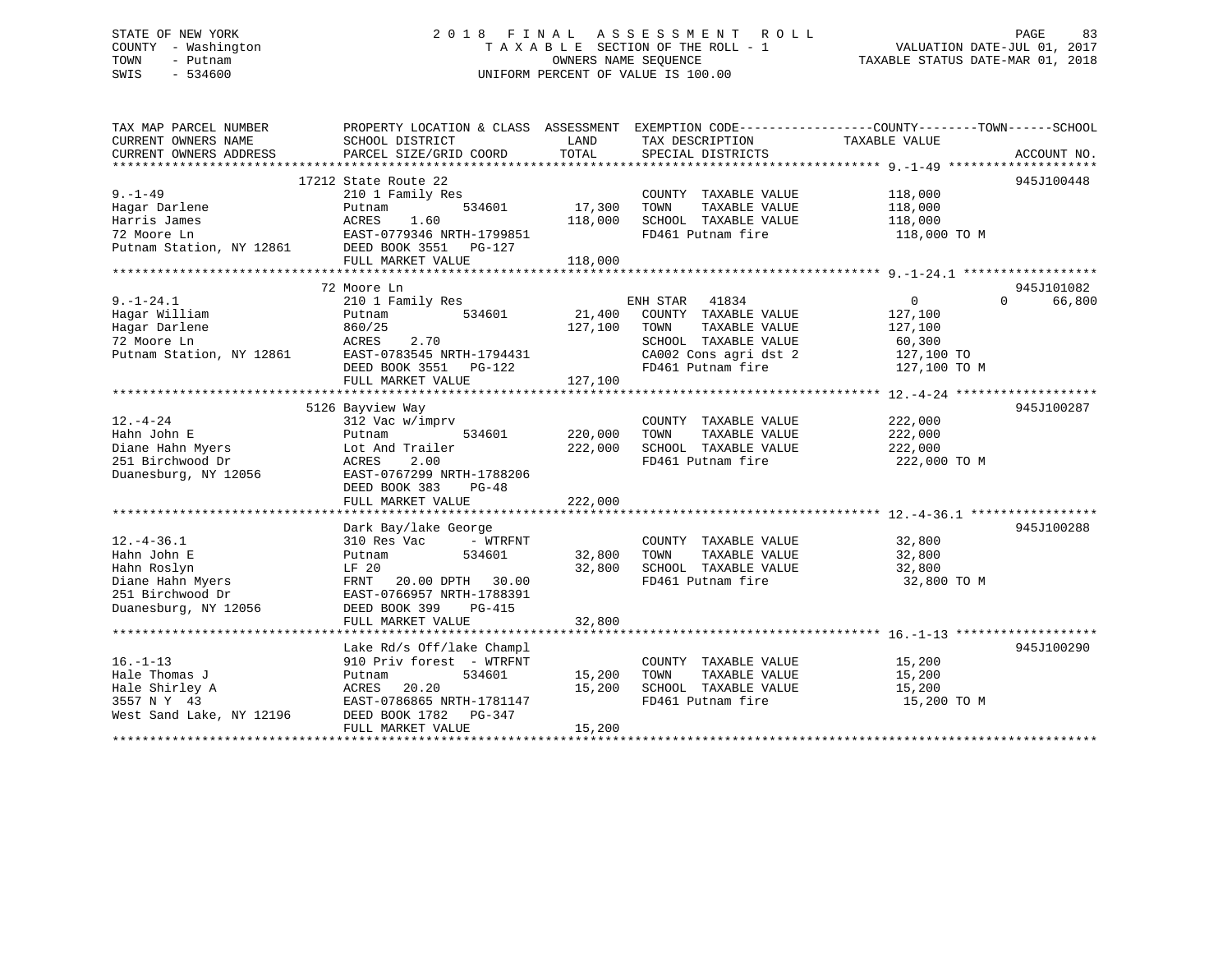### STATE OF NEW YORK 2 0 1 8 F I N A L A S S E S S M E N T R O L L PAGE 84 COUNTY - Washington T A X A B L E SECTION OF THE ROLL - 1 VALUATION DATE-JUL 01, 2017 TOWN - Putnam **CONNERS NAME SEQUENCE** TAXABLE STATUS DATE-MAR 01, 2018 SWIS - 534600 UNIFORM PERCENT OF VALUE IS 100.00

| TAX MAP PARCEL NUMBER                  | PROPERTY LOCATION & CLASS ASSESSMENT EXEMPTION CODE----------------COUNTY-------TOWN------SCHOOL |         |                               |                |                    |
|----------------------------------------|--------------------------------------------------------------------------------------------------|---------|-------------------------------|----------------|--------------------|
| CURRENT OWNERS NAME                    | SCHOOL DISTRICT                                                                                  | LAND    | TAX DESCRIPTION               | TAXABLE VALUE  |                    |
| CURRENT OWNERS ADDRESS                 | PARCEL SIZE/GRID COORD                                                                           | TOTAL   | SPECIAL DISTRICTS             |                | ACCOUNT NO.        |
|                                        |                                                                                                  |         |                               |                |                    |
|                                        | Moore Ln                                                                                         |         |                               |                | 945J100455         |
| $9. - 1 - 26$                          | 314 Rural vac<10                                                                                 |         | COUNTY TAXABLE VALUE          | 18,000         |                    |
| Haley Alfred P                         | 534601<br>Putnam                                                                                 | 18,000  | TOWN<br>TAXABLE VALUE         | 18,000         |                    |
| 100 North St                           | 8.00<br>ACRES                                                                                    | 18,000  | SCHOOL TAXABLE VALUE          | 18,000         |                    |
| Middletown Springs, VT 05757           | EAST-0783021 NRTH-1795853                                                                        |         | FD461 Putnam fire             | 18,000 TO M    |                    |
|                                        | DEED BOOK 877<br>PG-214                                                                          |         |                               |                |                    |
|                                        | FULL MARKET VALUE                                                                                | 18,000  |                               |                |                    |
|                                        |                                                                                                  |         |                               |                |                    |
|                                        | Putnam Center Rd                                                                                 |         |                               |                |                    |
| $13.-1-1.10$                           | 322 Rural vac>10                                                                                 |         | COUNTY TAXABLE VALUE          | 16,600         |                    |
| Haley Michael                          | 534601<br>Putnam                                                                                 | 16,600  | TAXABLE VALUE<br>TOWN         | 16,600         |                    |
| 37 West St                             | ACRES 23.53                                                                                      | 16,600  | SCHOOL TAXABLE VALUE          | 16,600         |                    |
| Whitehall, NY 12887                    | EAST-0782382 NRTH-1795025                                                                        |         | FD461 Putnam fire             | 16,600 TO M    |                    |
|                                        | DEED BOOK 3595 PG-104                                                                            |         |                               |                |                    |
|                                        | FULL MARKET VALUE                                                                                | 16,600  |                               |                |                    |
|                                        |                                                                                                  |         |                               |                |                    |
|                                        | Cummings Rd                                                                                      |         |                               |                | 945J100358         |
| $5. - 1 - 4.1$                         | 322 Rural vac>10                                                                                 |         | COUNTY TAXABLE VALUE 52,400   |                |                    |
| Hamel Rene Jr                          | 534601<br>Putnam                                                                                 | 52,400  | TOWN<br>TAXABLE VALUE         | 52,400         |                    |
| Hamel Patricia                         | ACRES 37.40                                                                                      | 52,400  | SCHOOL TAXABLE VALUE          | 52,400         |                    |
| 30 Hamel Ln                            | EAST-0780001 NRTH-1801755                                                                        |         | FD461 Putnam fire             | 52,400 TO M    |                    |
| Putnam Station, NY 12860 DEED BOOK 857 | PG-105                                                                                           |         |                               |                |                    |
|                                        | FULL MARKET VALUE                                                                                |         |                               |                |                    |
|                                        |                                                                                                  |         |                               |                |                    |
|                                        |                                                                                                  | 52,400  |                               |                |                    |
|                                        |                                                                                                  |         |                               |                |                    |
|                                        | 30 Hamel Ln                                                                                      |         |                               |                | 945J100293         |
| $5. - 1 - 7$                           | 210 1 Family Res                                                                                 |         | BAS STAR 41854                | $\overline{0}$ | $\Omega$<br>30,000 |
| Hamel Rene O Jr                        | 534601<br>Putnam                                                                                 | 15,800  | COUNTY TAXABLE VALUE          | 134,400        |                    |
| Hamel Patricia M                       | 1.20                                                                                             | 134,400 | TOWN<br>TAXABLE VALUE         | 134,400        |                    |
| 30 Hamel Ln                            | Fucham<br>ACRES<br>EAST-0                                                                        |         | SCHOOL TAXABLE VALUE          | 104,400        |                    |
| Putnam Sta, NY 12861                   | DEED BOOK 637                                                                                    |         | FD461 Putnam fire             | 134,400 TO M   |                    |
|                                        | EAST-0779317 NRTH-1801491<br>DEED BOOK 637 PG-330<br>FULL MARKET VALUE 134,400                   |         |                               |                |                    |
|                                        |                                                                                                  |         |                               |                |                    |
|                                        | 26 Hamel Ln                                                                                      |         |                               |                |                    |
| $5. - 1 - 4.3$                         | 210 1 Family Res                                                                                 |         | BAS STAR 41854                | $\overline{0}$ | $\Omega$<br>30,000 |
| Hamel Scott W Sr.                      | Putnam<br>534601                                                                                 |         | 22,500 COUNTY TAXABLE VALUE   | 236,200        |                    |
| Hamel Erin                             | 3.00 BANK 999<br>ACRES                                                                           |         | 236,200 TOWN<br>TAXABLE VALUE | 236,200        |                    |
| 26 Hamel Ln                            | EAST-0779431 NRTH-1801186                                                                        |         | SCHOOL TAXABLE VALUE          | 206,200        |                    |
| Putnam Station, NY 12861               |                                                                                                  |         | FD461 Putnam fire             | 236,200 TO M   |                    |
|                                        | EAST-0779431 NKTH-100110<br>DEED BOOK 3858 PG-143<br>FULL MARKET VALUE                           | 236,200 |                               |                |                    |
|                                        |                                                                                                  |         |                               |                |                    |
|                                        | 2610 Wabasso Trail Way                                                                           |         |                               |                | 945J100445         |
| $14.8 - 1 - 8$                         | 260 Seasonal res - WTRFNT                                                                        |         | COUNTY TAXABLE VALUE          | 725,000        |                    |
| Hansen Elizabeth                       | 534601<br>Putnam                                                                                 | 631,200 | TOWN<br>TAXABLE VALUE         | 725,000        |                    |
| 104 Columbia Ave                       | LF 158                                                                                           | 725,000 | SCHOOL TAXABLE VALUE          | 725,000        |                    |
| Ballston Spa, NY 12020                 | FRNT 180.00 DPTH 196.00                                                                          |         | FD461 Putnam fire             | 725,000 TO M   |                    |
|                                        | EAST-0765203 NRTH-1783614                                                                        |         |                               |                |                    |
|                                        | DEED BOOK 829<br>PG-95                                                                           |         |                               |                |                    |
|                                        | FULL MARKET VALUE                                                                                | 725,000 |                               |                |                    |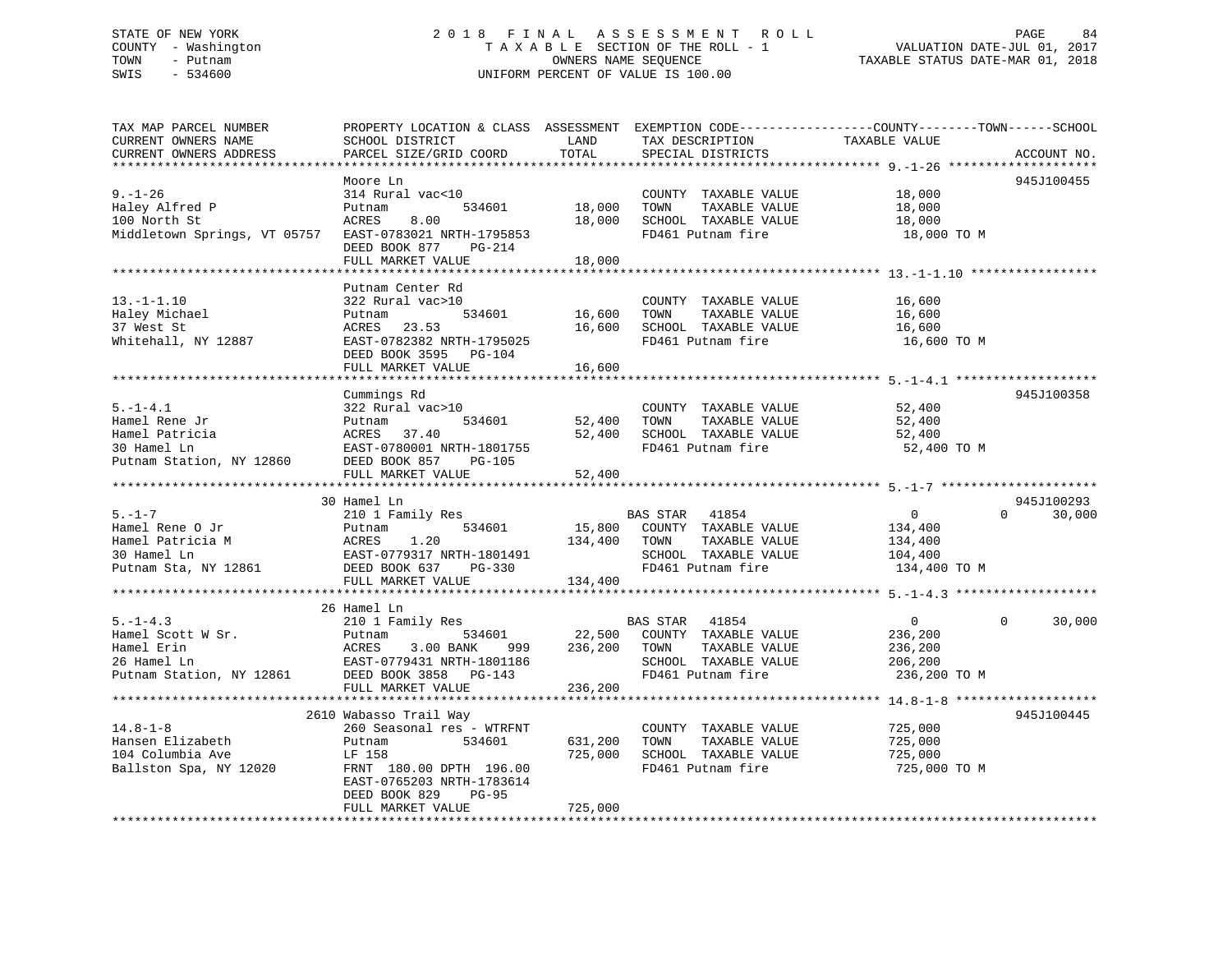#### STATE OF NEW YORK 2 0 1 8 F I N A L A S S E S S M E N T R O L L PAGE 85COUNTY - Washington T A X A B L E SECTION OF THE ROLL - 1 TOWN - Putnam **CONNERS NAME SEQUENCE** TAXABLE STATUS DATE-MAR 01, 2018 SWIS - 534600 UNIFORM PERCENT OF VALUE IS 100.00

VALUATION DATE-JUL 01, 2017

| TAX MAP PARCEL NUMBER                | PROPERTY LOCATION & CLASS ASSESSMENT EXEMPTION CODE----------------COUNTY-------TOWN------SCHOOL |         |                                       |                  |                                |
|--------------------------------------|--------------------------------------------------------------------------------------------------|---------|---------------------------------------|------------------|--------------------------------|
| CURRENT OWNERS NAME                  | SCHOOL DISTRICT                                                                                  | LAND    | TAX DESCRIPTION                       | TAXABLE VALUE    |                                |
| CURRENT OWNERS ADDRESS               | PARCEL SIZE/GRID COORD                                                                           | TOTAL   | SPECIAL DISTRICTS                     |                  | ACCOUNT NO.                    |
|                                      |                                                                                                  |         |                                       |                  |                                |
|                                      | Lake George Way                                                                                  |         |                                       |                  | 945J100913                     |
| $7.12 - 1 - 22$<br>Harding Charles R | $312$ Vac w/imprv - WTRFNT<br>534601                                                             | 59,300  | COUNTY TAXABLE VALUE<br>TOWN          | 66,600           |                                |
| 1343 Balltown Rd                     | Putnam<br>Boat Slip                                                                              | 66,600  | TAXABLE VALUE<br>SCHOOL TAXABLE VALUE | 66,600<br>66,600 |                                |
| Niskayuna, NY 12309                  | LF 19                                                                                            |         | FD461 Putnam fire                     | 66,600 TO M      |                                |
|                                      | 19.00 DPTH 50.00<br>FRNT                                                                         |         |                                       |                  |                                |
|                                      | EAST-0767509 NRTH-1798675                                                                        |         |                                       |                  |                                |
|                                      | DEED BOOK 2756 PG-280                                                                            |         |                                       |                  |                                |
|                                      | FULL MARKET VALUE                                                                                | 66,600  |                                       |                  |                                |
|                                      |                                                                                                  |         |                                       |                  |                                |
|                                      | 1515 Mosswood Way                                                                                |         |                                       |                  | 945J100339                     |
| $7.12 - 1 - 29$                      | 280 Res Multiple                                                                                 |         | BAS STAR 41854                        | $\overline{0}$   | $\Omega$<br>30,000             |
| Harding Charles R                    | 534601<br>Putnam                                                                                 | 154,000 | COUNTY TAXABLE VALUE                  | 333,100          |                                |
| 1343 Balltown Rd                     | 2 Cottages & Lot                                                                                 | 333,100 | TAXABLE VALUE<br>TOWN                 | 333,100          |                                |
| Niskayuna, NY 12309                  | FRNT 90.00 DPTH 211.00                                                                           |         | SCHOOL TAXABLE VALUE                  | 303,100          |                                |
|                                      | EAST-0768349 NRTH-1798408                                                                        |         | FD461 Putnam fire                     | 333,100 TO M     |                                |
|                                      | DEED BOOK 2756<br>$PG-280$                                                                       |         |                                       |                  |                                |
|                                      | FULL MARKET VALUE                                                                                | 333,100 |                                       |                  |                                |
|                                      |                                                                                                  |         |                                       |                  |                                |
|                                      | 31 Fire House Ln                                                                                 |         |                                       |                  | 945J100299                     |
| $13. - 1 - 18$                       | 210 1 Family Res                                                                                 |         | VET WAR CT 41121                      | 22,830           | 12,000<br>$\Omega$             |
| Harrington Earl                      | 534601<br>Putnam                                                                                 |         | 15,400 ENH STAR<br>41834              | $\overline{0}$   | $\Omega$<br>66,800             |
| Harrington Sally                     | ACRES 1.10<br>EAST-0780067 NRTH-1788640                                                          |         | 152,200 COUNTY TAXABLE VALUE          | 129,370          |                                |
| 31 Fire House Ln                     |                                                                                                  |         | TOWN<br>TAXABLE VALUE                 | 140,200          |                                |
| Putnam Station, NY 12861             | DEED BOOK 421<br>PG-946                                                                          |         | SCHOOL TAXABLE VALUE                  | 85,400           |                                |
|                                      | FULL MARKET VALUE<br>********************************                                            |         | 152,200 FD461 Putnam fire             | 152,200 TO M     |                                |
|                                      |                                                                                                  |         |                                       |                  |                                |
| $8. - 2 - 11.1$                      | 693 Liddle-Harris Rd<br>242 Rurl res&rec                                                         |         | 41720<br>AG DIST                      | 83,239           | 945J100301<br>83,239<br>83,239 |
| Harris Gregory R                     | 534601<br>Putnam                                                                                 | 205,600 | COUNTY TAXABLE VALUE                  | 240,061          |                                |
| Harris Todd B                        | ACRES 192.00                                                                                     | 323,300 | TAXABLE VALUE<br>TOWN                 | 240,061          |                                |
| 693 Liddle Harris Rd                 | EAST-0778376 NRTH-1796730                                                                        |         | SCHOOL TAXABLE VALUE                  | 240,061          |                                |
| Putnam Sta, NY 12861                 | DEED BOOK 949<br>PG-123                                                                          |         | CA002 Cons agri dst 2                 | 240,061 TO       |                                |
|                                      | FULL MARKET VALUE                                                                                | 323,300 | 83,239 EX                             |                  |                                |
| MAY BE SUBJECT TO PAYMENT            |                                                                                                  |         | FD461 Putnam fire                     | 323,300 TO M     |                                |
| UNDER AGDIST LAW TIL 2022            |                                                                                                  |         |                                       |                  |                                |
|                                      |                                                                                                  |         |                                       |                  |                                |
|                                      | 521 Liddle-Harris Rd                                                                             |         |                                       |                  | 945J101031                     |
| $8. - 2 - 4.3$                       | 210 1 Family Res                                                                                 |         | 41720<br>AG DIST                      | 23,313           | 23,313<br>23,313               |
| Harris Gregory Roy                   | 534601<br>Putnam                                                                                 |         | 41854<br>41,700 BAS STAR              | $\overline{0}$   | 30,000<br>$\Omega$             |
| Harris Roxanne                       | 9.20<br>ACRES                                                                                    |         | 200,200 COUNTY TAXABLE VALUE          | 176,887          |                                |
| 521 Liddle-Harris Rd                 | EAST-0774600 NRTH-1796658                                                                        |         | TOWN<br>TAXABLE VALUE                 | 176,887          |                                |
| Putnam Station, NY 12861             | DEED BOOK 667<br>PG-108                                                                          |         | SCHOOL TAXABLE VALUE                  | 146,887          |                                |
|                                      | FULL MARKET VALUE                                                                                | 200,200 | CA002 Cons agri dst 2                 | 176,887 TO       |                                |
| MAY BE SUBJECT TO PAYMENT            |                                                                                                  |         | 23,313 EX                             |                  |                                |
| UNDER AGDIST LAW TIL 2022            |                                                                                                  |         | FD461 Putnam fire                     | 200,200 TO M     |                                |
|                                      |                                                                                                  |         |                                       |                  |                                |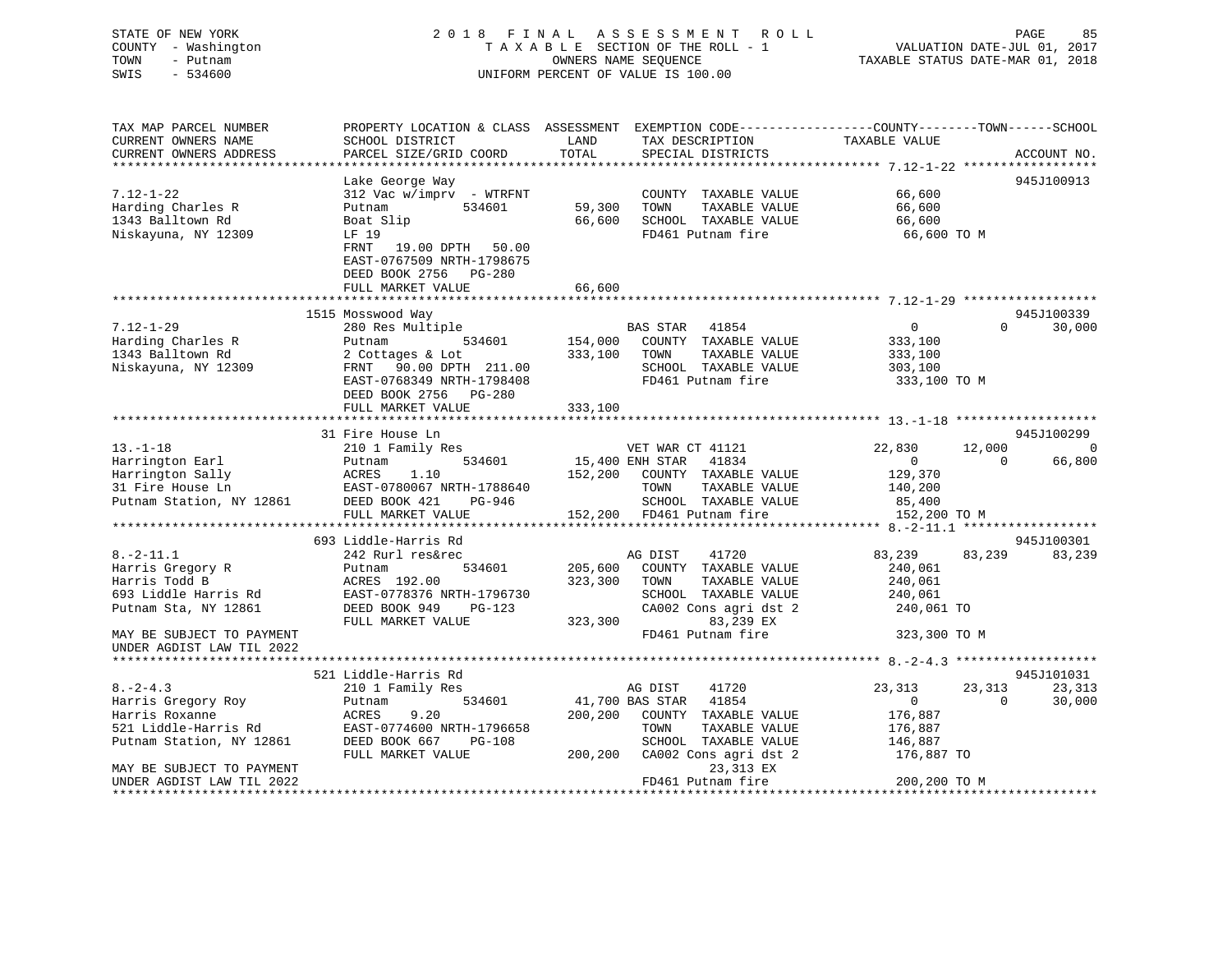### STATE OF NEW YORK 2 0 1 8 F I N A L A S S E S S M E N T R O L L PAGE 86 COUNTY - Washington T A X A B L E SECTION OF THE ROLL - 1 VALUATION DATE-JUL 01, 2017 TOWN - Putnam OWNERS NAME SEQUENCE TAXABLE STATUS DATE-MAR 01, 2018 SWIS - 534600 UNIFORM PERCENT OF VALUE IS 100.00

TAX MAP PARCEL NUMBER PROPERTY LOCATION & CLASS ASSESSMENT EXEMPTION CODE------------------COUNTY--------TOWN------SCHOOL

| CURRENT OWNERS NAME       | SCHOOL DISTRICT           | LAND    | TAX DESCRIPTION             | TAXABLE VALUE  |                    |
|---------------------------|---------------------------|---------|-----------------------------|----------------|--------------------|
| CURRENT OWNERS ADDRESS    | PARCEL SIZE/GRID COORD    | TOTAL   | SPECIAL DISTRICTS           |                | ACCOUNT NO.        |
|                           |                           |         |                             |                |                    |
|                           | Liddle-Harris Rd          |         |                             |                | 945J101060         |
| $8. -2 - 4.4$             | 314 Rural vac<10          | AG DIST | 41720                       | 18,351         | 18,351<br>18,351   |
| Harris Gregory Roy        | Putnam<br>534601          | 22,500  | COUNTY TAXABLE VALUE        | 4,149          |                    |
| Harris Roxanne            | 7.50<br>ACRES             | 22,500  | TOWN<br>TAXABLE VALUE       | 4,149          |                    |
| 521 Liddle-Harris Rd      | EAST-0774414 NRTH-1796296 |         | SCHOOL TAXABLE VALUE        | 4,149          |                    |
| Putnam Station, NY 12861  | DEED BOOK 667<br>PG-104   |         | CA002 Cons agri dst 2       | 4,149 TO       |                    |
|                           | FULL MARKET VALUE         | 22,500  | 18,351 EX                   |                |                    |
| MAY BE SUBJECT TO PAYMENT |                           |         | FD461 Putnam fire           | 22,500 TO M    |                    |
| UNDER AGDIST LAW TIL 2022 |                           |         |                             |                |                    |
|                           |                           |         |                             |                |                    |
|                           | Liddle-Harris Rd          |         |                             |                | 945J100944         |
| $8. -2 - 11.4$            | 314 Rural vac<10          |         | AG DIST<br>41720            | 9,131          | 9,131<br>9,131     |
| Harris Gregory Roy        | Putnam<br>534601          | 9,900   | COUNTY TAXABLE VALUE        | 769            |                    |
| 521 Liddle Harris Rd      | 2.30<br>ACRES             | 9,900   | TOWN<br>TAXABLE VALUE       | 769            |                    |
| Putnam Station, NY 12861  | EAST-0777783 NRTH-1797641 |         | SCHOOL TAXABLE VALUE        | 769            |                    |
|                           | DEED BOOK 475<br>PG-501   |         | CA002 Cons agri dst 2       | 769 TO         |                    |
| MAY BE SUBJECT TO PAYMENT | FULL MARKET VALUE         | 9,900   | 9,131 EX                    |                |                    |
|                           |                           |         | FD461 Putnam fire           | 9,900 TO M     |                    |
| UNDER AGDIST LAW TIL 2022 |                           |         |                             |                |                    |
|                           |                           |         |                             |                |                    |
|                           | 360 Liddle-Harris Rd      |         |                             |                | 945J100667         |
| $8. - 2 - 18$             | 210 1 Family Res          |         | BAS STAR 41854              | $\overline{0}$ | 30,000<br>$\Omega$ |
| Harris Mary S             | 534601<br>Putnam          |         | 19,700 COUNTY TAXABLE VALUE | 73,200         |                    |
| 238 Liddle Harris Rd      | 2.26<br>ACRES             | 73,200  | TAXABLE VALUE<br>TOWN       | 73,200         |                    |
| Putnam Sta, NY 12861      | EAST-0774704 NRTH-1793468 |         | SCHOOL TAXABLE VALUE        | 43,200         |                    |
|                           | DEED BOOK 542<br>$PG-109$ |         | FD461 Putnam fire           | 73,200 TO M    |                    |
|                           | FULL MARKET VALUE         | 73,200  |                             |                |                    |
|                           |                           |         |                             |                |                    |
|                           | 629 Liddle-Harris Rd      |         |                             |                |                    |
| $8. -2 - 11.5$            | 270 Mfg housing           |         | BAS STAR 41854              | $\overline{0}$ | $\Omega$<br>30,000 |
| Harris Todd               | 534601<br>Putnam          | 22,200  | COUNTY TAXABLE VALUE        | 160,000        |                    |
| Harris Tami               | ACRES<br>2.93             | 160,000 | TOWN<br>TAXABLE VALUE       | 160,000        |                    |
| 629 Liddle Harris Rd      | EAST-0777369 NRTH-1798301 |         | SCHOOL TAXABLE VALUE        | 130,000        |                    |
| Putnam Station, NY 12861  | DEED BOOK 792<br>$PG-1$   |         | FD461 Putnam fire           | 160,000 TO M   |                    |
|                           | FULL MARKET VALUE         | 160,000 |                             |                |                    |
|                           |                           |         |                             |                |                    |
|                           | State Route 22            |         |                             |                | 945J100300         |
| $9. - 1 - 47$             | 311 Res vac land          |         | COUNTY TAXABLE VALUE        | 4,800          |                    |
| Harris William J          | Putnam<br>534601          | 4,800   | TAXABLE VALUE<br>TOWN       | 4,800          |                    |
| Harris James Mykel        | Lot                       | 4,800   | SCHOOL TAXABLE VALUE        | 4,800          |                    |
| PO Box 1693               | FRNT 275.00 DPTH 150.00   |         | FD461 Putnam fire           | 4,800 TO M     |                    |
| La Mesa, CA 91944-1693    | EAST-0779459 NRTH-1799081 |         |                             |                |                    |
|                           | DEED BOOK 2453 PG-326     |         |                             |                |                    |
|                           | FULL MARKET VALUE         | 4,800   |                             |                |                    |
|                           |                           |         |                             |                |                    |
|                           |                           |         |                             |                |                    |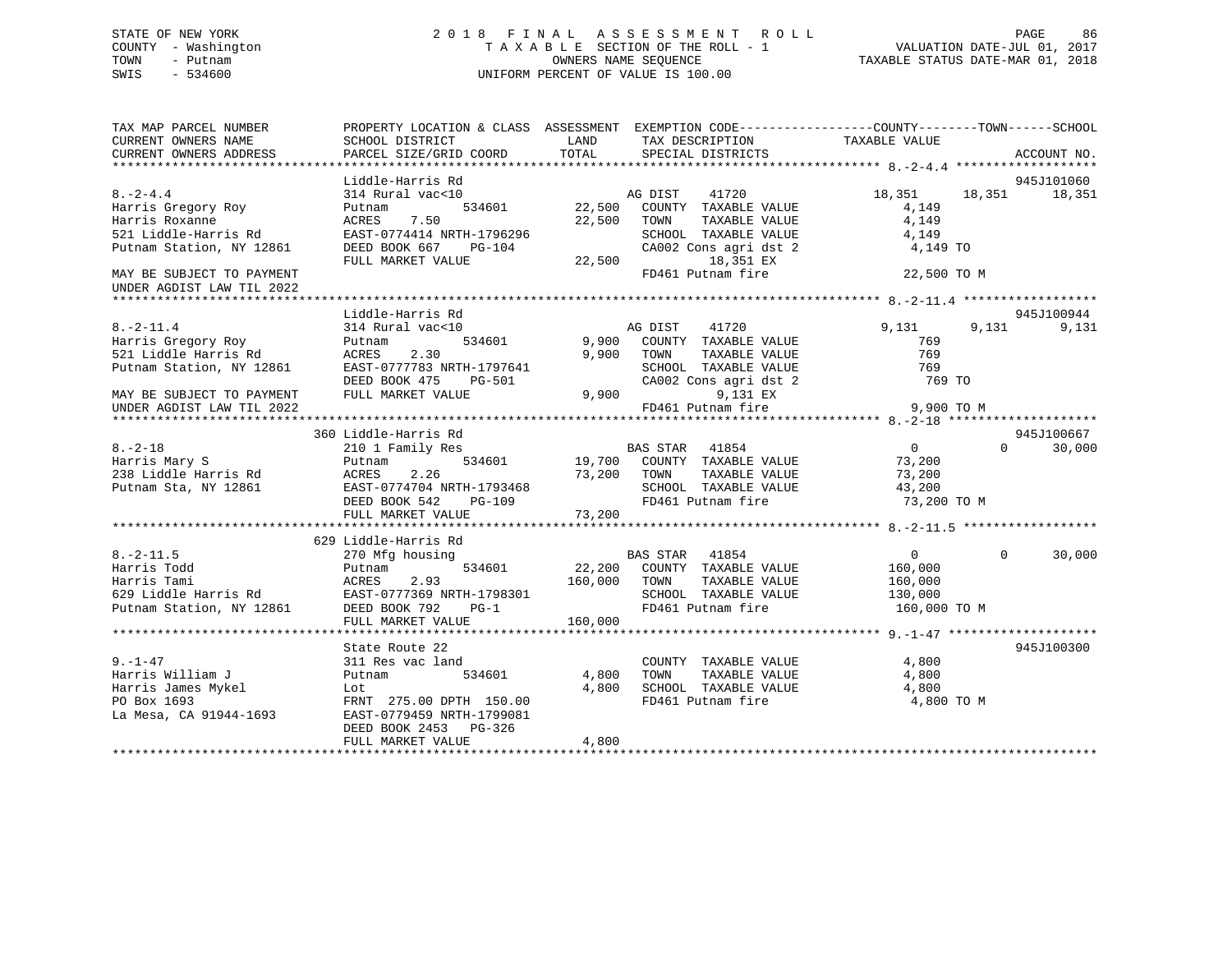### STATE OF NEW YORK 2 0 1 8 F I N A L A S S E S S M E N T R O L L PAGE 87 COUNTY - Washington T A X A B L E SECTION OF THE ROLL - 1 VALUATION DATE-JUL 01, 2017 TOWN - Putnam **CONNERS NAME SEQUENCE** TAXABLE STATUS DATE-MAR 01, 2018 SWIS - 534600 UNIFORM PERCENT OF VALUE IS 100.00

| TAX MAP PARCEL NUMBER<br>CURRENT OWNERS NAME                                                                                                                                                            | PROPERTY LOCATION & CLASS ASSESSMENT<br>SCHOOL DISTRICT                                                                                                                                                                                                                                                                                                                       | LAND                                                | TAX DESCRIPTION                                                                                                                                                                          | EXEMPTION CODE-----------------COUNTY-------TOWN------SCHOOL<br>TAXABLE VALUE                                              |        |
|---------------------------------------------------------------------------------------------------------------------------------------------------------------------------------------------------------|-------------------------------------------------------------------------------------------------------------------------------------------------------------------------------------------------------------------------------------------------------------------------------------------------------------------------------------------------------------------------------|-----------------------------------------------------|------------------------------------------------------------------------------------------------------------------------------------------------------------------------------------------|----------------------------------------------------------------------------------------------------------------------------|--------|
| CURRENT OWNERS ADDRESS<br>*************************                                                                                                                                                     | PARCEL SIZE/GRID COORD                                                                                                                                                                                                                                                                                                                                                        | TOTAL                                               | SPECIAL DISTRICTS                                                                                                                                                                        | ACCOUNT NO.                                                                                                                |        |
|                                                                                                                                                                                                         | 719 Liddle-Harris Rd                                                                                                                                                                                                                                                                                                                                                          |                                                     |                                                                                                                                                                                          | 945J100943                                                                                                                 |        |
| $8. -2 - 11.3$<br>Hart Kevin<br>Hart Diane<br>719 Liddle Harrris Rd<br>Putnam Station, NY 12861                                                                                                         | 210 1 Family Res<br>534601<br>Putnam<br>Lot & House<br>ACRES<br>3.20<br>EAST-0778902 NRTH-1798075                                                                                                                                                                                                                                                                             | 23,300<br>198,000                                   | BAS STAR<br>41854<br>COUNTY TAXABLE VALUE<br>TOWN<br>TAXABLE VALUE<br>SCHOOL TAXABLE VALUE<br>FD461 Putnam fire                                                                          | $\Omega$<br>$\overline{0}$<br>198,000<br>198,000<br>168,000<br>198,000 TO M                                                | 30,000 |
|                                                                                                                                                                                                         | DEED BOOK 475<br>$PG-503$                                                                                                                                                                                                                                                                                                                                                     | 198,000                                             |                                                                                                                                                                                          |                                                                                                                            |        |
|                                                                                                                                                                                                         | FULL MARKET VALUE                                                                                                                                                                                                                                                                                                                                                             |                                                     |                                                                                                                                                                                          |                                                                                                                            |        |
|                                                                                                                                                                                                         | 468 Liddle-Harris Rd                                                                                                                                                                                                                                                                                                                                                          |                                                     |                                                                                                                                                                                          | 945J101078                                                                                                                 |        |
| $8. -2 - 4.9$<br>Hauke Craig A                                                                                                                                                                          | 242 Rurl res&rec<br>534601<br>Putnam                                                                                                                                                                                                                                                                                                                                          | 39,400                                              | <b>BAS STAR</b><br>41854<br>COUNTY TAXABLE VALUE                                                                                                                                         | $\mathbf{0}$<br>$\Omega$<br>270,000                                                                                        | 30,000 |
| 468 Liddle-Harris Rd<br>Putnam, NY 12861                                                                                                                                                                | LOT 9:270 & RG4<br>14.37<br>ACRES<br>EAST-0775172 NRTH-1795518<br>DEED BOOK 2874<br>PG-204                                                                                                                                                                                                                                                                                    | 270,000                                             | TOWN<br>TAXABLE VALUE<br>SCHOOL TAXABLE VALUE<br>FD461 Putnam fire                                                                                                                       | 270,000<br>240,000<br>270,000 TO M                                                                                         |        |
|                                                                                                                                                                                                         | FULL MARKET VALUE                                                                                                                                                                                                                                                                                                                                                             | 270,000                                             |                                                                                                                                                                                          |                                                                                                                            |        |
|                                                                                                                                                                                                         |                                                                                                                                                                                                                                                                                                                                                                               |                                                     |                                                                                                                                                                                          |                                                                                                                            |        |
| $7.8 - 1 - 7$<br>Hay Allan S Trustee<br>Hay Family Trust Janet<br>7 Owasco Ct<br>Niskayuna, NY 12309<br>$14.8 - 1 - 15.5$<br>Hayes David M<br>Hayes Susan E<br>2980 HIllcrest Rd<br>Niskayuna, NY 12309 | 3044 Lake George Way<br>280 Res Multiple - WTRFNT<br>Putnam<br>534601<br>2 Cottages & Lot:2058/193<br>LF 110<br>ACRES<br>1.30<br>EAST-0767339 NRTH-1799167<br>DEED BOOK 2105 PG-310<br>FULL MARKET VALUE<br>560 Gull Bay Rd<br>210 1 Family Res - WTRFNT<br>534601<br>Putnam<br>Sub Lot 2 863/73;3310/279<br>LF 150<br>ACRES<br>2.11 BANK<br>999<br>EAST-0765714 NRTH-1783780 | 603,100<br>988,400<br>988,400<br>523,400<br>750,000 | COUNTY TAXABLE VALUE<br>TOWN<br>TAXABLE VALUE<br>SCHOOL TAXABLE VALUE<br>FD461 Putnam fire<br>COUNTY TAXABLE VALUE<br>TOWN<br>TAXABLE VALUE<br>SCHOOL TAXABLE VALUE<br>FD461 Putnam fire | 945J100736<br>988,400<br>988,400<br>988,400<br>988,400 TO M<br>945J100627<br>750,000<br>750,000<br>750,000<br>750,000 ТО М |        |
|                                                                                                                                                                                                         | DEED BOOK 3310<br>PG-282<br>FULL MARKET VALUE                                                                                                                                                                                                                                                                                                                                 | 750,000                                             |                                                                                                                                                                                          |                                                                                                                            |        |
|                                                                                                                                                                                                         | 3037 Lake George Way                                                                                                                                                                                                                                                                                                                                                          |                                                     |                                                                                                                                                                                          | 945J100316                                                                                                                 |        |
| $7.8 - 1 - 14$<br>HC & FRH LLC<br>c/o Alan Hood<br>102 Woodland Way<br>Chambersburg, PA 17202                                                                                                           | 260 Seasonal res - WTRFNT<br>534601<br>Putnam<br>Lot $4 \& 5$<br>230 ' LF<br>FRNT 176.00 DPTH 216.00<br>EAST-0767247 NRTH-1798951<br>DEED BOOK 2300<br>PG-162                                                                                                                                                                                                                 | 779,100<br>969,000                                  | COUNTY TAXABLE VALUE<br>TOWN<br>TAXABLE VALUE<br>SCHOOL TAXABLE VALUE<br>FD461 Putnam fire                                                                                               | 969,000<br>969,000<br>969,000<br>969,000 TO M                                                                              |        |
|                                                                                                                                                                                                         | FULL MARKET VALUE                                                                                                                                                                                                                                                                                                                                                             | 969,000                                             |                                                                                                                                                                                          |                                                                                                                            |        |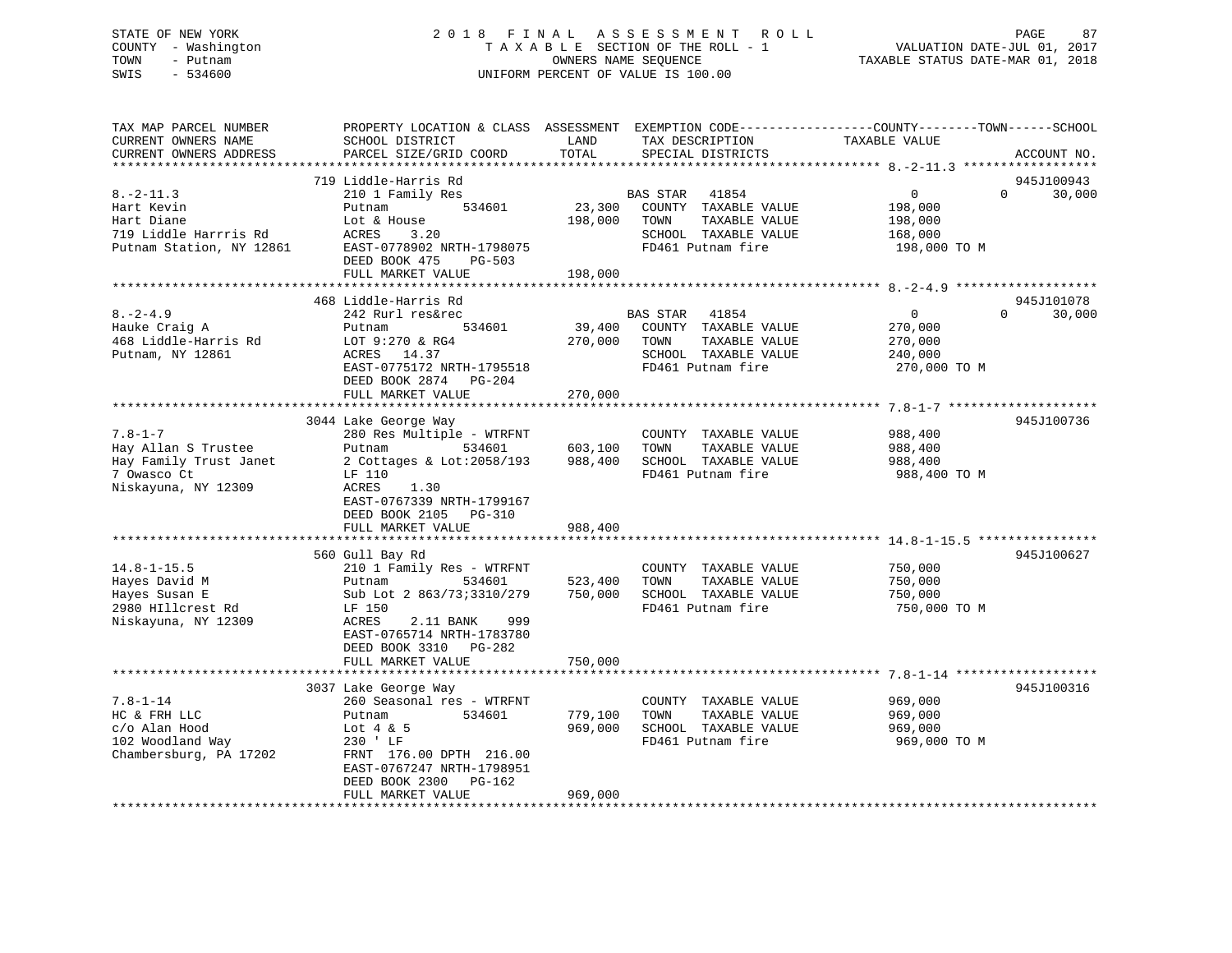# STATE OF NEW YORK 2 0 1 8 F I N A L A S S E S S M E N T R O L L PAGE 88COUNTY - Washington  $T A X A B L E$  SECTION OF THE ROLL - 1<br>TOWN - Putnam data of the COUNTERS NAME SEQUENCE SWIS - 534600 UNIFORM PERCENT OF VALUE IS 100.00

| TAX MAP PARCEL NUMBER  |                            |          | PROPERTY LOCATION & CLASS ASSESSMENT EXEMPTION CODE----------------COUNTY-------TOWN-----SCHOOL |                            |             |
|------------------------|----------------------------|----------|-------------------------------------------------------------------------------------------------|----------------------------|-------------|
| CURRENT OWNERS NAME    | SCHOOL DISTRICT            | LAND     | TAX DESCRIPTION                                                                                 | TAXABLE VALUE              |             |
| CURRENT OWNERS ADDRESS | PARCEL SIZE/GRID COORD     | TOTAL    | SPECIAL DISTRICTS                                                                               |                            | ACCOUNT NO. |
|                        |                            |          |                                                                                                 |                            |             |
|                        | Lake George Way            |          |                                                                                                 |                            | 945J100805  |
|                        |                            |          |                                                                                                 |                            |             |
| $7.8 - 1 - 1$          | 314 Rural vac<10           |          | COUNTY TAXABLE VALUE                                                                            | 67,300                     |             |
| Herttua Jonathan A     | 534601<br>Putnam           | 67,300   | TAXABLE VALUE<br>TOWN                                                                           | 67,300                     |             |
| 4 Sunnywood Dr         | FRNT 220.00 DPTH 100.00    | 67,300   | SCHOOL TAXABLE VALUE                                                                            | 67,300                     |             |
| Westfield, NJ 07090    | EAST-0766901 NRTH-1800186  |          | FD461 Putnam fire                                                                               | 67,300 TO M                |             |
|                        | DEED BOOK 2722 PG-23       |          |                                                                                                 |                            |             |
|                        | FULL MARKET VALUE          | 67,300   |                                                                                                 |                            |             |
|                        |                            |          |                                                                                                 |                            |             |
|                        | 3087 Lake George Way       |          |                                                                                                 |                            | 945J100429  |
| $7.8 - 1 - 21$         | 260 Seasonal res - WTRFNT  |          | COUNTY TAXABLE VALUE                                                                            | 1080,100                   |             |
|                        |                            |          |                                                                                                 |                            |             |
| Herttua Jonathan A     | 534601<br>Putnam           | 648,200  | TAXABLE VALUE<br>TOWN                                                                           | 1080,100                   |             |
| 4 Sunnywood Dr         | LF 120                     | 1080,100 | SCHOOL TAXABLE VALUE                                                                            | 1080,100                   |             |
| Westfield, NJ 07090    | FRNT 174.00 DPTH 256.00    |          | FD461 Putnam fire                                                                               | 1080,100 TO M              |             |
|                        | EAST-0766826 NRTH-1800000  |          |                                                                                                 |                            |             |
|                        | DEED BOOK 3265 PG-248      |          |                                                                                                 |                            |             |
|                        | FULL MARKET VALUE          | 1080,100 |                                                                                                 |                            |             |
|                        |                            |          |                                                                                                 |                            |             |
|                        | Lake George Way South      |          |                                                                                                 |                            | 945J100052  |
| $7.12 - 2 - 12$        | 314 Rural vac<10 - WTRFNT  |          | COUNTY TAXABLE VALUE                                                                            | 271,900                    |             |
|                        |                            |          |                                                                                                 |                            |             |
| Herttua's Hideaway LLC | 534601<br>Putnam           | 271,900  | TAXABLE VALUE<br>TOWN                                                                           | 271,900                    |             |
| 2733 Fleetwood St      | Lots $4 & 5$               | 271,900  | SCHOOL TAXABLE VALUE                                                                            | 271,900                    |             |
| Easton, PA 18045       | LF 160                     |          | FD461 Putnam fire                                                                               | 271,900 TO M               |             |
|                        | FRNT 184.00 DPTH 100.00    |          |                                                                                                 |                            |             |
|                        | EAST-0767091 NRTH-1796959  |          |                                                                                                 |                            |             |
|                        | DEED BOOK 3391 PG-252      |          |                                                                                                 |                            |             |
|                        | FULL MARKET VALUE          | 271,900  |                                                                                                 |                            |             |
|                        |                            |          |                                                                                                 |                            |             |
|                        |                            |          |                                                                                                 |                            |             |
|                        | 2048 Lake George Way South |          |                                                                                                 |                            | 945J100310  |
| $7.12 - 2 - 13$        | 280 Res Multiple - WTRFNT  |          | COUNTY TAXABLE VALUE                                                                            | 735,600                    |             |
| Heruttua's Hideway LLC | 534601<br>Putnam           | 531,200  | TAXABLE VALUE<br>TOWN                                                                           | 735,600                    |             |
| 2733 Fleetwood St      | 728/149                    | 735,600  | SCHOOL TAXABLE VALUE                                                                            | 735,600                    |             |
| Easton, PA 18045       | LF 125                     |          | FD461 Putnam fire                                                                               | 735,600 TO M               |             |
|                        | FRNT 125.00 DPTH 122.00    |          |                                                                                                 |                            |             |
|                        | EAST-0767207 NRTH-1797027  |          |                                                                                                 |                            |             |
|                        | DEED BOOK 3391 PG-262      |          |                                                                                                 |                            |             |
|                        | FULL MARKET VALUE          | 735,600  |                                                                                                 |                            |             |
|                        |                            |          |                                                                                                 |                            |             |
|                        |                            |          |                                                                                                 |                            |             |
|                        | 2090 Black Point Rd        |          |                                                                                                 |                            | 945J100193  |
| $1.14 - 1 - 11$        | 210 1 Family Res - WTRFNT  |          | <b>BAS STAR</b><br>41854                                                                        | $\Omega$<br>$\overline{0}$ | 30,000      |
| Hild Gregory           | 534601<br>Putnam           | 435,500  | COUNTY TAXABLE VALUE                                                                            | 751,000                    |             |
| Hild Kathleen          | LF 109'                    | 751,000  | TOWN<br>TAXABLE VALUE                                                                           | 751,000                    |             |
| 250 Kohr Rd            | FRNT 113.00 DPTH 182.00    |          | SCHOOL TAXABLE VALUE                                                                            | 721,000                    |             |
| Kings Park, NY 11754   | EAST-0772819 NRTH-1811481  |          | BP461 Black Pt Sewer Dist                                                                       | .00 UN C                   |             |
|                        | DEED BOOK 797<br>PG-135    |          | FD461 Putnam fire                                                                               | 751,000 TO M               |             |
|                        | FULL MARKET VALUE          | 751,000  |                                                                                                 |                            |             |
|                        |                            |          |                                                                                                 |                            |             |
|                        |                            |          |                                                                                                 |                            |             |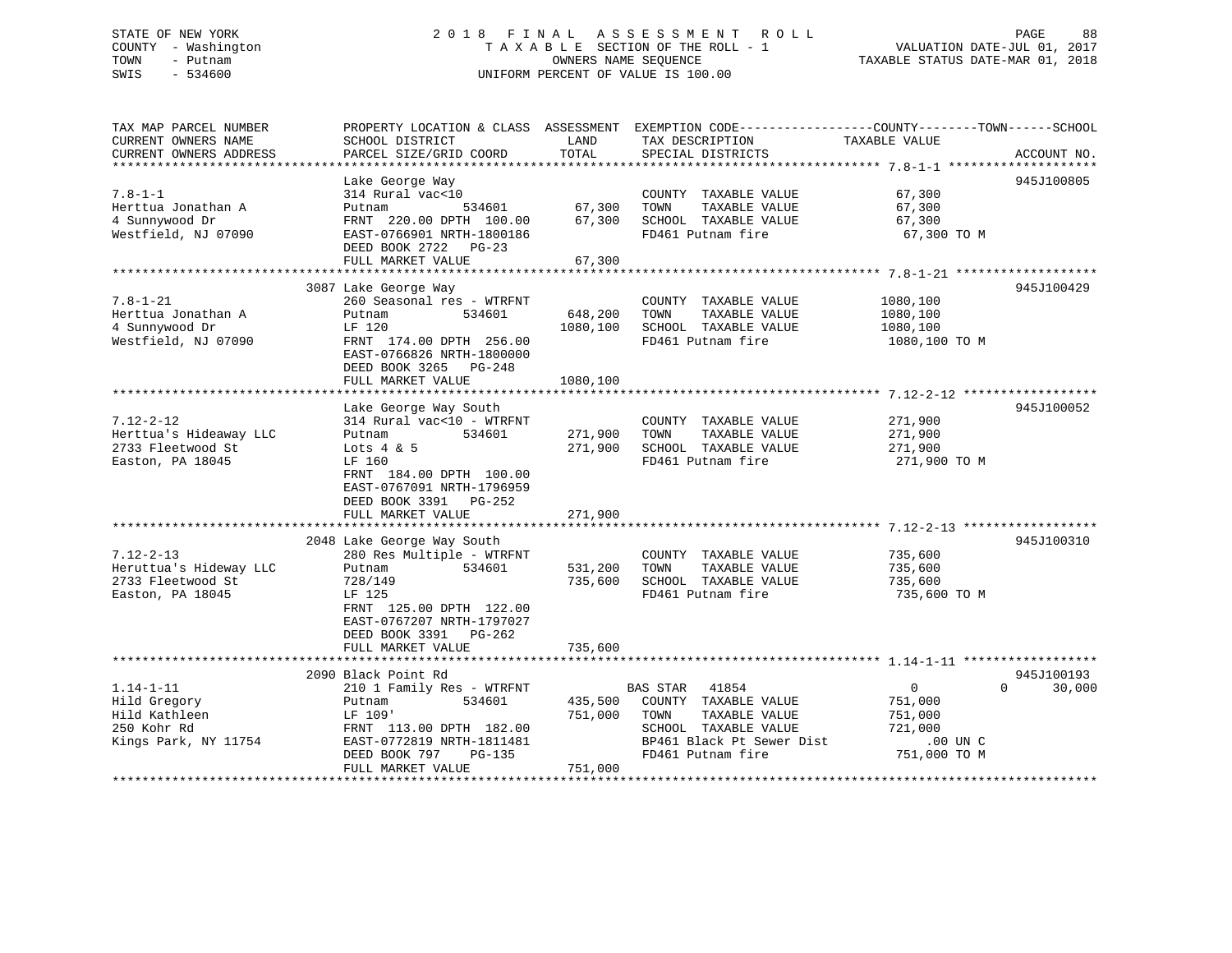### STATE OF NEW YORK 2 0 1 8 F I N A L A S S E S S M E N T R O L L PAGE 89 COUNTY - Washington T A X A B L E SECTION OF THE ROLL - 1 VALUATION DATE-JUL 01, 2017 TOWN - Putnam OWNERS NAME SEQUENCE TAXABLE STATUS DATE-MAR 01, 2018 SWIS - 534600 UNIFORM PERCENT OF VALUE IS 100.00UNIFORM PERCENT OF VALUE IS 100.00

| TAX MAP PARCEL NUMBER    |                           |               |                       | PROPERTY LOCATION & CLASS ASSESSMENT EXEMPTION CODE----------------COUNTY-------TOWN-----SCHOOL |  |
|--------------------------|---------------------------|---------------|-----------------------|-------------------------------------------------------------------------------------------------|--|
| CURRENT OWNERS NAME      | SCHOOL DISTRICT           | LAND          | TAX DESCRIPTION       | TAXABLE VALUE                                                                                   |  |
| CURRENT OWNERS ADDRESS   | PARCEL SIZE/GRID COORD    | TOTAL         | SPECIAL DISTRICTS     | ACCOUNT NO.                                                                                     |  |
|                          |                           |               |                       |                                                                                                 |  |
|                          | 16981 State Route 22      |               |                       | 945J100978                                                                                      |  |
| $13.-1-1.3$              | 260 Seasonal res          |               | COUNTY TAXABLE VALUE  | 86,000                                                                                          |  |
| Hilliard H Conway        | 534601<br>Putnam          | 26,300        | TAXABLE VALUE<br>TOWN | 86,000                                                                                          |  |
| PO Box 73                | Camp                      | 86,000        | SCHOOL TAXABLE VALUE  | 86,000                                                                                          |  |
| Montague, MA 01351       | ACRES 10.00               |               | FD461 Putnam fire     | 86,000 TO M                                                                                     |  |
|                          | EAST-0781492 NRTH-1793665 |               |                       |                                                                                                 |  |
|                          | DEED BOOK 866<br>PG-234   |               |                       |                                                                                                 |  |
|                          | FULL MARKET VALUE         | 86,000        |                       |                                                                                                 |  |
|                          |                           |               |                       |                                                                                                 |  |
|                          | Gull Bay Rd               |               |                       | 945J101005                                                                                      |  |
| $14. - 1 - 17$           | 322 Rural vac>10          |               | COUNTY TAXABLE VALUE  | 308,100                                                                                         |  |
| Hiwood Associates LLC    | 534601<br>Putnam          | 308,100       | TOWN<br>TAXABLE VALUE | 308,100                                                                                         |  |
| 3453 Snowden Hill Rd     | ACRES 431.20              | 308,100       | SCHOOL TAXABLE VALUE  | 308,100                                                                                         |  |
| Clinton, NY 13323        | EAST-0768627 NRTH-1782918 |               | FD461 Putnam fire     | 308,100 TO M                                                                                    |  |
|                          | DEED BOOK 3735 PG-77      |               |                       |                                                                                                 |  |
|                          | FULL MARKET VALUE         | 308,100       |                       |                                                                                                 |  |
|                          |                           |               |                       |                                                                                                 |  |
|                          | 213 Cummings Rd           |               |                       | 945J100596                                                                                      |  |
| $5. -2 - 13$             | 242 Rurl res&rec          |               | ENH STAR 41834        | $\Omega$<br>66,800<br>$0 \qquad \qquad$                                                         |  |
| Hock James               | 534601<br>Putnam          | 37,900        | COUNTY TAXABLE VALUE  | 170,000                                                                                         |  |
| Hock Maureen             | L & H                     | 170,000       | TAXABLE VALUE<br>TOWN | 170,000                                                                                         |  |
| 213 Cummings Rd          | ACRES 12.90               |               | SCHOOL TAXABLE VALUE  | 103,200                                                                                         |  |
| Putnam Station, NY 12861 | EAST-0784198 NRTH-1802287 |               | FD461 Putnam fire     | 170,000 TO M                                                                                    |  |
|                          | DEED BOOK 467<br>PG-159   |               |                       |                                                                                                 |  |
|                          |                           |               |                       |                                                                                                 |  |
|                          |                           |               |                       |                                                                                                 |  |
|                          | 427 County Route 3        |               |                       |                                                                                                 |  |
| $13.-3-24.6$             | 210 1 Family Res          |               | COUNTY TAXABLE VALUE  | 125,000                                                                                         |  |
| Hoell Nancy L            | Putnam                    | 534601 30,163 | TOWN<br>TAXABLE VALUE | 125,000                                                                                         |  |
| Hoell Joseph A           | 1.63<br>ACRES             | 125,000       | SCHOOL TAXABLE VALUE  | 125,000                                                                                         |  |
| 427 County Route 3       | EAST-0788819 NRTH-1786533 |               | FD461 Putnam fire     | 125,000 TO M                                                                                    |  |
| Putnam, NY 12861         | DEED BOOK 881<br>PG-253   |               |                       |                                                                                                 |  |
|                          | FULL MARKET VALUE         | 125,000       |                       |                                                                                                 |  |
|                          |                           |               |                       |                                                                                                 |  |
|                          | Peterson Rd               |               |                       | 945J100964                                                                                      |  |
| $8. - 2 - 12.3$          | 322 Rural vac>10          |               | COUNTY TAXABLE VALUE  | 39,500                                                                                          |  |
| Hoilund Thomas           | Putnam                    | 534601 39,500 | TOWN<br>TAXABLE VALUE | 39,500                                                                                          |  |
| Hoilund Pamela           | ACRES 79.00               | 39,500        | SCHOOL TAXABLE VALUE  | 39,500                                                                                          |  |
| 3875 Route 9G            | EAST-0779464 NRTH-1794490 |               | FD461 Putnam fire     | 39,500 TO M                                                                                     |  |
| Germantown, NY 12526     | DEED BOOK 3596 PG-198     |               |                       |                                                                                                 |  |
|                          | FULL MARKET VALUE         | 39,500        |                       |                                                                                                 |  |
|                          |                           |               |                       |                                                                                                 |  |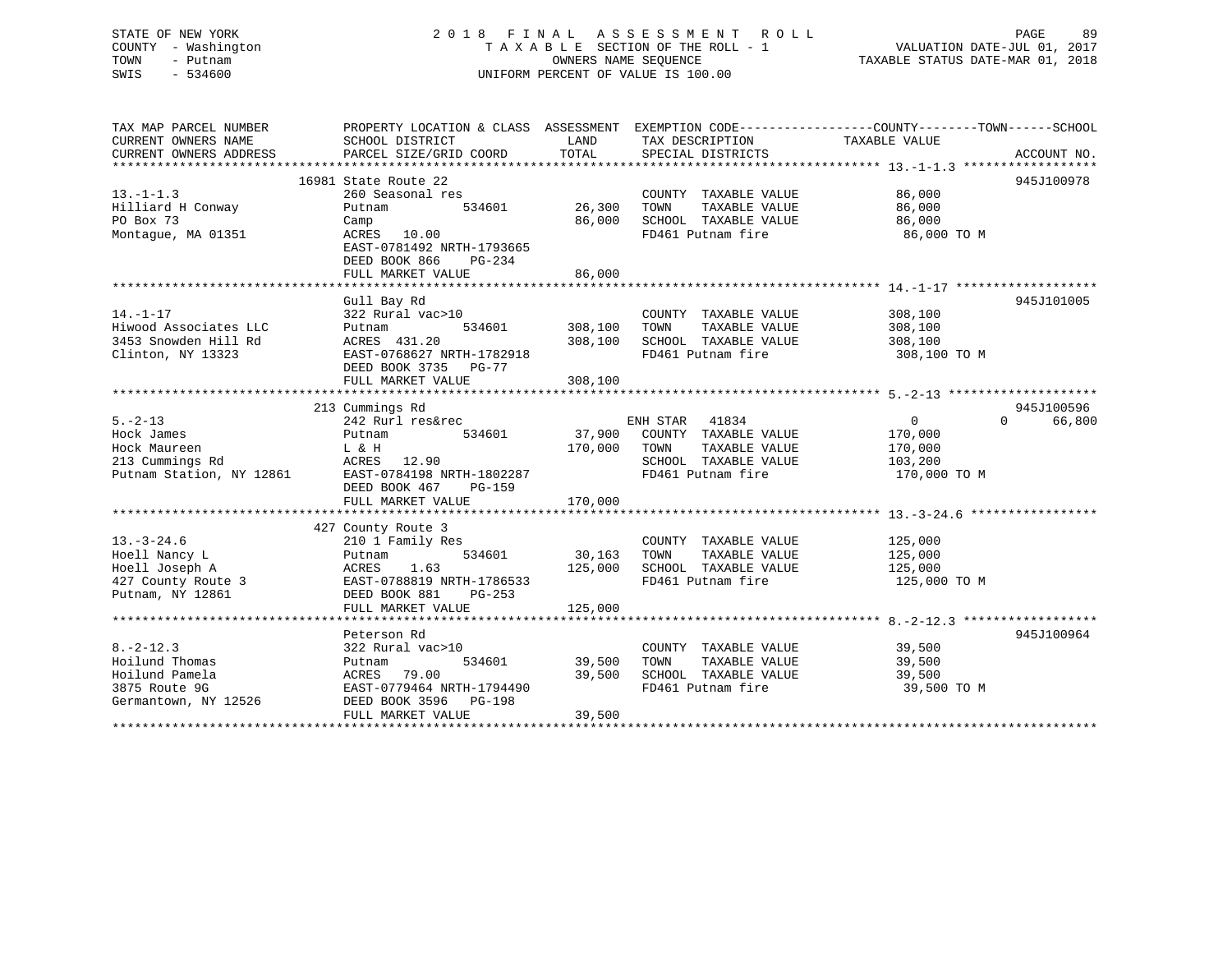#### STATE OF NEW YORK 2018 FINAL ASSESSMENT ROLL PAGE 90 COUNTY - Washington T A X A B L E SECTION OF THE ROLL - 1 TOWN - Putnam **CONNERS NAME SEQUENCE** TAXABLE STATUS DATE-MAR 01, 2018 SWIS - 534600 UNIFORM PERCENT OF VALUE IS 100.00

| TAX MAP PARCEL NUMBER                          |                                                                      |         | PROPERTY LOCATION & CLASS ASSESSMENT EXEMPTION CODE----------------COUNTY-------TOWN-----SCHOOL      |                    |             |
|------------------------------------------------|----------------------------------------------------------------------|---------|------------------------------------------------------------------------------------------------------|--------------------|-------------|
| CURRENT OWNERS NAME                            | SCHOOL DISTRICT                                                      | LAND    | TAX DESCRIPTION                                                                                      | TAXABLE VALUE      |             |
| CURRENT OWNERS ADDRESS                         | PARCEL SIZE/GRID COORD                                               | TOTAL   | SPECIAL DISTRICTS                                                                                    |                    | ACCOUNT NO. |
|                                                |                                                                      |         |                                                                                                      |                    |             |
|                                                | State Route 22                                                       |         |                                                                                                      |                    | 945J100422  |
| $13.-1-1.1$                                    | 312 Vac w/imprv                                                      |         | COUNTY TAXABLE VALUE                                                                                 | 122,700<br>122,700 |             |
| Hoilund Thomas R                               | 534601<br>Putnam                                                     | 112,200 | TOWN<br>TAXABLE VALUE                                                                                |                    |             |
| Hoilund Pamela M                               |                                                                      | 122,700 | SCHOOL TAXABLE VALUE 122,700                                                                         |                    |             |
| 3875 Route 9 G                                 |                                                                      |         | FD461 Putnam fire                                                                                    | 122,700 TO M       |             |
| Germantown, NY 12526 DEED BOOK 3596 PG-198     | ACRES 135.00<br>EAST-0781097 NRTH-1792737<br>ALL ALL ALL PROF PG-198 |         |                                                                                                      |                    |             |
|                                                | FULL MARKET VALUE                                                    | 122,700 |                                                                                                      |                    |             |
|                                                |                                                                      |         |                                                                                                      |                    |             |
|                                                | 2234 Black Point Rd                                                  |         |                                                                                                      |                    | 945J100648  |
| $4.5 - 1 - 5$                                  | 260 Seasonal res - WTRFNT                                            |         | COUNTY TAXABLE VALUE                                                                                 |                    |             |
| Holding Andrew                                 | 534601<br>Putnam                                                     | 489,655 | TOWN<br>TAXABLE VALUE                                                                                | 560,000<br>560,000 |             |
| Holding Janice                                 |                                                                      | 560,000 |                                                                                                      |                    |             |
|                                                |                                                                      |         |                                                                                                      |                    |             |
|                                                | LF 100<br>FRNT 100.00 DPTH 158.00                                    |         | SCHOOL TAXABLE VALUE 560,000<br>BP461 Black Pt Sewer Dist .00 UN C<br>FD461 Putnam fire 560,000 TO M |                    |             |
|                                                | DEED BOOK 3810 PG-35                                                 |         |                                                                                                      |                    |             |
|                                                | FULL MARKET VALUE                                                    | 560,000 |                                                                                                      |                    |             |
|                                                |                                                                      |         |                                                                                                      |                    |             |
|                                                | 4111 Meadow Way                                                      |         |                                                                                                      |                    | 945J100563  |
| $11.20 - 2 - 26$                               | 210 1 Family Res                                                     |         | COUNTY TAXABLE VALUE 317,300                                                                         |                    |             |
| Houlihan John                                  | 534601 57,800<br>Putnam                                              |         | TOWN<br>TAXABLE VALUE                                                                                | 317,300            |             |
|                                                |                                                                      |         |                                                                                                      |                    |             |
| McLaughlin Maureen P<br>1180 2nd NH Tpke North | hse under construction 317,300                                       |         | SCHOOL TAXABLE VALUE<br>FD461 Putnam fire                                                            | 317,300            |             |
| 1180 2nd NH Tpke North                         | FRNT 110.00 DPTH 92.00                                               |         |                                                                                                      | 317,300 TO M       |             |
| Francestown, NH 03043                          | EAST-0767102 NRTH-1786490                                            |         |                                                                                                      |                    |             |
|                                                | DEED BOOK 904<br>PG-329                                              |         |                                                                                                      |                    |             |
|                                                |                                                                      |         |                                                                                                      |                    |             |
|                                                |                                                                      |         |                                                                                                      |                    |             |
|                                                | Meadow Way                                                           |         |                                                                                                      |                    | 945J100606  |
| $11.20 - 2 - 27$                               | 314 Rural vac<10                                                     |         | COUNTY TAXABLE VALUE 33,300                                                                          |                    |             |
| Houlihan John                                  | Putnam 534601 33,300<br>FRNT 100.00 DPTH 50.00 33,300                |         | TOWN<br>TAXABLE VALUE                                                                                | 33,300             |             |
| McLaughlin Maureen P                           |                                                                      |         | SCHOOL TAXABLE VALUE                                                                                 | 33,300             |             |
| 1180 2nd NH Tpke North                         | EAST-0767177 NRTH-1786482                                            |         | FD461 Putnam fire                                                                                    | 33,300 TO M        |             |
| Francestown, NH 03043                          | DEED BOOK 904 PG-331                                                 |         |                                                                                                      |                    |             |
|                                                | FULL MARKET VALUE                                                    | 33,300  |                                                                                                      |                    |             |
|                                                |                                                                      |         |                                                                                                      |                    |             |
|                                                | Meadow Way                                                           |         |                                                                                                      |                    | 945J100631  |
| $11.20 - 2 - 30$                               | 314 Rural vac<10                                                     |         | COUNTY TAXABLE VALUE 31,700                                                                          |                    |             |
| Houlihan John                                  | Putnam 534601 31,700<br>FRNT 50.00 DPTH 128.00 31,700                |         | TOWN<br>TAXABLE VALUE                                                                                | 31,700             |             |
| McLaughlin Maureen P etal                      |                                                                      |         | SCHOOL TAXABLE VALUE                                                                                 | 31,700             |             |
| 1180 2nd NH Tpke North                         | EAST-0767122 NRTH-1786548                                            |         | FD461 Putnam fire                                                                                    | 31,700 TO M        |             |
| Francestown, NH 03043                          | DEED BOOK 904<br>PG-331                                              |         |                                                                                                      |                    |             |
|                                                | FULL MARKET VALUE                                                    | 31,700  |                                                                                                      |                    |             |
|                                                |                                                                      |         |                                                                                                      |                    |             |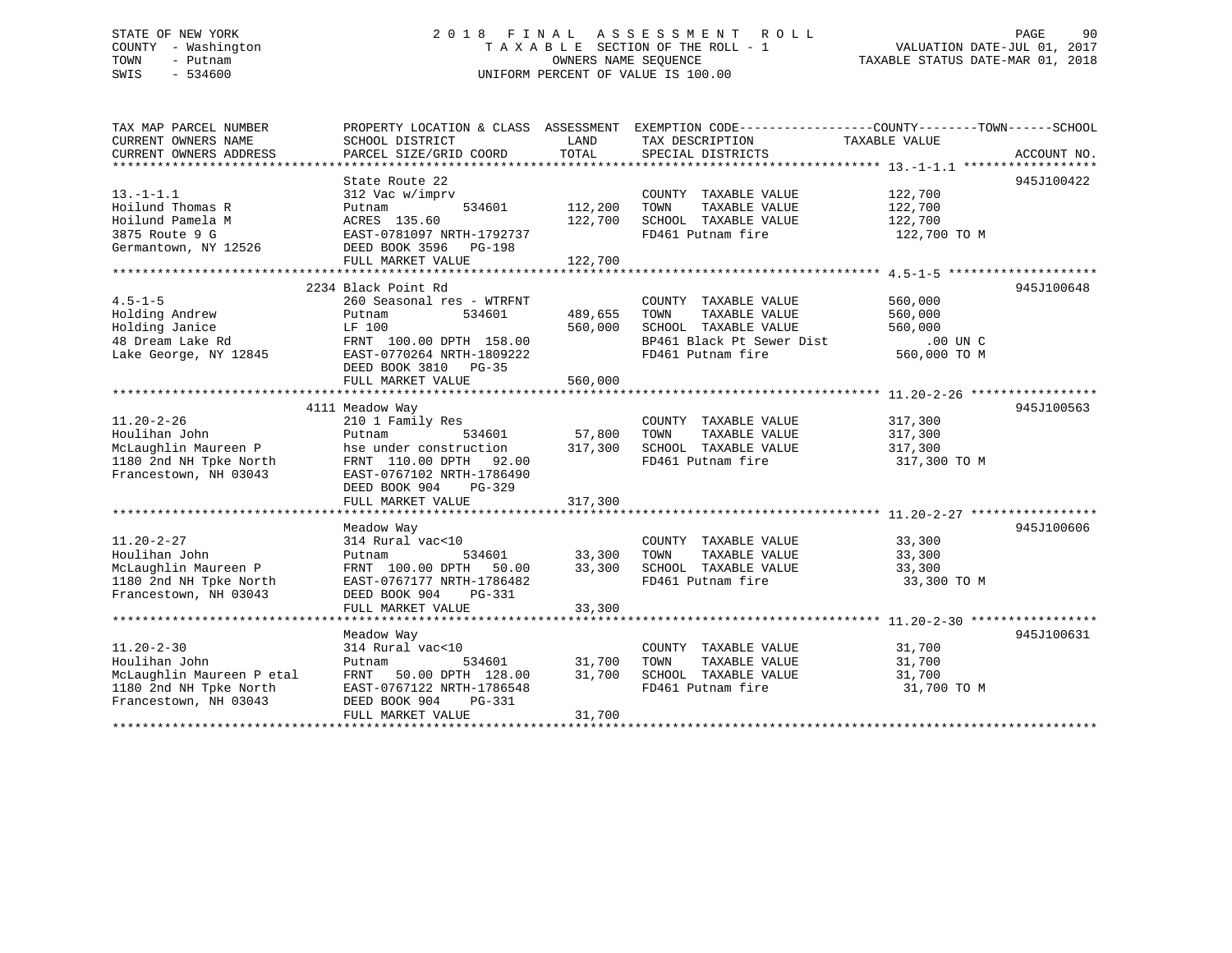STATE OF NEW YORK 2 0 1 8 F I N A L A S S E S S M E N T R O L L PAGE 91 COUNTY - Washington T A X A B L E SECTION OF THE ROLL - 1 VALUATION DATE-JUL 01, 2017 TOWN - Putnam OWNERS NAME SEQUENCE TAXABLE STATUS DATE-MAR 01, 2018 SWIS - 534600 UNIFORM PERCENT OF VALUE IS 100.00

TAX MAP PARCEL NUMBER PROPERTY LOCATION & CLASS ASSESSMENT EXEMPTION CODE------------------COUNTY--------TOWN------SCHOOL CURRENT OWNERS NAME SCHOOL DISTRICT THE LAND TAX DESCRIPTION TAXABLE VALUE CURRENT OWNERS ADDRESS PARCEL SIZE/GRID COORD TOTAL SPECIAL DISTRICTS ACCOUNT NO. \*\*\*\*\*\*\*\*\*\*\*\*\*\*\*\*\*\*\*\*\*\*\*\*\*\*\*\*\*\*\*\*\*\*\*\*\*\*\*\*\*\*\*\*\*\*\*\*\*\*\*\*\*\*\*\*\*\*\*\*\*\*\*\*\*\*\*\*\*\*\*\*\*\*\*\*\*\*\*\*\*\*\*\*\*\*\*\*\*\*\*\*\*\*\*\*\*\*\*\*\*\*\* 1.18-1-11 \*\*\*\*\*\*\*\*\*\*\*\*\*\*\*\*\*\* 2149 Black Point Rd 945J1003181.18-1-11 280 Res Multiple - WTRFNT COUNTY TAXABLE VALUE 555,000 Houskamp David Putnam 534601 414,800 TOWN TAXABLE VALUE 555,000 2150 Black Point Rd LF 72' 785/241 555,000 SCHOOL TAXABLE VALUE 555,000 Ticonderoga, NY 12883 785/253;2992/7;2992/12 BP461 Black Pt Sewer Dist .00 UN C FRNT 70.00 DPTH 305.00 FD461 Putnam fire 555,000 TO M EAST-0771807 NRTH-1810391 DEED BOOK 3835 PG-220DEED BOOK 5055 FUTERS<br>FULL MARKET VALUE 555,000 \*\*\*\*\*\*\*\*\*\*\*\*\*\*\*\*\*\*\*\*\*\*\*\*\*\*\*\*\*\*\*\*\*\*\*\*\*\*\*\*\*\*\*\*\*\*\*\*\*\*\*\*\*\*\*\*\*\*\*\*\*\*\*\*\*\*\*\*\*\*\*\*\*\*\*\*\*\*\*\*\*\*\*\*\*\*\*\*\*\*\*\*\*\*\*\*\*\*\*\*\*\*\* 12.-3-1 \*\*\*\*\*\*\*\*\*\*\*\*\*\*\*\*\*\*\*\* 174 Gull Bay Rd 945J100337 12.-3-1 312 Vac w/imprv COUNTY TAXABLE VALUE 125,000 Hudson Falls Realty LLC Putnam 534601 115,000 TOWN TAXABLE VALUE 125,000 116 Oak St ACRES 100.00 125,000 SCHOOL TAXABLE VALUE 125,000 PO Box 267 EAST-0773453 NRTH-1785496 FD461 Putnam fire 125,000 TO M Hudson Falls, NY 12839 DEED BOOK 3355 PG-243 FULL MARKET VALUE 125,000 \*\*\*\*\*\*\*\*\*\*\*\*\*\*\*\*\*\*\*\*\*\*\*\*\*\*\*\*\*\*\*\*\*\*\*\*\*\*\*\*\*\*\*\*\*\*\*\*\*\*\*\*\*\*\*\*\*\*\*\*\*\*\*\*\*\*\*\*\*\*\*\*\*\*\*\*\*\*\*\*\*\*\*\*\*\*\*\*\*\*\*\*\*\*\*\*\*\*\*\*\*\*\* 12.-4-44 \*\*\*\*\*\*\*\*\*\*\*\*\*\*\*\*\*\*\* 5569 Evergreen Shores Way 945J100904 12.-4-44 210 1 Family Res - WTRFNT COUNTY TAXABLE VALUE 742,000 Hughes Stephen A Putnam 534601 419,600 TOWN TAXABLE VALUE 742,000 Hughes Cindy Lot 5 742,000 SCHOOL TAXABLE VALUE 742,000 2 Frost Commons Ct ACRES 4.30 FD461 Putnam fire 742,000 TO M Slingerlands, NY 12159 EAST-0767401 NRTH-1790539 DEED BOOK 857 PG-80 FULL MARKET VALUE 742,000 \*\*\*\*\*\*\*\*\*\*\*\*\*\*\*\*\*\*\*\*\*\*\*\*\*\*\*\*\*\*\*\*\*\*\*\*\*\*\*\*\*\*\*\*\*\*\*\*\*\*\*\*\*\*\*\*\*\*\*\*\*\*\*\*\*\*\*\*\*\*\*\*\*\*\*\*\*\*\*\*\*\*\*\*\*\*\*\*\*\*\*\*\*\*\*\*\*\*\*\*\*\*\* 8.-2-11.2 \*\*\*\*\*\*\*\*\*\*\*\*\*\*\*\*\*\* 712 Liddle-Harris Rd 945J1009428.-2-11.2 314 Rural vac<10 COUNTY TAXABLE VALUE 7,600 Hunsdon Ada Putnam 534601 7,600 TOWN TAXABLE VALUE 7,600 301 Russell St ACRES 1.70 7,600 SCHOOL TAXABLE VALUE 7,600 Crown Point, NY 12928 EAST-0778885 NRTH-1797725 FD461 Putnam fire 7,600 TO M DEED BOOK 475 PG-499FULL MARKET VALUE 7,600 \*\*\*\*\*\*\*\*\*\*\*\*\*\*\*\*\*\*\*\*\*\*\*\*\*\*\*\*\*\*\*\*\*\*\*\*\*\*\*\*\*\*\*\*\*\*\*\*\*\*\*\*\*\*\*\*\*\*\*\*\*\*\*\*\*\*\*\*\*\*\*\*\*\*\*\*\*\*\*\*\*\*\*\*\*\*\*\*\*\*\*\*\*\*\*\*\*\*\*\*\*\*\* 11.20-4-14 \*\*\*\*\*\*\*\*\*\*\*\*\*\*\*\*\* 4339 Link Way 945J100323 11.20-4-14 210 1 Family Res - WTRFNT COUNTY TAXABLE VALUE 982,600 Hunt Mark Putnam 534601 746,800 TOWN TAXABLE VALUE 982,600 Hunt Dean 1801/23;1801/28;2992/297 982,600 SCHOOL TAXABLE VALUE 982,600 14 Stutz Ave LF 180 2992/301 FD461 Putnam fire 982,600 TO M Latham, NY 12110 <br>ACRES 1.10 EAST-0766888 NRTH-1786605 DEED BOOK 2992 PG-301FULL MARKET VALUE 982,600

\*\*\*\*\*\*\*\*\*\*\*\*\*\*\*\*\*\*\*\*\*\*\*\*\*\*\*\*\*\*\*\*\*\*\*\*\*\*\*\*\*\*\*\*\*\*\*\*\*\*\*\*\*\*\*\*\*\*\*\*\*\*\*\*\*\*\*\*\*\*\*\*\*\*\*\*\*\*\*\*\*\*\*\*\*\*\*\*\*\*\*\*\*\*\*\*\*\*\*\*\*\*\*\*\*\*\*\*\*\*\*\*\*\*\*\*\*\*\*\*\*\*\*\*\*\*\*\*\*\*\*\*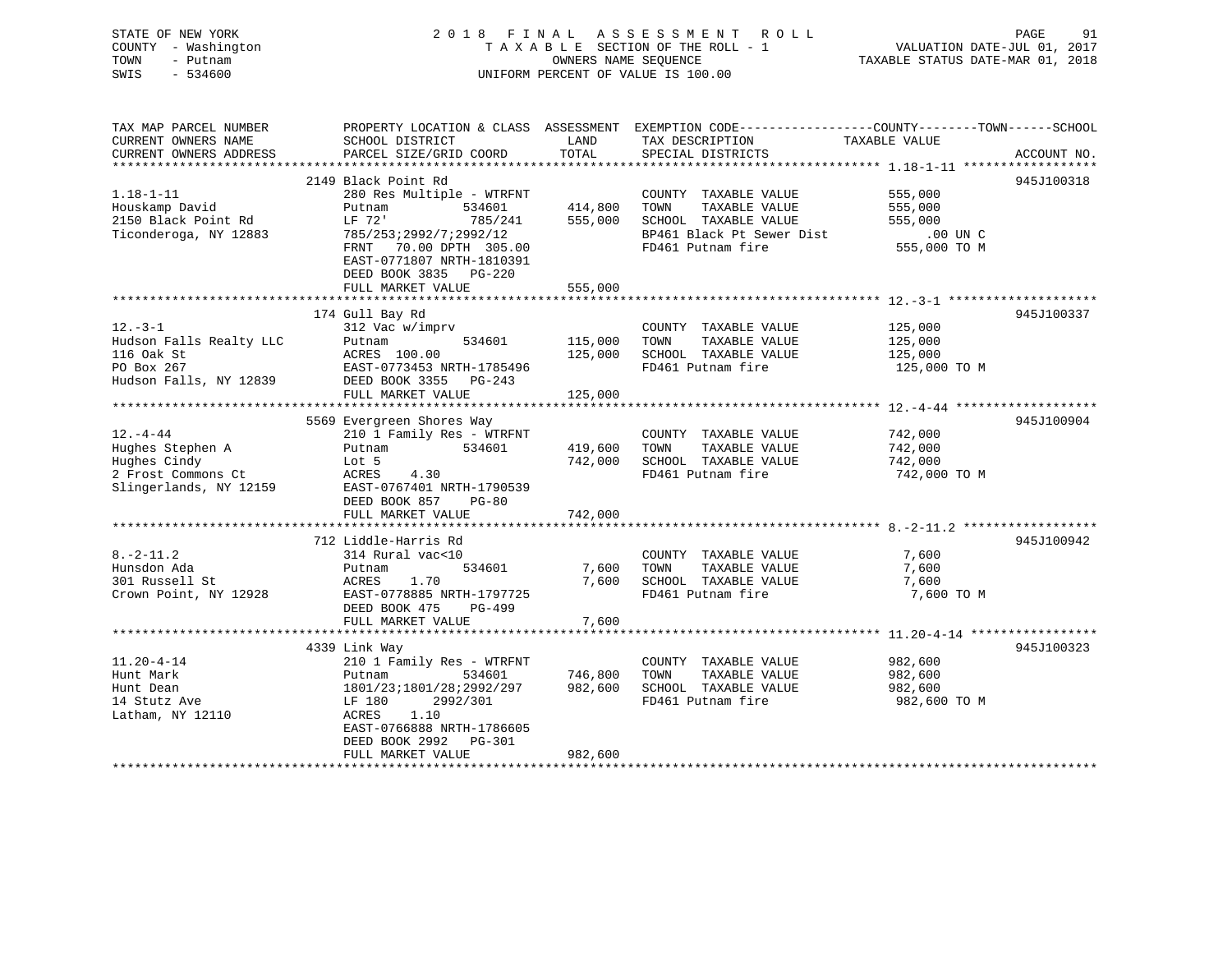# COUNTY - Washington  $T A X A B L E$  SECTION OF THE ROLL - 1<br>TOWN - Putnam data of the COUNTERS NAME SEQUENCE SWIS - 534600 UNIFORM PERCENT OF VALUE IS 100.00

STATE OF NEW YORK 2018 FINAL ASSESSMENT ROLL PAGE 92 VALUATION DATE-JUL 01, 2017

TAXABLE STATUS DATE-MAR 01, 2018

| TAX MAP PARCEL NUMBER    | PROPERTY LOCATION & CLASS ASSESSMENT EXEMPTION CODE---------------COUNTY-------TOWN-----SCHOOL |         |                             |                |                    |
|--------------------------|------------------------------------------------------------------------------------------------|---------|-----------------------------|----------------|--------------------|
| CURRENT OWNERS NAME      | SCHOOL DISTRICT                                                                                | LAND    | TAX DESCRIPTION             | TAXABLE VALUE  |                    |
| CURRENT OWNERS ADDRESS   | PARCEL SIZE/GRID COORD                                                                         | TOTAL   | SPECIAL DISTRICTS           |                | ACCOUNT NO.        |
|                          |                                                                                                |         |                             |                |                    |
|                          | 29 Ferry Way South                                                                             |         |                             |                | 945J100368         |
| $2. - 1 - 14$            | 260 Seasonal res - WTRFNT                                                                      |         | COUNTY TAXABLE VALUE        | 39,300         |                    |
| Hunter Daniel            | Putnam<br>534601                                                                               | 6,100   | TOWN<br>TAXABLE VALUE       | 39,300         |                    |
| Bobelak George           | 67' Lf                                                                                         | 39,300  | SCHOOL TAXABLE VALUE        | 39,300         |                    |
| 63 4th St                | FRNT 67.00 DPTH 90.00                                                                          |         | FD461 Putnam fire           | 39,300 TO M    |                    |
| Waterford, NY 12188      | EAST-0788259 NRTH-1810541                                                                      |         |                             |                |                    |
|                          | DEED BOOK 815<br>PG-199                                                                        |         |                             |                |                    |
|                          | FULL MARKET VALUE                                                                              | 39,300  |                             |                |                    |
|                          |                                                                                                |         |                             |                |                    |
|                          |                                                                                                |         |                             |                |                    |
|                          | 744 Gull Bay Rd                                                                                |         |                             |                | 945J100956         |
| $14.18 - 4 - 4.2$        | 210 1 Family Res - WTRFNT                                                                      |         | COUNTY TAXABLE VALUE        | 761,200        |                    |
| Hunter House LG Inc      | Putnam<br>534601                                                                               | 539,600 | TOWN<br>TAXABLE VALUE       | 761,200        |                    |
| 744 Gull Bay Rd          | Hse under construction                                                                         | 761,200 | SCHOOL TAXABLE VALUE        | 761,200        |                    |
| Putnam Station, NY 12861 | LF 131                                                                                         |         | FD461 Putnam fire           | 761,200 TO M   |                    |
|                          | $14. -4 - 4.2$                                                                                 |         |                             |                |                    |
|                          | FRNT 131.00 DPTH 136.00                                                                        |         |                             |                |                    |
|                          | EAST-0764463 NRTH-1780628                                                                      |         |                             |                |                    |
|                          | DEED BOOK 3217 PG-340                                                                          |         |                             |                |                    |
|                          | FULL MARKET VALUE                                                                              | 761,200 |                             |                |                    |
|                          |                                                                                                |         |                             |                |                    |
|                          | 239 County Route 3                                                                             |         |                             |                | 945J100240         |
| $13. - 2 - 15$           | 210 1 Family Res                                                                               |         | BAS STAR<br>41854           | $\overline{0}$ | $\Omega$<br>30,000 |
| Huntington Ernest        | 534601<br>Putnam                                                                               |         | 15,000 COUNTY TAXABLE VALUE | 154,400        |                    |
| Huntington Susan         | Bdy Ln Adjst 1955/283                                                                          | 154,400 | TOWN<br>TAXABLE VALUE       | 154,400        |                    |
| 239 County Route 3       | ACRES 1.00                                                                                     |         | SCHOOL TAXABLE VALUE        | 124,400        |                    |
| Putnam Station, NY 12861 | EAST-0785683 NRTH-1787344                                                                      |         | FD461 Putnam fire           | 154,400 TO M   |                    |
|                          | DEED BOOK 1985 PG-281                                                                          |         |                             |                |                    |
|                          | FULL MARKET VALUE                                                                              | 154,400 |                             |                |                    |
|                          |                                                                                                |         |                             |                |                    |
|                          | Lake Rd                                                                                        |         |                             |                | 945J101043         |
| $16. - 1 - 6.2$          | 322 Rural vac>10                                                                               |         | COUNTY TAXABLE VALUE        | 56,800         |                    |
|                          | 534601                                                                                         | 56,800  | TAXABLE VALUE<br>TOWN       | 56,800         |                    |
| Huntington Ernest L      | Putnam                                                                                         |         |                             |                |                    |
| Huntington Susan L       | ACRES 41.84                                                                                    | 56,800  | SCHOOL TAXABLE VALUE        | 56,800         |                    |
| 239 County Route 3       | EAST-0785185 NRTH-1785429                                                                      |         | FD461 Putnam fire           | 56,800 TO M    |                    |
| Putnam Station, NY 12861 | DEED BOOK 1871<br>PG-66                                                                        |         |                             |                |                    |
|                          | FULL MARKET VALUE                                                                              | 56,800  |                             |                |                    |
|                          |                                                                                                |         |                             |                |                    |
|                          | 423 Lake Rd                                                                                    |         |                             |                | 945J101014         |
| $16. - 1 - 6.1$          | 210 1 Family Res                                                                               |         | COUNTY TAXABLE VALUE        | 164,100        |                    |
| Huntington Jeffrey       | 534601<br>Putnam                                                                               | 33,500  | TOWN<br>TAXABLE VALUE       | 164,100        |                    |
| Huntington Silke         | H & L                                                                                          | 164,100 | SCHOOL TAXABLE VALUE        | 164,100        |                    |
| 148 Honeytown Rd         | ACRES<br>8.46                                                                                  |         | FD461 Putnam fire           | 164,100 TO M   |                    |
| Whitehall, NY 12887      | EAST-0786409 NRTH-1785331                                                                      |         |                             |                |                    |
|                          | DEED BOOK 504<br>PG-393                                                                        |         |                             |                |                    |
|                          | FULL MARKET VALUE                                                                              | 164,100 |                             |                |                    |
|                          |                                                                                                |         |                             |                |                    |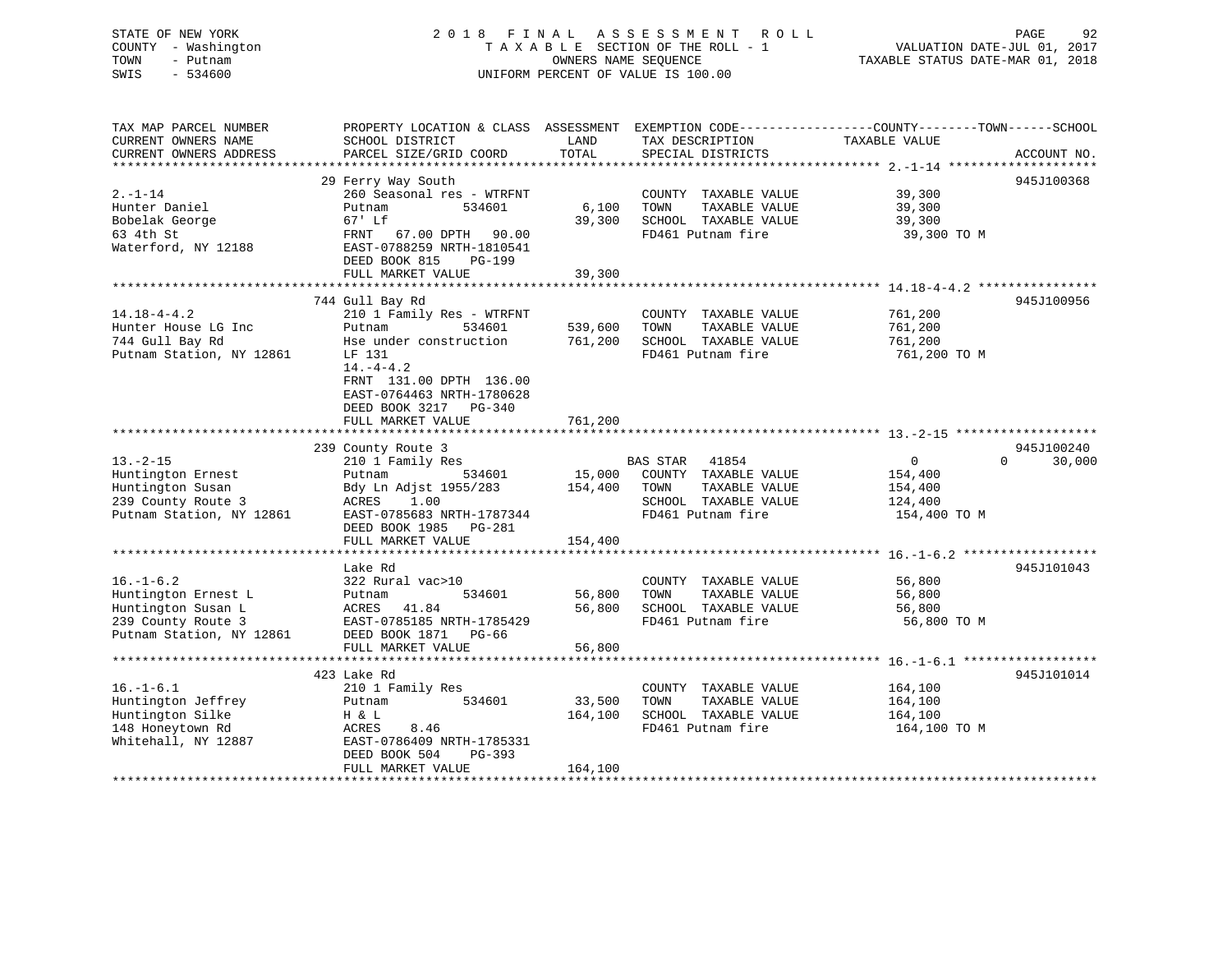| STATE OF NEW YORK   | 2018 FINAL ASSESSMENT ROLL         | 93<br>PAGE                       |
|---------------------|------------------------------------|----------------------------------|
| COUNTY - Washington | TAXABLE SECTION OF THE ROLL - 1    | VALUATION DATE-JUL 01, 2017      |
| TOWN<br>– Putnam    | OWNERS NAME SEQUENCE               | TAXABLE STATUS DATE-MAR 01, 2018 |
| SWIS<br>$-534600$   | UNIFORM PERCENT OF VALUE IS 100.00 |                                  |
|                     |                                    |                                  |
|                     |                                    |                                  |

| TAX MAP PARCEL NUMBER<br>CURRENT OWNERS NAME<br>CURRENT OWNERS ADDRESS | PROPERTY LOCATION & CLASS ASSESSMENT EXEMPTION CODE----------------COUNTY-------TOWN-----SCHOOL<br>SCHOOL DISTRICT<br>PARCEL SIZE/GRID COORD | LAND<br>TOTAL      | TAX DESCRIPTION<br>SPECIAL DISTRICTS                               | TAXABLE VALUE                      | ACCOUNT NO. |
|------------------------------------------------------------------------|----------------------------------------------------------------------------------------------------------------------------------------------|--------------------|--------------------------------------------------------------------|------------------------------------|-------------|
|                                                                        |                                                                                                                                              |                    |                                                                    |                                    |             |
| $11.8 - 5 - 18$                                                        | Royal Anchorage Way<br>314 Rural vac<10 - WTRFNT                                                                                             |                    | COUNTY TAXABLE VALUE                                               | 345,000                            | 945J100995  |
| Hurson John A<br>Hurson John C<br>4816 Leland St                       | 534601<br>Putnam<br>Lot 5<br>Lf 120                                                                                                          | 345,000<br>345,000 | TOWN<br>TAXABLE VALUE<br>SCHOOL TAXABLE VALUE<br>FD461 Putnam fire | 345,000<br>345,000<br>345,000 TO M |             |
| Chevy Chase, MD 20815                                                  | $12.-5-18$<br>FRNT 125.00 DPTH 131.00<br>EAST-0766701 NRTH-1792428<br>DEED BOOK 3661 PG-3<br>FULL MARKET VALUE                               | 345,000            |                                                                    |                                    |             |
|                                                                        |                                                                                                                                              |                    |                                                                    |                                    |             |
|                                                                        | 216 Lake Rd                                                                                                                                  |                    |                                                                    |                                    | 945J100528  |
| $16. - 1 - 3$                                                          | 270 Mfg housing                                                                                                                              |                    | COUNTY TAXABLE VALUE                                               | 16,100                             |             |
| Husfelt Shirley A                                                      | Putnam<br>534601                                                                                                                             | 11,100             | TAXABLE VALUE<br>TOWN                                              | 16,100                             |             |
| Husfelt Albert L                                                       | FRNT 100.00 DPTH 100.00                                                                                                                      | 16,100             | SCHOOL TAXABLE VALUE                                               | 16,100                             |             |
| 60 Adirondack Dr                                                       | EAST-0781691 NRTH-1783270                                                                                                                    |                    | FD461 Putnam fire                                                  | 16,100 TO M                        |             |
| Ticonderoga, NY 12883                                                  | DEED BOOK 476<br>PG-477                                                                                                                      |                    |                                                                    |                                    |             |
|                                                                        | FULL MARKET VALUE                                                                                                                            | 16,100             |                                                                    |                                    |             |
|                                                                        |                                                                                                                                              |                    |                                                                    |                                    |             |
|                                                                        | 4393 Link Way                                                                                                                                |                    |                                                                    |                                    | 945J100326  |
| $12. - 4 - 33$                                                         | 260 Seasonal res - WTRFNT                                                                                                                    |                    | COUNTY TAXABLE VALUE                                               | 638,000                            |             |
| Hyatt Irrevocable Trust Candac Putnam                                  | 534601                                                                                                                                       | 527,000            | TAXABLE VALUE<br>TOWN                                              | 638,000                            |             |
| 62 Chapman Rd                                                          | 485/1085 721/243                                                                                                                             | 638,000            | SCHOOL TAXABLE VALUE                                               | 638,000                            |             |
| Boulder, CO 80302                                                      | LF 152                                                                                                                                       |                    | FD461 Putnam fire                                                  | 638,000 TO M                       |             |
|                                                                        | FRNT 152.00 DPTH 164.00                                                                                                                      |                    |                                                                    |                                    |             |
|                                                                        | EAST-0766388 NRTH-1787824                                                                                                                    |                    |                                                                    |                                    |             |
|                                                                        | DEED BOOK 3298 PG-171                                                                                                                        |                    |                                                                    |                                    |             |
|                                                                        | FULL MARKET VALUE                                                                                                                            | 638,000            |                                                                    |                                    |             |
|                                                                        | 45 Tiroga Beach Ln                                                                                                                           |                    |                                                                    |                                    | 945J100023  |
| $1.14 - 1 - 2$                                                         | 314 Rural vac<10 - WTRFNT                                                                                                                    |                    | COUNTY TAXABLE VALUE                                               | 331,500                            |             |
| Iannuzzi Joseph P                                                      | Putnam<br>534601                                                                                                                             | 331,500            | TOWN<br>TAXABLE VALUE                                              | 331,500                            |             |
| Iannuzzi Maureen R                                                     | 852/238                                                                                                                                      | 331,500            | SCHOOL TAXABLE VALUE                                               | 331,500                            |             |
| 2 Beehive Ln                                                           | Lf 150                                                                                                                                       |                    | BP461 Black Pt Sewer Dist                                          | $.00$ UN $C$                       |             |
| Flemington, NJ 08822                                                   | FRNT 100.00 DPTH 176.00                                                                                                                      |                    | FD461 Putnam fire                                                  | 331,500 TO M                       |             |
|                                                                        | 999<br>BANK                                                                                                                                  |                    |                                                                    |                                    |             |
|                                                                        | EAST-0772520 NRTH-1812698                                                                                                                    |                    |                                                                    |                                    |             |
|                                                                        | DEED BOOK 3053 PG-1                                                                                                                          |                    |                                                                    |                                    |             |
|                                                                        | FULL MARKET VALUE                                                                                                                            | 331,500            |                                                                    |                                    |             |
|                                                                        |                                                                                                                                              |                    |                                                                    |                                    |             |
|                                                                        | 1524 Five Camps Way                                                                                                                          |                    |                                                                    |                                    | 945J100327  |
| $14.18 - 4 - 13$                                                       | 210 1 Family Res - WTRFNT                                                                                                                    |                    | COUNTY TAXABLE VALUE                                               | 599,000                            |             |
| Ilaria Richard                                                         | Putnam<br>534601                                                                                                                             | 503,400            | TOWN<br>TAXABLE VALUE                                              | 599,000                            |             |
| Ilaria Irene                                                           | Lot $12$                                                                                                                                     | 599,000            | SCHOOL TAXABLE VALUE                                               | 599,000                            |             |
| 25 Woodbrook Cir                                                       | LF 100                                                                                                                                       |                    | FD461 Putnam fire                                                  | 599,000 TO M                       |             |
| Westfield, NJ 07090                                                    | $14. - 4 - 13$                                                                                                                               |                    |                                                                    |                                    |             |
|                                                                        | 85.00 DPTH 193.00<br>FRNT                                                                                                                    |                    |                                                                    |                                    |             |
|                                                                        | EAST-0763723 NRTH-1779555                                                                                                                    |                    |                                                                    |                                    |             |
|                                                                        | DEED BOOK 419<br>PG-180                                                                                                                      |                    |                                                                    |                                    |             |
| ********************                                                   | FULL MARKET VALUE                                                                                                                            | 599,000            |                                                                    |                                    |             |
|                                                                        | *********************                                                                                                                        |                    |                                                                    |                                    |             |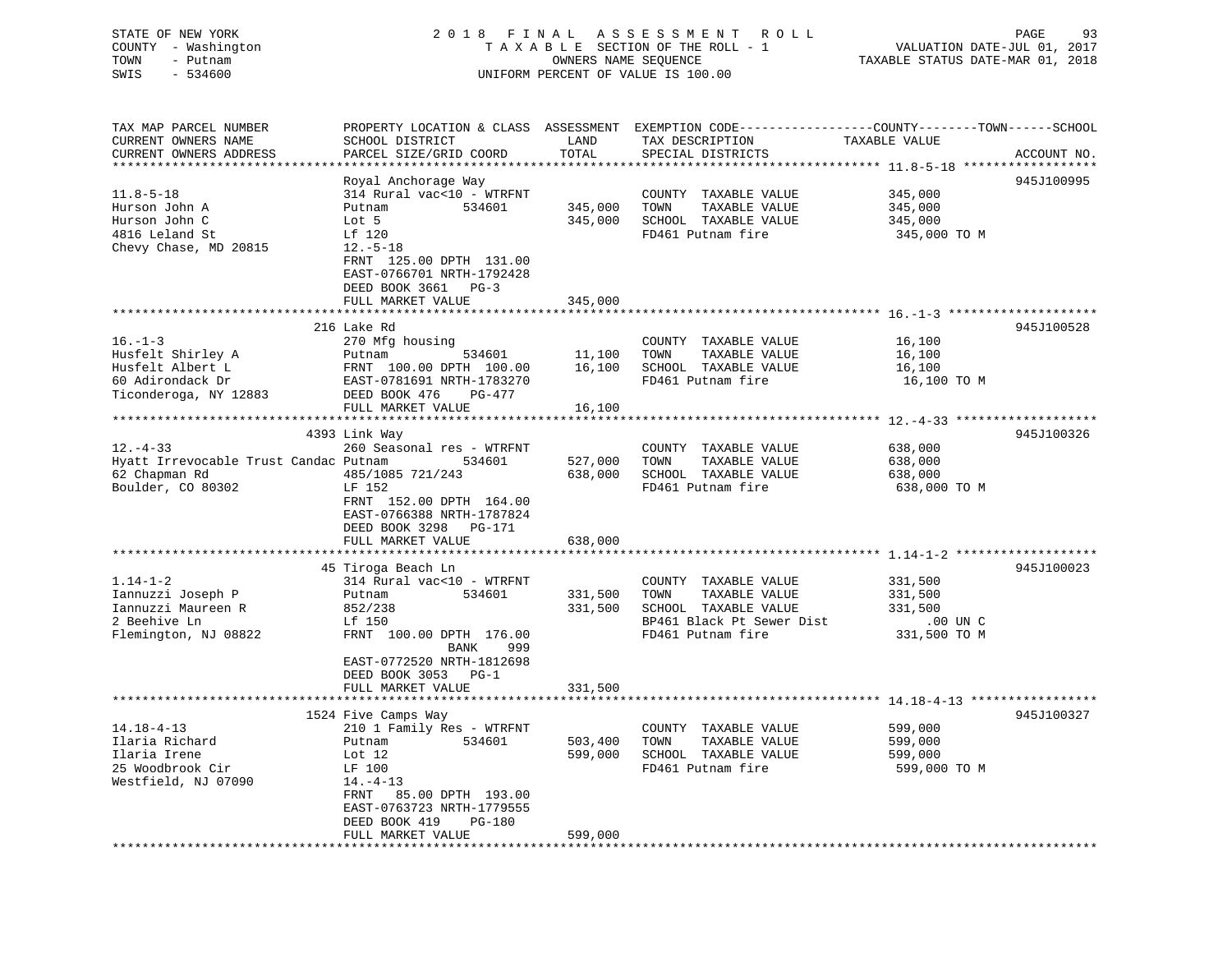### STATE OF NEW YORK 2 0 1 8 F I N A L A S S E S S M E N T R O L L PAGE 94 COUNTY - Washington T A X A B L E SECTION OF THE ROLL - 1 VALUATION DATE-JUL 01, 2017 TOWN - Putnam OWNERS NAME SEQUENCE TAXABLE STATUS DATE-MAR 01, 2018 SWIS - 534600 UNIFORM PERCENT OF VALUE IS 100.00

| TAX MAP PARCEL NUMBER<br>CURRENT OWNERS NAME<br>CURRENT OWNERS ADDRESS                                  | PROPERTY LOCATION & CLASS ASSESSMENT<br>SCHOOL DISTRICT<br>PARCEL SIZE/GRID COORD                                                                                                                            | LAND<br>TOTAL                 | EXEMPTION CODE-----------------COUNTY-------TOWN------SCHOOL<br>TAX DESCRIPTION<br>SPECIAL DISTRICTS                | TAXABLE VALUE                                               | ACCOUNT NO.                      |
|---------------------------------------------------------------------------------------------------------|--------------------------------------------------------------------------------------------------------------------------------------------------------------------------------------------------------------|-------------------------------|---------------------------------------------------------------------------------------------------------------------|-------------------------------------------------------------|----------------------------------|
| $14.18 - 4 - 14$<br>Ilaria Richard<br>Ilaria Irene<br>25 Wood Brook Cir<br>Westfield, NJ 07090          | Gull Bay Rd<br>314 Rural vac<10 - WTRFNT<br>534601<br>Putnam<br>Lot 13<br>LF 100<br>$14. -4 - 14$<br>85.00 DPTH 166.00<br>FRNT<br>EAST-0763693 NRTH-1779468<br>DEED BOOK 480<br>PG-1024<br>FULL MARKET VALUE | 318,700<br>318,700<br>318,700 | COUNTY TAXABLE VALUE<br>TOWN<br>TAXABLE VALUE<br>SCHOOL TAXABLE VALUE<br>FD461 Putnam fire                          | 318,700<br>318,700<br>318,700<br>318,700 TO M               | 945J100604                       |
| $2. - 1 - 30$<br>Irish Fields Farm LLC<br>20 Veterans Way<br>Ticonderoga, NY 12883                      | State Route 22<br>322 Rural vac>10<br>534601<br>Putnam<br>ACRES<br>68.30<br>EAST-0780707 NRTH-1811516<br>DEED BOOK 1852<br>PG-99<br>FULL MARKET VALUE                                                        | 83,300<br>83,300<br>83,300    | COUNTY TAXABLE VALUE<br>TOWN<br>TAXABLE VALUE<br>SCHOOL TAXABLE VALUE<br>CA002 Cons agri dst 2<br>FD461 Putnam fire | 83,300<br>83,300<br>83,300<br>83,300 TO<br>83,300 TO M      | 945J100067                       |
| $9. - 1 - 2$<br>Ives Peggy J LE<br>Bock Dannae Jean<br>13 Notch Hill Ln<br>Putnam Station, NY 12861     | 13 Notch Hill Ln<br>210 1 Family Res<br>534601<br>Putnam<br>Trailer Lot & Garage<br>FRNT 115.00 DPTH 150.00<br>EAST-0779499 NRTH-1800559<br>DEED BOOK 2168<br>PG-159<br>FULL MARKET VALUE                    | 12,000<br>78,000<br>78,000    | 41834<br>ENH STAR<br>COUNTY TAXABLE VALUE<br>TOWN<br>TAXABLE VALUE<br>SCHOOL TAXABLE VALUE<br>FD461 Putnam fire     | $\overline{0}$<br>78,000<br>78,000<br>11,200<br>78,000 TO M | 945J100334<br>66,800<br>$\Omega$ |
| $9. - 1 - 41$<br>Ives Peggy J LE<br>Bock Dannae Jean<br>13 Notch Hill Ln<br>Putnam Station, NY 12861    | 21 Notch Hill Ln<br>242 Rurl res&rec<br>534601<br>Putnam<br>ACRES 171.30<br>EAST-0781114 NRTH-1799295<br>DEED BOOK 2168 PG-159<br>FULL MARKET VALUE                                                          | 177,200<br>277,400<br>277,400 | COUNTY TAXABLE VALUE<br>TAXABLE VALUE<br>TOWN<br>SCHOOL TAXABLE VALUE<br>FD461 Putnam fire                          | 277,400<br>277,400<br>277,400<br>277,400 TO M               | 945J100276                       |
| $12. - 4 - 32.1$<br>Jablonski Keith D<br>Jablonski Kathleen J<br>16 Clements Rd<br>Oueensbury, NY 12804 | 5091 Sagamore Rd<br>210 1 Family Res<br>Putnam<br>534601<br>FRNT 153.00 DPTH 194.00<br>EAST-0767092 NRTH-1787575<br>DEED BOOK 3162<br><b>PG-300</b><br>FULL MARKET VALUE                                     | 93,700<br>170,200<br>170,200  | COUNTY TAXABLE VALUE<br>TAXABLE VALUE<br>TOWN<br>SCHOOL TAXABLE VALUE<br>FD461 Putnam fire                          | 170,200<br>170,200<br>170,200<br>170,200 TO M               | 945J100267                       |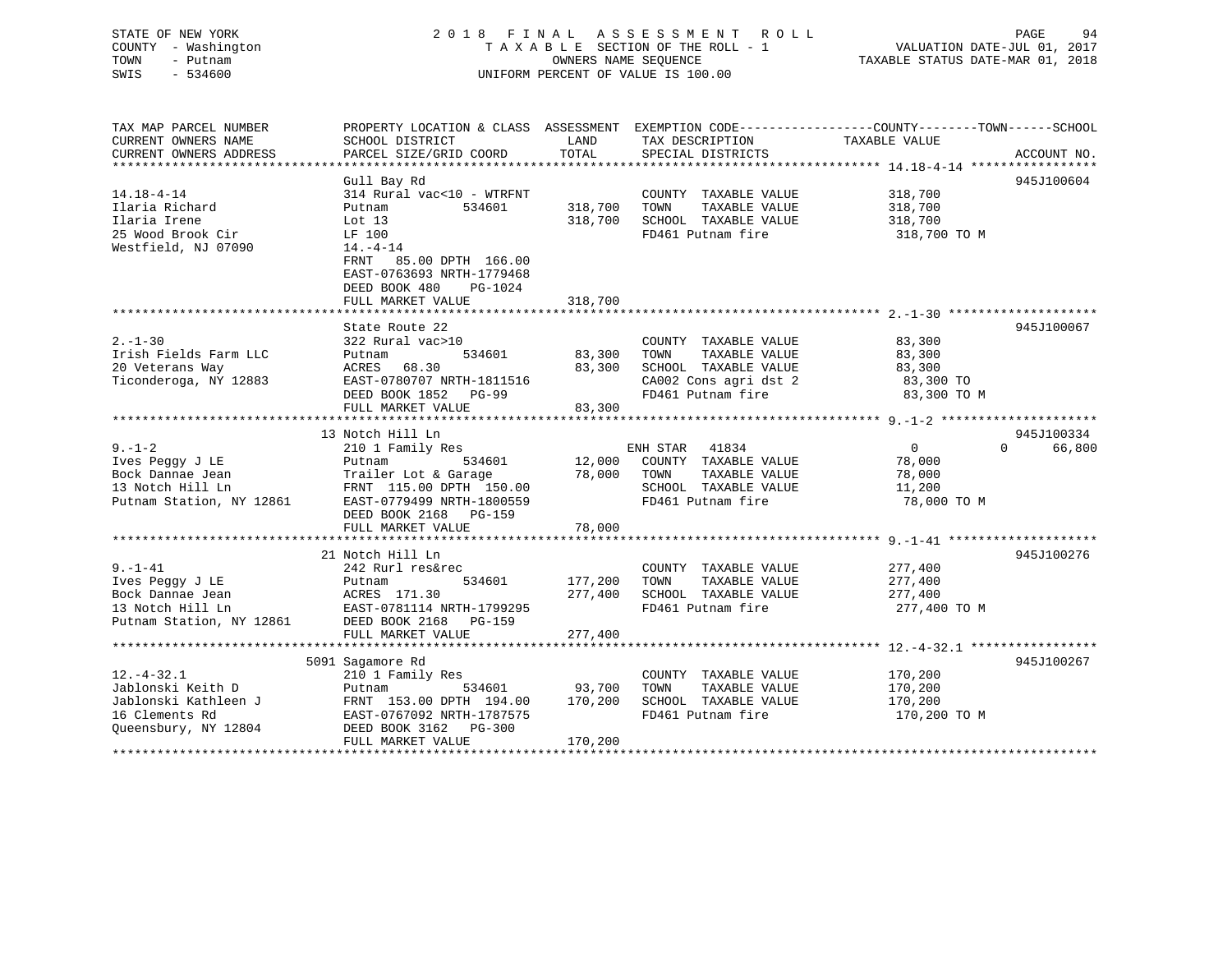STATE OF NEW YORK 2 0 1 8 F I N A L A S S E S S M E N T R O L L PAGE 95 COUNTY - Washington T A X A B L E SECTION OF THE ROLL - 1 VALUATION DATE-JUL 01, 2017 TOWN - Putnam OWNERS NAME SEQUENCE TAXABLE STATUS DATE-MAR 01, 2018 SWIS - 534600 UNIFORM PERCENT OF VALUE IS 100.00

| TAX MAP PARCEL NUMBER<br>CURRENT OWNERS NAME | SCHOOL DISTRICT                                      | LAND     | PROPERTY LOCATION & CLASS ASSESSMENT EXEMPTION CODE----------------COUNTY-------TOWN-----SCHOOL<br>TAX DESCRIPTION | TAXABLE VALUE  |                    |
|----------------------------------------------|------------------------------------------------------|----------|--------------------------------------------------------------------------------------------------------------------|----------------|--------------------|
| CURRENT OWNERS ADDRESS                       | PARCEL SIZE/GRID COORD                               | TOTAL    | SPECIAL DISTRICTS                                                                                                  |                | ACCOUNT NO.        |
| *******************                          | ****************************                         |          |                                                                                                                    |                |                    |
|                                              | 2330 Black Point Rd                                  |          |                                                                                                                    |                | 945J100446         |
| $4.9 - 1 - 1.1$                              | 210 1 Family Res - WTRFNT                            |          | COUNTY TAXABLE VALUE                                                                                               | 765,300        |                    |
| Jackson Sandra                               | Putnam<br>534601                                     | 522,500  | TOWN<br>TAXABLE VALUE                                                                                              | 765,300        |                    |
| Jackson Keith                                | LF 104                                               | 765,300  | SCHOOL TAXABLE VALUE                                                                                               | 765,300        |                    |
| 431 Fulton St                                | FRNT 104.00 DPTH 185.00                              |          | BP461 Black Pt Sewer Dist                                                                                          | $.00$ UN C     |                    |
| Philadelphia, PA 19147                       | EAST-0769101 NRTH-1807287                            |          | FD461 Putnam fire                                                                                                  | 765,300 TO M   |                    |
|                                              | DEED BOOK 3432 PG-27                                 |          |                                                                                                                    |                |                    |
|                                              | FULL MARKET VALUE                                    | 765,300  |                                                                                                                    |                |                    |
|                                              |                                                      |          |                                                                                                                    |                |                    |
|                                              | 6220 Oliver Way                                      |          |                                                                                                                    |                | 945J100255         |
| $12. - 1 - 21$                               | 260 Seasonal res - WTRFNT                            |          | COUNTY TAXABLE VALUE                                                                                               | 1032,300       |                    |
| Jannicelli Gerald F                          | 534601<br>Putnam                                     | 902,400  | TOWN<br>TAXABLE VALUE                                                                                              | 1032,300       |                    |
| Jannicelli Jeri E                            | Lot 2/Easmt 1973/231                                 |          | 1032,300 SCHOOL TAXABLE VALUE                                                                                      | 1032,300       |                    |
| 268 Broadway 508                             | LF 375                                               |          | FD461 Putnam fire                                                                                                  | 1032,300 TO M  |                    |
| Saratoga Springs, NY 12866                   | FRNT 375.00 DPTH 175.00                              |          |                                                                                                                    |                |                    |
|                                              | EAST-0766642 NRTH-1791503                            |          |                                                                                                                    |                |                    |
|                                              | DEED BOOK 2682 PG-268                                |          |                                                                                                                    |                |                    |
|                                              | FULL MARKET VALUE                                    | 1032,300 |                                                                                                                    |                |                    |
|                                              | 237 Warrick Rd                                       |          |                                                                                                                    |                | 945J100709         |
| $8. - 2 - 2.7$                               | 240 Rural res - WTRFNT                               |          | COUNTY TAXABLE VALUE                                                                                               | 2113,900       |                    |
| JARR Realty, LLC                             | Putnam<br>534601                                     | 1429,600 | TOWN<br>TAXABLE VALUE                                                                                              | 2113,900       |                    |
| 822 West Shore Dr                            | Lot 2                                                | 2113,900 | SCHOOL TAXABLE VALUE                                                                                               | 2113,900       |                    |
| Kinnelon, NJ 07405                           | ELF 1470                                             |          | FD461 Putnam fire                                                                                                  | 2113,900 TO M  |                    |
|                                              | ACRES<br>60.00                                       |          |                                                                                                                    |                |                    |
|                                              | EAST-0767134 NRTH-1794796                            |          |                                                                                                                    |                |                    |
|                                              | DEED BOOK 3822<br>PG-167                             |          |                                                                                                                    |                |                    |
|                                              | FULL MARKET VALUE                                    | 2113,900 |                                                                                                                    |                |                    |
|                                              |                                                      |          |                                                                                                                    |                |                    |
|                                              | 705 Gull Bay Rd                                      |          |                                                                                                                    |                | 945J100581         |
| $14.11 - 3 - 5$                              | 210 1 Family Res - WTRFNT                            |          | BAS STAR<br>41854                                                                                                  | $\overline{0}$ | $\Omega$<br>30,000 |
| Jockel Russell                               | 534601<br>Putnam                                     |          | 347,600 COUNTY TAXABLE VALUE                                                                                       | 729,600        |                    |
| Jockel Carol                                 | LF 101                                               | 729,600  | TOWN<br>TAXABLE VALUE                                                                                              | 729,600        |                    |
| 705 Gull Bay Rd                              | $14. -3 - 5$                                         |          | SCHOOL TAXABLE VALUE                                                                                               | 699,600        |                    |
| Putnam Station, NY 12861                     | FRNT 100.00 DPTH 92.00                               |          | FD461 Putnam fire                                                                                                  | 729,600 TO M   |                    |
|                                              | EAST-0764457 NRTH-1781427                            |          |                                                                                                                    |                |                    |
|                                              | DEED BOOK 2467 PG-279                                |          |                                                                                                                    |                |                    |
|                                              | FULL MARKET VALUE                                    | 729,600  |                                                                                                                    |                |                    |
|                                              |                                                      |          |                                                                                                                    |                |                    |
|                                              | 842 Gull Bay Rd                                      |          |                                                                                                                    |                | 945J100602         |
| $14. - 1 - 9$                                | 210 1 Family Res - WTRFNT                            |          | COUNTY TAXABLE VALUE                                                                                               | 700,000        |                    |
| Joerger Herman A Jr                          | 534601<br>Putnam                                     | 634,965  | TOWN<br>TAXABLE VALUE                                                                                              | 700,000        |                    |
| Joerger Ellen R                              | LF 240                                               | 700,000  | SCHOOL TAXABLE VALUE                                                                                               | 700,000        |                    |
| 1809 Chandelle Ct                            | ACRES<br>2.10                                        |          | FD461 Putnam fire                                                                                                  | 700,000 TO M   |                    |
| Port Orange, FL 32128-6736                   | EAST-0763704 NRTH-1778336<br>DEED BOOK 2738<br>PG-43 |          |                                                                                                                    |                |                    |
|                                              | FULL MARKET VALUE                                    | 700,000  |                                                                                                                    |                |                    |
|                                              |                                                      |          |                                                                                                                    |                |                    |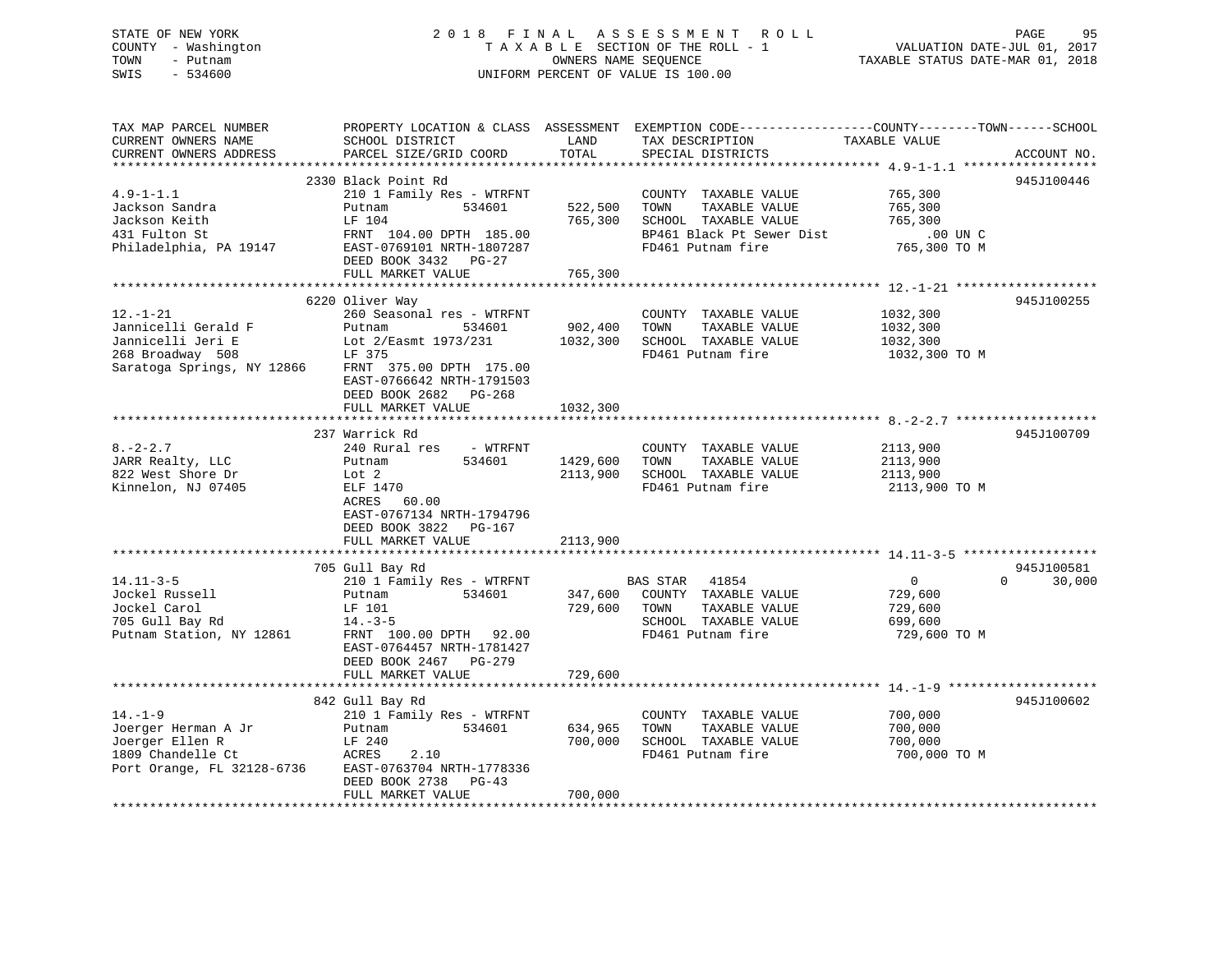| STATE OF NEW YORK<br>COUNTY - Washington<br>TOWN<br>- Putnam<br>SWIS<br>$-534600$                               | 2018 FINAL                                                                                                                                                          |                               | A S S E S S M E N T<br><b>ROLL</b><br>TAXABLE SECTION OF THE ROLL - 1<br>OWNERS NAME SEQUENCE<br>UNIFORM PERCENT OF VALUE IS 100.00 | PAGE<br>96<br>VALUATION DATE-JUL 01, 2017<br>TAXABLE STATUS DATE-MAR 01, 2018                                                   |
|-----------------------------------------------------------------------------------------------------------------|---------------------------------------------------------------------------------------------------------------------------------------------------------------------|-------------------------------|-------------------------------------------------------------------------------------------------------------------------------------|---------------------------------------------------------------------------------------------------------------------------------|
| TAX MAP PARCEL NUMBER<br>CURRENT OWNERS NAME<br>CURRENT OWNERS ADDRESS                                          | SCHOOL DISTRICT<br>PARCEL SIZE/GRID COORD                                                                                                                           | LAND<br>TOTAL                 | TAX DESCRIPTION<br>SPECIAL DISTRICTS                                                                                                | PROPERTY LOCATION & CLASS ASSESSMENT EXEMPTION CODE---------------COUNTY-------TOWN------SCHOOL<br>TAXABLE VALUE<br>ACCOUNT NO. |
|                                                                                                                 |                                                                                                                                                                     |                               |                                                                                                                                     |                                                                                                                                 |
|                                                                                                                 | 3004 Our Way                                                                                                                                                        |                               |                                                                                                                                     | 945J100114                                                                                                                      |
| $11.20 - 3 - 28$<br>Johannesen Steven<br>Johannesen Robert<br>463 West Rd<br>Surprise, NY 12176                 | 260 Seasonal res - WTRFNT<br>Putnam<br>534601<br>LF 120<br>FRNT<br>60.00 DPTH 120.00<br>EAST-0766886 NRTH-1785476<br>DEED BOOK 623<br>PG-117                        | 320,600<br>484,500            | COUNTY TAXABLE VALUE<br>TOWN<br>TAXABLE VALUE<br>SCHOOL TAXABLE VALUE<br>FD461 Putnam fire                                          | 484,500<br>484,500<br>484,500<br>484,500 TO M                                                                                   |
|                                                                                                                 | FULL MARKET VALUE                                                                                                                                                   | 484,500                       |                                                                                                                                     |                                                                                                                                 |
|                                                                                                                 |                                                                                                                                                                     |                               |                                                                                                                                     |                                                                                                                                 |
| $13. - 2 - 27$<br>Johns Allan E Jr<br>108 County Route 2<br>Putnam, NY 12861                                    | 108 County Route 2<br>210 1 Family Res<br>534601<br>Putnam<br>FRNT 110.00 DPTH 148.00<br>EAST-0783892 NRTH-1792009<br>DEED BOOK 696<br>$PG-68$                      | 11,800<br>90,000              | BAS STAR 41854<br>COUNTY TAXABLE VALUE<br>TOWN<br>TAXABLE VALUE<br>SCHOOL TAXABLE VALUE<br>FD461 Putnam fire                        | 945J100182<br>$\Omega$<br>$\Omega$<br>30,000<br>90,000<br>90,000<br>60,000<br>90,000 TO M                                       |
|                                                                                                                 | FULL MARKET VALUE                                                                                                                                                   | 90,000                        |                                                                                                                                     |                                                                                                                                 |
|                                                                                                                 |                                                                                                                                                                     |                               |                                                                                                                                     |                                                                                                                                 |
| $11.20 - 4 - 18$<br>Johnson Antoinette LE<br>Johnson Alan<br>Alan Johnson<br>60 Fairlawn Dr<br>Latham, NY 12110 | 4213 Link Way<br>260 Seasonal res - WTRFNT<br>Putnam<br>534601<br>LF 60<br>FRNT<br>50.00 DPTH 189.00<br>EAST-0766700 NRTH-1786447<br>DEED BOOK 713<br>PG-198        | 322,383<br>394,783            | COUNTY TAXABLE VALUE<br>TOWN<br>TAXABLE VALUE<br>SCHOOL TAXABLE VALUE<br>FD461 Putnam fire                                          | 945J100338<br>394,783<br>394,783<br>394,783<br>394,783 TO M                                                                     |
|                                                                                                                 | FULL MARKET VALUE                                                                                                                                                   | 394,783                       |                                                                                                                                     |                                                                                                                                 |
|                                                                                                                 |                                                                                                                                                                     |                               |                                                                                                                                     |                                                                                                                                 |
| $12. - 1 - 18$<br>Johnson Christopher D<br>Johnson Denise E<br>17 Berkshire Dr<br>Clifton Park, NY 12065        | 6215 Oliver Way<br>210 1 Family Res<br>534601<br>Putnam<br>ACRES<br>1.80 BANK<br>998<br>EAST-0767003 NRTH-1791449<br>DEED BOOK 899<br>$PG-137$<br>FULL MARKET VALUE | 246,000<br>350,000<br>350,000 | COUNTY TAXABLE VALUE<br>TOWN<br>TAXABLE VALUE<br>SCHOOL TAXABLE VALUE<br>FD461 Putnam fire                                          | 945J100819<br>350,000<br>350,000<br>350,000<br>350,000 TO M                                                                     |
|                                                                                                                 |                                                                                                                                                                     |                               |                                                                                                                                     |                                                                                                                                 |
| $9. - 1 - 36$<br>Johnson Danielle M<br>25 Wayne Ave<br>Ticonderoga, NY 12883-1037                               | 17144 State Route 22<br>210 1 Family Res<br>Putnam<br>534601<br>FRNT<br>83.00 DPTH 120.00<br>EAST-0779843 NRTH-1798069<br>DEED BOOK 1691<br>PG-116                  | 11,100<br>76,300              | COUNTY TAXABLE VALUE<br>TOWN<br>TAXABLE VALUE<br>SCHOOL TAXABLE VALUE<br>FD461 Putnam fire                                          | 945J100458<br>76,300<br>76,300<br>76,300<br>76,300 TO M                                                                         |

\*\*\*\*\*\*\*\*\*\*\*\*\*\*\*\*\*\*\*\*\*\*\*\*\*\*\*\*\*\*\*\*\*\*\*\*\*\*\*\*\*\*\*\*\*\*\*\*\*\*\*\*\*\*\*\*\*\*\*\*\*\*\*\*\*\*\*\*\*\*\*\*\*\*\*\*\*\*\*\*\*\*\*\*\*\*\*\*\*\*\*\*\*\*\*\*\*\*\*\*\*\*\*\*\*\*\*\*\*\*\*\*\*\*\*\*\*\*\*\*\*\*\*\*\*\*\*\*\*\*\*\*

FULL MARKET VALUE 76,300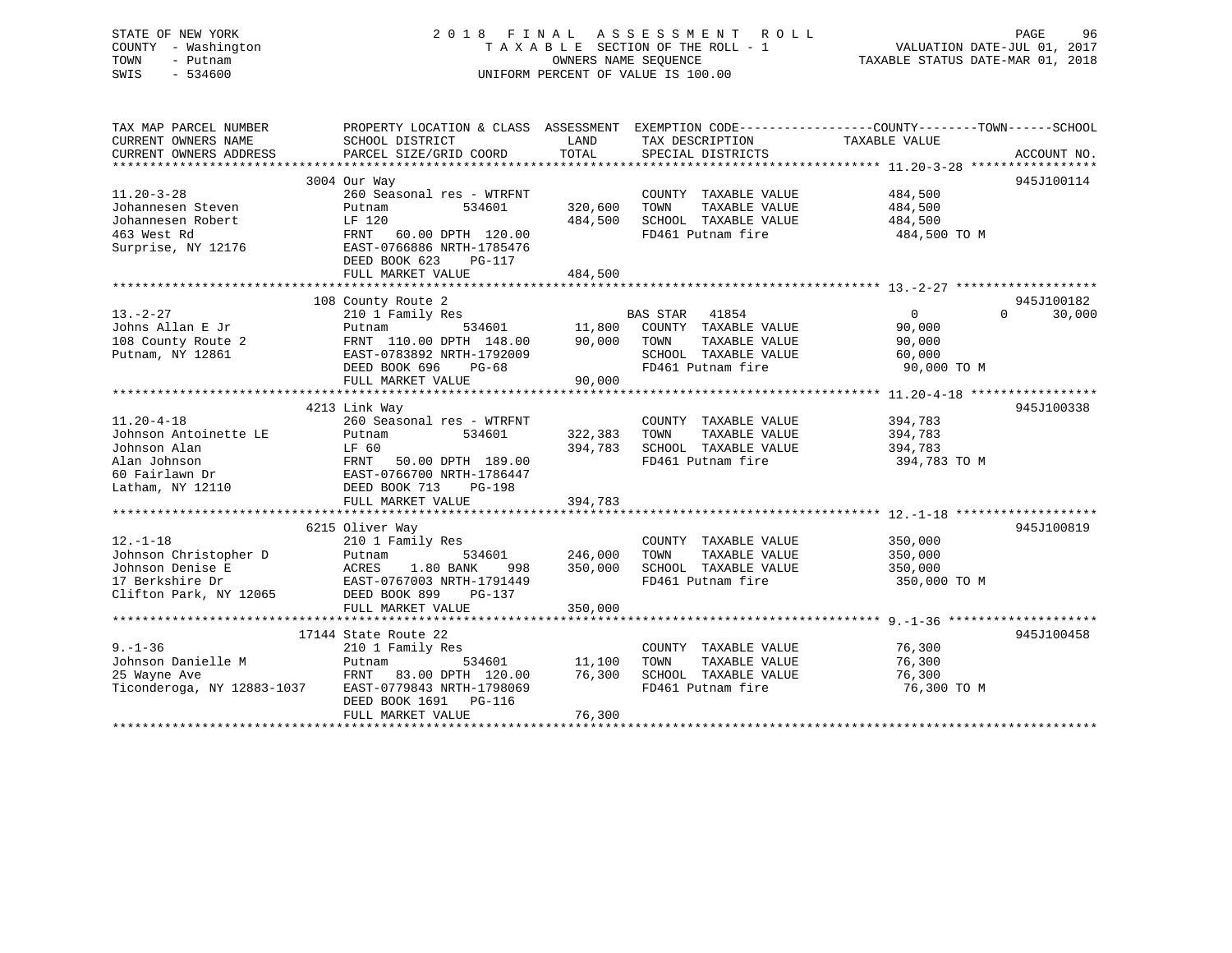### STATE OF NEW YORK 2 0 1 8 F I N A L A S S E S S M E N T R O L L PAGE 97 COUNTY - Washington T A X A B L E SECTION OF THE ROLL - 1 VALUATION DATE-JUL 01, 2017 TOWN - Putnam OWNERS NAME SEQUENCE TAXABLE STATUS DATE-MAR 01, 2018 SWIS - 534600 UNIFORM PERCENT OF VALUE IS 100.00

| TAX MAP PARCEL NUMBER<br>CURRENT OWNERS NAME<br>CURRENT OWNERS ADDRESS                                                                     | PROPERTY LOCATION & CLASS ASSESSMENT<br>SCHOOL DISTRICT<br>PARCEL SIZE/GRID COORD                                                                                                                                | LAND<br>TOTAL                 | TAX DESCRIPTION<br>SPECIAL DISTRICTS                                                                            | EXEMPTION CODE-----------------COUNTY-------TOWN------SCHOOL<br>TAXABLE VALUE | ACCOUNT NO. |
|--------------------------------------------------------------------------------------------------------------------------------------------|------------------------------------------------------------------------------------------------------------------------------------------------------------------------------------------------------------------|-------------------------------|-----------------------------------------------------------------------------------------------------------------|-------------------------------------------------------------------------------|-------------|
|                                                                                                                                            |                                                                                                                                                                                                                  |                               |                                                                                                                 |                                                                               |             |
| $13.-1-1.7$<br>Johnson Dennis<br>Johnson Susan<br>17019 State Route 22<br>Putnam Station, NY 12861                                         | 17019 State Route 22<br>210 1 Family Res<br>534601<br>Putnam<br>ACRES<br>5.17 BANK<br>999<br>EAST-0780324 NRTH-1794223<br>DEED BOOK 3387 PG-342<br>FULL MARKET VALUE                                             | 30,300<br>231,800<br>231,800  | BAS STAR<br>41854<br>COUNTY TAXABLE VALUE<br>TAXABLE VALUE<br>TOWN<br>SCHOOL TAXABLE VALUE<br>FD461 Putnam fire | $\overline{0}$<br>$\Omega$<br>231,800<br>231,800<br>201,800<br>231,800 TO M   | 30,000      |
|                                                                                                                                            |                                                                                                                                                                                                                  |                               |                                                                                                                 |                                                                               | 945J100872  |
| $11.8 - 5 - 11$<br>Johnson Timothy<br>45 N 2nd St Apt 205<br>Easton, PA 18042                                                              | 6512 Royal Anchorage Way<br>312 Vac w/imprv<br>Putnam<br>534601<br>Shed/LR's 595/256<br>Lot $12$<br>$12.-5-11$<br>FRNT 171.00 DPTH 165.00<br>ACRES<br>0.32<br>EAST-0766762 NRTH-1792318<br>DEED BOOK 3741 PG-189 | 82,000<br>85,100              | COUNTY TAXABLE VALUE<br>TAXABLE VALUE<br>TOWN<br>SCHOOL TAXABLE VALUE<br>FD461 Putnam fire                      | 85,100<br>85,100<br>85,100<br>85,100 TO M                                     |             |
|                                                                                                                                            | FULL MARKET VALUE                                                                                                                                                                                                | 85,100                        |                                                                                                                 |                                                                               |             |
| $11.8 - 5 - 13$<br>Johnson Timothy B<br>Kolman Marta B<br>45 N 2nd St<br>Easton, PA 18042<br>PRIOR OWNER ON 3/01/2018<br>Johnson Timothy B | 6510 Royal Anchorage Way<br>210 1 Family Res<br>534601<br>Putnam<br>LR's: Lot 13<br>$12.-5-13$<br>FRNT 112.00 DPTH 165.00<br>EAST-0766772 NRTH-1792221<br>DEED BOOK 2301 PG-73<br>FULL MARKET VALUE              | 223,000<br>490,300<br>490,300 | COUNTY TAXABLE VALUE<br>TAXABLE VALUE<br>TOWN<br>SCHOOL TAXABLE VALUE<br>FD461 Putnam fire                      | 490,300<br>490,300<br>490,300<br>490,300 TO M                                 | 945J101039  |
|                                                                                                                                            | 103 County Route 2                                                                                                                                                                                               |                               |                                                                                                                 |                                                                               | 945J100165  |
| $13 - 2 - 3$<br>Jordan Charles Jr<br>Jordan Catherine C<br>PO Box 6<br>Putnam Station, NY 12861                                            | 210 1 Family Res<br>534601<br>Putnam<br>FRNT<br>80.00 DPTH 180.00<br>EAST-0783729 NRTH-1792171<br>DEED BOOK 826<br>$PG-193$                                                                                      | 11,600<br>104,100             | BAS STAR 41854<br>COUNTY TAXABLE VALUE<br>TAXABLE VALUE<br>TOWN<br>SCHOOL TAXABLE VALUE<br>FD461 Putnam fire    | $\mathbf 0$<br>$\Omega$<br>104,100<br>104,100<br>74,100<br>104,100 TO M       | 30,000      |
|                                                                                                                                            | FULL MARKET VALUE                                                                                                                                                                                                | 104,100                       |                                                                                                                 |                                                                               |             |
| $14.11 - 3 - 3$<br>Jorgensen Craig<br>Jorgensen Lorraine<br>123 Stonehaven St<br>Eugene, OR 97404                                          | 693 Gull Bay Rd<br>260 Seasonal res - WTRFNT<br>534601<br>Putnam<br>LF 135<br>$14. - 3 - 3$<br>FRNT 122.00 DPTH 62.00<br>EAST-0764451 NRTH-1781718<br>DEED BOOK 3785<br>PG-275                                   | 331,800<br>511,600            | COUNTY TAXABLE VALUE<br>TAXABLE VALUE<br>TOWN<br>SCHOOL TAXABLE VALUE<br>FD461 Putnam fire                      | 511,600<br>511,600<br>511,600<br>511,600 TO M                                 | 945J100340  |
|                                                                                                                                            | FULL MARKET VALUE                                                                                                                                                                                                | 511,600                       |                                                                                                                 |                                                                               |             |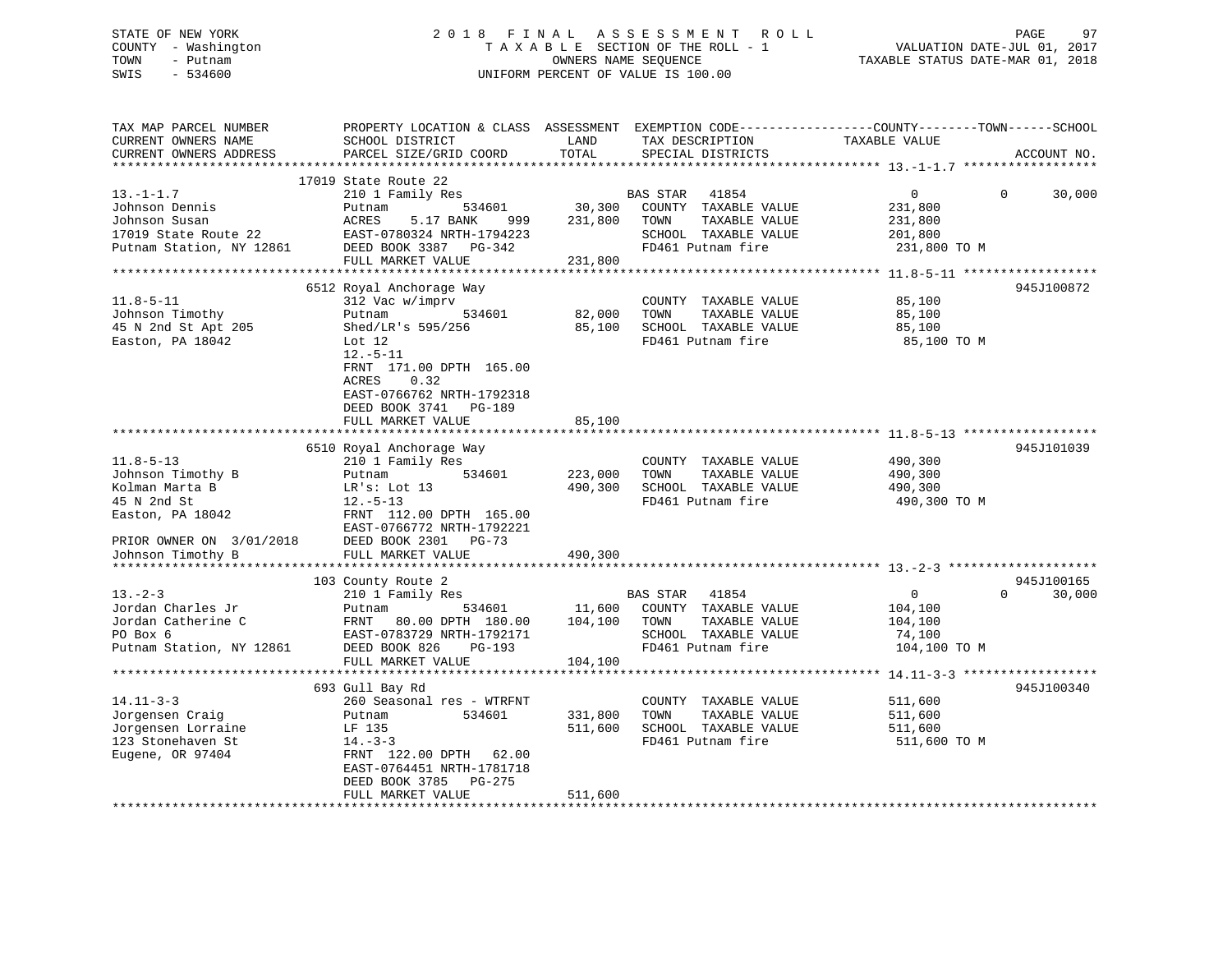### STATE OF NEW YORK 2 0 1 8 F I N A L A S S E S S M E N T R O L L PAGE 98 COUNTY - Washington T A X A B L E SECTION OF THE ROLL - 1 VALUATION DATE-JUL 01, 2017 TOWN - Putnam OWNERS NAME SEQUENCE TAXABLE STATUS DATE-MAR 01, 2018 SWIS - 534600 UNIFORM PERCENT OF VALUE IS 100.00

| TAX MAP PARCEL NUMBER                                                |                                                                                                                                                                                                                                                                                                                                                                                               |                    | PROPERTY LOCATION & CLASS ASSESSMENT EXEMPTION CODE---------------COUNTY-------TOWN-----SCHOOL |                    |            |
|----------------------------------------------------------------------|-----------------------------------------------------------------------------------------------------------------------------------------------------------------------------------------------------------------------------------------------------------------------------------------------------------------------------------------------------------------------------------------------|--------------------|------------------------------------------------------------------------------------------------|--------------------|------------|
| CURRENT OWNERS NAME                                                  | SCHOOL DISTRICT                                                                                                                                                                                                                                                                                                                                                                               | LAND               | TAX DESCRIPTION                                                                                | TAXABLE VALUE      |            |
|                                                                      |                                                                                                                                                                                                                                                                                                                                                                                               |                    |                                                                                                |                    |            |
|                                                                      |                                                                                                                                                                                                                                                                                                                                                                                               |                    |                                                                                                |                    |            |
|                                                                      | Lake Rd                                                                                                                                                                                                                                                                                                                                                                                       |                    |                                                                                                |                    | 945J100605 |
| $16. - 1 - 6$                                                        | 314 Rural vac<10                                                                                                                                                                                                                                                                                                                                                                              |                    | COUNTY TAXABLE VALUE 24,200                                                                    |                    |            |
| Joss Robert L                                                        |                                                                                                                                                                                                                                                                                                                                                                                               | 534601 24,200 TOWN |                                                                                                |                    |            |
|                                                                      |                                                                                                                                                                                                                                                                                                                                                                                               |                    | 24,200 TOWN TAXABLE VALUE<br>24,200 SCHOOL TAXABLE VALUE                                       | 24,200<br>24,200   |            |
|                                                                      | Joss Robert L<br>$\begin{tabular}{lllllllll} \textsc{Joss} & & & & \textsc{Pottnam} & & & \textsc{534601} \\ \textsc{Joss} & & & & & \textsc{Bets} & & \textsc{9.18} \\ \textsc{95} & & & & & \textsc{27-5403} & & \textsc{EAST-0785692} & & \textsc{NFH-1784189} \\ \textsc{Atherton, CA} & & & & \textsc{94027-5403} & & & \textsc{DEED} & \textsc{BOOK} & \textsc{610} & & \textsc{PG-251$ |                    | FD461 Putnam fire 24,200 TO M                                                                  |                    |            |
|                                                                      |                                                                                                                                                                                                                                                                                                                                                                                               |                    |                                                                                                |                    |            |
|                                                                      | FULL MARKET VALUE                                                                                                                                                                                                                                                                                                                                                                             | 24,200             |                                                                                                |                    |            |
|                                                                      |                                                                                                                                                                                                                                                                                                                                                                                               |                    |                                                                                                |                    |            |
|                                                                      | 4304 Link Way                                                                                                                                                                                                                                                                                                                                                                                 |                    |                                                                                                |                    | 945J100473 |
| $11.20 - 2 - 19$                                                     | 260 Seasonal res                                                                                                                                                                                                                                                                                                                                                                              |                    |                                                                                                |                    |            |
| JP Walter Holdings LLC                                               | 534601 58,100 TOWN<br>Putnam                                                                                                                                                                                                                                                                                                                                                                  |                    | COUNTY TAXABLE VALUE 117,000<br>TOWN TAXABLE VALUE 117,000                                     |                    |            |
|                                                                      |                                                                                                                                                                                                                                                                                                                                                                                               |                    |                                                                                                |                    |            |
|                                                                      |                                                                                                                                                                                                                                                                                                                                                                                               |                    | 117,000 SCHOOL TAXABLE VALUE 117,000                                                           |                    |            |
|                                                                      |                                                                                                                                                                                                                                                                                                                                                                                               |                    | FD461 Putnam fire                                                                              | 117,000 TO M       |            |
|                                                                      | EAST-0767216 NRTH-1786366                                                                                                                                                                                                                                                                                                                                                                     |                    |                                                                                                |                    |            |
|                                                                      | DEED BOOK 3805 PG-293                                                                                                                                                                                                                                                                                                                                                                         |                    |                                                                                                |                    |            |
|                                                                      | FULL MARKET VALUE                                                                                                                                                                                                                                                                                                                                                                             | 117,000            |                                                                                                |                    |            |
|                                                                      |                                                                                                                                                                                                                                                                                                                                                                                               |                    |                                                                                                |                    |            |
|                                                                      | 4308 Link Way                                                                                                                                                                                                                                                                                                                                                                                 |                    |                                                                                                |                    | 945J100314 |
| $11.20 - 2 - 20$                                                     | 260 Seasonal res                                                                                                                                                                                                                                                                                                                                                                              |                    | COUNTY TAXABLE VALUE                                                                           | 176,300<br>176,300 |            |
|                                                                      | Putnam 534601 60,900 TOWN                                                                                                                                                                                                                                                                                                                                                                     |                    | TAXABLE VALUE                                                                                  |                    |            |
| JP Walter Holdings LLC<br>6 Jean Ln<br>6 Jean Ln<br>Albany, NY 12203 | FRNT 50.00 DPTH 100.00 176,300 SCHOOL TAXABLE VALUE 176,300<br>EAST-0767165 NRTH-1786369 FD461 Putnam fire 176.300 176.300                                                                                                                                                                                                                                                                    |                    |                                                                                                |                    |            |
|                                                                      | EAST-0767165 NRTH-1786369                                                                                                                                                                                                                                                                                                                                                                     |                    | FD461 Putnam fire                                                                              | 176,300 TO M       |            |
|                                                                      | DEED BOOK 3805 PG-297                                                                                                                                                                                                                                                                                                                                                                         |                    |                                                                                                |                    |            |
|                                                                      |                                                                                                                                                                                                                                                                                                                                                                                               |                    |                                                                                                |                    |            |
|                                                                      |                                                                                                                                                                                                                                                                                                                                                                                               |                    |                                                                                                |                    |            |
|                                                                      | Black Point Rd                                                                                                                                                                                                                                                                                                                                                                                |                    |                                                                                                |                    |            |
| $1. - 1 - 15$                                                        | 314 Rural vac<10                                                                                                                                                                                                                                                                                                                                                                              |                    | COUNTY TAXABLE VALUE                                                                           | 1,700              |            |
|                                                                      |                                                                                                                                                                                                                                                                                                                                                                                               |                    | TAXABLE VALUE                                                                                  | 1,700              |            |
|                                                                      | Putnam 534601 1,700 TOWN TAXABLE VALUE<br>new parcel pick up 11/04 1,700 SCHOOL TAXABLE VALUE<br>ACRES 3.30 BP461 Black Pt Sewer Dist                                                                                                                                                                                                                                                         |                    |                                                                                                | 1,700              |            |
| PO Box 77                                                            |                                                                                                                                                                                                                                                                                                                                                                                               |                    | BP461 Black Pt Sewer Dist .00 UN C                                                             |                    |            |
| Erwinna, PA 18920                                                    | EAST-0771770 NRTH-1808845                                                                                                                                                                                                                                                                                                                                                                     |                    | FD461 Putnam fire                                                                              | 1,700 TO M         |            |
|                                                                      | DEED BOOK 1797    PG-230                                                                                                                                                                                                                                                                                                                                                                      |                    |                                                                                                |                    |            |
|                                                                      | FULL MARKET VALUE                                                                                                                                                                                                                                                                                                                                                                             | 1,700              |                                                                                                |                    |            |
|                                                                      |                                                                                                                                                                                                                                                                                                                                                                                               |                    |                                                                                                |                    |            |
|                                                                      | 2188 Black Point Rd                                                                                                                                                                                                                                                                                                                                                                           |                    |                                                                                                |                    | 945J100285 |
| $1.18 - 1 - 19$                                                      | 210 1 Family Res - WTRFNT                                                                                                                                                                                                                                                                                                                                                                     |                    | COUNTY TAXABLE VALUE                                                                           | 574,400            |            |
| Kallenbach George                                                    | Putnam                                                                                                                                                                                                                                                                                                                                                                                        | 534601 382,500     | TAXABLE VALUE 574,400<br>TOWN                                                                  |                    |            |
|                                                                      |                                                                                                                                                                                                                                                                                                                                                                                               |                    | 574,400 SCHOOL TAXABLE VALUE                                                                   | 574,400            |            |
| Kallenbach Constance E .69 acres J Grady<br>$PQ$ Box 77<br>PO Box 77 | LF 68'                                                                                                                                                                                                                                                                                                                                                                                        |                    |                                                                                                |                    |            |
|                                                                      |                                                                                                                                                                                                                                                                                                                                                                                               |                    |                                                                                                |                    |            |
| Erwinna, PA 18920                                                    | FRNT 80.00 DPTH 295.00                                                                                                                                                                                                                                                                                                                                                                        |                    | FD461 Putnam fire                                                                              | 574,400 TO M       |            |
|                                                                      | EAST-0771080 NRTH-1809836                                                                                                                                                                                                                                                                                                                                                                     |                    |                                                                                                |                    |            |
|                                                                      | DEED BOOK 1797 PG-230                                                                                                                                                                                                                                                                                                                                                                         |                    |                                                                                                |                    |            |
|                                                                      | FULL MARKET VALUE                                                                                                                                                                                                                                                                                                                                                                             | 574,400            |                                                                                                |                    |            |
|                                                                      |                                                                                                                                                                                                                                                                                                                                                                                               |                    |                                                                                                |                    |            |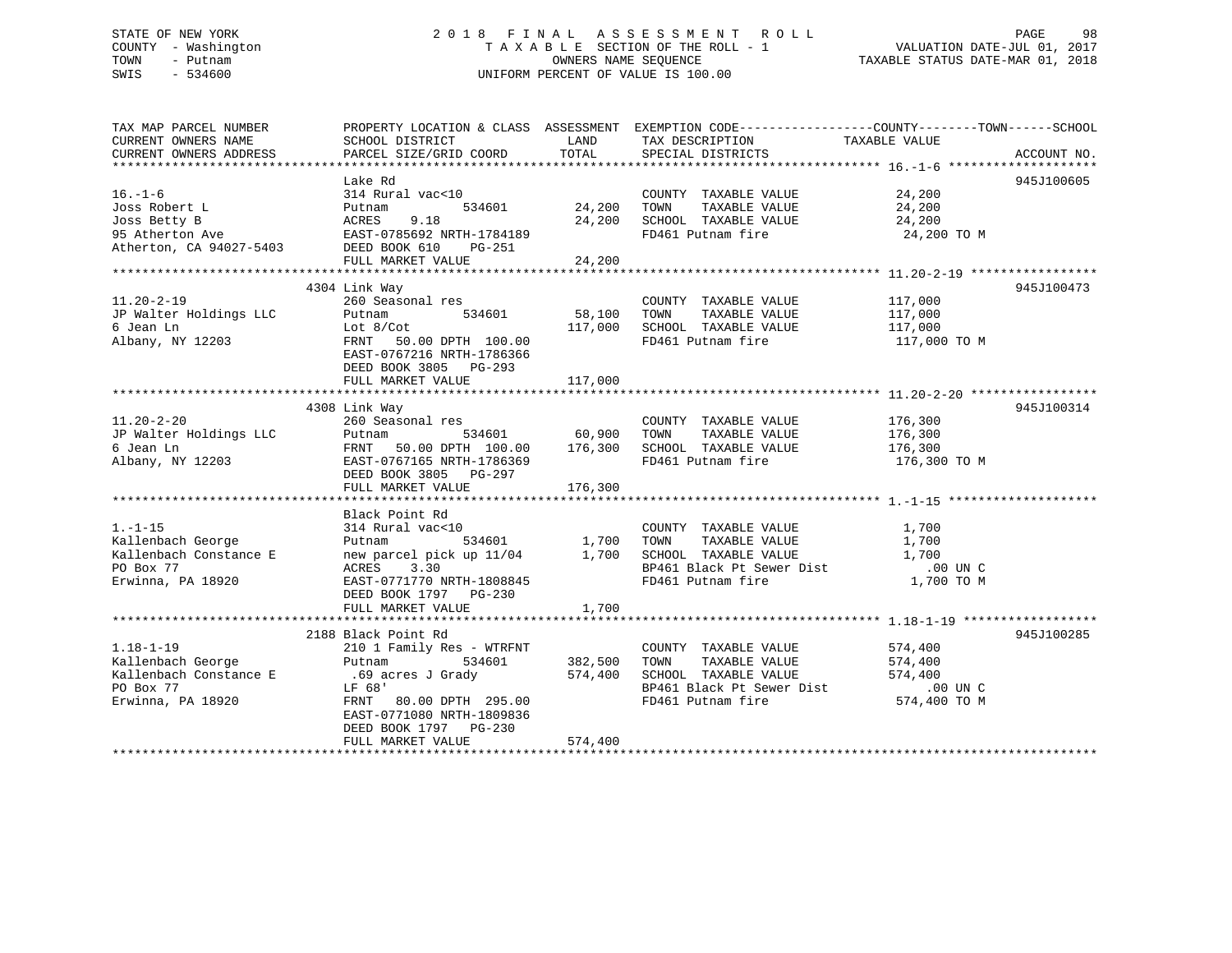### STATE OF NEW YORK 2 0 1 8 F I N A L A S S E S S M E N T R O L L PAGE 99 COUNTY - Washington T A X A B L E SECTION OF THE ROLL - 1 VALUATION DATE-JUL 01, 2017 TOWN - Putnam OWNERS NAME SEQUENCE TAXABLE STATUS DATE-MAR 01, 2018 SWIS - 534600 UNIFORM PERCENT OF VALUE IS 100.00

| TAX MAP PARCEL NUMBER<br>CURRENT OWNERS NAME<br>CURRENT OWNERS ADDRESS                               | SCHOOL DISTRICT<br>PARCEL SIZE/GRID COORD                                                                                                                                          | PROPERTY LOCATION & CLASS ASSESSMENT EXEMPTION CODE----------------COUNTY-------TOWN------SCHOOL<br>LAND<br>TAX DESCRIPTION<br>TOTAL<br>SPECIAL DISTRICTS | TAXABLE VALUE<br>ACCOUNT NO.                                                                        |
|------------------------------------------------------------------------------------------------------|------------------------------------------------------------------------------------------------------------------------------------------------------------------------------------|-----------------------------------------------------------------------------------------------------------------------------------------------------------|-----------------------------------------------------------------------------------------------------|
| $18. -2 - 2.2$<br>Kane Dennis<br>16041 State Route 22<br>Putnam Station, NY 12861                    | 16041 State Route 22<br>210 1 Family Res<br>534601<br>Putnam<br>$18. - 1 - 2.2$<br>ACRES<br>1.70<br>EAST-0774108 NRTH-1774244<br>DEED BOOK 3857 PG-82<br>FULL MARKET VALUE         | BAS STAR 41854<br>17,600<br>COUNTY TAXABLE VALUE<br>77,500<br>TOWN<br>TAXABLE VALUE<br>SCHOOL TAXABLE VALUE<br>FD461 Putnam fire<br>77,500                | 945J100947<br>$\Omega$<br>$0 \qquad \qquad$<br>30,000<br>77,500<br>77,500<br>47,500<br>77,500 TO M  |
| $16. - 1 - 18$<br>Karkoski Mark T<br>122 Lake Rd<br>Putnam Station, NY 12861                         | 122 Lake Rd<br>210 1 Family Res<br>534601<br>Putnam<br>1.00 BANK<br>ACRES<br>997<br>EAST-0779599 NRTH-1782254<br>DEED BOOK 2973 PG-220<br>FULL MARKET VALUE                        | BAS STAR 41854<br>COUNTY TAXABLE VALUE<br>15,000<br>91,300<br>TAXABLE VALUE<br>TOWN<br>SCHOOL TAXABLE VALUE<br>FD461 Putnam fire<br>91,300                | 945J101059<br>$\overline{0}$<br>$\Omega$<br>30,000<br>91,300<br>91,300<br>61,300<br>91,300 TO M     |
| $1. - 1 - 4$<br>Karlson Mark<br>Karlson Dawn<br>18 Silkey Heights Dr<br>North Granby, CT 06060       | State Route 22<br>322 Rural vac>10<br>534601<br>Putnam<br>Vacant Lot<br>ACRES 50.00<br>EAST-0779152 NRTH-1811367<br>DEED BOOK 3733 PG-192<br>FULL MARKET VALUE                     | COUNTY TAXABLE VALUE<br>TOWN<br>TAXABLE VALUE<br>69,500<br>SCHOOL TAXABLE VALUE<br>69,500<br>FD461 Putnam fire<br>69,500                                  | 945J100514<br>69,500<br>69,500<br>69,500<br>69,500 TO M                                             |
| $4.9 - 1 - 10$<br>Karlson Mark R<br>Karlson Dawn M<br>18 Silkey Heights Dr<br>North Granby, CT 06060 | Black Point Way<br>314 Rural vac<10 - WTRFNT<br>534601<br>Putnam<br>LF 320<br>ACRES<br>1.40<br>EAST-0768179 NRTH-1806194<br>DEED BOOK 3484 PG-143<br>FULL MARKET VALUE             | COUNTY TAXABLE VALUE<br>433,700<br>TOWN<br>TAXABLE VALUE<br>433,700<br>SCHOOL TAXABLE VALUE<br>BP461 Black Pt Sewer Dist<br>FD461 Putnam fire<br>433,700  | 945J100668<br>433,700<br>433,700<br>433,700<br>.00 UN C<br>433,700 TO M                             |
| $14.8 - 1 - 22$<br>Kelly Ellen S<br>PO Box 4381<br>Oueensbury, NY 12804                              | 520 Gull Bay Rd<br>260 Seasonal res - WTRFNT<br>534601<br>Putnam<br>LF 137<br>FRNT 137.00 DPTH 161.00<br>EAST-0766000 NRTH-1784908<br>DEED BOOK 877<br>PG-252<br>FULL MARKET VALUE | <b>BAS STAR</b><br>41854<br>565,000<br>COUNTY TAXABLE VALUE<br>667,000<br>TOWN<br>TAXABLE VALUE<br>SCHOOL TAXABLE VALUE<br>FD461 Putnam fire<br>667,000   | 945J100373<br>$\overline{0}$<br>$\Omega$<br>30,000<br>667,000<br>667,000<br>637,000<br>667,000 TO M |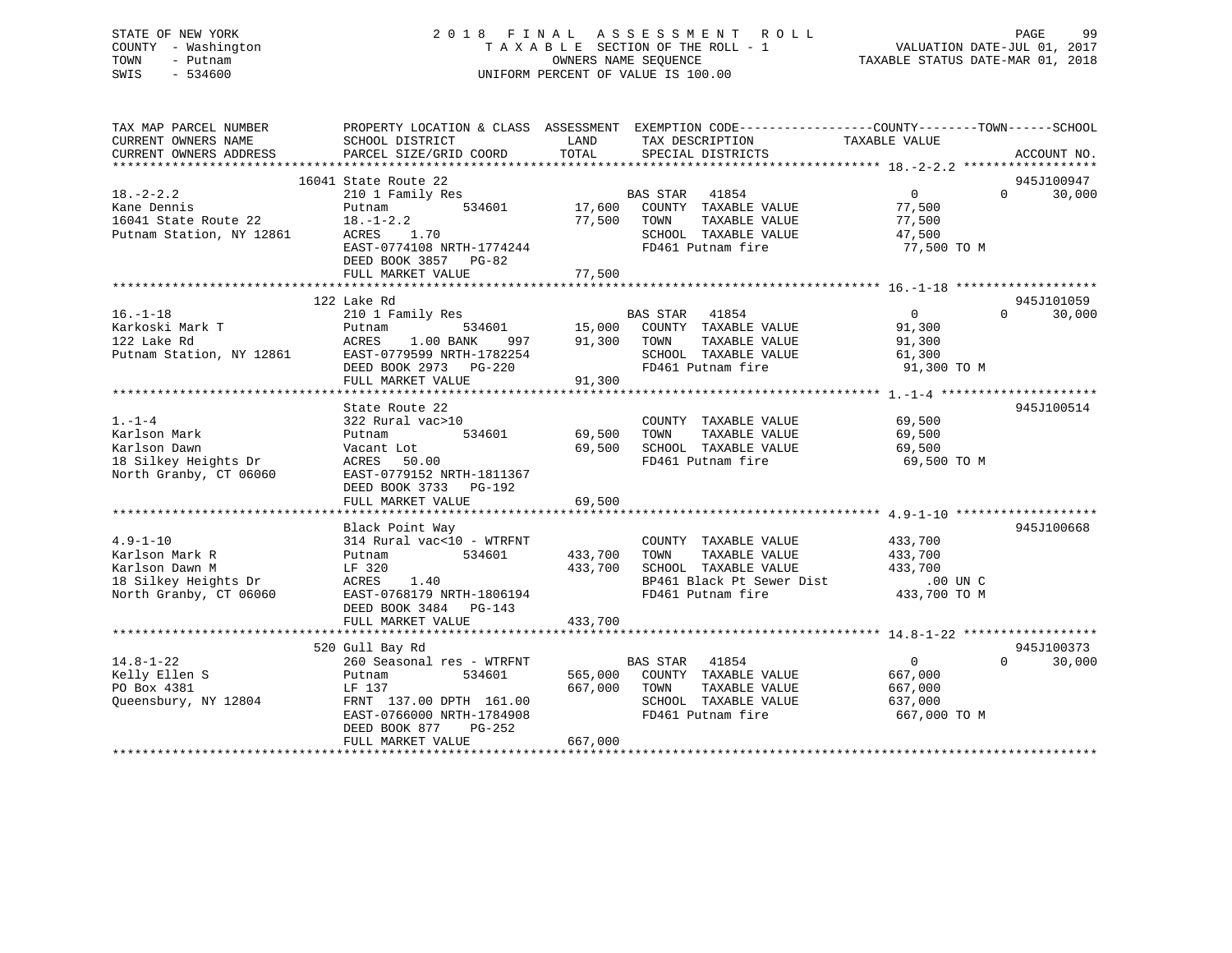| STATE OF NEW YORK<br>COUNTY - Washington<br>TOWN<br>- Putnam<br>SWIS<br>$-534600$                                                   |                                     |                                | 2018 FINAL ASSESSMENT ROLL<br>T A X A B L E SECTION OF THE ROLL - 1<br>OWNERS NAME SEQUENCE<br>UNIFORM PERCENT OF VALUE IS 100.00                                                                          | VALUATION DATE-JUL 01, 2017<br>TAXABLE STATUS DATE-MAR 01, 2018 | PAGE<br>100                 |
|-------------------------------------------------------------------------------------------------------------------------------------|-------------------------------------|--------------------------------|------------------------------------------------------------------------------------------------------------------------------------------------------------------------------------------------------------|-----------------------------------------------------------------|-----------------------------|
| TAX MAP PARCEL NUMBER<br>CURRENT OWNERS NAME<br>CURRENT OWNERS ADDRESS                                                              |                                     |                                | PROPERTY LOCATION & CLASS ASSESSMENT EXEMPTION CODE---------------COUNTY-------TOWN-----SCHOOL<br>TAX DESCRIPTION TAXABLE VALUE<br>SPECIAL DISTRICTS                                                       |                                                                 | ACCOUNT NO.                 |
|                                                                                                                                     |                                     |                                |                                                                                                                                                                                                            |                                                                 |                             |
|                                                                                                                                     | 2066 Black Point Rd                 |                                |                                                                                                                                                                                                            |                                                                 | 945J100343                  |
| $1.14 - 1 - 17$<br>Kent Mary Trustee                                                                                                |                                     |                                | 260 Seasonal res - WTRFNT COUNTY TAXABLE VALUE 810,000<br>Putnam 534601 608,000 TOWN TAXABLE VALUE 810,000                                                                                                 |                                                                 |                             |
| Kent Living Trust                                                                                                                   | LF 185'                             |                                |                                                                                                                                                                                                            |                                                                 |                             |
| 30 Laurel Ct                                                                                                                        |                                     |                                | 810,000 IOWN IRARDER VALUE 810,000<br>BP461 Black Pt Sewer Dist 00 UN C<br>FD461 Putnam fire 810,000 TO M                                                                                                  |                                                                 |                             |
| Paramus, NJ 07652                                                                                                                   | 2820/232<br>FRNT 205.00 DPTH 178.00 |                                |                                                                                                                                                                                                            |                                                                 |                             |
|                                                                                                                                     | EAST-0772867 NRTH-1812056           |                                |                                                                                                                                                                                                            |                                                                 |                             |
|                                                                                                                                     | DEED BOOK 3720 PG-109               |                                |                                                                                                                                                                                                            |                                                                 |                             |
|                                                                                                                                     | FULL MARKET VALUE                   | 810,000                        |                                                                                                                                                                                                            |                                                                 |                             |
|                                                                                                                                     |                                     |                                |                                                                                                                                                                                                            |                                                                 |                             |
|                                                                                                                                     | 16573 State Route 22                |                                |                                                                                                                                                                                                            |                                                                 |                             |
| $12. - 3 - 21$                                                                                                                      | 242 Rurl res&rec                    |                                | BAS STAR 41854                                                                                                                                                                                             | $\overline{0}$                                                  | $\Omega$<br>30,000          |
| Kerr Thomas                                                                                                                         | Putnam<br>534601                    |                                | 71,200 COUNTY TAXABLE VALUE<br>229,200 TOWN TAXABLE VALUE                                                                                                                                                  |                                                                 |                             |
| Rerr Inomas<br>Kerr Darlene                                                                                                         |                                     |                                |                                                                                                                                                                                                            | 229,200<br>229,200                                              |                             |
|                                                                                                                                     |                                     |                                | SCHOOL TAXABLE VALUE                                                                                                                                                                                       | 199,200                                                         |                             |
| Exer Darlene Sub Lot A<br>16573 State Route 22 ACRES 42.45 BANK 999<br>Putnam Station, NY 12861 EAST-0778120 NRTH-1786737           |                                     |                                | FD461 Putnam fire 229,200 TO M                                                                                                                                                                             |                                                                 |                             |
|                                                                                                                                     | DEED BOOK 730 PG-340                |                                |                                                                                                                                                                                                            |                                                                 |                             |
|                                                                                                                                     | FULL MARKET VALUE                   | 229,200                        |                                                                                                                                                                                                            |                                                                 |                             |
|                                                                                                                                     |                                     |                                |                                                                                                                                                                                                            |                                                                 |                             |
|                                                                                                                                     | 2107 Black Point Rd                 |                                |                                                                                                                                                                                                            |                                                                 | 945J100346                  |
| $1.18 - 1 - 2$                                                                                                                      | 260 Seasonal res - WTRFNT           |                                | COUNTY TAXABLE VALUE                                                                                                                                                                                       | 506,400                                                         |                             |
| Kim Hae Ahm                                                                                                                         |                                     |                                | Putnam 534601 391,400 TOWN TAXABLE VALUE 506,400<br>Camp And Waterfront 506,400 SCHOOL TAXABLE VALUE 506,400                                                                                               |                                                                 |                             |
| Kim Hazel Goodwin                                                                                                                   |                                     |                                |                                                                                                                                                                                                            |                                                                 |                             |
| 169 Beach 123 rd St                                                                                                                 | 97' Lf                              |                                | BP461 Black Pt Sewer Dist<br>FD461 Putnam fire                                                                                                                                                             | 00 UN C.<br>506,400 TO M                                        |                             |
| Rockaway Park, NY 11694                                                                                                             | 1.20<br>ACRES                       |                                |                                                                                                                                                                                                            |                                                                 |                             |
|                                                                                                                                     | EAST-0772719 NRTH-1811015           |                                |                                                                                                                                                                                                            |                                                                 |                             |
|                                                                                                                                     | DEED BOOK 890 PG-148                |                                |                                                                                                                                                                                                            |                                                                 |                             |
|                                                                                                                                     | FULL MARKET VALUE                   | 506,400<br>******************* |                                                                                                                                                                                                            |                                                                 |                             |
|                                                                                                                                     |                                     |                                |                                                                                                                                                                                                            |                                                                 |                             |
| $2. - 1 - 27.4$                                                                                                                     | County Route 2<br>322 Rural vac>10  |                                | COUNTY TAXABLE VALUE                                                                                                                                                                                       | 60,700                                                          |                             |
| King Casey                                                                                                                          |                                     | 534601 60,700                  | TOWN<br>TAXABLE VALUE                                                                                                                                                                                      |                                                                 |                             |
| 1071 County Route 2                                                                                                                 | Putnam<br>Lot 1                     |                                | 60,700 SCHOOL TAXABLE VALUE                                                                                                                                                                                | 60,700<br>60,700                                                |                             |
| Putnam Station, NY 12861                                                                                                            | ACRES 35.72                         |                                | FD461 Putnam fire                                                                                                                                                                                          | 60,700 TO M                                                     |                             |
|                                                                                                                                     | EAST-0784255 NRTH-1810302           |                                |                                                                                                                                                                                                            |                                                                 |                             |
|                                                                                                                                     | DEED BOOK 3578 PG-133               |                                |                                                                                                                                                                                                            |                                                                 |                             |
|                                                                                                                                     | FULL MARKET VALUE                   | 60,700                         |                                                                                                                                                                                                            |                                                                 |                             |
|                                                                                                                                     |                                     |                                |                                                                                                                                                                                                            |                                                                 |                             |
|                                                                                                                                     | 1071 County Route 2                 |                                |                                                                                                                                                                                                            |                                                                 | 945J101096                  |
| $2. -1 - 27.2$                                                                                                                      | 240 Rural res                       |                                | BAS STAR 41854                                                                                                                                                                                             | $\overline{0}$                                                  | $0 \qquad \qquad$<br>30,000 |
| X-1-27.2<br>King Casey L<br>1071 County Route 2<br>Putnam, NY 12861<br>Putnam, NY 12861<br>RAST-0784258 NRTH-1<br>DEED ROOK 3055 PG |                                     |                                |                                                                                                                                                                                                            |                                                                 |                             |
|                                                                                                                                     |                                     |                                | 534601 35,100 COUNTY TAXABLE VALUE<br>ANK 999 239,000 TOWN TAXABLE VALUE                                                                                                                                   | 239,000<br>239,000                                              |                             |
|                                                                                                                                     |                                     |                                |                                                                                                                                                                                                            |                                                                 |                             |
|                                                                                                                                     |                                     |                                | EAST-0784258 NRTH-1811270<br>EED BOOK 3055 PG-204 CA002 Cons agri dst 2 239,000 TO<br>FULL MARKET VALUE 239,000 FD461 Putnam fire 239,000 TO M<br>FULL MARKET VALUE 239,000 FD461 Putnam fire 239,000 TO M |                                                                 |                             |
|                                                                                                                                     |                                     |                                |                                                                                                                                                                                                            |                                                                 |                             |
|                                                                                                                                     |                                     |                                |                                                                                                                                                                                                            |                                                                 |                             |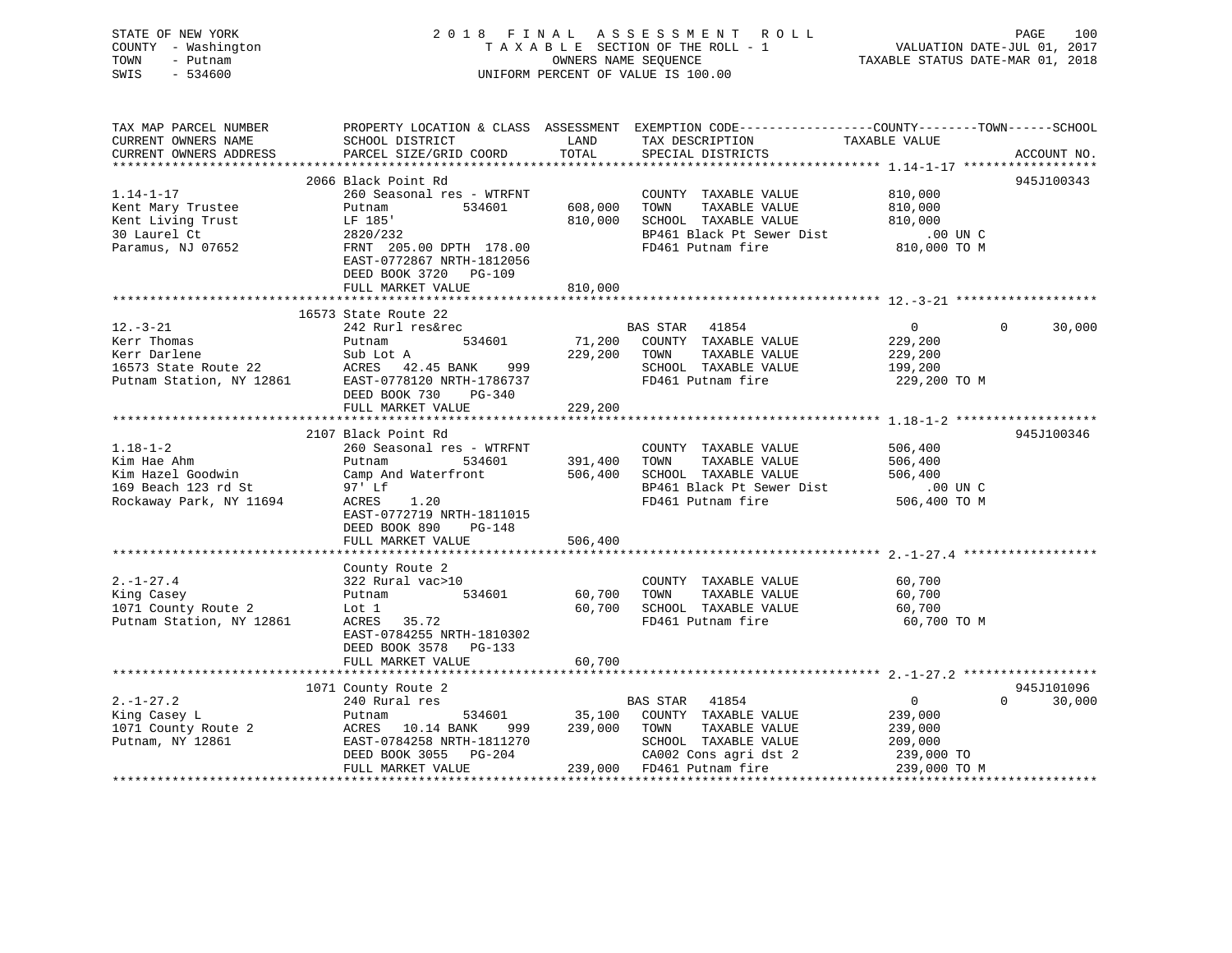### STATE OF NEW YORK 2 0 1 8 F I N A L A S S E S S M E N T R O L L PAGE 101 COUNTY - Washington T A X A B L E SECTION OF THE ROLL - 1 VALUATION DATE-JUL 01, 2017 TOWN - Putnam OWNERS NAME SEQUENCE TAXABLE STATUS DATE-MAR 01, 2018 SWIS - 534600 UNIFORM PERCENT OF VALUE IS 100.00UNIFORM PERCENT OF VALUE IS 100.00

| TAX MAP PARCEL NUMBER                 |                                                    |         |                       | PROPERTY LOCATION & CLASS ASSESSMENT EXEMPTION CODE---------------COUNTY-------TOWN------SCHOOL |             |
|---------------------------------------|----------------------------------------------------|---------|-----------------------|-------------------------------------------------------------------------------------------------|-------------|
| CURRENT OWNERS NAME                   | SCHOOL DISTRICT                                    | LAND    | TAX DESCRIPTION       | TAXABLE VALUE                                                                                   |             |
| CURRENT OWNERS ADDRESS                | PARCEL SIZE/GRID COORD                             | TOTAL   | SPECIAL DISTRICTS     |                                                                                                 | ACCOUNT NO. |
|                                       |                                                    |         |                       |                                                                                                 |             |
|                                       | 3 Ferry Way South                                  |         |                       |                                                                                                 | 945J100349  |
| $2. -1 - 11$                          | 260 Seasonal res - WTRFNT                          |         | COUNTY TAXABLE VALUE  | 79,500                                                                                          |             |
| Kingsley Edward                       | 534601<br>Putnam                                   | 29,700  | TOWN<br>TAXABLE VALUE | 79,500                                                                                          |             |
| Kingsley Kathryn                      | Cottage                                            | 79,500  | SCHOOL TAXABLE VALUE  | 79,500                                                                                          |             |
| PO Box 1146                           | 330' Lf                                            |         | FD461 Putnam fire     | 79,500 TO M                                                                                     |             |
| Latham, NY 12110                      | FRNT 330.00 DPTH 64.00                             |         |                       |                                                                                                 |             |
|                                       | EAST-0787983 NRTH-1811500                          |         |                       |                                                                                                 |             |
|                                       | DEED BOOK 495<br>PG-1091                           |         |                       |                                                                                                 |             |
|                                       | FULL MARKET VALUE                                  | 79,500  |                       |                                                                                                 |             |
|                                       | Wrights Rd                                         |         |                       |                                                                                                 | 945J100350  |
| $2. - 1 - 21$                         | 314 Rural vac<10 - WTRFNT                          |         | COUNTY TAXABLE VALUE  | 2,100                                                                                           |             |
| Kingsley Edward                       | Putnam<br>534601                                   | 2,100   | TOWN<br>TAXABLE VALUE | 2,100                                                                                           |             |
| Kingsley Kathryn                      | Lot And Well                                       | 2,100   | SCHOOL TAXABLE VALUE  | 2,100                                                                                           |             |
| PO Box 1146                           | FRNT 209.00 DPTH 130.00                            |         | FD461 Putnam fire     | 2,100 TO M                                                                                      |             |
| Latham, NY 12110                      | 0.42<br>ACRES                                      |         |                       |                                                                                                 |             |
|                                       | EAST-0787723 NRTH-1811634                          |         |                       |                                                                                                 |             |
|                                       | DEED BOOK 495<br>PG-1091                           |         |                       |                                                                                                 |             |
|                                       | FULL MARKET VALUE                                  | 2,100   |                       |                                                                                                 |             |
|                                       |                                                    |         |                       |                                                                                                 |             |
|                                       | 538 Gull Bay Rd                                    |         |                       |                                                                                                 | 945J100166  |
| $14.8 - 1 - 19$                       | 210 1 Family Res - WTRFNT                          |         | COUNTY TAXABLE VALUE  | 978,261                                                                                         |             |
| Kirkpatrick Trustee Thomas F Putnam   | 534601                                             | 479,161 | TOWN<br>TAXABLE VALUE | 978,261                                                                                         |             |
| Kirkpatrick Trustee Darlene B ELF 270 |                                                    | 978,261 | SCHOOL TAXABLE VALUE  | 978,261                                                                                         |             |
| PO Box 438                            | ACRES<br>1.18                                      |         | FD461 Putnam fire     | 978,261 TO M                                                                                    |             |
| New Hartford, NY 13413                | EAST-0766045 NRTH-1784549                          |         |                       |                                                                                                 |             |
|                                       | DEED BOOK 2970 PG-223                              |         |                       |                                                                                                 |             |
|                                       | FULL MARKET VALUE                                  | 978,261 |                       |                                                                                                 |             |
|                                       |                                                    |         |                       |                                                                                                 |             |
|                                       | Oliver Way                                         |         |                       |                                                                                                 | 945J100256  |
| $12. - 1 - 22$                        | 314 Rural vac<10 - WTRFNT                          |         | COUNTY TAXABLE VALUE  | 400,000                                                                                         |             |
| Kisel Michael                         | Putnam<br>534601                                   | 400,000 | TOWN<br>TAXABLE VALUE | 400,000                                                                                         |             |
| Kisel Luisa                           | Lots $3 \& 4$                                      | 400,000 | SCHOOL TAXABLE VALUE  | 400,000                                                                                         |             |
| PO Box 53                             | 281' Lf                                            |         | FD461 Putnam fire     | 400,000 TO M                                                                                    |             |
| Burnt Hills, NY 12027                 | 1.80<br>ACRES                                      |         |                       |                                                                                                 |             |
|                                       | EAST-0766780 NRTH-1791653<br>DEED BOOK 3540 PG-132 |         |                       |                                                                                                 |             |
|                                       | FULL MARKET VALUE                                  | 400,000 |                       |                                                                                                 |             |
|                                       |                                                    |         |                       |                                                                                                 |             |
|                                       | County Route 2                                     |         |                       |                                                                                                 | 945J100536  |
| $9 - 1 - 6$                           | 322 Rural vac>10                                   |         | COUNTY TAXABLE VALUE  | 85,000                                                                                          |             |
| Kissko Lawrence T                     | 534601<br>Putnam                                   | 85,000  | TOWN<br>TAXABLE VALUE | 85,000                                                                                          |             |
| Kissko Mary E                         | ACRES 70.00                                        | 85,000  | SCHOOL TAXABLE VALUE  | 85,000                                                                                          |             |
| 435 County Route 2                    | EAST-0785668 NRTH-1800392                          |         | CA002 Cons agri dst 2 | 85,000 TO                                                                                       |             |
| Putnam, NY 12861                      | DEED BOOK 870<br>$PG-173$                          |         | FD461 Putnam fire     | 85,000 TO M                                                                                     |             |
|                                       | FULL MARKET VALUE                                  | 85,000  |                       |                                                                                                 |             |
|                                       |                                                    |         |                       |                                                                                                 |             |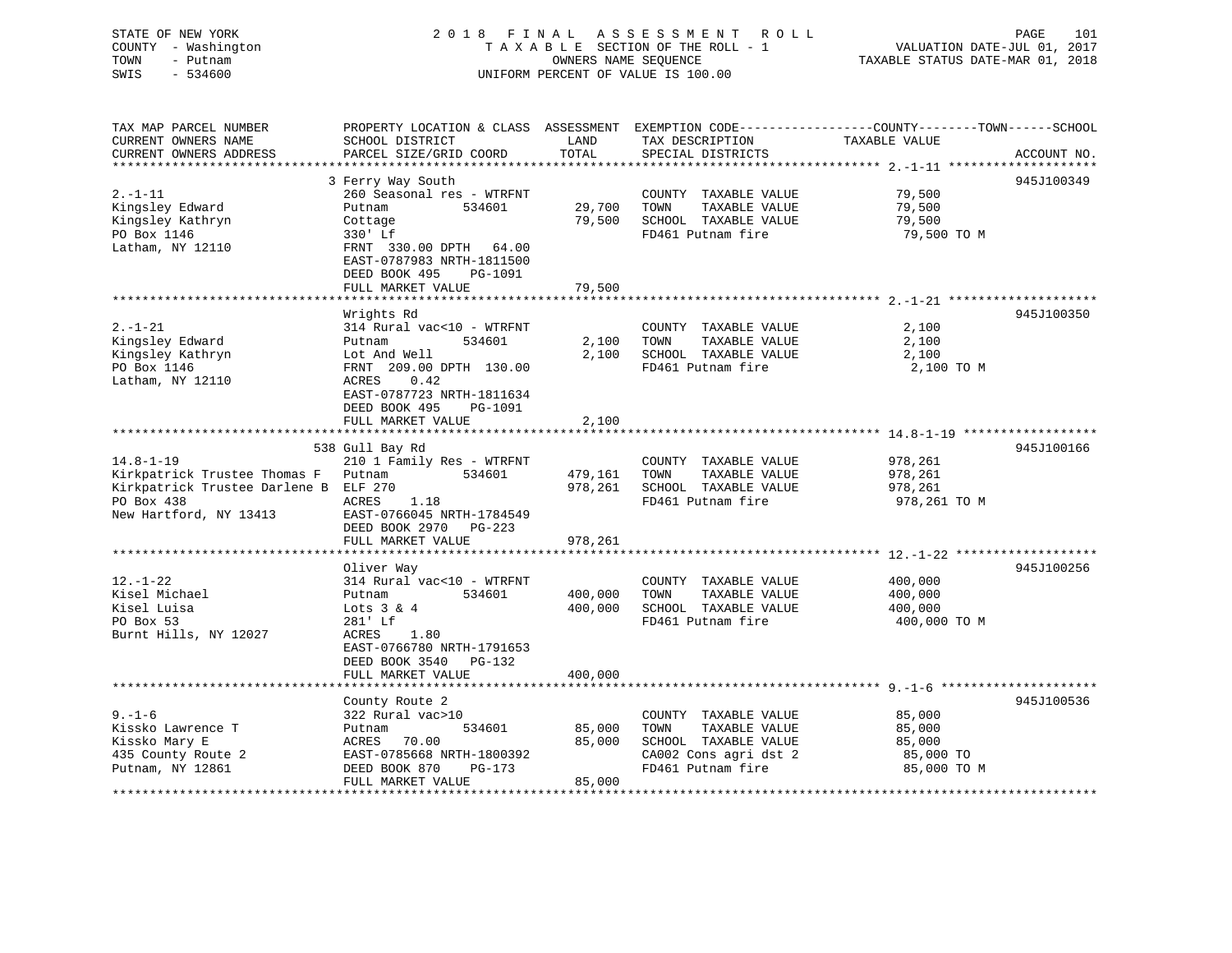### STATE OF NEW YORK 2 0 1 8 F I N A L A S S E S S M E N T R O L L PAGE 102 COUNTY - Washington T A X A B L E SECTION OF THE ROLL - 1 VALUATION DATE-JUL 01, 2017 TOWN - Putnam **CONNERS NAME SEQUENCE** TAXABLE STATUS DATE-MAR 01, 2018 SWIS - 534600 UNIFORM PERCENT OF VALUE IS 100.00

| TAX MAP PARCEL NUMBER    |                                                           |               | PROPERTY LOCATION & CLASS ASSESSMENT EXEMPTION CODE----------------COUNTY-------TOWN------SCHOOL |                          |              |
|--------------------------|-----------------------------------------------------------|---------------|--------------------------------------------------------------------------------------------------|--------------------------|--------------|
| CURRENT OWNERS NAME      | SCHOOL DISTRICT                                           | LAND          | TAX DESCRIPTION                                                                                  | TAXABLE VALUE            |              |
| CURRENT OWNERS ADDRESS   | PARCEL SIZE/GRID COORD                                    | TOTAL         | SPECIAL DISTRICTS                                                                                |                          | ACCOUNT NO.  |
|                          |                                                           |               |                                                                                                  |                          |              |
|                          | 435 County Route 2                                        |               |                                                                                                  |                          | 945J100151   |
| $9 - 1 - 7$              | 242 Rurl res&rec                                          |               | BAS STAR 41854                                                                                   | $0 \qquad \qquad$        | $0 \t30,000$ |
| Kissko Lawrence T        | 534601<br>Putnam                                          | 224,400       | COUNTY TAXABLE VALUE                                                                             | 397,400                  |              |
| Kissko Mary E            | ACRES 208.40<br>ACKES 208.40<br>EAST-0786948 NRTH-1799231 |               | 397,400 TOWN TAXABLE VALUE                                                                       | 397,400                  |              |
| 435 County Route 2       |                                                           |               | SCHOOL TAXABLE VALUE                                                                             | 367,400                  |              |
| Putnam Station, NY 12861 | DEED BOOK 870<br>PG-173                                   |               | CA002 Cons agri dst 2 397,400 TO                                                                 |                          |              |
|                          | FULL MARKET VALUE                                         |               |                                                                                                  | 397,400 TO M             |              |
|                          |                                                           |               |                                                                                                  |                          |              |
|                          | County Route 2                                            |               |                                                                                                  |                          | 945J100025   |
| $9. - 1 - 15.1$          | 314 Rural vac<10                                          |               | COUNTY TAXABLE VALUE 19,600                                                                      |                          |              |
| Kissko Lawrence T        | Putnam                                                    | 534601 19,600 | TOWN<br>TAXABLE VALUE                                                                            | 19,600                   |              |
| Kissko Mary E            | 4.90<br>ACRES                                             | 19,600        | SCHOOL TAXABLE VALUE                                                                             | 19,600                   |              |
| 435 County Route 2       | EAST-0786201 NRTH-1797968                                 |               | FD461 Putnam fire                                                                                | 19,600 TO M              |              |
| Putnam, NY 12861         | DEED BOOK 870<br>PG-173                                   |               |                                                                                                  |                          |              |
|                          | FULL MARKET VALUE                                         | 19,600        |                                                                                                  |                          |              |
|                          |                                                           |               |                                                                                                  |                          |              |
|                          | 2158 Black Point Rd                                       |               |                                                                                                  |                          | 945J100722   |
| $1.18 - 1 - 13.1$        | 210 1 Family Res - WTRFNT                                 |               | COUNTY TAXABLE VALUE                                                                             | 609,000                  |              |
| Kneller Susan M          | 534601<br>Putnam                                          | 382,400       | TOWN<br>TAXABLE VALUE                                                                            | 609,000                  |              |
| 174 George Rd            | LF 134'<br>737/163;746/214                                | 609,000       | SCHOOL TAXABLE VALUE                                                                             | 609,000                  |              |
| Ghent, NY 12075          | 248;794/169;837/200;871/1                                 |               | BP461 Black Pt Sewer Dist                                                                        | 00 UN C.<br>609,000 TO M |              |
|                          | ACRES<br>1.44                                             |               | FD461 Putnam fire                                                                                |                          |              |
|                          | EAST-0771625 NRTH-1810289                                 |               |                                                                                                  |                          |              |
|                          | DEED BOOK 2879 PG-75                                      |               |                                                                                                  |                          |              |
|                          | FULL MARKET VALUE                                         | 609,000       |                                                                                                  |                          |              |
|                          |                                                           |               |                                                                                                  |                          |              |
|                          | 836 Gull Bay Rd                                           |               |                                                                                                  |                          | 945J100986   |
| $14. - 1 - 10.1$         | 260 Seasonal res - WTRFNT                                 |               | COUNTY TAXABLE VALUE                                                                             | 1564,400                 |              |
| Kneppers Chris           | 534601<br>Putnam                                          | 1083,100      | TOWN<br>TAXABLE VALUE                                                                            | 1564,400                 |              |
| Kneppers Angela          | LF 1150 ELF 400                                           | 1564,400      | SCHOOL TAXABLE VALUE                                                                             | 1564,400                 |              |
| 102 Grand View Ave       | 5.00<br>ACRES                                             |               | FD461 Putnam fire                                                                                | 1564,400 TO M            |              |
| Hopewell, NJ 08525       | EAST-0763531 NRTH-1778642                                 |               |                                                                                                  |                          |              |
|                          | DEED BOOK 3687 PG-51                                      |               |                                                                                                  |                          |              |
|                          | FULL MARKET VALUE                                         | 1564,400      |                                                                                                  |                          |              |
|                          |                                                           |               |                                                                                                  |                          |              |
|                          | 1715 Railroad Way South                                   |               |                                                                                                  |                          | 945J100279   |
| $13. - 3 - 22$           | 260 Seasonal res - WTRFNT                                 |               | COUNTY TAXABLE VALUE 161,200                                                                     |                          |              |
| Knickerbocker Scott      | 534601<br>Putnam                                          | 40,200        | TOWN TAXABLE VALUE                                                                               | 161,200                  |              |
| PO Box 448               | FRNT 150.00 DPTH 290.00 161,200                           |               | SCHOOL TAXABLE VALUE                                                                             | 161,200                  |              |
| Brattleboro, VT 05302    | EAST-0789797 NRTH-1787347                                 |               | FD461 Putnam fire                                                                                | 161,200 TO M             |              |
|                          | DEED BOOK 2492 PG-344                                     |               |                                                                                                  |                          |              |
|                          | FULL MARKET VALUE                                         | 161,200       |                                                                                                  |                          |              |
|                          |                                                           |               |                                                                                                  |                          |              |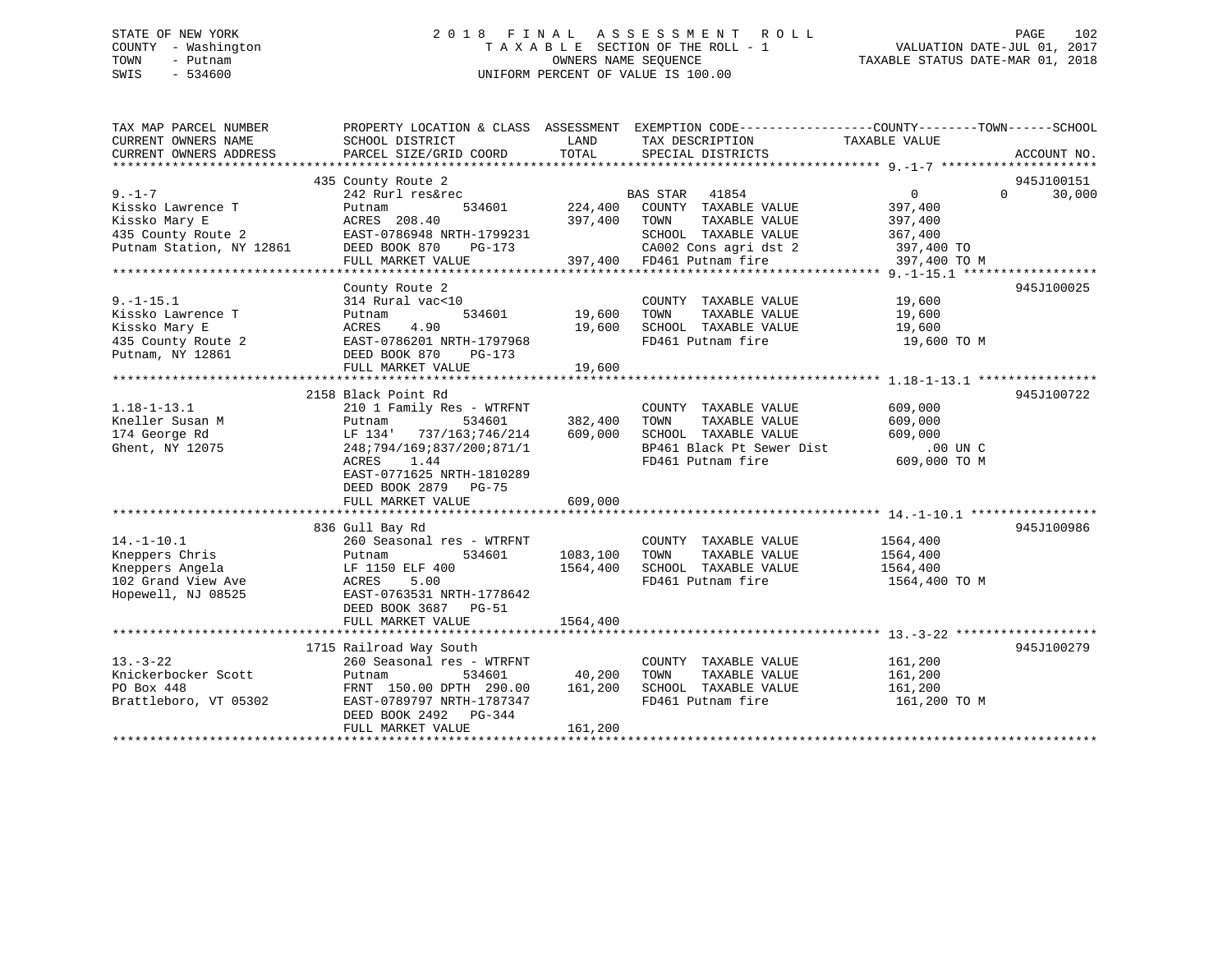### STATE OF NEW YORK 2 0 1 8 F I N A L A S S E S S M E N T R O L L PAGE 103 COUNTY - Washington T A X A B L E SECTION OF THE ROLL - 1 VALUATION DATE-JUL 01, 2017 TOWN - Putnam OWNERS NAME SEQUENCE TAXABLE STATUS DATE-MAR 01, 2018 SWIS - 534600 UNIFORM PERCENT OF VALUE IS 100.00

| TAX MAP PARCEL NUMBER<br>CURRENT OWNERS NAME             | SCHOOL DISTRICT                                         | LAND          | PROPERTY LOCATION & CLASS ASSESSMENT EXEMPTION CODE----------------COUNTY-------TOWN------SCHOOL<br>TAX DESCRIPTION TAXABLE VALUE SPECIAL DISTRICTS |              |             |
|----------------------------------------------------------|---------------------------------------------------------|---------------|-----------------------------------------------------------------------------------------------------------------------------------------------------|--------------|-------------|
| CURRENT OWNERS ADDRESS                                   | PARCEL SIZE/GRID COORD                                  | TOTAL         | SPECIAL DISTRICTS                                                                                                                                   |              | ACCOUNT NO. |
|                                                          | 2164 Black Point Rd                                     |               |                                                                                                                                                     |              | 945J100836  |
| $1.18 - 1 - 15$                                          | 280 Res Multiple - WTRFNT                               |               | COUNTY TAXABLE VALUE                                                                                                                                | 435,500      |             |
| Knoll Cottage LLC                                        | 534601<br>Putnam                                        | 343,500       | TOWN<br>TAXABLE VALUE                                                                                                                               | 435,500      |             |
| Sylvia Boyce<br>8 Temperance Pt<br>Ticonderoga, NY 12883 | 105' LF                                                 | 435,500       | SCHOOL TAXABLE VALUE 435,500                                                                                                                        |              |             |
|                                                          | ACRES 1.00                                              |               | DUN C<br>BP461 Black Pt Sewer Dist .00 UN C<br>PD461 Dutnam fire  435,500 TO M                                                                      |              |             |
|                                                          | EAST-0771489 NRTH-1810180<br>DEED BOOK 3552 PG-167      |               |                                                                                                                                                     |              |             |
|                                                          | FULL MARKET VALUE                                       | 435,500       |                                                                                                                                                     |              |             |
|                                                          |                                                         |               |                                                                                                                                                     |              |             |
|                                                          | 497 Gull Bay Rd                                         |               |                                                                                                                                                     |              | 945J100357  |
| $14.8 - 1 - 3$                                           | 260 Seasonal res                                        |               | COUNTY TAXABLE VALUE 112,900                                                                                                                        |              |             |
| Koch Gloria                                              | Putnam 534601 73,700<br>FRNT 110.00 DPTH 150.00 112,900 |               | TAXABLE VALUE<br>TOWN                                                                                                                               | 112,900      |             |
|                                                          |                                                         |               | SCHOOL TAXABLE VALUE                                                                                                                                | 112,900      |             |
|                                                          |                                                         |               | FD461 Putnam fire                                                                                                                                   | 112,900 TO M |             |
|                                                          |                                                         |               |                                                                                                                                                     |              |             |
|                                                          | FULL MARKET VALUE                                       | 112,900       |                                                                                                                                                     |              |             |
|                                                          |                                                         |               |                                                                                                                                                     |              |             |
|                                                          | Beach Ln                                                |               |                                                                                                                                                     |              | 945J100511  |
| $11.20 - 2 - 14$                                         | 314 Rural vac<10                                        | 46,700        | COUNTY TAXABLE VALUE 46,700                                                                                                                         |              |             |
| Kochan John A                                            | 534601<br>Putnam                                        | 46,700        | TOWN<br>TAXABLE VALUE<br>SCHOOL TAXABLE VALUE 46,700                                                                                                | 46,700       |             |
| 3669 Route 150                                           | Lot                                                     |               | FD461 Putnam fire                                                                                                                                   |              |             |
| East Greenbush, NY 12061                                 | FRNT 100.00 DPTH 100.00<br>EAST-0767423 NRTH-1786494    |               |                                                                                                                                                     | 46,700 TO M  |             |
|                                                          |                                                         |               |                                                                                                                                                     |              |             |
|                                                          | DEED BOOK 2519 PG-159<br>FULL MARKET VALUE              | 46,700        |                                                                                                                                                     |              |             |
|                                                          |                                                         |               |                                                                                                                                                     |              |             |
|                                                          | 4036 Beach Ln                                           |               |                                                                                                                                                     |              | 945J100539  |
| $11.20 - 2 - 13$                                         | 260 Seasonal res                                        |               | COUNTY TAXABLE VALUE 120,800                                                                                                                        |              |             |
| Kochan John A Jr                                         | 534601<br>Putnam                                        | 38,800        | TOWN                                                                                                                                                |              |             |
| 3669 Route 150                                           | Camp & Lot                                              |               | TAXABLE VALUE 120,800<br>TAXABLE VALUE 120,800<br>120,800 SCHOOL TAXABLE VALUE                                                                      |              |             |
| East Greenbush, NY 12061                                 | FRNT 50.00 DPTH 100.00                                  |               | FD461 Putnam fire                                                                                                                                   | 120,800 TO M |             |
|                                                          | EAST-0767430 NRTH-1786574                               |               |                                                                                                                                                     |              |             |
|                                                          | DEED BOOK 3500 PG-102                                   |               |                                                                                                                                                     |              |             |
|                                                          | FULL MARKET VALUE                                       | 120,800       |                                                                                                                                                     |              |             |
|                                                          |                                                         |               |                                                                                                                                                     |              |             |
|                                                          | 4033 Beach Ln                                           |               |                                                                                                                                                     |              | 945J100659  |
| $11.20 - 2 - 28$                                         | 260 Seasonal res                                        |               | COUNTY TAXABLE VALUE 142,000                                                                                                                        |              |             |
| Kochan John A Jr                                         | Putnam                                                  | 534601 65,700 | TAXABLE VALUE 142,000<br>TOWN                                                                                                                       |              |             |
|                                                          | FRNT 100.00 DPTH 96.00 142,000                          |               | SCHOOL TAXABLE VALUE 142,000                                                                                                                        |              |             |
| 3669 Route 150<br>East Greenbush, NY 12061               | EAST-0767279 NRTH-1786485                               |               | FD461 Putnam fire                                                                                                                                   | 142,000 TO M |             |
|                                                          | DEED BOOK 937<br>$PG-273$                               |               |                                                                                                                                                     |              |             |
|                                                          | FULL MARKET VALUE                                       | 142,000       |                                                                                                                                                     |              |             |
|                                                          |                                                         |               |                                                                                                                                                     |              |             |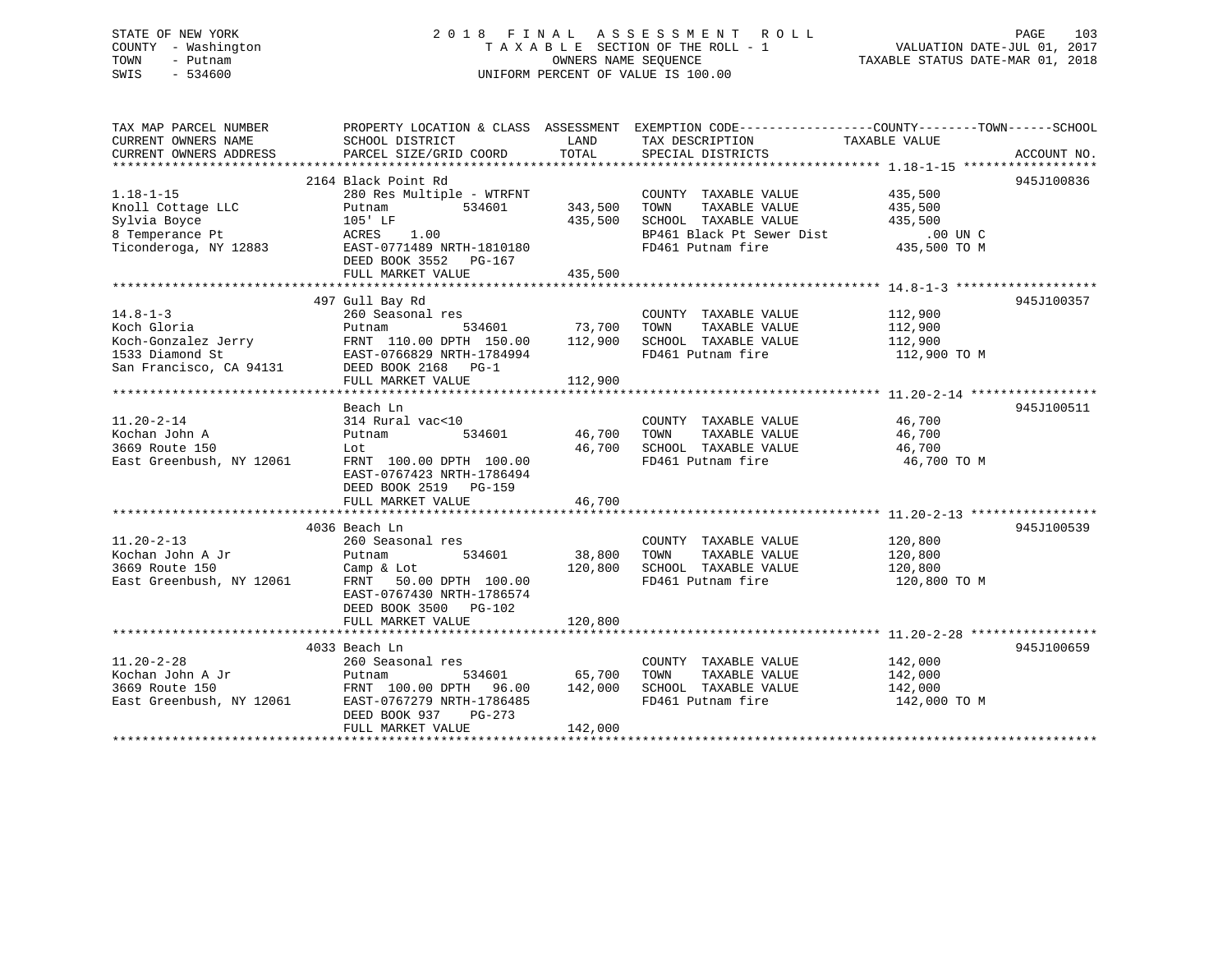### STATE OF NEW YORK 2 0 1 8 F I N A L A S S E S S M E N T R O L L PAGE 104 COUNTY - Washington T A X A B L E SECTION OF THE ROLL - 1 VALUATION DATE-JUL 01, 2017 TOWN - Putnam **CONNERS NAME SEQUENCE** TAXABLE STATUS DATE-MAR 01, 2018 SWIS - 534600 UNIFORM PERCENT OF VALUE IS 100.00

| TAX MAP PARCEL NUMBER               | PROPERTY LOCATION & CLASS ASSESSMENT EXEMPTION CODE----------------COUNTY-------TOWN------SCHOOL |         |                           |               |             |
|-------------------------------------|--------------------------------------------------------------------------------------------------|---------|---------------------------|---------------|-------------|
| CURRENT OWNERS NAME                 | SCHOOL DISTRICT                                                                                  | LAND    | TAX DESCRIPTION           | TAXABLE VALUE |             |
| CURRENT OWNERS ADDRESS              | PARCEL SIZE/GRID COORD                                                                           | TOTAL   | SPECIAL DISTRICTS         |               | ACCOUNT NO. |
|                                     |                                                                                                  |         |                           |               |             |
|                                     | Beach Ln                                                                                         |         |                           |               | 945J100341  |
| $11.20 - 2 - 33$                    | 323 Vacant rural                                                                                 |         | COUNTY TAXABLE VALUE      | 2,300         |             |
| Kochan John A Jr                    | Putnam<br>534601                                                                                 | 2,300   | TAXABLE VALUE<br>TOWN     | 2,300         |             |
| 3669 Route 150                      | Lot 2                                                                                            | 2,300   | SCHOOL TAXABLE VALUE      | 2,300         |             |
| East Greenbush, NY 12061            | FRNT 50.00 DPTH 127.00                                                                           |         | FD461 Putnam fire         | 2,300 TO M    |             |
|                                     | EAST-0767260 NRTH-1786606                                                                        |         |                           |               |             |
|                                     | DEED BOOK 937 PG-273                                                                             |         |                           |               |             |
|                                     | FULL MARKET VALUE                                                                                | 2,300   |                           |               |             |
|                                     |                                                                                                  |         |                           |               |             |
|                                     | Link Way                                                                                         |         |                           |               | 945J100661  |
| $11.20 - 4 - 26$                    | 312 Vac w/imprv - WTRFNT                                                                         |         | COUNTY TAXABLE VALUE      | 49,800        |             |
| Kochan John A Jr                    | 534601<br>Putnam                                                                                 | 46,200  | TAXABLE VALUE<br>TOWN     | 49,800        |             |
| 3669 Route 150                      | LF 10                                                                                            | 49,800  | SCHOOL TAXABLE VALUE      | 49,800        |             |
| East Greenbush, NY 12061            | FRNT 10.00 DPTH 106.00                                                                           |         | FD461 Putnam fire         | 49,800 TO M   |             |
|                                     | EAST-0766980 NRTH-1786282                                                                        |         |                           |               |             |
|                                     | PG-273                                                                                           |         |                           |               |             |
|                                     | DEED BOOK 937                                                                                    |         |                           |               |             |
|                                     | FULL MARKET VALUE                                                                                | 49,800  |                           |               |             |
|                                     | 2214 Black Point Rd                                                                              |         |                           |               | 945J100704  |
| $1.18 - 1 - 25$                     |                                                                                                  |         |                           | 695,000       |             |
| Koehler Charles                     | 210 1 Family Res - WTRFNT<br>534601                                                              |         | COUNTY TAXABLE VALUE      |               |             |
|                                     | Putnam                                                                                           | 429,700 | TOWN<br>TAXABLE VALUE     | 695,000       |             |
| Koehler Carol                       | LF 80                                                                                            | 695,000 | SCHOOL TAXABLE VALUE      | 695,000       |             |
| 2214 Black Point Rd                 | FRNT 75.00 DPTH 230.00                                                                           |         | BP461 Black Pt Sewer Dist | .00 UN C      |             |
| Ticonderoga, NY 12883               | EAST-0770643 NRTH-1809515                                                                        |         | FD461 Putnam fire         | 695,000 TO M  |             |
|                                     | DEED BOOK 3773 PG-126                                                                            |         |                           |               |             |
|                                     | FULL MARKET VALUE                                                                                | 695,000 |                           |               |             |
|                                     |                                                                                                  |         |                           |               |             |
|                                     | 6609 Royal Anchorage Way                                                                         |         |                           |               | 945J100983  |
| $11.8 - 5 - 19$                     | 210 1 Family Res - WTRFNT                                                                        |         | COUNTY TAXABLE VALUE      | 450,000       |             |
| Kolman Marta                        | Putnam 534601 350,000                                                                            |         | TOWN<br>TAXABLE VALUE     | 450,000       |             |
| 45 N 2nd St                         | Lot 6;hse under constr                                                                           | 450,000 | SCHOOL TAXABLE VALUE      | 450,000       |             |
| Easton, PA 18042                    | Lf 125                                                                                           |         | FD461 Putnam fire         | 450,000 TO M  |             |
|                                     | $12.-5-19$                                                                                       |         |                           |               |             |
| PRIOR OWNER ON 3/01/2018            | FRNT 86.00 DPTH 131.00                                                                           |         |                           |               |             |
| Kolman Marta                        | EAST-0766728 NRTH-1792535                                                                        |         |                           |               |             |
|                                     | DEED BOOK 3672 PG-250                                                                            |         |                           |               |             |
|                                     | FULL MARKET VALUE                                                                                | 450,000 |                           |               |             |
|                                     |                                                                                                  |         |                           |               |             |
|                                     | 4113 Meadow Way                                                                                  |         |                           |               | 945J100144  |
| $11.20 - 2 - 32$                    | 260 Seasonal res                                                                                 |         | COUNTY TAXABLE VALUE      | 100,400       |             |
| Kopzynski Karen                     | 534601<br>Putnam                                                                                 | 67,000  | TOWN<br>TAXABLE VALUE     | 100,400       |             |
| Vink Sharon                         | FRNT 125.00 DPTH 100.00                                                                          | 100,400 | SCHOOL TAXABLE VALUE      | 100,400       |             |
| 907 Stanley St                      | EAST-0767114 NRTH-1786631                                                                        |         | FD461 Putnam fire         | 100,400 TO M  |             |
| Schenectady, NY 12307 DEED BOOK 739 | $PG-213$                                                                                         |         |                           |               |             |
|                                     | FULL MARKET VALUE                                                                                | 100,400 |                           |               |             |
|                                     |                                                                                                  |         |                           |               |             |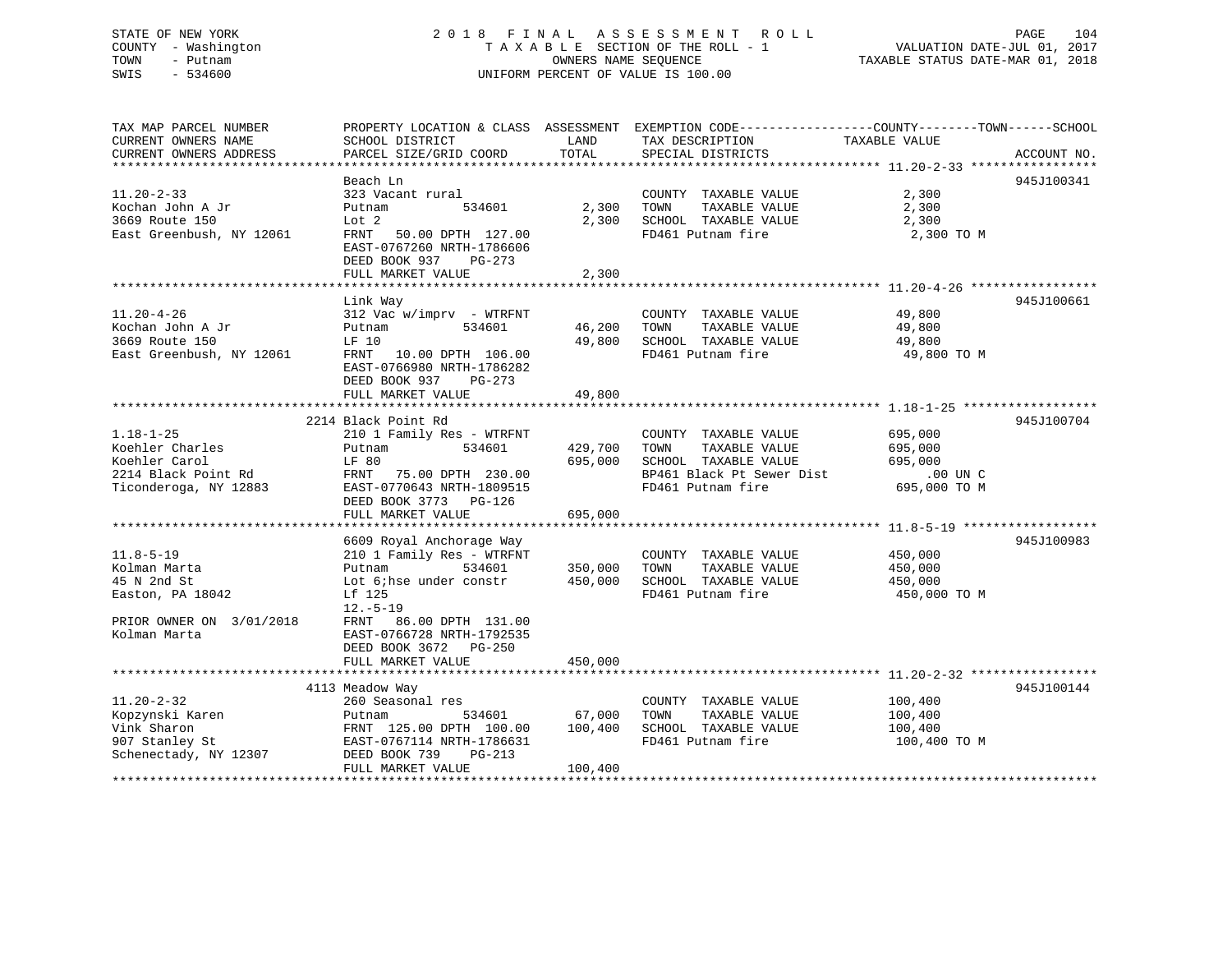### STATE OF NEW YORK 2 0 1 8 F I N A L A S S E S S M E N T R O L L PAGE 105 COUNTY - Washington T A X A B L E SECTION OF THE ROLL - 1 VALUATION DATE-JUL 01, 2017 TOWN - Putnam OWNERS NAME SEQUENCE TAXABLE STATUS DATE-MAR 01, 2018 SWIS - 534600 UNIFORM PERCENT OF VALUE IS 100.00

| TAX MAP PARCEL NUMBER<br>CURRENT OWNERS NAME<br>CURRENT OWNERS ADDRESS                            | PROPERTY LOCATION & CLASS ASSESSMENT<br>SCHOOL DISTRICT<br>PARCEL SIZE/GRID COORD                                                                                                                    | LAND<br>TOTAL                 | TAX DESCRIPTION<br>SPECIAL DISTRICTS                                                                            | EXEMPTION CODE-----------------COUNTY-------TOWN------SCHOOL<br>TAXABLE VALUE | ACCOUNT NO.                      |
|---------------------------------------------------------------------------------------------------|------------------------------------------------------------------------------------------------------------------------------------------------------------------------------------------------------|-------------------------------|-----------------------------------------------------------------------------------------------------------------|-------------------------------------------------------------------------------|----------------------------------|
| $5. - 2 - 5$<br>Kraemer Jane M<br>316 Colony Point Pl<br>Edgewater, MD 21037                      | 754 County Route 2<br>210 1 Family Res<br>534601<br>Putnam<br>FRNT 350.00 DPTH 118.00<br>EAST-0789726 NRTH-1806176<br>DEED BOOK 790<br>PG-59<br>FULL MARKET VALUE                                    | 22,100<br>135,300<br>135,300  | COUNTY TAXABLE VALUE<br>TOWN<br>TAXABLE VALUE<br>SCHOOL TAXABLE VALUE<br>FD461 Putnam fire                      | 135,300<br>135,300<br>135,300<br>135,300 TO M                                 | 945J100359                       |
| $11.20 - 3 - 13$<br>Krawiecki Edward<br>Krawiecki Diane<br>130 Heckeler Dr<br>Glenville, NY 12301 | 3506 Gull Bay Ridge Way<br>260 Seasonal res<br>Putnam<br>534601<br>Camp & Lot 12<br>FRNT 50.00 DPTH 150.00<br>EAST-0767223 NRTH-1785296<br>DEED BOOK 3701 PG-327<br>FULL MARKET VALUE                | 75,000<br>182,000<br>182,000  | COUNTY TAXABLE VALUE<br>TAXABLE VALUE<br>TOWN<br>SCHOOL TAXABLE VALUE<br>FD461 Putnam fire                      | 182,000<br>182,000<br>182,000<br>182,000 TO M                                 | 945J100550                       |
| $13. - 3 - 11$<br>Kress Katrina R<br>112 Fisher Rd<br>Schenectady, NY 12306                       | 2027 Mill Bay<br>314 Rural vac<10 - WTRFNT<br>Putnam<br>534601<br>FRNT 175.00 DPTH 100.00<br>EAST-0790017 NRTH-1791298<br>DEED BOOK 2382 PG-1<br>FULL MARKET VALUE                                   | 500<br>500<br>500             | COUNTY TAXABLE VALUE<br>TAXABLE VALUE<br>TOWN<br>SCHOOL TAXABLE VALUE<br>FD461 Putnam fire                      | 500<br>500<br>500<br>500 TO M                                                 | 945J100360                       |
| $14.18 - 4 - 12$<br>Krueger Robert A<br>162 US Oval<br>Plattsburgh, NY 12903                      | 1520 Five Camps Way<br>260 Seasonal res - WTRFNT<br>534601<br>Putnam<br>Lot 11<br>$14. -4 - 12$<br>FRNT 89.00 DPTH 219.00<br>EAST-0763751 NRTH-1779644<br>DEED BOOK 2339 PG-226<br>FULL MARKET VALUE | 514,900<br>682,800<br>682,800 | COUNTY TAXABLE VALUE<br>TAXABLE VALUE<br>TOWN<br>SCHOOL TAXABLE VALUE<br>FD461 Putnam fire                      | 682,800<br>682,800<br>682,800<br>682,800 TO M                                 | 945J100361                       |
| $9. - 1 - 44$<br>Krystowiak Donald<br>17158 State Route 22<br>Putnam Station, NY 12861            | 17158 State Route 22<br>210 1 Family Res<br>534601<br>Putnam<br>House & Lot<br>3.50<br>ACRES<br>EAST-0779893 NRTH-1798567<br>DEED BOOK 431<br>PG-838<br>FULL MARKET VALUE                            | 24,400<br>82,800<br>82,800    | ENH STAR<br>41834<br>COUNTY TAXABLE VALUE<br>TOWN<br>TAXABLE VALUE<br>SCHOOL TAXABLE VALUE<br>FD461 Putnam fire | $\overline{0}$<br>82,800<br>82,800<br>16,000<br>82,800 TO M                   | 945J100362<br>$\Omega$<br>66,800 |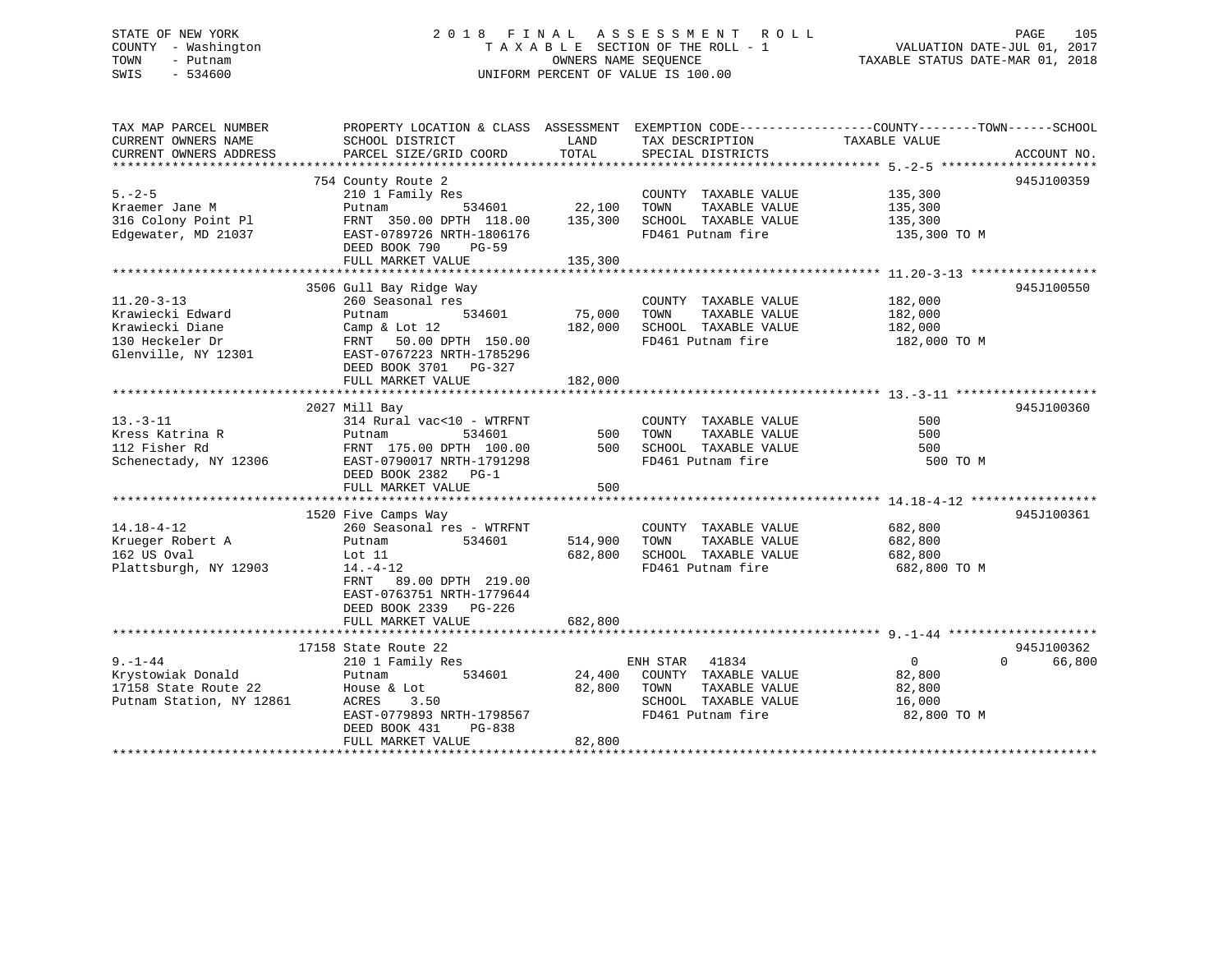### STATE OF NEW YORK 2 0 1 8 F I N A L A S S E S S M E N T R O L L PAGE 106 COUNTY - Washington T A X A B L E SECTION OF THE ROLL - 1 VALUATION DATE-JUL 01, 2017 TOWN - Putnam **CONNERS NAME SEQUENCE** TAXABLE STATUS DATE-MAR 01, 2018 SWIS - 534600 UNIFORM PERCENT OF VALUE IS 100.00

| TAX MAP PARCEL NUMBER<br>PROPERTY LOCATION & CLASS ASSESSMENT EXEMPTION CODE----------------COUNTY-------TOWN------SCHOOL |                    |
|---------------------------------------------------------------------------------------------------------------------------|--------------------|
| CURRENT OWNERS NAME<br>SCHOOL DISTRICT<br>LAND<br>TAX DESCRIPTION<br>TAXABLE VALUE                                        |                    |
| TOTAL<br>CURRENT OWNERS ADDRESS<br>PARCEL SIZE/GRID COORD<br>SPECIAL DISTRICTS                                            | ACCOUNT NO.        |
|                                                                                                                           |                    |
| 4507 Crow Point Way                                                                                                       | 945J100510         |
| $11.20 - 4 - 3$<br>260 Seasonal res - WTRFNT<br>532,200<br>COUNTY TAXABLE VALUE                                           |                    |
| Kuderka Frank<br>534601<br>363,000<br>TOWN<br>TAXABLE VALUE<br>532,200<br>Putnam                                          |                    |
| LF 82<br>532,200<br>Kuderka Barbara Ann<br>SCHOOL TAXABLE VALUE<br>532,200                                                |                    |
| FRNT 225.00 DPTH 107.00<br>FD461 Putnam fire<br>880 Gates Ave<br>532,200 TO M                                             |                    |
| Piscataway, NJ 08854<br>EAST-0765974 NRTH-1787221                                                                         |                    |
| DEED BOOK 577<br>PG-126                                                                                                   |                    |
| 532,200<br>FULL MARKET VALUE                                                                                              |                    |
|                                                                                                                           |                    |
| 7 Darling Hill Ln                                                                                                         | 945J100457         |
| $13.-1-11$<br>242 Rurl res&rec<br>BAS STAR 41854<br>0                                                                     | $\Omega$<br>30,000 |
| Kuhl Kenneth W Jr<br>534601<br>93,000<br>COUNTY TAXABLE VALUE<br>209,000<br>Putnam                                        |                    |
| Kuhl Sherry J<br>209,000<br>ACRES<br>68.00<br>TOWN<br>TAXABLE VALUE<br>209,000                                            |                    |
| 7 Darling Hill Ln<br>EAST-0781191 NRTH-1787841<br>SCHOOL TAXABLE VALUE<br>179,000                                         |                    |
| DEED BOOK 661<br>Putnam Station, NY 12861<br>FD461 Putnam fire<br>209,000 TO M<br>PG-274                                  |                    |
| FULL MARKET VALUE<br>209,000                                                                                              |                    |
|                                                                                                                           |                    |
| 2140 Black Point Rd                                                                                                       | 945J100366         |
| $1.18 - 1 - 9$<br>210 1 Family Res - WTRFNT<br>ENH STAR 41834<br>$\overline{0}$                                           | 66,800<br>$\Omega$ |
| Kuhn Eybers Judith V<br>534601<br>456,400<br>COUNTY TAXABLE VALUE<br>548,200<br>Putnam                                    |                    |
| 2140 Black Point Rd<br>548,200<br>Lf 75<br>TOWN<br>TAXABLE VALUE<br>548,200                                               |                    |
| Ticonderoga, NY 12883<br>SCHOOL TAXABLE VALUE<br>FRNT 75.00 DPTH 305.00<br>481,400                                        |                    |
| EAST-0772034 NRTH-1810548<br>BP461 Black Pt Sewer Dist<br>.00 UN C                                                        |                    |
| FD461 Putnam fire<br>548,200 TO M<br>DEED BOOK 578<br>PG-185                                                              |                    |
| FULL MARKET VALUE<br>548,200                                                                                              |                    |
|                                                                                                                           |                    |
| 2202 Black Point Rd                                                                                                       | 945J100364         |
| $1.18 - 1 - 22$<br>888,000<br>280 Res Multiple - WTRFNT<br>COUNTY TAXABLE VALUE                                           |                    |
| 534601<br>647,000<br>TOWN<br>Kuhn Jerry<br>TAXABLE VALUE<br>888,000<br>Putnam                                             |                    |
| 888,000<br>SCHOOL TAXABLE VALUE<br>Kuhn Margaret<br>595/289<br>888,000                                                    |                    |
| 11 So Summit St<br>BP461 Black Pt Sewer Dist<br>LF150<br>.00 UN C                                                         |                    |
| 888,000 TO M<br>Pearl River, NY 10965<br>FD461 Putnam fire<br>FRNT 150.00 DPTH 220.00                                     |                    |
| EAST-0770856 NRTH-1809640                                                                                                 |                    |
| DEED BOOK 595<br>PG-285                                                                                                   |                    |
| FULL MARKET VALUE<br>888,000                                                                                              |                    |
|                                                                                                                           |                    |
| 2252 Black Point Rd                                                                                                       | 945J100810         |
| $4.5 - 1 - 8$<br>210 1 Family Res - WTRFNT<br>COUNTY TAXABLE VALUE<br>757,100                                             |                    |
| Kunz Virginia<br>534601<br>622,500<br>TOWN<br>TAXABLE VALUE<br>757,100<br>Putnam                                          |                    |
| Kunz Richard<br>99' Lf<br>757,100<br>SCHOOL TAXABLE VALUE<br>757,100                                                      |                    |
| 28 Bellgrove Dr<br>BP461 Black Pt Sewer Dist<br>ACRES<br>1.00<br>.00 UN C                                                 |                    |
| Mahwah, NJ 07430<br>EAST-0770023 NRTH-1808898<br>FD461 Putnam fire<br>757,100 TO M                                        |                    |
| DEED BOOK 874<br><b>PG-70</b>                                                                                             |                    |
| 757,100<br>FULL MARKET VALUE                                                                                              |                    |
|                                                                                                                           |                    |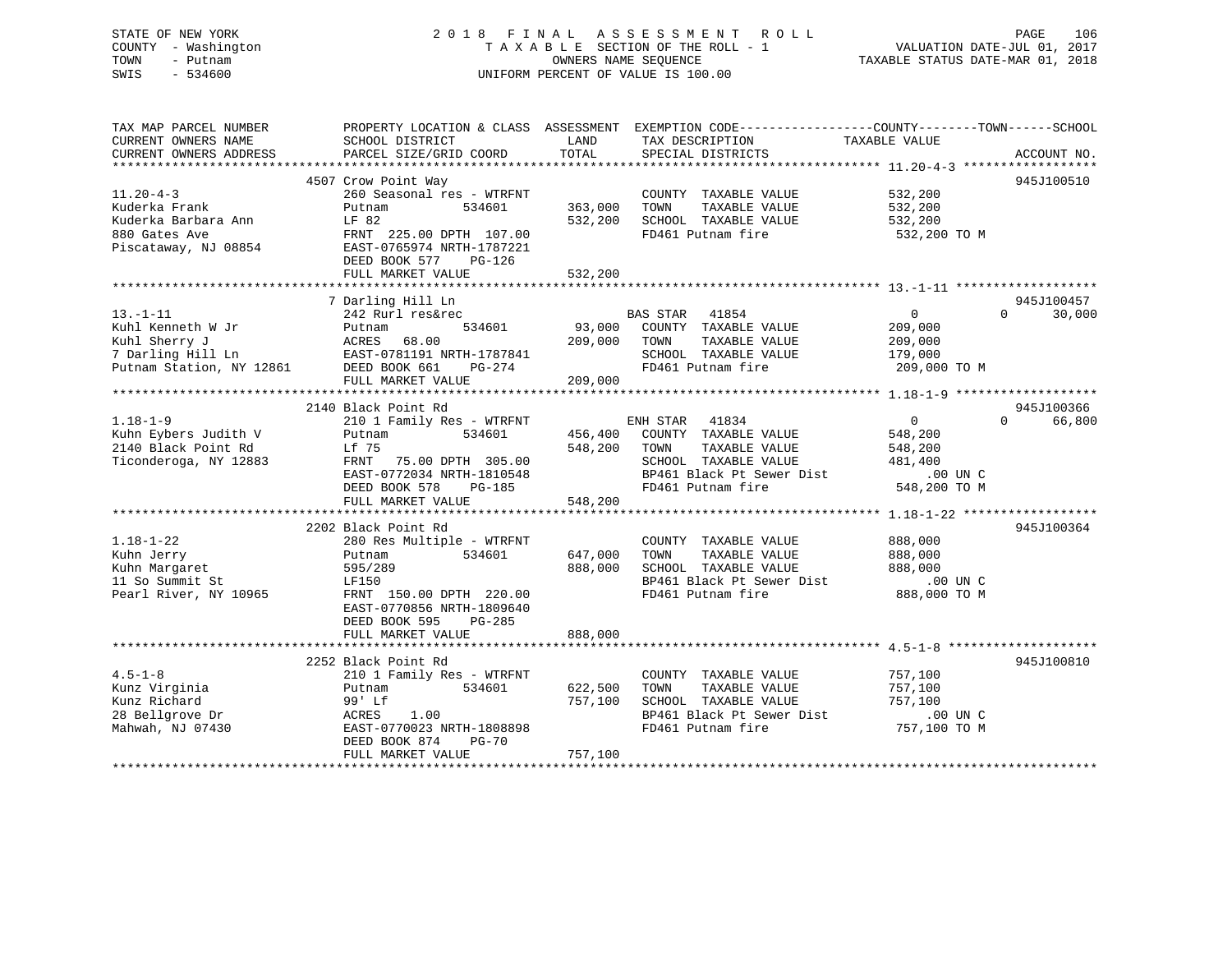### STATE OF NEW YORK 2 0 1 8 F I N A L A S S E S S M E N T R O L L PAGE 107 COUNTY - Washington T A X A B L E SECTION OF THE ROLL - 1 VALUATION DATE-JUL 01, 2017 TOWN - Putnam OWNERS NAME SEQUENCE TAXABLE STATUS DATE-MAR 01, 2018 SWIS - 534600 UNIFORM PERCENT OF VALUE IS 100.00

| TAX MAP PARCEL NUMBER                                                                                                           | PROPERTY LOCATION & CLASS ASSESSMENT EXEMPTION CODE--------------COUNTY-------TOWN-----SCHOOL |        |                                                                               |                  |                             |
|---------------------------------------------------------------------------------------------------------------------------------|-----------------------------------------------------------------------------------------------|--------|-------------------------------------------------------------------------------|------------------|-----------------------------|
| CURRENT OWNERS NAME                                                                                                             | SCHOOL DISTRICT                                                                               | LAND   | TAX DESCRIPTION                                                               | TAXABLE VALUE    |                             |
| CURRENT OWNERS ADDRESS                                                                                                          | PARCEL SIZE/GRID COORD                                                                        | TOTAL  | SPECIAL DISTRICTS                                                             |                  | ACCOUNT NO.                 |
|                                                                                                                                 |                                                                                               |        |                                                                               |                  |                             |
|                                                                                                                                 | Wrights Rd                                                                                    |        |                                                                               |                  | 945J100369                  |
| $2. - 1 - 19$                                                                                                                   | 314 Rural vac<10 - WTRFNT                                                                     |        | COUNTY TAXABLE VALUE                                                          | 1,400            |                             |
| Laden James Lewis                                                                                                               | Putnam<br>534601                                                                              | 1,400  | TAXABLE VALUE<br>TOWN                                                         | 1,400            |                             |
|                                                                                                                                 |                                                                                               | 1,400  |                                                                               |                  |                             |
| Attn: Daniel Hunter / George B Lot                                                                                              |                                                                                               |        | SCHOOL TAXABLE VALUE                                                          | 1,400            |                             |
| 63 4th St                                                                                                                       | 90.00 DPTH 125.00<br>FRNT                                                                     |        | FD461 Putnam fire                                                             | 1,400 TO M       |                             |
| Waterford, NY 12188                                                                                                             | 0.27<br>ACRES                                                                                 |        |                                                                               |                  |                             |
|                                                                                                                                 | EAST-0787686 NRTH-1811411                                                                     |        |                                                                               |                  |                             |
|                                                                                                                                 | DEED BOOK 360<br>PG-50                                                                        |        |                                                                               |                  |                             |
|                                                                                                                                 | FULL MARKET VALUE                                                                             | 1,400  |                                                                               |                  |                             |
|                                                                                                                                 |                                                                                               |        |                                                                               |                  |                             |
|                                                                                                                                 | 17303 State Route 22 60 PCT OF VALUE USED FOR EXEMPTION PURPOSES                              |        |                                                                               |                  | 945J100595                  |
| $4. -1 - 13$                                                                                                                    | 242 Rurl res&rec                                                                              |        | VET COM CT 41131                                                              | 41,595<br>20,000 | $\Omega$                    |
| Ladieu Robert R                                                                                                                 | Putnam                                                                                        |        | res&rec<br>534601 133,200 ENH STAR 41834<br>9.30 277,300 COUNTY TAXABLE VALUE | $\overline{0}$   | $\Omega$<br>66,800          |
| Ladieu Yvonne C                                                                                                                 | ACRES 109.30                                                                                  |        |                                                                               |                  |                             |
|                                                                                                                                 |                                                                                               |        |                                                                               | 235,705          |                             |
| 17303 State Route 22 EAST-0777856 NRTH-1802234<br>Putnam Station, NY 12861 DEED BOOK 1785 PG-171                                |                                                                                               |        | TOWN TAXABLE VALUE 257,300<br>SCHOOL TAXABLE VALUE 210,500                    |                  |                             |
|                                                                                                                                 |                                                                                               |        |                                                                               |                  |                             |
|                                                                                                                                 | FULL MARKET VALUE                                                                             |        |                                                                               |                  |                             |
|                                                                                                                                 |                                                                                               |        | 277,300 CA002 Cons agri dst 2 277,300 TO<br>FD461 Putnam fire 277,300 TO M    |                  |                             |
|                                                                                                                                 |                                                                                               |        |                                                                               |                  |                             |
|                                                                                                                                 | 3 Smith Way                                                                                   |        |                                                                               |                  | 945J100607                  |
| $9. - 1 - 30$                                                                                                                   | 210 1 Family Res                                                                              |        | BAS STAR 41854                                                                | $\overline{0}$   | $0 \qquad \qquad$<br>30,000 |
| Lafountain Dennis                                                                                                               | Putnam<br>Putnam                                                                              |        | 29,300 COUNTY TAXABLE VALUE                                                   | 95,000           |                             |
|                                                                                                                                 | 194                                                                                           |        | 95,000 TOWN<br>TAXABLE VALUE                                                  | 95,000           |                             |
| Smith Eleanor A<br>3 Smith Way<br>2008 BANK 194<br>3 Smith Way<br>2008 BAST-0780507 NRTH-1797477<br>2010 DEED BOOK 837<br>20147 | EAST-0780507 NRTH-1797477                                                                     |        |                                                                               |                  |                             |
|                                                                                                                                 |                                                                                               |        | SCHOOL TAXABLE VALUE<br>FD461 Putnam fire                                     | 65,000           |                             |
|                                                                                                                                 |                                                                                               |        |                                                                               | 95,000 TO M      |                             |
|                                                                                                                                 | FULL MARKET VALUE                                                                             | 95,000 |                                                                               |                  |                             |
|                                                                                                                                 |                                                                                               |        |                                                                               |                  |                             |
|                                                                                                                                 | State Route 22                                                                                |        |                                                                               |                  | 945J101033                  |
| $9. - 1 - 52$                                                                                                                   | 314 Rural vac<10                                                                              |        | COUNTY TAXABLE VALUE                                                          | 2,900            |                             |
| LaFountain Keith                                                                                                                | 534601<br>Putnam                                                                              | 2,900  | TAXABLE VALUE<br>TOWN                                                         | 2,900            |                             |
| 147 Hagedorn Mills Rd                                                                                                           | Vacant Land                                                                                   | 2,900  | SCHOOL TAXABLE VALUE                                                          | 2,900            |                             |
| Broadalbin, NY 12025                                                                                                            | FRNT 359.00 DPTH 450.00                                                                       |        | FD461 Putnam fire                                                             | 2,900 TO M       |                             |
|                                                                                                                                 | EAST-0779776 NRTH-1797699                                                                     |        |                                                                               |                  |                             |
|                                                                                                                                 | DEED BOOK 3029 PG-198                                                                         |        |                                                                               |                  |                             |
|                                                                                                                                 |                                                                                               |        |                                                                               |                  |                             |
|                                                                                                                                 | FULL MARKET VALUE                                                                             | 2,900  |                                                                               |                  |                             |
|                                                                                                                                 |                                                                                               |        |                                                                               |                  |                             |
|                                                                                                                                 | State Route 22                                                                                |        |                                                                               |                  | 945J101034                  |
| $9. - 1 - 53$                                                                                                                   | 314 Rural vac<10                                                                              |        | COUNTY TAXABLE VALUE                                                          | 800              |                             |
| LaFountain Keith                                                                                                                | 534601<br>Putnam                                                                              | 800    | TOWN<br>TAXABLE VALUE                                                         | 800              |                             |
| 147 Hagedorn Mills Rd                                                                                                           | Vacant Land                                                                                   | 800    | SCHOOL TAXABLE VALUE 600                                                      |                  |                             |
| Broadalbin, NY 12025                                                                                                            | FRNT 130.00 DPTH 41.00                                                                        |        | FD461 Putnam fire                                                             | 800 TO M         |                             |
|                                                                                                                                 | EAST-0779868 NRTH-1797631                                                                     |        |                                                                               |                  |                             |
|                                                                                                                                 | DEED BOOK 3029 PG-198                                                                         |        |                                                                               |                  |                             |
|                                                                                                                                 | FULL MARKET VALUE                                                                             | 800    |                                                                               |                  |                             |
|                                                                                                                                 |                                                                                               |        |                                                                               |                  |                             |
|                                                                                                                                 |                                                                                               |        |                                                                               |                  |                             |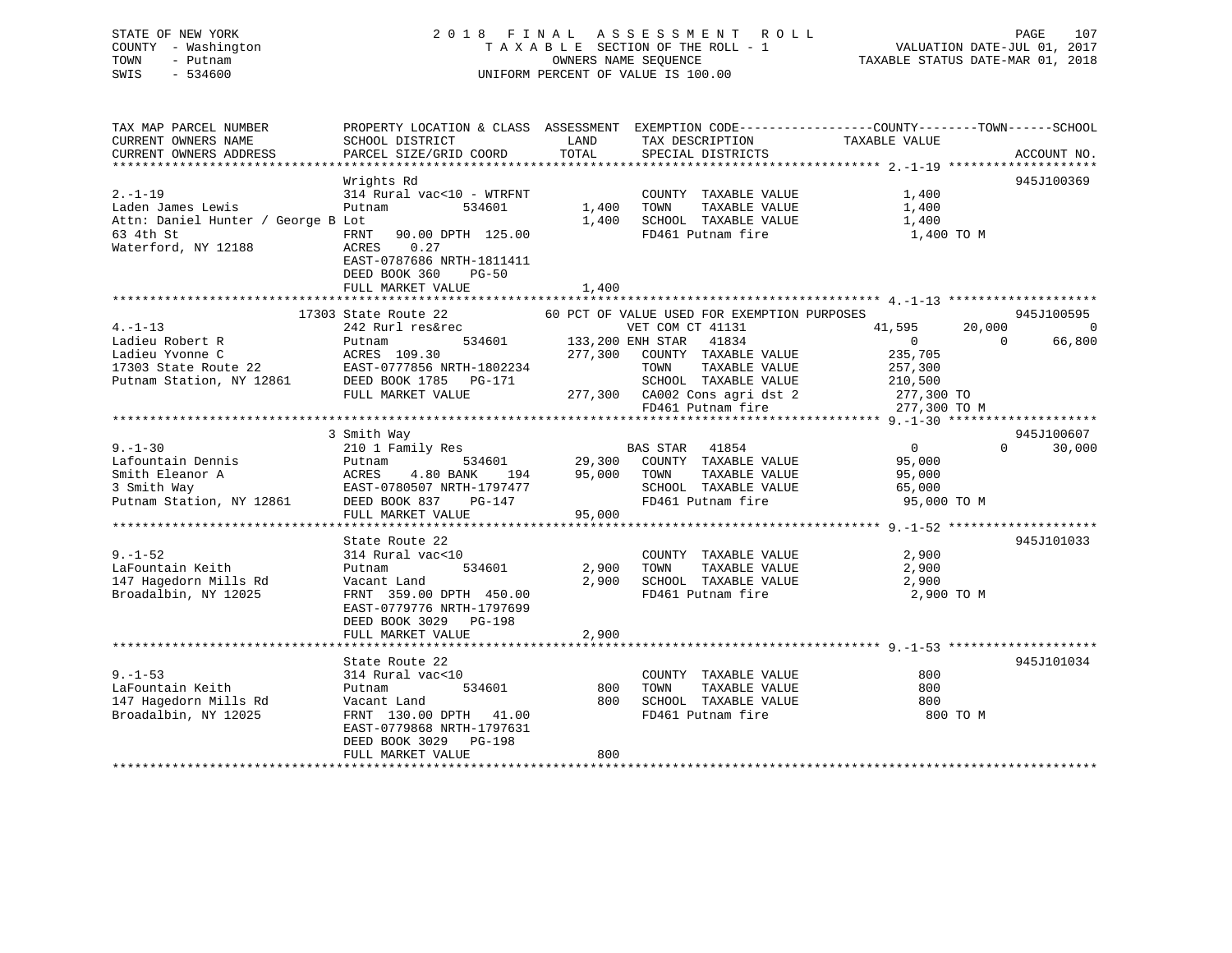### STATE OF NEW YORK 2 0 1 8 F I N A L A S S E S S M E N T R O L L PAGE 108 COUNTY - Washington T A X A B L E SECTION OF THE ROLL - 1 VALUATION DATE-JUL 01, 2017 TOWN - Putnam OWNERS NAME SEQUENCE TAXABLE STATUS DATE-MAR 01, 2018 SWIS - 534600 UNIFORM PERCENT OF VALUE IS 100.00

| TAX MAP PARCEL NUMBER<br>CURRENT OWNERS NAME<br>CURRENT OWNERS ADDRESS                          | PROPERTY LOCATION & CLASS ASSESSMENT EXEMPTION CODE---------------COUNTY-------TOWN-----SCHOOL<br>SCHOOL DISTRICT<br>PARCEL SIZE/GRID COORD                                                  | LAND<br>TOTAL              | TAX DESCRIPTION<br>SPECIAL DISTRICTS                                                       | TAXABLE VALUE                             | ACCOUNT NO. |
|-------------------------------------------------------------------------------------------------|----------------------------------------------------------------------------------------------------------------------------------------------------------------------------------------------|----------------------------|--------------------------------------------------------------------------------------------|-------------------------------------------|-------------|
| $4. - 1 - 30$<br>Lake George Land Conserv Inc<br>PO Box 1250<br>Bolton Landing, NY 12814        | Schwerdtfeger Rd/w Off<br>910 Priv forest<br>534601<br>Putnam<br>ACRES 15.56<br>EAST-0768746 NRTH-1800526<br>DEED BOOK 3479 PG-322<br>FULL MARKET VALUE                                      | 7,800<br>7,800<br>7,800    | COUNTY TAXABLE VALUE<br>TOWN<br>TAXABLE VALUE<br>SCHOOL TAXABLE VALUE<br>FD461 Putnam fire | 7,800<br>7,800<br>7,800<br>7,800 TO M     | 945J100861  |
| $4. - 1 - 32$<br>Lake George Land Conserv Inc Putnam<br>PO Box 1250<br>Bolton Landing, NY 12814 | Schwerdtfeger Rd/w Off<br>910 Priv forest<br>534601<br>Pri Wild & Forest Land<br>3373/179 swim esmt<br>ACRES 12.40<br>EAST-0769098 NRTH-1804504<br>DEED BOOK 3627 PG-28<br>FULL MARKET VALUE | 6,200<br>6,200<br>6,200    | COUNTY TAXABLE VALUE<br>TAXABLE VALUE<br>TOWN<br>SCHOOL TAXABLE VALUE<br>FD461 Putnam fire | 6,200<br>6,200<br>6,200<br>6,200 TO M     | 945J100655  |
| $8. - 1 - 1.4$<br>Lake George Land Conserv Inc<br>PO Box 1250<br>Bolton Landing, NY 12814       | Schwerdfeger Rd<br>312 Vac w/imprv<br>534601<br>Putnam<br>kiosk<br>ACRES<br>2.65<br>EAST-0769823 NRTH-1799813<br>DEED BOOK 3479 PG-322<br>FULL MARKET VALUE                                  | 11,200<br>11,500<br>11,500 | COUNTY TAXABLE VALUE<br>TAXABLE VALUE<br>TOWN<br>SCHOOL TAXABLE VALUE<br>FD461 Putnam fire | 11,500<br>11,500<br>11,500<br>11,500 TO M |             |
| $8. - 1 - 1.7$<br>Lake George Land Conserv Inc<br>4905 Lakeshore Dr<br>Bolton Landing, NY 12814 | County Route 1<br>971 Wetlands<br>534601<br>Putnam<br>Sub Lot 1<br>ACRES 72.60<br>EAST-0770435 NRTH-1798222<br>DEED BOOK 3710 PG-317<br>FULL MARKET VALUE                                    | 7,300<br>7,300<br>7,300    | COUNTY TAXABLE VALUE<br>TAXABLE VALUE<br>TOWN<br>SCHOOL TAXABLE VALUE<br>FD461 Putnam fire | 7,300<br>7,300<br>7,300<br>7,300 TO M     |             |
| $8. - 2 - 20.12$                                                                                | Charter Brook Ln<br>322 Rural vac>10                                                                                                                                                         |                            | COUNTY TAXABLE VALUE                                                                       | 31,500                                    |             |
| Lake George Land Conserv Inc Putnam<br>PO Box 1250<br>Bolton Landiing, NY 12814                 | 534601<br>62.68<br>ACRES<br>EAST-0769912 NRTH-1793262<br>DEED BOOK 3691 PG-229<br>FULL MARKET VALUE                                                                                          | 31,500<br>31,500<br>31,500 | TAXABLE VALUE<br>TOWN<br>SCHOOL TAXABLE VALUE<br>FD461 Putnam fire                         | 31,500<br>31,500<br>31,500 TO M           |             |
|                                                                                                 |                                                                                                                                                                                              |                            |                                                                                            |                                           |             |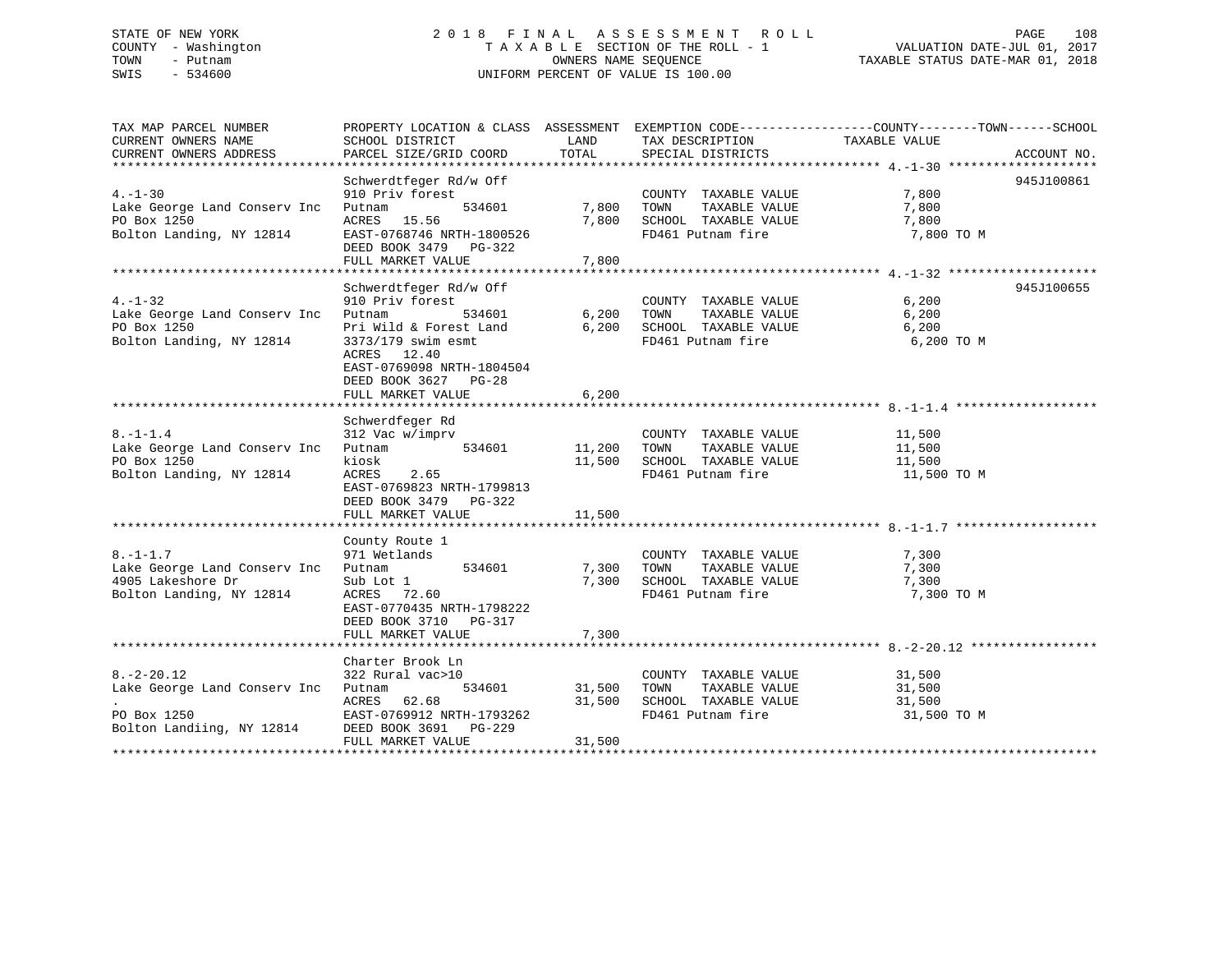### STATE OF NEW YORK 2 0 1 8 F I N A L A S S E S S M E N T R O L L PAGE 109 COUNTY - Washington T A X A B L E SECTION OF THE ROLL - 1 VALUATION DATE-JUL 01, 2017 TOWN - Putnam OWNERS NAME SEQUENCE TAXABLE STATUS DATE-MAR 01, 2018 SWIS - 534600 UNIFORM PERCENT OF VALUE IS 100.00

| TAX MAP PARCEL NUMBER        | PROPERTY LOCATION & CLASS ASSESSMENT EXEMPTION CODE---------------COUNTY-------TOWN-----SCHOOL |         |                                            |                |              |          |
|------------------------------|------------------------------------------------------------------------------------------------|---------|--------------------------------------------|----------------|--------------|----------|
| CURRENT OWNERS NAME          | SCHOOL DISTRICT                                                                                | LAND    | TAX DESCRIPTION                            | TAXABLE VALUE  |              |          |
| CURRENT OWNERS ADDRESS       | PARCEL SIZE/GRID COORD                                                                         | TOTAL   | SPECIAL DISTRICTS                          |                | ACCOUNT NO.  |          |
|                              |                                                                                                |         |                                            |                |              |          |
|                              | Donat Turnpike Way                                                                             |         |                                            |                |              |          |
| $12. - 1 - 2.3$              | 322 Rural vac>10                                                                               |         | COUNTY TAXABLE VALUE                       | 1,500          |              |          |
| Lake George Land Conserv Inc | 534601<br>Putnam                                                                               | 1,500   | TAXABLE VALUE<br>TOWN                      | 1,500          |              |          |
| PO Box 1250                  | ACRES<br>2.96                                                                                  | 1,500   | SCHOOL TAXABLE VALUE                       | 1,500          |              |          |
| Bolton Landing, NY 12814     | EAST-0769230 NRTH-1793145                                                                      |         | FD461 Putnam fire                          | 1,500 TO M     |              |          |
|                              | DEED BOOK 3526 PG-333                                                                          |         |                                            |                |              |          |
|                              | FULL MARKET VALUE                                                                              | 1,500   |                                            |                |              |          |
|                              |                                                                                                |         |                                            |                |              |          |
|                              | 428 County Route 3                                                                             |         |                                            |                | 945J100237   |          |
| $13.-3-24.1$                 | 283 Res w/Comuse - WTRFNT                                                                      |         | AGRI-D IND 41730                           | 18,640         | 18,640       | 18,640   |
| Lakeside Farm Properties LLC | Putnam<br>534601                                                                               | 212,100 | COUNTY TAXABLE VALUE                       | 415,260        |              |          |
| 708 McDonald Rd              | ACRES 143.60                                                                                   | 433,900 | TOWN<br>TAXABLE VALUE                      | 415,260        |              |          |
| Waterford, OH 45786          | EAST-0788850 NRTH-1785651                                                                      |         | SCHOOL TAXABLE VALUE                       | 415,260        |              |          |
|                              | DEED BOOK 3618 PG-213                                                                          |         | FD461 Putnam fire                          | 433,900 TO M   |              |          |
| MAY BE SUBJECT TO PAYMENT    | FULL MARKET VALUE                                                                              | 433,900 |                                            |                |              |          |
| UNDER AGDIST LAW TIL 2025    |                                                                                                |         |                                            |                |              |          |
|                              |                                                                                                |         |                                            |                |              |          |
|                              | Lake Rd                                                                                        |         |                                            |                |              |          |
| $16. - 1 - 6.4$              | 312 Vac w/imprv - WTRFNT                                                                       |         | AGRI-D IND 41730                           | $\overline{0}$ | $\mathbf{0}$ | $\Omega$ |
| Lakeside Farm Properties LLC | Putnam<br>534601                                                                               |         | 265,700 COUNTY TAXABLE VALUE               | 272,700        |              |          |
| 708 McDonald Rd              | ACRES 296.39                                                                                   | 272,700 | TOWN<br>TAXABLE VALUE                      | 272,700        |              |          |
| Waterford, OH 45786          | EAST-0786819 NRTH-1783283                                                                      |         | SCHOOL TAXABLE VALUE                       | 272,700        |              |          |
|                              | DEED BOOK 3614 PG-252                                                                          |         | FD461 Putnam fire                          | 272,700 TO M   |              |          |
| MAY BE SUBJECT TO PAYMENT    | FULL MARKET VALUE                                                                              | 272,700 |                                            |                |              |          |
| UNDER AGDIST LAW TIL 2025    |                                                                                                |         |                                            |                |              |          |
|                              |                                                                                                |         |                                            |                |              |          |
|                              | 1016+1037 County Route 2                                                                       |         |                                            |                | 945J100432   |          |
| $2. - 1 - 27$                | 280 Res Multiple                                                                               |         | ENH STAR<br>41834                          | $\overline{0}$ | $\Omega$     | 66,800   |
| Lakeview Farm                | 534601<br>Putnam                                                                               |         | 91,500 COUNTY TAXABLE VALUE                | 270,000        |              |          |
| Myrtle McIntyre              | 1024 address, barn by rd                                                                       | 270,000 | TOWN<br>TAXABLE VALUE                      | 270,000        |              |          |
| 1037 County Route 2          | ACRES<br>66.50                                                                                 |         | SCHOOL TAXABLE VALUE                       | 203,200        |              |          |
| Putnam Station, NY 12861     | EAST-0785696 NRTH-1810699                                                                      |         |                                            | 270,000 TO     |              |          |
|                              | DEED BOOK 494<br>PG-1018                                                                       |         | Cavuz Cons agri dst 2<br>FD461 Putnam fire | 270,000 TO M   |              |          |
|                              | FULL MARKET VALUE                                                                              | 270,000 |                                            |                |              |          |
|                              |                                                                                                |         |                                            |                |              |          |
|                              | 91 Schwerdtfeger Rd                                                                            |         |                                            |                | 945J100699   |          |
| $4. - 1 - 29$                | 242 Rurl res&rec                                                                               |         | ENH STAR 41834                             | $\overline{0}$ | $\Omega$     | 66,800   |
| Lamb Robert                  | Putnam<br>534601                                                                               | 72,900  | COUNTY TAXABLE VALUE                       | 366,400        |              |          |
| Lamb Virginia                | 47.90 BANK<br>ACRES<br>40                                                                      | 366,400 | TOWN<br>TAXABLE VALUE                      | 366,400        |              |          |
| PO Box 112                   | EAST-0769678 NRTH-1800975                                                                      |         | SCHOOL TAXABLE VALUE                       | 299,600        |              |          |
| Putnam Station, NY 12861     | DEED BOOK 2000 PG-226                                                                          |         | FD461 Putnam fire                          | 366,400 TO M   |              |          |
|                              | FULL MARKET VALUE                                                                              | 366,400 |                                            |                |              |          |
|                              |                                                                                                |         |                                            |                |              |          |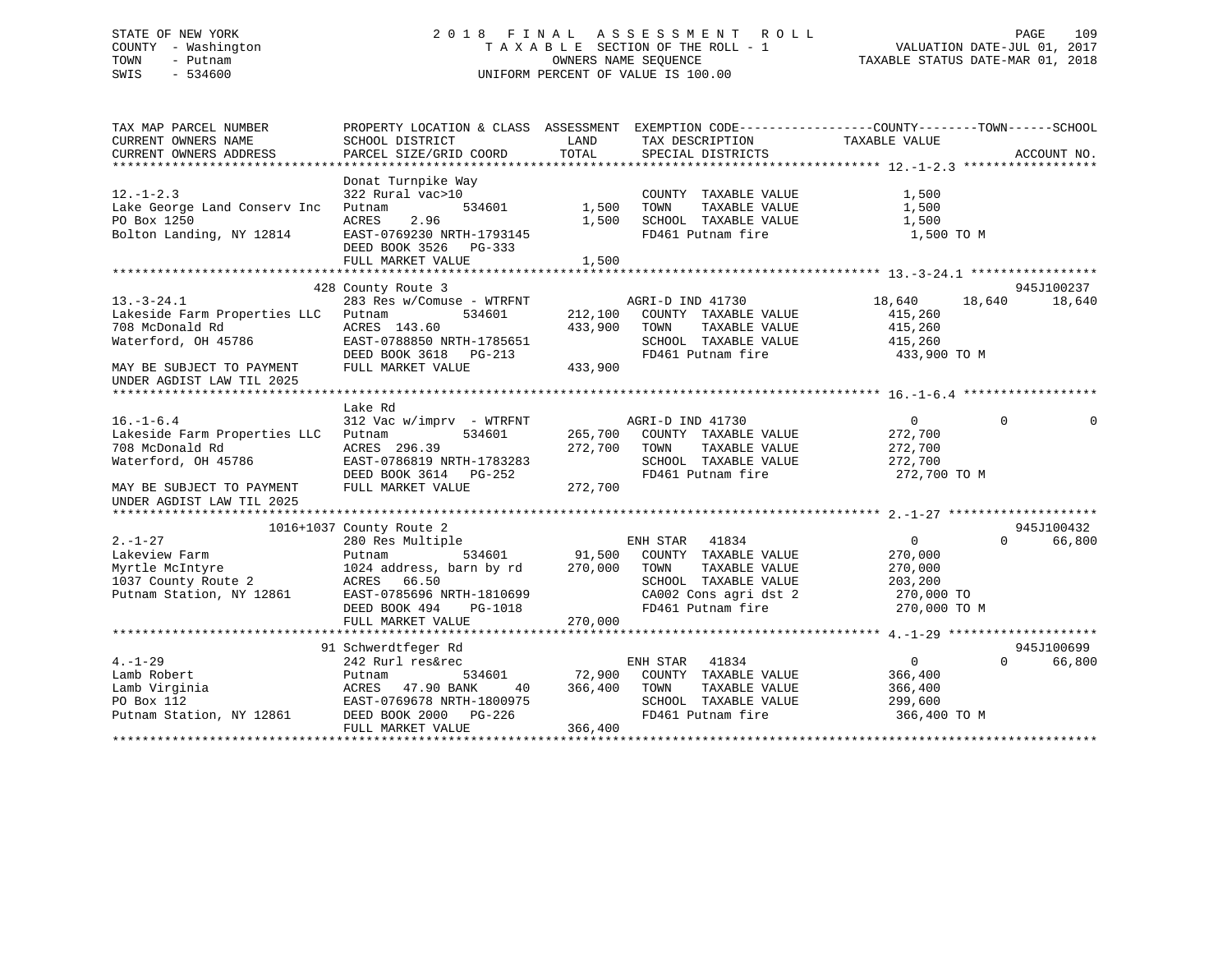### STATE OF NEW YORK 2 0 1 8 F I N A L A S S E S S M E N T R O L L PAGE 110 COUNTY - Washington T A X A B L E SECTION OF THE ROLL - 1 VALUATION DATE-JUL 01, 2017 TOWN - Putnam OWNERS NAME SEQUENCE TAXABLE STATUS DATE-MAR 01, 2018 SWIS - 534600 UNIFORM PERCENT OF VALUE IS 100.00

| TAX MAP PARCEL NUMBER<br>CURRENT OWNERS NAME | PROPERTY LOCATION & CLASS ASSESSMENT EXEMPTION CODE---------------COUNTY-------TOWN-----SCHOOL<br>SCHOOL DISTRICT | LAND                              | TAX DESCRIPTION                               | TAXABLE VALUE      |                          |
|----------------------------------------------|-------------------------------------------------------------------------------------------------------------------|-----------------------------------|-----------------------------------------------|--------------------|--------------------------|
| CURRENT OWNERS ADDRESS                       | PARCEL SIZE/GRID COORD                                                                                            | TOTAL                             | SPECIAL DISTRICTS                             |                    | ACCOUNT NO.              |
|                                              |                                                                                                                   |                                   |                                               |                    |                          |
| $11.20 - 3 - 21$                             | 461 Gull Bay Rd<br>260 Seasonal res - WTRFNT<br>Putnam<br>534601                                                  | 187,900                           | COUNTY TAXABLE VALUE<br>TAXABLE VALUE         | 260,700<br>260,700 | 945J100372               |
| Lamby Edward J<br>38 Witbeck Dr              | Lot 7                                                                                                             | 260,700                           | TOWN<br>SCHOOL TAXABLE VALUE                  | 260,700            |                          |
| Scotia, NY 12302                             | LF 50<br>60.00 DPTH 75.00<br>FRNT<br>EAST-0767305 NRTH-1785574<br>DEED BOOK 541<br>PG-339                         |                                   | FD461 Putnam fire                             | 260,700 ТО М       |                          |
|                                              | FULL MARKET VALUE                                                                                                 | 260,700                           |                                               |                    |                          |
|                                              | Hutton Square Rd                                                                                                  |                                   |                                               |                    | 945J100170               |
| $13 - 2 - 13$                                | 322 Rural vac>10                                                                                                  |                                   | COUNTY TAXABLE VALUE                          | 125,000            |                          |
| Landriscina Benny                            | 534601<br>Putnam                                                                                                  | 125,000                           | TAXABLE VALUE<br>TOWN                         | 125,000            |                          |
| 258 Corbin Pl                                | ACRES 111.60                                                                                                      | 125,000                           | SCHOOL TAXABLE VALUE                          | 125,000            |                          |
| Brooklyn, NY 11235                           | EAST-0786491 NRTH-1791350                                                                                         |                                   | FD461 Putnam fire                             | 125,000 TO M       |                          |
|                                              | DEED BOOK 515 PG-286                                                                                              |                                   |                                               |                    |                          |
|                                              |                                                                                                                   |                                   |                                               |                    |                          |
|                                              |                                                                                                                   |                                   |                                               |                    |                          |
|                                              | 109 County Route 2                                                                                                |                                   |                                               |                    | 945J101043               |
| $13.-2-8.5$                                  | 210 1 Family Res                                                                                                  |                                   | <b>BAS STAR</b><br>41854                      | $\overline{0}$     | $\Omega$<br>30,000       |
| LaPointe John R                              | 534601<br>Putnam                                                                                                  |                                   | 14,900 COUNTY TAXABLE VALUE                   | 118,100            |                          |
| LaPointe Jeanette                            | 605-348                                                                                                           | 118,100 TOWN                      | TAXABLE VALUE                                 | 118,100            |                          |
| 109 County Route 2                           | FRNT 165.00 DPTH 310.00                                                                                           |                                   | SCHOOL TAXABLE VALUE                          | 88,100             |                          |
| Putnam Station, NY 12861                     | BANK<br>40<br>EAST-0783789 NRTH-1792275                                                                           |                                   | FD461 Putnam fire                             | 118,100 TO M       |                          |
|                                              | DEED BOOK 552<br>$PG-260$                                                                                         |                                   |                                               |                    |                          |
|                                              | FULL MARKET VALUE                                                                                                 | 118,100                           |                                               |                    |                          |
|                                              |                                                                                                                   |                                   |                                               |                    |                          |
|                                              | 88 Cummings Rd                                                                                                    |                                   | 80 PCT OF VALUE USED FOR EXEMPTION PURPOSES   |                    | 945J100444               |
| $9 - 1 - 4$                                  | 271 Mfg housings                                                                                                  | and the state of the state of the | VET COM CT 41131                              | 12,380 12,380      |                          |
| Lapointe Marjorie J                          | 534601<br>Putnam                                                                                                  |                                   | 41,100 AGED-CO/TN 41801                       | 18,570 18,570      | $\overline{\phantom{0}}$ |
| 88 Cummings Rd                               | ACRES 19.60                                                                                                       |                                   | 61,900 ENH STAR 41834                         | $\overline{0}$     | $\Omega$<br>61,900       |
| Putnam Station, NY 12861                     | EAST-0780927 NRTH-1801140                                                                                         |                                   | COUNTY TAXABLE VALUE                          | 30,950             |                          |
|                                              | DEED BOOK 680<br>PG-345                                                                                           |                                   | TAXABLE VALUE<br>TOWN                         | 30,950             |                          |
|                                              | FULL MARKET VALUE                                                                                                 |                                   | 61,900 SCHOOL TAXABLE VALUE                   | $\overline{0}$     |                          |
|                                              |                                                                                                                   |                                   | FD461 Putnam fire                             | 61,900 TO M        |                          |
|                                              |                                                                                                                   |                                   |                                               |                    |                          |
|                                              | 51 County Route 2                                                                                                 |                                   |                                               |                    | 945J100820               |
| $13.-1-4.2$<br>LaRock Eli J                  | 270 Mfg housing<br>534601                                                                                         |                                   | 41834<br>ENH STAR                             | $\overline{0}$     | $\Omega$<br>62,800       |
| 51 County Route 2                            | Putnam                                                                                                            | 32,600<br>62,800                  | COUNTY TAXABLE VALUE<br>TAXABLE VALUE<br>TOWN | 62,800             |                          |
| Putnam Station, NY 12861                     | Lot & Tra<br>ACRES<br>7.60                                                                                        |                                   | SCHOOL TAXABLE VALUE                          | 62,800<br>$\sim$ 0 |                          |
|                                              | EAST-0783182 NRTH-1791623                                                                                         |                                   | FD461 Putnam fire                             | 62,800 TO M        |                          |
|                                              | DEED BOOK 909<br>$PG-69$                                                                                          |                                   |                                               |                    |                          |
|                                              | FULL MARKET VALUE                                                                                                 | 62,800                            |                                               |                    |                          |
|                                              |                                                                                                                   |                                   |                                               |                    |                          |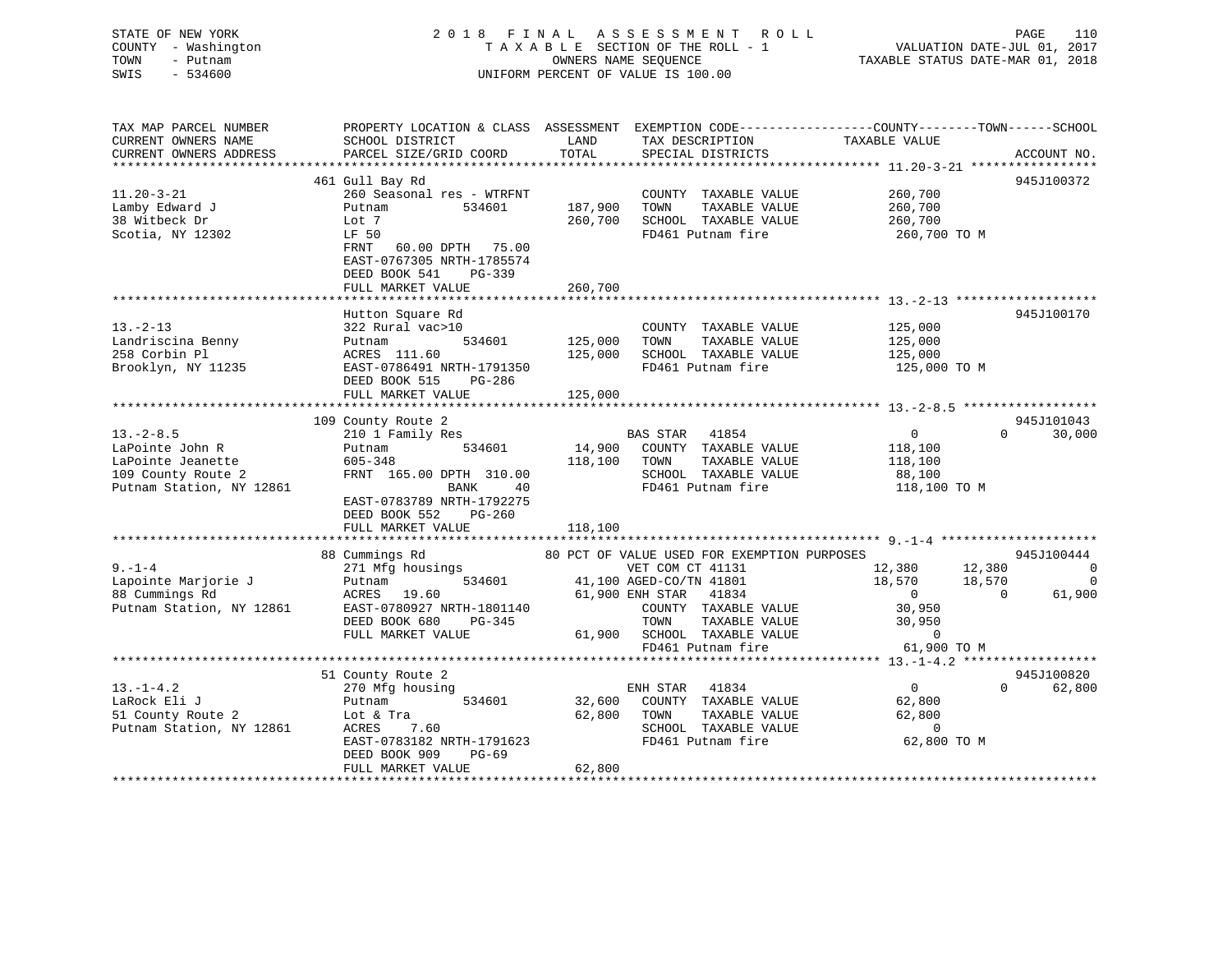### STATE OF NEW YORK 2 0 1 8 F I N A L A S S E S S M E N T R O L L PAGE 111 COUNTY - Washington T A X A B L E SECTION OF THE ROLL - 1 VALUATION DATE-JUL 01, 2017 TOWN - Putnam OWNERS NAME SEQUENCE TAXABLE STATUS DATE-MAR 01, 2018 SWIS - 534600 UNIFORM PERCENT OF VALUE IS 100.00

| TAX MAP PARCEL NUMBER<br>CURRENT OWNERS NAME<br>CURRENT OWNERS ADDRESS | PROPERTY LOCATION & CLASS ASSESSMENT EXEMPTION CODE----------------COUNTY-------TOWN------SCHOOL<br>SCHOOL DISTRICT<br>PARCEL SIZE/GRID COORD | LAND<br>TOTAL | TAX DESCRIPTION<br>SPECIAL DISTRICTS      | TAXABLE VALUE           | ACCOUNT NO.           |
|------------------------------------------------------------------------|-----------------------------------------------------------------------------------------------------------------------------------------------|---------------|-------------------------------------------|-------------------------|-----------------------|
|                                                                        |                                                                                                                                               |               |                                           |                         |                       |
|                                                                        | 175 Mott Ln                                                                                                                                   |               |                                           |                         | 945J100376            |
| $4. - 1 - 10$                                                          | 240 Rural res                                                                                                                                 |               | BAS STAR<br>41854                         | $\overline{0}$          | $\Omega$<br>30,000    |
| Larson Mark R                                                          | Putnam<br>534601                                                                                                                              | 216,800       | COUNTY TAXABLE VALUE                      | 404,000                 |                       |
| Larson Maryellen                                                       | ACRES 198.11                                                                                                                                  | 404,000       | TAXABLE VALUE<br>TOWN                     | 404,000                 |                       |
| 175 Mott Ln                                                            | EAST-0774757 NRTH-1804954<br>EAST-0774757 N<br>DEED BOOK 790                                                                                  |               | SCHOOL TAXABLE VALUE                      | 374,000                 |                       |
| PO Box 106                                                             | PG-218                                                                                                                                        |               | CA002 Cons agri dst 2                     | 404,000 TO              |                       |
| Putnam Station, NY 12861-0106 FULL MARKET VALUE                        |                                                                                                                                               |               | 404,000 FD461 Putnam fire                 | 404,000 TO M            |                       |
|                                                                        |                                                                                                                                               |               |                                           |                         |                       |
|                                                                        | 44 Liddle-Harris Rd                                                                                                                           |               |                                           |                         |                       |
| $12. - 3 - 6.3$                                                        | 242 Rurl res&rec                                                                                                                              |               | BAS STAR 41854                            | $\overline{0}$          | $\mathbf 0$<br>30,000 |
| Lauzon Jerome W                                                        | 534601<br>Putnam                                                                                                                              | 59,600        | COUNTY TAXABLE VALUE                      | 282,900                 |                       |
| 44 Liddle Harris Rd                                                    | APA aprvd J2001-669                                                                                                                           | 282,900       | TOWN<br>TAXABLE VALUE                     | 282,900                 |                       |
| Putnam Station, NY 12861                                               | ACRES 34.60 BANK<br>999                                                                                                                       |               | SCHOOL TAXABLE VALUE<br>FD461 Putnam fire | 252,900<br>282,900 TO M |                       |
|                                                                        | EAST-0776462 NRTH-1786709<br>DEED BOOK 1830 PG-177                                                                                            |               |                                           |                         |                       |
|                                                                        | FULL MARKET VALUE                                                                                                                             | 282,900       |                                           |                         |                       |
|                                                                        |                                                                                                                                               |               |                                           |                         |                       |
|                                                                        | 67 Wrights Rd                                                                                                                                 |               |                                           |                         | 945J100579            |
| $2. - 1 - 6$                                                           | 240 Rural res - WTRFNT                                                                                                                        |               | <b>BAS STAR</b><br>41854                  | 0                       | $\Omega$<br>30,000    |
| LaVallie Nancy                                                         | 534601<br>Putnam                                                                                                                              | 55,000        | COUNTY TAXABLE VALUE                      | 123,700                 |                       |
| 67 Wrights Rd                                                          | House & Lot                                                                                                                                   | 123,700       | TOWN<br>TAXABLE VALUE                     | 123,700                 |                       |
| Putnam Station, NY 12861                                               | ACRES 13.50                                                                                                                                   |               | SCHOOL TAXABLE VALUE                      | 93,700                  |                       |
|                                                                        | EAST-0786441 NRTH-1812170                                                                                                                     |               | FD461 Putnam fire                         | 123,700 TO M            |                       |
|                                                                        | DEED BOOK 3615<br>PG-181                                                                                                                      |               |                                           |                         |                       |
|                                                                        | FULL MARKET VALUE                                                                                                                             | 123,700       |                                           |                         |                       |
|                                                                        |                                                                                                                                               |               |                                           |                         |                       |
|                                                                        | County Route 1                                                                                                                                |               |                                           |                         | 945J100969            |
| $7.12 - 1 - 16.4$                                                      | 312 Vac w/imprv - WTRFNT                                                                                                                      |               | COUNTY TAXABLE VALUE                      | 100,600                 |                       |
| Lawrence Family Trust                                                  | 534601<br>Putnam                                                                                                                              | 97,800        | TAXABLE VALUE<br>TOWN                     | 100,600                 |                       |
| Lawrence Charles Trustee                                               | LF 28                                                                                                                                         | 100,600       | SCHOOL TAXABLE VALUE                      | 100,600                 |                       |
| 108 Long Pasture Way                                                   | FRNT 28.00 DPTH 165.00                                                                                                                        |               | FD461 Putnam fire                         | 100,600 TO M            |                       |
| Tiverton, RI 02878                                                     | EAST-0767605 NRTH-1798055                                                                                                                     |               |                                           |                         |                       |
|                                                                        | DEED BOOK 3548 PG-13<br>FULL MARKET VALUE                                                                                                     | 100,600       |                                           |                         |                       |
|                                                                        |                                                                                                                                               |               |                                           |                         |                       |
|                                                                        | 457 County Route 1                                                                                                                            |               |                                           |                         | 945J100966            |
| $7.12 - 1 - 35$                                                        | 260 Seasonal res                                                                                                                              |               | COUNTY TAXABLE VALUE                      | 327,000                 |                       |
| Lawrence Family Trust                                                  | Putnam<br>534601                                                                                                                              | 160,700       | TOWN<br>TAXABLE VALUE                     | 327,000                 |                       |
| Lawrence Charles Trustee                                               | FRNT 139.00 DPTH 150.00                                                                                                                       | 327,000       | SCHOOL TAXABLE VALUE                      | 327,000                 |                       |
| 108 Long Pasture Way                                                   | EAST-0768655 NRTH-1798054                                                                                                                     |               | FD461 Putnam fire                         | 327,000 TO M            |                       |
| Tiverton, RI 02878                                                     | DEED BOOK 3548 PG-13                                                                                                                          |               |                                           |                         |                       |
|                                                                        | FULL MARKET VALUE                                                                                                                             | 327,000       |                                           |                         |                       |
|                                                                        |                                                                                                                                               |               |                                           |                         |                       |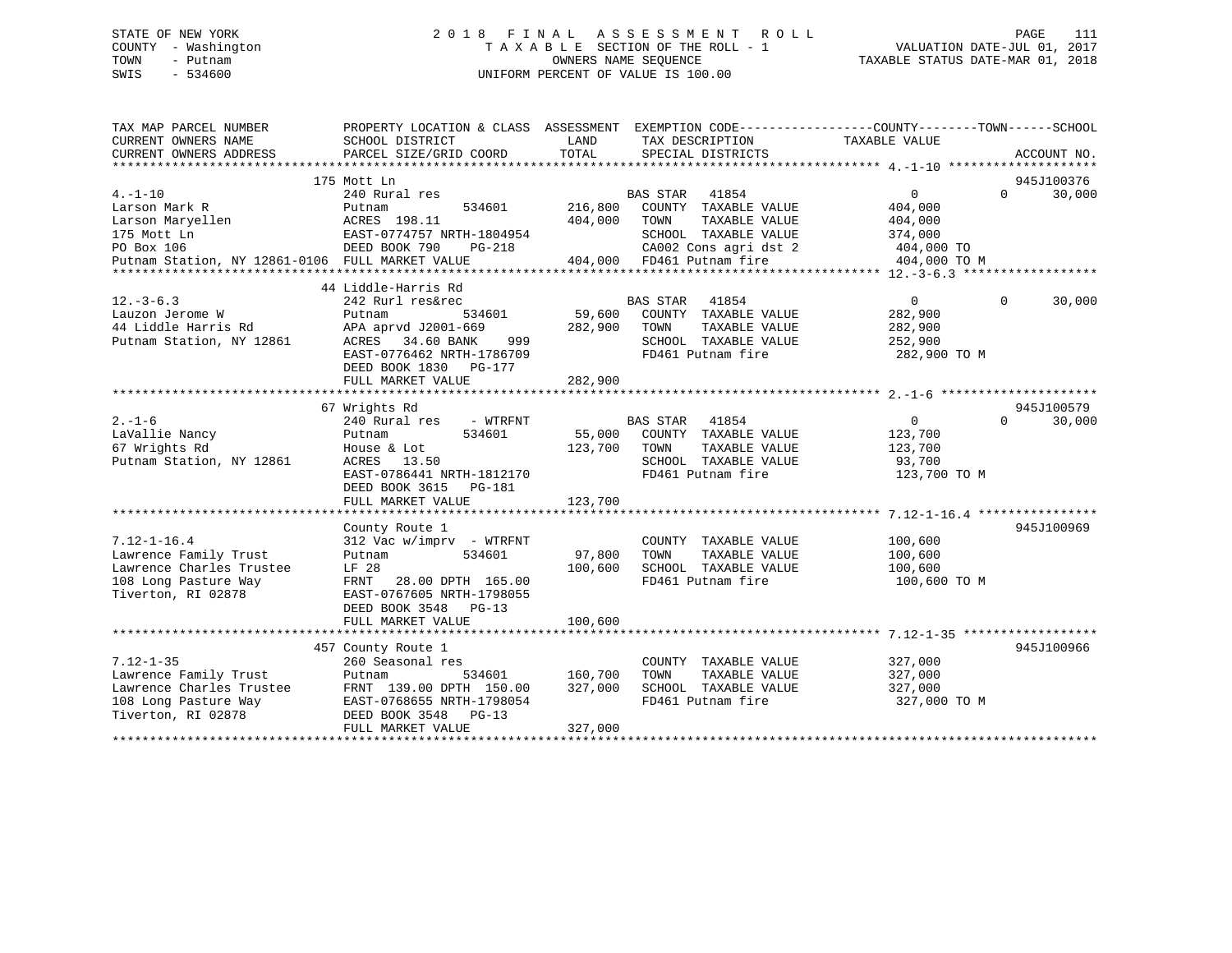### STATE OF NEW YORK 2 0 1 8 F I N A L A S S E S S M E N T R O L L PAGE 112 COUNTY - Washington T A X A B L E SECTION OF THE ROLL - 1 VALUATION DATE-JUL 01, 2017 TOWN - Putnam OWNERS NAME SEQUENCE TAXABLE STATUS DATE-MAR 01, 2018 SWIS - 534600 UNIFORM PERCENT OF VALUE IS 100.00

| TAX MAP PARCEL NUMBER<br>CURRENT OWNERS NAME<br>CURRENT OWNERS ADDRESS | PROPERTY LOCATION & CLASS ASSESSMENT<br>SCHOOL DISTRICT<br>PARCEL SIZE/GRID COORD | LAND<br>TOTAL | TAX DESCRIPTION<br>SPECIAL DISTRICTS | EXEMPTION CODE-----------------COUNTY-------TOWN------SCHOOL<br>TAXABLE VALUE | ACCOUNT NO. |
|------------------------------------------------------------------------|-----------------------------------------------------------------------------------|---------------|--------------------------------------|-------------------------------------------------------------------------------|-------------|
|                                                                        |                                                                                   |               |                                      |                                                                               |             |
|                                                                        | 2035 Mill Bay                                                                     |               |                                      |                                                                               | 945J100386  |
| $13 - 3 - 9$                                                           | 260 Seasonal res - WTRFNT                                                         |               | COUNTY TAXABLE VALUE                 | 35,000                                                                        |             |
| Leisenfelder Nancy A                                                   | 534601<br>Putnam                                                                  | 5,500         | TOWN<br>TAXABLE VALUE                | 35,000                                                                        |             |
| 100 Starks Knob Rd                                                     | FRNT 100.00 DPTH 83.00                                                            | 35,000        | SCHOOL TAXABLE VALUE                 | 35,000                                                                        |             |
| Schuylerville, NY 12871                                                | EAST-0790135 NRTH-1791525<br>DEED BOOK 2195 PG-257                                |               | FD461 Putnam fire                    | 35,000 TO M                                                                   |             |
|                                                                        | FULL MARKET VALUE                                                                 | 35,000        |                                      |                                                                               |             |
|                                                                        |                                                                                   |               |                                      |                                                                               |             |
|                                                                        | 426 Liddle-Harris Rd                                                              |               |                                      |                                                                               | 945J100557  |
| $8. - 2 - 13$                                                          | 240 Rural res                                                                     |               | COUNTY TAXABLE VALUE                 | 297,100                                                                       |             |
| Leonforte Ellen Trust                                                  | Putnam<br>534601                                                                  | 93,900        | TAXABLE VALUE<br>TOWN                | 297,100                                                                       |             |
| Stroessner Karl                                                        | 68.90<br>ACRES                                                                    | 297,100       | SCHOOL TAXABLE VALUE                 | 297,100                                                                       |             |
| 9018 SE 118th Ln                                                       | EAST-0775545 NRTH-1793703                                                         |               | FD461 Putnam fire                    | 297,100 TO M                                                                  |             |
| Summerfield, FL 34491                                                  | DEED BOOK 3650 PG-54                                                              |               |                                      |                                                                               |             |
|                                                                        | FULL MARKET VALUE                                                                 | 297,100       |                                      |                                                                               |             |
|                                                                        |                                                                                   |               |                                      |                                                                               |             |
|                                                                        | County Route 1                                                                    |               |                                      |                                                                               |             |
| $8. - 2 - 5.14$                                                        | 971 Wetlands                                                                      |               | COUNTY TAXABLE VALUE                 | 1,200                                                                         |             |
| Lestingi Rachael R                                                     | 534601<br>Putnam                                                                  | 1,200         | TAXABLE VALUE<br>TOWN                | 1,200                                                                         |             |
| 326 County Route 7                                                     | Restricted                                                                        | 1,200         | SCHOOL TAXABLE VALUE                 | 1,200                                                                         |             |
| Clemons, NY 12819                                                      | $P/O$ Sub lot 13                                                                  |               | FD461 Putnam fire                    | 1,200 TO M                                                                    |             |
|                                                                        | 2.45<br>ACRES                                                                     |               |                                      |                                                                               |             |
|                                                                        | EAST-0771428 NRTH-1798652                                                         |               |                                      |                                                                               |             |
|                                                                        | DEED BOOK 867<br><b>PG-150</b>                                                    |               |                                      |                                                                               |             |
|                                                                        | FULL MARKET VALUE                                                                 | 1,200         |                                      |                                                                               |             |
|                                                                        | Pulpit Point Rd                                                                   |               |                                      |                                                                               | 945J100122  |
| $16. - 1 - 15$                                                         | 322 Rural vac>10 - WTRFNT                                                         |               | COUNTY TAXABLE VALUE                 | 167,100                                                                       |             |
| Letendre Richard P                                                     | Putnam<br>534601                                                                  | 167,100       | TAXABLE VALUE<br>TOWN                | 167,100                                                                       |             |
| Letendre Gladys                                                        | Row 734/54;3122/92;479/98                                                         | 167,100       | SCHOOL TAXABLE VALUE                 | 167,100                                                                       |             |
| 20 Bear Hill Rd                                                        | ACRES 134.40                                                                      |               | FD461 Putnam fire                    |                                                                               |             |
|                                                                        |                                                                                   |               |                                      | 167,100 TO M                                                                  |             |
| Cumberland, RI 02864                                                   | EAST-0781674 NRTH-1778540                                                         |               |                                      |                                                                               |             |
|                                                                        | DEED BOOK 479<br>PG-986                                                           |               |                                      |                                                                               |             |
|                                                                        | FULL MARKET VALUE                                                                 | 167,100       |                                      |                                                                               |             |
|                                                                        | 6207 Oliver Way                                                                   |               |                                      |                                                                               | 945J100876  |
| $12. - 1 - 14$                                                         | 260 Seasonal res                                                                  |               | COUNTY TAXABLE VALUE                 | 251,300                                                                       |             |
| Levin Lawrence                                                         | Putnam<br>534601                                                                  | 135,100       | TOWN<br>TAXABLE VALUE                | 251,300                                                                       |             |
| Levin Ronnie Schlesinger B                                             | 454/402                                                                           | 251,300       | SCHOOL TAXABLE VALUE                 | 251,300                                                                       |             |
| PO Box 18                                                              | $614/236$ +240;882-335+337                                                        |               | FD461 Putnam fire                    | 251,300 TO M                                                                  |             |
| Pownal, VT 05261                                                       | ACRES<br>3.01                                                                     |               |                                      |                                                                               |             |
|                                                                        | EAST-0767300 NRTH-1791719                                                         |               |                                      |                                                                               |             |
|                                                                        | DEED BOOK 799<br>PG-177                                                           |               |                                      |                                                                               |             |
|                                                                        | FULL MARKET VALUE                                                                 | 251,300       |                                      |                                                                               |             |
|                                                                        |                                                                                   |               |                                      |                                                                               |             |
|                                                                        |                                                                                   |               |                                      |                                                                               |             |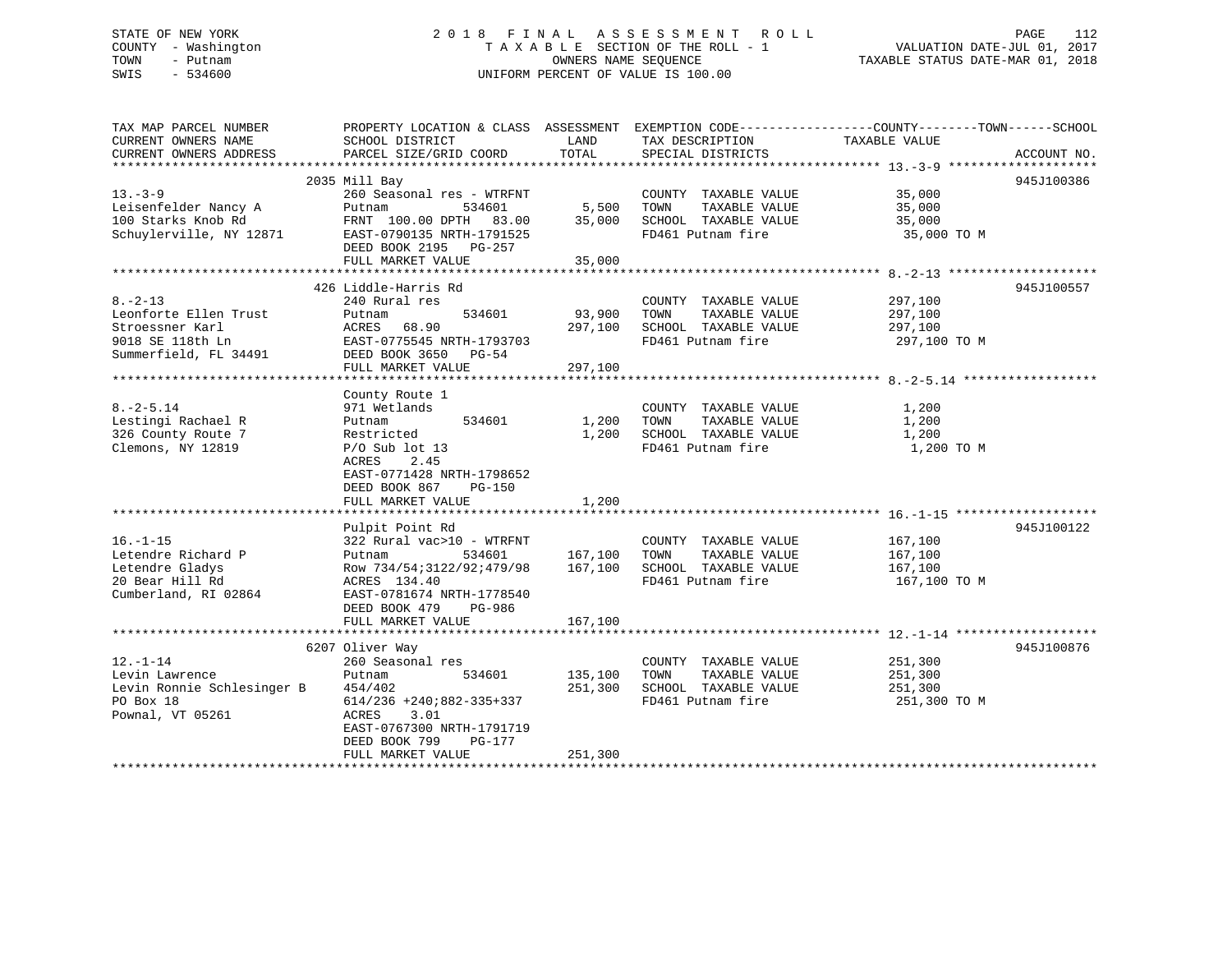### STATE OF NEW YORK 2 0 1 8 F I N A L A S S E S S M E N T R O L L PAGE 113 COUNTY - Washington T A X A B L E SECTION OF THE ROLL - 1 VALUATION DATE-JUL 01, 2017 TOWN - Putnam OWNERS NAME SEQUENCE TAXABLE STATUS DATE-MAR 01, 2018 SWIS - 534600 UNIFORM PERCENT OF VALUE IS 100.00

| TAX MAP PARCEL NUMBER<br>CURRENT OWNERS NAME<br>CURRENT OWNERS ADDRESS                       | PROPERTY LOCATION & CLASS ASSESSMENT<br>SCHOOL DISTRICT<br>PARCEL SIZE/GRID COORD                                                                                                         | LAND<br>TOTAL                 | TAX DESCRIPTION<br>SPECIAL DISTRICTS                                                                                   | EXEMPTION CODE-----------------COUNTY-------TOWN------SCHOOL<br>TAXABLE VALUE | ACCOUNT NO.<br>***************** |
|----------------------------------------------------------------------------------------------|-------------------------------------------------------------------------------------------------------------------------------------------------------------------------------------------|-------------------------------|------------------------------------------------------------------------------------------------------------------------|-------------------------------------------------------------------------------|----------------------------------|
| $12. - 4 - 42.1$<br>Leyh Peter A<br>5560 Evergreen Shores Way<br>Putnam Station, NY 12861    | Evergreen Shores Way<br>314 Rural vac<10<br>534601<br>Putnam<br>FRNT 63.00 DPTH 64.00<br>EAST-0767111 NRTH-1790600<br>DEED BOOK 3146<br>PG-246<br>FULL MARKET VALUE                       | 1,000<br>1,000<br>1,000       | COUNTY TAXABLE VALUE<br>TOWN<br>TAXABLE VALUE<br>SCHOOL TAXABLE VALUE<br>FD461 Putnam fire                             | 1,000<br>1,000<br>1,000<br>1,000 TO M                                         |                                  |
|                                                                                              | 5560 Evergreen Shores Way                                                                                                                                                                 |                               |                                                                                                                        |                                                                               | 945J100903                       |
| $12. - 4 - 43$<br>Leyh Peter A<br>5560 Evergreen Shores Way<br>Putnam Station, NY 12861      | 210 1 Family Res - WTRFNT<br>534601<br>Putnam<br>Lot 4: Esmt 3150/71<br>LF $125:$ Filed survey 424<br>3.46 BANK<br>ACRES<br>998<br>EAST-0767374 NRTH-1790638<br>DEED BOOK 816<br>$PG-222$ | 462,478<br>693,478            | <b>BAS STAR</b><br>41854<br>COUNTY TAXABLE VALUE<br>TOWN<br>TAXABLE VALUE<br>SCHOOL TAXABLE VALUE<br>FD461 Putnam fire | $\overline{0}$<br>693,478<br>693,478<br>663,478<br>693,478 TO M               | $\Omega$<br>30,000               |
|                                                                                              | FULL MARKET VALUE                                                                                                                                                                         | 693,478                       |                                                                                                                        |                                                                               |                                  |
|                                                                                              | 5129 Bayview Way                                                                                                                                                                          |                               |                                                                                                                        |                                                                               | 945J100102                       |
| $12.-4-20.1$<br>LG-Bayview LLC<br>c/o Carla Hernas<br>10 Rembrandt Dr<br>Niskayuna, NY 12309 | 260 Seasonal res - WTRFNT<br>534601<br>Putnam<br>BR's ROW 377/385<br>LF 45<br>45.00 DPTH 390.00<br>FRNT<br>EAST-0767134 NRTH-1788535<br>DEED BOOK 3858 PG-195<br>FULL MARKET VALUE        | 279,000<br>388,200<br>388,200 | COUNTY TAXABLE VALUE<br>TOWN<br>TAXABLE VALUE<br>SCHOOL TAXABLE VALUE<br>FD461 Putnam fire                             | 388,200<br>388,200<br>388,200<br>388,200 TO M                                 |                                  |
|                                                                                              |                                                                                                                                                                                           |                               |                                                                                                                        |                                                                               |                                  |
| $14. - 1 - 11$<br>Lichtenstein Family LLC<br>12 Beresford Rd<br>Allendale, NJ 07401          | 824 Gull Bay Rd<br>210 1 Family Res - WTRFNT<br>534601<br>Putnam<br>LF 250<br>ACRES<br>1.70<br>EAST-0763582 NRTH-1779006<br>DEED BOOK 918<br>PG-271                                       | 740,800<br>1442,700           | COUNTY TAXABLE VALUE<br>TAXABLE VALUE<br>TOWN<br>SCHOOL TAXABLE VALUE<br>FD461 Putnam fire                             | 1442,700<br>1442,700<br>1442,700<br>1442,700 TO M                             | 945J100388                       |
|                                                                                              | FULL MARKET VALUE                                                                                                                                                                         | 1442,700                      |                                                                                                                        |                                                                               |                                  |
|                                                                                              |                                                                                                                                                                                           |                               |                                                                                                                        |                                                                               |                                  |
| $12. - 4 - 17$<br>Lill Joseph<br>Lill Christine<br>21 Beech St<br>Oakland, NJ 07436          | 5135 Bayview Way<br>260 Seasonal res - WTRFNT<br>534601<br>Putnam<br>ROW 373/590: BR's<br>ELF 60<br>62.00 DPTH 323.00<br>FRNT<br>EAST-0767138 NRTH-1788710<br>DEED BOOK 722<br>PG-341     | 357,000<br>428,600            | COUNTY TAXABLE VALUE<br>TOWN<br>TAXABLE VALUE<br>SCHOOL TAXABLE VALUE<br>FD461 Putnam fire                             | 428,600<br>428,600<br>428,600<br>428,600 TO M                                 | 945J100263                       |
|                                                                                              | FULL MARKET VALUE                                                                                                                                                                         | 428,600                       |                                                                                                                        |                                                                               |                                  |
|                                                                                              |                                                                                                                                                                                           |                               |                                                                                                                        |                                                                               |                                  |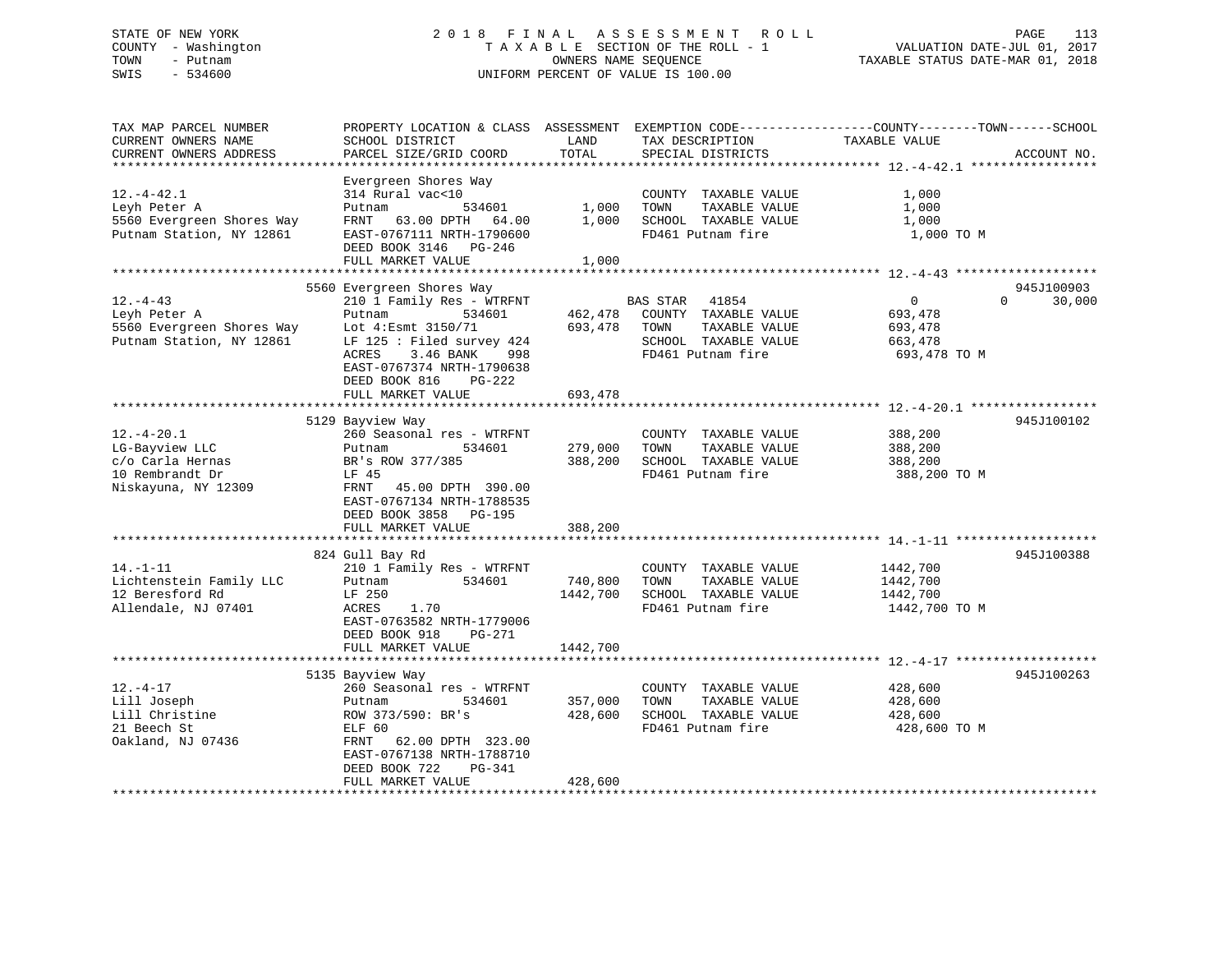### STATE OF NEW YORK 2 0 1 8 F I N A L A S S E S S M E N T R O L L PAGE 114 COUNTY - Washington T A X A B L E SECTION OF THE ROLL - 1 VALUATION DATE-JUL 01, 2017 TOWN - Putnam OWNERS NAME SEQUENCE TAXABLE STATUS DATE-MAR 01, 2018 SWIS - 534600 UNIFORM PERCENT OF VALUE IS 100.00

| TAX MAP PARCEL NUMBER<br>CURRENT OWNERS NAME | PROPERTY LOCATION & CLASS ASSESSMENT EXEMPTION CODE---------------COUNTY-------TOWN-----SCHOOL<br>SCHOOL DISTRICT | LAND<br>TOTAL | TAX DESCRIPTION       | TAXABLE VALUE |             |
|----------------------------------------------|-------------------------------------------------------------------------------------------------------------------|---------------|-----------------------|---------------|-------------|
| CURRENT OWNERS ADDRESS                       | PARCEL SIZE/GRID COORD                                                                                            |               | SPECIAL DISTRICTS     |               | ACCOUNT NO. |
|                                              | 495 County Route 1                                                                                                |               |                       |               | 945J100925  |
| $7.12 - 1 - 14$                              | 210 1 Family Res - WTRFNT                                                                                         |               | COUNTY TAXABLE VALUE  | 1173,800      |             |
| Livornese Gen Partnership                    | 534601<br>Putnam                                                                                                  | 726,600       | TAXABLE VALUE<br>TOWN | 1173,800      |             |
| Attn: L & J Livornese                        | LF 130                                                                                                            | 1173,800      | SCHOOL TAXABLE VALUE  | 1173,800      |             |
| 39 Loft Dr                                   | ACRES<br>1.17                                                                                                     |               | FD461 Putnam fire     | 1173,800 TO M |             |
| Martinsville, NJ 08836                       | EAST-0767799 NRTH-1797893                                                                                         |               |                       |               |             |
|                                              | DEED BOOK 748<br>PG-219                                                                                           |               |                       |               |             |
|                                              | FULL MARKET VALUE                                                                                                 | 1173,800      |                       |               |             |
|                                              |                                                                                                                   |               |                       |               |             |
|                                              | 2007 Mill Bay                                                                                                     |               |                       |               | 945J100387  |
| $13. - 3 - 17$                               | 260 Seasonal res - WTRFNT                                                                                         |               | COUNTY TAXABLE VALUE  | 39,800        |             |
| Lochner Keith                                | Putnam<br>534601                                                                                                  | 5,800         | TOWN<br>TAXABLE VALUE | 39,800        |             |
| Lochner Christine                            | FRNT 133.00 DPTH 130.00                                                                                           | 39,800        | SCHOOL TAXABLE VALUE  | 39,800        |             |
| RD 1 Box 234M                                | EAST-0789260 NRTH-1790354                                                                                         |               | FD461 Putnam fire     | 39,800 TO M   |             |
| Westerlo, NY 12193                           | DEED BOOK 495<br>PG-515                                                                                           |               |                       |               |             |
|                                              | FULL MARKET VALUE                                                                                                 | 39,800        |                       |               |             |
|                                              |                                                                                                                   |               |                       |               |             |
|                                              | Liddle-Harris Rd                                                                                                  |               |                       |               | 945J101101  |
| $8. - 2 - 4.14$                              | 314 Rural vac<10                                                                                                  |               | COUNTY TAXABLE VALUE  | 24,300        |             |
| Lovell Christopher A                         | 534601<br>Putnam                                                                                                  | 24,300        | TAXABLE VALUE<br>TOWN | 24,300        |             |
| Lovell Kelly A                               | 9.30 BANK<br>ACRES<br>999                                                                                         | 24,300        | SCHOOL TAXABLE VALUE  | 24,300        |             |
| 467 Liddle-Harris Rd                         | EAST-0774175 NRTH-1795926                                                                                         |               | FD461 Putnam fire     | 24,300 TO M   |             |
| Putnam Station, NY 12861                     | DEED BOOK 1972    PG-122                                                                                          |               |                       |               |             |
|                                              | FULL MARKET VALUE                                                                                                 | 24,300        |                       |               |             |
|                                              |                                                                                                                   |               |                       |               |             |
|                                              | 467 Liddle-Harris Rd                                                                                              |               |                       |               | 945J100098  |
| $8. - 2 - 14$                                | 280 Res Multiple                                                                                                  |               | COUNTY TAXABLE VALUE  | 216,900       |             |
| Lovell Christopher A                         | 534601<br>Putnam                                                                                                  | 17,300        | TAXABLE VALUE<br>TOWN | 216,900       |             |
| Lovell Kelly A                               | 1.60 BANK<br>ACRES<br>999                                                                                         | 216,900       | SCHOOL TAXABLE VALUE  | 216,900       |             |
| 467 Liddle-Harris Rd                         | EAST-0774341 NRTH-1795634                                                                                         |               | FD461 Putnam fire     | 216,900 TO M  |             |
| Putnam Station, NY 12861                     | DEED BOOK 1972 PG-122                                                                                             |               |                       |               |             |
|                                              | FULL MARKET VALUE                                                                                                 | 216,900       |                       |               |             |
|                                              |                                                                                                                   |               |                       |               |             |
|                                              | 4513 Crow Point Way                                                                                               |               |                       |               | 945J100097  |
| $11.20 - 1 - 4$                              | 260 Seasonal res - WTRFNT                                                                                         |               | COUNTY TAXABLE VALUE  | 273,300       |             |
| Lovell Edith W -LE-                          | 534601<br>Putnam                                                                                                  | 244,800       | TOWN<br>TAXABLE VALUE | 273,300       |             |
| Gontier Bonnie J                             | LF 50                                                                                                             | 273,300       | SCHOOL TAXABLE VALUE  | 273,300       |             |
| 59 Euclid Ave                                | FRNT<br>30.00 DPTH 113.00                                                                                         |               | FD461 Putnam fire     | 273,300 TO M  |             |
| Troy, NY 12180                               | EAST-0766014 NRTH-1787383                                                                                         |               |                       |               |             |
|                                              | DEED BOOK 2261 PG-310                                                                                             |               |                       |               |             |
|                                              | FULL MARKET VALUE                                                                                                 | 273,300       |                       |               |             |
|                                              |                                                                                                                   |               |                       |               |             |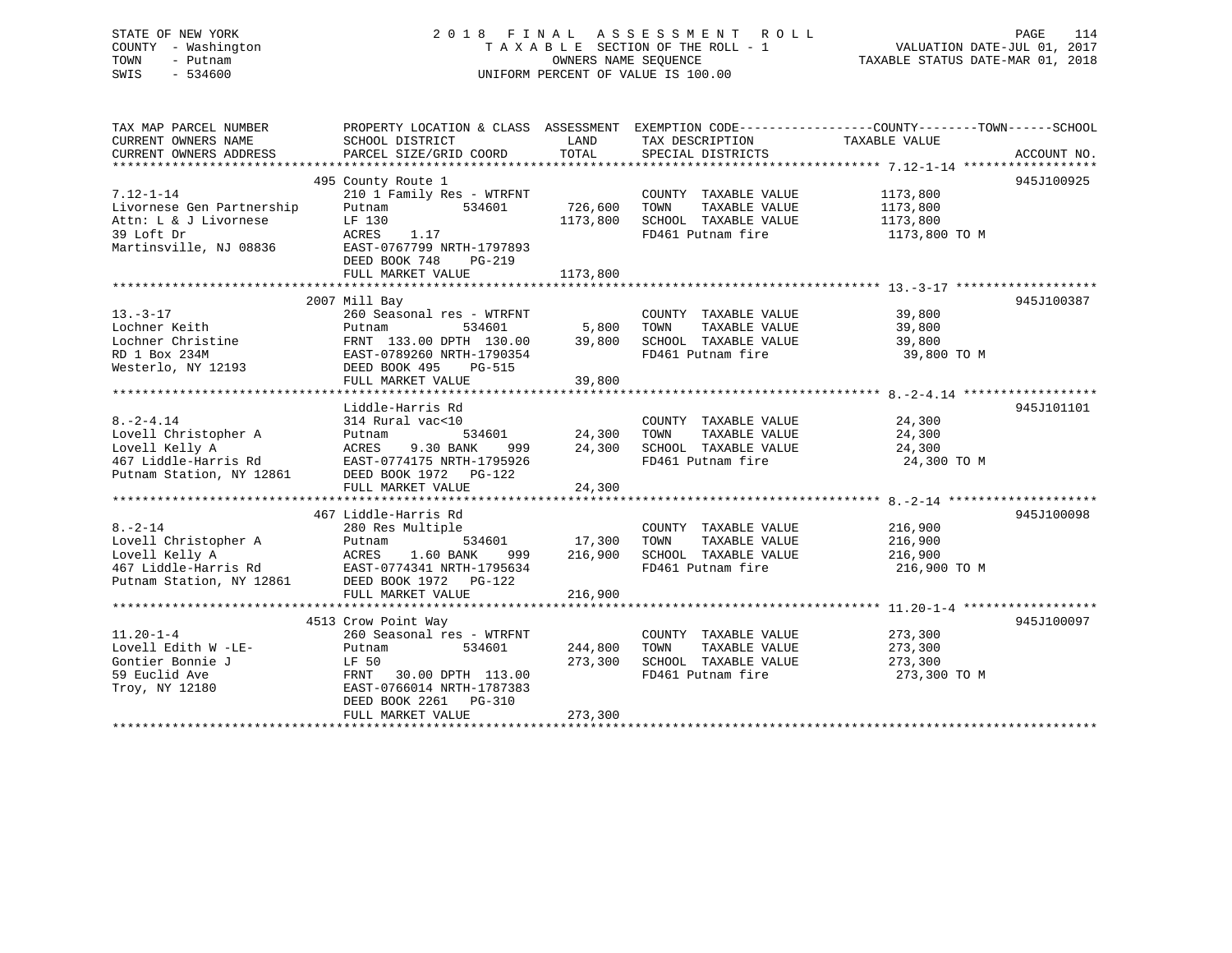STATE OF NEW YORK 2 0 1 8 F I N A L A S S E S S M E N T R O L L PAGE 115 COUNTY - Washington T A X A B L E SECTION OF THE ROLL - 1 VALUATION DATE-JUL 01, 2017 TOWN - Putnam OWNERS NAME SEQUENCE TAXABLE STATUS DATE-MAR 01, 2018 SWIS - 534600 UNIFORM PERCENT OF VALUE IS 100.00

| TAX MAP PARCEL NUMBER                               | PROPERTY LOCATION & CLASS ASSESSMENT EXEMPTION CODE---------------COUNTY-------TOWN-----SCHOOL                        |              |                                                                             |              |             |
|-----------------------------------------------------|-----------------------------------------------------------------------------------------------------------------------|--------------|-----------------------------------------------------------------------------|--------------|-------------|
| CURRENT OWNERS NAME                                 | SCHOOL DISTRICT                                                                                                       | LAND         | TAX DESCRIPTION TAXABLE VALUE                                               |              |             |
| CURRENT OWNERS ADDRESS                              | PARCEL SIZE/GRID COORD                                                                                                | TOTAL        | SPECIAL DISTRICTS                                                           |              | ACCOUNT NO. |
|                                                     |                                                                                                                       |              |                                                                             |              |             |
|                                                     | 469 Gull Bay Rd                                                                                                       |              |                                                                             |              | 945J100303  |
| $11.20 - 3 - 17$                                    | 260 Seasonal res - WTRFNT                                                                                             |              | COUNTY TAXABLE VALUE 267,700<br>TOWN TAXABLE VALUE 267,700                  |              |             |
| Lubbe Steven J                                      | 534601<br>Putnam                                                                                                      | 109,400 TOWN |                                                                             |              |             |
| PO Box 5314                                         | Lot 10A & C                                                                                                           |              | 267,700 SCHOOL TAXABLE VALUE 267,700                                        |              |             |
| Clifton Park, NY 12065                              | LF 15                                                                                                                 |              | FD461 Putnam fire                                                           | 267,700 ТО М |             |
|                                                     | FRNT 25.00 DPTH 83.00                                                                                                 |              |                                                                             |              |             |
|                                                     | EAST-0767156 NRTH-1785437                                                                                             |              |                                                                             |              |             |
|                                                     | DEED BOOK 2788 PG-326                                                                                                 |              |                                                                             |              |             |
|                                                     | FULL MARKET VALUE                                                                                                     | 267,700      |                                                                             |              |             |
|                                                     |                                                                                                                       |              |                                                                             |              |             |
|                                                     | Liddle-Harris Rd                                                                                                      |              |                                                                             |              | 945J100577  |
| $12. - 3 - 8$                                       | 314 Rural vac<10                                                                                                      |              | COUNTY TAXABLE VALUE                                                        | 500          |             |
| Lundeen Douglas                                     | COUNT<br>Putnam 534601 500 TOWN<br>PRINT 261.00 DPTH 122.00 500 SCHOO<br>NT 08002 FIGHT 261.100 DPTH 122.00 500 SCHOO |              | TAXABLE VALUE<br>500 SCHOOL TAXABLE VALUE                                   | 500          |             |
| 33 McAuliffe Dr                                     |                                                                                                                       |              |                                                                             | 500          |             |
| North Brunswick, NJ 08902                           | EAST-0776060 NRTH-1785148                                                                                             |              | FD461 Putnam fire                                                           | 500 TO M     |             |
|                                                     | DEED BOOK 905<br><b>PG-209</b>                                                                                        |              |                                                                             |              |             |
|                                                     | FULL MARKET VALUE                                                                                                     | 500          |                                                                             |              |             |
|                                                     | Gull Bay Rd                                                                                                           |              |                                                                             |              | 945J100576  |
| $12. - 3 - 9$                                       |                                                                                                                       |              |                                                                             | 600          |             |
| Lundeen Douglas                                     |                                                                                                                       |              |                                                                             | 600          |             |
| 33 McAuliffe Dr                                     |                                                                                                                       |              |                                                                             | 600          |             |
| North Brunswick, NJ 08902                           | EAST-0776007 NRTH-1784990                                                                                             |              | FD461 Putnam fire                                                           | 600 TO M     |             |
|                                                     | DEED BOOK 905 PG-209                                                                                                  |              |                                                                             |              |             |
|                                                     | FULL MARKET VALUE                                                                                                     | 600          |                                                                             |              |             |
|                                                     |                                                                                                                       |              |                                                                             |              |             |
|                                                     | 76 Gull Bay Rd                                                                                                        |              |                                                                             |              | 945J100678  |
| $12. - 3 - 10$                                      | 260 Seasonal res                                                                                                      |              | COUNTY TAXABLE VALUE 85,100                                                 |              |             |
|                                                     |                                                                                                                       |              |                                                                             | 85,100       |             |
|                                                     |                                                                                                                       |              | 534601 12,300 TOWN TAXABLE VALUE<br>DPTH 200.00 85,100 SCHOOL TAXABLE VALUE | 85,100       |             |
| North Brunswick, NJ 08902 EAST-0775942 NRTH-1785070 |                                                                                                                       |              | FD461 Putnam fire 35,100 TO M                                               |              |             |
|                                                     | DEED BOOK 905<br>PG-215                                                                                               |              |                                                                             |              |             |
|                                                     | FULL MARKET VALUE                                                                                                     | 85,100       |                                                                             |              |             |
|                                                     |                                                                                                                       |              |                                                                             |              |             |
|                                                     | 80 Gull Bay Rd                                                                                                        |              |                                                                             |              | 945J100672  |
| $12. - 3 - 11$                                      | 312 Vac w/imprv                                                                                                       |              | COUNTY TAXABLE VALUE                                                        | 8,800        |             |
| Lundeen Douglas                                     |                                                                                                                       |              | TOWN TAXABLE VALUE                                                          | 8,800        |             |
| 33 McAuliffe Dr                                     | Putnam 534601 2,300<br>FRNT 100.00 DPTH 200.00 8,800                                                                  |              | 8,800 SCHOOL TAXABLE VALUE                                                  | 8,800        |             |
| North Brunswick, NJ 08902                           | EAST-0775875 NRTH-1785149                                                                                             |              | FD461 Putnam fire                                                           | 8,800 TO M   |             |
|                                                     | DEED BOOK 812<br>PG-337                                                                                               |              |                                                                             |              |             |
|                                                     | FULL MARKET VALUE                                                                                                     | 8,800        |                                                                             |              |             |
|                                                     |                                                                                                                       |              |                                                                             |              |             |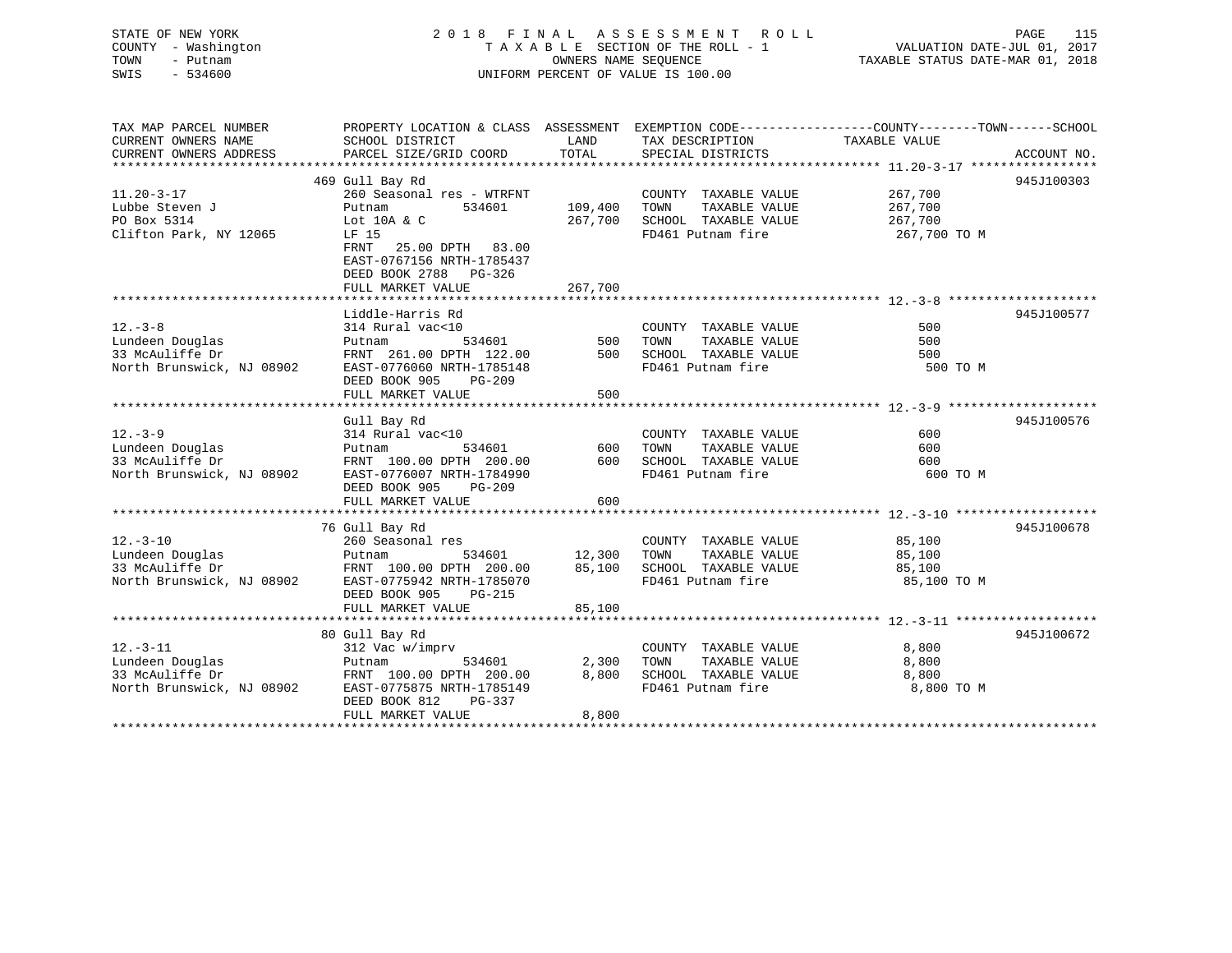| STATE OF NEW YORK<br>COUNTY - Washington<br>TOWN<br>- Putnam<br>SWIS<br>$-534600$ | 2018 FINAL                                                                                                                      | OWNERS NAME SEQUENCE | A S S E S S M E N T<br>R O L L<br>TAXABLE SECTION OF THE ROLL - 1<br>UNIFORM PERCENT OF VALUE IS 100.00 | PAGE<br>116<br>VALUATION DATE-JUL 01, 2017<br>TAXABLE STATUS DATE-MAR 01, 2018                  |
|-----------------------------------------------------------------------------------|---------------------------------------------------------------------------------------------------------------------------------|----------------------|---------------------------------------------------------------------------------------------------------|-------------------------------------------------------------------------------------------------|
| TAX MAP PARCEL NUMBER                                                             |                                                                                                                                 |                      |                                                                                                         | PROPERTY LOCATION & CLASS ASSESSMENT EXEMPTION CODE----------------COUNTY-------TOWN-----SCHOOL |
| CURRENT OWNERS NAME<br>CURRENT OWNERS ADDRESS                                     | SCHOOL DISTRICT<br>PARCEL SIZE/GRID COORD                                                                                       | LAND<br>TOTAL        | TAX DESCRIPTION<br>SPECIAL DISTRICTS                                                                    | TAXABLE VALUE<br>ACCOUNT NO.                                                                    |
| **********************                                                            |                                                                                                                                 |                      |                                                                                                         |                                                                                                 |
|                                                                                   | State Route 22/E Off                                                                                                            |                      |                                                                                                         | 945J100329                                                                                      |
| $5. - 1 - 3$                                                                      | 910 Priv forest                                                                                                                 |                      | COUNTY TAXABLE VALUE                                                                                    | 7,500                                                                                           |
| Lyme Adirondack Timberlands I Putnam                                              | 534601                                                                                                                          | 7,500                | TOWN<br>TAXABLE VALUE                                                                                   | 7,500                                                                                           |
| 123 Quaker Rd Ste 107                                                             | Mt Lot 14                                                                                                                       | 7,500                | SCHOOL TAXABLE VALUE                                                                                    | 7,500                                                                                           |
| Queensbury, NY 12804                                                              | 2214/105<br>ACRES 15.00<br>EAST-0782191 NRTH-1805471<br>DEED BOOK 2214 PG-61                                                    |                      | FD461 Putnam fire                                                                                       | 7,500 TO M                                                                                      |
|                                                                                   | FULL MARKET VALUE<br>* * * * * * * * * * * * * * * * * * * *                                                                    | 7,500                |                                                                                                         |                                                                                                 |
|                                                                                   | County Route 2                                                                                                                  |                      |                                                                                                         | 945J100328                                                                                      |
| $5. - 2 - 1$                                                                      | 910 Priv forest                                                                                                                 |                      | COUNTY TAXABLE VALUE                                                                                    | 233,926                                                                                         |
| Lyme Adirondack Timberlands I Putnam                                              | 534601                                                                                                                          | 221,926              | TAXABLE VALUE<br>TOWN                                                                                   | 233,926                                                                                         |
| 123 Quaker Rd Ste 107                                                             | Lot 16 And Hunting Camp                                                                                                         | 233,926              | SCHOOL TAXABLE VALUE                                                                                    | 233,926                                                                                         |
| Queensbury, NY 12804                                                              | 2214/105<br>ACRES 599.70<br>EAST-0786042 NRTH-1806797<br>DEED BOOK 2214 PG-61<br>CONSERVATION ESMT % 26.00<br>FULL MARKET VALUE | 233,926              | FD461 Putnam fire                                                                                       | 233,926 TO M                                                                                    |
|                                                                                   |                                                                                                                                 |                      |                                                                                                         |                                                                                                 |
| $12.-2-11$                                                                        | Liddle-Harris Rd<br>910 Priv forest                                                                                             |                      | COUNTY TAXABLE VALUE                                                                                    | 945J100333<br>44,400                                                                            |
| Lyme Adirondack Timberlands I Putnam                                              | 534601                                                                                                                          | 44,400               | TAXABLE VALUE<br>TOWN                                                                                   | 44,400                                                                                          |
| 123 Quaker Rd Ste 107                                                             | 2214/105                                                                                                                        | 44,400               | SCHOOL TAXABLE VALUE                                                                                    | 44,400                                                                                          |
| Queensbury, NY 12804                                                              | ACRES 100.00                                                                                                                    |                      | FD461 Putnam fire                                                                                       | 44,400 TO M                                                                                     |
|                                                                                   | EAST-0773621 NRTH-1790570<br>DEED BOOK 2214 PG-61<br>CONSERVATION ESMT % 26.00                                                  | 44,400               |                                                                                                         |                                                                                                 |
|                                                                                   | FULL MARKET VALUE                                                                                                               |                      |                                                                                                         |                                                                                                 |
|                                                                                   | 84 Best Rd                                                                                                                      |                      |                                                                                                         | 945J100068                                                                                      |
| $13. - 1 - 12$                                                                    | 240 Rural res                                                                                                                   |                      | BAS STAR<br>41854                                                                                       | $\overline{0}$<br>$\Omega$<br>30,000                                                            |
| Lynch April M                                                                     | 534601<br>Putnam                                                                                                                | 82,300               | COUNTY TAXABLE VALUE                                                                                    | 205,900                                                                                         |
| 84 Best Rd                                                                        | ACRES<br>57.30                                                                                                                  | 205,900              | TOWN<br>TAXABLE VALUE                                                                                   | 205,900                                                                                         |
| Putnam Station, NY 12861                                                          | EAST-0780328 NRTH-1785899                                                                                                       |                      | SCHOOL TAXABLE VALUE                                                                                    | 175,900                                                                                         |
|                                                                                   | DEED BOOK 3096<br>PG-257<br>FULL MARKET VALUE                                                                                   | 205,900              | FD461 Putnam fire                                                                                       | 205,900 TO M                                                                                    |
|                                                                                   | ***********************                                                                                                         |                      |                                                                                                         |                                                                                                 |
|                                                                                   | 310 Peterson Rd                                                                                                                 |                      |                                                                                                         | 945J100951                                                                                      |
| $8. -2 - 4.2$                                                                     | 210 1 Family Res                                                                                                                |                      | COUNTY TAXABLE VALUE                                                                                    | 95,000                                                                                          |
| MacAlpine Jane                                                                    | Putnam<br>534601                                                                                                                | 34,900               | TOWN<br>TAXABLE VALUE                                                                                   | 95,000                                                                                          |
| 10 Gaikis Rd                                                                      | Lot 1                                                                                                                           | 95,000               | SCHOOL TAXABLE VALUE                                                                                    | 95,000                                                                                          |
| Whitehall, NY 12887                                                               | ACRES<br>9.87                                                                                                                   |                      | FD461 Putnam fire                                                                                       | 95,000 TO M                                                                                     |

\*\*\*\*\*\*\*\*\*\*\*\*\*\*\*\*\*\*\*\*\*\*\*\*\*\*\*\*\*\*\*\*\*\*\*\*\*\*\*\*\*\*\*\*\*\*\*\*\*\*\*\*\*\*\*\*\*\*\*\*\*\*\*\*\*\*\*\*\*\*\*\*\*\*\*\*\*\*\*\*\*\*\*\*\*\*\*\*\*\*\*\*\*\*\*\*\*\*\*\*\*\*\*\*\*\*\*\*\*\*\*\*\*\*\*\*\*\*\*\*\*\*\*\*\*\*\*\*\*\*\*\*

 EAST-0776371 NRTH-1797901 DEED BOOK 1827 PG-306

FULL MARKET VALUE 95,000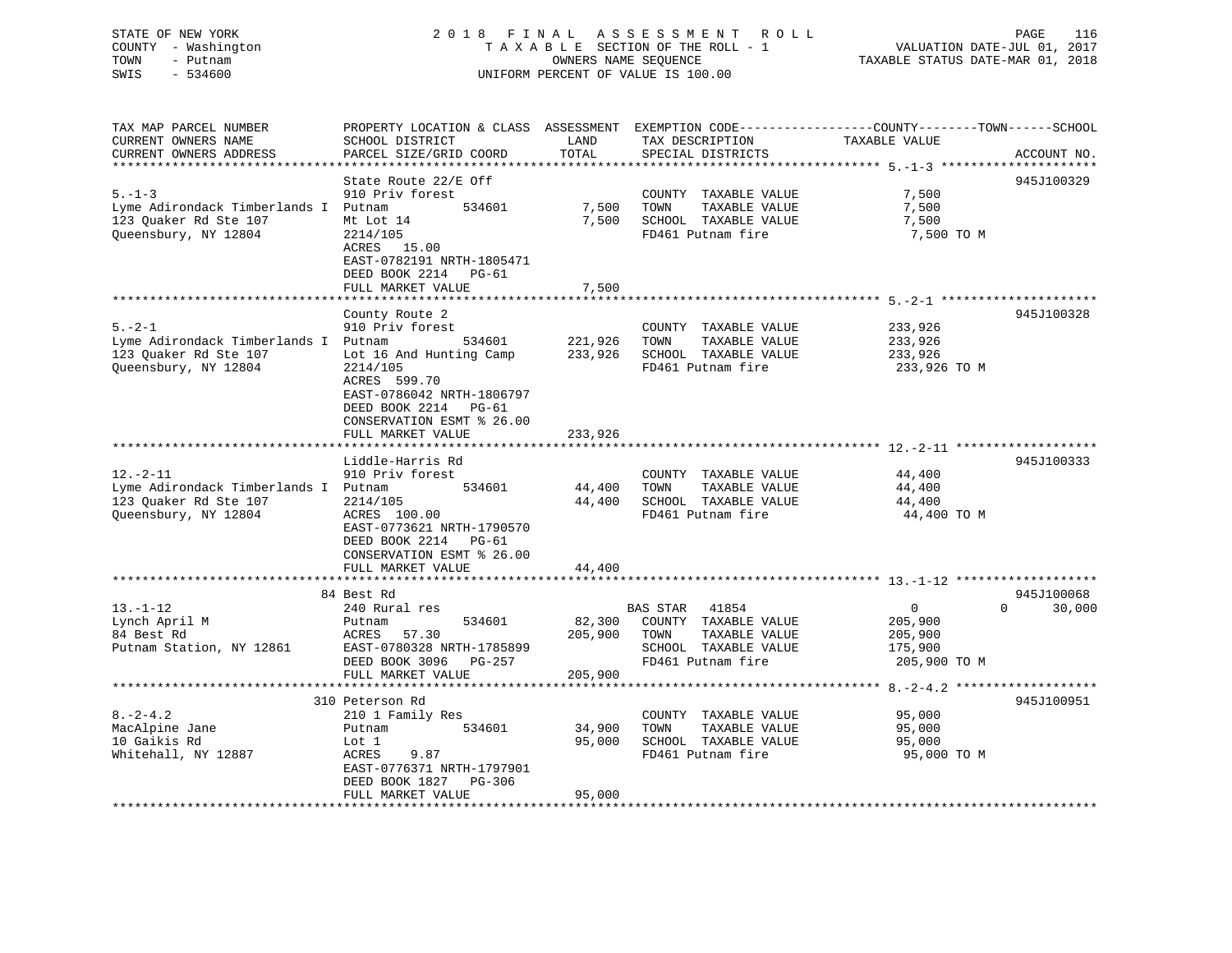### STATE OF NEW YORK 2 0 1 8 F I N A L A S S E S S M E N T R O L L PAGE 117 COUNTY - Washington T A X A B L E SECTION OF THE ROLL - 1 VALUATION DATE-JUL 01, 2017 TOWN - Putnam **CONNERS NAME SEQUENCE** TAXABLE STATUS DATE-MAR 01, 2018 SWIS - 534600 UNIFORM PERCENT OF VALUE IS 100.00

| TAX MAP PARCEL NUMBER                       | PROPERTY LOCATION & CLASS ASSESSMENT |         |                       | EXEMPTION CODE-----------------COUNTY-------TOWN------SCHOOL |             |
|---------------------------------------------|--------------------------------------|---------|-----------------------|--------------------------------------------------------------|-------------|
| CURRENT OWNERS NAME                         | SCHOOL DISTRICT                      | LAND    | TAX DESCRIPTION       | TAXABLE VALUE                                                |             |
| CURRENT OWNERS ADDRESS                      | PARCEL SIZE/GRID COORD               | TOTAL   | SPECIAL DISTRICTS     |                                                              | ACCOUNT NO. |
|                                             |                                      |         |                       |                                                              |             |
|                                             | Schwerdtfeger Rd/n Off               |         |                       |                                                              | 945J100987  |
| $4. -1 - 7.1$                               | 910 Priv forest                      |         | COUNTY TAXABLE VALUE  | 46,400                                                       |             |
| Mack James                                  | 534601<br>Putnam                     | 46,400  | TOWN<br>TAXABLE VALUE | 46,400                                                       |             |
| Mack Noel                                   | Vac Land-Forrested                   | 46,400  | SCHOOL TAXABLE VALUE  | 46,400                                                       |             |
| 9966 Lakeshore                              | 92.80<br>ACRES                       |         | FD461 Putnam fire     | 46,400 TO M                                                  |             |
| Hague, NY 12836                             | EAST-0772295 NRTH-1807476            |         |                       |                                                              |             |
|                                             | DEED BOOK 3505<br>$PG-214$           |         |                       |                                                              |             |
|                                             | FULL MARKET VALUE                    | 46,400  |                       |                                                              |             |
|                                             |                                      |         |                       |                                                              |             |
|                                             | 256 Schwerdtfeger Rd                 |         |                       |                                                              | 945J100585  |
| $4. -1 - 7$                                 | 242 Rurl res&rec                     |         | COUNTY TAXABLE VALUE  | 238,600                                                      |             |
| Mack James A                                | 534601<br>Putnam                     | 167,500 | TOWN<br>TAXABLE VALUE | 238,600                                                      |             |
| Mack Noel S                                 | ACRES 155.00                         | 238,600 | SCHOOL TAXABLE VALUE  | 238,600                                                      |             |
| 9966 Lake Shore Dr                          | EAST-0772267 NRTH-1805234            |         | CA002 Cons agri dst 2 | 238,600 TO                                                   |             |
| Hague, NY 12836                             | DEED BOOK 2589<br>PG-276             |         | FD461 Putnam fire     | 238,600 TO M                                                 |             |
|                                             | FULL MARKET VALUE                    | 238,600 |                       |                                                              |             |
|                                             |                                      |         |                       |                                                              |             |
|                                             | 128 Craig Rd                         |         |                       |                                                              | 945J100145  |
| $2. - 1 - 28$                               | 242 Rurl res&rec                     |         | FOR 480A<br>47460     | 162,500<br>162,500                                           | 162,500     |
| Mack Noel S Trustee                         | 534601<br>Putnam                     | 269,700 | COUNTY TAXABLE VALUE  | 279,600                                                      |             |
| Smith Family Irrevocable Trust ACRES 334.30 |                                      | 442,100 | TOWN<br>TAXABLE VALUE | 279,600                                                      |             |
| 128 Craig Rd                                | EAST-0783013 NRTH-1805992            |         | SCHOOL TAXABLE VALUE  | 279,600                                                      |             |
| Putnam Station, NY 12861                    | DEED BOOK 923<br>$PG-235$            |         | FD461 Putnam fire     | 442,100 TO M                                                 |             |
|                                             | FULL MARKET VALUE                    | 442,100 |                       |                                                              |             |
| MAY BE SUBJECT TO PAYMENT                   |                                      |         |                       |                                                              |             |
| UNDER RPTL480A UNTIL 2027                   |                                      |         |                       |                                                              |             |
|                                             | 229 County Route 1                   |         |                       |                                                              | 945J100391  |
| $8. - 2 - 5.7$                              | 242 Rurl res&rec                     |         | BAS STAR<br>41854     | $\mathsf{O}$<br>$\Omega$                                     | 30,000      |
| Macquesten Reginald                         | 534601<br>Putnam                     | 59,600  | COUNTY TAXABLE VALUE  | 194,000                                                      |             |
| Macquesten Jeanette                         | Sub Lot 7                            | 194,000 | TOWN<br>TAXABLE VALUE | 194,000                                                      |             |
| 229 Glenburnie Rd                           | ACRES<br>19.58                       |         | SCHOOL TAXABLE VALUE  | 164,000                                                      |             |
| Putnam Station, NY 12861                    | EAST-0773352 NRTH-1798408            |         | FD461 Putnam fire     | 194,000 TO M                                                 |             |
|                                             | DEED BOOK 742<br>PG-124              |         |                       |                                                              |             |
|                                             | FULL MARKET VALUE                    | 194,000 |                       |                                                              |             |
|                                             |                                      |         |                       |                                                              |             |
|                                             | 221 County Route 1                   |         |                       |                                                              | 945J100391  |
| $8. - 2 - 5.8$                              | 242 Rurl res&rec                     |         | COUNTY TAXABLE VALUE  | 212,200                                                      |             |
| Macquesten Reginald                         | 534601<br>Putnam                     | 77,900  | TAXABLE VALUE<br>TOWN | 212,200                                                      |             |
| Macquesten Jeanette                         | Sub Lot 8                            | 212,200 | SCHOOL TAXABLE VALUE  | 212,200                                                      |             |
| 229 County Route 1                          | ACRES<br>37.85                       |         | FD461 Putnam fire     | 212,200 TO M                                                 |             |
| PO Box 94                                   | EAST-0774210 NRTH-1798668            |         |                       |                                                              |             |
| Putnam Station, NY 12861                    | DEED BOOK 834<br><b>PG-134</b>       |         |                       |                                                              |             |
|                                             | FULL MARKET VALUE                    | 212,200 |                       |                                                              |             |
|                                             |                                      |         |                       |                                                              |             |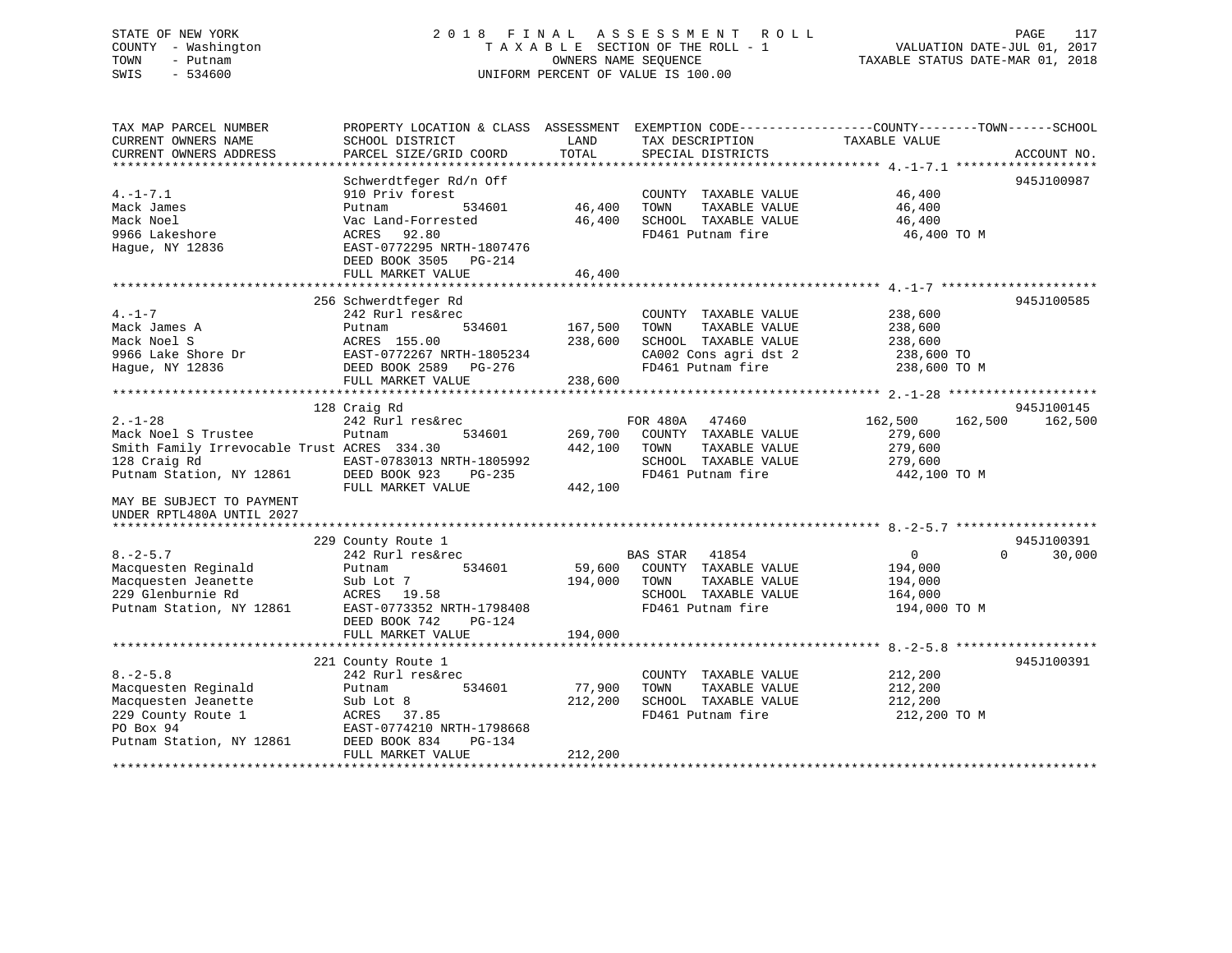| STATE OF NEW YORK<br>COUNTY - Washington<br>TOWN<br>- Putnam<br>$-534600$<br>SWIS                      |                                                                                                                                                                                | OWNERS NAME SEQUENCE          | 2018 FINAL ASSESSMENT<br>R O L L<br>TAXABLE SECTION OF THE ROLL - 1<br>UNIFORM PERCENT OF VALUE IS 100.00              | TAXABLE STATUS DATE-MAR 01, 2018                                | 118<br>PAGE<br>VALUATION DATE-JUL 01, 2017 |
|--------------------------------------------------------------------------------------------------------|--------------------------------------------------------------------------------------------------------------------------------------------------------------------------------|-------------------------------|------------------------------------------------------------------------------------------------------------------------|-----------------------------------------------------------------|--------------------------------------------|
| TAX MAP PARCEL NUMBER<br>CURRENT OWNERS NAME<br>CURRENT OWNERS ADDRESS                                 | PROPERTY LOCATION & CLASS ASSESSMENT EXEMPTION CODE----------------COUNTY-------TOWN-----SCHOOL<br>SCHOOL DISTRICT<br>PARCEL SIZE/GRID COORD                                   | LAND<br>TOTAL                 | TAX DESCRIPTION<br>SPECIAL DISTRICTS                                                                                   | TAXABLE VALUE                                                   | ACCOUNT NO.                                |
| $8. -2 - 5.9$<br>Macquesten Reginald<br>Macquesten Jeanette<br>PO Box 94<br>Putnam Staion, NY 12861    | 189 County Route 1<br>314 Rural vac<10<br>Putnam<br>534601<br>vac lot<br>Sub Lot 9<br>ACRES<br>8.81<br>EAST-0774660 NRTH-1799528<br>DEED BOOK 3707 PG-3<br>FULL MARKET VALUE   | 33,800<br>33,800<br>33,800    | COUNTY TAXABLE VALUE<br>TOWN<br>TAXABLE VALUE<br>SCHOOL TAXABLE VALUE<br>FD461 Putnam fire                             | 33,800<br>33,800<br>33,800<br>33,800 TO M                       | 945J100391                                 |
| $7.8 - 1 - 6$<br>Macwithey Associates<br>Timothy G Baldwin<br>PO Box 70<br>Gladstone, VA 24553         | 3051 Lake George Way<br>280 Res Multiple - WTRFNT<br>Putnam<br>534601<br>LF 100<br>ACRES<br>2.20<br>EAST-0767305 NRTH-1799425<br>DEED BOOK 607<br>$PG-61$<br>FULL MARKET VALUE | 582,400<br>905,400<br>905,400 | COUNTY TAXABLE VALUE<br>TOWN<br>TAXABLE VALUE<br>SCHOOL TAXABLE VALUE<br>FD461 Putnam fire                             | 905,400<br>905,400<br>905,400<br>905,400 TO M                   | 945J100409                                 |
| $13. -2 - 14.2$<br>Maiolo Larry S<br>Maiolo Bonnie S<br>211 County Route 3<br>Putnam Station, NY 12861 | 211 County Route 3<br>210 1 Family Res<br>534601<br>Putnam<br>5.00<br>ACRES<br>EAST-0785238 NRTH-1787846<br>DEED BOOK 643<br>$PG-81$<br>FULL MARKET VALUE                      | 30,000<br>151,800<br>151,800  | <b>BAS STAR</b><br>41854<br>COUNTY TAXABLE VALUE<br>TOWN<br>TAXABLE VALUE<br>SCHOOL TAXABLE VALUE<br>FD461 Putnam fire | $\overline{0}$<br>151,800<br>151,800<br>121,800<br>151,800 TO M | 945J100954<br>30,000<br>$\Omega$           |
| $12. - 1 - 29$<br>Mako International LLC<br>12 Elmwood Rd<br>Menands, NY 12204                         | 6014 Donat Turnpike Way<br>210 1 Family Res<br>534601<br>Putnam<br>1.50<br>ACRES<br>EAST-0767569 NRTH-1792305<br>DEED BOOK 3774 PG-218<br>FULL MARKET VALUE                    | 180,000<br>357,800<br>357,800 | COUNTY TAXABLE VALUE<br>TOWN<br>TAXABLE VALUE<br>SCHOOL TAXABLE VALUE<br>FD461 Putnam fire                             | 357,800<br>357,800<br>357,800<br>357,800 TO M                   | 945J101008                                 |
| $13.-2-8.2$                                                                                            | 51 Hutton Square Rd<br>210 1 Family Res                                                                                                                                        |                               | ENH STAR<br>41834                                                                                                      | $\Omega$                                                        | 945J100957<br>0<br>66,800                  |

Malaney TOWN TAXABLE VALUE 211,200 TOWN TAXABLE VALUE

Malaney Richard T Putnam 534601 28,500 COUNTY TAXABLE VALUE 211,200

PUTNAM STATION, NY 12861 PG-1030<br>
PUTNAM FUTNAM FUTNAM FUTNAM FIRE 211,200

FULL MARKET VALUE

51 Hutton Square Rd EAST-0785197 NRTH-1792482 SCHOOL TAXABLE VALUE 144,400

\*\*\*\*\*\*\*\*\*\*\*\*\*\*\*\*\*\*\*\*\*\*\*\*\*\*\*\*\*\*\*\*\*\*\*\*\*\*\*\*\*\*\*\*\*\*\*\*\*\*\*\*\*\*\*\*\*\*\*\*\*\*\*\*\*\*\*\*\*\*\*\*\*\*\*\*\*\*\*\*\*\*\*\*\*\*\*\*\*\*\*\*\*\*\*\*\*\*\*\*\*\*\*\*\*\*\*\*\*\*\*\*\*\*\*\*\*\*\*\*\*\*\*\*\*\*\*\*\*\*\*\*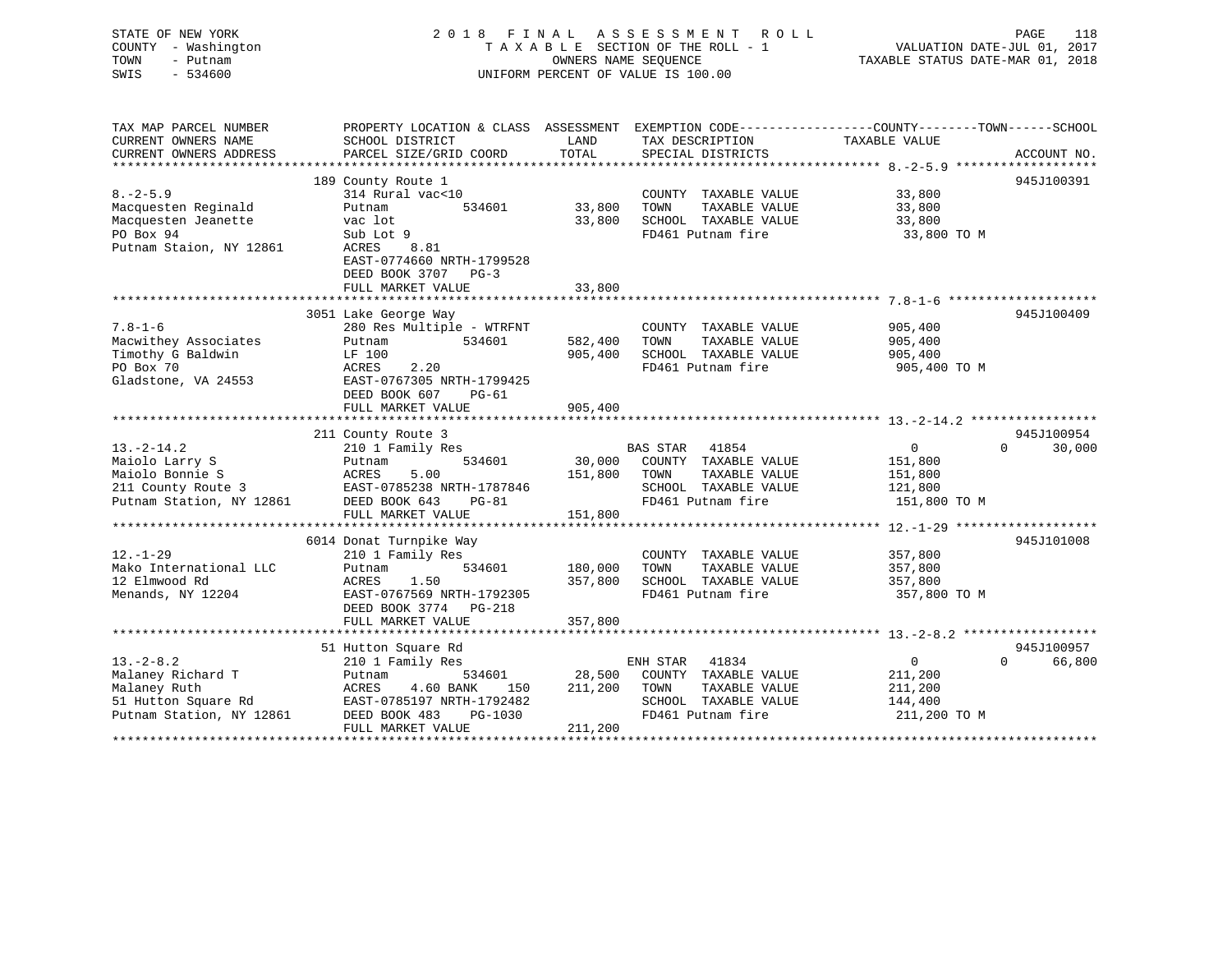### STATE OF NEW YORK 2 0 1 8 F I N A L A S S E S S M E N T R O L L PAGE 119 COUNTY - Washington T A X A B L E SECTION OF THE ROLL - 1 VALUATION DATE-JUL 01, 2017 TOWN - Putnam OWNERS NAME SEQUENCE TAXABLE STATUS DATE-MAR 01, 2018 SWIS - 534600 UNIFORM PERCENT OF VALUE IS 100.00

| TAX MAP PARCEL NUMBER                                   | PROPERTY LOCATION & CLASS ASSESSMENT EXEMPTION CODE----------------COUNTY-------TOWN-----SCHOOL |         |                             |               |             |
|---------------------------------------------------------|-------------------------------------------------------------------------------------------------|---------|-----------------------------|---------------|-------------|
| CURRENT OWNERS NAME                                     | SCHOOL DISTRICT                                                                                 | LAND    | TAX DESCRIPTION             | TAXABLE VALUE |             |
| CURRENT OWNERS ADDRESS                                  | PARCEL SIZE/GRID COORD                                                                          | TOTAL   | SPECIAL DISTRICTS           |               | ACCOUNT NO. |
|                                                         |                                                                                                 |         |                             |               |             |
|                                                         | Lake George Way South                                                                           |         |                             |               | 945J100414  |
| $7.12 - 2 - 7$                                          | 314 Rural vac<10 - WTRFNT                                                                       |         | COUNTY TAXABLE VALUE        | 68,400        |             |
| Maletta Patricia                                        | 534601<br>Putnam                                                                                | 68,400  | TOWN<br>TAXABLE VALUE       | 68,400        |             |
| 41 Wendover Rd                                          | LF 10                                                                                           | 68,400  | SCHOOL TAXABLE VALUE        | 68,400        |             |
| Forest Hills, NY 11375                                  | FRNT 136.00 DPTH 207.00                                                                         |         | FD461 Putnam fire           | 68,400 TO M   |             |
|                                                         | 28<br>BANK                                                                                      |         |                             |               |             |
|                                                         | EAST-0767497 NRTH-1797074                                                                       |         |                             |               |             |
|                                                         | DEED BOOK 701<br>$PG-143$                                                                       |         |                             |               |             |
|                                                         | FULL MARKET VALUE                                                                               | 68,400  |                             |               |             |
|                                                         |                                                                                                 |         |                             |               |             |
|                                                         | 2045 Lake George Way                                                                            |         |                             |               | 945J100450  |
| $7.12 - 2 - 8$                                          | 314 Rural vac<10                                                                                |         | COUNTY TAXABLE VALUE        | 60,700        |             |
| Maletta Patricia                                        | 534601<br>Putnam                                                                                | 60,700  | TOWN<br>TAXABLE VALUE       | 60,700        |             |
| 41 Wendover Rd                                          | FRNT 165.00 DPTH 344.00                                                                         |         | 60,700 SCHOOL TAXABLE VALUE | 60,700        |             |
| Forest Hills, NY 11375                                  | <b>BANK</b><br>28                                                                               |         | FD461 Putnam fire           | 60,700 TO M   |             |
|                                                         | EAST-0767417 NRTH-1796998                                                                       |         |                             |               |             |
|                                                         | PG-176                                                                                          |         |                             |               |             |
|                                                         | DEED BOOK 817                                                                                   |         |                             |               |             |
|                                                         | FULL MARKET VALUE                                                                               | 60,700  |                             |               |             |
|                                                         |                                                                                                 |         |                             |               |             |
|                                                         | 2044 Lake George Way South                                                                      |         |                             |               | 945J100216  |
| $7.12 - 2 - 14$                                         | 260 Seasonal res - WTRFNT                                                                       |         | COUNTY TAXABLE VALUE        | 570,900       |             |
| Maletta Patricia A                                      | Putnam<br>534601                                                                                | 416,000 | TAXABLE VALUE<br>TOWN       | 570,900       |             |
| 41 Wendover Rd                                          | Lot 7                                                                                           | 570,900 | SCHOOL TAXABLE VALUE        | 570,900       |             |
| Forest Hills, NY 11375                                  | LF 90                                                                                           |         | FD461 Putnam fire           | 570,900 TO M  |             |
|                                                         | FRNT<br>90.00 DPTH 122.00                                                                       |         |                             |               |             |
|                                                         | BANK<br>28                                                                                      |         |                             |               |             |
|                                                         | EAST-0767290 NRTH-1797092                                                                       |         |                             |               |             |
|                                                         | DEED BOOK 613<br>PG-217                                                                         |         |                             |               |             |
|                                                         | FULL MARKET VALUE                                                                               | 570,900 |                             |               |             |
|                                                         |                                                                                                 |         |                             |               |             |
|                                                         | 2152 Black Point Rd                                                                             |         |                             |               | 945J100415  |
| $1.18 - 1 - 12$                                         | 260 Seasonal res - WTRFNT                                                                       |         | COUNTY TAXABLE VALUE        | 497,900       |             |
| Malle Garry                                             | 534601<br>Putnam                                                                                | 351,900 | TOWN<br>TAXABLE VALUE       | 497,900       |             |
| Malle Ann                                               | LF 52':<br>2223/211 esmt                                                                        | 497,900 | SCHOOL TAXABLE VALUE        | 497,900       |             |
| Malle Ann<br>34 Fairview Dr<br>Essex Junction, VT 05452 | 50.00 DPTH 310.00<br>FRNT                                                                       |         | BP461 Black Pt Sewer Dist   | $.00$ UN C    |             |
|                                                         | EAST-0771756 NRTH-1810361                                                                       |         | FD461 Putnam fire           | 497,900 TO M  |             |
|                                                         | DEED BOOK 2300 PG-312                                                                           |         |                             |               |             |
|                                                         | FULL MARKET VALUE                                                                               | 497,900 |                             |               |             |
|                                                         |                                                                                                 |         |                             |               |             |
|                                                         | 575 Liddle-Harris Rd                                                                            |         |                             |               | 945J101093  |
| $8. - 2 - 4.13$                                         | 242 Rurl res&rec                                                                                |         | COUNTY TAXABLE VALUE        | 337,400       |             |
| Mallon Christopher                                      | Putnam<br>534601                                                                                | 79,000  | TAXABLE VALUE<br>TOWN       | 337,400       |             |
| Mallon Janet                                            | ACRES 46.50                                                                                     | 337,400 | SCHOOL TAXABLE VALUE        | 337,400       |             |
| 575 Liddle-Harris Rd                                    | EAST-0774854 NRTH-1797529                                                                       |         | FD461 Putnam fire           | 337,400 TO M  |             |
| Putnam Station, NY 12861                                | DEED BOOK 934<br>PG-288                                                                         |         |                             |               |             |
|                                                         | FULL MARKET VALUE                                                                               | 337,400 |                             |               |             |
|                                                         |                                                                                                 |         |                             |               |             |
|                                                         |                                                                                                 |         |                             |               |             |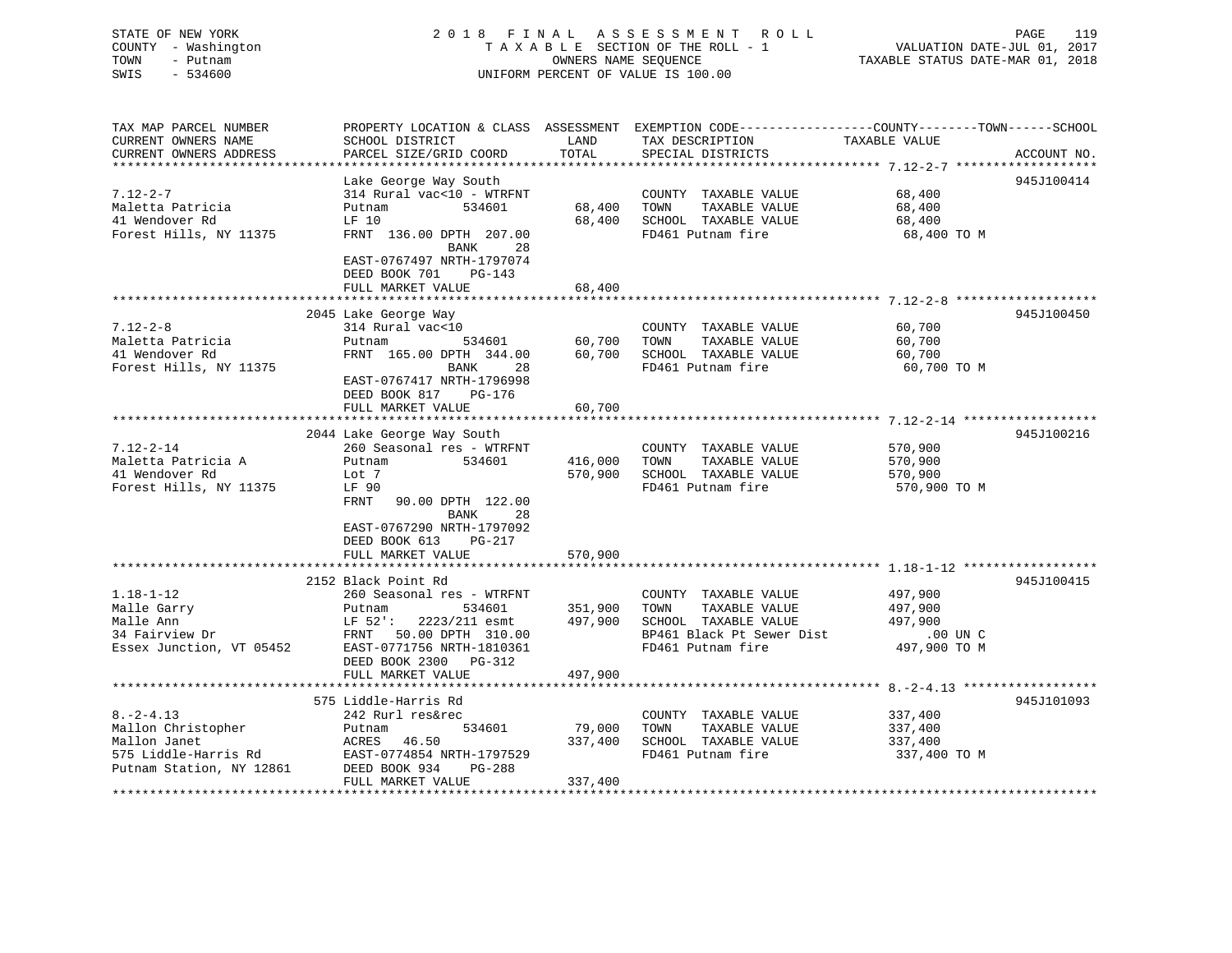STATE OF NEW YORK 2 0 1 8 F I N A L A S S E S S M E N T R O L L PAGE 120 COUNTY - Washington T A X A B L E SECTION OF THE ROLL - 1 VALUATION DATE-JUL 01, 2017 TOWN - Putnam **CONNERS NAME SEQUENCE** TAXABLE STATUS DATE-MAR 01, 2018 SWIS - 534600 UNIFORM PERCENT OF VALUE IS 100.00

| TAX MAP PARCEL NUMBER |                                                                                                                                                            |              |                                   | PROPERTY LOCATION & CLASS ASSESSMENT EXEMPTION CODE----------------COUNTY-------TOWN------SCHOOL |            |
|-----------------------|------------------------------------------------------------------------------------------------------------------------------------------------------------|--------------|-----------------------------------|--------------------------------------------------------------------------------------------------|------------|
| CURRENT OWNERS NAME   | SCHOOL DISTRICT                                                                                                                                            | LAND         | TAX DESCRIPTION                   | TAXABLE VALUE                                                                                    |            |
|                       |                                                                                                                                                            |              |                                   |                                                                                                  |            |
|                       |                                                                                                                                                            |              |                                   |                                                                                                  |            |
|                       | 5173 Sagamore Rd                                                                                                                                           |              |                                   |                                                                                                  | 945J100134 |
| $12. -4 - 9$          | 260 Seasonal res - WTRFNT                                                                                                                                  |              | COUNTY TAXABLE VALUE              | 729,130                                                                                          |            |
| Manchester Camp LLC   | Putnam                                                                                                                                                     |              | 534601 600,530 TOWN TAXABLE VALUE | 729,130                                                                                          |            |
|                       |                                                                                                                                                            |              | 729,130 SCHOOL TAXABLE VALUE      | 729,130                                                                                          |            |
|                       | $ACRES$ 2.30                                                                                                                                               |              | FD461 Putnam fire                 | 729,130 TO M                                                                                     |            |
|                       | EAST-0767213 NRTH-1789263                                                                                                                                  |              |                                   |                                                                                                  |            |
|                       |                                                                                                                                                            |              |                                   |                                                                                                  |            |
|                       | DEED BOOK 920<br>PG-324                                                                                                                                    |              |                                   |                                                                                                  |            |
|                       | FULL MARKET VALUE                                                                                                                                          | 729,130      |                                   |                                                                                                  |            |
|                       |                                                                                                                                                            |              |                                   |                                                                                                  |            |
|                       | 5177 Sagamore Rd                                                                                                                                           |              |                                   |                                                                                                  | 945J100434 |
| $12. - 4 - 8$         | $\begin{array}{ccccc} 210 & 1 & \text{Family Res} & - & \text{WTRFNT} & & \text{COUNTY} \\ \text{Putnam} & & 534601 & & 360,870 & \text{TONN} \end{array}$ |              | COUNTY TAXABLE VALUE              | 850,000                                                                                          |            |
| Manchester David      |                                                                                                                                                            |              | TAXABLE VALUE                     | 850,000                                                                                          |            |
| Manchester Anne       | 820/237                                                                                                                                                    | 850,000      | SCHOOL TAXABLE VALUE              | 850,000                                                                                          |            |
| 10 Silo Ridge Rd      | LF 100                                                                                                                                                     |              | FD461 Putnam fire                 | 850,000 TO M                                                                                     |            |
| Orland Park, IL 60467 | ACRES 1.09                                                                                                                                                 |              |                                   |                                                                                                  |            |
|                       | EAST-0767206 NRTH-1789411                                                                                                                                  |              |                                   |                                                                                                  |            |
|                       | DEED BOOK 2991 PG-91                                                                                                                                       |              |                                   |                                                                                                  |            |
|                       | FULL MARKET VALUE                                                                                                                                          | 850,000      |                                   |                                                                                                  |            |
|                       |                                                                                                                                                            |              |                                   |                                                                                                  |            |
|                       | Lake George Way South                                                                                                                                      |              |                                   |                                                                                                  | 945J100413 |
| $7.12 - 2 - 4$        | 314 Rural vac<10                                                                                                                                           |              | COUNTY TAXABLE VALUE 64,800       |                                                                                                  |            |
| Manchester II LLC     | 534601 64,800<br>Putnam                                                                                                                                    |              | TOWN<br>TAXABLE VALUE             | 64,800                                                                                           |            |
| Thomas Badenoch       | ACRES<br>1.80                                                                                                                                              | 64,800       | SCHOOL TAXABLE VALUE              | 64,800                                                                                           |            |
|                       | EAST-0767860 NRTH-1797272                                                                                                                                  |              | FD461 Putnam fire                 |                                                                                                  |            |
| 1434 Chase Oaks Dr    |                                                                                                                                                            |              |                                   | 64,800 TO M                                                                                      |            |
| Keller, TX 76248      | DEED BOOK 2498 PG-159                                                                                                                                      |              |                                   |                                                                                                  |            |
|                       | FULL MARKET VALUE                                                                                                                                          | 64,800       |                                   |                                                                                                  |            |
|                       |                                                                                                                                                            |              |                                   |                                                                                                  |            |
|                       | Lake George Way South                                                                                                                                      |              |                                   |                                                                                                  | 945J100840 |
| $7.12 - 2 - 5$        | 314 Rural vac<10                                                                                                                                           |              | COUNTY TAXABLE VALUE              | 1,200                                                                                            |            |
| Manchester II LLC     |                                                                                                                                                            | 534601 1,200 | TAXABLE VALUE<br>TOWN             | 1,200                                                                                            |            |
| Thomas Badenoch       |                                                                                                                                                            | 1,200        | SCHOOL TAXABLE VALUE              | 1,200                                                                                            |            |
|                       | Putnam<br>FRNT 58.00 DPTH 20.00 1,20<br>1434 Chase Oaks Dr EAST-0767599 NRTH-1797226                                                                       |              | FD461 Putnam fire                 | 1,200 TO M                                                                                       |            |
| Keller, TX 76248      | DEED BOOK 2498 PG-159                                                                                                                                      |              |                                   |                                                                                                  |            |
|                       | FULL MARKET VALUE                                                                                                                                          | 1,200        |                                   |                                                                                                  |            |
|                       |                                                                                                                                                            |              |                                   |                                                                                                  |            |
|                       | 2032 Lake George Way South                                                                                                                                 |              |                                   |                                                                                                  | 945J100040 |
| $7.12 - 2 - 17$       | 260 Seasonal res - WTRFNT                                                                                                                                  |              | COUNTY TAXABLE VALUE              | 826,300                                                                                          |            |
| Manchester II LLC     | 534601 654,200 TOWN<br>Putnam                                                                                                                              |              | TAXABLE VALUE                     | 826,300                                                                                          |            |
| Thomas Badenoch       | Lot 9:437/1170-1175-1179 826,300                                                                                                                           |              | SCHOOL TAXABLE VALUE              | 826,300                                                                                          |            |
| 1434 Chase Oaks Dr    | LF 170                                                                                                                                                     |              | FD461 Putnam fire                 | 826,300 ТО М                                                                                     |            |
| Keller, TX 76248      | FRNT 170.00 DPTH 142.00                                                                                                                                    |              |                                   |                                                                                                  |            |
|                       | EAST-0767465 NRTH-1797244                                                                                                                                  |              |                                   |                                                                                                  |            |
|                       | DEED BOOK 2498 PG-159                                                                                                                                      |              |                                   |                                                                                                  |            |
|                       | FULL MARKET VALUE                                                                                                                                          | 826,300      |                                   |                                                                                                  |            |
|                       |                                                                                                                                                            |              |                                   |                                                                                                  |            |
|                       |                                                                                                                                                            |              |                                   |                                                                                                  |            |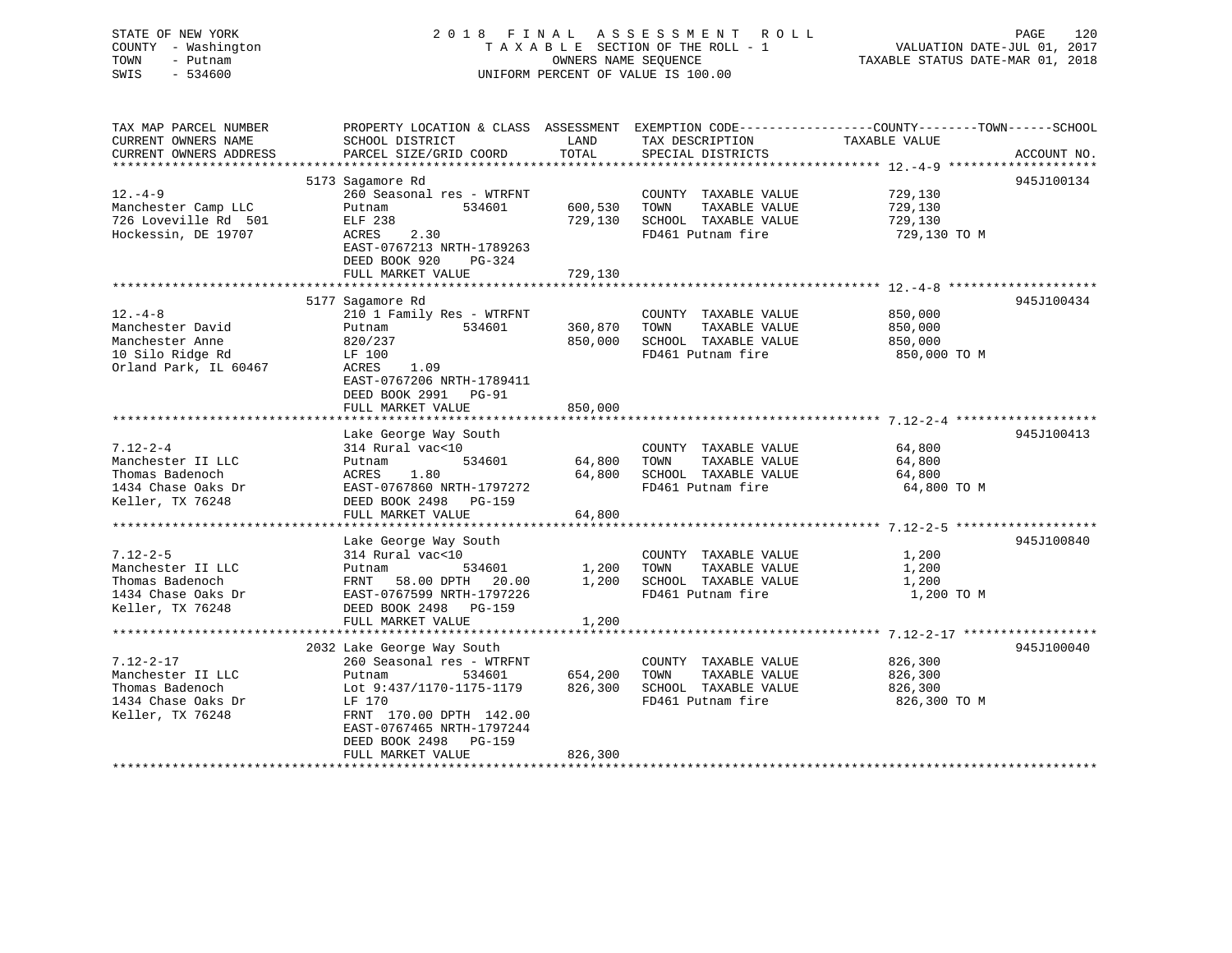### STATE OF NEW YORK 2 0 1 8 F I N A L A S S E S S M E N T R O L L PAGE 121 COUNTY - Washington T A X A B L E SECTION OF THE ROLL - 1 VALUATION DATE-JUL 01, 2017 TOWN - Putnam OWNERS NAME SEQUENCE TAXABLE STATUS DATE-MAR 01, 2018 SWIS - 534600 UNIFORM PERCENT OF VALUE IS 100.00

TAX MAP PARCEL NUMBER PROPERTY LOCATION & CLASS ASSESSMENT EXEMPTION CODE------------------COUNTY--------TOWN------SCHOOL

CURRENT OWNERS NAME SCHOOL DISTRICT LAND TAX DESCRIPTION TAXABLE VALUECURRENT OWNERS ADDRESS PARCEL SIZE/GRID COORD TOTAL SPECIAL DISTRICTS ACCOUNT NO. \*\*\*\*\*\*\*\*\*\*\*\*\*\*\*\*\*\*\*\*\*\*\*\*\*\*\*\*\*\*\*\*\*\*\*\*\*\*\*\*\*\*\*\*\*\*\*\*\*\*\*\*\*\*\*\*\*\*\*\*\*\*\*\*\*\*\*\*\*\*\*\*\*\*\*\*\*\*\*\*\*\*\*\*\*\*\*\*\*\*\*\*\*\*\*\*\*\*\*\*\*\*\* 7.12-2-16 \*\*\*\*\*\*\*\*\*\*\*\*\*\*\*\*\*\* 2040 Lake George Way South 945J100619 7.12-2-16 280 Res Multiple - WTRFNT COUNTY TAXABLE VALUE 743,700 Mandolare Philip Putnam 534601 474,800 TOWN TAXABLE VALUE 743,700 Mandolare Rebecca S LF 93 743,700 SCHOOL TAXABLE VALUE 743,700 226 Quarterline Rd FRNT 90.00 DPTH 138.00 FD461 Putnam fire 743,700 TO M West Rutland, VT 05777-9862 EAST-0767366 NRTH-1797150 DEED BOOK 701 PG-146FULL MARKET VALUE 743,700 \*\*\*\*\*\*\*\*\*\*\*\*\*\*\*\*\*\*\*\*\*\*\*\*\*\*\*\*\*\*\*\*\*\*\*\*\*\*\*\*\*\*\*\*\*\*\*\*\*\*\*\*\*\*\*\*\*\*\*\*\*\*\*\*\*\*\*\*\*\*\*\*\*\*\*\*\*\*\*\*\*\*\*\*\*\*\*\*\*\*\*\*\*\*\*\*\*\*\*\*\*\*\* 7.12-1-6.2 \*\*\*\*\*\*\*\*\*\*\*\*\*\*\*\*\* 25 Rochelle Way 7.12-1-6.2 311 Res vac land COUNTY TAXABLE VALUE 127,300 Mandolare Philip L Putnam 534601 127,300 TOWN TAXABLE VALUE 127,300 Mandolare Rebecca ACRES 2.23 127,300 SCHOOL TAXABLE VALUE 127,300 226 Quarterline Rd EAST-0768609 NRTH-1798813 FD461 Putnam fire 127,300 TO M حدد میں معلمہ معلمہ معلمہ 226 Quarterline Rd<br>West Rutland, VT 05777 DEED BOOK 891 PG-97 FULL MARKET VALUE 127,300 \*\*\*\*\*\*\*\*\*\*\*\*\*\*\*\*\*\*\*\*\*\*\*\*\*\*\*\*\*\*\*\*\*\*\*\*\*\*\*\*\*\*\*\*\*\*\*\*\*\*\*\*\*\*\*\*\*\*\*\*\*\*\*\*\*\*\*\*\*\*\*\*\*\*\*\*\*\*\*\*\*\*\*\*\*\*\*\*\*\*\*\*\*\*\*\*\*\*\*\*\*\*\* 11.20-1-8 \*\*\*\*\*\*\*\*\*\*\*\*\*\*\*\*\*\* 4381 Link Way 945J100491 11.20-1-8 260 Seasonal res - WTRFNT COUNTY TAXABLE VALUE 385,000 Maneys on the Lake Fishing Putnam 534601 327,700 TOWN TAXABLE VALUE 385,000 16 Helen Dr LF 79 385,000 SCHOOL TAXABLE VALUE 385,000 Queensbury, NY 12804 FRNT 163.00 DPTH 195.00 FD461 Putnam fire 385,000 TO M EAST-0766259 NRTH-1787428 DEED BOOK 2061 PG-236 FULL MARKET VALUE 385,000 \*\*\*\*\*\*\*\*\*\*\*\*\*\*\*\*\*\*\*\*\*\*\*\*\*\*\*\*\*\*\*\*\*\*\*\*\*\*\*\*\*\*\*\*\*\*\*\*\*\*\*\*\*\*\*\*\*\*\*\*\*\*\*\*\*\*\*\*\*\*\*\*\*\*\*\*\*\*\*\*\*\*\*\*\*\*\*\*\*\*\*\*\*\*\*\*\*\*\*\*\*\*\* 4.-1-14 \*\*\*\*\*\*\*\*\*\*\*\*\*\*\*\*\*\*\*\* 121 Mott Ln 945J1004824.-1-14 270 Mfg housing COUNTY TAXABLE VALUE 33,100 Mann Vicki Putnam 534601 30,100 TOWN TAXABLE VALUE 33,100 aka Vicki Olsen Sub Lot 2 33,100 SCHOOL TAXABLE VALUE 33,100 1798 Fisher Rd ACRES 15.09 CA002 Cons agri dst 2 33,100 TO Traverse City, MI 49685 EAST-0774175 NRTH-1803024 FD461 Putnam fire 33,100 TO M DEED BOOK 869 PG-214 FULL MARKET VALUE 33,100 \*\*\*\*\*\*\*\*\*\*\*\*\*\*\*\*\*\*\*\*\*\*\*\*\*\*\*\*\*\*\*\*\*\*\*\*\*\*\*\*\*\*\*\*\*\*\*\*\*\*\*\*\*\*\*\*\*\*\*\*\*\*\*\*\*\*\*\*\*\*\*\*\*\*\*\*\*\*\*\*\*\*\*\*\*\*\*\*\*\*\*\*\*\*\*\*\*\*\*\*\*\*\* 8.-2-4.6 \*\*\*\*\*\*\*\*\*\*\*\*\*\*\*\*\*\*\*Peterson Rd 945J101075 8.-2-4.6 322 Rural vac>10 COUNTY TAXABLE VALUE 21,200 Manning Michael P Putnam 534601 21,200 TOWN TAXABLE VALUE 21,200 1222 Hillside Dr Lot 3 21,200 SCHOOL TAXABLE VALUE 21,200 Watervliet, NY 12189 ACRES 16.23 FD461 Putnam fire 21,200 TO M EAST-0776511 NRTH-1796992 DEED BOOK 573 PG-99FULL MARKET VALUE 21,200 \*\*\*\*\*\*\*\*\*\*\*\*\*\*\*\*\*\*\*\*\*\*\*\*\*\*\*\*\*\*\*\*\*\*\*\*\*\*\*\*\*\*\*\*\*\*\*\*\*\*\*\*\*\*\*\*\*\*\*\*\*\*\*\*\*\*\*\*\*\*\*\*\*\*\*\*\*\*\*\*\*\*\*\*\*\*\*\*\*\*\*\*\*\*\*\*\*\*\*\*\*\*\*\*\*\*\*\*\*\*\*\*\*\*\*\*\*\*\*\*\*\*\*\*\*\*\*\*\*\*\*\*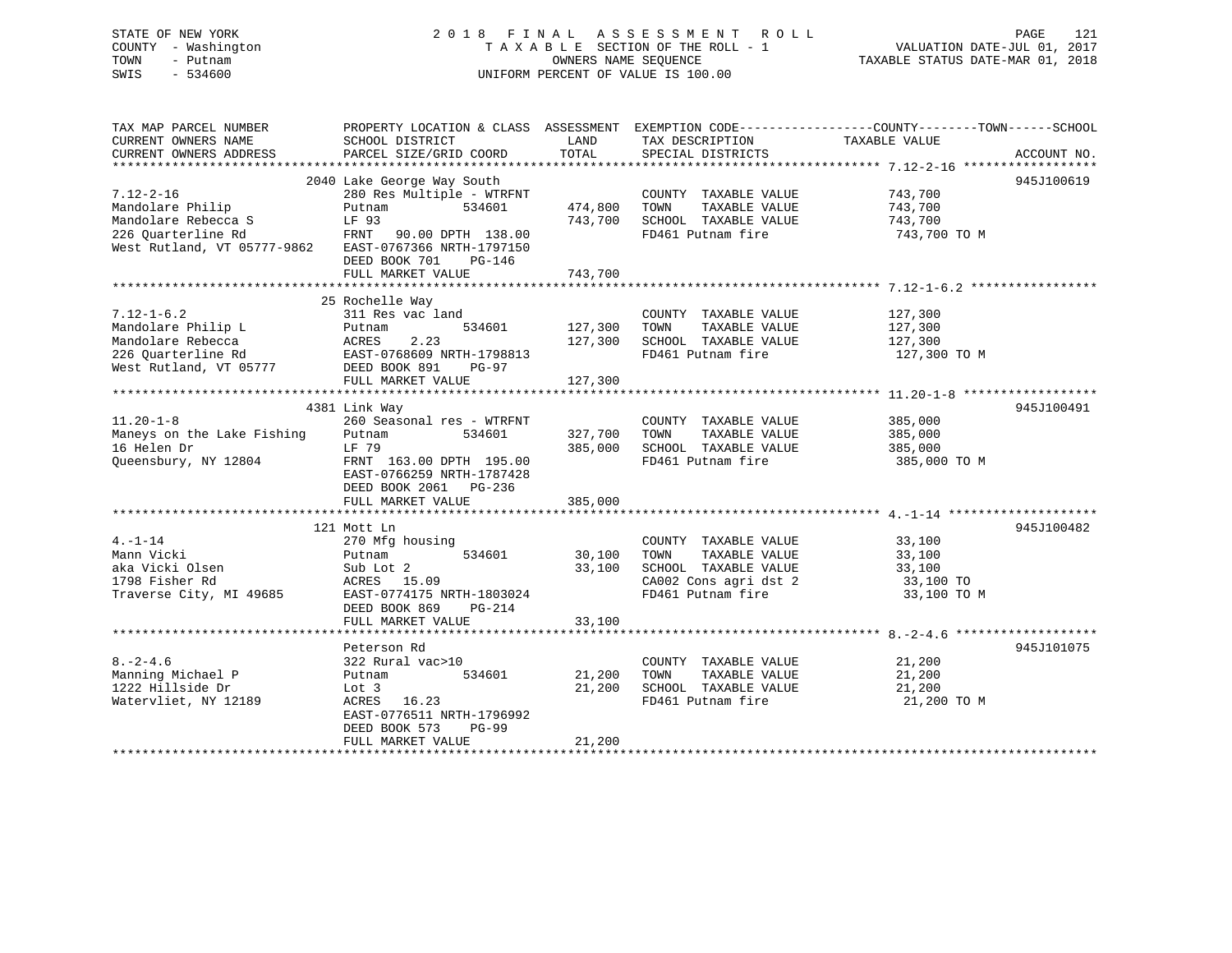|      | STATE OF NEW YORK   | 2018 FINAL ASSESSMENT ROLL         | 122<br>PAGE                      |
|------|---------------------|------------------------------------|----------------------------------|
|      | COUNTY - Washington | TAXABLE SECTION OF THE ROLL - 1    | VALUATION DATE-JUL 01, 2017      |
| TOWN | - Putnam            | OWNERS NAME SEOUENCE               | TAXABLE STATUS DATE-MAR 01, 2018 |
| SWIS | - 534600            | UNIFORM PERCENT OF VALUE IS 100.00 |                                  |

| TAX MAP PARCEL NUMBER                                                                                                                                                                                                                                                                                                                                                                                                                                      | PROPERTY LOCATION & CLASS ASSESSMENT EXEMPTION CODE---------------COUNTY-------TOWN-----SCHOOL |                              |                      |                                                                |                                                      |             |
|------------------------------------------------------------------------------------------------------------------------------------------------------------------------------------------------------------------------------------------------------------------------------------------------------------------------------------------------------------------------------------------------------------------------------------------------------------|------------------------------------------------------------------------------------------------|------------------------------|----------------------|----------------------------------------------------------------|------------------------------------------------------|-------------|
| CURRENT OWNERS NAME                                                                                                                                                                                                                                                                                                                                                                                                                                        | SCHOOL DISTRICT                                                                                | LAND<br>TAX DESCRIPTION      |                      | TAXABLE VALUE                                                  |                                                      |             |
| CURRENT OWNERS ADDRESS                                                                                                                                                                                                                                                                                                                                                                                                                                     | PARCEL SIZE/GRID COORD                                                                         | TOTAL                        | SPECIAL DISTRICTS    |                                                                |                                                      | ACCOUNT NO. |
|                                                                                                                                                                                                                                                                                                                                                                                                                                                            |                                                                                                |                              |                      |                                                                |                                                      |             |
|                                                                                                                                                                                                                                                                                                                                                                                                                                                            | 1516 Five Camps Way                                                                            |                              |                      |                                                                |                                                      | 945J100433  |
| $14.18 - 4 - 11$                                                                                                                                                                                                                                                                                                                                                                                                                                           |                                                                                                |                              |                      |                                                                |                                                      |             |
| Marcher Irrevocl Trust Joan                                                                                                                                                                                                                                                                                                                                                                                                                                | Putnam 534601                                                                                  |                              |                      |                                                                | $104, 205$ 0<br>0<br>347, 350<br>66, 800<br>$\Omega$ |             |
| 1516 Five Camps Way<br>Putnam Station, NY 12861                                                                                                                                                                                                                                                                                                                                                                                                            |                                                                                                |                              | COUNTY TAXABLE VALUE |                                                                |                                                      | 66,800      |
|                                                                                                                                                                                                                                                                                                                                                                                                                                                            | LF 100<br>$14. - 4 - 11$                                                                       | TOWN                         | TAXABLE VALUE        | 347,350<br>590,495                                             |                                                      |             |
|                                                                                                                                                                                                                                                                                                                                                                                                                                                            | FRNT 90.00 DPTH 231.00                                                                         |                              |                      |                                                                |                                                      |             |
|                                                                                                                                                                                                                                                                                                                                                                                                                                                            | EAST-0763779 NRTH-1779733                                                                      |                              | FD461 Putnam fire    | SCHOOL TAXABLE VALUE 280,550<br>694,700 TO M                   |                                                      |             |
|                                                                                                                                                                                                                                                                                                                                                                                                                                                            | DEED BOOK 3309 PG-264                                                                          |                              |                      |                                                                |                                                      |             |
|                                                                                                                                                                                                                                                                                                                                                                                                                                                            | FULL MARKET VALUE                                                                              | 694,700                      |                      |                                                                |                                                      |             |
|                                                                                                                                                                                                                                                                                                                                                                                                                                                            |                                                                                                |                              |                      |                                                                |                                                      |             |
|                                                                                                                                                                                                                                                                                                                                                                                                                                                            | 2007 Burnt Point Way                                                                           |                              |                      |                                                                |                                                      | 945J100354  |
| $14. -1 - 14$                                                                                                                                                                                                                                                                                                                                                                                                                                              | 210 1 Family Res - WTRFNT                                                                      | BAS STAR 41854               |                      | $\overline{0}$                                                 | $\Omega$ and $\Omega$                                | 30,000      |
| Marra Edward                                                                                                                                                                                                                                                                                                                                                                                                                                               | 534601<br>Putnam                                                                               | 502,900 COUNTY TAXABLE VALUE |                      | 681,000                                                        |                                                      |             |
| 2007 Burnt Point Way 676/94                                                                                                                                                                                                                                                                                                                                                                                                                                |                                                                                                | 681,000 TOWN                 | TAXABLE VALUE        | 681,000                                                        |                                                      |             |
| Putnam, NY 12861                                                                                                                                                                                                                                                                                                                                                                                                                                           | LF 100                                                                                         |                              |                      |                                                                |                                                      |             |
|                                                                                                                                                                                                                                                                                                                                                                                                                                                            | FRNT 105.00 DPTH 167.00                                                                        |                              | FD461 Putnam fire    | SCHOOL TAXABLE VALUE 651,000<br>FD461 Putnam fire 681,000 TO M |                                                      |             |
|                                                                                                                                                                                                                                                                                                                                                                                                                                                            | EAST-0764446 NRTH-1782071                                                                      |                              |                      |                                                                |                                                      |             |
|                                                                                                                                                                                                                                                                                                                                                                                                                                                            | DEED BOOK 800<br>$PG-59$                                                                       |                              |                      |                                                                |                                                      |             |
|                                                                                                                                                                                                                                                                                                                                                                                                                                                            | FULL MARKET VALUE                                                                              | 681,000                      |                      |                                                                |                                                      |             |
|                                                                                                                                                                                                                                                                                                                                                                                                                                                            |                                                                                                |                              |                      |                                                                |                                                      |             |
|                                                                                                                                                                                                                                                                                                                                                                                                                                                            | 91 Moore Ln                                                                                    |                              |                      |                                                                |                                                      | 945J100456  |
| $9. -1 - 25$                                                                                                                                                                                                                                                                                                                                                                                                                                               | 210 1 Family Res BAS STAR 41854                                                                |                              |                      | $\overline{0}$                                                 | $\Omega$ and $\Omega$                                | 30,000      |
| Mars Andreas                                                                                                                                                                                                                                                                                                                                                                                                                                               | Putnam                                                                                         |                              |                      |                                                                |                                                      |             |
| 91 Moore Ln                                                                                                                                                                                                                                                                                                                                                                                                                                                | ACRES 6.10                                                                                     | 135,100 TOWN                 | TAXABLE VALUE        | 135,100                                                        |                                                      |             |
| Putnam Station, NY 12861 EAST-0783009 NRTH-1795220                                                                                                                                                                                                                                                                                                                                                                                                         |                                                                                                | $\frac{1}{20}$               |                      | SCHOOL TAXABLE VALUE 105,100                                   |                                                      |             |
|                                                                                                                                                                                                                                                                                                                                                                                                                                                            | DEED BOOK 3884 PG-36                                                                           |                              | FD461 Putnam fire    | 135,100 TO M                                                   |                                                      |             |
|                                                                                                                                                                                                                                                                                                                                                                                                                                                            | FULL MARKET VALUE                                                                              | 135,100                      |                      |                                                                |                                                      |             |
|                                                                                                                                                                                                                                                                                                                                                                                                                                                            | 13 Putnam Center Rd                                                                            |                              |                      |                                                                |                                                      | 945J100686  |
| $13. -1 - 2$                                                                                                                                                                                                                                                                                                                                                                                                                                               | 210 1 Family Res                                                                               | ENH STAR 41834               |                      | $\overline{0}$                                                 | $\Omega$                                             | 66,800      |
|                                                                                                                                                                                                                                                                                                                                                                                                                                                            |                                                                                                |                              |                      |                                                                |                                                      |             |
|                                                                                                                                                                                                                                                                                                                                                                                                                                                            |                                                                                                |                              |                      |                                                                |                                                      |             |
|                                                                                                                                                                                                                                                                                                                                                                                                                                                            |                                                                                                |                              |                      |                                                                |                                                      |             |
|                                                                                                                                                                                                                                                                                                                                                                                                                                                            |                                                                                                |                              |                      | FD461 Putnam fire 92,100 TO M                                  |                                                      |             |
| 13.-1-2<br>Mars Brunhilde Putnam Center Rd<br>Putnam Station, NY 12861<br>Putnam Station, NY 12861<br>Putnam Station, NY 12861<br>PULL MARKET VALUE<br>PULL MARKET VALUE<br>PULL MARKET VALUE<br>PULL MARKET VALUE<br>PULL MARKET VALUE<br>PULL MA                                                                                                                                                                                                         |                                                                                                |                              |                      |                                                                |                                                      |             |
|                                                                                                                                                                                                                                                                                                                                                                                                                                                            |                                                                                                |                              |                      |                                                                |                                                      |             |
|                                                                                                                                                                                                                                                                                                                                                                                                                                                            |                                                                                                |                              |                      |                                                                |                                                      |             |
|                                                                                                                                                                                                                                                                                                                                                                                                                                                            | 210 1 Family Res                                                                               |                              | COUNTY TAXABLE VALUE |                                                                |                                                      |             |
|                                                                                                                                                                                                                                                                                                                                                                                                                                                            |                                                                                                | 534601 31,500 TOWN           | TAXABLE VALUE        | 110,600<br>110,600                                             |                                                      |             |
|                                                                                                                                                                                                                                                                                                                                                                                                                                                            |                                                                                                | 997 110,600                  |                      | SCHOOL TAXABLE VALUE 110,600                                   |                                                      |             |
|                                                                                                                                                                                                                                                                                                                                                                                                                                                            | EAST-0781899 NRTH-1801489                                                                      |                              | FD461 Putnam fire    | 110,600 TO M                                                   |                                                      |             |
| $\begin{tabular}{ll} \hline \texttt{warts Code} & \texttt{Coulumungs Rd} \\ \texttt{210 1 Family Res} \\ \texttt{250 Hutton Square Rd} & \texttt{Putnam} & \texttt{534} \\ \texttt{Putnam Station, NY 12861} & \texttt{EAST-0781899 NDMN} \\ \texttt{Patman} & \texttt{S11} \\ \texttt{Patson-0781899 NDMN} \\ \texttt{Patson-0781899 NDMN} \\ \texttt{Patson} \\ \texttt{Patson} \\ \texttt{Patson} \\ \texttt{Patson} \\ \texttt{Patson} \\ \texttt{Pat$ | DEED BOOK 3878 PG-53                                                                           |                              |                      |                                                                |                                                      |             |
|                                                                                                                                                                                                                                                                                                                                                                                                                                                            | FULL MARKET VALUE                                                                              | 110,600                      |                      |                                                                |                                                      |             |
|                                                                                                                                                                                                                                                                                                                                                                                                                                                            |                                                                                                |                              |                      |                                                                |                                                      |             |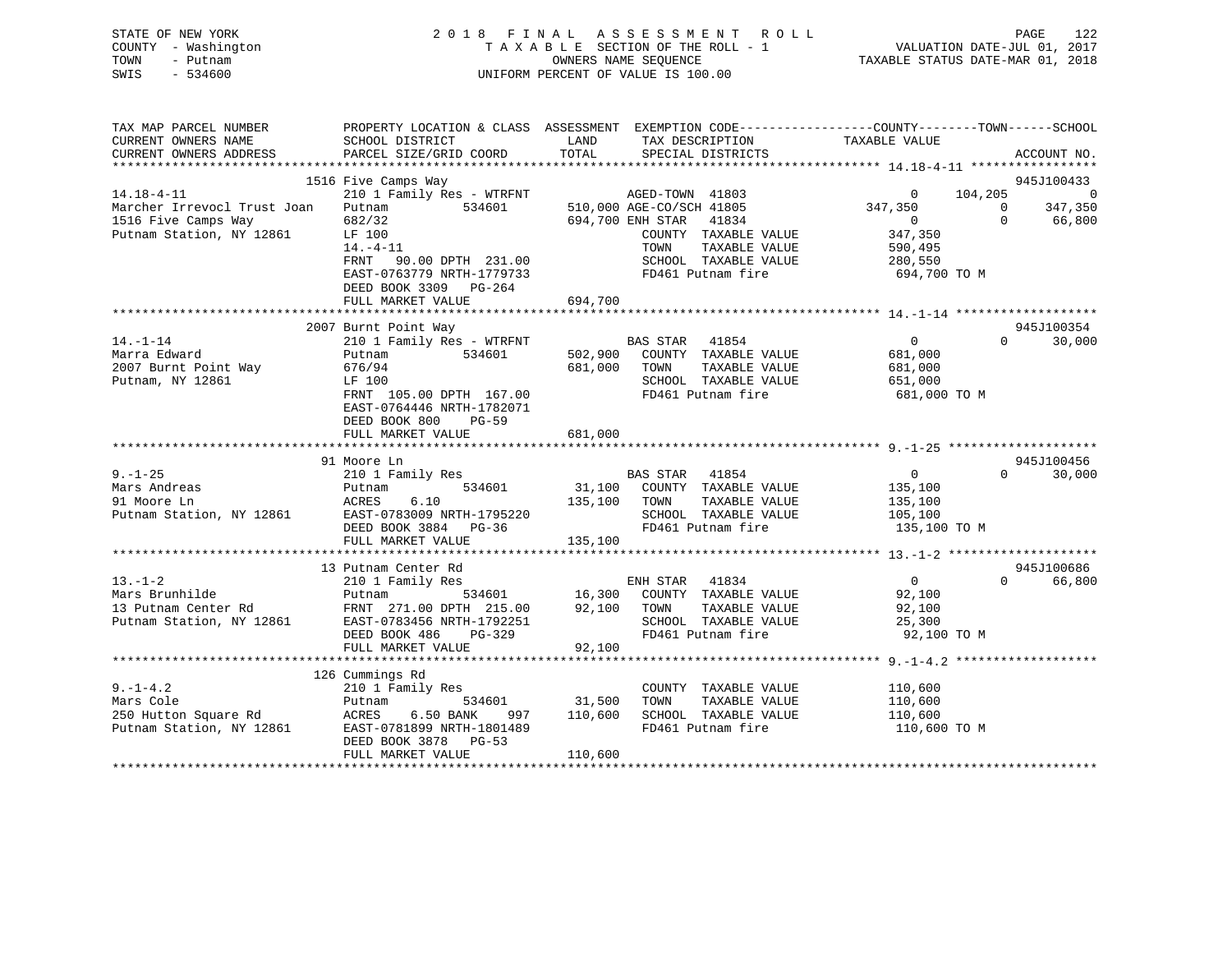### STATE OF NEW YORK 2 0 1 8 F I N A L A S S E S S M E N T R O L L PAGE 123 COUNTY - Washington T A X A B L E SECTION OF THE ROLL - 1 VALUATION DATE-JUL 01, 2017 TOWN - Putnam OWNERS NAME SEQUENCE TAXABLE STATUS DATE-MAR 01, 2018 SWIS - 534600 UNIFORM PERCENT OF VALUE IS 100.00

| TAX MAP PARCEL NUMBER<br>CURRENT OWNERS NAME<br>CURRENT OWNERS ADDRESS                              | PROPERTY LOCATION & CLASS ASSESSMENT EXEMPTION CODE----------------COUNTY-------TOWN------SCHOOL<br>SCHOOL DISTRICT<br>PARCEL SIZE/GRID COORD                                                      | LAND<br>TOTAL                        | TAX DESCRIPTION<br>SPECIAL DISTRICTS                                                                                               | TAXABLE VALUE                                                   |          | ACCOUNT NO. |
|-----------------------------------------------------------------------------------------------------|----------------------------------------------------------------------------------------------------------------------------------------------------------------------------------------------------|--------------------------------------|------------------------------------------------------------------------------------------------------------------------------------|-----------------------------------------------------------------|----------|-------------|
|                                                                                                     |                                                                                                                                                                                                    |                                      |                                                                                                                                    |                                                                 |          |             |
|                                                                                                     | 739 County Route 2                                                                                                                                                                                 |                                      |                                                                                                                                    |                                                                 |          | 945J100185  |
| $5. - 2 - 6$<br>Mars Lisa E<br>739 County Route 2<br>Putnam Station, NY 12861                       | 210 1 Family Res<br>534601<br>Putnam<br>H L Gar<br>1.09 BANK 999<br>ACRES<br>EAST-0789397 NRTH-1805748<br>DEED BOOK 3014 PG-56                                                                     | 123,800 TOWN                         | BAS STAR 41854<br>15,300 COUNTY TAXABLE VALUE<br>TAXABLE VALUE<br>SCHOOL TAXABLE VALUE<br>FD461 Putnam fire                        | $\overline{0}$<br>123,800<br>123,800<br>93,800<br>123,800 TO M  | $\Omega$ | 30,000      |
|                                                                                                     | FULL MARKET VALUE                                                                                                                                                                                  | 123,800                              |                                                                                                                                    |                                                                 |          |             |
|                                                                                                     | 250 Hutton Square Rd                                                                                                                                                                               |                                      |                                                                                                                                    |                                                                 |          | 945J100180  |
| $13 - 3 - 2$<br>Mars Mark C                                                                         | 210 1 Family Res<br>Putnam<br>Mars Stacey L<br>250 Hutton Square Rd 250 Hutton Square Rd 250 Hutton Square Rd 250 Hutham Station, NY 12861 2008 891<br>FRNT 250.00 DPTH 75.00<br>FULL MARKET VALUE | 136,400                              | BAS STAR 41854<br>534601 12,100 COUNTY TAXABLE VALUE<br>TAXABLE VALUE<br>136,400 TOWN<br>SCHOOL TAXABLE VALUE<br>FD461 Putnam fire | $\overline{0}$<br>136,400<br>136,400<br>106,400<br>136,400 TO M | $\Omega$ | 30,000      |
|                                                                                                     |                                                                                                                                                                                                    |                                      |                                                                                                                                    |                                                                 |          |             |
| $11.20 - 2 - 1$<br>Martin Holly etal<br>3225 Brentwood Ln<br>Melbourne, FL 32934                    | 4387 Link Way<br>260 Seasonal res - WTRFNT<br>Putnam<br>902/136, 3673/181<br>LF 238<br>1.06<br>ACRES<br>EAST-0766345 NRTH-1787627<br>DEED BOOK 3696 PG-341<br>FULL MARKET VALUE                    | 534601 478,696<br>577,496<br>577,496 | COUNTY TAXABLE VALUE<br>TOWN<br>TAXABLE VALUE<br>SCHOOL TAXABLE VALUE<br>FD461 Putnam fire                                         | 577,496<br>577,496<br>577,496<br>577,496 TO M                   |          | 945J100681  |
|                                                                                                     |                                                                                                                                                                                                    |                                      |                                                                                                                                    |                                                                 |          |             |
| $12. - 4 - 18$<br>Mason Donald A<br>Mason Kathleen<br>5373 Snake Mountain Rd<br>Weybridge, VT 05753 | 5133 Bayview Way<br>260 Seasonal res - WTRFNT<br>534601<br>Putnam<br>ROW 373/598: BR's<br>LF 60<br>FRNT 60.00 DPTH 350.00<br>EAST-0767140 NRTH-1788650<br>DEED BOOK 863<br>PG-326                  | 349,000<br>400,000                   | COUNTY TAXABLE VALUE<br>TAXABLE VALUE<br>TOWN<br>SCHOOL TAXABLE VALUE<br>FD461 Putnam fire                                         | 400,000<br>400,000<br>400,000<br>400,000 TO M                   |          | 945J100074  |
|                                                                                                     | FULL MARKET VALUE                                                                                                                                                                                  | 400,000                              |                                                                                                                                    |                                                                 |          |             |
|                                                                                                     |                                                                                                                                                                                                    |                                      |                                                                                                                                    |                                                                 |          |             |
| $15. - 1 - 7$<br>Mata Cristian<br>73 Rhododendron Rd<br>Stony Brook, NY 11790                       | State Route 22<br>312 Vac w/imprv<br>534601 145,000<br>Putnam<br>Farm & Barns<br>ACRES 110.50<br>EAST-0777240 NRTH-1782536<br>DEED BOOK 2882 PG-264<br>FULL MARKET VALUE                           | 153,100                              | COUNTY TAXABLE VALUE<br>TOWN<br>TAXABLE VALUE<br>SCHOOL TAXABLE VALUE<br>CA002 Cons agri dst 2<br>FD461 Putnam fire                | 153,100<br>153,100<br>153,100<br>153,100 TO<br>153,100 TO M     |          | 945J100587  |
|                                                                                                     |                                                                                                                                                                                                    | 153,100                              |                                                                                                                                    |                                                                 |          |             |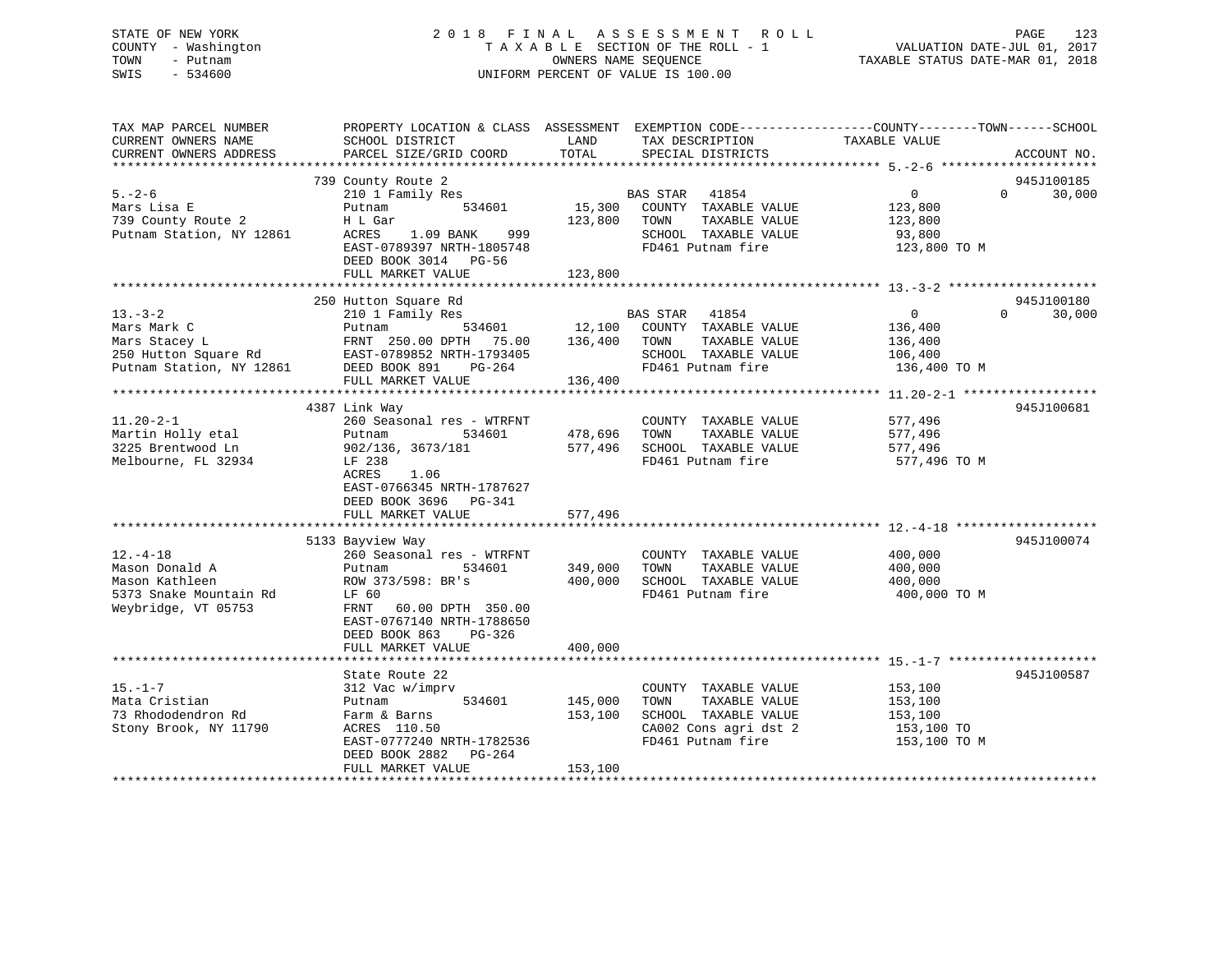# STATE OF NEW YORK 2018 FINAL ASSESSMENT ROLL PAGE 124 COUNTY - Washington  $T A X A B L E$  SECTION OF THE ROLL - 1<br>TOWN - Putnam data of the counters NAME SEQUENCE SWIS - 534600 UNIFORM PERCENT OF VALUE IS 100.00

VALUATION DATE-JUL 01, 2017

TAXABLE STATUS DATE-MAR 01, 2018

| TAX MAP PARCEL NUMBER<br>CURRENT OWNERS NAME<br>CURRENT OWNERS ADDRESS                                                                      | SCHOOL DISTRICT<br>PARCEL SIZE/GRID COORD                                                                                                                                                                   | LAND<br>TOTAL                        | PROPERTY LOCATION & CLASS ASSESSMENT EXEMPTION CODE----------------COUNTY-------TOWN------SCHOOL<br>TAX DESCRIPTION<br>SPECIAL DISTRICTS | TAXABLE VALUE                                               | ACCOUNT NO. |
|---------------------------------------------------------------------------------------------------------------------------------------------|-------------------------------------------------------------------------------------------------------------------------------------------------------------------------------------------------------------|--------------------------------------|------------------------------------------------------------------------------------------------------------------------------------------|-------------------------------------------------------------|-------------|
| $9. - 1 - 35$<br>Mattison Alfred estate<br>Mattison Michael<br>Sally Mattison LE<br>10 Clemons Ln<br>Putnam Station, NY 12861 DEED BOOK 745 | 10 Clemons Ln<br>210 1 Family Res<br>534601<br>Putnam<br>Life Estates<br>PG-28<br>FULL MARKET VALUE                                                                                                         | 11,000<br>88,900<br>88,900           | COUNTY TAXABLE VALUE<br>TOWN<br>TAXABLE VALUE<br>SCHOOL TAXABLE VALUE<br>FD461 Putnam fire                                               | 88,900<br>88,900<br>88,900<br>88,900 TO M                   | 945J100418  |
| $13. - 3 - 10$<br>Maynard Paul H<br>Orwell, VT 05760                                                                                        | 2029 Mill Bay<br>260 Seasonal res - WTRFNT<br>Putnam<br>534601<br>DEED BOOK 2559 PG-121<br>FULL MARKET VALUE                                                                                                | 5,700<br>26,400<br>26,400            | COUNTY TAXABLE VALUE<br>TAXABLE VALUE<br>TOWN<br>SCHOOL TAXABLE VALUE<br>FD461 Putnam fire                                               | 26,400<br>26,400<br>26,400<br>26,400 TO M                   | 945J100190  |
| $4.5 - 1 - 14.1$<br>McCoy William<br>nccoy william<br>NcGraw Rosanne<br>118 Candlewood Dr<br>New Providence, NJ 07974                       | 2272 Black Point Rd<br>260 Seasonal res - WTRFNT<br>Putnam<br>Bdy Line Agmt 930-233<br>Lf 79; W2677/233<br>FRNT 80.00 DPTH 200.00<br>EAST-0769831 NRTH-1808465<br>DEED BOOK 3194 PG-13<br>FULL MARKET VALUE | 534601 449,600<br>550,000<br>550,000 | COUNTY TAXABLE VALUE<br>TAXABLE VALUE<br>TOWN<br>SCHOOL TAXABLE VALUE<br>BP461 Black Pt Sewer Dist<br>FD461 Putnam fire                  | 550,000<br>550,000<br>550,000<br>$.00$ UN C<br>550,000 TO M | 945J101047  |
| $4.5 - 1 - 14$<br>McDonald John S Jr<br>McDonald Jeannine S<br>9221 W Bent Tree Dr<br>Peoria, AZ 85383                                      | 2274 Black Point Rd<br>260 Seasonal res - WTRFNT<br>Putnam<br>534601<br>LF 62<br>FRNT<br>61.00 DPTH 200.00<br>BANK<br>998<br>EAST-0769794 NRTH-1808404<br>DEED BOOK 930<br>PG-238<br>FULL MARKET VALUE      | 396,700<br>470,600<br>470,600        | COUNTY TAXABLE VALUE<br>TAXABLE VALUE<br>TOWN<br>SCHOOL TAXABLE VALUE<br>BP461 Black Pt Sewer Dist<br>FD461 Putnam fire                  | 470,600<br>470,600<br>470,600<br>$.00$ UN C<br>470,600 TO M | 945J100231  |
| $4.5 - 1 - 15$<br>Mcdonald John S Jr<br>Mcdonald Jeannie<br>9221 W Bent Tree Dr<br>Peoria, AZ 85383                                         | 2276 Black Point Rd<br>260 Seasonal res - WTRFNT<br>534601<br>Putnam<br>LF 50<br>FRNT 50.00 DPTH 184.00<br>EAST-0769766 NRTH-1808355<br>DEED BOOK 693<br>PG-296<br>FULL MARKET VALUE                        | 342,100<br>394,500<br>394,500        | COUNTY TAXABLE VALUE<br>TAXABLE VALUE<br>TOWN<br>SCHOOL TAXABLE VALUE<br>BP461 Black Pt Sewer Dist<br>FD461 Putnam fire                  | 394,500<br>394,500<br>394,500<br>.00 UN C<br>394,500 TO M   | 945J100005  |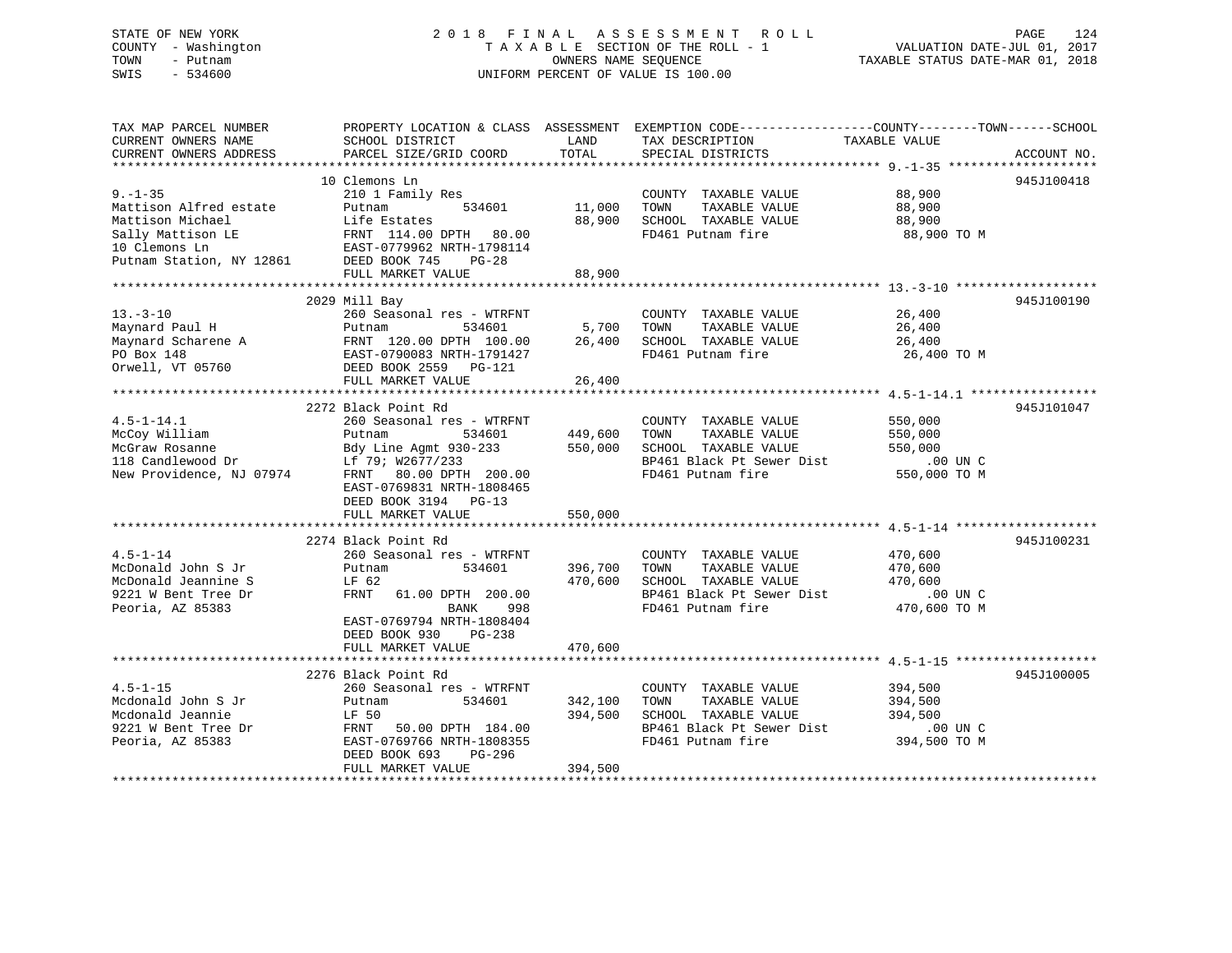### STATE OF NEW YORK 2 0 1 8 F I N A L A S S E S S M E N T R O L L PAGE 125 COUNTY - Washington T A X A B L E SECTION OF THE ROLL - 1 VALUATION DATE-JUL 01, 2017 TOWN - Putnam OWNERS NAME SEQUENCE TAXABLE STATUS DATE-MAR 01, 2018 SWIS - 534600 UNIFORM PERCENT OF VALUE IS 100.00

| TAX MAP PARCEL NUMBER<br>CURRENT OWNERS NAME<br>CURRENT OWNERS ADDRESS | PROPERTY LOCATION & CLASS ASSESSMENT EXEMPTION CODE----------------COUNTY-------TOWN------SCHOOL<br>SCHOOL DISTRICT<br>PARCEL SIZE/GRID COORD | LAND<br>TOTAL | TAX DESCRIPTION<br>SPECIAL DISTRICTS      | TAXABLE VALUE           | ACCOUNT NO.        |
|------------------------------------------------------------------------|-----------------------------------------------------------------------------------------------------------------------------------------------|---------------|-------------------------------------------|-------------------------|--------------------|
|                                                                        |                                                                                                                                               |               |                                           |                         |                    |
| $5. - 2 - 16$                                                          | 655 County Route 2<br>210 1 Family Res                                                                                                        |               | COUNTY TAXABLE VALUE                      | 202,900                 | 945J100637         |
| Mcgill Bernard R                                                       | 534601<br>Putnam                                                                                                                              | 15,400        | TOWN<br>TAXABLE VALUE                     | 202,900                 |                    |
| Mcgill Mary E                                                          | 1.25<br>ACRES                                                                                                                                 | 202,900       | SCHOOL TAXABLE VALUE                      | 202,900                 |                    |
| 5 Mt Huron Ct                                                          | EAST-0788256 NRTH-1804310                                                                                                                     |               | FD461 Putnam fire                         | 202,900 TO M            |                    |
| Farmingville, NY 11738                                                 | DEED BOOK 850<br>PG-61                                                                                                                        |               |                                           |                         |                    |
|                                                                        | FULL MARKET VALUE                                                                                                                             | 202,900       |                                           |                         |                    |
|                                                                        |                                                                                                                                               |               |                                           |                         |                    |
|                                                                        | 453 County Route 1                                                                                                                            |               |                                           |                         | 945J100118         |
| $7.12 - 1 - 9$                                                         | 260 Seasonal res                                                                                                                              |               | ENH STAR 41834                            | $0 \qquad \qquad$       | 66,800<br>$\Omega$ |
| McGrath Michael Trustee                                                | 534601<br>Putnam                                                                                                                              | 134,500       | COUNTY TAXABLE VALUE                      | 355,000                 |                    |
| McGrath Beverly Trustee                                                | lake rights 3600/332 355,000                                                                                                                  |               | TAXABLE VALUE<br>TOWN                     | 355,000                 |                    |
| 453 County Route 1                                                     | FRNT 210.00 DPTH 177.00                                                                                                                       |               | SCHOOL TAXABLE VALUE                      | 288,200                 |                    |
| Putnam Station, NY 12861                                               | EAST-0768803 NRTH-1798129                                                                                                                     |               | FD461 Putnam fire                         | 355,000 TO M            |                    |
|                                                                        | DEED BOOK 3600 PG-327                                                                                                                         |               |                                           |                         |                    |
|                                                                        | FULL MARKET VALUE                                                                                                                             | 355,000       |                                           |                         |                    |
|                                                                        |                                                                                                                                               |               |                                           |                         |                    |
|                                                                        | 154 Lake Rd                                                                                                                                   |               |                                           |                         |                    |
| $16. - 1 - 16.5$                                                       | 210 1 Family Res                                                                                                                              |               | <b>BAS STAR</b><br>41854                  | $\overline{0}$          | 30,000<br>$\Omega$ |
| McGrath Robin Renee                                                    | 534601<br>Putnam                                                                                                                              |               | 33,800 COUNTY TAXABLE VALUE               | 335,500                 |                    |
| 154 Lake Rd                                                            | ACRES<br>8.78                                                                                                                                 | 335,500 TOWN  | TAXABLE VALUE                             | 335,500                 |                    |
| Putnam Station, NY 12861                                               | EAST-0780076 NRTH-1782167                                                                                                                     |               | SCHOOL TAXABLE VALUE                      | 305,500                 |                    |
|                                                                        | DEED BOOK 792<br>PG-94                                                                                                                        |               | FD461 Putnam fire                         | 335,500 TO M            |                    |
|                                                                        | FULL MARKET VALUE                                                                                                                             | 335,500       |                                           |                         |                    |
|                                                                        |                                                                                                                                               |               |                                           |                         |                    |
|                                                                        | 16770 State Route 22                                                                                                                          |               |                                           |                         | 945J100181         |
| $13 - 2 - 23$                                                          | 210 1 Family Res                                                                                                                              |               | BAS STAR 41854                            | $\overline{0}$          | 30,000<br>$\Omega$ |
| Mcintyre Jean P                                                        | Putnam<br>534601                                                                                                                              |               | 15,000 COUNTY TAXABLE VALUE               | 154,300                 |                    |
| 16770 State Route 22                                                   | 814-209                                                                                                                                       | 154,300 TOWN  | TAXABLE VALUE                             | 154,300                 |                    |
| Putnam Station, NY 12861-9702 ACRES 1.00 BANK                          | 999<br>EAST-0782132 NRTH-1789782                                                                                                              |               | SCHOOL TAXABLE VALUE<br>FD461 Putnam fire | 124,300<br>154,300 TO M |                    |
|                                                                        | DEED BOOK 814<br>PG-209                                                                                                                       |               |                                           |                         |                    |
|                                                                        | FULL MARKET VALUE                                                                                                                             | 154,300       |                                           |                         |                    |
|                                                                        |                                                                                                                                               |               |                                           |                         |                    |
|                                                                        | 87 Backus Ln                                                                                                                                  |               |                                           |                         | 945J100157         |
| $18. - 2 - 11$                                                         | 210 1 Family Res                                                                                                                              |               | <b>BAS STAR</b><br>41854                  | $\overline{0}$          | $\Omega$<br>30,000 |
| Mckeever Richard                                                       | 534601<br>Putnam                                                                                                                              |               | 31,900 COUNTY TAXABLE VALUE               | 173,300                 |                    |
| Mckeever Carol                                                         | 18.–1–11                                                                                                                                      | 173,300 TOWN  | TAXABLE VALUE                             | 173,300                 |                    |
| 87 Backus Ln                                                           | ACRES 6.90                                                                                                                                    |               | SCHOOL TAXABLE VALUE                      | 143,300                 |                    |
| Putnam Station, NY 12861                                               | EAST-0772836 NRTH-1775077                                                                                                                     |               | FD461 Putnam fire                         | 173,300 TO M            |                    |
|                                                                        | DEED BOOK 649<br>$PG-24$                                                                                                                      |               |                                           |                         |                    |
|                                                                        | FULL MARKET VALUE                                                                                                                             | 173,300       |                                           |                         |                    |
|                                                                        |                                                                                                                                               |               |                                           |                         |                    |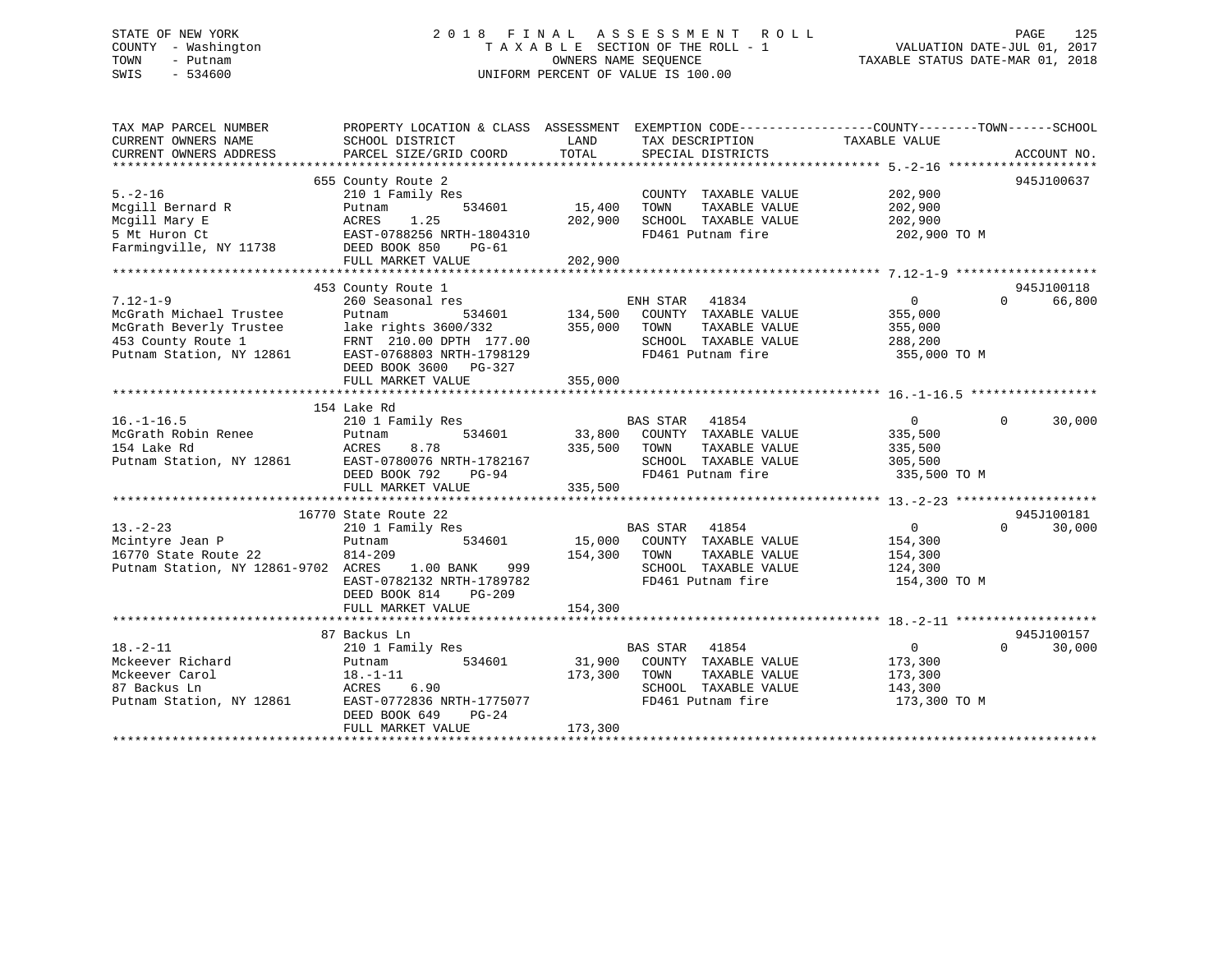### STATE OF NEW YORK 2 0 1 8 F I N A L A S S E S S M E N T R O L L PAGE 126 COUNTY - Washington T A X A B L E SECTION OF THE ROLL - 1 VALUATION DATE-JUL 01, 2017 TOWN - Putnam **CONNERS NAME SEQUENCE** TAXABLE STATUS DATE-MAR 01, 2018 SWIS - 534600 UNIFORM PERCENT OF VALUE IS 100.00

| TAX MAP PARCEL NUMBER<br>CURRENT OWNERS NAME<br>CURRENT OWNERS ADDRESS | PROPERTY LOCATION & CLASS ASSESSMENT EXEMPTION CODE----------------COUNTY-------TOWN------SCHOOL<br>SCHOOL DISTRICT<br>PARCEL SIZE/GRID COORD | LAND<br>TOTAL | TAX DESCRIPTION<br>SPECIAL DISTRICTS  | TAXABLE VALUE      | ACCOUNT NO.          |
|------------------------------------------------------------------------|-----------------------------------------------------------------------------------------------------------------------------------------------|---------------|---------------------------------------|--------------------|----------------------|
| **********************                                                 |                                                                                                                                               |               |                                       |                    |                      |
|                                                                        | 25 Ferry Way South                                                                                                                            |               |                                       |                    | 945J100556           |
| $2. -1 - 12$                                                           | 260 Seasonal res - WTRFNT                                                                                                                     |               | COUNTY TAXABLE VALUE                  | 66,200             |                      |
| Mckinney David                                                         | 534601<br>Putnam                                                                                                                              | 5,700         | TOWN<br>TAXABLE VALUE                 | 66,200             |                      |
| Mckinney Alicia                                                        | 675/174                                                                                                                                       | 66,200        | SCHOOL TAXABLE VALUE                  | 66,200             |                      |
| 224 Melrose Valley Fls                                                 | LF 110                                                                                                                                        |               | FD461 Putnam fire                     | 66,200 TO M        |                      |
| Melrose, NY 12121                                                      | FRNT 110.00 DPTH 63.00                                                                                                                        |               |                                       |                    |                      |
|                                                                        | EAST-0788216 NRTH-1810640                                                                                                                     |               |                                       |                    |                      |
|                                                                        | DEED BOOK 675<br>$PG-175$                                                                                                                     |               |                                       |                    |                      |
|                                                                        | FULL MARKET VALUE                                                                                                                             | 66,200        |                                       |                    |                      |
|                                                                        |                                                                                                                                               |               |                                       |                    |                      |
|                                                                        | Ferry Way South                                                                                                                               |               |                                       |                    | 945J100153           |
| $2. -1 - 13$                                                           | 314 Rural vac<10 - WTRFNT                                                                                                                     |               | COUNTY TAXABLE VALUE                  | 2,800              |                      |
| McKinney David                                                         | 534601<br>Putnam                                                                                                                              | 2,800         | TOWN<br>TAXABLE VALUE                 | 2,800              |                      |
| Hunter Daniel                                                          | 15 Ft Vista                                                                                                                                   | 2,800         | SCHOOL TAXABLE VALUE                  | 2,800              |                      |
| 224 Melrose Valley Falls Rd<br>Melrose, NY 12121                       | 40' Lf<br>40.00 DPTH 69.00<br>FRNT                                                                                                            |               | FD461 Putnam fire                     | 2,800 TO M         |                      |
|                                                                        | ACRES<br>0.07                                                                                                                                 |               |                                       |                    |                      |
|                                                                        | EAST-0788237 NRTH-1810590                                                                                                                     |               |                                       |                    |                      |
|                                                                        | DEED BOOK 880<br>$PG-31$                                                                                                                      |               |                                       |                    |                      |
|                                                                        | FULL MARKET VALUE                                                                                                                             | 2,800         |                                       |                    |                      |
|                                                                        |                                                                                                                                               |               |                                       |                    |                      |
|                                                                        | 2098 Black Point Rd                                                                                                                           |               |                                       |                    | 945J100298           |
| $1.14 - 1 - 9$                                                         | 210 1 Family Res - WTRFNT                                                                                                                     |               | COUNTY TAXABLE VALUE                  | 554,100            |                      |
| McKinney Susan P                                                       | 534601<br>Putnam                                                                                                                              | 423,500       | TOWN<br>TAXABLE VALUE                 | 554,100            |                      |
| 1320 Lower Ferry Rd                                                    | 671/40: LF 60'                                                                                                                                | 554,100       | SCHOOL TAXABLE VALUE                  | 554,100            |                      |
| Trenton, NJ 08618                                                      | 614/282 624/224 432/1003                                                                                                                      |               | BP461 Black Pt Sewer Dist             | .00 UN C           |                      |
|                                                                        | 50.00 DPTH 203.00<br>FRNT                                                                                                                     |               | FD461 Putnam fire                     | 554,100 TO M       |                      |
|                                                                        | EAST-0772679 NRTH-1811337                                                                                                                     |               |                                       |                    |                      |
|                                                                        | DEED BOOK 1747 PG-221                                                                                                                         |               |                                       |                    |                      |
|                                                                        | FULL MARKET VALUE                                                                                                                             | 554,100       |                                       |                    |                      |
|                                                                        |                                                                                                                                               |               |                                       |                    |                      |
|                                                                        | 2218 Black Point Rd                                                                                                                           |               |                                       |                    | 945J100143<br>$\cap$ |
| $4.5 - 1 - 1$                                                          | 210 1 Family Res - WTRFNT                                                                                                                     |               | BAS STAR 41854                        | $\overline{0}$     | 30,000               |
| McLaughlin Barbara Ann                                                 | 534601<br>Putnam                                                                                                                              | 429,400       | COUNTY TAXABLE VALUE<br>TOWN          | 603,500            |                      |
| 2218 Black Point Rd                                                    | LF 80<br>FRNT                                                                                                                                 | 603,500       | TAXABLE VALUE<br>SCHOOL TAXABLE VALUE | 603,500<br>573,500 |                      |
| Ticonderoga, NY 12883                                                  | 71.00 DPTH 220.00<br>EAST-0770590 NRTH-1809473                                                                                                |               | BP461 Black Pt Sewer Dist             | .00 UN C           |                      |
|                                                                        | DEED BOOK 2492 PG-233                                                                                                                         |               | FD461 Putnam fire                     | 603,500 TO M       |                      |
|                                                                        | FULL MARKET VALUE                                                                                                                             | 603,500       |                                       |                    |                      |
|                                                                        |                                                                                                                                               |               |                                       |                    |                      |
|                                                                        | 146 Backus Ln                                                                                                                                 |               |                                       |                    |                      |
| $18. - 2 - 10.2$                                                       | 210 1 Family Res                                                                                                                              |               | BAS STAR 41854                        | $\overline{0}$     | $\Omega$<br>30,000   |
| McLoughlin Jayna                                                       | 534601<br>Putnam                                                                                                                              | 18,800        | COUNTY TAXABLE VALUE                  | 101,700            |                      |
| 146 Backus Ln                                                          | ACRES<br>2.00 BANK<br>998                                                                                                                     | 101,700       | TOWN<br>TAXABLE VALUE                 | 101,700            |                      |
| Putnam Station, NY 12861                                               | EAST-0771586 NRTH-1774296                                                                                                                     |               | SCHOOL TAXABLE VALUE                  | 71,700             |                      |
|                                                                        | DEED BOOK 3573<br>PG-108                                                                                                                      |               | FD461 Putnam fire                     | 101,700 TO M       |                      |
|                                                                        | FULL MARKET VALUE                                                                                                                             | 101,700       |                                       |                    |                      |
|                                                                        |                                                                                                                                               |               |                                       |                    |                      |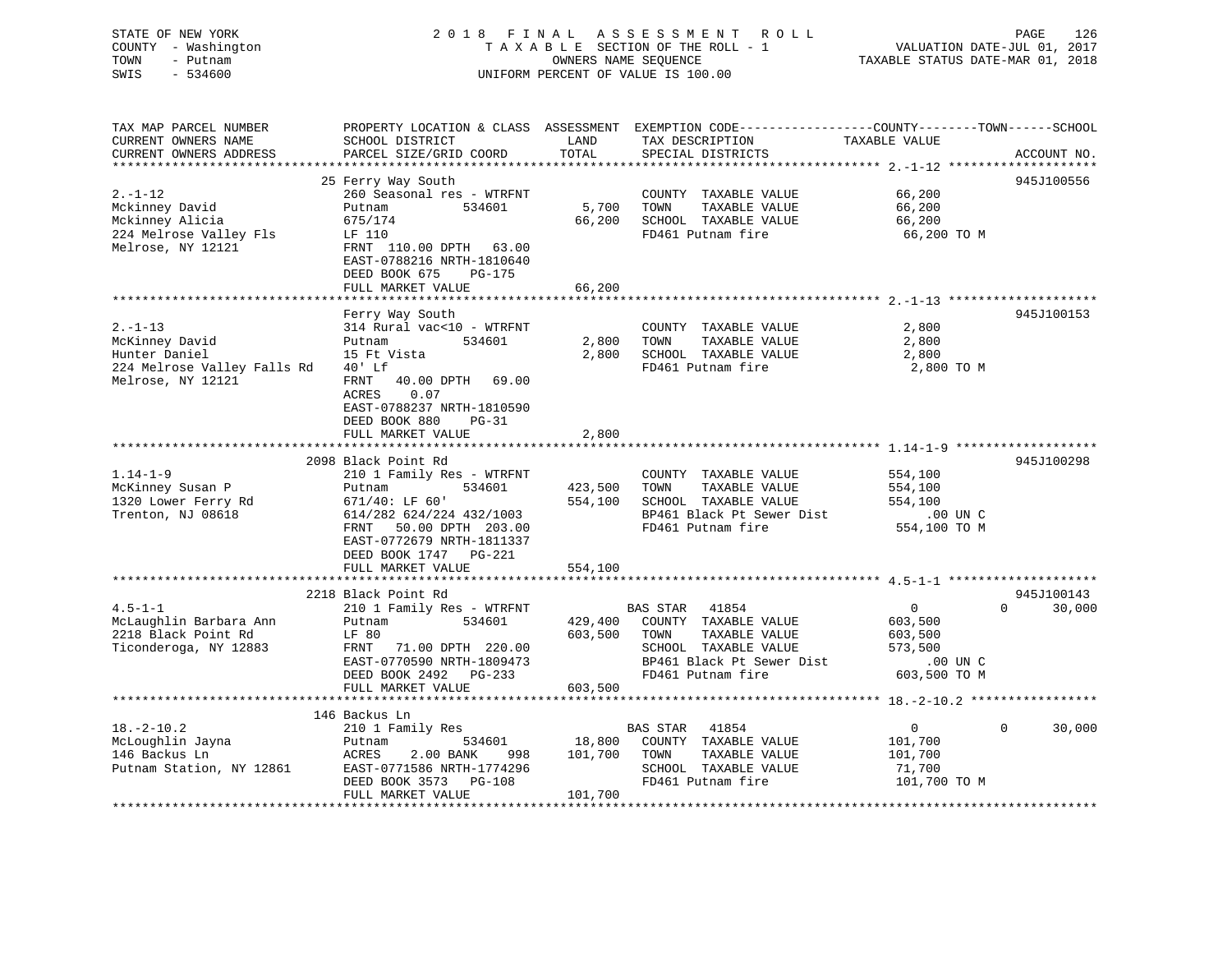### STATE OF NEW YORK 2 0 1 8 F I N A L A S S E S S M E N T R O L L PAGE 127 COUNTY - Washington T A X A B L E SECTION OF THE ROLL - 1 VALUATION DATE-JUL 01, 2017 TOWN - Putnam OWNERS NAME SEQUENCE TAXABLE STATUS DATE-MAR 01, 2018 SWIS - 534600 UNIFORM PERCENT OF VALUE IS 100.00

| TAX MAP PARCEL NUMBER<br>CURRENT OWNERS NAME<br>CURRENT OWNERS ADDRESS                          | PROPERTY LOCATION & CLASS ASSESSMENT EXEMPTION CODE---------------COUNTY-------TOWN-----SCHOOL<br>SCHOOL DISTRICT<br>PARCEL SIZE/GRID COORD                                          | LAND<br>TOTAL                     | TAX DESCRIPTION<br>SPECIAL DISTRICTS                                                                                    | TAXABLE VALUE                                                 | ACCOUNT NO. |
|-------------------------------------------------------------------------------------------------|--------------------------------------------------------------------------------------------------------------------------------------------------------------------------------------|-----------------------------------|-------------------------------------------------------------------------------------------------------------------------|---------------------------------------------------------------|-------------|
| $12. - 1 - 20$<br>McNally Hugh N<br>McNally Katherine A<br>PO Box 639<br>Enfield, NH 03748      | 6221 Oliver Way<br>260 Seasonal res - WTRFNT<br>534601<br>Putnam<br>LF 164<br>FRNT 164.00 DPTH 200.00<br>EAST-0766713 NRTH-1791332<br>DEED BOOK 3166 PG-203                          | 431,000<br>575,000                | COUNTY TAXABLE VALUE<br>TAXABLE VALUE<br>TOWN<br>SCHOOL TAXABLE VALUE<br>FD461 Putnam fire                              | 575,000<br>575,000<br>575,000<br>575,000 TO M                 | 945J100007  |
|                                                                                                 | FULL MARKET VALUE                                                                                                                                                                    | 575,000                           |                                                                                                                         |                                                               |             |
| $4. - 1 - 26$<br>McNeil John C Jr<br>McNeil Ellen M<br>3895 Hogan Rd<br>Vernon Center, NY 13477 | Schwerdtfeger Rd<br>314 Rural vac<10<br>Putnam<br>2.40<br>ACRES<br>EAST-0770673 NRTH-1800639<br>DEED BOOK 3377 PG-247<br>FULL MARKET VALUE                                           | 534601 10,300<br>10,300<br>10,300 | COUNTY TAXABLE VALUE<br>TAXABLE VALUE<br>TOWN<br>SCHOOL TAXABLE VALUE<br>FD461 Putnam fire                              | 10,300<br>10,300<br>10,300<br>10,300 TO M                     | 945J100860  |
| $14. - 1 - 4.2$<br>Meadow at Clark Hollow Bay LLC Putnam<br>23 LaGrange Rd<br>Delmar, NY 12054  | Gull Bay Rd<br>314 Rural vac<10<br>534601<br>2.00<br>ACRES<br>EAST-0764293 NRTH-1777735<br>DEED BOOK 3025 PG-104<br>FULL MARKET VALUE                                                | 10,000<br>10,000<br>10,000        | COUNTY TAXABLE VALUE<br>TOWN<br>TAXABLE VALUE<br>SCHOOL TAXABLE VALUE<br>FD461 Putnam fire                              | 10,000<br>10,000<br>10,000<br>10,000 TO M                     | 945J100946  |
| $14. - 1 - 6$<br>Meadow at Clark Hollow Bay LLC Putnam<br>23 LaGrange Rd<br>Delmar, NY 12054    | 884 Gull Bay Rd<br>210 1 Family Res - WTRFNT<br>534601<br>LF 290<br>ACRES<br>2.20<br>EAST-0763988 NRTH-1777696<br>DEED BOOK 3025 PG-101<br>FULL MARKET VALUE                         | 863,800<br>1072,400<br>1072,400   | COUNTY TAXABLE VALUE<br>TAXABLE VALUE<br>TOWN<br>SCHOOL TAXABLE VALUE<br>FD461 Putnam fire                              | 1072,400<br>1072,400<br>1072,400<br>1072,400 TO M             | 945J100307  |
| $4.5 - 1 - 17$<br>Meath David F<br>Allen Deborah H<br>PO Box 589<br>Hinesburg, VT 05461         | 2282 Black Point Rd<br>260 Seasonal res - WTRFNT<br>Putnam<br>534601<br>LF 100<br>FRNT 100.00 DPTH 170.00<br>EAST-0769675 NRTH-1808217<br>DEED BOOK 2112 PG-263<br>FULL MARKET VALUE | 568,300<br>762,000<br>762,000     | COUNTY TAXABLE VALUE<br>TAXABLE VALUE<br>TOWN<br>SCHOOL TAXABLE VALUE<br>BP461 Black Pt Sewer Dist<br>FD461 Putnam fire | 762,000<br>762,000<br>762,000<br>$.00$ UN $C$<br>762,000 TO M | 945J100392  |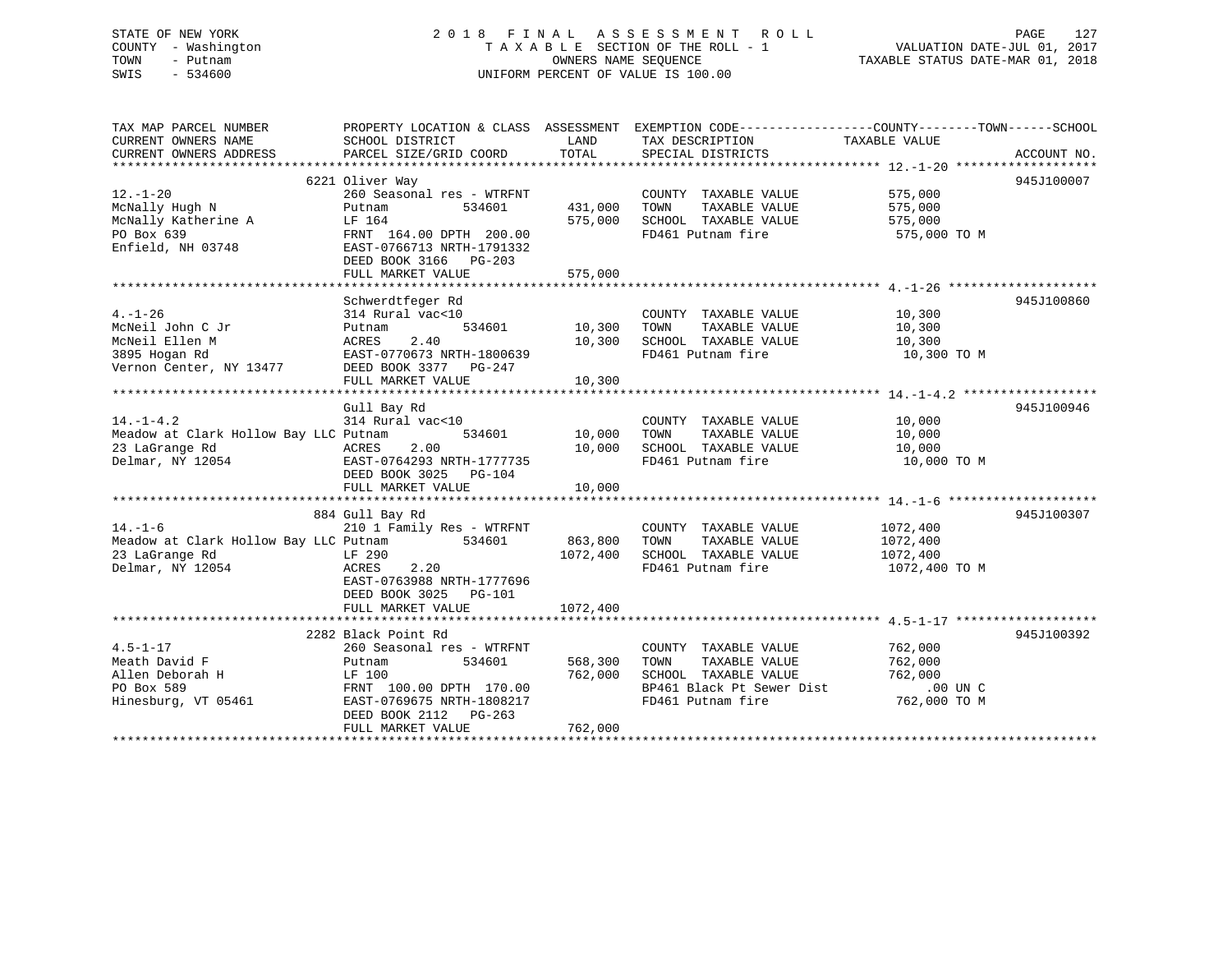### STATE OF NEW YORK 2 0 1 8 F I N A L A S S E S S M E N T R O L L PAGE 128 COUNTY - Washington T A X A B L E SECTION OF THE ROLL - 1 VALUATION DATE-JUL 01, 2017 TOWN - Putnam OWNERS NAME SEQUENCE TAXABLE STATUS DATE-MAR 01, 2018 SWIS - 534600 UNIFORM PERCENT OF VALUE IS 100.00

| TAX MAP PARCEL NUMBER                             | PROPERTY LOCATION & CLASS ASSESSMENT EXEMPTION CODE----------------COUNTY-------TOWN-----SCHOOL |              |                              |                    |             |
|---------------------------------------------------|-------------------------------------------------------------------------------------------------|--------------|------------------------------|--------------------|-------------|
| CURRENT OWNERS NAME                               | SCHOOL DISTRICT                                                                                 | LAND         | TAX DESCRIPTION              | TAXABLE VALUE      |             |
| CURRENT OWNERS ADDRESS                            | PARCEL SIZE/GRID COORD                                                                          | TOTAL        | SPECIAL DISTRICTS            |                    | ACCOUNT NO. |
|                                                   |                                                                                                 |              |                              |                    |             |
|                                                   | Mosswood Way                                                                                    |              |                              |                    | 945J100671  |
| $7.12 - 1 - 7$                                    | 314 Rural vac<10                                                                                |              | COUNTY TAXABLE VALUE         | 87,500             |             |
| Medical Missions for Children Putnam              | 534601                                                                                          | 87,500 TOWN  | TAXABLE VALUE                | 87,500             |             |
| 10-G Roessler Rd Ste 500                          | Land And Well                                                                                   | 87,500       | SCHOOL TAXABLE VALUE         | 87,500             |             |
| Woburn, MA 01801                                  | FRNT 90.00 DPTH 280.00                                                                          |              | FD461 Putnam fire            | 87,500 TO M        |             |
|                                                   | ACRES<br>0.55                                                                                   |              |                              |                    |             |
|                                                   | EAST-0768617 NRTH-1798445                                                                       |              |                              |                    |             |
|                                                   | DEED BOOK 3364 PG-220                                                                           |              |                              |                    |             |
|                                                   | FULL MARKET VALUE                                                                               | 87,500       |                              |                    |             |
|                                                   |                                                                                                 |              |                              |                    |             |
|                                                   | County Route 2                                                                                  |              |                              |                    |             |
| $2. - 1 - 27.5$                                   | 322 Rural vac>10                                                                                |              | COUNTY TAXABLE VALUE         | 14,300             |             |
| Meissner John                                     | 534601<br>Putnam                                                                                | 14,300       | TOWN<br>TAXABLE VALUE        | 14,300             |             |
| Goll-Meissner Anita L                             | Putnam<br>Lot 3                                                                                 |              | 14,300 SCHOOL TAXABLE VALUE  | 14,300             |             |
| 43 Arbor Rd                                       | ACRES 14.28                                                                                     |              | FD461 Putnam fire            | 14,300 TO M        |             |
| Campbell Hall, NY 10916 EAST-0783385 NRTH-1810046 |                                                                                                 |              |                              |                    |             |
|                                                   | DEED BOOK 2930 PG-333                                                                           |              |                              |                    |             |
|                                                   | FULL MARKET VALUE                                                                               | 14,300       |                              |                    |             |
|                                                   |                                                                                                 |              |                              |                    |             |
|                                                   | 1099 County Route 2                                                                             |              |                              |                    |             |
| $2. - 1 - 27.6$                                   | 322 Rural vac>10                                                                                |              | COUNTY TAXABLE VALUE         | 39,300             |             |
| Meissner John                                     | 534601<br>Putnam                                                                                | 39,300 TOWN  | TAXABLE VALUE                | 39,300             |             |
| Meissner Anita                                    | Lot 2                                                                                           | 39,300       | SCHOOL TAXABLE VALUE         | 39,300             |             |
| 43 Arbor Rd                                       | ACRES 24.26                                                                                     |              | FD461 Putnam fire            | 39,300 TO M        |             |
| 43 Arbor Rd<br>Campbell Hall, NY 10916            | EAST-0783588 NRTH-1811262                                                                       |              |                              |                    |             |
|                                                   | DEED BOOK 2930 PG-337                                                                           |              |                              |                    |             |
|                                                   | FULL MARKET VALUE                                                                               | 39,300       |                              |                    |             |
|                                                   |                                                                                                 |              |                              |                    |             |
|                                                   | 4522 Crow Point Way                                                                             |              |                              |                    | 945J100437  |
| $11.20 - 1 - 1$                                   | 260 Seasonal res - WTRFNT                                                                       |              | COUNTY TAXABLE VALUE         |                    |             |
| Mentiply Alexander -Le-                           | 534601<br>Putnam                                                                                | 270,926 TOWN | TAXABLE VALUE                | 347,826<br>347,826 |             |
| Attn: Mentiply A Donald                           | 536/29                                                                                          |              | 347,826 SCHOOL TAXABLE VALUE | 347,826            |             |
| 1090 Kings Rd                                     | LF 100                                                                                          |              | FD461 Putnam fire            | 347,826 TO M       |             |
| Schenectady, NY 12303                             | FRNT 101.00 DPTH 75.00                                                                          |              |                              |                    |             |
|                                                   | EAST-0765867 NRTH-1787137                                                                       |              |                              |                    |             |
|                                                   | PG-324<br>DEED BOOK 623                                                                         |              |                              |                    |             |
|                                                   | FULL MARKET VALUE                                                                               | 347,826      |                              |                    |             |
|                                                   |                                                                                                 |              |                              |                    |             |
|                                                   | State Route 22                                                                                  |              |                              |                    | 945J100027  |
| $15. - 1 - 17$                                    | 314 Rural vac<10                                                                                |              | COUNTY TAXABLE VALUE         | 18,500             |             |
| Merfeld Bryan                                     | 534601<br>Putnam                                                                                | 18,500       | TOWN<br>TAXABLE VALUE        | 18,500             |             |
| Merfeld Scarlette A                               | 468/654;2005/126                                                                                | 18,500       | SCHOOL TAXABLE VALUE         | 18,500             |             |
| 63 Backus Rd                                      | ACRES<br>4.60                                                                                   |              | FD461 Putnam fire            | 18,500 TO M        |             |
| Putnam, NY 12861                                  | EAST-0773402 NRTH-1776198                                                                       |              |                              |                    |             |
|                                                   | DEED BOOK 2950 PG-287                                                                           |              |                              |                    |             |
|                                                   | FULL MARKET VALUE                                                                               | 18,500       |                              |                    |             |
|                                                   |                                                                                                 |              |                              |                    |             |
|                                                   |                                                                                                 |              |                              |                    |             |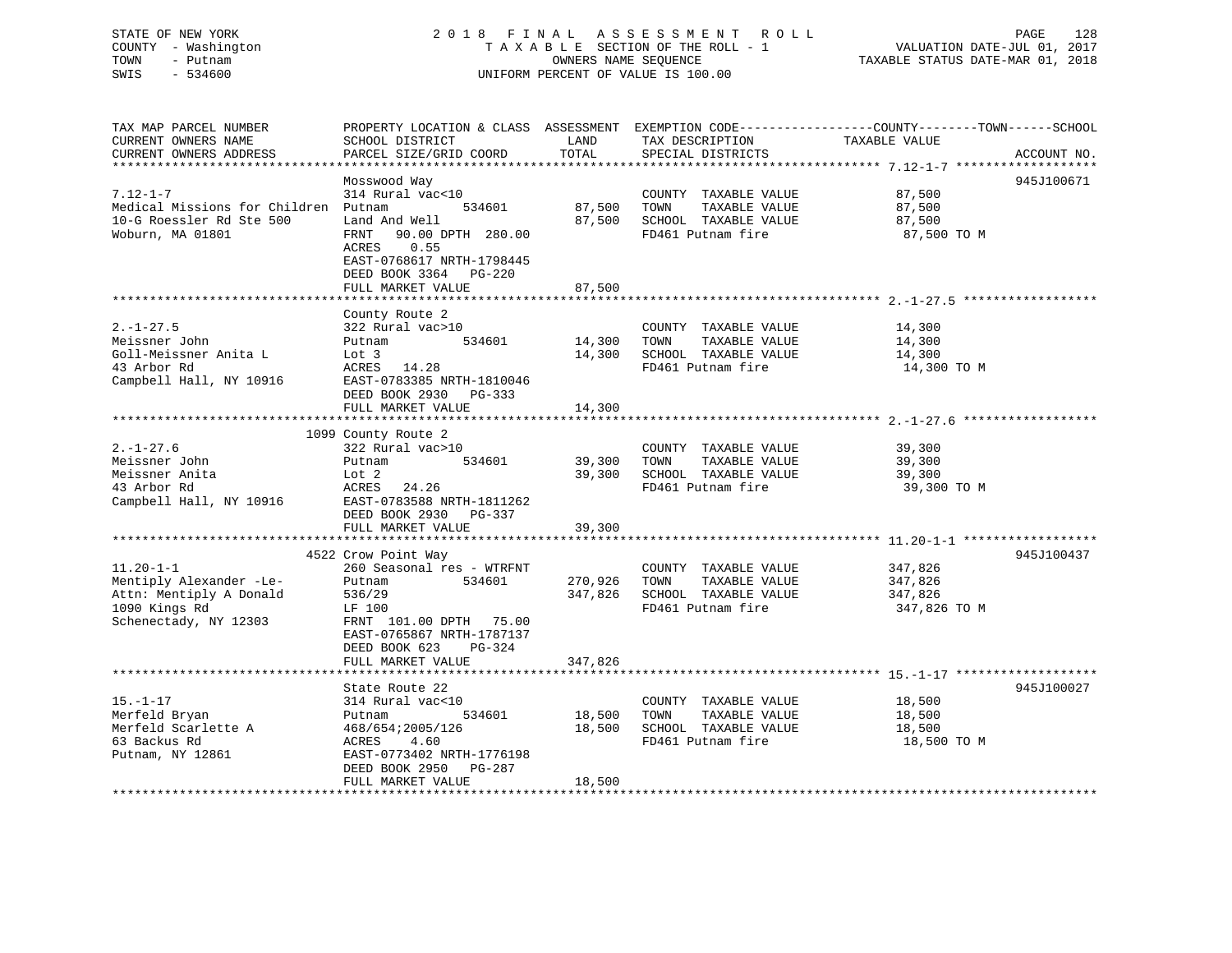### STATE OF NEW YORK 2 0 1 8 F I N A L A S S E S S M E N T R O L L PAGE 129 COUNTY - Washington T A X A B L E SECTION OF THE ROLL - 1 VALUATION DATE-JUL 01, 2017 TOWN - Putnam OWNERS NAME SEQUENCE TAXABLE STATUS DATE-MAR 01, 2018 SWIS - 534600 UNIFORM PERCENT OF VALUE IS 100.00

| TAX MAP PARCEL NUMBER<br>CURRENT OWNERS NAME<br>CURRENT OWNERS ADDRESS | PROPERTY LOCATION & CLASS ASSESSMENT EXEMPTION CODE----------------COUNTY-------TOWN------SCHOOL<br>SCHOOL DISTRICT<br>PARCEL SIZE/GRID COORD | LAND<br>TOTAL | TAX DESCRIPTION<br>SPECIAL DISTRICTS             | TAXABLE VALUE | ACCOUNT NO.        |
|------------------------------------------------------------------------|-----------------------------------------------------------------------------------------------------------------------------------------------|---------------|--------------------------------------------------|---------------|--------------------|
|                                                                        | 63 Backus Ln                                                                                                                                  |               |                                                  |               |                    |
| $18. - 2 - 2.4$<br>Merfeld Bryan Jr                                    | 242 Rurl res&rec<br>534601<br>Putnam                                                                                                          | 35,000        | <b>BAS STAR</b><br>41854<br>COUNTY TAXABLE VALUE | 0<br>365,200  | $\Omega$<br>30,000 |
| Merfeld Scarlette A                                                    | $18. - 1 - 2.4$                                                                                                                               | 365,200       | TAXABLE VALUE<br>TOWN                            | 365,200       |                    |
| 63 Backus Rd                                                           | ACRES 10.00                                                                                                                                   |               | SCHOOL TAXABLE VALUE                             | 335,200       |                    |
| Putnam, NY 12861                                                       | EAST-0773377 NRTH-1775534<br>DEED BOOK 916<br>$PG-148$                                                                                        |               | FD461 Putnam fire                                | 365,200 TO M  |                    |
|                                                                        |                                                                                                                                               |               |                                                  |               |                    |
|                                                                        | 6210 Oliver Way                                                                                                                               |               |                                                  |               | 945J100872         |
| $12. - 1 - 24$                                                         | 210 1 Family Res                                                                                                                              |               | COUNTY TAXABLE VALUE                             | 426,130       |                    |
| Merone-Walsh Laura                                                     | 534601<br>Putnam                                                                                                                              | 141,230       | TAXABLE VALUE<br>TOWN                            | 426,130       |                    |
| 65 Ormsbee Ave                                                         | 1.20<br>ACRES                                                                                                                                 | 426,130       | SCHOOL TAXABLE VALUE                             | 426,130       |                    |
| Proctor, VT 05765                                                      | EAST-0767045 NRTH-1791907<br>DEED BOOK 2806 PG-121                                                                                            |               | FD461 Putnam fire                                | 426,130 TO M  |                    |
|                                                                        | FULL MARKET VALUE                                                                                                                             | 426,130       |                                                  |               |                    |
|                                                                        |                                                                                                                                               |               |                                                  |               |                    |
|                                                                        | LOT 31 Williams North Tr                                                                                                                      |               |                                                  |               | 945J100827         |
| $15. - 1 - 2$                                                          | 910 Priv forest                                                                                                                               |               | COUNTY TAXABLE VALUE                             | 51,200        |                    |
| Merrow George                                                          | 534601<br>Putnam                                                                                                                              | 51,200        | TAXABLE VALUE<br>TOWN                            | 51,200        |                    |
| Merrow Katherine                                                       | ACRES 102.30                                                                                                                                  | 51,200        | SCHOOL TAXABLE VALUE                             | 51,200        |                    |
| 519 Crowell Rd                                                         | EAST-0772567 NRTH-1779995                                                                                                                     |               | FD461 Putnam fire                                | 51,200 TO M   |                    |
| Hopkinton, NH 03229                                                    | DEED BOOK 833<br>$PG-86$                                                                                                                      |               |                                                  |               |                    |
|                                                                        | FULL MARKET VALUE                                                                                                                             | 51,200        |                                                  |               |                    |
|                                                                        |                                                                                                                                               |               |                                                  |               |                    |
|                                                                        | Gull Bay Rd                                                                                                                                   |               |                                                  |               | 945J101005         |
| $14. - 1 - 17.3$                                                       | 322 Rural vac>10                                                                                                                              |               | COUNTY TAXABLE VALUE                             | 136,100       |                    |
| Merrow George S                                                        | Putnam<br>534601                                                                                                                              | 136,100       | TAXABLE VALUE<br>TOWN                            | 136,100       |                    |
| Merrow Katherine B<br>519 Crowell Rd                                   | Subdysn 32A-79                                                                                                                                | 136,100       | SCHOOL TAXABLE VALUE<br>FD461 Putnam fire        | 136,100       |                    |
| Hopkinton, NH 10968                                                    | ACRES 21.45<br>EAST-0766339 NRTH-1783144                                                                                                      |               |                                                  | 136,100 TO M  |                    |
|                                                                        |                                                                                                                                               |               |                                                  |               |                    |
|                                                                        | DEED BOOK 2595 PG-33<br>FULL MARKET VALUE                                                                                                     | 136,100       |                                                  |               |                    |
|                                                                        |                                                                                                                                               |               |                                                  |               |                    |
|                                                                        | 27 Tiroga Beach Ln                                                                                                                            |               |                                                  |               | 945J100460         |
| $1.14 - 1 - 19$                                                        | 210 1 Family Res - WTRFNT                                                                                                                     |               | COUNTY TAXABLE VALUE                             | 510,000       |                    |
| Mersereau Stephen                                                      | 534601<br>Putnam                                                                                                                              | 337,000       | TAXABLE VALUE<br>TOWN                            | 510,000       |                    |
| Tyler Lauren                                                           | LF 111'                                                                                                                                       | 510,000       | SCHOOL TAXABLE VALUE                             | 510,000       |                    |
| 914 Rockrimmon Rd                                                      | FRNT 111.00 DPTH 172.00                                                                                                                       |               | BP461 Black Pt Sewer Dist                        | $.00$ UN $C$  |                    |
| Stamford, CT 06903                                                     | EAST-0772686 NRTH-1812471                                                                                                                     |               | FD461 Putnam fire                                | 510,000 TO M  |                    |
|                                                                        | DEED BOOK 868<br>$PG-93$                                                                                                                      |               |                                                  |               |                    |
|                                                                        | FULL MARKET VALUE                                                                                                                             | 510,000       |                                                  |               |                    |
|                                                                        |                                                                                                                                               |               |                                                  |               |                    |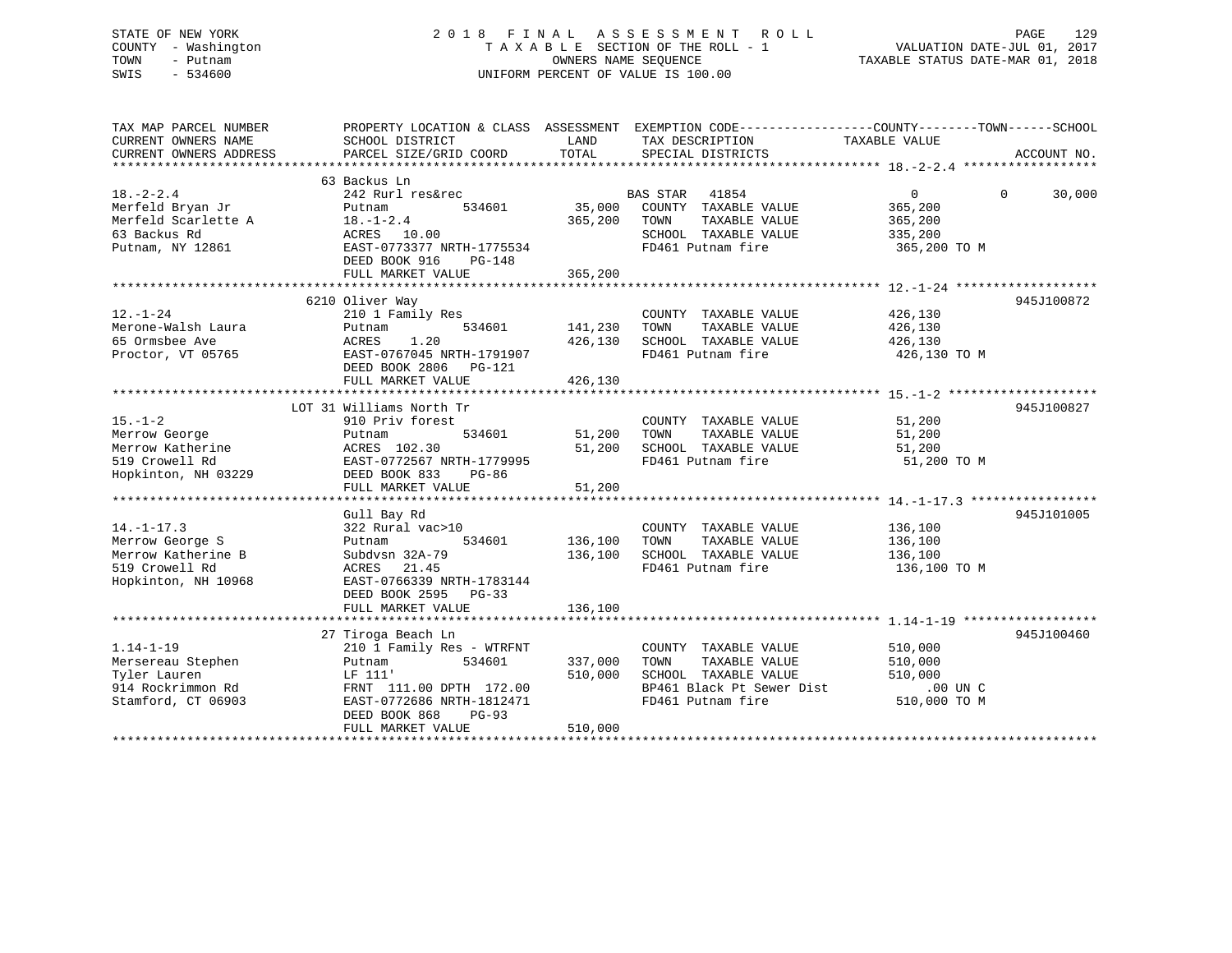### STATE OF NEW YORK 2 0 1 8 F I N A L A S S E S S M E N T R O L L PAGE 130 COUNTY - Washington T A X A B L E SECTION OF THE ROLL - 1 VALUATION DATE-JUL 01, 2017 TOWN - Putnam OWNERS NAME SEQUENCE TAXABLE STATUS DATE-MAR 01, 2018 SWIS - 534600 UNIFORM PERCENT OF VALUE IS 100.00

| TAX MAP PARCEL NUMBER<br>CURRENT OWNERS NAME | SCHOOL DISTRICT                                                                                        | LAND         | TAX DESCRIPTION           | PROPERTY LOCATION & CLASS ASSESSMENT EXEMPTION CODE----------------COUNTY-------TOWN------SCHOOL<br>TAXABLE VALUE |
|----------------------------------------------|--------------------------------------------------------------------------------------------------------|--------------|---------------------------|-------------------------------------------------------------------------------------------------------------------|
| CURRENT OWNERS ADDRESS                       | PARCEL SIZE/GRID COORD                                                                                 | <b>TOTAL</b> | SPECIAL DISTRICTS         | ACCOUNT NO.                                                                                                       |
|                                              |                                                                                                        |              |                           |                                                                                                                   |
| $11.20 - 3 - 20$                             | Gull Bay Ridge Way                                                                                     |              |                           | 945J100922                                                                                                        |
|                                              | 692 Road/str/hwy - WTRFNT                                                                              |              | COUNTY TAXABLE VALUE      | 1,800                                                                                                             |
| Michalowski Alan                             | Putnam<br>534601                                                                                       | 1,800        | TOWN<br>TAXABLE VALUE     | 1,800                                                                                                             |
| Michalowski Karen                            | Road                                                                                                   | 1,800        | SCHOOL TAXABLE VALUE      | 1,800                                                                                                             |
| 521 Gair St                                  | LF <sub>3</sub>                                                                                        |              | FD461 Putnam fire         | 1,800 TO M                                                                                                        |
| Piermont, NY 10968-1081                      | FRNT<br>40.00 DPTH 120.00<br>EAST-0767281 NRTH-1785506<br>DEED BOOK 536<br>PG-290<br>FULL MARKET VALUE | 1,800        |                           |                                                                                                                   |
|                                              |                                                                                                        |              |                           |                                                                                                                   |
|                                              | 465 Gull Bay Rd                                                                                        |              |                           | 945J100419                                                                                                        |
| $11.20 - 3 - 19$                             | 210 1 Family Res - WTRFNT                                                                              |              | COUNTY TAXABLE VALUE      | 595,000                                                                                                           |
| Michalowski Alan S                           | 534601<br>Putnam                                                                                       | 272,200      | TAXABLE VALUE<br>TOWN     | 595,000                                                                                                           |
| Michalowski Karen S                          | Lot $8$ LF $60$                                                                                        | 595,000      | SCHOOL TAXABLE VALUE      | 595,000                                                                                                           |
| 521 Gair St                                  | septic easement 3610/63                                                                                |              | FD461 Putnam fire         | 595,000 TO M                                                                                                      |
| Piermont, NY 10968                           | 80.00 DPTH 77.00<br>FRNT                                                                               |              |                           |                                                                                                                   |
|                                              | EAST-0767257 NRTH-1785515                                                                              |              |                           |                                                                                                                   |
|                                              | DEED BOOK 1790<br>$PG-4$                                                                               |              |                           |                                                                                                                   |
|                                              | FULL MARKET VALUE                                                                                      | 595,000      |                           |                                                                                                                   |
|                                              |                                                                                                        |              |                           |                                                                                                                   |
|                                              | 2376 Black Point Way                                                                                   |              |                           | 945J100235                                                                                                        |
| $4.9 - 1 - 7.3$                              | 260 Seasonal res - WTRFNT                                                                              |              | COUNTY TAXABLE VALUE      | 305,000                                                                                                           |
| MidAtlantic IRA, LLC                         | Putnam<br>534601                                                                                       | 291,000      | TAXABLE VALUE<br>TOWN     | 305,000                                                                                                           |
| FBO Michael Nakao IRA                        | 936/251;936/249                                                                                        | 305,000      | SCHOOL TAXABLE VALUE      | 305,000                                                                                                           |
| 118 W Church St                              | $100'$ LF                                                                                              |              | BP461 Black Pt Sewer Dist | .00 UN C                                                                                                          |
| Frederick, MD 21701                          | ACRES<br>1.30                                                                                          |              | FD461 Putnam fire         | 305,000 TO M                                                                                                      |
|                                              | EAST-0768558 NRTH-1806408                                                                              |              |                           |                                                                                                                   |
|                                              | DEED BOOK 3422<br>PG-43                                                                                |              |                           |                                                                                                                   |
|                                              | FULL MARKET VALUE                                                                                      | 305,000      |                           |                                                                                                                   |
|                                              |                                                                                                        |              |                           |                                                                                                                   |
|                                              | 300 Pulpit Point Rd                                                                                    |              |                           |                                                                                                                   |
| $19. - 1 - 4.4$                              | 270 Mfg housing                                                                                        |              | COUNTY TAXABLE VALUE      | 43,300                                                                                                            |
| Mikolay Virginia                             | 534601<br>Putnam                                                                                       | 32,800       | TOWN<br>TAXABLE VALUE     | 43,300                                                                                                            |
| Granger Dorothy LE                           | Lot & Mobile Home                                                                                      | 43,300       | SCHOOL TAXABLE VALUE      | 43,300                                                                                                            |
| 300 Pulpit Point Rd                          | ACRES<br>7.80                                                                                          |              | FD461 Putnam fire         | 43,300 TO M                                                                                                       |
| Putnam Station, NY 12861                     | EAST-0780815 NRTH-1776716                                                                              |              |                           |                                                                                                                   |
|                                              | DEED BOOK 648<br>PG-110                                                                                |              |                           |                                                                                                                   |
|                                              | FULL MARKET VALUE                                                                                      | 43,300       |                           |                                                                                                                   |
|                                              |                                                                                                        |              |                           |                                                                                                                   |
|                                              | 5088 Sagamore Rd                                                                                       |              |                           | 945J100106                                                                                                        |
| $12.-4-31$                                   | 314 Rural vac<10                                                                                       |              | COUNTY TAXABLE VALUE      | 18,700                                                                                                            |
| Miller Thomas J                              | 534601<br>Putnam                                                                                       | 18,700       | TOWN<br>TAXABLE VALUE     | 18,700                                                                                                            |
| Miller Veronica                              | 50.00 DPTH 200.00<br>FRNT                                                                              | 18,700       | SCHOOL TAXABLE VALUE      | 18,700                                                                                                            |
| 1 Arthur Ave                                 | EAST-0767255 NRTH-1787468                                                                              |              | FD461 Putnam fire         | 18,700 TO M                                                                                                       |
| Centereach, NY 11720                         | DEED BOOK 920<br>$PG-292$                                                                              |              |                           |                                                                                                                   |
|                                              | FULL MARKET VALUE                                                                                      | 18,700       |                           |                                                                                                                   |
|                                              |                                                                                                        |              |                           |                                                                                                                   |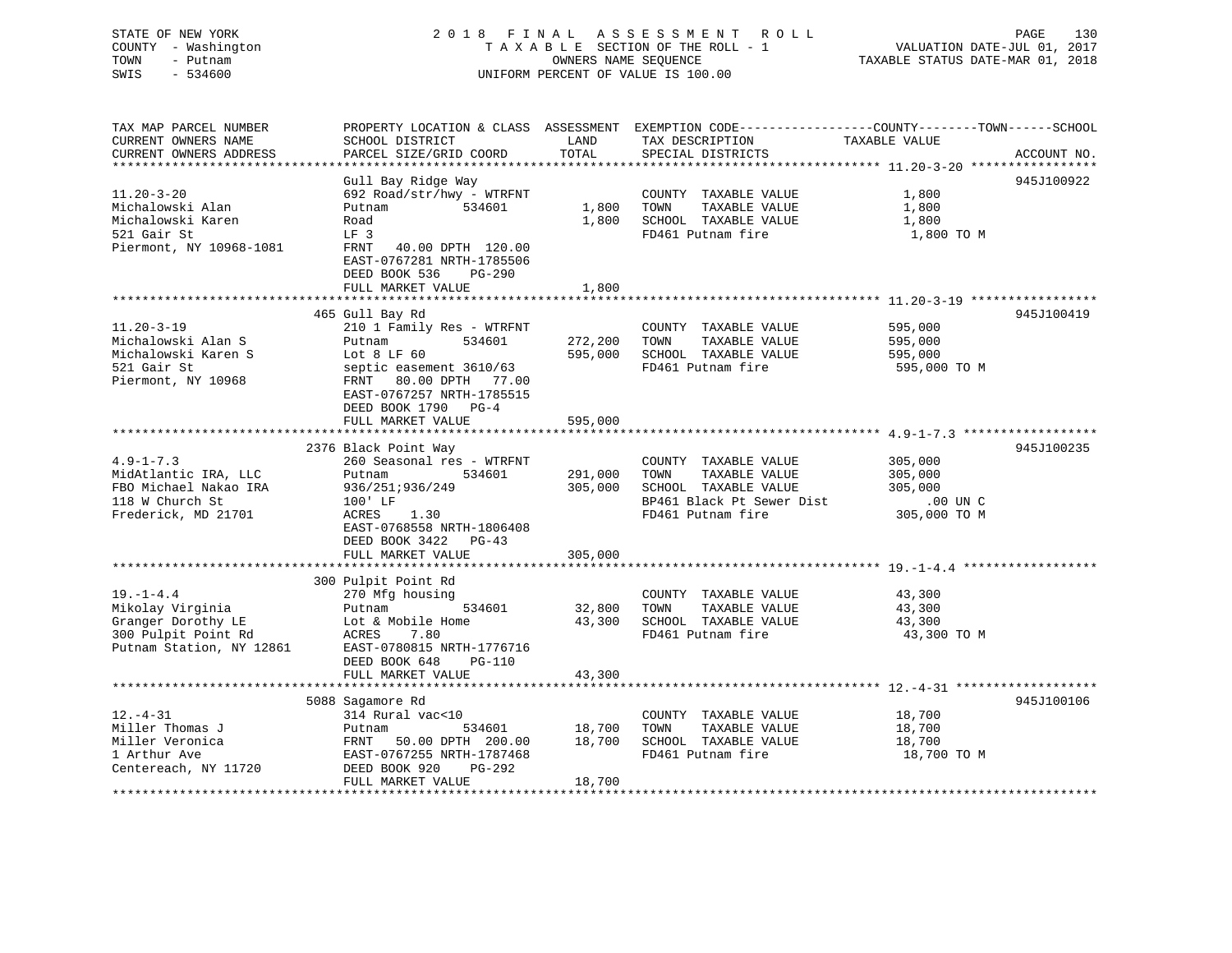### STATE OF NEW YORK 2 0 1 8 F I N A L A S S E S S M E N T R O L L PAGE 131 COUNTY - Washington T A X A B L E SECTION OF THE ROLL - 1 VALUATION DATE-JUL 01, 2017 TOWN - Putnam OWNERS NAME SEQUENCE TAXABLE STATUS DATE-MAR 01, 2018 SWIS - 534600 UNIFORM PERCENT OF VALUE IS 100.00

TAX MAP PARCEL NUMBER PROPERTY LOCATION & CLASS ASSESSMENT EXEMPTION CODE------------------COUNTY--------TOWN------SCHOOL

CURRENT OWNERS NAME SCHOOL DISTRICT LAND TAX DESCRIPTION TAXABLE VALUECURRENT OWNERS ADDRESS PARCEL SIZE/GRID COORD TOTAL SPECIAL DISTRICTS ACCOUNT NO. \*\*\*\*\*\*\*\*\*\*\*\*\*\*\*\*\*\*\*\*\*\*\*\*\*\*\*\*\*\*\*\*\*\*\*\*\*\*\*\*\*\*\*\*\*\*\*\*\*\*\*\*\*\*\*\*\*\*\*\*\*\*\*\*\*\*\*\*\*\*\*\*\*\*\*\*\*\*\*\*\*\*\*\*\*\*\*\*\*\*\*\*\*\*\*\*\*\*\*\*\*\*\* 8.-2-13.4 \*\*\*\*\*\*\*\*\*\*\*\*\*\*\*\*\*\* 60 Fernwood Way 945J101098 8.-2-13.4 314 Rural vac<10 COUNTY TAXABLE VALUE 20,000 Milne Richard Putnam 534601 20,000 TOWN TAXABLE VALUE 20,000 Milne Robin Lot 4 20,000 SCHOOL TAXABLE VALUE 20,000 95 Upper Valley Rd ACRES 5.00 FD461 Putnam fire 20,000 TO M Christiana, PA 17509 EAST-0775498 NRTH-1795121 DEED BOOK 3306 PG-131 FULL MARKET VALUE 20,000 \*\*\*\*\*\*\*\*\*\*\*\*\*\*\*\*\*\*\*\*\*\*\*\*\*\*\*\*\*\*\*\*\*\*\*\*\*\*\*\*\*\*\*\*\*\*\*\*\*\*\*\*\*\*\*\*\*\*\*\*\*\*\*\*\*\*\*\*\*\*\*\*\*\*\*\*\*\*\*\*\*\*\*\*\*\*\*\*\*\*\*\*\*\*\*\*\*\*\*\*\*\*\* 12.-1-28 \*\*\*\*\*\*\*\*\*\*\*\*\*\*\*\*\*\*\* 6016 Royal Anchorage Way 945J101007 12.-1-28 314 Rural vac<10 COUNTY TAXABLE VALUE 133,400 Minogue Matthew Putnam 534601 133,400 TOWN TAXABLE VALUE 133,400 Minogue Susanne Lot 21 133,400 SCHOOL TAXABLE VALUE 133,400 173 Roe Ave Lake rights FD461 Putnam fire 133,400 TO M East Patchque, NY 11772 ACRES 1.67 EAST-0767465 NRTH-1792398 DEED BOOK 3561 PG-282FULL MARKET VALUE 133,400 \*\*\*\*\*\*\*\*\*\*\*\*\*\*\*\*\*\*\*\*\*\*\*\*\*\*\*\*\*\*\*\*\*\*\*\*\*\*\*\*\*\*\*\*\*\*\*\*\*\*\*\*\*\*\*\*\*\*\*\*\*\*\*\*\*\*\*\*\*\*\*\*\*\*\*\*\*\*\*\*\*\*\*\*\*\*\*\*\*\*\*\*\*\*\*\*\*\*\*\*\*\*\* 13.-3-4 \*\*\*\*\*\*\*\*\*\*\*\*\*\*\*\*\*\*\*\* Old Garbis Way 945J100356 13.-3-4 314 Rural vac<10 - WTRFNT COUNTY TAXABLE VALUE 5,200 Mohr Robert F MD **Putnam** 534601 5,200 TOWN TAXABLE VALUE 5,200 Mohr Richard D Lot 5,200 SCHOOL TAXABLE VALUE 5,200 5 Powder Horn Ter 471/251 FD461 Putnam fire 5,200 TO M Randolph, NJ 07869 FRNT 150.00 DPTH 150.00 EAST-0790723 NRTH-1793720 DEED BOOK 2445 PG-103FULL MARKET VALUE 5,200 \*\*\*\*\*\*\*\*\*\*\*\*\*\*\*\*\*\*\*\*\*\*\*\*\*\*\*\*\*\*\*\*\*\*\*\*\*\*\*\*\*\*\*\*\*\*\*\*\*\*\*\*\*\*\*\*\*\*\*\*\*\*\*\*\*\*\*\*\*\*\*\*\*\*\*\*\*\*\*\*\*\*\*\*\*\*\*\*\*\*\*\*\*\*\*\*\*\*\*\*\*\*\* 13.-3-5 \*\*\*\*\*\*\*\*\*\*\*\*\*\*\*\*\*\*\*\* 104 Old Garbis Way 945J100685 13.-3-5 260 Seasonal res - WTRFNT COUNTY TAXABLE VALUE 145,000 Mohr Robert F MD Putnam 534601 35,500 TOWN TAXABLE VALUE 145,000 Mohr Richard D Deeded ROW 145,000 SCHOOL TAXABLE VALUE 145,000 5 Powder Horn Ter FRNT 158.00 DPTH 150.00 FD461 Putnam fire 145,000 TO M Randolph, NJ 07869 EAST-0790670 NRTH-1793588 DEED BOOK 2445 PG-103 FULL MARKET VALUE 145,000 \*\*\*\*\*\*\*\*\*\*\*\*\*\*\*\*\*\*\*\*\*\*\*\*\*\*\*\*\*\*\*\*\*\*\*\*\*\*\*\*\*\*\*\*\*\*\*\*\*\*\*\*\*\*\*\*\*\*\*\*\*\*\*\*\*\*\*\*\*\*\*\*\*\*\*\*\*\*\*\*\*\*\*\*\*\*\*\*\*\*\*\*\*\*\*\*\*\*\*\*\*\*\* 13.-3-6 \*\*\*\*\*\*\*\*\*\*\*\*\*\*\*\*\*\*\*\* Old Garbis Way 945J100355 13.-3-6 314 Rural vac<10 - WTRFNT COUNTY TAXABLE VALUE 3,400 Mohr Robert F MD **Putnam 1999 121 Marshall** 1999 121 Marshall 1999 13,400 TOWN TAXABLE VALUE 3,400 Mohr Richard D Vl 3,400 SCHOOL TAXABLE VALUE 3,400 5 Powder Horn Ter 63.00 FRNT 150.00 DPTH 83.00 FD461 Putnam fire 3,400 TO M Randolph, NJ 07869 EAST-0790615 NRTH-1793437 DEED BOOK 2445 PG-103FULL MARKET VALUE 3,400 \*\*\*\*\*\*\*\*\*\*\*\*\*\*\*\*\*\*\*\*\*\*\*\*\*\*\*\*\*\*\*\*\*\*\*\*\*\*\*\*\*\*\*\*\*\*\*\*\*\*\*\*\*\*\*\*\*\*\*\*\*\*\*\*\*\*\*\*\*\*\*\*\*\*\*\*\*\*\*\*\*\*\*\*\*\*\*\*\*\*\*\*\*\*\*\*\*\*\*\*\*\*\*\*\*\*\*\*\*\*\*\*\*\*\*\*\*\*\*\*\*\*\*\*\*\*\*\*\*\*\*\*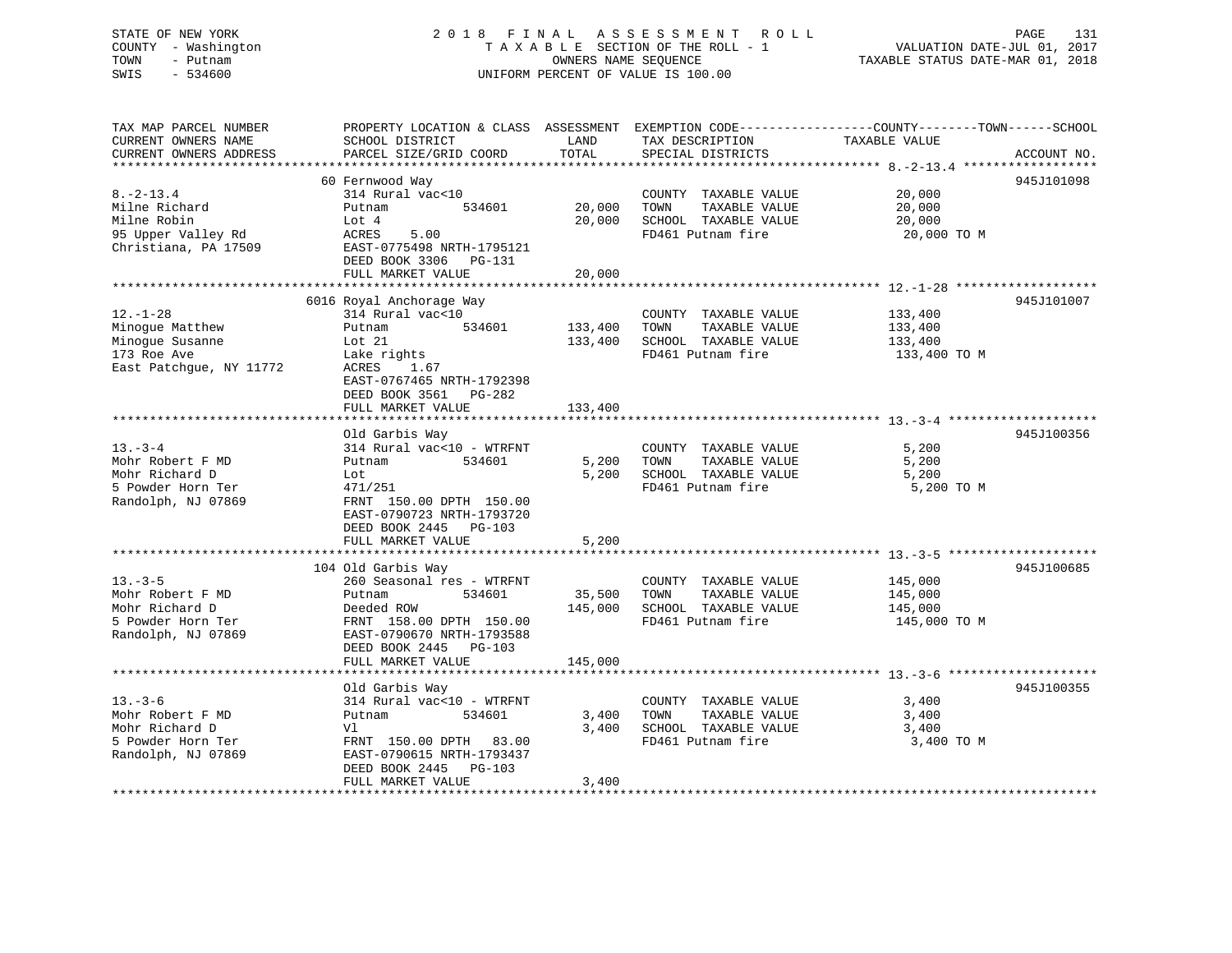### STATE OF NEW YORK 2 0 1 8 F I N A L A S S E S S M E N T R O L L PAGE 132 COUNTY - Washington T A X A B L E SECTION OF THE ROLL - 1 VALUATION DATE-JUL 01, 2017 TOWN - Putnam **CONNERS NAME SEQUENCE** TAXABLE STATUS DATE-MAR 01, 2018 SWIS - 534600 UNIFORM PERCENT OF VALUE IS 100.00

| TAX MAP PARCEL NUMBER                                                                                                                                                                                 |                           |                   | PROPERTY LOCATION & CLASS ASSESSMENT EXEMPTION CODE---------------COUNTY-------TOWN-----SCHOOL              |                |                                 |
|-------------------------------------------------------------------------------------------------------------------------------------------------------------------------------------------------------|---------------------------|-------------------|-------------------------------------------------------------------------------------------------------------|----------------|---------------------------------|
| CURRENT OWNERS NAME                                                                                                                                                                                   | SCHOOL DISTRICT           | LAND              | TAX DESCRIPTION                                                                                             | TAXABLE VALUE  |                                 |
| CURRENT OWNERS ADDRESS                                                                                                                                                                                |                           |                   |                                                                                                             |                |                                 |
|                                                                                                                                                                                                       | Black Point Rd            |                   |                                                                                                             |                |                                 |
| $4. - 1 - 2$                                                                                                                                                                                          | 910 Priv forest           |                   | COUNTY TAXABLE VALUE 4,600                                                                                  |                | 945J100844                      |
|                                                                                                                                                                                                       |                           | 534601 4,600 TOWN | TAXABLE VALUE                                                                                               | 4,600          |                                 |
| And Family Trust<br>Monda Edward J Trustee (1991)<br>Monda Edward J Trustee (1992)<br>2334 Black Point Rd (1997)<br>EXET-0769729 NRTH-1806793<br>Ticonderoga, NY 12883 (1998)<br>DEED BOOK 2377 PG-42 |                           |                   |                                                                                                             |                |                                 |
|                                                                                                                                                                                                       |                           |                   | $4,600$ SCHOOL TAXABLE VALUE $4,600$<br>BP461 Black Pt Sewer Dist 00 UN C<br>FD461 Putnam fire $4,600$ TO M |                |                                 |
|                                                                                                                                                                                                       |                           |                   |                                                                                                             |                |                                 |
|                                                                                                                                                                                                       |                           |                   |                                                                                                             |                |                                 |
|                                                                                                                                                                                                       | FULL MARKET VALUE 4,600   |                   |                                                                                                             |                |                                 |
|                                                                                                                                                                                                       |                           |                   |                                                                                                             |                |                                 |
|                                                                                                                                                                                                       | 2334 Black Point Rd       |                   |                                                                                                             |                | 945J100824                      |
|                                                                                                                                                                                                       |                           |                   |                                                                                                             | $\overline{0}$ | $\Omega$<br>66,800              |
|                                                                                                                                                                                                       |                           |                   |                                                                                                             | 625,000        |                                 |
| Monda Edward J Trustee 897/145                                                                                                                                                                        |                           | 625,000 TOWN      | TAXABLE VALUE 625,000                                                                                       |                |                                 |
|                                                                                                                                                                                                       |                           |                   |                                                                                                             |                |                                 |
|                                                                                                                                                                                                       |                           |                   |                                                                                                             |                |                                 |
|                                                                                                                                                                                                       |                           |                   | EAST-0769041 NRTH-1807187 <b>ED461</b> Putnam fire 625,000 TO M                                             |                |                                 |
|                                                                                                                                                                                                       | DEED BOOK 2377 PG-37      |                   |                                                                                                             |                |                                 |
|                                                                                                                                                                                                       | FULL MARKET VALUE         | 625,000           |                                                                                                             |                |                                 |
|                                                                                                                                                                                                       |                           |                   |                                                                                                             |                |                                 |
|                                                                                                                                                                                                       | 974 County Route 2        |                   |                                                                                                             |                |                                 |
| $2. - 1 - 6.1$                                                                                                                                                                                        | 210 1 Family Res          |                   | COUNTY TAXABLE VALUE 470,000                                                                                |                |                                 |
|                                                                                                                                                                                                       | Putnam                    |                   |                                                                                                             |                |                                 |
| Moore Allen D<br>974 County Rt 2                                                                                                                                                                      |                           |                   | 534601 62,100 TOWN TAXABLE VALUE 470,000<br>470,000 SCHOOL TAXABLE VALUE 470,000                            |                |                                 |
|                                                                                                                                                                                                       |                           |                   | FD461 Putnam fire 470,000 TO M                                                                              |                |                                 |
|                                                                                                                                                                                                       | DEED BOOK 2304 PG-222     |                   |                                                                                                             |                |                                 |
|                                                                                                                                                                                                       | FULL MARKET VALUE 470,000 |                   |                                                                                                             |                |                                 |
|                                                                                                                                                                                                       |                           |                   |                                                                                                             |                |                                 |
|                                                                                                                                                                                                       | State Route 22/W Off      |                   |                                                                                                             |                | 945J100867                      |
| $4. - 1 - 12$                                                                                                                                                                                         | 322 Rural vac>10          |                   | COUNTY TAXABLE VALUE 33,500                                                                                 |                |                                 |
| Moore Allen D                                                                                                                                                                                         | Putnam                    |                   | TAXABLE VALUE 33,500                                                                                        |                |                                 |
| 974 County Rte 2                                                                                                                                                                                      | ACRES 41.87               |                   |                                                                                                             | 33,500         |                                 |
| Putnam, NY 12861                                                                                                                                                                                      | EAST-0776991 NRTH-1803112 |                   | 33,500 SCHOOL TAXABLE VALUE<br>FD461 Putnam fire                                                            | 33,500 TO M    |                                 |
|                                                                                                                                                                                                       | DEED BOOK 2793 PG-186     |                   |                                                                                                             |                |                                 |
|                                                                                                                                                                                                       | FULL MARKET VALUE         | 33,500            |                                                                                                             |                |                                 |
|                                                                                                                                                                                                       |                           |                   |                                                                                                             |                |                                 |
|                                                                                                                                                                                                       | 6 Rupp Ln                 |                   |                                                                                                             |                | 945J101068                      |
| $12. - 2 - 7.8$                                                                                                                                                                                       | 270 Mfg housing           |                   | ENH STAR 41834                                                                                              | $\overline{0}$ | 48,600<br>$\Omega$ and $\Omega$ |
| Moore Charles H                                                                                                                                                                                       | Putnam                    |                   | 534601 22,200 COUNTY TAXABLE VALUE 48,600                                                                   |                |                                 |
|                                                                                                                                                                                                       |                           |                   |                                                                                                             |                |                                 |
|                                                                                                                                                                                                       |                           |                   |                                                                                                             |                |                                 |
|                                                                                                                                                                                                       |                           |                   |                                                                                                             |                |                                 |
|                                                                                                                                                                                                       | FULL MARKET VALUE         | 48,600            |                                                                                                             |                |                                 |
|                                                                                                                                                                                                       |                           |                   |                                                                                                             |                |                                 |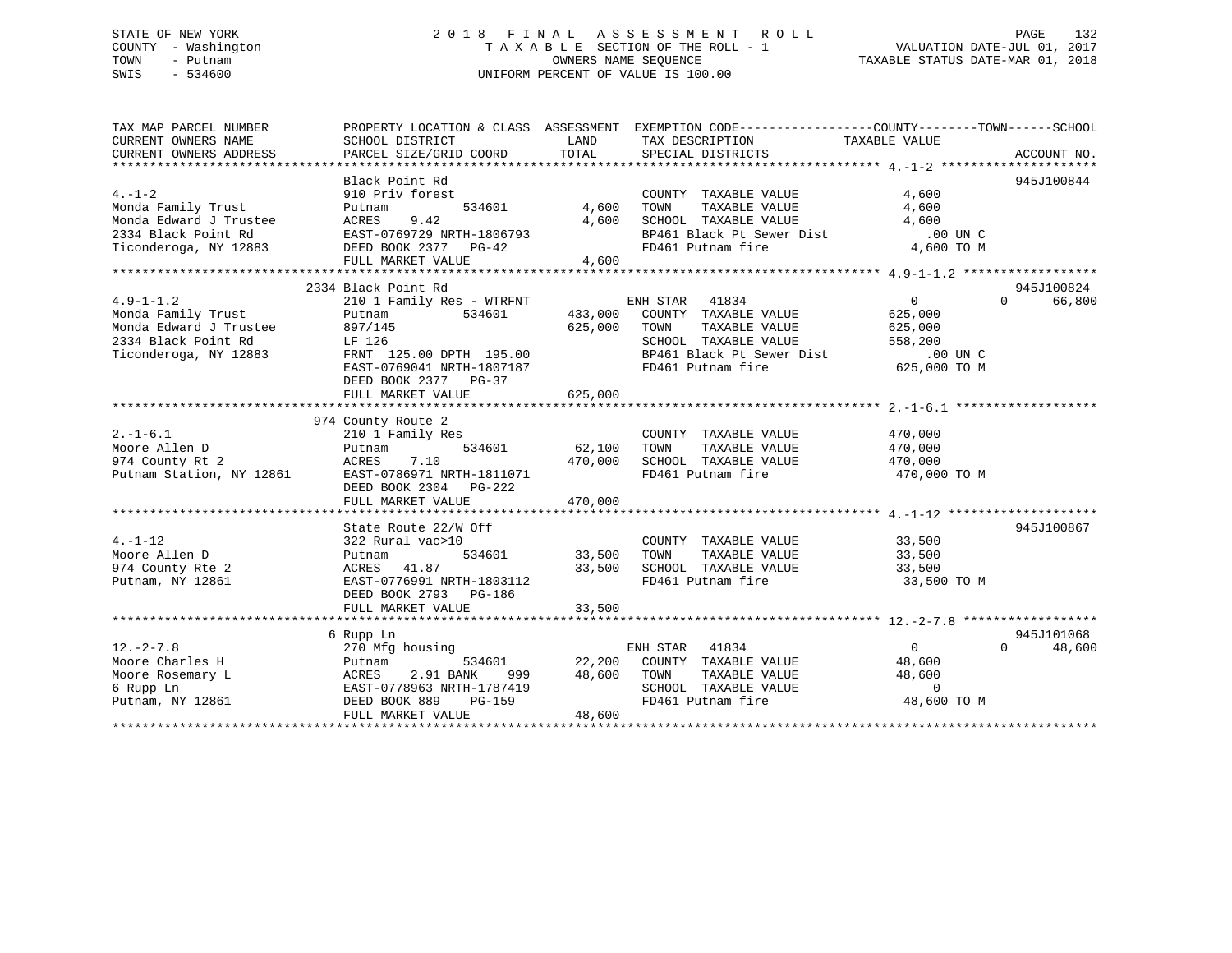### STATE OF NEW YORK 2 0 1 8 F I N A L A S S E S S M E N T R O L L PAGE 133 COUNTY - Washington T A X A B L E SECTION OF THE ROLL - 1 VALUATION DATE-JUL 01, 2017 TOWN - Putnam OWNERS NAME SEQUENCE TAXABLE STATUS DATE-MAR 01, 2018 SWIS - 534600 UNIFORM PERCENT OF VALUE IS 100.00

| TAX MAP PARCEL NUMBER                                                                                                                                                                                                                      | PROPERTY LOCATION & CLASS ASSESSMENT EXEMPTION CODE---------------COUNTY-------TOWN-----SCHOOL |         |                                                                    |                |                    |
|--------------------------------------------------------------------------------------------------------------------------------------------------------------------------------------------------------------------------------------------|------------------------------------------------------------------------------------------------|---------|--------------------------------------------------------------------|----------------|--------------------|
| CURRENT OWNERS NAME SCHOOL DISTRICT                                                                                                                                                                                                        |                                                                                                |         | LAND TAX DESCRIPTION TAXABLE VALUE                                 |                |                    |
| CURRENT OWNERS ADDRESS                                                                                                                                                                                                                     |                                                                                                |         |                                                                    |                |                    |
|                                                                                                                                                                                                                                            |                                                                                                |         |                                                                    |                |                    |
|                                                                                                                                                                                                                                            | 95 Lake Rd                                                                                     |         |                                                                    |                | 945J100449         |
| $16. - 1 - 1$                                                                                                                                                                                                                              | amily Res<br>534601 15,000<br>210 1 Family Res                                                 |         | COUNTY TAXABLE VALUE 97,200<br>TOWN TAXABLE VALUE 97,200           |                |                    |
|                                                                                                                                                                                                                                            |                                                                                                |         | TAXABLE VALUE                                                      | 97,200         |                    |
|                                                                                                                                                                                                                                            |                                                                                                |         | SCHOOL TAXABLE VALUE 97,200                                        |                |                    |
|                                                                                                                                                                                                                                            |                                                                                                |         | FD461 Putnam fire 97,200 TO M<br>TE533 Trans exmt repay-flg .00 MT |                |                    |
| 16.-1-1 210 1 Family Res<br>Moore Gail Putnam 534601 15,000<br>Moore Tracey 567/66 97,200<br>97,200<br>Putnam Station, NY 12861 EAST-0779001 NRTH-1782438                                                                                  |                                                                                                |         |                                                                    |                |                    |
|                                                                                                                                                                                                                                            | DEED BOOK 3845 PG-312                                                                          |         |                                                                    |                |                    |
|                                                                                                                                                                                                                                            |                                                                                                |         |                                                                    |                |                    |
|                                                                                                                                                                                                                                            |                                                                                                |         |                                                                    |                |                    |
|                                                                                                                                                                                                                                            | Pulpit Point Rd                                                                                |         |                                                                    |                |                    |
| $19. - 1 - 4.3$                                                                                                                                                                                                                            | al vac<10 count<br>534601 23,100 TOWN<br>314 Rural vac<10                                      |         | COUNTY TAXABLE VALUE                                               | 23,100         |                    |
| Moore Marie                                                                                                                                                                                                                                | Putnam                                                                                         |         | TAXABLE VALUE 23,100                                               |                |                    |
| Granger Dorothy -Le-<br>207 Lake Rd                                                                                                                                                                                                        | Vacant Lot $23,100$ SCHOOL TAXABLE VALUE $23,100$<br>ACRES $8.10$ RD461 Putnam fire $23,100$   |         |                                                                    |                |                    |
|                                                                                                                                                                                                                                            |                                                                                                |         | FD461 Putnam fire                                                  | 23,100 TO M    |                    |
| Putnam, NY 12861 EAST-0780250 NRTH-1776505                                                                                                                                                                                                 |                                                                                                |         |                                                                    |                |                    |
|                                                                                                                                                                                                                                            | DEED BOOK 648<br>PG-115                                                                        |         |                                                                    |                |                    |
|                                                                                                                                                                                                                                            | FULL MARKET VALUE                                                                              | 23,100  |                                                                    |                |                    |
|                                                                                                                                                                                                                                            |                                                                                                |         |                                                                    |                |                    |
|                                                                                                                                                                                                                                            | Pulpit Point Rd<br>314 Rural vac<10                                                            |         |                                                                    |                |                    |
| $19. - 1 - 4.5$                                                                                                                                                                                                                            |                                                                                                |         | COUNTY TAXABLE VALUE 10,300                                        |                |                    |
| Moore Marie                                                                                                                                                                                                                                | Putnam                                                                                         |         | 534601 10,300 TOWN TAXABLE VALUE 10,300                            |                |                    |
| 207 Lake Rd                                 ACRES     2.40                     10,300   SCHOOL TAXABLE VALUE<br>Putnam Station, NY 12861           EAST-0780149 NRTH-1776581                   FD461 Putnam fire                           |                                                                                                |         |                                                                    | 10,300         |                    |
|                                                                                                                                                                                                                                            |                                                                                                |         |                                                                    | 10,300 TO M    |                    |
|                                                                                                                                                                                                                                            | DEED BOOK 648<br>PG-115                                                                        |         |                                                                    |                |                    |
|                                                                                                                                                                                                                                            |                                                                                                |         |                                                                    |                |                    |
|                                                                                                                                                                                                                                            |                                                                                                |         |                                                                    |                |                    |
|                                                                                                                                                                                                                                            | 3095 Lake George Way                                                                           |         |                                                                    |                | 945J100706         |
| $7.8 - 1 - 22$                                                                                                                                                                                                                             |                                                                                                |         | COUNTY TAXABLE VALUE 825,900                                       |                |                    |
|                                                                                                                                                                                                                                            | 260 Seasonal res - WTRFNT<br>Putnam 534601 601,300                                             |         | TAXABLE VALUE 825,900<br>TOWN                                      |                |                    |
|                                                                                                                                                                                                                                            |                                                                                                | 825,900 | SCHOOL TAXABLE VALUE<br>FD461 Putnam fire                          | 825,900        |                    |
| Moore Milo<br>Moore Judith<br>2 Deer Creek Ln<br>2 Deer Creek Ln<br>534601<br>2 Deer Creek Ln<br>534601<br>2 Deer Creek Ln<br>EAST-0766691 NRTH-1800124<br>DEED BOOK 496<br>PG-539                                                         |                                                                                                |         |                                                                    | 825,900 TO M   |                    |
|                                                                                                                                                                                                                                            |                                                                                                |         |                                                                    |                |                    |
|                                                                                                                                                                                                                                            | FULL MARKET VALUE                                                                              | 825,900 |                                                                    |                |                    |
|                                                                                                                                                                                                                                            |                                                                                                |         |                                                                    |                |                    |
|                                                                                                                                                                                                                                            |                                                                                                |         |                                                                    |                | 945J100985         |
| $13.-1-11.1$                                                                                                                                                                                                                               |                                                                                                |         |                                                                    | $\overline{0}$ | $\Omega$<br>30,000 |
| Moore Randy<br>Moore Nargaret M<br>Moore Margaret M<br>Moore Margaret M<br>210 ACRES 40.00 BANK 999 169,700 TOWN TAXABLE VALUE 169,700<br>16662 State Route 22 EAST-0779977 NRTH-1787160 SCHOOL TAXABLE VALUE 139,700<br>Putnam Station, N |                                                                                                |         |                                                                    |                |                    |
|                                                                                                                                                                                                                                            |                                                                                                |         |                                                                    |                |                    |
|                                                                                                                                                                                                                                            |                                                                                                |         |                                                                    |                |                    |
|                                                                                                                                                                                                                                            |                                                                                                |         | FD461 Putnam fire 169,700 TO M                                     |                |                    |
|                                                                                                                                                                                                                                            | FULL MARKET VALUE                                                                              | 169,700 |                                                                    |                |                    |
|                                                                                                                                                                                                                                            |                                                                                                |         |                                                                    |                |                    |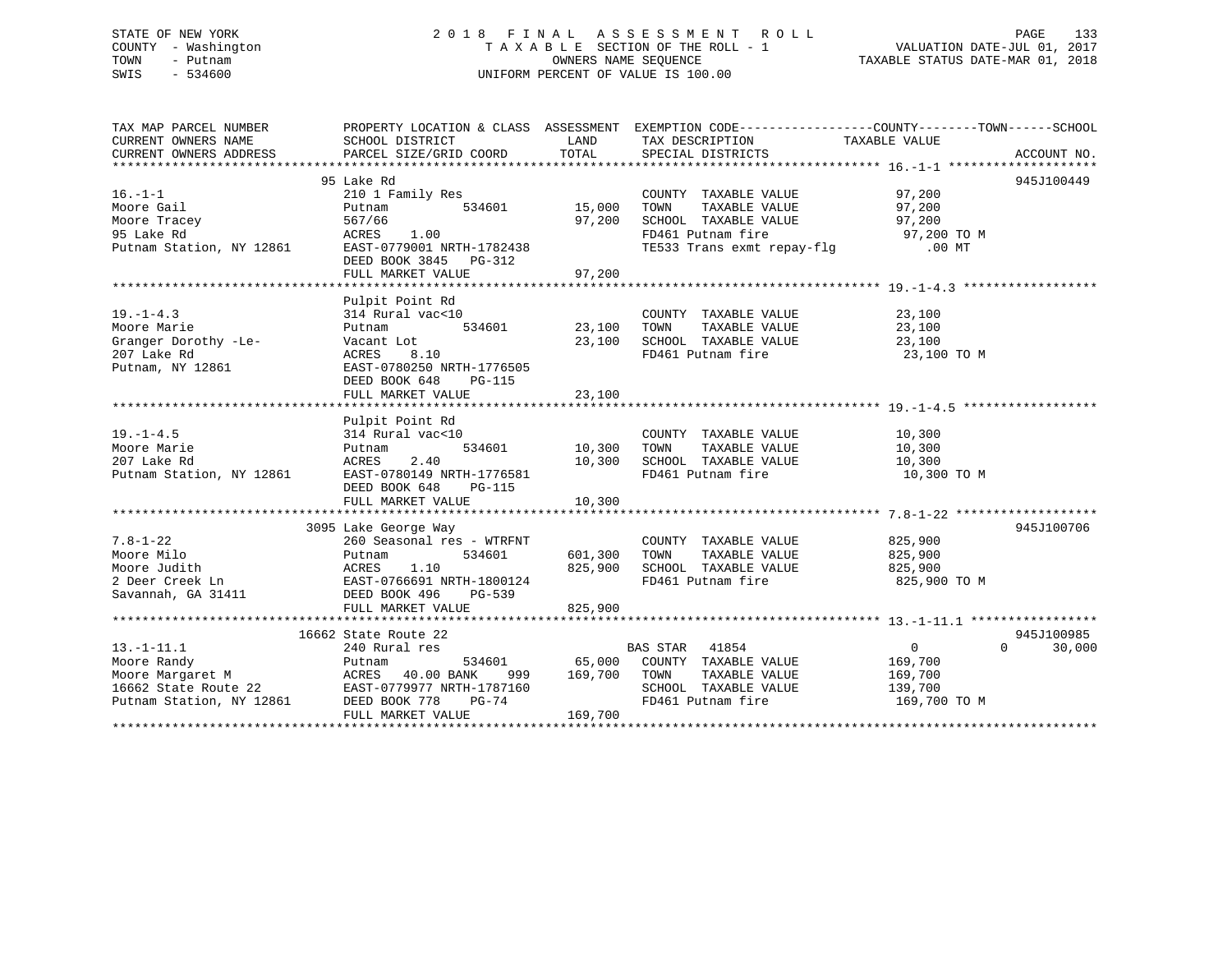### STATE OF NEW YORK 2 0 1 8 F I N A L A S S E S S M E N T R O L L PAGE 134 COUNTY - Washington T A X A B L E SECTION OF THE ROLL - 1 VALUATION DATE-JUL 01, 2017 TOWN - Putnam OWNERS NAME SEQUENCE TAXABLE STATUS DATE-MAR 01, 2018 SWIS - 534600 UNIFORM PERCENT OF VALUE IS 100.00

| TAX MAP PARCEL NUMBER<br>CURRENT OWNERS NAME<br>CURRENT OWNERS ADDRESS                 | PROPERTY LOCATION & CLASS ASSESSMENT EXEMPTION CODE---------------COUNTY-------TOWN-----SCHOOL<br>SCHOOL DISTRICT<br>PARCEL SIZE/GRID COORD | LAND<br>TOTAL             | TAX DESCRIPTION<br>SPECIAL DISTRICTS                                  | TAXABLE VALUE           | ACCOUNT NO.        |
|----------------------------------------------------------------------------------------|---------------------------------------------------------------------------------------------------------------------------------------------|---------------------------|-----------------------------------------------------------------------|-------------------------|--------------------|
|                                                                                        |                                                                                                                                             |                           |                                                                       |                         |                    |
|                                                                                        | 207 Lake Rd                                                                                                                                 |                           |                                                                       |                         | 945J100916         |
| $16. - 1 - 16.2$                                                                       | 210 1 Family Res                                                                                                                            |                           |                                                                       | $0 \qquad \qquad$       | $\Omega$<br>30,000 |
| Moore Russell P                                                                        | 534601<br>Putnam                                                                                                                            |                           | BAS STAR 41854<br>30,400 COUNTY TAXABLE VALUE                         | 163,200                 |                    |
| 207 Lake Rd                                                                            | ACRES<br>5.20                                                                                                                               | 163,200                   | TOWN<br>TAXABLE VALUE                                                 | 163,200                 |                    |
| Putnam Station, NY 12861                                                               | EAST-0781457 NRTH-1783439                                                                                                                   |                           | SCHOOL TAXABLE VALUE                                                  | 133,200                 |                    |
|                                                                                        | DEED BOOK 462                                                                                                                               | 1-1/83439<br>PG-1009      | FD461 Putnam fire                                                     | 163,200 TO M            |                    |
|                                                                                        | FULL MARKET VALUE                                                                                                                           | 163,200                   |                                                                       |                         |                    |
|                                                                                        |                                                                                                                                             |                           |                                                                       |                         |                    |
|                                                                                        | 1007 County Route 2                                                                                                                         |                           |                                                                       |                         |                    |
| $2. -1 - 27.3$                                                                         | 210 1 Family Res                                                                                                                            |                           | BAS STAR 41854                                                        | $\overline{0}$          | $\Omega$<br>30,000 |
| Moore Scott A                                                                          | 534601<br>Putnam                                                                                                                            | 25,300                    | COUNTY TAXABLE VALUE 124,500                                          |                         |                    |
| Moore Rebecca A                                                                        | ACRES<br>3.75 BANK<br>999                                                                                                                   | 124,500                   | TOWN<br>TAXABLE VALUE                                                 | 124,500                 |                    |
| PRODUCT NEDECCA A ACRES 3.75 BANK 999<br>1007 County Route 2 EAST-0786057 NRTH-1810200 |                                                                                                                                             |                           | SCHOOL TAXABLE VALUE                                                  | 94,500                  |                    |
| Putnam Station, NY 12861 DEED BOOK 2795 PG-337                                         |                                                                                                                                             |                           | FD461 Putnam fire                                                     | 124,500 TO M            |                    |
|                                                                                        | FULL MARKET VALUE                                                                                                                           | 124,500                   |                                                                       |                         |                    |
|                                                                                        |                                                                                                                                             |                           |                                                                       |                         |                    |
|                                                                                        | Black Point Rd                                                                                                                              |                           |                                                                       |                         | 945J101071         |
| $1.14 - 1 - 21$                                                                        | 314 Rural vac<10                                                                                                                            |                           | COUNTY TAXABLE VALUE                                                  | 6,000                   |                    |
| Morhouse Thomas J                                                                      |                                                                                                                                             | 6,000                     | TAXABLE VALUE<br>TOWN                                                 | 6,000                   |                    |
| Morhouse Susan L                                                                       | Putnam 534601 6,000<br>FRNT 190.00 DPTH 145.00 6,000<br>EAST-0773633 NRTH-1812817                                                           | 6,000                     | SCHOOL TAXABLE VALUE                                                  | 6,000                   |                    |
| 440 Black Point Rd                                                                     |                                                                                                                                             |                           |                                                                       |                         |                    |
| Ticonderoga, NY 12883                                                                  | DEED BOOK 586<br>PG-233                                                                                                                     |                           | FD461 Putnam fire                                                     | 6,000 TO M              |                    |
|                                                                                        | FULL MARKET VALUE                                                                                                                           | 6,000                     |                                                                       |                         |                    |
|                                                                                        |                                                                                                                                             |                           |                                                                       |                         |                    |
|                                                                                        | 2178 Black Point Rd                                                                                                                         |                           |                                                                       |                         | 945J100544         |
| $1.18 - 1 - 17$                                                                        | 260 Seasonal res - WTRFNT                                                                                                                   |                           | COUNTY TAXABLE VALUE                                                  | 801,087                 |                    |
| Morse Richard                                                                          | Putnam<br>534601                                                                                                                            | 604,187                   | TAXABLE VALUE<br>TOWN                                                 | 801,087                 |                    |
| Morse Janet                                                                            | 330' Lf                                                                                                                                     | 801,087                   | SCHOOL TAXABLE VALUE                                                  | 801,087                 |                    |
| 25 Humphrey's Rd                                                                       | ACRES 2.60                                                                                                                                  |                           | BP461 Black Pt Sewer Dist .00 UN C<br>FD461 Putnam fire  801,087 TO M |                         |                    |
| Barrington, RI 02806                                                                   | EAST-0771227 NRTH-1810032                                                                                                                   |                           |                                                                       |                         |                    |
|                                                                                        | DEED BOOK 738<br>PG-193                                                                                                                     |                           |                                                                       |                         |                    |
|                                                                                        | FULL MARKET VALUE                                                                                                                           | 801,087                   |                                                                       |                         |                    |
|                                                                                        |                                                                                                                                             |                           |                                                                       |                         |                    |
| $8. - 1 - 3.2$                                                                         | 445 County Route 1                                                                                                                          |                           |                                                                       |                         | 945J101066         |
|                                                                                        | 210 1 Family Res                                                                                                                            |                           | COUNTY TAXABLE VALUE                                                  | 379,900                 |                    |
| Moskal Louis J                                                                         | Putnam                                                                                                                                      | 534601 173,600<br>379,900 | TOWN<br>TAXABLE VALUE<br>SCHOOL TAXABLE VALUE                         | 379,900                 |                    |
| Moskal Karen M<br>4620 Turn Berry Lake Dr                                              | Dock Space 7.12-1-17                                                                                                                        |                           |                                                                       | 379,900<br>379,900 TO M |                    |
|                                                                                        | 3357/269                                                                                                                                    |                           | FD461 Putnam fire                                                     |                         |                    |
| Estero, FL 33928                                                                       | 1.02<br>ACRES<br>EAST-0768526 NRTH-1797693                                                                                                  |                           |                                                                       |                         |                    |
|                                                                                        | DEED BOOK 3410 PG-267                                                                                                                       |                           |                                                                       |                         |                    |
|                                                                                        | FULL MARKET VALUE                                                                                                                           | 379,900                   |                                                                       |                         |                    |
|                                                                                        |                                                                                                                                             |                           |                                                                       |                         |                    |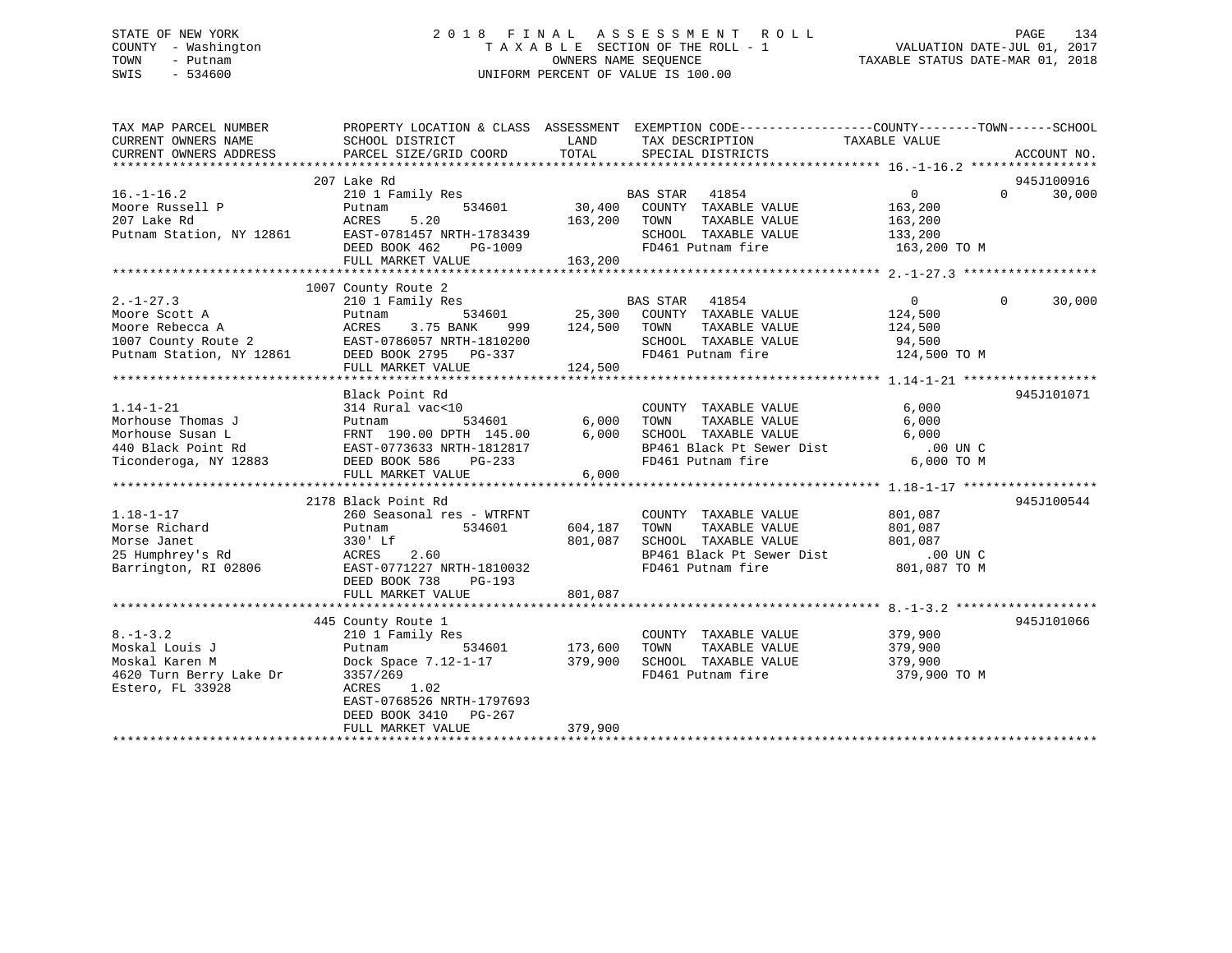# STATE OF NEW YORK 2018 FINAL ASSESSMENT ROLL PAGE 135 COUNTY - Washington  $T A X A B L E$  SECTION OF THE ROLL - 1<br>TOWN - Putnam data of the counters NAME SEQUENCE SWIS - 534600 UNIFORM PERCENT OF VALUE IS 100.00

VALUATION DATE-JUL 01, 2017

TAXABLE STATUS DATE-MAR 01, 2018

| TAX MAP PARCEL NUMBER<br>CURRENT OWNERS NAME<br>CURRENT OWNERS ADDRESS                                                       | PROPERTY LOCATION & CLASS ASSESSMENT<br>SCHOOL DISTRICT<br>PARCEL SIZE/GRID COORD                                                                                                 | LAND<br>TOTAL                | TAX DESCRIPTION<br>SPECIAL DISTRICTS                                                       | EXEMPTION CODE-----------------COUNTY-------TOWN------SCHOOL<br>TAXABLE VALUE<br>ACCOUNT NO. |
|------------------------------------------------------------------------------------------------------------------------------|-----------------------------------------------------------------------------------------------------------------------------------------------------------------------------------|------------------------------|--------------------------------------------------------------------------------------------|----------------------------------------------------------------------------------------------|
| $11.20 - 4 - 15$                                                                                                             | 4323 Link Way<br>260 Seasonal res                                                                                                                                                 |                              | COUNTY TAXABLE VALUE                                                                       | 945J100472<br>136,600                                                                        |
| Mossey Charles Jr<br>27 Domenica Dr<br>Waterford, NY 12188                                                                   | Putnam<br>534601<br>FRNT<br>85.00 DPTH 80.00<br>EAST-0766856 NRTH-1786514<br>DEED BOOK 824<br>PG-318<br>FULL MARKET VALUE                                                         | 48,100<br>136,600<br>136,600 | TAXABLE VALUE<br>TOWN<br>SCHOOL TAXABLE VALUE<br>FD461 Putnam fire                         | 136,600<br>136,600<br>136,600 TO M                                                           |
|                                                                                                                              |                                                                                                                                                                                   |                              |                                                                                            |                                                                                              |
| $11.20 - 4 - 30.1$<br>Mossey Charles Jr<br>27 Domenica Dr<br>Waterford, NY 12188                                             | Beach Ln/off<br>$312$ Vac w/imprv - WTRFNT<br>534601<br>Putnam<br>Elf 15<br>FRNT 28.00 DPTH 82.00<br>EAST-0767143 NRTH-1786109<br>DEED BOOK 824<br>$PG-320$<br>FULL MARKET VALUE  | 31,700<br>33,900<br>33,900   | COUNTY TAXABLE VALUE<br>TOWN<br>TAXABLE VALUE<br>SCHOOL TAXABLE VALUE<br>FD461 Putnam fire | 945J100977<br>33,900<br>33,900<br>33,900<br>33,900 TO M                                      |
|                                                                                                                              | 4322 Link Way                                                                                                                                                                     |                              |                                                                                            | 945J100471                                                                                   |
| $11.20 - 2 - 24.1$<br>Mossey Drobneck<br>Mossey Felock<br>Attn: Janice Drobneck<br>137 Dunsback Rd<br>Clifton Park, NY 12065 | 260 Seasonal res<br>Putnam<br>534601<br>643/6<br>452/366 506/896<br>70.00 DPTH 100.00<br>FRNT<br>EAST-0766921 NRTH-1786425<br>DEED BOOK 402<br><b>PG-805</b><br>FULL MARKET VALUE | 35,000<br>104,200<br>104,200 | COUNTY TAXABLE VALUE<br>TAXABLE VALUE<br>TOWN<br>SCHOOL TAXABLE VALUE<br>FD461 Putnam fire | 104,200<br>104,200<br>104,200<br>104,200 TO M                                                |
|                                                                                                                              |                                                                                                                                                                                   |                              |                                                                                            | 945J100933                                                                                   |
| $11.20 - 2 - 24.2$<br>Mossey Fiffe Donna M<br>81 Melville Ave<br>Cohoes, NY 12047                                            | 4328 Link Way<br>260 Seasonal res<br>Putnam<br>534601<br>FRNT 50.00 DPTH 100.00<br>EAST-0766968 NRTH-1786531<br>DEED BOOK 643<br>$PG-3$<br>FULL MARKET VALUE                      | 38,800<br>139,000<br>139,000 | COUNTY TAXABLE VALUE<br>TOWN<br>TAXABLE VALUE<br>SCHOOL TAXABLE VALUE<br>FD461 Putnam fire | 139,000<br>139,000<br>139,000<br>139,000 TO M                                                |
|                                                                                                                              | 4048 Beach Ln                                                                                                                                                                     |                              |                                                                                            | 945J100466                                                                                   |
| $11.20 - 2 - 10.1$<br>Mossey Osmer F Jr<br>Mossey Donna<br>69 Thompsom St<br>Troy, NY 12180                                  | 314 Rural vac<10<br>534601<br>Putnam<br>643/6<br>FRNT 100.00 DPTH 100.00<br>EAST-0767346 NRTH-1786840<br>DEED BOOK 452<br>PG-366<br>FULL MARKET VALUE                             | 36,700<br>36,700<br>36,700   | COUNTY TAXABLE VALUE<br>TAXABLE VALUE<br>TOWN<br>SCHOOL TAXABLE VALUE<br>FD461 Putnam fire | 36,700<br>36,700<br>36,700<br>36,700 TO M                                                    |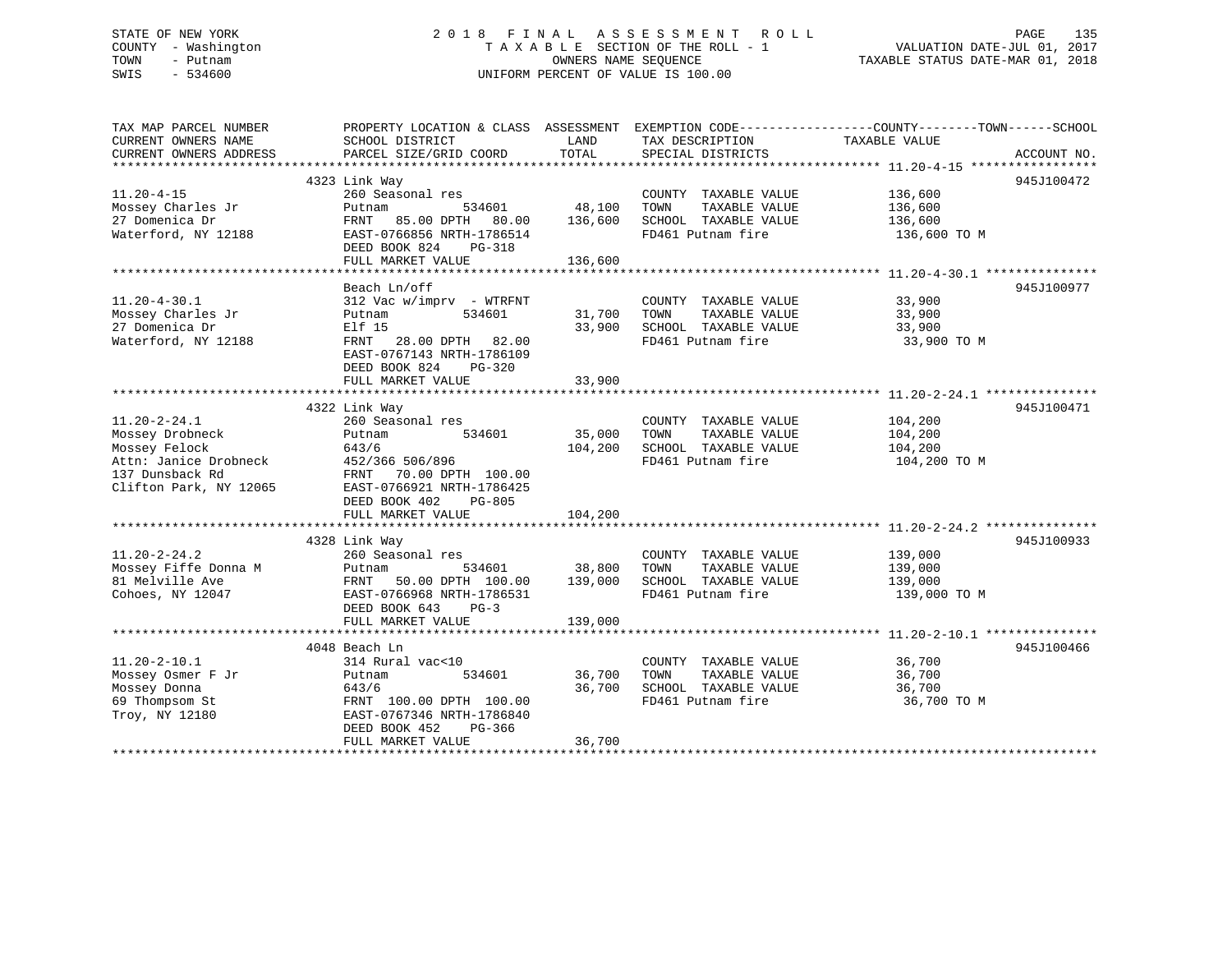# STATE OF NEW YORK 2 0 1 8 F I N A L A S S E S S M E N T R O L L PAGE 136COUNTY - Washington  $T A X A B L E$  SECTION OF THE ROLL - 1<br>TOWN - Putnam data of the COUNTERS NAME SEQUENCE SWIS - 534600 UNIFORM PERCENT OF VALUE IS 100.00

VALUATION DATE-JUL 01, 2017

TAXABLE STATUS DATE-MAR 01, 2018

| TAX MAP PARCEL NUMBER   | PROPERTY LOCATION & CLASS ASSESSMENT EXEMPTION CODE----------------COUNTY-------TOWN------SCHOOL |         |                       |               |             |
|-------------------------|--------------------------------------------------------------------------------------------------|---------|-----------------------|---------------|-------------|
| CURRENT OWNERS NAME     | SCHOOL DISTRICT                                                                                  | LAND    | TAX DESCRIPTION       | TAXABLE VALUE |             |
| CURRENT OWNERS ADDRESS  | PARCEL SIZE/GRID COORD                                                                           | TOTAL   | SPECIAL DISTRICTS     |               | ACCOUNT NO. |
|                         |                                                                                                  |         |                       |               |             |
|                         | Dark Bay Pkwy                                                                                    |         |                       |               | 945J100846  |
| $12. - 4 - 20.2$        | $312$ Vac w/imprv - WTRFNT                                                                       |         | COUNTY TAXABLE VALUE  | 77,500        |             |
|                         |                                                                                                  |         |                       |               |             |
| Mossey Osmer F Jr       | 534601<br>Putnam                                                                                 | 73,500  | TOWN<br>TAXABLE VALUE | 77,500        |             |
| 69 Thompsom St          | LF 40                                                                                            | 77,500  | SCHOOL TAXABLE VALUE  | 77,500        |             |
| Troy, NY 12180          | FRNT 40.00 DPTH 390.00                                                                           |         | FD461 Putnam fire     | 77,500 TO M   |             |
|                         | EAST-0767142 NRTH-1788494                                                                        |         |                       |               |             |
|                         | FULL MARKET VALUE                                                                                | 77,500  |                       |               |             |
|                         |                                                                                                  |         |                       |               |             |
|                         | 4046 Beach Ln                                                                                    |         |                       |               | 945J100468  |
| $11.20 - 2 - 10.2$      | 260 Seasonal res                                                                                 |         | COUNTY TAXABLE VALUE  | 104,200       |             |
| Mossey William R        | 534601<br>Putnam                                                                                 | 50,000  | TOWN<br>TAXABLE VALUE | 104,200       |             |
| 69 Thompson St          | FRNT 75.00 DPTH 100.00                                                                           | 104,200 | SCHOOL TAXABLE VALUE  | 104,200       |             |
| Troy, NY 12180          | EAST-0767371 NRTH-1786756                                                                        |         | FD461 Putnam fire     | 104,200 TO M  |             |
|                         | DEED BOOK 922<br>PG-76                                                                           |         |                       |               |             |
|                         | FULL MARKET VALUE                                                                                | 104,200 |                       |               |             |
|                         |                                                                                                  |         |                       |               |             |
|                         |                                                                                                  |         |                       |               |             |
|                         | 524 Gull Bay Rd                                                                                  |         |                       |               | 945J100507  |
| $14.8 - 1 - 21$         | 260 Seasonal res - WTRFNT                                                                        |         | COUNTY TAXABLE VALUE  | 538,400       |             |
| Mullen Ann              | 534601<br>Putnam                                                                                 | 439,000 | TAXABLE VALUE<br>TOWN | 538,400       |             |
| Mullen Thomas K         | 484/57 518/129                                                                                   | 538,400 | SCHOOL TAXABLE VALUE  | 538,400       |             |
| 15 Nott Rd              | LF 74                                                                                            |         | FD461 Putnam fire     | 538,400 TO M  |             |
| Rexford, NY 12148       | FRNT<br>87.00 DPTH 190.00                                                                        |         |                       |               |             |
|                         | EAST-0766078 NRTH-1784833                                                                        |         |                       |               |             |
|                         | DEED BOOK 894<br>PG-349                                                                          |         |                       |               |             |
|                         | FULL MARKET VALUE                                                                                | 538,400 |                       |               |             |
|                         |                                                                                                  |         |                       |               |             |
|                         | Royal Anchorage Way                                                                              |         |                       |               | 945J101000  |
| $11.8 - 5 - 6.1$        | 314 Rural vac<10                                                                                 |         | COUNTY TAXABLE VALUE  | 125,300       |             |
| Muller Robert J         | 534601<br>Putnam                                                                                 | 125,300 | TAXABLE VALUE<br>TOWN | 125,300       |             |
| 33 Ellsworth Ln         | Lot 11 Rsvd                                                                                      | 125,300 | SCHOOL TAXABLE VALUE  | 125,300       |             |
|                         |                                                                                                  |         | FD461 Putnam fire     |               |             |
| Lake George, NY 12845   | LR's                                                                                             |         |                       | 125,300 TO M  |             |
|                         | $12.-5-6.1$                                                                                      |         |                       |               |             |
|                         | ACRES<br>1.02                                                                                    |         |                       |               |             |
|                         | EAST-0767015 NRTH-1792556                                                                        |         |                       |               |             |
|                         | DEED BOOK 759<br>PG-277                                                                          |         |                       |               |             |
|                         | FULL MARKET VALUE                                                                                | 125,300 |                       |               |             |
|                         |                                                                                                  |         |                       |               |             |
|                         | 4365 Link Way                                                                                    |         |                       |               | 945J100477  |
| $11.20 - 4 - 8$         | 260 Seasonal res - WTRFNT                                                                        |         | COUNTY TAXABLE VALUE  | 629,000       |             |
| Murdock Bruce           | 534601<br>Putnam                                                                                 | 567,300 | TAXABLE VALUE<br>TOWN | 629,000       |             |
| Murdock Richard         | LF 115                                                                                           | 629,000 | SCHOOL TAXABLE VALUE  | 629,000       |             |
| 35 Pine Hill Bnd        | FRNT 115.00 DPTH 161.00                                                                          |         | FD461 Putnam fire     | 629,000 TO M  |             |
| Ballston Lake, NY 12019 | EAST-0766457 NRTH-1787142                                                                        |         |                       |               |             |
|                         | <b>PG-95</b>                                                                                     |         |                       |               |             |
|                         | DEED BOOK 837                                                                                    |         |                       |               |             |
|                         | FULL MARKET VALUE                                                                                | 629,000 |                       |               |             |
|                         |                                                                                                  |         |                       |               |             |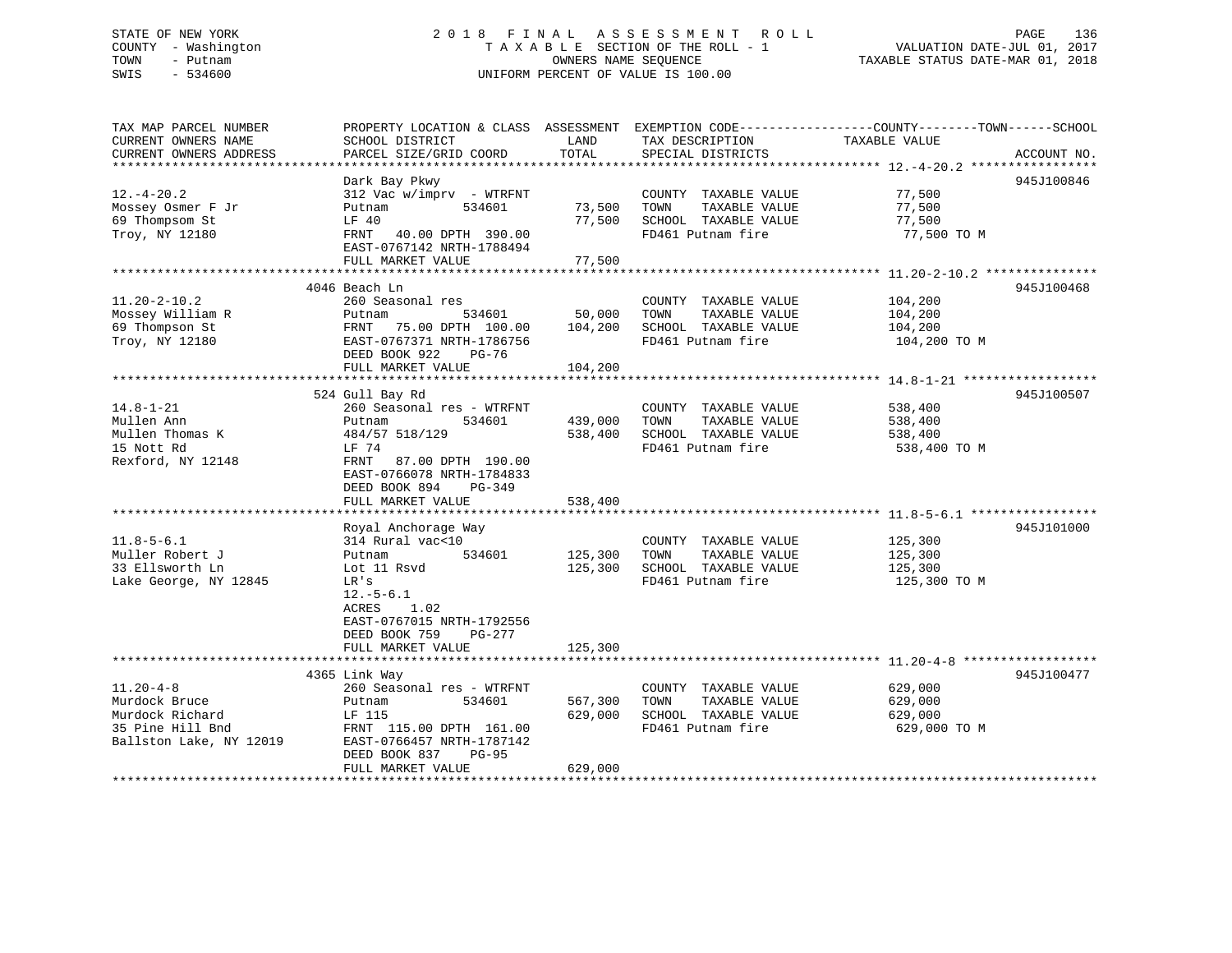| STATE OF NEW YORK<br>COUNTY - Washington<br>TOWN<br>- Putnam<br>SWIS<br>$-534600$ | 2018 FINAL                                            | OWNERS NAME SEOUENCE | A S S E S S M E N T<br>R O L L<br>TAXABLE SECTION OF THE ROLL - 1<br>UNIFORM PERCENT OF VALUE IS 100.00 | PAGE<br>137<br>VALUATION DATE-JUL 01, 2017<br>TAXABLE STATUS DATE-MAR 01, 2018 |
|-----------------------------------------------------------------------------------|-------------------------------------------------------|----------------------|---------------------------------------------------------------------------------------------------------|--------------------------------------------------------------------------------|
| TAX MAP PARCEL NUMBER                                                             | PROPERTY LOCATION & CLASS ASSESSMENT                  |                      |                                                                                                         | EXEMPTION CODE-----------------COUNTY-------TOWN------SCHOOL                   |
| CURRENT OWNERS NAME<br>CURRENT OWNERS ADDRESS                                     | SCHOOL DISTRICT<br>PARCEL SIZE/GRID COORD             | LAND<br>TOTAL        | TAX DESCRIPTION<br>SPECIAL DISTRICTS                                                                    | TAXABLE VALUE                                                                  |
|                                                                                   |                                                       |                      |                                                                                                         | ACCOUNT NO.                                                                    |
|                                                                                   | 4311 Link Way                                         |                      |                                                                                                         | 945J100224                                                                     |
| $11.20 - 4 - 28$                                                                  | 260 Seasonal res - WTRFNT                             |                      | COUNTY TAXABLE VALUE                                                                                    | 254,300                                                                        |
| Murphy Albina L                                                                   | Putnam<br>534601                                      | 148,500              | TOWN<br>TAXABLE VALUE                                                                                   | 254,300                                                                        |
| Burger Andrea                                                                     | Lot 18                                                | 254,300              | SCHOOL TAXABLE VALUE                                                                                    | 254,300                                                                        |
| 15 Campagna Dr                                                                    | LF 35                                                 |                      | FD461 Putnam fire                                                                                       | 254,300 TO M                                                                   |
| Albany, NY 12205                                                                  | 68.00 DPTH 79.00<br>FRNT<br>EAST-0767060 NRTH-1786274 |                      |                                                                                                         |                                                                                |
|                                                                                   | DEED BOOK 460<br>$PG-613$                             |                      |                                                                                                         |                                                                                |
|                                                                                   | FULL MARKET VALUE                                     | 254,300              |                                                                                                         |                                                                                |
|                                                                                   |                                                       |                      |                                                                                                         |                                                                                |
|                                                                                   | 4356 Link Way                                         |                      |                                                                                                         | 945J100656                                                                     |
| $11.20 - 2 - 6$                                                                   | 260 Seasonal res                                      |                      | COUNTY TAXABLE VALUE                                                                                    | 52,700                                                                         |
| Murray Neil                                                                       | Putnam<br>534601                                      | 31,700               | TOWN<br>TAXABLE VALUE                                                                                   | 52,700                                                                         |
| Murrany Robert<br>1125 Glenmeadow Ct                                              | Cot & Lot 71<br>FRNT<br>50.00 DPTH 145.00             | 52,700               | SCHOOL TAXABLE VALUE<br>FD461 Putnam fire                                                               | 52,700<br>52,700 TO M                                                          |
| Niskayuna, NY 12309                                                               | EAST-0766788 NRTH-1787038                             |                      |                                                                                                         |                                                                                |
|                                                                                   | DEED BOOK 3315 PG-42                                  |                      |                                                                                                         |                                                                                |
|                                                                                   | FULL MARKET VALUE                                     | 52,700               |                                                                                                         |                                                                                |
|                                                                                   |                                                       |                      |                                                                                                         | $11.20 - 4 - 11$ ******************                                            |
|                                                                                   | 4357 Link Way                                         |                      |                                                                                                         | 945J100480                                                                     |
| $11.20 - 4 - 11$                                                                  | 210 1 Family Res - WTRFNT                             |                      | COUNTY TAXABLE VALUE                                                                                    | 640,000                                                                        |
| Murray Neil V                                                                     | 534601<br>Putnam                                      | 402,500              | TOWN<br>TAXABLE VALUE                                                                                   | 640,000                                                                        |
| 1125 Glenmeadow Ct                                                                | LF 125                                                | 640,000              | SCHOOL TAXABLE VALUE                                                                                    | 640,000                                                                        |
| Niskayuna, NY 12309-2511                                                          | FRNT 125.00 DPTH 175.00                               |                      | FD461 Putnam fire                                                                                       | 640,000 TO M                                                                   |
|                                                                                   | EAST-0766621 NRTH-1786948                             |                      |                                                                                                         |                                                                                |
|                                                                                   | DEED BOOK 773<br>$PG-87$                              |                      |                                                                                                         |                                                                                |
|                                                                                   | FULL MARKET VALUE                                     | 640,000              |                                                                                                         |                                                                                |
|                                                                                   | 4341 Link Way                                         |                      |                                                                                                         | 945J100478                                                                     |
| $11.20 - 4 - 13.1$                                                                | 260 Seasonal res - WTRFNT                             |                      | COUNTY TAXABLE VALUE                                                                                    | 460,600                                                                        |
| Murray Neil V                                                                     | 534601<br>Putnam                                      | 350,000              | TOWN<br>TAXABLE VALUE                                                                                   | 460,600                                                                        |
| Attn: Robert Murray                                                               | LF 82                                                 | 460,600              | SCHOOL TAXABLE VALUE                                                                                    | 460,600                                                                        |
| 201 E Sanford St                                                                  | FRNT<br>82.00 DPTH 298.00                             |                      | FD461 Putnam fire                                                                                       | 460,600 TO M                                                                   |
| Glens Falls, NY 12801                                                             | EAST-0766925 NRTH-1786737                             |                      |                                                                                                         |                                                                                |
|                                                                                   | DEED BOOK 507<br>PG-237                               |                      |                                                                                                         |                                                                                |
|                                                                                   | FULL MARKET VALUE                                     | 460,600              |                                                                                                         |                                                                                |
|                                                                                   |                                                       |                      |                                                                                                         |                                                                                |
|                                                                                   | 5111 .4 Mile Way                                      |                      |                                                                                                         |                                                                                |
| $12. - 4 - 22.1$                                                                  | 322 Rural vac>10                                      |                      | COUNTY TAXABLE VALUE                                                                                    | 27,700                                                                         |
| Murray Robert E Jr                                                                | 534601<br>Putnam<br>ACRES                             | 27,700<br>27,700     | TOWN<br>TAXABLE VALUE                                                                                   | 27,700                                                                         |
| Murray Neil V<br>201 E Sanford St                                                 | 12.66<br>EAST-0766829 NRTH-1787392                    |                      | SCHOOL TAXABLE VALUE<br>FD461 Putnam fire                                                               | 27,700<br>27,700 TO M                                                          |
| Glens Falls, NY 12801                                                             | DEED BOOK 773<br><b>PG-89</b>                         |                      |                                                                                                         |                                                                                |
|                                                                                   | FULL MARKET VALUE                                     | 27,700               |                                                                                                         |                                                                                |
|                                                                                   | **********************                                | ******               |                                                                                                         |                                                                                |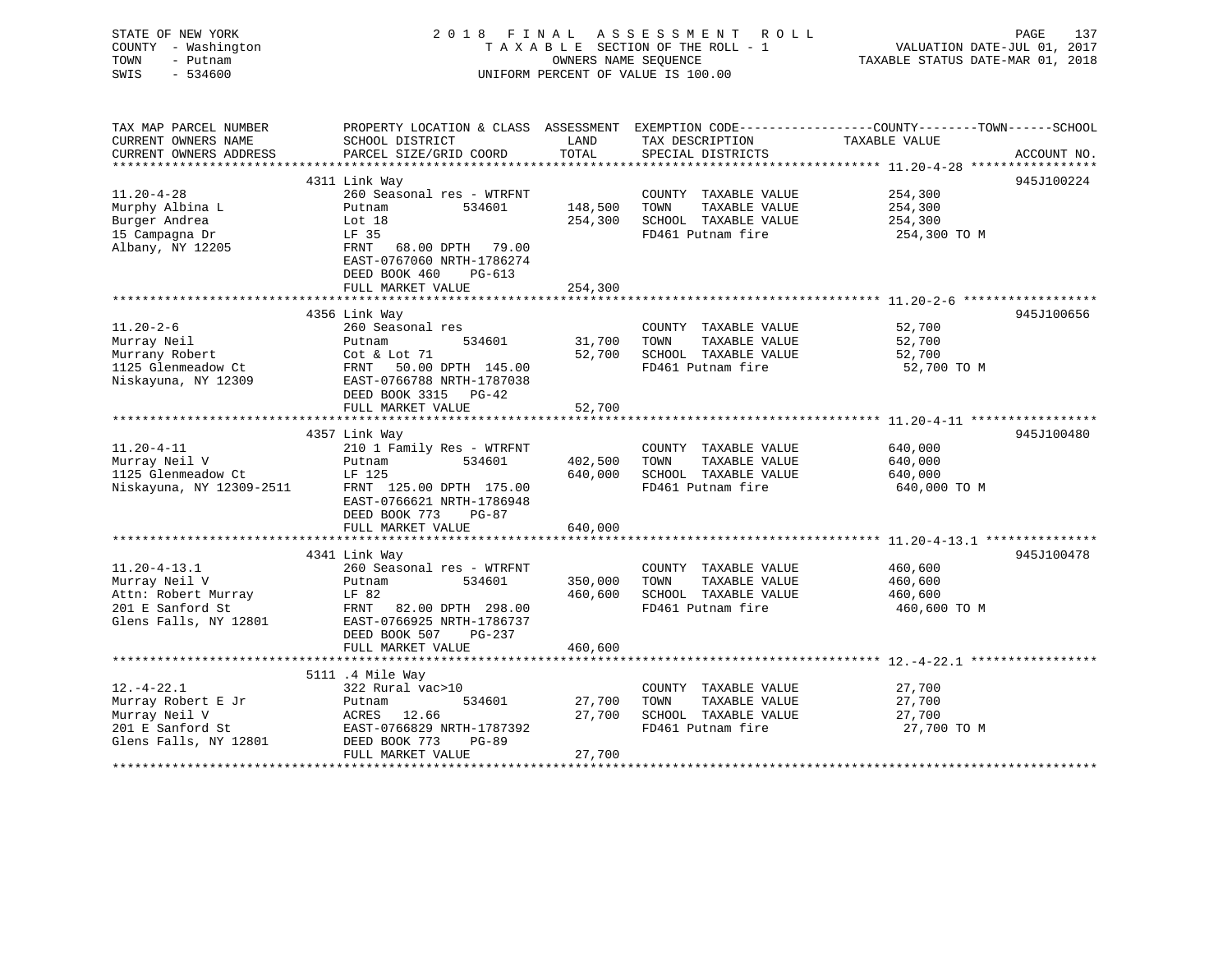| STATE OF NEW YORK<br>COUNTY - Washington<br>- Putnam<br>TOWN<br>$-534600$<br>SWIS                      |                                                                                                                                                                                 | OWNERS NAME SEQUENCE          | 2018 FINAL ASSESSMENT<br>R O L L<br>TAXABLE SECTION OF THE ROLL - 1<br>UNIFORM PERCENT OF VALUE IS 100.00                                | VALUATION DATE-JUL 01, 2017<br>TAXABLE STATUS DATE-MAR 01, 2018          | PAGE<br>138 |
|--------------------------------------------------------------------------------------------------------|---------------------------------------------------------------------------------------------------------------------------------------------------------------------------------|-------------------------------|------------------------------------------------------------------------------------------------------------------------------------------|--------------------------------------------------------------------------|-------------|
| TAX MAP PARCEL NUMBER<br>CURRENT OWNERS NAME<br>CURRENT OWNERS ADDRESS<br>********************         | SCHOOL DISTRICT<br>PARCEL SIZE/GRID COORD                                                                                                                                       | LAND<br>TOTAL                 | PROPERTY LOCATION & CLASS ASSESSMENT EXEMPTION CODE----------------COUNTY-------TOWN------SCHOOL<br>TAX DESCRIPTION<br>SPECIAL DISTRICTS | TAXABLE VALUE<br>************************** 11.20-4-13.2 *************** | ACCOUNT NO. |
|                                                                                                        | 4343 Link Way                                                                                                                                                                   |                               |                                                                                                                                          |                                                                          | 945J100479  |
| $11.20 - 4 - 13.2$<br>Murray Robert Jr<br>Murray Robert III<br>201 Sanford St<br>Glens Falls, NY 12804 | 260 Seasonal res - WTRFNT<br>Putnam<br>534601<br>See Notes<br>81' LF<br>FRNT 167.00 DPTH 185.00<br>EAST-0766820 NRTH-1786805<br>DEED BOOK 3053 PG-45<br>FULL MARKET VALUE       | 350,000<br>429,000<br>429,000 | COUNTY TAXABLE VALUE<br>TOWN<br>TAXABLE VALUE<br>SCHOOL TAXABLE VALUE<br>FD461 Putnam fire                                               | 429,000<br>429,000<br>429,000<br>429,000 TO M                            |             |
|                                                                                                        | *****************************                                                                                                                                                   |                               |                                                                                                                                          |                                                                          |             |
| $7.12 - 1 - 5$<br>Mygatt Laurie Gene<br>1532 Mosswood Way<br>Putnam Station, NY 12861                  | 1532 Mosswood Way<br>260 Seasonal res<br>534601<br>Putnam<br>Lot & C<br>FRNT 110.00 DPTH 192.00<br>EAST-0768351 NRTH-1798822<br>DEED BOOK 510<br>PG-41                          | 120,500<br>271,200            | COUNTY TAXABLE VALUE<br>TOWN<br>TAXABLE VALUE<br>SCHOOL TAXABLE VALUE<br>FD461 Putnam fire                                               | 271,200<br>271,200<br>271,200<br>271,200 TO M                            | 945J100930  |
|                                                                                                        | FULL MARKET VALUE                                                                                                                                                               | 271,200                       |                                                                                                                                          |                                                                          |             |
| $7.12 - 1 - 16.2$<br>Mygatt Laurie Gene<br>1532 Mosswood Way<br>Putnam Station, NY 12861               | County Route 1<br>312 Vac w/imprv - WTRFNT<br>Putnam<br>534601<br>LF 27<br>FRNT 25.00 DPTH 171.00<br>EAST-0767619 NRTH-1798006<br>DEED BOOK 510<br>$PG-41$<br>FULL MARKET VALUE | 96,000<br>98,800<br>98,800    | COUNTY TAXABLE VALUE<br>TAXABLE VALUE<br>TOWN<br>SCHOOL TAXABLE VALUE<br>FD461 Putnam fire                                               | 98,800<br>98,800<br>98,800<br>98,800 TO M                                | 945J100971  |
|                                                                                                        |                                                                                                                                                                                 |                               |                                                                                                                                          |                                                                          |             |
| $7.12 - 1 - 34$<br>Mygatt Laurie Gene<br>1532 Mosswood Way<br>Putnam Station, NY 12861                 | Rochelle Way<br>314 Rural vac<10<br>534601<br>Putnam<br>FRNT 110.00 DPTH 200.00<br>EAST-0768495 NRTH-1798970<br>DEED BOOK 510<br>$PG-41$<br>FULL MARKET VALUE                   | 101,000<br>101,000<br>101,000 | COUNTY TAXABLE VALUE<br>TAXABLE VALUE<br>TOWN<br>SCHOOL TAXABLE VALUE<br>FD461 Putnam fire                                               | 101,000<br>101,000<br>101,000<br>101,000 TO M                            | 945J100967  |
|                                                                                                        | ******************                                                                                                                                                              | * * * * * * * * * * * * *     |                                                                                                                                          |                                                                          |             |
| $8. - 2 - 5$<br>Nadeau Douglas A<br>729 Route 9N<br>Ticonderoga, NY 12883                              | County Route 1<br>323 Vacant rural<br>Putnam<br>534601<br>Lot $13$<br>ACRES 60.74<br>EAST-0775550 NRTH-1799157<br>DEED BOOK 942<br><b>PG-97</b><br>FULL MARKET VALUE            | 39,348<br>39,348<br>39,348    | COUNTY TAXABLE VALUE<br>TOWN<br>TAXABLE VALUE<br>SCHOOL TAXABLE VALUE<br>FD461 Putnam fire                                               | 39,348<br>39,348<br>39,348<br>39,348 TO M                                | 945J100391  |
| ***********************                                                                                | * * * * * * * * * * * * * * * * * *                                                                                                                                             |                               |                                                                                                                                          |                                                                          |             |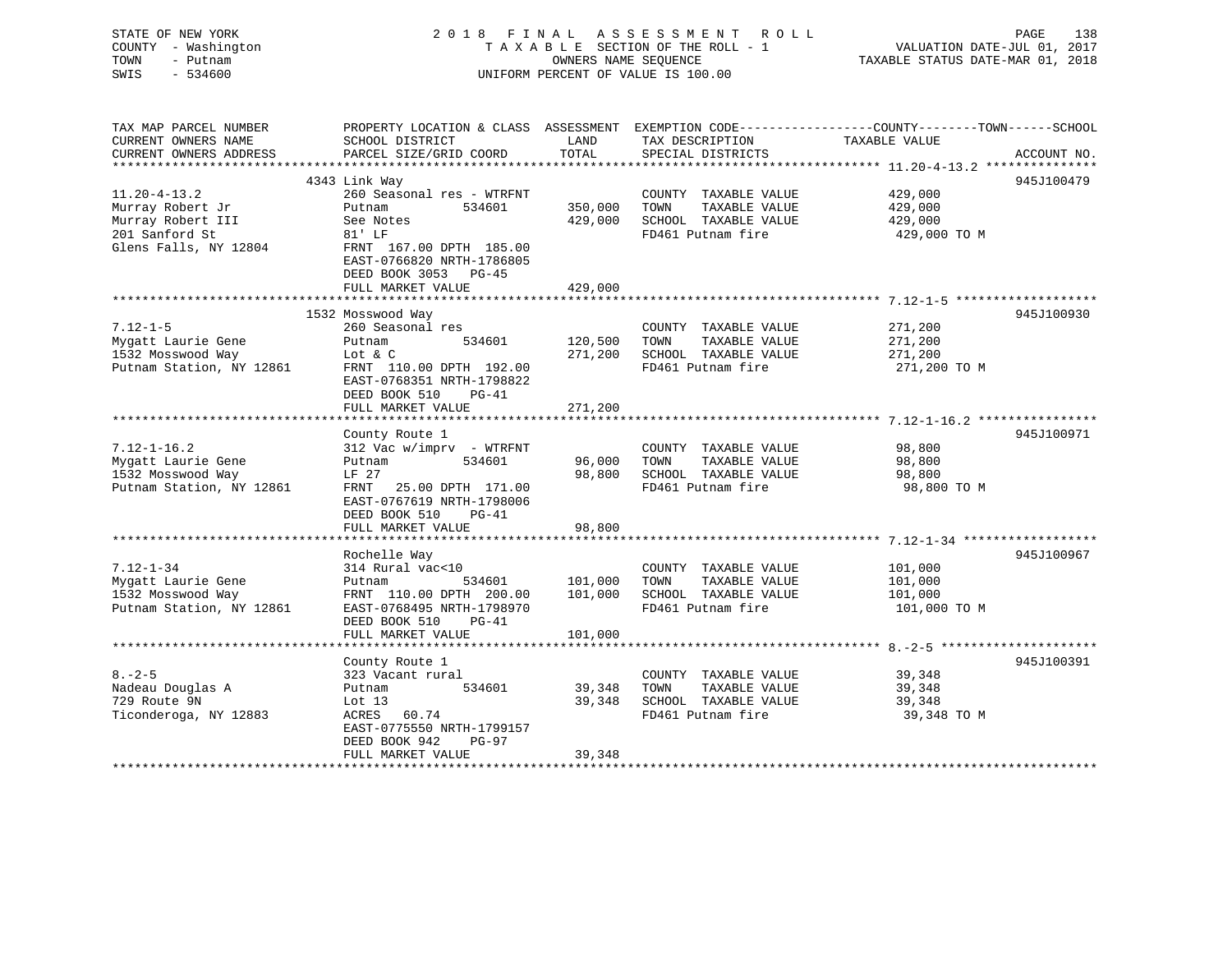| STATE OF NEW YORK<br>COUNTY - Washington<br>TOWN<br>- Putnam<br>SWIS<br>$-534600$ | 2018 FINAL ASSESSMENT ROLL<br>TAXABLE SECTION OF THE ROLL - 1<br>UNIFORM PERCENT OF VALUE IS 100.00 | PAGE<br>VALUATION DATE-JUL 01, 2017<br>TAXABLE STATUS DATE-MAR 01, 2018 |                                                                                                |                                                 |                        |
|-----------------------------------------------------------------------------------|-----------------------------------------------------------------------------------------------------|-------------------------------------------------------------------------|------------------------------------------------------------------------------------------------|-------------------------------------------------|------------------------|
| TAX MAP PARCEL NUMBER                                                             |                                                                                                     |                                                                         | PROPERTY LOCATION & CLASS ASSESSMENT EXEMPTION CODE---------------COUNTY-------TOWN-----SCHOOL |                                                 |                        |
| CURRENT OWNERS NAME                                                               | SCHOOL DISTRICT                                                                                     | LAND                                                                    | TAX DESCRIPTION                                                                                | TAXABLE VALUE                                   |                        |
| CURRENT OWNERS ADDRESS                                                            | PARCEL SIZE/GRID COORD                                                                              | TOTAL                                                                   | SPECIAL DISTRICTS                                                                              |                                                 | ACCOUNT NO.            |
| *********************                                                             |                                                                                                     | ************                                                            |                                                                                                | ************ 8. - 2 - 5.12 ******************** |                        |
|                                                                                   | 20 Lillie Ln                                                                                        |                                                                         |                                                                                                |                                                 | 945J100391             |
| $8. - 2 - 5.12$<br>Nadeau Douglas A                                               | 314 Rural vac<10<br>534601<br>Putnam                                                                | 24,100 TOWN                                                             | COUNTY TAXABLE VALUE<br>TAXABLE VALUE                                                          | 24,100<br>24,100                                |                        |
| 729 Hague Rd                                                                      | Sub Lot 12                                                                                          |                                                                         | 24,100 SCHOOL TAXABLE VALUE                                                                    | 24,100                                          |                        |
| Ticonderoga, NY 12883                                                             | ACRES<br>9.07                                                                                       |                                                                         | FD461 Putnam fire                                                                              | 24,100 TO M                                     |                        |
|                                                                                   | EAST-0776220 NRTH-1799815<br>DEED BOOK 875<br>PG-311                                                |                                                                         |                                                                                                |                                                 |                        |
|                                                                                   | FULL MARKET VALUE                                                                                   | 24,100                                                                  |                                                                                                |                                                 |                        |
|                                                                                   |                                                                                                     |                                                                         |                                                                                                |                                                 |                        |
| $16. - 1 - 7$                                                                     | 1901 Railroad Way South<br>310 Res Vac<br>- WTRFNT                                                  |                                                                         |                                                                                                | 1,100                                           | 945J100219             |
| Nasser Awawdeh                                                                    | Putnam<br>534601                                                                                    | 1,100                                                                   | COUNTY TAXABLE VALUE<br>TOWN<br>TAXABLE VALUE                                                  | 1,100                                           |                        |
| 70 East St Apt 1                                                                  | LF101                                                                                               |                                                                         | 1,100 SCHOOL TAXABLE VALUE                                                                     | 1,100                                           |                        |
| Fort Edward, NY 12828                                                             | FRNT<br>60.00 DPTH                                                                                  |                                                                         | FD461 Putnam fire                                                                              | 1,100 TO M                                      |                        |
|                                                                                   | ACRES<br>0.05<br>EAST-0788967 NRTH-1783411                                                          |                                                                         |                                                                                                |                                                 |                        |
|                                                                                   | DEED BOOK 3812 PG-134                                                                               |                                                                         |                                                                                                |                                                 |                        |
|                                                                                   | FULL MARKET VALUE                                                                                   | 1,100                                                                   |                                                                                                |                                                 |                        |
|                                                                                   | 620 Gull Bay Rd                                                                                     |                                                                         |                                                                                                |                                                 | 945J100351             |
| $14.11 - 2 - 2$                                                                   | 280 Res Multiple - WTRFNT                                                                           |                                                                         | COUNTY TAXABLE VALUE                                                                           | 1716,300                                        |                        |
| Neilson Kenneth T Trustee                                                         | Putnam 534601                                                                                       | 939,700 TOWN                                                            | TAXABLE VALUE                                                                                  | 1716,300                                        |                        |
| Neilson Residence Trust                                                           | LF 320                                                                                              |                                                                         | 1716,300 SCHOOL TAXABLE VALUE                                                                  | 1716,300                                        |                        |
| 6801 SE Woodlark Pl                                                               | $14. -2 - 2$                                                                                        |                                                                         | FD461 Putnam fire                                                                              | 1716,300 TO M                                   |                        |
| Hobe Sound, FL 33455                                                              | ACRES 2.50                                                                                          |                                                                         |                                                                                                |                                                 |                        |
|                                                                                   | EAST-0765303 NRTH-1782825                                                                           |                                                                         |                                                                                                |                                                 |                        |
|                                                                                   | DEED BOOK 3198 PG-284                                                                               |                                                                         |                                                                                                |                                                 |                        |
|                                                                                   | FULL MARKET VALUE                                                                                   | 1716,300                                                                |                                                                                                |                                                 |                        |
|                                                                                   |                                                                                                     |                                                                         |                                                                                                |                                                 |                        |
|                                                                                   | 2345 Black Point Way                                                                                |                                                                         |                                                                                                |                                                 | 945J100291<br>$\sim$ 0 |
| $4.9 - 1 - 4$<br>Neilson Linda                                                    | 210 1 Family Res - WTRFNT                                                                           |                                                                         | AGED-TOWN 41803<br>534601 491,100 AGE-CO/SCH 41805                                             | 306,040<br>$\overline{0}$<br>382,550            | $\Omega$<br>382,550    |
| PO Box 65                                                                         | Putnam<br>LF 128                                                                                    |                                                                         | 765,100 ENH STAR 41834                                                                         | $\overline{0}$                                  | $\mathbf 0$<br>66,800  |
| Ticonderoga, NY 12883                                                             | FRNT 125.00 DPTH 348.00                                                                             |                                                                         | COUNTY TAXABLE VALUE                                                                           | 382,550                                         |                        |
|                                                                                   | EAST-0768891 NRTH-1806940                                                                           |                                                                         | TOWN<br>TAXABLE VALUE                                                                          | 459,060                                         |                        |
|                                                                                   | DEED BOOK 2017 PG-83                                                                                |                                                                         | SCHOOL TAXABLE VALUE                                                                           | 315,750                                         |                        |
|                                                                                   | FULL MARKET VALUE                                                                                   |                                                                         | 765,100 BP461 Black Pt Sewer Dist                                                              | .00 UN C                                        |                        |
|                                                                                   |                                                                                                     |                                                                         | FD461 Putnam fire                                                                              | 765,100 TO M                                    |                        |
|                                                                                   |                                                                                                     |                                                                         |                                                                                                | ************ 12.-4-10 *******                   | * * * * * * * * * * *  |
|                                                                                   | 5319 .8 Mile Way                                                                                    |                                                                         |                                                                                                |                                                 | 945J100407             |
| $12.-4-10$                                                                        | 280 Res Multiple - WTRFNT                                                                           |                                                                         | COUNTY TAXABLE VALUE                                                                           | 496,500                                         |                        |
| Nelson Marc Trustee                                                               | 534601<br>Putnam                                                                                    | 352,300                                                                 | TOWN<br>TAXABLE VALUE                                                                          | 496,500                                         |                        |
| Bazaar/Nelson                                                                     | 2 Camps                                                                                             |                                                                         | 496,500 SCHOOL TAXABLE VALUE                                                                   | 496,500                                         |                        |
| 15 Grove Ave                                                                      | LF 60                                                                                               |                                                                         | FD461 Putnam fire                                                                              | 496,500 TO M                                    |                        |
| Latham, NY 12110                                                                  | FRNT 75.00 DPTH 585.00                                                                              |                                                                         |                                                                                                |                                                 |                        |
|                                                                                   | EAST-0767297 NRTH-1789152<br>DEED BOOK 3678 PG-34                                                   |                                                                         |                                                                                                |                                                 |                        |
|                                                                                   | FULL MARKET VALUE                                                                                   | 496,500                                                                 |                                                                                                |                                                 |                        |
|                                                                                   |                                                                                                     | ******************                                                      |                                                                                                |                                                 |                        |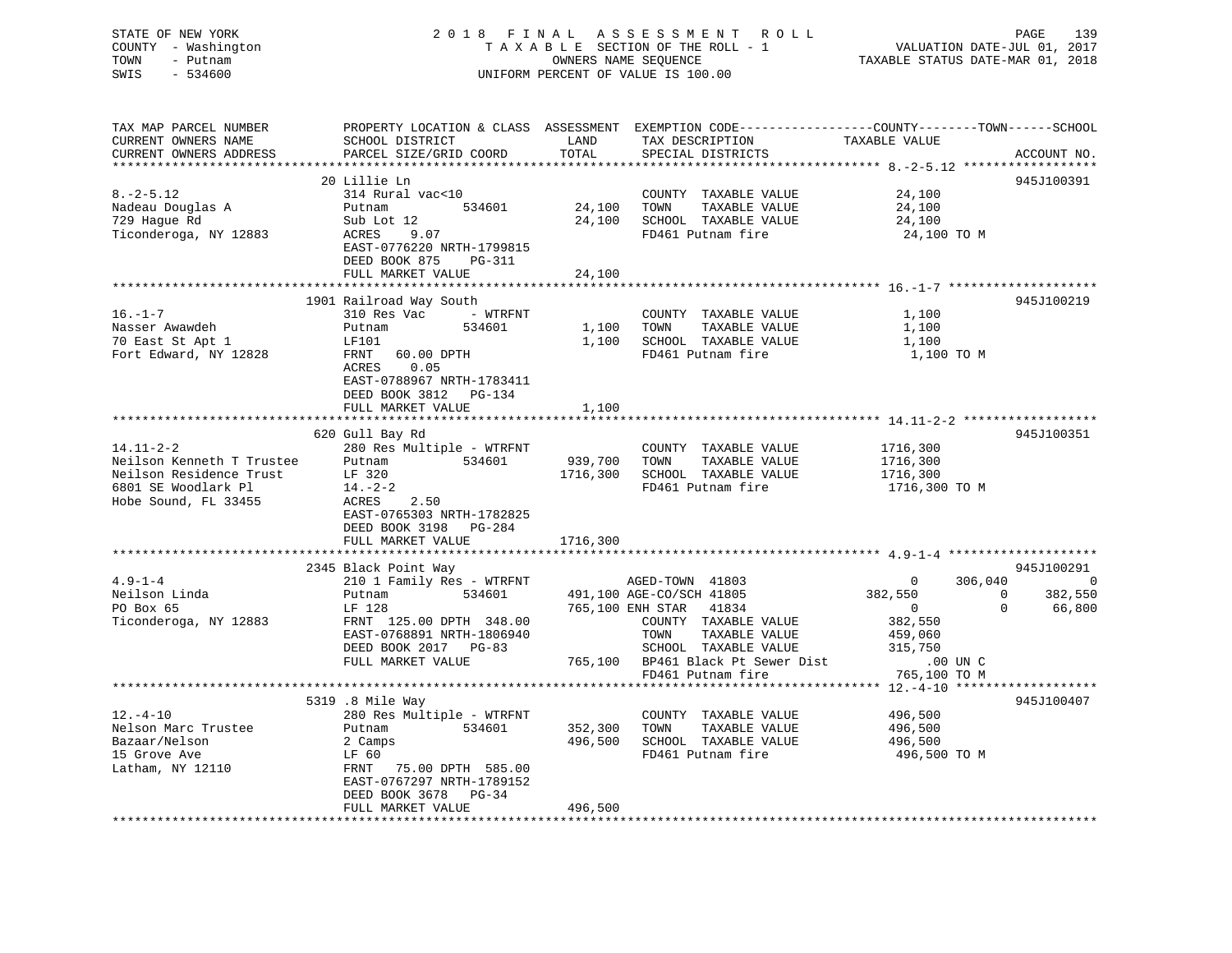### STATE OF NEW YORK 2 0 1 8 F I N A L A S S E S S M E N T R O L L PAGE 140 COUNTY - Washington T A X A B L E SECTION OF THE ROLL - 1 VALUATION DATE-JUL 01, 2017 TOWN - Putnam OWNERS NAME SEQUENCE TAXABLE STATUS DATE-MAR 01, 2018 SWIS - 534600 UNIFORM PERCENT OF VALUE IS 100.00

| TAX MAP PARCEL NUMBER            |                                           |                  |                                           | PROPERTY LOCATION & CLASS ASSESSMENT EXEMPTION CODE---------------COUNTY-------TOWN------SCHOOL |                |
|----------------------------------|-------------------------------------------|------------------|-------------------------------------------|-------------------------------------------------------------------------------------------------|----------------|
| CURRENT OWNERS NAME              | SCHOOL DISTRICT                           | LAND             | TAX DESCRIPTION                           | TAXABLE VALUE                                                                                   |                |
| CURRENT OWNERS ADDRESS           | PARCEL SIZE/GRID COORD                    | TOTAL            | SPECIAL DISTRICTS                         |                                                                                                 | ACCOUNT NO.    |
|                                  |                                           | *********        |                                           |                                                                                                 |                |
|                                  | 16257 State Route 22                      |                  |                                           |                                                                                                 | 945J100043     |
| $15. - 1 - 3$                    | 270 Mfg housing                           |                  | BAS STAR<br>41854                         | $\overline{0}$<br>$\Omega$                                                                      | 30,000         |
| Neve Pearl H                     | 534601<br>Putnam                          | 117,700          | COUNTY TAXABLE VALUE                      | 137,000                                                                                         |                |
| Neve Karen S                     | ACRES 92.70                               | 137,000          | TOWN<br>TAXABLE VALUE                     | 137,000                                                                                         |                |
| 16257 State Route 22             | EAST-0774147 NRTH-1780316                 |                  | SCHOOL TAXABLE VALUE                      | 107,000                                                                                         |                |
| Putnam, NY 12861                 | DEED BOOK 901<br>PG-239                   |                  | FD461 Putnam fire                         | 137,000 TO M                                                                                    |                |
|                                  | FULL MARKET VALUE                         | 137,000          |                                           |                                                                                                 |                |
|                                  |                                           |                  |                                           |                                                                                                 |                |
|                                  | 7 Old Garbis Way                          |                  |                                           |                                                                                                 | 945J100487     |
| $9. -1 - 11$                     | 260 Seasonal res - WTRFNT                 |                  | COUNTY TAXABLE VALUE                      | 94,400                                                                                          |                |
| Newcomb Donald L -LE-            | Putnam<br>534601                          | 24,900           | TOWN<br>TAXABLE VALUE                     | 94,400                                                                                          |                |
| Newcomb Jean -LE-                | FRNT 210.00 DPTH 100.00                   | 94,400           | SCHOOL TAXABLE VALUE                      | 94,400                                                                                          |                |
| 4 Anthony Ln<br>Albany, NY 12205 | EAST-0791197 NRTH-1794729                 |                  | FD461 Putnam fire                         | 94,400 TO M                                                                                     |                |
|                                  | DEED BOOK 1881 PG-90<br>FULL MARKET VALUE | 94,400           |                                           |                                                                                                 |                |
|                                  |                                           |                  |                                           |                                                                                                 |                |
|                                  | LOT 46 Williams North Tr                  |                  |                                           |                                                                                                 | 945J100116     |
| $15. - 1 - 18$                   | 910 Priv forest                           |                  | COUNTY TAXABLE VALUE                      | 41,700                                                                                          |                |
|                                  | 534601                                    |                  |                                           |                                                                                                 |                |
| Newell Walter J Jr<br>9 Cliff St | Putnam                                    | 41,700<br>41,700 | TOWN<br>TAXABLE VALUE                     | 41,700                                                                                          |                |
| Whitehall, NY 12887              | Mt<br>ACRES 83.40                         |                  | SCHOOL TAXABLE VALUE<br>FD461 Putnam fire | 41,700<br>41,700 TO M                                                                           |                |
|                                  | EAST-0769512 NRTH-1777116                 |                  |                                           |                                                                                                 |                |
|                                  | DEED BOOK 577<br><b>PG-185</b>            |                  |                                           |                                                                                                 |                |
|                                  | FULL MARKET VALUE                         | 41,700           |                                           |                                                                                                 |                |
|                                  |                                           |                  |                                           |                                                                                                 |                |
|                                  | County Route 2                            |                  |                                           |                                                                                                 |                |
| $9. - 1 - 15.3$                  | 322 Rural vac>10                          |                  | COUNTY TAXABLE VALUE                      | 90,700                                                                                          |                |
| Newhall Michael J                | 534601<br>Putnam                          | 90,700           | TOWN<br>TAXABLE VALUE                     | 90,700                                                                                          |                |
| Newhall Nancy J                  | 75.73<br>ACRES                            | 90,700           | SCHOOL TAXABLE VALUE                      | 90,700                                                                                          |                |
| 49 Renee Dr                      | EAST-0787464 NRTH-1797520                 |                  | CA002 Cons agri dst 2                     | 90,700 TO                                                                                       |                |
| Pawcatuck, CT 06379              | DEED BOOK 2738 PG-327                     |                  | FD461 Putnam fire                         | 90,700 TO M                                                                                     |                |
|                                  | FULL MARKET VALUE                         | 90,700           |                                           |                                                                                                 |                |
|                                  |                                           |                  |                                           |                                                                                                 |                |
|                                  | 1 Putnam Center Rd                        |                  |                                           |                                                                                                 | 945J100246     |
| $13. - 1 - 3$                    | 210 1 Family Res                          |                  | VET COM CT 41131                          | 12,125<br>12,125                                                                                | $\overline{0}$ |
| Nichols Kent                     | 534601<br>Putnam                          | 11,000 ENH STAR  | 41834                                     | $\overline{0}$<br>$\Omega$                                                                      | 48,500         |
| Nichols Dorothy                  | FRNT 200.00 DPTH 44.00                    |                  | 48,500 COUNTY TAXABLE VALUE               | 36,375                                                                                          |                |
| 1 Putnam Center Rd               | EAST-0783476 NRTH-1792012                 |                  | TOWN<br>TAXABLE VALUE                     | 36,375                                                                                          |                |
| Putnam Station, NY 12861         | DEED BOOK 507<br>PG-195                   |                  | SCHOOL TAXABLE VALUE                      | $\overline{0}$                                                                                  |                |
|                                  | FULL MARKET VALUE                         |                  | 48,500 FD461 Putnam fire                  | 48,500 TO M                                                                                     |                |
|                                  |                                           |                  |                                           |                                                                                                 |                |
|                                  | County Route 2                            |                  |                                           |                                                                                                 | 945J101018     |
| $13.-1-3.1$                      | 314 Rural vac<10                          |                  | COUNTY TAXABLE VALUE                      | 300                                                                                             |                |
| Nichols Kent W                   | 534601<br>Putnam                          | 300              | TOWN<br>TAXABLE VALUE                     | 300                                                                                             |                |
| Nichols Dorothy A                | Vacant Land                               | 300              | SCHOOL TAXABLE VALUE                      | 300                                                                                             |                |
| Route 1 Box 2                    | Ref 171/74                                |                  | FD461 Putnam fire                         | 300 TO M                                                                                        |                |
| Putnam Station, NY 12861         | FRNT 133.00 DPTH 320.00                   |                  |                                           |                                                                                                 |                |
|                                  | EAST-0783440 NRTH-1791988                 |                  |                                           |                                                                                                 |                |
|                                  | PG-310<br>DEED BOOK 620                   |                  |                                           |                                                                                                 |                |
|                                  | FULL MARKET VALUE                         | 300              |                                           |                                                                                                 |                |
|                                  |                                           |                  |                                           |                                                                                                 |                |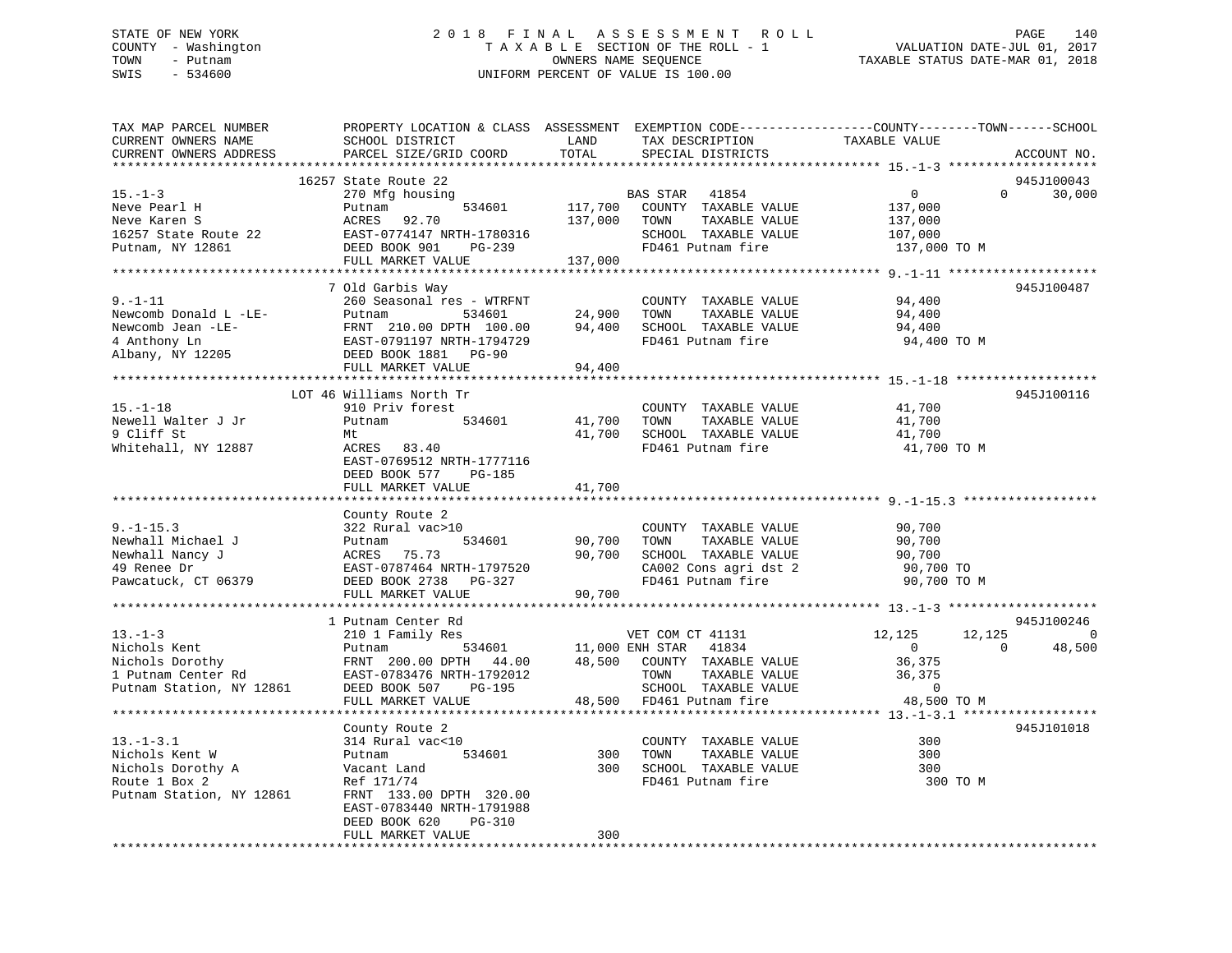| STATE OF NEW YORK<br>COUNTY - Washington<br>TOWN<br>- Putnam<br>$-534600$<br>SWIS       |                                                                         |                                                                                    | 2018 FINAL ASSESSMENT ROLL<br>TAXABLE SECTION OF THE ROLL - 1<br>OWNERS NAME SEQUENCE<br>UNIFORM PERCENT OF VALUE IS 100.00                          |                          | PAGE<br>141<br>VALUATION DATE-JUL 01, 2017<br>TAXABLE STATUS DATE-MAR 01, 2018 |
|-----------------------------------------------------------------------------------------|-------------------------------------------------------------------------|------------------------------------------------------------------------------------|------------------------------------------------------------------------------------------------------------------------------------------------------|--------------------------|--------------------------------------------------------------------------------|
| TAX MAP PARCEL NUMBER<br>CURRENT OWNERS NAME<br>CURRENT OWNERS ADDRESS                  | SCHOOL DISTRICT<br>PARCEL SIZE/GRID COORD                               | LAND<br>TOTAL                                                                      | PROPERTY LOCATION & CLASS ASSESSMENT EXEMPTION CODE---------------COUNTY-------TOWN-----SCHOOL<br>TAX DESCRIPTION TAXABLE VALUE<br>SPECIAL DISTRICTS |                          | ACCOUNT NO.                                                                    |
|                                                                                         |                                                                         |                                                                                    |                                                                                                                                                      |                          |                                                                                |
|                                                                                         | 2110 Black Point Rd                                                     |                                                                                    |                                                                                                                                                      |                          | 945J100431                                                                     |
| $1.18 - 1 - 3$<br>Nicrasto Paul                                                         | 260 Seasonal res - WTRFNT<br>534601<br>Putnam                           | 340,000 TOWN                                                                       | COUNTY TAXABLE VALUE<br>TAXABLE VALUE                                                                                                                | 472,500<br>472,500       |                                                                                |
| Nicastro Debra                                                                          | LF 50'                                                                  |                                                                                    | 472,500 SCHOOL TAXABLE VALUE                                                                                                                         | 472,500                  |                                                                                |
| 139 Spring St                                                                           | FRNT 45.00 DPTH 206.00                                                  |                                                                                    | BP461 Black Pt Sewer Dist                                                                                                                            | .00 UN C                 |                                                                                |
| Saratoga Springs, NY 12866                                                              | BANK 999                                                                |                                                                                    | FD461 Putnam fire                                                                                                                                    | 472,500 TO M             |                                                                                |
|                                                                                         | EAST-0772489 NRTH-1811151<br>DEED BOOK 3600 PG-219<br>FULL MARKET VALUE | 472,500                                                                            |                                                                                                                                                      |                          |                                                                                |
|                                                                                         |                                                                         |                                                                                    |                                                                                                                                                      |                          |                                                                                |
|                                                                                         | 2304 Black Point Rd                                                     |                                                                                    |                                                                                                                                                      |                          | 945J100087                                                                     |
| $4.5 - 1 - 24$                                                                          | 210 1 Family Res - WTRFNT                                               |                                                                                    | COUNTY TAXABLE VALUE                                                                                                                                 | 727,800                  |                                                                                |
|                                                                                         | Putnam<br>534601                                                        | 452,500                                                                            | TAXABLE VALUE<br>TOWN                                                                                                                                | 727,800                  |                                                                                |
| Noble Henry S<br>Tracy Julie<br>33 Tanglewood Dr<br>Danbury, CT 06811                   | LF 50<br>LF 50<br>FRNT 75.00 DPTH 163.00<br>999 אזמגס                   | 727,800                                                                            | SCHOOL TAXABLE VALUE                                                                                                                                 | 727,800                  |                                                                                |
|                                                                                         |                                                                         |                                                                                    | BP461 Black Pt Sewer Dist                                                                                                                            | $.00$ UN C               |                                                                                |
|                                                                                         | EAST-0769448 NRTH-1807777<br>DEED BOOK 3163 PG-182                      |                                                                                    | FD461 Putnam fire                                                                                                                                    | 727,800 TO M             |                                                                                |
|                                                                                         | FULL MARKET VALUE                                                       | 727,800                                                                            |                                                                                                                                                      |                          |                                                                                |
|                                                                                         | Black Point Rd                                                          |                                                                                    |                                                                                                                                                      |                          |                                                                                |
| $4.5 - 1 - 24.2$                                                                        | 311 Res vac land                                                        |                                                                                    | COUNTY TAXABLE VALUE                                                                                                                                 | 1,000                    |                                                                                |
|                                                                                         |                                                                         | $\begin{array}{cc} 1,000 \ 534601 & 1,000 \ \text{TH} & 83.00 & 1,000 \end{array}$ | TAXABLE VALUE<br>TOWN                                                                                                                                | 1,000                    |                                                                                |
|                                                                                         |                                                                         |                                                                                    | 1,000 SCHOOL TAXABLE VALUE                                                                                                                           | 1,000                    |                                                                                |
|                                                                                         |                                                                         |                                                                                    | BP461 Black Pt Sewer Dist                                                                                                                            | .00 UN C                 |                                                                                |
|                                                                                         |                                                                         |                                                                                    | FD461 Putnam fire                                                                                                                                    | $1,000$ TO M             |                                                                                |
|                                                                                         | FULL MARKET VALUE                                                       | 1,000                                                                              |                                                                                                                                                      |                          |                                                                                |
|                                                                                         |                                                                         |                                                                                    |                                                                                                                                                      |                          |                                                                                |
| $8. - 2 - 16$                                                                           | 414 Liddle-Harris Rd                                                    |                                                                                    |                                                                                                                                                      |                          | 945J100032                                                                     |
|                                                                                         | 210 1 Family Res                                                        |                                                                                    | VET WAR CT 41121<br>28,900 BAS STAR 41854                                                                                                            | 29,250<br>$\overline{0}$ | 12,000<br>$\sim$ 0<br>$\overline{0}$<br>30,000                                 |
| 0' Connor Timothy<br>0' Connor Sally<br>414 Liddle-Harris Rd<br>845-42<br>ACRES<br>4.70 |                                                                         |                                                                                    | 195,000 COUNTY TAXABLE VALUE                                                                                                                         | 165,750                  |                                                                                |
|                                                                                         |                                                                         |                                                                                    | TOWN TAXABLE VALUE                                                                                                                                   | 183,000                  |                                                                                |
| Putnam Station, NY 12861                                                                | EAST-0774800 NRTH-1794222                                               |                                                                                    | SCHOOL TAXABLE VALUE                                                                                                                                 | 165,000                  |                                                                                |
|                                                                                         | DEED BOOK 441<br>PG-197                                                 |                                                                                    | FD461 Putnam fire                                                                                                                                    | 195,000 TO M             |                                                                                |
|                                                                                         | FULL MARKET VALUE                                                       | 195,000                                                                            |                                                                                                                                                      |                          |                                                                                |
|                                                                                         |                                                                         |                                                                                    |                                                                                                                                                      |                          |                                                                                |
|                                                                                         | 56 Charter Brook Ln                                                     |                                                                                    |                                                                                                                                                      |                          |                                                                                |
| $8. - 2 - 20.5$                                                                         | 210 1 Family Res                                                        |                                                                                    | COUNTY TAXABLE VALUE                                                                                                                                 | 108,900                  |                                                                                |
| O'Connor Timothy R<br>O'Connor Ilmour, .<br>O'Connor Sally I<br>Connor Sally I          | Putnam 534601                                                           | 34,600                                                                             | TOWN<br>TAXABLE VALUE                                                                                                                                | 108,900                  |                                                                                |
|                                                                                         | House & Lot                                                             |                                                                                    | 108,900 SCHOOL TAXABLE VALUE                                                                                                                         | 108,900                  |                                                                                |
| 414 Liddle Harris Rd<br>Putnam, NY 12861                                                | ACRES<br>9.62<br>EAST-0773718 NRTH-1794205<br>DEED BOOK 3015 PG-79      |                                                                                    | FD461 Putnam fire                                                                                                                                    | 108,900 TO M             |                                                                                |
|                                                                                         | FULL MARKET VALUE                                                       | 108,900                                                                            |                                                                                                                                                      |                          |                                                                                |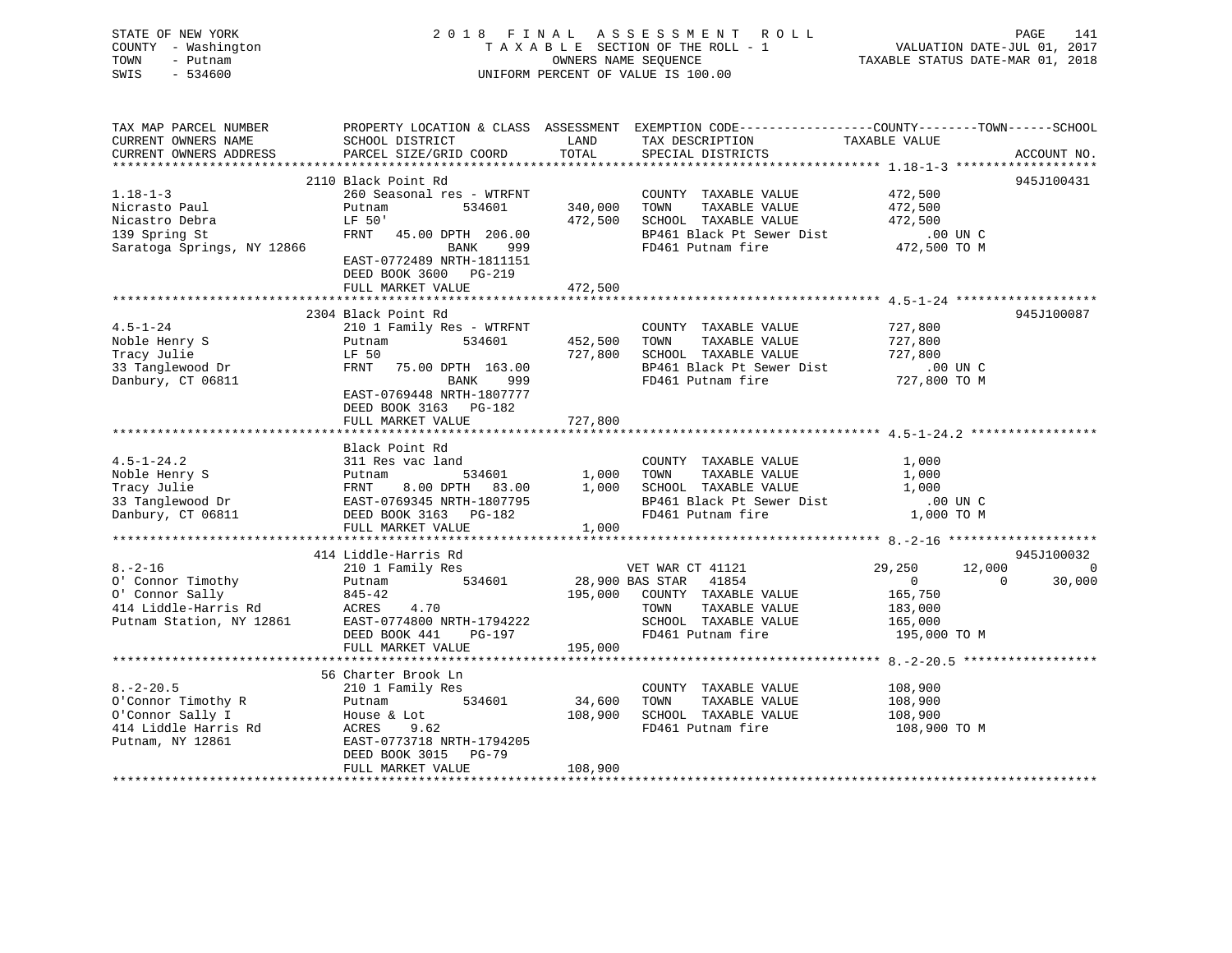### STATE OF NEW YORK 2 0 1 8 F I N A L A S S E S S M E N T R O L L PAGE 142 COUNTY - Washington T A X A B L E SECTION OF THE ROLL - 1 VALUATION DATE-JUL 01, 2017 TOWN - Putnam OWNERS NAME SEQUENCE TAXABLE STATUS DATE-MAR 01, 2018 SWIS - 534600 UNIFORM PERCENT OF VALUE IS 100.00

| TAX MAP PARCEL NUMBER      | PROPERTY LOCATION & CLASS ASSESSMENT EXEMPTION CODE----------------COUNTY-------TOWN------SCHOOL                                               |                |                       |               |             |
|----------------------------|------------------------------------------------------------------------------------------------------------------------------------------------|----------------|-----------------------|---------------|-------------|
| CURRENT OWNERS NAME        | SCHOOL DISTRICT                                                                                                                                | LAND           | TAX DESCRIPTION       | TAXABLE VALUE |             |
| CURRENT OWNERS ADDRESS     | PARCEL SIZE/GRID COORD                                                                                                                         | TOTAL          | SPECIAL DISTRICTS     |               | ACCOUNT NO. |
| ***********************    |                                                                                                                                                |                |                       |               |             |
|                            | Liddle-Harris Rd                                                                                                                               |                |                       |               | 945J100244  |
| $8. - 2 - 17$              | 314 Rural vac<10                                                                                                                               |                | COUNTY TAXABLE VALUE  | 9,100         |             |
| Oconnor Timothy            | 534601<br>Putnam                                                                                                                               | 9,100          | TOWN<br>TAXABLE VALUE | 9,100         |             |
| Oconnor Sally              | ACRES<br>2.09                                                                                                                                  | 9.100          | SCHOOL TAXABLE VALUE  | 9,100         |             |
| 414 Liddle-Harris Rd       | EAST-0774715 NRTH-1793770                                                                                                                      |                | FD461 Putnam fire     | 9,100 TO M    |             |
| Putnam Station, NY 12861   | DEED BOOK 550<br><b>PG-118</b>                                                                                                                 |                |                       |               |             |
|                            | FULL MARKET VALUE                                                                                                                              | 9,100          |                       |               |             |
|                            |                                                                                                                                                |                |                       |               |             |
|                            | 67 Hutton Square Rd                                                                                                                            |                |                       |               | 945J100501  |
| $13 - 2 - 9$               | 312 Vac w/imprv                                                                                                                                |                | COUNTY TAXABLE VALUE  | 4,200         |             |
| Odell Richard              | 534601<br>Putnam                                                                                                                               | 4,100          | TOWN<br>TAXABLE VALUE | 4,200         |             |
|                            |                                                                                                                                                | 4,200          | SCHOOL TAXABLE VALUE  | 4,200         |             |
|                            |                                                                                                                                                |                | FD461 Putnam fire     | 4,200 TO M    |             |
|                            | Attn: Shirley Beeman FRNT 139.00 DPTH 255.00<br>67 Hutton Square Rd EAST-0785607 NRTH-1792486<br>Putnam Station, NY 12861 DEED BOOK 413 PG-394 |                |                       |               |             |
|                            | FULL MARKET VALUE                                                                                                                              | 4,200          |                       |               |             |
|                            |                                                                                                                                                |                |                       |               |             |
|                            | 1510 Five Camps Way                                                                                                                            |                |                       |               | 945J100643  |
| $14.18 - 4 - 9$            | 210 1 Family Res - WTRFNT                                                                                                                      |                | COUNTY TAXABLE VALUE  | 759,000       |             |
| Oehler Judith              | 534601<br>Putnam                                                                                                                               | 659,800        | TAXABLE VALUE<br>TOWN | 759,000       |             |
| Oehler John W              | Lots $7 & 8$                                                                                                                                   | 759,000        | SCHOOL TAXABLE VALUE  | 759,000       |             |
| 113 Everdale Dr            | LF 210                                                                                                                                         |                | FD461 Putnam fire     | 759,000 TO M  |             |
| Randolph, NJ 07869         | $14. -4 - 9$                                                                                                                                   |                |                       |               |             |
|                            | FRNT 203.00 DPTH 219.00                                                                                                                        |                |                       |               |             |
|                            | EAST-0763869 NRTH-1779939                                                                                                                      |                |                       |               |             |
|                            | DEED BOOK 438<br>PG-237                                                                                                                        |                |                       |               |             |
|                            | FULL MARKET VALUE                                                                                                                              | 759,000        |                       |               |             |
|                            |                                                                                                                                                |                |                       |               |             |
|                            | 1557 Mosswood Way                                                                                                                              |                |                       |               | 945J100997  |
| $7.12 - 1 - 27.1$          | 260 Seasonal res                                                                                                                               |                | COUNTY TAXABLE VALUE  | 491,200       |             |
| Oldham Seth A              | Putnam                                                                                                                                         | 534601 231,000 | TOWN<br>TAXABLE VALUE | 491,200       |             |
| 1090 Old Lynchburg Rd      | 702/150;784/337;834/152;7 491,200                                                                                                              |                | SCHOOL TAXABLE VALUE  | 491,200       |             |
| Charlottesville, VA 22903  | 173;707/122;818/103;2306/                                                                                                                      |                | FD461 Putnam fire     | 491,200 TO M  |             |
|                            | ACRES<br>1.05                                                                                                                                  |                |                       |               |             |
|                            | EAST-0767737 NRTH-1798976                                                                                                                      |                |                       |               |             |
|                            | DEED BOOK 2197 PG-94                                                                                                                           |                |                       |               |             |
|                            | FULL MARKET VALUE                                                                                                                              | 491,200        |                       |               |             |
|                            |                                                                                                                                                |                |                       |               |             |
|                            | 3109 Lake George Way                                                                                                                           |                |                       |               | 945J100561  |
| $7.8 - 1 - 24$             | 210 1 Family Res - WTRFNT                                                                                                                      |                | COUNTY TAXABLE VALUE  | 665,900       |             |
| Olsen Margaret R           | 534601<br>Putnam                                                                                                                               | 563,600        | TOWN<br>TAXABLE VALUE | 665,900       |             |
| Olsen Nancy                | LF 270                                                                                                                                         | 665,900        | SCHOOL TAXABLE VALUE  | 665,900       |             |
| 40 Pinewood Ave            | FRNT 318.00 DPTH 125.00                                                                                                                        |                | FD461 Putnam fire     | 665,900 TO M  |             |
| Saratoga Springs, NY 12866 | EAST-0766249 NRTH-1800053                                                                                                                      |                |                       |               |             |
|                            | DEED BOOK 628<br>PG-17                                                                                                                         |                |                       |               |             |
|                            | FULL MARKET VALUE                                                                                                                              | 665,900        |                       |               |             |
|                            |                                                                                                                                                |                |                       |               |             |
|                            |                                                                                                                                                |                |                       |               |             |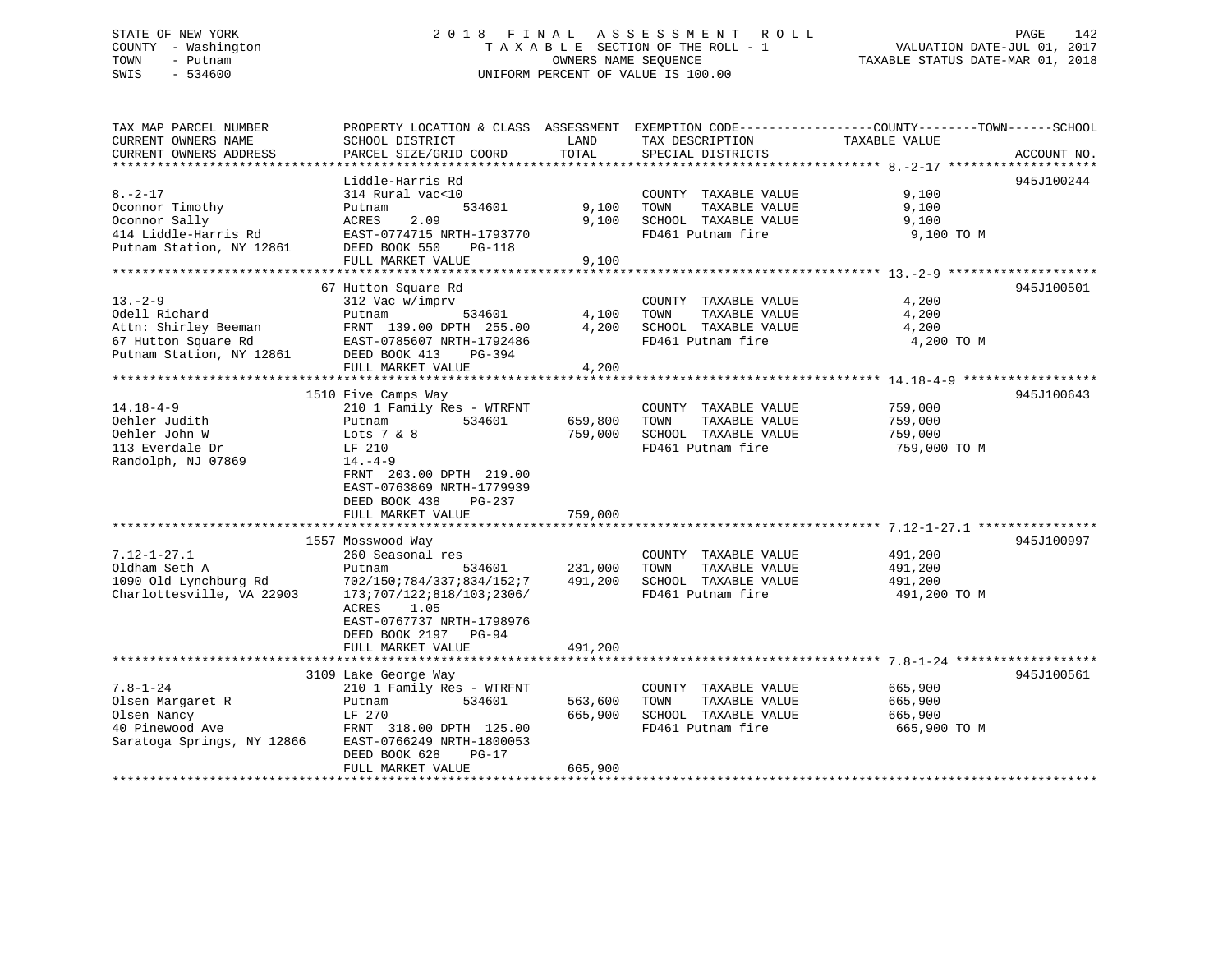### STATE OF NEW YORK 2 0 1 8 F I N A L A S S E S S M E N T R O L L PAGE 143 COUNTY - Washington T A X A B L E SECTION OF THE ROLL - 1 VALUATION DATE-JUL 01, 2017 TOWN - Putnam **CONNERS NAME SEQUENCE** TAXABLE STATUS DATE-MAR 01, 2018 SWIS - 534600 UNIFORM PERCENT OF VALUE IS 100.00

| TAX MAP PARCEL NUMBER                                 | PROPERTY LOCATION & CLASS ASSESSMENT EXEMPTION CODE----------------COUNTY-------TOWN------SCHOOL |         |                              |                |                    |
|-------------------------------------------------------|--------------------------------------------------------------------------------------------------|---------|------------------------------|----------------|--------------------|
| CURRENT OWNERS NAME                                   | SCHOOL DISTRICT                                                                                  | LAND    | TAX DESCRIPTION              | TAXABLE VALUE  |                    |
| CURRENT OWNERS ADDRESS                                | PARCEL SIZE/GRID COORD                                                                           | TOTAL   | SPECIAL DISTRICTS            |                | ACCOUNT NO.        |
|                                                       | 610 Liddle-Harris Rd                                                                             |         |                              |                | 945L100051         |
| $8 - 2 - 9$                                           | 314 Rural vac<10                                                                                 |         | COUNTY TAXABLE VALUE         | 10,600         |                    |
| Paige Donald L                                        | 534601<br>Putnam                                                                                 | 10,600  | TOWN<br>TAXABLE VALUE        | 10,600         |                    |
| 244 County Rte 11                                     | 2.50<br>ACRES                                                                                    | 10,600  | SCHOOL TAXABLE VALUE         | 10,600         |                    |
| Ticonderoga, NY 12883                                 | EAST-0776662 NRTH-1798169                                                                        |         | FD461 Putnam fire            | 10,600 TO M    |                    |
|                                                       | DEED BOOK 2308 PG-327                                                                            |         |                              |                |                    |
|                                                       | FULL MARKET VALUE                                                                                | 10,600  |                              |                |                    |
|                                                       |                                                                                                  |         |                              |                |                    |
|                                                       | Schwerdtfeger Rd                                                                                 |         |                              |                | 945J100223         |
| $4. - 1 - 20$                                         | 314 Rural vac<10                                                                                 |         | COUNTY TAXABLE VALUE         | 12,500         |                    |
| Paladino Maureen                                      | 534601<br>Putnam                                                                                 | 12,500  | TOWN<br>TAXABLE VALUE        | 12,500         |                    |
| 1603 Fletcher Ave                                     | 3.00<br>ACRES                                                                                    | 12,500  | SCHOOL TAXABLE VALUE         | 12,500         |                    |
| N Merrick, NY 11566                                   | EAST-0770696 NRTH-1803453                                                                        |         | FD461 Putnam fire            | 12,500 TO M    |                    |
|                                                       | DEED BOOK 719<br><b>PG-51</b>                                                                    |         |                              |                |                    |
|                                                       | FULL MARKET VALUE                                                                                | 12,500  |                              |                |                    |
|                                                       |                                                                                                  |         |                              |                |                    |
| $7.12 - 1 - 8$                                        | 452 County Route 1<br>280 Res Multiple                                                           |         | COUNTY TAXABLE VALUE         | 431,400        | 945J100033         |
| Pallis Peter                                          | 534601<br>Putnam                                                                                 | 242,000 | TAXABLE VALUE<br>TOWN        | 431,400        |                    |
| Pallis Cheryl                                         |                                                                                                  | 431,400 | SCHOOL TAXABLE VALUE         | 431,400        |                    |
| 12 Roslyn Rd                                          |                                                                                                  |         | FD461 Putnam fire            | 431,400 TO M   |                    |
| Branchville, NJ 07826                                 | ACRES 1.00 211<br>EAST-0768677 NRTH-1798301<br>DEED BOOK 3260 PG-245                             |         |                              |                |                    |
|                                                       | FULL MARKET VALUE                                                                                | 431,400 |                              |                |                    |
|                                                       |                                                                                                  |         |                              |                |                    |
|                                                       | 16180 State Route 22                                                                             |         |                              |                | 945J100020         |
| $15. - 1 - 12$                                        | 312 Vac w/imprv                                                                                  |         | COUNTY TAXABLE VALUE         | 265,200        |                    |
| Panshi Joseph                                         | 534601<br>Putnam                                                                                 | 262,200 | TAXABLE VALUE<br>TOWN        | 265,200        |                    |
| 1342 Riverside Ct                                     | ACRES 295.30                                                                                     | 265,200 | SCHOOL TAXABLE VALUE         | 265,200        |                    |
| Merced, CA 95348                                      | EAST-0776366 NRTH-1777732                                                                        |         | FD461 Putnam fire            | 265,200 TO M   |                    |
|                                                       | DEED BOOK 2701 PG-279                                                                            |         |                              |                |                    |
|                                                       | FULL MARKET VALUE                                                                                | 265,200 |                              |                |                    |
|                                                       |                                                                                                  |         |                              |                | 945J100626         |
| $14.8 - 1 - 11$                                       | 2624 Wabasso Trail Way<br>210 1 Family Res - WTRFNT                                              |         | ENH STAR 41834               | $\overline{0}$ | $\Omega$<br>66,800 |
| Parker Jr Family Revoc Trust C Putnam                 | 534601                                                                                           |         | 587,600 COUNTY TAXABLE VALUE | 716,600        |                    |
| Parker Charles W Jr Trst                              | LF 160                                                                                           | 716,600 | TOWN<br>TAXABLE VALUE        | 716,600        |                    |
| PO Box 1026                                           | FRNT 26.00 DPTH 259.00                                                                           |         | SCHOOL TAXABLE VALUE         | 649,800        |                    |
| South Glens Falls, NY 12803 EAST-0765180 NRTH-1783901 |                                                                                                  |         | FD461 Putnam fire            | 716,600 TO M   |                    |
|                                                       | DEED BOOK 3488 PG-97                                                                             |         |                              |                |                    |
|                                                       | FULL MARKET VALUE                                                                                | 716,600 |                              |                |                    |
|                                                       |                                                                                                  |         |                              |                |                    |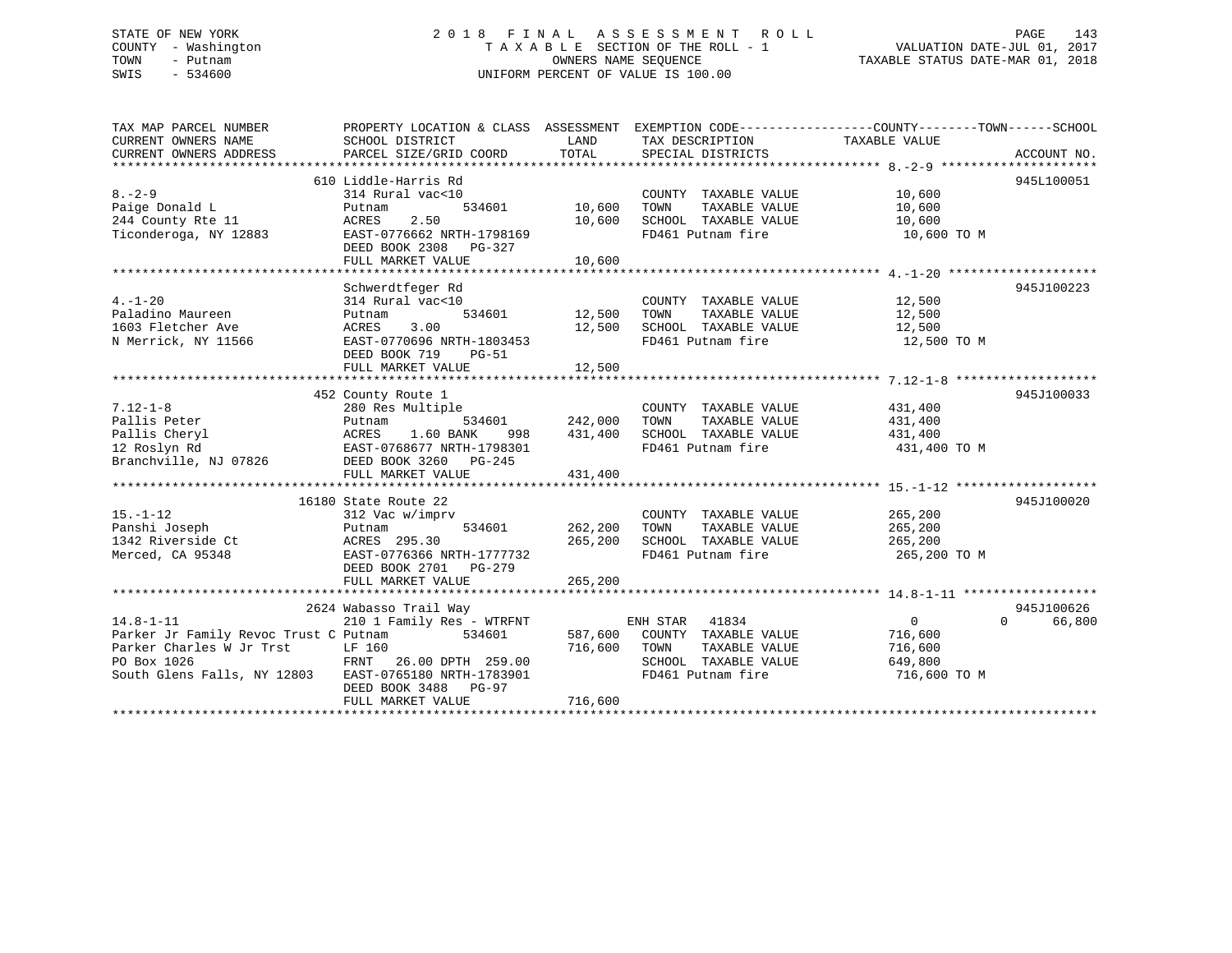### STATE OF NEW YORK 2 0 1 8 F I N A L A S S E S S M E N T R O L L PAGE 144 COUNTY - Washington T A X A B L E SECTION OF THE ROLL - 1 VALUATION DATE-JUL 01, 2017 TOWN - Putnam **CONNERS NAME SEQUENCE** TAXABLE STATUS DATE-MAR 01, 2018 SWIS - 534600 UNIFORM PERCENT OF VALUE IS 100.00

| TAX MAP PARCEL NUMBER<br>CURRENT OWNERS NAME                                                          | PROPERTY LOCATION & CLASS ASSESSMENT EXEMPTION CODE----------------COUNTY-------TOWN------SCHOOL<br>SCHOOL DISTRICT                                                   | LAND              | TAX DESCRIPTION                                                                                                         | TAXABLE VALUE                                                           |             |
|-------------------------------------------------------------------------------------------------------|-----------------------------------------------------------------------------------------------------------------------------------------------------------------------|-------------------|-------------------------------------------------------------------------------------------------------------------------|-------------------------------------------------------------------------|-------------|
| CURRENT OWNERS ADDRESS                                                                                | PARCEL SIZE/GRID COORD                                                                                                                                                | TOTAL             | SPECIAL DISTRICTS                                                                                                       |                                                                         | ACCOUNT NO. |
|                                                                                                       | 192 County Route 3                                                                                                                                                    |                   |                                                                                                                         |                                                                         | 945J100184  |
| $13. - 2 - 18$<br>Parrott Joan<br>Slattery Rita<br>192 County Route 3<br>Putnam, NY 12861             | 210 1 Family Res<br>534601<br>Putnam<br>FRNT 120.00 DPTH 108.00<br>EAST-0784503 NRTH-1787754<br>DEED BOOK 779<br>$PG-30$                                              | 11,500<br>87,800  | BAS STAR 41854<br>COUNTY TAXABLE VALUE<br>TOWN<br>TAXABLE VALUE<br>SCHOOL TAXABLE VALUE<br>FD461 Putnam fire            | $\overline{0}$<br>$\Omega$<br>87,800<br>87,800<br>57,800<br>87,800 TO M | 30,000      |
|                                                                                                       | FULL MARKET VALUE                                                                                                                                                     | 87,800            |                                                                                                                         |                                                                         |             |
|                                                                                                       |                                                                                                                                                                       |                   |                                                                                                                         |                                                                         |             |
| $2. -1 - 15$<br>Parslow James<br>Parslow Terry B<br>32 Snake Hill Rd<br>Averill Park, NY 12018        | 31 Ferry Way South<br>260 Seasonal res - WTRFNT<br>534601<br>Putnam<br>$110'$ Lf<br>FRNT 110.00 DPTH 100.00<br>EAST-0788288 NRTH-1810455<br>DEED BOOK 720<br>$PG-125$ | 7,400<br>50,600   | COUNTY TAXABLE VALUE<br>TOWN<br>TAXABLE VALUE<br>SCHOOL TAXABLE VALUE<br>FD461 Putnam fire                              | 50,600<br>50,600<br>50,600<br>50,600 TO M                               | 945J100242  |
|                                                                                                       | FULL MARKET VALUE                                                                                                                                                     | 50,600            |                                                                                                                         |                                                                         |             |
|                                                                                                       | 3518 Gull Bay Ridge Way                                                                                                                                               |                   |                                                                                                                         |                                                                         | 945J100513  |
| $11.20 - 3 - 8$<br>Parvis James<br>63 Middlesex Dr<br>Slingerlands, NY 12159                          | 260 Seasonal res<br>534601<br>Putnam<br>801/275 Well Agrmt<br>50.00 DPTH 150.00<br>FRNT<br>EAST-0767426 NRTH-1785474<br>DEED BOOK 922<br>PG-126                       | 75,000<br>148,900 | COUNTY TAXABLE VALUE<br>TOWN<br>TAXABLE VALUE<br>SCHOOL TAXABLE VALUE<br>FD461 Putnam fire                              | 148,900<br>148,900<br>148,900<br>148,900 TO M                           |             |
|                                                                                                       | FULL MARKET VALUE                                                                                                                                                     | 148,900           |                                                                                                                         |                                                                         |             |
|                                                                                                       | 1135 County Route 2                                                                                                                                                   |                   |                                                                                                                         |                                                                         | 945J101072  |
| $2. - 1 - 2.3$<br>Patterson Aaron<br>1135 County Route 2<br>Putnam Station, NY 12861                  | 210 1 Family Res<br>534601<br>Putnam<br>Schoolhouse & Lot<br>FRNT 200.00 DPTH 260.00<br>BANK<br>999                                                                   | 15,700<br>142,900 | COUNTY TAXABLE VALUE<br>TOWN<br>TAXABLE VALUE<br>SCHOOL TAXABLE VALUE<br>FD461 Putnam fire                              | 142,900<br>142,900<br>142,900<br>142,900 TO M                           |             |
|                                                                                                       | EAST-0783718 NRTH-1812575<br>DEED BOOK 3603 PG-135<br>FULL MARKET VALUE                                                                                               | 142,900           |                                                                                                                         |                                                                         |             |
|                                                                                                       |                                                                                                                                                                       |                   |                                                                                                                         |                                                                         |             |
| $4.5 - 1 - 28.2$<br>Pellegrino Edward<br>Pellegrino Margaret<br>140 Inverness Cir<br>Easton, PA 18042 | Black Point Rd<br>314 Rural vac<10 - WTRFNT<br>534601<br>Putnam<br>LF 25<br>FRNT<br>25.00 DPTH 118.00<br>EAST-0769055 NRTH-1807449<br>DEED BOOK 497<br>PG-995         | 77,000<br>77,000  | COUNTY TAXABLE VALUE<br>TAXABLE VALUE<br>TOWN<br>SCHOOL TAXABLE VALUE<br>BP461 Black Pt Sewer Dist<br>FD461 Putnam fire | 77,000<br>77,000<br>77,000<br>.00 UN C<br>77,000 TO M                   | 945J100934  |
|                                                                                                       | FULL MARKET VALUE                                                                                                                                                     | 77,000            |                                                                                                                         |                                                                         |             |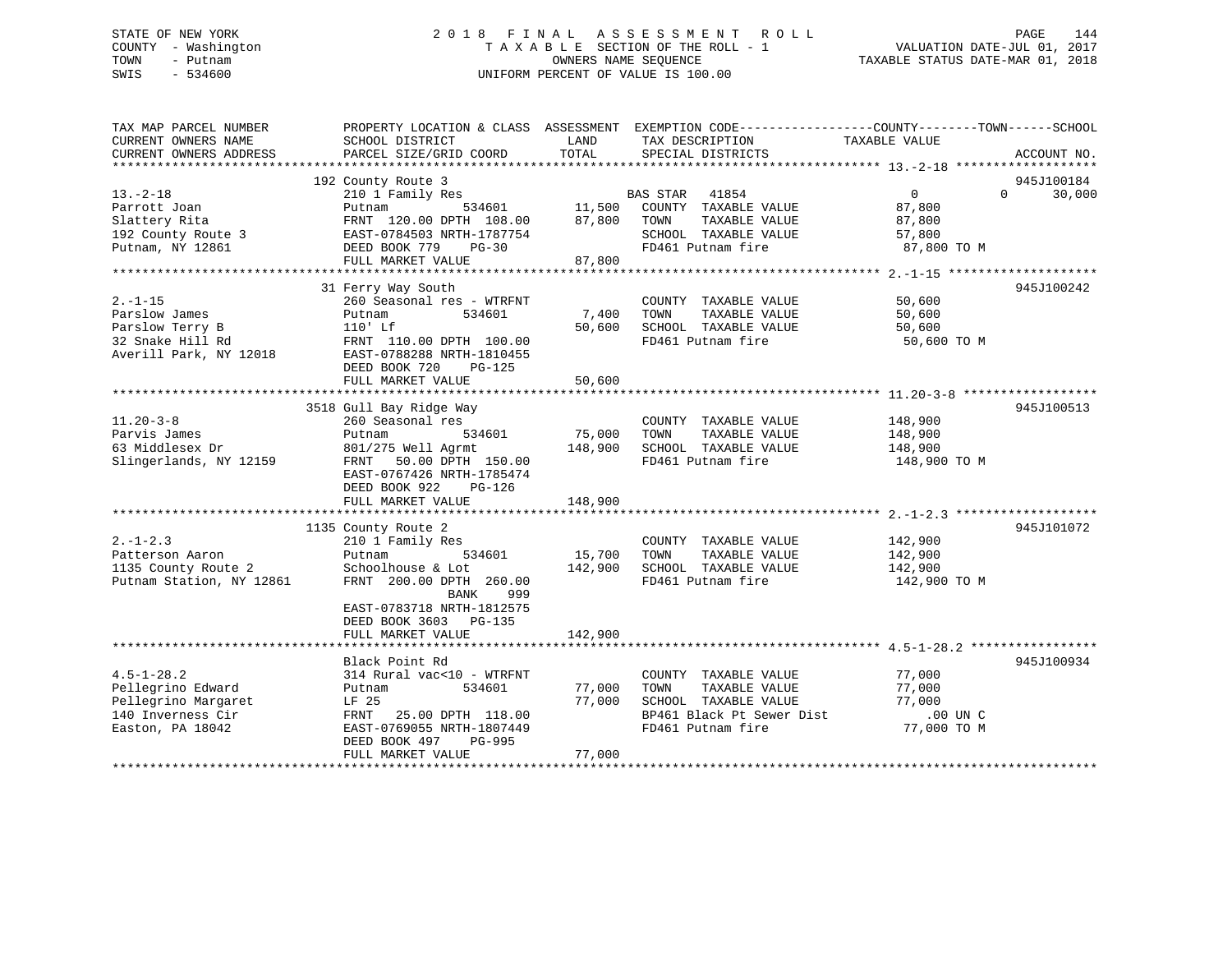## STATE OF NEW YORK 2 0 1 8 F I N A L A S S E S S M E N T R O L L PAGE 145 COUNTY - Washington T A X A B L E SECTION OF THE ROLL - 1 VALUATION DATE-JUL 01, 2017 TOWN - Putnam **CONNERS NAME SEQUENCE** TAXABLE STATUS DATE-MAR 01, 2018 SWIS - 534600 UNIFORM PERCENT OF VALUE IS 100.00

| TAX MAP PARCEL NUMBER                    |                                                  |                    | PROPERTY LOCATION & CLASS ASSESSMENT EXEMPTION CODE----------------COUNTY-------TOWN------SCHOOL |                          |                  |
|------------------------------------------|--------------------------------------------------|--------------------|--------------------------------------------------------------------------------------------------|--------------------------|------------------|
| CURRENT OWNERS NAME                      | SCHOOL DISTRICT                                  | LAND               | TAX DESCRIPTION                                                                                  | TAXABLE VALUE            |                  |
| CURRENT OWNERS ADDRESS                   | PARCEL SIZE/GRID COORD                           | TOTAL              | SPECIAL DISTRICTS                                                                                |                          | ACCOUNT NO.      |
|                                          |                                                  |                    |                                                                                                  |                          | 945J100690       |
| $4.5 - 1 - 29$                           | 2326 Black Point Rd<br>260 Seasonal res - WTRFNT |                    |                                                                                                  |                          |                  |
|                                          |                                                  |                    | COUNTY TAXABLE VALUE<br>TAXABLE VALUE                                                            | 466,000                  |                  |
| Pellegrino Edward                        | 534601<br>Putnam<br>LF 44                        | 246,200<br>466,000 | TOWN<br>SCHOOL TAXABLE VALUE                                                                     | 466,000<br>466,000       |                  |
| Pellegrino Margaret<br>140 Inverness Cir | FRNT<br>44.00 DPTH 118.00                        |                    | BP461 Black Pt Sewer Dist                                                                        | .00 UN C                 |                  |
| Easton, PA 18042                         | EAST-0769035 NRTH-1807420                        |                    | FD461 Putnam fire                                                                                | UN C.<br>466,000 TO M    |                  |
|                                          | DEED BOOK 497<br>PG-995                          |                    |                                                                                                  |                          |                  |
|                                          | FULL MARKET VALUE                                | 466,000            |                                                                                                  |                          |                  |
|                                          |                                                  |                    |                                                                                                  |                          |                  |
|                                          | 2378 Black Point Way                             |                    |                                                                                                  |                          | 945J100006       |
| $4.9 - 1 - 8$                            | 210 1 Family Res - WTRFNT                        |                    | COUNTY TAXABLE VALUE                                                                             | 449,800                  |                  |
| Peloso Timothy                           | 534601<br>Putnam                                 | 291,700            | TOWN<br>TAXABLE VALUE                                                                            | 449,800                  |                  |
| Peloso Sharon                            | LF 50                                            | 449,800            | SCHOOL TAXABLE VALUE                                                                             | 449,800                  |                  |
| 11 Judson Ln                             | 50.00 DPTH 415.00<br>FRNT                        |                    | BP461 Black Pt Sewer Dist                                                                        | .00 UN C                 |                  |
| Campbell Hall, NY 10916                  | 0.43<br>ACRES                                    |                    | FD461 Putnam fire                                                                                | ں ∪0.<br>10 GP, 849, 449 |                  |
|                                          | EAST-0768468 NRTH-1806345                        |                    |                                                                                                  |                          |                  |
|                                          | DEED BOOK 807<br>PG-332                          |                    |                                                                                                  |                          |                  |
|                                          | FULL MARKET VALUE                                | 449,800            |                                                                                                  |                          |                  |
|                                          |                                                  |                    |                                                                                                  |                          |                  |
|                                          | 2001 Mill Bay                                    |                    |                                                                                                  |                          | 945J100443       |
| $13. - 3 - 18$                           | 260 Seasonal res - WTRFNT                        |                    | COUNTY TAXABLE VALUE                                                                             | 40,300                   |                  |
| Perez Joseph                             | 534601<br>Putnam                                 | 5,800              | TAXABLE VALUE<br>TOWN                                                                            | 40,300                   |                  |
| 19 Idlewood Park Apt 6                   | 558/191                                          | 40,300             | SCHOOL TAXABLE VALUE                                                                             | 40,300                   |                  |
| Watervliet, NY 12189                     | FRNT 132.00 DPTH 132.00                          |                    | FD461 Putnam fire                                                                                | 40,300 TO M              |                  |
|                                          | EAST-0789145 NRTH-1790294                        |                    |                                                                                                  |                          |                  |
|                                          | DEED BOOK 3799 PG-153                            |                    |                                                                                                  |                          |                  |
|                                          | FULL MARKET VALUE                                | 40,300             |                                                                                                  |                          |                  |
|                                          | State Route 22                                   |                    |                                                                                                  |                          | 945J100499       |
| $12. - 3 - 6$                            |                                                  |                    |                                                                                                  | 29,081                   | 29,081<br>29,081 |
| Perry Eric                               | 322 Rural vac>10<br>534601<br>Putnam             | 94,500             | AGRI-D IND 41730<br>COUNTY TAXABLE VALUE                                                         | 65,419                   |                  |
| Perry Lori                               | ACRES<br>48.00                                   | 94,500             | TOWN<br>TAXABLE VALUE                                                                            | 65,419                   |                  |
| 11 Cherry Hill Rd                        | EAST-0777177 NRTH-1785851                        |                    | SCHOOL TAXABLE VALUE                                                                             | 65,419                   |                  |
| Carmel, NY 10512                         | DEED BOOK 3153 PG-114                            |                    | FD461 Putnam fire                                                                                | 94,500 TO M              |                  |
|                                          | FULL MARKET VALUE                                | 94,500             |                                                                                                  |                          |                  |
| MAY BE SUBJECT TO PAYMENT                |                                                  |                    |                                                                                                  |                          |                  |
| UNDER AGDIST LAW TIL 2025                |                                                  |                    |                                                                                                  |                          |                  |
|                                          |                                                  |                    |                                                                                                  |                          |                  |
|                                          | 22 Liddle-Harris Rd                              |                    |                                                                                                  |                          |                  |
| $12. - 3 - 6.2$                          | 242 Rurl res&rec                                 |                    | AGRI-D IND 41730                                                                                 | 8,475                    | 8,475<br>8,475   |
| Perry Eric                               | 534601<br>Putnam                                 | 47,000             | COUNTY TAXABLE VALUE                                                                             | 281,725                  |                  |
| Perry Lori                               | 18.60<br>ACRES                                   | 290,200            | TAXABLE VALUE<br>TOWN                                                                            | 281,725                  |                  |
| 11 Cherry Hill Rd                        | EAST-0776495 NRTH-1785287                        |                    | SCHOOL TAXABLE VALUE                                                                             | 281,725                  |                  |
| Carmel, NY 10512                         | DEED BOOK 3153 PG-114                            |                    | FD461 Putnam fire                                                                                | 290,200 TO M             |                  |
|                                          | FULL MARKET VALUE                                | 290,200            |                                                                                                  |                          |                  |
| MAY BE SUBJECT TO PAYMENT                |                                                  |                    |                                                                                                  |                          |                  |
| UNDER AGDIST LAW TIL 2025                |                                                  |                    |                                                                                                  |                          |                  |
|                                          |                                                  |                    |                                                                                                  |                          |                  |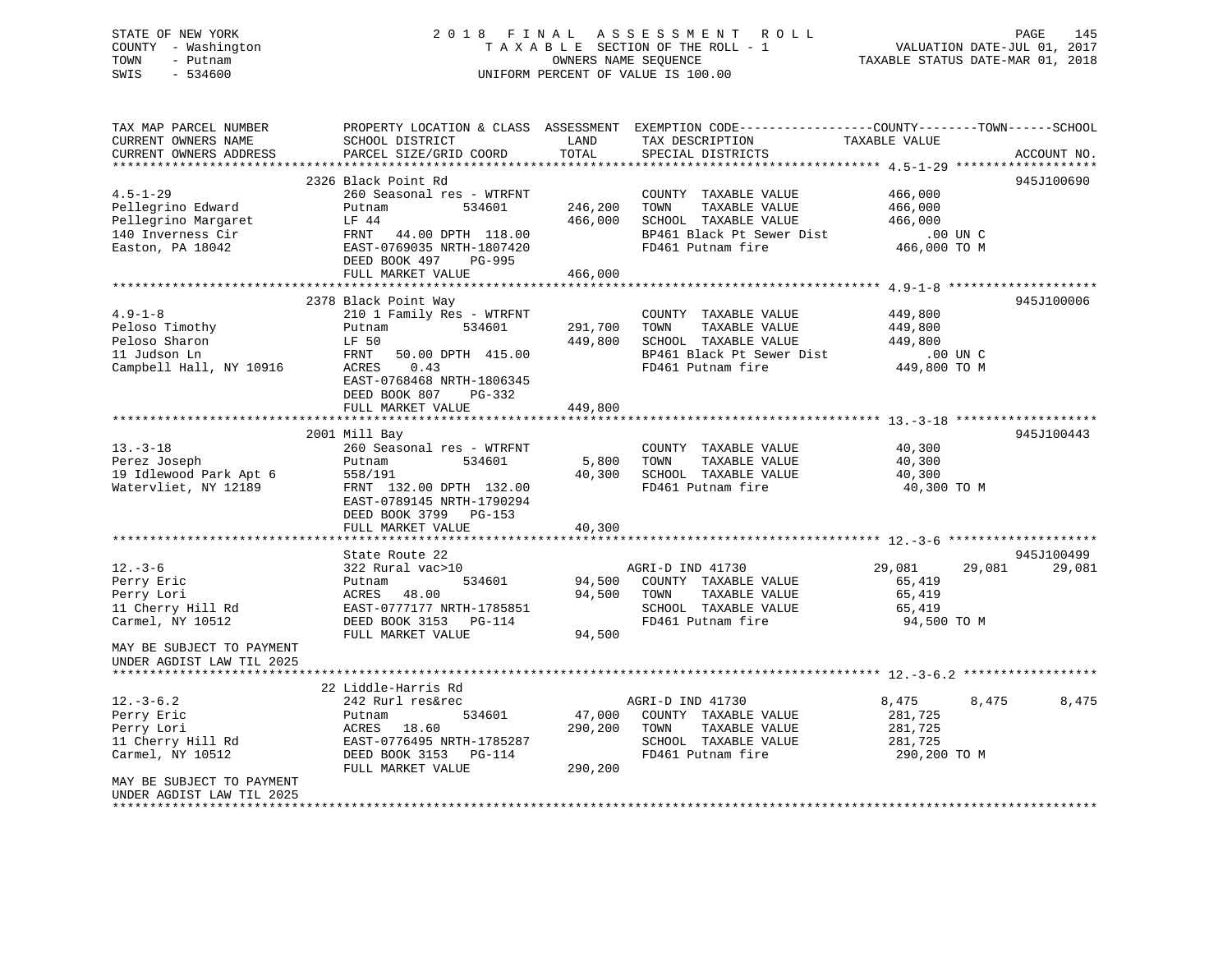| STATE OF NEW YORK<br>COUNTY - Washington<br>TOWN<br>- Putnam<br>SWIS<br>$-534600$ |                                                                              | OWNERS NAME SEQUENCE | 2018 FINAL ASSESSMENT ROLL<br>TAXABLE SECTION OF THE ROLL - 1<br>UNIFORM PERCENT OF VALUE IS 100.00 | PAGE<br>146<br>VALUATION DATE-JUL 01, 2017<br>TAXABLE STATUS DATE-MAR 01, 2018                  |
|-----------------------------------------------------------------------------------|------------------------------------------------------------------------------|----------------------|-----------------------------------------------------------------------------------------------------|-------------------------------------------------------------------------------------------------|
| TAX MAP PARCEL NUMBER                                                             |                                                                              |                      |                                                                                                     | PROPERTY LOCATION & CLASS ASSESSMENT EXEMPTION CODE---------------COUNTY-------TOWN------SCHOOL |
| CURRENT OWNERS NAME                                                               | SCHOOL DISTRICT                                                              | LAND<br>TOTAL        | TAX DESCRIPTION                                                                                     | TAXABLE VALUE                                                                                   |
| CURRENT OWNERS ADDRESS<br>***********************                                 | PARCEL SIZE/GRID COORD                                                       |                      | SPECIAL DISTRICTS                                                                                   | ACCOUNT NO.                                                                                     |
|                                                                                   | 4503 Crow Point Way                                                          |                      |                                                                                                     | 945J100112                                                                                      |
| $11.20 - 4 - 5$                                                                   | 260 Seasonal res - WTRFNT                                                    |                      | COUNTY TAXABLE VALUE                                                                                | 535,000                                                                                         |
| Perry Mark                                                                        | 534601<br>Putnam                                                             | 460,100              | TOWN<br>TAXABLE VALUE                                                                               | 535,000                                                                                         |
| Perry Marianne                                                                    | LF 100                                                                       | 535,000              | SCHOOL TAXABLE VALUE                                                                                | 535,000                                                                                         |
| 108 Jordan Blvd                                                                   | FRNT<br>96.00 DPTH 166.00                                                    |                      | FD461 Putnam fire                                                                                   | 535,000 TO M                                                                                    |
| Delmar, NY 12054                                                                  | ACRES<br>0.26<br>EAST-0766178 NRTH-1787231<br>DEED BOOK 3544 PG-309          |                      |                                                                                                     |                                                                                                 |
|                                                                                   | FULL MARKET VALUE                                                            | 535,000              |                                                                                                     |                                                                                                 |
|                                                                                   | ************************                                                     | ******************   |                                                                                                     |                                                                                                 |
|                                                                                   | 518 Gull Bay Rd                                                              |                      |                                                                                                     | 945J100519                                                                                      |
| $14.8 - 1 - 23$                                                                   | 260 Seasonal res - WTRFNT                                                    |                      | COUNTY TAXABLE VALUE                                                                                | 837,500                                                                                         |
| Peters on the Lake LLC                                                            | 534601<br>Putnam                                                             | 702,000              | TAXABLE VALUE<br>TOWN                                                                               | 837,500                                                                                         |
| 7 Knolls Rd                                                                       | LF 215                                                                       | 837,500              | SCHOOL TAXABLE VALUE                                                                                | 837,500                                                                                         |
| Schenectady, NY 12309                                                             | FRNT 50.00 DPTH 234.00<br>EAST-0766107 NRTH-1784976<br>DEED BOOK 3701 PG-191 |                      | FD461 Putnam fire                                                                                   | 837,500 TO M                                                                                    |
|                                                                                   | FULL MARKET VALUE                                                            | 837,500              |                                                                                                     |                                                                                                 |
|                                                                                   |                                                                              |                      |                                                                                                     |                                                                                                 |
|                                                                                   | 16254 State Route 22                                                         |                      |                                                                                                     | 945J100486                                                                                      |
| $15. - 1 - 15$<br>Peters Steven F Jr                                              | 210 1 Family Res<br>534601<br>Putnam                                         | 24,000               | BAS STAR 41854<br>COUNTY TAXABLE VALUE                                                              | $\overline{0}$<br>$\Omega$ and $\Omega$<br>30,000<br>58,600                                     |
| PO Box 70                                                                         | 3.40<br>ACRES                                                                |                      | 58,600 TOWN<br>TAXABLE VALUE                                                                        | 58,600                                                                                          |
| Putnam Station, NY 12861                                                          | EAST-0775010 NRTH-1779192                                                    |                      | SCHOOL TAXABLE VALUE                                                                                | 28,600                                                                                          |
|                                                                                   | DEED BOOK 2150 PG-22                                                         |                      | FD461 Putnam fire                                                                                   | 58,600 TO M                                                                                     |
|                                                                                   | FULL MARKET VALUE                                                            | 58,600               |                                                                                                     |                                                                                                 |
|                                                                                   |                                                                              |                      |                                                                                                     |                                                                                                 |
|                                                                                   | 371 Peterson Rd                                                              |                      |                                                                                                     | 945J101054                                                                                      |
| $12.-2-4.1$                                                                       | 240 Rural res                                                                |                      | BAS STAR 41854                                                                                      | $\overline{0}$<br>30,000<br>$\Omega$                                                            |
| Peterson Leslie                                                                   | 534601<br>Putnam                                                             | 55,000               | COUNTY TAXABLE VALUE                                                                                | 82,900                                                                                          |
| 371 Peterson Rd                                                                   | 3355/115 tower site, 3390                                                    | 82,900               | TAXABLE VALUE<br>TOWN                                                                               | 82,900                                                                                          |
| Putnam Station, NY 12861                                                          | ACRES<br>45.10                                                               |                      | SCHOOL TAXABLE VALUE                                                                                | 52,900                                                                                          |
|                                                                                   | EAST-0778591 NRTH-1791484<br>DEED BOOK 1863 PG-94                            |                      | CA002 Cons agri dst 2<br>FD461 Putnam fire                                                          | 82,900 TO<br>82,900 TO M                                                                        |
|                                                                                   | FULL MARKET VALUE                                                            | 82,900               |                                                                                                     |                                                                                                 |
|                                                                                   |                                                                              |                      |                                                                                                     |                                                                                                 |
|                                                                                   | Peterson Rd                                                                  |                      |                                                                                                     | 945J101054                                                                                      |
| $12. - 2 - 4.3$                                                                   | 322 Rural vac>10                                                             |                      | COUNTY TAXABLE VALUE                                                                                | 15,000                                                                                          |
| Peterson Leslie                                                                   | 534601<br>Putnam                                                             | 15,000               | TOWN<br>TAXABLE VALUE                                                                               | 15,000                                                                                          |
| 337 Peterson Rd                                                                   | ACRES 10.00                                                                  | 15,000               | SCHOOL TAXABLE VALUE                                                                                | 15,000                                                                                          |
| Putnam Station, NY 12861                                                          | EAST-0777753 NRTH-1791536                                                    |                      | CA002 Cons agri dst 2                                                                               | 15,000 TO                                                                                       |
|                                                                                   | DEED BOOK 765<br>$PG-26$                                                     |                      | FD461 Putnam fire                                                                                   | 15,000 TO M                                                                                     |
| <b>+++++++++++++++++++++++</b>                                                    | FULL MARKET VALUE                                                            | 15,000               |                                                                                                     |                                                                                                 |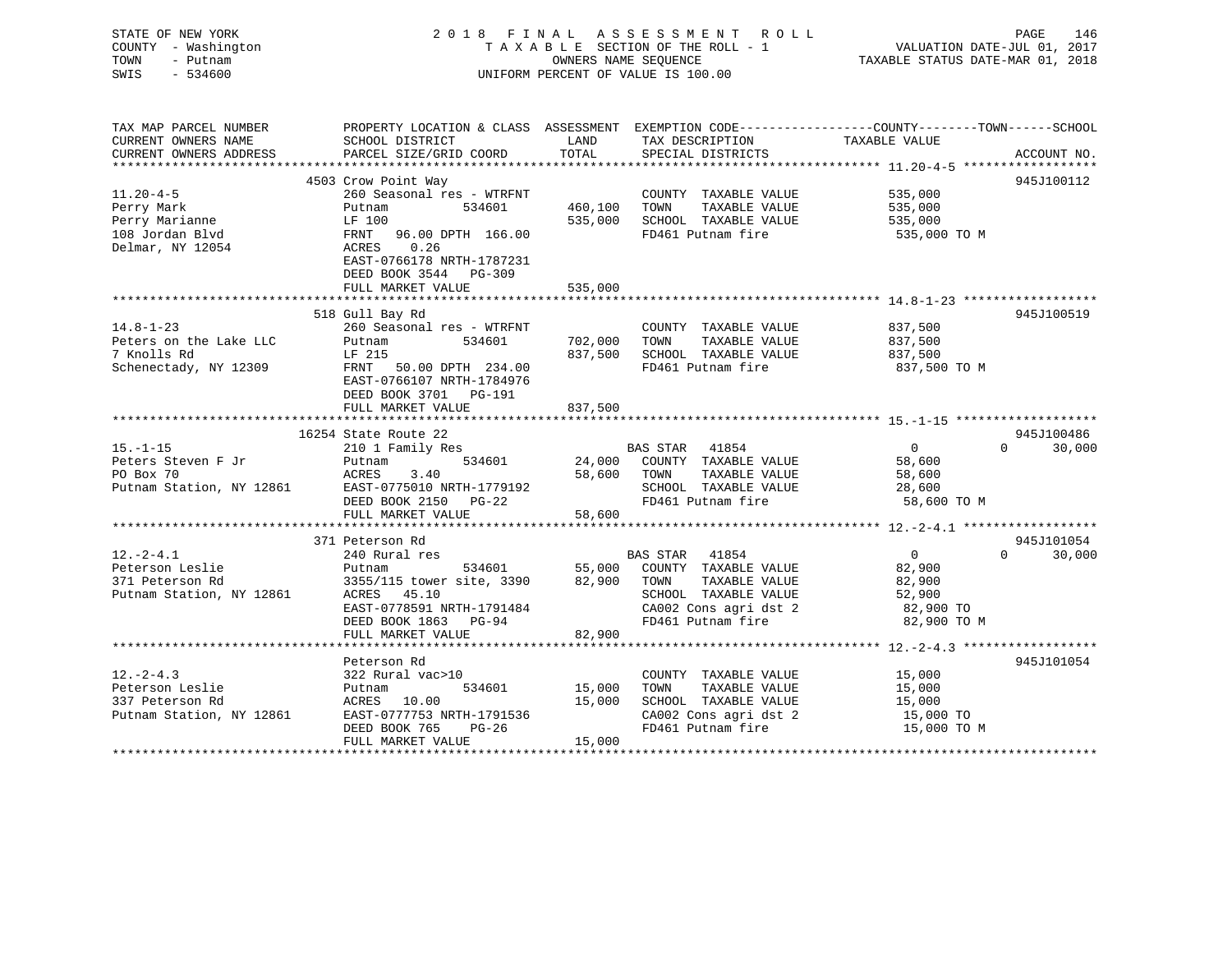## STATE OF NEW YORK 2 0 1 8 F I N A L A S S E S S M E N T R O L L PAGE 147 COUNTY - Washington T A X A B L E SECTION OF THE ROLL - 1 VALUATION DATE-JUL 01, 2017 TOWN - Putnam OWNERS NAME SEQUENCE TAXABLE STATUS DATE-MAR 01, 2018 SWIS - 534600 UNIFORM PERCENT OF VALUE IS 100.00

| TAX MAP PARCEL NUMBER<br>CURRENT OWNERS NAME<br>CURRENT OWNERS ADDRESS                                                                                           | SCHOOL DISTRICT<br>PARCEL SIZE/GRID COORD                                                                                                                                      | PROPERTY LOCATION & CLASS ASSESSMENT EXEMPTION CODE---------------COUNTY-------TOWN-----SCHOOL<br>TAX DESCRIPTION TAXABLE VALUE<br>LAND<br>TOTAL<br>SPECIAL DISTRICTS                                                                                            | ACCOUNT NO.                                                                                                                                                                           |
|------------------------------------------------------------------------------------------------------------------------------------------------------------------|--------------------------------------------------------------------------------------------------------------------------------------------------------------------------------|------------------------------------------------------------------------------------------------------------------------------------------------------------------------------------------------------------------------------------------------------------------|---------------------------------------------------------------------------------------------------------------------------------------------------------------------------------------|
| $1.18 - 1 - 24$<br>Petruccio Judith Trustee<br>Mitko Gregory Trustee<br>701 Pelham Rd #3B<br>New Rochelle, NY 10805                                              | 2212 Black Point Rd<br>Putnam<br>LF79<br>FRNT<br>75.00 DPTH 225.00<br>EAST-0770686 NRTH-1809565<br>DEED BOOK 3420 PG-66<br>FULL MARKET VALUE                                   | 280 Res Multiple - WTRFNT WET WAR CT 41121<br>$534601$ 430,500 BAS STAR 41854<br>2209 & 2212 Black Pt Rd 675,500 COUNTY TAXABLE VALUE<br>TAXABLE VALUE<br>TOWN<br>TOWN TAAADDE VALUE 645,500<br>SCHOOL TAXABLE VALUE 645,500 UNC<br>FD461 Putnam fire<br>675,500 | 945J100146<br>33,000<br>12,000<br>$\overline{0}$<br>$\overline{0}$<br>$\overline{0}$<br>30,000<br>642,500<br>663,500<br>675,500 TO M                                                  |
| $11.20 - 4 - 17$<br>Pfaffenbach Vivian Le<br>Plailembach vierner<br>Pfaffenbach Peter I<br>68 St Stephens Lane West<br>- Alexandrian Vierner<br>Scotia, NY 12302 | 4215 Link Way<br>210 1 Family Res - WTRFNT<br>Putnam<br>534601<br>LF 60<br>FRNT 45.00 DPTH 180.00<br>EAST-0766716 NRTH-1786499<br>DEED BOOK 764<br>PG-203<br>FULL MARKET VALUE | COUNTY TAXABLE VALUE<br>373,500<br>TOWN<br>TAXABLE VALUE<br>518,500<br>SCHOOL TAXABLE VALUE 518,500<br>FD461 Putnam fire<br>518,500                                                                                                                              | 945J100529<br>518,500<br>518,500<br>518,500 TO M                                                                                                                                      |
| $7.12 - 2 - 6$<br>Phelan James D Jr<br>116 E 73 St<br>New York, NY 10021                                                                                         | 2031 Lake George Way South<br>260 Seasonal res<br>534601<br>Putnam<br>ACRES<br>1.40<br>EAST-0767671 NRTH-1797135<br>DEED BOOK 460<br>PG-778<br>FULL MARKET VALUE               | COUNTY TAXABLE VALUE<br>95,200<br>TOWN<br>TAXABLE VALUE<br>175,000<br>SCHOOL TAXABLE VALUE<br>FD461 Putnam fire<br>175,000                                                                                                                                       | 945J100530<br>175,000<br>175,000<br>175,000<br>175,000 TO M                                                                                                                           |
| $8. -2 - 4.7$<br>Phillips Eugene<br>16692 State Route 22<br>Putnam, NY 12861                                                                                     | Peterson Rd<br>322 Rural vac>10<br>534601<br>Putnam<br>Lot 4<br>ACRES 16.23<br>EAST-0776595 NRTH-1796364<br>DEED BOOK 912<br>$PG-13$<br>FULL MARKET VALUE                      | COUNTY TAXABLE VALUE<br>21,200<br>TOWN<br>TAXABLE VALUE<br>21,200<br>SCHOOL TAXABLE VALUE<br>FD461 Putnam fire<br>21,200                                                                                                                                         | 945J101076<br>21,200<br>21,200<br>21,200<br>21,200 TO M                                                                                                                               |
| $13.-1-10$<br>Phillips Eugene<br>16692 State Route 22<br>Putnam Sta, NY 12861                                                                                    | 16692 State Route 22<br>210 1 Family Res<br>534601<br>Putnam<br>ACRES<br>1.60<br>EAST-0780761 NRTH-1788524<br>DEED BOOK 448<br>PG-446<br>FULL MARKET VALUE                     | VET WAR CT 41121<br>17,300 AGED-ALL 41800<br>68,800 ENH STAR 41834<br>COUNTY TAXABLE VALUE<br>TOWN<br>TAXABLE VALUE<br>68,800 SCHOOL TAXABLE VALUE<br>FD461 Putnam fire                                                                                          | 945J100335<br>10,320<br>$\overline{\phantom{0}}$<br>10,320<br>29,240<br>29,240<br>34,400<br>34,400<br>$\overline{0}$<br>$\overline{0}$<br>29,240<br>29,240<br>$\Omega$<br>68,800 TO M |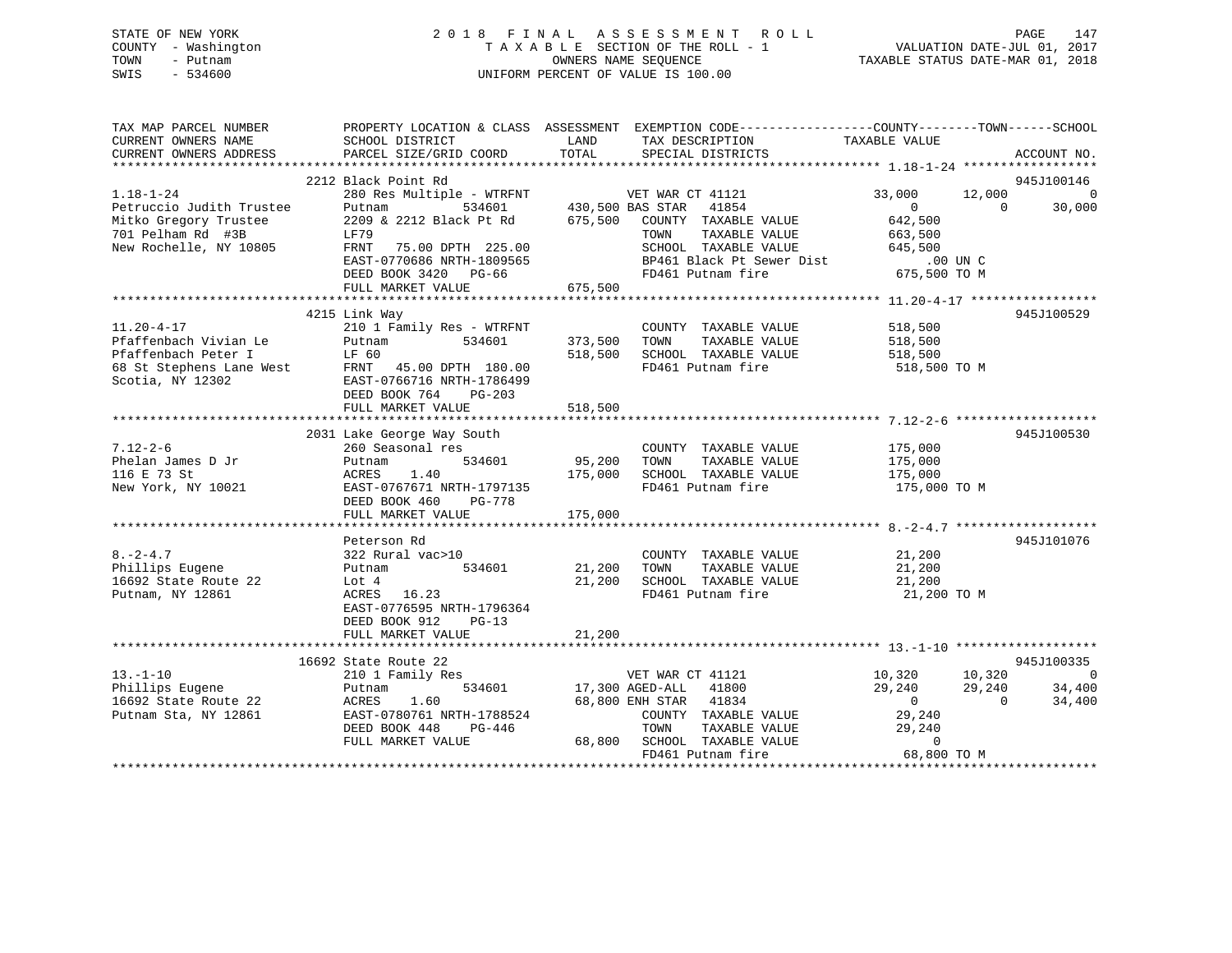## STATE OF NEW YORK 2 0 1 8 F I N A L A S S E S S M E N T R O L L PAGE 148 COUNTY - Washington T A X A B L E SECTION OF THE ROLL - 1 VALUATION DATE-JUL 01, 2017 TOWN - Putnam OWNERS NAME SEQUENCE TAXABLE STATUS DATE-MAR 01, 2018 SWIS - 534600 UNIFORM PERCENT OF VALUE IS 100.00

TAX MAP PARCEL NUMBER PROPERTY LOCATION & CLASS ASSESSMENT EXEMPTION CODE------------------COUNTY--------TOWN------SCHOOL

| CURRENT OWNERS NAME         | SCHOOL DISTRICT            | LAND     | TAX DESCRIPTION           | TAXABLE VALUE |             |
|-----------------------------|----------------------------|----------|---------------------------|---------------|-------------|
| CURRENT OWNERS ADDRESS      | PARCEL SIZE/GRID COORD     | TOTAL    | SPECIAL DISTRICTS         |               | ACCOUNT NO. |
|                             |                            |          |                           |               |             |
|                             | 2384 Black Point Way       |          |                           |               | 945J100400  |
| $4.9 - 1 - 9$               | 210 1 Family Res - WTRFNT  |          | COUNTY TAXABLE VALUE      | 594,000       |             |
| Pichi Michael               | Putnam<br>534601           | 435,000  | TOWN<br>TAXABLE VALUE     | 594,000       |             |
| 50 Day Ave                  | LF 150                     | 594,000  | SCHOOL TAXABLE VALUE      | 594,000       |             |
| Tenafly, NJ 07670           | ACRES<br>1.20              |          | BP461 Black Pt Sewer Dist | $.00$ UN C    |             |
|                             | EAST-0768383 NRTH-1806292  |          | FD461 Putnam fire         | 594,000 TO M  |             |
|                             | DEED BOOK 747<br>$PG-238$  |          |                           |               |             |
|                             | FULL MARKET VALUE          | 594,000  |                           |               |             |
|                             |                            |          |                           |               |             |
|                             | 158 Hutton Square Rd       |          |                           |               | 945J100109  |
| $13.-3-25.1$                | 312 Vac w/imprv            |          | COUNTY TAXABLE VALUE      | 134,800       |             |
| Pichi Michael               | 534601<br>Putnam           | 133,300  | TOWN<br>TAXABLE VALUE     | 134,800       |             |
| 50 Day Ave                  | ACRES 103.00               | 134,800  | SCHOOL TAXABLE VALUE      | 134,800       |             |
| Tenafly, NJ 07670           | EAST-0788535 NRTH-1791365  |          | FD461 Putnam fire         | 134,800 TO M  |             |
|                             | DEED BOOK 2737 PG-97       |          |                           |               |             |
|                             | FULL MARKET VALUE          | 134,800  |                           |               |             |
|                             |                            |          |                           |               |             |
|                             |                            |          |                           |               |             |
|                             | 5213 Sagamore Rd           |          |                           |               | 945J100669  |
| $12. - 4 - 2$               | 210 1 Family Res - WTRFNT  |          | COUNTY TAXABLE VALUE      | 1200,000      |             |
| Pinelli John                | 534601<br>Putnam           | 689,752  | TAXABLE VALUE<br>TOWN     | 1200,000      |             |
| Pinelli Vanessa             | LF 300                     | 1200,000 | SCHOOL TAXABLE VALUE      | 1200,000      |             |
| 125 Odyssey Dr              | 999<br>ACRES<br>6.90 BANK  |          | FD461 Putnam fire         | 1200,000 TO M |             |
| Chester, NY 10918           | EAST-0767247 NRTH-1790060  |          |                           |               |             |
|                             | DEED BOOK 782<br>$PG-209$  |          |                           |               |             |
|                             | FULL MARKET VALUE          | 1200,000 |                           |               |             |
|                             |                            |          |                           |               |             |
|                             | 36 Lillie Ln               |          |                           |               | 945J100391  |
| $8. - 2 - 5.11$             | 210 1 Family Res           |          | COUNTY TAXABLE VALUE      | 138,900       |             |
| Pinkowski John D            | 534601<br>Putnam           | 33,500   | TAXABLE VALUE<br>TOWN     | 138,900       |             |
| 36 Lillie Ln                | Charter Brook Preserve     | 138,900  | SCHOOL TAXABLE VALUE      | 138,900       |             |
| Putnam Station, NY 12861    | Sub Lot 11                 |          | FD461 Putnam fire         | 138,900 TO M  |             |
|                             | 8.50<br>ACRES              |          |                           |               |             |
|                             | EAST-0776389 NRTH-1799355  |          |                           |               |             |
|                             | DEED BOOK 724<br>PG-218    |          |                           |               |             |
|                             | FULL MARKET VALUE          | 138,900  |                           |               |             |
|                             |                            |          |                           |               |             |
|                             | 2028 Lake George Way South |          |                           |               | 945J100543  |
| $7.12 - 2 - 18$             | 260 Seasonal res - WTRFNT  |          | COUNTY TAXABLE VALUE      | 587,500       |             |
| Pontier's Lake Retreat, LLC | 534601<br>Putnam           | 315,600  | TOWN<br>TAXABLE VALUE     | 587,500       |             |
| 254 Mt. Prospect Ave        | 662/347 708/194            | 587,500  | SCHOOL TAXABLE VALUE      | 587,500       |             |
|                             |                            |          | FD461 Putnam fire         |               |             |
| Clifton, NJ 07012           | LF 47                      |          |                           | 587,500 TO M  |             |
|                             | FRNT 134.00 DPTH 185.00    |          |                           |               |             |
|                             | EAST-0767570 NRTH-1797332  |          |                           |               |             |
|                             | DEED BOOK 3430<br>$PG-254$ |          |                           |               |             |
|                             | FULL MARKET VALUE          | 587,500  |                           |               |             |
|                             |                            |          |                           |               |             |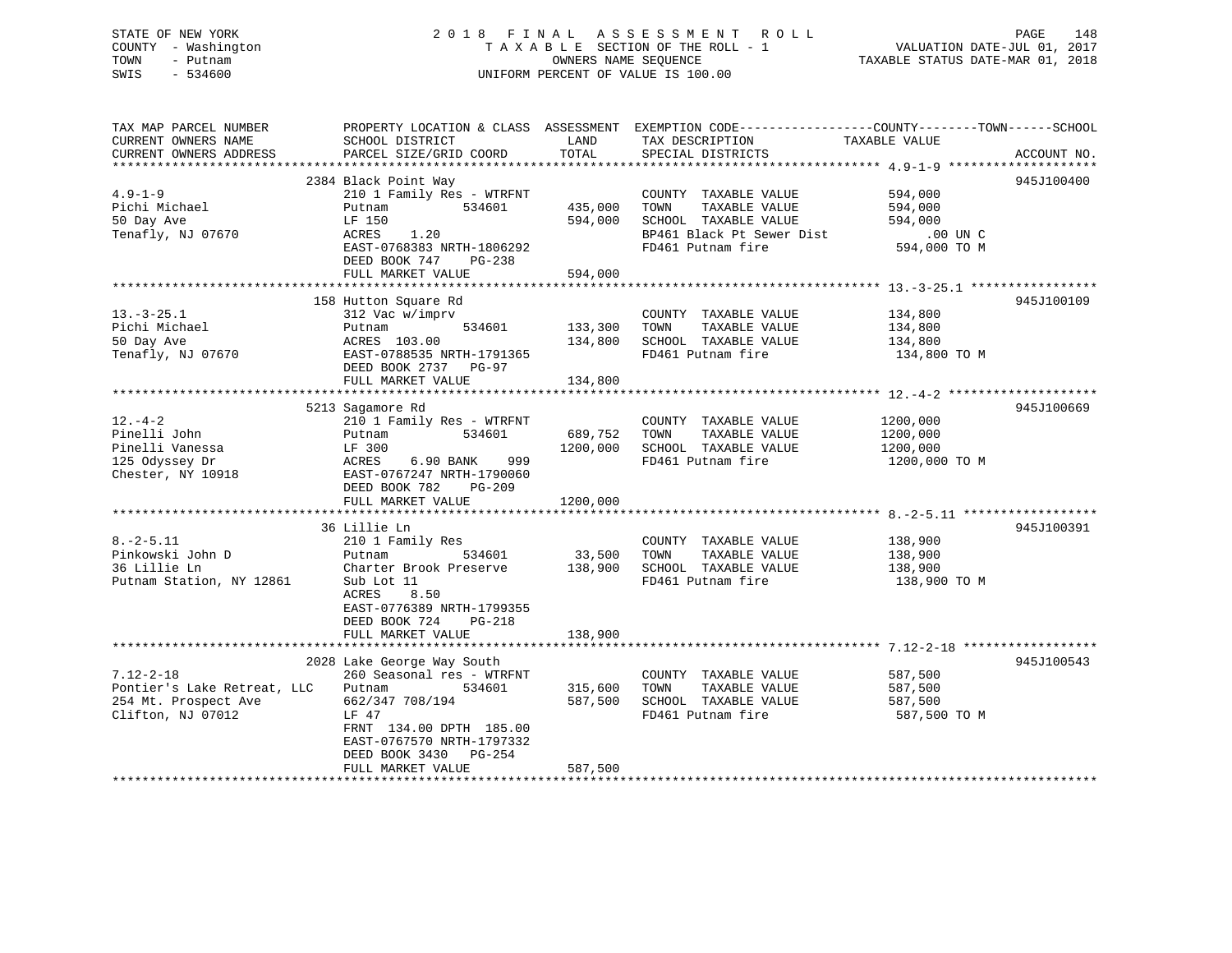## STATE OF NEW YORK 2 0 1 8 F I N A L A S S E S S M E N T R O L L PAGE 149 COUNTY - Washington T A X A B L E SECTION OF THE ROLL - 1 VALUATION DATE-JUL 01, 2017 TOWN - Putnam **CONNERS NAME SEQUENCE** TAXABLE STATUS DATE-MAR 01, 2018 SWIS - 534600 UNIFORM PERCENT OF VALUE IS 100.00

| TAX MAP PARCEL NUMBER        | PROPERTY LOCATION & CLASS ASSESSMENT             |         | EXEMPTION CODE-----------------COUNTY-------TOWN------SCHOOL |                |                    |
|------------------------------|--------------------------------------------------|---------|--------------------------------------------------------------|----------------|--------------------|
| CURRENT OWNERS NAME          | SCHOOL DISTRICT                                  | LAND    | TAX DESCRIPTION                                              | TAXABLE VALUE  |                    |
| CURRENT OWNERS ADDRESS       | PARCEL SIZE/GRID COORD                           | TOTAL   | SPECIAL DISTRICTS                                            |                | ACCOUNT NO.        |
|                              | 16177 State Route 22                             |         |                                                              |                | 945J100485         |
| $15. - 1 - 16$               | 312 Vac w/imprv                                  |         | COUNTY TAXABLE VALUE                                         | 24,700         |                    |
| Porcaro Simone               | Putnam<br>534601                                 | 24,300  | TOWN<br>TAXABLE VALUE                                        | 24,700         |                    |
| Porcaro Janice               | ACRES<br>9.30                                    | 24,700  | SCHOOL TAXABLE VALUE                                         | 24,700         |                    |
| 126 Weber Ave                | EAST-0773854 NRTH-1778335                        |         | FD461 Putnam fire                                            | 24,700 TO M    |                    |
| Sayreville, NJ 08872         | DEED BOOK 503<br>PG-1024                         |         |                                                              |                |                    |
|                              | FULL MARKET VALUE                                | 24,700  |                                                              |                |                    |
|                              |                                                  |         |                                                              |                |                    |
|                              | 16975 State Route 22                             |         |                                                              |                |                    |
| $13. - 1 - 1.8$              | 270 Mfg housing                                  |         | VET WAR CT 41121                                             | 7,230          | 7,230<br>$\Omega$  |
| Pulling Barry -LE-           | Putnam<br>534601                                 |         | 31,800 ENH STAR<br>41834                                     | $\overline{0}$ | $\Omega$<br>48,200 |
| Pulling Krisleen -LE-        | ACRES<br>14.30                                   | 48,200  | COUNTY TAXABLE VALUE                                         | 40,970         |                    |
| Sarah Surprise               | EAST-0781923 NRTH-1793699                        |         | TAXABLE VALUE<br>TOWN                                        | 40,970         |                    |
| 85 Homewood Ave              | DEED BOOK 3918<br>$PG-5$                         |         | SCHOOL TAXABLE VALUE                                         | $\mathbf 0$    |                    |
| Watervliet, NY 12189         | FULL MARKET VALUE                                |         | 48,200 FD461 Putnam fire                                     | 48,200 TO M    |                    |
| PRIOR OWNER ON 3/01/2018     |                                                  |         |                                                              |                |                    |
| Pulling Barry                |                                                  |         |                                                              |                |                    |
| **************               |                                                  |         |                                                              |                |                    |
|                              | 5 Sunset Ln                                      |         |                                                              |                | 945J101058         |
| $16. - 1 - 17$               | 210 1 Family Res                                 |         | <b>BAS STAR</b><br>41854                                     | $\overline{0}$ | 30,000<br>$\Omega$ |
| Purkey Mackie                | 534601<br>Putnam                                 | 32,900  | COUNTY TAXABLE VALUE                                         | 128,700        |                    |
| Purkey Amy                   | 7.88<br>ACRES                                    | 128,700 | TAXABLE VALUE<br>TOWN                                        | 128,700        |                    |
| 5 Sunset Ln                  | EAST-0781471 NRTH-1782840                        |         | SCHOOL TAXABLE VALUE                                         | 98,700         |                    |
| PO Box 41                    | DEED BOOK 644<br>$PG-8$                          |         | FD461 Putnam fire                                            | 128,700 TO M   |                    |
| Putnam Station, NY 12861     | FULL MARKET VALUE                                | 128,700 |                                                              |                |                    |
|                              |                                                  |         |                                                              |                | 945J100164         |
| $5. - 2 - 9$                 | 720 County Route 2<br>151 Fruit crop<br>- WTRFNT |         | COUNTY TAXABLE VALUE                                         | 394,500        |                    |
| Putnam Management Properties | Putnam<br>534601                                 | 279,200 | TAXABLE VALUE<br>TOWN                                        | 394,500        |                    |
| PO Box 105                   | Orchard 1 Mobile Home                            | 394,500 | SCHOOL TAXABLE VALUE                                         | 394,500        |                    |
| Putnam, NY 12861             | Bdry Ln Adjstmt 1873-345                         |         | CA002 Cons agri dst 2                                        | 394,500 TO     |                    |
|                              | ACRES 127.10                                     |         | FD461 Putnam fire                                            | 394,500 TO M   |                    |
|                              | EAST-0791181 NRTH-1802718                        |         |                                                              |                |                    |
|                              | DEED BOOK 1917 PG-267                            |         |                                                              |                |                    |
|                              | FULL MARKET VALUE                                | 394,500 |                                                              |                |                    |
|                              |                                                  |         |                                                              |                |                    |
|                              | 16783 State Route 22                             |         |                                                              |                | 945J101099         |
| $13.-1-8.1$                  | 652 Govt bldgs                                   |         | COUNTY TAXABLE VALUE                                         | 155,100        |                    |
| Putnam Station Mgmnt Corp    | 534601<br>Putnam                                 | 13,900  | TOWN<br>TAXABLE VALUE                                        | 155,100        |                    |
| 15 Harrison Ave              | Post Office                                      | 155,100 | SCHOOL TAXABLE VALUE                                         | 155,100        |                    |
| Brooklyn, NY 11211           | Lease $643/24$                                   |         | FD461 Putnam fire                                            | 155,100 TO M   |                    |
|                              | FRNT 140.00 DPTH 240.00                          |         |                                                              |                |                    |
|                              | EAST-0782150 NRTH-1790341                        |         |                                                              |                |                    |
|                              | DEED BOOK 3806<br>$PG-5$                         |         |                                                              |                |                    |
|                              | FULL MARKET VALUE                                | 155,100 |                                                              |                |                    |
|                              |                                                  |         |                                                              |                |                    |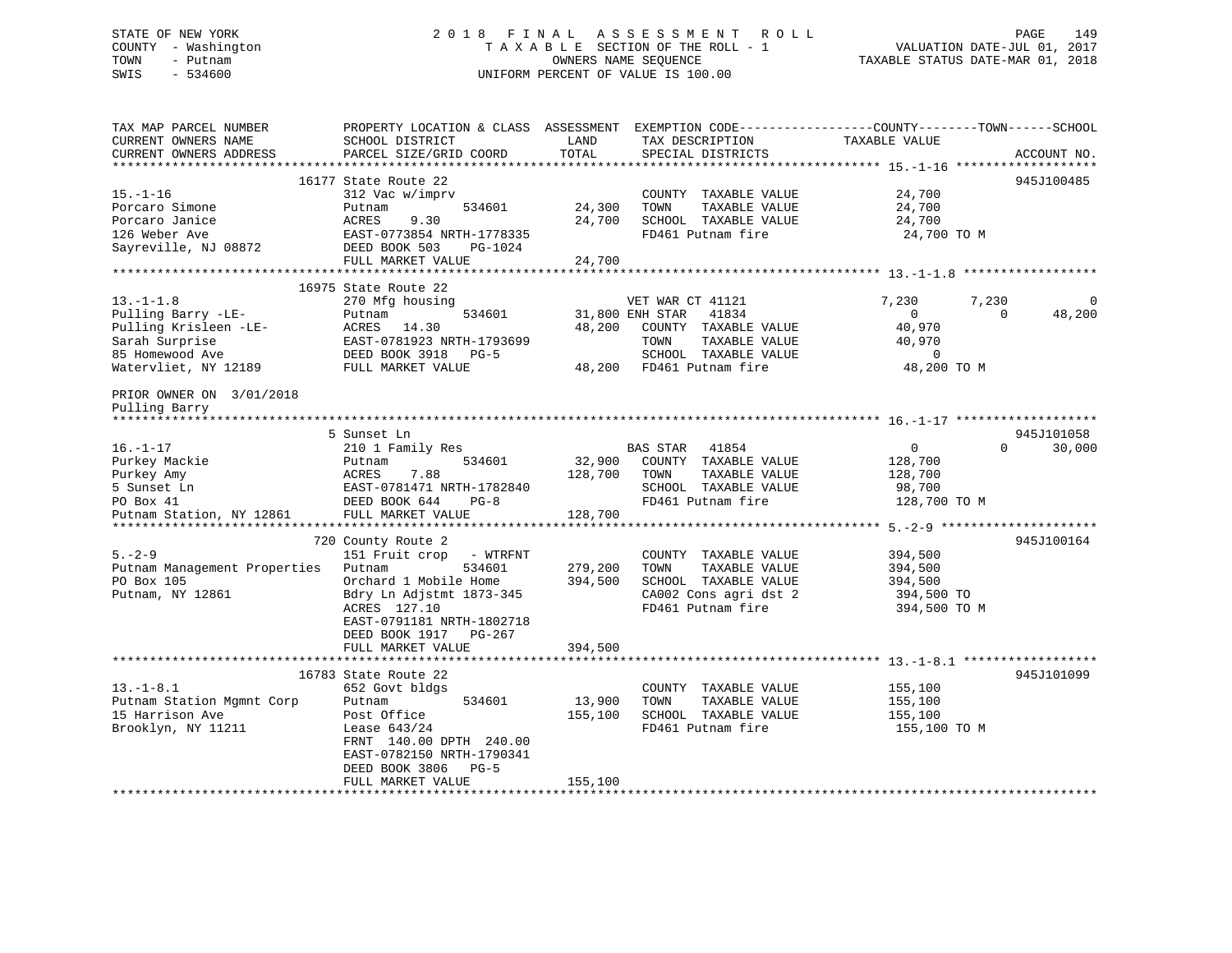## STATE OF NEW YORK 2 0 1 8 F I N A L A S S E S S M E N T R O L L PAGE 150 COUNTY - Washington T A X A B L E SECTION OF THE ROLL - 1 VALUATION DATE-JUL 01, 2017 TOWN - Putnam OWNERS NAME SEQUENCE TAXABLE STATUS DATE-MAR 01, 2018 SWIS - 534600 UNIFORM PERCENT OF VALUE IS 100.00

| TAX MAP PARCEL NUMBER<br>CURRENT OWNERS NAME<br>CURRENT OWNERS ADDRESS                                                                                                                                                                                                                  | PROPERTY LOCATION & CLASS ASSESSMENT<br>SCHOOL DISTRICT<br>PARCEL SIZE/GRID COORD                                                                                                                                                                                                                  | LAND<br>TOTAL                                               | TAX DESCRIPTION<br>SPECIAL DISTRICTS                                                                                                                                                                                                                                   | EXEMPTION CODE-----------------COUNTY-------TOWN------SCHOOL<br>TAXABLE VALUE                                                                | ACCOUNT NO.                    |
|-----------------------------------------------------------------------------------------------------------------------------------------------------------------------------------------------------------------------------------------------------------------------------------------|----------------------------------------------------------------------------------------------------------------------------------------------------------------------------------------------------------------------------------------------------------------------------------------------------|-------------------------------------------------------------|------------------------------------------------------------------------------------------------------------------------------------------------------------------------------------------------------------------------------------------------------------------------|----------------------------------------------------------------------------------------------------------------------------------------------|--------------------------------|
|                                                                                                                                                                                                                                                                                         |                                                                                                                                                                                                                                                                                                    |                                                             |                                                                                                                                                                                                                                                                        |                                                                                                                                              |                                |
| $13 - 2 - 5$<br>Quesnel Amy<br>Van Zutphen Kristin<br>123 County Route 2<br>Putnam Station, NY 12861 DEED BOOK 3547 PG-246                                                                                                                                                              | 117 County Route 2<br>210 1 Family Res<br>534601<br>Putnam<br>FRNT 156.00 DPTH 235.00<br>EAST-0783901 NRTH-1792335                                                                                                                                                                                 | 14,200<br>35,000                                            | COUNTY TAXABLE VALUE<br>TOWN<br>TAXABLE VALUE<br>SCHOOL TAXABLE VALUE<br>FD461 Putnam fire                                                                                                                                                                             | 35,000<br>35,000<br>35,000<br>35,000 TO M                                                                                                    | 945J100137                     |
|                                                                                                                                                                                                                                                                                         | FULL MARKET VALUE                                                                                                                                                                                                                                                                                  | 35,000                                                      |                                                                                                                                                                                                                                                                        |                                                                                                                                              |                                |
|                                                                                                                                                                                                                                                                                         |                                                                                                                                                                                                                                                                                                    |                                                             |                                                                                                                                                                                                                                                                        |                                                                                                                                              |                                |
| $13.-2-20.1$<br>Ouesnel Ricky<br>VanZutphen Kristen<br>123 County Route 2<br>Putnam, NY 12861                                                                                                                                                                                           | 139 & 171 County Route 3<br>242 Rurl res&rec<br>534601<br>Putnam<br>ACRES 203.60<br>EAST-0784196 NRTH-1788586<br>DEED BOOK 3085 PG-313<br>FULL MARKET VALUE                                                                                                                                        | 160,500<br>222,200<br>222,200                               | AG DIST<br>41720<br>COUNTY TAXABLE VALUE<br>TOWN<br>TAXABLE VALUE<br>SCHOOL TAXABLE VALUE<br>CA002 Cons agri dst 2<br>49,358 EX                                                                                                                                        | 49,358<br>49,358<br>172,842<br>172,842<br>172,842<br>172,842 TO                                                                              | 945J101056<br>49,358           |
| MAY BE SUBJECT TO PAYMENT                                                                                                                                                                                                                                                               |                                                                                                                                                                                                                                                                                                    |                                                             | FD461 Putnam fire                                                                                                                                                                                                                                                      | 222,200 TO M                                                                                                                                 |                                |
| UNDER AGDIST LAW TIL 2022                                                                                                                                                                                                                                                               |                                                                                                                                                                                                                                                                                                    |                                                             |                                                                                                                                                                                                                                                                        |                                                                                                                                              |                                |
|                                                                                                                                                                                                                                                                                         |                                                                                                                                                                                                                                                                                                    |                                                             |                                                                                                                                                                                                                                                                        |                                                                                                                                              |                                |
| $15. - 1 - 7.1$<br>Quesnel Ricky S<br>Ouesnel Deborah L<br>123 County Route 2<br>Putnam, NY 12861<br>MAY BE SUBJECT TO PAYMENT<br>UNDER AGDIST LAW TIL 2025<br>$15. - 1 - 8.2$<br>Quesnel Ricky S<br>Quesnel Amy<br>123 County Route 2<br>Putnam, NY 12861<br>MAY BE SUBJECT TO PAYMENT | State Route 22<br>322 Rural vac>10<br>534601<br>Putnam<br>22.30<br>ACRES<br>EAST-0777613 NRTH-1783719<br>DEED BOOK 868<br>PG-195<br>FULL MARKET VALUE<br>Lake Rd<br>322 Rural vac>10<br>534601<br>Putnam<br>ACRES 110.00<br>EAST-0778779 NRTH-1784588<br>DEED BOOK 1929 PG-18<br>FULL MARKET VALUE | 39,000<br>39,000<br>39,000<br>123,800<br>123,800<br>123,800 | AGRI-D IND 41730<br>COUNTY TAXABLE VALUE<br>TOWN<br>TAXABLE VALUE<br>SCHOOL TAXABLE VALUE<br>FD461 Putnam fire<br>AG DIST<br>41720<br>COUNTY TAXABLE VALUE<br>TOWN<br>TAXABLE VALUE<br>SCHOOL TAXABLE VALUE<br>CA002 Cons agri dst 2<br>78,665 EX<br>FD461 Putnam fire | 26,742<br>26,742<br>12,258<br>12,258<br>12,258<br>39,000 TO M<br>78,665<br>78,665<br>45,135<br>45,135<br>45,135<br>45,135 TO<br>123,800 TO M | 945J100587<br>26,742<br>78,665 |
| UNDER AGDIST LAW TIL 2022                                                                                                                                                                                                                                                               |                                                                                                                                                                                                                                                                                                    |                                                             |                                                                                                                                                                                                                                                                        |                                                                                                                                              |                                |
| $14.11 - 3 - 2$<br>Quick Stephen C Trustee<br>Quick Family Trust<br>C/O Custer Quick<br>27 Donegal Way<br>Saratoga Springs, NY 12866                                                                                                                                                    | 690 Gull Bay Rd<br>260 Seasonal res - WTRFNT<br>534601<br>Putnam<br>LF 75<br>$14.-3-2$<br>FRNT<br>75.00 DPTH 62.00<br>EAST-0764512 NRTH-1781798<br>DEED BOOK 3386<br>PG-183                                                                                                                        | 262,500<br>397,000                                          | COUNTY TAXABLE VALUE<br>TOWN<br>TAXABLE VALUE<br>SCHOOL TAXABLE VALUE<br>FD461 Putnam fire                                                                                                                                                                             | 397,000<br>397,000<br>397,000<br>397,000 TO M                                                                                                | 945J100547                     |
|                                                                                                                                                                                                                                                                                         | FULL MARKET VALUE                                                                                                                                                                                                                                                                                  | 397,000                                                     |                                                                                                                                                                                                                                                                        |                                                                                                                                              |                                |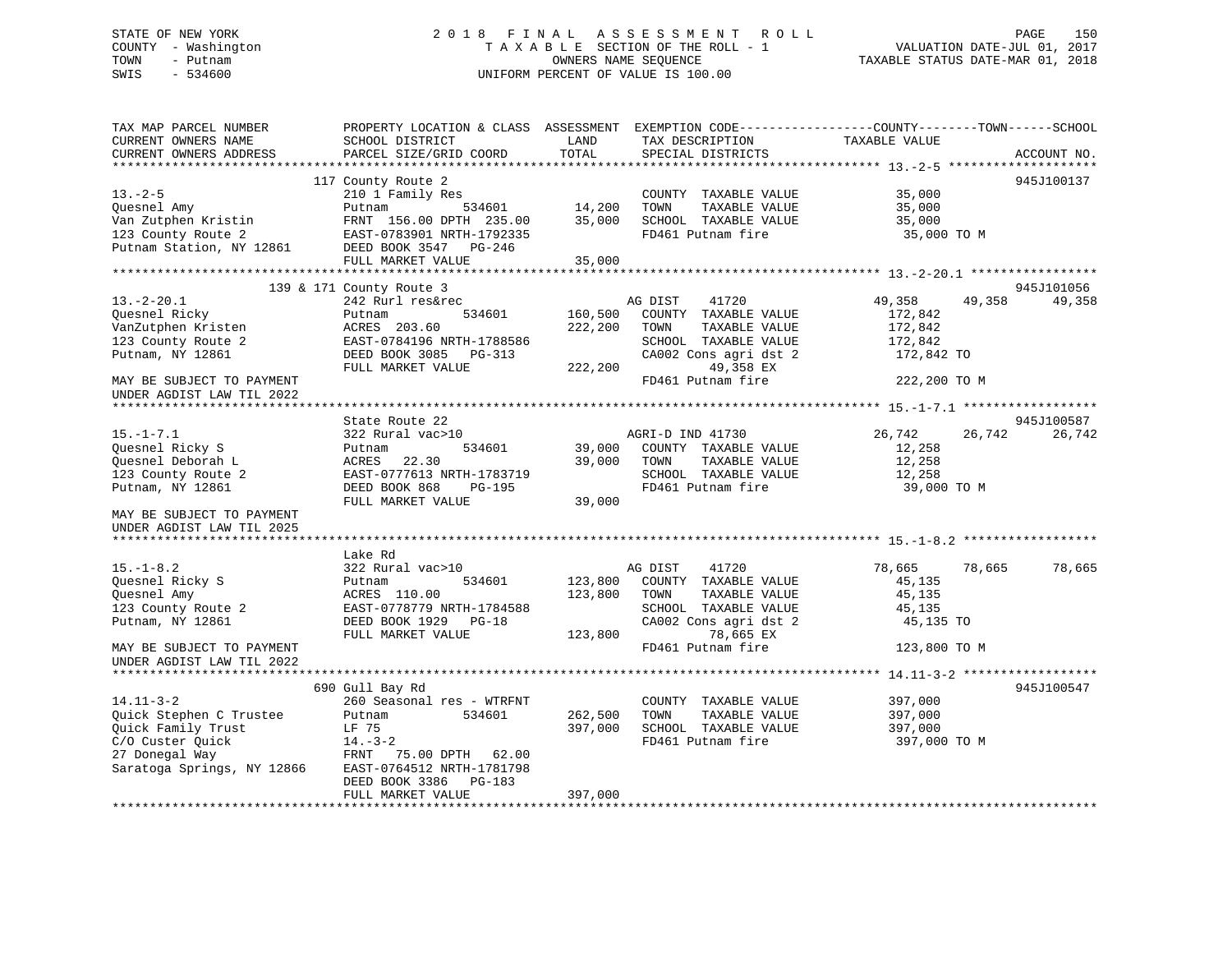## STATE OF NEW YORK 2 0 1 8 F I N A L A S S E S S M E N T R O L L PAGE 151 COUNTY - Washington T A X A B L E SECTION OF THE ROLL - 1 VALUATION DATE-JUL 01, 2017 TOWN - Putnam **CONNERS NAME SEQUENCE** TAXABLE STATUS DATE-MAR 01, 2018 SWIS - 534600 UNIFORM PERCENT OF VALUE IS 100.00

| TAX MAP PARCEL NUMBER     | PROPERTY LOCATION & CLASS ASSESSMENT EXEMPTION CODE----------------COUNTY-------TOWN-----SCHOOL |         |                              |                  |                             |
|---------------------------|-------------------------------------------------------------------------------------------------|---------|------------------------------|------------------|-----------------------------|
| CURRENT OWNERS NAME       | SCHOOL DISTRICT                                                                                 | LAND    | TAX DESCRIPTION              | TAXABLE VALUE    |                             |
| CURRENT OWNERS ADDRESS    | PARCEL SIZE/GRID COORD                                                                          | TOTAL   | SPECIAL DISTRICTS            |                  | ACCOUNT NO.                 |
|                           |                                                                                                 |         |                              |                  |                             |
|                           | Liddle-Harris Rd                                                                                |         |                              |                  | 945J101074                  |
| $8. - 2 - 4.5$            | 322 Rural vac>10                                                                                |         | COUNTY TAXABLE VALUE         | 29,800           |                             |
| Rahilly Michael J         | 534601<br>Putnam                                                                                | 29,800  | TOWN<br>TAXABLE VALUE        | 29,800           |                             |
| 42 Kensington Dr          | Lot 2                                                                                           | 29,800  | SCHOOL TAXABLE VALUE         | 29,800           |                             |
| Hopewell Jct, NY 12533    | ACRES 14.80                                                                                     |         | FD461 Putnam fire            | 29,800 TO M      |                             |
|                           | EAST-0776282 NRTH-1797486                                                                       |         |                              |                  |                             |
|                           | DEED BOOK 848<br>PG-250                                                                         |         |                              |                  |                             |
|                           | FULL MARKET VALUE                                                                               | 29,800  |                              |                  |                             |
|                           |                                                                                                 |         |                              |                  |                             |
|                           | 241 Lake Rd                                                                                     |         |                              |                  |                             |
| $16. - 1 - 4.3$           | 242 Rurl res&rec                                                                                |         | AG DIST<br>41720             | 31,918<br>31,918 | 31,918                      |
| Rampersaud Tomeshwere     | 534601<br>Putnam                                                                                | 62,000  | COUNTY TAXABLE VALUE         | 169,582          |                             |
| 47 Meadow Rd              | ACRES<br>37.00                                                                                  | 201,500 | TOWN<br>TAXABLE VALUE        | 169,582          |                             |
| Inwood, NY 11096          |                                                                                                 |         | SCHOOL TAXABLE VALUE         | 169,582          |                             |
|                           |                                                                                                 |         | CA002 Cons agri dst 2        | 169,582 TO       |                             |
| MAY BE SUBJECT TO PAYMENT | DEED BOOK 1691 PG-104<br>FULL MARKET VALUE                                                      | 201,500 | 31,918 EX                    |                  |                             |
| UNDER AGDIST LAW TIL 2022 |                                                                                                 |         | FD461 Putnam fire            | 201,500 TO M     |                             |
|                           |                                                                                                 |         |                              |                  |                             |
|                           | Best Rd                                                                                         |         |                              |                  |                             |
| $16. - 1 - 4.4$           | 322 Rural vac>10                                                                                |         | AG DIST<br>41720             | 62,099<br>62,099 | 62,099                      |
| Rampersaud Tomeshwere     | 534601<br>Putnam                                                                                | 101,000 | COUNTY TAXABLE VALUE         | 38,901           |                             |
| 47 Meadow Rd              |                                                                                                 |         | TOWN                         |                  |                             |
|                           | ACRES<br>86.00                                                                                  | 101,000 | TAXABLE VALUE                | 38,901           |                             |
| Inwood, NY 11096          | EAST-0781130 NRTH-1785202                                                                       |         | SCHOOL TAXABLE VALUE         | 38,901           |                             |
|                           | DEED BOOK 1691    PG-107                                                                        |         | CA002 Cons agri dst 2        | 38,901 TO        |                             |
| MAY BE SUBJECT TO PAYMENT | FULL MARKET VALUE                                                                               |         | 62,099 EX<br>101,000         |                  |                             |
| UNDER AGDIST LAW TIL 2022 |                                                                                                 |         | FD461 Putnam fire            | 101,000 TO M     |                             |
|                           |                                                                                                 |         |                              |                  |                             |
|                           | 28 Best Rd                                                                                      |         |                              |                  | 945J100406                  |
| $13 - 1 - 13$             | 210 1 Family Res                                                                                |         | AGE-CO/SCH 41805             | 38,500           | $0 \qquad \qquad$<br>38,500 |
| Randall Shirley LE        | 534601<br>Putnam                                                                                |         | 15,000 ENH STAR<br>41834     | $\overline{0}$   | 66,800<br>$\Omega$          |
| Greer Barbara             | ACRES<br>1.00                                                                                   |         | 110,000 COUNTY TAXABLE VALUE | 71,500           |                             |
| 28 Best Rd                | EAST-0779429 NRTH-1786146                                                                       |         | TOWN<br>TAXABLE VALUE        | 110,000          |                             |
|                           | Putnam Station, NY 12861 DEED BOOK 3293 PG-191                                                  |         | SCHOOL TAXABLE VALUE         | 4,700            |                             |
|                           | FULL MARKET VALUE                                                                               |         | 110,000 FD461 Putnam fire    | 110,000 TO M     |                             |
|                           |                                                                                                 |         |                              |                  |                             |
|                           | 6516 Royal Anchorage Way                                                                        |         |                              |                  | 945J101002                  |
| $11.8 - 5 - 15$           | 210 1 Family Res - WTRFNT                                                                       |         | COUNTY TAXABLE VALUE         | 600,000          |                             |
| Rapaport Robin D          | 534601<br>Putnam                                                                                | 429,200 | TOWN<br>TAXABLE VALUE        | 600,000          |                             |
| Rapaport Linda R          | Dock: Esmt 2062/331; 3731                                                                       | 600,000 | SCHOOL TAXABLE VALUE         | 600,000          |                             |
| 316 Osborne Rd            | LF 170; hse under conctrc                                                                       |         | FD461 Putnam fire            | 600,000 TO M     |                             |
| Loudonville, NY 12211     | $12.-5-15$                                                                                      |         |                              |                  |                             |
|                           | FRNT 112.00 DPTH 96.00                                                                          |         |                              |                  |                             |
|                           | EAST-0766583 NRTH-1792196                                                                       |         |                              |                  |                             |
|                           | DEED BOOK 2062<br>$PG-320$                                                                      |         |                              |                  |                             |
|                           | FULL MARKET VALUE                                                                               | 600,000 |                              |                  |                             |
|                           |                                                                                                 |         |                              |                  |                             |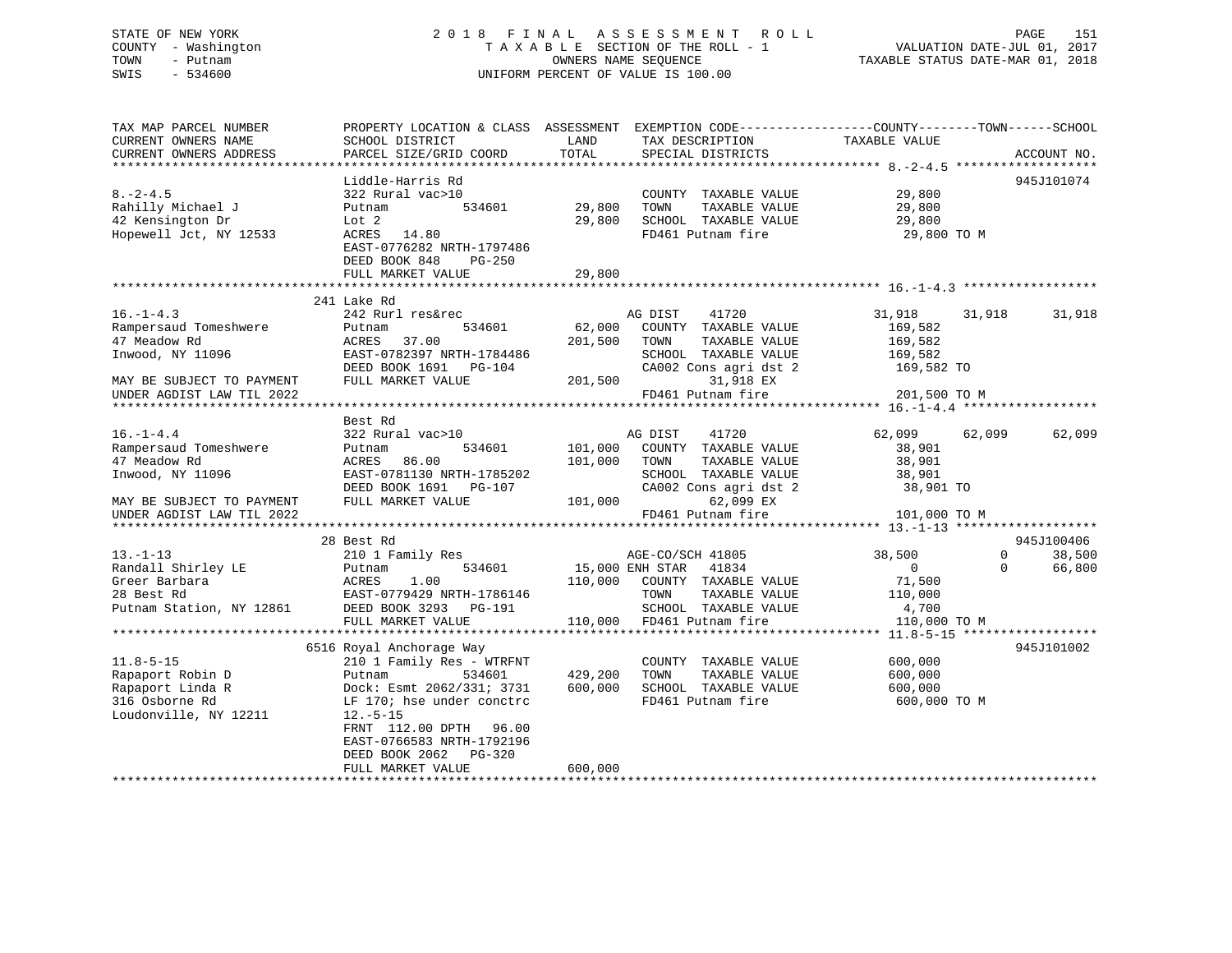| STATE OF NEW YORK   | 2018 FINAL ASSESSMENT ROLL         | 152<br>PAGE                      |
|---------------------|------------------------------------|----------------------------------|
| COUNTY - Washington | TAXABLE SECTION OF THE ROLL - 1    | VALUATION DATE-JUL 01, 2017      |
| TOWN<br>– Putnam    | OWNERS NAME SEOUENCE               | TAXABLE STATUS DATE-MAR 01, 2018 |
| SWIS - 534600       | UNIFORM PERCENT OF VALUE IS 100.00 |                                  |
|                     |                                    |                                  |
|                     |                                    |                                  |

 $\begin{array}{c} 152 \\ 2017 \\ 2018 \end{array}$ 

| TAX MAP PARCEL NUMBER                                                                                                |                                          |              | PROPERTY LOCATION & CLASS ASSESSMENT EXEMPTION CODE---------------COUNTY-------TOWN------SCHOOL |                |                    |
|----------------------------------------------------------------------------------------------------------------------|------------------------------------------|--------------|-------------------------------------------------------------------------------------------------|----------------|--------------------|
| CURRENT OWNERS NAME                                                                                                  | SCHOOL DISTRICT                          | LAND         | TAX DESCRIPTION                                                                                 | TAXABLE VALUE  |                    |
| CURRENT OWNERS ADDRESS                                                                                               | PARCEL SIZE/GRID COORD                   | TOTAL        | SPECIAL DISTRICTS                                                                               |                | ACCOUNT NO.        |
|                                                                                                                      |                                          |              |                                                                                                 |                |                    |
|                                                                                                                      | 2346 Black Point Way                     |              |                                                                                                 |                | 945J100555         |
| $4.9 - 1 - 3$                                                                                                        | 210 1 Family Res - WTRFNT BAS STAR 41854 |              |                                                                                                 | $\overline{0}$ | $\Omega$<br>30,000 |
| Rapple R Randolph                                                                                                    | Putnam                                   |              | 534601 414,800 COUNTY TAXABLE VALUE                                                             | 656,900        |                    |
| Rapple Mariann H                                                                                                     | 3007/245                                 | 656,900 TOWN | TAXABLE VALUE                                                                                   | 656,900        |                    |
| Rapple Mariann H<br>2346 Black Point Way LF 66;add't under condtro<br>2346 Black Point Way LF 66;add't under condtro |                                          |              | SCHOOL TAXABLE VALUE 626,900                                                                    |                |                    |
| Ticonderoga, NY 12883                                                                                                | FRNT 66.00 DPTH 356.00                   |              |                                                                                                 |                |                    |
|                                                                                                                      | EAST-0768928 NRTH-1807026                |              |                                                                                                 |                |                    |
|                                                                                                                      | DEED BOOK 3007 PG-245                    |              |                                                                                                 |                |                    |
|                                                                                                                      | FULL MARKET VALUE                        | 656,900      |                                                                                                 |                |                    |
|                                                                                                                      |                                          |              |                                                                                                 |                |                    |
|                                                                                                                      | 2324 Black Point Rd                      |              |                                                                                                 |                | 945J100833         |
| $4.5 - 1 - 28.1$                                                                                                     | 260 Seasonal res - WTRFNT                |              | COUNTY TAXABLE VALUE 675,000                                                                    |                |                    |
| Rayno David W                                                                                                        | 534601<br>Putnam                         | 512,000 TOWN | 512,000    TOWN      TAXABLE VALUE<br>675,000    SCHOOL   TAXABLE VALUE                         | 675,000        |                    |
|                                                                                                                      |                                          |              |                                                                                                 | 675,000        |                    |
|                                                                                                                      |                                          |              | DP461 Black Pt Sewer Dist 00 UN C<br>FD461 Putnam fire 675,000 TO M                             |                |                    |
|                                                                                                                      |                                          |              | FD461 Putnam fire                                                                               |                |                    |
|                                                                                                                      | DEED BOOK 2573 PG-28                     |              |                                                                                                 |                |                    |
|                                                                                                                      | FULL MARKET VALUE                        | 675,000      |                                                                                                 |                |                    |
|                                                                                                                      |                                          |              |                                                                                                 |                |                    |
|                                                                                                                      | 2076 Black Point Rd                      |              |                                                                                                 |                | 945J100313         |
| $1.14 - 1 - 14$                                                                                                      | 210 1 Family Res - WTRFNT BAS STAR 41854 |              |                                                                                                 | $\overline{0}$ | $\Omega$<br>30,000 |
| Reap Christopher Trustee                                                                                             | Putnam                                   |              | 534601 267,000 COUNTY TAXABLE VALUE                                                             | 580,000        |                    |
| Patricia Reap                                                                                                        | LF 33'                                   |              | 580,000 TOWN<br>TAXABLE VALUE                                                                   | 580,000        |                    |
| دد الله العام 1975/50<br>2076 Black Point Rd (485/50                                                                 |                                          |              | SCHOOL TAXABLE VALUE                                                                            | 550,000        |                    |
| Ticonderoga, NY 12883 FRNT 85.00 DPTH 203.00                                                                         |                                          |              | BP461 Black Pt Sewer Dist<br>FD461 Putnam fire                                                  | $.00$ UN C     |                    |
|                                                                                                                      | EAST-0772973 NRTH-1811772                |              | FD461 Putnam fire                                                                               | 580,000 TO M   |                    |
| PRIOR OWNER ON 3/01/2018                                                                                             | DEED BOOK 3908 PG-230                    |              |                                                                                                 |                |                    |
| Reap Patricia                                                                                                        | FULL MARKET VALUE                        | 580,000      |                                                                                                 |                |                    |
|                                                                                                                      |                                          |              |                                                                                                 |                |                    |
|                                                                                                                      | 7 Northwoods Way                         |              |                                                                                                 |                | 945J101064         |
| $18. - 2 - 2.5$                                                                                                      | 210 1 Family Res                         |              | COUNTY TAXABLE VALUE                                                                            | 228,000        |                    |
| Redmond Realty Inc                                                                                                   | Putnam 534601                            | 33,000 TOWN  | TAXABLE VALUE                                                                                   | 228,000        |                    |
| 2 Redmond St                                                                                                         | $18. - 1 - 2.5$                          |              | 228,000 SCHOOL TAXABLE VALUE                                                                    | 228,000        |                    |
| Warren, RI 02885                                                                                                     | ACRES<br>8.01                            |              | FD461 Putnam fire                                                                               | 228,000 TO M   |                    |
|                                                                                                                      | EAST-0774161 NRTH-1775800                |              |                                                                                                 |                |                    |
|                                                                                                                      | DEED BOOK 2340 PG-253                    |              |                                                                                                 |                |                    |
|                                                                                                                      | FULL MARKET VALUE                        | 228,000      |                                                                                                 |                |                    |
|                                                                                                                      |                                          |              |                                                                                                 |                |                    |
|                                                                                                                      | LOT 20 Williams North Tr                 |              |                                                                                                 |                | 945J100039         |
| $18. - 2 - 3$                                                                                                        | 910 Priv forest                          |              | COUNTY TAXABLE VALUE                                                                            | 50,000         |                    |
| Redmond Realty Inc                                                                                                   | Putnam<br>534601                         |              | TAXABLE VALUE                                                                                   | 50,000         |                    |
| 36 Borden Ln                                                                                                         | $18. - 1 - 3$                            | 50,000       | SCHOOL TAXABLE VALUE                                                                            | 50,000         |                    |
| Warren, RI 02885                                                                                                     | ACRES 100.00                             |              | FD461 Putnam fire                                                                               | 50,000 TO M    |                    |
|                                                                                                                      | EAST-0776657 NRTH-1775100                |              |                                                                                                 |                |                    |
|                                                                                                                      | DEED BOOK 839<br>PG-344                  |              |                                                                                                 |                |                    |
|                                                                                                                      | FULL MARKET VALUE                        | 50,000       |                                                                                                 |                |                    |
|                                                                                                                      |                                          |              |                                                                                                 |                |                    |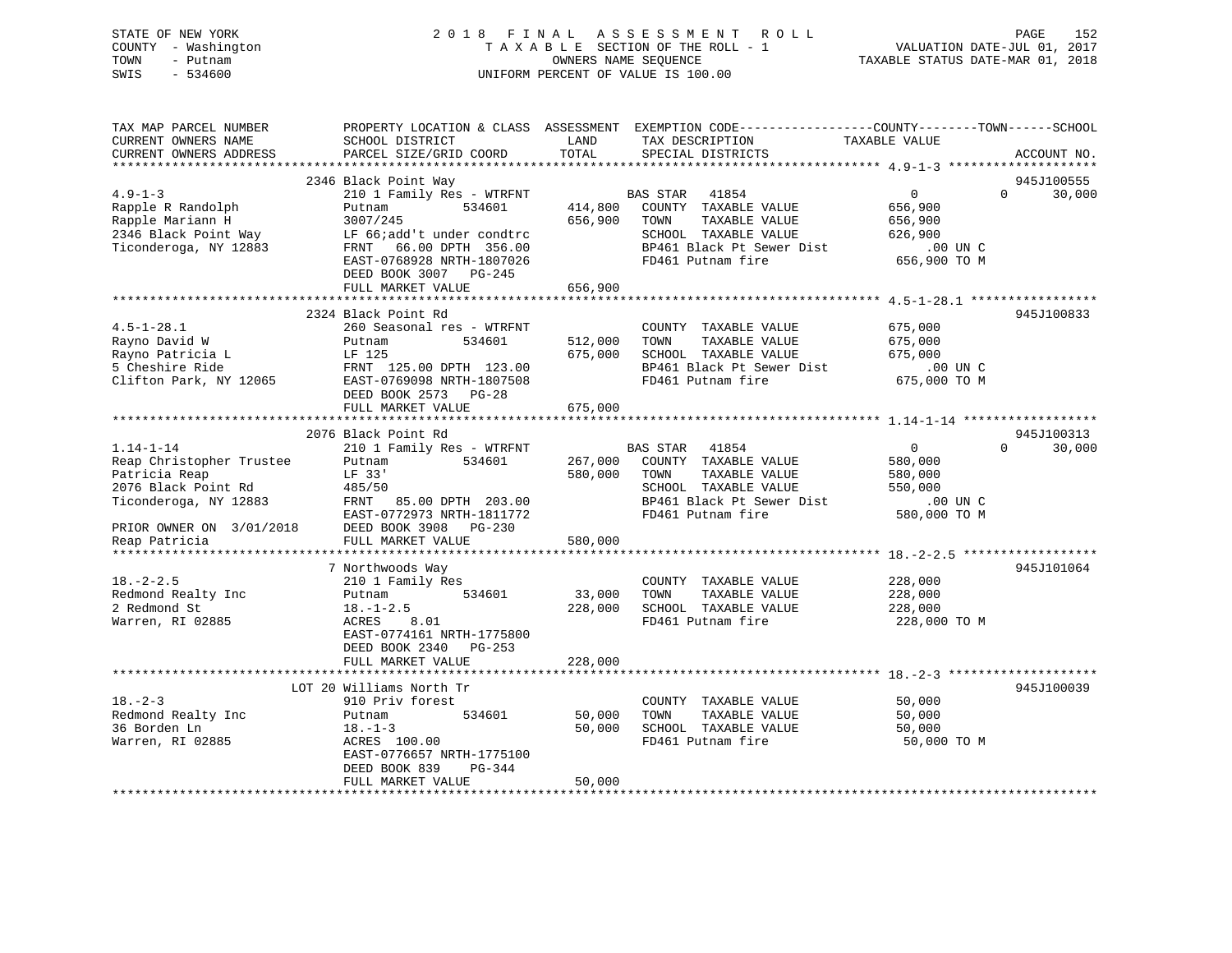## STATE OF NEW YORK 2 0 1 8 F I N A L A S S E S S M E N T R O L L PAGE 153 COUNTY - Washington T A X A B L E SECTION OF THE ROLL - 1 VALUATION DATE-JUL 01, 2017 TOWN - Putnam OWNERS NAME SEQUENCE TAXABLE STATUS DATE-MAR 01, 2018 SWIS - 534600 UNIFORM PERCENT OF VALUE IS 100.00

| TAX MAP PARCEL NUMBER                              |                              |         | PROPERTY LOCATION & CLASS ASSESSMENT EXEMPTION CODE---------------COUNTY-------TOWN-----SCHOOL |                |                    |
|----------------------------------------------------|------------------------------|---------|------------------------------------------------------------------------------------------------|----------------|--------------------|
| CURRENT OWNERS NAME                                | SCHOOL DISTRICT              | LAND    | TAX DESCRIPTION                                                                                | TAXABLE VALUE  |                    |
| CURRENT OWNERS ADDRESS                             | PARCEL SIZE/GRID COORD       | TOTAL   | SPECIAL DISTRICTS                                                                              |                | ACCOUNT NO.        |
|                                                    | Liddle-Harris Rd             |         |                                                                                                |                | 945J100073         |
| $12. - 2 - 8$                                      | 322 Rural vac>10             |         | COUNTY TAXABLE VALUE                                                                           | 135,000        |                    |
| Reilly IV William Trustee                          | 534601<br>Putnam             | 135,000 | TOWN<br>TAXABLE VALUE                                                                          | 135,000        |                    |
| Viguerie Patrick Trustee                           | ACRES 125.00                 | 135,000 | SCHOOL TAXABLE VALUE                                                                           | 135,000        |                    |
| c/o US Trust Bank of America                       | EAST-0776239 NRTH-1788599    |         | FD461 Putnam fire                                                                              | 135,000 TO M   |                    |
| 200 W Capitol Ave                                  | DEED BOOK 3838 PG-308        |         |                                                                                                |                |                    |
| Little Rock, AR 72201                              | FULL MARKET VALUE            | 135,000 |                                                                                                |                |                    |
|                                                    |                              |         |                                                                                                |                |                    |
|                                                    | Gull Bay Rd                  |         |                                                                                                |                | 945J100071         |
| $12.-2-10$                                         | 910 Priv forest              |         | COUNTY TAXABLE VALUE                                                                           | 100,000        |                    |
| Reilly IV William Trustee                          | 534601<br>Putnam             | 100,000 | TOWN<br>TAXABLE VALUE                                                                          | 100,000        |                    |
| Viquerie Patrick Trustee                           | Mt Lot                       | 100,000 | SCHOOL TAXABLE VALUE                                                                           | 100,000        |                    |
| c/o Us Trust Bank of America                       | 452/434 & 1061               |         | FD461 Putnam fire                                                                              | 100,000 TO M   |                    |
| 200 W Capitol Ave                                  | ACRES 200.00                 |         |                                                                                                |                |                    |
| Little Rock, AR 72201                              | EAST-0772247 NRTH-1788055    |         |                                                                                                |                |                    |
|                                                    | DEED BOOK 3838 PG-317        |         |                                                                                                |                |                    |
|                                                    | FULL MARKET VALUE            | 100,000 |                                                                                                |                |                    |
|                                                    |                              |         |                                                                                                |                |                    |
|                                                    | LOT 53/54/ Williams North Tr |         |                                                                                                |                | 945J100070         |
| $17. - 1 - 2$                                      | 910 Priv forest              |         | COUNTY TAXABLE VALUE                                                                           | 192,500        |                    |
| Reilly IV William Trustee                          | 534601<br>Putnam             | 192,500 | TOWN<br>TAXABLE VALUE                                                                          | 192,500        |                    |
| Viquerie Patrick Trustee                           | Mt Lot 60                    | 192,500 | SCHOOL TAXABLE VALUE                                                                           | 192,500        |                    |
| c/o US Trust Bank of America                       | 452/431                      |         | FD461 Putnam fire                                                                              | 192,500 TO M   |                    |
| 200 W Capitol Ave                                  | ACRES 385.00                 |         |                                                                                                |                |                    |
| Little Rock, AR 72201                              | EAST-0767817 NRTH-1774302    |         |                                                                                                |                |                    |
|                                                    | DEED BOOK 3838 PG-312        |         |                                                                                                |                |                    |
|                                                    | FULL MARKET VALUE            | 192,500 |                                                                                                |                |                    |
|                                                    | 4310 Link Way                |         |                                                                                                |                | 945J100498         |
| $11.20 - 2 - 21$                                   | 260 Seasonal res             |         | COUNTY TAXABLE VALUE                                                                           | 95,000         |                    |
| Reilly Philip                                      | 534601<br>Putnam             | 56,194  | TOWN<br>TAXABLE VALUE                                                                          | 95,000         |                    |
| Reilly Clare                                       | FRNT 75.00 DPTH 105.00       | 95,000  | SCHOOL TAXABLE VALUE                                                                           | 95,000         |                    |
| 90 Fairmont Ave                                    | EAST-0767102 NRTH-1786378    |         | FD461 Putnam fire                                                                              | 95,000 TO M    |                    |
| Hastings on Hudson, NY 10706 DEED BOOK 3814 PG-176 |                              |         |                                                                                                |                |                    |
|                                                    | FULL MARKET VALUE            | 95,000  |                                                                                                |                |                    |
|                                                    |                              |         |                                                                                                |                |                    |
|                                                    | 2142 Black Point Rd          |         |                                                                                                |                | 945J101006         |
| $1.18 - 1 - 9.1$                                   | 210 1 Family Res - WTRFNT    |         | ENH STAR 41834                                                                                 | $\overline{0}$ | $\Omega$<br>66,800 |
| Rettig Betty -LE-                                  | 534601<br>Putnam             | 456,000 | COUNTY TAXABLE VALUE                                                                           | 556,100        |                    |
| Rettig Hans -LE-                                   | Lf 75                        | 556,100 | TAXABLE VALUE<br>TOWN                                                                          | 556,100        |                    |
| 2142 Black Point Rd                                | FRNT<br>75.00 DPTH 298.00    |         | SCHOOL TAXABLE VALUE                                                                           | 489,300        |                    |
| Ticonderoga, NY 12883                              | EAST-0771979 NRTH-1810497    |         | BP461 Black Pt Sewer Dist                                                                      | $.00$ UN $C$   |                    |
|                                                    | DEED BOOK 3826 PG-283        |         | FD461 Putnam fire                                                                              | 556,100 TO M   |                    |
|                                                    | FULL MARKET VALUE            | 556,100 |                                                                                                |                |                    |
|                                                    |                              |         |                                                                                                |                |                    |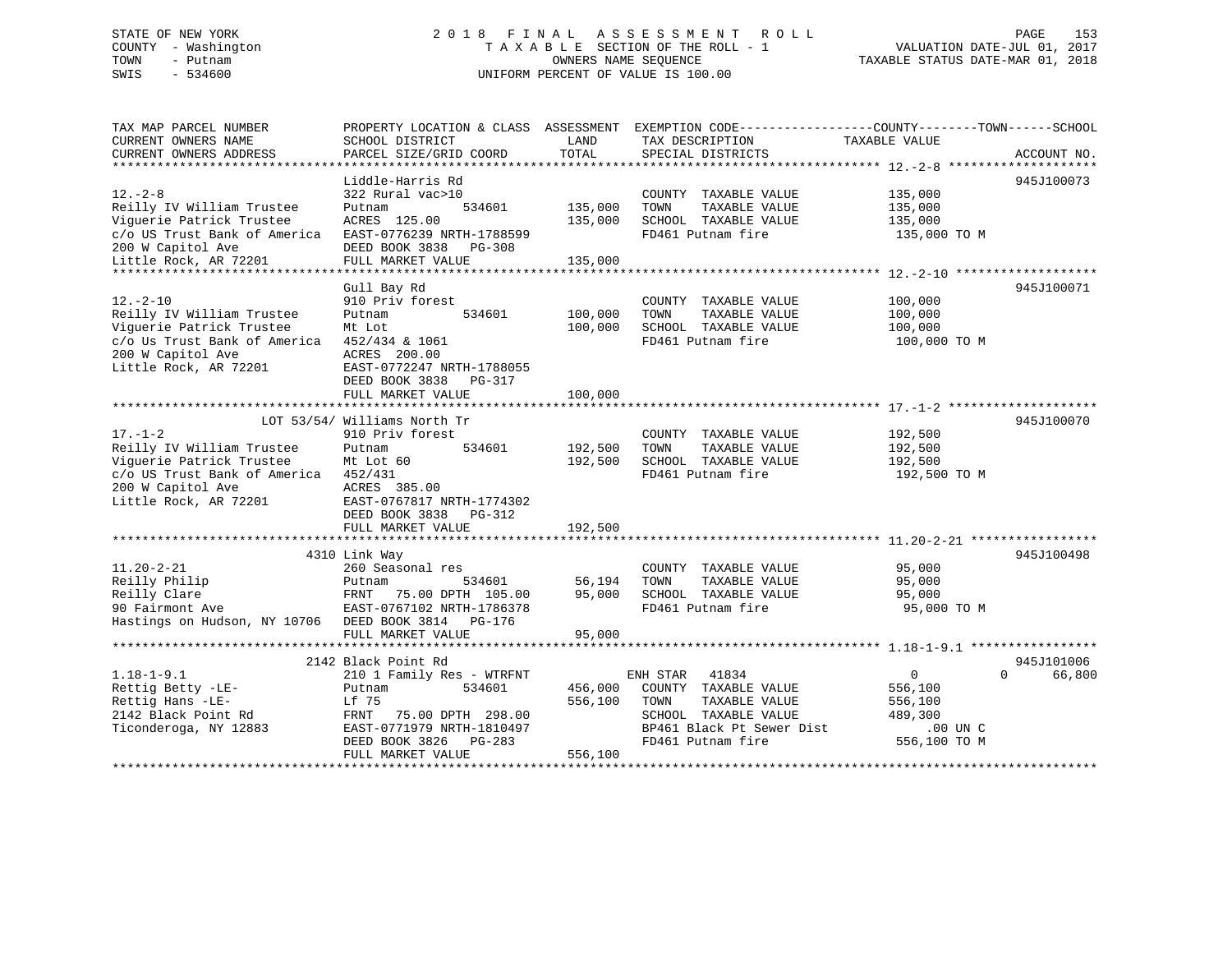# STATE OF NEW YORK 2018 FINAL ASSESSMENT ROLL PAGE 154 COUNTY - Washington  $T A X A B L E$  SECTION OF THE ROLL - 1<br>TOWN - Putnam data of the counters NAME SEQUENCE SWIS - 534600 UNIFORM PERCENT OF VALUE IS 100.00

TAXABLE STATUS DATE-MAR 01, 2018

| TAX MAP PARCEL NUMBER                         | PROPERTY LOCATION & CLASS ASSESSMENT EXEMPTION CODE---------------COUNTY-------TOWN------SCHOOL |               |                                      | TAXABLE VALUE |             |
|-----------------------------------------------|-------------------------------------------------------------------------------------------------|---------------|--------------------------------------|---------------|-------------|
| CURRENT OWNERS NAME<br>CURRENT OWNERS ADDRESS | SCHOOL DISTRICT<br>PARCEL SIZE/GRID COORD                                                       | LAND<br>TOTAL | TAX DESCRIPTION<br>SPECIAL DISTRICTS |               | ACCOUNT NO. |
|                                               |                                                                                                 |               |                                      |               |             |
|                                               | 4115 Meadow Way                                                                                 |               |                                      |               | 945J100096  |
| $11.20 - 2 - 9$                               | 270 Mfg housing                                                                                 |               | COUNTY TAXABLE VALUE                 | 76,100        |             |
| Rickard Donal                                 | 534601<br>Putnam                                                                                | 67,000        | TOWN<br>TAXABLE VALUE                | 76,100        |             |
| 80 East St                                    | FRNT 125.00 DPTH 100.00                                                                         | 76,100        | SCHOOL TAXABLE VALUE                 | 76,100        |             |
| Mechanicville, NY 12118                       | EAST-0767104 NRTH-1786756<br>DEED BOOK 906<br>PG-292                                            |               | FD461 Putnam fire                    | 76,100 TO M   |             |
|                                               | FULL MARKET VALUE                                                                               | 76,100        |                                      |               |             |
|                                               |                                                                                                 |               |                                      |               |             |
|                                               | 3008 Our Way                                                                                    |               |                                      |               | 945J100057  |
| $11.20 - 3 - 29$                              | 260 Seasonal res - WTRFNT                                                                       |               | COUNTY TAXABLE VALUE                 | 691,900       |             |
| Robbins David Kenneth                         | Putnam<br>534601                                                                                |               | 503,100 TOWN<br>TAXABLE VALUE        | 691,900       |             |
| Robbins Karen Marie                           | LF 369                                                                                          | 691,900       | SCHOOL TAXABLE VALUE                 | 691,900       |             |
| 5 Mosquito Run<br>Arrowsic, ME 04530          | FRNT 10.00 DPTH 191.00<br>EAST-0766769 NRTH-1785551                                             |               | FD461 Putnam fire                    | 691,900 TO M  |             |
|                                               | DEED BOOK 3322 PG-39                                                                            |               |                                      |               |             |
|                                               | FULL MARKET VALUE                                                                               | 691,900       |                                      |               |             |
|                                               |                                                                                                 |               |                                      |               |             |
|                                               | 2060 Lake George Way South                                                                      |               |                                      |               | 945J100562  |
| $7.12 - 2 - 11$                               | 210 1 Family Res - WTRFNT                                                                       |               | COUNTY TAXABLE VALUE                 | 525,900       |             |
| Robillard David J                             | 534601<br>Putnam                                                                                | 388,400       | TOWN<br>TAXABLE VALUE                | 525,900       |             |
| Robillard Family Trust                        | LF 96                                                                                           | 525,900       | SCHOOL TAXABLE VALUE                 | 525,900       |             |
| 310 Parkview Dr                               | FRNT 93.00 DPTH 90.00                                                                           |               | FD461 Putnam fire                    | 525,900 TO M  |             |
| Schenectady, NY 12303                         | EAST-0766963 NRTH-1796941                                                                       |               |                                      |               |             |
|                                               | DEED BOOK 2450 PG-145                                                                           |               |                                      |               |             |
|                                               | FULL MARKET VALUE                                                                               | 525,900       |                                      |               |             |
|                                               |                                                                                                 |               |                                      |               |             |
|                                               | 732 Gull Bay Rd                                                                                 |               |                                      |               | 945J100641  |
| $14.18 - 4 - 3$                               | 210 1 Family Res - WTRFNT                                                                       |               | COUNTY TAXABLE VALUE                 | 775,000       |             |
| Robinson Cabeiri                              | 534601<br>Putnam                                                                                | 675,000       | TAXABLE VALUE<br>TOWN                | 775,000       |             |
| Robinson Kylian                               | 3642/229                                                                                        | 775,000       | SCHOOL TAXABLE VALUE                 | 775,000       |             |
| 1888 24th Ave E                               | LF 256                                                                                          |               | FD461 Putnam fire                    | 775,000 TO M  |             |
| Seattle, WA 98112                             | $14. -4 - 3$                                                                                    |               |                                      |               |             |
|                                               | FRNT 194.00 DPTH 168.00                                                                         |               |                                      |               |             |
|                                               | EAST-0764494 NRTH-1780800                                                                       |               |                                      |               |             |
|                                               | DEED BOOK 3642 PG-233                                                                           |               |                                      |               |             |
|                                               | FULL MARKET VALUE                                                                               | 775,000       |                                      |               |             |
|                                               |                                                                                                 |               |                                      |               | 945J101079  |
| $8. - 2 - 4.10$                               | 476 Liddle-Harris Rd<br>242 Rurl res&rec                                                        |               | COUNTY TAXABLE VALUE                 | 89,300        |             |
| Roccoberton Todd L                            | 534601                                                                                          | 37,700        | TOWN<br>TAXABLE VALUE                | 89,300        |             |
| Roccoberton Nancy M                           | Putnam<br>Lot 8                                                                                 | 89,300        | SCHOOL TAXABLE VALUE                 | 89,300        |             |
|                                               | ACRES 12.68                                                                                     |               | FD461 Putnam fire                    | 89,300 TO M   |             |
| 27 Interlochen Pkwy<br>Monroe, NY 10950       | EAST-0775414 NRTH-1796039                                                                       |               |                                      |               |             |
|                                               | DEED BOOK 573<br>PG-97                                                                          |               |                                      |               |             |
|                                               | FULL MARKET VALUE                                                                               | 89,300        |                                      |               |             |
|                                               |                                                                                                 |               |                                      |               |             |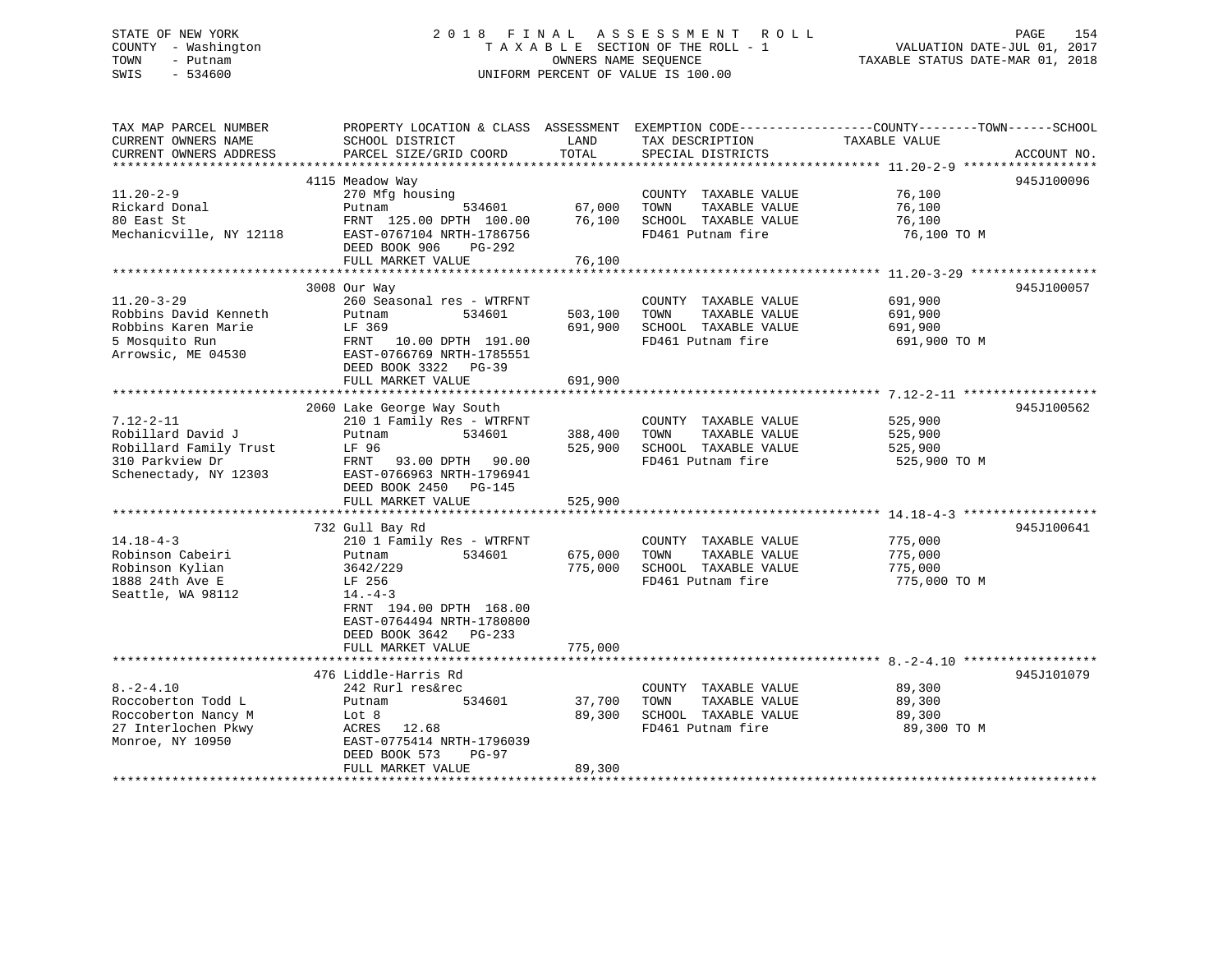## STATE OF NEW YORK 2 0 1 8 F I N A L A S S E S S M E N T R O L L PAGE 155 COUNTY - Washington T A X A B L E SECTION OF THE ROLL - 1 VALUATION DATE-JUL 01, 2017 TOWN - Putnam OWNERS NAME SEQUENCE TAXABLE STATUS DATE-MAR 01, 2018 SWIS - 534600 UNIFORM PERCENT OF VALUE IS 100.00

| TAX MAP PARCEL NUMBER<br>CURRENT OWNERS NAME                                  | PROPERTY LOCATION & CLASS ASSESSMENT EXEMPTION CODE---------------COUNTY-------TOWN------SCHOOL<br>SCHOOL DISTRICT | LAND              | TAX DESCRIPTION                               | TAXABLE VALUE      |                    |
|-------------------------------------------------------------------------------|--------------------------------------------------------------------------------------------------------------------|-------------------|-----------------------------------------------|--------------------|--------------------|
| CURRENT OWNERS ADDRESS                                                        | PARCEL SIZE/GRID COORD                                                                                             | TOTAL             | SPECIAL DISTRICTS                             |                    | ACCOUNT NO.        |
|                                                                               |                                                                                                                    |                   |                                               |                    | 945J100564         |
| $9. - 1 - 48$                                                                 | 17194 State Route 22<br>210 1 Family Res                                                                           |                   | ENH STAR<br>41834                             | 0                  | 66,800<br>$\Omega$ |
| Rock Robert F<br>Rock Joan M                                                  | 534601<br>Putnam<br>ACRES<br>1.40                                                                                  | 16,500<br>100,500 | COUNTY TAXABLE VALUE<br>TAXABLE VALUE<br>TOWN | 100,500<br>100,500 |                    |
|                                                                               | EAST-0779404 NRTH-1799430                                                                                          |                   | SCHOOL TAXABLE VALUE                          | 33,700             |                    |
| 17194 State Route 22 EAST-0779404 N<br>Putnam Station, NY 12861 DEED BOOK 382 | PG-652                                                                                                             |                   | FD461 Putnam fire                             | 100,500 TO M       |                    |
|                                                                               | FULL MARKET VALUE                                                                                                  | 100,500           |                                               |                    |                    |
|                                                                               |                                                                                                                    |                   |                                               |                    |                    |
|                                                                               | 3097 Lake George Way                                                                                               |                   |                                               |                    | 945J100129         |
| $7.8 - 1 - 23$                                                                | 280 Res Multiple - WTRFNT                                                                                          |                   | COUNTY TAXABLE VALUE                          | 1105,300           |                    |
| Rockledge Properties Inc                                                      | Putnam                                                                                                             | 534601 758,000    | TAXABLE VALUE<br>TOWN                         | 1105,300           |                    |
| Attn: Condit Steven R                                                         | 507/717-720-723-726-729                                                                                            | 1105,300          | SCHOOL TAXABLE VALUE                          | 1105,300           |                    |
| 51 Lillie Ln<br>Putnam Station, NY 12861                                      | LF 400: Hse undr constrct<br>ACRES<br>1.00<br>EAST-0766478 NRTH-1800021<br>DEED BOOK L 648 PG-89                   |                   | FD461 Putnam fire                             | 1105,300 TO M      |                    |
|                                                                               | FULL MARKET VALUE                                                                                                  | 1105,300          |                                               |                    |                    |
|                                                                               |                                                                                                                    |                   |                                               |                    |                    |
|                                                                               | 131 Schwerdtfeger Rd                                                                                               |                   |                                               |                    | 945J100439         |
| $4. -1 - 31$                                                                  | 270 Mfg housing                                                                                                    |                   | COUNTY TAXABLE VALUE                          | 35,100             |                    |
| Rocque Martin G                                                               | 534601<br>Putnam                                                                                                   | 25,100            | TAXABLE VALUE<br>TOWN                         | 35,100             |                    |
| PO Box 246                                                                    | 7.63<br>ACRES                                                                                                      | 35,100            | SCHOOL TAXABLE VALUE                          | 35,100             |                    |
| Whitehall, NY 12887                                                           | EAST-0769860 NRTH-1802481                                                                                          |                   | FD461 Putnam fire                             | 35,100 TO M        |                    |
|                                                                               | DEED BOOK 711<br>$PG-330$<br>FULL MARKET VALUE                                                                     | 35,100            |                                               |                    |                    |
|                                                                               |                                                                                                                    |                   |                                               |                    |                    |
|                                                                               | 2236 Black Point Rd                                                                                                |                   |                                               |                    | 945J100566         |
| $4.5 - 1 - 6$                                                                 | 280 Res Multiple - WTRFNT                                                                                          |                   | COUNTY TAXABLE VALUE                          | 674,900            |                    |
| Rogers Robert O Jr                                                            | 534601<br>Putnam                                                                                                   | 591,000           | TOWN<br>TAXABLE VALUE                         | 674,900            |                    |
| PO Box 46                                                                     | LF 108                                                                                                             | 674,900           | SCHOOL TAXABLE VALUE                          | 674,900            |                    |
| Deming, NM 88031                                                              | FRNT 105.00 DPTH 147.00                                                                                            |                   | BP461 Black Pt Sewer Dist                     | .00 UN C           |                    |
|                                                                               | EAST-0770194 NRTH-1809145                                                                                          |                   | FD461 Putnam fire                             | 674,900 TO M       |                    |
|                                                                               | DEED BOOK 485<br>PG-184                                                                                            |                   |                                               |                    |                    |
|                                                                               | FULL MARKET VALUE                                                                                                  | 674,900           |                                               |                    |                    |
|                                                                               |                                                                                                                    |                   |                                               |                    |                    |
|                                                                               | 95 Cummings Rd                                                                                                     |                   |                                               |                    | 945J100939         |
| $5. - 1 - 4.2$                                                                | 242 Rurl res&rec                                                                                                   |                   | <b>BAS STAR</b><br>41854                      | $\overline{0}$     | $\Omega$<br>30,000 |
| Romaca Donald III                                                             | 534601<br>Putnam                                                                                                   | 35,000            | COUNTY TAXABLE VALUE                          | 229,400            |                    |
| Romaca Meeshenta Lyn                                                          | ACRES 10.00 BANK<br>999                                                                                            | 229,400           | TOWN<br>TAXABLE VALUE                         | 229,400            |                    |
| 95 Cummings Rd                                                                | EAST-0781204 NRTH-1802087                                                                                          |                   | SCHOOL TAXABLE VALUE                          | 199,400            |                    |
| Putnam, NY 12861                                                              | DEED BOOK 3285 PG-24                                                                                               |                   | FD461 Putnam fire                             | 229,400 TO M       |                    |
|                                                                               | FULL MARKET VALUE                                                                                                  | 229,400           |                                               |                    |                    |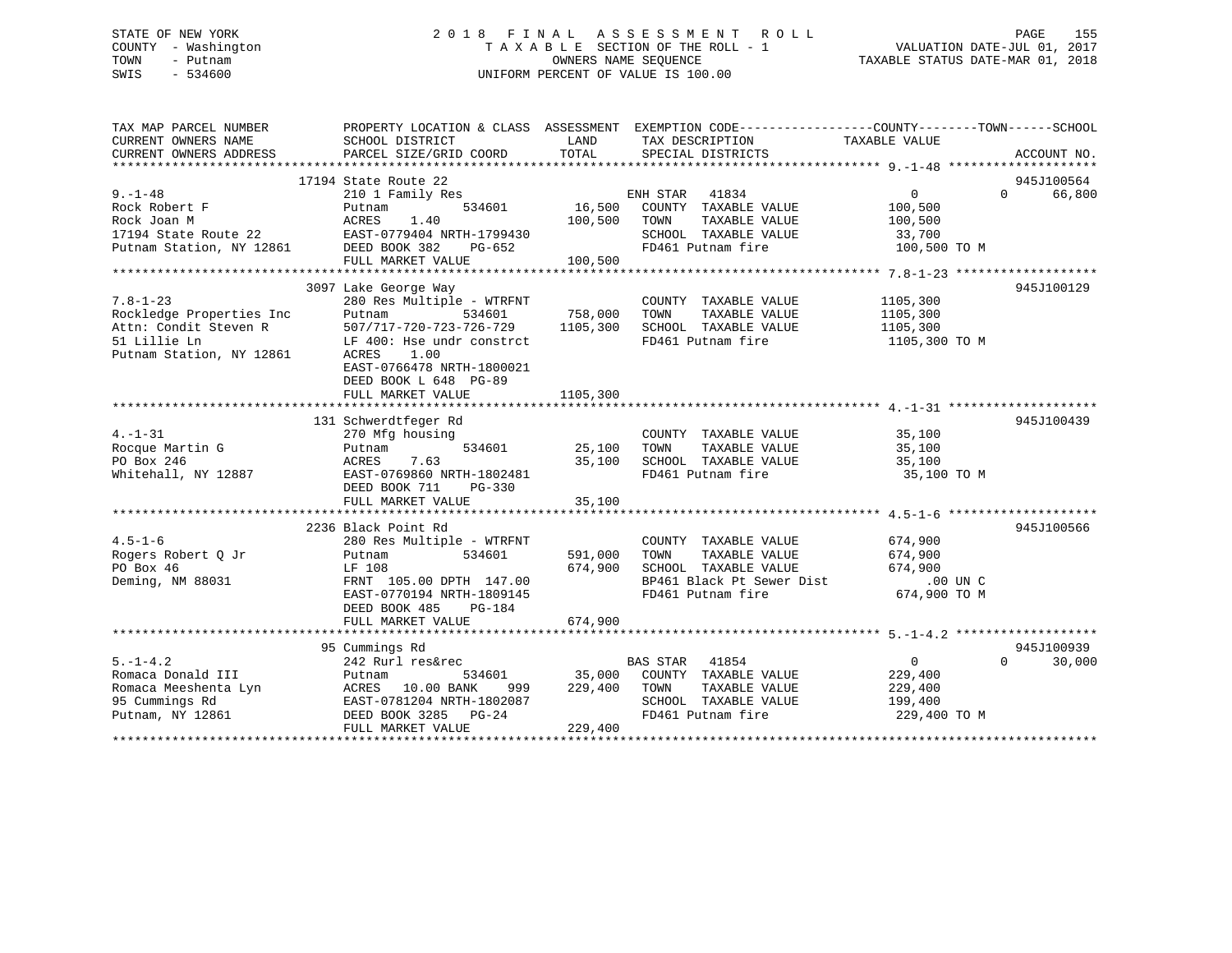| STATE OF NEW YORK<br>COUNTY - Washington<br>TOWN<br>- Putnam<br>$-534600$<br>SWIS           | 2018 FINAL ASSESSMENT ROLL<br>TAXABLE SECTION OF THE ROLL - 1<br>UNIFORM PERCENT OF VALUE IS 100.00                                                                                              | 156<br>PAGE<br>VALUATION DATE-JUL 01, 2017<br>TAXABLE STATUS DATE-MAR 01, 2018 |                                                                                                  |                                               |             |
|---------------------------------------------------------------------------------------------|--------------------------------------------------------------------------------------------------------------------------------------------------------------------------------------------------|--------------------------------------------------------------------------------|--------------------------------------------------------------------------------------------------|-----------------------------------------------|-------------|
| TAX MAP PARCEL NUMBER<br>CURRENT OWNERS NAME<br>CURRENT OWNERS ADDRESS                      | PROPERTY LOCATION & CLASS ASSESSMENT EXEMPTION CODE---------------COUNTY-------TOWN------SCHOOL<br>SCHOOL DISTRICT<br>PARCEL SIZE/GRID COORD                                                     | LAND<br>TOTAL                                                                  | TAX DESCRIPTION<br>SPECIAL DISTRICTS                                                             | TAXABLE VALUE                                 | ACCOUNT NO. |
|                                                                                             |                                                                                                                                                                                                  |                                                                                |                                                                                                  |                                               |             |
| $14.8 - 1 - 14$<br>Romvari Peter<br>30 Fifth Ave Apt 9-F<br>New York, NY 10011              | 580 Gull Bay Rd<br>210 1 Family Res - WTRFNT<br>534601<br>Putnam<br>Lots 18 & 19<br>LF 116<br>FRNT 100.00 DPTH 186.00<br>EAST-0765538 NRTH-1783988<br>DEED BOOK 3302 PG-183<br>FULL MARKET VALUE | 510,600<br>818,800<br>818,800                                                  | COUNTY TAXABLE VALUE<br>TAXABLE VALUE<br>TOWN<br>SCHOOL TAXABLE VALUE<br>FD461 Putnam fire       | 818,800<br>818,800<br>818,800<br>818,800 TO M | 945J100205  |
|                                                                                             |                                                                                                                                                                                                  |                                                                                |                                                                                                  |                                               |             |
| $12.-3-18.1$<br>Rosvold Anne<br>406 Willis Ave<br>Hawthorne, NY 10532                       | 61 Gull Bay Rd<br>210 1 Family Res<br>534601<br>Putnam<br>ACRES<br>2.60<br>EAST-0775855 NRTH-1784661<br>DEED BOOK 826<br>$PG-59$<br>FULL MARKET VALUE                                            | 21,000<br>78,400<br>78,400                                                     | COUNTY TAXABLE VALUE<br>TAXABLE VALUE<br>TOWN<br>SCHOOL TAXABLE VALUE<br>FD461 Putnam fire       | 78,400<br>78,400<br>78,400<br>78,400 TO M     | 945J100570  |
|                                                                                             | Gull Bay Rd                                                                                                                                                                                      |                                                                                |                                                                                                  |                                               |             |
| $12. - 3 - 20$<br>Rosvold Anne<br>406 Willis Ave<br>Hawthorne, NY 10532                     | 314 Rural vac<10<br>534601<br>Putnam<br>FRNT 152.00 DPTH 208.00<br>EAST-0775642 NRTH-1785669<br>DEED BOOK 826 PG-59<br>FULL MARKET VALUE                                                         | 1,000<br>1,000                                                                 | COUNTY TAXABLE VALUE<br>TOWN<br>TAXABLE VALUE<br>1,000 SCHOOL TAXABLE VALUE<br>FD461 Putnam fire | 1,000<br>1,000<br>1,000<br>1,000 TO M         |             |
|                                                                                             |                                                                                                                                                                                                  |                                                                                |                                                                                                  |                                               |             |
| $12.-3-18.2$<br>Rosvold Olaf W<br>Rosvold Bridgett<br>406 Willis Ave<br>Hawthorne, NY 10532 | Gull Bay Rd<br>314 Rural vac<10<br>534601<br>Putnam<br>FRNT 275.00 DPTH 200.00<br>EAST-0776075 NRTH-1784869<br>DEED BOOK 450<br>PG-353<br>FULL MARKET VALUE                                      | 2,400<br>2,400<br>2,400                                                        | COUNTY TAXABLE VALUE<br>TAXABLE VALUE<br>TOWN<br>SCHOOL TAXABLE VALUE<br>FD461 Putnam fire       | 2,400<br>2,400<br>2,400<br>2,400 TO M         | 945J100851  |
|                                                                                             | State Route 22                                                                                                                                                                                   |                                                                                |                                                                                                  |                                               | 945J100918  |
| $13.-1-1.2$                                                                                 | 322 Rural vac>10                                                                                                                                                                                 |                                                                                | COUNTY TAXABLE VALUE                                                                             | 22,200                                        |             |

Rosvold Walter Putnam 534601 22,200 TOWN TAXABLE VALUE 22,200

2477 NYS Route 223 EAST-0782480 NRTH-1792882 FD461 Putnam fire 22,200 TO M

FULL MARKET VALUE 22,200 \*\*\*\*\*\*\*\*\*\*\*\*\*\*\*\*\*\*\*\*\*\*\*\*\*\*\*\*\*\*\*\*\*\*\*\*\*\*\*\*\*\*\*\*\*\*\*\*\*\*\*\*\*\*\*\*\*\*\*\*\*\*\*\*\*\*\*\*\*\*\*\*\*\*\*\*\*\*\*\*\*\*\*\*\*\*\*\*\*\*\*\*\*\*\*\*\*\*\*\*\*\*\*\*\*\*\*\*\*\*\*\*\*\*\*\*\*\*\*\*\*\*\*\*\*\*\*\*\*\*\*\*

Freewin Linda ACRES 24.70 22,200 SCHOOL TAXABLE VALUE 22,200

Von Etten, NY 14889 DEED BOOK 3430 PG-113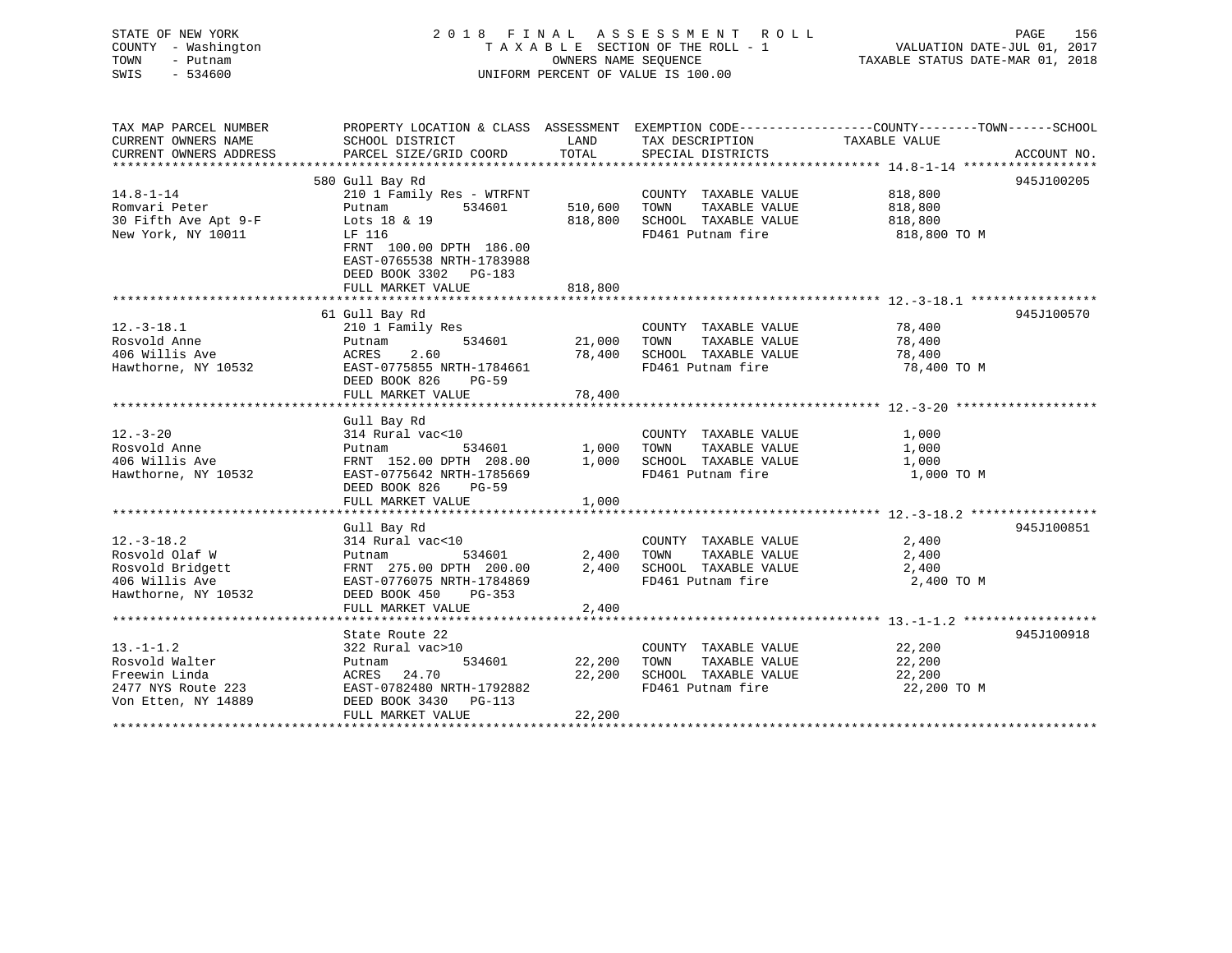## STATE OF NEW YORK 2 0 1 8 F I N A L A S S E S S M E N T R O L L PAGE 157 COUNTY - Washington T A X A B L E SECTION OF THE ROLL - 1 VALUATION DATE-JUL 01, 2017 TOWN - Putnam OWNERS NAME SEQUENCE TAXABLE STATUS DATE-MAR 01, 2018 SWIS - 534600 UNIFORM PERCENT OF VALUE IS 100.00

| TAX MAP PARCEL NUMBER<br>CURRENT OWNERS NAME | PROPERTY LOCATION & CLASS ASSESSMENT EXEMPTION CODE----------------COUNTY-------TOWN------SCHOOL<br>SCHOOL DISTRICT | LAND    | TAX DESCRIPTION           | TAXABLE VALUE |             |
|----------------------------------------------|---------------------------------------------------------------------------------------------------------------------|---------|---------------------------|---------------|-------------|
| CURRENT OWNERS ADDRESS                       | PARCEL SIZE/GRID COORD                                                                                              | TOTAL   | SPECIAL DISTRICTS         |               | ACCOUNT NO. |
|                                              |                                                                                                                     |         |                           |               |             |
|                                              | Liddle-Harris Rd                                                                                                    |         |                           |               | 945J100713  |
| $8. - 2 - 4.1$                               | 312 Vac w/imprv                                                                                                     |         | COUNTY TAXABLE VALUE      | 133,800       |             |
| Rota Joseph T                                | 534601<br>Putnam                                                                                                    | 129,300 | TOWN<br>TAXABLE VALUE     | 133,800       |             |
| 10242 State Rt 22                            | 1800/40                                                                                                             | 133,800 | SCHOOL TAXABLE VALUE      | 133,800       |             |
| Granville, NY 12832                          | Deeded ROW 2657/348<br>ACRES 153.90                                                                                 |         | FD461 Putnam fire         | 133,800 TO M  |             |
|                                              | EAST-0772870 NRTH-1796297<br>DEED BOOK 1800 PG-50                                                                   |         |                           |               |             |
|                                              | FULL MARKET VALUE                                                                                                   | 133,800 |                           |               |             |
|                                              |                                                                                                                     |         |                           |               |             |
|                                              | Tiroga Beach Ln                                                                                                     |         |                           |               | 945J101045  |
| $1.14 - 1 - 1$                               | 314 Rural vac<10 - WTRFNT                                                                                           |         | COUNTY TAXABLE VALUE      | 10,000        |             |
| Rourke John                                  | Putnam<br>534601                                                                                                    | 10,000  | TAXABLE VALUE<br>TOWN     | 10,000        |             |
| Rourke Louise                                | Essex Co 807/169                                                                                                    | 10,000  | SCHOOL TAXABLE VALUE      | 10,000        |             |
| 285 Allen Rd                                 | FRNT 85.00 DPTH 10.00                                                                                               |         | BP461 Black Pt Sewer Dist | .00 UN C      |             |
| Porter Corners, NY 12859                     | EAST-0772234 NRTH-1812719                                                                                           |         | FD461 Putnam fire         | 10,000 TO M   |             |
|                                              | DEED BOOK 2986 PG-326                                                                                               |         |                           |               |             |
|                                              | FULL MARKET VALUE                                                                                                   | 10,000  |                           |               |             |
|                                              |                                                                                                                     |         |                           |               |             |
|                                              | Tiroga Beach Ln                                                                                                     |         |                           |               | 945J100321  |
| $1.14 - 1 - 3.1$                             | 314 Rural vac<10 - WTRFNT                                                                                           |         | COUNTY TAXABLE VALUE      | 12,000        |             |
| Rowley David C                               | 534601<br>Putnam                                                                                                    | 12,000  | TOWN<br>TAXABLE VALUE     | 12,000        |             |
| PO Box 10452                                 | Lot No. B                                                                                                           | 12,000  | SCHOOL TAXABLE VALUE      | 12,000        |             |
| Albany, NY 12201                             | FRNT 176.00 DPTH 145.00                                                                                             |         | BP461 Black Pt Sewer Dist | .00 UN C      |             |
|                                              | EAST-0772724 NRTH-1812735                                                                                           |         | FD461 Putnam fire         | 12,000 TO M   |             |
|                                              | DEED BOOK 2329 PG-180                                                                                               |         |                           |               |             |
|                                              | FULL MARKET VALUE                                                                                                   | 12,000  |                           |               |             |
|                                              |                                                                                                                     |         |                           |               |             |
|                                              |                                                                                                                     |         |                           |               | 945J101001  |
| $11.8 - 5 - 14$                              | 6514 Royal Anchorage Way<br>$312$ Vac w/imprv - WTRFNT                                                              |         |                           |               |             |
|                                              |                                                                                                                     |         | COUNTY TAXABLE VALUE      | 6,200         |             |
| Royal Anchorage                              | Putnam<br>534601                                                                                                    | 5,500   | TOWN<br>TAXABLE VALUE     | 6,200         |             |
| Homeowners Assoc Inc                         | Boathouse & Docks: Lot 1                                                                                            | 6,200   | SCHOOL TAXABLE VALUE      | 6,200         |             |
| Attn: Larry Walsh                            | LF 117                                                                                                              |         | FD461 Putnam fire         | 6,200 TO M    |             |
| 21 Apple Rd                                  | $12.-5-14$                                                                                                          |         |                           |               |             |
| West Sand Lake, NY 12196                     | FRNT 112.00 DPTH 142.00                                                                                             |         |                           |               |             |
|                                              | EAST-0766682 NRTH-1792179                                                                                           |         |                           |               |             |
|                                              | DEED BOOK 906<br>PG-323                                                                                             |         |                           |               |             |
|                                              | FULL MARKET VALUE                                                                                                   | 6,200   |                           |               |             |
| *************************                    |                                                                                                                     |         |                           |               |             |
|                                              | Royal Anchorage Way                                                                                                 |         |                           |               | 945J100992  |
| $11.8 - 5 - 7$                               | 853 Sewage                                                                                                          |         | COUNTY TAXABLE VALUE      | 700           |             |
| Royal Anchorage Estates                      | 534601<br>Putnam                                                                                                    | 700     | TOWN<br>TAXABLE VALUE     | 700           |             |
| Homeowners Inc                               | Vac Land/lake Rights                                                                                                | 700     | SCHOOL TAXABLE VALUE      | 700           |             |
| Attn: Larry Walsh                            | Sewage Disposal Site                                                                                                |         | FD461 Putnam fire         | 700 TO M      |             |
| 21 Apple Rd                                  | $12.-5-7$                                                                                                           |         |                           |               |             |
| West Sand Lake, NY 12196                     | FRNT 131.00 DPTH 96.00                                                                                              |         |                           |               |             |
|                                              | EAST-0767027 NRTH-1792433                                                                                           |         |                           |               |             |
|                                              | DEED BOOK 653<br>PG-229                                                                                             |         |                           |               |             |
|                                              | FULL MARKET VALUE                                                                                                   | 700     |                           |               |             |
|                                              |                                                                                                                     |         |                           |               |             |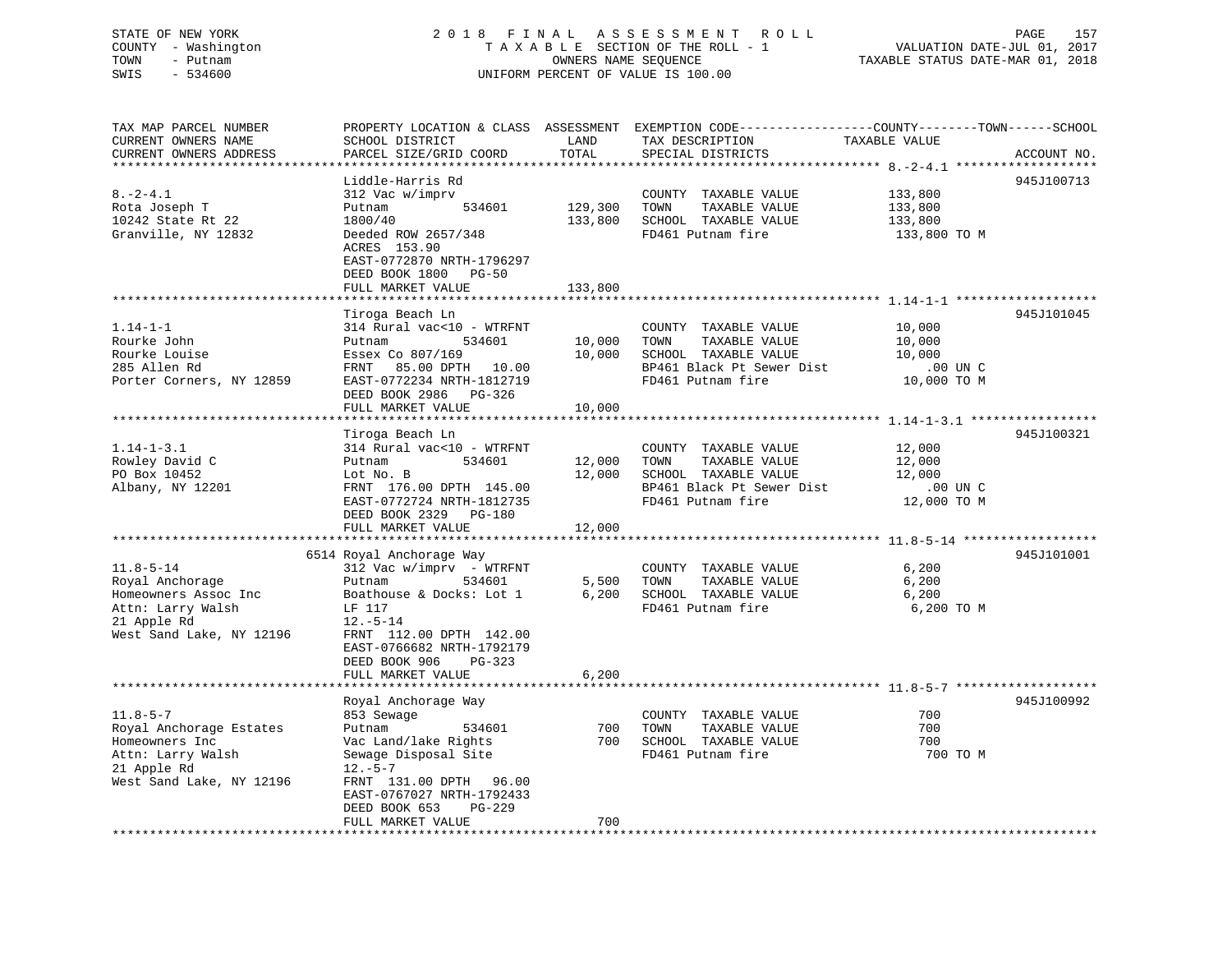## STATE OF NEW YORK 2 0 1 8 F I N A L A S S E S S M E N T R O L L PAGE 158 COUNTY - Washington T A X A B L E SECTION OF THE ROLL - 1 VALUATION DATE-JUL 01, 2017 TOWN - Putnam OWNERS NAME SEQUENCE TAXABLE STATUS DATE-MAR 01, 2018 SWIS - 534600 UNIFORM PERCENT OF VALUE IS 100.00

| TAX MAP PARCEL NUMBER                                                           |                                 |                    | PROPERTY LOCATION & CLASS ASSESSMENT EXEMPTION CODE----------------COUNTY-------TOWN------SCHOOL |                  |             |
|---------------------------------------------------------------------------------|---------------------------------|--------------------|--------------------------------------------------------------------------------------------------|------------------|-------------|
| CURRENT OWNERS NAME                                                             | SCHOOL DISTRICT                 | LAND               | TAX DESCRIPTION                                                                                  | TAXABLE VALUE    |             |
| CURRENT OWNERS ADDRESS                                                          | PARCEL SIZE/GRID COORD          | TOTAL              | SPECIAL DISTRICTS                                                                                |                  | ACCOUNT NO. |
|                                                                                 |                                 |                    |                                                                                                  |                  |             |
|                                                                                 | Donat Turnpike Way              |                    |                                                                                                  |                  | 945J100961  |
| $12. - 1 - 2.2$                                                                 | 322 Rural vac>10                |                    | COUNTY TAXABLE VALUE 27,100                                                                      |                  |             |
| Royal Anchorage Estates                                                         | Putnam                          | 534601 27,100 TOWN | TAXABLE VALUE                                                                                    |                  |             |
| Homeowners Inc                                                                  | ACRES 54.20                     |                    |                                                                                                  | 27,100           |             |
| Attn: Larry Walsh                                                               | EAST-0768177 NRTH-1792478       |                    | $27,100$ SCHOOL TAXABLE VALUE $27,100$<br>FD461 Putnam fire $27,100$ TO M                        |                  |             |
| 21 Apple Rd                                                                     | DEED BOOK 653 PG-229            |                    |                                                                                                  |                  |             |
|                                                                                 |                                 |                    |                                                                                                  |                  |             |
| West Sand Lake, NY 12196                                                        |                                 |                    |                                                                                                  |                  |             |
|                                                                                 |                                 |                    |                                                                                                  |                  |             |
|                                                                                 | Sagamore Rd                     |                    |                                                                                                  |                  |             |
| $12.-4-26.4$                                                                    | 314 Rural vac<10                |                    | COUNTY TAXABLE VALUE                                                                             | 500              |             |
| Royal Ancorage Estates HO Inc Putnam                                            | 534601                          | 500                | TAXABLE VALUE<br>TOWN                                                                            | 500              |             |
| PO Box 51                                                                       | 5.28<br>ACRES                   | 500                | SCHOOL TAXABLE VALUE                                                                             | 500              |             |
| Clemons, NY 12819                                                               | EAST-0768541 NRTH-1791391       |                    | FD461 Putnam fire                                                                                | 500 TO M         |             |
|                                                                                 | DEED BOOK 3397 PG-267           |                    |                                                                                                  |                  |             |
|                                                                                 | FULL MARKET VALUE               | 500                |                                                                                                  |                  |             |
|                                                                                 |                                 |                    |                                                                                                  |                  |             |
|                                                                                 | 76 Rupp Ln                      |                    |                                                                                                  |                  | 945J100852  |
| $12. - 2 - 7.4$                                                                 | 260 Seasonal res                |                    | COUNTY TAXABLE VALUE 72,700                                                                      |                  |             |
| Rozell Matthew                                                                  | 534601<br>Putnam                | 17,100 TOWN        |                                                                                                  | 72,700           |             |
| Rozell Laura L                                                                  | 2484/209                        |                    | 17,100 TOWN TAXABLE VALUE<br>72,700 SCHOOL TAXABLE VALUE                                         | 72,700<br>72,700 |             |
|                                                                                 | 7.05                            |                    | FD461 Putnam fire 72,700 TO M                                                                    |                  |             |
| 5630 County Route 30 ACRES<br>Granville, NY 12832 EAST-0<br>Granville, NY 12832 | EAST-0778525 NRTH-1788462       |                    |                                                                                                  |                  |             |
|                                                                                 | DEED BOOK 2903 PG-50            |                    |                                                                                                  |                  |             |
|                                                                                 | FULL MARKET VALUE               | 72,700             |                                                                                                  |                  |             |
|                                                                                 |                                 |                    |                                                                                                  |                  |             |
|                                                                                 | 2310 Black Point Rd             |                    |                                                                                                  |                  | 945J100207  |
| $4.5 - 1 - 25$                                                                  | 260 Seasonal res - WTRFNT       |                    | COUNTY TAXABLE VALUE                                                                             | 816,300          |             |
|                                                                                 |                                 |                    | TAXABLE VALUE                                                                                    |                  |             |
| Rudgers Daniel                                                                  | 534601<br>Putnam                | 504,000            | TOWN                                                                                             | 816,300          |             |
| Rudgers Nancy                                                                   | LF 86                           |                    | 816,300 SCHOOL TAXABLE VALUE<br>SCHOOL TAXABLE VALUE<br>BP461 Black Pt Sewer Dist                | 816,300          |             |
| 16 Crestview Ter                                                                | LF 80<br>FRNT 86.00 DPTH 169.00 |                    |                                                                                                  | $.00$ UN C       |             |
| Morristown, NJ 07960                                                            | EAST-0769371 NRTH-1807672       |                    | FD461 Putnam fire                                                                                | 816,300 TO M     |             |
|                                                                                 | DEED BOOK 3436 PG-339           |                    |                                                                                                  |                  |             |
|                                                                                 | FULL MARKET VALUE               | 816,300            |                                                                                                  |                  |             |
|                                                                                 |                                 |                    |                                                                                                  |                  |             |
|                                                                                 | 4203 Link Way                   |                    |                                                                                                  |                  | 945J100573  |
| $11.20 - 4 - 22$                                                                | 312 Vac w/imprv - WTRFNT        |                    | COUNTY TAXABLE VALUE                                                                             | 182,460          |             |
| Rudt Robert                                                                     | 534601<br>Putnam                | 153,260            | TAXABLE VALUE<br>TOWN                                                                            | 182,460          |             |
| McKenzie Cecilia                                                                | Lf 30                           | 182,460            | SCHOOL TAXABLE VALUE                                                                             | 182,460          |             |
| 526 Gull Bay Rd                                                                 | FRNT 25.00 DPTH 165.00          |                    | FD461 Putnam fire                                                                                | 182,460 TO M     |             |
| Putnam, NY 12861                                                                | EAST-0766830 NRTH-1786293       |                    |                                                                                                  |                  |             |
|                                                                                 | DEED BOOK 2816 PG-208           |                    |                                                                                                  |                  |             |
|                                                                                 | FULL MARKET VALUE               | 182,460            |                                                                                                  |                  |             |
|                                                                                 |                                 |                    |                                                                                                  |                  |             |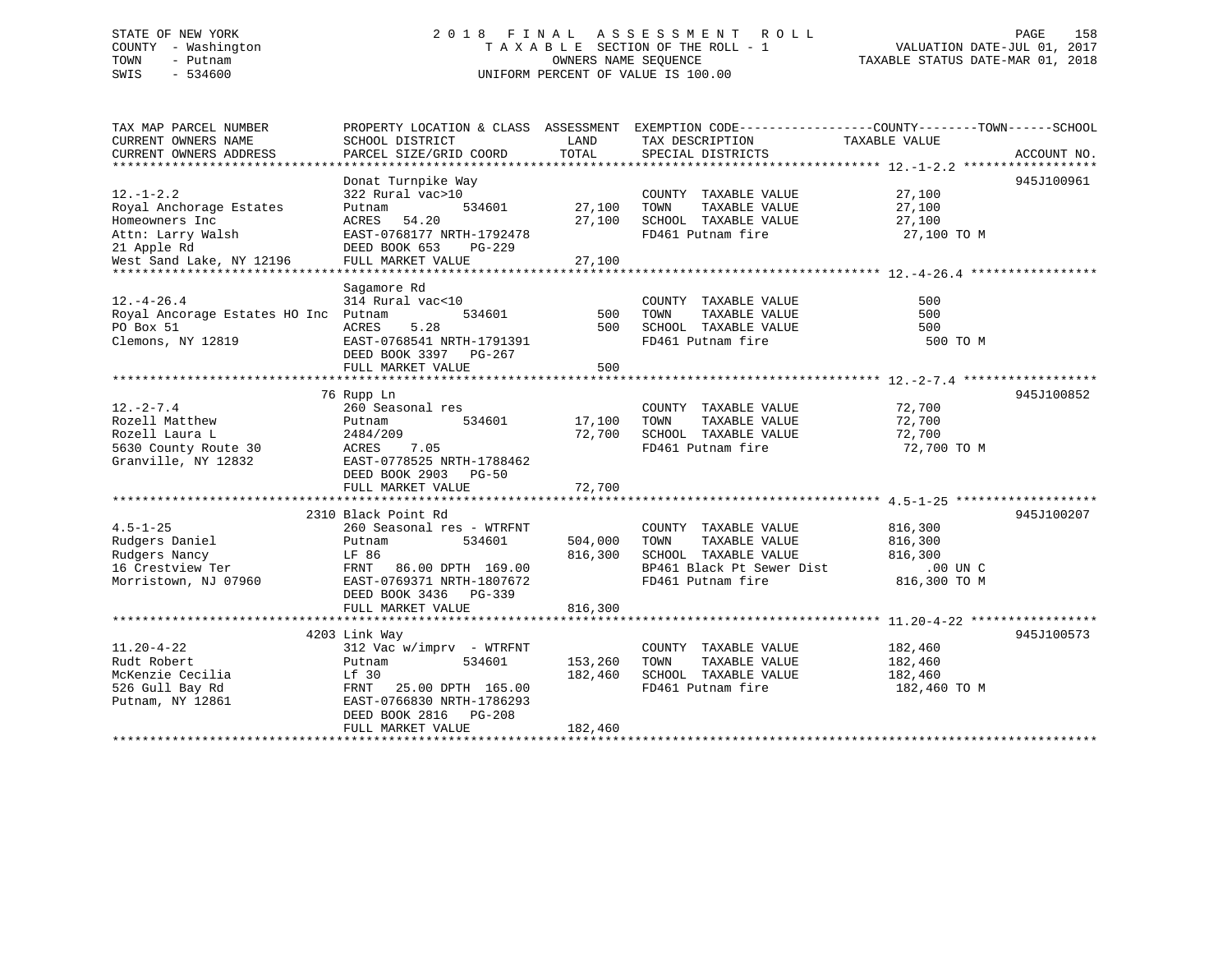| STATE OF NEW YORK<br>COUNTY - Washington<br>TOWN<br>- Putnam<br>SWIS<br>$-534600$ | 2018 FINAL ASSESSMENT ROLL                                                                                                                  | TAXABLE SECTION OF THE ROLL - 1<br>OWNERS NAME SEQUENCE<br>UNIFORM PERCENT OF VALUE IS 100.00 | VALUATION DATE-JUL 01, 2017<br>TAXABLE STATUS DATE-MAR 01, 2018 | PAGE<br>159                                        |                      |
|-----------------------------------------------------------------------------------|---------------------------------------------------------------------------------------------------------------------------------------------|-----------------------------------------------------------------------------------------------|-----------------------------------------------------------------|----------------------------------------------------|----------------------|
| TAX MAP PARCEL NUMBER<br>CURRENT OWNERS NAME<br>CURRENT OWNERS ADDRESS            | PROPERTY LOCATION & CLASS ASSESSMENT EXEMPTION CODE---------------COUNTY-------TOWN-----SCHOOL<br>SCHOOL DISTRICT<br>PARCEL SIZE/GRID COORD | LAND<br>TOTAL                                                                                 | TAX DESCRIPTION<br>SPECIAL DISTRICTS                            | TAXABLE VALUE                                      | ACCOUNT NO.          |
|                                                                                   | **************                                                                                                                              |                                                                                               |                                                                 |                                                    |                      |
| $11.20 - 4 - 24$                                                                  | 4317 Link Way<br>260 Seasonal res - WTRFNT                                                                                                  |                                                                                               | COUNTY TAXABLE VALUE                                            | 365,000                                            | 945J100091           |
| Rudt Robert                                                                       | Putnam<br>534601                                                                                                                            | 254,500                                                                                       | TOWN<br>TAXABLE VALUE                                           | 365,000                                            |                      |
| 526 Gull Bay Rd                                                                   | Lot 15/15A/16/16a                                                                                                                           | 365,000                                                                                       | SCHOOL TAXABLE VALUE                                            | 365,000                                            |                      |
| Putnam Station, NY 12861                                                          | LF 70                                                                                                                                       |                                                                                               | FD461 Putnam fire                                               | 365,000 TO M                                       |                      |
|                                                                                   | FRNT 90.00 DPTH 162.00<br>EAST-0766919 NRTH-1786278<br>DEED BOOK 733<br>PG-87                                                               |                                                                                               |                                                                 |                                                    |                      |
|                                                                                   | FULL MARKET VALUE                                                                                                                           | 365,000                                                                                       |                                                                 |                                                    |                      |
|                                                                                   | 4211 Link Way                                                                                                                               |                                                                                               |                                                                 |                                                    | 945J100575           |
| $11.20 - 4 - 20$                                                                  | 260 Seasonal res - WTRFNT                                                                                                                   |                                                                                               | COUNTY TAXABLE VALUE                                            | 405,000                                            |                      |
| Rudt Robert J                                                                     | Putnam<br>534601                                                                                                                            | 315,700                                                                                       | TOWN<br>TAXABLE VALUE                                           | 405,000                                            |                      |
| 526 Gull Bay Rd                                                                   | LF 280                                                                                                                                      | 405,000                                                                                       | SCHOOL TAXABLE VALUE                                            | 405,000                                            |                      |
| Putnam Station, NY 12861                                                          | FRNT 280.00 DPTH 208.00<br>EAST-0766663 NRTH-1786275<br>DEED BOOK 602<br>PG-86                                                              |                                                                                               | FD461 Putnam fire                                               | 405,000 TO M                                       |                      |
|                                                                                   | FULL MARKET VALUE                                                                                                                           | 405,000                                                                                       |                                                                 |                                                    |                      |
|                                                                                   |                                                                                                                                             |                                                                                               |                                                                 | ******************** 11.20-4-21 ****************** |                      |
| $11.20 - 4 - 21$                                                                  | 4205 Link Way<br>312 Vac w/imprv - WTRFNT                                                                                                   |                                                                                               | COUNTY TAXABLE VALUE                                            | 246,330                                            | 945J100545           |
| Rudt Robert J                                                                     | 534601<br>Putnam                                                                                                                            | 239,130                                                                                       | TOWN<br>TAXABLE VALUE                                           | 246,330                                            |                      |
| 526 Gull Bay Rd                                                                   | ELF 50                                                                                                                                      | 246,330                                                                                       | SCHOOL TAXABLE VALUE                                            | 246,330                                            |                      |
| Putnam Station, NY 12861                                                          | FRNT 60.00 DPTH 185.00<br>EAST-0766791 NRTH-1786309<br>DEED BOOK 591<br>PG-119                                                              |                                                                                               | FD461 Putnam fire                                               | 246,330 TO M                                       |                      |
|                                                                                   | FULL MARKET VALUE                                                                                                                           | 246,330                                                                                       |                                                                 |                                                    |                      |
|                                                                                   |                                                                                                                                             |                                                                                               |                                                                 |                                                    |                      |
| $14.8 - 1 - 20$                                                                   | 526 Gull Bay Rd<br>210 1 Family Res - WTRFNT                                                                                                |                                                                                               | BAS STAR<br>41854                                               | $\overline{0}$<br>$\Omega$                         | 945J100574<br>30,000 |
| Rudt Robert J                                                                     | Putnam<br>534601                                                                                                                            |                                                                                               | 305,100 COUNTY TAXABLE VALUE                                    | 425,000                                            |                      |
| 526 Gull Bay Rd                                                                   | LF 102                                                                                                                                      | 425,000                                                                                       | TOWN<br>TAXABLE VALUE                                           | 425,000                                            |                      |
| Putnam Station, NY 12861                                                          | FRNT 106.00 DPTH 190.00                                                                                                                     |                                                                                               | SCHOOL TAXABLE VALUE                                            | 395,000                                            |                      |
|                                                                                   | EAST-0766062 NRTH-1784742                                                                                                                   |                                                                                               | FD461 Putnam fire                                               | 425,000 TO M                                       |                      |
|                                                                                   | DEED BOOK 466<br>PG-445                                                                                                                     |                                                                                               |                                                                 |                                                    |                      |
|                                                                                   | FULL MARKET VALUE                                                                                                                           | 425,000                                                                                       |                                                                 |                                                    |                      |
|                                                                                   | 16151 State Route 22                                                                                                                        |                                                                                               |                                                                 |                                                    |                      |
| $15. - 1 - 17.1$                                                                  | 240 Rural res                                                                                                                               |                                                                                               | COUNTY TAXABLE VALUE                                            | 329,600                                            |                      |
| Rudt Robert J                                                                     | 534601<br>Putnam                                                                                                                            | 278,300                                                                                       | TOWN<br>TAXABLE VALUE                                           | 329,600                                            |                      |
| McKenzie Cecilia L                                                                | Lease Lane LLC                                                                                                                              | 329,600                                                                                       | SCHOOL TAXABLE VALUE                                            | 329,600                                            |                      |
| 526 Gull Bay Rd                                                                   | Hse under construction                                                                                                                      |                                                                                               | FD461 Putnam fire                                               | 329,600 TO M                                       |                      |
| Putnam Station, NY 12861                                                          | ACRES 401.50                                                                                                                                |                                                                                               |                                                                 |                                                    |                      |
|                                                                                   | EAST-0771015 NRTH-1778431                                                                                                                   |                                                                                               |                                                                 |                                                    |                      |
| MAY BE SUBJECT TO PAYMENT<br>UNDER AGDIST LAW TIL 2020                            | DEED BOOK 2005<br>PG-126<br>FULL MARKET VALUE                                                                                               | 329,600                                                                                       |                                                                 |                                                    |                      |
|                                                                                   |                                                                                                                                             |                                                                                               |                                                                 |                                                    |                      |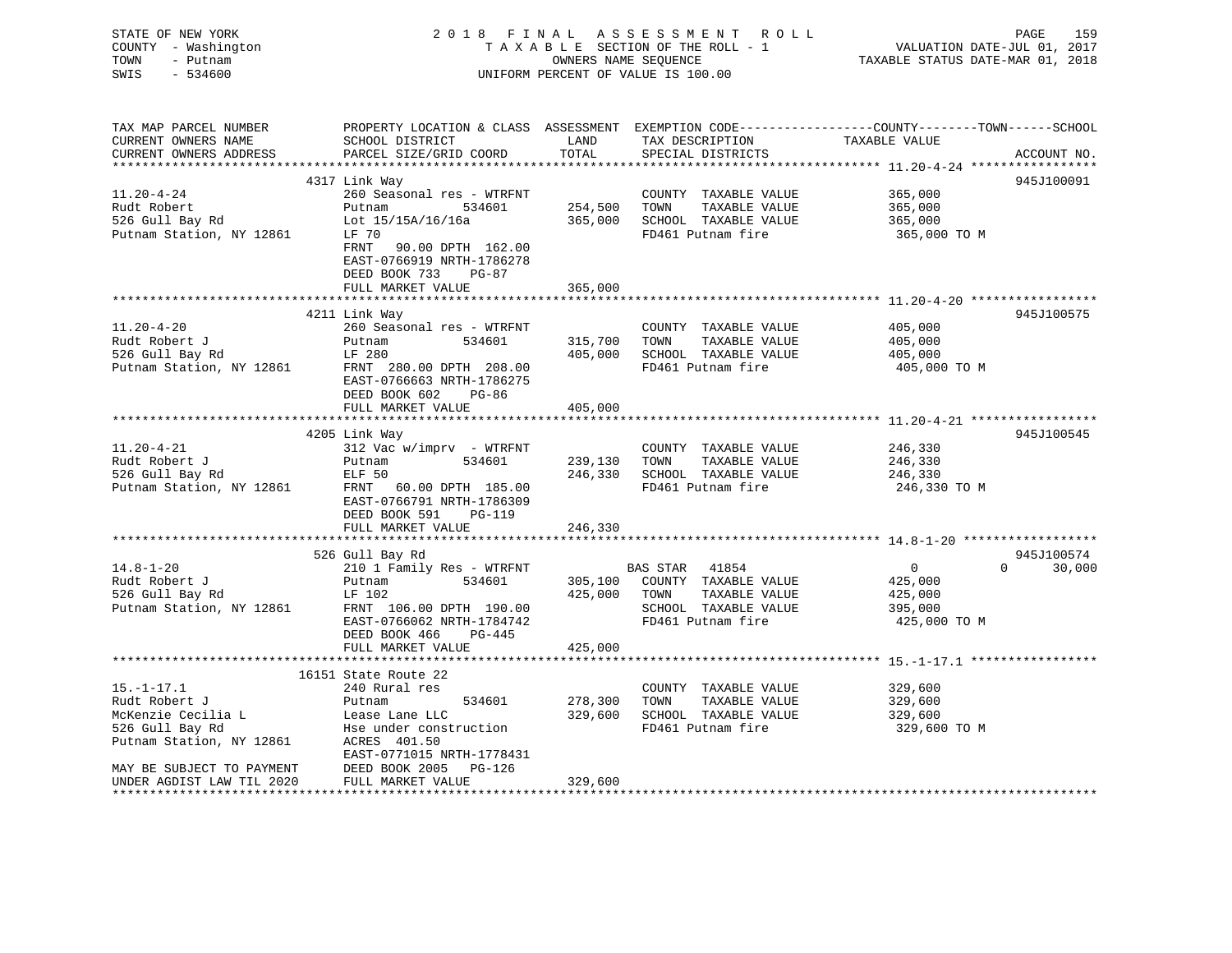## STATE OF NEW YORK 2 0 1 8 F I N A L A S S E S S M E N T R O L L PAGE 160 COUNTY - Washington T A X A B L E SECTION OF THE ROLL - 1 VALUATION DATE-JUL 01, 2017 TOWN - Putnam **CONNERS NAME SEQUENCE** TAXABLE STATUS DATE-MAR 01, 2018 SWIS - 534600 UNIFORM PERCENT OF VALUE IS 100.00

| TAX MAP PARCEL NUMBER     | PROPERTY LOCATION & CLASS ASSESSMENT |         |                          | EXEMPTION CODE-----------------COUNTY-------TOWN------SCHOOL |
|---------------------------|--------------------------------------|---------|--------------------------|--------------------------------------------------------------|
| CURRENT OWNERS NAME       | SCHOOL DISTRICT                      | LAND    | TAX DESCRIPTION          | TAXABLE VALUE                                                |
| CURRENT OWNERS ADDRESS    | PARCEL SIZE/GRID COORD               | TOTAL   | SPECIAL DISTRICTS        | ACCOUNT NO.                                                  |
|                           |                                      |         |                          |                                                              |
|                           | 20 Rupp Ln                           |         |                          | 945J100891                                                   |
| $12. - 2 - 7.5$           | 270 Mfg housing                      |         | COUNTY TAXABLE VALUE     | 48,600                                                       |
| Rupp George               | 534601<br>Putnam                     | 35,000  | TAXABLE VALUE<br>TOWN    | 48,600                                                       |
| Rupp Betty Jo             | Mobile Home/stg Bldg/land            | 48,600  | SCHOOL TAXABLE VALUE     | 48,600                                                       |
| 743 Broad St              | 10.00<br>ACRES                       |         | FD461 Putnam fire        | 48,600 TO M                                                  |
| Bloomfield, NJ 07003      | EAST-0778752 NRTH-1787912            |         |                          |                                                              |
|                           | DEED BOOK 668<br>$PG-329$            |         |                          |                                                              |
|                           | FULL MARKET VALUE                    | 48,600  |                          |                                                              |
|                           |                                      |         |                          |                                                              |
|                           | 1903 Railroad Way South              |         |                          | 945J100496                                                   |
| $16. - 1 - 8$             | 260 Seasonal res - WTRFNT            |         | COUNTY TAXABLE VALUE     | 3,000                                                        |
| Russell Debra             | 534601<br>Putnam                     | 2,700   | TAXABLE VALUE<br>TOWN    | 3,000                                                        |
| Russell Michael           | LF 44                                | 3,000   | SCHOOL TAXABLE VALUE     | 3,000                                                        |
| 72 Second St              | 40.00 DPTH<br>FRNT                   |         | FD461 Putnam fire        | 3,000 TO M                                                   |
| Waterford, NY 12188       | 0.04<br>ACRES                        |         |                          |                                                              |
|                           | EAST-0788939 NRTH-1783371            |         |                          |                                                              |
|                           | DEED BOOK 3408<br>PG-326             |         |                          |                                                              |
|                           | FULL MARKET VALUE                    | 3,000   |                          |                                                              |
|                           |                                      |         |                          |                                                              |
|                           | 1907 Railroad Way South              |         |                          | 945J100533                                                   |
| $16. - 1 - 10$            | 260 Seasonal res - WTRFNT            |         | COUNTY TAXABLE VALUE     | 39,500                                                       |
| Russell Debra             | 534601<br>Putnam                     | 2,600   | TOWN<br>TAXABLE VALUE    | 39,500                                                       |
| 72 Second St              | LF 30                                | 39,500  | SCHOOL TAXABLE VALUE     | 39,500                                                       |
| Waterford, NY 12188       | FRNT<br>30.00 DPTH                   |         | FD461 Putnam fire        | 39,500 TO M                                                  |
|                           | ACRES<br>0.04                        |         |                          |                                                              |
|                           | EAST-0788896 NRTH-1783309            |         |                          |                                                              |
|                           |                                      |         |                          |                                                              |
|                           | DEED BOOK 3650<br>$PG-93$            |         |                          |                                                              |
|                           | FULL MARKET VALUE                    | 39,500  |                          |                                                              |
|                           |                                      |         |                          | 945J100994                                                   |
|                           | Royal Anchorage Way                  |         |                          |                                                              |
| $11.8 - 5 - 9$            | 314 Rural vac<10                     |         | COUNTY TAXABLE VALUE     | 70,000                                                       |
| Russell Donald            | 534601<br>Putnam                     | 70,000  | TOWN<br>TAXABLE VALUE    | 70,000                                                       |
| 424 East Schroon River Rd | LR's: Lot 16                         | 70,000  | SCHOOL TAXABLE VALUE     | 70,000                                                       |
| Diamond Point, NY 12824   | $12.-5-9$                            |         | FD461 Putnam fire        | 70,000 TO M                                                  |
|                           | FRNT 106.00 DPTH 92.00               |         |                          |                                                              |
|                           | EAST-0766925 NRTH-1792422            |         |                          |                                                              |
|                           | DEED BOOK 3568 PG-73                 |         |                          |                                                              |
|                           | FULL MARKET VALUE                    | 70,000  |                          |                                                              |
|                           |                                      |         |                          |                                                              |
|                           | 37 Smith Way                         |         |                          | 945J101090                                                   |
| $9. - 1 - 27.4$           | 210 1 Family Res                     |         | <b>BAS STAR</b><br>41854 | $\mathbf 0$<br>$\Omega$<br>30,000                            |
| Russell Douglas A Sr      | 534601<br>Putnam                     | 22,500  | COUNTY TAXABLE VALUE     | 192,800                                                      |
| 37 Smith Way              | 3.00<br>ACRES                        | 192,800 | TOWN<br>TAXABLE VALUE    | 192,800                                                      |
| Putnam Station, NY 12861  | EAST-0781051 NRTH-1796905            |         | SCHOOL TAXABLE VALUE     | 162,800                                                      |
|                           | DEED BOOK 737<br>PG-202              |         | FD461 Putnam fire        | 192,800 TO M                                                 |
|                           | FULL MARKET VALUE                    | 192,800 |                          |                                                              |
|                           |                                      |         |                          |                                                              |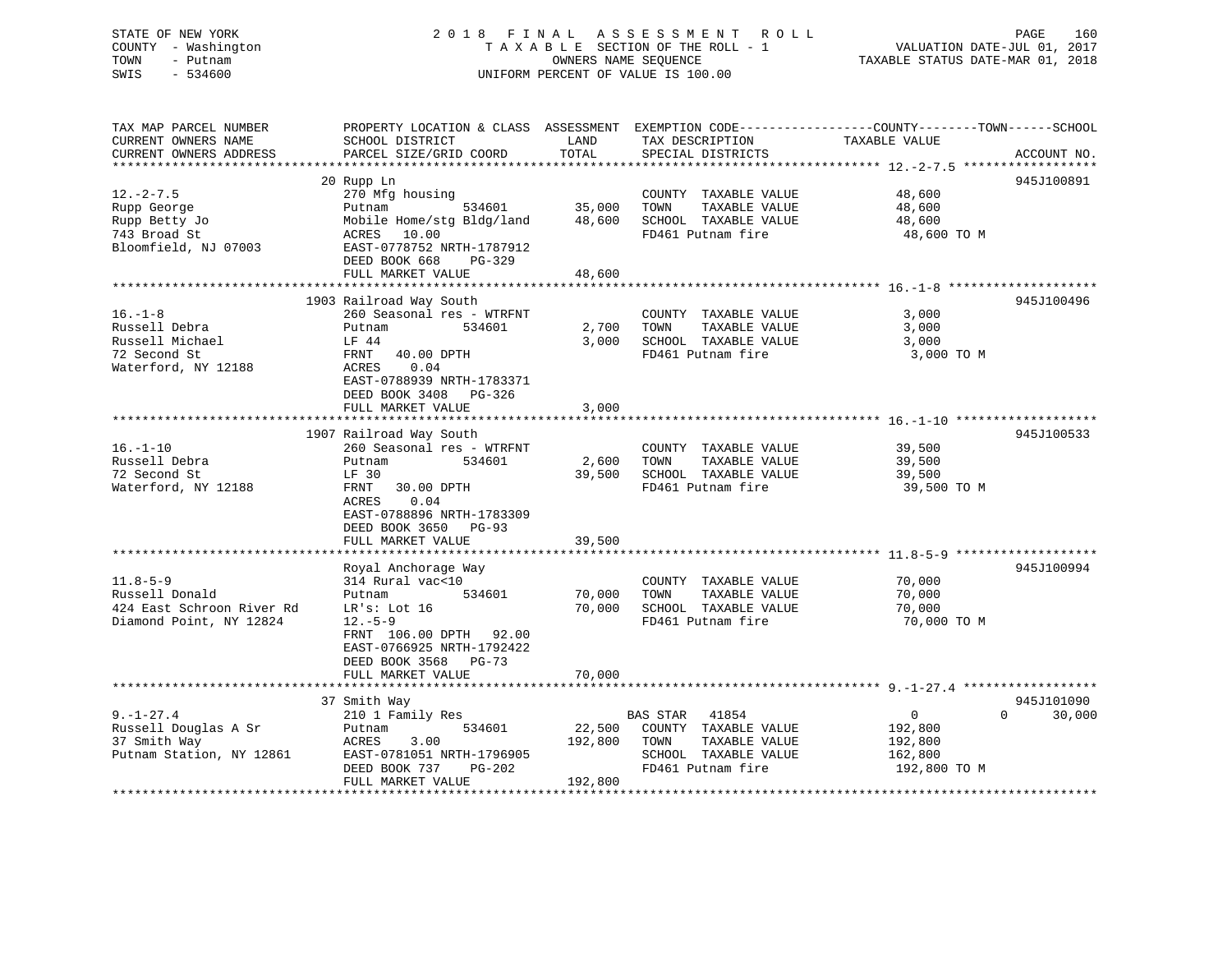| STATE OF NEW YORK<br>COUNTY - Washington<br>TOWN<br>- Putnam<br>$-534600$<br>SWIS                                           | 2018 FINAL ASSESSMENT<br>TAXABLE SECTION OF THE ROLL - 1<br>UNIFORM PERCENT OF VALUE IS 100.00                                                                                                                       | <b>ROLL</b><br>PAGE<br>161<br>VALUATION DATE-JUL 01, 2017<br>TAXABLE STATUS DATE-MAR 01, 2018 |                                                                                                                         |                                                                                                                                  |
|-----------------------------------------------------------------------------------------------------------------------------|----------------------------------------------------------------------------------------------------------------------------------------------------------------------------------------------------------------------|-----------------------------------------------------------------------------------------------|-------------------------------------------------------------------------------------------------------------------------|----------------------------------------------------------------------------------------------------------------------------------|
| TAX MAP PARCEL NUMBER<br>CURRENT OWNERS NAME<br>CURRENT OWNERS ADDRESS                                                      | SCHOOL DISTRICT<br>PARCEL SIZE/GRID COORD                                                                                                                                                                            | LAND<br>TOTAL                                                                                 | TAX DESCRIPTION<br>SPECIAL DISTRICTS                                                                                    | PROPERTY LOCATION & CLASS ASSESSMENT EXEMPTION CODE----------------COUNTY-------TOWN------SCHOOL<br>TAXABLE VALUE<br>ACCOUNT NO. |
| $12. - 4 - 28$<br>Ryan Colleen M<br>Ryan Cheryl A<br>216 Lancaster St<br>Albany, NY 12210                                   | 5081 Sagamore Rd<br>260 Seasonal res<br>Putnam<br>534601<br>H & Lot<br>FRNT 100.00 DPTH 115.00<br>EAST-0767030 NRTH-1787350<br>DEED BOOK 2893 PG-199<br>FULL MARKET VALUE                                            | 65,700<br>117,700<br>117,700                                                                  | COUNTY TAXABLE VALUE<br>TAXABLE VALUE<br>TOWN<br>SCHOOL TAXABLE VALUE<br>FD461 Putnam fire                              | 945J100806<br>117,700<br>117,700<br>117,700<br>117,700 TO M                                                                      |
|                                                                                                                             |                                                                                                                                                                                                                      |                                                                                               |                                                                                                                         |                                                                                                                                  |
| $14.11 - 2 - 1.1$<br>Ryan Deborah Trustee<br>Ryan Trust Deborah<br>116 Brush Hill Rd<br>Great Barrington, MA 01230          | 606 Gull Bay Rd<br>210 1 Family Res - WTRFNT<br>Putnam 534601<br>98 ft lf<br>2822/224<br>$14.-2-1.1$<br>FRNT 464.00 DPTH<br>ACRES<br>1.50<br>EAST-0765219 NRTH-1783060<br>DEED BOOK 3885 PG-238<br>FULL MARKET VALUE | 510,200<br>639,400                                                                            | COUNTY TAXABLE VALUE<br>TOWN<br>TAXABLE VALUE<br>639,400 SCHOOL TAXABLE VALUE<br>FD461 Putnam fire                      | 639,400<br>639,400<br>639,400<br>639,400 TO M                                                                                    |
|                                                                                                                             |                                                                                                                                                                                                                      |                                                                                               |                                                                                                                         |                                                                                                                                  |
| $12. - 1 - 2.1$<br>Sagamore Community Assoc Inc Putnam<br>Attn: Jim Barshinger<br>230 Oakwood Dr<br>State College, PA 16801 | 6017 Donat Turnpike Way<br>312 Vac w/imprv - WTRFNT<br>534601<br>Recreation Area: 420/984<br>LF 320<br>ACRES<br>2.10<br>EAST-0767003 NRTH-1792151<br>DEED BOOK 493<br>PG-86<br>FULL MARKET VALUE                     | 15,200<br>30,000                                                                              | COUNTY TAXABLE VALUE<br>TOWN<br>TAXABLE VALUE<br>30,000 SCHOOL TAXABLE VALUE<br>FD461 Putnam fire                       | 945J100731<br>30,000<br>30,000<br>30,000<br>30,000 TO M                                                                          |
|                                                                                                                             |                                                                                                                                                                                                                      |                                                                                               |                                                                                                                         |                                                                                                                                  |
| $12. - 1 - 27$<br>Sagamore Community Assoc Inc<br>Attn: Jim Barshinger<br>230 Oakwood Dr<br>State College, PA 16801         | Donat Turnpike Way<br>692 Road/str/hwy<br>Putnam<br>534601<br>ROW 50'<br>ACRES<br>4.50<br>EAST-0767463 NRTH-1791846<br>DEED BOOK 493<br>PG-86<br>FULL MARKET VALUE<br>*************************                      | 4,500<br>4,500<br>4,500                                                                       | COUNTY TAXABLE VALUE<br>TAXABLE VALUE<br>TOWN<br>SCHOOL TAXABLE VALUE<br>FD461 Putnam fire                              | 945J100869<br>4,500<br>4,500<br>4,500<br>4,500 TO M                                                                              |
|                                                                                                                             |                                                                                                                                                                                                                      |                                                                                               |                                                                                                                         | **************** $4.5 - 1 - 4$ ****************<br>945J100578                                                                    |
| $4.5 - 1 - 4$<br>Sambrook Richard M<br>Bunker Roger E Trstee<br>12 Timber Marsh Ln<br>Hilton Head Island, SC 29926          | 2230 Black Point Rd<br>280 Res Multiple - WTRFNT<br>Putnam<br>534601<br>2228 Black Pt Rd<br>165' Lf; ESMT 793/323, 34<br>ACRES<br>1.10<br>EAST-0770350 NRTH-1809319<br>DEED BOOK 2543 PG-1                           | 662,000<br>941,500                                                                            | COUNTY TAXABLE VALUE<br>TOWN<br>TAXABLE VALUE<br>SCHOOL TAXABLE VALUE<br>BP461 Black Pt Sewer Dist<br>FD461 Putnam fire | 941,500<br>941,500<br>941,500<br>.00 UN C<br>941,500 TO M                                                                        |

FULL MARKET VALUE 941,500 \*\*\*\*\*\*\*\*\*\*\*\*\*\*\*\*\*\*\*\*\*\*\*\*\*\*\*\*\*\*\*\*\*\*\*\*\*\*\*\*\*\*\*\*\*\*\*\*\*\*\*\*\*\*\*\*\*\*\*\*\*\*\*\*\*\*\*\*\*\*\*\*\*\*\*\*\*\*\*\*\*\*\*\*\*\*\*\*\*\*\*\*\*\*\*\*\*\*\*\*\*\*\*\*\*\*\*\*\*\*\*\*\*\*\*\*\*\*\*\*\*\*\*\*\*\*\*\*\*\*\*\*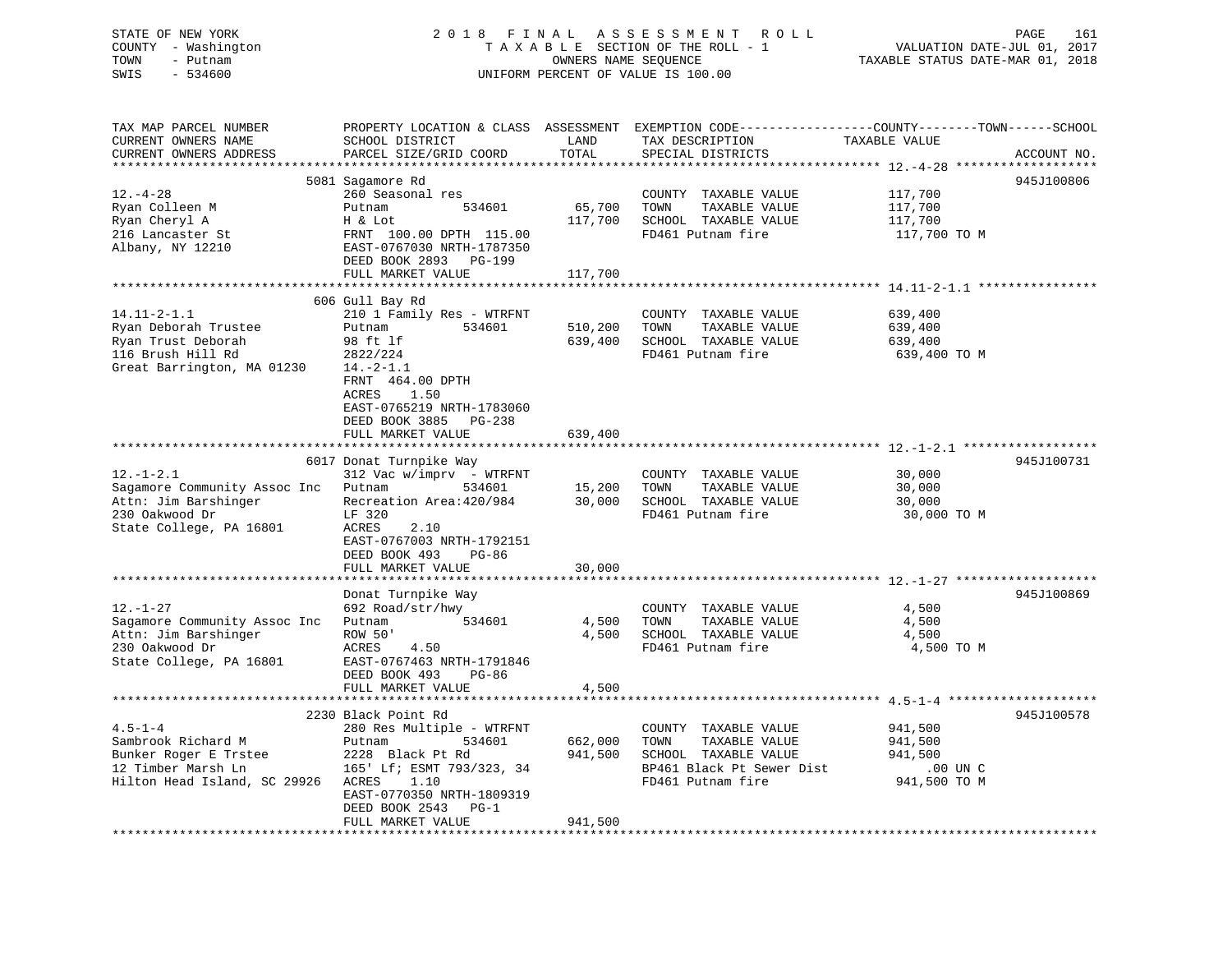| STATE OF NEW YORK<br>COUNTY - Washington<br>TOWN<br>- Putnam<br>$-534600$<br>SWIS | 2018 FINAL                                                       |               | ASSESSMENT ROLL<br>TAXABLE SECTION OF THE ROLL - 1<br>OWNERS NAME SEQUENCE<br>UNIFORM PERCENT OF VALUE IS 100.00 | PAGE<br>162<br>VALUATION DATE-JUL 01, 2017<br>TAXABLE STATUS DATE-MAR 01, 2018                                                  |
|-----------------------------------------------------------------------------------|------------------------------------------------------------------|---------------|------------------------------------------------------------------------------------------------------------------|---------------------------------------------------------------------------------------------------------------------------------|
| TAX MAP PARCEL NUMBER<br>CURRENT OWNERS NAME<br>CURRENT OWNERS ADDRESS            | SCHOOL DISTRICT<br>PARCEL SIZE/GRID COORD                        | LAND<br>TOTAL | TAX DESCRIPTION<br>SPECILL PLATELATS<br>SPECIAL DISTRICTS                                                        | PROPERTY LOCATION & CLASS ASSESSMENT EXEMPTION CODE----------------COUNTY-------TOWN-----SCHOOL<br>TAXABLE VALUE<br>ACCOUNT NO. |
|                                                                                   | 2298 Black Point Rd                                              |               |                                                                                                                  | 945J100296                                                                                                                      |
| $4.5 - 1 - 21$                                                                    | 210 1 Family Res - WTRFNT                                        |               | COUNTY TAXABLE VALUE                                                                                             | 435,200                                                                                                                         |
| Sambrook Scott D                                                                  | Putnam<br>534601                                                 | 341,600       | TOWN<br>TAXABLE VALUE                                                                                            | 435,200                                                                                                                         |
| Sambrook Sally I                                                                  | LF 50                                                            | 435,200       | SCHOOL TAXABLE VALUE                                                                                             | 435,200                                                                                                                         |
| PO Box 685                                                                        | FRNT<br>50.00 DPTH 145.00                                        |               | BP461 Black Pt Sewer Dist                                                                                        | .00 UN C                                                                                                                        |
| Clifton Park, NY 12065                                                            | 999<br>BANK<br>EAST-0769503 NRTH-1807907<br>DEED BOOK 1979 PG-23 |               | FD461 Putnam fire                                                                                                | 435,200 TO M                                                                                                                    |
|                                                                                   | FULL MARKET VALUE                                                | 435,200       |                                                                                                                  |                                                                                                                                 |
|                                                                                   |                                                                  |               |                                                                                                                  |                                                                                                                                 |
| $4.5 - 1 - 20$                                                                    | 2296 Black Point Rd<br>210 1 Family Res - WTRFNT                 |               | COUNTY TAXABLE VALUE                                                                                             | 945J100069<br>802,700                                                                                                           |
| Sambrook Scott Trustee                                                            | 534601<br>Putnam                                                 | 527,000       | TOWN<br>TAXABLE VALUE                                                                                            | 802,700                                                                                                                         |
| c/o Howard Sambrook                                                               | LF 91                                                            | 802,700       | SCHOOL TAXABLE VALUE                                                                                             | 802,700                                                                                                                         |
| 2296 Black Point Rd                                                               | FRNT 90.00 DPTH 142.00                                           |               | BP461 Black Pt Sewer Dist                                                                                        | $.00$ UN C                                                                                                                      |
| 2296 Black Point Rd<br>Ticonderoga, NY 12883                                      | EAST-0769532 NRTH-1807972                                        |               | FD461 Putnam fire                                                                                                | 802,700 TO M                                                                                                                    |
|                                                                                   | DEED BOOK 3025 PG-188                                            |               |                                                                                                                  |                                                                                                                                 |
|                                                                                   | FULL MARKET VALUE                                                | 802,700       |                                                                                                                  |                                                                                                                                 |
|                                                                                   | 2005 Mill Bay                                                    |               |                                                                                                                  | 945J100720                                                                                                                      |
| $13 - 3 - 19$                                                                     | 260 Seasonal res - WTRFNT                                        |               | COUNTY TAXABLE VALUE                                                                                             | 38,000                                                                                                                          |
| San Filippo Anthony                                                               | Putnam<br>534601                                                 | 5,400         | TOWN<br>TAXABLE VALUE                                                                                            | 38,000                                                                                                                          |
| San Janice                                                                        | FRNT 127.00 DPTH 61.00                                           | 38,000        | SCHOOL TAXABLE VALUE                                                                                             | 38,000                                                                                                                          |
| 1 Sherwood Ave                                                                    | EAST-0789284 NRTH-1790271                                        |               | FD461 Putnam fire                                                                                                | 38,000 TO M                                                                                                                     |
| Rensselaer, NY 12144 DEED BOOK 485                                                | PG-619                                                           |               |                                                                                                                  |                                                                                                                                 |
|                                                                                   | FULL MARKET VALUE                                                | 38,000        |                                                                                                                  |                                                                                                                                 |
|                                                                                   | 3057 Lake George Way                                             |               |                                                                                                                  | 945J100673                                                                                                                      |
| $7.8 - 1 - 16$                                                                    | 260 Seasonal res - WTRFNT                                        |               | COUNTY TAXABLE VALUE                                                                                             | 695,100                                                                                                                         |
| Sawulski John                                                                     | Putnam<br>534601                                                 | 565,000       | TAXABLE VALUE<br>TOWN                                                                                            | 695,100                                                                                                                         |
| Sawulski Susan                                                                    | 562/225;583/101;653/49;60                                        | 695,100       | SCHOOL TAXABLE VALUE                                                                                             | 695,100                                                                                                                         |
| 3057 Lake George Way                                                              | LF 100                                                           |               | FD461 Putnam fire                                                                                                | 695,100 ТО М                                                                                                                    |
| Putnam Station, NY 12861                                                          | FRNT 104.00 DPTH 211.00                                          |               |                                                                                                                  |                                                                                                                                 |
|                                                                                   | EAST-0767125 NRTH-1799387                                        |               |                                                                                                                  |                                                                                                                                 |
|                                                                                   | DEED BOOK 654<br>$PG-43$<br>FULL MARKET VALUE                    | 695,100       |                                                                                                                  |                                                                                                                                 |
|                                                                                   |                                                                  |               |                                                                                                                  |                                                                                                                                 |
|                                                                                   | LOT 11 Williams North Tr                                         |               |                                                                                                                  | 945J100829                                                                                                                      |
| $18. - 2 - 4.1$                                                                   | 910 Priv forest                                                  |               | COUNTY TAXABLE VALUE                                                                                             | 13,100                                                                                                                          |
| Schneider Carole                                                                  | 534601<br>Putnam                                                 | 13,100        | TOWN<br>TAXABLE VALUE                                                                                            | 13,100                                                                                                                          |
| 358 Pulpit Point Rd                                                               | Vac Land                                                         | 13,100        | SCHOOL TAXABLE VALUE                                                                                             | 13,100                                                                                                                          |
| Putnam Station, NY 12861                                                          | $18.-1-4.1$                                                      |               | FD461 Putnam fire                                                                                                | 13,100 TO M                                                                                                                     |
|                                                                                   | ACRES 26.10<br>EAST-0778399 NRTH-1774975                         |               |                                                                                                                  |                                                                                                                                 |
|                                                                                   | DEED BOOK 3441<br>PG-341                                         |               |                                                                                                                  |                                                                                                                                 |
|                                                                                   | FULL MARKET VALUE                                                | 13,100        |                                                                                                                  |                                                                                                                                 |
|                                                                                   |                                                                  |               |                                                                                                                  |                                                                                                                                 |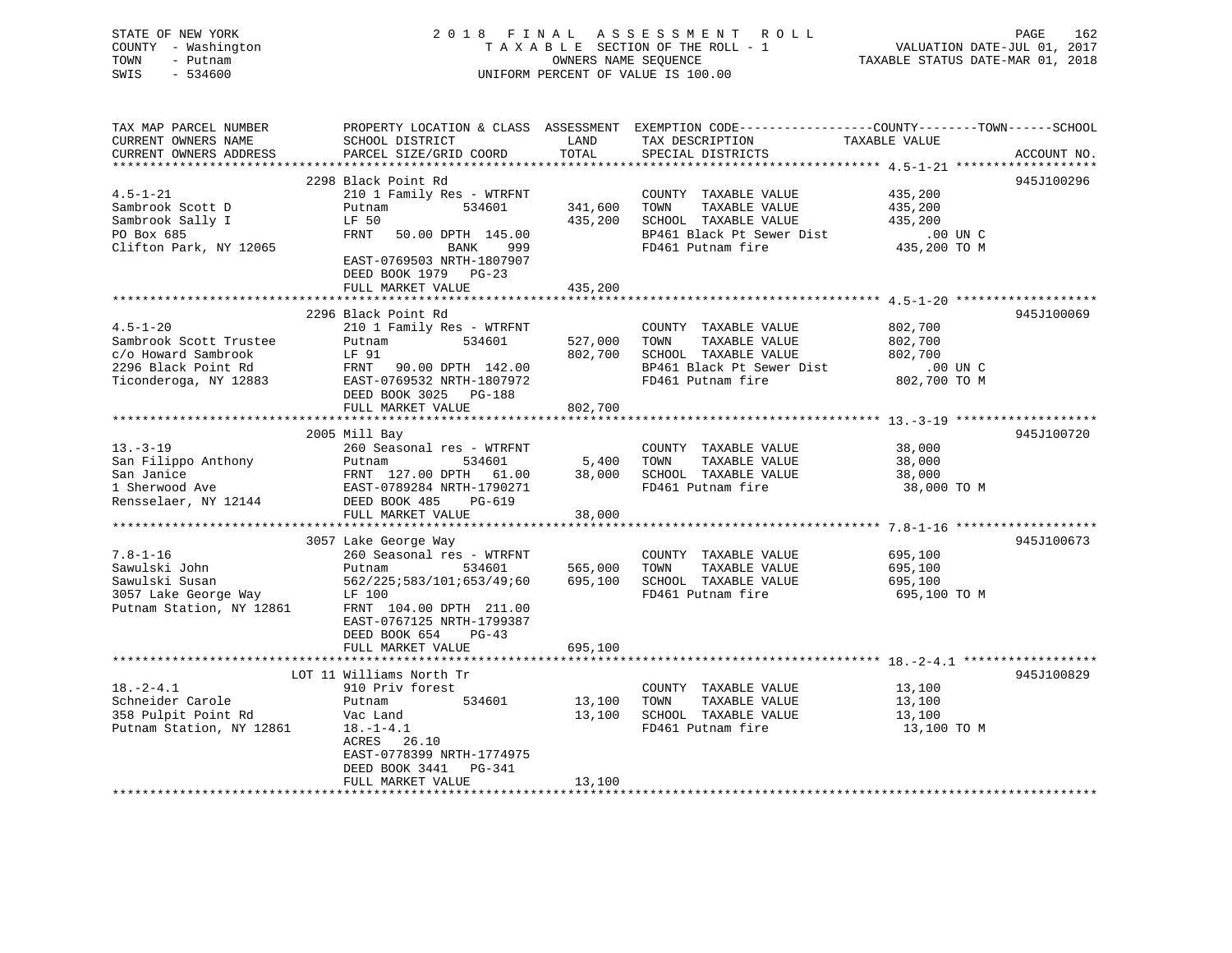| STATE OF NEW YORK<br>COUNTY - Washington<br>TOWN<br>- Putnam<br>$-534600$<br>SWIS | 2018 FINAL                                         | OWNERS NAME SEQUENCE | ASSESSMENT ROLL<br>TAXABLE SECTION OF THE ROLL - 1<br>UNIFORM PERCENT OF VALUE IS 100.00 | PAGE<br>163<br>VALUATION DATE-JUL 01, 2017<br>TAXABLE STATUS DATE-MAR 01, 2018                   |
|-----------------------------------------------------------------------------------|----------------------------------------------------|----------------------|------------------------------------------------------------------------------------------|--------------------------------------------------------------------------------------------------|
| TAX MAP PARCEL NUMBER                                                             |                                                    |                      |                                                                                          | PROPERTY LOCATION & CLASS ASSESSMENT EXEMPTION CODE----------------COUNTY-------TOWN------SCHOOL |
| CURRENT OWNERS NAME<br>CURRENT OWNERS ADDRESS                                     | SCHOOL DISTRICT<br>PARCEL SIZE/GRID COORD          | LAND<br>TOTAL        | TAX DESCRIPTION<br>SPECIAL DISTRICTS                                                     | TAXABLE VALUE<br>ACCOUNT NO.                                                                     |
|                                                                                   |                                                    |                      |                                                                                          |                                                                                                  |
|                                                                                   | LOT 11 Williams North Tr                           |                      |                                                                                          | 945J100277                                                                                       |
| $18. - 2 - 5$                                                                     | 910 Priv forest                                    |                      | COUNTY TAXABLE VALUE                                                                     | 12,500                                                                                           |
| Schneider Carole                                                                  | 534601<br>Putnam                                   | 12,500               | TAXABLE VALUE<br>TOWN                                                                    | 12,500                                                                                           |
| 358 Pulpit Point Rd                                                               | Mt                                                 | 12,500               | SCHOOL TAXABLE VALUE                                                                     | 12,500                                                                                           |
| Putnam Station, NY 12861                                                          | $18. - 1 - 5$                                      |                      | FD461 Putnam fire                                                                        | 12,500 TO M                                                                                      |
|                                                                                   | ACRES 25.00                                        |                      |                                                                                          |                                                                                                  |
|                                                                                   | EAST-0778504 NRTH-1774315<br>DEED BOOK 3390 PG-139 |                      |                                                                                          |                                                                                                  |
|                                                                                   | FULL MARKET VALUE                                  | 12,500               |                                                                                          |                                                                                                  |
|                                                                                   |                                                    |                      |                                                                                          |                                                                                                  |
|                                                                                   | Sagamore Rd                                        |                      |                                                                                          | 945J100128                                                                                       |
| $12. - 4 - 3$                                                                     | 314 Rural vac<10                                   |                      | COUNTY TAXABLE VALUE                                                                     | 1,900                                                                                            |
| Schneider Dean                                                                    | 534601<br>Putnam                                   | 1,900                | TAXABLE VALUE<br>TOWN                                                                    | 1,900                                                                                            |
| Schneider Maria                                                                   | Lot 1 Esr                                          | 1,900                | SCHOOL TAXABLE VALUE                                                                     | 1,900                                                                                            |
| 315 15 th Ave W                                                                   | FRNT<br>50.00 DPTH 100.00                          |                      | FD461 Putnam fire                                                                        | 1,900 TO M                                                                                       |
| Palmetto, FL 34221                                                                | EAST-0767900 NRTH-1790080                          |                      |                                                                                          |                                                                                                  |
|                                                                                   | DEED BOOK 1679 PG-32                               |                      |                                                                                          |                                                                                                  |
|                                                                                   | FULL MARKET VALUE                                  | 1,900                |                                                                                          |                                                                                                  |
|                                                                                   |                                                    |                      |                                                                                          |                                                                                                  |
| $1.18 - 1 - 4.1$                                                                  | 2118 Black Point Rd                                |                      | COUNTY TAXABLE VALUE                                                                     | 969,000                                                                                          |
| Schreiner Joint Rev Trust                                                         | 280 Res Multiple - WTRFNT<br>534601<br>Putnam      | 717,800              | TOWN<br>TAXABLE VALUE                                                                    | 969,000                                                                                          |
| Schreiner Roger Trustee                                                           | 2 Cottages                                         | 969,000              | SCHOOL TAXABLE VALUE                                                                     | 969,000                                                                                          |
| 214 Shropshire Dr                                                                 | 150' Eff Lf                                        |                      | BP461 Black Pt Sewer Dist                                                                | .00 UN C                                                                                         |
| West Chester, PA 19382                                                            | FRNT 199.00 DPTH 324.00                            |                      | FD461 Putnam fire                                                                        | 969,000 TO M                                                                                     |
|                                                                                   | EAST-0772380 NRTH-1810962                          |                      |                                                                                          |                                                                                                  |
|                                                                                   | DEED BOOK 2364 PG-190                              |                      |                                                                                          |                                                                                                  |
|                                                                                   | FULL MARKET VALUE                                  | 969,000              |                                                                                          |                                                                                                  |
|                                                                                   |                                                    |                      |                                                                                          |                                                                                                  |
|                                                                                   | 2421 Black Point Way                               |                      |                                                                                          | 945J100728                                                                                       |
| $4. - 1 - 39$                                                                     | 210 1 Family Res - WTRFNT                          |                      | COUNTY TAXABLE VALUE                                                                     | 526,300                                                                                          |
| Schumaker Richard E                                                               | Putnam<br>534601                                   | 371,300              | TOWN<br>TAXABLE VALUE                                                                    | 526,300                                                                                          |
| Schumaker Tymm B                                                                  | $100'$ Lf                                          | 526,300              | SCHOOL TAXABLE VALUE                                                                     | 526,300                                                                                          |
| 18 Saddle Brook Dr                                                                | FRNT 100.00 DPTH 350.00                            |                      | BP461 Black Pt Sewer Dist                                                                | .00 UN C                                                                                         |
| Saratoga Springs, NY 12866                                                        | EAST-0767709 NRTH-1805444                          |                      | FD461 Putnam fire                                                                        | 526,300 TO M                                                                                     |
|                                                                                   | DEED BOOK 640<br>$PG-137$<br>FULL MARKET VALUE     | 526,300              |                                                                                          |                                                                                                  |
|                                                                                   |                                                    |                      |                                                                                          |                                                                                                  |
|                                                                                   | 100 Cummings Rd                                    |                      |                                                                                          |                                                                                                  |
| $9. - 1 - 4.3$                                                                    | 314 Rural vac<10                                   |                      | COUNTY TAXABLE VALUE                                                                     | 20,000                                                                                           |
| Scipio Karen                                                                      | 534601<br>Putnam                                   | 20,000               | TOWN<br>TAXABLE VALUE                                                                    | 20,000                                                                                           |
| 832 Lincoln Ave                                                                   | 5.00<br>ACRES                                      | 20,000               | SCHOOL TAXABLE VALUE                                                                     | 20,000                                                                                           |
| Schenectady, NY 12307                                                             | EAST-0781401 NRTH-1801381                          |                      | FD461 Putnam fire                                                                        | 20,000 TO M                                                                                      |

FULL MARKET VALUE 20,000 \*\*\*\*\*\*\*\*\*\*\*\*\*\*\*\*\*\*\*\*\*\*\*\*\*\*\*\*\*\*\*\*\*\*\*\*\*\*\*\*\*\*\*\*\*\*\*\*\*\*\*\*\*\*\*\*\*\*\*\*\*\*\*\*\*\*\*\*\*\*\*\*\*\*\*\*\*\*\*\*\*\*\*\*\*\*\*\*\*\*\*\*\*\*\*\*\*\*\*\*\*\*\*\*\*\*\*\*\*\*\*\*\*\*\*\*\*\*\*\*\*\*\*\*\*\*\*\*\*\*\*\*

EAST-0781401 NRTH-1801381 DEED BOOK 3612 PG-276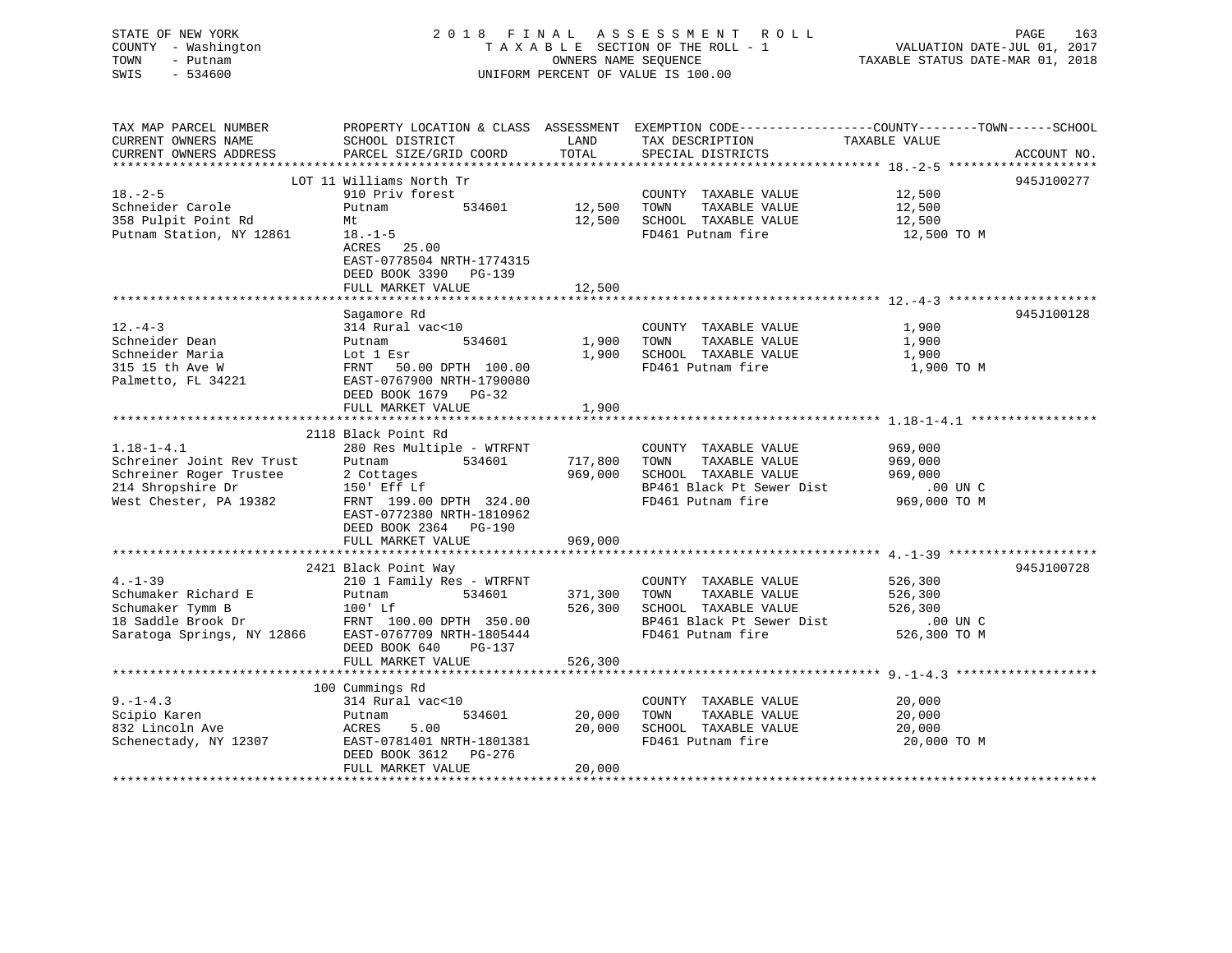## STATE OF NEW YORK 2 0 1 8 F I N A L A S S E S S M E N T R O L L PAGE 164 COUNTY - Washington T A X A B L E SECTION OF THE ROLL - 1 VALUATION DATE-JUL 01, 2017 TOWN - Putnam OWNERS NAME SEQUENCE TAXABLE STATUS DATE-MAR 01, 2018 SWIS - 534600 UNIFORM PERCENT OF VALUE IS 100.00

| TAX MAP PARCEL NUMBER<br>CURRENT OWNERS NAME<br>CURRENT OWNERS ADDRESS                              | PROPERTY LOCATION & CLASS ASSESSMENT EXEMPTION CODE---------------COUNTY-------TOWN-----SCHOOL<br>SCHOOL DISTRICT<br>PARCEL SIZE/GRID COORD                | LAND<br>TOTAL                | TAX DESCRIPTION<br>SPECIAL DISTRICTS                                                                                          | TAXABLE VALUE                                            | ACCOUNT NO.                      |
|-----------------------------------------------------------------------------------------------------|------------------------------------------------------------------------------------------------------------------------------------------------------------|------------------------------|-------------------------------------------------------------------------------------------------------------------------------|----------------------------------------------------------|----------------------------------|
| $2. -1 - 2.2$<br>Scupien Myrtle B LE<br>Scupien Joshua Adam                                         | 193 Craig Rd<br>280 Res Multiple<br>Putnam<br>534601<br>Land/res                                                                                           | 39,100<br>133,800            | <b>BAS STAR</b><br>41854<br>COUNTY TAXABLE VALUE<br>TOWN<br>TAXABLE VALUE                                                     | $\overline{0}$<br>133,800<br>133,800                     | 945J100914<br>$\Omega$<br>30,000 |
| 193 Craig Rd<br>Putnam Station, NY 12861                                                            | 2208/120<br>ACRES 14.10<br>EAST-0783322 NRTH-1811909<br>DEED BOOK 3260 PG-240<br>FULL MARKET VALUE                                                         | 133,800                      | SCHOOL TAXABLE VALUE<br>FD461 Putnam fire                                                                                     | 103,800<br>133,800 TO M                                  |                                  |
|                                                                                                     |                                                                                                                                                            |                              |                                                                                                                               |                                                          |                                  |
| $13. - 2 - 20.2$<br>Sears Henry F<br>58 County Route 2<br>Putnam, NY 12861                          | 58 County Route 2<br>210 1 Family Res<br>534601<br>Putnam<br>1.50<br>ACRES<br>EAST-0783445 NRTH-1791305<br>DEED BOOK 850<br>PG-49<br>FULL MARKET VALUE     | 16,900<br>123,000<br>123,000 | 41854<br>BAS STAR<br>COUNTY TAXABLE VALUE<br>TAXABLE VALUE<br>TOWN<br>SCHOOL TAXABLE VALUE<br>FD461 Putnam fire               | $\Omega$<br>123,000<br>123,000<br>93,000<br>123,000 TO M | $\Omega$<br>30,000               |
|                                                                                                     |                                                                                                                                                            |                              |                                                                                                                               |                                                          |                                  |
| $5. - 1 - 1.2$<br>Seerup Galen B<br>Seerup Irene K<br>17360 State Route 22<br>Putnam Sta, NY 12861  | 17360 State Route 22<br>210 1 Family Res<br>534601<br>Putnam<br>5.10<br>ACRES<br>EAST-0779361 NRTH-1802447<br>DEED BOOK 754<br>PG-177<br>FULL MARKET VALUE | 138,900 TOWN<br>138,900      | <b>BAS STAR</b><br>41854<br>30,300 COUNTY TAXABLE VALUE<br>TAXABLE VALUE<br>SCHOOL TAXABLE VALUE 108,900<br>FD461 Putnam fire | $\overline{0}$<br>138,900<br>138,900<br>138,900 TO M     | 945J100937<br>$\Omega$<br>30,000 |
|                                                                                                     |                                                                                                                                                            |                              |                                                                                                                               |                                                          |                                  |
| $4. -1 - 18$<br>Sellers Charles<br>Sellers Michelle<br>21530 Maggie Mist Dr<br>Richmond, TX 77406   | 216 Schwerdtfeger Rd<br>270 Mfg housing<br>534601<br>Putnam<br>6.80<br>ACRES<br>EAST-0771413 NRTH-1804666<br>DEED BOOK 919<br>PG-231<br>FULL MARKET VALUE  | 31,800<br>48,700<br>48,700   | COUNTY TAXABLE VALUE<br>TOWN<br>TAXABLE VALUE<br>SCHOOL TAXABLE VALUE<br>FD461 Putnam fire                                    | 48,700<br>48,700<br>48,700<br>48,700 TO M                | 945J100730                       |
|                                                                                                     |                                                                                                                                                            |                              |                                                                                                                               |                                                          |                                  |
| $4. -1 - 18.1$<br>Sellers Charles<br>Sellers Michelle<br>21530 Maggie Mist Dr<br>Richmond, TX 77406 | Schwerdtfeger Rd<br>314 Rural vac<10<br>534601<br>Putnam<br>FRNT 25.00 DPTH 245.00<br>EAST-0770953 NRTH-1804341<br>DEED BOOK 919<br>PG-231                 | 300<br>300                   | COUNTY TAXABLE VALUE<br>TOWN<br>TAXABLE VALUE<br>SCHOOL TAXABLE VALUE<br>FD461 Putnam fire                                    | 300<br>300<br>300<br>300 TO M                            |                                  |
|                                                                                                     | FULL MARKET VALUE                                                                                                                                          | 300                          |                                                                                                                               |                                                          |                                  |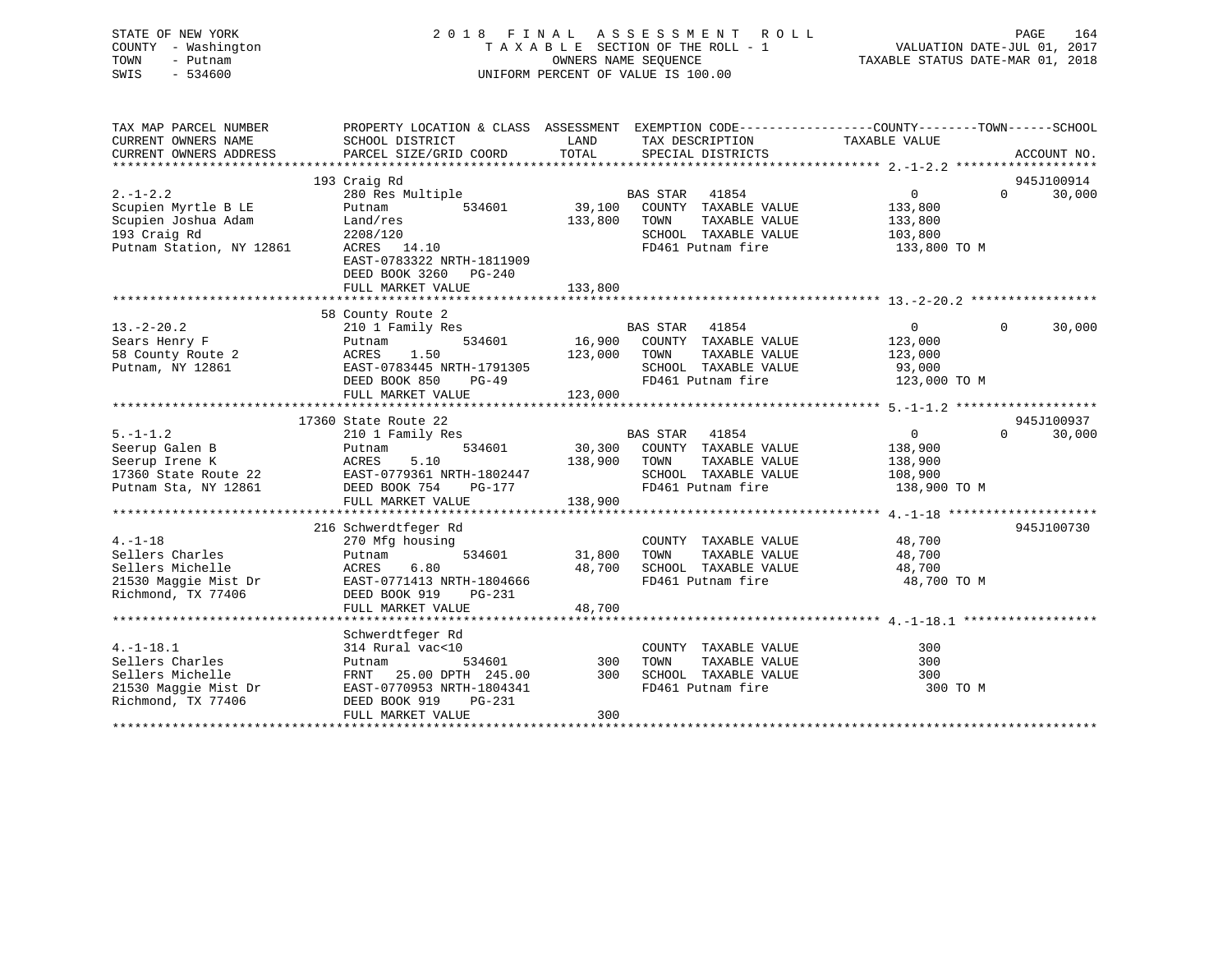## STATE OF NEW YORK 2 0 1 8 F I N A L A S S E S S M E N T R O L L PAGE 165 COUNTY - Washington T A X A B L E SECTION OF THE ROLL - 1 VALUATION DATE-JUL 01, 2017 TOWN - Putnam OWNERS NAME SEQUENCE TAXABLE STATUS DATE-MAR 01, 2018 SWIS - 534600 UNIFORM PERCENT OF VALUE IS 100.00

| TAX MAP PARCEL NUMBER                                          |                                                                                                                                                                                                                                |                   | PROPERTY LOCATION & CLASS ASSESSMENT EXEMPTION CODE----------------COUNTY-------TOWN------SCHOOL                                                                                                  |                                             |                |
|----------------------------------------------------------------|--------------------------------------------------------------------------------------------------------------------------------------------------------------------------------------------------------------------------------|-------------------|---------------------------------------------------------------------------------------------------------------------------------------------------------------------------------------------------|---------------------------------------------|----------------|
| CURRENT OWNERS NAME                                            | SCHOOL DISTRICT                                                                                                                                                                                                                | LAND              | TAX DESCRIPTION                                                                                                                                                                                   | TAXABLE VALUE                               |                |
| CURRENT OWNERS ADDRESS                                         | PARCEL SIZE/GRID COORD                                                                                                                                                                                                         | TOTAL             | SPECIAL DISTRICTS                                                                                                                                                                                 |                                             | ACCOUNT NO.    |
|                                                                |                                                                                                                                                                                                                                |                   |                                                                                                                                                                                                   |                                             |                |
|                                                                | Black Point Rd                                                                                                                                                                                                                 |                   |                                                                                                                                                                                                   |                                             |                |
| $1. -1 - 8.1$                                                  | 314 Rural vac<10                                                                                                                                                                                                               |                   | $\begin{tabular}{lllllllllll} \multicolumn{2}{c}{\textbf{COUNTY}} & \textbf{TAXABLE VALUE} & & & & 2,174 \\ \multicolumn{2}{c}{\textbf{TOWN}} & \textbf{TAXABLE VALUE} & & & 2,174 \end{tabular}$ |                                             |                |
|                                                                |                                                                                                                                                                                                                                | 534601 2,174 TOWN |                                                                                                                                                                                                   |                                             |                |
|                                                                |                                                                                                                                                                                                                                |                   | 2,174 SCHOOL TAXABLE VALUE 2,174<br>BP461 Black Pt Sewer Dist 00 UN C                                                                                                                             |                                             |                |
|                                                                |                                                                                                                                                                                                                                |                   |                                                                                                                                                                                                   |                                             |                |
|                                                                |                                                                                                                                                                                                                                |                   | FD461 Putnam fire                                                                                                                                                                                 | 2,174 TO M                                  |                |
|                                                                | FULL MARKET VALUE                                                                                                                                                                                                              | 2,174             |                                                                                                                                                                                                   |                                             |                |
|                                                                |                                                                                                                                                                                                                                |                   |                                                                                                                                                                                                   |                                             |                |
|                                                                | 2087 Black Point Rd                                                                                                                                                                                                            |                   |                                                                                                                                                                                                   |                                             | 945J100187     |
| $1. - 1 - 7$                                                   | 210 1 Family Res                                                                                                                                                                                                               |                   | COUNTY TAXABLE VALUE 182,391                                                                                                                                                                      |                                             |                |
|                                                                | Common Sand Michael J<br>Sena Mary Ellen Butham 534601 89<br>2086 Black Point Rd ACRES 39.40<br>Ticonderoga, NY 12883 EAST-0774955 NRTH-1810120                                                                                |                   | 534601 89,691 TOWN TAXABLE VALUE 182,391 TO Lake 182,391 SCHOOL TAXABLE VALUE 182,391                                                                                                             |                                             |                |
|                                                                |                                                                                                                                                                                                                                |                   |                                                                                                                                                                                                   |                                             |                |
|                                                                |                                                                                                                                                                                                                                |                   | BP461 Black Pt Sewer Dist<br>FD461 Putnam fire 182,391 TO M<br>FD461 Putnam fire                                                                                                                  |                                             |                |
|                                                                |                                                                                                                                                                                                                                |                   |                                                                                                                                                                                                   |                                             |                |
|                                                                | DEED BOOK 2487 PG-82<br>FULL MARKET VALUE 182,391                                                                                                                                                                              |                   |                                                                                                                                                                                                   |                                             |                |
|                                                                |                                                                                                                                                                                                                                |                   |                                                                                                                                                                                                   |                                             |                |
|                                                                | 2086 Black Point Rd                                                                                                                                                                                                            |                   |                                                                                                                                                                                                   |                                             | 945J100058     |
| $1.14 - 1 - 12$                                                | 210 1 Family Res - WTRFNT VET COM CT 41131                                                                                                                                                                                     |                   |                                                                                                                                                                                                   | 55,000<br>20,000                            | $\overline{0}$ |
|                                                                | 534601                                                                                                                                                                                                                         |                   | 443,100 BAS STAR 41854                                                                                                                                                                            | $\overline{0}$                              | 30,000         |
| Sena Michael J<br>Sena Mary Ellen<br>Sena Mary Ellen<br>LF 96' |                                                                                                                                                                                                                                |                   | 820,000 COUNTY TAXABLE VALUE                                                                                                                                                                      | $\begin{array}{c} 0 \\ 765,000 \end{array}$ |                |
|                                                                |                                                                                                                                                                                                                                |                   |                                                                                                                                                                                                   |                                             |                |
|                                                                |                                                                                                                                                                                                                                |                   |                                                                                                                                                                                                   |                                             |                |
|                                                                |                                                                                                                                                                                                                                |                   |                                                                                                                                                                                                   |                                             |                |
|                                                                |                                                                                                                                                                                                                                |                   |                                                                                                                                                                                                   |                                             |                |
|                                                                | Sena Mary Ellen (16.00 DPTH 211.00 CHOOL TAXABLE VALUE 790,000 CHOOL TOWN CONGREGAL TICONOL TAXABLE VALUE 790,000 CHOOL TAXABLE VALUE 790,000 CHOOL TAXABLE VALUE 790,000 CHOOL TAXABLE VALUE 790,000 CHOOL TAXABLE VALUE 790, |                   |                                                                                                                                                                                                   |                                             |                |
|                                                                |                                                                                                                                                                                                                                |                   |                                                                                                                                                                                                   |                                             |                |
|                                                                | 1917 Railroad Way South                                                                                                                                                                                                        |                   |                                                                                                                                                                                                   |                                             | 945J100474     |
| $16. - 1 - 12$                                                 | 260 Seasonal res - WTRFNT                                                                                                                                                                                                      |                   | COUNTY TAXABLE VALUE 33,700                                                                                                                                                                       |                                             |                |
| Sestak Sharon<br>20 Walter Rd                                  | 534601                                                                                                                                                                                                                         |                   |                                                                                                                                                                                                   | 33,700                                      |                |
|                                                                | Putnam<br>LF 182                                                                                                                                                                                                               |                   | 3,100 TOWN TAXABLE VALUE<br>33,700 SCHOOL TAXABLE VALUE                                                                                                                                           | 33,700                                      |                |
| Glenmont, NY 12077                                             | FRNT 175.00 DPTH                                                                                                                                                                                                               |                   | FD461 Putnam fire                                                                                                                                                                                 | 33,700 TO M                                 |                |
|                                                                | 0.14<br>ACRES                                                                                                                                                                                                                  |                   |                                                                                                                                                                                                   |                                             |                |
|                                                                | EAST-0788844 NRTH-1783248                                                                                                                                                                                                      |                   |                                                                                                                                                                                                   |                                             |                |
|                                                                | DEED BOOK 2364 PG-1                                                                                                                                                                                                            |                   |                                                                                                                                                                                                   |                                             |                |
|                                                                | FULL MARKET VALUE                                                                                                                                                                                                              | 33,700            |                                                                                                                                                                                                   |                                             |                |
|                                                                |                                                                                                                                                                                                                                |                   |                                                                                                                                                                                                   |                                             |                |
|                                                                |                                                                                                                                                                                                                                |                   |                                                                                                                                                                                                   |                                             | 945J100148     |
|                                                                |                                                                                                                                                                                                                                |                   | COUNTY TAXABLE VALUE                                                                                                                                                                              | 1200,000                                    |                |
|                                                                |                                                                                                                                                                                                                                |                   | TAXABLE VALUE                                                                                                                                                                                     | 1200,000                                    |                |
|                                                                |                                                                                                                                                                                                                                |                   | SCHOOL TAXABLE VALUE                                                                                                                                                                              | 1200,000<br>1200,000 TO M                   |                |
|                                                                |                                                                                                                                                                                                                                |                   | FD461 Putnam fire                                                                                                                                                                                 |                                             |                |
|                                                                | FRNT 105.00 DPTH 143.00                                                                                                                                                                                                        |                   |                                                                                                                                                                                                   |                                             |                |
|                                                                | EAST-0764488 NRTH-1782212                                                                                                                                                                                                      |                   |                                                                                                                                                                                                   |                                             |                |
|                                                                | DEED BOOK 3060 PG-325                                                                                                                                                                                                          |                   |                                                                                                                                                                                                   |                                             |                |
|                                                                | FULL MARKET VALUE                                                                                                                                                                                                              | 1200,000          |                                                                                                                                                                                                   |                                             |                |
|                                                                |                                                                                                                                                                                                                                |                   |                                                                                                                                                                                                   |                                             |                |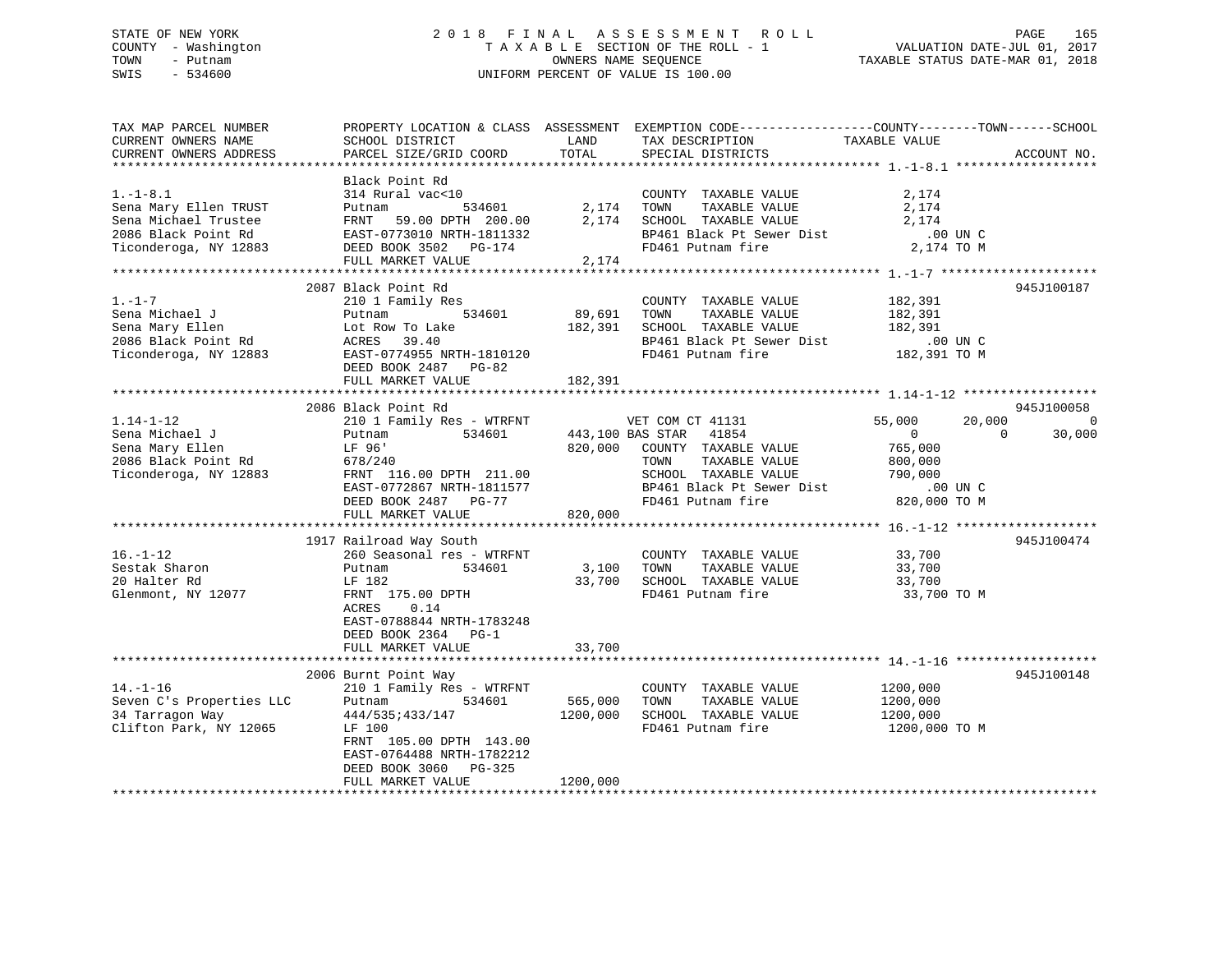## STATE OF NEW YORK 2 0 1 8 F I N A L A S S E S S M E N T R O L L PAGE 166 COUNTY - Washington T A X A B L E SECTION OF THE ROLL - 1 VALUATION DATE-JUL 01, 2017 TOWN - Putnam OWNERS NAME SEQUENCE TAXABLE STATUS DATE-MAR 01, 2018 SWIS - 534600 UNIFORM PERCENT OF VALUE IS 100.00

| TAX MAP PARCEL NUMBER<br>CURRENT OWNERS NAME                                                                                                                                 | PROPERTY LOCATION & CLASS ASSESSMENT EXEMPTION CODE----------------COUNTY-------TOWN-----SCHOOL<br>SCHOOL DISTRICT | LAND    | TAX DESCRIPTION                                         | TAXABLE VALUE     |                    |
|------------------------------------------------------------------------------------------------------------------------------------------------------------------------------|--------------------------------------------------------------------------------------------------------------------|---------|---------------------------------------------------------|-------------------|--------------------|
| CURRENT OWNERS ADDRESS                                                                                                                                                       | PARCEL SIZE/GRID COORD                                                                                             | TOTAL   | SPECIAL DISTRICTS                                       |                   | ACCOUNT NO.        |
|                                                                                                                                                                              |                                                                                                                    |         |                                                         |                   |                    |
|                                                                                                                                                                              | 293 Lake Rd                                                                                                        |         |                                                         |                   |                    |
| $16. - 1 - 5.3$                                                                                                                                                              | 210 1 Family Res                                                                                                   |         | BAS STAR<br>41854                                       | $0 \qquad \qquad$ | $\Omega$<br>30,000 |
| Exert of the Shakeshaft Crispin<br>Floor Cynthia (ACRES 7.00<br>293 Lake Rd EAST-0783219 NRTH-1784502<br>Putnam Station, NY 12861 DEED BOOK 885 PG-229<br>FIILL MARKET VALUE |                                                                                                                    | 32,000  | COUNTY TAXABLE VALUE                                    | 148,200           |                    |
|                                                                                                                                                                              |                                                                                                                    | 148,200 | TOWN<br>TAXABLE VALUE                                   | 148,200           |                    |
|                                                                                                                                                                              |                                                                                                                    |         | SCHOOL TAXABLE VALUE                                    | 118,200           |                    |
|                                                                                                                                                                              |                                                                                                                    |         | -229 CA002 Cons agri dst 2<br>148,200 FD461 Putnam fire | 148,200 TO        |                    |
|                                                                                                                                                                              | FULL MARKET VALUE                                                                                                  |         |                                                         | 148,200 TO M      |                    |
|                                                                                                                                                                              |                                                                                                                    |         |                                                         |                   |                    |
|                                                                                                                                                                              | 419 Lake Rd                                                                                                        |         |                                                         |                   | 945J101044         |
| $16. - 1 - 6.3$                                                                                                                                                              | 312 Vac w/imprv                                                                                                    |         | COUNTY TAXABLE VALUE                                    | 68,700            |                    |
| Shakeshaft Crispin<br>Floor Cynthia                                                                                                                                          | 534601<br>Putnam                                                                                                   | 28,600  | TOWN       TAXABLE  VALUE<br>SCHOOL    TAXABLE  VALUE   | 68,700            |                    |
|                                                                                                                                                                              |                                                                                                                    | 68,700  |                                                         | 68,700            |                    |
| 293 Lake Rd                                                                                                                                                                  |                                                                                                                    |         | CA002 Cons agri dst 2                                   | 68,700 TO         |                    |
| Putnam, NY 12861                                                                                                                                                             |                                                                                                                    |         | FD461 Putnam fire                                       | 68,700 TO M       |                    |
|                                                                                                                                                                              | FULL MARKET VALUE                                                                                                  | 68,700  |                                                         |                   |                    |
|                                                                                                                                                                              |                                                                                                                    |         |                                                         |                   |                    |
|                                                                                                                                                                              | Lake Rd                                                                                                            |         |                                                         |                   | 945J100389         |
| $16. - 1 - 5.1$                                                                                                                                                              | 322 Rural vac>10                                                                                                   | 73,200  | COUNTY TAXABLE VALUE<br>TAXABLE VALUE                   | 73,200            |                    |
| Shakeshaft Crispin P<br>Floor Cynthia A                                                                                                                                      | Putnam<br>534601                                                                                                   | 73,200  | TOWN<br>SCHOOL TAXABLE VALUE                            | 73,200<br>73,200  |                    |
|                                                                                                                                                                              |                                                                                                                    |         | CA002 Cons agri dst 2 73,200 TO                         |                   |                    |
|                                                                                                                                                                              |                                                                                                                    |         | FD461 Putnam fire                                       | 73,200 TO M       |                    |
| Express that the MCRES 58.20<br>Ploor Cynthia A<br>293 Lake Rd<br>Putnam Station, NY 12861<br>DEED BOOK 884 PG-132<br>FILL MARKET VALUE                                      | FULL MARKET VALUE                                                                                                  | 73,200  |                                                         |                   |                    |
|                                                                                                                                                                              |                                                                                                                    |         |                                                         |                   |                    |
|                                                                                                                                                                              | 542 Gull Bay Rd                                                                                                    |         |                                                         |                   | 945J100053         |
| $14.8 - 1 - 18$                                                                                                                                                              | 210 1 Family Res - WTRFNT                                                                                          |         | COUNTY TAXABLE VALUE                                    | 725,000           |                    |
| Shanard Lauren                                                                                                                                                               | 534601<br>Putnam                                                                                                   | 641,800 | TOWN<br>TAXABLE VALUE                                   | 725,000           |                    |
| 54 Henderson Ter                                                                                                                                                             | LF 260                                                                                                             | 725,000 | SCHOOL TAXABLE VALUE                                    | 725,000           |                    |
| Burlington, VT 05401                                                                                                                                                         | ACRES<br>1.00                                                                                                      |         | FD461 Putnam fire                                       | 725,000 TO M      |                    |
|                                                                                                                                                                              | EAST-0766020 NRTH-1784372                                                                                          |         |                                                         |                   |                    |
|                                                                                                                                                                              | DEED BOOK 3703 PG-309                                                                                              |         |                                                         |                   |                    |
|                                                                                                                                                                              | FULL MARKET VALUE                                                                                                  | 725,000 |                                                         |                   |                    |
|                                                                                                                                                                              |                                                                                                                    |         |                                                         |                   |                    |
|                                                                                                                                                                              | County Route 1                                                                                                     |         |                                                         |                   | 945J100970         |
| $7.12 - 1 - 16.3$                                                                                                                                                            | $312$ Vac w/imprv - WTRFNT                                                                                         |         | COUNTY TAXABLE VALUE                                    | 93,100            |                    |
| Sheeley Arthur                                                                                                                                                               | 534601<br>Putnam                                                                                                   | 90,300  | TAXABLE VALUE<br>TOWN                                   | 93,100            |                    |
| Sheeley Bonnie                                                                                                                                                               | LF 25                                                                                                              | 93,100  | SCHOOL TAXABLE VALUE                                    | 93,100            |                    |
| 13 Firehouse Ln                                                                                                                                                              | FRNT 25.00 DPTH 171.00                                                                                             |         | FD461 Putnam fire                                       | 93,100 TO M       |                    |
| Putnam Station, NY 12861                                                                                                                                                     | EAST-0767612 NRTH-1798030                                                                                          |         |                                                         |                   |                    |
|                                                                                                                                                                              | DEED BOOK 3896 PG-157                                                                                              |         |                                                         |                   |                    |
|                                                                                                                                                                              | FULL MARKET VALUE                                                                                                  | 93,100  |                                                         |                   |                    |
|                                                                                                                                                                              |                                                                                                                    |         |                                                         |                   |                    |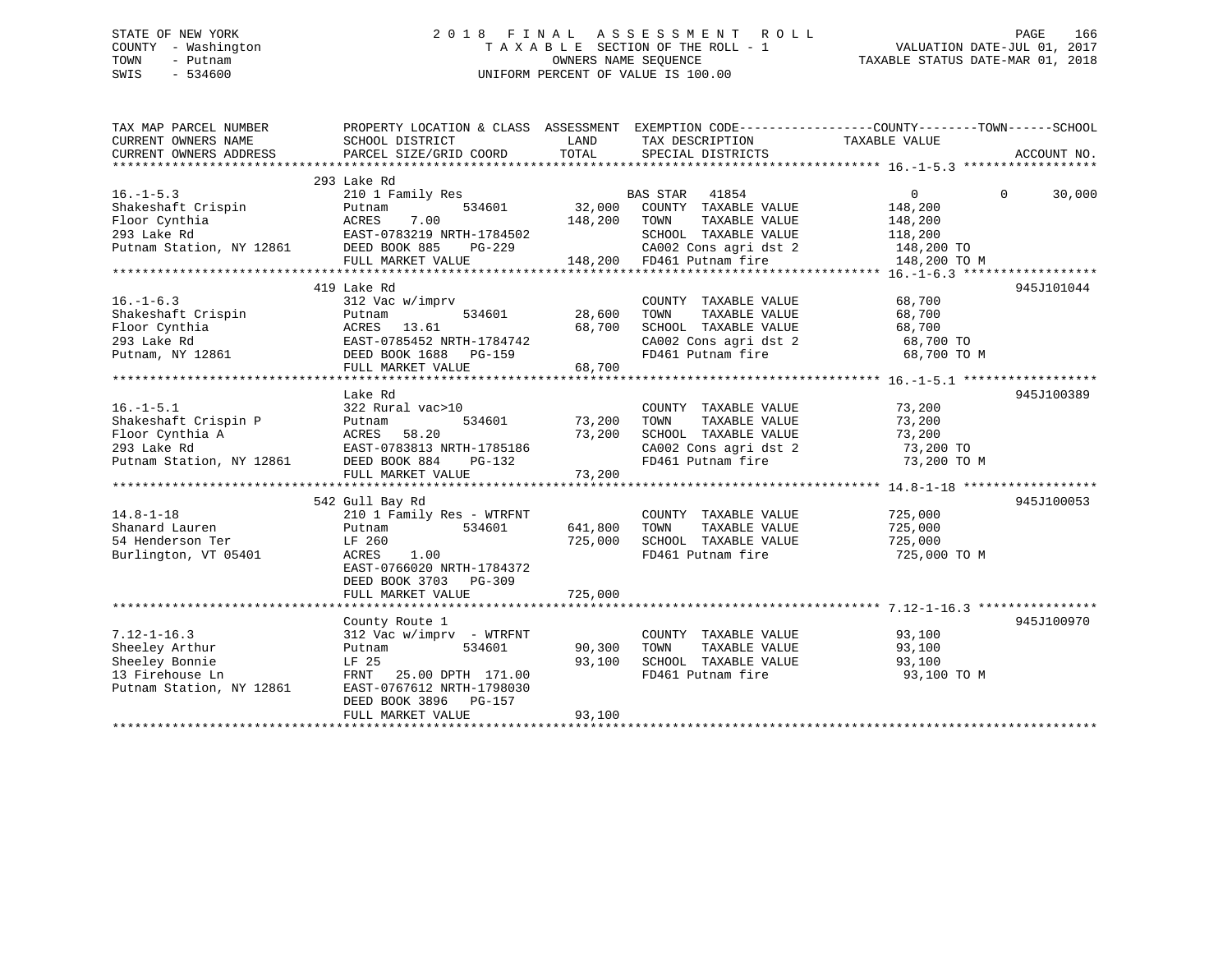| STATE OF NEW YORK<br>COUNTY - Washington<br>TOWN<br>- Putnam<br>SWIS<br>$-534600$ |                                                                                                                            |              | 2018 FINAL ASSESSMENT ROLL<br>T A X A B L E SECTION OF THE ROLL - 1<br>OWNERS NAME SEQUENCE<br>UNIFORM PERCENT OF VALUE IS 100.00 | VALUATION DATE-JUL 01, 2017<br>TAXABLE STATUS DATE-MAR 01, 2018 | PAGE<br>167                        |
|-----------------------------------------------------------------------------------|----------------------------------------------------------------------------------------------------------------------------|--------------|-----------------------------------------------------------------------------------------------------------------------------------|-----------------------------------------------------------------|------------------------------------|
| TAX MAP PARCEL NUMBER<br>CURRENT OWNERS NAME                                      | PROPERTY LOCATION & CLASS ASSESSMENT EXEMPTION CODE----------------COUNTY-------TOWN------SCHOOL<br>SCHOOL DISTRICT        | <b>LAND</b>  | TAX DESCRIPTION TAXABLE VALUE                                                                                                     |                                                                 |                                    |
| CURRENT OWNERS ADDRESS                                                            | PARCEL SIZE/GRID COORD                                                                                                     | TOTAL        | SPECIAL DISTRICTS                                                                                                                 |                                                                 | ACCOUNT NO.                        |
|                                                                                   | 1529 Mosswood Way                                                                                                          |              |                                                                                                                                   |                                                                 | 945J100695                         |
| $7.12 - 1 - 31$<br>Sheeley Arthur<br>Firenouse Ln<br>Putnam Station, NY 12861     | 260 Seasonal res<br>Putnam<br>534601<br>624/108, 708/251<br>FRNT 106.00 DPTH<br>ACRES<br>0.38<br>EAST-0768197 NRTH-1798688 | 147,300 TOWN | COUNTY TAXABLE VALUE<br>TAXABLE VALUE<br>222,100 SCHOOL TAXABLE VALUE<br>FD461 Putnam fire                                        | 222,100<br>222,100<br>222,100<br>222,100 TO M                   |                                    |
|                                                                                   | DEED BOOK 3896 PG-151                                                                                                      |              |                                                                                                                                   |                                                                 |                                    |
|                                                                                   | FULL MARKET VALUE                                                                                                          | 222,100      |                                                                                                                                   |                                                                 |                                    |
|                                                                                   |                                                                                                                            |              |                                                                                                                                   |                                                                 |                                    |
|                                                                                   | 13 Fire House Ln                                                                                                           |              |                                                                                                                                   |                                                                 | 945J100056                         |
| $13. -1 - 17$                                                                     | 210 1 Family Res                                                                                                           |              | VET WAR CT 41121                                                                                                                  | 23,385<br>$\overline{0}$                                        | 12,000 0<br>$\mathbf{0}$<br>30,000 |
| Sheeley Bonnie<br>13 Fire House Ln                                                | Putnam 534601 16,300 BAS STAR 41854<br>ACRES 1.34 BANK 997 155,900 COUNTY TAXABLE VALUE                                    |              |                                                                                                                                   | 132,515                                                         |                                    |
| Putnam Station, NY 12861                                                          |                                                                                                                            |              | TOWN<br>TAXABLE VALUE                                                                                                             | 143,900                                                         |                                    |
|                                                                                   | EAST-0779835 NRTH-1788485<br>DRED BOOK 2195 PG-300                                                                         |              | SCHOOL TAXABLE VALUE                                                                                                              | 125,900                                                         |                                    |
|                                                                                   | FULL MARKET VALUE                                                                                                          |              | 155,900 FD461 Putnam fire                                                                                                         | 155,900 TO M                                                    |                                    |
|                                                                                   |                                                                                                                            |              |                                                                                                                                   |                                                                 |                                    |
|                                                                                   | 5121 Sagamore Rd                                                                                                           |              | 82 PCT OF VALUE USED FOR EXEMPTION PURPOSES                                                                                       |                                                                 | 945J100537                         |
| $12. - 4 - 22$                                                                    | 240 Rural res - WTRFNT                                                                                                     |              | VET WAR CT 41121                                                                                                                  | 33,000                                                          | 12,000<br>$\overline{0}$           |
| Shields Richard                                                                   | Putnam<br>Abdnd subdv $3344/198$                                                                                           |              | 534601 485,500 ENH STAR 41834                                                                                                     | $\overline{0}$                                                  | $\Omega$<br>66,800                 |
| 712 Chestnut St                                                                   |                                                                                                                            |              | 642,800 COUNTY TAXABLE VALUE                                                                                                      | 609,800                                                         |                                    |
| Mechanicville, NY 12118                                                           | LF 65 & 20<br>ACRES 17.20<br>17.20<br>ACRES                                                                                |              | TOWN<br>TAXABLE VALUE<br>SCHOOL TAXABLE VALUE                                                                                     | 630,800<br>576,000                                              |                                    |
|                                                                                   | EAST-0767418 NRTH-1788341                                                                                                  |              | FD461 Putnam fire                                                                                                                 | 642,800 TO M                                                    |                                    |
|                                                                                   | DEED BOOK 2813 PG-40                                                                                                       |              |                                                                                                                                   |                                                                 |                                    |
|                                                                                   | FULL MARKET VALUE                                                                                                          | 642,800      |                                                                                                                                   |                                                                 |                                    |
|                                                                                   |                                                                                                                            |              |                                                                                                                                   |                                                                 |                                    |
|                                                                                   | 225 Hutton Square Rd                                                                                                       |              |                                                                                                                                   |                                                                 |                                    |
| $13. - 3 - 1.2$                                                                   | 240 Rural res                                                                                                              |              | BAS STAR 41854                                                                                                                    | $\overline{0}$                                                  | $\Omega$<br>30,000                 |
| Shively Danielle Trustee                                                          | 534601<br>Putnam                                                                                                           |              | 85,900 COUNTY TAXABLE VALUE                                                                                                       | 224,600                                                         |                                    |
| Delongis Irrevocable Trust Jos ACRES 60.90                                        |                                                                                                                            |              | 224,600 TOWN<br>TAXABLE VALUE                                                                                                     | 224,600                                                         |                                    |
| 225 Hutton Square Rd                                                              | EAST-0788869 NRTH-1793721                                                                                                  |              | SCHOOL TAXABLE VALUE<br>FD461 Putnam fire                                                                                         | 194,600                                                         |                                    |
| Putnam Station, NY 12861                                                          | DEED BOOK 3885 PG-67<br>FULL MARKET VALUE                                                                                  | 224,600      | FD461 Putnam fire 224,600 TO M                                                                                                    |                                                                 |                                    |
|                                                                                   |                                                                                                                            |              |                                                                                                                                   |                                                                 |                                    |
|                                                                                   | 93 Rupp Ln                                                                                                                 |              |                                                                                                                                   |                                                                 | 945J101037                         |
| $12. - 2 - 7.7$                                                                   | 260 Seasonal res                                                                                                           |              | COUNTY TAXABLE VALUE                                                                                                              | 15,000                                                          |                                    |
| Shulas James                                                                      | 534601<br>Putnam                                                                                                           |              | 4,400 TOWN<br>TAXABLE VALUE                                                                                                       | 15,000                                                          |                                    |
| Maltbie Shulas Connie ACRES                                                       | 2.00                                                                                                                       |              | 15,000 SCHOOL TAXABLE VALUE                                                                                                       | 15,000                                                          |                                    |
| 3 Laurel Ln                                                                       | EAST-0778518 NRTH-1790145                                                                                                  |              | FD461 Putnam fire                                                                                                                 | 15,000 TO M                                                     |                                    |
| Bayville, NJ 08721                                                                | DEED BOOK 2569 PG-1                                                                                                        |              |                                                                                                                                   |                                                                 |                                    |
|                                                                                   | FULL MARKET VALUE                                                                                                          | 15,000       |                                                                                                                                   |                                                                 |                                    |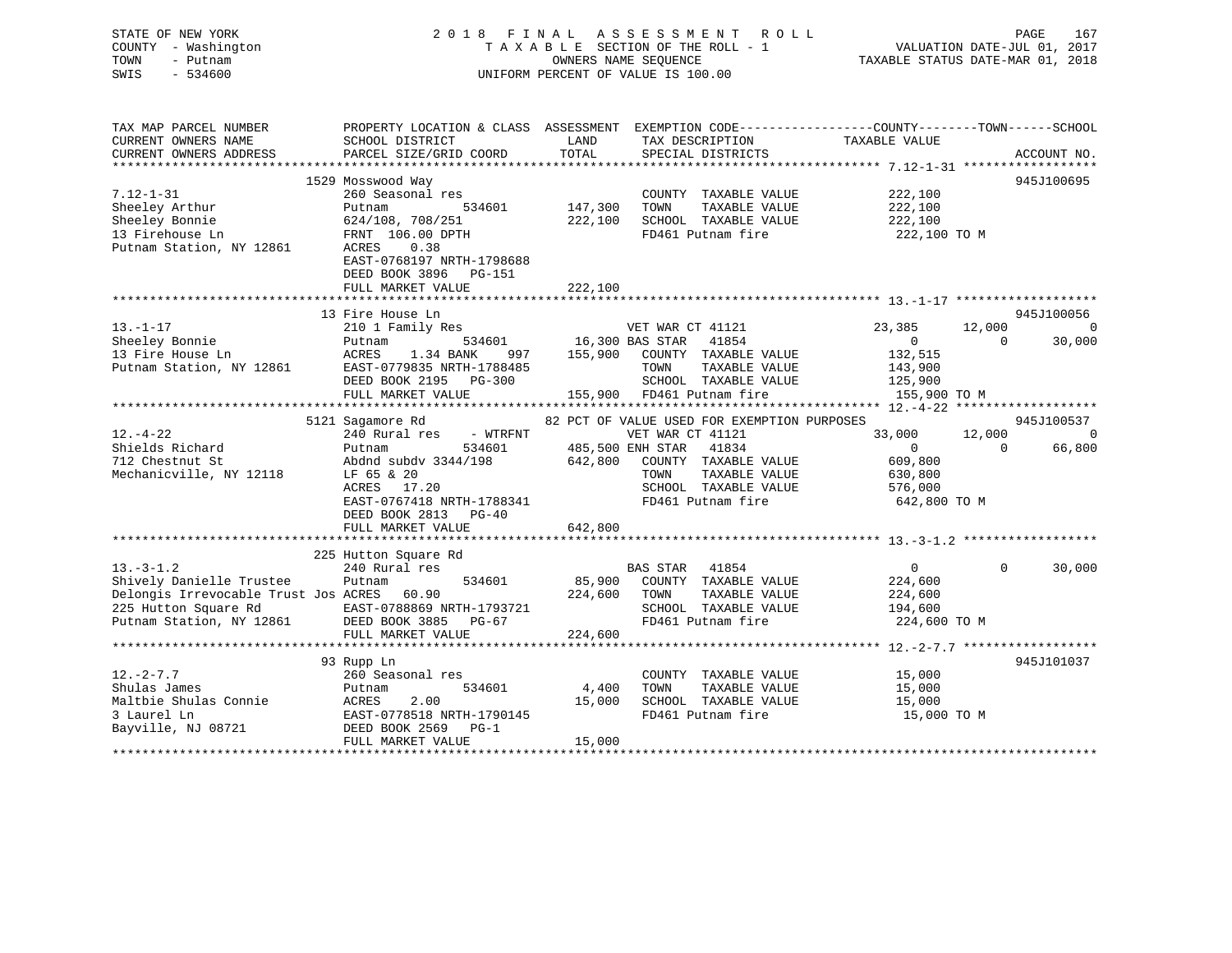STATE OF NEW YORK 2 0 1 8 F I N A L A S S E S S M E N T R O L L PAGE 168 COUNTY - Washington T A X A B L E SECTION OF THE ROLL - 1 VALUATION DATE-JUL 01, 2017 TOWN - Putnam OWNERS NAME SEQUENCE TAXABLE STATUS DATE-MAR 01, 2018 SWIS - 534600 UNIFORM PERCENT OF VALUE IS 100.00

TAX MAP PARCEL NUMBER PROPERTY LOCATION & CLASS ASSESSMENT EXEMPTION CODE------------------COUNTY--------TOWN------SCHOOL CURRENT OWNERS NAME SCHOOL DISTRICT LAND TAX DESCRIPTION TAXABLE VALUECURRENT OWNERS ADDRESS PARCEL SIZE/GRID COORD TOTAL SPECIAL DISTRICTS ACCOUNT NO. \*\*\*\*\*\*\*\*\*\*\*\*\*\*\*\*\*\*\*\*\*\*\*\*\*\*\*\*\*\*\*\*\*\*\*\*\*\*\*\*\*\*\*\*\*\*\*\*\*\*\*\*\*\*\*\*\*\*\*\*\*\*\*\*\*\*\*\*\*\*\*\*\*\*\*\*\*\*\*\*\*\*\*\*\*\*\*\*\*\*\*\*\*\*\*\*\*\*\*\*\*\*\* 11.8-5-3 \*\*\*\*\*\*\*\*\*\*\*\*\*\*\*\*\*\*\* 6611 Royal Anchorage Way 945J100990 11.8-5-3 260 Seasonal res COUNTY TAXABLE VALUE 361,500 Simon's Rock Inc Putnam 534601 112,100 TOWN TAXABLE VALUE 361,500 826 Union St LR's;Lot19 361,500 SCHOOL TAXABLE VALUE 361,500 Schenectady, NY 12308 12.-5-3 FD461 Putnam fire 361,500 TO M FRNT 61.00 DPTH 241.00 ACRES 0.59 EAST-0766757 NRTH-1792680 DEED BOOK 3541 PG-93 FULL MARKET VALUE 361,500 \*\*\*\*\*\*\*\*\*\*\*\*\*\*\*\*\*\*\*\*\*\*\*\*\*\*\*\*\*\*\*\*\*\*\*\*\*\*\*\*\*\*\*\*\*\*\*\*\*\*\*\*\*\*\*\*\*\*\*\*\*\*\*\*\*\*\*\*\*\*\*\*\*\*\*\*\*\*\*\*\*\*\*\*\*\*\*\*\*\*\*\*\*\*\*\*\*\*\*\*\*\*\* 1.14-1-5.2 \*\*\*\*\*\*\*\*\*\*\*\*\*\*\*\*\* Lakehouse Way 945J100948 1.14-1-5.2 314 Rural vac<10 COUNTY TAXABLE VALUE 2,100 Sinisgalli Joseph Putnam 534601 2,100 TOWN TAXABLE VALUE 2,100 Sinisgalli Ellen L Vl 2,100 SCHOOL TAXABLE VALUE 2,100 47 Alpine Dr FRNT 115.00 DPTH 48.00 BP461 Black Pt Sewer Dist .00 UN C Latham, NY 12110 EAST-0773407 NRTH-1812843 FD461 Putnam fire 2,100 TO M DEED BOOK 952 PG-246FULL MARKET VALUE 2,100 \*\*\*\*\*\*\*\*\*\*\*\*\*\*\*\*\*\*\*\*\*\*\*\*\*\*\*\*\*\*\*\*\*\*\*\*\*\*\*\*\*\*\*\*\*\*\*\*\*\*\*\*\*\*\*\*\*\*\*\*\*\*\*\*\*\*\*\*\*\*\*\*\*\*\*\*\*\*\*\*\*\*\*\*\*\*\*\*\*\*\*\*\*\*\*\*\*\*\*\*\*\*\* 12.-4-32.2 \*\*\*\*\*\*\*\*\*\*\*\*\*\*\*\*\* 5101 .4 Mile Way 945J100960 12.-4-32.2 260 Seasonal res COUNTY TAXABLE VALUE 140,400 Skerchak John Putnam 534601 80,300 TOWN TAXABLE VALUE 140,400 Skerchak Meganne LR's 140,400 SCHOOL TAXABLE VALUE 140,400 168 5th St FRNT 120.00 DPTH 200.00 FD461 Putnam fire 140,400 TO M Nazareth, PA 18064 EAST-0767092 NRTH-1787702 DEED BOOK 3774 PG-294FULL MARKET VALUE 140,400 \*\*\*\*\*\*\*\*\*\*\*\*\*\*\*\*\*\*\*\*\*\*\*\*\*\*\*\*\*\*\*\*\*\*\*\*\*\*\*\*\*\*\*\*\*\*\*\*\*\*\*\*\*\*\*\*\*\*\*\*\*\*\*\*\*\*\*\*\*\*\*\*\*\*\*\*\*\*\*\*\*\*\*\*\*\*\*\*\*\*\*\*\*\*\*\*\*\*\*\*\*\*\* 2.-1-18 \*\*\*\*\*\*\*\*\*\*\*\*\*\*\*\*\*\*\*\* 137 Wrights Rd 945J100155 2.-1-18 260 Seasonal res - WTRFNT COUNTY TAXABLE VALUE 85,000 Slaver William C Putnam 534601 23,100 TOWN TAXABLE VALUE 85,000 Slaver Kristen L ACRES 1.70 85,000 SCHOOL TAXABLE VALUE 85,000 CR-1 No. 19 EAST-0787788 NRTH-1811336 FD461 Putnam fire 85,000 TO M Westerlo, NY 12193 DEED BOOK 879 PG-233 FULL MARKET VALUE 85,000 \*\*\*\*\*\*\*\*\*\*\*\*\*\*\*\*\*\*\*\*\*\*\*\*\*\*\*\*\*\*\*\*\*\*\*\*\*\*\*\*\*\*\*\*\*\*\*\*\*\*\*\*\*\*\*\*\*\*\*\*\*\*\*\*\*\*\*\*\*\*\*\*\*\*\*\*\*\*\*\*\*\*\*\*\*\*\*\*\*\*\*\*\*\*\*\*\*\*\*\*\*\*\* 9.-1-39 \*\*\*\*\*\*\*\*\*\*\*\*\*\*\*\*\*\*\*\* 19 Clemons Ln 945J1000199.-1-39 270 Mfg housing COUNTY TAXABLE VALUE 42,100 Smith Douglas H -LE- Putnam 534601 15,000 TOWN TAXABLE VALUE 42,100 Smith Samuel ACRES 1.00 42,100 SCHOOL TAXABLE VALUE 42,100 c/o Samuel Smith EAST-0780133 NRTH-1798347 FD461 Putnam fire 42,100 TO M 14 Clemons Ln DEED BOOK 3918 PG-126 Putnam Station, NY 12861 FULL MARKET VALUE 42,100 PRIOR OWNER ON 3/01/2018 Smith Douglas \*\*\*\*\*\*\*\*\*\*\*\*\*\*\*\*\*\*\*\*\*\*\*\*\*\*\*\*\*\*\*\*\*\*\*\*\*\*\*\*\*\*\*\*\*\*\*\*\*\*\*\*\*\*\*\*\*\*\*\*\*\*\*\*\*\*\*\*\*\*\*\*\*\*\*\*\*\*\*\*\*\*\*\*\*\*\*\*\*\*\*\*\*\*\*\*\*\*\*\*\*\*\*\*\*\*\*\*\*\*\*\*\*\*\*\*\*\*\*\*\*\*\*\*\*\*\*\*\*\*\*\*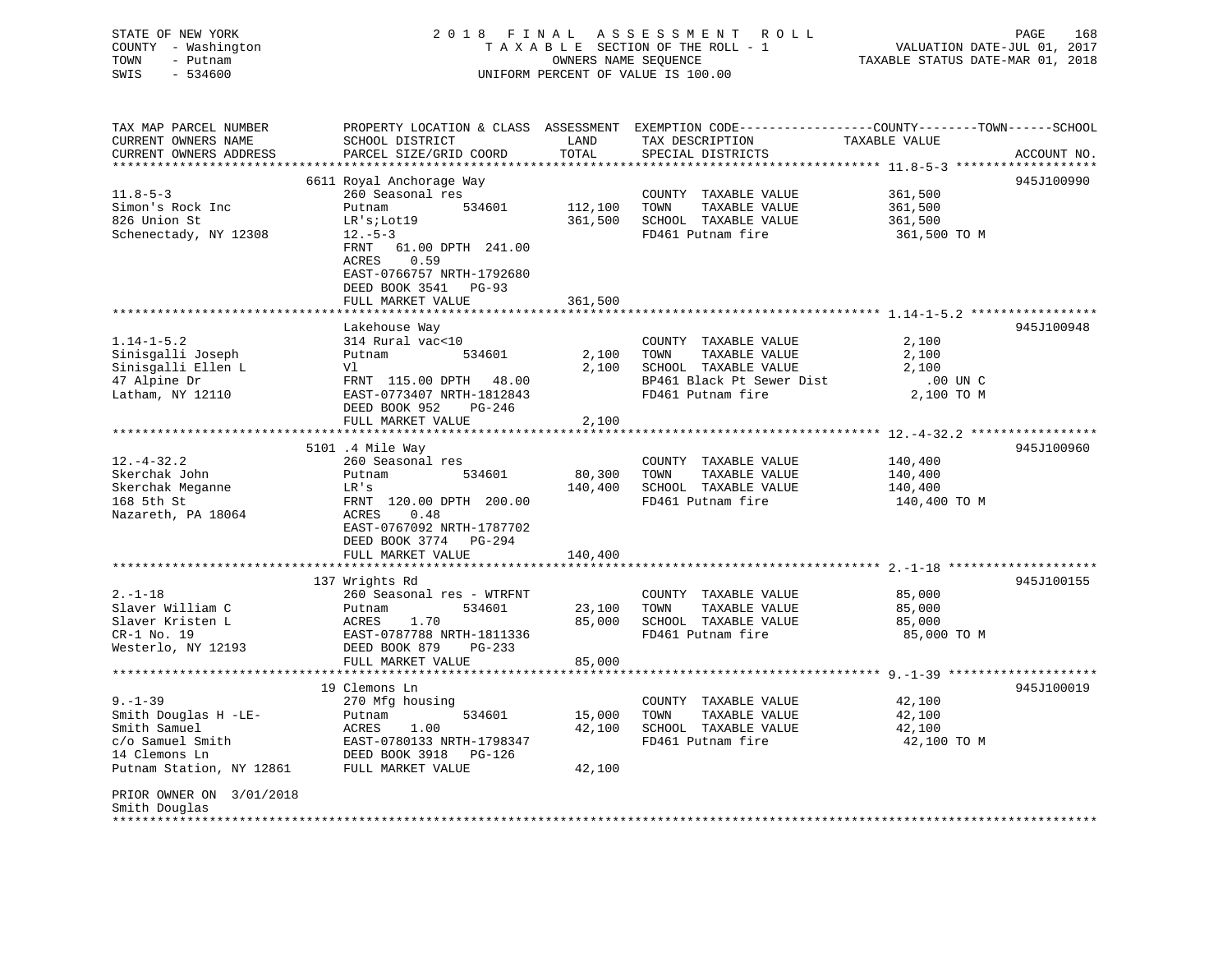| STATE OF NEW YORK<br>COUNTY - Washington<br>TOWN<br>- Putnam<br>SWIS<br>$-534600$ | A S S E S S M E N T<br>2018 FINAL<br>ROLL<br>TAXABLE SECTION OF THE ROLL - 1<br>OWNERS NAME SEQUENCE<br>UNIFORM PERCENT OF VALUE IS 100.00 |               |                                               | PAGE<br>169<br>VALUATION DATE-JUL 01, 2017<br>TAXABLE STATUS DATE-MAR 01, 2018 |                    |  |
|-----------------------------------------------------------------------------------|--------------------------------------------------------------------------------------------------------------------------------------------|---------------|-----------------------------------------------|--------------------------------------------------------------------------------|--------------------|--|
| TAX MAP PARCEL NUMBER                                                             | PROPERTY LOCATION & CLASS ASSESSMENT EXEMPTION CODE----------------COUNTY-------TOWN------SCHOOL                                           |               |                                               |                                                                                |                    |  |
| CURRENT OWNERS NAME<br>CURRENT OWNERS ADDRESS                                     | SCHOOL DISTRICT<br>PARCEL SIZE/GRID COORD                                                                                                  | LAND<br>TOTAL | TAX DESCRIPTION<br>SPECIAL DISTRICTS          | TAXABLE VALUE                                                                  | ACCOUNT NO.        |  |
|                                                                                   |                                                                                                                                            |               |                                               |                                                                                |                    |  |
|                                                                                   | 17234 State Route 22                                                                                                                       |               |                                               |                                                                                | 945J100608         |  |
| $9. - 1 - 50$                                                                     | 210 1 Family Res                                                                                                                           |               | VET COM CT 41131                              | 12,850                                                                         | 12,850<br>$\Omega$ |  |
| Smith Douglas H -LE-                                                              | Putnam<br>534601                                                                                                                           |               | 12,300 ENH STAR<br>41834                      | $\Omega$                                                                       | $\Omega$<br>51,400 |  |
| Smith Samuel                                                                      | FRNT 154.00 DPTH 130.00                                                                                                                    | 51,400        | COUNTY TAXABLE VALUE                          | 38,550                                                                         |                    |  |
| c/o Samuel Smith                                                                  | EAST-0779315 NRTH-1800158                                                                                                                  |               | TOWN<br>TAXABLE VALUE                         | 38,550                                                                         |                    |  |
| 14 Clemons Ln                                                                     | DEED BOOK 3918 PG-121                                                                                                                      |               | SCHOOL TAXABLE VALUE                          | $\circ$                                                                        |                    |  |
| Putnam Station, NY 12861                                                          | FULL MARKET VALUE                                                                                                                          |               | 51,400 FD461 Putnam fire                      | 51,400 TO M                                                                    |                    |  |
| PRIOR OWNER ON 3/01/2018<br>Smith Douglas                                         |                                                                                                                                            |               |                                               |                                                                                |                    |  |
|                                                                                   |                                                                                                                                            |               |                                               |                                                                                |                    |  |
| $9. - 1 - 51$                                                                     | State Route 22<br>311 Res vac land                                                                                                         |               | COUNTY TAXABLE VALUE                          | 2,700                                                                          | 945J100609         |  |
| Smith Douglas LE                                                                  | 534601<br>Putnam                                                                                                                           | 2,700         | TOWN<br>TAXABLE VALUE                         | 2,700                                                                          |                    |  |
| Smith Samuel                                                                      | Lot                                                                                                                                        | 2,700         | SCHOOL TAXABLE VALUE                          | 2,700                                                                          |                    |  |
| c/o Samuel Smith                                                                  | FRNT 176.00 DPTH 130.00                                                                                                                    |               | FD461 Putnam fire                             | 2,700 TO M                                                                     |                    |  |
| 14 Clemons Ln                                                                     | EAST-0779302 NRTH-1800322                                                                                                                  |               |                                               |                                                                                |                    |  |
| Putnam Station, NY 12861                                                          | DEED BOOK 3918 PG-121                                                                                                                      |               |                                               |                                                                                |                    |  |
| PRIOR OWNER ON 3/01/2018                                                          | FULL MARKET VALUE                                                                                                                          | 2,700         |                                               |                                                                                |                    |  |
| Smith Douglas                                                                     |                                                                                                                                            |               |                                               |                                                                                |                    |  |
|                                                                                   |                                                                                                                                            |               |                                               |                                                                                |                    |  |
|                                                                                   | Pulpit Point Rd                                                                                                                            |               |                                               |                                                                                | 945J100188         |  |
| $15. - 1 - 10$                                                                    | 322 Rural vac>10                                                                                                                           |               | AGRI-D IND 41730                              | 37,453                                                                         | 37,453<br>37,453   |  |
| Smith Fern D                                                                      | Putnam<br>534601                                                                                                                           | 61,000        | COUNTY TAXABLE VALUE                          | 23,547                                                                         |                    |  |
| Smith Samuel S<br>16337 State Route 22                                            | Vacant Land<br>ACRES<br>56.00                                                                                                              | 61,000        | TAXABLE VALUE<br>TOWN<br>SCHOOL TAXABLE VALUE | 23,547<br>23,547                                                               |                    |  |
| Putnam Station, NY 12861                                                          | EAST-0779187 NRTH-1778230                                                                                                                  |               | FD461 Putnam fire                             | 61,000 TO M                                                                    |                    |  |
|                                                                                   | DEED BOOK 583<br>$PG-39$                                                                                                                   |               |                                               |                                                                                |                    |  |
| MAY BE SUBJECT TO PAYMENT                                                         | FULL MARKET VALUE                                                                                                                          | 61,000        |                                               |                                                                                |                    |  |
| UNDER AGDIST LAW TIL 2025                                                         |                                                                                                                                            |               |                                               |                                                                                |                    |  |
|                                                                                   |                                                                                                                                            |               |                                               |                                                                                |                    |  |
|                                                                                   | 16337 State Route 22                                                                                                                       |               |                                               |                                                                                | 945L100189         |  |
| $15. - 1 - 13$                                                                    | 242 Rurl res&rec                                                                                                                           |               | AGRI-D IND 41730                              | 78,661                                                                         | 78,661<br>78,661   |  |
| Smith Fern D                                                                      | Putnam<br>534601                                                                                                                           |               | 41834<br>170,800 ENH STAR                     | $\overline{0}$                                                                 | 66,800<br>$\Omega$ |  |
| Smith Samuel S<br>16337 State Route 22                                            | ACRES 142.30<br>EAST-0776596 NRTH-1780423                                                                                                  | 286,600       | COUNTY TAXABLE VALUE<br>TOWN<br>TAXABLE VALUE | 207,939<br>207,939                                                             |                    |  |
| Putnam Station, NY 12861                                                          | DEED BOOK 583<br>$PG-39$                                                                                                                   |               | SCHOOL TAXABLE VALUE                          | 141,139                                                                        |                    |  |
|                                                                                   | FULL MARKET VALUE                                                                                                                          |               | 286,600 FD461 Putnam fire                     | 286,600 TO M                                                                   |                    |  |
| MAY BE SUBJECT TO PAYMENT                                                         |                                                                                                                                            |               |                                               |                                                                                |                    |  |

UNDER AGDIST LAW TIL 2025\*\*\*\*\*\*\*\*\*\*\*\*\*\*\*\*\*\*\*\*\*\*\*\*\*\*\*\*\*\*\*\*\*\*\*\*\*\*\*\*\*\*\*\*\*\*\*\*\*\*\*\*\*\*\*\*\*\*\*\*\*\*\*\*\*\*\*\*\*\*\*\*\*\*\*\*\*\*\*\*\*\*\*\*\*\*\*\*\*\*\*\*\*\*\*\*\*\*\*\*\*\*\*\*\*\*\*\*\*\*\*\*\*\*\*\*\*\*\*\*\*\*\*\*\*\*\*\*\*\*\*\*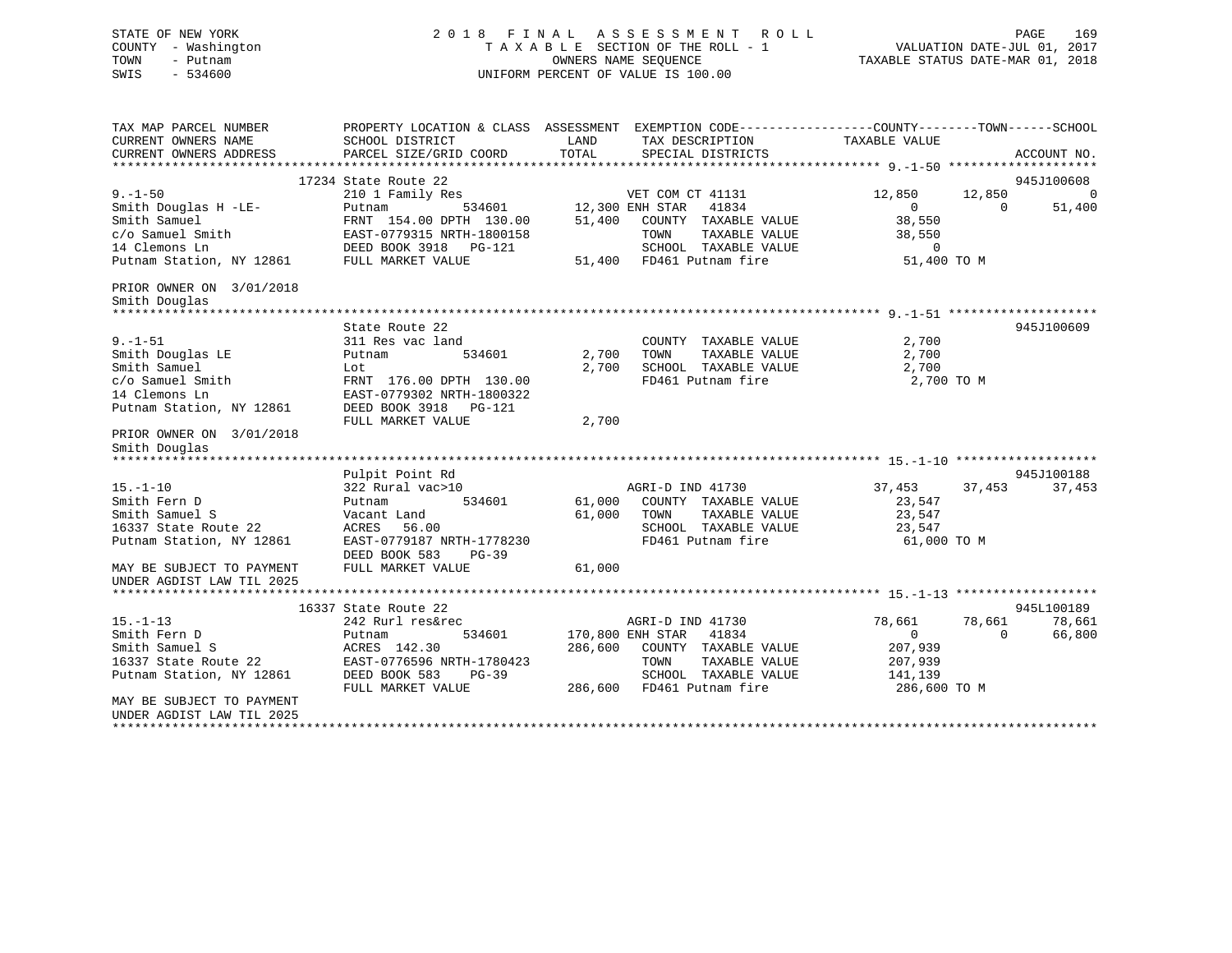## STATE OF NEW YORK 2 0 1 8 F I N A L A S S E S S M E N T R O L L PAGE 170 COUNTY - Washington T A X A B L E SECTION OF THE ROLL - 1 VALUATION DATE-JUL 01, 2017 TOWN - Putnam **CONNERS NAME SEQUENCE** TAXABLE STATUS DATE-MAR 01, 2018 SWIS - 534600 UNIFORM PERCENT OF VALUE IS 100.00

| TAX MAP PARCEL NUMBER<br>CURRENT OWNERS NAME                                                   | PROPERTY LOCATION & CLASS ASSESSMENT EXEMPTION CODE----------------COUNTY-------TOWN------SCHOOL<br>SCHOOL DISTRICT                                                              | LAND                              | TAX DESCRIPTION                                                                                                       | TAXABLE VALUE                                  |                                                      |
|------------------------------------------------------------------------------------------------|----------------------------------------------------------------------------------------------------------------------------------------------------------------------------------|-----------------------------------|-----------------------------------------------------------------------------------------------------------------------|------------------------------------------------|------------------------------------------------------|
| CURRENT OWNERS ADDRESS                                                                         | PARCEL SIZE/GRID COORD                                                                                                                                                           | TOTAL                             | SPECIAL DISTRICTS                                                                                                     |                                                | ACCOUNT NO.                                          |
|                                                                                                |                                                                                                                                                                                  |                                   |                                                                                                                       |                                                |                                                      |
| $9. - 1 - 27.3$<br>Smith Jenny<br>21 Smith Way<br>Putnam Station, NY 12861                     | 21 Smith Way<br>210 1 Family Res<br>Putnam<br>Jenny L Smith parcel<br>2.70<br>ACRES<br>EAST-0780647 NRTH-1797091                                                                 | 534601 21,400<br>79,700           | COUNTY TAXABLE VALUE<br>TOWN<br>TAXABLE VALUE<br>SCHOOL TAXABLE VALUE<br>FD461 Putnam fire                            | 79,700<br>79,700<br>79,700<br>79,700 TO M      | 945J101083                                           |
|                                                                                                | DEED BOOK 3540 PG-222<br>FULL MARKET VALUE                                                                                                                                       | 79,700                            |                                                                                                                       |                                                |                                                      |
|                                                                                                |                                                                                                                                                                                  |                                   |                                                                                                                       |                                                |                                                      |
| $15. - 1 - 14$<br>Smith John C<br>Smith Mary Ann<br>16297 State Route 22                       | 16297 State Route 22<br>210 1 Family Res<br>Putnam<br>6.90 BANK<br>ACRES<br>997<br>EAST-0775200 NRTH-1780608                                                                     | 534601 31,900 BAS STAR<br>282,700 | AGRI-D IND 41730<br>41854<br>COUNTY TAXABLE VALUE<br>TOWN<br>TAXABLE VALUE                                            | 16,517<br>$\overline{0}$<br>266,183<br>266,183 | 945J100760<br>16,517<br>16,517<br>$\Omega$<br>30,000 |
| Putnam Station, NY 12861                                                                       | DEED BOOK 689<br>PG-194<br>FULL MARKET VALUE                                                                                                                                     |                                   | SCHOOL TAXABLE VALUE 236,183<br>282,700 FD461 Putnam fire                                                             | 282,700 TO M                                   |                                                      |
| MAY BE SUBJECT TO PAYMENT<br>UNDER AGDIST LAW TIL 2025                                         |                                                                                                                                                                                  |                                   |                                                                                                                       |                                                |                                                      |
|                                                                                                | 103 Gull Bay Rd                                                                                                                                                                  |                                   |                                                                                                                       |                                                | 945J100616                                           |
| $12.-3-15$<br>Smith Kenneth<br>103 Gull Bay Rd                                                 | 210 1 Family Res<br>210 1 Family Res<br>210 210 210 2211 2222 2323 244 252 262 273 284 295 296 297 298 299 2012<br>Putnam<br>FRNT 125.00 DPTH 200.00 79,600 COUNTY TAXABLE VALUE | 534601 12,900 ENH STAR            | 41834                                                                                                                 | 23,880<br>$\overline{0}$<br>55,720             | $0 \qquad \qquad$<br>23,880<br>$\Omega$<br>55,720    |
| Putnam Station, NY 12861-0025 EAST-0775300 NRTH-1785452                                        | DEED BOOK 584<br>$PG-3$<br>FULL MARKET VALUE                                                                                                                                     |                                   | TAXABLE VALUE<br>TAXABLE VALUE 79,60<br>TOWN<br>SCHOOL TAXABLE VALUE<br>FD461 Putnam fire<br>79,600 FD461 Putnam fire | 79,600<br>$\overline{0}$<br>79,600 TO M        |                                                      |
|                                                                                                |                                                                                                                                                                                  |                                   |                                                                                                                       |                                                |                                                      |
| $12. - 3 - 14.2$<br>Smith Kenneth W<br>Smith Grace<br>103 Gull Bay<br>Putnam Station, NY 12861 | Gull Bay Rd<br>314 Rural vac<10<br>534601<br>Putnam<br>Lot<br>1.00<br>ACRES<br>EAST-0775173 NRTH-1785610<br>DEED BOOK 518<br>$PG-333$<br>FULL MARKET VALUE                       | 5,000<br>5,000<br>5,000           | COUNTY TAXABLE VALUE<br>TOWN TAXABLE VALUE<br>SCHOOL TAXABLE VALUE<br>FD461 Putnam fire                               | 5,000<br>5,000<br>5,000<br>5,000 TO M          | 945J100126                                           |
|                                                                                                |                                                                                                                                                                                  |                                   |                                                                                                                       |                                                |                                                      |
|                                                                                                | 81 Gull Bay Rd                                                                                                                                                                   |                                   |                                                                                                                       |                                                | 945J100677                                           |
| $12. - 3 - 16$<br>Smith Michele A<br>77 Gull Bay Rd<br>Putnam, NY 12861                        | 314 Rural vac<10<br>534601<br>Putnam<br>1.30<br>ACRES<br>EAST-0775585 NRTH-1785023<br>DEED BOOK 2199 PG-341<br>FULL MARKET VALUE                                                 | 6,100<br>6,100<br>6,100           | COUNTY TAXABLE VALUE<br>TAXABLE VALUE<br>TOWN<br>SCHOOL TAXABLE VALUE<br>FD461 Putnam fire                            | 6,100<br>6,100<br>6,100<br>6,100 TO M          |                                                      |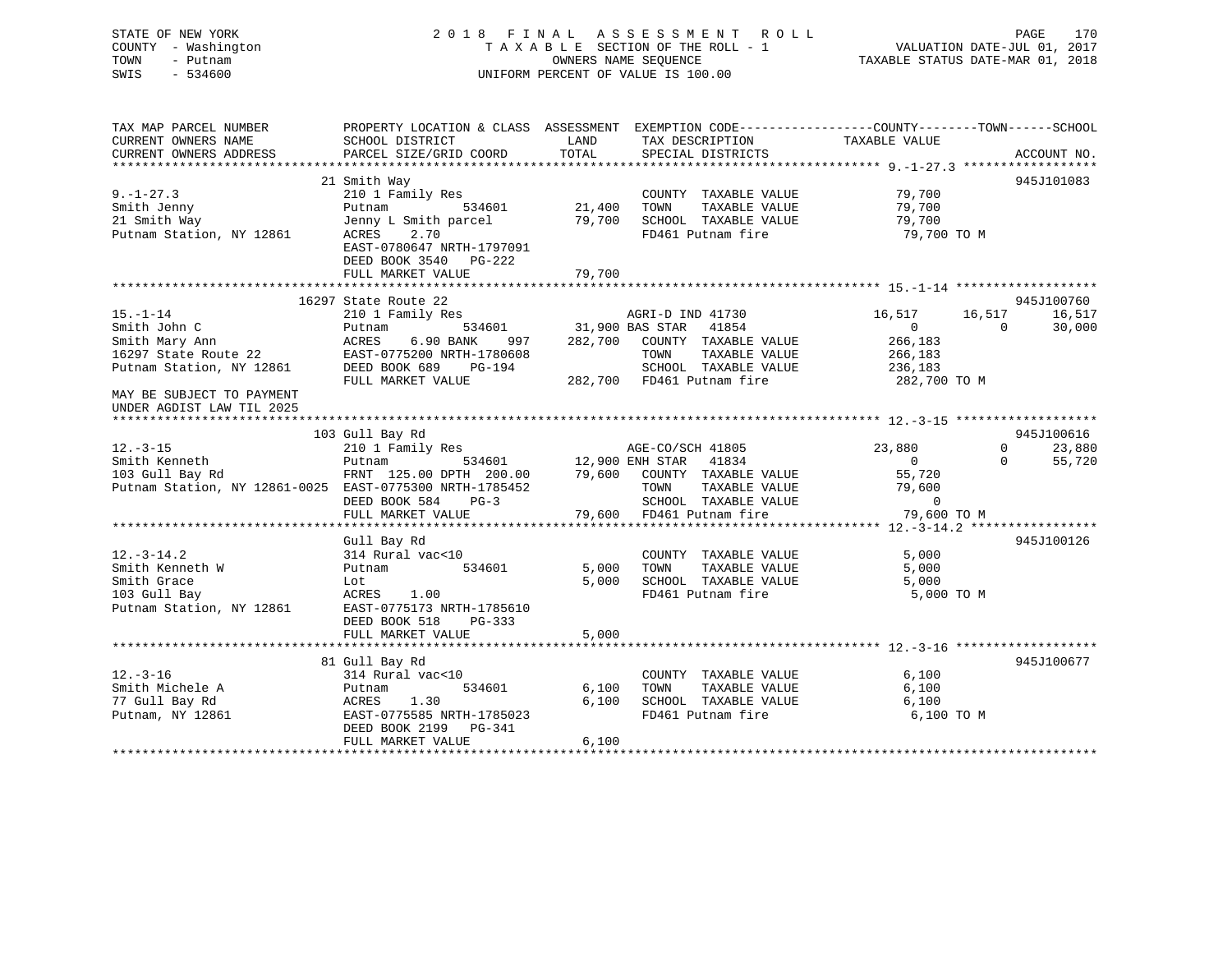## STATE OF NEW YORK 2 0 1 8 F I N A L A S S E S S M E N T R O L L PAGE 171 COUNTY - Washington T A X A B L E SECTION OF THE ROLL - 1 VALUATION DATE-JUL 01, 2017 TOWN - Putnam OWNERS NAME SEQUENCE TAXABLE STATUS DATE-MAR 01, 2018 SWIS - 534600 UNIFORM PERCENT OF VALUE IS 100.00

| TAX MAP PARCEL NUMBER<br>CURRENT OWNERS NAME                                                     | PROPERTY LOCATION & CLASS ASSESSMENT EXEMPTION CODE---------------COUNTY-------TOWN-----SCHOOL<br>SCHOOL DISTRICT                                                         | LAND                             | TAX DESCRIPTION                                                                                                        | TAXABLE VALUE                                                   |                                  |
|--------------------------------------------------------------------------------------------------|---------------------------------------------------------------------------------------------------------------------------------------------------------------------------|----------------------------------|------------------------------------------------------------------------------------------------------------------------|-----------------------------------------------------------------|----------------------------------|
| CURRENT OWNERS ADDRESS                                                                           | PARCEL SIZE/GRID COORD                                                                                                                                                    | TOTAL                            | SPECIAL DISTRICTS                                                                                                      |                                                                 | ACCOUNT NO.                      |
|                                                                                                  | 662 Gull Bay Rd                                                                                                                                                           |                                  |                                                                                                                        |                                                                 | 945J100639                       |
| $14. - 1 - 3$<br>Smith Peter F<br>Smith Ellen S<br>662 Gull Bay Rd<br>Putnam Station, NY 12861   | 280 Res Multiple - WTRFNT<br>534601<br>Putnam<br>806-166;806-171<br>ELF 750<br>ACRES 54.40<br>EAST-0765627 NRTH-1781556<br>DEED BOOK 806<br>PG-162<br>FULL MARKET VALUE   | 1526,900<br>2627,200<br>2627,200 | COUNTY TAXABLE VALUE<br>TOWN<br>TAXABLE VALUE<br>SCHOOL TAXABLE VALUE<br>FD461 Putnam fire                             | 2627,200<br>2627,200<br>2627,200<br>2627,200 TO M               |                                  |
|                                                                                                  |                                                                                                                                                                           |                                  |                                                                                                                        |                                                                 |                                  |
| $14. - 1 - 3.1$<br>Smith Peter F<br>Smith Ellen S<br>662 Gull Bay Rd<br>Putnam Station, NY 12861 | Gull Bay Rd<br>314 Rural vac<10<br>534601<br>Putnam<br>806/171<br>4.10<br>ACRES<br>EAST-0764847 NRTH-1781829<br>DEED BOOK 806<br>PG-162<br>FULL MARKET VALUE              | 4,100<br>4,100<br>4,100          | COUNTY TAXABLE VALUE<br>TAXABLE VALUE<br>TOWN<br>SCHOOL TAXABLE VALUE<br>FD461 Putnam fire                             | 4,100<br>4,100<br>4,100<br>4,100 TO M                           |                                  |
|                                                                                                  |                                                                                                                                                                           |                                  |                                                                                                                        |                                                                 |                                  |
| $9. - 1 - 32.2$<br>Smith Samuel<br>Smith Constance<br>Clemons Ln<br>Putnam, NY 12861             | 112 Notch Hill Ln<br>314 Rural vac<10<br>534601<br>Putnam<br>1.80<br>ACRES<br>EAST-0780337 NRTH-1798169<br>DEED BOOK 820<br>PG-87<br>FULL MARKET VALUE                    | 8,000<br>8,000<br>8,000          | COUNTY TAXABLE VALUE<br>TAXABLE VALUE<br>TOWN<br>SCHOOL TAXABLE VALUE<br>FD461 Putnam fire                             | 8,000<br>8,000<br>8,000<br>8,000 TO M                           | 945J100888                       |
|                                                                                                  |                                                                                                                                                                           |                                  |                                                                                                                        |                                                                 |                                  |
| $9. - 1 - 34$<br>Smith Samuel D<br>Smith Constance<br>14 Clemons Ln<br>Putnam, NY 12861          | 14 Clemons Ln<br>210 1 Family Res<br>534601<br>Putnam<br>784/167<br>FRNT 150.00 DPTH 140.00<br>EAST-0780100 NRTH-1798146<br>DEED BOOK 432<br>PG-1155<br>FULL MARKET VALUE | 12,000<br>126,600<br>126,600     | ENH STAR 41834<br>COUNTY TAXABLE VALUE<br>TOWN<br>TAXABLE VALUE<br>SCHOOL TAXABLE VALUE<br>FD461 Putnam fire           | $\overline{0}$<br>126,600<br>126,600<br>59,800<br>126,600 TO M  | 945J100622<br>$\Omega$<br>66,800 |
|                                                                                                  |                                                                                                                                                                           |                                  |                                                                                                                        |                                                                 |                                  |
| $12. - 3 - 2$<br>Smith Walton K<br>Smith Michelle<br>77 Gull Bay Rd<br>Putnam Station, NY 12861  | 77 Gull Bay Rd<br>210 1 Family Res<br>534601<br>Putnam<br>ACRES<br>1.40<br>EAST-0775746 NRTH-1784832<br>DEED BOOK 537<br>$PG-21$<br>FULL MARKET VALUE                     | 16,500<br>205,600<br>205,600     | <b>BAS STAR</b><br>41854<br>COUNTY TAXABLE VALUE<br>TOWN<br>TAXABLE VALUE<br>SCHOOL TAXABLE VALUE<br>FD461 Putnam fire | $\overline{0}$<br>205,600<br>205,600<br>175,600<br>205,600 TO M | 945J100124<br>$\Omega$<br>30,000 |
|                                                                                                  |                                                                                                                                                                           |                                  |                                                                                                                        |                                                                 |                                  |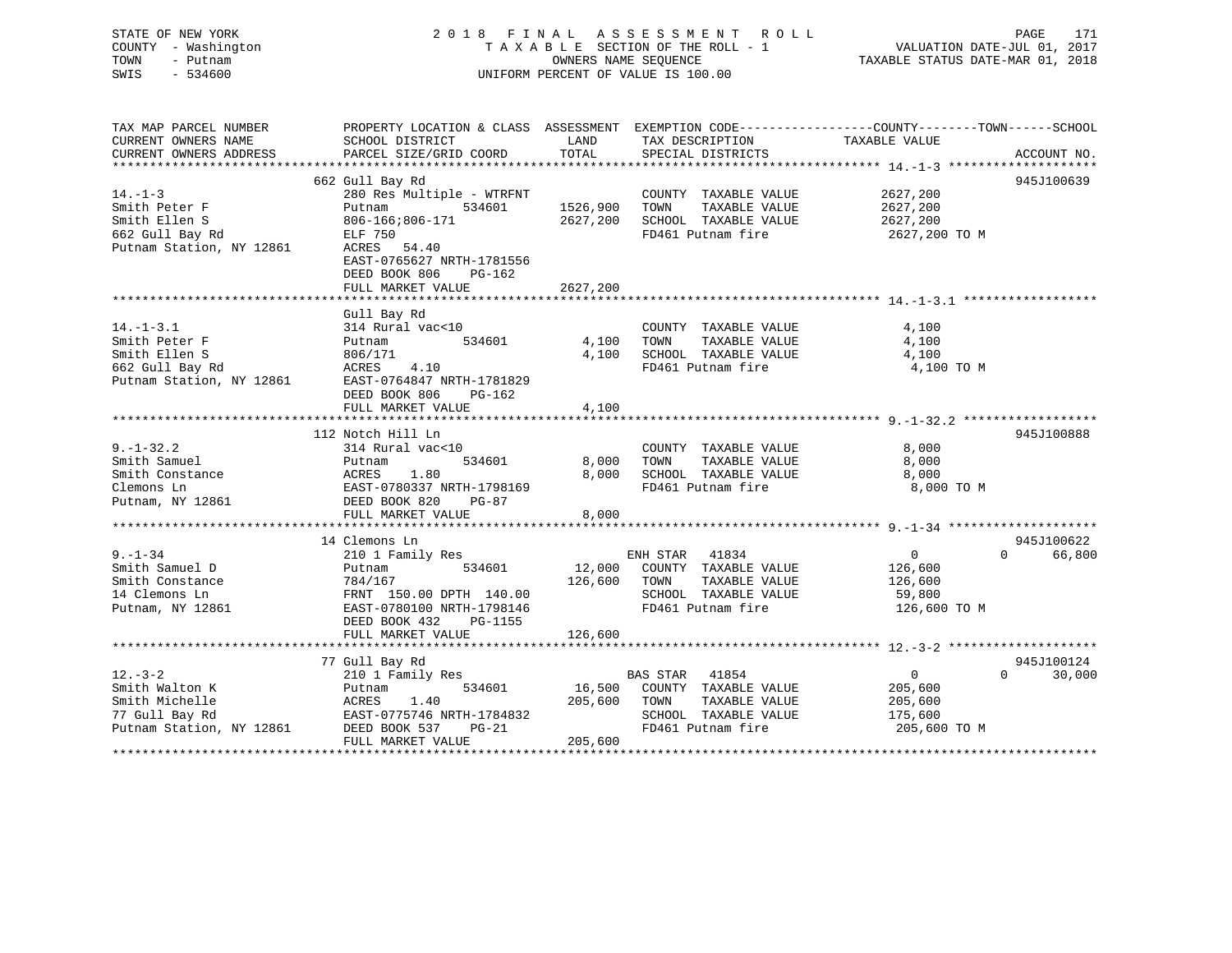| STATE OF NEW YORK             | 2 0 1 8<br>FINAL                                     |                      | A S S E S S M E N T<br>R O L L                                                                  |                                         | PAGE<br>172                 |
|-------------------------------|------------------------------------------------------|----------------------|-------------------------------------------------------------------------------------------------|-----------------------------------------|-----------------------------|
| COUNTY - Washington<br>TOWN   |                                                      | OWNERS NAME SEQUENCE | TAXABLE SECTION OF THE ROLL - 1                                                                 |                                         | VALUATION DATE-JUL 01, 2017 |
| - Putnam<br>SWIS<br>$-534600$ |                                                      |                      |                                                                                                 | TAXABLE STATUS DATE-MAR 01, 2018        |                             |
|                               | UNIFORM PERCENT OF VALUE IS 100.00                   |                      |                                                                                                 |                                         |                             |
|                               |                                                      |                      |                                                                                                 |                                         |                             |
| TAX MAP PARCEL NUMBER         |                                                      |                      | PROPERTY LOCATION & CLASS ASSESSMENT EXEMPTION CODE----------------COUNTY-------TOWN-----SCHOOL |                                         |                             |
| CURRENT OWNERS NAME           | SCHOOL DISTRICT                                      | LAND                 | TAX DESCRIPTION                                                                                 | TAXABLE VALUE                           |                             |
| CURRENT OWNERS ADDRESS        | PARCEL SIZE/GRID COORD                               | TOTAL                | SPECIAL DISTRICTS                                                                               |                                         | ACCOUNT NO.                 |
|                               |                                                      |                      |                                                                                                 |                                         |                             |
|                               | 4209 Link Way                                        |                      |                                                                                                 |                                         | 945J100803                  |
| $11.20 - 4 - 19$              | 260 Seasonal res - WTRFNT                            |                      | COUNTY TAXABLE VALUE                                                                            | 637,700                                 |                             |
| Sneeringer Eugene Jr Trustee  | Putnam<br>534601                                     | 450,600              | TOWN<br>TAXABLE VALUE                                                                           | 637,700                                 |                             |
| Sneeringer Robert Trustee     | 745/111                                              | 637,700              | SCHOOL TAXABLE VALUE                                                                            | 637,700                                 |                             |
| C/O Eugene Sneering Jr        | LF 109                                               |                      | FD461 Putnam fire                                                                               | 637,700 TO M                            |                             |
| 50 Chapel St                  | FRNT 131.00 DPTH 168.00                              |                      |                                                                                                 |                                         |                             |
| Albany, NY 12207              | EAST-0766659 NRTH-1786370<br>DEED BOOK 745<br>PG-109 |                      |                                                                                                 |                                         |                             |
|                               | FULL MARKET VALUE                                    | 637,700              |                                                                                                 |                                         |                             |
|                               |                                                      |                      |                                                                                                 |                                         |                             |
|                               | 4376 Link Way                                        |                      |                                                                                                 |                                         | 945J100169                  |
| $11.20 - 2 - 4$               | 260 Seasonal res                                     |                      | COUNTY TAXABLE VALUE                                                                            | 130,300                                 |                             |
| Snyder Alan                   | 534601<br>Putnam                                     | 82,900               | TOWN<br>TAXABLE VALUE                                                                           | 130,300                                 |                             |
| Snyder Kate                   | Lot $5 \&$ Camp                                      | 130,300              | SCHOOL TAXABLE VALUE                                                                            | 130,300                                 |                             |
| 6 Vandenburg Ln               | FRNT 63.00 DPTH 185.00                               |                      | FD461 Putnam fire                                                                               | 130,300 TO M                            |                             |
| Latham, NY 12110              | EAST-0766478 NRTH-1787364                            |                      |                                                                                                 |                                         |                             |
|                               | DEED BOOK 2848<br>PG-97                              |                      |                                                                                                 |                                         |                             |
|                               | FULL MARKET VALUE                                    | 130,300              |                                                                                                 |                                         |                             |
|                               |                                                      |                      |                                                                                                 |                                         |                             |
| $4.9 - 1 - 5$                 | 2351 Black Point Way<br>260 Seasonal res - WTRFNT    |                      | COUNTY TAXABLE VALUE                                                                            | 361,100                                 | 945J100447                  |
| Solomon Kenneth               | Putnam<br>534601                                     | 260,700              | TOWN<br>TAXABLE VALUE                                                                           | 361,100                                 |                             |
| Solomon Susan                 | LF 63                                                | 361,100              | SCHOOL TAXABLE VALUE                                                                            | 361,100                                 |                             |
| 18 Leeward Dr                 | FRNT 62.50 DPTH 314.00                               |                      | BP461 Black Pt Sewer Dist                                                                       | $.00$ UN C                              |                             |
| Haverstraw, NY 10927          | EAST-0768847 NRTH-1806856                            |                      | FD461 Putnam fire                                                                               | 361,100 TO M                            |                             |
|                               | DEED BOOK 894<br>PG-287                              |                      |                                                                                                 |                                         |                             |
|                               | FULL MARKET VALUE                                    | 361,100              |                                                                                                 |                                         |                             |
|                               |                                                      | *********            |                                                                                                 | ********** 7.12-1-4 ******************* |                             |
|                               | 1538 Mosswood Way                                    |                      |                                                                                                 |                                         | 945J100932                  |
| $7.12 - 1 - 4$                | 210 1 Family Res                                     |                      | COUNTY TAXABLE VALUE                                                                            | 310,000                                 |                             |
| Sosnowski Victor P            | Putnam<br>534601                                     | 120,500              | TOWN<br>TAXABLE VALUE                                                                           | 310,000                                 |                             |
| Jones Amy E                   | dock rights 3330/29                                  | 310,000              | SCHOOL TAXABLE VALUE                                                                            | 310,000                                 |                             |
| 12 Rolling Brook Dr           | FRNT 110.00 DPTH 192.00<br>EAST-0768275 NRTH-1798915 |                      | FD461 Putnam fire                                                                               | 310,000 TO M                            |                             |
| Ballston Spa, NY 12020        | DEED BOOK 2571 PG-283                                |                      |                                                                                                 |                                         |                             |
|                               | FULL MARKET VALUE                                    | 310,000              |                                                                                                 |                                         |                             |
|                               |                                                      | * * * * * * * * *    |                                                                                                 |                                         |                             |
|                               | 772 Gull Bay Rd                                      |                      |                                                                                                 |                                         | 945J100459                  |
| $14.18 - 4 - 7$               | 210 1 Family Res - WTRFNT                            |                      | COUNTY TAXABLE VALUE                                                                            | 738,000                                 |                             |
| Spann Eric G                  | Putnam<br>534601                                     | 533,800              | TOWN<br>TAXABLE VALUE                                                                           | 738,000                                 |                             |
| Spann M Evelyn                | LF 202                                               | 738,000              | SCHOOL TAXABLE VALUE                                                                            | 738,000                                 |                             |
| 28 Liedtke Dr                 | $14. -4 - 7$                                         |                      | FD461 Putnam fire                                                                               | 738,000 TO M                            |                             |
| Cranbury, NJ 08512            | FRNT 200.00 DPTH 134.00                              |                      |                                                                                                 |                                         |                             |
|                               | EAST-0763969 NRTH-1780098                            |                      |                                                                                                 |                                         |                             |
|                               | DEED BOOK 2836<br>PG-197                             |                      |                                                                                                 |                                         |                             |
|                               | FULL MARKET VALUE                                    | 738,000              |                                                                                                 |                                         |                             |
|                               |                                                      |                      |                                                                                                 |                                         |                             |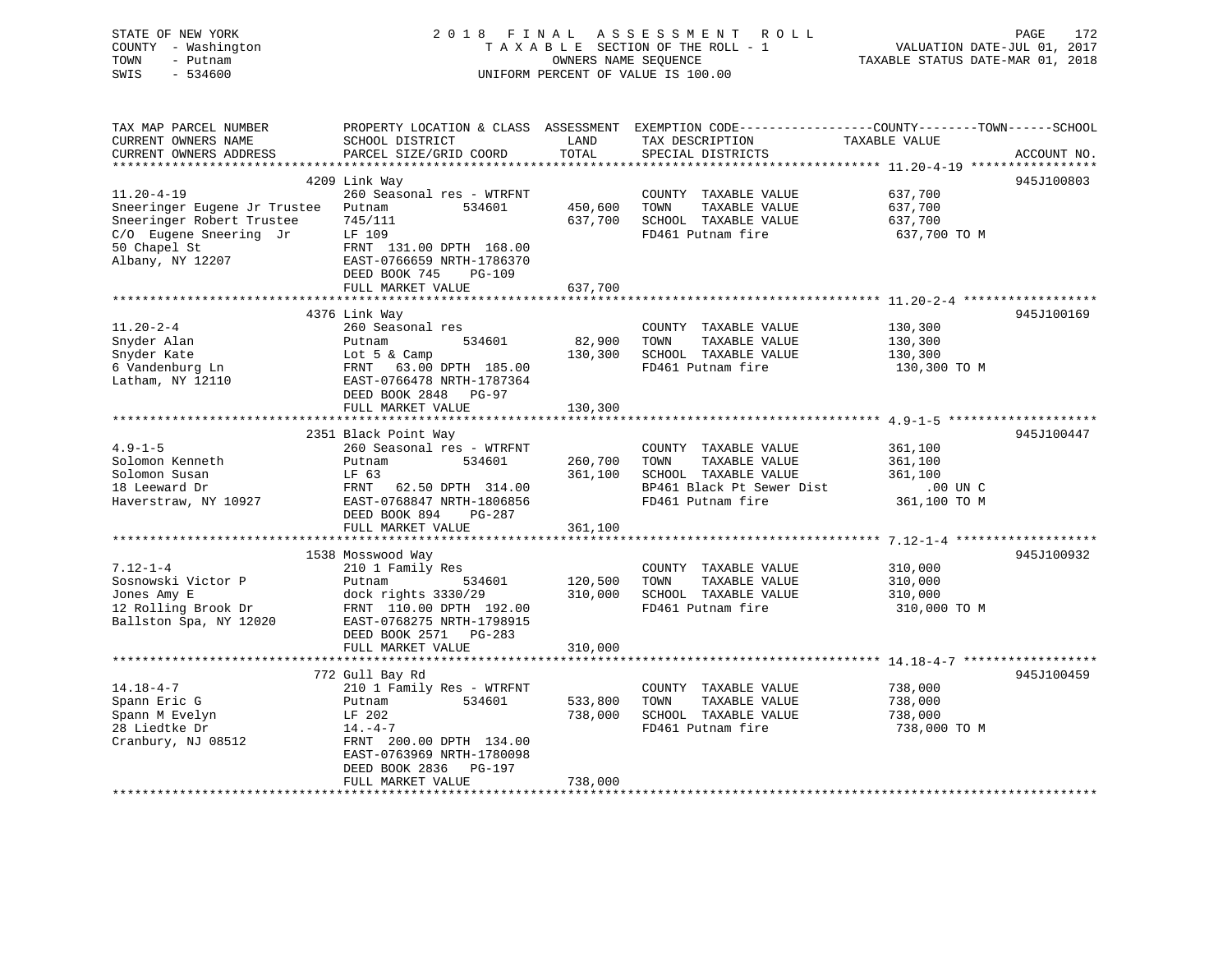# STATE OF NEW YORK 2018 FINAL ASSESSMENT ROLL PAGE 173 COUNTY - Washington  $T A X A B L E$  SECTION OF THE ROLL - 1<br>TOWN - Putnam data of the COUNTERS NAME SEQUENCE SWIS - 534600 UNIFORM PERCENT OF VALUE IS 100.00

VALUATION DATE-JUL 01, 2017

TAXABLE STATUS DATE-MAR 01, 2018

| TAX MAP PARCEL NUMBER<br>CURRENT OWNERS NAME<br>CURRENT OWNERS ADDRESS                                 | PROPERTY LOCATION & CLASS ASSESSMENT EXEMPTION CODE----------------COUNTY-------TOWN------SCHOOL<br>SCHOOL DISTRICT<br>PARCEL SIZE/GRID COORD                                           | LAND<br>TOTAL                 | TAX DESCRIPTION<br>SPECIAL DISTRICTS                                                                                    | TAXABLE VALUE                                                      | ACCOUNT NO.                      |
|--------------------------------------------------------------------------------------------------------|-----------------------------------------------------------------------------------------------------------------------------------------------------------------------------------------|-------------------------------|-------------------------------------------------------------------------------------------------------------------------|--------------------------------------------------------------------|----------------------------------|
| $14.18 - 4 - 8$<br>Spann Eric G<br>Spann M Evelyn<br>28 Liedtke Dr<br>Cranbury, NJ 08512               | 773 Gull Bay Rd<br>314 Rural vac<10<br>Putnam<br>534601<br>$14. -4 - 8$<br>FRNT 100.00 DPTH 100.00<br>EAST-0764096 NRTH-1779997<br>DEED BOOK 2836 PG-197<br>FULL MARKET VALUE           | 4,700<br>4,700<br>4,700       | COUNTY TAXABLE VALUE<br>TOWN<br>TAXABLE VALUE<br>SCHOOL TAXABLE VALUE<br>FD461 Putnam fire                              | 4,700<br>4,700<br>4,700<br>4,700 TO M                              | 945J100899                       |
| $11.20 - 3 - 20.1$<br>Spelman Lawrence<br>Spelman David<br>5949 Lower Bremo Ln<br>New Albany, OH 43054 | Gull Bay Rd<br>311 Res vac land<br>534601<br>Putnam<br>FRNT 45.00 DPTH 25.00<br>EAST-0767361 NRTH-1785702<br>DEED BOOK 3030 PG-291<br>FULL MARKET VALUE                                 | 4,000<br>4,000<br>4,000       | COUNTY TAXABLE VALUE<br>TOWN<br>TAXABLE VALUE<br>SCHOOL TAXABLE VALUE<br>FD461 Putnam fire                              | 4,000<br>4,000<br>4,000<br>4,000 TO M                              |                                  |
| $11.20 - 3 - 6.1$<br>Spelman Mina LE<br>Spelman David<br>5949 Lower Bremo Ln<br>New Albany, OH 43054   | 457 Gull Bay Rd<br>260 Seasonal res - WTRFNT<br>Putnam<br>534601<br>Lot 6<br>LF 40<br>FRNT 40.00 DPTH 50.00<br>EAST-0767315 NRTH-1785664<br>DEED BOOK 2403 PG-163<br>FULL MARKET VALUE  | 145,600<br>325,500<br>325,500 | COUNTY TAXABLE VALUE<br>TAXABLE VALUE<br>TOWN<br>SCHOOL TAXABLE VALUE<br>FD461 Putnam fire                              | 325,500<br>325,500<br>325,500<br>325,500 TO M                      | 945J100733                       |
| $15. - 1 - 13.1$<br>Sperl Dale E<br>67 Pulpit Point Rd<br>Putnam Station, NY 12861                     | 67 Pulpit Point Rd<br>210 1 Family Res<br>534601<br>Putnam<br>7.58<br>ACRES<br>EAST-0776696 NRTH-1779480<br>DEED BOOK 943<br>PG-330<br>FULL MARKET VALUE                                | 32,600<br>158,200<br>158,200  | BAS STAR 41854<br>COUNTY TAXABLE VALUE<br>TOWN<br>TAXABLE VALUE<br>SCHOOL TAXABLE VALUE<br>FD461 Putnam fire            | $0 \qquad \qquad$<br>158,200<br>158,200<br>128,200<br>158,200 TO M | 945J101103<br>30,000<br>$\Omega$ |
| $4.5 - 1 - 16$<br>Splatt Ronald H<br>Splatt Eric M<br>2278 Black Point Rd<br>Ticonderoga, NY 12883     | 2278 Black Point Rd<br>260 Seasonal res - WTRFNT<br>534601<br>Putnam<br>LF 90<br>FRNT<br>90.00 DPTH 184.00<br>EAST-0769727 NRTH-1808297<br>DEED BOOK 609<br>PG-176<br>FULL MARKET VALUE | 402,261<br>443,261<br>443,261 | COUNTY TAXABLE VALUE<br>TAXABLE VALUE<br>TOWN<br>SCHOOL TAXABLE VALUE<br>BP461 Black Pt Sewer Dist<br>FD461 Putnam fire | 443,261<br>443,261<br>443,261<br>.00 UN C<br>443,261 TO M          | 945J100625                       |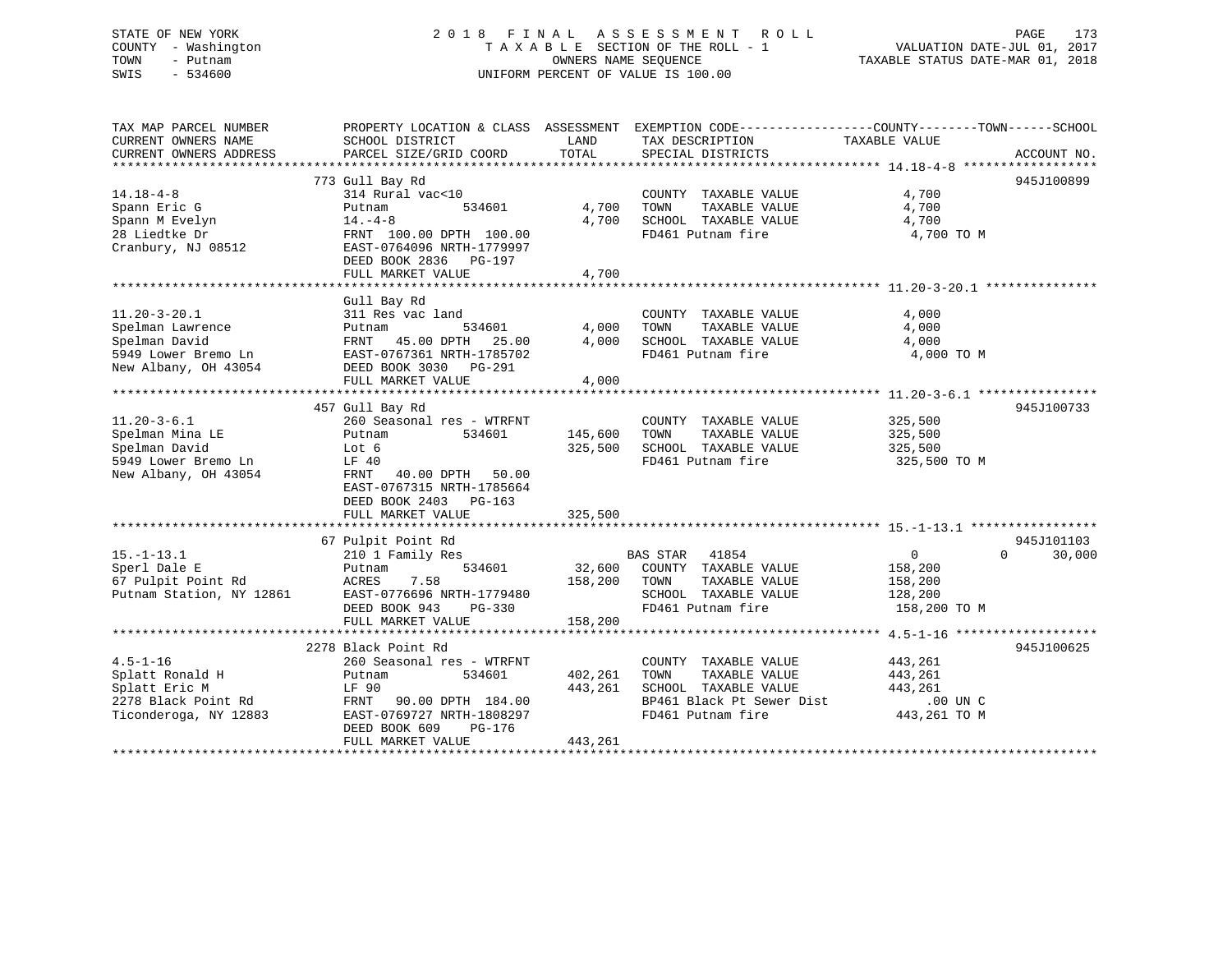STATE OF NEW YORK 2 0 1 8 F I N A L A S S E S S M E N T R O L L PAGE 174 COUNTY - Washington T A X A B L E SECTION OF THE ROLL - 1 VALUATION DATE-JUL 01, 2017 TOWN - Putnam OWNERS NAME SEQUENCE TAXABLE STATUS DATE-MAR 01, 2018 SWIS - 534600 UNIFORM PERCENT OF VALUE IS 100.00

TAX MAP PARCEL NUMBER PROPERTY LOCATION & CLASS ASSESSMENT EXEMPTION CODE------------------COUNTY--------TOWN------SCHOOL CURRENT OWNERS NAME SCHOOL DISTRICT THE LAND TAX DESCRIPTION TAXABLE VALUE CURRENT OWNERS ADDRESS PARCEL SIZE/GRID COORD TOTAL SPECIAL DISTRICTS ACCOUNT NO. \*\*\*\*\*\*\*\*\*\*\*\*\*\*\*\*\*\*\*\*\*\*\*\*\*\*\*\*\*\*\*\*\*\*\*\*\*\*\*\*\*\*\*\*\*\*\*\*\*\*\*\*\*\*\*\*\*\*\*\*\*\*\*\*\*\*\*\*\*\*\*\*\*\*\*\*\*\*\*\*\*\*\*\*\*\*\*\*\*\*\*\*\*\*\*\*\*\*\*\*\*\*\* 12.-4-29 \*\*\*\*\*\*\*\*\*\*\*\*\*\*\*\*\*\*\* 5085 Sagamore Rd 945J100417 12.-4-29 312 Vac w/imprv COUNTY TAXABLE VALUE 47,700 Spring/Nordstrom Janet W Putnam 534601 46,700 TOWN TAXABLE VALUE 47,700 18 Eltinge Pl Lots 3 & 4 47,700 SCHOOL TAXABLE VALUE 47,700 East Glenville, NY 12302 FRNT 100.00 DPTH 100.00 FD461 Putnam fire 47,700 TO M EAST-0767068 NRTH-1787444 DEED BOOK 581 PG-92 FULL MARKET VALUE 47,700 \*\*\*\*\*\*\*\*\*\*\*\*\*\*\*\*\*\*\*\*\*\*\*\*\*\*\*\*\*\*\*\*\*\*\*\*\*\*\*\*\*\*\*\*\*\*\*\*\*\*\*\*\*\*\*\*\*\*\*\*\*\*\*\*\*\*\*\*\*\*\*\*\*\*\*\*\*\*\*\*\*\*\*\*\*\*\*\*\*\*\*\*\*\*\*\*\*\*\*\*\*\*\* 12.-4-36.2 \*\*\*\*\*\*\*\*\*\*\*\*\*\*\*\*\*Dark Bay/lake George 945J100289 12.-4-36.2 314 Rural vac<10 - WTRFNT COUNTY TAXABLE VALUE 19,700 Spring/Nordstrom Janet W Putnam 534601 19,700 TOWN TAXABLE VALUE 19,700 18 Eltinge Pl Ref 468/775 19,700 SCHOOL TAXABLE VALUE 19,700 East Glenville, NY 12302 LF 12 LET A LET TO MELLET REPORT TO MALE TO MELLET THE REPORT OF MALE REPORT OF MALE FRNT 12.00 DPTH 30.00 EAST-0766954 NRTH-1788372 DEED BOOK 581 PG-90FULL MARKET VALUE 19,700 \*\*\*\*\*\*\*\*\*\*\*\*\*\*\*\*\*\*\*\*\*\*\*\*\*\*\*\*\*\*\*\*\*\*\*\*\*\*\*\*\*\*\*\*\*\*\*\*\*\*\*\*\*\*\*\*\*\*\*\*\*\*\*\*\*\*\*\*\*\*\*\*\*\*\*\*\*\*\*\*\*\*\*\*\*\*\*\*\*\*\*\*\*\*\*\*\*\*\*\*\*\*\* 13.-3-21.1 \*\*\*\*\*\*\*\*\*\*\*\*\*\*\*\*\* 479 County Route 3 945J100247 13.-3-21.1 312 Vac w/imprv - WTRFNT COUNTY TAXABLE VALUE 19,100 St Armour Robert G Putnam 534601 19,000 TOWN TAXABLE VALUE 19,100 869 53rd Ave S ACRES 1.90 19,100 SCHOOL TAXABLE VALUE 19,100 St Petersburg, FL 33705-5117 EAST-0789393 NRTH-1787843 FD461 Putnam fire 19,100 TO M DEED BOOK 719 PG-336FULL MARKET VALUE 19,100 \*\*\*\*\*\*\*\*\*\*\*\*\*\*\*\*\*\*\*\*\*\*\*\*\*\*\*\*\*\*\*\*\*\*\*\*\*\*\*\*\*\*\*\*\*\*\*\*\*\*\*\*\*\*\*\*\*\*\*\*\*\*\*\*\*\*\*\*\*\*\*\*\*\*\*\*\*\*\*\*\*\*\*\*\*\*\*\*\*\*\*\*\*\*\*\*\*\*\*\*\*\*\* 13.-3-24.2 \*\*\*\*\*\*\*\*\*\*\*\*\*\*\*\*\* 523 County Route 3 945J100238 13.-3-24.2 260 Seasonal res - WTRFNT COUNTY TAXABLE VALUE 1,300 St Armour Robert G Putnam 534601 1,200 TOWN TAXABLE VALUE 1,300 869 53rd Ave S FRNT 46.00 DPTH 104.00 1,300 SCHOOL TAXABLE VALUE 1,300 St Petersburg, FL 33705-5117 EAST-0789505 NRTH-1787938 FD461 Putnam fire 1,300 TO M DEED BOOK 733 PG-97FULL MARKET VALUE 1,300 \*\*\*\*\*\*\*\*\*\*\*\*\*\*\*\*\*\*\*\*\*\*\*\*\*\*\*\*\*\*\*\*\*\*\*\*\*\*\*\*\*\*\*\*\*\*\*\*\*\*\*\*\*\*\*\*\*\*\*\*\*\*\*\*\*\*\*\*\*\*\*\*\*\*\*\*\*\*\*\*\*\*\*\*\*\*\*\*\*\*\*\*\*\*\*\*\*\*\*\*\*\*\* 14.8-1-9 \*\*\*\*\*\*\*\*\*\*\*\*\*\*\*\*\*\*\* 2619 Wabasso Trail Way 945J100633 14.8-1-9 260 Seasonal res - WTRFNT COUNTY TAXABLE VALUE 753,000 Stefan Douglas Putnam 534601 624,000 TOWN TAXABLE VALUE 753,000 Stefan Gary A Trustee 799/249 753,000 SCHOOL TAXABLE VALUE 753,000 31 Stefan Gary A Trustee  $\frac{799}{249}$  153,000 FO461 Putnam fire 753,000 FO461 Putnam fire 753,000 TO M Voorheesville, NY 12186 FRNT 110.00 DPTH 167.00

 FULL MARKET VALUE 753,000 \*\*\*\*\*\*\*\*\*\*\*\*\*\*\*\*\*\*\*\*\*\*\*\*\*\*\*\*\*\*\*\*\*\*\*\*\*\*\*\*\*\*\*\*\*\*\*\*\*\*\*\*\*\*\*\*\*\*\*\*\*\*\*\*\*\*\*\*\*\*\*\*\*\*\*\*\*\*\*\*\*\*\*\*\*\*\*\*\*\*\*\*\*\*\*\*\*\*\*\*\*\*\*\*\*\*\*\*\*\*\*\*\*\*\*\*\*\*\*\*\*\*\*\*\*\*\*\*\*\*\*\*

 EAST-0765156 NRTH-1783778DEED BOOK 3495 PG-133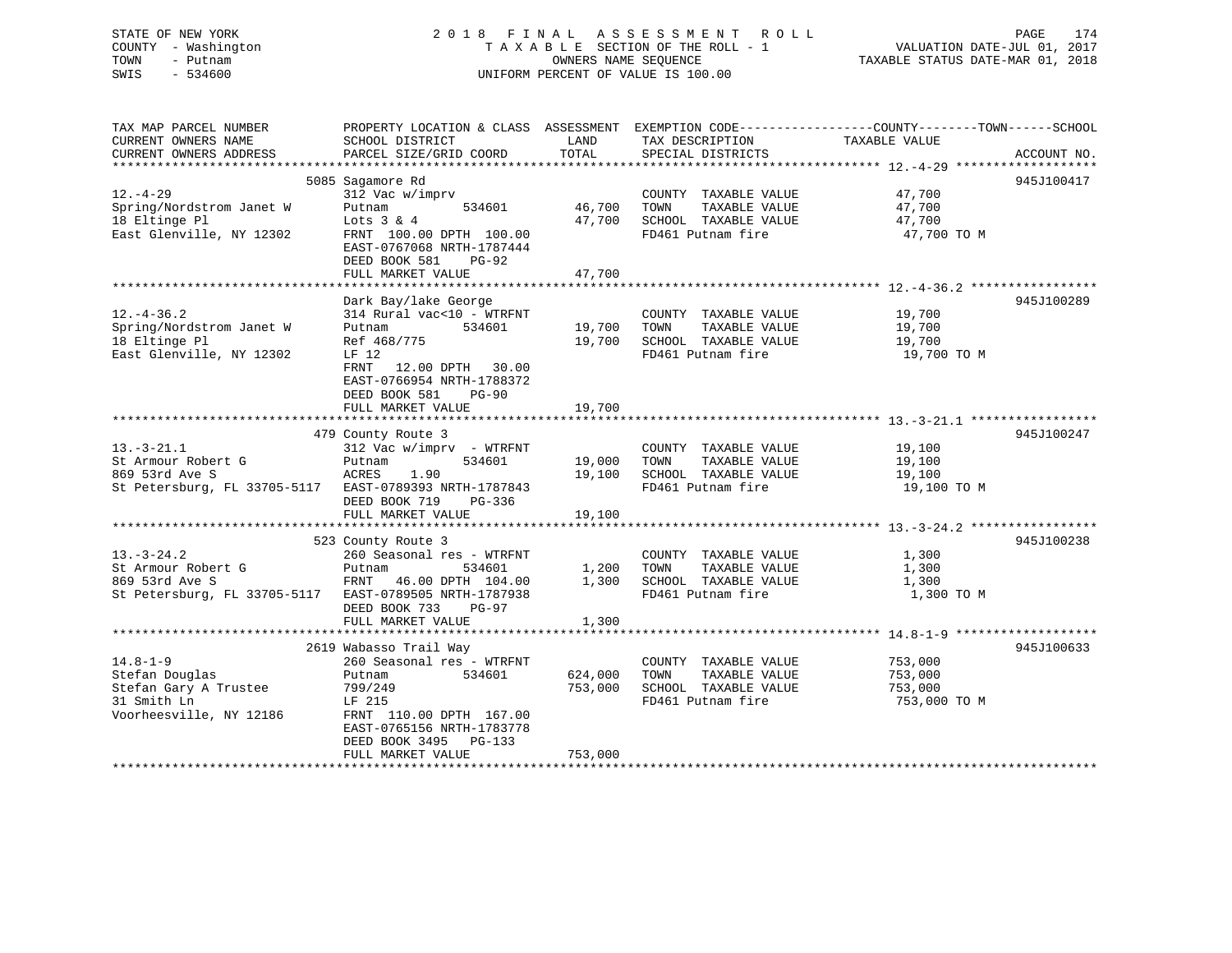## STATE OF NEW YORK 2 0 1 8 F I N A L A S S E S S M E N T R O L L PAGE 175 COUNTY - Washington T A X A B L E SECTION OF THE ROLL - 1 VALUATION DATE-JUL 01, 2017 TOWN - Putnam **CONNERS NAME SEQUENCE** TAXABLE STATUS DATE-MAR 01, 2018 SWIS - 534600 UNIFORM PERCENT OF VALUE IS 100.00

| *******************<br>**********<br>945J100981<br>33 Tiroga Beach Ln<br>210 1 Family Res - WTRFNT<br>$\Omega$<br>$\Omega$<br>30,000<br>$1.14 - 1 - 2.1$<br>BAS STAR<br>41854<br>534601<br>427,700 DISAB-C/S 41935<br>300,000<br>$\Omega$<br>Putnam<br>300,000<br>600,000<br>House And Lot<br>COUNTY TAXABLE VALUE<br>300,000<br>Lf 150<br>TOWN<br>TAXABLE VALUE<br>600,000<br>SCHOOL TAXABLE VALUE<br>FRNT 150.00 DPTH 176.00<br>270,000<br>EAST-0772614 NRTH-1812580<br>BP461 Black Pt Sewer Dist<br>.00 UN C<br>FD461 Putnam fire<br>600,000 TO M<br>DEED BOOK 3380<br>$PG-54$<br>FULL MARKET VALUE<br>600,000<br>132 Ferry Way North<br>945J100558<br>260 Seasonal res - WTRFNT<br>72,300<br>COUNTY TAXABLE VALUE<br>Putnam<br>534601<br>22,600<br>TOWN<br>TAXABLE VALUE<br>72,300<br>1.00<br>72,300<br>SCHOOL TAXABLE VALUE<br>72,300<br>ACRES<br>EAST-0786966 NRTH-1812344<br>FD461 Putnam fire<br>72,300 TO M<br>Selkirk, NY 12158<br>DEED BOOK 3903<br>PG-189<br>FULL MARKET VALUE<br>72,300<br>739 Gull Bay Rd<br>945J100642<br>$14. - 1 - 13$<br>312 Vac w/imprv - WTRFNT<br>COUNTY TAXABLE VALUE<br>260,000<br>534601<br>250,000<br>Stevens Scott D<br>Putnam<br>TOWN<br>TAXABLE VALUE<br>260,000<br>Stevens Coleen B<br>260,000<br>SCHOOL TAXABLE VALUE<br>Lot $2i$ garage<br>260,000<br>13 Carriage Run<br>FD461 Putnam fire<br>LF 60<br>260,000 TO M<br>Burnt Hills, NY 12027<br>6.87<br>ACRES<br>EAST-0764950 NRTH-1780954<br>DEED BOOK 3621<br>PG-258<br>FULL MARKET VALUE<br>260,000<br>712 Gull Bay Rd<br>945J100718<br>210 1 Family Res - WTRFNT<br>COUNTY TAXABLE VALUE<br>647,500<br>Putnam<br>534601<br>449,700<br>TOWN<br>TAXABLE VALUE<br>647,500<br>647,500<br>LF 211<br>SCHOOL TAXABLE VALUE<br>647,500<br>FD461 Putnam fire<br>$14. -4 - 1$<br>647,500 TO M<br>FRNT 272.00 DPTH 146.00<br>EAST-0764555 NRTH-1780988<br>DEED BOOK 3621<br>PG-258<br>647,500<br>FULL MARKET VALUE<br>945J100634<br>Lake George Way<br>$7.12 - 1 - 25$<br>312 Vac w/imprv - WTRFNT<br>COUNTY TAXABLE VALUE<br>88,600<br>TOWN<br>Stevenson Kent<br>534601<br>77,000<br>TAXABLE VALUE<br>88,600<br>Putnam<br>17 O'brien Dr<br>Lot Btslip<br>88,600<br>SCHOOL TAXABLE VALUE<br>88,600<br>So Burlington, VT 05403<br>LF 20<br>FD461 Putnam fire<br>88,600 TO M<br>FRNT<br>21.00 DPTH<br>97.00<br>ACRES<br>0.04<br>EAST-0767455 NRTH-1798716<br>DEED BOOK 449<br>PG-784<br>FULL MARKET VALUE<br>88,600 | TAX MAP PARCEL NUMBER<br>CURRENT OWNERS NAME<br>CURRENT OWNERS ADDRESS | SCHOOL DISTRICT<br>PARCEL SIZE/GRID COORD | LAND<br>TOTAL | PROPERTY LOCATION & CLASS ASSESSMENT EXEMPTION CODE----------------COUNTY-------TOWN------SCHOOL<br>TAX DESCRIPTION<br>SPECIAL DISTRICTS | TAXABLE VALUE | ACCOUNT NO. |
|-----------------------------------------------------------------------------------------------------------------------------------------------------------------------------------------------------------------------------------------------------------------------------------------------------------------------------------------------------------------------------------------------------------------------------------------------------------------------------------------------------------------------------------------------------------------------------------------------------------------------------------------------------------------------------------------------------------------------------------------------------------------------------------------------------------------------------------------------------------------------------------------------------------------------------------------------------------------------------------------------------------------------------------------------------------------------------------------------------------------------------------------------------------------------------------------------------------------------------------------------------------------------------------------------------------------------------------------------------------------------------------------------------------------------------------------------------------------------------------------------------------------------------------------------------------------------------------------------------------------------------------------------------------------------------------------------------------------------------------------------------------------------------------------------------------------------------------------------------------------------------------------------------------------------------------------------------------------------------------------------------------------------------------------------------------------------------------------------------------------------------------------------------------------------------------------------------------------------------------------------------------------------------------------------------------------------------------------------------------------------------------------------------------|------------------------------------------------------------------------|-------------------------------------------|---------------|------------------------------------------------------------------------------------------------------------------------------------------|---------------|-------------|
|                                                                                                                                                                                                                                                                                                                                                                                                                                                                                                                                                                                                                                                                                                                                                                                                                                                                                                                                                                                                                                                                                                                                                                                                                                                                                                                                                                                                                                                                                                                                                                                                                                                                                                                                                                                                                                                                                                                                                                                                                                                                                                                                                                                                                                                                                                                                                                                                           |                                                                        |                                           |               |                                                                                                                                          |               |             |
|                                                                                                                                                                                                                                                                                                                                                                                                                                                                                                                                                                                                                                                                                                                                                                                                                                                                                                                                                                                                                                                                                                                                                                                                                                                                                                                                                                                                                                                                                                                                                                                                                                                                                                                                                                                                                                                                                                                                                                                                                                                                                                                                                                                                                                                                                                                                                                                                           |                                                                        |                                           |               |                                                                                                                                          |               |             |
|                                                                                                                                                                                                                                                                                                                                                                                                                                                                                                                                                                                                                                                                                                                                                                                                                                                                                                                                                                                                                                                                                                                                                                                                                                                                                                                                                                                                                                                                                                                                                                                                                                                                                                                                                                                                                                                                                                                                                                                                                                                                                                                                                                                                                                                                                                                                                                                                           | Stefanic Glenn David<br>33 Tiroga Beach Ln<br>Ticonderoga, NY 12883    |                                           |               |                                                                                                                                          |               |             |
|                                                                                                                                                                                                                                                                                                                                                                                                                                                                                                                                                                                                                                                                                                                                                                                                                                                                                                                                                                                                                                                                                                                                                                                                                                                                                                                                                                                                                                                                                                                                                                                                                                                                                                                                                                                                                                                                                                                                                                                                                                                                                                                                                                                                                                                                                                                                                                                                           |                                                                        |                                           |               |                                                                                                                                          |               |             |
|                                                                                                                                                                                                                                                                                                                                                                                                                                                                                                                                                                                                                                                                                                                                                                                                                                                                                                                                                                                                                                                                                                                                                                                                                                                                                                                                                                                                                                                                                                                                                                                                                                                                                                                                                                                                                                                                                                                                                                                                                                                                                                                                                                                                                                                                                                                                                                                                           |                                                                        |                                           |               |                                                                                                                                          |               |             |
|                                                                                                                                                                                                                                                                                                                                                                                                                                                                                                                                                                                                                                                                                                                                                                                                                                                                                                                                                                                                                                                                                                                                                                                                                                                                                                                                                                                                                                                                                                                                                                                                                                                                                                                                                                                                                                                                                                                                                                                                                                                                                                                                                                                                                                                                                                                                                                                                           |                                                                        |                                           |               |                                                                                                                                          |               |             |
|                                                                                                                                                                                                                                                                                                                                                                                                                                                                                                                                                                                                                                                                                                                                                                                                                                                                                                                                                                                                                                                                                                                                                                                                                                                                                                                                                                                                                                                                                                                                                                                                                                                                                                                                                                                                                                                                                                                                                                                                                                                                                                                                                                                                                                                                                                                                                                                                           | $2. - 1 - 9$                                                           |                                           |               |                                                                                                                                          |               |             |
|                                                                                                                                                                                                                                                                                                                                                                                                                                                                                                                                                                                                                                                                                                                                                                                                                                                                                                                                                                                                                                                                                                                                                                                                                                                                                                                                                                                                                                                                                                                                                                                                                                                                                                                                                                                                                                                                                                                                                                                                                                                                                                                                                                                                                                                                                                                                                                                                           | Stein Jennifer Trustee                                                 |                                           |               |                                                                                                                                          |               |             |
|                                                                                                                                                                                                                                                                                                                                                                                                                                                                                                                                                                                                                                                                                                                                                                                                                                                                                                                                                                                                                                                                                                                                                                                                                                                                                                                                                                                                                                                                                                                                                                                                                                                                                                                                                                                                                                                                                                                                                                                                                                                                                                                                                                                                                                                                                                                                                                                                           | Reinisch 2018 Family Trust                                             |                                           |               |                                                                                                                                          |               |             |
|                                                                                                                                                                                                                                                                                                                                                                                                                                                                                                                                                                                                                                                                                                                                                                                                                                                                                                                                                                                                                                                                                                                                                                                                                                                                                                                                                                                                                                                                                                                                                                                                                                                                                                                                                                                                                                                                                                                                                                                                                                                                                                                                                                                                                                                                                                                                                                                                           | 680 Elm St                                                             |                                           |               |                                                                                                                                          |               |             |
|                                                                                                                                                                                                                                                                                                                                                                                                                                                                                                                                                                                                                                                                                                                                                                                                                                                                                                                                                                                                                                                                                                                                                                                                                                                                                                                                                                                                                                                                                                                                                                                                                                                                                                                                                                                                                                                                                                                                                                                                                                                                                                                                                                                                                                                                                                                                                                                                           |                                                                        |                                           |               |                                                                                                                                          |               |             |
|                                                                                                                                                                                                                                                                                                                                                                                                                                                                                                                                                                                                                                                                                                                                                                                                                                                                                                                                                                                                                                                                                                                                                                                                                                                                                                                                                                                                                                                                                                                                                                                                                                                                                                                                                                                                                                                                                                                                                                                                                                                                                                                                                                                                                                                                                                                                                                                                           | PRIOR OWNER ON 3/01/2018<br>Reinisch Andrew T                          |                                           |               |                                                                                                                                          |               |             |
|                                                                                                                                                                                                                                                                                                                                                                                                                                                                                                                                                                                                                                                                                                                                                                                                                                                                                                                                                                                                                                                                                                                                                                                                                                                                                                                                                                                                                                                                                                                                                                                                                                                                                                                                                                                                                                                                                                                                                                                                                                                                                                                                                                                                                                                                                                                                                                                                           |                                                                        |                                           |               |                                                                                                                                          |               |             |
|                                                                                                                                                                                                                                                                                                                                                                                                                                                                                                                                                                                                                                                                                                                                                                                                                                                                                                                                                                                                                                                                                                                                                                                                                                                                                                                                                                                                                                                                                                                                                                                                                                                                                                                                                                                                                                                                                                                                                                                                                                                                                                                                                                                                                                                                                                                                                                                                           |                                                                        |                                           |               |                                                                                                                                          |               |             |
|                                                                                                                                                                                                                                                                                                                                                                                                                                                                                                                                                                                                                                                                                                                                                                                                                                                                                                                                                                                                                                                                                                                                                                                                                                                                                                                                                                                                                                                                                                                                                                                                                                                                                                                                                                                                                                                                                                                                                                                                                                                                                                                                                                                                                                                                                                                                                                                                           |                                                                        |                                           |               |                                                                                                                                          |               |             |
|                                                                                                                                                                                                                                                                                                                                                                                                                                                                                                                                                                                                                                                                                                                                                                                                                                                                                                                                                                                                                                                                                                                                                                                                                                                                                                                                                                                                                                                                                                                                                                                                                                                                                                                                                                                                                                                                                                                                                                                                                                                                                                                                                                                                                                                                                                                                                                                                           |                                                                        |                                           |               |                                                                                                                                          |               |             |
|                                                                                                                                                                                                                                                                                                                                                                                                                                                                                                                                                                                                                                                                                                                                                                                                                                                                                                                                                                                                                                                                                                                                                                                                                                                                                                                                                                                                                                                                                                                                                                                                                                                                                                                                                                                                                                                                                                                                                                                                                                                                                                                                                                                                                                                                                                                                                                                                           |                                                                        |                                           |               |                                                                                                                                          |               |             |
|                                                                                                                                                                                                                                                                                                                                                                                                                                                                                                                                                                                                                                                                                                                                                                                                                                                                                                                                                                                                                                                                                                                                                                                                                                                                                                                                                                                                                                                                                                                                                                                                                                                                                                                                                                                                                                                                                                                                                                                                                                                                                                                                                                                                                                                                                                                                                                                                           |                                                                        |                                           |               |                                                                                                                                          |               |             |
|                                                                                                                                                                                                                                                                                                                                                                                                                                                                                                                                                                                                                                                                                                                                                                                                                                                                                                                                                                                                                                                                                                                                                                                                                                                                                                                                                                                                                                                                                                                                                                                                                                                                                                                                                                                                                                                                                                                                                                                                                                                                                                                                                                                                                                                                                                                                                                                                           |                                                                        |                                           |               |                                                                                                                                          |               |             |
|                                                                                                                                                                                                                                                                                                                                                                                                                                                                                                                                                                                                                                                                                                                                                                                                                                                                                                                                                                                                                                                                                                                                                                                                                                                                                                                                                                                                                                                                                                                                                                                                                                                                                                                                                                                                                                                                                                                                                                                                                                                                                                                                                                                                                                                                                                                                                                                                           |                                                                        |                                           |               |                                                                                                                                          |               |             |
|                                                                                                                                                                                                                                                                                                                                                                                                                                                                                                                                                                                                                                                                                                                                                                                                                                                                                                                                                                                                                                                                                                                                                                                                                                                                                                                                                                                                                                                                                                                                                                                                                                                                                                                                                                                                                                                                                                                                                                                                                                                                                                                                                                                                                                                                                                                                                                                                           |                                                                        |                                           |               |                                                                                                                                          |               |             |
|                                                                                                                                                                                                                                                                                                                                                                                                                                                                                                                                                                                                                                                                                                                                                                                                                                                                                                                                                                                                                                                                                                                                                                                                                                                                                                                                                                                                                                                                                                                                                                                                                                                                                                                                                                                                                                                                                                                                                                                                                                                                                                                                                                                                                                                                                                                                                                                                           |                                                                        |                                           |               |                                                                                                                                          |               |             |
|                                                                                                                                                                                                                                                                                                                                                                                                                                                                                                                                                                                                                                                                                                                                                                                                                                                                                                                                                                                                                                                                                                                                                                                                                                                                                                                                                                                                                                                                                                                                                                                                                                                                                                                                                                                                                                                                                                                                                                                                                                                                                                                                                                                                                                                                                                                                                                                                           |                                                                        |                                           |               |                                                                                                                                          |               |             |
|                                                                                                                                                                                                                                                                                                                                                                                                                                                                                                                                                                                                                                                                                                                                                                                                                                                                                                                                                                                                                                                                                                                                                                                                                                                                                                                                                                                                                                                                                                                                                                                                                                                                                                                                                                                                                                                                                                                                                                                                                                                                                                                                                                                                                                                                                                                                                                                                           | $14.18 - 4 - 1$                                                        |                                           |               |                                                                                                                                          |               |             |
|                                                                                                                                                                                                                                                                                                                                                                                                                                                                                                                                                                                                                                                                                                                                                                                                                                                                                                                                                                                                                                                                                                                                                                                                                                                                                                                                                                                                                                                                                                                                                                                                                                                                                                                                                                                                                                                                                                                                                                                                                                                                                                                                                                                                                                                                                                                                                                                                           | Stevens Scott D                                                        |                                           |               |                                                                                                                                          |               |             |
|                                                                                                                                                                                                                                                                                                                                                                                                                                                                                                                                                                                                                                                                                                                                                                                                                                                                                                                                                                                                                                                                                                                                                                                                                                                                                                                                                                                                                                                                                                                                                                                                                                                                                                                                                                                                                                                                                                                                                                                                                                                                                                                                                                                                                                                                                                                                                                                                           | Stevens Coleen B                                                       |                                           |               |                                                                                                                                          |               |             |
|                                                                                                                                                                                                                                                                                                                                                                                                                                                                                                                                                                                                                                                                                                                                                                                                                                                                                                                                                                                                                                                                                                                                                                                                                                                                                                                                                                                                                                                                                                                                                                                                                                                                                                                                                                                                                                                                                                                                                                                                                                                                                                                                                                                                                                                                                                                                                                                                           | 13 Carriage Run                                                        |                                           |               |                                                                                                                                          |               |             |
|                                                                                                                                                                                                                                                                                                                                                                                                                                                                                                                                                                                                                                                                                                                                                                                                                                                                                                                                                                                                                                                                                                                                                                                                                                                                                                                                                                                                                                                                                                                                                                                                                                                                                                                                                                                                                                                                                                                                                                                                                                                                                                                                                                                                                                                                                                                                                                                                           | Burnt Hills, NY 12027                                                  |                                           |               |                                                                                                                                          |               |             |
|                                                                                                                                                                                                                                                                                                                                                                                                                                                                                                                                                                                                                                                                                                                                                                                                                                                                                                                                                                                                                                                                                                                                                                                                                                                                                                                                                                                                                                                                                                                                                                                                                                                                                                                                                                                                                                                                                                                                                                                                                                                                                                                                                                                                                                                                                                                                                                                                           |                                                                        |                                           |               |                                                                                                                                          |               |             |
|                                                                                                                                                                                                                                                                                                                                                                                                                                                                                                                                                                                                                                                                                                                                                                                                                                                                                                                                                                                                                                                                                                                                                                                                                                                                                                                                                                                                                                                                                                                                                                                                                                                                                                                                                                                                                                                                                                                                                                                                                                                                                                                                                                                                                                                                                                                                                                                                           |                                                                        |                                           |               |                                                                                                                                          |               |             |
|                                                                                                                                                                                                                                                                                                                                                                                                                                                                                                                                                                                                                                                                                                                                                                                                                                                                                                                                                                                                                                                                                                                                                                                                                                                                                                                                                                                                                                                                                                                                                                                                                                                                                                                                                                                                                                                                                                                                                                                                                                                                                                                                                                                                                                                                                                                                                                                                           |                                                                        |                                           |               |                                                                                                                                          |               |             |
|                                                                                                                                                                                                                                                                                                                                                                                                                                                                                                                                                                                                                                                                                                                                                                                                                                                                                                                                                                                                                                                                                                                                                                                                                                                                                                                                                                                                                                                                                                                                                                                                                                                                                                                                                                                                                                                                                                                                                                                                                                                                                                                                                                                                                                                                                                                                                                                                           |                                                                        |                                           |               |                                                                                                                                          |               |             |
|                                                                                                                                                                                                                                                                                                                                                                                                                                                                                                                                                                                                                                                                                                                                                                                                                                                                                                                                                                                                                                                                                                                                                                                                                                                                                                                                                                                                                                                                                                                                                                                                                                                                                                                                                                                                                                                                                                                                                                                                                                                                                                                                                                                                                                                                                                                                                                                                           |                                                                        |                                           |               |                                                                                                                                          |               |             |
|                                                                                                                                                                                                                                                                                                                                                                                                                                                                                                                                                                                                                                                                                                                                                                                                                                                                                                                                                                                                                                                                                                                                                                                                                                                                                                                                                                                                                                                                                                                                                                                                                                                                                                                                                                                                                                                                                                                                                                                                                                                                                                                                                                                                                                                                                                                                                                                                           |                                                                        |                                           |               |                                                                                                                                          |               |             |
|                                                                                                                                                                                                                                                                                                                                                                                                                                                                                                                                                                                                                                                                                                                                                                                                                                                                                                                                                                                                                                                                                                                                                                                                                                                                                                                                                                                                                                                                                                                                                                                                                                                                                                                                                                                                                                                                                                                                                                                                                                                                                                                                                                                                                                                                                                                                                                                                           |                                                                        |                                           |               |                                                                                                                                          |               |             |
|                                                                                                                                                                                                                                                                                                                                                                                                                                                                                                                                                                                                                                                                                                                                                                                                                                                                                                                                                                                                                                                                                                                                                                                                                                                                                                                                                                                                                                                                                                                                                                                                                                                                                                                                                                                                                                                                                                                                                                                                                                                                                                                                                                                                                                                                                                                                                                                                           |                                                                        |                                           |               |                                                                                                                                          |               |             |
|                                                                                                                                                                                                                                                                                                                                                                                                                                                                                                                                                                                                                                                                                                                                                                                                                                                                                                                                                                                                                                                                                                                                                                                                                                                                                                                                                                                                                                                                                                                                                                                                                                                                                                                                                                                                                                                                                                                                                                                                                                                                                                                                                                                                                                                                                                                                                                                                           |                                                                        |                                           |               |                                                                                                                                          |               |             |
|                                                                                                                                                                                                                                                                                                                                                                                                                                                                                                                                                                                                                                                                                                                                                                                                                                                                                                                                                                                                                                                                                                                                                                                                                                                                                                                                                                                                                                                                                                                                                                                                                                                                                                                                                                                                                                                                                                                                                                                                                                                                                                                                                                                                                                                                                                                                                                                                           |                                                                        |                                           |               |                                                                                                                                          |               |             |
|                                                                                                                                                                                                                                                                                                                                                                                                                                                                                                                                                                                                                                                                                                                                                                                                                                                                                                                                                                                                                                                                                                                                                                                                                                                                                                                                                                                                                                                                                                                                                                                                                                                                                                                                                                                                                                                                                                                                                                                                                                                                                                                                                                                                                                                                                                                                                                                                           |                                                                        |                                           |               |                                                                                                                                          |               |             |
|                                                                                                                                                                                                                                                                                                                                                                                                                                                                                                                                                                                                                                                                                                                                                                                                                                                                                                                                                                                                                                                                                                                                                                                                                                                                                                                                                                                                                                                                                                                                                                                                                                                                                                                                                                                                                                                                                                                                                                                                                                                                                                                                                                                                                                                                                                                                                                                                           |                                                                        |                                           |               |                                                                                                                                          |               |             |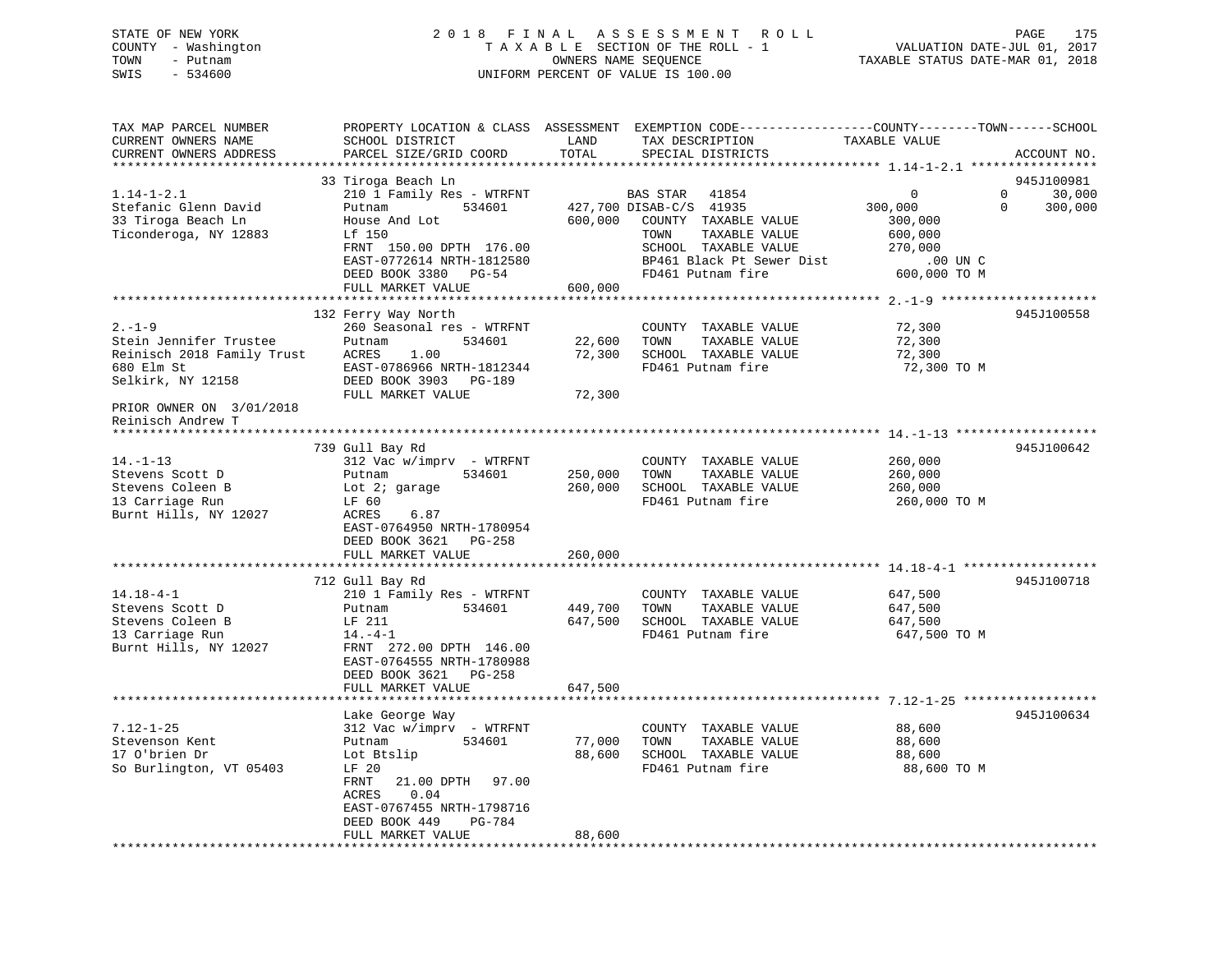## STATE OF NEW YORK 2 0 1 8 F I N A L A S S E S S M E N T R O L L PAGE 176 COUNTY - Washington T A X A B L E SECTION OF THE ROLL - 1 VALUATION DATE-JUL 01, 2017 TOWN - Putnam **CONNERS NAME SEQUENCE** TAXABLE STATUS DATE-MAR 01, 2018 SWIS - 534600 UNIFORM PERCENT OF VALUE IS 100.00

| TAX MAP PARCEL NUMBER<br>CURRENT OWNERS NAME<br>CURRENT OWNERS ADDRESS                                  | PROPERTY LOCATION & CLASS ASSESSMENT EXEMPTION CODE---------------COUNTY-------TOWN-----SCHOOL<br>SCHOOL DISTRICT<br>PARCEL SIZE/GRID COORD                  | LAND<br>TOTAL      | TAX DESCRIPTION<br>SPECIAL DISTRICTS                                                       | TAXABLE VALUE                 | ACCOUNT NO.        |
|---------------------------------------------------------------------------------------------------------|--------------------------------------------------------------------------------------------------------------------------------------------------------------|--------------------|--------------------------------------------------------------------------------------------|-------------------------------|--------------------|
|                                                                                                         |                                                                                                                                                              |                    |                                                                                            |                               |                    |
|                                                                                                         | 1539 Mosswood Way                                                                                                                                            |                    |                                                                                            |                               | 945J100635         |
| $7.12 - 1 - 32$<br>Stevenson Kent<br>Stevenson Donald B                                                 | 260 Seasonal res<br>534601<br>Putnam<br>Cot 2L Gar L C                                                                                                       | 127,100<br>231,100 | COUNTY TAXABLE VALUE<br>TOWN<br>TAXABLE VALUE<br>SCHOOL TAXABLE VALUE                      | 231,100<br>231,100<br>231,100 |                    |
| 17 Obrien Dr<br>South Burlington, VT 05403                                                              | 449/784 & 788<br>FRNT 243.00 DPTH 180.00<br>ACRES<br>0.80<br>EAST-0768096 NRTH-1798806<br>FULL MARKET VALUE                                                  | 231,100            | FD461 Putnam fire                                                                          | 231,100 TO M                  |                    |
|                                                                                                         |                                                                                                                                                              |                    |                                                                                            |                               |                    |
| $12. - 2 - 5$<br>Stormer Richard<br>Stormer Valerie<br>16603 State Route 22<br>Putnam Station, NY 12861 | State Route 22<br>314 Rural vac<10<br>534601<br>Putnam<br>FRNT<br>63.00 DPTH 70.00<br>EAST-0779096 NRTH-1786999<br>DEED BOOK 3548 PG-79<br>FULL MARKET VALUE | 300<br>300<br>300  | COUNTY TAXABLE VALUE<br>TAXABLE VALUE<br>TOWN<br>SCHOOL TAXABLE VALUE<br>FD461 Putnam fire | 300<br>300<br>300<br>300 TO M | 945J100777         |
|                                                                                                         |                                                                                                                                                              |                    |                                                                                            |                               |                    |
|                                                                                                         | 16603 State Route 22                                                                                                                                         |                    |                                                                                            |                               | 945J100110         |
| $12. - 2 - 6$                                                                                           | 210 1 Family Res                                                                                                                                             |                    | BAS STAR 41854                                                                             | $0 \qquad \qquad$             | $\Omega$<br>30,000 |
| Stormer Richard J                                                                                       | 534601<br>Putnam                                                                                                                                             | 12,100             | COUNTY TAXABLE VALUE                                                                       | 69,000                        |                    |
| Stormer Valerie M                                                                                       | FRNT 217.00 DPTH 77.00                                                                                                                                       | 69,000             | TOWN<br>TAXABLE VALUE                                                                      | 69,000                        |                    |
| 16603 State Route 22<br>Putnam Station, NY 12861                                                        | BANK<br>999<br>EAST-0779118 NRTH-1787086<br>DEED BOOK 3073 PG-202                                                                                            |                    | SCHOOL TAXABLE VALUE<br>FD461 Putnam fire                                                  | 39,000<br>69,000 TO M         |                    |
|                                                                                                         | FULL MARKET VALUE                                                                                                                                            | 69,000             |                                                                                            |                               |                    |
|                                                                                                         |                                                                                                                                                              |                    |                                                                                            |                               |                    |
|                                                                                                         | 2626 Wabasso Trail Way                                                                                                                                       |                    |                                                                                            |                               | 945J100638         |
| $14.8 - 1 - 12$                                                                                         | 260 Seasonal res - WTRFNT                                                                                                                                    |                    | COUNTY TAXABLE VALUE                                                                       | 977,300                       |                    |
| Strang David A                                                                                          | 534601<br>Putnam                                                                                                                                             | 911,900            | TOWN<br>TAXABLE VALUE                                                                      | 977,300                       |                    |
| Strang Rebecca S                                                                                        | LF 400                                                                                                                                                       | 977,300            | SCHOOL TAXABLE VALUE                                                                       | 977,300                       |                    |
| 29 Tarrywile Lake Rd<br>Danbury, CT 06810                                                               | FRNT 140.00 DPTH 259.00<br>EAST-0765294 NRTH-1783974<br>DEED BOOK 2091 PG-24                                                                                 |                    | FD461 Putnam fire                                                                          | 977,300 TO M                  |                    |
|                                                                                                         | FULL MARKET VALUE                                                                                                                                            | 977,300            |                                                                                            |                               |                    |
|                                                                                                         | 5144 Bayview Way                                                                                                                                             |                    |                                                                                            |                               | 945J100640         |
| $12. - 4 - 15$                                                                                          | 210 1 Family Res - WTRFNT                                                                                                                                    |                    | VET WAR CT 41121                                                                           | 33,000<br>12,000              | $\overline{0}$     |
| Strang William F -LE-                                                                                   | 534601<br>Putnam                                                                                                                                             |                    | 306,000 BAS STAR 41854                                                                     | $\overline{0}$                | 30,000<br>$\Omega$ |
| Strang Marcella -LE-                                                                                    | LF 50                                                                                                                                                        | 379,000            | COUNTY TAXABLE VALUE                                                                       | 346,000                       |                    |
| Attn: Barbara Cassier                                                                                   | FRNT<br>50.00 DPTH 310.00                                                                                                                                    |                    | TAXABLE VALUE<br>TOWN                                                                      | 367,000                       |                    |
| 161 Old Schuylerville Rd                                                                                | EAST-0767138 NRTH-1788816                                                                                                                                    |                    | SCHOOL TAXABLE VALUE                                                                       | 349,000                       |                    |
| Saratoga Springs, NY 12866                                                                              | DEED BOOK 2743 PG-118<br>FULL MARKET VALUE                                                                                                                   | 379,000            | FD461 Putnam fire                                                                          | 379,000 TO M                  |                    |
|                                                                                                         |                                                                                                                                                              |                    |                                                                                            |                               |                    |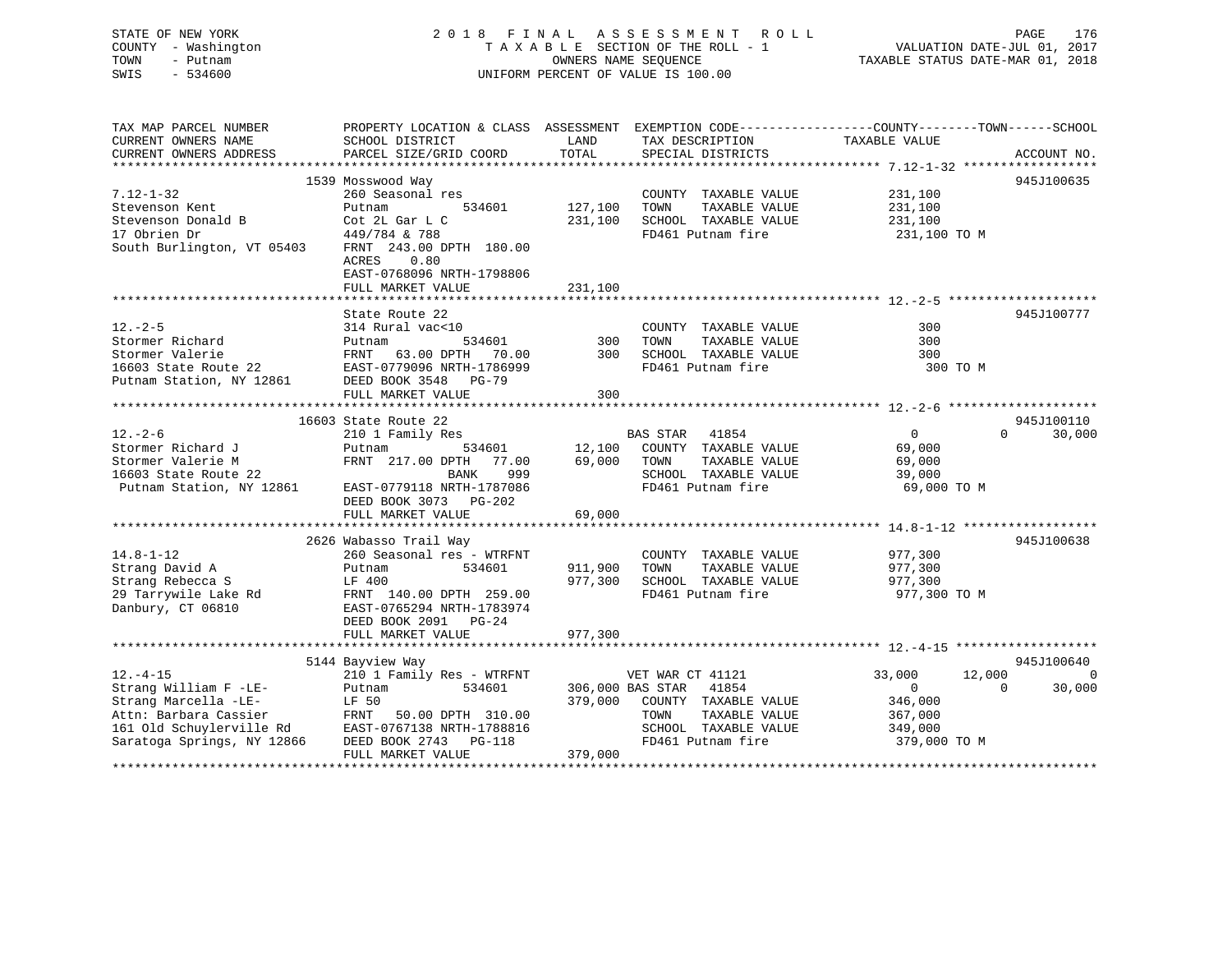STATE OF NEW YORK 2 0 1 8 F I N A L A S S E S S M E N T R O L L PAGE 177 COUNTY - Washington T A X A B L E SECTION OF THE ROLL - 1 VALUATION DATE-JUL 01, 2017 TOWN - Putnam OWNERS NAME SEQUENCE TAXABLE STATUS DATE-MAR 01, 2018 SWIS - 534600 UNIFORM PERCENT OF VALUE IS 100.00

| TAX MAP PARCEL NUMBER<br>CURRENT OWNERS NAME                                                      | PROPERTY LOCATION & CLASS ASSESSMENT<br>SCHOOL DISTRICT                                                                                                                                                  | LAND                            | EXEMPTION CODE-----------------COUNTY-------TOWN------SCHOOL<br>TAX DESCRIPTION            | TAXABLE VALUE                                     |             |
|---------------------------------------------------------------------------------------------------|----------------------------------------------------------------------------------------------------------------------------------------------------------------------------------------------------------|---------------------------------|--------------------------------------------------------------------------------------------|---------------------------------------------------|-------------|
| CURRENT OWNERS ADDRESS                                                                            | PARCEL SIZE/GRID COORD                                                                                                                                                                                   | TOTAL                           | SPECIAL DISTRICTS                                                                          |                                                   | ACCOUNT NO. |
|                                                                                                   | 688 Gull Bay Rd                                                                                                                                                                                          |                                 |                                                                                            |                                                   | 945J100603  |
| $14.11 - 3 - 1$<br>Stringer Edward V<br>Stringer Linda<br>172 Cemetery Rd<br>Oneonta, NY 13820    | 210 1 Family Res - WTRFNT<br>534601<br>Putnam<br>Bdy Line Agmt 798-276<br>LF 124<br>$14. - 3 - 1$<br>FRNT 164.00 DPTH 84.00<br>EAST-0764560 NRTH-1781911<br>DEED BOOK 583<br>PG-152<br>FULL MARKET VALUE | 332,400<br>559,600<br>559,600   | COUNTY TAXABLE VALUE<br>TOWN<br>TAXABLE VALUE<br>SCHOOL TAXABLE VALUE<br>FD461 Putnam fire | 559,600<br>559,600<br>559,600<br>559,600 TO M     |             |
|                                                                                                   |                                                                                                                                                                                                          |                                 |                                                                                            |                                                   |             |
| $7.8 - 1 - 2$<br>Stuart Robert B<br>Stuart Roberta W<br>2000 W Cessna Way<br>Tucson, AZ 85755     | Lake George Way<br>314 Rural vac<10<br>534601<br>Putnam<br>FRNT 97.00 DPTH 205.00<br>EAST-0767072 NRTH-1800130<br>DEED BOOK 931<br>$PG-40$                                                               | 72,000<br>72,000                | COUNTY TAXABLE VALUE<br>TAXABLE VALUE<br>TOWN<br>SCHOOL TAXABLE VALUE<br>FD461 Putnam fire | 72,000<br>72,000<br>72,000<br>72,000 TO M         | 945J100397  |
|                                                                                                   | FULL MARKET VALUE                                                                                                                                                                                        | 72,000                          |                                                                                            |                                                   |             |
| $7.8 - 1 - 2.1$<br>Stuart Robert B<br>Stuart Roberta<br>2000 W Cessna Way<br>Tucson, AZ 85755     | Lake George Way<br>314 Rural vac<10<br>534601<br>Putnam<br>FRNT 11.00 DPTH 205.00<br>EAST-0767103 NRTH-1800068<br>DEED BOOK 956<br>PG-322<br>FULL MARKET VALUE                                           | 1,400<br>1,400<br>1,400         | COUNTY TAXABLE VALUE<br>TOWN<br>TAXABLE VALUE<br>SCHOOL TAXABLE VALUE<br>FD461 Putnam fire | 1,400<br>1,400<br>1,400<br>1,400 TO M             |             |
|                                                                                                   |                                                                                                                                                                                                          |                                 |                                                                                            |                                                   |             |
| $7.8 - 1 - 3$<br>Stuart Robert B<br>Stuart Roberta W<br>2000 W Cessna Way<br>Tuscon, AZ 85755     | Lake George Way<br>314 Rural vac<10<br>534601<br>Putnam<br>ACRES<br>1.80<br>EAST-0767194 NRTH-1799926<br>DEED BOOK 934<br>PG-195                                                                         | 108,000<br>108,000              | COUNTY TAXABLE VALUE<br>TAXABLE VALUE<br>TOWN<br>SCHOOL TAXABLE VALUE<br>FD461 Putnam fire | 108,000<br>108,000<br>108,000<br>108,000 TO M     | 945J100843  |
|                                                                                                   | FULL MARKET VALUE                                                                                                                                                                                        | 108,000                         |                                                                                            |                                                   |             |
|                                                                                                   | 3077 Lake George Way                                                                                                                                                                                     |                                 |                                                                                            |                                                   | 945J100404  |
| $7.8 - 1 - 19$<br>Stuart Robert B<br>Stuart Roberta<br>2000 W Cessna Way<br>Tucson Arizona, 85755 | 280 Res Multiple - WTRFNT<br>534601<br>Putnam<br>Lf 213<br>ACRES<br>1.30<br>EAST-0766941 NRTH-1799837<br>DEED BOOK 814<br>PG-46<br>FULL MARKET VALUE                                                     | 780,900<br>1156,400<br>1156,400 | COUNTY TAXABLE VALUE<br>TOWN<br>TAXABLE VALUE<br>SCHOOL TAXABLE VALUE<br>FD461 Putnam fire | 1156,400<br>1156,400<br>1156,400<br>1156,400 TO M |             |
|                                                                                                   |                                                                                                                                                                                                          |                                 |                                                                                            |                                                   |             |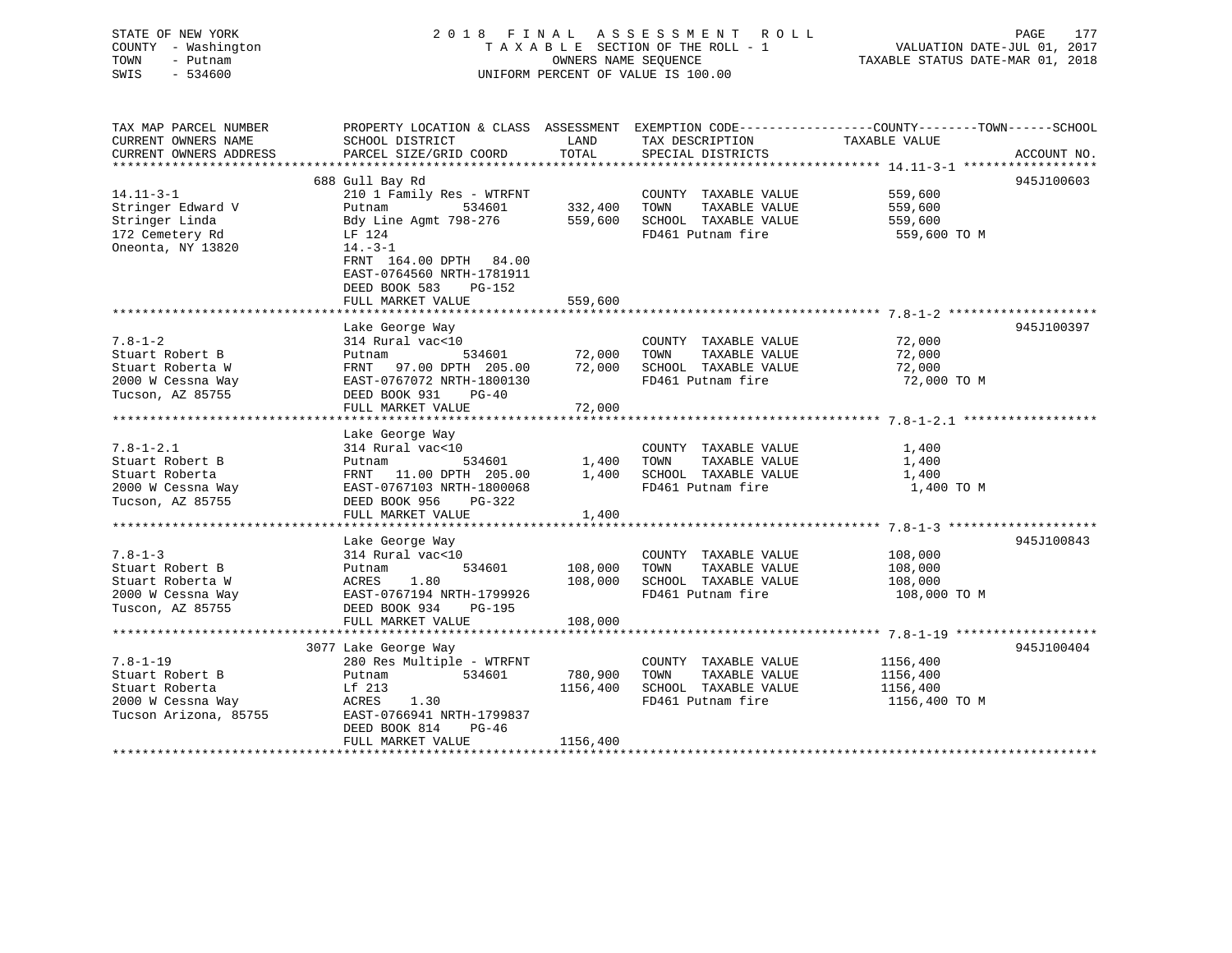## STATE OF NEW YORK 2 0 1 8 F I N A L A S S E S S M E N T R O L L PAGE 178 COUNTY - Washington T A X A B L E SECTION OF THE ROLL - 1 VALUATION DATE-JUL 01, 2017 TOWN - Putnam OWNERS NAME SEQUENCE TAXABLE STATUS DATE-MAR 01, 2018 SWIS - 534600 UNIFORM PERCENT OF VALUE IS 100.00

| TAX MAP PARCEL NUMBER<br>CURRENT OWNERS NAME<br>CURRENT OWNERS ADDRESS                                                   | PROPERTY LOCATION & CLASS ASSESSMENT<br>SCHOOL DISTRICT<br>PARCEL SIZE/GRID COORD                                                                                                                                | LAND<br>TOTAL                                  | EXEMPTION CODE-----------------COUNTY-------TOWN------SCHOOL<br>TAX DESCRIPTION<br>SPECIAL DISTRICTS                            | TAXABLE VALUE                                                            | ACCOUNT NO.                                            |
|--------------------------------------------------------------------------------------------------------------------------|------------------------------------------------------------------------------------------------------------------------------------------------------------------------------------------------------------------|------------------------------------------------|---------------------------------------------------------------------------------------------------------------------------------|--------------------------------------------------------------------------|--------------------------------------------------------|
| $4. -1 - 21$<br>Swarthout Ward<br>Swarthout Joan<br>166 Schwerdtfeger Rd<br>Putnam Station, NY 12861                     | 166 Schwerdtfeger Rd<br>210 1 Family Res<br>534601<br>Putnam<br>hse under construction<br>5.30<br>ACRES<br>EAST-0770648 NRTH-1803040<br>DEED BOOK 821<br>$PG-18$<br>FULL MARKET VALUE                            | 30,400 ENH STAR<br>197,500                     | AGE-CO/SCH 41805<br>41834<br>197,500 COUNTY TAXABLE VALUE<br>TAXABLE VALUE<br>TOWN<br>SCHOOL TAXABLE VALUE<br>FD461 Putnam fire | 39,500<br>$\overline{0}$<br>158,000<br>197,500<br>91,200<br>197,500 TO M | 945J100442<br>$\Omega$<br>39,500<br>66,800<br>$\Omega$ |
| $4. -1 - 41$<br>Sweet Qualified Personal Trust Putnam<br>LaFond Stephanie<br>100 State Route 28<br>Warrensburg, NY 12885 | 2437 Black Point Way<br>260 Seasonal res - WTRFNT<br>534601<br>314' Lf<br>ACRES<br>1.00<br>EAST-0767521 NRTH-1805287<br>DEED BOOK 3232 PG-65<br>FULL MARKET VALUE<br>***************************                 | 508,500<br>693,500<br>693,500<br>************* | COUNTY TAXABLE VALUE<br>TOWN<br>TAXABLE VALUE<br>SCHOOL TAXABLE VALUE<br>BP461 Black Pt Sewer Dist<br>FD461 Putnam fire         | 693,500<br>693,500<br>693,500<br>$.00$ UN C<br>693,500 TO M              | 945J100653                                             |
| $7.12 - 2 - 22$<br>Szapucki Robert<br>Szapucki Nancy<br>505 Oakview Dr<br>Toms River, NJ 08753                           | 2015 Lake George Way South<br>260 Seasonal res<br>534601<br>Putnam<br>FRNT 110.00 DPTH 120.00<br>EAST-0767866 NRTH-1797464<br>DEED BOOK 2392 PG-80<br>FULL MARKET VALUE                                          | 67,700<br>199,400<br>199,400                   | COUNTY TAXABLE VALUE<br>TOWN<br>TAXABLE VALUE<br>SCHOOL TAXABLE VALUE<br>FD461 Putnam fire                                      | 199,400<br>199,400<br>199,400<br>199,400 TO M                            | 945J100650                                             |
| $8. - 2 - 5.6$<br>Tamsula Kenneth M<br>Tamsula Sarah<br>485 Krochmally Ave<br>Perth Amboy, NJ 08861                      | Warrick Rd<br>322 Rural vac>10<br>534601<br>Putnam<br>$639/158 + 164$<br>Sub Lot 6<br>ACRES 13.52<br>EAST-0772251 NRTH-1798757<br>DEED BOOK 844<br>PG-341<br>FULL MARKET VALUE                                   | 27,000<br>27,000<br>27,000                     | COUNTY TAXABLE VALUE<br>TAXABLE VALUE<br>TOWN<br>SCHOOL TAXABLE VALUE<br>FD461 Putnam fire                                      | 27,000<br>27,000<br>27,000<br>27,000 TO M                                | 945J100391                                             |
| $2. - 1 - 4$<br>Tanner Jerrold<br>Tanner Denise<br>29 Wrights Ferry Rd<br>Putnam Station, NY 12861                       | 29 Wrights Rd<br>240 Rural res<br>- WTRFNT<br>534601<br>Putnam<br>774/105<br>ACRES 32.20<br>EAST-0784960 NRTH-1812135<br>DEED BOOK 817<br>$PG-21$<br>FULL MARKET VALUE<br>************************************** | 82,200<br>296,400<br>296,400                   | COUNTY TAXABLE VALUE<br>TOWN<br>TAXABLE VALUE<br>SCHOOL TAXABLE VALUE<br>FD461 Putnam fire                                      | 296,400<br>296,400<br>296,400<br>296,400 TO M                            | 945J100171                                             |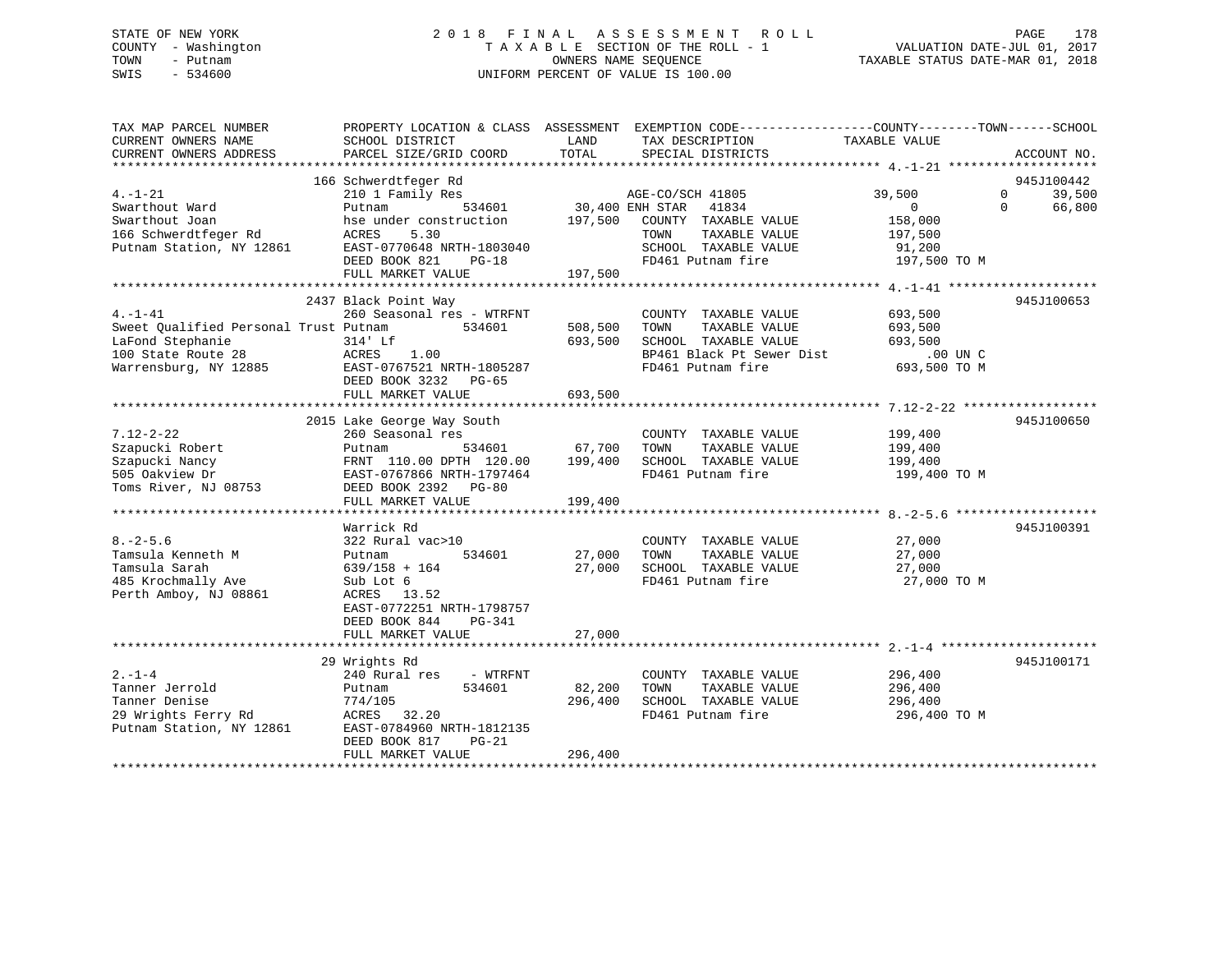## STATE OF NEW YORK 2 0 1 8 F I N A L A S S E S S M E N T R O L L PAGE 179 COUNTY - Washington T A X A B L E SECTION OF THE ROLL - 1 VALUATION DATE-JUL 01, 2017 TOWN - Putnam **CONNERS NAME SEQUENCE** TAXABLE STATUS DATE-MAR 01, 2018 SWIS - 534600 UNIFORM PERCENT OF VALUE IS 100.00

| TAX MAP PARCEL NUMBER<br>CURRENT OWNERS NAME | PROPERTY LOCATION & CLASS ASSESSMENT<br>SCHOOL DISTRICT | LAND    | TAX DESCRIPTION                            | EXEMPTION CODE-----------------COUNTY-------TOWN------SCHOOL<br>TAXABLE VALUE |
|----------------------------------------------|---------------------------------------------------------|---------|--------------------------------------------|-------------------------------------------------------------------------------|
| CURRENT OWNERS ADDRESS                       | PARCEL SIZE/GRID COORD                                  | TOTAL   | SPECIAL DISTRICTS                          | ACCOUNT NO.                                                                   |
|                                              | 2011 Mill Bay                                           |         |                                            | 945J100319                                                                    |
| $13. - 3 - 15$                               | 260 Seasonal res - WTRFNT                               |         | COUNTY TAXABLE VALUE                       | 62,600                                                                        |
| Tatko Thomas                                 | 534601<br>Putnam                                        | 7,800   | TOWN<br>TAXABLE VALUE                      | 62,600                                                                        |
| Tatko Rosemary                               | 699/90                                                  | 62,600  | SCHOOL TAXABLE VALUE                       | 62,600                                                                        |
| 37 Phillips Rd                               | 1.10<br>ACRES                                           |         | FD461 Putnam fire                          | 62,600 TO M                                                                   |
| Rensselaer, NY 12144                         | EAST-0789425 NRTH-1790384                               |         |                                            |                                                                               |
|                                              | DEED BOOK 445<br>$PG-465$                               |         |                                            |                                                                               |
|                                              | FULL MARKET VALUE                                       | 62,600  |                                            |                                                                               |
|                                              |                                                         |         |                                            |                                                                               |
|                                              | 488 Gull Bay Rd                                         |         |                                            | 945J100399                                                                    |
| $11.20 - 3 - 14$                             | 260 Seasonal res - WTRFNT                               |         | COUNTY TAXABLE VALUE                       | 540,000                                                                       |
| Taylor Hans                                  | Putnam<br>534601                                        | 452,000 | TOWN<br>TAXABLE VALUE                      | 540,000                                                                       |
| Diorio-Taylor Laurell                        | 320' Lf                                                 | 540,000 | SCHOOL TAXABLE VALUE                       | 540,000                                                                       |
| 65 Woodcrest Ln                              | 1.75<br>ACRES                                           |         | FD461 Putnam fire                          | 540,000 TO M                                                                  |
| Milton, NY 12547                             | EAST-0766905 NRTH-1785272                               |         |                                            |                                                                               |
|                                              | DEED BOOK 3778 PG-224                                   |         |                                            |                                                                               |
|                                              | FULL MARKET VALUE                                       | 540,000 |                                            |                                                                               |
|                                              |                                                         |         |                                            |                                                                               |
|                                              | 18 Paige Ln                                             |         |                                            | 945J100066                                                                    |
| $2. - 1 - 29$                                | 242 Rurl res&rec                                        |         | COUNTY TAXABLE VALUE                       | 275,000                                                                       |
| Taylor Lance                                 | 534601<br>Putnam                                        | 164,800 | TOWN<br>TAXABLE VALUE                      | 275,000                                                                       |
| 54 Fountain Ln Unit 8                        | ACRES 135.10                                            | 275,000 | SCHOOL TAXABLE VALUE                       | 275,000                                                                       |
| Weymouth, MA 02190                           | EAST-0780961 NRTH-1808394                               |         | CA002 Cons agri dst 2<br>FD461 Putnam fire | 275,000 TO<br>275,000 TO M                                                    |
|                                              | DEED BOOK 3374 PG-248<br>FULL MARKET VALUE              | 275,000 |                                            |                                                                               |
|                                              |                                                         |         |                                            |                                                                               |
|                                              | 351 County Route 2                                      |         |                                            | 945J100121                                                                    |
| $9. - 1 - 19$                                | 270 Mfg housing                                         |         | <b>BAS STAR</b><br>41854                   | $\overline{0}$<br>$\Omega$<br>30,000                                          |
| Thatcher Douglas                             | 534601<br>Putnam                                        | 33,400  | COUNTY TAXABLE VALUE                       | 38,700                                                                        |
| 351 County Route 2                           | Mobile Home And Lot                                     | 38,700  | TOWN<br>TAXABLE VALUE                      | 38,700                                                                        |
| Putnam, NY 12861                             | 8.40<br>ACRES                                           |         | SCHOOL TAXABLE VALUE                       | 8,700                                                                         |
|                                              | EAST-0786115 NRTH-1797129                               |         | FD461 Putnam fire                          | 38,700 TO M                                                                   |
|                                              | DEED BOOK 2366<br>PG-136                                |         |                                            |                                                                               |
|                                              | FULL MARKET VALUE                                       | 38,700  |                                            |                                                                               |
|                                              | *************************                               |         |                                            |                                                                               |
|                                              | Gull Bay Rd                                             |         |                                            | 945J100644                                                                    |
| $14. - 1 - 4.1$                              | 322 Rural vac>10                                        |         | COUNTY TAXABLE VALUE                       | 371,700                                                                       |
| Themtharhills LLC                            | 534601<br>Putnam                                        | 371,700 | TOWN<br>TAXABLE VALUE                      | 371,700                                                                       |
| 102 Grandview Ave                            | ACRES 478.40                                            | 371,700 | SCHOOL TAXABLE VALUE                       | 371,700                                                                       |
| Hopewell, NJ 08525                           | EAST-0766183 NRTH-1777928                               |         | FD461 Putnam fire                          | 371,700 TO M                                                                  |
|                                              | DEED BOOK 3897<br>PG-157                                |         |                                            |                                                                               |
|                                              | FULL MARKET VALUE                                       | 371,700 |                                            |                                                                               |
|                                              |                                                         |         |                                            |                                                                               |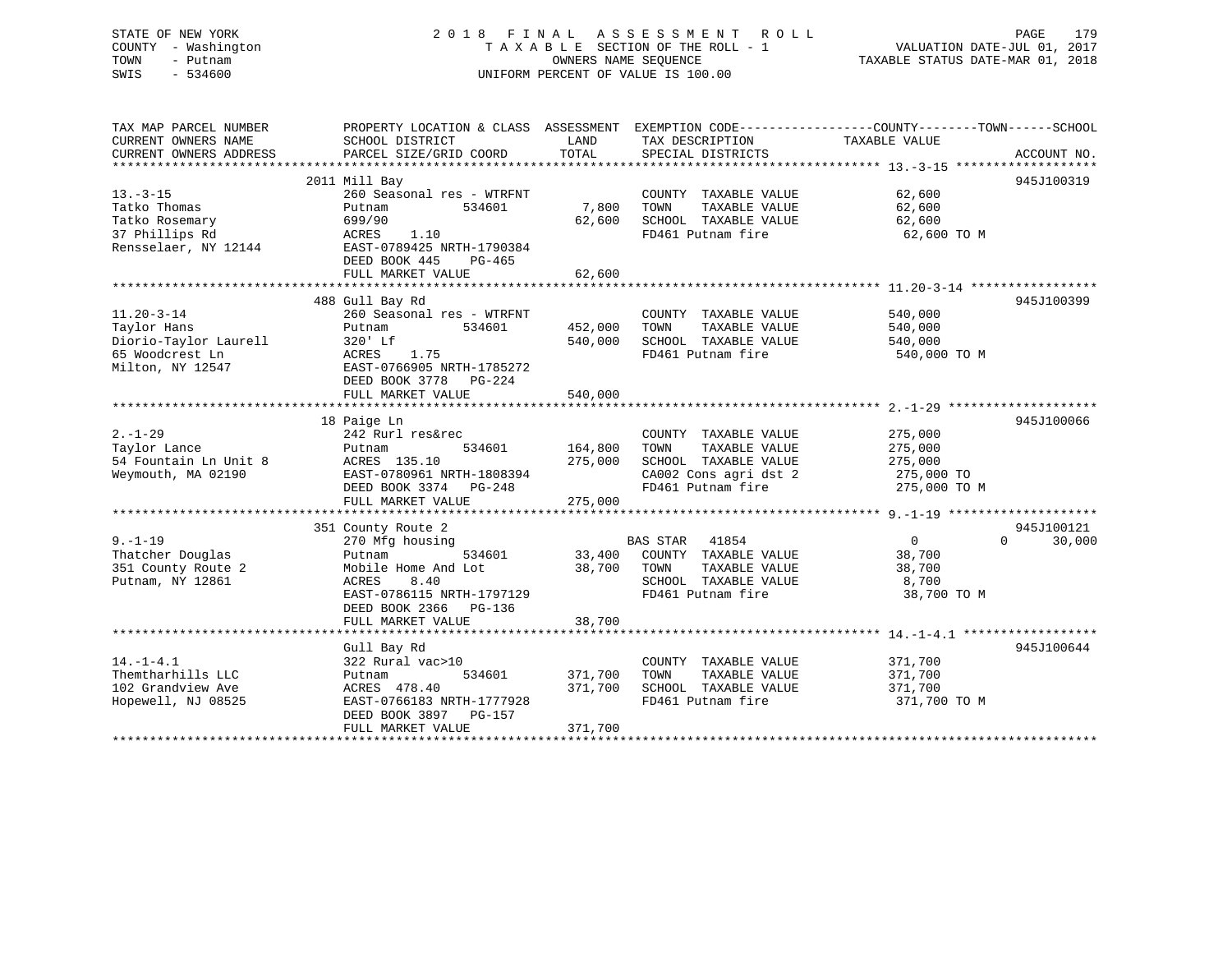## STATE OF NEW YORK 2 0 1 8 F I N A L A S S E S S M E N T R O L L PAGE 180 COUNTY - Washington T A X A B L E SECTION OF THE ROLL - 1 VALUATION DATE-JUL 01, 2017 TOWN - Putnam **CONNERS NAME SEQUENCE** TAXABLE STATUS DATE-MAR 01, 2018 SWIS - 534600 UNIFORM PERCENT OF VALUE IS 100.00

| TAX MAP PARCEL NUMBER<br>CURRENT OWNERS NAME<br>CURRENT OWNERS ADDRESS                          | PROPERTY LOCATION & CLASS ASSESSMENT<br>SCHOOL DISTRICT<br>PARCEL SIZE/GRID COORD                                                                                                                                         | LAND<br>TOTAL                   | EXEMPTION CODE-----------------COUNTY-------TOWN------SCHOOL<br>TAX DESCRIPTION<br>SPECIAL DISTRICTS                                                       | TAXABLE VALUE                                                 | ACCOUNT NO. |
|-------------------------------------------------------------------------------------------------|---------------------------------------------------------------------------------------------------------------------------------------------------------------------------------------------------------------------------|---------------------------------|------------------------------------------------------------------------------------------------------------------------------------------------------------|---------------------------------------------------------------|-------------|
| $4.5 - 1 - 7$<br>Theodore George S<br>696 Walnut St<br>Newton, MA 02159                         | 2246 Black Point Rd<br>260 Seasonal res - WTRFNT<br>534601<br>Putnam<br>Lf 300'<br>2.20<br>ACRES<br>EAST-0770089 NRTH-1809028<br>DEED BOOK 416<br>PG-844<br>FULL MARKET VALUE                                             | 959,900<br>1146,600<br>1146,600 | COUNTY TAXABLE VALUE<br>TOWN<br>TAXABLE VALUE<br>SCHOOL TAXABLE VALUE<br>BP461 Black Pt Sewer Dist<br>FD461 Putnam fire                                    | 1146,600<br>1146,600<br>1146,600<br>.00 UN C<br>1146,600 TO M | 945J100663  |
| $14. - 1 - 17.2$<br>Thompson David<br>Koch Gloria<br>1533 Diamond St<br>San Francisco, CA 94131 | Gull Bay Rd<br>314 Rural vac<10<br>534601<br>Putnam<br>Subdysn 32A-78<br><b>ACRES</b><br>8.43<br>EAST-0767213 NRTH-1784858<br>DEED BOOK 3833<br>$PG-303$<br>FULL MARKET VALUE                                             | 104,300<br>104,300<br>104,300   | COUNTY TAXABLE VALUE<br>TAXABLE VALUE<br>TOWN<br>SCHOOL TAXABLE VALUE<br>FD461 Putnam fire                                                                 | 104,300<br>104,300<br>104,300<br>104,300 TO M                 | 945J101005  |
| $14.8 - 1 - 2$<br>Thompson David<br>Koch Gloria<br>1533 Diamond St<br>San Francisco, CA 94131   | 490 Gull Bay Rd<br>210 1 Family Res - WTRFNT<br>534601<br>Putnam<br>ELF 125<br>FRNT 198.00 DPTH 165.00<br>EAST-0766656 NRTH-1785183<br>DEED BOOK 3537 PG-183<br>FULL MARKET VALUE                                         | 454,400<br>560,000<br>560,000   | ******************************* 14.8-1-2 *******************<br>COUNTY TAXABLE VALUE<br>TAXABLE VALUE<br>TOWN<br>SCHOOL TAXABLE VALUE<br>FD461 Putnam fire | 560,000<br>560,000<br>560,000<br>560,000 TO M                 | 945J100421  |
| $1.14 - 1 - 18$<br>Ticonderoga Town Of<br>Community Bldg<br>Ticonderoga, NY 12883               | 11 Tiroga Beach Ln<br>560 Imprvd beach - WTRFNT<br>534601<br>Putnam<br>Black Pt Bch<br>205' Lf<br><b>ACRES</b><br>2.40<br>EAST-0772962 NRTH-1812173<br>DEED BOOK 484<br>PG-153<br>FULL MARKET VALUE                       | 266,900<br>300,000<br>300,000   | COUNTY TAXABLE VALUE<br>TOWN<br>TAXABLE VALUE<br>SCHOOL TAXABLE VALUE<br>BP461 Black Pt Sewer Dist<br>FD461 Putnam fire                                    | 300,000<br>300,000<br>300,000<br>$.00$ UN $C$<br>300,000 TO M | 945J100692  |
| $1.14 - 1 - 3$<br>Tierney Farley P III<br>PO Box 47<br>Ticonderoga, NY 12883                    | 26 Tiroga Beach Ln<br>210 1 Family Res - WTRFNT<br>534601<br>Putnam<br>Lot No. C<br>shed under constru<br>FRNT 192.00 DPTH<br>ACRES<br>0.77<br>EAST-0772854 NRTH-1812663<br>DEED BOOK 3426<br>PG-309<br>FULL MARKET VALUE | 138,700<br>408,000<br>408,000   | COUNTY TAXABLE VALUE<br>TAXABLE VALUE<br>TOWN<br>SCHOOL TAXABLE VALUE<br>BP461 Black Pt Sewer Dist<br>FD461 Putnam fire                                    | 408,000<br>408,000<br>408,000<br>.00 UN C<br>408,000 TO M     | 945J100321  |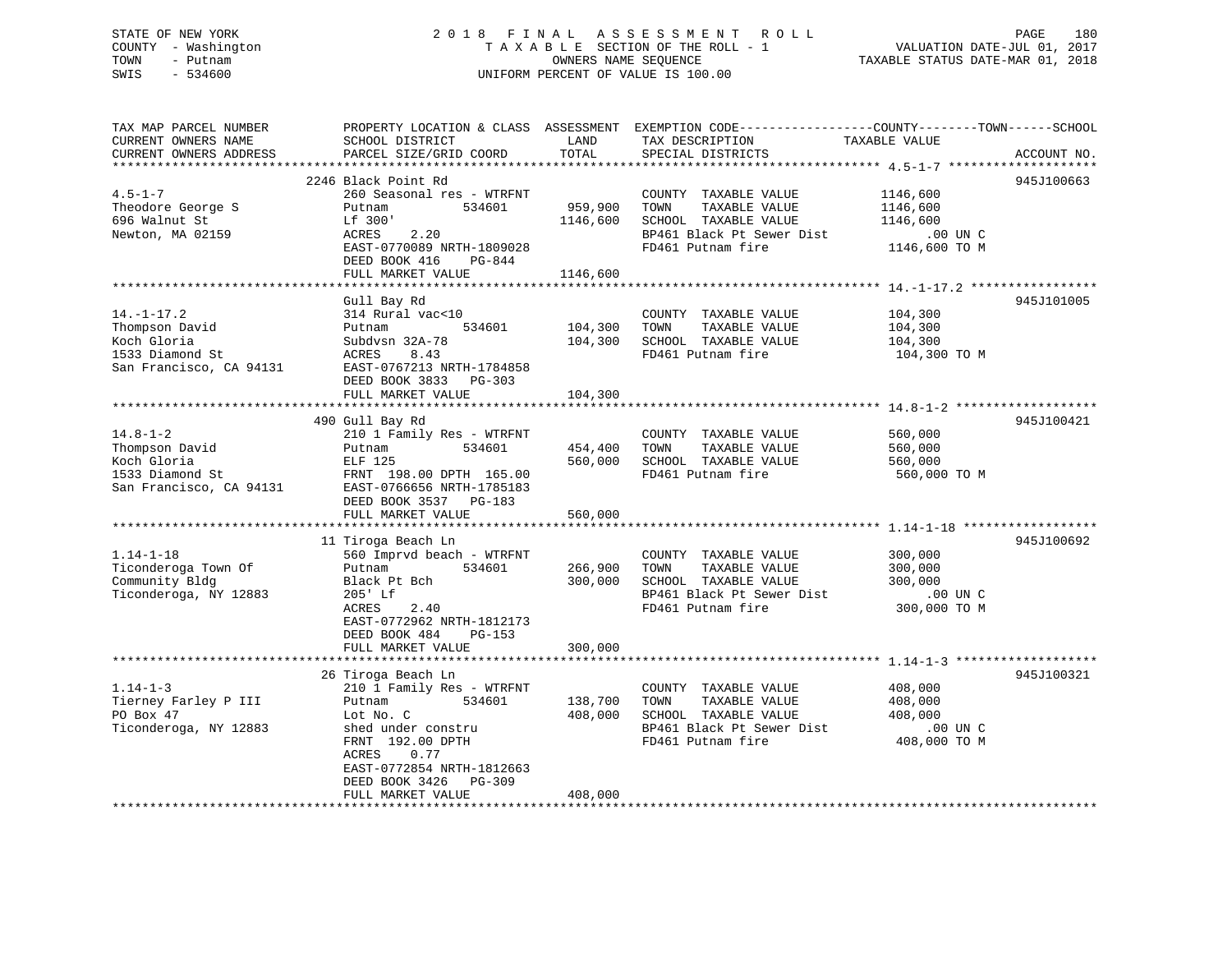# STATE OF NEW YORK 2 0 1 8 F I N A L A S S E S S M E N T R O L L PAGE 181 COUNTY - Washington T A X A B L E SECTION OF THE ROLL - 1 VALUATION DATE-JUL 01, 2017 TOWN - Putnam OWNERS NAME SEQUENCE TAXABLE STATUS DATE-MAR 01, 2018 SWIS - 534600 UNIFORM PERCENT OF VALUE IS 100.00UNIFORM PERCENT OF VALUE IS 100.00

TAX MAP PARCEL NUMBER PROPERTY LOCATION & CLASS ASSESSMENT EXEMPTION CODE------------------COUNTY--------TOWN------SCHOOL CURRENT OWNERS NAME SCHOOL DISTRICT LAND TAX DESCRIPTION TAXABLE VALUE

| CURRENT OWNERS ADDRESS<br>************************** | PARCEL SIZE/GRID COORD    | TOTAL   | SPECIAL DISTRICTS     |              | ACCOUNT NO. |
|------------------------------------------------------|---------------------------|---------|-----------------------|--------------|-------------|
|                                                      | Donat Turnpike Way        |         |                       |              | 945J100881  |
| $12. - 1 - 7$                                        | 314 Rural vac<10          |         | COUNTY TAXABLE VALUE  | 81,300       |             |
| Tobler Gary M                                        | 534601<br>Putnam          | 81,300  | TOWN<br>TAXABLE VALUE | 81,300       |             |
| 5 White Birch Way                                    | Vac/lot 21                | 81,300  | SCHOOL TAXABLE VALUE  | 81,300       |             |
| PO Box 87                                            | FRNT 295.00 DPTH 152.00   |         | FD461 Putnam fire     | 81,300 TO M  |             |
| Putnam Station, NY 12861                             | EAST-0767586 NRTH-1791438 |         |                       |              |             |
|                                                      | DEED BOOK 831<br>PG-235   |         |                       |              |             |
|                                                      | FULL MARKET VALUE         | 81,300  |                       |              |             |
|                                                      |                           |         |                       |              |             |
|                                                      | 5 White Birch Way         |         |                       |              | 945J100880  |
| $12. - 1 - 9$                                        | 260 Seasonal res          |         | COUNTY TAXABLE VALUE  | 184,700      |             |
| Tobler Gary M                                        | Putnam<br>534601          | 78,300  | TOWN<br>TAXABLE VALUE | 184,700      |             |
| 5 White Birch Way                                    | lot <sub>23</sub>         | 184,700 | SCHOOL TAXABLE VALUE  | 184,700      |             |
| PO Box 87                                            | FRNT 145.00 DPTH 150.00   |         | FD461 Putnam fire     | 184,700 TO M |             |
| Putnam Station, NY 12861                             | EAST-0767420 NRTH-1791511 |         |                       |              |             |
|                                                      | DEED BOOK 831<br>$PG-233$ |         |                       |              |             |
|                                                      | FULL MARKET VALUE         | 184,700 |                       |              |             |
|                                                      |                           |         |                       |              |             |
|                                                      | 2510 Indian Point Way     |         |                       |              | 945J100652  |
| $14.8 - 1 - 7$                                       | 260 Seasonal res - WTRFNT |         | COUNTY TAXABLE VALUE  | 783,900      |             |
| Toelstedt Wm G III                                   | Putnam<br>534601          | 629,700 | TOWN<br>TAXABLE VALUE | 783,900      |             |
| 2 Oak Place                                          | LF 191                    | 783,900 | SCHOOL TAXABLE VALUE  | 783,900      |             |
| Massapequa, NY 11758                                 | FRNT 174.00 DPTH 198.00   |         | FD461 Putnam fire     | 783,900 TO M |             |
|                                                      | EAST-0765147 NRTH-1783462 |         |                       |              |             |
|                                                      | DEED BOOK 780<br>PG-173   |         |                       |              |             |
|                                                      | FULL MARKET VALUE         | 783,900 |                       |              |             |
|                                                      |                           |         |                       |              |             |
|                                                      | 1547 Mosswood Way         |         |                       |              | 945J100176  |
| $7.12 - 1 - 33$                                      | 260 Seasonal res          |         | COUNTY TAXABLE VALUE  | 210,300      |             |
| Tomlins Francis I                                    | Putnam<br>534601          | 120,500 | TAXABLE VALUE<br>TOWN | 210,300      |             |
| Daly Ann D                                           | FRNT 150.00 DPTH 207.00   | 210,300 | SCHOOL TAXABLE VALUE  | 210,300      |             |
| 527 Tiplady Rd                                       | EAST-0767934 NRTH-1798925 |         | FD461 Putnam fire     | 210,300 TO M |             |
| Granville, NY 12832                                  | DEED BOOK 3193 PG-162     |         |                       |              |             |
|                                                      | FULL MARKET VALUE         | 210,300 |                       |              |             |
|                                                      |                           |         |                       |              |             |
|                                                      | 16 Fire House Ln          |         |                       |              | 945J100065  |
| $13. - 1 - 15$                                       | 210 1 Family Res          |         | COUNTY TAXABLE VALUE  | 106,300      |             |
| Tompkins Jennifer                                    | 534601<br>Putnam          | 15,000  | TOWN<br>TAXABLE VALUE | 106,300      |             |
| Charlton Daniel                                      | FRNT 336.00 DPTH 130.00   | 106,300 | SCHOOL TAXABLE VALUE  | 106,300      |             |
| 16 Firehouse Ln                                      | <b>BANK</b><br>999        |         | FD461 Putnam fire     | 106,300 TO M |             |
| Putnam Station, NY 12861                             | EAST-0779915 NRTH-1788267 |         |                       |              |             |
|                                                      | DEED BOOK 1936 PG-341     |         |                       |              |             |
|                                                      | FULL MARKET VALUE         | 106,300 |                       |              |             |
|                                                      |                           |         |                       |              |             |
|                                                      |                           |         |                       |              |             |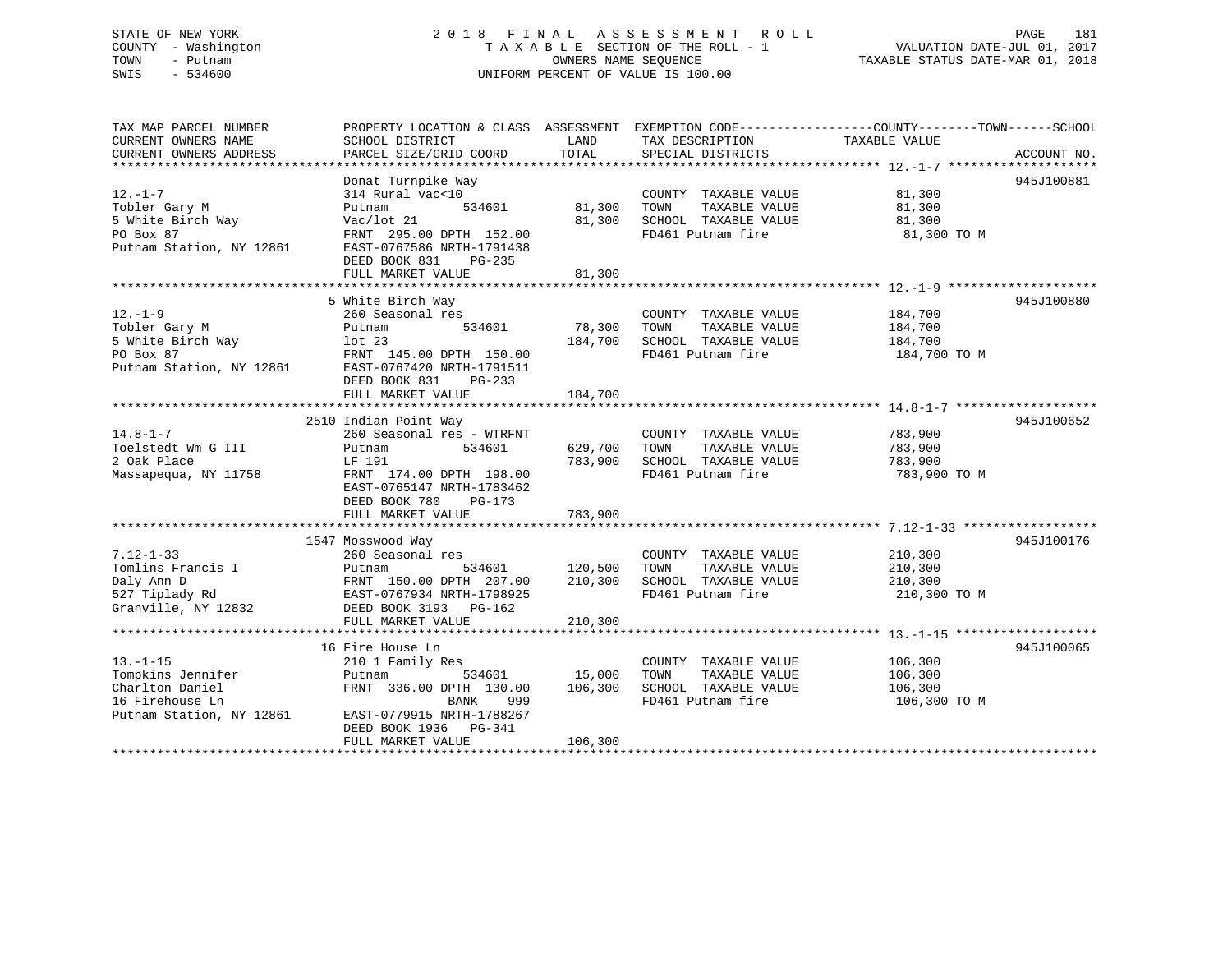# STATE OF NEW YORK 2 0 1 8 F I N A L A S S E S S M E N T R O L L PAGE 182 COUNTY - Washington T A X A B L E SECTION OF THE ROLL - 1 VALUATION DATE-JUL 01, 2017 TOWN - Putnam **CONNERS NAME SEQUENCE** TAXABLE STATUS DATE-MAR 01, 2018 SWIS - 534600 UNIFORM PERCENT OF VALUE IS 100.00

| TAX MAP PARCEL NUMBER |                                                                                                                                                                                                                                         |         | PROPERTY LOCATION & CLASS ASSESSMENT EXEMPTION CODE----------------COUNTY-------TOWN------SCHOOL                                                   |                         |                    |
|-----------------------|-----------------------------------------------------------------------------------------------------------------------------------------------------------------------------------------------------------------------------------------|---------|----------------------------------------------------------------------------------------------------------------------------------------------------|-------------------------|--------------------|
| CURRENT OWNERS NAME   | SCHOOL DISTRICT                                                                                                                                                                                                                         | LAND    | TAX DESCRIPTION                                                                                                                                    | TAXABLE VALUE           |                    |
|                       |                                                                                                                                                                                                                                         |         |                                                                                                                                                    |                         |                    |
|                       | 2314 Black Point Rd                                                                                                                                                                                                                     |         |                                                                                                                                                    |                         | 945J100687         |
| $4.5 - 1 - 26$        | 314 Rural vac<10 - WTRFNT                                                                                                                                                                                                               |         | COUNTY TAXABLE VALUE 299,500                                                                                                                       |                         |                    |
| Tornvall Michael S    | 534601<br>Putnam<br>LF 43                                                                                                                                                                                                               | 299,500 | TOWN                                                                                                                                               |                         |                    |
| 90 Parkview Cir       |                                                                                                                                                                                                                                         | 299,500 |                                                                                                                                                    |                         |                    |
| Wayne, PA 19087       | FRNT 43.00 DPTH 169.00<br>EAST-0769331 NRTH-1807621                                                                                                                                                                                     |         |                                                                                                                                                    |                         |                    |
|                       | DEED BOOK 3177 PG-257                                                                                                                                                                                                                   |         | SCHOOL TAXABLE VALUE<br>BP461 Black Pt Sewer Dist .00 UN C<br>AP461 Black Pt Sewer Dist .00 UN C                                                   |                         |                    |
|                       | FULL MARKET VALUE                                                                                                                                                                                                                       | 299,500 |                                                                                                                                                    |                         |                    |
|                       |                                                                                                                                                                                                                                         |         |                                                                                                                                                    |                         |                    |
|                       | 2104 Black Point Rd                                                                                                                                                                                                                     |         |                                                                                                                                                    |                         | 945J100304         |
| $1.18 - 1 - 1$        | 280 Res Multiple - WTRFNT                                                                                                                                                                                                               |         | COUNTY TAXABLE VALUE 399,400                                                                                                                       |                         |                    |
|                       |                                                                                                                                                                                                                                         | 220,800 |                                                                                                                                                    |                         |                    |
|                       |                                                                                                                                                                                                                                         | 399,400 |                                                                                                                                                    |                         |                    |
|                       |                                                                                                                                                                                                                                         |         | TOWN TAXABLE VALUE<br>TOWN TAXABLE VALUE<br>SCHOOL TAXABLE VALUE<br>BP461 Black Pt Sewer Dist<br>FD461 Putnam fire<br>399,400 TO M<br>399,400 TO M |                         |                    |
|                       | Tornvall-Sager Suzanne<br>Tornvall Kenneth<br>Extrapress Putnam 534601 220,<br>Tornvall Kenneth<br>Extrapress Dr. 24<br>EXST-0772631 NRTH-1811220<br>Raleigh, NC 27613 EAST-0772631 NRTH-1811220<br>DEED BOOK 3646 PG-314               |         |                                                                                                                                                    |                         |                    |
|                       | FULL MARKET VALUE                                                                                                                                                                                                                       | 399,400 |                                                                                                                                                    |                         |                    |
|                       |                                                                                                                                                                                                                                         |         |                                                                                                                                                    |                         |                    |
|                       | 2524 Indian Point Way                                                                                                                                                                                                                   |         |                                                                                                                                                    |                         | 945J100227         |
| $14.8 - 1 - 4$        | 210 1 Family Res - WTRFNT                                                                                                                                                                                                               | 484,200 | COUNTY TAXABLE VALUE 769,600<br>TOWN TAXABLE VALUE 769,600                                                                                         |                         |                    |
|                       |                                                                                                                                                                                                                                         | 769,600 |                                                                                                                                                    |                         |                    |
|                       |                                                                                                                                                                                                                                         |         | SCHOOL TAXABLE VALUE<br>FD461 Putnam fire                                                                                                          | 769,600<br>769,600 TO M |                    |
|                       | The Robert C<br>Torre Robert C<br>Jordan Renee EP 94<br>213 Rail Road Ave FRNT 50.00 DPTH 205.00<br>Bedford Hills, NY 10507 EAST-0765047 NRTH-1783068                                                                                   |         |                                                                                                                                                    |                         |                    |
|                       | DEED BOOK 924<br>$PG-47$                                                                                                                                                                                                                |         |                                                                                                                                                    |                         |                    |
|                       | FULL MARKET VALUE                                                                                                                                                                                                                       | 769,600 |                                                                                                                                                    |                         |                    |
|                       |                                                                                                                                                                                                                                         |         |                                                                                                                                                    |                         |                    |
| $2. -1 - 26$          | 40 Wrights Rd<br>210 1 Family Res                                                                                                                                                                                                       |         | COUNTY TAXABLE VALUE                                                                                                                               | 67,300                  | 945J100651         |
| Trammell Danny R      |                                                                                                                                                                                                                                         |         |                                                                                                                                                    | 67,300                  |                    |
| Trammell Susan L      |                                                                                                                                                                                                                                         |         |                                                                                                                                                    | 67,300                  |                    |
| 79 Kimble Rd          | 210 1 Family Res<br>Putnam 534601 15,100 TOWN TAXABLE VALUE<br>Hse under construction 67,300 SCHOOL TAXABLE VALUE<br>FRNT 218.00 DPTH 200.00 FD461 Putnam fire                                                                          |         |                                                                                                                                                    | 67,300 TO M             |                    |
|                       | Cottonwood, AL 36320 EAST-0785659 NRTH-1811399                                                                                                                                                                                          |         |                                                                                                                                                    |                         |                    |
|                       | DEED BOOK 1953 PG-328                                                                                                                                                                                                                   |         |                                                                                                                                                    |                         |                    |
|                       | FULL MARKET VALUE                                                                                                                                                                                                                       | 67,300  |                                                                                                                                                    |                         |                    |
|                       | 82 Notch Hill Ln                                                                                                                                                                                                                        |         |                                                                                                                                                    |                         | 945J100612         |
| $9. - 1 - 43$         | Notch Hill Ln<br>210 1 Family Res                                                                                                                                                                                                       |         | BAS STAR 41854                                                                                                                                     | $\overline{0}$          | $\Omega$<br>30,000 |
|                       | 9.-1-43 210 1 Family Res BAS STAR 41854<br>Trapasso Theresa H Putnam 534601 12,800 COUNTY TAXABLE VALUE<br>82 Notch Hill Ln FRNT 164.00 DPTH 145.00 76,100 TOWN TAXABLE VALUE<br>Putnam Station, NY 12861 EAST-0780104 NRTH-1798922 SCH |         | $\overline{12,800}$ COUNTY TAXABLE VALUE 76,100                                                                                                    |                         |                    |
|                       |                                                                                                                                                                                                                                         |         |                                                                                                                                                    | 76,100                  |                    |
|                       |                                                                                                                                                                                                                                         |         | SCHOOL TAXABLE VALUE<br>FD461 Putnam fire                                                                                                          | 46,100                  |                    |
|                       | DEED BOOK 961<br>PG-68                                                                                                                                                                                                                  |         |                                                                                                                                                    | 76,100 TO M             |                    |
|                       | FULL MARKET VALUE                                                                                                                                                                                                                       | 76,100  |                                                                                                                                                    |                         |                    |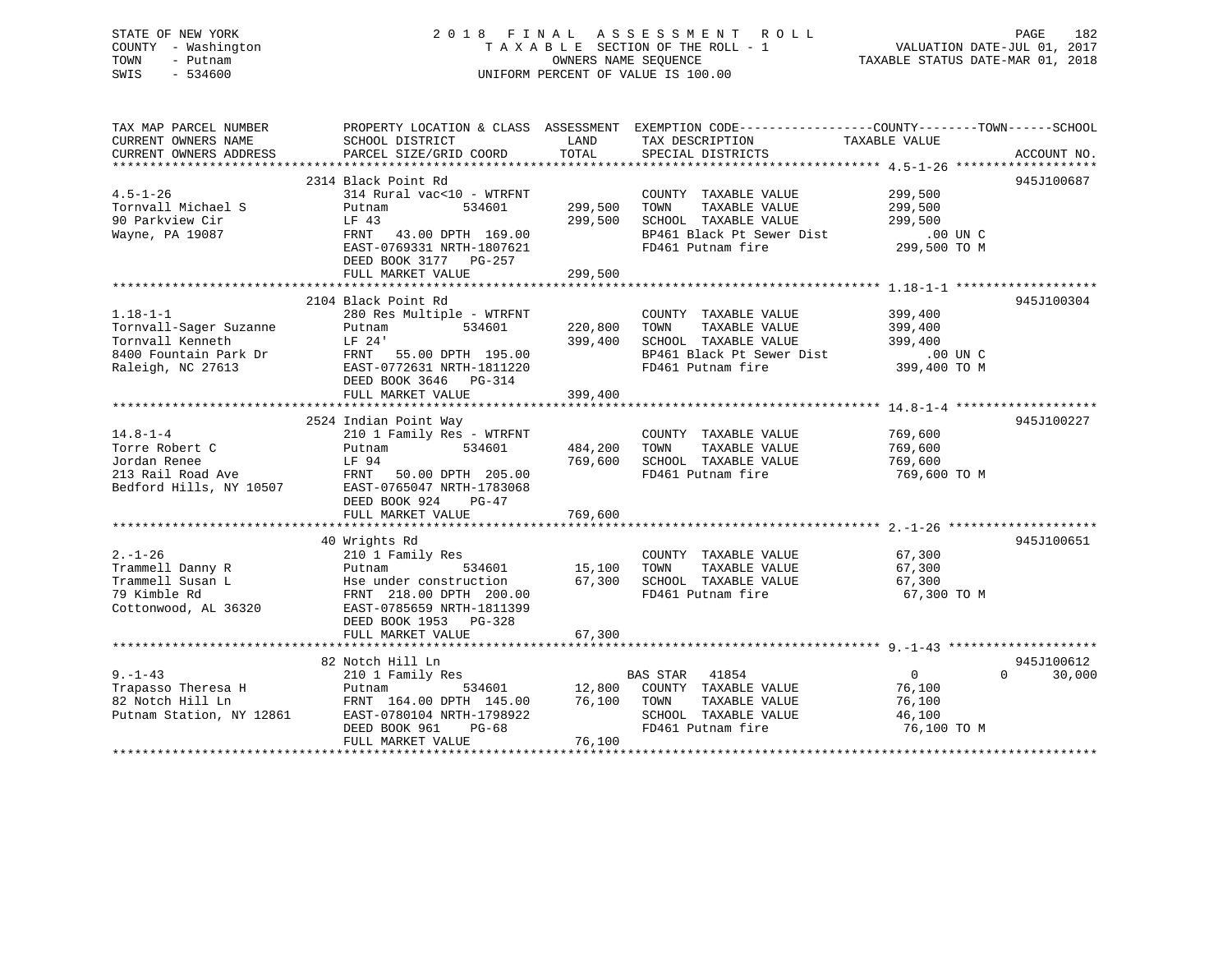# STATE OF NEW YORK 2 0 1 8 F I N A L A S S E S S M E N T R O L L PAGE 183 COUNTY - Washington T A X A B L E SECTION OF THE ROLL - 1 VALUATION DATE-JUL 01, 2017 TOWN - Putnam OWNERS NAME SEQUENCE TAXABLE STATUS DATE-MAR 01, 2018 SWIS - 534600 UNIFORM PERCENT OF VALUE IS 100.00

| TAX MAP PARCEL NUMBER                                  | PROPERTY LOCATION & CLASS ASSESSMENT EXEMPTION CODE----------------COUNTY-------TOWN------SCHOOL |         |                                                                            |                |          |             |
|--------------------------------------------------------|--------------------------------------------------------------------------------------------------|---------|----------------------------------------------------------------------------|----------------|----------|-------------|
| CURRENT OWNERS NAME                                    | SCHOOL DISTRICT                                                                                  | LAND    | TAX DESCRIPTION                                                            | TAXABLE VALUE  |          |             |
| CURRENT OWNERS ADDRESS                                 | PARCEL SIZE/GRID COORD                                                                           | TOTAL   | SPECIAL DISTRICTS                                                          |                |          | ACCOUNT NO. |
|                                                        |                                                                                                  |         |                                                                            |                |          |             |
|                                                        | Notch Hill Ln/w Off                                                                              |         |                                                                            |                |          | 945J101035  |
| $9. - 1 - 54$                                          | 311 Res vac land                                                                                 |         | COUNTY TAXABLE VALUE                                                       | 1,400          |          |             |
| Trapasso Theresa H                                     | 534601<br>Putnam                                                                                 | 1,400   | TOWN<br>TAXABLE VALUE                                                      | 1,400          |          |             |
| 82 Notch Hill Ln                                       | 1.40<br>ACRES                                                                                    | 1,400   | SCHOOL TAXABLE VALUE                                                       | 1,400          |          |             |
| Putnam Station, NY 12861                               | EAST-0779905 NRTH-1798901                                                                        |         | FD461 Putnam fire                                                          | 1,400 TO M     |          |             |
|                                                        | DEED BOOK 961<br>$PG-68$                                                                         |         |                                                                            |                |          |             |
|                                                        | FULL MARKET VALUE                                                                                | 1,400   |                                                                            |                |          |             |
|                                                        |                                                                                                  |         |                                                                            |                |          |             |
|                                                        | 5125 Sagamore Rd                                                                                 |         |                                                                            |                |          | 945J100674  |
| $12. - 4 - 21$                                         | 260 Seasonal res - WTRFNT                                                                        |         | COUNTY TAXABLE VALUE                                                       | 254,900        |          |             |
| Travelling Outdoorsmen                                 | Putnam<br>534601                                                                                 | 205,900 | TOWN<br>TAXABLE VALUE                                                      | 254,900        |          |             |
| Shawn Sharp                                            | LF 30                                                                                            |         | 254,900 SCHOOL TAXABLE VALUE                                               | 254,900        |          |             |
| 144 Hanehan Rd                                         | FRNT<br>30.00 DPTH 350.00                                                                        |         | FD461 Putnam fire                                                          | 254,900 TO M   |          |             |
| Schuylerville, NY 12871-1832 EAST-0767094 NRTH-1788451 |                                                                                                  |         |                                                                            |                |          |             |
|                                                        | DEED BOOK 428<br>PG-1190                                                                         |         |                                                                            |                |          |             |
|                                                        | FULL MARKET VALUE                                                                                | 254,900 |                                                                            |                |          |             |
|                                                        |                                                                                                  |         |                                                                            |                |          |             |
|                                                        | 26 Treadway Ln                                                                                   |         |                                                                            |                |          |             |
| $9. - 1 - 27.5$                                        | 210 1 Family Res                                                                                 |         | ENH STAR<br>41834                                                          | $\overline{0}$ | $\Omega$ | 66,800      |
| Treadway Donald                                        | Putnam                                                                                           |         | 534601 14,300 COUNTY TAXABLE VALUE<br>TH 190.00 107,600 TOWN TAXABLE VALUE | 107,600        |          |             |
| Treadway Marcia                                        | FRNT 183.00 DPTH 190.00                                                                          |         |                                                                            | 107,600        |          |             |
| 26 Treadway Ln                                         | EAST-0785566 NRTH-1796672                                                                        |         | SCHOOL TAXABLE VALUE                                                       | 40,800         |          |             |
| Putnam Station, NY 12861                               | DEED BOOK 671<br>PG-151                                                                          |         | FD461 Putnam fire                                                          | 107,600 TO M   |          |             |
|                                                        | FULL MARKET VALUE                                                                                | 107,600 |                                                                            |                |          |             |
|                                                        |                                                                                                  |         |                                                                            |                |          |             |
|                                                        | Moore Ln                                                                                         |         |                                                                            |                |          | 945J100453  |
| $9. - 1 - 24$                                          | 312 Vac w/imprv                                                                                  |         | AG DIST<br>41720                                                           | 55,386         | 55,386   | 55,386      |
| Treadway Donald F                                      | 534601<br>Putnam                                                                                 | 144,000 | COUNTY TAXABLE VALUE                                                       | 93,614         |          |             |
| Treadway Marcia A                                      | ACRES 137.00                                                                                     | 149,000 | TAXABLE VALUE<br>TOWN                                                      | 93,614         |          |             |
| 26 Treadway Ln                                         | EAST-0784616 NRTH-1795267                                                                        |         | SCHOOL TAXABLE VALUE                                                       | 93,614         |          |             |
| Putnam, NY 12861                                       | DEED BOOK 871<br>PG-162                                                                          |         | CA002 Cons agri dst 2                                                      | 93,614 TO      |          |             |
|                                                        | FULL MARKET VALUE                                                                                | 149,000 | 55,386 EX                                                                  |                |          |             |
| MAY BE SUBJECT TO PAYMENT                              |                                                                                                  |         | FD461 Putnam fire                                                          | 149,000 TO M   |          |             |
| UNDER AGDIST LAW TIL 2022                              |                                                                                                  |         |                                                                            |                |          |             |
|                                                        |                                                                                                  |         |                                                                            |                |          |             |
|                                                        | 36 Treadway Ln                                                                                   |         |                                                                            |                |          | 945J100676  |
| $9. - 1 - 27.1$                                        | 112 Dairy farm                                                                                   |         | 41720<br>AG DIST                                                           | 81,526         | 81,526   | 81,526      |
| Treadway Donald F                                      | 534601<br>Putnam                                                                                 |         | 178,300 BAS STAR 41854                                                     | $\overline{0}$ | $\Omega$ | 30,000      |
| Treadway Gary R                                        | Farm, House & Sawmill 293,200                                                                    |         | COUNTY TAXABLE VALUE                                                       | 211,674        |          |             |
| 36 Treadway Ln                                         | ACRES 169.40                                                                                     |         | TOWN<br>TAXABLE VALUE                                                      | 211,674        |          |             |
| Putnam Sta, NY 12861                                   | EAST-0783396 NRTH-1796979                                                                        |         | SCHOOL TAXABLE VALUE                                                       | 181,674        |          |             |
|                                                        | DEED BOOK 871<br>PG-159                                                                          |         | CA002 Cons agri dst 2                                                      | 211,674 TO     |          |             |
| MAY BE SUBJECT TO PAYMENT                              | FULL MARKET VALUE                                                                                | 293,200 | 81,526 EX                                                                  |                |          |             |
| UNDER AGDIST LAW TIL 2022                              |                                                                                                  |         | FD461 Putnam fire                                                          | 293,200 TO M   |          |             |
|                                                        |                                                                                                  |         |                                                                            |                |          |             |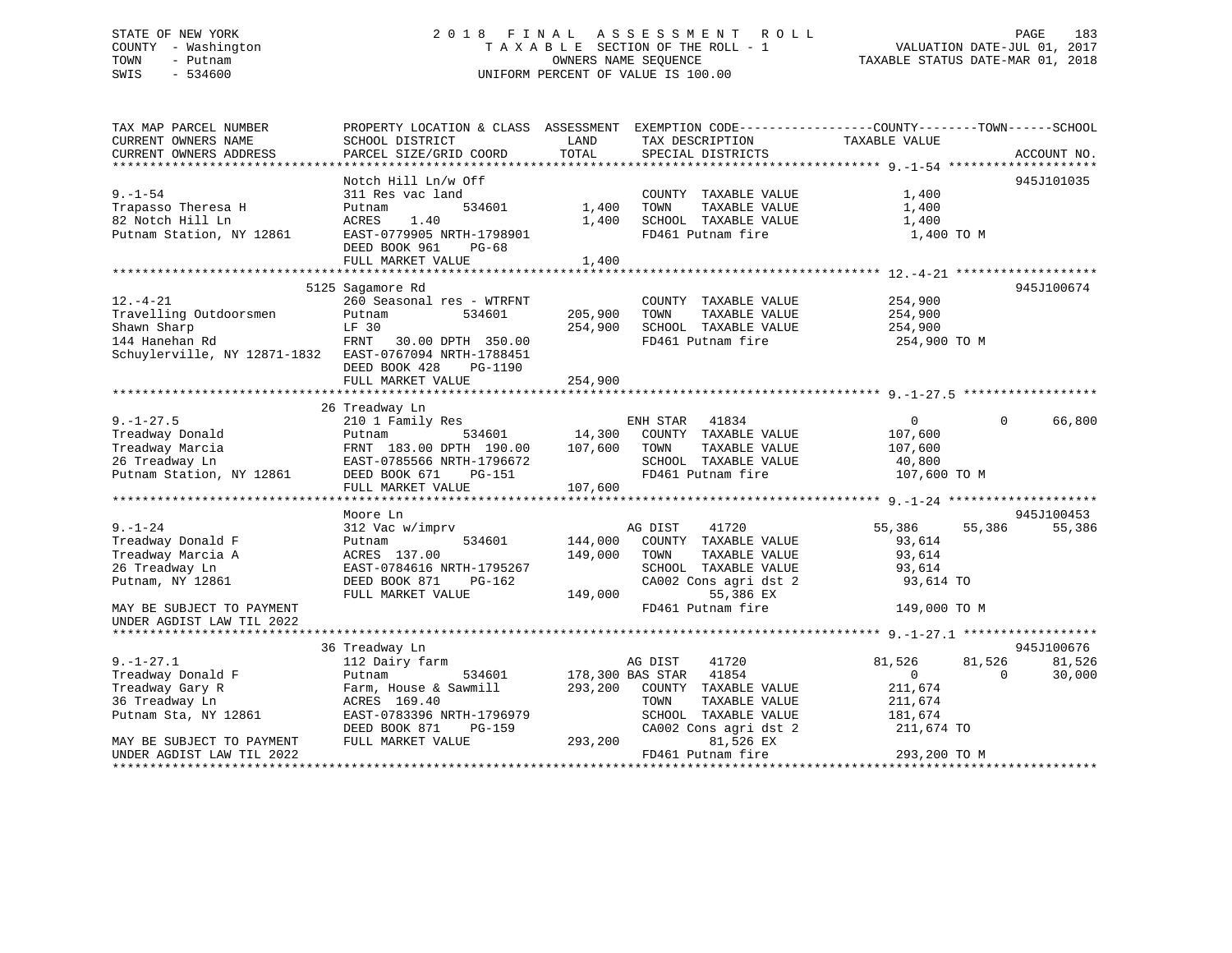# STATE OF NEW YORK 2 0 1 8 F I N A L A S S E S S M E N T R O L L PAGE 184 COUNTY - Washington T A X A B L E SECTION OF THE ROLL - 1 VALUATION DATE-JUL 01, 2017 TOWN - Putnam OWNERS NAME SEQUENCE TAXABLE STATUS DATE-MAR 01, 2018 SWIS - 534600 UNIFORM PERCENT OF VALUE IS 100.00

| TAX MAP PARCEL NUMBER<br>CURRENT OWNERS NAME<br>CURRENT OWNERS ADDRESS                                                     | PROPERTY LOCATION & CLASS ASSESSMENT<br>SCHOOL DISTRICT<br>PARCEL SIZE/GRID COORD                                                                                                                 | LAND<br>TOTAL                | EXEMPTION CODE-----------------COUNTY--------TOWN------SCHOOL<br>TAX DESCRIPTION<br>SPECIAL DISTRICTS               | TAXABLE VALUE                                                      | ACCOUNT NO.                      |
|----------------------------------------------------------------------------------------------------------------------------|---------------------------------------------------------------------------------------------------------------------------------------------------------------------------------------------------|------------------------------|---------------------------------------------------------------------------------------------------------------------|--------------------------------------------------------------------|----------------------------------|
| $9. - 1 - 28$<br>Treadway Donald F<br>Treadway Marcia A<br>Treadway Ln<br>Putnam, NY 12861                                 | Treadway Ln/off<br>105 Vac farmland<br>534601<br>Putnam<br>Mt Lot<br>ACRES 50.00<br>EAST-0783347 NRTH-1798819<br>DEED BOOK 484<br>PG-321<br>FULL MARKET VALUE                                     | 25,000<br>25,000<br>25,000   | COUNTY TAXABLE VALUE<br>TOWN<br>TAXABLE VALUE<br>SCHOOL TAXABLE VALUE<br>CA002 Cons agri dst 2<br>FD461 Putnam fire | 25,000<br>25,000<br>25,000<br>25,000 TO<br>25,000 TO M             | 945J100845                       |
| $9. - 1 - 27.8$<br>Treadway Victor<br>36 Treadway Ln<br>Putnam Station, NY 12861                                           | Smith Way<br>314 Rural vac<10<br>534601<br>Putnam<br>1.80<br>ACRES<br>EAST-0781078 NRTH-1796042<br>DEED BOOK 487<br>PG-490<br>FULL MARKET VALUE                                                   | 1,800<br>1,800<br>1,800      | COUNTY TAXABLE VALUE<br>TAXABLE VALUE<br>TOWN<br>SCHOOL TAXABLE VALUE<br>FD461 Putnam fire                          | 1,800<br>1,800<br>1,800<br>1,800 TO M                              |                                  |
| $11.8 - 5 - 5$<br>Trombley Roger C<br>4357 Clark Ter<br>Marcellus, NY 13108                                                | Royal Anchorage Way<br>314 Rural vac<10<br>534601<br>Putnam<br>LR's: Lot 17<br>$12.-5-5$<br>FRNT 111.00 DPTH 261.00<br>EAST-0766857 NRTH-1792532<br>DEED BOOK 558<br>$PG-90$<br>FULL MARKET VALUE | 75,000<br>75,000<br>75,000   | COUNTY TAXABLE VALUE<br>TOWN<br>TAXABLE VALUE<br>SCHOOL TAXABLE VALUE<br>FD461 Putnam fire                          | 75,000<br>75,000<br>75,000<br>75,000 TO M                          | 945J100991                       |
|                                                                                                                            |                                                                                                                                                                                                   |                              |                                                                                                                     |                                                                    |                                  |
| $11.20 - 4 - 16$<br>Trudeau Donald<br>Trudeau Anne<br>4321 Link Way<br>Putnam, NY 12861                                    | 4321 Link Way<br>210 1 Family Res<br>534601<br>Putnam<br>740/15<br>FRNT 88.00 DPTH 94.00<br>EAST-0766836 NRTH-1786440<br>DEED BOOK 524<br>$PG-260$<br>FULL MARKET VALUE                           | 183,800 TOWN<br>183,800      | BAS STAR 41854<br>80,600 COUNTY TAXABLE VALUE<br>TAXABLE VALUE<br>SCHOOL TAXABLE VALUE<br>FD461 Putnam fire         | $0 \qquad \qquad$<br>183,800<br>183,800<br>153,800<br>183,800 TO M | 945J100464<br>$\Omega$<br>30,000 |
|                                                                                                                            |                                                                                                                                                                                                   |                              |                                                                                                                     |                                                                    |                                  |
| $16. - 1 - 5.2$<br>Trudeau Richard<br>Trudeau Christine<br>25 Sunset Ln<br>Putnam Station, NY 12861<br>******************* | 334 Lake Rd<br>242 Rurl res&rec<br>Putnam<br>534601<br>41.80<br>ACRES<br>EAST-0784102 NRTH-1783711<br>DEED BOOK 3570 PG-81<br>FULL MARKET VALUE                                                   | 66,800<br>120,000<br>120,000 | COUNTY TAXABLE VALUE<br>TAXABLE VALUE<br>TOWN<br>SCHOOL TAXABLE VALUE<br>FD461 Putnam fire                          | 120,000<br>120,000<br>120,000<br>120,000 TO M                      | 945J100839                       |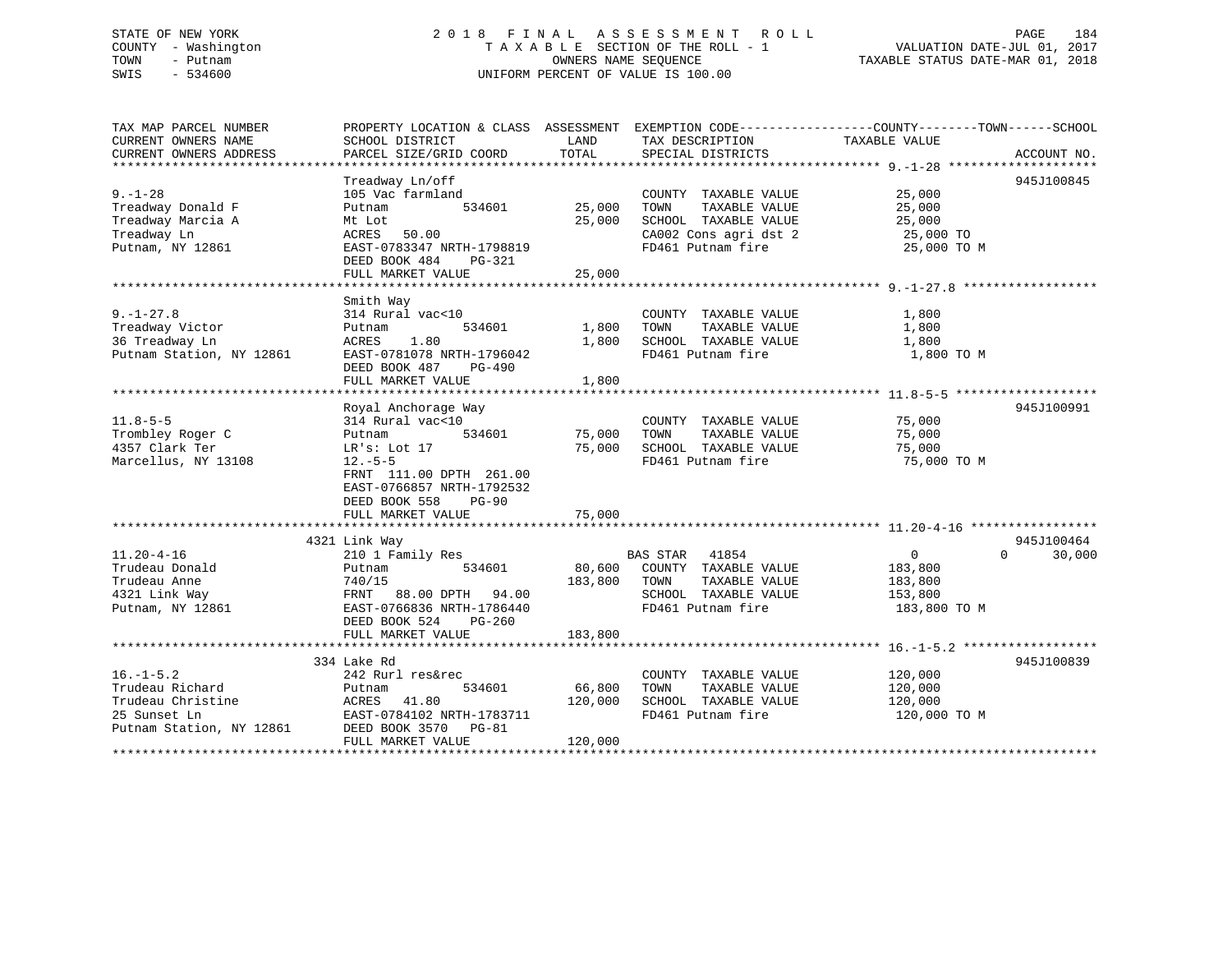# STATE OF NEW YORK 2 0 1 8 F I N A L A S S E S S M E N T R O L L PAGE 185 COUNTY - Washington T A X A B L E SECTION OF THE ROLL - 1 VALUATION DATE-JUL 01, 2017 TOWN - Putnam OWNERS NAME SEQUENCE TAXABLE STATUS DATE-MAR 01, 2018 SWIS - 534600 UNIFORM PERCENT OF VALUE IS 100.00

| TAX MAP PARCEL NUMBER<br>CURRENT OWNERS NAME<br>CURRENT OWNERS ADDRESS                           | PROPERTY LOCATION & CLASS ASSESSMENT<br>SCHOOL DISTRICT<br>PARCEL SIZE/GRID COORD                                                                                                | LAND<br>TAX DESCRIPTION<br>TOTAL<br>SPECIAL DISTRICTS                                                                                                   | EXEMPTION CODE-----------------COUNTY-------TOWN------SCHOOL<br>TAXABLE VALUE<br>ACCOUNT NO.  |
|--------------------------------------------------------------------------------------------------|----------------------------------------------------------------------------------------------------------------------------------------------------------------------------------|---------------------------------------------------------------------------------------------------------------------------------------------------------|-----------------------------------------------------------------------------------------------|
|                                                                                                  |                                                                                                                                                                                  |                                                                                                                                                         |                                                                                               |
| $16. - 1 - 16.6$<br>Trudeau Richard Jr<br>25 Sunset Ln<br>Putnam, NY 12861                       | 25 Sunset Ln<br>281 Multiple res<br>Putnam<br>534601<br>ACRES 104.70<br>EAST-0781135 NRTH-1781223<br>DEED BOOK 833<br>PG-302<br>FULL MARKET VALUE                                | <b>BAS STAR</b><br>41854<br>129,700<br>COUNTY TAXABLE VALUE<br>264,800<br>TOWN<br>TAXABLE VALUE<br>SCHOOL TAXABLE VALUE<br>FD461 Putnam fire<br>264,800 | $\overline{0}$<br>30,000<br>$\Omega$<br>264,800<br>264,800<br>234,800<br>264,800 TO M         |
|                                                                                                  |                                                                                                                                                                                  |                                                                                                                                                         |                                                                                               |
|                                                                                                  | 104 County Route 2                                                                                                                                                               |                                                                                                                                                         | 945J100221                                                                                    |
| $13. - 2 - 25$<br>Tucker Alice<br>Blood Rose M<br>104 County Route 2<br>Putnam Station, NY 12861 | 210 1 Family Res<br>534601<br>Putnam<br>Putnam Corners<br>FRNT 40.00 DPTH 200.00<br>EAST-0783809 NRTH-1791896<br>DEED BOOK 663<br>PG-268<br>FULL MARKET VALUE                    | ENH STAR<br>41834<br>10,900<br>COUNTY TAXABLE VALUE<br>85,000<br>TAXABLE VALUE<br>TOWN<br>SCHOOL TAXABLE VALUE<br>FD461 Putnam fire<br>85,000           | 66,800<br>$\overline{0}$<br>$\Omega$<br>85,000<br>85,000<br>18,200<br>85,000 TO M             |
|                                                                                                  |                                                                                                                                                                                  |                                                                                                                                                         |                                                                                               |
| $13. - 1 - 6$<br>Tucker Daniel T<br>35 County Route 2<br>Putnam, NY 12861                        | 35 County Route 2<br>210 1 Family Res<br>534601<br>Putnam<br>FRNT 240.00 DPTH 147.00<br>999<br>BANK<br>EAST-0782796 NRTH-1790823<br>DEED BOOK 860<br>PG-280<br>FULL MARKET VALUE | BAS STAR<br>41854<br>14,100<br>COUNTY TAXABLE VALUE<br>87,400<br>TOWN<br>TAXABLE VALUE<br>SCHOOL TAXABLE VALUE<br>FD461 Putnam fire<br>87,400           | 945J100191<br>$\mathbf{0}$<br>30,000<br>$\Omega$<br>87,400<br>87,400<br>57,400<br>87,400 TO M |
|                                                                                                  |                                                                                                                                                                                  |                                                                                                                                                         |                                                                                               |
| $7.12 - 1 - 6$<br>Turnpike Mountain Sports<br>271 Old Turnpike Rd<br>Mendon, VT 05701            | 1519 Mosswood Way<br>260 Seasonal res<br>534601<br>Putnam<br>1.50<br>ACRES<br>EAST-0768474 NRTH-1798566<br>DEED BOOK 3896 PG-79                                                  | COUNTY TAXABLE VALUE<br>185,500<br>TAXABLE VALUE<br>TOWN<br>323,800<br>SCHOOL TAXABLE VALUE<br>FD461 Putnam fire                                        | 945J100394<br>323,800<br>323,800<br>323,800<br>323,800 TO M                                   |
|                                                                                                  | FULL MARKET VALUE                                                                                                                                                                | 323,800                                                                                                                                                 |                                                                                               |
| $7.12 - 1 - 24$<br>Turnpike Mountain Sports<br>271 Old Turnpike Rd<br>Mendon, VT 05701           | Lake George Way<br>312 Vac w/imprv - WTRFNT<br>534601<br>Putnam<br>Dock<br>LF 25<br>FRNT<br>27.00 DPTH 81.00<br>EAST-0767472 NRTH-1798704<br>DEED BOOK 3896<br><b>PG-79</b>      | COUNTY TAXABLE VALUE<br>95,500<br>TOWN<br>TAXABLE VALUE<br>108,500<br>SCHOOL TAXABLE VALUE<br>FD461 Putnam fire                                         | 945J100900<br>108,500<br>108,500<br>108,500<br>108,500 TO M                                   |
|                                                                                                  | FULL MARKET VALUE                                                                                                                                                                | 108,500<br>***********************************                                                                                                          |                                                                                               |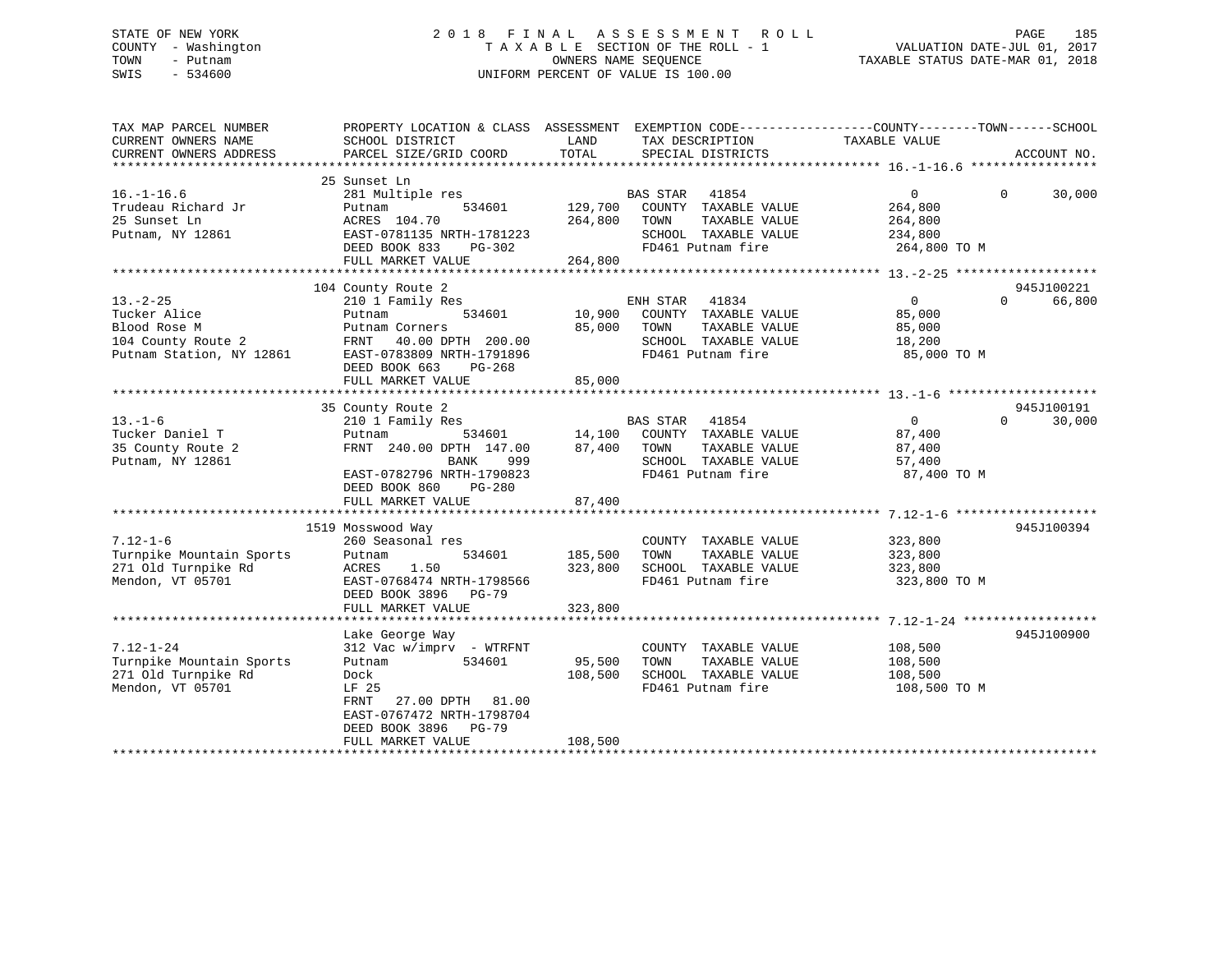# STATE OF NEW YORK 2 0 1 8 F I N A L A S S E S S M E N T R O L L PAGE 186 COUNTY - Washington T A X A B L E SECTION OF THE ROLL - 1 VALUATION DATE-JUL 01, 2017 TOWN - Putnam **CONNERS NAME SEQUENCE** TAXABLE STATUS DATE-MAR 01, 2018 SWIS - 534600 UNIFORM PERCENT OF VALUE IS 100.00

| TAX MAP PARCEL NUMBER<br>CURRENT OWNERS NAME                                                                              | SCHOOL DISTRICT                                                                                                                                                                                    | LAND                          | TAX DESCRIPTION                                                                                                         | PROPERTY LOCATION & CLASS ASSESSMENT EXEMPTION CODE---------------COUNTY-------TOWN-----SCHOOL<br>TAXABLE VALUE |
|---------------------------------------------------------------------------------------------------------------------------|----------------------------------------------------------------------------------------------------------------------------------------------------------------------------------------------------|-------------------------------|-------------------------------------------------------------------------------------------------------------------------|-----------------------------------------------------------------------------------------------------------------|
| CURRENT OWNERS ADDRESS                                                                                                    | PARCEL SIZE/GRID COORD                                                                                                                                                                             | TOTAL                         | SPECIAL DISTRICTS                                                                                                       | ACCOUNT NO.                                                                                                     |
|                                                                                                                           |                                                                                                                                                                                                    |                               |                                                                                                                         | ****************** 11.8-5-8 *************                                                                       |
| $11.8 - 5 - 8$<br>Union Carriage House LLC<br>147 Barrett St<br>Schenectady, NY 12305                                     | Royal Anchorage Way<br>314 Rural vac<10<br>Putnam<br>534601<br>LR's: Lot 15<br>$12.-5-8$<br>FRNT 229.00 DPTH 68.00<br>EAST-0767000 NRTH-1792331<br>DEED BOOK 3786<br>$PG-125$<br>FULL MARKET VALUE | 84,000<br>84,000<br>84,000    | COUNTY TAXABLE VALUE<br>TOWN<br>TAXABLE VALUE<br>SCHOOL TAXABLE VALUE<br>FD461 Putnam fire                              | 945J100993<br>84,000<br>84,000<br>84,000<br>84,000 TO M                                                         |
|                                                                                                                           | State Route 22                                                                                                                                                                                     |                               |                                                                                                                         | 945J100226                                                                                                      |
| $18. - 2 - 8$<br>Upper Hudson Woodlands ATP LP Putnam<br>F & W Forestry Services<br>PO Box 3610<br>Atlanta, GA 31706-3610 | 323 Vacant rural<br>534601<br>Easmt 2923/97<br>$18. - 1 - 8$<br><b>ACRES</b><br>5.60<br>EAST-0774595 NRTH-1773720<br>DEED BOOK 2920 PG-1<br>CONSERVATION ESMT % 60.00<br>FULL MARKET VALUE         | 1,120<br>1,120<br>1,120       | COUNTY TAXABLE VALUE<br>TOWN<br>TAXABLE VALUE<br>SCHOOL TAXABLE VALUE<br>FD461 Putnam fire                              | 1,120<br>1,120<br>1,120<br>1,120 TO M                                                                           |
|                                                                                                                           |                                                                                                                                                                                                    |                               |                                                                                                                         |                                                                                                                 |
| $1.18 - 1 - 10$<br>Urbanowicz Maureen<br>14 Church Rd<br>Sherman, CT 06784                                                | Black Point Rd<br>314 Rural vac<10 - WTRFNT<br>534601<br>Putnam<br>$110'$ Lf<br>1.27<br>ACRES<br>EAST-0771905 NRTH-1810424<br>DEED BOOK 776<br>PG-344<br>FULL MARKET VALUE                         | 364,900<br>364,900<br>364,900 | COUNTY TAXABLE VALUE<br>TOWN<br>TAXABLE VALUE<br>SCHOOL TAXABLE VALUE<br>BP461 Black Pt Sewer Dist<br>FD461 Putnam fire | 945J100302<br>364,900<br>364,900<br>364,900<br>$.00$ UN $C$<br>364,900 TO M                                     |
|                                                                                                                           |                                                                                                                                                                                                    |                               |                                                                                                                         |                                                                                                                 |
| $5. - 2 - 2$<br>Usaj Joseph<br>Usaj Carole<br>414 Fairway Vw<br>Chagrin Falls, OH 44023                                   | 825 County Route 2<br>242 Rurl res&rec<br>534601<br>Putnam<br>470/844 846<br>ACRES 30.90<br>EAST-0788607 NRTH-1808482<br>DEED BOOK 617<br>$PG-7$<br>FULL MARKET VALUE                              | 55,900<br>260,900<br>260,900  | COUNTY TAXABLE VALUE<br>TOWN<br>TAXABLE VALUE<br>SCHOOL TAXABLE VALUE<br>FD461 Putnam fire                              | 260,900<br>260,900<br>260,900<br>260,900 TO M                                                                   |
|                                                                                                                           |                                                                                                                                                                                                    |                               |                                                                                                                         |                                                                                                                 |
| $11.20 - 2 - 22$<br>Usaj Joseph<br>Usaj Carole<br>414 Fairway View<br>Chagrin Falls, OH 44023                             | 4314 Link Way<br>210 1 Family Res<br>534601<br>Putnam<br>FRNT 75.00 DPTH 100.00<br>EAST-0767028 NRTH-1786395<br>DEED BOOK 741<br>PG-352<br>FULL MARKET VALUE                                       | 75,000<br>278,700<br>278,700  | COUNTY TAXABLE VALUE<br>TAXABLE VALUE<br>TOWN<br>SCHOOL TAXABLE VALUE<br>FD461 Putnam fire                              | 945J100149<br>278,700<br>278,700<br>278,700<br>278,700 TO M                                                     |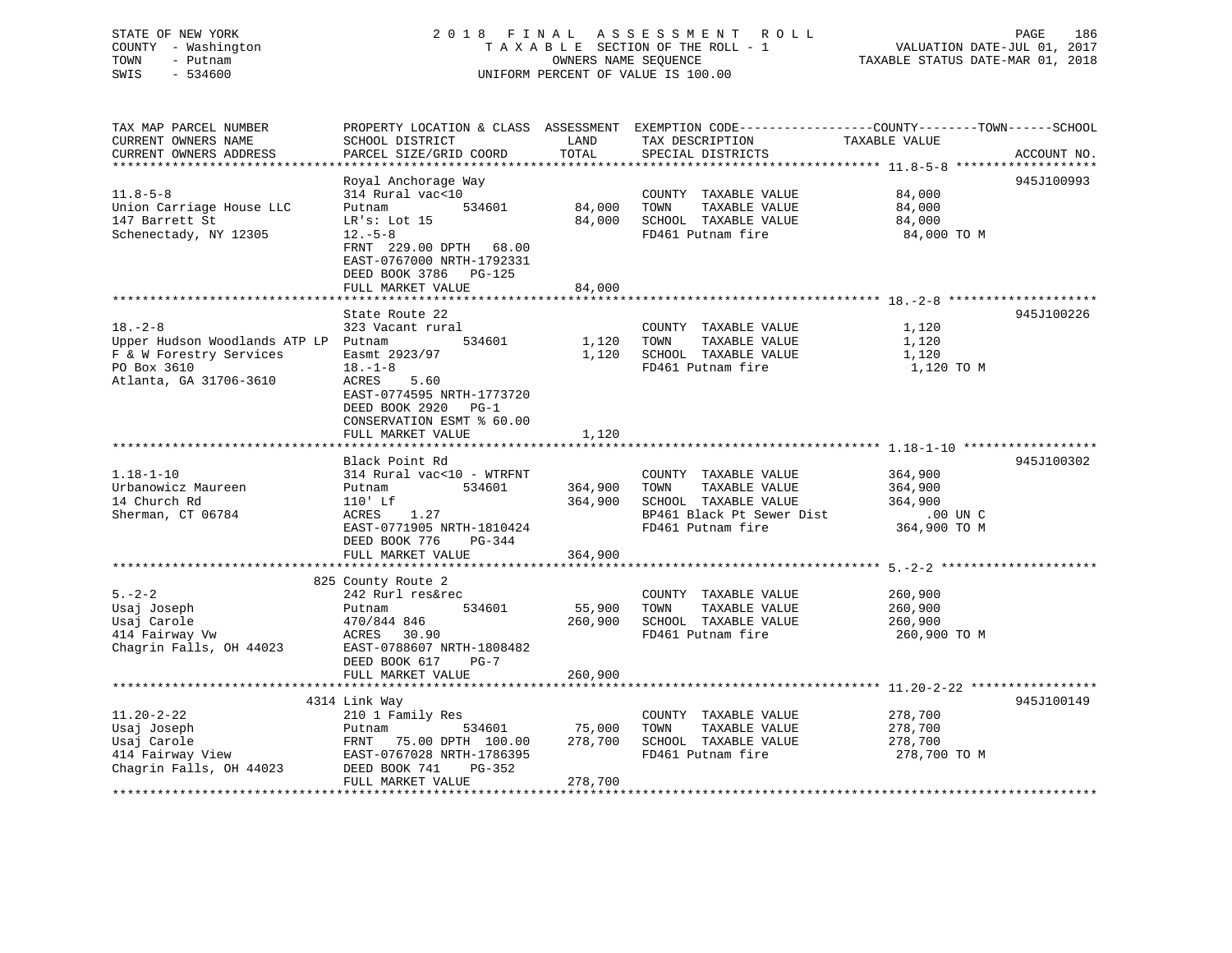# STATE OF NEW YORK 2 0 1 8 F I N A L A S S E S S M E N T R O L L PAGE 187 COUNTY - Washington T A X A B L E SECTION OF THE ROLL - 1 VALUATION DATE-JUL 01, 2017 TOWN - Putnam **CONNERS NAME SEQUENCE** TAXABLE STATUS DATE-MAR 01, 2018 SWIS - 534600 UNIFORM PERCENT OF VALUE IS 100.00

| TAX MAP PARCEL NUMBER<br>CURRENT OWNERS NAME<br>CURRENT OWNERS ADDRESS                               | PROPERTY LOCATION & CLASS ASSESSMENT<br>SCHOOL DISTRICT<br>PARCEL SIZE/GRID COORD                                                                                                              | LAND<br>TOTAL                 | TAX DESCRIPTION<br>SPECIAL DISTRICTS                                                                                    | EXEMPTION CODE-----------------COUNTY-------TOWN------SCHOOL<br>TAXABLE VALUE<br>ACCOUNT NO. |
|------------------------------------------------------------------------------------------------------|------------------------------------------------------------------------------------------------------------------------------------------------------------------------------------------------|-------------------------------|-------------------------------------------------------------------------------------------------------------------------|----------------------------------------------------------------------------------------------|
|                                                                                                      |                                                                                                                                                                                                |                               |                                                                                                                         |                                                                                              |
| $11.20 - 2 - 23$<br>Usaj Joseph<br>Usaj Carole<br>414 Fairway View<br>Chagrin Falls, OH 44023        | 4316 Link Way<br>270 Mfg housing<br>534601<br>Putnam<br>Mobile Home/carport/shed<br>FRNT 50.00 DPTH 100.00<br>EAST-0766969 NRTH-1786410<br>DEED BOOK 3474 PG-233<br>FULL MARKET VALUE          | 58,100<br>94,200<br>94,200    | COUNTY TAXABLE VALUE<br>TOWN<br>TAXABLE VALUE<br>SCHOOL TAXABLE VALUE<br>FD461 Putnam fire                              | 945J100222<br>94,200<br>94,200<br>94,200<br>94,200 TO M                                      |
|                                                                                                      |                                                                                                                                                                                                |                               |                                                                                                                         |                                                                                              |
| $11.20 - 4 - 25$<br>Usaj Joseph<br>Usaj Carole<br>414 Fairway View<br>Chagrin Falls, OH 44023        | Link Way<br>314 Rural vac<10 - WTRFNT<br>534601<br>Putnam<br>LF 75<br>FRNT 15.00 DPTH 162.00<br>EAST-0766960 NRTH-1786252<br>DEED BOOK 741<br>$PG-352$<br>FULL MARKET VALUE                    | 158,100<br>158,100<br>158,100 | COUNTY TAXABLE VALUE<br>TOWN<br>TAXABLE VALUE<br>SCHOOL TAXABLE VALUE<br>FD461 Putnam fire                              | 945J100150<br>158,100<br>158,100<br>158,100<br>158,100 TO M                                  |
|                                                                                                      |                                                                                                                                                                                                |                               |                                                                                                                         |                                                                                              |
| $4.9 - 1 - 11$<br>V and P Holdings LLC<br>Val A Soupios<br>3018 Mainsail Circle<br>Jupiter, FL 33477 | 2397 Black Point Way<br>280 Res Multiple - WTRFNT<br>Putnam<br>534601<br>2 Camps And Lot<br>LF 233<br>ACRES<br>1.20<br>EAST-0767993 NRTH-1805992<br>DEED BOOK 1834 PG-341<br>FULL MARKET VALUE | 600,600<br>871,700<br>871,700 | COUNTY TAXABLE VALUE<br>TOWN<br>TAXABLE VALUE<br>SCHOOL TAXABLE VALUE<br>BP461 Black Pt Sewer Dist<br>FD461 Putnam fire | 945J100691<br>871,700<br>871,700<br>871,700<br>$.00$ UN C<br>871,700 TO M                    |
|                                                                                                      |                                                                                                                                                                                                |                               |                                                                                                                         |                                                                                              |
| $18. - 2 - 2.6$<br>Valente Richard J Trustee<br>36 Barden Ln<br>Warren, RI 02885                     | 4 North Woods Way<br>240 Rural res<br>Putnam<br>534601<br>Filed Survey 12437<br>ACRES 13.87<br>EAST-0774352 NRTH-1775006<br>DEED BOOK 3289 PG-320<br>FULL MARKET VALUE                         | 38,900<br>187,100<br>187,100  | COUNTY TAXABLE VALUE<br>TOWN<br>TAXABLE VALUE<br>SCHOOL TAXABLE VALUE<br>FD461 Putnam fire                              | 187,100<br>187,100<br>187,100<br>187,100 TO M                                                |
|                                                                                                      |                                                                                                                                                                                                |                               |                                                                                                                         |                                                                                              |
| $18. - 2 - 2.3$<br>Valente Trust Richard J<br>36 Barden Ln<br>Warren, RI 02885                       | 12 North Woods Way<br>240 Rural res<br>Putnam<br>534601<br>ACRES 49.80<br>EAST-0775178 NRTH-1775282<br>DEED BOOK 929<br>$PG-298$<br>FULL MARKET VALUE                                          | 74,800<br>242,400<br>242,400  | COUNTY TAXABLE VALUE<br>TOWN<br>TAXABLE VALUE<br>SCHOOL TAXABLE VALUE<br>FD461 Putnam fire                              | 945J101064<br>242,400<br>242,400<br>242,400<br>242,400 TO M                                  |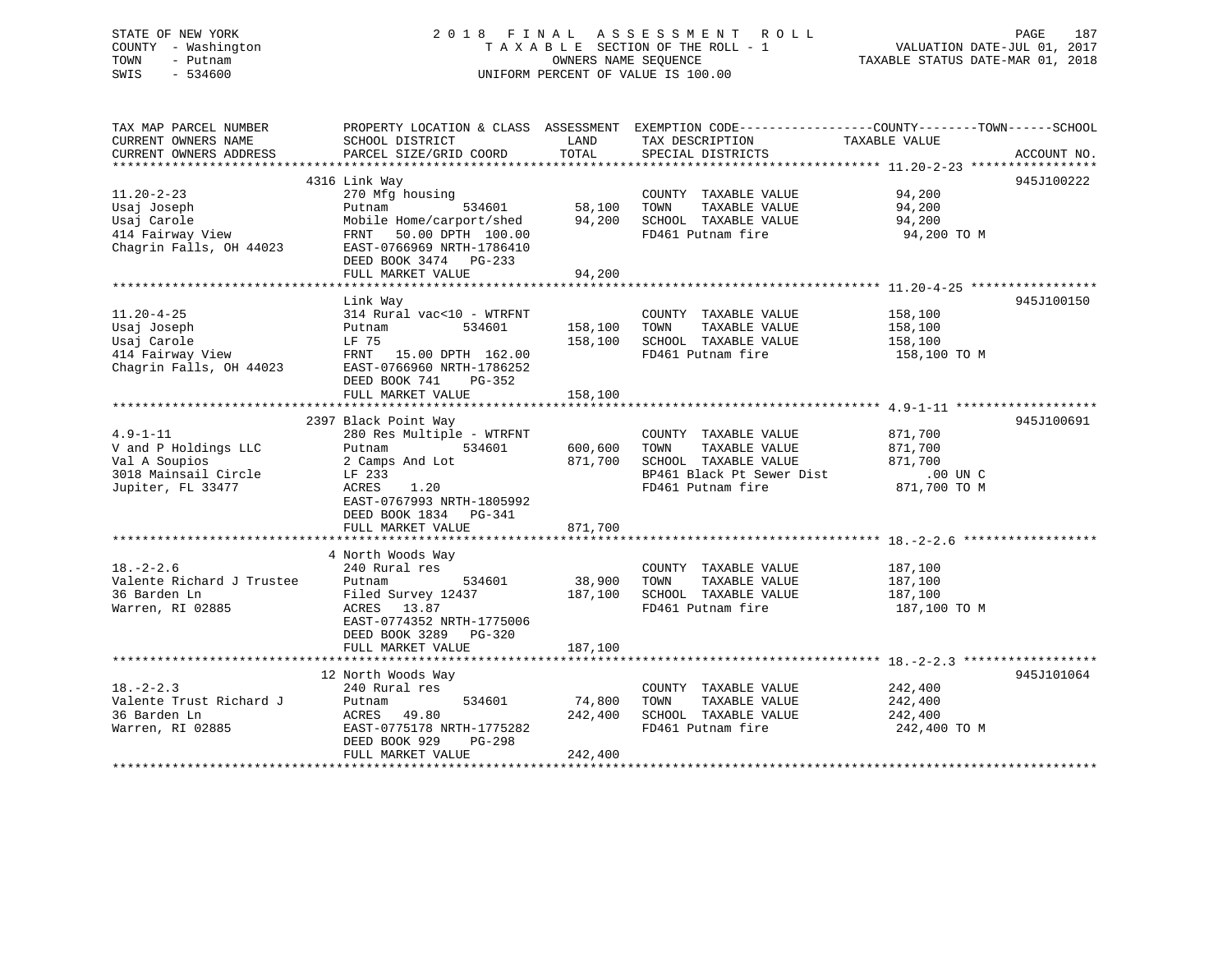# STATE OF NEW YORK 2 0 1 8 F I N A L A S S E S S M E N T R O L L PAGE 188 COUNTY - Washington T A X A B L E SECTION OF THE ROLL - 1 VALUATION DATE-JUL 01, 2017 TOWN - Putnam **CONNERS NAME SEQUENCE** TAXABLE STATUS DATE-MAR 01, 2018 SWIS - 534600 UNIFORM PERCENT OF VALUE IS 100.00

| CURRENT OWNERS NAME<br>TAX DESCRIPTION<br>TAXABLE VALUE<br>SCHOOL DISTRICT<br>LAND<br>TOTAL<br>CURRENT OWNERS ADDRESS<br>PARCEL SIZE/GRID COORD<br>SPECIAL DISTRICTS<br>ACCOUNT NO.<br>123 County Route 2<br>945J100269<br>$13. - 2 - 6$<br>$\Omega$<br>242 Rurl res&rec<br>BAS STAR 41854<br>$\overline{0}$ | 30,000 |
|--------------------------------------------------------------------------------------------------------------------------------------------------------------------------------------------------------------------------------------------------------------------------------------------------------------|--------|
|                                                                                                                                                                                                                                                                                                              |        |
|                                                                                                                                                                                                                                                                                                              |        |
|                                                                                                                                                                                                                                                                                                              |        |
|                                                                                                                                                                                                                                                                                                              |        |
| 39,800<br>534601                                                                                                                                                                                                                                                                                             |        |
| Van Zutphen Kristin<br>COUNTY TAXABLE VALUE<br>129,400<br>Putnam<br>123 County Route 2<br>Bdy Ln Agmt 2038-106<br>129,400<br>TAXABLE VALUE<br>TOWN<br>129,400                                                                                                                                                |        |
| Putnam, NY 12861<br>SCHOOL TAXABLE VALUE<br>2475:329<br>99,400                                                                                                                                                                                                                                               |        |
| ACRES 14.80 BANK<br>999<br>FD461 Putnam fire<br>129,400 TO M                                                                                                                                                                                                                                                 |        |
| EAST-0783900 NRTH-1793076                                                                                                                                                                                                                                                                                    |        |
| DEED BOOK 2475 PG-329                                                                                                                                                                                                                                                                                        |        |
| FULL MARKET VALUE<br>129,400                                                                                                                                                                                                                                                                                 |        |
|                                                                                                                                                                                                                                                                                                              |        |
| 945J100212<br>Beach Ln                                                                                                                                                                                                                                                                                       |        |
| $11.20 - 2 - 16.1$<br>314 Rural vac<10<br>28,300<br>COUNTY TAXABLE VALUE                                                                                                                                                                                                                                     |        |
| 28,300<br>TAXABLE VALUE<br>Vankampen Edward<br>534601<br>TOWN<br>28,300<br>Putnam                                                                                                                                                                                                                            |        |
| Helm Gerald<br>28,300<br>SCHOOL TAXABLE VALUE<br>1 Lot<br>28,300                                                                                                                                                                                                                                             |        |
| Attn: Denise Salerno<br>FRNT 67.00 DPTH 75.00<br>FD461 Putnam fire<br>28,300 TO M                                                                                                                                                                                                                            |        |
| 141 Old Route 66<br>EAST-0767458 NRTH-1786285                                                                                                                                                                                                                                                                |        |
| Averill Park, NY 12018<br>DEED BOOK 682<br>$PG-26$                                                                                                                                                                                                                                                           |        |
| 28,300<br>FULL MARKET VALUE                                                                                                                                                                                                                                                                                  |        |
|                                                                                                                                                                                                                                                                                                              |        |
| 4028 Beach Ln<br>945J100689                                                                                                                                                                                                                                                                                  |        |
| $11.20 - 2 - 17$<br>260 Seasonal res<br>COUNTY TAXABLE VALUE<br>116,100                                                                                                                                                                                                                                      |        |
| 534601<br>42,500<br>Vankampen Edward<br>Putnam<br>TOWN<br>TAXABLE VALUE<br>116,100                                                                                                                                                                                                                           |        |
| Helm Gerald<br>116,100<br>SCHOOL TAXABLE VALUE<br>Camp/lot 71<br>116,100                                                                                                                                                                                                                                     |        |
| FD461 Putnam fire<br>Attn: Salerno Denise<br>FRNT 100.00 DPTH 50.00<br>116,100 TO M                                                                                                                                                                                                                          |        |
| 141 Old Route 66<br>EAST-0767388 NRTH-1786369                                                                                                                                                                                                                                                                |        |
| DEED BOOK 682<br>Averill Park, NY 12018<br>PG-28                                                                                                                                                                                                                                                             |        |
| 116,100<br>FULL MARKET VALUE                                                                                                                                                                                                                                                                                 |        |
|                                                                                                                                                                                                                                                                                                              |        |
| 100 Liddle-Harris Rd<br>945J100715                                                                                                                                                                                                                                                                           |        |
| $12. - 3 - 4$<br>75,000<br>260 Seasonal res<br>COUNTY TAXABLE VALUE                                                                                                                                                                                                                                          |        |
| Varjian Christopher<br>534601<br>TOWN<br>TAXABLE VALUE<br>75,000<br>Putnam<br>27,400                                                                                                                                                                                                                         |        |
| 75,000<br>90 Blackstone St<br>ACRES<br>4.30<br>SCHOOL TAXABLE VALUE<br>75,000                                                                                                                                                                                                                                |        |
| Uxbridge, MA 01569<br>FD461 Putnam fire<br>EAST-0775561 NRTH-1787012<br>75,000 TO M                                                                                                                                                                                                                          |        |
| DEED BOOK 3791 PG-73                                                                                                                                                                                                                                                                                         |        |
| 75,000<br>FULL MARKET VALUE                                                                                                                                                                                                                                                                                  |        |
|                                                                                                                                                                                                                                                                                                              |        |
| Old Garbis Way<br>945J100515                                                                                                                                                                                                                                                                                 |        |
| $13.-3-8.1$<br>314 Rural vac<10 - WTRFNT<br>COUNTY TAXABLE VALUE<br>24,600                                                                                                                                                                                                                                   |        |
| Varjian Christopher<br>24,600<br>TAXABLE VALUE<br>Putnam<br>534601<br>TOWN<br>24,600                                                                                                                                                                                                                         |        |
| 90 Blackstone St<br>Deeded ROW-Old Garbis Way<br>24,600<br>SCHOOL TAXABLE VALUE<br>24,600                                                                                                                                                                                                                    |        |
| FD461 Putnam fire<br>Uxbridge, MA 01569<br>ACRES<br>2.10<br>24,600 TO M                                                                                                                                                                                                                                      |        |
| EAST-0790271 NRTH-1792486                                                                                                                                                                                                                                                                                    |        |
| DEED BOOK 3791<br>PG-77<br>FULL MARKET VALUE<br>24,600                                                                                                                                                                                                                                                       |        |
|                                                                                                                                                                                                                                                                                                              |        |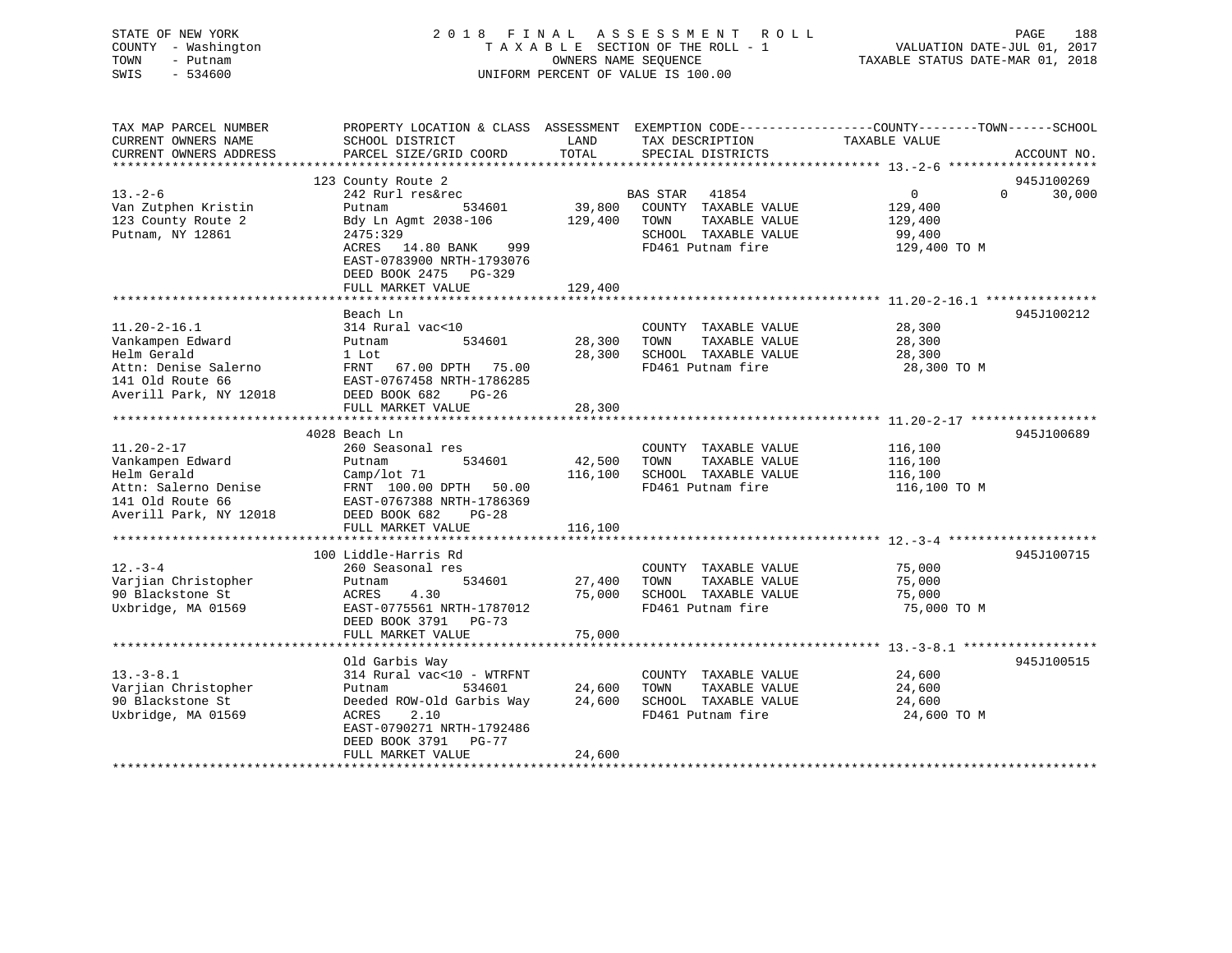# STATE OF NEW YORK 2 0 1 8 F I N A L A S S E S S M E N T R O L L PAGE 189 COUNTY - Washington T A X A B L E SECTION OF THE ROLL - 1 VALUATION DATE-JUL 01, 2017 TOWN - Putnam OWNERS NAME SEQUENCE TAXABLE STATUS DATE-MAR 01, 2018 SWIS - 534600 UNIFORM PERCENT OF VALUE IS 100.00

| TAX MAP PARCEL NUMBER                        | PROPERTY LOCATION & CLASS ASSESSMENT EXEMPTION CODE---------------COUNTY-------TOWN------SCHOOL |                |                                           |                                  |                    |
|----------------------------------------------|-------------------------------------------------------------------------------------------------|----------------|-------------------------------------------|----------------------------------|--------------------|
| CURRENT OWNERS NAME                          | SCHOOL DISTRICT                                                                                 | LAND           | TAX DESCRIPTION                           | TAXABLE VALUE                    |                    |
| CURRENT OWNERS ADDRESS                       | PARCEL SIZE/GRID COORD                                                                          | TOTAL          | SPECIAL DISTRICTS                         |                                  | ACCOUNT NO.        |
|                                              |                                                                                                 |                |                                           |                                  |                    |
|                                              | 1905 Railroad Way South                                                                         |                |                                           |                                  | 945J100495         |
| $16. - 1 - 9$                                | 260 Seasonal res - WTRFNT                                                                       |                | COUNTY TAXABLE VALUE                      | 12,800                           |                    |
| Vaughan Timothy J                            | 534601<br>Putnam                                                                                | 2,600 TOWN     | TAXABLE VALUE                             | 12,800                           |                    |
| Vaughan Grace                                | LF 40                                                                                           | 12,800         | SCHOOL TAXABLE VALUE                      | 12,800                           |                    |
| Dewey Bridge Rd                              | FRNT 40.00 DPTH                                                                                 |                | FD461 Putnam fire                         | 12,800 TO M                      |                    |
| PO Box 232                                   | 0.05<br>ACRES                                                                                   |                |                                           |                                  |                    |
| Fort Ann, NY 12827                           | EAST-0788917 NRTH-1783338                                                                       |                |                                           |                                  |                    |
|                                              | DEED BOOK 618<br>$PG-16$                                                                        |                |                                           |                                  |                    |
|                                              | FULL MARKET VALUE                                                                               | 12,800         |                                           |                                  |                    |
|                                              |                                                                                                 |                |                                           |                                  |                    |
|                                              | 629 Gull Bay Rd                                                                                 |                |                                           |                                  |                    |
| $14. -1 - 1. -8801$                          | 837 Cell Tower                                                                                  |                | COUNTY TAXABLE VALUE                      | 249,500                          |                    |
| Verizon Wireless                             | 534601<br>Putnam                                                                                | $\overline{0}$ | TOWN<br>TAXABLE VALUE                     | 249,500                          |                    |
| American Tower                               | 85 ' monopole                                                                                   | 249,500        | SCHOOL TAXABLE VALUE                      | 249,500                          |                    |
| 10 Presidential Way 1ease 3623/146           |                                                                                                 |                |                                           |                                  |                    |
| Woburn, MA 01801                             | FULL MARKET VALUE                                                                               | 249,500        |                                           |                                  |                    |
|                                              |                                                                                                 |                |                                           |                                  |                    |
|                                              | 379 Peterson Rd                                                                                 |                |                                           |                                  |                    |
| $12.-2-4.1-8801$                             | 837 Cell Tower                                                                                  |                | COUNTY TAXABLE VALUE 499,000              |                                  |                    |
| VerticalBridge Development LLC Putnam        | 534601                                                                                          | $\Omega$       | TOWN<br>TAXABLE VALUE                     | 499,000                          |                    |
| 750 Park of Commerce Dr Ste 20 2 cell towers |                                                                                                 | 499,000        | SCHOOL TAXABLE VALUE                      | 499,000                          |                    |
| Boca Raton, FL 33487                         | lease 3390/77                                                                                   |                |                                           | CA002 Cons agri dst 2 499,000 TO |                    |
|                                              | FULL MARKET VALUE 499,000 FD461 Putnam fire                                                     |                |                                           | 499,000 TO M                     |                    |
|                                              |                                                                                                 |                |                                           |                                  |                    |
|                                              | 2002 Lake George Way South                                                                      |                |                                           |                                  | 945J100924         |
| $7.12 - 1 - 13$                              | 210 1 Family Res - WTRFNT                                                                       |                | ENH STAR<br>41834                         | $0 \qquad \qquad$                | $\Omega$<br>66,800 |
| Viering Judith                               | 534601<br>Putnam                                                                                |                | 726,900 COUNTY TAXABLE VALUE              | 1001,700                         |                    |
| 2002 Lake George Way South                   | LF 130                                                                                          | 1001,700       | TAXABLE VALUE<br>TOWN                     | 1001,700                         |                    |
| Putnam Station, NY 12861                     | 1.19<br>ACRES                                                                                   |                | SCHOOL TAXABLE VALUE                      | 934,900                          |                    |
|                                              | EAST-0767811 NRTH-1797792                                                                       |                | FD461 Putnam fire                         | 1001,700 TO M                    |                    |
|                                              | DEED BOOK 3461 PG-58                                                                            |                |                                           |                                  |                    |
|                                              | FULL MARKET VALUE                                                                               | 1001,700       |                                           |                                  |                    |
|                                              |                                                                                                 |                |                                           |                                  |                    |
|                                              | Lake George Way                                                                                 |                |                                           |                                  | 945J100737         |
| $7.8 - 1 - 10$                               | 314 Rural vac<10                                                                                |                | COUNTY TAXABLE VALUE 48,300               |                                  |                    |
| Vincent Reginald P Trustee                   | Putnam                                                                                          | 534601 48,300  | TOWN<br>TAXABLE VALUE                     | 48,300                           |                    |
| Vincent 3012 Rev Trust                       | 637/164                                                                                         | 48,300         |                                           | 48,300                           |                    |
| 43 Birchwood Ln                              | FRNT 55.00 DPTH 167.00                                                                          |                | SCHOOL TAXABLE VALUE<br>FD461 Putnam fire | 48,300 TO M                      |                    |
| Lennox, MA 01240                             | EAST-0767463 NRTH-1799033                                                                       |                |                                           |                                  |                    |
|                                              | DEED BOOK 3231 PG-338                                                                           |                |                                           |                                  |                    |
|                                              | FULL MARKET VALUE                                                                               | 48,300         |                                           |                                  |                    |
|                                              |                                                                                                 |                |                                           |                                  |                    |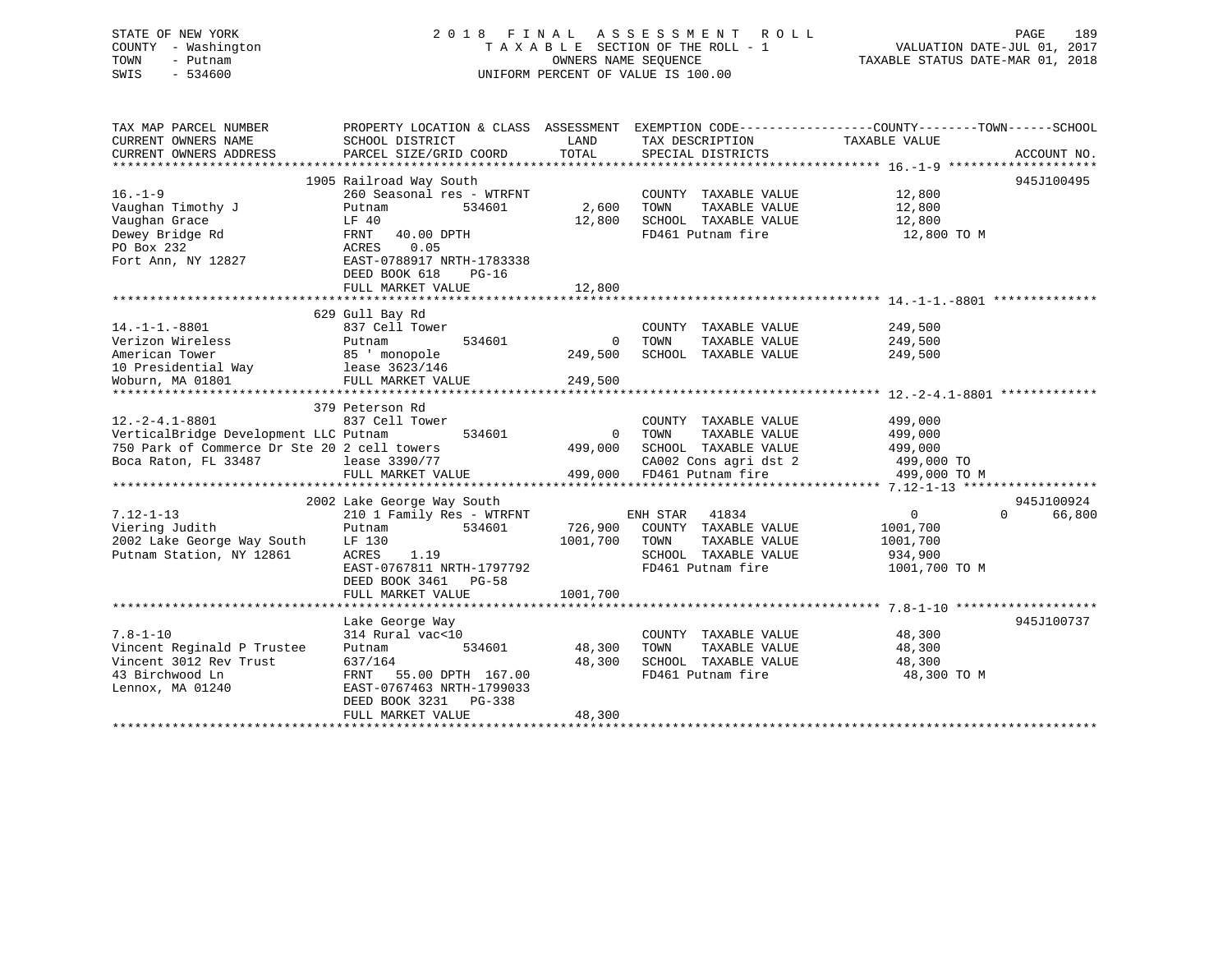# STATE OF NEW YORK 2 0 1 8 F I N A L A S S E S S M E N T R O L L PAGE 190 COUNTY - Washington T A X A B L E SECTION OF THE ROLL - 1 VALUATION DATE-JUL 01, 2017 TOWN - Putnam OWNERS NAME SEQUENCE TAXABLE STATUS DATE-MAR 01, 2018 SWIS - 534600 UNIFORM PERCENT OF VALUE IS 100.00

| TAX MAP PARCEL NUMBER              |                                                          |             | PROPERTY LOCATION & CLASS ASSESSMENT EXEMPTION CODE----------------COUNTY-------TOWN------SCHOOL |                  |                      |
|------------------------------------|----------------------------------------------------------|-------------|--------------------------------------------------------------------------------------------------|------------------|----------------------|
| CURRENT OWNERS NAME                | SCHOOL DISTRICT                                          | LAND        | TAX DESCRIPTION                                                                                  | TAXABLE VALUE    |                      |
| CURRENT OWNERS ADDRESS             | PARCEL SIZE/GRID COORD                                   | TOTAL       | SPECIAL DISTRICTS                                                                                |                  | ACCOUNT NO.          |
|                                    |                                                          |             |                                                                                                  |                  |                      |
|                                    | 1561 Mosswood Way                                        |             |                                                                                                  |                  | 945J100693           |
|                                    |                                                          |             |                                                                                                  |                  |                      |
| $7.8 - 1 - 12$                     | 280 Res Multiple                                         |             | COUNTY TAXABLE VALUE                                                                             | 380,000          |                      |
| Vincent Reginald P Trustee         |                                                          |             | TAXABLE VALUE<br>TOWN                                                                            | 380,000          |                      |
| Vincent 3012 Rev Trust             | Putnam 534601 171,300<br>747/331:637/164:410/102 380,000 |             | SCHOOL TAXABLE VALUE                                                                             | 380,000          |                      |
| 43 Birchwood Ln                    | FRNT 142.00 DPTH 190.00                                  |             | FD461 Putnam fire                                                                                | 380,000 TO M     |                      |
| Lennox, MA 01240                   | EAST-0767553 NRTH-1798879                                |             |                                                                                                  |                  |                      |
|                                    |                                                          |             |                                                                                                  |                  |                      |
|                                    | DEED BOOK 323 PG-338                                     |             |                                                                                                  |                  |                      |
|                                    | FULL MARKET VALUE                                        | 380,000     |                                                                                                  |                  |                      |
|                                    |                                                          |             |                                                                                                  |                  |                      |
|                                    | Lake George Way                                          |             |                                                                                                  |                  | 945J100909           |
| $7.12 - 1 - 23$                    | 312 Vac w/imprv - WTRFNT                                 |             | COUNTY TAXABLE VALUE                                                                             | 86,700           |                      |
| Vincent Reginald P Trustee         | 534601<br>Putnam                                         | 82,700 TOWN | TAXABLE VALUE                                                                                    | 86,700           |                      |
|                                    |                                                          |             |                                                                                                  |                  |                      |
| Vincent 3012 Rev Trust             | Dock: 505/734; 637/164                                   |             | 86,700 SCHOOL TAXABLE VALUE                                                                      | 86,700           |                      |
| 43 Birchwood Ln                    | LF 25                                                    |             | FD461 Putnam fire                                                                                | 86,700 TO M      |                      |
| Lennox, MA 01240                   | FRNT 27.00 DPTH 63.00                                    |             |                                                                                                  |                  |                      |
|                                    | EAST-0767491 NRTH-1798689                                |             |                                                                                                  |                  |                      |
|                                    | DEED BOOK 3231 PG-338                                    |             |                                                                                                  |                  |                      |
|                                    |                                                          | 86,700      |                                                                                                  |                  |                      |
|                                    | FULL MARKET VALUE                                        |             |                                                                                                  |                  |                      |
|                                    |                                                          |             |                                                                                                  |                  |                      |
|                                    | Schwerdtfeger Rd                                         |             |                                                                                                  |                  | 945J100694           |
| $4. - 1 - 23$                      | 314 Rural vac<10                                         |             | COUNTY TAXABLE VALUE                                                                             | 24,600           |                      |
| Viola John B Estate                | 534601<br>Putnam                                         | 24,600      | TOWN<br>TAXABLE VALUE                                                                            | 24,600           |                      |
| c/o John M. Viola                  | Lot                                                      | 24,600      | SCHOOL TAXABLE VALUE                                                                             | 24,600           |                      |
| 2071 Erma Dr                       | 559/108                                                  |             | FD461 Putnam fire                                                                                | 24,600 TO M      |                      |
|                                    |                                                          |             |                                                                                                  |                  |                      |
| East Meadow, NY 11554              | ACRES<br>9.60                                            |             |                                                                                                  |                  |                      |
|                                    | EAST-0770548 NRTH-1802349                                |             |                                                                                                  |                  |                      |
|                                    | DEED BOOK 394<br>PG-1193                                 |             |                                                                                                  |                  |                      |
|                                    | FULL MARKET VALUE                                        | 24,600      |                                                                                                  |                  |                      |
|                                    |                                                          |             |                                                                                                  |                  |                      |
|                                    | 2170 Black Point Rd                                      |             |                                                                                                  |                  | 945J100835           |
| $1.18 - 1 - 16$                    | 260 Seasonal res - WTRFNT                                |             | COUNTY TAXABLE VALUE                                                                             | 653,300          |                      |
|                                    |                                                          |             |                                                                                                  |                  |                      |
| Vu Helen                           | Putnam<br>534601                                         | 563,400     |                                                                                                  |                  |                      |
|                                    | 118' Lf                                                  | 653,300     |                                                                                                  |                  |                      |
| Ng Bernard<br>18 Great View Ter    | ACRES 1.10 BANK 999                                      |             | TOWN TAXABLE VALUE 653,300<br>SCHOOL TAXABLE VALUE 653,300 UNC                                   |                  |                      |
| Voorheesville, NY 12186            | EAST-0771403 NRTH-1810109                                |             | FD461 Putnam fire                                                                                | 653,300 TO M     |                      |
|                                    | DEED BOOK 3596 PG-53                                     |             |                                                                                                  |                  |                      |
|                                    |                                                          | 653,300     |                                                                                                  |                  |                      |
|                                    | FULL MARKET VALUE                                        |             |                                                                                                  |                  |                      |
|                                    |                                                          |             |                                                                                                  |                  |                      |
|                                    | 2198 Black Point Rd                                      |             |                                                                                                  |                  | 945J100001           |
| $1.18 - 1 - 21$                    | 210 1 Family Res - WTRFNT                                |             | VET COM CT 41131                                                                                 | 55,000<br>20,000 | $\bigcirc$           |
| Wagoner Stephanie A Trustee Putnam |                                                          |             | 534601 482,809 ENH STAR 41834                                                                    | $\overline{0}$   | $\bigcirc$<br>66,800 |
| 2198 Black Point Rd                | LF 151                                                   |             | 712,609 COUNTY TAXABLE VALUE                                                                     | 657,609          |                      |
| Ticonderoga, NY 12883              | FRNT 135.00 DPTH 261.00                                  |             | TAXABLE VALUE<br>TOWN                                                                            | 692,609          |                      |
|                                    |                                                          |             |                                                                                                  |                  |                      |
|                                    | EAST-0770950 NRTH-1809736                                |             | SCHOOL TAXABLE VALUE                                                                             | 645,809          |                      |
|                                    | DEED BOOK 910<br>PG-290                                  |             | BP461 Black Pt Sewer Dist                                                                        | $.00$ UN C       |                      |
|                                    | FULL MARKET VALUE                                        |             | 712,609 FD461 Putnam fire                                                                        | 712,609 TO M     |                      |
|                                    |                                                          |             |                                                                                                  |                  |                      |
|                                    |                                                          |             |                                                                                                  |                  |                      |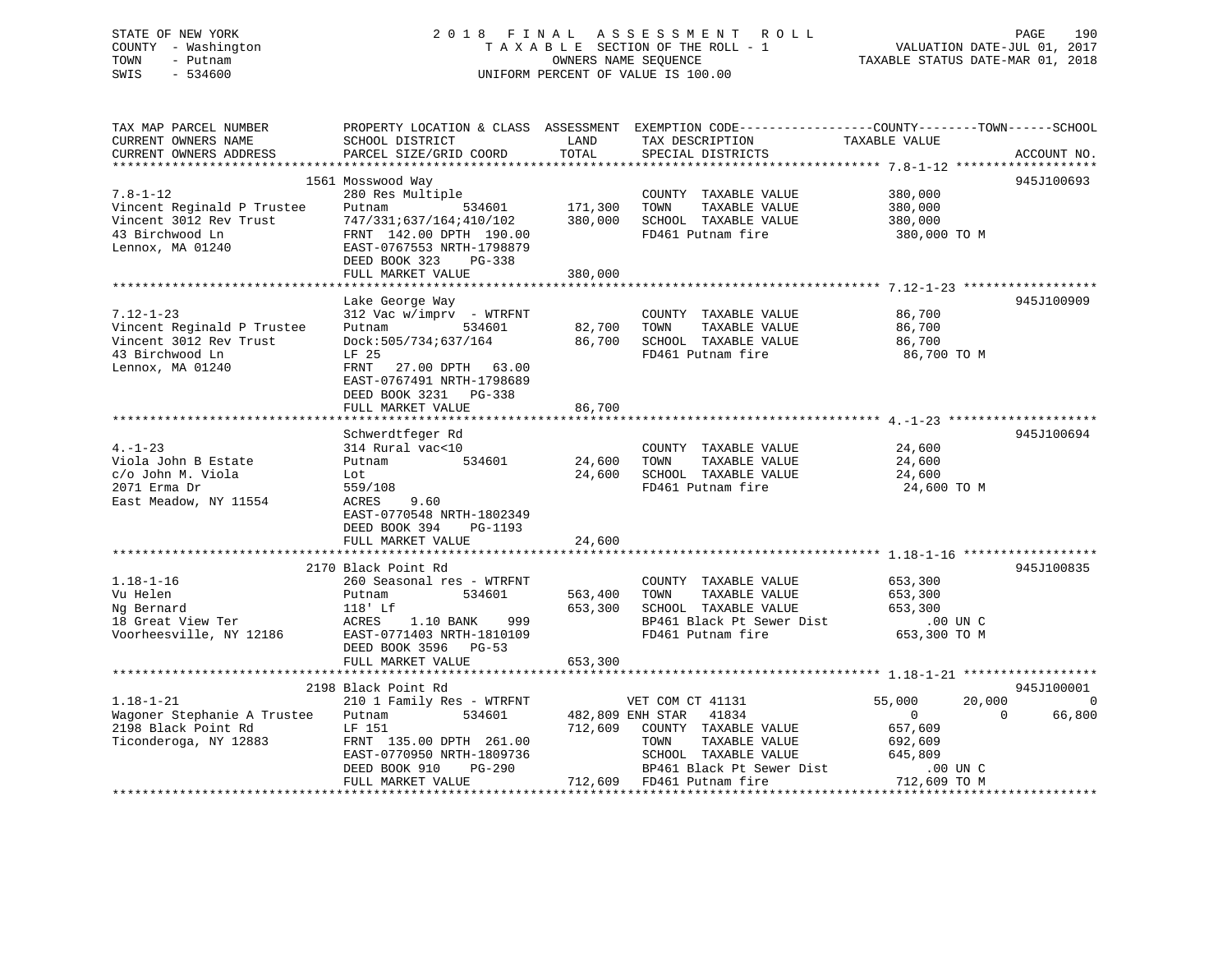| STATE OF NEW YORK<br>COUNTY - Washington<br>TOWN<br>- Putnam<br>$-534600$<br>SWIS | 2018 FINAL ASSESSMENT ROLL<br>TAXABLE SECTION OF THE ROLL - 1<br>OWNERS NAME SEQUENCE<br>UNIFORM PERCENT OF VALUE IS 100.00 |         |                                                                                                  | VALUATION DATE-JUL 01, 2017<br>TAXABLE STATUS DATE-MAR 01, 2018 | PAGE<br>191 |
|-----------------------------------------------------------------------------------|-----------------------------------------------------------------------------------------------------------------------------|---------|--------------------------------------------------------------------------------------------------|-----------------------------------------------------------------|-------------|
| TAX MAP PARCEL NUMBER                                                             |                                                                                                                             |         | PROPERTY LOCATION & CLASS ASSESSMENT EXEMPTION CODE----------------COUNTY-------TOWN------SCHOOL |                                                                 |             |
| CURRENT OWNERS NAME                                                               | SCHOOL DISTRICT                                                                                                             | LAND    | TAX DESCRIPTION                                                                                  | TAXABLE VALUE                                                   |             |
| CURRENT OWNERS ADDRESS                                                            | PARCEL SIZE/GRID COORD                                                                                                      | TOTAL   | SPECIAL DISTRICTS                                                                                |                                                                 | ACCOUNT NO. |
|                                                                                   | 33 Ferry Way South                                                                                                          |         |                                                                                                  |                                                                 | 945J100281  |
| $2. - 1 - 16$                                                                     | 260 Seasonal res - WTRFNT                                                                                                   |         | COUNTY TAXABLE VALUE                                                                             | 34,300                                                          |             |
| Waldner Rachelle                                                                  | Putnam<br>534601                                                                                                            | 6,300   | TOWN<br>TAXABLE VALUE                                                                            | 34,300                                                          |             |
| 15 Kirby Ln                                                                       | 61' Lf                                                                                                                      | 34,300  | SCHOOL TAXABLE VALUE                                                                             | 34,300                                                          |             |
| Ronhonkoma, NY 11779-2102                                                         | FRNT<br>61.00 DPTH 100.00                                                                                                   |         | FD461 Putnam fire                                                                                | 34,300 TO M                                                     |             |
|                                                                                   | EAST-0788303 NRTH-1810369                                                                                                   |         |                                                                                                  |                                                                 |             |
|                                                                                   | DEED BOOK 873<br>$PG-4$                                                                                                     |         |                                                                                                  |                                                                 |             |
|                                                                                   | FULL MARKET VALUE                                                                                                           | 34,300  |                                                                                                  |                                                                 |             |
|                                                                                   |                                                                                                                             |         |                                                                                                  |                                                                 |             |
|                                                                                   | Black Point Rd                                                                                                              |         |                                                                                                  |                                                                 |             |
| $1. - 1 - 14$                                                                     | 314 Rural vac<10                                                                                                            |         | COUNTY TAXABLE VALUE                                                                             | 2,500                                                           |             |
| Walker Edward A                                                                   | 534601<br>Putnam                                                                                                            | 2,500   | TAXABLE VALUE<br>TOWN                                                                            | 2,500                                                           |             |
| Walker Judith G<br>PO Box 206                                                     | FRNT 120.00 DPTH 120.00<br>EAST-0774305 NRTH-1812955                                                                        | 2,500   | SCHOOL TAXABLE VALUE<br>BP461 Black Pt Sewer Dist                                                | 2,500<br>.00 UN C                                               |             |
| Ticonderoga, NY 12883                                                             | DEED BOOK 2565 PG-180                                                                                                       |         | FD461 Putnam fire                                                                                | 2,500 TO M                                                      |             |
|                                                                                   | FULL MARKET VALUE                                                                                                           | 2,500   |                                                                                                  |                                                                 |             |
|                                                                                   |                                                                                                                             |         |                                                                                                  |                                                                 |             |
|                                                                                   | 6007 Donat Turnpike Way                                                                                                     |         |                                                                                                  |                                                                 | 945J100521  |
| $12. - 1 - 4$                                                                     | 314 Rural vac<10                                                                                                            |         | COUNTY TAXABLE VALUE                                                                             | 80,000                                                          |             |
| Walker Katherine A                                                                | Putnam<br>534601                                                                                                            | 80,000  | TAXABLE VALUE<br>TOWN                                                                            | 80,000                                                          |             |
| Walker Matthew T                                                                  | Lot 18                                                                                                                      | 80,000  | SCHOOL TAXABLE VALUE                                                                             | 80,000                                                          |             |
| 21 Fieldstone Dr                                                                  | 3014/133;3374/312                                                                                                           |         | FD461 Putnam fire                                                                                | 80,000 TO M                                                     |             |
| Long Valley, NJ 07853                                                             | FRNT 172.00 DPTH 150.00                                                                                                     |         |                                                                                                  |                                                                 |             |
|                                                                                   | EAST-0767858 NRTH-1791763                                                                                                   |         |                                                                                                  |                                                                 |             |
|                                                                                   | DEED BOOK 3374 PG-312                                                                                                       |         |                                                                                                  |                                                                 |             |
|                                                                                   | FULL MARKET VALUE                                                                                                           | 80,000  |                                                                                                  |                                                                 |             |
|                                                                                   |                                                                                                                             |         |                                                                                                  |                                                                 |             |
| $11.8 - 5 - 10$                                                                   | 6506 Royal Anchorage Way                                                                                                    |         |                                                                                                  |                                                                 | 945J101010  |
| Walsh Larry                                                                       | 210 1 Family Res<br>534601<br>Putnam                                                                                        | 94,700  | COUNTY TAXABLE VALUE<br>TOWN<br>TAXABLE VALUE                                                    | 445,000<br>445,000                                              |             |
| Walsh Lois                                                                        | LR's; Lot 18                                                                                                                | 445,000 | SCHOOL TAXABLE VALUE                                                                             | 445,000                                                         |             |
| 21 Apple Rd                                                                       |                                                                                                                             |         | FD461 Putnam fire                                                                                | 445,000 TO M                                                    |             |
| West Sand Lake, NY 12196                                                          | $12.-5-10$                                                                                                                  |         |                                                                                                  |                                                                 |             |
|                                                                                   | FRNT 93.00 DPTH 115.00                                                                                                      |         |                                                                                                  |                                                                 |             |
|                                                                                   | EAST-0766842 NRTH-1792362                                                                                                   |         |                                                                                                  |                                                                 |             |
|                                                                                   | DEED BOOK 519<br>PG-296                                                                                                     |         |                                                                                                  |                                                                 |             |
|                                                                                   | FULL MARKET VALUE                                                                                                           | 445,000 |                                                                                                  |                                                                 |             |
|                                                                                   |                                                                                                                             |         |                                                                                                  |                                                                 |             |
|                                                                                   | Crow Point Way                                                                                                              |         |                                                                                                  |                                                                 | 945J101025  |
| $11 \t20 - 1 - 21$                                                                | $314$ Rural $var10 - MTR$ FNT                                                                                               |         | COUNTY TAXARLE VALUE                                                                             | 30 000                                                          |             |

|                      | FULL MARKET VALUE         | 445,000          |      |                      |             |
|----------------------|---------------------------|------------------|------|----------------------|-------------|
|                      |                           |                  |      |                      |             |
|                      | Crow Point Way            |                  |      |                      |             |
| $11.20 - 1 - 3.1$    | 314 Rural vac<10 - WTRFNT |                  |      | COUNTY TAXABLE VALUE | 30,000      |
| Walton Lisa          | Putnam                    | 534601<br>30,000 | TOWN | TAXABLE VALUE        | 30,000      |
| 5 Grouse Cir         | Lf 80                     | 30,000           |      | SCHOOL TAXABLE VALUE | 30,000      |
| Oueensbury, NY 12804 | 80.00 DPTH 110.00<br>FRNT |                  |      | FD461 Putnam fire    | 30,000 TO M |
|                      | EAST-0765959 NRTH-1787375 |                  |      |                      |             |
|                      | DEED BOOK 3882 PG-265     |                  |      |                      |             |
|                      | הדוד גזז ההתערו גוא דדוה  | 20 DOO           |      |                      |             |

FULL MARKET VALUE 30,000 \*\*\*\*\*\*\*\*\*\*\*\*\*\*\*\*\*\*\*\*\*\*\*\*\*\*\*\*\*\*\*\*\*\*\*\*\*\*\*\*\*\*\*\*\*\*\*\*\*\*\*\*\*\*\*\*\*\*\*\*\*\*\*\*\*\*\*\*\*\*\*\*\*\*\*\*\*\*\*\*\*\*\*\*\*\*\*\*\*\*\*\*\*\*\*\*\*\*\*\*\*\*\*\*\*\*\*\*\*\*\*\*\*\*\*\*\*\*\*\*\*\*\*\*\*\*\*\*\*\*\*\*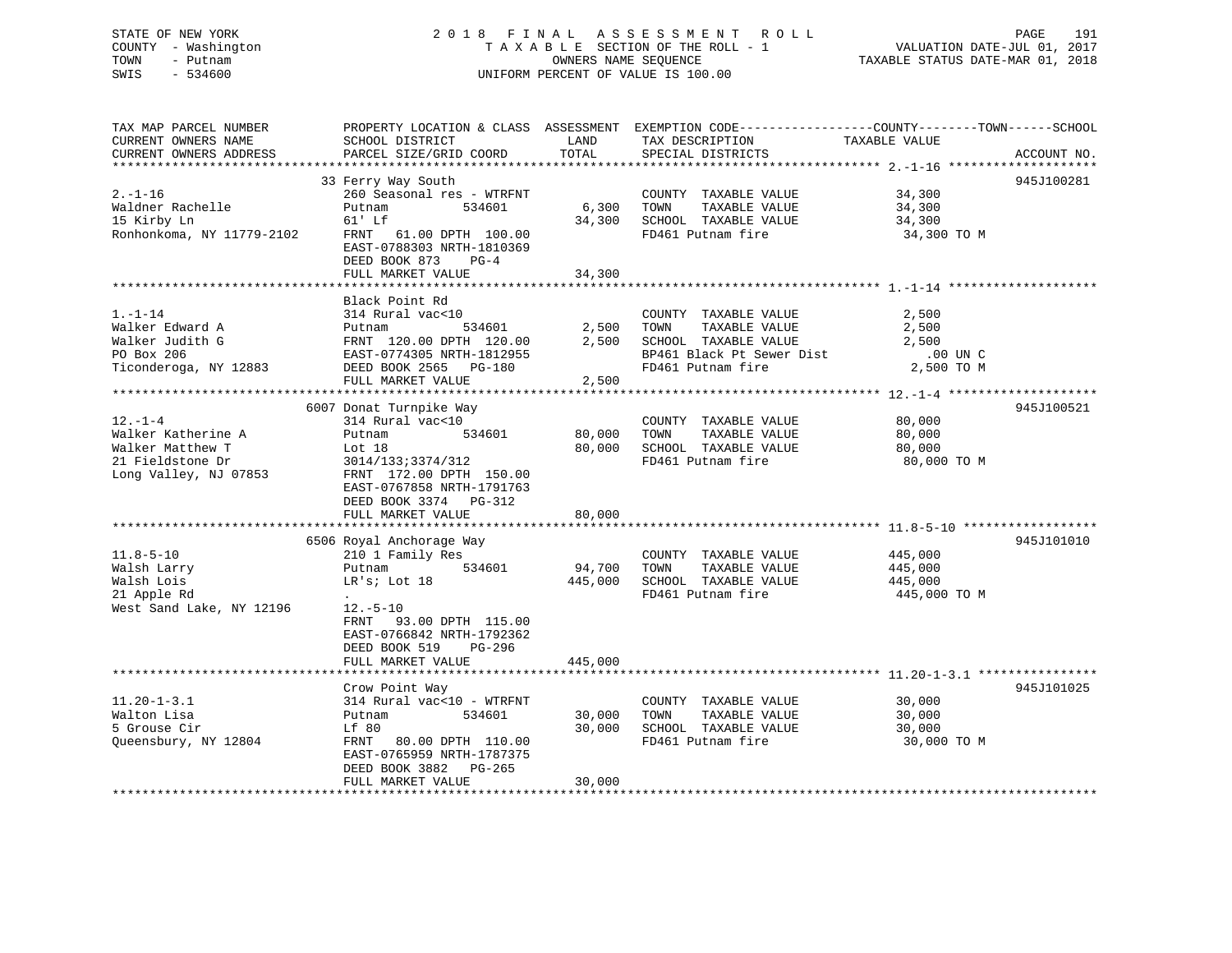| STATE OF NEW YORK<br>2018 FINAL ASSESSMENT ROLL<br>TAXABLE SECTION OF THE ROLL - 1<br>COUNTY - Washington<br>VALUATION DATE-JUL 01, 2017<br>TOWN<br>- Putnam<br>OWNERS NAME SEQUENCE<br>TAXABLE STATUS DATE-MAR 01, 2018<br>$-534600$<br>UNIFORM PERCENT OF VALUE IS 100.00<br>SWIS | PAGE<br>192                         |
|-------------------------------------------------------------------------------------------------------------------------------------------------------------------------------------------------------------------------------------------------------------------------------------|-------------------------------------|
| PROPERTY LOCATION & CLASS ASSESSMENT EXEMPTION CODE---------------COUNTY-------TOWN-----SCHOOL<br>TAX MAP PARCEL NUMBER<br>CURRENT OWNERS NAME<br>SCHOOL DISTRICT<br>LAND<br>TAX DESCRIPTION<br>TAXABLE VALUE                                                                       |                                     |
| CURRENT OWNERS ADDRESS<br>PARCEL SIZE/GRID COORD<br>TOTAL<br>SPECIAL DISTRICTS                                                                                                                                                                                                      | ACCOUNT NO.                         |
|                                                                                                                                                                                                                                                                                     |                                     |
| 4515 Crow Point Way                                                                                                                                                                                                                                                                 | 945J100702                          |
| $11.20 - 1 - 3$<br>260 Seasonal res - WTRFNT<br>COUNTY TAXABLE VALUE<br>423,043<br>Putnam<br>534601<br>TAXABLE VALUE                                                                                                                                                                |                                     |
| Walton Thomas III<br>363,143<br>423,043<br>TOWN<br>423,043 SCHOOL TAXABLE VALUE<br>5 Grouse Cir<br>423,043                                                                                                                                                                          |                                     |
| Lot 7 & 8 H<br>Queensbury, NY 12804<br>LF 150<br>FD461 Putnam fire<br>423,043 TO M                                                                                                                                                                                                  |                                     |
| FRNT 150.00 DPTH 115.00                                                                                                                                                                                                                                                             |                                     |
| EAST-0765891 NRTH-1787321                                                                                                                                                                                                                                                           |                                     |
| DEED BOOK 3879 PG-174                                                                                                                                                                                                                                                               |                                     |
| FULL MARKET VALUE<br>423,043                                                                                                                                                                                                                                                        |                                     |
|                                                                                                                                                                                                                                                                                     |                                     |
| Schwerdtfeger Rd                                                                                                                                                                                                                                                                    | 945J100975                          |
| $4. -1 - 31.1$<br>322 Rural vac>10<br>133,700<br>COUNTY TAXABLE VALUE                                                                                                                                                                                                               |                                     |
| Walton Thomas M<br>534601<br>TAXABLE VALUE<br>Putnam<br>133,700<br>133,700<br>TOWN                                                                                                                                                                                                  |                                     |
| 3054 State Route 4<br>SCHOOL TAXABLE VALUE<br>V Land<br>133,700<br>133,700                                                                                                                                                                                                          |                                     |
| FD461 Putnam fire<br>Hudson Falls, NY 12839<br>ACRES 123.30<br>133,700 TO M                                                                                                                                                                                                         |                                     |
| EAST-0769242 NRTH-1802810                                                                                                                                                                                                                                                           |                                     |
| DEED BOOK 581<br>PG-234                                                                                                                                                                                                                                                             |                                     |
| FULL MARKET VALUE<br>133,700                                                                                                                                                                                                                                                        |                                     |
|                                                                                                                                                                                                                                                                                     |                                     |
| 4315 Link Way<br>$11.20 - 4 - 27$                                                                                                                                                                                                                                                   | 945J100416<br>$\Omega$ and $\Omega$ |
| 260 Seasonal res - WTRFNT<br>BAS STAR 41854<br>$\overline{0}$<br>Walton Thomas M<br>Putnam<br>229,500 COUNTY TAXABLE VALUE<br>534601<br>352,400                                                                                                                                     | 30,000                              |
| 3054 State Route 4<br>LF 50<br>352,400<br>TAXABLE VALUE<br>TOWN<br>352,400                                                                                                                                                                                                          |                                     |
| Hudson Falls, NY 12839<br>SCHOOL TAXABLE VALUE<br>FRNT<br>40.00 DPTH 103.00<br>322,400                                                                                                                                                                                              |                                     |
| FD461 Putnam fire<br>EAST-0767008 NRTH-1786280<br>352,400 TO M                                                                                                                                                                                                                      |                                     |
| DEED BOOK 581<br>PG-231                                                                                                                                                                                                                                                             |                                     |
| FULL MARKET VALUE<br>352,400                                                                                                                                                                                                                                                        |                                     |
|                                                                                                                                                                                                                                                                                     |                                     |
| 2013 Mill Bay                                                                                                                                                                                                                                                                       | 945J100494                          |
| $13 - 3 - 14$<br>260 Seasonal res - WTRFNT<br>COUNTY TAXABLE VALUE<br>56,300                                                                                                                                                                                                        |                                     |
| Ward Walter E<br>534601<br>5,600<br>TOWN<br>TAXABLE VALUE<br>56,300<br>Putnam                                                                                                                                                                                                       |                                     |
| Ward Denise A<br>FRNT 75.00 DPTH 147.00<br>56,300<br>SCHOOL TAXABLE VALUE<br>56,300                                                                                                                                                                                                 |                                     |
| EAST-0789516 NRTH-1790491<br>FD461 Putnam fire<br>56,300 TO M<br>10 Magee Dr                                                                                                                                                                                                        |                                     |
| Glenmont, NY 12077<br>DEED BOOK 1890 PG-336                                                                                                                                                                                                                                         |                                     |
| FULL MARKET VALUE<br>56,300                                                                                                                                                                                                                                                         |                                     |
|                                                                                                                                                                                                                                                                                     |                                     |
|                                                                                                                                                                                                                                                                                     |                                     |
| Clemons Ln                                                                                                                                                                                                                                                                          | 945J100705                          |
| $9. - 1 - 38$<br>314 Rural vac<10<br>600<br>COUNTY TAXABLE VALUE                                                                                                                                                                                                                    |                                     |
| Warnken Wilfred<br>Putnam<br>534601<br>TAXABLE VALUE<br>600<br>600<br>TOWN                                                                                                                                                                                                          |                                     |
| 1000 River Reach Dr #211<br>FRNT 41.00 DPTH 116.00<br>600<br>SCHOOL TAXABLE VALUE<br>600                                                                                                                                                                                            |                                     |
| EAST-0779957 NRTH-1798278<br>FD461 Putnam fire<br>Ft Lauderdale Fla, 33315<br>600 TO M<br>DEED BOOK 417<br>$PG-225$                                                                                                                                                                 |                                     |

\*\*\*\*\*\*\*\*\*\*\*\*\*\*\*\*\*\*\*\*\*\*\*\*\*\*\*\*\*\*\*\*\*\*\*\*\*\*\*\*\*\*\*\*\*\*\*\*\*\*\*\*\*\*\*\*\*\*\*\*\*\*\*\*\*\*\*\*\*\*\*\*\*\*\*\*\*\*\*\*\*\*\*\*\*\*\*\*\*\*\*\*\*\*\*\*\*\*\*\*\*\*\*\*\*\*\*\*\*\*\*\*\*\*\*\*\*\*\*\*\*\*\*\*\*\*\*\*\*\*\*\*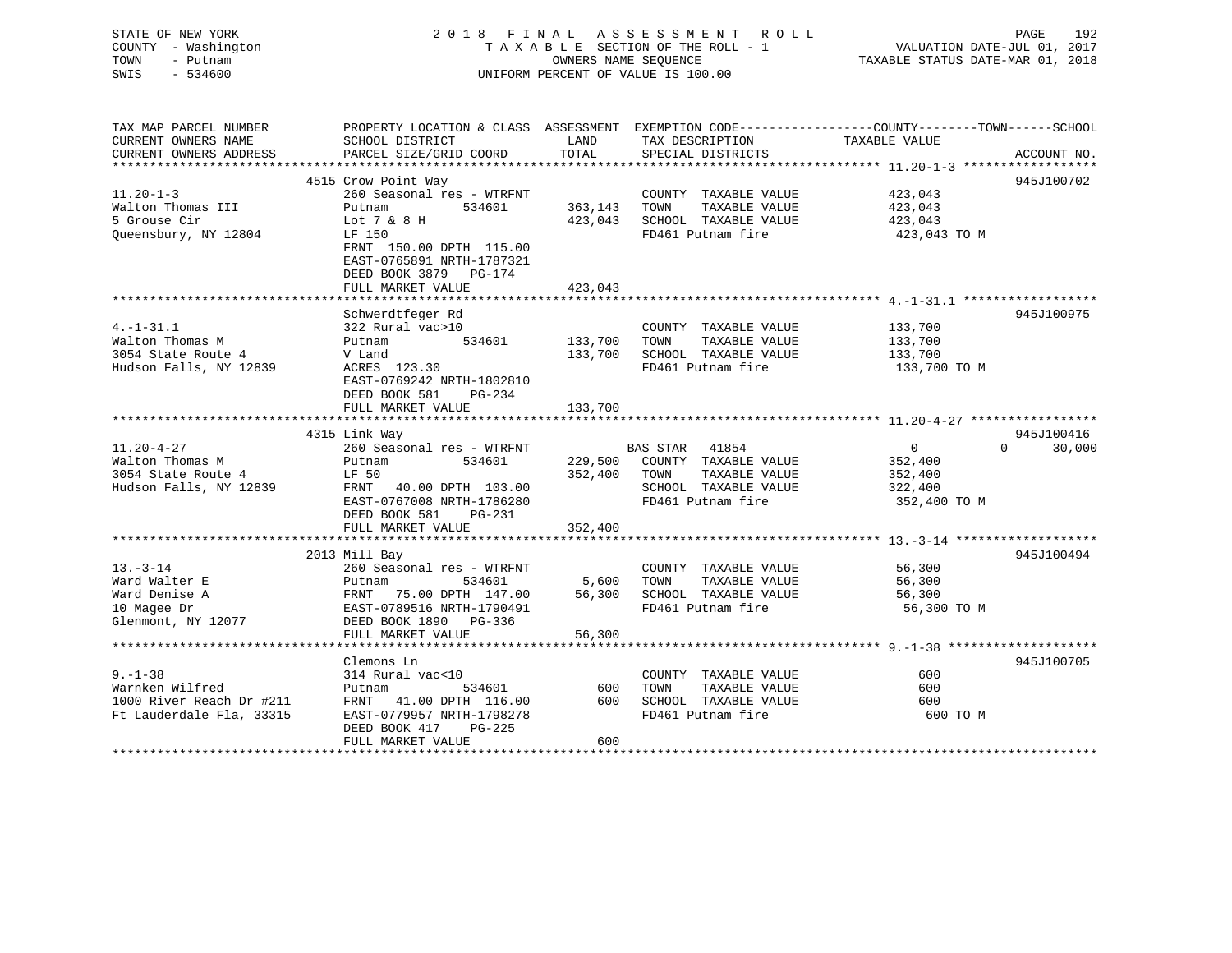# STATE OF NEW YORK 2 0 1 8 F I N A L A S S E S S M E N T R O L L PAGE 193 COUNTY - Washington T A X A B L E SECTION OF THE ROLL - 1 VALUATION DATE-JUL 01, 2017 TOWN - Putnam **CONNERS NAME SEQUENCE** TAXABLE STATUS DATE-MAR 01, 2018 SWIS - 534600 UNIFORM PERCENT OF VALUE IS 100.00

| TAX MAP PARCEL NUMBER    |                           |         | PROPERTY LOCATION & CLASS ASSESSMENT EXEMPTION CODE---------------COUNTY-------TOWN-----SCHOOL |               |             |
|--------------------------|---------------------------|---------|------------------------------------------------------------------------------------------------|---------------|-------------|
| CURRENT OWNERS NAME      | SCHOOL DISTRICT           | LAND    | TAX DESCRIPTION                                                                                | TAXABLE VALUE |             |
| CURRENT OWNERS ADDRESS   | PARCEL SIZE/GRID COORD    | TOTAL   | SPECIAL DISTRICTS                                                                              |               | ACCOUNT NO. |
|                          |                           |         |                                                                                                |               |             |
|                          | 2206 Black Point Rd       |         |                                                                                                |               | 945J100716  |
| $1.18 - 1 - 23$          | 210 1 Family Res - WTRFNT |         | COUNTY TAXABLE VALUE                                                                           | 647,800       |             |
| Way Michael/augustus     | 534601<br>Putnam          | 481,600 | TOWN<br>TAXABLE VALUE                                                                          | 647,800       |             |
| Way Shirl                | LF 93                     | 647,800 | SCHOOL TAXABLE VALUE                                                                           | 647,800       |             |
| 128 Mandel Dr            | FRNT 68.00 DPTH 220.00    |         | BP461 Black Pt Sewer Dist                                                                      | .00 UN C      |             |
| Southington, CT 06489    | EAST-0770748 NRTH-1809597 |         | FD461 Putnam fire                                                                              | 647,800 TO M  |             |
|                          | DEED BOOK 601<br>$PG-50$  |         |                                                                                                |               |             |
|                          |                           | 647,800 |                                                                                                |               |             |
|                          | FULL MARKET VALUE         |         |                                                                                                |               |             |
|                          |                           |         |                                                                                                |               |             |
|                          | 61 Mott Ln                |         |                                                                                                |               |             |
| $4. -1 - 14.2$           | 312 Vac w/imprv           |         | COUNTY TAXABLE VALUE                                                                           | 97,300        |             |
| Webb Eric J              | 534601<br>Putnam          | 73,100  | TOWN<br>TAXABLE VALUE                                                                          | 97,300        |             |
| Webb Margaret            | Sub Lot 3                 | 97,300  | SCHOOL TAXABLE VALUE                                                                           | 97,300        |             |
| 25 Locke Rd              | ACRES 48.14               |         | FD461 Putnam fire                                                                              | 97,300 TO M   |             |
| West Sand Lake, NY 12196 | EAST-0774339 NRTH-1801687 |         |                                                                                                |               |             |
|                          | DEED BOOK 3034 PG-114     |         |                                                                                                |               |             |
|                          | FULL MARKET VALUE         | 97,300  |                                                                                                |               |             |
|                          |                           |         |                                                                                                |               |             |
|                          | 100 Old Garbis Way        |         |                                                                                                |               | 945J100435  |
| $13 - 3 - 3$             | 260 Seasonal res - WTRFNT |         | COUNTY TAXABLE VALUE                                                                           | 27,600        |             |
| Weinman Richard J        | 534601<br>Putnam          | 16,900  | TOWN<br>TAXABLE VALUE                                                                          | 27,600        |             |
| 6135 State Farm Rd       | Deeded ROW                | 27,600  | SCHOOL TAXABLE VALUE                                                                           | 27,600        |             |
| Guilderland, NY 12084    | FRNT 150.00 DPTH 200.00   |         | FD461 Putnam fire                                                                              | 27,600 TO M   |             |
|                          | EAST-0790807 NRTH-1793866 |         |                                                                                                |               |             |
|                          | DEED BOOK 896<br>PG-164   |         |                                                                                                |               |             |
|                          | FULL MARKET VALUE         | 27,600  |                                                                                                |               |             |
|                          |                           |         |                                                                                                |               |             |
|                          | 4373 Link Way             |         |                                                                                                |               | 945J100597  |
| $11.20 - 4 - 7$          | 210 1 Family Res - WTRFNT |         | COUNTY TAXABLE VALUE                                                                           | 738,900       |             |
| Westley John             | 534601<br>Putnam          | 525,500 | TAXABLE VALUE<br>TOWN                                                                          | 738,900       |             |
| Westley Joan             | LF 100                    | 738,900 | SCHOOL TAXABLE VALUE                                                                           | 738,900       |             |
| 4530 Lowell St NW        | FRNT 145.00 DPTH 157.00   |         | FD461 Putnam fire                                                                              | 738,900 TO M  |             |
| Washington, DC 20016     | EAST-0766380 NRTH-1787222 |         |                                                                                                |               |             |
|                          | DEED BOOK 920<br>$PG-83$  |         |                                                                                                |               |             |
|                          |                           | 738,900 |                                                                                                |               |             |
|                          | FULL MARKET VALUE         |         |                                                                                                |               |             |
|                          | 2162 Black Point Rd       |         |                                                                                                |               | 945J100721  |
|                          |                           |         |                                                                                                |               |             |
| $1.18 - 1 - 14$          | 260 Seasonal res - WTRFNT |         | COUNTY TAXABLE VALUE                                                                           | 467,700       |             |
| Wheater Charles          | 534601<br>Putnam          | 411,100 | TAXABLE VALUE<br>TOWN                                                                          | 467,700       |             |
| Hulse Mary L             | 75' Lf: 2788/265          | 467,700 | SCHOOL TAXABLE VALUE                                                                           | 467,700       |             |
| 601 W Highland Rd        | FRNT 60.00 DPTH 330.00    |         | BP461 Black Pt Sewer Dist                                                                      | .00 UN C      |             |
| Northfield, OH 44067     | EAST-0771541 NRTH-1810249 |         | FD461 Putnam fire                                                                              | 467,700 TO M  |             |
|                          | DEED BOOK 495<br>PG-935   |         |                                                                                                |               |             |
|                          | FULL MARKET VALUE         | 467,700 |                                                                                                |               |             |
|                          |                           |         |                                                                                                |               |             |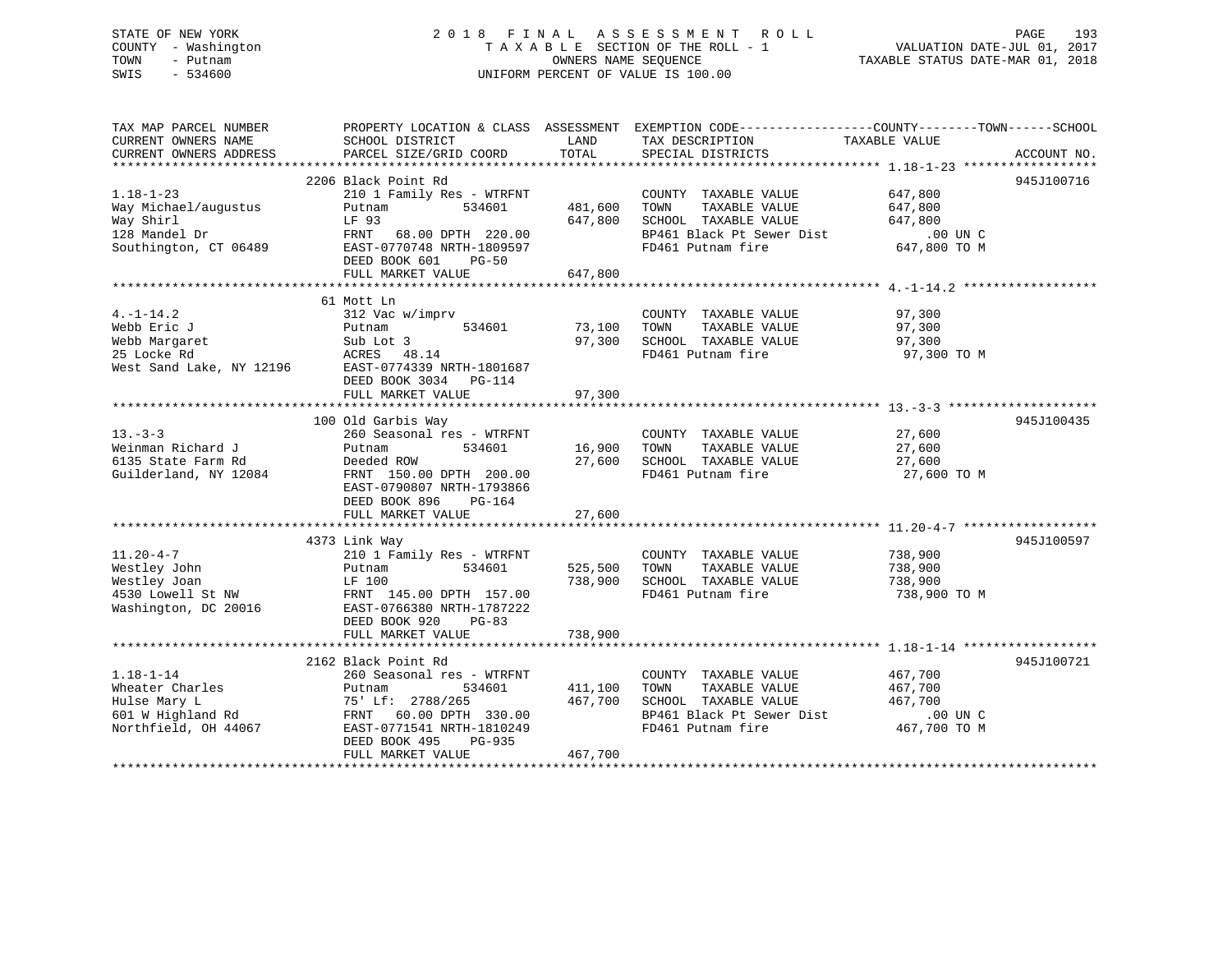| STATE OF NEW YORK<br>COUNTY - Washington<br>TOWN<br>- Putnam<br>$-534600$<br>SWIS                                                           | 2018<br>FINAL                                                                                                                                                                                                     |               | A S S E S S M E N T<br>R O L L<br>TAXABLE SECTION OF THE ROLL - 1<br>OWNERS NAME SEQUENCE<br>UNIFORM PERCENT OF VALUE IS 100.00                                                                                                                            | VALUATION DATE-JUL 01, 2017<br>TAXABLE STATUS DATE-MAR 01, 2018                                                                                               | PAGE<br>194                                                                                                              |
|---------------------------------------------------------------------------------------------------------------------------------------------|-------------------------------------------------------------------------------------------------------------------------------------------------------------------------------------------------------------------|---------------|------------------------------------------------------------------------------------------------------------------------------------------------------------------------------------------------------------------------------------------------------------|---------------------------------------------------------------------------------------------------------------------------------------------------------------|--------------------------------------------------------------------------------------------------------------------------|
| TAX MAP PARCEL NUMBER<br>CURRENT OWNERS NAME<br>CURRENT OWNERS ADDRESS                                                                      | SCHOOL DISTRICT<br>PARCEL SIZE/GRID COORD                                                                                                                                                                         | LAND<br>TOTAL | PROPERTY LOCATION & CLASS ASSESSMENT EXEMPTION CODE---------------COUNTY-------TOWN-----SCHOOL<br>TAX DESCRIPTION<br>SPECIAL DISTRICTS                                                                                                                     | TAXABLE VALUE                                                                                                                                                 | ACCOUNT NO.                                                                                                              |
|                                                                                                                                             |                                                                                                                                                                                                                   |               |                                                                                                                                                                                                                                                            |                                                                                                                                                               |                                                                                                                          |
|                                                                                                                                             | 2155 Black Point Rd                                                                                                                                                                                               |               |                                                                                                                                                                                                                                                            |                                                                                                                                                               | 945J100723                                                                                                               |
| $1.18 - 1 - 13.2$<br>Wheater Donald L<br>564 Buckhill Rd West<br>Hinesburg, VT 05461                                                        | 280 Res Multiple - WTRFNT<br>Putnam<br>534601<br>LF 63'<br>2223/211 esmt<br>FRNT<br>60.00 DPTH 310.00<br>EAST-0771712 NRTH-1810328                                                                                | 397,300       | COUNTY TAXABLE VALUE<br>TOWN<br>TAXABLE VALUE<br>510,500 SCHOOL TAXABLE VALUE<br>BP461 Black Pt Sewer Dist<br>FD461 Putnam fire                                                                                                                            | 510,500<br>510,500<br>510,500<br>$.00$ UN C<br>510,500 TO M                                                                                                   |                                                                                                                          |
|                                                                                                                                             | DEED BOOK 481<br>PG-923                                                                                                                                                                                           |               |                                                                                                                                                                                                                                                            |                                                                                                                                                               |                                                                                                                          |
|                                                                                                                                             | FULL MARKET VALUE                                                                                                                                                                                                 | 510,500       |                                                                                                                                                                                                                                                            |                                                                                                                                                               |                                                                                                                          |
|                                                                                                                                             | 413 Liddle-Harris Rd                                                                                                                                                                                              |               |                                                                                                                                                                                                                                                            |                                                                                                                                                               | 945J100887                                                                                                               |
| $8. - 2 - 20.2$<br>White David<br>White Bonnie<br>413 Liddle-Harris Rd<br>Putnam Station, NY 12861<br>$1. - 1 - 9.1$<br>White Richard A Jr. | 210 1 Family Res<br>534601<br>Putnam<br>Row 731/268<br>ACRES<br>8.70 BANK 997<br>EAST-0774257 NRTH-1794550<br>DEED BOOK 2196 PG-57<br>FULL MARKET VALUE<br>Black Point Rd<br>311 Res vac land<br>Putnam<br>534601 | 153,100 TOWN  | VET COM C 41132<br>33,700 VET COM T 41133<br>153,100 VET DIS C 41142<br>VET DIS T 41143<br>BAS STAR<br>41854<br>COUNTY TAXABLE VALUE<br>TAXABLE VALUE<br>SCHOOL TAXABLE VALUE<br>FD461 Putnam fire<br>COUNTY TAXABLE VALUE<br>25,000 TOWN<br>TAXABLE VALUE | 38,275<br>20,000<br>$\overline{0}$<br>38,275<br>$\overline{0}$<br>38,275<br>$\overline{0}$<br>76,550<br>94,825<br>123,100<br>153,100 TO M<br>25,000<br>25,000 | $\Omega$<br>$\overline{0}$<br>$\overline{0}$<br>$\overline{0}$<br>$\overline{0}$<br>$\overline{0}$<br>30,000<br>$\Omega$ |
| Black Point Rd<br>PO Box 106<br>Ticonderoga, NY 12883                                                                                       | subd. lot no. 1<br>FRNT 130.00 DPTH 130.00<br>0.39<br>ACRES<br>EAST-0772858 NRTH-1811211<br>DEED BOOK 3868 PG-233<br>FULL MARKET VALUE                                                                            | 25,000        | 25,000 SCHOOL TAXABLE VALUE<br>BP461 Black Pt Sewer Dist<br>FD461 Putnam fire<br>TE533 Trans exmt repay-flg                                                                                                                                                | 25,000<br>.00 UN C<br>25,000 TO M<br>$.00$ MT                                                                                                                 |                                                                                                                          |
|                                                                                                                                             |                                                                                                                                                                                                                   |               |                                                                                                                                                                                                                                                            |                                                                                                                                                               |                                                                                                                          |
| $17. - 1 - 1.1$<br>White Sheila D<br>34 Gramercy Park<br>New York, NY 10003                                                                 | Harris Tr/lake George<br>314 Rural vac<10 - WTRFNT<br>Putnam<br>534601<br>Clark Hollow Bay;Sub Lot<br>LF 2530<br>ACRES<br>59.60<br>EAST-0763884 NRTH-1775973<br>DEED BOOK 801<br>$PG-254$                         | 1393,800      | COUNTY TAXABLE VALUE<br>TOWN<br>TAXABLE VALUE<br>1393,800 SCHOOL TAXABLE VALUE<br>FD461 Putnam fire                                                                                                                                                        | 1393,800<br>1393,800<br>1393,800<br>1393,800 TO M                                                                                                             | 945J101088                                                                                                               |
|                                                                                                                                             | FULL MARKET VALUE                                                                                                                                                                                                 | 1393,800      |                                                                                                                                                                                                                                                            |                                                                                                                                                               |                                                                                                                          |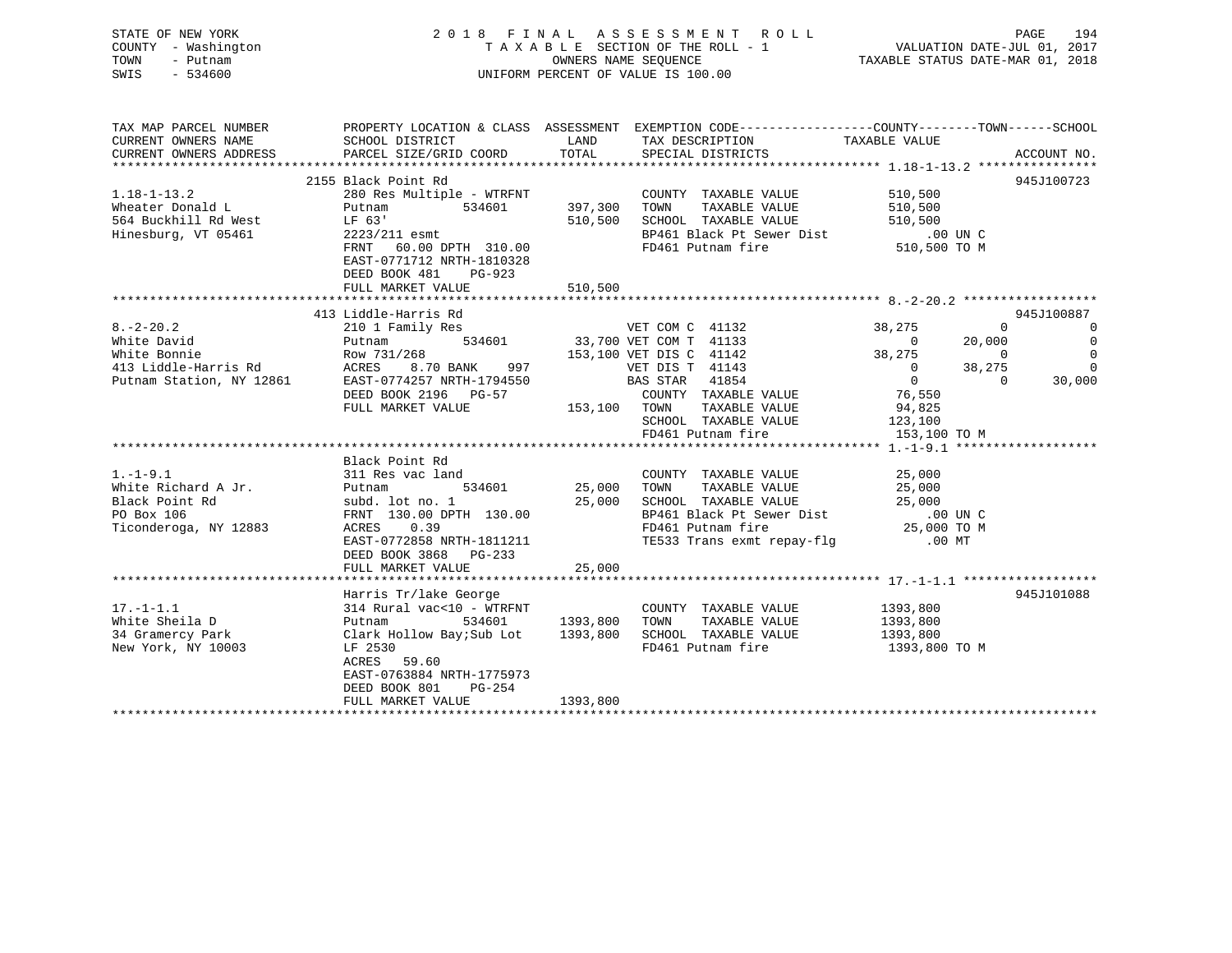| STATE OF NEW YORK<br>COUNTY - Washington<br>TOWN<br>- Putnam<br>$-534600$<br>SWIS            |                                                                                                                                                                           |                   | 2018 FINAL ASSESSMENT ROLL<br>TAXABLE SECTION OF THE ROLL - 1<br>OWNERS NAME SEQUENCE<br>UNIFORM PERCENT OF VALUE IS 100.00                  | 195<br>PAGE<br>VALUATION DATE-JUL 01, 2017<br>TAXABLE STATUS DATE-MAR 01, 2018                                                   |  |
|----------------------------------------------------------------------------------------------|---------------------------------------------------------------------------------------------------------------------------------------------------------------------------|-------------------|----------------------------------------------------------------------------------------------------------------------------------------------|----------------------------------------------------------------------------------------------------------------------------------|--|
| TAX MAP PARCEL NUMBER<br>CURRENT OWNERS NAME<br>CURRENT OWNERS ADDRESS                       | SCHOOL DISTRICT<br>PARCEL SIZE/GRID COORD                                                                                                                                 | LAND<br>TOTAL     | TAX DESCRIPTION<br>SPECIAL DISTRICTS                                                                                                         | PROPERTY LOCATION & CLASS ASSESSMENT EXEMPTION CODE----------------COUNTY-------TOWN------SCHOOL<br>TAXABLE VALUE<br>ACCOUNT NO. |  |
|                                                                                              | 33 Warrick Rd                                                                                                                                                             |                   |                                                                                                                                              | 945J100391                                                                                                                       |  |
| $8. -2 - 5.4$<br>Wilbur Michael<br>Wilbur Susan<br>33 Warrick Rd<br>Putnam Station, NY 12861 | 242 Rurl res&rec<br>534601<br>Putnam<br>Esmt 2751/108<br>Sub Lot 4<br>ACRES 10.82 BANK 999<br>EAST-0772323 NRTH-1797934<br>DEED BOOK 769<br>$PG-237$<br>FULL MARKET VALUE | 131,900           | BAS STAR 41854<br>35,800 COUNTY TAXABLE VALUE<br>TAXABLE VALUE<br>131,900 TOWN<br>SCHOOL TAXABLE VALUE<br>FD461 Putnam fire                  | 30,000<br>$\overline{0}$<br>$\Omega$<br>131,900<br>131,900<br>101,900<br>131,900 TO M                                            |  |
|                                                                                              |                                                                                                                                                                           |                   |                                                                                                                                              |                                                                                                                                  |  |
|                                                                                              | 25 Liddle-Harris Rd                                                                                                                                                       |                   |                                                                                                                                              | 945J100724                                                                                                                       |  |
| $12. - 3 - 7$<br>Wilkinson Christopher<br>25 Liddle-Harris Rd<br>Putnam Station, NY 12861    | 210 1 Family Res<br>534601<br>Putnam<br>Lot House & Gar<br>FRNT 113.00 DPTH 180.00<br>EAST-0776007 NRTH-1785263<br>DEED BOOK 3691 PG-52<br>FULL MARKET VALUE              | 87,000            | ENH STAR 41834<br>ENH STAR 41834<br>12,300 COUNTY TAXABLE VALUE<br>87,000 TOWN<br>TAXABLE VALUE<br>SCHOOL TAXABLE VALUE<br>FD461 Putnam fire | 66,800<br>$\Omega$<br>$0 \qquad \qquad$<br>87,000<br>87,000<br>20,200<br>87,000 TO M                                             |  |
|                                                                                              |                                                                                                                                                                           |                   |                                                                                                                                              |                                                                                                                                  |  |
| $12. - 2 - 7.6$<br>Williams Aaron<br>180 County Rt 6<br>Whitehall, NY 12887                  | 31 Rupp Ln<br>240 Rural res<br>534601<br>Putnam<br>hse under construction<br>20.00<br>ACRES<br>EAST-0777859 NRTH-1787903<br>DEED BOOK 3021 PG-96<br>FULL MARKET VALUE     | 45,000<br>161,700 | COUNTY TAXABLE VALUE 161,700<br>TOWN<br>TAXABLE VALUE<br>15,000 TOM THE VILLE<br>FD461 Putnam fire                                           | 945J100919<br>161,700<br>161,700<br>161,700 TO M                                                                                 |  |
|                                                                                              |                                                                                                                                                                           |                   |                                                                                                                                              |                                                                                                                                  |  |
| $11.20 - 3 - 24$                                                                             | Gull Bay Rd<br>$312$ Vac w/imprv - WTRFNT                                                                                                                                 |                   | COUNTY TAXABLE VALUE                                                                                                                         | 945J100884<br>74,500                                                                                                             |  |
| Williams Sherman J<br>2237 Niskayuna Dr<br>Schenectady, NY 12309                             | Putnam<br>534601<br>Lot<br>LF 40<br>FRNT<br>30.00 DPTH 45.00<br>EAST-0767226 NRTH-1785700<br>DEED BOOK 407 PG-1143                                                        | 74,500            | TAXABLE VALUE<br>70,000 TOWN<br>SCHOOL TAXABLE VALUE<br>FD461 Putnam fire                                                                    | 74,500<br>74,500<br>74,500 TO M                                                                                                  |  |

|                       | FULL MARKET VALUE         |         | 74,500  |        |                   |              |            |
|-----------------------|---------------------------|---------|---------|--------|-------------------|--------------|------------|
|                       |                           |         |         |        |                   |              |            |
|                       | 450 Gull Bay Rd           |         |         |        |                   |              | 945J100734 |
| $11.20 - 4 - 34$      | 260 Seasonal res          |         |         | COUNTY | TAXABLE VALUE     | 257,500      |            |
| Williams Sherman J    | Putnam                    | 534601  | 175,000 | TOWN   | TAXABLE VALUE     | 257,500      |            |
| 2237 Niskayuna Dr     | FRNT 85.00 DPTH 66.00     |         | 257,500 | SCHOOL | TAXABLE VALUE     | 257,500      |            |
| Schenectady, NY 12309 | EAST-0767288 NRTH-1785778 |         |         |        | FD461 Putnam fire | 257,500 TO M |            |
|                       | DEED BOOK 407             | PG-1143 |         |        |                   |              |            |
|                       | FULL MARKET VALUE         |         | 257,500 |        |                   |              |            |
|                       |                           |         |         |        |                   |              |            |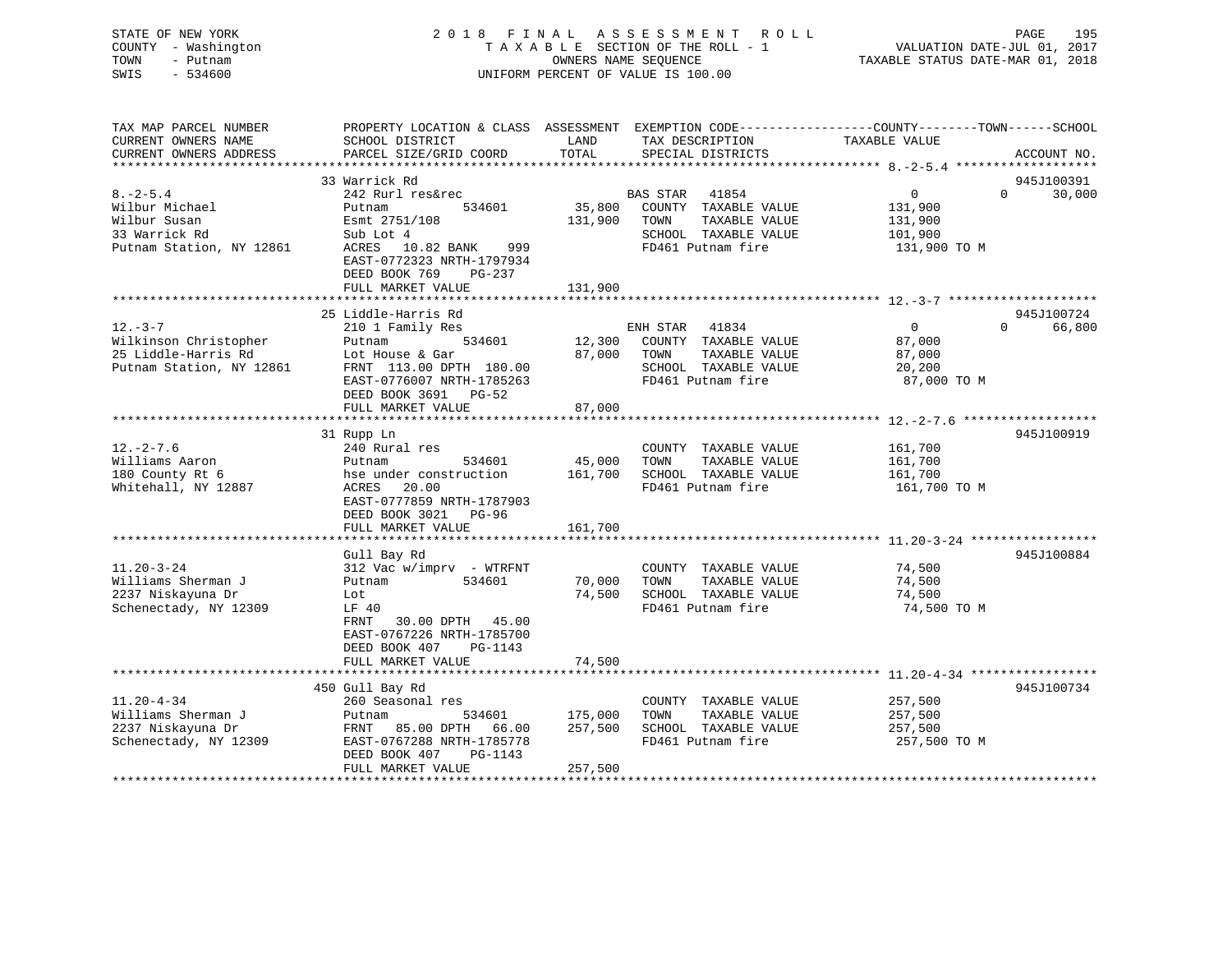| STATE OF NEW YORK<br>COUNTY - Washington<br>TOWN<br>- Putnam<br>SWIS<br>$-534600$             | 2018 FINAL ASSESSMENT ROLL<br>TAXABLE SECTION OF THE ROLL - 1 VALUATION DATE-JUL 01, 2017<br>OWNERS NAME SEQUENCE<br>UNIFORM PERCENT OF VALUE IS 100.00                                 |                               |                                                                                            | TAXABLE STATUS DATE-MAR 01, 2018              | PAGE   | 196         |
|-----------------------------------------------------------------------------------------------|-----------------------------------------------------------------------------------------------------------------------------------------------------------------------------------------|-------------------------------|--------------------------------------------------------------------------------------------|-----------------------------------------------|--------|-------------|
| TAX MAP PARCEL NUMBER<br>CURRENT OWNERS NAME                                                  | PROPERTY LOCATION & CLASS ASSESSMENT EXEMPTION CODE---------------COUNTY-------TOWN------SCHOOL<br>SCHOOL DISTRICT                                                                      |                               | LAND TAX DESCRIPTION TAXABLE VALUE                                                         |                                               |        | ACCOUNT NO. |
| $14. - 1 - 13.1$<br>Willis Douglas K<br>Willis Nancy S<br>7 Rosedale Ave<br>Madison, NJ 07940 | Gull Bay Rd<br>311 Res vac land - WTRFNT<br>534601<br>Putnam<br>60 ft lf<br>subd lot 1<br>ACRES 7.24<br>EAST-0764861 NRTH-1781419<br>DEED BOOK 3621<br>PG-249<br>FULL MARKET VALUE      | 250,000<br>250,000<br>250,000 | COUNTY TAXABLE VALUE<br>TAXABLE VALUE<br>TOWN<br>SCHOOL TAXABLE VALUE<br>FD461 Putnam fire | 250,000<br>250,000<br>250,000<br>250,000 TO M |        |             |
| $14.11 - 3 - 6$<br>Willis Douglas K<br>Willis Nancy S<br>7 Rosedale Ave<br>Madison, NJ 07940  | 709 Gull Bay Rd<br>260 Seasonal res - WTRFNT<br>Putnam 534601<br>LF 160<br>14.-3-6<br>FRNT 155.00 DPTH 76.00<br>EAST-0764488 NRTH-1781313<br>DEED BOOK 3621 PG-249<br>FULL MARKET VALUE | 340,992<br>604,000<br>604,000 | COUNTY TAXABLE VALUE<br>TOWN<br>TAXABLE VALUE<br>SCHOOL TAXABLE VALUE<br>FD461 Putnam fire | 604,000<br>604,000<br>604,000<br>604,000 TO M |        | 945J100127  |
| $12. - 2 - 4.5$<br>Willoughby Robert<br>327 Peterson Rd                                       | 327 Peterson Rd<br>210 1 Family Res<br>534601<br>Putnam<br>997<br>ACRES<br>4.00 BANK                                                                                                    | 185,500                       | VET WAR CT 41121<br>26,300 COUNTY TAXABLE VALUE<br>TOWN<br>TAXABLE VALUE                   | 27,825<br>157,675<br>173,500                  | 12,000 | 0           |

| 327 Peterson Rd          | 4.00 BANK 997<br>ACRES                       | 185,500 | TOWN           | TAXABLE VALUE         | 173,500      |                    |
|--------------------------|----------------------------------------------|---------|----------------|-----------------------|--------------|--------------------|
| Putnam Station, NY 12861 | EAST-0778824 NRTH-1792695                    |         |                | SCHOOL TAXABLE VALUE  | 185,500      |                    |
|                          | DEED BOOK 3815 PG-103                        |         |                | FD461 Putnam fire     | 185,500 TO M |                    |
|                          | 185,500<br>FULL MARKET VALUE                 |         |                |                       |              |                    |
|                          |                                              |         |                |                       |              |                    |
|                          | 818 Gull Bay Rd                              |         |                |                       |              | 945J100282         |
| $14. - 1 - 12$           | 210 1 Family Res - WTRFNT BAS STAR 41854     |         |                |                       | $\Omega$     | 30,000<br>$\Omega$ |
| Wilson Adrienne          | Putnam 534601 676,035 COUNTY TAXABLE VALUE   |         |                |                       | 865,435      |                    |
| Wilson Edward R          | $LF$ 287                                     | 865,435 | TOWN           | TAXABLE VALUE         | 865,435      |                    |
| 818 Gull Bay Rd          | ACRES 1.85                                   |         |                | SCHOOL TAXABLE VALUE  | 835,435      |                    |
| Putnam Station, NY 12861 | EAST-0763641 NRTH-1779243                    |         |                | FD461 Putnam fire     | 865,435 TO M |                    |
|                          | DEED BOOK 3582 PG-91                         |         |                |                       |              |                    |
|                          | FULL MARKET VALUE                            | 865,435 |                |                       |              |                    |
|                          |                                              |         |                |                       |              |                    |
|                          | 15 County Route 3                            |         |                |                       |              | 945J100352         |
| $13.-2-8.1$              | 242 Rurl res&rec                             |         | BAS STAR 41854 |                       | $\Omega$     | 30,000             |
| Wilson Barry E           | 534601 55,000 COUNTY TAXABLE VALUE<br>Putnam |         |                |                       | 276,300      |                    |
| Wilson Paula M           | 543/101;506/584                              | 276,300 | TOWN           | TAXABLE VALUE         | 276,300      |                    |
| 15 County Route 3        | ACRES 30.00                                  |         |                | SCHOOL TAXABLE VALUE  | 246,300      |                    |
| Putnam, NY 12861         | EAST-0784253 NRTH-1791519                    |         |                | CA002 Cons agri dst 2 | 276,300 TO   |                    |
|                          | DEED BOOK 931 PG-7                           |         |                | FD461 Putnam fire     | 276,300 TO M |                    |
|                          | FULL MARKET VALUE 276,300                    |         |                |                       |              |                    |
|                          |                                              |         |                |                       |              |                    |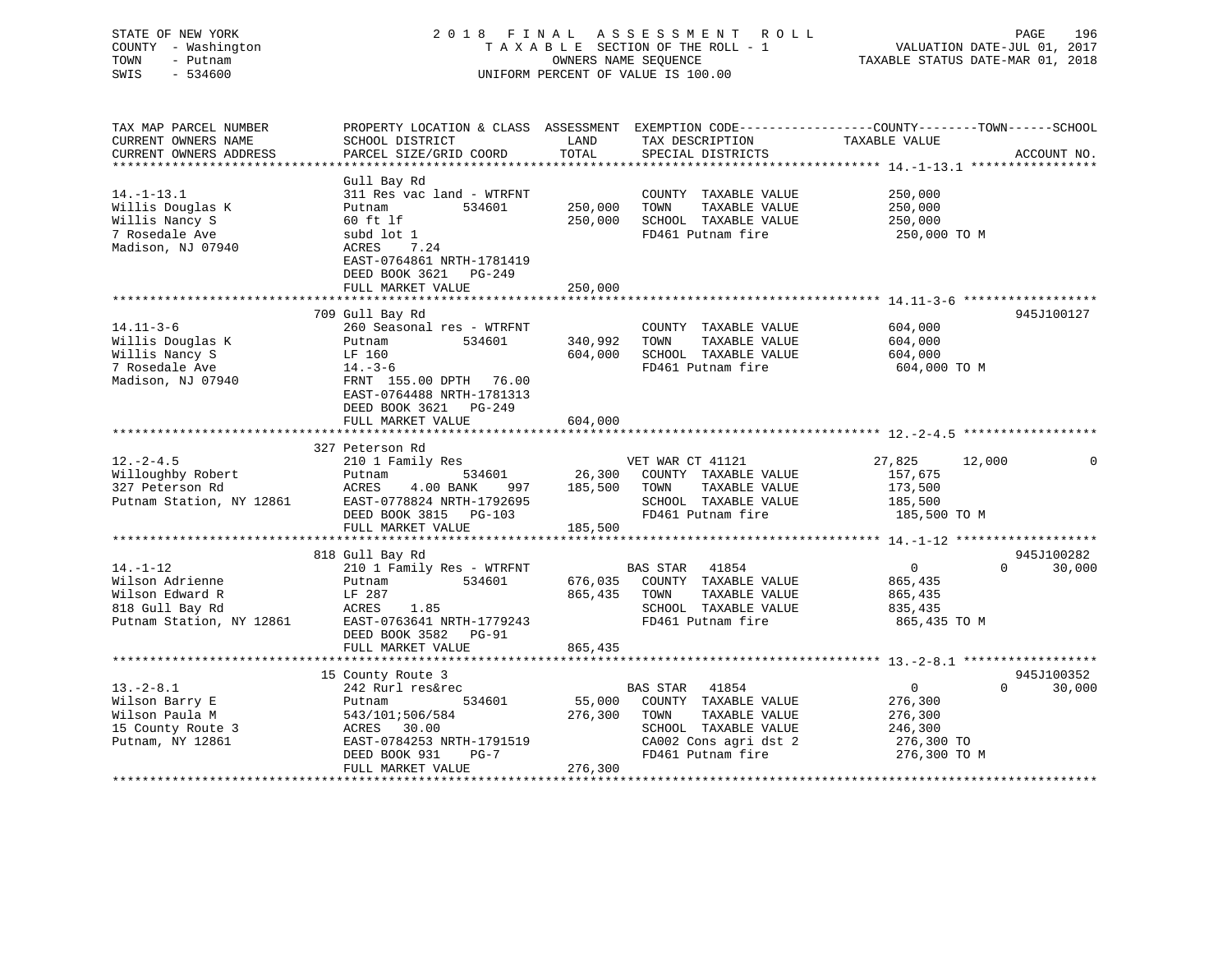# STATE OF NEW YORK 2 0 1 8 F I N A L A S S E S S M E N T R O L L PAGE 197 COUNTY - Washington T A X A B L E SECTION OF THE ROLL - 1 VALUATION DATE-JUL 01, 2017 TOWN - Putnam OWNERS NAME SEQUENCE TAXABLE STATUS DATE-MAR 01, 2018 SWIS - 534600 UNIFORM PERCENT OF VALUE IS 100.00

TAX MAP PARCEL NUMBER PROPERTY LOCATION & CLASS ASSESSMENT EXEMPTION CODE------------------COUNTY--------TOWN------SCHOOL

CURRENT OWNERS NAME SCHOOL DISTRICT THE LAND TAX DESCRIPTION TAXABLE VALUE

CURRENT OWNERS ADDRESS PARCEL SIZE/GRID COORD TOTAL SPECIAL DISTRICTS ACCOUNT NO. \*\*\*\*\*\*\*\*\*\*\*\*\*\*\*\*\*\*\*\*\*\*\*\*\*\*\*\*\*\*\*\*\*\*\*\*\*\*\*\*\*\*\*\*\*\*\*\*\*\*\*\*\*\*\*\*\*\*\*\*\*\*\*\*\*\*\*\*\*\*\*\*\*\*\*\*\*\*\*\*\*\*\*\*\*\*\*\*\*\*\*\*\*\*\*\*\*\*\*\*\*\*\* 13.-2-20 \*\*\*\*\*\*\*\*\*\*\*\*\*\*\*\*\*\*\* 88 County Route 3 80 PCT OF VALUE USED FOR EXEMPTION PURPOSES 945J100588 13.-2-20 242 Rurl res&rec VET COM CT 41131 45,940 20,000 0 Wilson Darrell Putnam 534601 76,400 VET DIS CT 41141 82,692 40,000 0 Wilson Jeanene W556/247 229,700 COUNTY TAXABLE VALUE 101,068 88 County Route 3 ACRES 51.40 TOWN TAXABLE VALUE 169,700 Putnam Station, NY 12861 EAST-0782937 NRTH-1789892 SCHOOL TAXABLE VALUE 229,700 DEED BOOK 3506 PG-264 FD461 Putnam fire 229,700 TO M EAST-0782937 NALL 1.1.<br>DEED BOOK 3506 PG-264<br>-- ''ALUE 229,700 \*\*\*\*\*\*\*\*\*\*\*\*\*\*\*\*\*\*\*\*\*\*\*\*\*\*\*\*\*\*\*\*\*\*\*\*\*\*\*\*\*\*\*\*\*\*\*\*\*\*\*\*\*\*\*\*\*\*\*\*\*\*\*\*\*\*\*\*\*\*\*\*\*\*\*\*\*\*\*\*\*\*\*\*\*\*\*\*\*\*\*\*\*\*\*\*\*\*\*\*\*\*\* 13.-2-23.1 \*\*\*\*\*\*\*\*\*\*\*\*\*\*\*\*\* 16774 State Route 22 945J10107013.-2-23.1 480 Mult-use bld COUNTY TAXABLE VALUE 140,100 Wilson Darrell Putnam 534601 60,000 TOWN TAXABLE VALUE 140,100 Wilson Jeanene ACRES 1.00 140,100 SCHOOL TAXABLE VALUE 140,100 88 County Route 3 EAST-0782303 NRTH-1789987 FD461 Putnam fire 140,100 TO M Putnam Station, NY 12861 DEED BOOK 3829 PG-249 FULL MARKET VALUE 140,100 \*\*\*\*\*\*\*\*\*\*\*\*\*\*\*\*\*\*\*\*\*\*\*\*\*\*\*\*\*\*\*\*\*\*\*\*\*\*\*\*\*\*\*\*\*\*\*\*\*\*\*\*\*\*\*\*\*\*\*\*\*\*\*\*\*\*\*\*\*\*\*\*\*\*\*\*\*\*\*\*\*\*\*\*\*\*\*\*\*\*\*\*\*\*\*\*\*\*\*\*\*\*\* 11.20-3-15 \*\*\*\*\*\*\*\*\*\*\*\*\*\*\*\*\* 3504 Gull Bay Ridge Way 945J100167 11.20-3-15 260 Seasonal res - WTRFNT COUNTY TAXABLE VALUE 568,900 Wilson George Putnam 534601 319,700 TOWN TAXABLE VALUE 568,900 Wilson Dianne 424/816 568,900 SCHOOL TAXABLE VALUE 568,900 1893 Ocean Dr S LF 62 FD461 Putnam fire 568,900 TO M Jacksonville Beach, FL 32250 FRNT 120.00 DPTH 145.00 EAST-0767040 NRTH-1785375 DEED BOOK 2607 PG-91 FULL MARKET VALUE 568,900 \*\*\*\*\*\*\*\*\*\*\*\*\*\*\*\*\*\*\*\*\*\*\*\*\*\*\*\*\*\*\*\*\*\*\*\*\*\*\*\*\*\*\*\*\*\*\*\*\*\*\*\*\*\*\*\*\*\*\*\*\*\*\*\*\*\*\*\*\*\*\*\*\*\*\*\*\*\*\*\*\*\*\*\*\*\*\*\*\*\*\*\*\*\*\*\*\*\*\*\*\*\*\* 9.-1-42 \*\*\*\*\*\*\*\*\*\*\*\*\*\*\*\*\*\*\*\* 92 Notch Hill Ln 945J1002729.-1-42 210 1 Family Res COUNTY TAXABLE VALUE 152,900 Wilson Patricia Estate Putnam 534601 18,800 TOWN TAXABLE VALUE 152,900 92 Notch Hill Ln ACRES 2.00 152,900 SCHOOL TAXABLE VALUE 152,900 Putnam, NY 12861 EAST-0780180 NRTH-1798655 FD461 Putnam fire 152,900 TO M DEED BOOK 2645 PG-189FULL MARKET VALUE 152,900 \*\*\*\*\*\*\*\*\*\*\*\*\*\*\*\*\*\*\*\*\*\*\*\*\*\*\*\*\*\*\*\*\*\*\*\*\*\*\*\*\*\*\*\*\*\*\*\*\*\*\*\*\*\*\*\*\*\*\*\*\*\*\*\*\*\*\*\*\*\*\*\*\*\*\*\*\*\*\*\*\*\*\*\*\*\*\*\*\*\*\*\*\*\*\*\*\*\*\*\*\*\*\* 12.-4-7 \*\*\*\*\*\*\*\*\*\*\*\*\*\*\*\*\*\*\*\* Sagamore Rd/w Off 945J100593 12.-4-7 314 Rural vac<10 - WTRFNT COUNTY TAXABLE VALUE 27,000 Windle Alison K Putnam 534601 27,000 TOWN TAXABLE VALUE 27,000 PO Box 78 No deeded ROW 27,000 SCHOOL TAXABLE VALUE 27,000 Putnam Station, NY 12861 LF 50 FD461 Putnam fire 27,000 TO M FRNT 50.00 DPTH 180.00 EAST-0767023 NRTH-1789602 DEED BOOK 853 PG-154 FULL MARKET VALUE 27,000 \*\*\*\*\*\*\*\*\*\*\*\*\*\*\*\*\*\*\*\*\*\*\*\*\*\*\*\*\*\*\*\*\*\*\*\*\*\*\*\*\*\*\*\*\*\*\*\*\*\*\*\*\*\*\*\*\*\*\*\*\*\*\*\*\*\*\*\*\*\*\*\*\*\*\*\*\*\*\*\*\*\*\*\*\*\*\*\*\*\*\*\*\*\*\*\*\*\*\*\*\*\*\*\*\*\*\*\*\*\*\*\*\*\*\*\*\*\*\*\*\*\*\*\*\*\*\*\*\*\*\*\*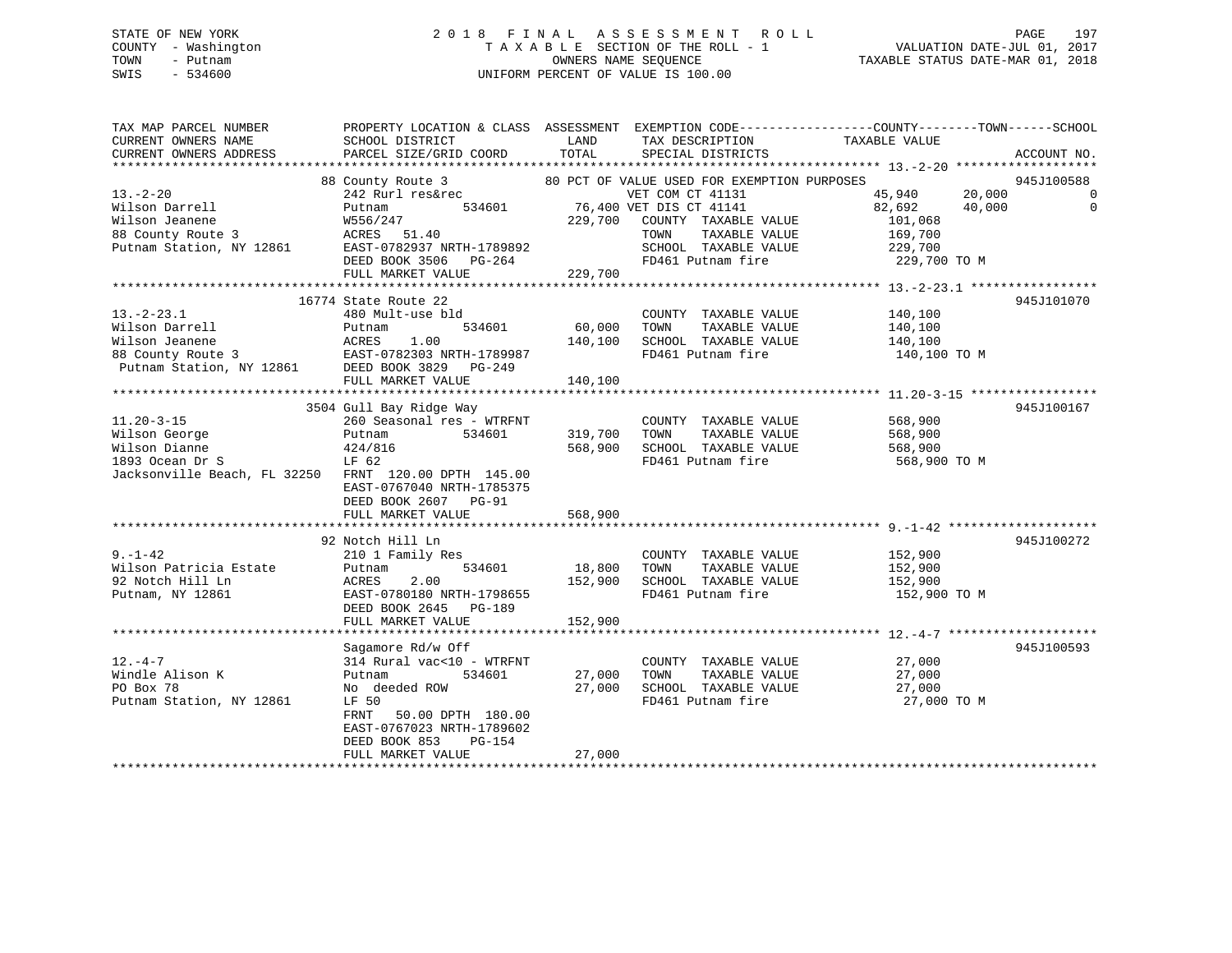# STATE OF NEW YORK 2 0 1 8 F I N A L A S S E S S M E N T R O L L PAGE 198 COUNTY - Washington T A X A B L E SECTION OF THE ROLL - 1 VALUATION DATE-JUL 01, 2017 TOWN - Putnam OWNERS NAME SEQUENCE TAXABLE STATUS DATE-MAR 01, 2018 SWIS - 534600 UNIFORM PERCENT OF VALUE IS 100.00

| TAXABLE VALUE<br>CURRENT OWNERS NAME<br>SCHOOL DISTRICT<br>LAND<br>TAX DESCRIPTION<br>TOTAL<br>CURRENT OWNERS ADDRESS<br>PARCEL SIZE/GRID COORD<br>SPECIAL DISTRICTS<br>ACCOUNT NO.<br>5211 Sagamore Rd<br>945J100200<br>210 1 Family Res - WTRFNT BAS STAR 41854<br>$12. -4 - 4$<br>$\overline{0}$<br>$\Omega$<br>30,000<br>436,000 COUNTY TAXABLE VALUE<br>Windle Living Trust<br>534601<br>896,000<br>Putnam<br>6349 North 78th St 100<br>LF 173<br>896,000 TOWN<br>TAXABLE VALUE<br>896,000<br>Scottsdale, AZ 85250<br>ACRES<br>3.40 BANK 999<br>SCHOOL TAXABLE VALUE<br>866,000<br>896,000 TO M<br>EAST-0767274 NRTH-1789848<br>FD461 Putnam fire<br>DEED BOOK 3408 PG-191<br>896,000<br>FULL MARKET VALUE<br>5209 Sagamore Rd<br>945J100379<br>$12. - 4 - 5$<br>314 Rural vac<10 - WTRFNT<br>215,000<br>COUNTY TAXABLE VALUE<br>Windle Valerie<br>215,000 TOWN<br>534601<br>TAXABLE VALUE<br>215,000<br>Putnam<br>215,000<br>Windle Alison<br>215,000<br>SCHOOL TAXABLE VALUE<br>LF 130<br>FD461 Putnam fire<br>PO Box 78<br>ACRES<br>1.50<br>215,000 TO M<br>EAST-0767236 NRTH-1789715<br>Putnam, NY 12861<br>DEED BOOK 881<br>PG-87<br>29 Lillie Ln<br>945J100965<br>$8. -2 - 7.3$<br>210 1 Family Res<br>11,620<br>$\overline{\phantom{0}}$<br>AGED-TOWN 41803<br>$\overline{0}$<br>$534601$ 30,600 AGE-CO/SCH 41805<br>58,100<br>58,100<br>Winters Ronald J<br>Putnam<br>$\bigcirc$<br>Winters Mary Lou<br>488/1002<br>116,200 ENH STAR 41834<br>$\overline{0}$<br>$\Omega$<br>58,100<br>58,100<br>29 Lillie Ln<br>5.50<br>COUNTY TAXABLE VALUE<br>ACRES<br>EAST-0777018 NRTH-1799710<br>104,580<br>Putnam Sta, NY 12861<br>TOWN<br>TOWN      TAXABLE VALUE<br>SCHOOL   TAXABLE VALUE<br>DEED BOOK 484 PG-540<br>$\sim$ 0<br>945J100490<br>34 County Route 1<br>$8 - 2 - 6$<br>3<br>534601 15,000 TOWN<br>210 1 Family Res<br>COUNTY TAXABLE VALUE<br>87,800<br>Wolford Wm Sr<br>TAXABLE VALUE<br>87,800<br>Putnam<br>Rose Marie                                 FRNT   200.00 DPTH   200.00         87,800         34 County Route 1                       EAST-0778427 NRTH-1800547<br>SCHOOL TAXABLE VALUE<br>87,800<br>FD461 Putnam fire<br>87,800 TO M<br>Putnam Station, NY 12861 DEED BOOK 733<br>PG-27<br>87,800<br>FULL MARKET VALUE<br>4105 Meadow Way<br>945J100297<br>260 Seasonal res<br>$11.20 - 2 - 25$<br>COUNTY TAXABLE VALUE 120,100<br>Wozniak Mary Ellen<br>534601 48,400<br>TAXABLE VALUE<br>TOWN<br>120,100<br>Putnam<br>2222 William St<br>FRNT 50.00 DPTH 113.00 120,100 SCHOOL TAXABLE VALUE<br>120,100<br>FD461 Putnam fire<br>Schenectady, NY 12306<br>EAST-0767023 NRTH-1786501<br>120,100 TO M<br>DEED BOOK 727<br>PG-29<br>120,100<br>FULL MARKET VALUE | TAX MAP PARCEL NUMBER |  | PROPERTY LOCATION & CLASS ASSESSMENT EXEMPTION CODE---------------COUNTY-------TOWN------SCHOOL |
|-------------------------------------------------------------------------------------------------------------------------------------------------------------------------------------------------------------------------------------------------------------------------------------------------------------------------------------------------------------------------------------------------------------------------------------------------------------------------------------------------------------------------------------------------------------------------------------------------------------------------------------------------------------------------------------------------------------------------------------------------------------------------------------------------------------------------------------------------------------------------------------------------------------------------------------------------------------------------------------------------------------------------------------------------------------------------------------------------------------------------------------------------------------------------------------------------------------------------------------------------------------------------------------------------------------------------------------------------------------------------------------------------------------------------------------------------------------------------------------------------------------------------------------------------------------------------------------------------------------------------------------------------------------------------------------------------------------------------------------------------------------------------------------------------------------------------------------------------------------------------------------------------------------------------------------------------------------------------------------------------------------------------------------------------------------------------------------------------------------------------------------------------------------------------------------------------------------------------------------------------------------------------------------------------------------------------------------------------------------------------------------------------------------------------------------------------------------------------------------------------------------------------------------------------------------------------------------------------------------------------------------------------------------------------------------------------|-----------------------|--|-------------------------------------------------------------------------------------------------|
|                                                                                                                                                                                                                                                                                                                                                                                                                                                                                                                                                                                                                                                                                                                                                                                                                                                                                                                                                                                                                                                                                                                                                                                                                                                                                                                                                                                                                                                                                                                                                                                                                                                                                                                                                                                                                                                                                                                                                                                                                                                                                                                                                                                                                                                                                                                                                                                                                                                                                                                                                                                                                                                                                                 |                       |  |                                                                                                 |
|                                                                                                                                                                                                                                                                                                                                                                                                                                                                                                                                                                                                                                                                                                                                                                                                                                                                                                                                                                                                                                                                                                                                                                                                                                                                                                                                                                                                                                                                                                                                                                                                                                                                                                                                                                                                                                                                                                                                                                                                                                                                                                                                                                                                                                                                                                                                                                                                                                                                                                                                                                                                                                                                                                 |                       |  |                                                                                                 |
|                                                                                                                                                                                                                                                                                                                                                                                                                                                                                                                                                                                                                                                                                                                                                                                                                                                                                                                                                                                                                                                                                                                                                                                                                                                                                                                                                                                                                                                                                                                                                                                                                                                                                                                                                                                                                                                                                                                                                                                                                                                                                                                                                                                                                                                                                                                                                                                                                                                                                                                                                                                                                                                                                                 |                       |  |                                                                                                 |
|                                                                                                                                                                                                                                                                                                                                                                                                                                                                                                                                                                                                                                                                                                                                                                                                                                                                                                                                                                                                                                                                                                                                                                                                                                                                                                                                                                                                                                                                                                                                                                                                                                                                                                                                                                                                                                                                                                                                                                                                                                                                                                                                                                                                                                                                                                                                                                                                                                                                                                                                                                                                                                                                                                 |                       |  |                                                                                                 |
|                                                                                                                                                                                                                                                                                                                                                                                                                                                                                                                                                                                                                                                                                                                                                                                                                                                                                                                                                                                                                                                                                                                                                                                                                                                                                                                                                                                                                                                                                                                                                                                                                                                                                                                                                                                                                                                                                                                                                                                                                                                                                                                                                                                                                                                                                                                                                                                                                                                                                                                                                                                                                                                                                                 |                       |  |                                                                                                 |
|                                                                                                                                                                                                                                                                                                                                                                                                                                                                                                                                                                                                                                                                                                                                                                                                                                                                                                                                                                                                                                                                                                                                                                                                                                                                                                                                                                                                                                                                                                                                                                                                                                                                                                                                                                                                                                                                                                                                                                                                                                                                                                                                                                                                                                                                                                                                                                                                                                                                                                                                                                                                                                                                                                 |                       |  |                                                                                                 |
|                                                                                                                                                                                                                                                                                                                                                                                                                                                                                                                                                                                                                                                                                                                                                                                                                                                                                                                                                                                                                                                                                                                                                                                                                                                                                                                                                                                                                                                                                                                                                                                                                                                                                                                                                                                                                                                                                                                                                                                                                                                                                                                                                                                                                                                                                                                                                                                                                                                                                                                                                                                                                                                                                                 |                       |  |                                                                                                 |
|                                                                                                                                                                                                                                                                                                                                                                                                                                                                                                                                                                                                                                                                                                                                                                                                                                                                                                                                                                                                                                                                                                                                                                                                                                                                                                                                                                                                                                                                                                                                                                                                                                                                                                                                                                                                                                                                                                                                                                                                                                                                                                                                                                                                                                                                                                                                                                                                                                                                                                                                                                                                                                                                                                 |                       |  |                                                                                                 |
|                                                                                                                                                                                                                                                                                                                                                                                                                                                                                                                                                                                                                                                                                                                                                                                                                                                                                                                                                                                                                                                                                                                                                                                                                                                                                                                                                                                                                                                                                                                                                                                                                                                                                                                                                                                                                                                                                                                                                                                                                                                                                                                                                                                                                                                                                                                                                                                                                                                                                                                                                                                                                                                                                                 |                       |  |                                                                                                 |
|                                                                                                                                                                                                                                                                                                                                                                                                                                                                                                                                                                                                                                                                                                                                                                                                                                                                                                                                                                                                                                                                                                                                                                                                                                                                                                                                                                                                                                                                                                                                                                                                                                                                                                                                                                                                                                                                                                                                                                                                                                                                                                                                                                                                                                                                                                                                                                                                                                                                                                                                                                                                                                                                                                 |                       |  |                                                                                                 |
|                                                                                                                                                                                                                                                                                                                                                                                                                                                                                                                                                                                                                                                                                                                                                                                                                                                                                                                                                                                                                                                                                                                                                                                                                                                                                                                                                                                                                                                                                                                                                                                                                                                                                                                                                                                                                                                                                                                                                                                                                                                                                                                                                                                                                                                                                                                                                                                                                                                                                                                                                                                                                                                                                                 |                       |  |                                                                                                 |
|                                                                                                                                                                                                                                                                                                                                                                                                                                                                                                                                                                                                                                                                                                                                                                                                                                                                                                                                                                                                                                                                                                                                                                                                                                                                                                                                                                                                                                                                                                                                                                                                                                                                                                                                                                                                                                                                                                                                                                                                                                                                                                                                                                                                                                                                                                                                                                                                                                                                                                                                                                                                                                                                                                 |                       |  |                                                                                                 |
|                                                                                                                                                                                                                                                                                                                                                                                                                                                                                                                                                                                                                                                                                                                                                                                                                                                                                                                                                                                                                                                                                                                                                                                                                                                                                                                                                                                                                                                                                                                                                                                                                                                                                                                                                                                                                                                                                                                                                                                                                                                                                                                                                                                                                                                                                                                                                                                                                                                                                                                                                                                                                                                                                                 |                       |  |                                                                                                 |
|                                                                                                                                                                                                                                                                                                                                                                                                                                                                                                                                                                                                                                                                                                                                                                                                                                                                                                                                                                                                                                                                                                                                                                                                                                                                                                                                                                                                                                                                                                                                                                                                                                                                                                                                                                                                                                                                                                                                                                                                                                                                                                                                                                                                                                                                                                                                                                                                                                                                                                                                                                                                                                                                                                 |                       |  |                                                                                                 |
|                                                                                                                                                                                                                                                                                                                                                                                                                                                                                                                                                                                                                                                                                                                                                                                                                                                                                                                                                                                                                                                                                                                                                                                                                                                                                                                                                                                                                                                                                                                                                                                                                                                                                                                                                                                                                                                                                                                                                                                                                                                                                                                                                                                                                                                                                                                                                                                                                                                                                                                                                                                                                                                                                                 |                       |  |                                                                                                 |
|                                                                                                                                                                                                                                                                                                                                                                                                                                                                                                                                                                                                                                                                                                                                                                                                                                                                                                                                                                                                                                                                                                                                                                                                                                                                                                                                                                                                                                                                                                                                                                                                                                                                                                                                                                                                                                                                                                                                                                                                                                                                                                                                                                                                                                                                                                                                                                                                                                                                                                                                                                                                                                                                                                 |                       |  |                                                                                                 |
|                                                                                                                                                                                                                                                                                                                                                                                                                                                                                                                                                                                                                                                                                                                                                                                                                                                                                                                                                                                                                                                                                                                                                                                                                                                                                                                                                                                                                                                                                                                                                                                                                                                                                                                                                                                                                                                                                                                                                                                                                                                                                                                                                                                                                                                                                                                                                                                                                                                                                                                                                                                                                                                                                                 |                       |  |                                                                                                 |
|                                                                                                                                                                                                                                                                                                                                                                                                                                                                                                                                                                                                                                                                                                                                                                                                                                                                                                                                                                                                                                                                                                                                                                                                                                                                                                                                                                                                                                                                                                                                                                                                                                                                                                                                                                                                                                                                                                                                                                                                                                                                                                                                                                                                                                                                                                                                                                                                                                                                                                                                                                                                                                                                                                 |                       |  |                                                                                                 |
|                                                                                                                                                                                                                                                                                                                                                                                                                                                                                                                                                                                                                                                                                                                                                                                                                                                                                                                                                                                                                                                                                                                                                                                                                                                                                                                                                                                                                                                                                                                                                                                                                                                                                                                                                                                                                                                                                                                                                                                                                                                                                                                                                                                                                                                                                                                                                                                                                                                                                                                                                                                                                                                                                                 |                       |  |                                                                                                 |
|                                                                                                                                                                                                                                                                                                                                                                                                                                                                                                                                                                                                                                                                                                                                                                                                                                                                                                                                                                                                                                                                                                                                                                                                                                                                                                                                                                                                                                                                                                                                                                                                                                                                                                                                                                                                                                                                                                                                                                                                                                                                                                                                                                                                                                                                                                                                                                                                                                                                                                                                                                                                                                                                                                 |                       |  |                                                                                                 |
|                                                                                                                                                                                                                                                                                                                                                                                                                                                                                                                                                                                                                                                                                                                                                                                                                                                                                                                                                                                                                                                                                                                                                                                                                                                                                                                                                                                                                                                                                                                                                                                                                                                                                                                                                                                                                                                                                                                                                                                                                                                                                                                                                                                                                                                                                                                                                                                                                                                                                                                                                                                                                                                                                                 |                       |  |                                                                                                 |
|                                                                                                                                                                                                                                                                                                                                                                                                                                                                                                                                                                                                                                                                                                                                                                                                                                                                                                                                                                                                                                                                                                                                                                                                                                                                                                                                                                                                                                                                                                                                                                                                                                                                                                                                                                                                                                                                                                                                                                                                                                                                                                                                                                                                                                                                                                                                                                                                                                                                                                                                                                                                                                                                                                 |                       |  |                                                                                                 |
|                                                                                                                                                                                                                                                                                                                                                                                                                                                                                                                                                                                                                                                                                                                                                                                                                                                                                                                                                                                                                                                                                                                                                                                                                                                                                                                                                                                                                                                                                                                                                                                                                                                                                                                                                                                                                                                                                                                                                                                                                                                                                                                                                                                                                                                                                                                                                                                                                                                                                                                                                                                                                                                                                                 |                       |  |                                                                                                 |
|                                                                                                                                                                                                                                                                                                                                                                                                                                                                                                                                                                                                                                                                                                                                                                                                                                                                                                                                                                                                                                                                                                                                                                                                                                                                                                                                                                                                                                                                                                                                                                                                                                                                                                                                                                                                                                                                                                                                                                                                                                                                                                                                                                                                                                                                                                                                                                                                                                                                                                                                                                                                                                                                                                 |                       |  |                                                                                                 |
|                                                                                                                                                                                                                                                                                                                                                                                                                                                                                                                                                                                                                                                                                                                                                                                                                                                                                                                                                                                                                                                                                                                                                                                                                                                                                                                                                                                                                                                                                                                                                                                                                                                                                                                                                                                                                                                                                                                                                                                                                                                                                                                                                                                                                                                                                                                                                                                                                                                                                                                                                                                                                                                                                                 |                       |  |                                                                                                 |
|                                                                                                                                                                                                                                                                                                                                                                                                                                                                                                                                                                                                                                                                                                                                                                                                                                                                                                                                                                                                                                                                                                                                                                                                                                                                                                                                                                                                                                                                                                                                                                                                                                                                                                                                                                                                                                                                                                                                                                                                                                                                                                                                                                                                                                                                                                                                                                                                                                                                                                                                                                                                                                                                                                 |                       |  |                                                                                                 |
|                                                                                                                                                                                                                                                                                                                                                                                                                                                                                                                                                                                                                                                                                                                                                                                                                                                                                                                                                                                                                                                                                                                                                                                                                                                                                                                                                                                                                                                                                                                                                                                                                                                                                                                                                                                                                                                                                                                                                                                                                                                                                                                                                                                                                                                                                                                                                                                                                                                                                                                                                                                                                                                                                                 |                       |  |                                                                                                 |
|                                                                                                                                                                                                                                                                                                                                                                                                                                                                                                                                                                                                                                                                                                                                                                                                                                                                                                                                                                                                                                                                                                                                                                                                                                                                                                                                                                                                                                                                                                                                                                                                                                                                                                                                                                                                                                                                                                                                                                                                                                                                                                                                                                                                                                                                                                                                                                                                                                                                                                                                                                                                                                                                                                 |                       |  |                                                                                                 |
|                                                                                                                                                                                                                                                                                                                                                                                                                                                                                                                                                                                                                                                                                                                                                                                                                                                                                                                                                                                                                                                                                                                                                                                                                                                                                                                                                                                                                                                                                                                                                                                                                                                                                                                                                                                                                                                                                                                                                                                                                                                                                                                                                                                                                                                                                                                                                                                                                                                                                                                                                                                                                                                                                                 |                       |  |                                                                                                 |
|                                                                                                                                                                                                                                                                                                                                                                                                                                                                                                                                                                                                                                                                                                                                                                                                                                                                                                                                                                                                                                                                                                                                                                                                                                                                                                                                                                                                                                                                                                                                                                                                                                                                                                                                                                                                                                                                                                                                                                                                                                                                                                                                                                                                                                                                                                                                                                                                                                                                                                                                                                                                                                                                                                 |                       |  |                                                                                                 |
|                                                                                                                                                                                                                                                                                                                                                                                                                                                                                                                                                                                                                                                                                                                                                                                                                                                                                                                                                                                                                                                                                                                                                                                                                                                                                                                                                                                                                                                                                                                                                                                                                                                                                                                                                                                                                                                                                                                                                                                                                                                                                                                                                                                                                                                                                                                                                                                                                                                                                                                                                                                                                                                                                                 |                       |  |                                                                                                 |
|                                                                                                                                                                                                                                                                                                                                                                                                                                                                                                                                                                                                                                                                                                                                                                                                                                                                                                                                                                                                                                                                                                                                                                                                                                                                                                                                                                                                                                                                                                                                                                                                                                                                                                                                                                                                                                                                                                                                                                                                                                                                                                                                                                                                                                                                                                                                                                                                                                                                                                                                                                                                                                                                                                 |                       |  |                                                                                                 |
|                                                                                                                                                                                                                                                                                                                                                                                                                                                                                                                                                                                                                                                                                                                                                                                                                                                                                                                                                                                                                                                                                                                                                                                                                                                                                                                                                                                                                                                                                                                                                                                                                                                                                                                                                                                                                                                                                                                                                                                                                                                                                                                                                                                                                                                                                                                                                                                                                                                                                                                                                                                                                                                                                                 |                       |  |                                                                                                 |
|                                                                                                                                                                                                                                                                                                                                                                                                                                                                                                                                                                                                                                                                                                                                                                                                                                                                                                                                                                                                                                                                                                                                                                                                                                                                                                                                                                                                                                                                                                                                                                                                                                                                                                                                                                                                                                                                                                                                                                                                                                                                                                                                                                                                                                                                                                                                                                                                                                                                                                                                                                                                                                                                                                 |                       |  |                                                                                                 |
|                                                                                                                                                                                                                                                                                                                                                                                                                                                                                                                                                                                                                                                                                                                                                                                                                                                                                                                                                                                                                                                                                                                                                                                                                                                                                                                                                                                                                                                                                                                                                                                                                                                                                                                                                                                                                                                                                                                                                                                                                                                                                                                                                                                                                                                                                                                                                                                                                                                                                                                                                                                                                                                                                                 |                       |  |                                                                                                 |
|                                                                                                                                                                                                                                                                                                                                                                                                                                                                                                                                                                                                                                                                                                                                                                                                                                                                                                                                                                                                                                                                                                                                                                                                                                                                                                                                                                                                                                                                                                                                                                                                                                                                                                                                                                                                                                                                                                                                                                                                                                                                                                                                                                                                                                                                                                                                                                                                                                                                                                                                                                                                                                                                                                 |                       |  |                                                                                                 |
|                                                                                                                                                                                                                                                                                                                                                                                                                                                                                                                                                                                                                                                                                                                                                                                                                                                                                                                                                                                                                                                                                                                                                                                                                                                                                                                                                                                                                                                                                                                                                                                                                                                                                                                                                                                                                                                                                                                                                                                                                                                                                                                                                                                                                                                                                                                                                                                                                                                                                                                                                                                                                                                                                                 |                       |  |                                                                                                 |
|                                                                                                                                                                                                                                                                                                                                                                                                                                                                                                                                                                                                                                                                                                                                                                                                                                                                                                                                                                                                                                                                                                                                                                                                                                                                                                                                                                                                                                                                                                                                                                                                                                                                                                                                                                                                                                                                                                                                                                                                                                                                                                                                                                                                                                                                                                                                                                                                                                                                                                                                                                                                                                                                                                 |                       |  |                                                                                                 |
|                                                                                                                                                                                                                                                                                                                                                                                                                                                                                                                                                                                                                                                                                                                                                                                                                                                                                                                                                                                                                                                                                                                                                                                                                                                                                                                                                                                                                                                                                                                                                                                                                                                                                                                                                                                                                                                                                                                                                                                                                                                                                                                                                                                                                                                                                                                                                                                                                                                                                                                                                                                                                                                                                                 |                       |  |                                                                                                 |
|                                                                                                                                                                                                                                                                                                                                                                                                                                                                                                                                                                                                                                                                                                                                                                                                                                                                                                                                                                                                                                                                                                                                                                                                                                                                                                                                                                                                                                                                                                                                                                                                                                                                                                                                                                                                                                                                                                                                                                                                                                                                                                                                                                                                                                                                                                                                                                                                                                                                                                                                                                                                                                                                                                 |                       |  |                                                                                                 |
|                                                                                                                                                                                                                                                                                                                                                                                                                                                                                                                                                                                                                                                                                                                                                                                                                                                                                                                                                                                                                                                                                                                                                                                                                                                                                                                                                                                                                                                                                                                                                                                                                                                                                                                                                                                                                                                                                                                                                                                                                                                                                                                                                                                                                                                                                                                                                                                                                                                                                                                                                                                                                                                                                                 |                       |  |                                                                                                 |
|                                                                                                                                                                                                                                                                                                                                                                                                                                                                                                                                                                                                                                                                                                                                                                                                                                                                                                                                                                                                                                                                                                                                                                                                                                                                                                                                                                                                                                                                                                                                                                                                                                                                                                                                                                                                                                                                                                                                                                                                                                                                                                                                                                                                                                                                                                                                                                                                                                                                                                                                                                                                                                                                                                 |                       |  |                                                                                                 |
|                                                                                                                                                                                                                                                                                                                                                                                                                                                                                                                                                                                                                                                                                                                                                                                                                                                                                                                                                                                                                                                                                                                                                                                                                                                                                                                                                                                                                                                                                                                                                                                                                                                                                                                                                                                                                                                                                                                                                                                                                                                                                                                                                                                                                                                                                                                                                                                                                                                                                                                                                                                                                                                                                                 |                       |  |                                                                                                 |
|                                                                                                                                                                                                                                                                                                                                                                                                                                                                                                                                                                                                                                                                                                                                                                                                                                                                                                                                                                                                                                                                                                                                                                                                                                                                                                                                                                                                                                                                                                                                                                                                                                                                                                                                                                                                                                                                                                                                                                                                                                                                                                                                                                                                                                                                                                                                                                                                                                                                                                                                                                                                                                                                                                 |                       |  |                                                                                                 |
|                                                                                                                                                                                                                                                                                                                                                                                                                                                                                                                                                                                                                                                                                                                                                                                                                                                                                                                                                                                                                                                                                                                                                                                                                                                                                                                                                                                                                                                                                                                                                                                                                                                                                                                                                                                                                                                                                                                                                                                                                                                                                                                                                                                                                                                                                                                                                                                                                                                                                                                                                                                                                                                                                                 |                       |  |                                                                                                 |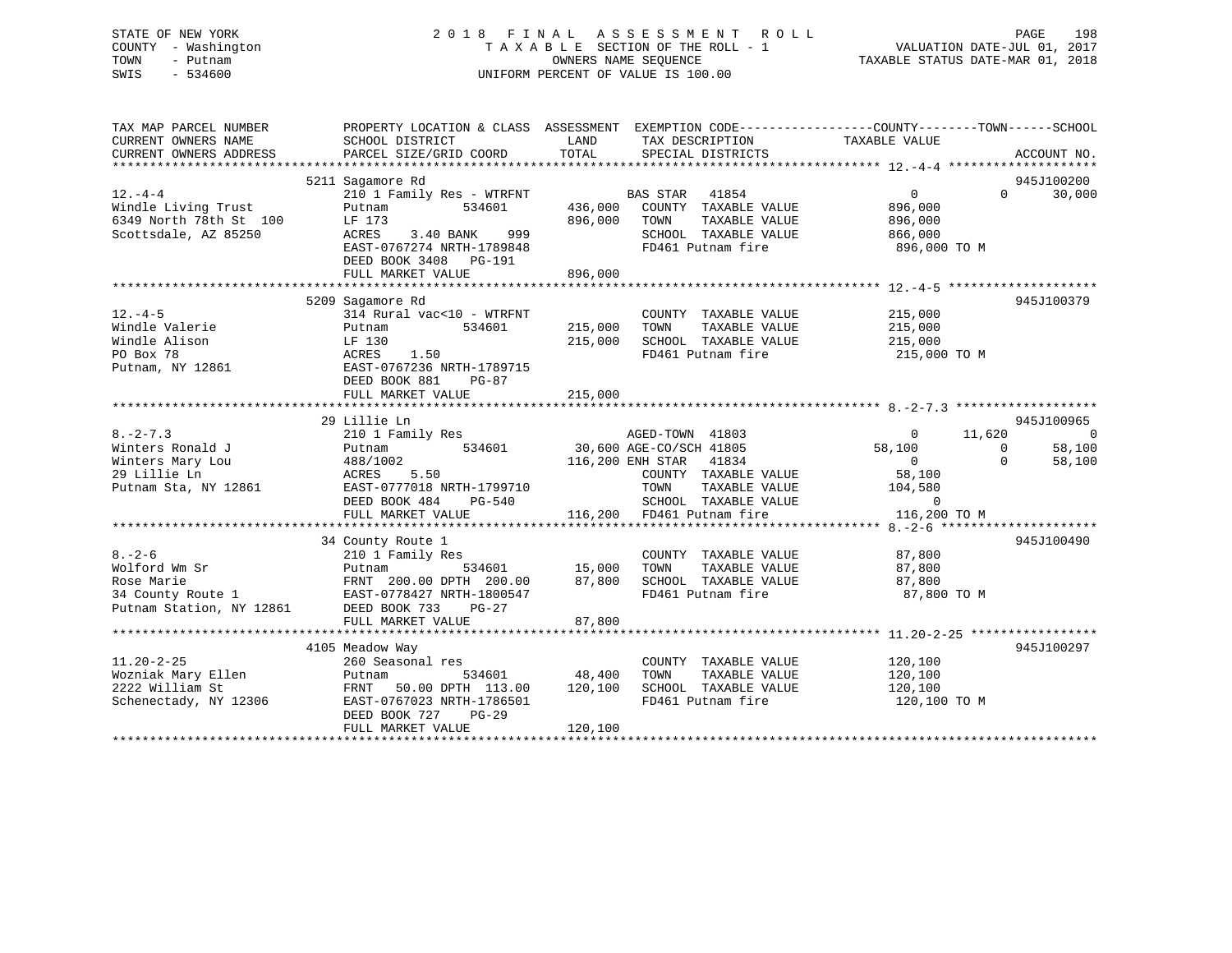Haledon, NJ 07508 FRNT 80.00 DPTH 118.00

 EAST-0766640 NRTH-1792344DEED BOOK 537 PG-82

# STATE OF NEW YORK 2 0 1 8 F I N A L A S S E S S M E N T R O L L PAGE 199 COUNTY - Washington T A X A B L E SECTION OF THE ROLL - 1 VALUATION DATE-JUL 01, 2017 TOWN - Putnam OWNERS NAME SEQUENCE TAXABLE STATUS DATE-MAR 01, 2018 SWIS - 534600 UNIFORM PERCENT OF VALUE IS 100.00

TAX MAP PARCEL NUMBER PROPERTY LOCATION & CLASS ASSESSMENT EXEMPTION CODE------------------COUNTY--------TOWN------SCHOOL

CURRENT OWNERS NAME SCHOOL DISTRICT THE LAND TAX DESCRIPTION TAXABLE VALUE

CURRENT OWNERS ADDRESS PARCEL SIZE/GRID COORD TOTAL SPECIAL DISTRICTS ACCOUNT NO. \*\*\*\*\*\*\*\*\*\*\*\*\*\*\*\*\*\*\*\*\*\*\*\*\*\*\*\*\*\*\*\*\*\*\*\*\*\*\*\*\*\*\*\*\*\*\*\*\*\*\*\*\*\*\*\*\*\*\*\*\*\*\*\*\*\*\*\*\*\*\*\*\*\*\*\*\*\*\*\*\*\*\*\*\*\*\*\*\*\*\*\*\*\*\*\*\*\*\*\*\*\*\* 14.-1-3.2 \*\*\*\*\*\*\*\*\*\*\*\*\*\*\*\*\*\*Gull Bay Rd<br>312 Vac w/imprv 14.-1-3.2 312 Vac w/imprv COUNTY TAXABLE VALUE 8,200 Young Holly J Putnam 534601 4,500 TOWN TAXABLE VALUE 8,200 Woodhouse Michael A Bdy Line Agmt 798/276 8,200 SCHOOL TAXABLE VALUE 8,200 37 Glen Rd 3287/262 FD461 Putnam fire 8,200 TO M Westport, MA 02790 FRNT 165.00 DPTH 171.00 EAST-0764557 NRTH-1782091 DEED BOOK 3287 PG-262FULL MARKET VALUE 8,200 \*\*\*\*\*\*\*\*\*\*\*\*\*\*\*\*\*\*\*\*\*\*\*\*\*\*\*\*\*\*\*\*\*\*\*\*\*\*\*\*\*\*\*\*\*\*\*\*\*\*\*\*\*\*\*\*\*\*\*\*\*\*\*\*\*\*\*\*\*\*\*\*\*\*\*\*\*\*\*\*\*\*\*\*\*\*\*\*\*\*\*\*\*\*\*\*\*\*\*\*\*\*\* 14.-1-15 \*\*\*\*\*\*\*\*\*\*\*\*\*\*\*\*\*\*\* 2008 Burnt Point Way 945J100864 14.-1-15 280 Res Multiple - WTRFNT COUNTY TAXABLE VALUE 1629,100 Young Holly J Putnam 534601 1193,900 TOWN TAXABLE VALUE 1629,100 Woodhouse Michael A Septic Ese 611/34+613/128 1629,100 SCHOOL TAXABLE VALUE 1629,100 37 Glen Rd LF 880 FD461 Putnam fire 1629,100 TO M Westport, MA 02790 ACRES 1.32 EAST-0764270 NRTH-1782232 DEED BOOK 3287 PG-262FULL MARKET VALUE 1629,100 \*\*\*\*\*\*\*\*\*\*\*\*\*\*\*\*\*\*\*\*\*\*\*\*\*\*\*\*\*\*\*\*\*\*\*\*\*\*\*\*\*\*\*\*\*\*\*\*\*\*\*\*\*\*\*\*\*\*\*\*\*\*\*\*\*\*\*\*\*\*\*\*\*\*\*\*\*\*\*\*\*\*\*\*\*\*\*\*\*\*\*\*\*\*\*\*\*\*\*\*\*\*\* 9.-1-13 \*\*\*\*\*\*\*\*\*\*\*\*\*\*\*\*\*\*\*\*302 Hutton Square Rd 945J100518 9.-1-13 210 1 Family Res BAS STAR 41854 0 0 30,000 Yule Robin Putnam 534601 12,300 COUNTY TAXABLE VALUE 33,800 Yule Revocable Living Trust Su 490/1098 33,800 TOWN TAXABLE VALUE 33,800 186 Beverly Dr FRNT 100.00 DPTH 200.00 SCHOOL TAXABLE VALUE 3,800 Arcata, CA 95521 EAST-0790308 NRTH-1794630 FD461 Putnam fire 33,800 TO M DEED BOOK 872 PG-127 FULL MARKET VALUE 33,800 \*\*\*\*\*\*\*\*\*\*\*\*\*\*\*\*\*\*\*\*\*\*\*\*\*\*\*\*\*\*\*\*\*\*\*\*\*\*\*\*\*\*\*\*\*\*\*\*\*\*\*\*\*\*\*\*\*\*\*\*\*\*\*\*\*\*\*\*\*\*\*\*\*\*\*\*\*\*\*\*\*\*\*\*\*\*\*\*\*\*\*\*\*\*\*\*\*\*\*\*\*\*\* 2.-1-1 \*\*\*\*\*\*\*\*\*\*\*\*\*\*\*\*\*\*\*\*\*945J100147 (1197 County Route 2 945J100147<br>104.519 104.519 104.519 104.519 AGRI-D IND 41730 104.519 104.519 104.519 104.519 2.-1-1 240 Rural res - WTRFNT AGRI-D IND 41730 104,519 104,519 104,519 Zachmann Raymond C Putnam 534601 172,100 COUNTY TAXABLE VALUE 117,881 Zachmann June House And Lot 222,400 TOWN TAXABLE VALUE 117,881 21 Fairmont Rd ACRES 113.20 BANK 999 SCHOOL TAXABLE VALUE 117,881 Wayne, NJ 07470 EAST-0782916 NRTH-1813521 FD461 Putnam fire 222,400 TO M DEED BOOK 553 PG-172 MAY BE SUBJECT TO PAYMENT FULL MARKET VALUE  $222,400$ UNDER AGDIST LAW TIL 2025 \*\*\*\*\*\*\*\*\*\*\*\*\*\*\*\*\*\*\*\*\*\*\*\*\*\*\*\*\*\*\*\*\*\*\*\*\*\*\*\*\*\*\*\*\*\*\*\*\*\*\*\*\*\*\*\*\*\*\*\*\*\*\*\*\*\*\*\*\*\*\*\*\*\*\*\*\*\*\*\*\*\*\*\*\*\*\*\*\*\*\*\*\*\*\*\*\*\*\*\*\*\*\* 11.8-5-17 \*\*\*\*\*\*\*\*\*\*\*\*\*\*\*\*\*\* 6710 Royal Anchorage Way 945J101004 11.8-5-17 210 1 Family Res - WTRFNT COUNTY TAXABLE VALUE 575,000 Zelanis Joseph Putnam 534601 335,000 TOWN TAXABLE VALUE 575,000 Zelanis Patricia Lf 120 575,000 SCHOOL TAXABLE VALUE 575,000

65 Tilt St 12.-5-17 FD461 Putnam fire 575,000 TO M

FULL MARKET VALUE 575,000 \*\*\*\*\*\*\*\*\*\*\*\*\*\*\*\*\*\*\*\*\*\*\*\*\*\*\*\*\*\*\*\*\*\*\*\*\*\*\*\*\*\*\*\*\*\*\*\*\*\*\*\*\*\*\*\*\*\*\*\*\*\*\*\*\*\*\*\*\*\*\*\*\*\*\*\*\*\*\*\*\*\*\*\*\*\*\*\*\*\*\*\*\*\*\*\*\*\*\*\*\*\*\*\*\*\*\*\*\*\*\*\*\*\*\*\*\*\*\*\*\*\*\*\*\*\*\*\*\*\*\*\*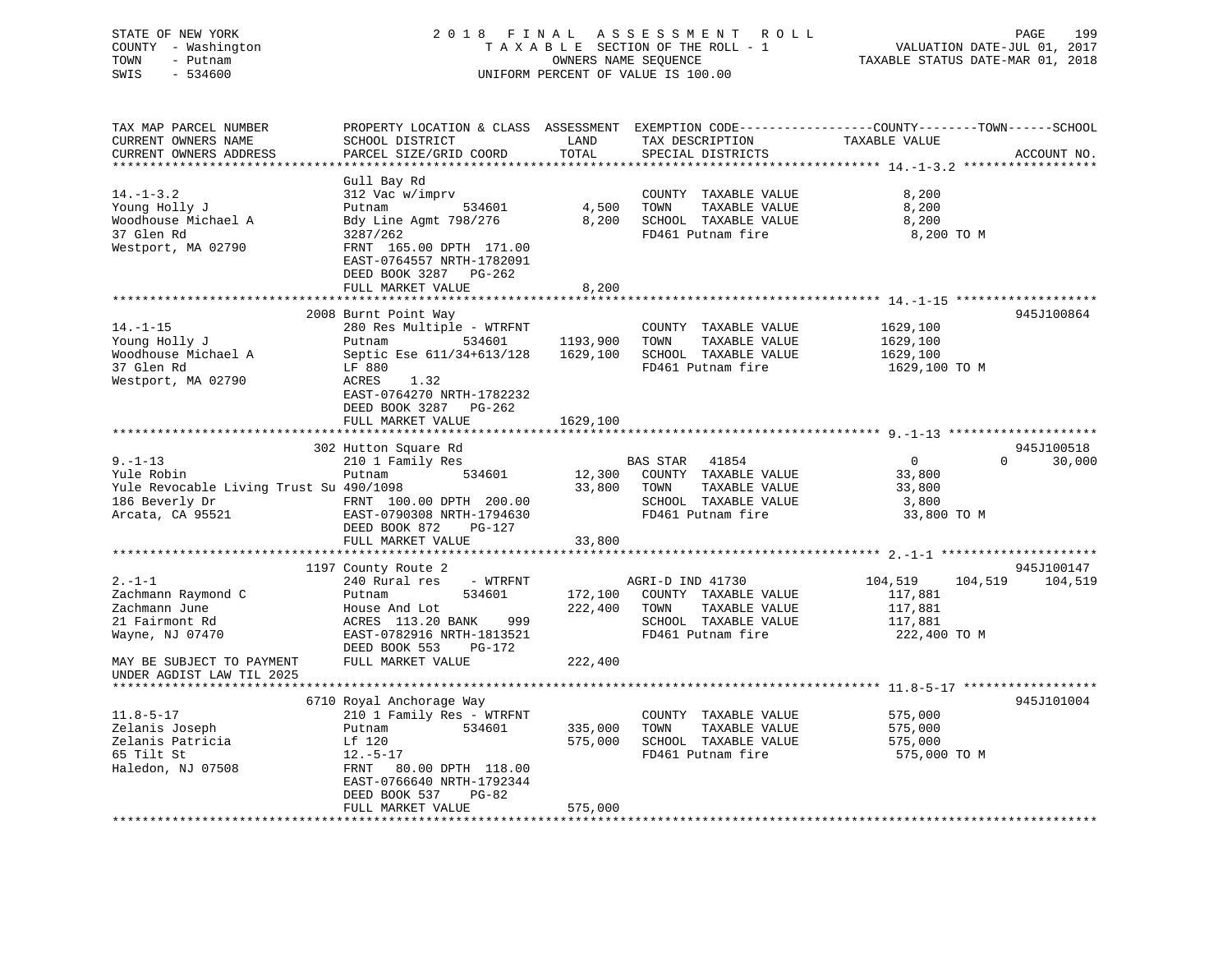# STATE OF NEW YORK 2 0 1 8 F I N A L A S S E S S M E N T R O L L PAGE 200 COUNTY - Washington T A X A B L E SECTION OF THE ROLL - 1 VALUATION DATE-JUL 01, 2017 TOWN - Putnam OWNERS NAME SEQUENCE TAXABLE STATUS DATE-MAR 01, 2018 SWIS - 534600 UNIFORM PERCENT OF VALUE IS 100.00

| CURRENT OWNERS NAME<br>SCHOOL DISTRICT<br>LAND<br>TAX DESCRIPTION<br>TAXABLE VALUE<br>TOTAL<br>CURRENT OWNERS ADDRESS<br>PARCEL SIZE/GRID COORD<br>SPECIAL DISTRICTS<br>ACCOUNT NO.<br>*******************<br>Royal Anchorage Way<br>945J101003<br>314 Rural vac<10 - WTRFNT<br>$11.8 - 5 - 16$<br>150,000<br>COUNTY TAXABLE VALUE<br>Zelanis Patricia<br>534601<br>150,000<br>TOWN<br>TAXABLE VALUE<br>150,000<br>Putnam<br>65 Tilt St<br>150,000<br>SCHOOL TAXABLE VALUE<br>Lot 3<br>150,000<br>Haledon N J, 07508<br>FD461 Putnam fire<br>LF 97<br>150,000 TO M<br>$12.-5-16$<br>FRNT 58.00 DPTH 96.00<br>EAST-0766600 NRTH-1792277<br>DEED BOOK 749<br>$PG-253$<br>FULL MARKET VALUE<br>150,000<br>179 Notch Hill Ln<br>95 PCT OF VALUE USED FOR EXEMPTION PURPOSES<br>$9. - 1 - 27.6$<br>240 Rural res<br>VET COM CT 41131<br>55,000<br>20,000<br>$\mathbf 0$<br>534601<br>45,300 BAS STAR 41854<br>$\overline{0}$<br>30,000<br>Zigrosser Jean Trustee<br>$\Omega$<br>Putnam<br>Jean Zigrosser Trust<br>759-326<br>289,500 COUNTY TAXABLE VALUE<br>234,500<br>179 Notch Hill Ln<br>TAXABLE VALUE<br>ACRES 20.30<br>TOWN<br>269,500<br>Putnam Station, NY 12861<br>SCHOOL TAXABLE VALUE<br>EAST-0781640 NRTH-1797035<br>259,500<br>FD461 Putnam fire<br>289,500 TO M<br>DEED BOOK 3710 PG-68<br>FULL MARKET VALUE<br>289,500<br>****************************<br>Schwerdtfeger Rd/e Off<br>945J100739<br>$4. - 1 - 22$<br>3,100<br>910 Priv forest<br>COUNTY TAXABLE VALUE<br>Zimmerman Charles J<br>3,100<br>TOWN<br>TAXABLE VALUE<br>3,100<br>534601<br>Putnam<br>215-15 43rd Ave<br>3,100<br>SCHOOL TAXABLE VALUE<br>ACRES<br>6.10<br>3,100<br>FD461 Putnam fire<br>3,100 TO M<br>Bayside, NY 11361<br>EAST-0771168 NRTH-1802663<br>DEED BOOK 428<br>PG-888<br>FULL MARKET VALUE<br>3,100<br>945J100740<br>Mosswood Way<br>$7.12 - 1 - 2$<br>314 Rural vac<10<br>COUNTY TAXABLE VALUE<br>14,000<br>Zobre Edward J Trustee<br>TOWN<br>TAXABLE VALUE<br>534601<br>14,000<br>14,000<br>Putnam<br>57 Teliska Ave<br>14,000<br>SCHOOL TAXABLE VALUE<br>FRNT 100.00 DPTH 100.00<br>14,000<br>Rensselaer, NY 12144<br>FD461 Putnam fire<br>14,000 TO M<br>EAST-0768063 NRTH-1799047<br>DEED BOOK 2099 PG-23<br>FULL MARKET VALUE<br>14,000<br>945J100741<br>Schwerdtfeger Rd<br>$4. - 1 - 28$<br>314 Rural vac<10<br>5,800<br>COUNTY TAXABLE VALUE<br>Zufall Michael F<br>534601<br>5,800<br>TOWN<br>TAXABLE VALUE<br>5,800<br>Putnam<br>Zufall Mary A<br>5,800<br>SCHOOL TAXABLE VALUE<br>5,800<br>Lot<br>FD461 Putnam fire<br>1114 Nash Loop<br>429/911<br>5,800 TO M<br>The Villages, FL 32162<br>ACRES 1.20<br>EAST-0769864 NRTH-1800023<br>DEED BOOK 418<br>PG-980<br>FULL MARKET VALUE<br>5,800<br>******************************** | TAX MAP PARCEL NUMBER | PROPERTY LOCATION & CLASS ASSESSMENT |  | EXEMPTION CODE-----------------COUNTY-------TOWN------SCHOOL |  |
|------------------------------------------------------------------------------------------------------------------------------------------------------------------------------------------------------------------------------------------------------------------------------------------------------------------------------------------------------------------------------------------------------------------------------------------------------------------------------------------------------------------------------------------------------------------------------------------------------------------------------------------------------------------------------------------------------------------------------------------------------------------------------------------------------------------------------------------------------------------------------------------------------------------------------------------------------------------------------------------------------------------------------------------------------------------------------------------------------------------------------------------------------------------------------------------------------------------------------------------------------------------------------------------------------------------------------------------------------------------------------------------------------------------------------------------------------------------------------------------------------------------------------------------------------------------------------------------------------------------------------------------------------------------------------------------------------------------------------------------------------------------------------------------------------------------------------------------------------------------------------------------------------------------------------------------------------------------------------------------------------------------------------------------------------------------------------------------------------------------------------------------------------------------------------------------------------------------------------------------------------------------------------------------------------------------------------------------------------------------------------------------------------------------------------------------------------------------------------------------------------------------------------------------------------------------------------------------------------------------------------------------------------------------------------------------------------------------------------------------|-----------------------|--------------------------------------|--|--------------------------------------------------------------|--|
|                                                                                                                                                                                                                                                                                                                                                                                                                                                                                                                                                                                                                                                                                                                                                                                                                                                                                                                                                                                                                                                                                                                                                                                                                                                                                                                                                                                                                                                                                                                                                                                                                                                                                                                                                                                                                                                                                                                                                                                                                                                                                                                                                                                                                                                                                                                                                                                                                                                                                                                                                                                                                                                                                                                                          |                       |                                      |  |                                                              |  |
|                                                                                                                                                                                                                                                                                                                                                                                                                                                                                                                                                                                                                                                                                                                                                                                                                                                                                                                                                                                                                                                                                                                                                                                                                                                                                                                                                                                                                                                                                                                                                                                                                                                                                                                                                                                                                                                                                                                                                                                                                                                                                                                                                                                                                                                                                                                                                                                                                                                                                                                                                                                                                                                                                                                                          |                       |                                      |  |                                                              |  |
|                                                                                                                                                                                                                                                                                                                                                                                                                                                                                                                                                                                                                                                                                                                                                                                                                                                                                                                                                                                                                                                                                                                                                                                                                                                                                                                                                                                                                                                                                                                                                                                                                                                                                                                                                                                                                                                                                                                                                                                                                                                                                                                                                                                                                                                                                                                                                                                                                                                                                                                                                                                                                                                                                                                                          |                       |                                      |  |                                                              |  |
|                                                                                                                                                                                                                                                                                                                                                                                                                                                                                                                                                                                                                                                                                                                                                                                                                                                                                                                                                                                                                                                                                                                                                                                                                                                                                                                                                                                                                                                                                                                                                                                                                                                                                                                                                                                                                                                                                                                                                                                                                                                                                                                                                                                                                                                                                                                                                                                                                                                                                                                                                                                                                                                                                                                                          |                       |                                      |  |                                                              |  |
|                                                                                                                                                                                                                                                                                                                                                                                                                                                                                                                                                                                                                                                                                                                                                                                                                                                                                                                                                                                                                                                                                                                                                                                                                                                                                                                                                                                                                                                                                                                                                                                                                                                                                                                                                                                                                                                                                                                                                                                                                                                                                                                                                                                                                                                                                                                                                                                                                                                                                                                                                                                                                                                                                                                                          |                       |                                      |  |                                                              |  |
|                                                                                                                                                                                                                                                                                                                                                                                                                                                                                                                                                                                                                                                                                                                                                                                                                                                                                                                                                                                                                                                                                                                                                                                                                                                                                                                                                                                                                                                                                                                                                                                                                                                                                                                                                                                                                                                                                                                                                                                                                                                                                                                                                                                                                                                                                                                                                                                                                                                                                                                                                                                                                                                                                                                                          |                       |                                      |  |                                                              |  |
|                                                                                                                                                                                                                                                                                                                                                                                                                                                                                                                                                                                                                                                                                                                                                                                                                                                                                                                                                                                                                                                                                                                                                                                                                                                                                                                                                                                                                                                                                                                                                                                                                                                                                                                                                                                                                                                                                                                                                                                                                                                                                                                                                                                                                                                                                                                                                                                                                                                                                                                                                                                                                                                                                                                                          |                       |                                      |  |                                                              |  |
|                                                                                                                                                                                                                                                                                                                                                                                                                                                                                                                                                                                                                                                                                                                                                                                                                                                                                                                                                                                                                                                                                                                                                                                                                                                                                                                                                                                                                                                                                                                                                                                                                                                                                                                                                                                                                                                                                                                                                                                                                                                                                                                                                                                                                                                                                                                                                                                                                                                                                                                                                                                                                                                                                                                                          |                       |                                      |  |                                                              |  |
|                                                                                                                                                                                                                                                                                                                                                                                                                                                                                                                                                                                                                                                                                                                                                                                                                                                                                                                                                                                                                                                                                                                                                                                                                                                                                                                                                                                                                                                                                                                                                                                                                                                                                                                                                                                                                                                                                                                                                                                                                                                                                                                                                                                                                                                                                                                                                                                                                                                                                                                                                                                                                                                                                                                                          |                       |                                      |  |                                                              |  |
|                                                                                                                                                                                                                                                                                                                                                                                                                                                                                                                                                                                                                                                                                                                                                                                                                                                                                                                                                                                                                                                                                                                                                                                                                                                                                                                                                                                                                                                                                                                                                                                                                                                                                                                                                                                                                                                                                                                                                                                                                                                                                                                                                                                                                                                                                                                                                                                                                                                                                                                                                                                                                                                                                                                                          |                       |                                      |  |                                                              |  |
|                                                                                                                                                                                                                                                                                                                                                                                                                                                                                                                                                                                                                                                                                                                                                                                                                                                                                                                                                                                                                                                                                                                                                                                                                                                                                                                                                                                                                                                                                                                                                                                                                                                                                                                                                                                                                                                                                                                                                                                                                                                                                                                                                                                                                                                                                                                                                                                                                                                                                                                                                                                                                                                                                                                                          |                       |                                      |  |                                                              |  |
|                                                                                                                                                                                                                                                                                                                                                                                                                                                                                                                                                                                                                                                                                                                                                                                                                                                                                                                                                                                                                                                                                                                                                                                                                                                                                                                                                                                                                                                                                                                                                                                                                                                                                                                                                                                                                                                                                                                                                                                                                                                                                                                                                                                                                                                                                                                                                                                                                                                                                                                                                                                                                                                                                                                                          |                       |                                      |  |                                                              |  |
|                                                                                                                                                                                                                                                                                                                                                                                                                                                                                                                                                                                                                                                                                                                                                                                                                                                                                                                                                                                                                                                                                                                                                                                                                                                                                                                                                                                                                                                                                                                                                                                                                                                                                                                                                                                                                                                                                                                                                                                                                                                                                                                                                                                                                                                                                                                                                                                                                                                                                                                                                                                                                                                                                                                                          |                       |                                      |  |                                                              |  |
|                                                                                                                                                                                                                                                                                                                                                                                                                                                                                                                                                                                                                                                                                                                                                                                                                                                                                                                                                                                                                                                                                                                                                                                                                                                                                                                                                                                                                                                                                                                                                                                                                                                                                                                                                                                                                                                                                                                                                                                                                                                                                                                                                                                                                                                                                                                                                                                                                                                                                                                                                                                                                                                                                                                                          |                       |                                      |  |                                                              |  |
|                                                                                                                                                                                                                                                                                                                                                                                                                                                                                                                                                                                                                                                                                                                                                                                                                                                                                                                                                                                                                                                                                                                                                                                                                                                                                                                                                                                                                                                                                                                                                                                                                                                                                                                                                                                                                                                                                                                                                                                                                                                                                                                                                                                                                                                                                                                                                                                                                                                                                                                                                                                                                                                                                                                                          |                       |                                      |  |                                                              |  |
|                                                                                                                                                                                                                                                                                                                                                                                                                                                                                                                                                                                                                                                                                                                                                                                                                                                                                                                                                                                                                                                                                                                                                                                                                                                                                                                                                                                                                                                                                                                                                                                                                                                                                                                                                                                                                                                                                                                                                                                                                                                                                                                                                                                                                                                                                                                                                                                                                                                                                                                                                                                                                                                                                                                                          |                       |                                      |  |                                                              |  |
|                                                                                                                                                                                                                                                                                                                                                                                                                                                                                                                                                                                                                                                                                                                                                                                                                                                                                                                                                                                                                                                                                                                                                                                                                                                                                                                                                                                                                                                                                                                                                                                                                                                                                                                                                                                                                                                                                                                                                                                                                                                                                                                                                                                                                                                                                                                                                                                                                                                                                                                                                                                                                                                                                                                                          |                       |                                      |  |                                                              |  |
|                                                                                                                                                                                                                                                                                                                                                                                                                                                                                                                                                                                                                                                                                                                                                                                                                                                                                                                                                                                                                                                                                                                                                                                                                                                                                                                                                                                                                                                                                                                                                                                                                                                                                                                                                                                                                                                                                                                                                                                                                                                                                                                                                                                                                                                                                                                                                                                                                                                                                                                                                                                                                                                                                                                                          |                       |                                      |  |                                                              |  |
|                                                                                                                                                                                                                                                                                                                                                                                                                                                                                                                                                                                                                                                                                                                                                                                                                                                                                                                                                                                                                                                                                                                                                                                                                                                                                                                                                                                                                                                                                                                                                                                                                                                                                                                                                                                                                                                                                                                                                                                                                                                                                                                                                                                                                                                                                                                                                                                                                                                                                                                                                                                                                                                                                                                                          |                       |                                      |  |                                                              |  |
|                                                                                                                                                                                                                                                                                                                                                                                                                                                                                                                                                                                                                                                                                                                                                                                                                                                                                                                                                                                                                                                                                                                                                                                                                                                                                                                                                                                                                                                                                                                                                                                                                                                                                                                                                                                                                                                                                                                                                                                                                                                                                                                                                                                                                                                                                                                                                                                                                                                                                                                                                                                                                                                                                                                                          |                       |                                      |  |                                                              |  |
|                                                                                                                                                                                                                                                                                                                                                                                                                                                                                                                                                                                                                                                                                                                                                                                                                                                                                                                                                                                                                                                                                                                                                                                                                                                                                                                                                                                                                                                                                                                                                                                                                                                                                                                                                                                                                                                                                                                                                                                                                                                                                                                                                                                                                                                                                                                                                                                                                                                                                                                                                                                                                                                                                                                                          |                       |                                      |  |                                                              |  |
|                                                                                                                                                                                                                                                                                                                                                                                                                                                                                                                                                                                                                                                                                                                                                                                                                                                                                                                                                                                                                                                                                                                                                                                                                                                                                                                                                                                                                                                                                                                                                                                                                                                                                                                                                                                                                                                                                                                                                                                                                                                                                                                                                                                                                                                                                                                                                                                                                                                                                                                                                                                                                                                                                                                                          |                       |                                      |  |                                                              |  |
|                                                                                                                                                                                                                                                                                                                                                                                                                                                                                                                                                                                                                                                                                                                                                                                                                                                                                                                                                                                                                                                                                                                                                                                                                                                                                                                                                                                                                                                                                                                                                                                                                                                                                                                                                                                                                                                                                                                                                                                                                                                                                                                                                                                                                                                                                                                                                                                                                                                                                                                                                                                                                                                                                                                                          |                       |                                      |  |                                                              |  |
|                                                                                                                                                                                                                                                                                                                                                                                                                                                                                                                                                                                                                                                                                                                                                                                                                                                                                                                                                                                                                                                                                                                                                                                                                                                                                                                                                                                                                                                                                                                                                                                                                                                                                                                                                                                                                                                                                                                                                                                                                                                                                                                                                                                                                                                                                                                                                                                                                                                                                                                                                                                                                                                                                                                                          |                       |                                      |  |                                                              |  |
|                                                                                                                                                                                                                                                                                                                                                                                                                                                                                                                                                                                                                                                                                                                                                                                                                                                                                                                                                                                                                                                                                                                                                                                                                                                                                                                                                                                                                                                                                                                                                                                                                                                                                                                                                                                                                                                                                                                                                                                                                                                                                                                                                                                                                                                                                                                                                                                                                                                                                                                                                                                                                                                                                                                                          |                       |                                      |  |                                                              |  |
|                                                                                                                                                                                                                                                                                                                                                                                                                                                                                                                                                                                                                                                                                                                                                                                                                                                                                                                                                                                                                                                                                                                                                                                                                                                                                                                                                                                                                                                                                                                                                                                                                                                                                                                                                                                                                                                                                                                                                                                                                                                                                                                                                                                                                                                                                                                                                                                                                                                                                                                                                                                                                                                                                                                                          |                       |                                      |  |                                                              |  |
|                                                                                                                                                                                                                                                                                                                                                                                                                                                                                                                                                                                                                                                                                                                                                                                                                                                                                                                                                                                                                                                                                                                                                                                                                                                                                                                                                                                                                                                                                                                                                                                                                                                                                                                                                                                                                                                                                                                                                                                                                                                                                                                                                                                                                                                                                                                                                                                                                                                                                                                                                                                                                                                                                                                                          |                       |                                      |  |                                                              |  |
|                                                                                                                                                                                                                                                                                                                                                                                                                                                                                                                                                                                                                                                                                                                                                                                                                                                                                                                                                                                                                                                                                                                                                                                                                                                                                                                                                                                                                                                                                                                                                                                                                                                                                                                                                                                                                                                                                                                                                                                                                                                                                                                                                                                                                                                                                                                                                                                                                                                                                                                                                                                                                                                                                                                                          |                       |                                      |  |                                                              |  |
|                                                                                                                                                                                                                                                                                                                                                                                                                                                                                                                                                                                                                                                                                                                                                                                                                                                                                                                                                                                                                                                                                                                                                                                                                                                                                                                                                                                                                                                                                                                                                                                                                                                                                                                                                                                                                                                                                                                                                                                                                                                                                                                                                                                                                                                                                                                                                                                                                                                                                                                                                                                                                                                                                                                                          |                       |                                      |  |                                                              |  |
|                                                                                                                                                                                                                                                                                                                                                                                                                                                                                                                                                                                                                                                                                                                                                                                                                                                                                                                                                                                                                                                                                                                                                                                                                                                                                                                                                                                                                                                                                                                                                                                                                                                                                                                                                                                                                                                                                                                                                                                                                                                                                                                                                                                                                                                                                                                                                                                                                                                                                                                                                                                                                                                                                                                                          |                       |                                      |  |                                                              |  |
|                                                                                                                                                                                                                                                                                                                                                                                                                                                                                                                                                                                                                                                                                                                                                                                                                                                                                                                                                                                                                                                                                                                                                                                                                                                                                                                                                                                                                                                                                                                                                                                                                                                                                                                                                                                                                                                                                                                                                                                                                                                                                                                                                                                                                                                                                                                                                                                                                                                                                                                                                                                                                                                                                                                                          |                       |                                      |  |                                                              |  |
|                                                                                                                                                                                                                                                                                                                                                                                                                                                                                                                                                                                                                                                                                                                                                                                                                                                                                                                                                                                                                                                                                                                                                                                                                                                                                                                                                                                                                                                                                                                                                                                                                                                                                                                                                                                                                                                                                                                                                                                                                                                                                                                                                                                                                                                                                                                                                                                                                                                                                                                                                                                                                                                                                                                                          |                       |                                      |  |                                                              |  |
|                                                                                                                                                                                                                                                                                                                                                                                                                                                                                                                                                                                                                                                                                                                                                                                                                                                                                                                                                                                                                                                                                                                                                                                                                                                                                                                                                                                                                                                                                                                                                                                                                                                                                                                                                                                                                                                                                                                                                                                                                                                                                                                                                                                                                                                                                                                                                                                                                                                                                                                                                                                                                                                                                                                                          |                       |                                      |  |                                                              |  |
|                                                                                                                                                                                                                                                                                                                                                                                                                                                                                                                                                                                                                                                                                                                                                                                                                                                                                                                                                                                                                                                                                                                                                                                                                                                                                                                                                                                                                                                                                                                                                                                                                                                                                                                                                                                                                                                                                                                                                                                                                                                                                                                                                                                                                                                                                                                                                                                                                                                                                                                                                                                                                                                                                                                                          |                       |                                      |  |                                                              |  |
|                                                                                                                                                                                                                                                                                                                                                                                                                                                                                                                                                                                                                                                                                                                                                                                                                                                                                                                                                                                                                                                                                                                                                                                                                                                                                                                                                                                                                                                                                                                                                                                                                                                                                                                                                                                                                                                                                                                                                                                                                                                                                                                                                                                                                                                                                                                                                                                                                                                                                                                                                                                                                                                                                                                                          |                       |                                      |  |                                                              |  |
|                                                                                                                                                                                                                                                                                                                                                                                                                                                                                                                                                                                                                                                                                                                                                                                                                                                                                                                                                                                                                                                                                                                                                                                                                                                                                                                                                                                                                                                                                                                                                                                                                                                                                                                                                                                                                                                                                                                                                                                                                                                                                                                                                                                                                                                                                                                                                                                                                                                                                                                                                                                                                                                                                                                                          |                       |                                      |  |                                                              |  |
|                                                                                                                                                                                                                                                                                                                                                                                                                                                                                                                                                                                                                                                                                                                                                                                                                                                                                                                                                                                                                                                                                                                                                                                                                                                                                                                                                                                                                                                                                                                                                                                                                                                                                                                                                                                                                                                                                                                                                                                                                                                                                                                                                                                                                                                                                                                                                                                                                                                                                                                                                                                                                                                                                                                                          |                       |                                      |  |                                                              |  |
|                                                                                                                                                                                                                                                                                                                                                                                                                                                                                                                                                                                                                                                                                                                                                                                                                                                                                                                                                                                                                                                                                                                                                                                                                                                                                                                                                                                                                                                                                                                                                                                                                                                                                                                                                                                                                                                                                                                                                                                                                                                                                                                                                                                                                                                                                                                                                                                                                                                                                                                                                                                                                                                                                                                                          |                       |                                      |  |                                                              |  |
|                                                                                                                                                                                                                                                                                                                                                                                                                                                                                                                                                                                                                                                                                                                                                                                                                                                                                                                                                                                                                                                                                                                                                                                                                                                                                                                                                                                                                                                                                                                                                                                                                                                                                                                                                                                                                                                                                                                                                                                                                                                                                                                                                                                                                                                                                                                                                                                                                                                                                                                                                                                                                                                                                                                                          |                       |                                      |  |                                                              |  |
|                                                                                                                                                                                                                                                                                                                                                                                                                                                                                                                                                                                                                                                                                                                                                                                                                                                                                                                                                                                                                                                                                                                                                                                                                                                                                                                                                                                                                                                                                                                                                                                                                                                                                                                                                                                                                                                                                                                                                                                                                                                                                                                                                                                                                                                                                                                                                                                                                                                                                                                                                                                                                                                                                                                                          |                       |                                      |  |                                                              |  |
|                                                                                                                                                                                                                                                                                                                                                                                                                                                                                                                                                                                                                                                                                                                                                                                                                                                                                                                                                                                                                                                                                                                                                                                                                                                                                                                                                                                                                                                                                                                                                                                                                                                                                                                                                                                                                                                                                                                                                                                                                                                                                                                                                                                                                                                                                                                                                                                                                                                                                                                                                                                                                                                                                                                                          |                       |                                      |  |                                                              |  |
|                                                                                                                                                                                                                                                                                                                                                                                                                                                                                                                                                                                                                                                                                                                                                                                                                                                                                                                                                                                                                                                                                                                                                                                                                                                                                                                                                                                                                                                                                                                                                                                                                                                                                                                                                                                                                                                                                                                                                                                                                                                                                                                                                                                                                                                                                                                                                                                                                                                                                                                                                                                                                                                                                                                                          |                       |                                      |  |                                                              |  |
|                                                                                                                                                                                                                                                                                                                                                                                                                                                                                                                                                                                                                                                                                                                                                                                                                                                                                                                                                                                                                                                                                                                                                                                                                                                                                                                                                                                                                                                                                                                                                                                                                                                                                                                                                                                                                                                                                                                                                                                                                                                                                                                                                                                                                                                                                                                                                                                                                                                                                                                                                                                                                                                                                                                                          |                       |                                      |  |                                                              |  |
|                                                                                                                                                                                                                                                                                                                                                                                                                                                                                                                                                                                                                                                                                                                                                                                                                                                                                                                                                                                                                                                                                                                                                                                                                                                                                                                                                                                                                                                                                                                                                                                                                                                                                                                                                                                                                                                                                                                                                                                                                                                                                                                                                                                                                                                                                                                                                                                                                                                                                                                                                                                                                                                                                                                                          |                       |                                      |  |                                                              |  |
|                                                                                                                                                                                                                                                                                                                                                                                                                                                                                                                                                                                                                                                                                                                                                                                                                                                                                                                                                                                                                                                                                                                                                                                                                                                                                                                                                                                                                                                                                                                                                                                                                                                                                                                                                                                                                                                                                                                                                                                                                                                                                                                                                                                                                                                                                                                                                                                                                                                                                                                                                                                                                                                                                                                                          |                       |                                      |  |                                                              |  |
|                                                                                                                                                                                                                                                                                                                                                                                                                                                                                                                                                                                                                                                                                                                                                                                                                                                                                                                                                                                                                                                                                                                                                                                                                                                                                                                                                                                                                                                                                                                                                                                                                                                                                                                                                                                                                                                                                                                                                                                                                                                                                                                                                                                                                                                                                                                                                                                                                                                                                                                                                                                                                                                                                                                                          |                       |                                      |  |                                                              |  |
|                                                                                                                                                                                                                                                                                                                                                                                                                                                                                                                                                                                                                                                                                                                                                                                                                                                                                                                                                                                                                                                                                                                                                                                                                                                                                                                                                                                                                                                                                                                                                                                                                                                                                                                                                                                                                                                                                                                                                                                                                                                                                                                                                                                                                                                                                                                                                                                                                                                                                                                                                                                                                                                                                                                                          |                       |                                      |  |                                                              |  |
|                                                                                                                                                                                                                                                                                                                                                                                                                                                                                                                                                                                                                                                                                                                                                                                                                                                                                                                                                                                                                                                                                                                                                                                                                                                                                                                                                                                                                                                                                                                                                                                                                                                                                                                                                                                                                                                                                                                                                                                                                                                                                                                                                                                                                                                                                                                                                                                                                                                                                                                                                                                                                                                                                                                                          |                       |                                      |  |                                                              |  |
|                                                                                                                                                                                                                                                                                                                                                                                                                                                                                                                                                                                                                                                                                                                                                                                                                                                                                                                                                                                                                                                                                                                                                                                                                                                                                                                                                                                                                                                                                                                                                                                                                                                                                                                                                                                                                                                                                                                                                                                                                                                                                                                                                                                                                                                                                                                                                                                                                                                                                                                                                                                                                                                                                                                                          |                       |                                      |  |                                                              |  |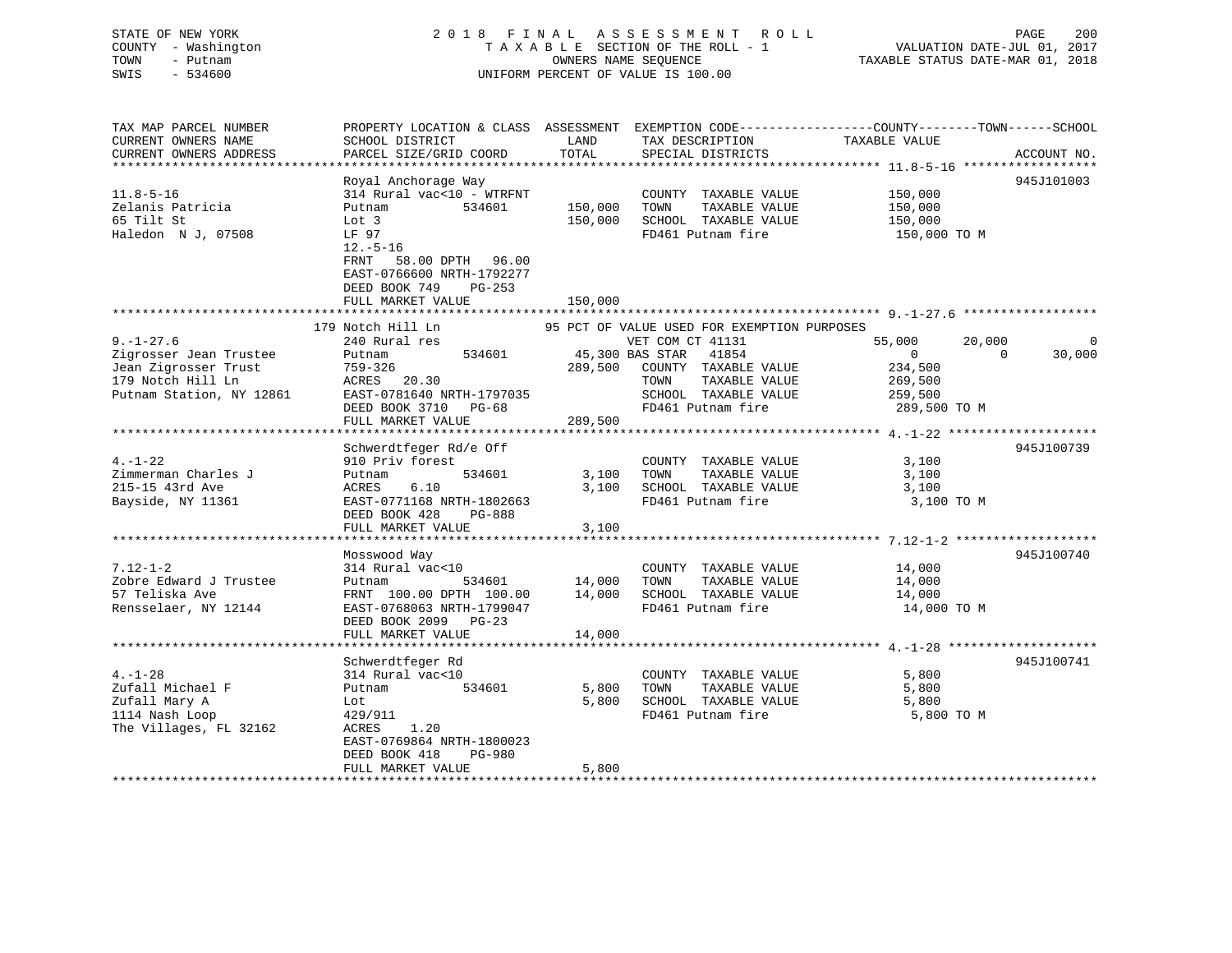## ROLL SUB SECTION - - TOTALS

#### \*\*\* S P E C I A L D I S T R I C T S U M M A R Y \*\*\*

| CODE DISTRICT NAME   | TOTAL<br>PARCELS | EXTENSION<br>TYPE | EXTENSION<br>VALUE | AD VALOREM<br>VALUE | EXEMPT<br>AMOUNT | TAXABLE<br>VALUE |
|----------------------|------------------|-------------------|--------------------|---------------------|------------------|------------------|
| TE533 Trans exmt rep |                  | 2 MOVTAX          |                    |                     |                  |                  |
| CA002 Cons agri dst  |                  | 57 TOTAL          |                    | 10029,300           | 693,595          | 9335,705         |
| BP461 Black Pt Sewer |                  | 127 UNITS C       |                    |                     |                  |                  |
| FD461 Putnam fire    |                  | $1.001$ TOTAL $M$ |                    | 265797,073          |                  | 265797,073       |

## \*\*\* S C H O O L D I S T R I C T S U M M A R Y \*\*\*

| CODE   | DISTRICT NAME | TOTAL<br>PARCELS | ASSESSED<br>LAND | ASSESSED<br>TOTAL | EXEMPT<br>AMOUNT | TOTAL<br>TAXABLE | <b>STAR</b><br>AMOUNT | STAR<br>TAXABLE |
|--------|---------------|------------------|------------------|-------------------|------------------|------------------|-----------------------|-----------------|
| 534601 | Putnam        | 1,002            | 172003,194       | 266046,573        | 2993,321         | 263053,252       | 7284,270              | 255768,982      |
|        | SUB-TOTAL     | L,002            | 172003,194       | 266046,573        | 2993,321         | 263053,252       | 7284,270              | 255768,982      |
|        | TOTAL         | 1,002            | 172003,194       | 266046,573        | 2993,321         | 263053,252       | 7284,270              | 255768,982      |

## \*\*\* S Y S T E M C O D E S S U M M A R Y \*\*\*

## NO SYSTEM EXEMPTIONS AT THIS LEVEL

#### \*\*\* E X E M P T I O N S U M M A R Y \*\*\*

| DESCRIPTION | TOTAL<br>PARCELS | COUNTY  | TOWN    | SCHOOL  |
|-------------|------------------|---------|---------|---------|
| VET WAR CT  | 13               | 324,498 | 149,550 |         |
| VET COM CT  | 14               | 544,290 | 256,130 |         |
| VET COM C   |                  | 38,275  |         |         |
| VET COM T   |                  |         | 20,000  |         |
| VET DIS CT  | $\sim$<br>∠      | 192,692 | 80,000  |         |
| VET DIS C   |                  | 38,275  |         |         |
| VET DIS T   |                  |         | 38,275  |         |
| CW 10 VET/  |                  | 8,000   |         |         |
| CLERGY      |                  | 1,500   | 1,500   | 1,500   |
| AG BUILD    |                  | 67,100  | 67,100  | 67,100  |
| AG DIST     | 13               | 693,595 | 693,595 | 693,595 |
|             |                  |         |         |         |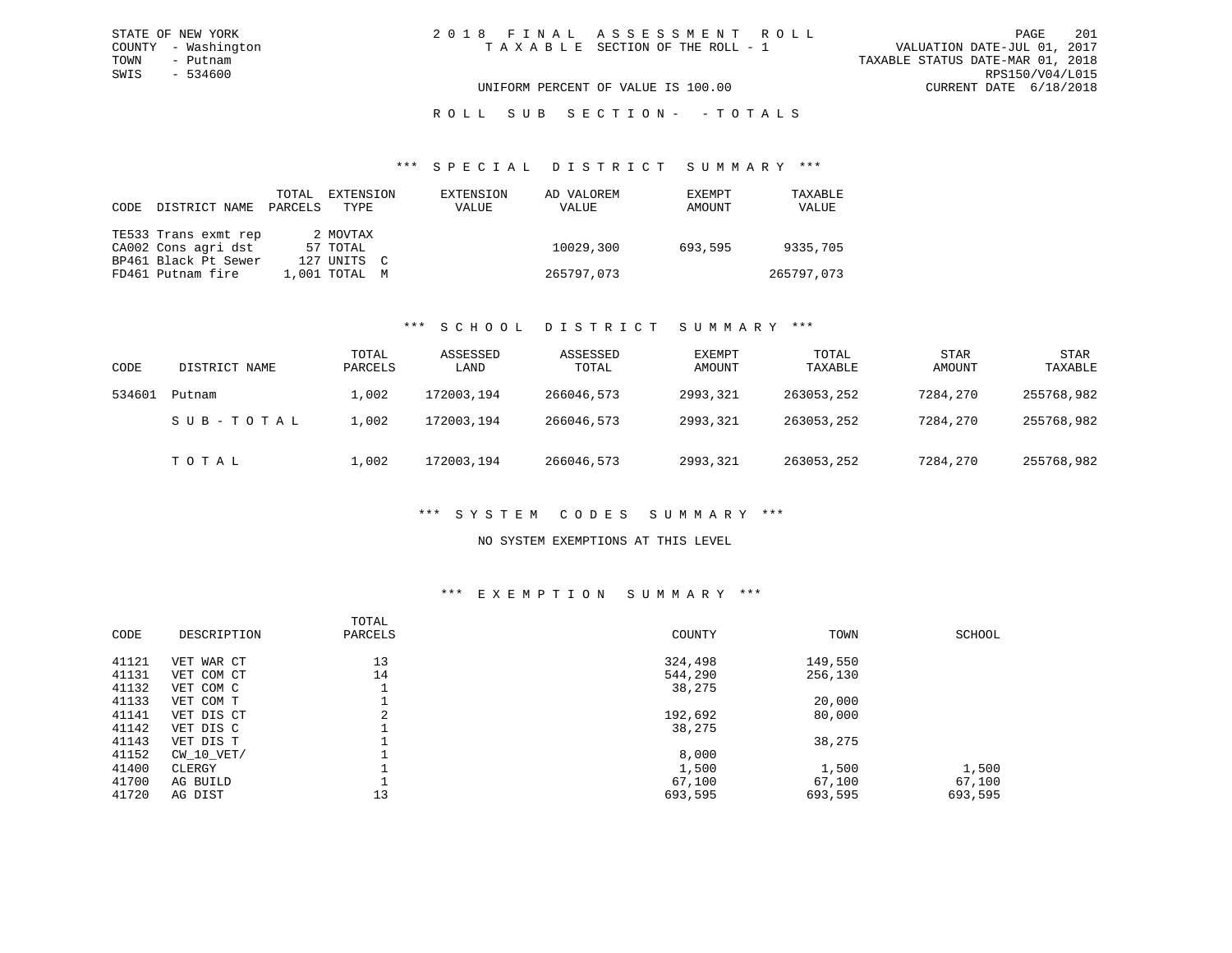| STATE OF NEW YORK   | 2018 FINAL ASSESSMENT ROLL         |                                  | PAGE            | 202 |
|---------------------|------------------------------------|----------------------------------|-----------------|-----|
| COUNTY - Washington | TAXABLE SECTION OF THE ROLL - 1    | VALUATION DATE-JUL 01, 2017      |                 |     |
| TOWN<br>- Putnam    |                                    | TAXABLE STATUS DATE-MAR 01, 2018 |                 |     |
| SWIS<br>- 534600    |                                    |                                  | RPS150/V04/L015 |     |
|                     | UNIFORM PERCENT OF VALUE IS 100.00 | CURRENT DATE 6/18/2018           |                 |     |
|                     |                                    |                                  |                 |     |

# R O L L S U B S E C T I O N - - T O T A L S

#### \*\*\* E X E M P T I O N S U M M A R Y \*\*\*

|       |                 | TOTAL   |          |          |           |
|-------|-----------------|---------|----------|----------|-----------|
| CODE  | DESCRIPTION     | PARCELS | COUNTY   | TOWN     | SCHOOL    |
|       |                 |         |          |          |           |
| 41730 | AGRI-D IND      | 9       | 320,088  | 320,088  | 320,088   |
| 41800 | AGED-ALL        |         | 29,240   | 29,240   | 34,400    |
| 41801 | AGED-CO/TN      |         | 18,570   | 18,570   |           |
| 41803 | AGED-TOWN       | б       |          | 637,941  |           |
| 41805 | AGE-CO/SCH      | 10      | 1376,766 |          | 1383,838  |
| 41834 | ENH STAR        | 53      |          |          | 3389,170  |
| 41854 | <b>BAS STAR</b> | 130     |          |          | 3895,100  |
| 41932 | DISAB-CO        |         | 43,950   |          |           |
| 41935 | DISAB-C/S       |         | 300,000  |          | 300,000   |
| 47460 | <b>FOR 480A</b> | ⌒       | 192,800  | 192,800  | 192,800   |
|       | TOTAL           | 263     | 4189,639 | 2504,789 | 10277,591 |

| ROLL       |             | TOTAL   | ASSESSED   | ASSESSED   | TAXABLE    | TAXABLE    | TAXABLE    | STAR       |
|------------|-------------|---------|------------|------------|------------|------------|------------|------------|
| <b>SEC</b> | DESCRIPTION | PARCELS | LAND       | TOTAL      | COUNTY     | TOWN       | SCHOOL     | TAXABLE    |
|            | TAXABLE     | ,002    | 172003,194 | 266046,573 | 261856,934 | 263541,784 | 263053,252 | 255768,982 |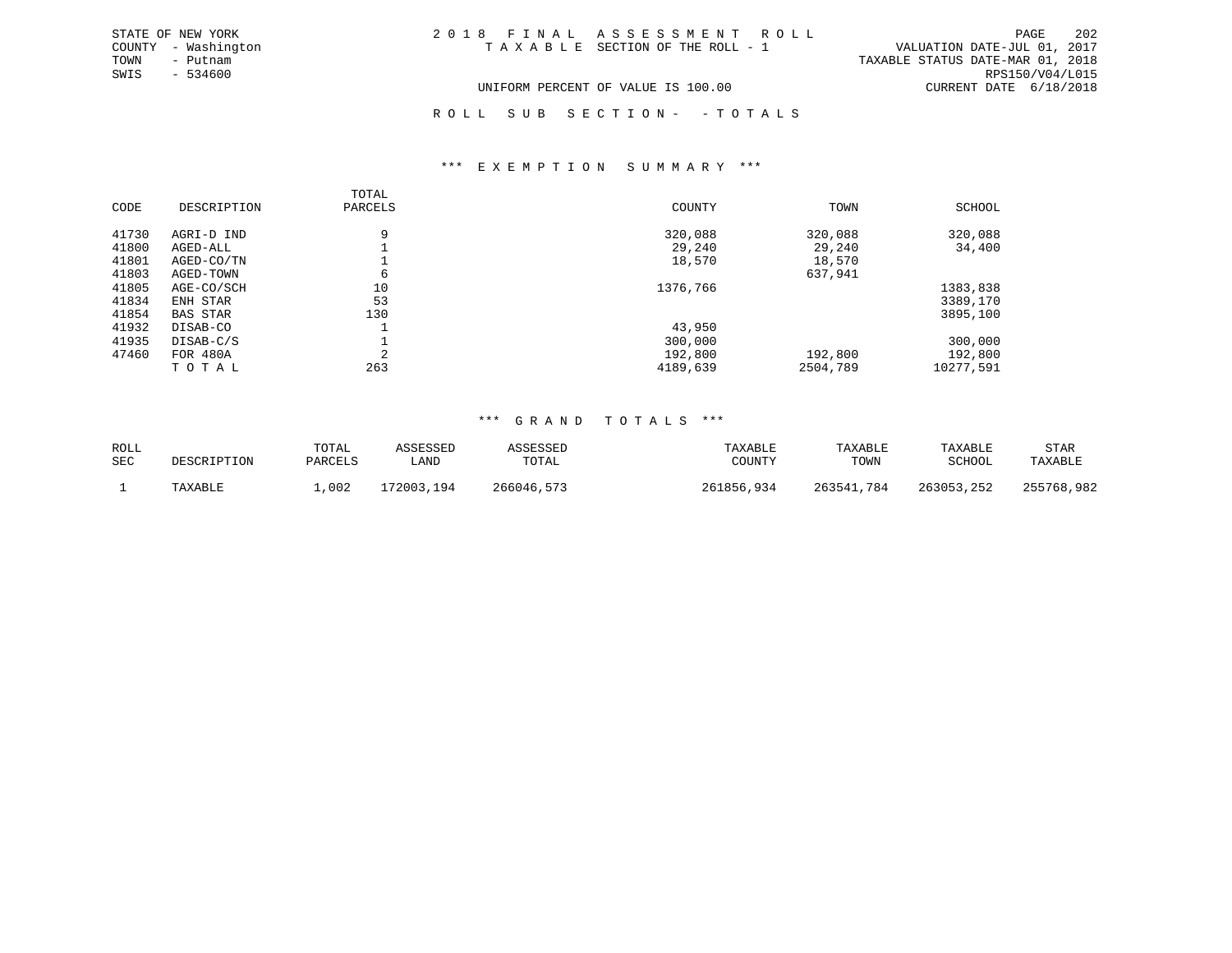|      | STATE OF NEW YORK   | 2018 FINAL ASSESSMENT ROLL |                                    |                                  |                        | PAGE | - 203 |
|------|---------------------|----------------------------|------------------------------------|----------------------------------|------------------------|------|-------|
|      | COUNTY - Washington |                            | TAXABLE SECTION OF THE ROLL - 1    | VALUATION DATE-JUL 01, 2017      |                        |      |       |
| TOWN | – Putnam            |                            |                                    | TAXABLE STATUS DATE-MAR 01, 2018 |                        |      |       |
| SWIS | - 534600            |                            | UNIFORM PERCENT OF VALUE IS 100.00 |                                  | RPS150/V04/L015        |      |       |
|      |                     |                            |                                    |                                  | CURRENT DATE 6/18/2018 |      |       |
|      |                     |                            |                                    |                                  |                        |      |       |

# ROLL SECTION TOTALS

#### \*\*\* S P E C I A L D I S T R I C T S U M M A R Y \*\*\*

| CODE | DISTRICT NAME        | TOTAL<br>PARCELS | EXTENSION<br>TYPE | EXTENSION<br>VALUE | AD VALOREM<br>VALUE | EXEMPT<br>AMOUNT | TAXABLE<br>VALUE |
|------|----------------------|------------------|-------------------|--------------------|---------------------|------------------|------------------|
|      | TE533 Trans exmt rep |                  | 2 MOVTAX          |                    |                     |                  |                  |
|      | CA002 Cons agri dst  |                  | 57 TOTAL          |                    | 10029,300           | 693,595          | 9335,705         |
|      | BP461 Black Pt Sewer |                  | 127 UNITS C       |                    |                     |                  |                  |
|      | FD461 Putnam fire    |                  | $1.001$ TOTAL $M$ |                    | 265797,073          |                  | 265797,073       |

## \*\*\* S C H O O L D I S T R I C T S U M M A R Y \*\*\*

| CODE   | DISTRICT NAME | TOTAL<br>PARCELS | ASSESSED<br>LAND | ASSESSED<br>TOTAL | EXEMPT<br>AMOUNT | TOTAL<br>TAXABLE | <b>STAR</b><br>AMOUNT | STAR<br>TAXABLE |
|--------|---------------|------------------|------------------|-------------------|------------------|------------------|-----------------------|-----------------|
| 534601 | Putnam        | 1,002            | 172003,194       | 266046,573        | 2993,321         | 263053,252       | 7284,270              | 255768,982      |
|        | SUB-TOTAL     | 1,002            | 172003,194       | 266046,573        | 2993,321         | 263053,252       | 7284,270              | 255768,982      |
|        | TOTAL         | 1,002            | 172003,194       | 266046,573        | 2993,321         | 263053,252       | 7284,270              | 255768,982      |

## \*\*\* S Y S T E M C O D E S S U M M A R Y \*\*\*

## NO SYSTEM EXEMPTIONS AT THIS LEVEL

#### \*\*\* E X E M P T I O N S U M M A R Y \*\*\*

| CODE  | DESCRIPTION | TOTAL<br>PARCELS | COUNTY  | TOWN    | SCHOOL  |
|-------|-------------|------------------|---------|---------|---------|
| 41121 | VET WAR CT  | 13               | 324,498 | 149,550 |         |
| 41131 | VET COM CT  | 14               | 544,290 | 256,130 |         |
| 41132 | VET COM C   |                  | 38,275  |         |         |
| 41133 | VET COM T   |                  |         | 20,000  |         |
| 41141 | VET DIS CT  | ∠                | 192,692 | 80,000  |         |
| 41142 | VET DIS C   |                  | 38,275  |         |         |
| 41143 | VET DIS T   |                  |         | 38,275  |         |
| 41152 | CW 10 VET/  |                  | 8,000   |         |         |
| 41400 | CLERGY      |                  | 1,500   | 1,500   | 1,500   |
| 41700 | AG BUILD    |                  | 67,100  | 67,100  | 67,100  |
| 41720 | AG DIST     | 13               | 693,595 | 693,595 | 693,595 |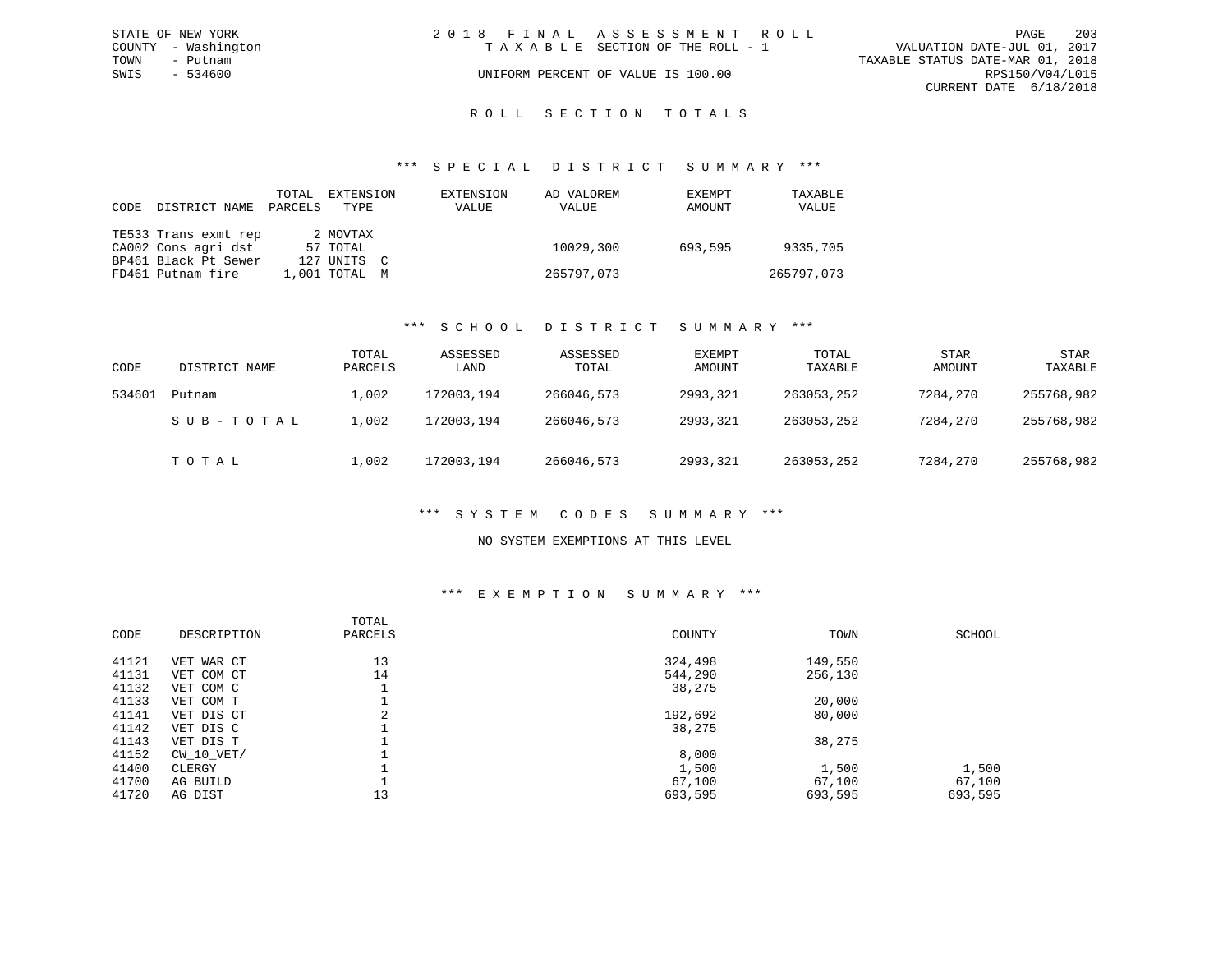|      | STATE OF NEW YORK   | 2018 FINAL ASSESSMENT ROLL         |                                  |                        | PAGE | 204 |
|------|---------------------|------------------------------------|----------------------------------|------------------------|------|-----|
|      | COUNTY - Washington | TAXABLE SECTION OF THE ROLL - 1    | VALUATION DATE-JUL 01, 2017      |                        |      |     |
| TOWN | - Putnam            |                                    | TAXABLE STATUS DATE-MAR 01, 2018 |                        |      |     |
| SWIS | $-534600$           | UNIFORM PERCENT OF VALUE IS 100.00 |                                  | RPS150/V04/L015        |      |     |
|      |                     |                                    |                                  | CURRENT DATE 6/18/2018 |      |     |
|      |                     |                                    |                                  |                        |      |     |

\*\*\* E X E M P T I O N S U M M A R Y \*\*\*

R O L L S E C T I O N T O T A L S

## TOTALPARCELS CODE DESCRIPTION PARCELS COUNTY TOWN SCHOOL41730 AGRI-D IND 9 320,088 320,088 320,088 41800 AGED-ALL 1 29,240 29,240 34,400 41801 AGED-CO/TN 1 18,570 18,570 41803 AGED-TOWN 6 637,941<br>41805 AGE-CO/SCH 10 10 537,941 41805 AGE-CO/SCH 10 10 10 1376,766 1383,838 1383,838 1383,838 1383,838 1383,838 1383,838 1383,838 130 41834 ENH STAR 41854 BAS STAR 130 3895,100 41932 DISAB-CO 1 1 43,950<br>41935 DISAB-C/S 1 1 300,000 41935 DISAB-C/S 1 300,000 300,000 47460 FOR 480A 2 192,800 192,800 192,800 T O T A L 263 4189,639 2504,789 10277,591

| ROLL       |             | TOTAL   | ASSESSED   | ASSESSED   | TAXABLE    | TAXABLE    | TAXABLE       | STAR       |
|------------|-------------|---------|------------|------------|------------|------------|---------------|------------|
| <b>SEC</b> | DESCRIPTION | PARCELS | LAND       | TOTAL      | COUNTY     | TOWN       | <b>SCHOOL</b> | TAXABLE    |
|            | TAXABLE     | ,002    | 172003,194 | 266046,573 | 261856,934 | 263541,784 | 263053,252    | 255768,982 |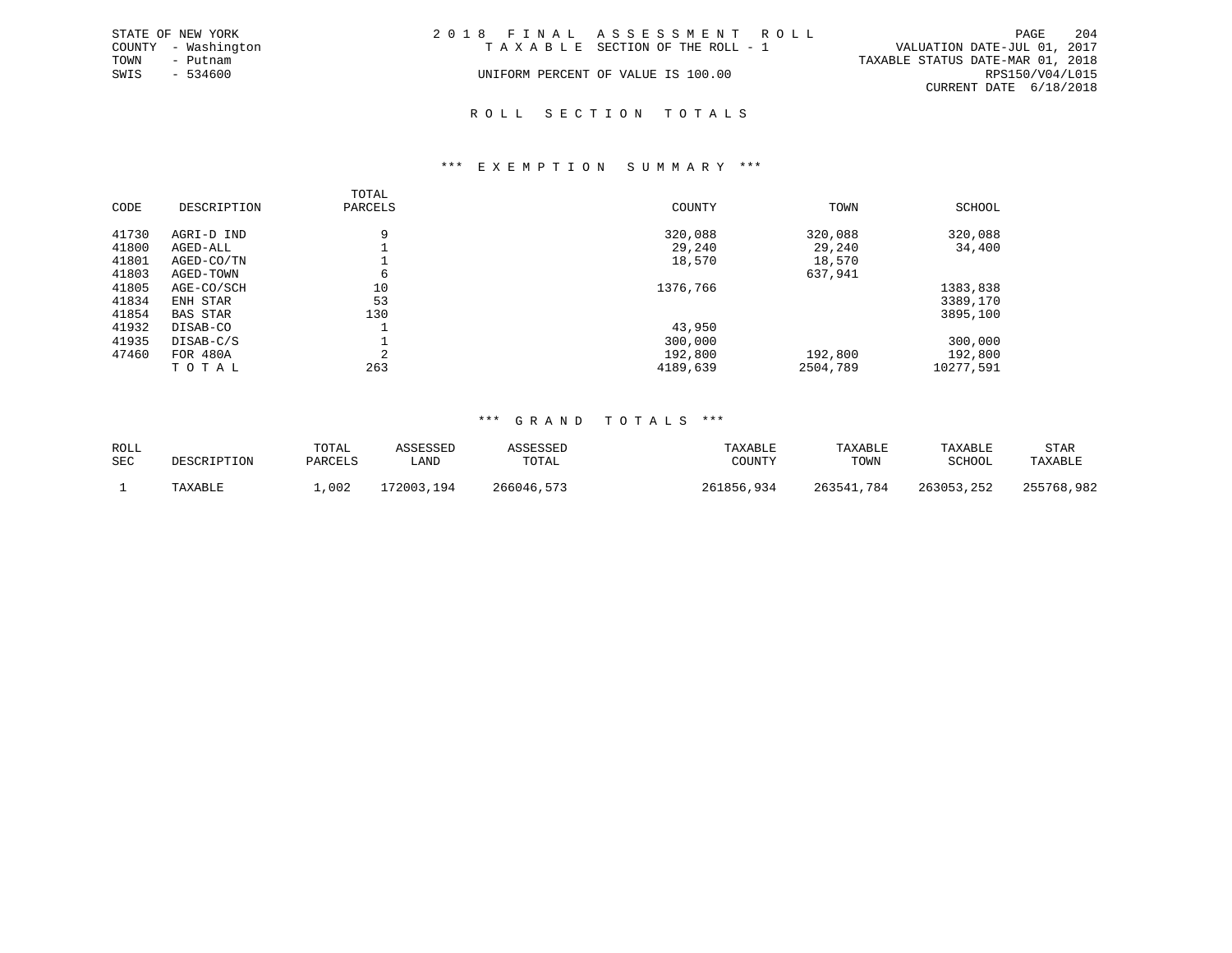| STATE OF NEW YORK   |  | 2018 FINAL ASSESSMENT ROLL               | PAGE                             | 205 |
|---------------------|--|------------------------------------------|----------------------------------|-----|
| COUNTY - Washington |  | STATE OWNED LAND SECTION OF THE ROLL - 3 | VALUATION DATE-JUL 01, 2017      |     |
| TOWN<br>– Putnam    |  | OWNERS NAME SEOUENCE                     | TAXABLE STATUS DATE-MAR 01, 2018 |     |
| SWIS<br>- 534600    |  | UNIFORM PERCENT OF VALUE IS 100.00       |                                  |     |

| TAX MAP PARCEL NUMBER                                                                                                                                                                    | PROPERTY LOCATION & CLASS ASSESSMENT EXEMPTION CODE-----------------COUNTY--------TOWN------SCHOOL                                                                                                        |               |                                                                                                                   |                      |            |
|------------------------------------------------------------------------------------------------------------------------------------------------------------------------------------------|-----------------------------------------------------------------------------------------------------------------------------------------------------------------------------------------------------------|---------------|-------------------------------------------------------------------------------------------------------------------|----------------------|------------|
|                                                                                                                                                                                          |                                                                                                                                                                                                           |               |                                                                                                                   |                      |            |
|                                                                                                                                                                                          |                                                                                                                                                                                                           |               |                                                                                                                   |                      |            |
|                                                                                                                                                                                          |                                                                                                                                                                                                           |               |                                                                                                                   |                      |            |
|                                                                                                                                                                                          | 2443 Black Point Way                                                                                                                                                                                      |               |                                                                                                                   |                      | 945J100516 |
| $4. -1 - 42$                                                                                                                                                                             | $314$ Rural vac< $10$ - WTRFNT                                                                                                                                                                            |               | COUNTY TAXABLE VALUE 5443,800                                                                                     |                      |            |
| New York State                                                                                                                                                                           | Putnam 534601 5443,800 TOWN                                                                                                                                                                               |               |                                                                                                                   |                      |            |
|                                                                                                                                                                                          |                                                                                                                                                                                                           |               |                                                                                                                   |                      |            |
|                                                                                                                                                                                          |                                                                                                                                                                                                           |               | 5443,800 TOWN TAXABLE VALUE 5443,800<br>5443,800 SCHOOL TAXABLE VALUE 5443,800<br>FD461 Putnam fire 5443,800 TO M |                      |            |
|                                                                                                                                                                                          |                                                                                                                                                                                                           |               |                                                                                                                   |                      |            |
|                                                                                                                                                                                          |                                                                                                                                                                                                           |               |                                                                                                                   |                      |            |
|                                                                                                                                                                                          | FULL MARKET VALUE                                                                                                                                                                                         | 5443,800      |                                                                                                                   |                      |            |
|                                                                                                                                                                                          |                                                                                                                                                                                                           |               |                                                                                                                   |                      |            |
|                                                                                                                                                                                          |                                                                                                                                                                                                           |               |                                                                                                                   |                      |            |
|                                                                                                                                                                                          | Negro Pt                                                                                                                                                                                                  |               |                                                                                                                   |                      |            |
| $5. -2 -9.1$<br>New York State $31\overline{4}$ Rural vac<10 - WTRFNT $338,000$ TOWN TAXABLE VALUE                                                                                       |                                                                                                                                                                                                           |               |                                                                                                                   | 538,000<br>538,000   |            |
|                                                                                                                                                                                          |                                                                                                                                                                                                           |               |                                                                                                                   |                      |            |
|                                                                                                                                                                                          |                                                                                                                                                                                                           |               |                                                                                                                   |                      |            |
|                                                                                                                                                                                          |                                                                                                                                                                                                           |               |                                                                                                                   | 538,000 TO M         |            |
|                                                                                                                                                                                          |                                                                                                                                                                                                           |               |                                                                                                                   |                      |            |
|                                                                                                                                                                                          |                                                                                                                                                                                                           |               |                                                                                                                   |                      |            |
|                                                                                                                                                                                          |                                                                                                                                                                                                           |               |                                                                                                                   |                      |            |
|                                                                                                                                                                                          | Hutton Square Rd                                                                                                                                                                                          |               |                                                                                                                   |                      |            |
|                                                                                                                                                                                          |                                                                                                                                                                                                           |               | COUNTY TAXABLE VALUE 60,900                                                                                       |                      |            |
|                                                                                                                                                                                          | $\begin{array}{cccc} \sqrt{1} & \text{vac} > 10 & & & & & \text{COUNT} \\ & & 534601 & & & 60,900 & & \text{TOWN} \end{array}$                                                                            |               |                                                                                                                   | TAXABLE VALUE 60,900 |            |
|                                                                                                                                                                                          |                                                                                                                                                                                                           |               |                                                                                                                   |                      |            |
|                                                                                                                                                                                          |                                                                                                                                                                                                           |               |                                                                                                                   |                      |            |
|                                                                                                                                                                                          |                                                                                                                                                                                                           |               |                                                                                                                   |                      |            |
| Example of the magnetic county in the ACRES 124.00<br>383 Broadway EAST-0789313 NRTH-1801288<br>Fort Edward, NY 12828 DEED BOOK 916 PG-251<br>Fort Edward, NY 12828 DEED BOOK 916 PG-251 | FULL MARKET VALUE                                                                                                                                                                                         | 60,900        |                                                                                                                   |                      |            |
|                                                                                                                                                                                          |                                                                                                                                                                                                           |               |                                                                                                                   |                      |            |
|                                                                                                                                                                                          | Harris Tr/lake George                                                                                                                                                                                     |               |                                                                                                                   |                      | 1110001    |
| $17. -1 - 1$                                                                                                                                                                             | 314 Rural vac<10 - WTRFNT                                                                                                                                                                                 |               | COUNTY TAXABLE VALUE 652,400                                                                                      |                      |            |
| New York State                                                                                                                                                                           |                                                                                                                                                                                                           |               |                                                                                                                   |                      |            |
| Attn: Washington County Treas 160 Lf                                                                                                                                                     |                                                                                                                                                                                                           |               |                                                                                                                   |                      |            |
|                                                                                                                                                                                          | Putnam (18.18.18.18.18.19.18.19.18.19.18.19.18.19.18.19.18.19.18.19.19.18.19.19.19.19.19.19.19.19.19.19.19.19<br>160 Lf 652,400 SCHOOL TAXABLE VALUE 652,400<br>ACRES 8.00 FD461 Putnam fire 652,400 TO M |               |                                                                                                                   |                      |            |
| 383 Broadway<br>Fort Edward, NY 12828<br>Fort Edward, NY 12828<br>Fort Edward, NY 12828<br>Forth BOOK 717<br>PG-69                                                                       |                                                                                                                                                                                                           |               |                                                                                                                   |                      |            |
|                                                                                                                                                                                          | DEED BOOK 717 PG-69                                                                                                                                                                                       |               |                                                                                                                   |                      |            |
|                                                                                                                                                                                          | FULL MARKET VALUE                                                                                                                                                                                         | 652,400       |                                                                                                                   |                      |            |
|                                                                                                                                                                                          |                                                                                                                                                                                                           |               |                                                                                                                   |                      |            |
|                                                                                                                                                                                          |                                                                                                                                                                                                           |               |                                                                                                                   |                      | 1120001    |
|                                                                                                                                                                                          | Lake George                                                                                                                                                                                               |               |                                                                                                                   |                      |            |
| $17.-1-1.2$<br>New York State $314$ Rural vac<10 - WTRFNT<br>New York State $534601$                                                                                                     |                                                                                                                                                                                                           |               | COUNTY TAXABLE VALUE                                                                                              | 5861,900<br>5861,900 |            |
|                                                                                                                                                                                          |                                                                                                                                                                                                           | 5861,900 TOWN | TAXABLE VALUE                                                                                                     |                      |            |
|                                                                                                                                                                                          |                                                                                                                                                                                                           |               | 5861,900 SCHOOL TAXABLE VALUE 5861,900                                                                            |                      |            |
| Attn: Washington County Treas 4150 Lf<br>383 Broadway ACRES 168.40<br>Fort Edward, NY 12828 EAST-0762893 NRTH-1772957                                                                    |                                                                                                                                                                                                           |               | FD461 Putnam fire                                                                                                 | 5861,900 TO M        |            |
|                                                                                                                                                                                          |                                                                                                                                                                                                           |               |                                                                                                                   |                      |            |
|                                                                                                                                                                                          | DEED BOOK 724<br>$PG-104$                                                                                                                                                                                 |               |                                                                                                                   |                      |            |
|                                                                                                                                                                                          | FULL MARKET VALUE                                                                                                                                                                                         | 5861,900      |                                                                                                                   |                      |            |
|                                                                                                                                                                                          |                                                                                                                                                                                                           |               |                                                                                                                   |                      |            |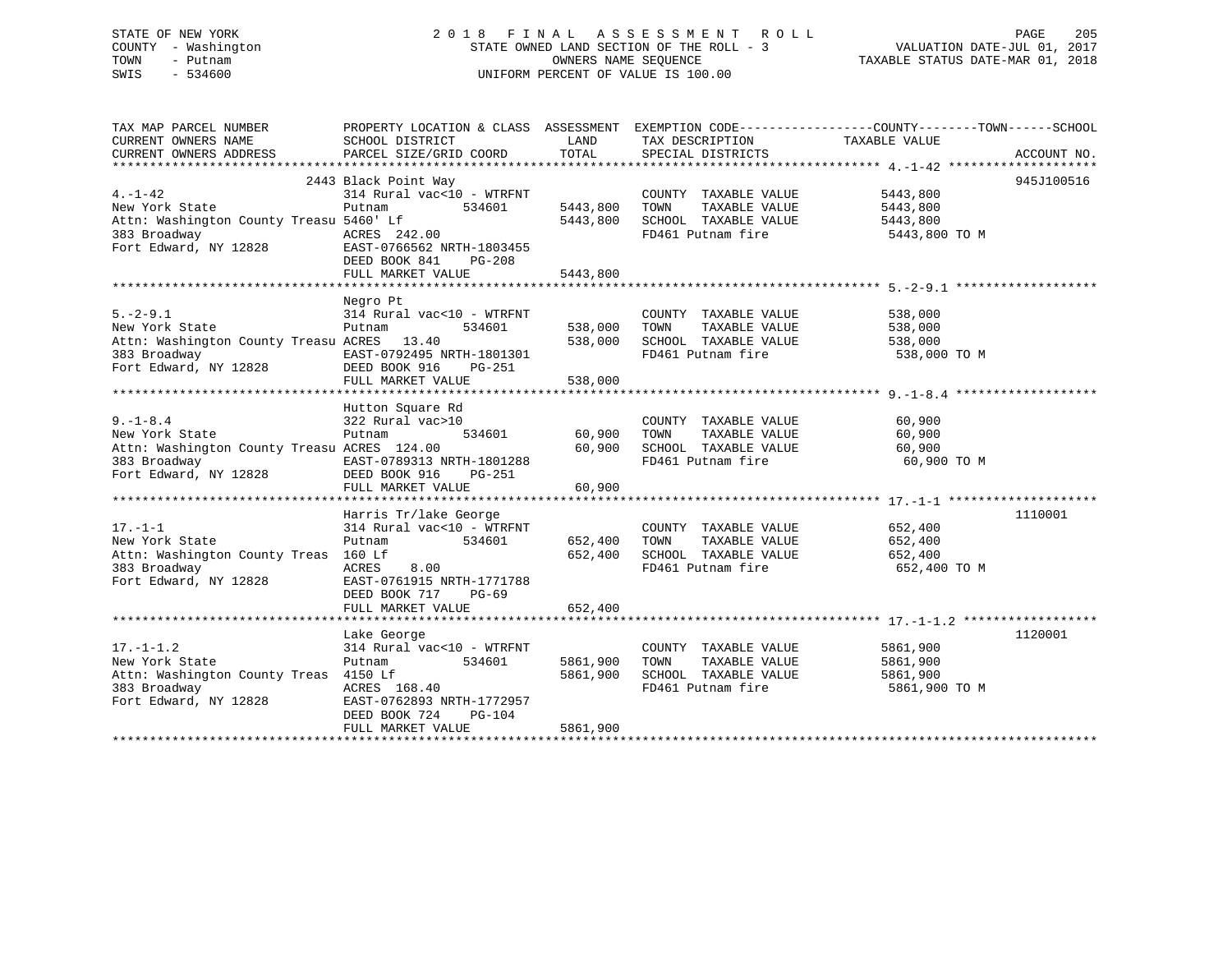| STATE OF NEW YORK<br>COUNTY - Washington<br>TOWN<br>- Putnam<br>$-534600$<br>SWIS                                                                          |                                                                                                                                                                                                | $\begin{tabular}{lllllllllllllll} \multicolumn{3}{c}{2\ 0\ 1\ 8\ & F\ I\ N\ A\ L\ & A\ S\ S\ E\ S\ S\ M\ E\ N\ T\ & R\ O\ L\ L\ & & & \text{PAGE} & 206 \\ \multicolumn{3}{c}{STATE\ ONNED\ LAND\ SECTION\ OF\ THE\ ROLL\ -\ 3} & & & \text{VALUATION\ DATE-JUL\ 01,\ 2017 \\ & & & \text{OWNERS\ NAME\ SEQUENCE} & & \text{TAXABLE\ STATUS\ DATE-MAR\ 01,\ 2018 \\ \multicolumn{3}{c}{UNIFORM\ PERCENT\ OF\ VALUE\ IS\ 100.00$ |                                                                                                     |                                                  |         |
|------------------------------------------------------------------------------------------------------------------------------------------------------------|------------------------------------------------------------------------------------------------------------------------------------------------------------------------------------------------|---------------------------------------------------------------------------------------------------------------------------------------------------------------------------------------------------------------------------------------------------------------------------------------------------------------------------------------------------------------------------------------------------------------------------------|-----------------------------------------------------------------------------------------------------|--------------------------------------------------|---------|
| TAX MAP PARCEL NUMBER THE PROPERTY LOCATION & CLASS ASSESSMENT EXEMPTION CODE--------------COUNTY-------TOWN------SCHOOL<br>CURRENT OWNERS NAME            | SCHOOL DISTRICT                     LAND        TAX DESCRIPTION                TAXABLE VALUE                                                                                                   |                                                                                                                                                                                                                                                                                                                                                                                                                                 |                                                                                                     |                                                  |         |
| $17. - 1 - 3$<br>New York State<br>383 Broadway                           ACRES     51.32<br>Fort Edward, NY 12828               EAST-0768299 NRTH-1773244 | LOT 53 Williams North Tr<br>Find the Trans of Sandard COUNT<br>Find the Sandard Count of Sandard COUNT COUNT<br>910 Priv forest<br>Putnam<br>EAST-0768299 NRTH-1773244<br>DEED BOOK 429 PG-776 |                                                                                                                                                                                                                                                                                                                                                                                                                                 | COUNTY TAXABLE VALUE 21,000<br>FD461 Putnam fire 31,000 TO M                                        | TAXABLE VALUE 21,000                             | 1100001 |
| 17.-1-1.3 314 Rural vac<10 - WTRFNT COUNTY TAXABLE VALUE 3417,500<br>New York State DEC<br>Fort Edward, NY 12828 ACRES 58.00                               | Clark Hollow Bay<br>Putnam 534601 3417,500 TOWN<br>EAST-0763525 NRTH-1774622<br>DEED BOOK 868<br>PG-285<br>FULL MARKET VALUE                                                                   | 3417,500                                                                                                                                                                                                                                                                                                                                                                                                                        | TAXABLE VALUE 3417,500<br>3417,500 SCHOOL TAXABLE VALUE 3417,500<br>FD461 Putnam fire 3417,500 TO M |                                                  |         |
| 13.-3-24.7<br>New York State DEC<br>Putnam 534601<br>107,000                                                                                               | County Route 3<br>Putnam 534601 107,000 TOWN                                                                                                                                                   |                                                                                                                                                                                                                                                                                                                                                                                                                                 | COUNTY TAXABLE VALUE 107,000                                                                        | TAXABLE VALUE 107,000<br>107,000<br>107,000 TO M |         |

FULL MARKET VALUE 107,000 \*\*\*\*\*\*\*\*\*\*\*\*\*\*\*\*\*\*\*\*\*\*\*\*\*\*\*\*\*\*\*\*\*\*\*\*\*\*\*\*\*\*\*\*\*\*\*\*\*\*\*\*\*\*\*\*\*\*\*\*\*\*\*\*\*\*\*\*\*\*\*\*\*\*\*\*\*\*\*\*\*\*\*\*\*\*\*\*\*\*\*\*\*\*\*\*\*\*\*\*\*\*\*\*\*\*\*\*\*\*\*\*\*\*\*\*\*\*\*\*\*\*\*\*\*\*\*\*\*\*\*\*

383 Broadway EAST-0787942 NRTH-1787763 FD461 Putnam fire 107,000 TO M

DEED BOOK 907 PG-93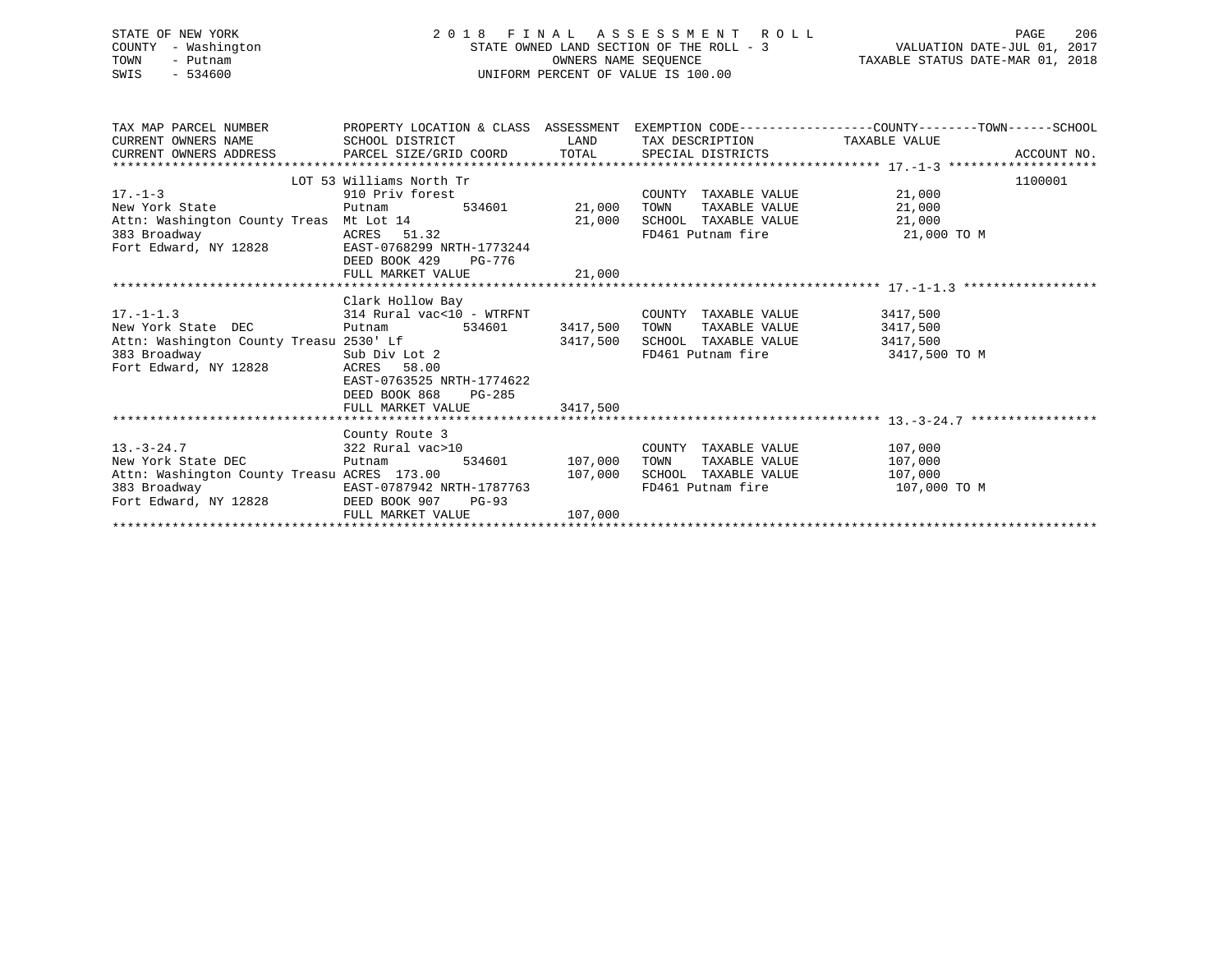|  | 2018 FINAL ASSESSMENT ROLL               |                                  | PAGE                        | 207 |
|--|------------------------------------------|----------------------------------|-----------------------------|-----|
|  | STATE OWNED LAND SECTION OF THE ROLL - 3 |                                  | VALUATION DATE-JUL 01, 2017 |     |
|  |                                          | TAXABLE STATUS DATE-MAR 01, 2018 |                             |     |
|  |                                          |                                  | RPS150/V04/L015             |     |
|  | UNIFORM PERCENT OF VALUE IS 100.00       |                                  | CURRENT DATE 6/18/2018      |     |

#### \*\*\* S P E C I A L D I S T R I C T S U M M A R Y \*\*\*

| CODE | DISTRICT NAME PARCELS | TOTAL | EXTENSION<br>TYPR. | EXTENSION<br>VALUE | AD VALOREM<br>VALUE | EXEMPT<br>AMOUNT | TAXABLE<br>VALUE |
|------|-----------------------|-------|--------------------|--------------------|---------------------|------------------|------------------|
|      | FD461 Putnam fire     |       | 8 TOTAL M          |                    | 16102,500           |                  | 16102,500        |

STATE OF NEW YORK COUNTY - Washington TOWN - Putnam SWIS - 534600

#### \*\*\* S C H O O L D I S T R I C T S U M M A R Y \*\*\*

| CODE   | DISTRICT NAME | TOTAL<br>PARCELS | ASSESSED<br>LAND | ASSESSED<br>TOTAL | EXEMPT<br>AMOUNT | TOTAL<br>TAXABLE | <b>STAR</b><br>AMOUNT | <b>STAR</b><br>TAXABLE |
|--------|---------------|------------------|------------------|-------------------|------------------|------------------|-----------------------|------------------------|
| 534601 | Putnam        | 8                | 16102,500        | 16102,500         |                  | 16102,500        |                       | 16102,500              |
|        | SUB-TOTAL     | 8                | 16102,500        | 16102,500         |                  | 16102,500        |                       | 16102,500              |
|        | TOTAL         | 8                | 16102,500        | 16102,500         |                  | 16102,500        |                       | 16102,500              |

## \*\*\* S Y S T E M C O D E S S U M M A R Y \*\*\*

## NO SYSTEM EXEMPTIONS AT THIS LEVEL

## \*\*\* E X E M P T I O N S U M M A R Y \*\*\*

#### NO EXEMPTIONS AT THIS LEVEL

| ROLL<br>SEC | DESCRIPTION      | TOTAL<br>PARCELS | ASSESSED<br>LAND | ASSESSED<br>TOTAL | TAXABLE<br>COUNTY | TAXABLE<br>TOWN | TAXABLE<br>SCHOOL | STAR<br>TAXABLE |
|-------------|------------------|------------------|------------------|-------------------|-------------------|-----------------|-------------------|-----------------|
|             | STATE OWNED LAND |                  | 16102,500        | 16102,500         | 16102,500         | 16102,500       | 16102,500         | 16102,500       |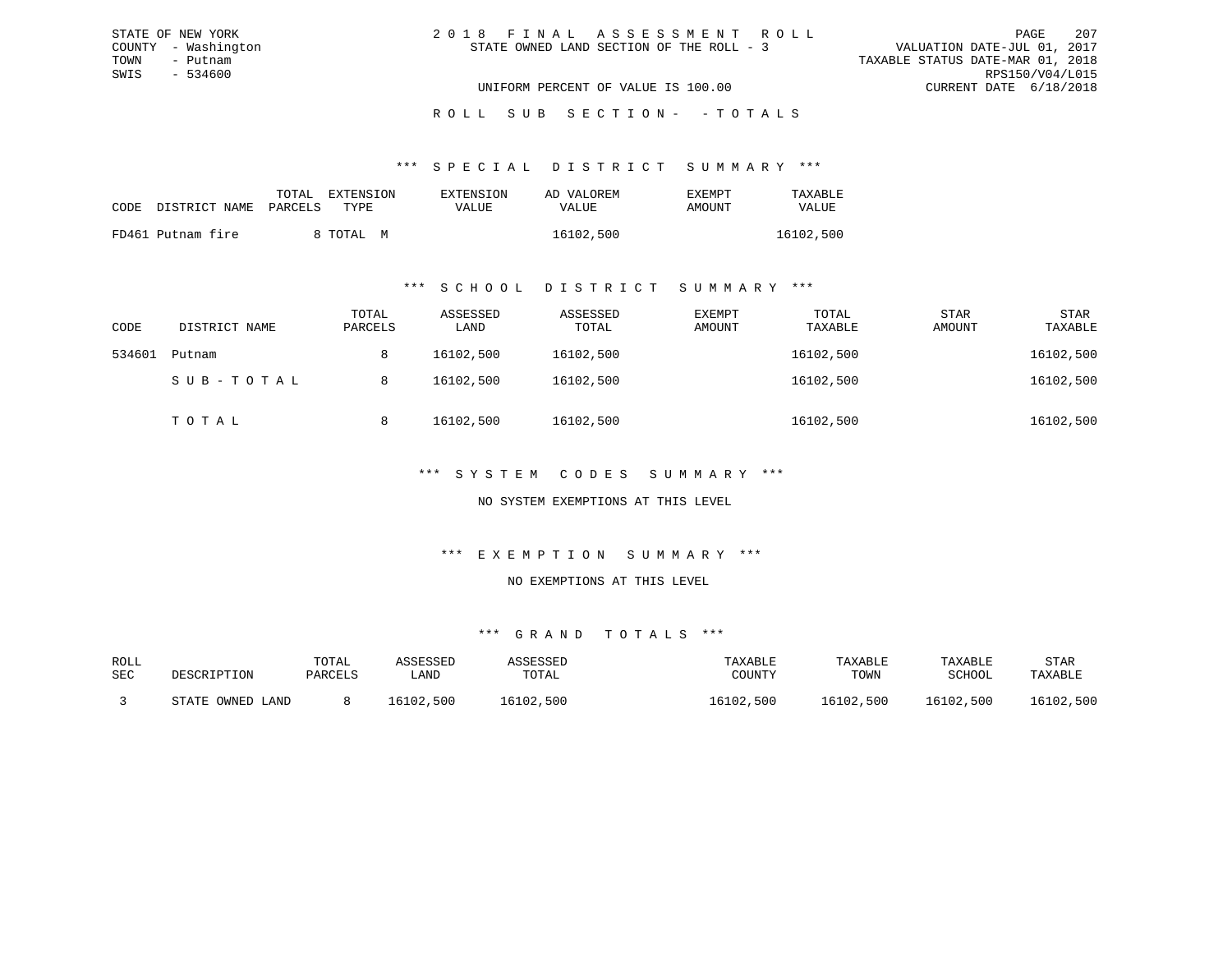| STATE OF NEW YORK<br>COUNTY<br>- Washington<br>TOWN<br>- Putnam<br>$-534600$<br>SWIS      | 2018 FINAL                                                                                                                                                                                                           | OWNERS NAME SEQUENCE       | A S S E S S M E N T<br>ROLL<br>ROLL SUB-SECT - P- ECL CONSERVATION AND COMMON LAW EASEMENTS<br>UNIFORM PERCENT OF VALUE IS 100.00 | PAGE<br>208<br>STATE OWNED LAND SECTION OF THE ROLL - 3 SUB-SECT - P VALUATION DATE-JUL 01, 2017<br>TAXABLE STATUS DATE-MAR 01, 2018 |
|-------------------------------------------------------------------------------------------|----------------------------------------------------------------------------------------------------------------------------------------------------------------------------------------------------------------------|----------------------------|-----------------------------------------------------------------------------------------------------------------------------------|--------------------------------------------------------------------------------------------------------------------------------------|
| TAX MAP PARCEL NUMBER<br>CURRENT OWNERS NAME<br>CURRENT OWNERS ADDRESS                    | SCHOOL DISTRICT<br>PARCEL SIZE/GRID COORD                                                                                                                                                                            | LAND<br>TOTAL              | TAX DESCRIPTION<br>SPECIAL DISTRICTS                                                                                              | PROPERTY LOCATION & CLASS ASSESSMENT EXEMPTION CODE---------------COUNTY-------TOWN------SCHOOL<br>TAXABLE VALUE<br>ACCOUNT NO.      |
| $5. -2 - 1 - ESMT$<br>State Of New York<br>C/O County Treasurer<br>Washington<br>County   | County Route 2<br>980 Consyn easmt<br>534601<br>Putnam<br>Lot 16 And Hunting Camp<br>2214/105<br>ACRES 599.70<br>EAST-0786042 NRTH-1806797<br>DEED BOOK 2214 PG-61<br>CONSERVATION ESMT % 26.00<br>FULL MARKET VALUE | 77,974<br>77,974<br>77,974 | COUNTY TAXABLE VALUE<br>TOWN<br>TAXABLE VALUE<br>SCHOOL TAXABLE VALUE<br>FD461 Putnam fire                                        | 945J100328<br>77,974<br>77,974<br>77,974<br>77,974 TO M                                                                              |
|                                                                                           |                                                                                                                                                                                                                      |                            |                                                                                                                                   |                                                                                                                                      |
| $12. -2 - 11 - ESMT$<br>State Of New York<br>C/O County Treasurer<br>Washington<br>County | Liddle-Harris Rd<br>980 Consyn easmt<br>Putnam<br>534601<br>2214/105<br>ACRES 100.00<br>EAST-0773621 NRTH-1790570<br>DEED BOOK 2214 PG-61<br>CONSERVATION ESMT % 26.00                                               | 15,600<br>15,600           | COUNTY TAXABLE VALUE<br>TAXABLE VALUE<br>TOWN<br>SCHOOL TAXABLE VALUE<br>FD461 Putnam fire                                        | 945J100333<br>15,600<br>15,600<br>15,600<br>15,600 TO M                                                                              |
|                                                                                           | FULL MARKET VALUE                                                                                                                                                                                                    | 15,600                     |                                                                                                                                   |                                                                                                                                      |
| $18. - 2 - 8 - ESMT$<br>State Of New York<br>C/O County Treasurer<br>Washington<br>County | State Route 22<br>980 Consyn easmt<br>534601<br>Putnam<br>Easmt 2923/97<br>$18. - 1 - 8$<br>5.60<br>ACRES<br>EAST-0774595 NRTH-1773720<br>DEED BOOK 2920<br>$PG-1$<br>CONSERVATION ESMT % 60.00                      | 1,680<br>1,680             | COUNTY TAXABLE VALUE<br>TOWN<br>TAXABLE VALUE<br>SCHOOL TAXABLE VALUE<br>FD461 Putnam fire                                        | 945J100226<br>1,680<br>1,680<br>1,680<br>1,680 TO M                                                                                  |

FULL MARKET VALUE 1,680 \*\*\*\*\*\*\*\*\*\*\*\*\*\*\*\*\*\*\*\*\*\*\*\*\*\*\*\*\*\*\*\*\*\*\*\*\*\*\*\*\*\*\*\*\*\*\*\*\*\*\*\*\*\*\*\*\*\*\*\*\*\*\*\*\*\*\*\*\*\*\*\*\*\*\*\*\*\*\*\*\*\*\*\*\*\*\*\*\*\*\*\*\*\*\*\*\*\*\*\*\*\*\*\*\*\*\*\*\*\*\*\*\*\*\*\*\*\*\*\*\*\*\*\*\*\*\*\*\*\*\*\*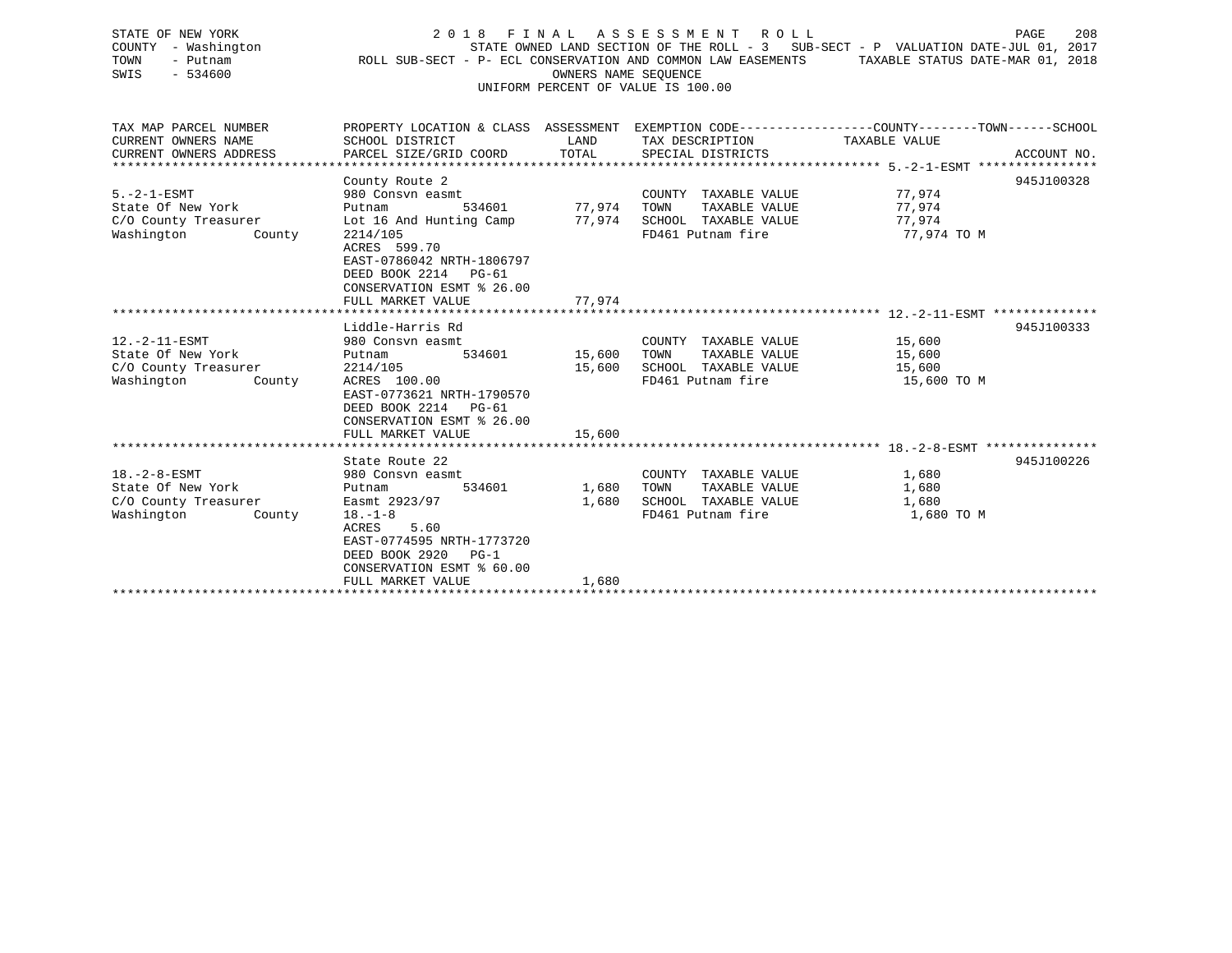STATE OF NEW YORK 2018 FINAL ASSESSMENT ROLL PAGE 209 COUNTY - Washington STATE OWNED LAND SECTION OF THE ROLL - 3 SUB-SECT - P VALUATION DATE-JUL 01, 2017 TOWN - Putnam ROLL SUB-SECT - P- ECL CONSERVATION AND COMMON LAW EASEMENTS TAXABLE STATUS DATE-MAR 01, 2018 SWIS - 534600 RPS150/V04/L015 CURRENT DATE 6/18/2018

## UNIFORM PERCENT OF VALUE IS 100.00 ROLL SUB SECTION-P-TOTALS

#### \*\*\* S P E C I A L D I S T R I C T S U M M A R Y \*\*\*

| CODE | DISTRICT NAME PARCELS | TOTAL EXTENSION<br>TYPE. | EXTENSION<br>VALUE | AD VALOREM<br>VALUE | <b>EXEMPT</b><br>AMOUNT | TAXABLE<br>VALUE |
|------|-----------------------|--------------------------|--------------------|---------------------|-------------------------|------------------|
|      | FD461 Putnam fire     | 3 TOTAL M                |                    | 95,254              |                         | 95,254           |

## \*\*\* S C H O O L D I S T R I C T S U M M A R Y \*\*\*

| CODE   | DISTRICT NAME | TOTAL<br>PARCELS | ASSESSED<br>LAND | ASSESSED<br>TOTAL | EXEMPT<br>AMOUNT | TOTAL<br>TAXABLE | <b>STAR</b><br>AMOUNT | STAR<br>TAXABLE |
|--------|---------------|------------------|------------------|-------------------|------------------|------------------|-----------------------|-----------------|
| 534601 | Putnam        |                  | 95,254           | 95,254            |                  | 95,254           |                       | 95,254          |
|        | SUB-TOTAL     |                  | 95,254           | 95,254            |                  | 95,254           |                       | 95,254          |
|        | TOTAL         |                  | 95,254           | 95,254            |                  | 95,254           |                       | 95,254          |

## \*\*\* S Y S T E M C O D E S S U M M A R Y \*\*\*

## NO SYSTEM EXEMPTIONS AT THIS LEVEL

## \*\*\* E X E M P T I O N S U M M A R Y \*\*\*

## NO EXEMPTIONS AT THIS LEVEL

| ROLL |                  | TOTAL   | ASSESSED | ASSESSED | TAXABLE      | TAXABLE | TAXABLE      | <b>STAR</b> |
|------|------------------|---------|----------|----------|--------------|---------|--------------|-------------|
| SEC  | DESCRIPTION      | PARCELS | LAND     | TOTAL    | COUNTY       | TOWN    | SCHOOL       | TAXABLE     |
|      | STATE OWNED LAND |         | 95,254   | 5,254    | 95,254<br>QE | 95,254  | 95,254<br>QE | 95,254      |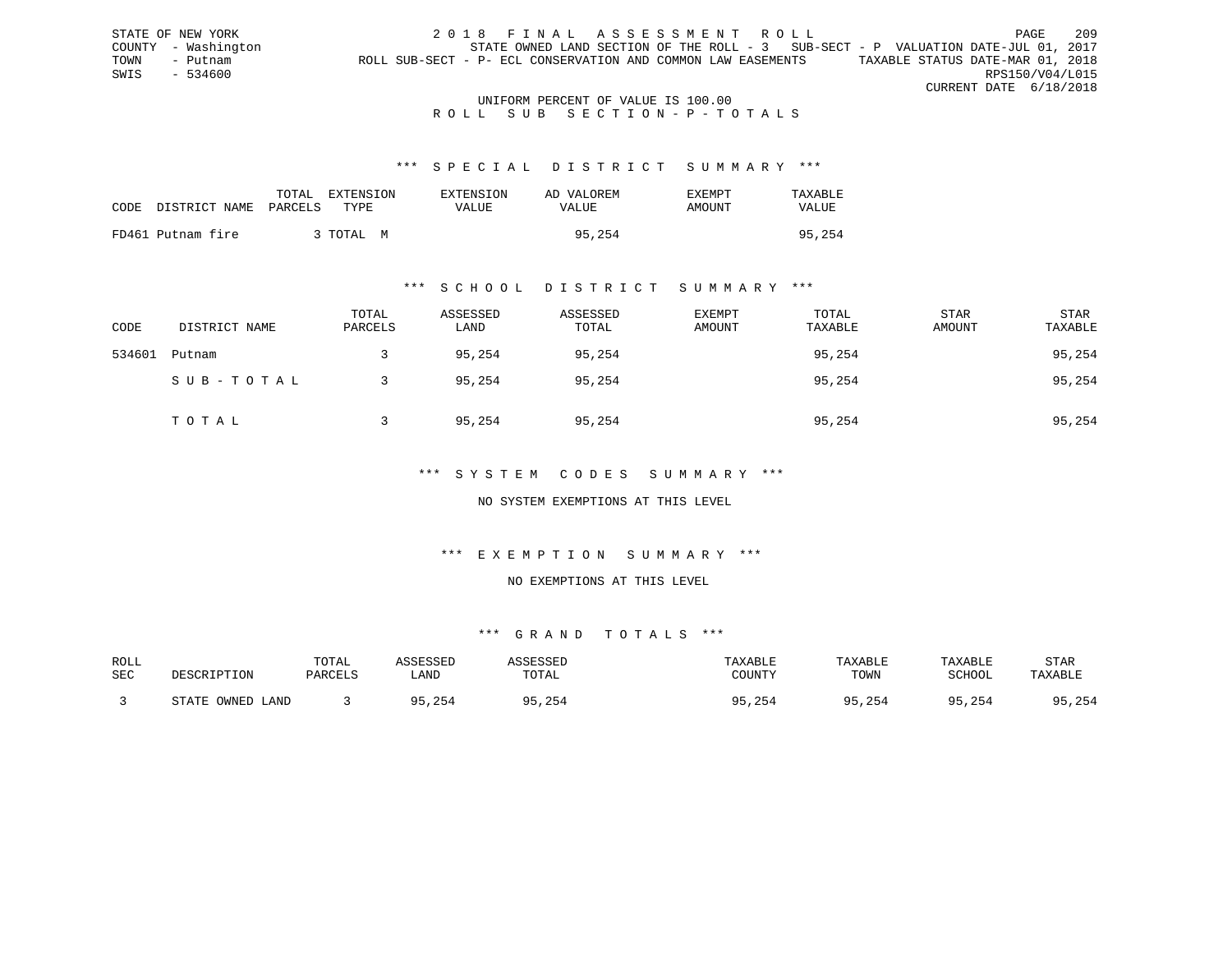| STATE OF NEW YORK   | 2018 FINAL ASSESSMENT ROLL               | 210<br>PAGE                      |
|---------------------|------------------------------------------|----------------------------------|
| COUNTY - Washington | STATE OWNED LAND SECTION OF THE ROLL - 3 | VALUATION DATE-JUL 01, 2017      |
| TOWN<br>- Putnam    |                                          | TAXABLE STATUS DATE-MAR 01, 2018 |
| SWIS<br>- 534600    |                                          | RPS150/V04/L015                  |
|                     | UNIFORM PERCENT OF VALUE IS 100.00       | CURRENT DATE 6/18/2018           |
|                     |                                          |                                  |

#### R O L L S E C T I O N T O T A L S

## \*\*\* S P E C I A L D I S T R I C T S U M M A R Y \*\*\*

|                            | TOTAL | <b>EXTENSION</b> | <b>EXTENSION</b> | AD VALOREM | EXEMPT | TAXABLE      |
|----------------------------|-------|------------------|------------------|------------|--------|--------------|
| CODE DISTRICT NAME PARCELS |       | TYPE.            | VALUE            | VALUE      | AMOUNT | <b>VALUE</b> |
| FD461 Putnam fire          |       | 11 TOTAL M       |                  | 16197,754  |        | 16197.754    |

## \*\*\* S C H O O L D I S T R I C T S U M M A R Y \*\*\*

| CODE   | DISTRICT NAME | TOTAL<br>PARCELS | ASSESSED<br>LAND | ASSESSED<br>TOTAL | EXEMPT<br>AMOUNT | TOTAL<br>TAXABLE | <b>STAR</b><br>AMOUNT | STAR<br>TAXABLE |
|--------|---------------|------------------|------------------|-------------------|------------------|------------------|-----------------------|-----------------|
| 534601 | Putnam        | 11               | 16197.754        | 16197,754         |                  | 16197,754        |                       | 16197,754       |
|        | SUB-TOTAL     | 11               | 16197.754        | 16197,754         |                  | 16197,754        |                       | 16197,754       |
|        | TOTAL         | 11               | 16197.754        | 16197,754         |                  | 16197,754        |                       | 16197,754       |

## \*\*\* S Y S T E M C O D E S S U M M A R Y \*\*\*

## NO SYSTEM EXEMPTIONS AT THIS LEVEL

## \*\*\* E X E M P T I O N S U M M A R Y \*\*\*

#### NO EXEMPTIONS AT THIS LEVEL

| ROLL |                  | TOTAL   | ASSESSED  | ASSESSED  | TAXABLE   | TAXABLE   | TAXABLE   | STAR      |
|------|------------------|---------|-----------|-----------|-----------|-----------|-----------|-----------|
| SEC  | DESCRIPTION      | PARCELS | LAND      | TOTAL     | COUNTY    | TOWN      | SCHOOL    | TAXABLE   |
|      | STATE OWNED LAND |         | 16197.754 | 16197,754 | 16197,754 | 16197,754 | 16197,754 | 16197,754 |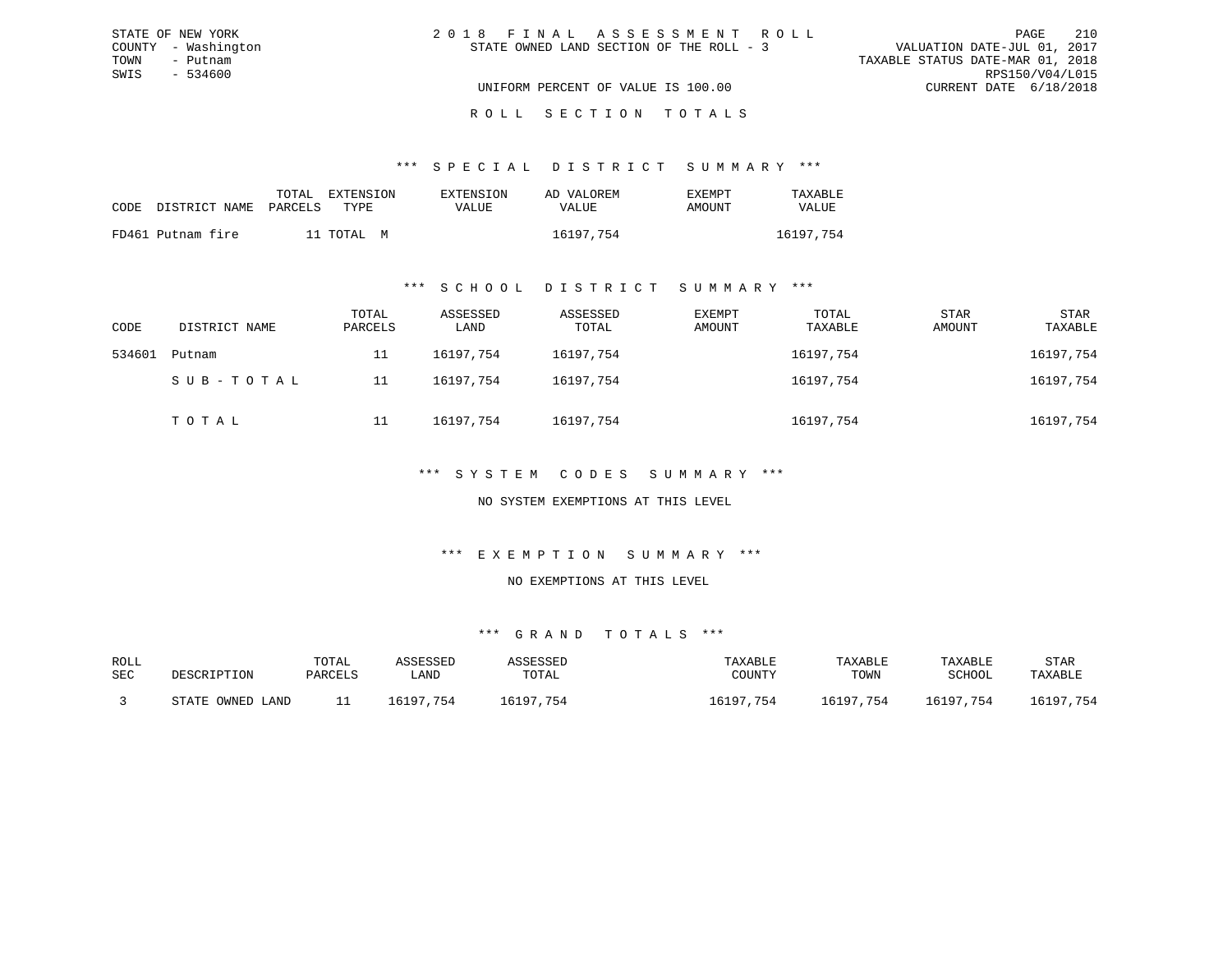# STATE OF NEW YORK 2 0 1 8 F I N A L A S S E S S M E N T R O L L PAGE 211 COUNTY - Washington SPECIAL FRANCHISE SECTION OF THE ROLL - 5 VALUATION DATE-JUL 01, 2017 TOWN - Putnam **CONNERS NAME SEQUENCE** TAXABLE STATUS DATE-MAR 01, 2018 SWIS - 534600 UNIFORM PERCENT OF VALUE IS 100.00

| TAX MAP PARCEL NUMBER     | PROPERTY LOCATION & CLASS |        | ASSESSMENT     |        |                            | EXEMPTION CODE-----------------COUNTY-------TOWN------SCHOOL |             |
|---------------------------|---------------------------|--------|----------------|--------|----------------------------|--------------------------------------------------------------|-------------|
| CURRENT OWNERS NAME       | SCHOOL DISTRICT           |        | LAND           |        | TAX DESCRIPTION            | TAXABLE VALUE                                                |             |
| CURRENT OWNERS ADDRESS    | PARCEL SIZE/GRID COORD    |        | TOTAL          |        | SPECIAL DISTRICTS          |                                                              | ACCOUNT NO. |
|                           |                           |        |                |        |                            |                                                              |             |
|                           | Special Franchise Town    |        |                |        |                            |                                                              | 9450300758  |
| $500. - 15 - 2$           | 861 Elec & gas            |        |                | COUNTY | TAXABLE VALUE              | 1796,254                                                     |             |
| National Grid             | Putnam                    | 534601 | $\Omega$       | TOWN   | TAXABLE VALUE              | 1796,254                                                     |             |
| Real Estate Tax Dept -B2  |                           |        | 1796,254       |        | SCHOOL TAXABLE VALUE       | 1796,254                                                     |             |
| 300 Erie Boulevard West   | FULL MARKET VALUE         |        |                |        | 1796,254 FD461 Putnam fire | 1796,254 TO M                                                |             |
| Syracuse, NY 13202        |                           |        |                |        |                            |                                                              |             |
|                           |                           |        |                |        |                            |                                                              |             |
|                           | Special Franchise         |        |                |        |                            |                                                              | 9450301023  |
| $500.-52-1$               | 869 Television            |        |                | COUNTY | TAXABLE VALUE              | 3,011                                                        |             |
| Time Warner - Glens Falls | Putnam                    | 534601 | $\overline{0}$ | TOWN   | TAXABLE VALUE              | 3,011                                                        |             |
| Tax Dept                  |                           |        | 3,011          | SCHOOL | TAXABLE VALUE              | 3,011                                                        |             |
| PO Box 7467               | FULL MARKET VALUE         |        | 3,011          |        | FD461 Putnam fire          | 3,011 TO M                                                   |             |
| Charlotte, NC 28241-7467  |                           |        |                |        |                            |                                                              |             |
|                           |                           |        |                |        |                            |                                                              |             |
|                           | Special Franchise Town    |        |                |        |                            |                                                              | 9450300757  |
| $500.-60-6$               | 866 Telephone             |        |                | COUNTY | TAXABLE VALUE              | 240,738                                                      |             |
| Verizon New York Inc      | Putnam                    | 534601 | $\overline{0}$ | TOWN   | TAXABLE VALUE              | 240,738                                                      |             |
| Property Tax Department   |                           |        | 240,738        | SCHOOL | TAXABLE VALUE              | 240,738                                                      |             |
| PO Box 2749               | FULL MARKET VALUE         |        | 240,738        |        | FD461 Putnam fire          | 240,738 TO M                                                 |             |
| Addison, TX 75001         |                           |        |                |        |                            |                                                              |             |
|                           |                           |        |                |        |                            |                                                              |             |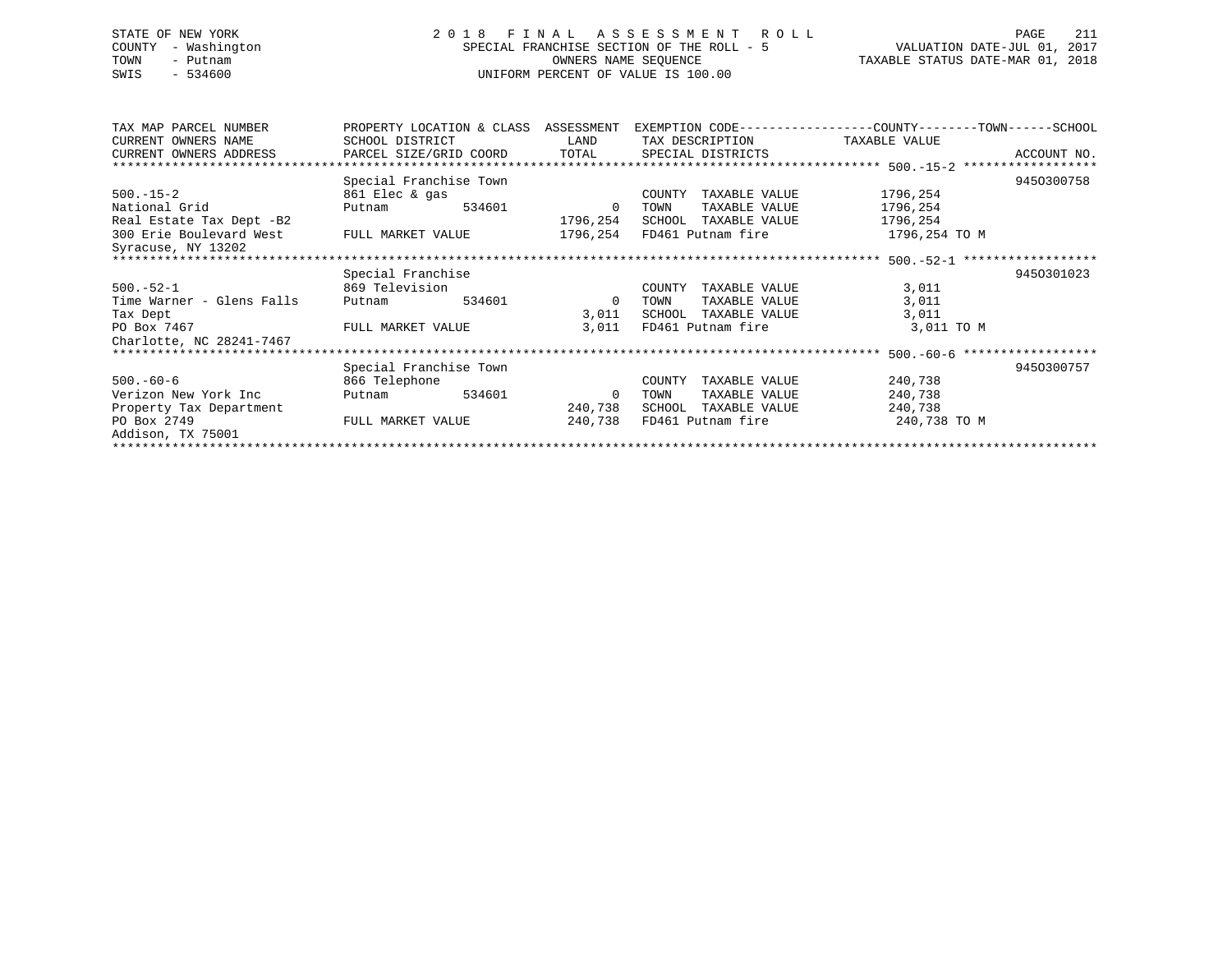| 2018 FINAL ASSESSMENT ROLL                |                                  | 212<br>PAGE     |
|-------------------------------------------|----------------------------------|-----------------|
| SPECIAL FRANCHISE SECTION OF THE ROLL - 5 | VALUATION DATE-JUL 01, 2017      |                 |
|                                           | TAXABLE STATUS DATE-MAR 01, 2018 |                 |
|                                           |                                  | RPS150/V04/L015 |
| UNIFORM PERCENT OF VALUE IS 100.00        | CURRENT DATE 6/18/2018           |                 |

ROLL SUB SECTION - - TOTALS

#### \*\*\* S P E C I A L D I S T R I C T S U M M A R Y \*\*\*

|      |                   | EXTENSION<br>TOTAL | EXTENSION | AD VALOREM | EXEMPT | TAXABLE  |
|------|-------------------|--------------------|-----------|------------|--------|----------|
| CODE | DISTRICT NAME     | PARCELS<br>TYPE.   | VALUE     | VALUE      | AMOUNT | VALUE    |
|      | FD461 Putnam fire | 3 TOTAL<br>M       |           | 2040,003   |        | 2040,003 |

STATE OF NEW YORK COUNTY - Washington TOWN - Putnam SWIS - 534600

#### \*\*\* S C H O O L D I S T R I C T S U M M A R Y \*\*\*

| CODE   | DISTRICT NAME | TOTAL<br>PARCELS | ASSESSED<br>LAND | ASSESSED<br>TOTAL | EXEMPT<br>AMOUNT | TOTAL<br>TAXABLE | STAR<br>AMOUNT | <b>STAR</b><br>TAXABLE |
|--------|---------------|------------------|------------------|-------------------|------------------|------------------|----------------|------------------------|
| 534601 | Putnam        |                  |                  | 2040,003          |                  | 2040,003         |                | 2040,003               |
|        | SUB-TOTAL     |                  |                  | 2040,003          |                  | 2040,003         |                | 2040,003               |
|        | TOTAL         |                  |                  | 2040,003          |                  | 2040,003         |                | 2040,003               |

## \*\*\* S Y S T E M C O D E S S U M M A R Y \*\*\*

## NO SYSTEM EXEMPTIONS AT THIS LEVEL

## \*\*\* E X E M P T I O N S U M M A R Y \*\*\*

#### NO EXEMPTIONS AT THIS LEVEL

| ROLL |                   | TOTAL   | ASSESSED | ASSESSED | TAXABLE  | TAXABLE  | TAXABLE  | <b>STAR</b> |
|------|-------------------|---------|----------|----------|----------|----------|----------|-------------|
| SEC  | DESCRIPTION       | PARCELS | LAND     | TOTAL    | COUNTY   | TOWN     | SCHOOL   | TAXABLE     |
|      | SPECIAL FRANCHISE |         |          | 2040,003 | 2040,003 | 2040,003 | 2040,003 | 2040,003    |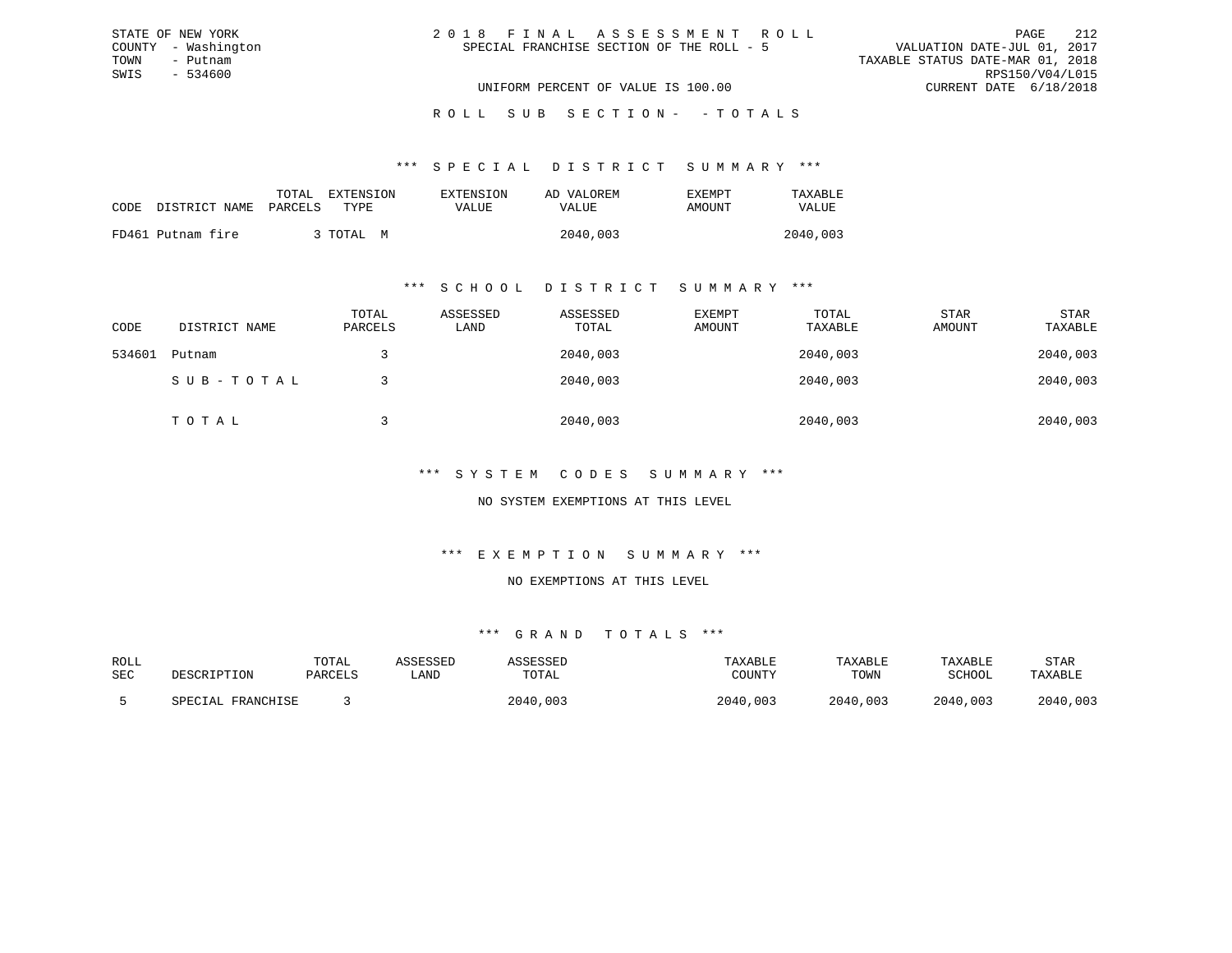|      | STATE OF NEW YORK   | 2018 FINAL ASSESSMENT ROLL                                               | PAGE                   | 213 |
|------|---------------------|--------------------------------------------------------------------------|------------------------|-----|
|      | COUNTY - Washington | VALUATION DATE-JUL 01, 2017<br>SPECIAL FRANCHISE SECTION OF THE ROLL - 5 |                        |     |
| TOWN | - Putnam            | TAXABLE STATUS DATE-MAR 01, 2018                                         |                        |     |
| SWIS | $-534600$           | UNIFORM PERCENT OF VALUE IS 100.00                                       | RPS150/V04/L015        |     |
|      |                     |                                                                          | CURRENT DATE 6/18/2018 |     |
|      |                     |                                                                          |                        |     |

# ROLL SECTION TOTALS

## \*\*\* S P E C I A L D I S T R I C T S U M M A R Y \*\*\*

|      |                       | TOTAL | <b>EXTENSION</b> | <b>EXTENSION</b> | AD VALOREM | F.XFMPT | TAXABLE  |
|------|-----------------------|-------|------------------|------------------|------------|---------|----------|
| CODE | DISTRICT NAME PARCELS |       | TYPE.            | VALUE            | VALUE      | AMOUNT  | VALUE    |
|      | FD461 Putnam fire     |       | TOTAL<br>M       |                  | 2040,003   |         | 2040,003 |

## \*\*\* S C H O O L D I S T R I C T S U M M A R Y \*\*\*

| CODE   | DISTRICT NAME | TOTAL<br>PARCELS | ASSESSED<br>LAND | ASSESSED<br>TOTAL | EXEMPT<br>AMOUNT | TOTAL<br>TAXABLE | STAR<br>AMOUNT | <b>STAR</b><br>TAXABLE |
|--------|---------------|------------------|------------------|-------------------|------------------|------------------|----------------|------------------------|
| 534601 | Putnam        |                  |                  | 2040,003          |                  | 2040,003         |                | 2040,003               |
|        | SUB-TOTAL     |                  |                  | 2040,003          |                  | 2040,003         |                | 2040,003               |
|        | TOTAL         |                  |                  | 2040,003          |                  | 2040,003         |                | 2040,003               |

## \*\*\* S Y S T E M C O D E S S U M M A R Y \*\*\*

## NO SYSTEM EXEMPTIONS AT THIS LEVEL

## \*\*\* E X E M P T I O N S U M M A R Y \*\*\*

#### NO EXEMPTIONS AT THIS LEVEL

| ROLL |                   | TOTAL   | ASSESSED | ASSESSED | TAXABLE  | TAXABLE  | TAXABLE  | <b>STAR</b> |
|------|-------------------|---------|----------|----------|----------|----------|----------|-------------|
| SEC  | DESCRIPTION       | PARCELS | LAND     | TOTAL    | COUNTY   | TOWN     | SCHOOL   | TAXABLE     |
|      | SPECIAL FRANCHISE |         |          | 2040,003 | 2040,003 | 2040,003 | 2040,003 | 2040,003    |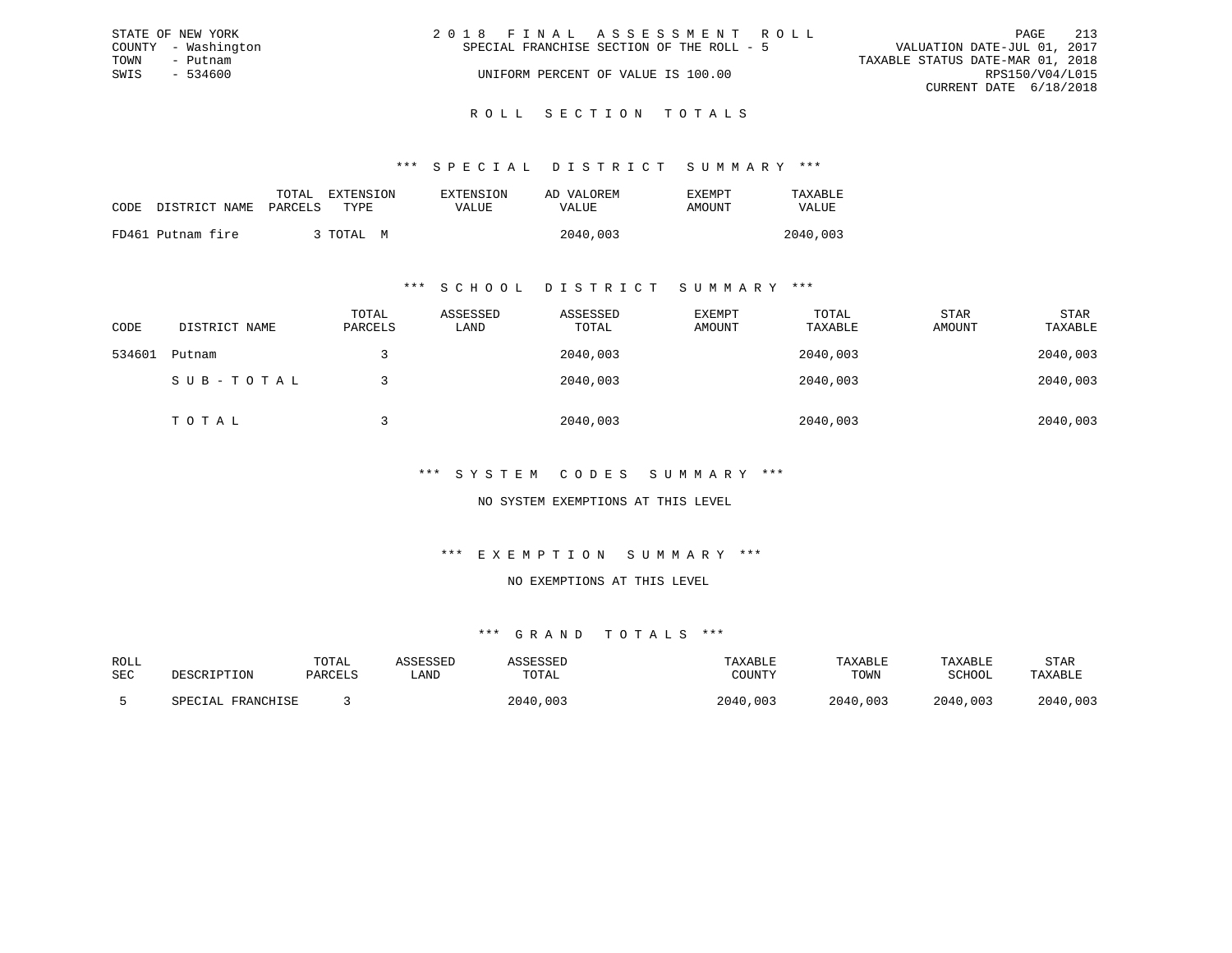# STATE OF NEW YORK 2 0 1 8 F I N A L A S S E S S M E N T R O L L PAGE 214 COUNTY - Washington UTILITY & R.R. SECTION OF THE ROLL - 6 VALUATION DATE-JUL 01, 2017 TOWN - Putnam OWNERS NAME SEQUENCE TAXABLE STATUS DATE-MAR 01, 2018 SWIS - 534600 UNIFORM PERCENT OF VALUE IS 100.00

| TAX MAP PARCEL NUMBER<br>CURRENT OWNERS NAME                    | SCHOOL DISTRICT                                        | LAND           | TAX DESCRIPTION                                  | PROPERTY LOCATION & CLASS ASSESSMENT EXEMPTION CODE---------------COUNTY-------TOWN-----SCHOOL<br>TAXABLE VALUE |             |
|-----------------------------------------------------------------|--------------------------------------------------------|----------------|--------------------------------------------------|-----------------------------------------------------------------------------------------------------------------|-------------|
| CURRENT OWNERS ADDRESS                                          | PARCEL SIZE/GRID COORD                                 | TOTAL          | SPECIAL DISTRICTS                                |                                                                                                                 | ACCOUNT NO. |
|                                                                 | State Route 22 /off                                    |                |                                                  |                                                                                                                 | 945N200755  |
| $9. - 1 - 23$                                                   | 874 Elec-hydro                                         |                | COUNTY TAXABLE VALUE                             | 114,400                                                                                                         |             |
| National Grid                                                   | Putnam                                                 | 534601 114,400 | TAXABLE VALUE<br>TOWN                            | 114,400                                                                                                         |             |
| Real Estate Tax Dept -B2                                        | Util Vacant Trans Land                                 | 114,400        | SCHOOL TAXABLE VALUE                             | 114,400                                                                                                         |             |
| 300 Erie Boulevard West                                         | ACRES 95.30                                            |                | FD461 Putnam fire                                | 114,400 TO M                                                                                                    |             |
| Syracuse, NY 13202                                              | EAST-0782810 NRTH-1793824                              |                |                                                  |                                                                                                                 |             |
|                                                                 | FULL MARKET VALUE                                      | 114,400        |                                                  |                                                                                                                 |             |
|                                                                 |                                                        |                |                                                  |                                                                                                                 |             |
|                                                                 | 912072 Elec Transmission                               |                |                                                  |                                                                                                                 |             |
| 646. - 9999 - 132. 350 - 1108                                   | 882 Elec Trans Imp                                     |                | COUNTY TAXABLE VALUE                             | 1025,938                                                                                                        |             |
| National Grid                                                   | Putnam                                                 | 534601 0 TOWN  | TAXABLE VALUE                                    | 1025,938                                                                                                        |             |
| Real Estate Tax Dept                                            | Ticonderoga-Whitehall #3 1025,938 SCHOOL TAXABLE VALUE |                |                                                  | 1025,938                                                                                                        |             |
| 300 Erie Blvd West<br>Syracuse, NY 13202                        | FULL MARKET VALUE                                      |                | 1025,938 FD461 Putnam fire                       | 1025,938 TO M                                                                                                   |             |
|                                                                 |                                                        |                |                                                  |                                                                                                                 |             |
|                                                                 | 888888 Outside Plant                                   |                |                                                  |                                                                                                                 | 945N200756  |
| 646. - 9999 - 132. 350 - 1888                                   | 882 Elec Trans Imp                                     |                | COUNTY TAXABLE VALUE                             | 708,234                                                                                                         |             |
| National Grid                                                   | Putnam                                                 |                | TAXABLE VALUE                                    | 708,234                                                                                                         |             |
| Real Estate Tax Dept-B2 Poles Wires Cables 708,234              |                                                        |                | SCHOOL TAXABLE VALUE                             | 708,234                                                                                                         |             |
| 300 Erie Boulevard West FULL MARKET VALUE<br>Syracuse, NY 13202 |                                                        |                | 708,234 FD461 Putnam fire                        | 708,234 TO M                                                                                                    |             |
|                                                                 |                                                        |                |                                                  |                                                                                                                 |             |
|                                                                 | 39 County Route 2                                      |                |                                                  |                                                                                                                 | 945N200750  |
| $13. - 1 - 5$                                                   | 831 Tele Comm                                          |                | COUNTY TAXABLE VALUE                             | 92,600                                                                                                          |             |
| Verizon New York Inc                                            | 534601<br>Putnam                                       | 17,600         | TAXABLE VALUE<br>TOWN                            | 92,600                                                                                                          |             |
| Property Tax Department                                         | 080076                                                 | 92,600         | SCHOOL TAXABLE VALUE                             | 92,600                                                                                                          |             |
| PO Box 2749                                                     | Putnam Central Office                                  |                | FD461 Putnam fire                                | 92,600 TO M                                                                                                     |             |
| Addison, TX 75001                                               | FRNT 100.00 DPTH 155.00                                |                |                                                  |                                                                                                                 |             |
|                                                                 | EAST-0782924 NRTH-1790973                              |                |                                                  |                                                                                                                 |             |
|                                                                 | DEED BOOK 361<br>PG-373                                |                |                                                  |                                                                                                                 |             |
|                                                                 | FULL MARKET VALUE                                      | 92,600         |                                                  |                                                                                                                 |             |
|                                                                 |                                                        |                |                                                  |                                                                                                                 |             |
|                                                                 | 888888 Outside Plant                                   |                |                                                  |                                                                                                                 | 945N200754  |
| 646. - 9999 - 631. 900 - 1888                                   | 836 Telecom. eq.                                       |                | COUNTY TAXABLE VALUE                             | 65,208                                                                                                          |             |
|                                                                 | 534601                                                 |                | 0 TOWN<br>TAXABLE VALUE                          | 65,208                                                                                                          |             |
|                                                                 |                                                        | 65,208         | 65,208 SCHOOL TAXABLE VALUE<br>FD461 Putnam fire | 65,208<br>65,208 TO M                                                                                           |             |
| Addison, NY 75001                                               | FULL MARKET VALUE                                      |                |                                                  |                                                                                                                 |             |
|                                                                 |                                                        |                |                                                  |                                                                                                                 |             |
|                                                                 |                                                        |                |                                                  |                                                                                                                 |             |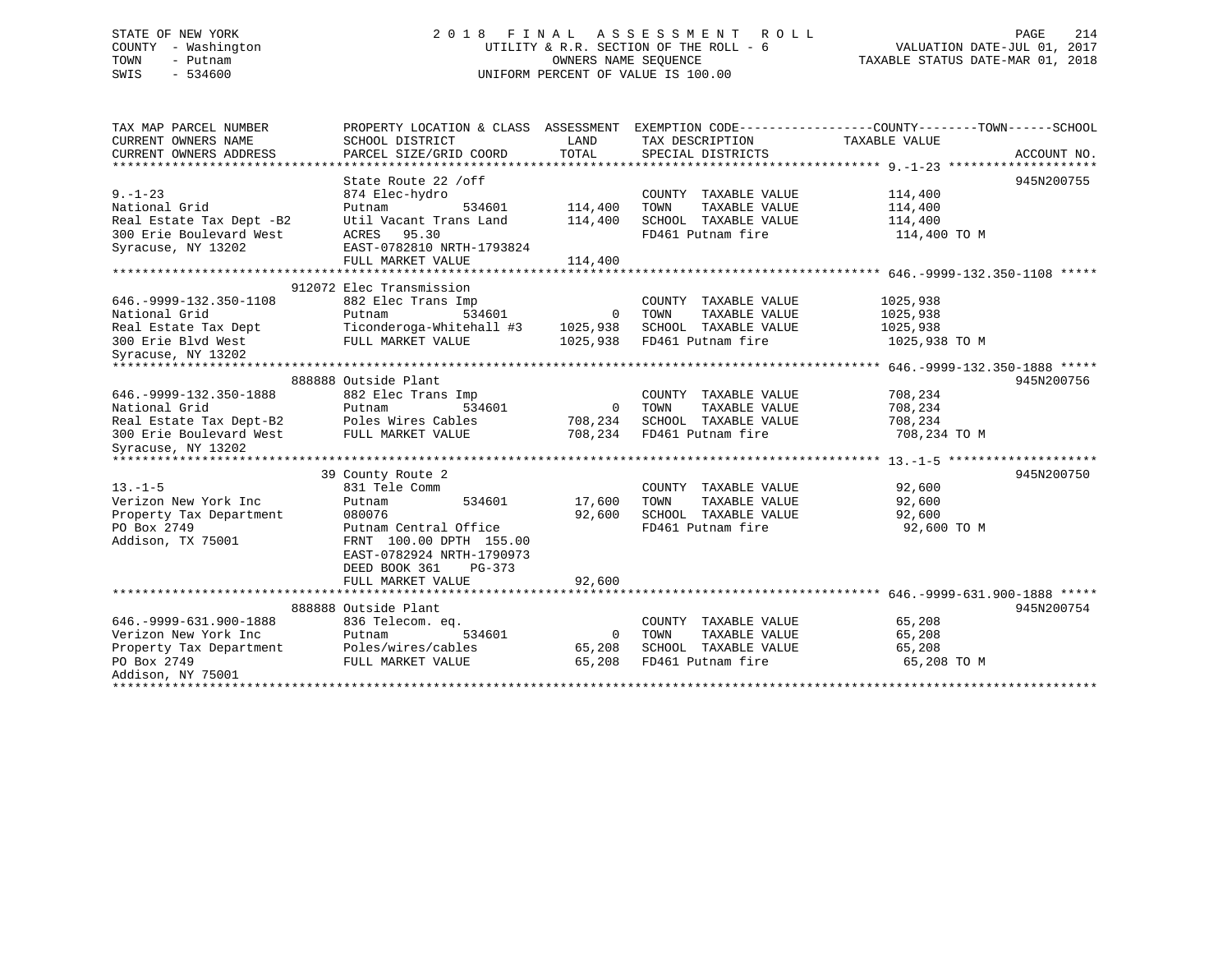| 2018 FINAL ASSESSMENT ROLL             | 215<br>PAGE                      |
|----------------------------------------|----------------------------------|
| UTILITY & R.R. SECTION OF THE ROLL - 6 | VALUATION DATE-JUL 01, 2017      |
|                                        | TAXABLE STATUS DATE-MAR 01, 2018 |
|                                        | RPS150/V04/L015                  |
| UNIFORM PERCENT OF VALUE IS 100.00     | CURRENT DATE 6/18/2018           |

\*\*\* S P E C I A L D I S T R I C T S U M M A R Y \*\*\*

| CODE DISTRICT NAME | TOTAL<br>PARCELS | EXTENSION<br>TYPE | EXTENSION<br>VALUE | AD VALOREM<br>VALUE | EXEMPT<br>AMOUNT | TAXARLE<br>VALUE |
|--------------------|------------------|-------------------|--------------------|---------------------|------------------|------------------|
| FD461 Putnam fire  |                  | 5 TOTAL M         |                    | 2006,380            |                  | 2006,380         |

STATE OF NEW YORK COUNTY - Washington TOWN - Putnam SWIS - 534600

## \*\*\* S C H O O L D I S T R I C T S U M M A R Y \*\*\*

| CODE   | DISTRICT NAME | TOTAL<br>PARCELS | ASSESSED<br>LAND | ASSESSED<br>TOTAL | EXEMPT<br>AMOUNT | TOTAL<br>TAXABLE | <b>STAR</b><br>AMOUNT | <b>STAR</b><br>TAXABLE |
|--------|---------------|------------------|------------------|-------------------|------------------|------------------|-----------------------|------------------------|
| 534601 | Putnam        | 5                | 132,000          | 2006,380          |                  | 2006,380         |                       | 2006,380               |
|        | SUB-TOTAL     | 5                | 132,000          | 2006,380          |                  | 2006,380         |                       | 2006,380               |
|        | TOTAL         | 5                | 132,000          | 2006,380          |                  | 2006,380         |                       | 2006,380               |

## \*\*\* S Y S T E M C O D E S S U M M A R Y \*\*\*

NO SYSTEM EXEMPTIONS AT THIS LEVEL

## \*\*\* E X E M P T I O N S U M M A R Y \*\*\*

NO EXEMPTIONS AT THIS LEVEL

| ROLL |                  | TOTAL   | ASSESSED | ASSESSED | TAXABLE  | TAXABLE  | TAXABLE       | STAR     |
|------|------------------|---------|----------|----------|----------|----------|---------------|----------|
| SEC  | DESCRIPTION      | PARCELS | LAND     | TOTAL    | COUNTY   | TOWN     | <b>SCHOOL</b> | TAXABLE  |
|      | UTILITIES & N.C. |         | 132,000  | 2006,380 | 2006,380 | 2006,380 | 2006,380      | 2006,380 |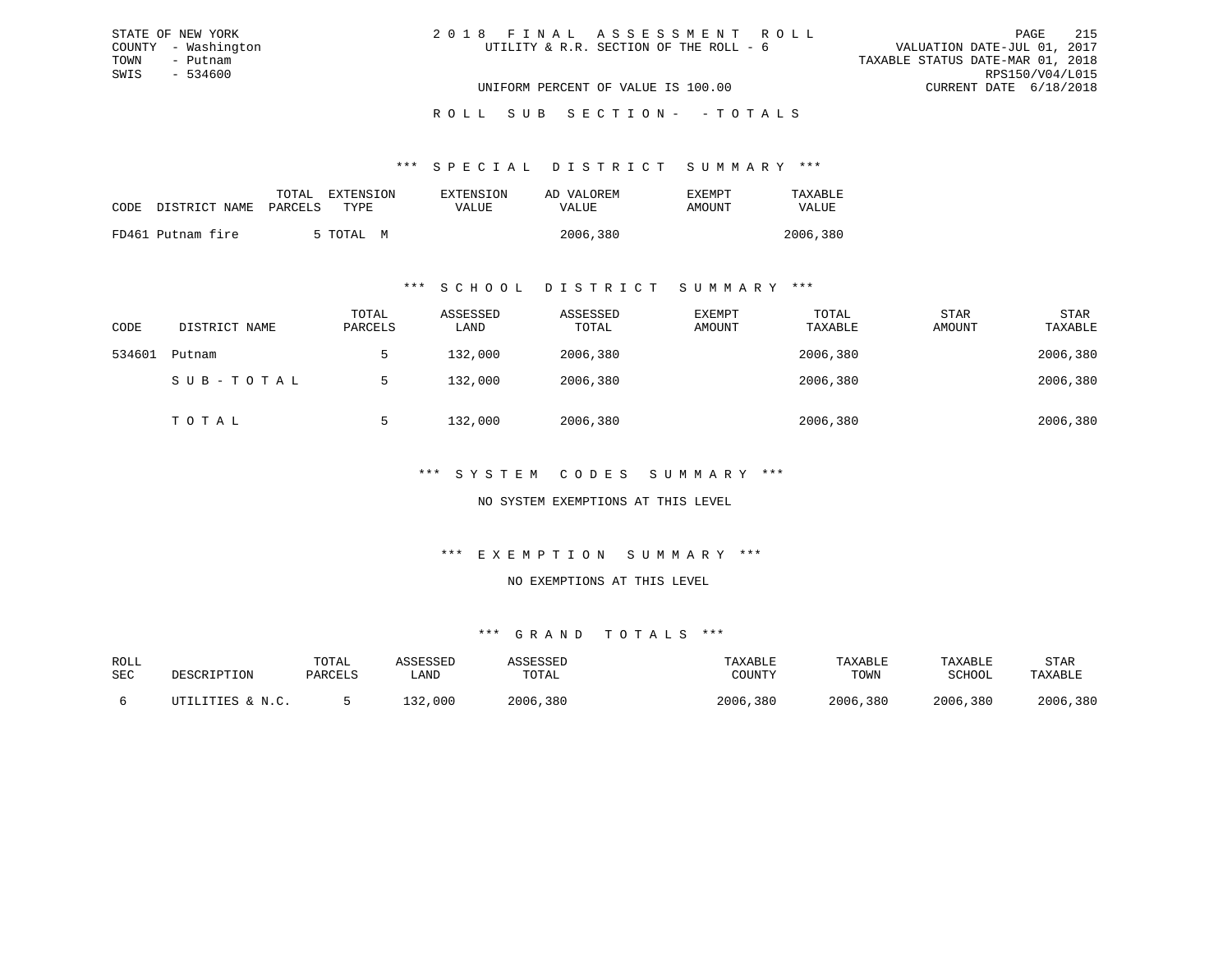|      | STATE OF NEW YORK   | 2018 FINAL ASSESSMENT ROLL             | PAGE                             | 216             |
|------|---------------------|----------------------------------------|----------------------------------|-----------------|
|      | COUNTY - Washington | UTILITY & R.R. SECTION OF THE ROLL - 6 | VALUATION DATE-JUL 01, 2017      |                 |
| TOWN | - Putnam            |                                        | TAXABLE STATUS DATE-MAR 01, 2018 |                 |
| SWIS | - 534600            | UNIFORM PERCENT OF VALUE IS 100.00     |                                  | RPS150/V04/L015 |
|      |                     |                                        | CURRENT DATE 6/18/2018           |                 |
|      |                     |                                        |                                  |                 |

# ROLL SECTION TOTALS

## \*\*\* S P E C I A L D I S T R I C T S U M M A R Y \*\*\*

|      |                   | EXTENSION<br>TOTAL | EXTENSION | AD VALOREM | EXEMPT | TAXABLE      |
|------|-------------------|--------------------|-----------|------------|--------|--------------|
| CODE | DISTRICT NAME     | PARCELS<br>TYPE.   | VALUE     | VALUE      | AMOUNT | <b>VALUE</b> |
|      | FD461 Putnam fire | 5 TOTAL<br>M       |           | 2006,380   |        | 2006,380     |

## \*\*\* S C H O O L D I S T R I C T S U M M A R Y \*\*\*

| CODE   | DISTRICT NAME | TOTAL<br>PARCELS | ASSESSED<br>LAND | ASSESSED<br>TOTAL | EXEMPT<br>AMOUNT | TOTAL<br>TAXABLE | <b>STAR</b><br>AMOUNT | <b>STAR</b><br>TAXABLE |
|--------|---------------|------------------|------------------|-------------------|------------------|------------------|-----------------------|------------------------|
| 534601 | Putnam        |                  | 132,000          | 2006,380          |                  | 2006,380         |                       | 2006,380               |
|        | SUB-TOTAL     |                  | 132,000          | 2006,380          |                  | 2006,380         |                       | 2006,380               |
|        | TOTAL         |                  | 132,000          | 2006,380          |                  | 2006,380         |                       | 2006,380               |

## \*\*\* S Y S T E M C O D E S S U M M A R Y \*\*\*

## NO SYSTEM EXEMPTIONS AT THIS LEVEL

## \*\*\* E X E M P T I O N S U M M A R Y \*\*\*

#### NO EXEMPTIONS AT THIS LEVEL

| ROLL |                  | TOTAL   | ASSESSED | ASSESSED | TAXABLE  | TAXABLE  | TAXABLE  | STAR     |
|------|------------------|---------|----------|----------|----------|----------|----------|----------|
| SEC  | DESCRIPTION      | PARCELS | ∟AND     | TOTAL    | COUNTY   | TOWN     | SCHOOL   | TAXABLE  |
|      | UTILITIES & N.C. |         | 132,000  | 2006,380 | 2006,380 | 2006,380 | 2006,380 | 2006,380 |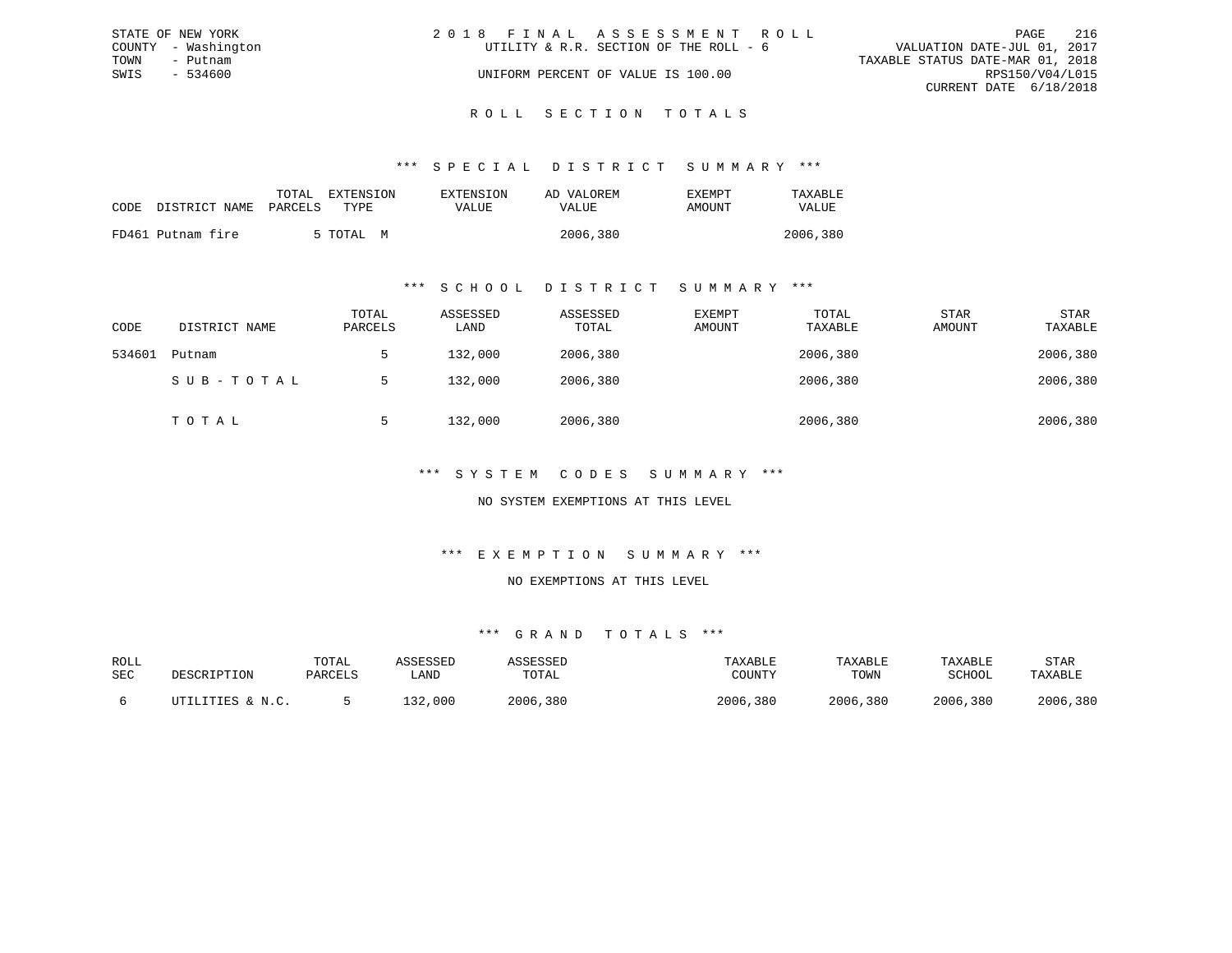| STATE OF NEW YORK<br>- Washington<br>COUNTY<br>TOWN<br>- Putnam<br>$-534600$<br>SWIS | 2018                                                                   | FINAL ASSESSMENT ROLL<br>CEILING RAILROAD SECTION OF THE ROLL - 7<br>OWNERS NAME SEQUENCE<br>UNIFORM PERCENT OF VALUE IS 100.00 | 217<br>PAGE<br>VALUATION DATE-JUL 01, 2017<br>TAXABLE STATUS DATE-MAR 01, 2018                |
|--------------------------------------------------------------------------------------|------------------------------------------------------------------------|---------------------------------------------------------------------------------------------------------------------------------|-----------------------------------------------------------------------------------------------|
| TAX MAP PARCEL NUMBER<br>CURRENT OWNERS NAME<br>CURRENT OWNERS ADDRESS               | PROPERTY LOCATION & CLASS<br>SCHOOL DISTRICT<br>PARCEL SIZE/GRID COORD | ASSESSMENT<br>TAX DESCRIPTION<br>LAND<br>TOTAL<br>SPECIAL DISTRICTS                                                             | EXEMPTION CODE-----------------COUNTY--------TOWN------SCHOOL<br>TAXABLE VALUE<br>ACCOUNT NO. |
|                                                                                      | Public Service Town                                                    |                                                                                                                                 | 945N200742                                                                                    |
| $9. - 1 - 10$                                                                        |                                                                        | CEIL RAIL 47200                                                                                                                 | 914,878<br>914,878                                                                            |
|                                                                                      | 842 Ceiling rr                                                         |                                                                                                                                 | 914,878                                                                                       |
| Delaware & Hudson Railway Co                                                         | 534601<br>Putnam                                                       | 1928,000<br>COUNTY<br>TAXABLE VALUE                                                                                             | 1274,622                                                                                      |

\*\*\*\*\*\*\*\*\*\*\*\*\*\*\*\*\*\*\*\*\*\*\*\*\*\*\*\*\*\*\*\*\*\*\*\*\*\*\*\*\*\*\*\*\*\*\*\*\*\*\*\*\*\*\*\*\*\*\*\*\*\*\*\*\*\*\*\*\*\*\*\*\*\*\*\*\*\*\*\*\*\*\*\*\*\*\*\*\*\*\*\*\*\*\*\*\*\*\*\*\*\*\*\*\*\*\*\*\*\*\*\*\*\*\*\*\*\*\*\*\*\*\*\*\*\*\*\*\*\*\*\*

SCHOOL TAXABLE VALUE

Delaware & Hudson Railway Co Putnam 534601 1928,000 COUNTY TAXABLE VALUE 1274,622<br>Tax Dept 1274,622 Land/lake Champlain/trans 2189,500 TOWN TAXABLE VALUE 1274,622 Tax Dept Land/lake Champlain/trans 2189,500 TOWN TAXABLE VALUE 1274,622<br>120 S 6th St Fl 7th ACRES 111.50 SCHOOL TAXABLE VALUE 1274,622

DEED BOOK 639 PG-168<br>FULL MARKET VALUE 2189,500

FULL MARKET VALUE

Minneapolis, MN 55402-1201 EAST-0789472 NRTH-1796567 FD461 Putnam fire 1274,622 TO M<br>DEED BOOK 639 PG-168 914,878 EX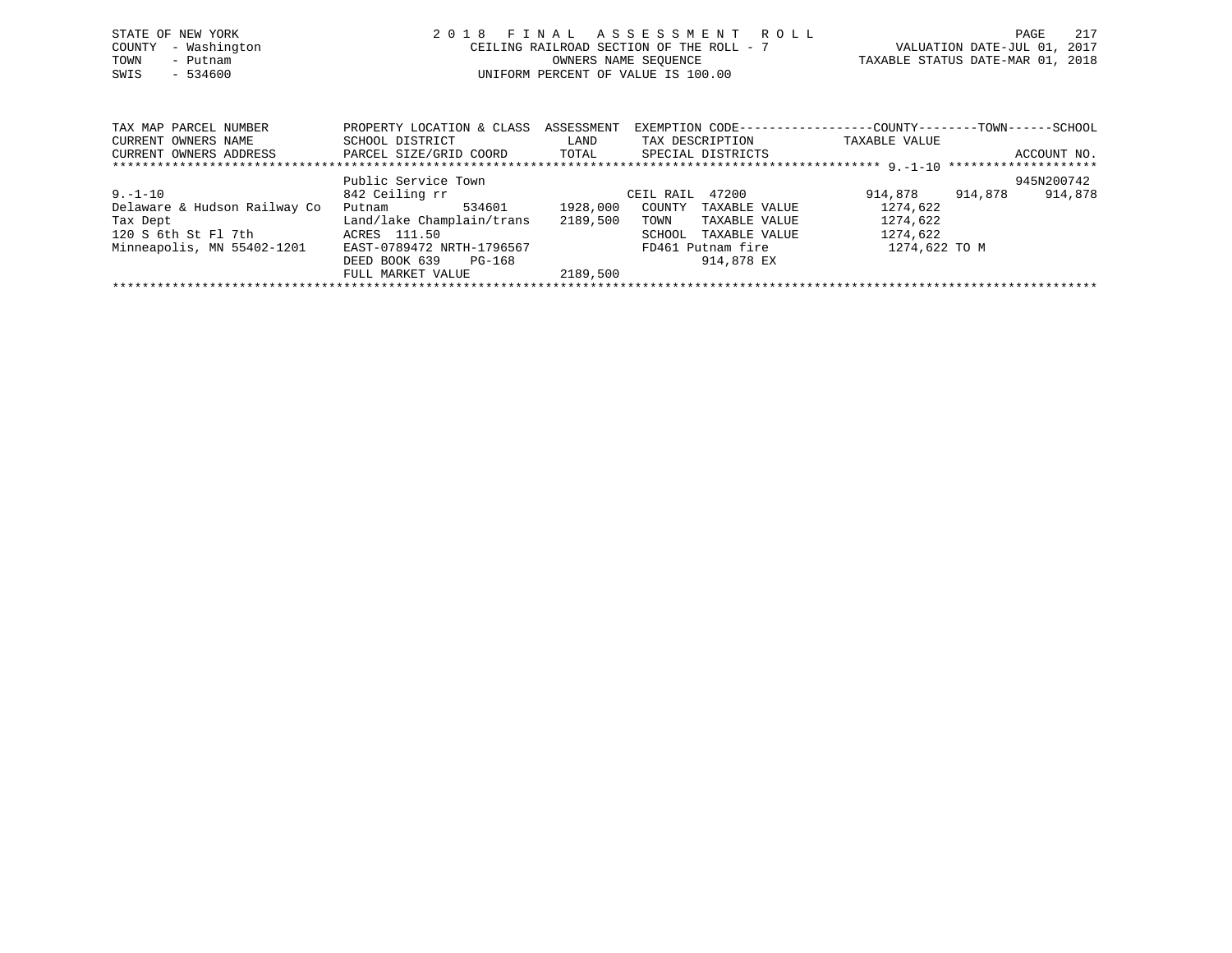| 2018 FINAL ASSESSMENT ROLL               | 218<br>PAGE                      |
|------------------------------------------|----------------------------------|
| CEILING RAILROAD SECTION OF THE ROLL - 7 | VALUATION DATE-JUL 01, 2017      |
|                                          | TAXABLE STATUS DATE-MAR 01, 2018 |
|                                          | RPS150/V04/L015                  |
| UNIFORM PERCENT OF VALUE IS 100.00       | CURRENT DATE 6/18/2018           |

#### \*\*\* S P E C I A L D I S T R I C T S U M M A R Y \*\*\*

| CODE | DISTRICT NAME     | TOTAL<br>PARCELS | EXTENSION<br>TYPE. | EXTENSION<br>VALUE | AD VALOREM<br>VALUE | <b>EXEMPT</b><br>AMOUNT | TAXABLE<br>VALUE |
|------|-------------------|------------------|--------------------|--------------------|---------------------|-------------------------|------------------|
|      | FD461 Putnam fire |                  | ⊥ TOTAL<br>M       |                    | 2189,500            | 914.878                 | 1274,622         |

STATE OF NEW YORK COUNTY - Washington TOWN - Putnam SWIS - 534600

#### \*\*\* S C H O O L D I S T R I C T S U M M A R Y \*\*\*

| CODE   | DISTRICT NAME | TOTAL<br>PARCELS | ASSESSED<br>LAND | ASSESSED<br>TOTAL | EXEMPT<br>AMOUNT | TOTAL<br>TAXABLE | STAR<br>AMOUNT | <b>STAR</b><br>TAXABLE |
|--------|---------------|------------------|------------------|-------------------|------------------|------------------|----------------|------------------------|
| 534601 | Putnam        |                  | 1928,000         | 2189,500          | 914,878          | 1274,622         |                | 1274,622               |
|        | SUB-TOTAL     |                  | 1928,000         | 2189,500          | 914,878          | 1274,622         |                | 1274,622               |
|        | TOTAL         |                  | 1928,000         | 2189,500          | 914,878          | 1274,622         |                | 1274,622               |

### \*\*\* S Y S T E M C O D E S S U M M A R Y \*\*\*

### NO SYSTEM EXEMPTIONS AT THIS LEVEL

#### \*\*\* E X E M P T I O N S U M M A R Y \*\*\*

| CODE  | DESCRIPTION        | TOTAL<br>PARCELS | COUNTY             | TOWN               | SCHOOL             |
|-------|--------------------|------------------|--------------------|--------------------|--------------------|
| 47200 | CEIL RAIL<br>тотаь |                  | 914,878<br>914,878 | 914,878<br>914,878 | 914,878<br>914,878 |

| ROLL<br>SEC | DESCRIPTION       | TOTAL<br>PARCELS | ASSESSED<br>LAND | SSESSED<br>TOTAL | TAXABLE<br>COUNTY | TAXABLE<br>TOWN | TAXABLE<br>SCHOOL | STAR<br>TAXABLE |
|-------------|-------------------|------------------|------------------|------------------|-------------------|-----------------|-------------------|-----------------|
|             | CEILING RAILROADS |                  | 1928,000         | 2189,500         | 1274,622          | 1274,622        | 1274,622          | 1274.622        |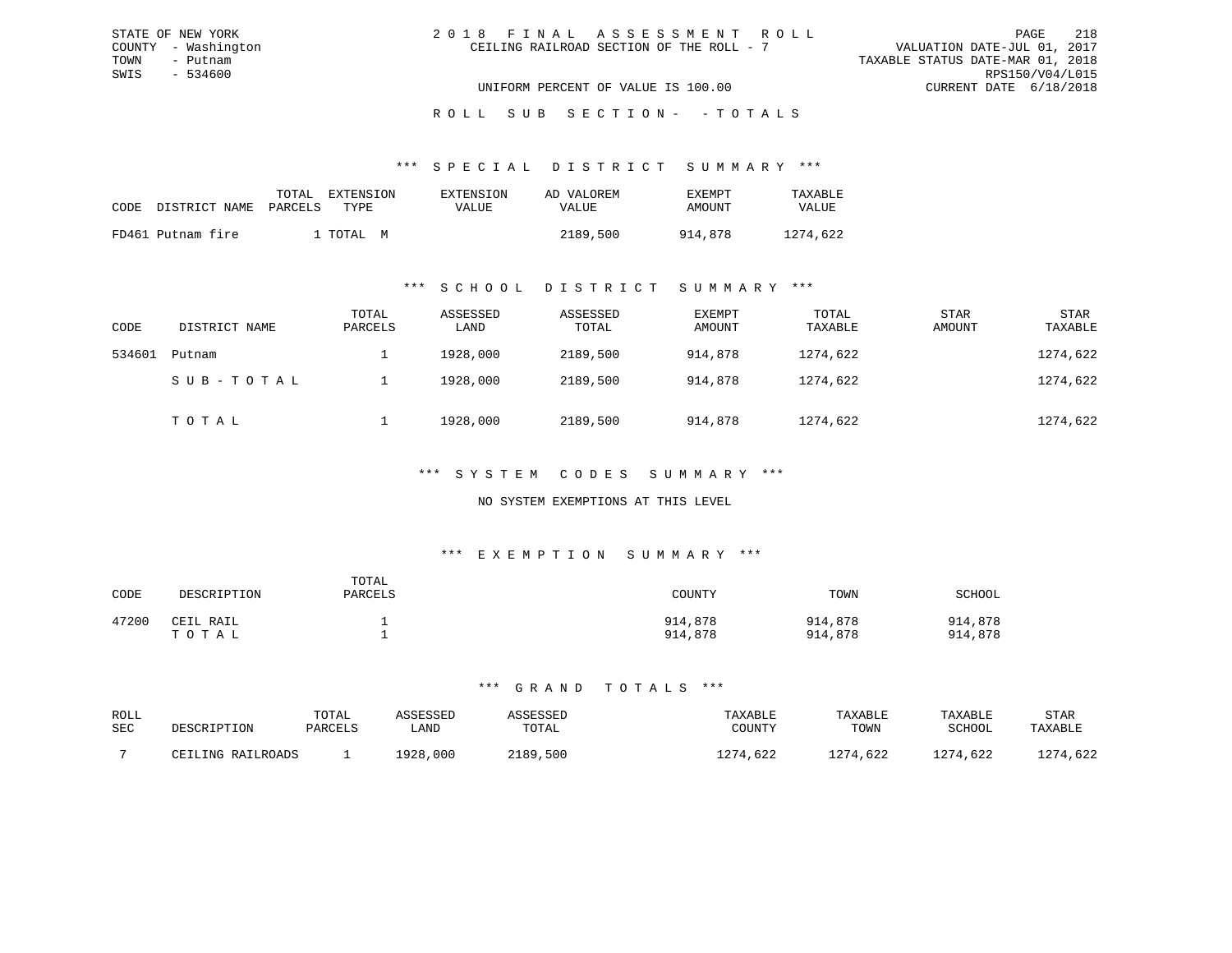|      | STATE OF NEW YORK   | 2018 FINAL ASSESSMENT ROLL                                              | PAGE            | 219 |
|------|---------------------|-------------------------------------------------------------------------|-----------------|-----|
|      | COUNTY - Washington | VALUATION DATE-JUL 01, 2017<br>CEILING RAILROAD SECTION OF THE ROLL - 7 |                 |     |
| TOWN | - Putnam            | TAXABLE STATUS DATE-MAR 01, 2018                                        |                 |     |
| SWIS | - 534600            | UNIFORM PERCENT OF VALUE IS 100.00                                      | RPS150/V04/L015 |     |
|      |                     | CURRENT DATE 6/18/2018                                                  |                 |     |
|      |                     |                                                                         |                 |     |

# ROLL SECTION TOTALS

### \*\*\* S P E C I A L D I S T R I C T S U M M A R Y \*\*\*

| CODE | DISTRICT NAME PARCELS | TOTAL | EXTENSION<br>TYPE. | EXTENSION<br>VALUE | AD VALOREM<br>VALUE | EXEMPT<br>AMOUNT | TAXABLE<br><b>VALUE</b> |
|------|-----------------------|-------|--------------------|--------------------|---------------------|------------------|-------------------------|
|      | FD461 Putnam fire     |       | TOTAI, M           |                    | 2189,500            | 914.878          | 1274,622                |

### \*\*\* S C H O O L D I S T R I C T S U M M A R Y \*\*\*

| CODE   | DISTRICT NAME | TOTAL<br>PARCELS | ASSESSED<br>LAND | ASSESSED<br>TOTAL | EXEMPT<br>AMOUNT | TOTAL<br>TAXABLE | <b>STAR</b><br>AMOUNT | <b>STAR</b><br>TAXABLE |
|--------|---------------|------------------|------------------|-------------------|------------------|------------------|-----------------------|------------------------|
| 534601 | Putnam        |                  | 1928,000         | 2189,500          | 914,878          | 1274,622         |                       | 1274,622               |
|        | SUB-TOTAL     |                  | 1928,000         | 2189,500          | 914,878          | 1274,622         |                       | 1274,622               |
|        | тотаь         |                  | 1928,000         | 2189,500          | 914,878          | 1274,622         |                       | 1274,622               |

### \*\*\* S Y S T E M C O D E S S U M M A R Y \*\*\*

### NO SYSTEM EXEMPTIONS AT THIS LEVEL

#### \*\*\* E X E M P T I O N S U M M A R Y \*\*\*

| CODE  | DESCRIPTION        | TOTAL<br>PARCELS | COUNTY             | TOWN               | SCHOOL             |
|-------|--------------------|------------------|--------------------|--------------------|--------------------|
| 47200 | CEIL RAIL<br>тотаь |                  | 914,878<br>914,878 | 914,878<br>914,878 | 914,878<br>914,878 |

| ROLL<br>SEC | DESCRIPTION       | TOTAL<br>PARCELS | <i><b>\SSESSED</b></i><br>∟AND | ASSESSED<br>TOTAL | TAXABLE<br>COUNTY | TAXABLE<br>TOWN | TAXABLE<br><b>SCHOOL</b> | STAR<br>TAXABLE |
|-------------|-------------------|------------------|--------------------------------|-------------------|-------------------|-----------------|--------------------------|-----------------|
|             | CEILING RAILROADS |                  | 1928,000                       | 2189,500          | ,622              | 1274,622        | .274,622                 | .274,622        |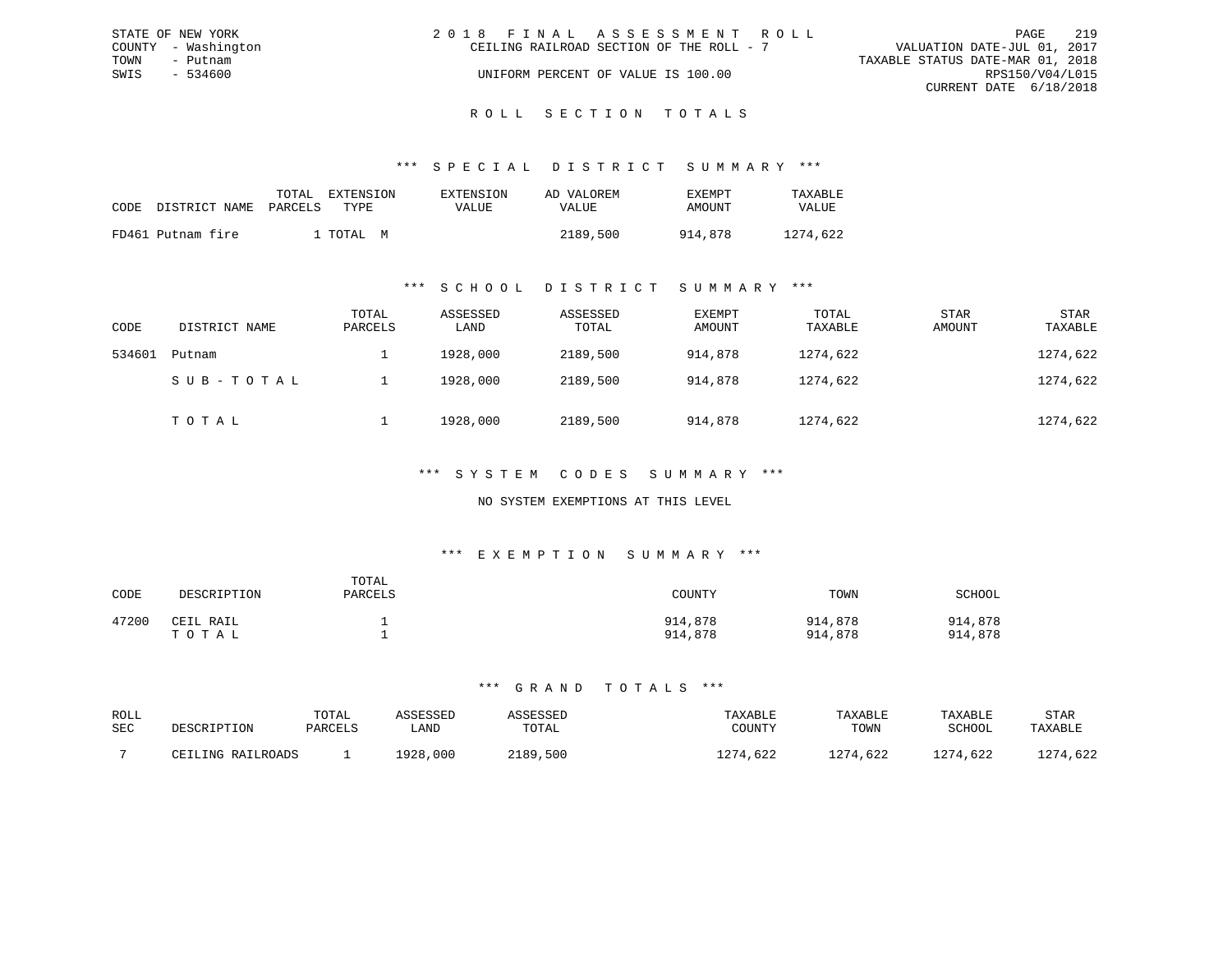# STATE OF NEW YORK 2 0 1 8 F I N A L A S S E S S M E N T R O L L PAGE 220 COUNTY - Washington WHOLLY EXEMPT SECTION OF THE ROLL - 8 VALUATION DATE-JUL 01, 2017 TOWN - Putnam OWNERS NAME SEQUENCE TAXABLE STATUS DATE-MAR 01, 2018 SWIS - 534600 UNIFORM PERCENT OF VALUE IS 100.00

| TAX MAP PARCEL NUMBER<br>CURRENT OWNERS NAME<br>CURRENT OWNERS ADDRESS                                   | SCHOOL DISTRICT<br>PARCEL SIZE/GRID COORD                                                                                                                                                        | LAND<br>TOTAL                    | PROPERTY LOCATION & CLASS ASSESSMENT EXEMPTION CODE-----------------COUNTY-------TOWN-----SCHOOL<br>TAX DESCRIPTION<br>SPECIAL DISTRICTS                 | TAXABLE VALUE                                         |                                  | ACCOUNT NO.          |
|----------------------------------------------------------------------------------------------------------|--------------------------------------------------------------------------------------------------------------------------------------------------------------------------------------------------|----------------------------------|----------------------------------------------------------------------------------------------------------------------------------------------------------|-------------------------------------------------------|----------------------------------|----------------------|
| *****************************                                                                            |                                                                                                                                                                                                  |                                  |                                                                                                                                                          |                                                       |                                  |                      |
| $11.20 - 4 - 36$<br>Gull Bay Cemetery<br>Cemetery Hl<br>Putnam Station, NY 12861                         | Link Way<br>695 Cemetery<br>534601<br>Putnam<br>Cemetery<br>Gull Bay<br>50.00 DPTH 80.00<br>FRNT<br>EAST-0767276 NRTH-1786257<br>FULL MARKET VALUE                                               | 10,400<br>10,400<br>10,400       | PRI CEM<br>27350<br>COUNTY TAXABLE VALUE<br>TAXABLE VALUE<br>TOWN<br>SCHOOL TAXABLE VALUE<br>FD461 Putnam fire<br>10,400 EX                              | 10,400<br>$\mathbf 0$<br>$\mathbf 0$<br>$\Omega$      | 10,400<br>0 TO M                 | 945J101016<br>10,400 |
|                                                                                                          |                                                                                                                                                                                                  |                                  |                                                                                                                                                          |                                                       |                                  |                      |
| $1. - 1 - 10$<br>Lake George Land Conserv Inc<br>PO Box 1250<br>Bolton Landing, NY 12814                 | Black Point Rd<br>910 Priv forest<br>Putnam<br>534601<br>793/172;772/241,249,257<br>434/1103;2895/341<br>ACRES 140.00<br>EAST-0773780 NRTH-1809581<br>DEED BOOK 3868 PG-237<br>FULL MARKET VALUE | 70,000<br>70,000<br>70,000       | NON-PR EDU 25120<br>COUNTY TAXABLE VALUE<br>TOWN<br>TAXABLE VALUE<br>SCHOOL TAXABLE VALUE<br>BP461 Black Pt Sewer Dist<br>FD461 Putnam fire<br>70,000 EX | 70,000<br>$\mathbf 0$<br>$\mathbf 0$<br>$\Omega$      | 70,000<br>$.00$ UN $C$<br>0 TO M | 945J100186<br>70,000 |
|                                                                                                          |                                                                                                                                                                                                  |                                  |                                                                                                                                                          |                                                       |                                  |                      |
| $4. -1 - 43$<br>Lake George Land Conserv Inc<br>Lake Shore Dr<br>PO Box 1250<br>Bolton Landing, NY 12814 | Lake George Way<br>314 Rural vac<10 - WTRFNT<br>534601<br>Putnam<br>3550'LF<br>ACRES 189.00<br>EAST-0766436 NRTH-1801121<br>DEED BOOK 1808 PG-83<br>FULL MARKET VALUE                            | 3450,300<br>3450,300<br>3450,300 | NON-PR EDU 25120<br>COUNTY TAXABLE VALUE<br>TOWN<br>TAXABLE VALUE<br>SCHOOL TAXABLE VALUE<br>FD461 Putnam fire<br>3450,300 EX                            | 3450,300<br>0<br>$\Omega$<br>$\Omega$                 | 3450,300<br>0 TO M               | 3450,300             |
|                                                                                                          | Warrick Rd                                                                                                                                                                                       |                                  |                                                                                                                                                          |                                                       |                                  |                      |
| $8. - 2 - 2.5$<br>Lake George Land Conserv Inc<br>4905 Lakeshore Dr<br>Bolton Landing, NY 12814          | 314 Rural vac<10 - WTRFNT<br>Putnam<br>534601<br>LF 255., subd. lot B<br>declaration of trust 3572<br>ACRES<br>6.07<br>EAST-0767130 NRTH-1796652<br>DEED BOOK 3572 PG-301                        | 377,000 TOWN                     | NON-PR EDU 25120<br>377,000 COUNTY TAXABLE VALUE<br>TAXABLE VALUE<br>SCHOOL TAXABLE VALUE<br>FD461 Putnam fire<br>377,000 EX                             | 377,000<br>$\overline{0}$<br>$\Omega$<br>$\Omega$     | 377,000<br>0 TO M                | 377,000              |
|                                                                                                          | FULL MARKET VALUE                                                                                                                                                                                | 377,000                          |                                                                                                                                                          |                                                       |                                  |                      |
|                                                                                                          | Warrick Rd                                                                                                                                                                                       |                                  |                                                                                                                                                          |                                                       |                                  | 945J100709           |
| $8. - 2 - 2.6$<br>Lake George Land Conserv Inc<br>PO Box 1250<br>Bolton Landing, NY 12814                | 322 Rural vac>10 - WTRFNT<br>534601<br>Putnam<br>Lot 1<br>ELF 1460<br>ACRES 21.70<br>EAST-0766620 NRTH-1795273                                                                                   | 679,500<br>679,500               | NON-PR EDU 25120<br>COUNTY TAXABLE VALUE<br>TOWN<br>TAXABLE VALUE<br>SCHOOL TAXABLE VALUE<br>FD461 Putnam fire<br>679,500 EX                             | 679,500<br>$\mathbf{0}$<br>$\mathbf 0$<br>$\mathbf 0$ | 679,500<br>0 TO M                | 679,500              |
|                                                                                                          | DEED BOOK 2659 PG-103<br>FULL MARKET VALUE                                                                                                                                                       | 679,500                          |                                                                                                                                                          |                                                       |                                  |                      |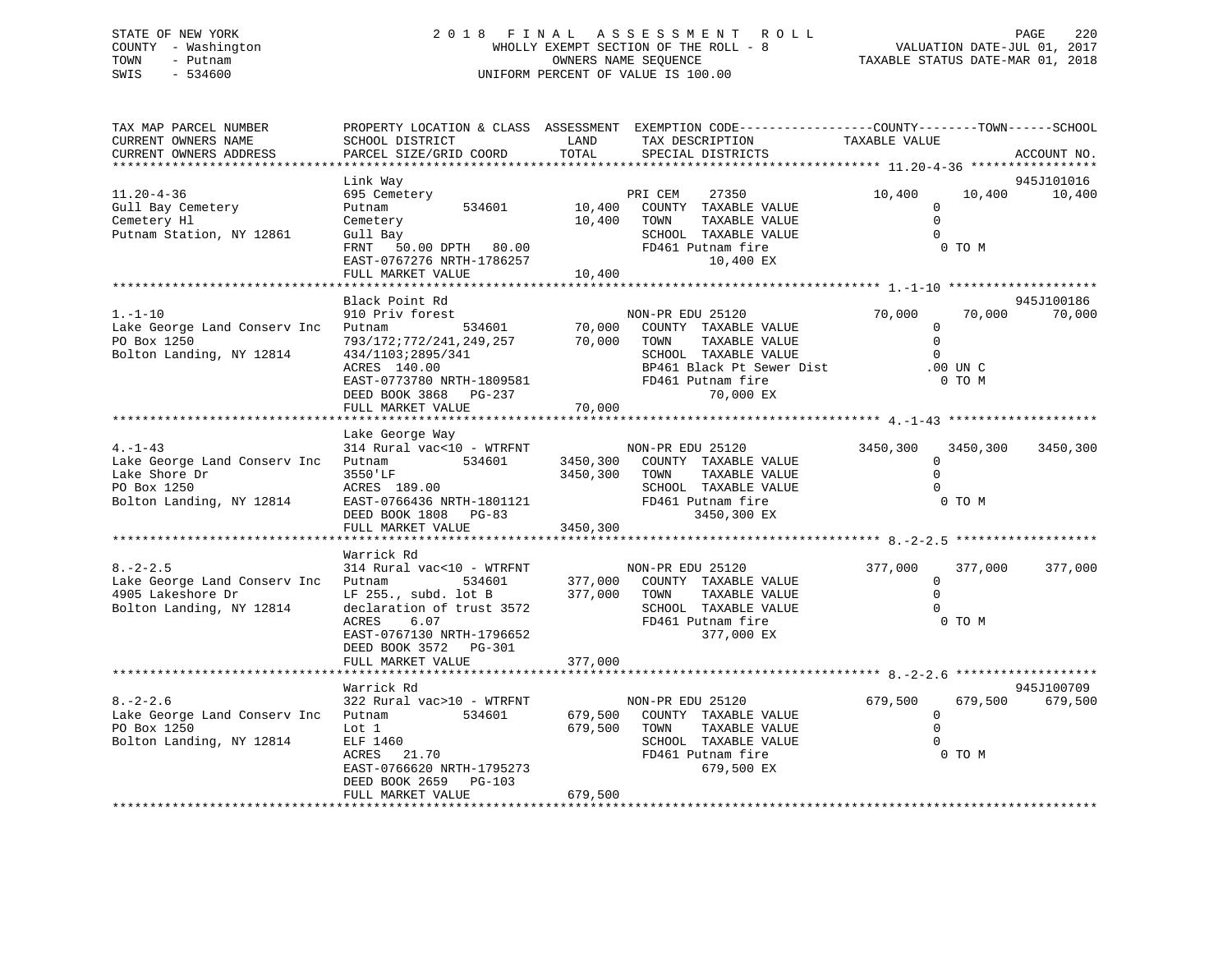# STATE OF NEW YORK 2 0 1 8 F I N A L A S S E S S M E N T R O L L PAGE 221 COUNTY - Washington WHOLLY EXEMPT SECTION OF THE ROLL - 8 VALUATION DATE-JUL 01, 2017 TOWN - Putnam OWNERS NAME SEQUENCE TAXABLE STATUS DATE-MAR 01, 2018 SWIS - 534600 UNIFORM PERCENT OF VALUE IS 100.00

| TAX MAP PARCEL NUMBER<br>CURRENT OWNERS NAME                                                      | PROPERTY LOCATION & CLASS ASSESSMENT EXEMPTION CODE----------------COUNTY-------TOWN------SCHOOL<br>SCHOOL DISTRICT                                                           | LAND                       | TAX DESCRIPTION                                                                                                                        | TAXABLE VALUE                                           |                    |                               |
|---------------------------------------------------------------------------------------------------|-------------------------------------------------------------------------------------------------------------------------------------------------------------------------------|----------------------------|----------------------------------------------------------------------------------------------------------------------------------------|---------------------------------------------------------|--------------------|-------------------------------|
| CURRENT OWNERS ADDRESS                                                                            | PARCEL SIZE/GRID COORD                                                                                                                                                        | TOTAL                      | SPECIAL DISTRICTS                                                                                                                      |                                                         |                    | ACCOUNT NO.                   |
|                                                                                                   |                                                                                                                                                                               |                            |                                                                                                                                        |                                                         |                    |                               |
| $8. - 2 - 2.8$<br>Lake George Land Conserv Inc<br>PO Box 1250<br>Bolton Landing, NY 12814         | Warrick Rd<br>322 Rural vac>10 - WTRFNT<br>534601<br>Putnam<br>Lot 3<br>ELF 760<br>ACRES 279.90<br>EAST-0769394 NRTH-1795222<br>DEED BOOK 2659 PG-107                         | 1293,600                   | NON-PR EDU 25120<br>1293,600 COUNTY TAXABLE VALUE<br>TOWN<br>TAXABLE VALUE<br>SCHOOL TAXABLE VALUE<br>FD461 Putnam fire<br>1293,600 EX | 1293,600<br>$\Omega$<br>$\Omega$<br>$\Omega$            | 1293,600<br>0 TO M | 945J100709<br>1293,600        |
|                                                                                                   | FULL MARKET VALUE                                                                                                                                                             | 1293,600                   |                                                                                                                                        |                                                         |                    |                               |
| $8. - 2 - 2.9$<br>Lake George Land Conserv Inc<br>PO Box 1250<br>Bolton Landing, NY 12814         | Warrick Rd<br>322 Rural vac>10<br>Putnam<br>Lot 5<br>ACRES 29.42<br>$EST-0769200 \text{ NRTH}-1797056$<br>FULL MARKET VALUE                                                   | 159,200 TOWN<br>159,200    | NON-PR EDU 25120<br>534601 159,200 COUNTY TAXABLE VALUE<br>TAXABLE VALUE<br>SCHOOL TAXABLE VALUE<br>FD461 Putnam fire<br>159,200 EX    | 159,200<br>$\overline{0}$<br>$\Omega$<br>$\cap$         | 0 TO M             | 945J100709<br>159,200 159,200 |
|                                                                                                   | Link Way                                                                                                                                                                      |                            |                                                                                                                                        |                                                         |                    | 945J100854                    |
| $11.20 - 2 - 8$<br>Lake George Land Conserv Inc Putnam<br>PO Box 1250<br>Bolton Landing, NY 12814 | 692 Road/str/hwy - WTRFNT<br>534601<br>Crow Pt Rd<br>LF 10<br>EAST-0766549 NRTH-1787125<br>DEED BOOK 935 PG-138<br>FULL MARKET VALUE                                          | 8,000<br>8,000             | NON-PR EDU 25120<br>8,000 COUNTY TAXABLE VALUE<br>TAXABLE VALUE<br>TOWN<br>SCHOOL TAXABLE VALUE<br>FD461 Putnam fire<br>8,000 EX       | 8,000<br>$\mathbf{0}$<br>$\Omega$<br>$\overline{0}$     | 8,000<br>0 TO M    | 8,000                         |
|                                                                                                   |                                                                                                                                                                               |                            |                                                                                                                                        |                                                         |                    |                               |
| $11.20 - 2 - 8.1$<br>Lake George Land Conserv Inc<br>PO Box 1250<br>Bolton Landing, NY 12814      | Meadow Way<br>692 Road/str/hwy<br>Putnam 534601<br>Roads<br>Link & Meadow Lanes<br>1.00<br>ACRES<br>EAST-0767091 NRTH-1786386<br>DEED BOOK 935<br>PG-138<br>FULL MARKET VALUE | 1,000                      | NON-PR EDU 25120<br>1,000 COUNTY TAXABLE VALUE<br>1,000 TOWN<br>TAXABLE VALUE<br>SCHOOL TAXABLE VALUE<br>FD461 Putnam fire<br>1,000 EX | 1,000<br>$\mathbf{0}$<br>$\Omega$<br>$\Omega$<br>0 TO M | 1,000              | 945J101062<br>1,000           |
|                                                                                                   |                                                                                                                                                                               |                            |                                                                                                                                        |                                                         |                    |                               |
| $12. - 1 - 3$<br>Lake George Land Conserv Inc Putnam<br>PO Box 1250<br>Bolton Landing, NY 12814   | Donat Turnpike Way<br>910 Priv forest<br>534601<br>Mt Lot<br>ACRES 20.00<br>EAST-0769197 NRTH-1792283<br>DEED BOOK 2659 PG-117<br>FULL MARKET VALUE                           | 10,000<br>10,000<br>10,000 | NON-PR EDU 25120<br>COUNTY TAXABLE VALUE<br>TAXABLE VALUE<br>TOWN<br>SCHOOL TAXABLE VALUE<br>FD461 Putnam fire<br>10,000 EX            | 10,000<br>$\overline{0}$<br>$\mathbf 0$<br>$\Omega$     | 10,000<br>0 TO M   | 945J100420<br>10,000          |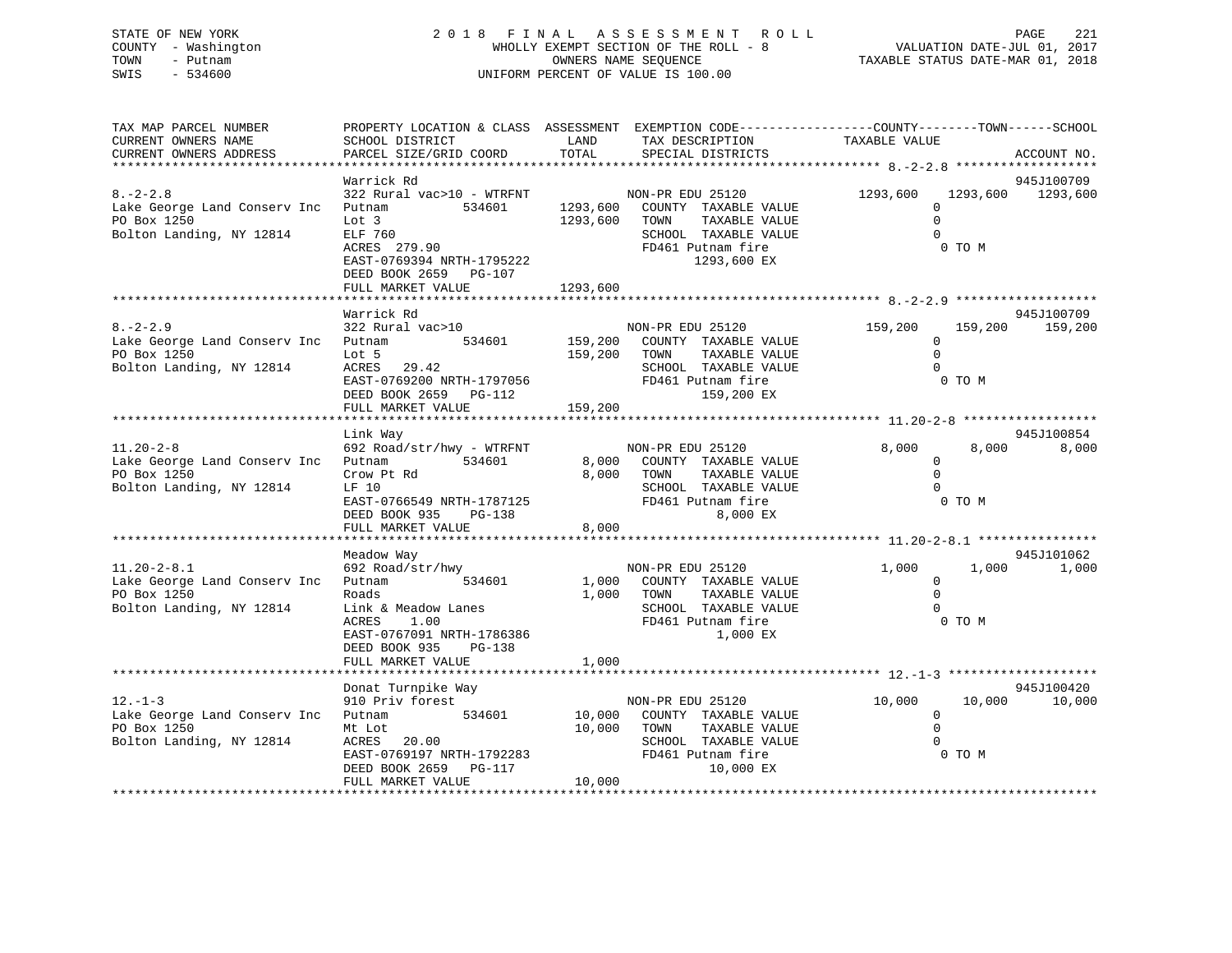# STATE OF NEW YORK 2 0 1 8 F I N A L A S S E S S M E N T R O L L PAGE 222 COUNTY - Washington WHOLLY EXEMPT SECTION OF THE ROLL - 8 VALUATION DATE-JUL 01, 2017 TOWN - Putnam OWNERS NAME SEQUENCE TAXABLE STATUS DATE-MAR 01, 2018 SWIS - 534600 UNIFORM PERCENT OF VALUE IS 100.00

| TAX MAP PARCEL NUMBER<br>CURRENT OWNERS NAME<br>CURRENT OWNERS ADDRESS                    | SCHOOL DISTRICT<br>PARCEL SIZE/GRID COORD                                                                                                                           | LAND<br>TAX DESCRIPTION TAXABLE VALUE<br>TOTAL<br>SPECIAL DISTRICTS                                                                                                                                                                 | PROPERTY LOCATION & CLASS ASSESSMENT EXEMPTION CODE----------------COUNTY-------TOWN-----SCHOOL<br>ACCOUNT NO. |
|-------------------------------------------------------------------------------------------|---------------------------------------------------------------------------------------------------------------------------------------------------------------------|-------------------------------------------------------------------------------------------------------------------------------------------------------------------------------------------------------------------------------------|----------------------------------------------------------------------------------------------------------------|
| $12. - 4 - 26$<br>Lake George Land Conserv Inc<br>PO Box 1250<br>Bolton Landing, NY 12814 | Gull Bay Rd<br>322 Rural vac>10<br>534601<br>Putnam<br>Vacant Land<br>ACRES 428.62<br>EAST-0769961 NRTH-1789365<br>DEED BOOK 935<br>PG-138<br>FULL MARKET VALUE     | NON-PR EDU 25120<br>249,400<br>COUNTY TAXABLE VALUE<br>249,400<br>TAXABLE VALUE<br>TOWN<br>SCHOOL TAXABLE VALUE<br>FD461 Putnam fire<br>249,400 EX<br>249,400                                                                       | 945J100572<br>249,400<br>249,400<br>249,400<br>$\mathbf{0}$<br>$\Omega$<br>0 TO M                              |
|                                                                                           | 17163 State Route 22                                                                                                                                                |                                                                                                                                                                                                                                     | 9479900761                                                                                                     |
| $8. - 2 - 10$<br>Log Chapel Fellowship<br>Putnam Station, NY 12861                        | 620 Religious<br>Putnam<br>Log Chapel 260,200<br>FRNT 134.00 DPTH 161.00<br>EAST-0779389 NRTH-1798532<br>DEED BOOK 481<br>PG-514<br>FULL MARKET VALUE               | NON-PR REL 25110<br>534601 12,400<br>COUNTY TAXABLE VALUE<br>TAXABLE VALUE<br>TOWN<br>SCHOOL TAXABLE VALUE<br>FD461 Putnam fire<br>260,200 EX<br>260,200                                                                            | 260,200<br>260,200<br>260,200<br>$\Omega$<br>$\Omega$<br>0 TO M                                                |
|                                                                                           | County Route 2                                                                                                                                                      |                                                                                                                                                                                                                                     | 9479900762                                                                                                     |
| $9. - 1 - 21$<br>Meadow Knoll Cemetery<br>Putnam, NY 12861                                | 695 Cemetery<br>534601<br>Putnam<br>1.30<br>ACRES<br>EAST-0786335 NRTH-1796442<br>DEED BOOK X                                                                       | TN CEM<br>13510<br>16,100 COUNTY TAXABLE VALUE<br>16,100<br>TOWN<br>TAXABLE VALUE<br>SCHOOL TAXABLE VALUE<br>H-1796442<br>PG-86<br>FD461 Putnam fire                                                                                | 16,100<br>16,100<br>16,100<br>$\Omega$<br>$\Omega$<br>0 TO M                                                   |
|                                                                                           |                                                                                                                                                                     |                                                                                                                                                                                                                                     |                                                                                                                |
| $13. -2 - 7$<br>Putnam Central School<br>PO Box 91<br>Putnam Station, NY 12861            | 126 County Route 2<br>612 School<br>Putnam<br>Brick<br>ACRES<br>2.44<br>DEED BOOK 199 PG-101                                                                        | SCH DIST 13800<br>534601 50,000<br>COUNTY TAXABLE VALUE<br>1600,000<br>TOWN<br>TAXABLE VALUE<br>SCHOOL TAXABLE VALUE<br>EXECUTE 1.13 NRTH-1792434<br>EXECUTE 1.120 PULLAR FOR 1.121<br>PULLAR 1.120 PULLAR FOR 1.121<br>1600,000 EX | 9479900765<br>1600,000<br>1600,000<br>1600,000<br>0<br>$\Omega$<br>0 TO M                                      |
|                                                                                           | FULL MARKET VALUE                                                                                                                                                   | 1600,000                                                                                                                                                                                                                            |                                                                                                                |
| $13.-2-8.3$<br>Putnam Central School<br>PO Box 91<br>Putnam Station, NY 12861             | Hutton Square Rd<br>314 Rural vac<10<br>534601<br>Putnam<br>4.8 ACc<br>ACRES<br>5.50<br>EAST-0784639 NRTH-1792592<br>DEED BOOK 3689 PG-188<br>DEED BOOK 3689 PG-188 | 13800<br>SCH DIST<br>20,600<br>COUNTY TAXABLE VALUE<br>20,600<br>TAXABLE VALUE<br>TOWN<br>SCHOOL TAXABLE VALUE<br>FD461 Putnam fire<br>20,600 EX                                                                                    | 945J101041<br>20,600<br>20,600<br>20,600<br>$\mathbf{0}$<br>$\mathbf 0$<br>0 TO M                              |
|                                                                                           | FULL MARKET VALUE                                                                                                                                                   | 20,600                                                                                                                                                                                                                              |                                                                                                                |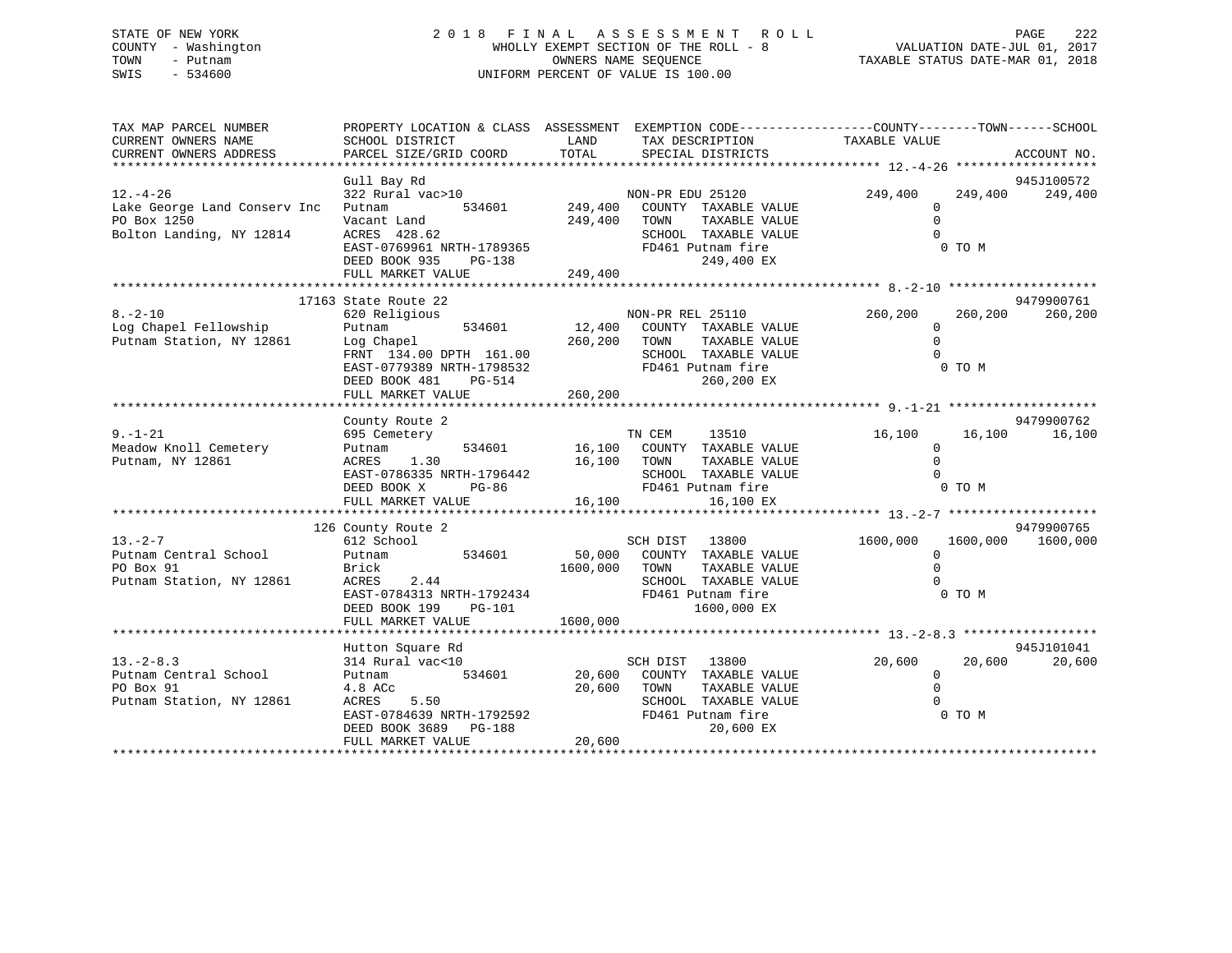# STATE OF NEW YORK 2 0 1 8 F I N A L A S S E S S M E N T R O L L PAGE 223 COUNTY - Washington WHOLLY EXEMPT SECTION OF THE ROLL - 8 VALUATION DATE-JUL 01, 2017 TOWN - Putnam OWNERS NAME SEQUENCE TAXABLE STATUS DATE-MAR 01, 2018 SWIS - 534600 UNIFORM PERCENT OF VALUE IS 100.00

| TAX MAP PARCEL NUMBER<br>CURRENT OWNERS NAME | PROPERTY LOCATION & CLASS ASSESSMENT EXEMPTION CODE---------------COUNTY-------TOWN-----SCHOOL<br>SCHOOL DISTRICT | LAND                | TAX DESCRIPTION                                                 | TAXABLE VALUE        |         |                       |
|----------------------------------------------|-------------------------------------------------------------------------------------------------------------------|---------------------|-----------------------------------------------------------------|----------------------|---------|-----------------------|
| CURRENT OWNERS ADDRESS                       | PARCEL SIZE/GRID COORD                                                                                            | TOTAL               | SPECIAL DISTRICTS                                               |                      |         | ACCOUNT NO.           |
|                                              |                                                                                                                   |                     |                                                                 |                      |         |                       |
| $13. -1 - 19$                                | 43 Fire House Ln<br>662 Police/fire                                                                               |                     | VOL FIRE 26400                                                  | 250,000              | 250,000 | 9479900763<br>250,000 |
| Putnam Fire Co 1<br>Putnam Sta, NY 12861     | Putnam<br>1 Firehouse                                                                                             | 250,000 TOWN        | 10071110<br>534601 20,000 COUNTY TAXABLE VALUE<br>TAXABLE VALUE | $\Omega$<br>$\Omega$ |         |                       |
|                                              | ACRES<br>2.00                                                                                                     |                     | SCHOOL TAXABLE VALUE                                            |                      |         |                       |
|                                              | EAST-0780425 NRTH-1788796                                                                                         |                     | FD461 Putnam fire                                               | E<br>0 TO M          |         |                       |
|                                              |                                                                                                                   |                     |                                                                 |                      |         |                       |
|                                              |                                                                                                                   |                     |                                                                 |                      |         |                       |
|                                              | 16 Putnam Center Rd                                                                                               |                     |                                                                 |                      |         | 9479900766            |
| $13. - 2 - 1$<br>Putnam Town Garage          | 651 Highway gar                                                                                                   |                     | OTHER TOWN 13500<br>$534601$ 20,000 COUNTY TAXABLE VALUE        | 70,000               | 70,000  | 70,000                |
| Putnam Station, NY 12861                     | Putnam<br>Highway Garage                                                                                          | 70,000 TOWN         | TAXABLE VALUE                                                   | $\Omega$<br>$\Omega$ |         |                       |
|                                              | FRNT 230.00 DPTH 92.00                                                                                            |                     | SCHOOL TAXABLE VALUE                                            | $\Omega$             |         |                       |
|                                              | EAST-0783650 NRTH-1792272                                                                                         |                     | FD461 Putnam fire                                               |                      | 0 TO M  |                       |
|                                              | <b>PG-506</b><br>DEED BOOK 201                                                                                    |                     | 70,000 EX                                                       |                      |         |                       |
|                                              | FULL MARKET VALUE                                                                                                 | 70,000              |                                                                 |                      |         |                       |
|                                              |                                                                                                                   |                     |                                                                 |                      |         |                       |
|                                              | County Route 1                                                                                                    |                     |                                                                 |                      |         |                       |
| $7.12 - 1 - 36$                              | 314 Rural vac<10 - WTRFNT OTHER TOWN 13500                                                                        |                     |                                                                 | 39,300 39,300        |         | 39,300                |
| Putnam Town Of                               | Putnam                                                                                                            |                     | 534601 39,300 COUNTY TAXABLE VALUE                              | $\mathbf 0$          |         |                       |
| Putnam, NY 12861                             | Fire Lane                                                                                                         | 39,300 TOWN         | TAXABLE VALUE                                                   | $\Omega$             |         |                       |
|                                              | Resolution #273 9/99                                                                                              |                     | SCHOOL TAXABLE VALUE                                            | $\Omega$             |         |                       |
|                                              | FRNT 60.00 DPTH 227.00                                                                                            |                     | FD461 Putnam fire<br>39,300 EX                                  |                      | 0 TO M  |                       |
|                                              | EAST-0767614 NRTH-1798098<br>FULL MARKET VALUE                                                                    | 39,300              |                                                                 |                      |         |                       |
|                                              |                                                                                                                   |                     |                                                                 |                      |         |                       |
|                                              | 17064 State Route 22                                                                                              |                     |                                                                 |                      |         | 9479900962            |
| $9. - 1 - 27.2$                              | 449 Other Storag                                                                                                  |                     | OTHER TOWN 13500                                                | 23,200               | 23,200  | 23,200                |
| Putnam Town Of                               | Putnam                                                                                                            |                     | 534601 17,000 COUNTY TAXABLE VALUE                              | $\mathbf{0}$         |         |                       |
| Putnam, NY 12861                             | Sand Storage Bldg<br>ACRES      4.20                                                                              | 23,200 TOWN         | TAXABLE VALUE                                                   | $\Omega$             |         |                       |
|                                              |                                                                                                                   |                     | SCHOOL TAXABLE VALUE                                            | $\Omega$             |         |                       |
|                                              | EAST-0780591 NRTH-1796858                                                                                         |                     | FD461 Putnam fire                                               |                      | 0 TO M  |                       |
|                                              | DEED BOOK 486<br>PG-910                                                                                           |                     | 23,200 EX                                                       |                      |         |                       |
|                                              | FULL MARKET VALUE                                                                                                 | 23,200              |                                                                 |                      |         |                       |
|                                              |                                                                                                                   |                     |                                                                 |                      |         |                       |
| $9. - 1 - 27.7$                              | 17047 State Route 22<br>651 Highway gar                                                                           |                     | OTHER TOWN 13500                                                | 607,400              | 607,400 | 607,400               |
| Putnam Town of                               | Putnam                                                                                                            |                     | 534601 114,000 COUNTY TAXABLE VALUE                             | $\mathbf 0$          |         |                       |
| Box 85 Lake Rd                               | ACRES 13.00                                                                                                       | 607,400 TOWN        | TAXABLE VALUE                                                   | $\Omega$             |         |                       |
| Putnam, NY 12861                             | EAST-0780571 NRTH-1795909                                                                                         |                     | SCHOOL TAXABLE VALUE                                            |                      |         |                       |
|                                              | DEED BOOK 935                                                                                                     | H-1795909<br>PG-199 | FD461 Putnam fire                                               | 0 TO M               |         |                       |
|                                              | FULL MARKET VALUE                                                                                                 | 607,400             | 607,400 EX                                                      |                      |         |                       |
|                                              |                                                                                                                   |                     |                                                                 |                      |         |                       |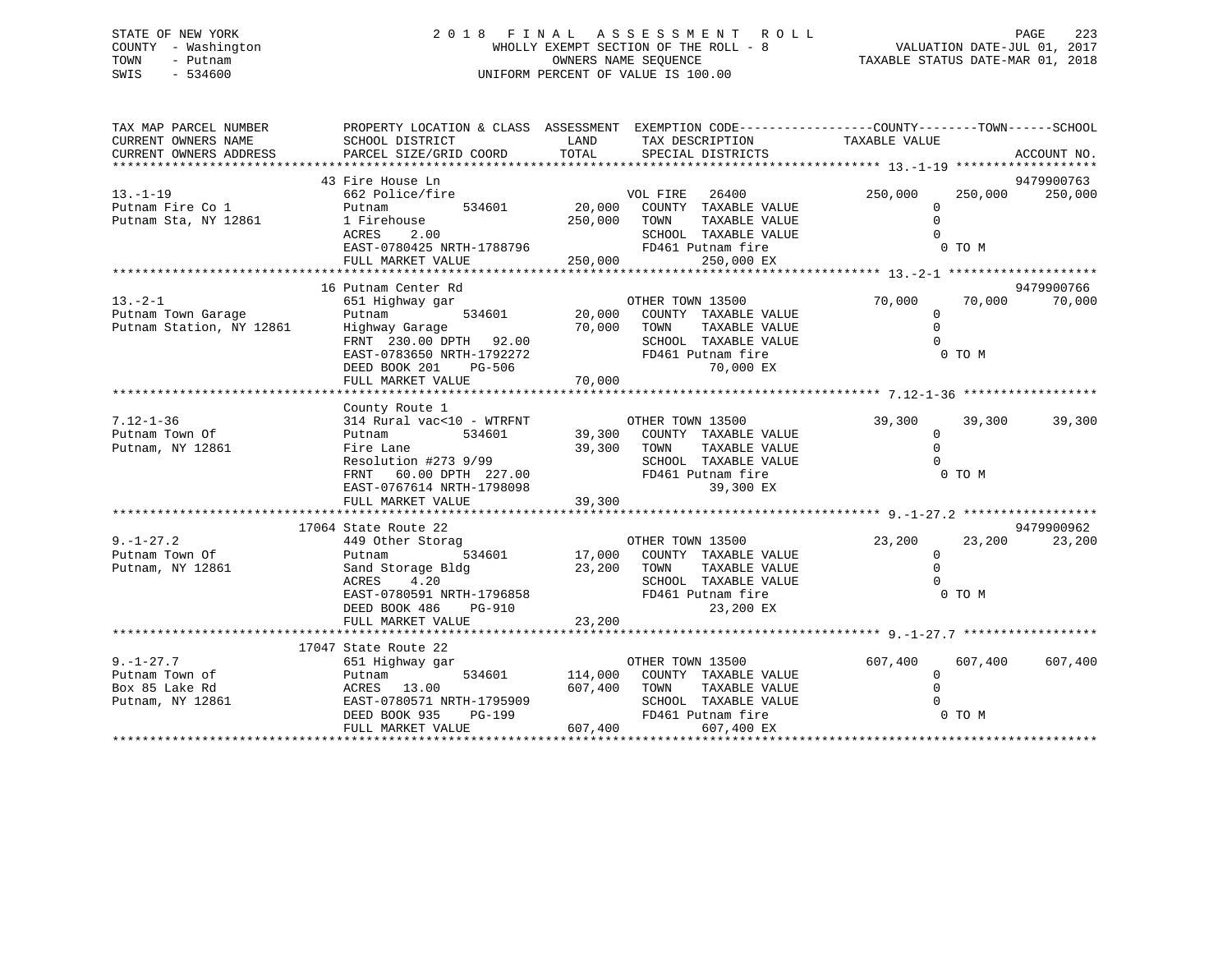# STATE OF NEW YORK 2 0 1 8 F I N A L A S S E S S M E N T R O L L PAGE 224 COUNTY - Washington WHOLLY EXEMPT SECTION OF THE ROLL - 8 VALUATION DATE-JUL 01, 2017 TOWN - Putnam OWNERS NAME SEQUENCE TAXABLE STATUS DATE-MAR 01, 2018 SWIS - 534600 UNIFORM PERCENT OF VALUE IS 100.00

| TAX MAP PARCEL NUMBER<br>CURRENT OWNERS NAME<br>CURRENT OWNERS ADDRESS            | PROPERTY LOCATION & CLASS ASSESSMENT EXEMPTION CODE---------------COUNTY-------TOWN------SCHOOL<br>SCHOOL DISTRICT<br>PARCEL SIZE/GRID COORD                                              | LAND<br>TOTAL              | TAX DESCRIPTION<br>SPECIAL DISTRICTS                                                                                                        | TAXABLE VALUE                                     |                   | ACCOUNT NO.          |
|-----------------------------------------------------------------------------------|-------------------------------------------------------------------------------------------------------------------------------------------------------------------------------------------|----------------------------|---------------------------------------------------------------------------------------------------------------------------------------------|---------------------------------------------------|-------------------|----------------------|
|                                                                                   |                                                                                                                                                                                           |                            |                                                                                                                                             |                                                   |                   |                      |
| $11.20 - 4 - 32$<br>Putnam Town Of<br>Putnam, NY 12861                            | 460 Gull Bay Rd<br>560 Imprvd beach - WTRFNT<br>534601<br>Putnam<br>276/373<br>LF 470 Beach<br>FRNT 470.00 DPTH 135.00<br>EAST-0767224 NRTH-1785937<br>FULL MARKET VALUE                  | 9,000<br>9,000             | OTHER TOWN 13500<br>9,000 COUNTY TAXABLE VALUE<br>TOWN<br>TAXABLE VALUE<br>SCHOOL TAXABLE VALUE<br>FD461 Putnam fire<br>9,000 EX            | 9,000<br>$\mathbf 0$<br>$\Omega$<br>$\Omega$      | 9,000<br>0 TO M   | 9479900768<br>9,000  |
|                                                                                   |                                                                                                                                                                                           |                            |                                                                                                                                             |                                                   |                   |                      |
| $12. - 4 - 26.3$<br>Putnam Town Of<br>Putnam Station, NY 12861                    | Gull Bay Rd<br>682 Rec facility<br>534601<br>Putnam<br>Bdy Line Agmt 644/59<br>ACRES 44.38<br>EAST-0768125 NRTH-1786821<br>DEED BOOK 599<br>PG-109<br>FULL MARKET VALUE                   | 59,500<br>59,500<br>59,500 | OTHER TOWN 13500<br>COUNTY TAXABLE VALUE<br>TOWN<br>TAXABLE VALUE<br>SCHOOL TAXABLE VALUE<br>FD461 Putnam fire<br>59,500 EX                 | 59,500<br>$\mathbf{0}$<br>$\mathbb O$<br>$\Omega$ | 59,500<br>0 TO M  | 945J101094<br>59,500 |
|                                                                                   |                                                                                                                                                                                           |                            |                                                                                                                                             |                                                   |                   |                      |
| $12. - 4 - 27$<br>Putnam Town Of<br>Putnam, NY 12861                              | Gull Bay Rd<br>852 Landfill<br>Putnam<br>534601<br>Landfill<br>331/44<br>ACRES<br>1.20<br>EAST-0769338 NRTH-1786524<br>FULL MARKET VALUE                                                  | 1,200<br>1,200<br>1,200    | OTHER TOWN 13500<br>COUNTY TAXABLE VALUE<br>TOWN<br>TAXABLE VALUE<br>SCHOOL TAXABLE VALUE<br>FD461 Putnam fire<br>1,200 EX                  | 1,200<br>0<br>$\Omega$<br>$\Omega$                | 1,200<br>0 TO M   | 9479900885<br>1,200  |
|                                                                                   | 14 Putnam Center Rd                                                                                                                                                                       |                            |                                                                                                                                             |                                                   |                   | 9479900767           |
| $13. -2 - 2$<br>Putnam Town Of<br>14 Putnam Center Rd<br>Putnam Station, NY 12861 | 652 Govt bldgs<br>534601<br>Putnam<br>Town Hall<br>FRNT 180.00 DPTH 190.00<br>EAST-0783649 NRTH-1792091<br>DEED BOOK 123<br>$PG-603$                                                      | 114,000                    | OTHER TOWN 13500<br>19,200 COUNTY TAXABLE VALUE<br>114,000 TOWN<br>TAXABLE VALUE<br>SCHOOL TAXABLE VALUE<br>FD461 Putnam fire<br>114,000 EX | 114,000<br>$\Omega$<br>$\Omega$                   | 114,000<br>0 TO M | 114,000              |
|                                                                                   | FULL MARKET VALUE                                                                                                                                                                         |                            |                                                                                                                                             |                                                   |                   |                      |
| $13. - 2 - 22$<br>Putnam Town Of<br>Putnam Station, NY 12861                      | 16750 State Route 22<br>682 Rec facility<br>534601<br>Putnam<br>Recreation Field<br>579/209<br>ACRES<br>7.10<br>EAST-0781923 NRTH-1789247<br>DEED BOOK 213<br>PG-303<br>FULL MARKET VALUE | 13,200<br>13,200<br>13,200 | OTHER TOWN 13500<br>COUNTY TAXABLE VALUE<br>TAXABLE VALUE<br>TOWN<br>SCHOOL TAXABLE VALUE<br>FD461 Putnam fire<br>13,200 EX                 | 13,200<br>$\mathbf 0$<br>$\mathbf 0$<br>$\Omega$  | 13,200<br>0 TO M  | 9479900764<br>13,200 |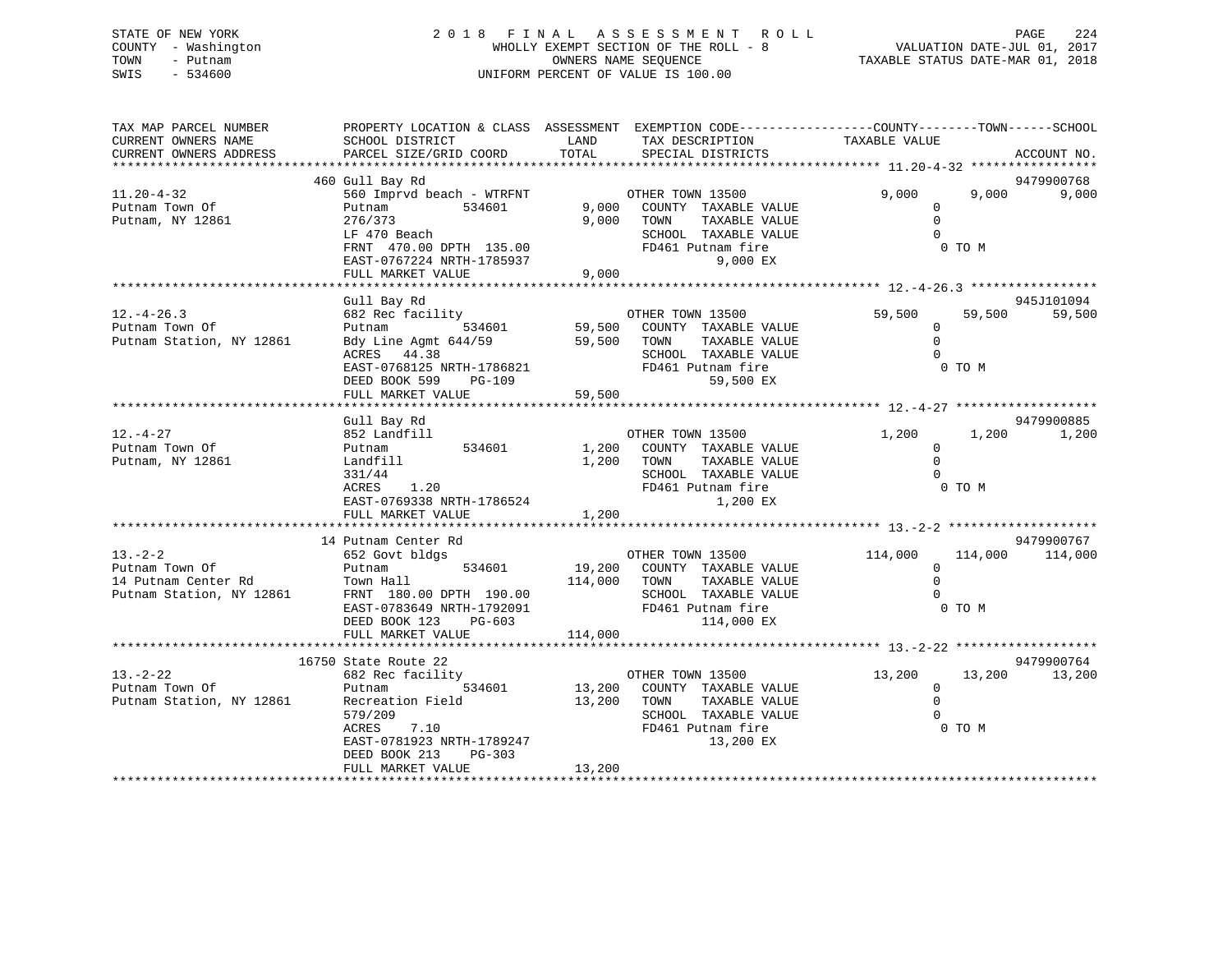| STATE OF NEW YORK<br>COUNTY - Washington<br>TOWN<br>- Putnam<br>SWIS<br>$-534600$ |                                                                                                                                                                                                                                                                      | 2018 FINAL ASSESSMENT ROLL<br>UNIFORM PERCENT OF VALUE IS 100.00 | PAGE<br>225<br>FAGE 225<br>WHOLLY EXEMPT SECTION OF THE ROLL - 8<br>WHOLLY EXEMPT SECTION OF THE ROLL - 8<br>COMMERS NAME STATUS DATE-MAR 01, 2018 |                          |        |               |
|-----------------------------------------------------------------------------------|----------------------------------------------------------------------------------------------------------------------------------------------------------------------------------------------------------------------------------------------------------------------|------------------------------------------------------------------|----------------------------------------------------------------------------------------------------------------------------------------------------|--------------------------|--------|---------------|
| TAX MAP PARCEL NUMBER                                                             | PROPERTY LOCATION & CLASS ASSESSMENT EXEMPTION CODE----------------COUNTY-------TOWN------SCHOOL                                                                                                                                                                     | LAND                                                             |                                                                                                                                                    |                          |        |               |
| CURRENT OWNERS NAME<br>CURRENT OWNERS ADDRESS                                     | SCHOOL DISTRICT<br>PARCEL SIZE/GRID COORD TOTAL                                                                                                                                                                                                                      |                                                                  | TAX DESCRIPTION TAXABLE VALUE<br>SPECIAL DISTRICTS                                                                                                 |                          |        | ACCOUNT NO.   |
|                                                                                   |                                                                                                                                                                                                                                                                      |                                                                  |                                                                                                                                                    |                          |        |               |
| $18. - 2 - 1$                                                                     | 49 Backus Ln                                                                                                                                                                                                                                                         |                                                                  |                                                                                                                                                    |                          |        | 9479900759    |
| Putnam Town Of                                                                    |                                                                                                                                                                                                                                                                      |                                                                  |                                                                                                                                                    | 16,900<br>$\overline{0}$ |        | 16,900 16,900 |
|                                                                                   | Putnam Station, NY 12861 Cemetery 16,900<br>$475/1 475/3$<br>$18. -1-1$<br>ACRES 1.50                                                                                                                                                                                |                                                                  |                                                                                                                                                    | $\Omega$                 |        |               |
|                                                                                   |                                                                                                                                                                                                                                                                      |                                                                  |                                                                                                                                                    | $\Omega$                 |        |               |
|                                                                                   |                                                                                                                                                                                                                                                                      |                                                                  | SCHOOL TAXABLE VALUE<br>FD461 Putnam fire                                                                                                          | O TO M                   |        |               |
|                                                                                   |                                                                                                                                                                                                                                                                      |                                                                  | 16,900 EX                                                                                                                                          |                          |        |               |
|                                                                                   | EAST-0773155 NRTH-1775830                                                                                                                                                                                                                                            |                                                                  |                                                                                                                                                    |                          |        |               |
|                                                                                   | DEED BOOK 497 PG-990                                                                                                                                                                                                                                                 |                                                                  |                                                                                                                                                    |                          |        |               |
|                                                                                   | FULL MARKET VALUE                                                                                                                                                                                                                                                    | 16,900                                                           |                                                                                                                                                    |                          |        |               |
|                                                                                   |                                                                                                                                                                                                                                                                      |                                                                  |                                                                                                                                                    |                          |        |               |
|                                                                                   | 365 County Route 2                                                                                                                                                                                                                                                   |                                                                  |                                                                                                                                                    |                          |        | 945J100273    |
| $9 - 1 - 18$                                                                      |                                                                                                                                                                                                                                                                      |                                                                  |                                                                                                                                                    | 55,000                   | 55,000 | 55,000        |
| Putnam United                                                                     | 210 1 Family Res<br>210 1 Family Res<br>210 10,500 COUNTY TAXABLE VALUE                                                                                                                                                                                              |                                                                  |                                                                                                                                                    | $\overline{0}$           |        |               |
| Presbyterian Church<br>Lower Rd                                                   |                                                                                                                                                                                                                                                                      |                                                                  |                                                                                                                                                    |                          |        |               |
|                                                                                   |                                                                                                                                                                                                                                                                      |                                                                  |                                                                                                                                                    |                          |        |               |
|                                                                                   |                                                                                                                                                                                                                                                                      |                                                                  |                                                                                                                                                    |                          |        |               |
|                                                                                   | Presbyterian Church<br>From TAXABLE VALUE<br>Deter Rd<br>Putnam Sta, NY 12861<br>Putnam Sta, NY 12861<br>EED BOOK 631 PG-70<br>FULL MARKET VALUE<br>FULL MARKET VALUE<br>FOLD SCHOOL TAXABLE VALUE<br>FD461 Putnam fire<br>55,000 EX<br>FULL MARKET                  |                                                                  |                                                                                                                                                    |                          |        |               |
|                                                                                   |                                                                                                                                                                                                                                                                      |                                                                  |                                                                                                                                                    |                          |        |               |
|                                                                                   |                                                                                                                                                                                                                                                                      |                                                                  |                                                                                                                                                    |                          |        |               |
|                                                                                   | 738 County Route 2                                                                                                                                                                                                                                                   |                                                                  |                                                                                                                                                    |                          |        |               |
|                                                                                   |                                                                                                                                                                                                                                                                      |                                                                  |                                                                                                                                                    |                          | 62,400 | 62,400        |
|                                                                                   |                                                                                                                                                                                                                                                                      |                                                                  |                                                                                                                                                    |                          |        |               |
|                                                                                   |                                                                                                                                                                                                                                                                      |                                                                  |                                                                                                                                                    |                          |        |               |
|                                                                                   | 5.-2-4.6 $\footnotesize$<br>Fown of Putnam $\footnotesize$<br>Putnam Putnam Putnam $\footnotesize$<br>PUTHER TOWN 13500 62,400<br>PO Box 95 ACRES 11.99 62,400 TOWN TAXABLE VALUE 0<br>Putnam Station, NY 12861 EAST-0791425 NRTH-1805265 SCHOOL TAXABLE VALUE 0<br> |                                                                  |                                                                                                                                                    |                          |        |               |
|                                                                                   |                                                                                                                                                                                                                                                                      |                                                                  |                                                                                                                                                    |                          |        |               |
|                                                                                   |                                                                                                                                                                                                                                                                      |                                                                  |                                                                                                                                                    |                          | 0 TO M |               |
|                                                                                   |                                                                                                                                                                                                                                                                      |                                                                  | 62,400 EX                                                                                                                                          |                          |        |               |
|                                                                                   |                                                                                                                                                                                                                                                                      |                                                                  |                                                                                                                                                    |                          |        |               |
|                                                                                   |                                                                                                                                                                                                                                                                      |                                                                  |                                                                                                                                                    |                          |        | 945J100963    |
| $8. -2 - 12.4$                                                                    |                                                                                                                                                                                                                                                                      |                                                                  |                                                                                                                                                    |                          |        | 32,600        |
| Town of Putnam                                                                    | 32 Rural vac>10<br>Putnam 534601 32,600 COUNTY TAXABLE VALUE 32,600 32,600 32,600<br>Row 754-229 32,600 COUNTY TAXABLE VALUE 0<br>ACRES 21.80 SCHOOL TAYABLE VALUE 0                                                                                                 |                                                                  |                                                                                                                                                    |                          |        |               |
| PO Box 95                                                                         |                                                                                                                                                                                                                                                                      |                                                                  |                                                                                                                                                    |                          |        |               |
| Putnam, NY 12861                                                                  |                                                                                                                                                                                                                                                                      |                                                                  |                                                                                                                                                    |                          |        |               |
|                                                                                   |                                                                                                                                                                                                                                                                      |                                                                  |                                                                                                                                                    |                          | 0 TO M |               |
|                                                                                   | EAST-0780104 NRTH-1796357<br>EED BOOK 1685 PD461 Putnam fire<br>DEED BOOK 1685 PD461 Putnam fire<br>FD461 Putnam fire<br>32,600 EX<br>PUIL MADWER VIII                                                                                                               |                                                                  |                                                                                                                                                    |                          |        |               |
|                                                                                   | FULL MARKET VALUE                                                                                                                                                                                                                                                    | 32,600                                                           |                                                                                                                                                    |                          |        |               |
|                                                                                   |                                                                                                                                                                                                                                                                      |                                                                  |                                                                                                                                                    |                          |        |               |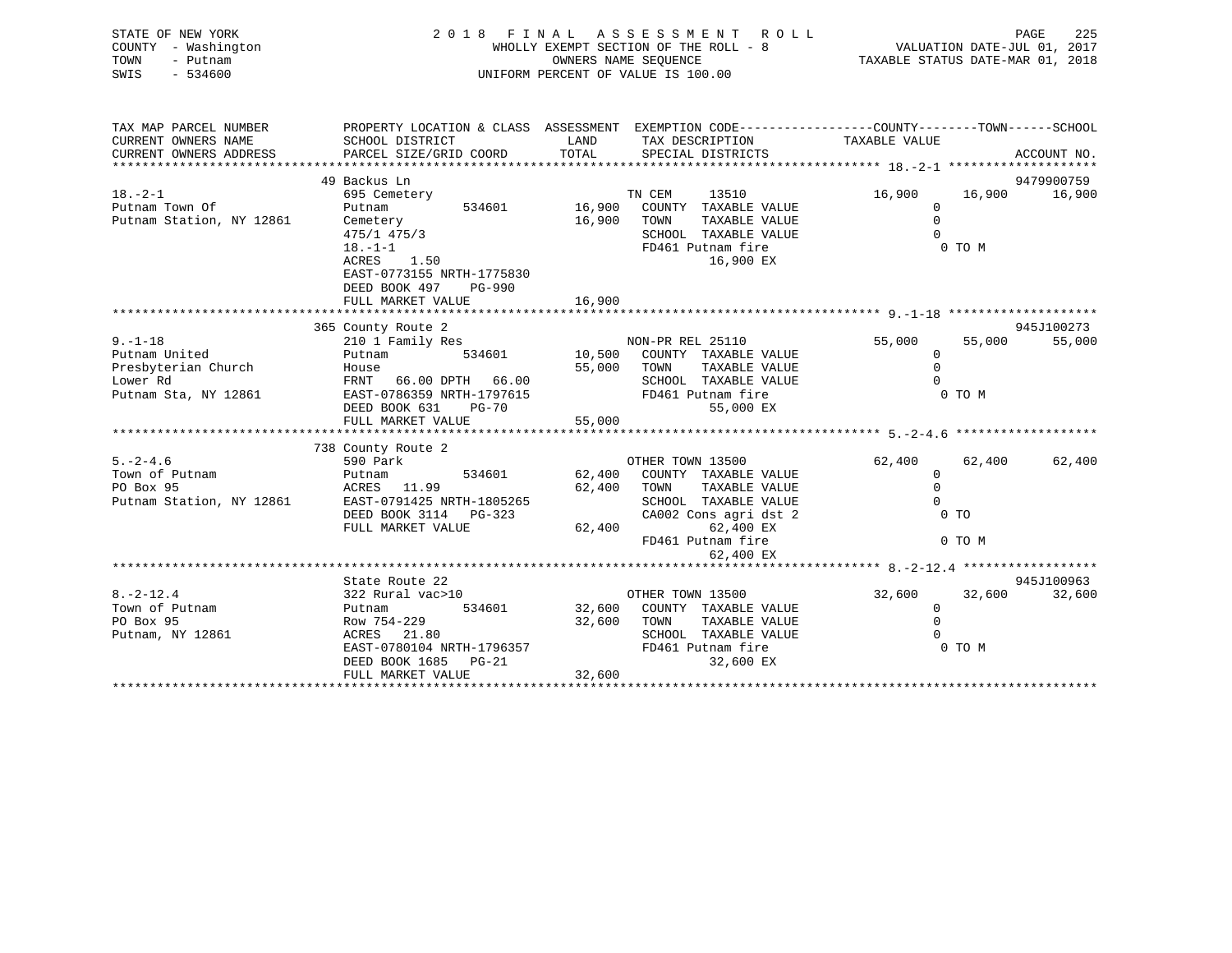| STATE OF NEW YORK<br>- Washington<br>COUNTY<br>TOWN<br>- Putnam<br>SWIS<br>$-534600$ | 2 0 1 8<br>FINAL ASSESSMENT ROLL<br>WHOLLY EXEMPT SECTION OF THE ROLL - 8<br>OWNERS NAME SEQUENCE<br>UNIFORM PERCENT OF VALUE IS 100.00 |        |         |                       |  | VALUATION DATE-JUL 01, 2017<br>TAXABLE STATUS DATE-MAR 01, 2018 |         | 226<br>PAGE |
|--------------------------------------------------------------------------------------|-----------------------------------------------------------------------------------------------------------------------------------------|--------|---------|-----------------------|--|-----------------------------------------------------------------|---------|-------------|
| TAX MAP PARCEL NUMBER                                                                | PROPERTY LOCATION & CLASS ASSESSMENT                                                                                                    |        |         |                       |  | EXEMPTION CODE-----------------COUNTY-------TOWN------SCHOOL    |         |             |
| CURRENT OWNERS NAME<br>CURRENT OWNERS ADDRESS                                        | SCHOOL DISTRICT<br>PARCEL SIZE/GRID COORD TOTAL SPECIAL DISTRICTS                                                                       | LAND   |         | TAX DESCRIPTION       |  | TAXABLE VALUE                                                   |         | ACCOUNT NO. |
|                                                                                      | County Route 2                                                                                                                          |        |         |                       |  |                                                                 |         |             |
| $9. - 1 - 14.1$                                                                      | 695 Cemetery                                                                                                                            |        | TN CEM  | 13510                 |  | 12,900                                                          | 12,900  | 12,900      |
| Town of Putnam                                                                       | 534601<br>Putnam                                                                                                                        | 12,900 | COUNTY  | TAXABLE VALUE         |  |                                                                 |         |             |
| 14 Putnam Center Rd                                                                  | FRNT 10.00 DPTH 234.00                                                                                                                  | 12,900 | TOWN    | TAXABLE VALUE         |  |                                                                 |         |             |
| Putnam, NY 12861                                                                     | EAST-0786441 NRTH-1796422                                                                                                               |        | SCHOOL  | TAXABLE VALUE         |  |                                                                 |         |             |
|                                                                                      | DEED BOOK 3097 PG-30                                                                                                                    |        |         | CA002 Cons agri dst 2 |  |                                                                 | $0$ TO  |             |
|                                                                                      | FULL MARKET VALUE                                                                                                                       | 12,900 |         | 12,900 EX             |  |                                                                 |         |             |
|                                                                                      |                                                                                                                                         |        |         | FD461 Putnam fire     |  |                                                                 | 0 TO M  |             |
|                                                                                      |                                                                                                                                         |        |         | 12,900 EX             |  |                                                                 |         |             |
|                                                                                      |                                                                                                                                         |        |         |                       |  |                                                                 |         |             |
|                                                                                      | County Route 2                                                                                                                          |        |         |                       |  |                                                                 |         | 9479900769  |
| $9. - 1 - 17$                                                                        | 620 Religious                                                                                                                           |        | PRI CEM | 27350                 |  | 456,000                                                         | 456,000 | 456,000     |

| -----            | $0.40$ $1.01 + 910$ $0.00$ |        |         | -----  | ----              | 100 <i>1</i> 000 | 100 <i>1</i> 000 | 100 <i>1</i> 000 |
|------------------|----------------------------|--------|---------|--------|-------------------|------------------|------------------|------------------|
| U P Cemetery     | Putnam                     | 534601 | 19,900  | COUNTY | TAXABLE VALUE     |                  |                  |                  |
| Putnam, NY 12861 | Church Cemetery Land       |        | 456,000 | TOWN   | TAXABLE VALUE     |                  |                  |                  |
|                  | Y/610                      |        |         | SCHOOL | TAXABLE VALUE     |                  |                  |                  |
|                  | 2.30<br>ACRES              |        |         |        | FD461 Putnam fire |                  | 0 TO M           |                  |
|                  | EAST-0786152 NRTH-1797683  |        |         |        | 456,000 EX        |                  |                  |                  |
|                  | DEED BOOK Y                | PG-606 |         |        |                   |                  |                  |                  |
|                  | FULL MARKET VALUE          |        | 456,000 |        |                   |                  |                  |                  |
|                  |                            |        |         |        |                   |                  |                  |                  |
|                  |                            |        |         |        |                   |                  |                  |                  |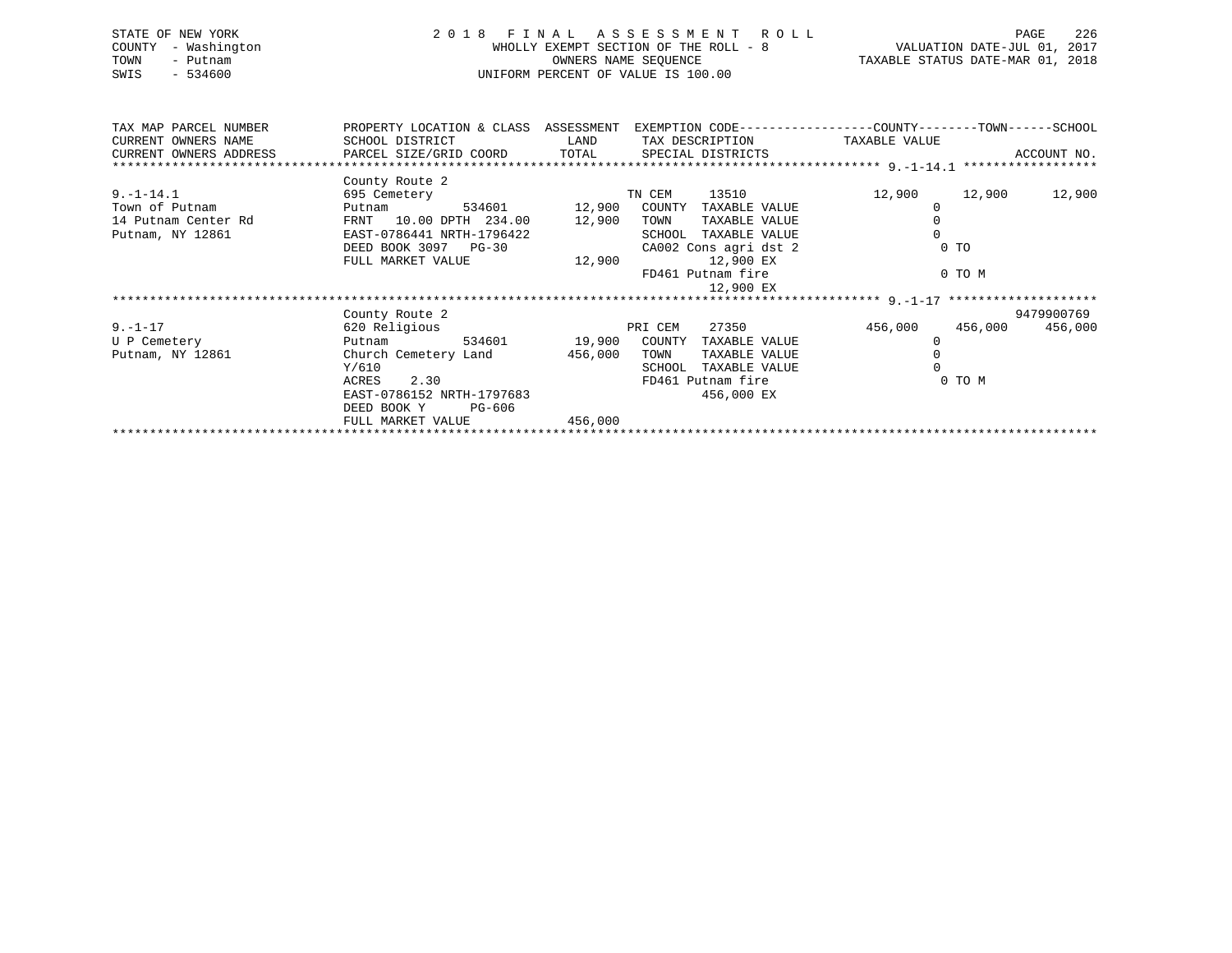### R O L L S U B S E C T I O N - - T O T A L S

#### \*\*\* S P E C I A L D I S T R I C T S U M M A R Y \*\*\*

| CODE | DISTRICT NAME        | PARCELS | TOTAL EXTENSION<br>TYPE | EXTENSION<br>VALUE | AD VALOREM<br>VALUE | EXEMPT<br>AMOUNT | TAXABLE<br>VALUE |
|------|----------------------|---------|-------------------------|--------------------|---------------------|------------------|------------------|
|      | CA002 Cons agri dst  |         | 2 TOTAL                 |                    | 75.300              | 75.300           |                  |
|      | BP461 Black Pt Sewer |         | 1 UNITS C               |                    |                     |                  |                  |
|      | FD461 Putnam fire    |         | 31 TOTAL M              |                    | 10027,900           | 10027,900        |                  |

### \*\*\* S C H O O L D I S T R I C T S U M M A R Y \*\*\*

| CODE   | DISTRICT NAME | TOTAL<br>PARCELS | ASSESSED<br>LAND | ASSESSED<br>TOTAL | EXEMPT<br>AMOUNT | TOTAL<br>TAXABLE | STAR<br>AMOUNT | STAR<br>TAXABLE |
|--------|---------------|------------------|------------------|-------------------|------------------|------------------|----------------|-----------------|
| 534601 | Putnam        | 31               | 6875,100         | 10027,900         | 10027,900        |                  |                |                 |
|        | SUB-TOTAL     | 31               | 6875,100         | 10027,900         | 10027,900        |                  |                |                 |
|        | тотаь         | 31               | 6875,100         | 10027,900         | 10027,900        |                  |                |                 |

### \*\*\* S Y S T E M C O D E S S U M M A R Y \*\*\*

### NO SYSTEM EXEMPTIONS AT THIS LEVEL

| CODE  | DESCRIPTION | TOTAL<br>PARCELS | COUNTY    | TOWN      | SCHOOL    |
|-------|-------------|------------------|-----------|-----------|-----------|
| 13500 | OTHER TOWN  | 11               | 1031,800  | 1031,800  | 1031,800  |
| 13510 | TN CEM      |                  | 45,900    | 45,900    | 45,900    |
| 13800 | SCH DIST    |                  | 1620,600  | 1620,600  | 1620,600  |
| 25110 | NON-PR REL  |                  | 315,200   | 315,200   | 315,200   |
| 25120 | NON-PR EDU  | 10               | 6298,000  | 6298,000  | 6298,000  |
| 26400 | VOL FIRE    |                  | 250,000   | 250,000   | 250,000   |
| 27350 | PRI CEM     |                  | 466,400   | 466,400   | 466,400   |
|       | TOTAL       | 31               | 10027,900 | 10027,900 | 10027,900 |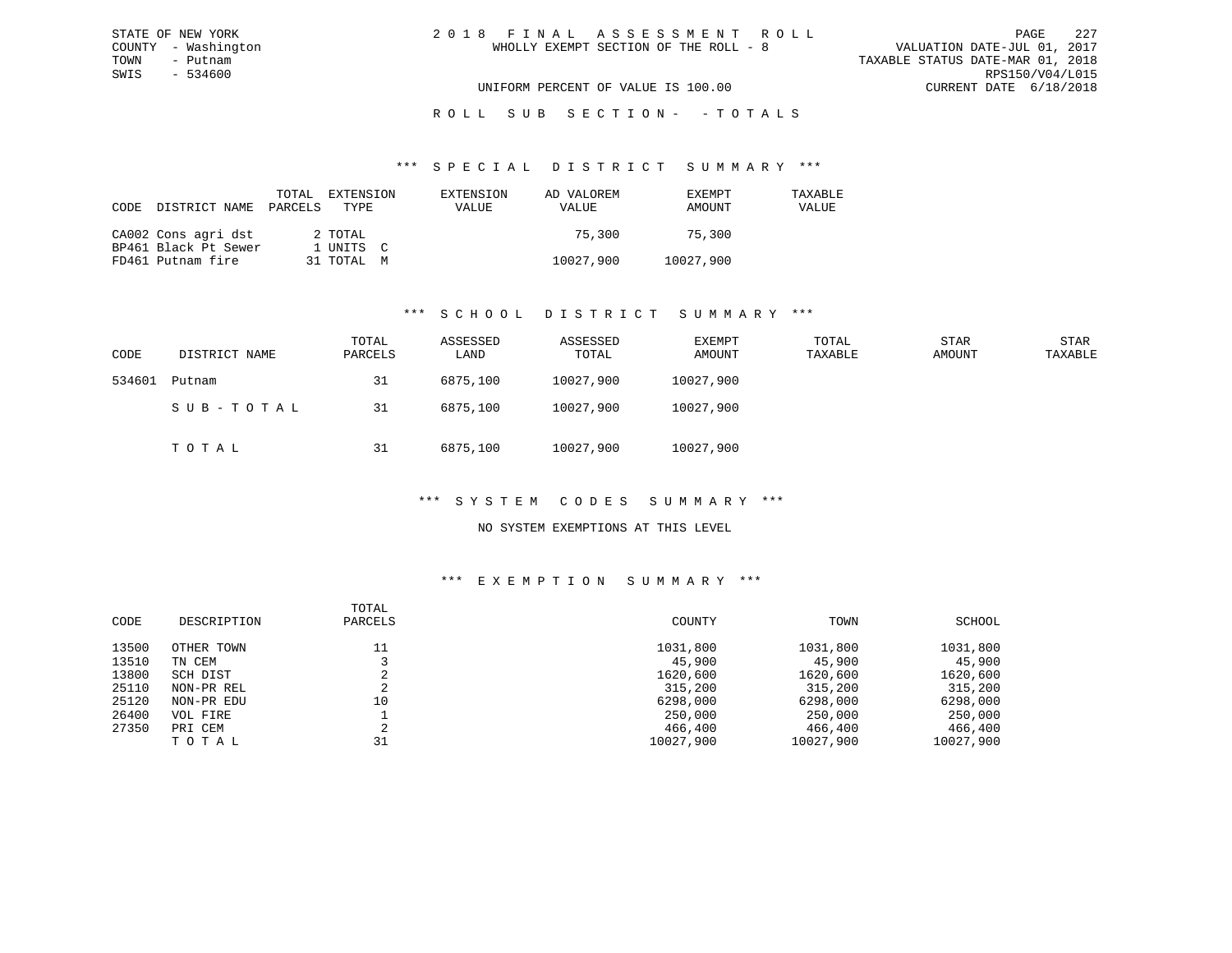| STATE OF NEW YORK   | 2018 FINAL ASSESSMENT ROLL            | 2.2.8<br>PAGE                    |
|---------------------|---------------------------------------|----------------------------------|
| COUNTY - Washington | WHOLLY EXEMPT SECTION OF THE ROLL - 8 | VALUATION DATE-JUL 01, 2017      |
| TOWN<br>- Putnam    |                                       | TAXABLE STATUS DATE-MAR 01, 2018 |
| SWIS - 534600       |                                       | RPS150/V04/L015                  |
|                     | UNIFORM PERCENT OF VALUE IS 100.00    | CURRENT DATE 6/18/2018           |
|                     |                                       |                                  |

### R O L L S U B S E C T I O N - - T O T A L S

| ROLL |               | TOTAL    |             |           | AXABLE | TAXABLE | TAXABLE       | STAR    |
|------|---------------|----------|-------------|-----------|--------|---------|---------------|---------|
| SEC  |               | DARCET C | LAND        | TOTAL     | COUNTY | TOWN    | <b>RCHOOL</b> | 'AXABLE |
|      | <b>EVEMBT</b> |          | :07E<br>∣∩r | 10027,900 |        |         |               |         |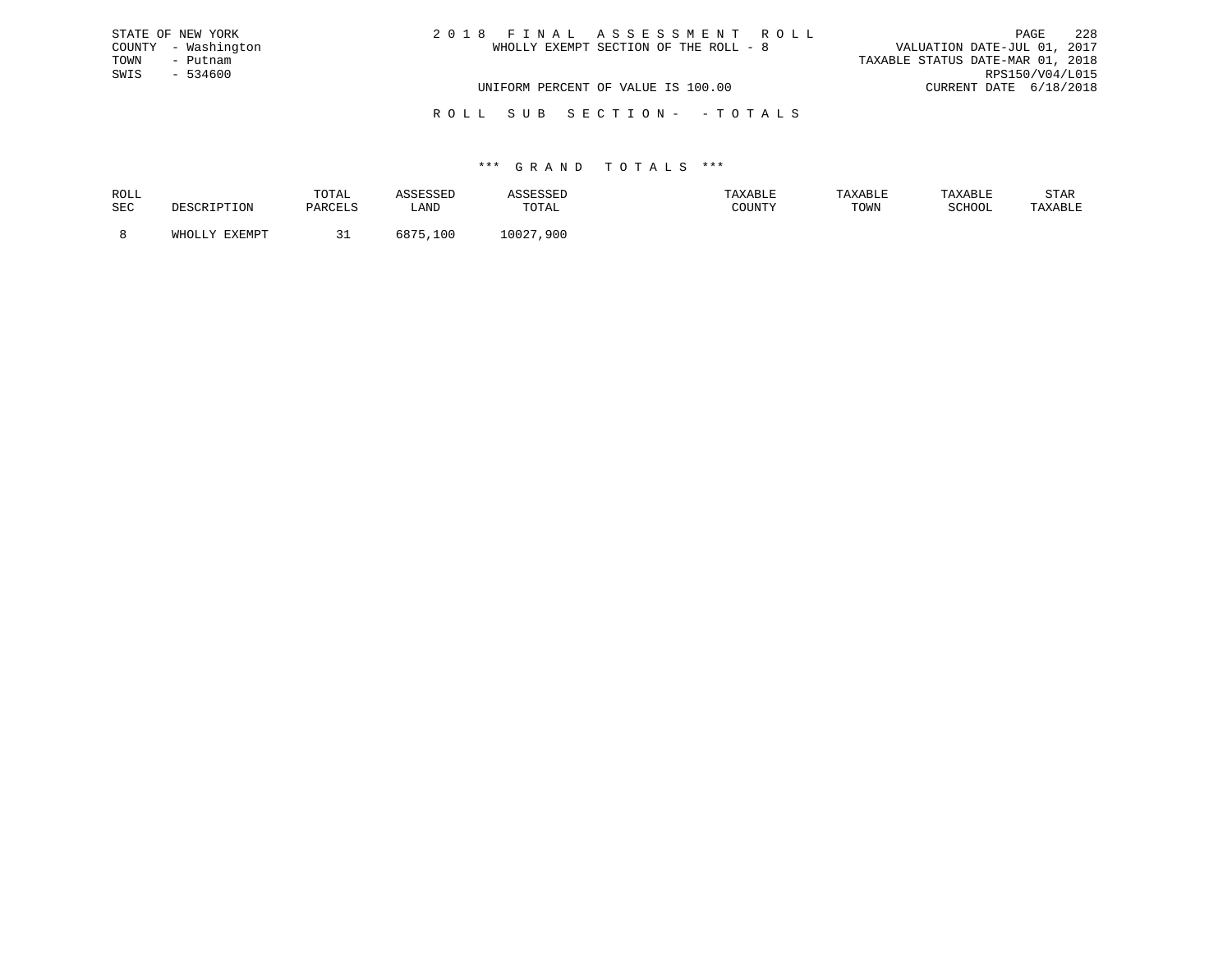|      | STATE OF NEW YORK   | 2018 FINAL ASSESSMENT ROLL |                                       |                                  | PAGE                   | 2.2.9 |
|------|---------------------|----------------------------|---------------------------------------|----------------------------------|------------------------|-------|
|      | COUNTY - Washington |                            | WHOLLY EXEMPT SECTION OF THE ROLL - 8 | VALUATION DATE-JUL 01, 2017      |                        |       |
| TOWN | - Putnam            |                            |                                       | TAXABLE STATUS DATE-MAR 01, 2018 |                        |       |
| SWIS | $-534600$           |                            | UNIFORM PERCENT OF VALUE IS 100.00    |                                  | RPS150/V04/L015        |       |
|      |                     |                            |                                       |                                  | CURRENT DATE 6/18/2018 |       |
|      |                     |                            |                                       |                                  |                        |       |

# ROLL SECTION TOTALS

#### \*\*\* S P E C I A L D I S T R I C T S U M M A R Y \*\*\*

| CODE DISTRICT NAME PARCELS TYPE | TOTAL | EXTENSION  | EXTENSION<br><b>VALUE</b> | AD VALOREM<br>VALUE | <b>EXEMPT</b><br>AMOUNT | TAXABLE<br>VALUE |
|---------------------------------|-------|------------|---------------------------|---------------------|-------------------------|------------------|
| CA002 Cons agri dst             |       | 2 TOTAL    |                           | 75,300              | 75,300                  |                  |
| BP461 Black Pt Sewer            |       | 1 UNITS C  |                           |                     |                         |                  |
| FD461 Putnam fire               |       | 31 TOTAL M |                           | 10027,900           | 10027,900               |                  |

### \*\*\* S C H O O L D I S T R I C T S U M M A R Y \*\*\*

| CODE   | DISTRICT NAME | TOTAL<br>PARCELS | ASSESSED<br>LAND | ASSESSED<br>TOTAL | EXEMPT<br>AMOUNT | TOTAL<br>TAXABLE | STAR<br>AMOUNT | STAR<br>TAXABLE |
|--------|---------------|------------------|------------------|-------------------|------------------|------------------|----------------|-----------------|
| 534601 | Putnam        | 31               | 6875,100         | 10027,900         | 10027,900        |                  |                |                 |
|        | SUB-TOTAL     | 31               | 6875,100         | 10027,900         | 10027,900        |                  |                |                 |
|        | TOTAL         | 31               | 6875,100         | 10027,900         | 10027,900        |                  |                |                 |

### \*\*\* S Y S T E M C O D E S S U M M A R Y \*\*\*

### NO SYSTEM EXEMPTIONS AT THIS LEVEL

| CODE  | DESCRIPTION | TOTAL<br>PARCELS | COUNTY    | TOWN      | SCHOOL    |
|-------|-------------|------------------|-----------|-----------|-----------|
| 13500 | OTHER TOWN  | 11               | 1031,800  | 1031,800  | 1031,800  |
| 13510 | TN CEM      |                  | 45,900    | 45,900    | 45,900    |
| 13800 | SCH DIST    | ∠                | 1620,600  | 1620,600  | 1620,600  |
| 25110 | NON-PR REL  | $\sim$           | 315,200   | 315,200   | 315,200   |
| 25120 | NON-PR EDU  | 10               | 6298,000  | 6298,000  | 6298,000  |
| 26400 | VOL FIRE    |                  | 250,000   | 250,000   | 250,000   |
| 27350 | PRI CEM     | $\sim$           | 466,400   | 466,400   | 466,400   |
|       | TOTAL       | 31               | 10027,900 | 10027,900 | 10027,900 |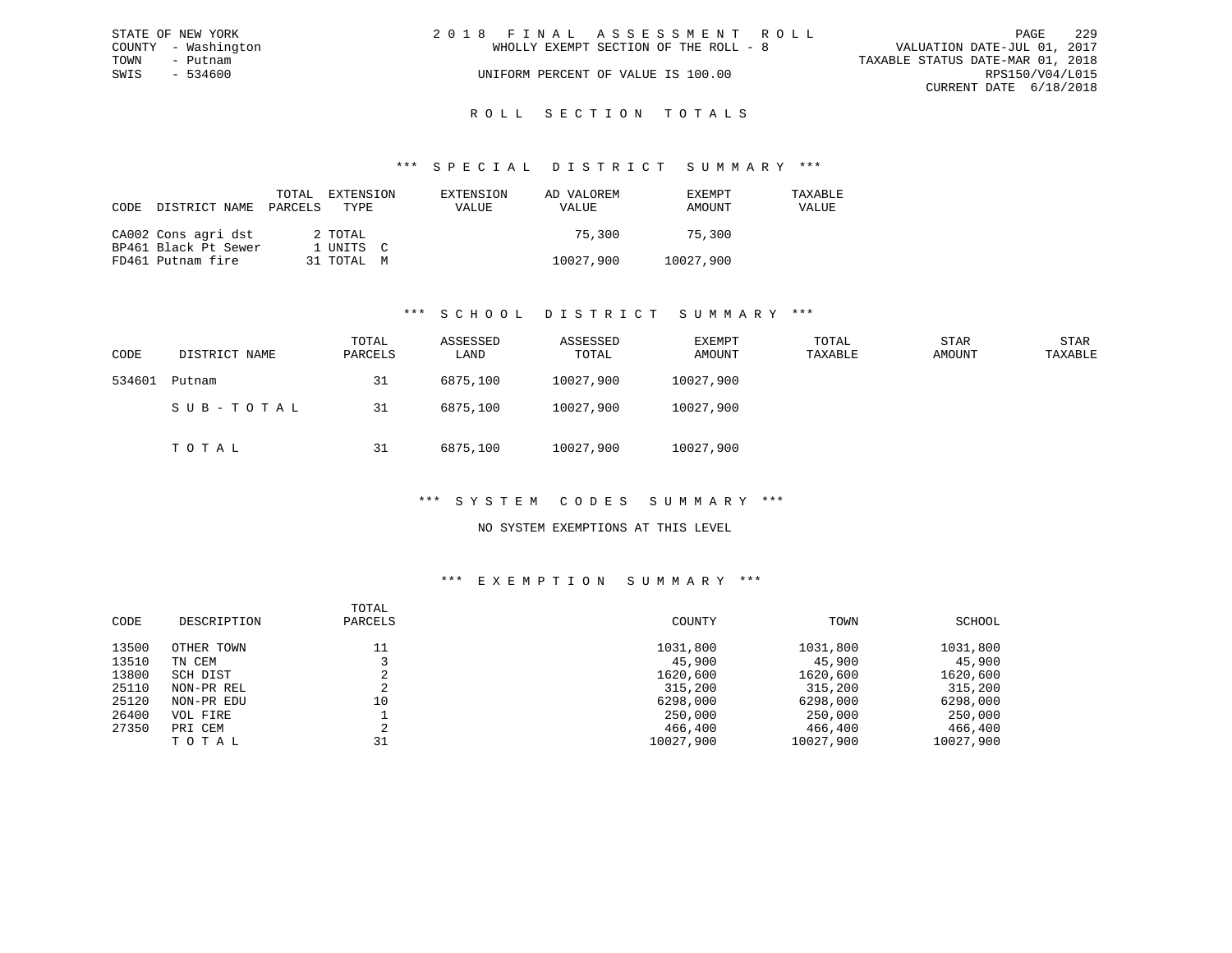|      | STATE OF NEW YORK   | 2018 FINAL ASSESSMENT ROLL                                           | PAGE                   | 230 |
|------|---------------------|----------------------------------------------------------------------|------------------------|-----|
|      | COUNTY - Washington | VALUATION DATE-JUL 01, 2017<br>WHOLLY EXEMPT SECTION OF THE ROLL - 8 |                        |     |
| TOWN | – Putnam            | TAXABLE STATUS DATE-MAR 01, 2018                                     |                        |     |
| SWIS | - 534600            | UNIFORM PERCENT OF VALUE IS 100.00                                   | RPS150/V04/L015        |     |
|      |                     |                                                                      | CURRENT DATE 6/18/2018 |     |
|      |                     |                                                                      |                        |     |

R O L L S E C T I O N T O T A L S

| ROLL |        | TOTAL       |               | .            | <b>AXABLF</b> |      |        | STAR    |
|------|--------|-------------|---------------|--------------|---------------|------|--------|---------|
| SEC  |        |             | ∟AND          | TOTAL        | CCTNTM        | TOWN | SCHOOL | 'AXABLE |
|      |        |             |               |              |               |      |        |         |
|      | FYFMDT | <u>- - </u> | - 07<br>i N.C | 10027<br>900 |               |      |        |         |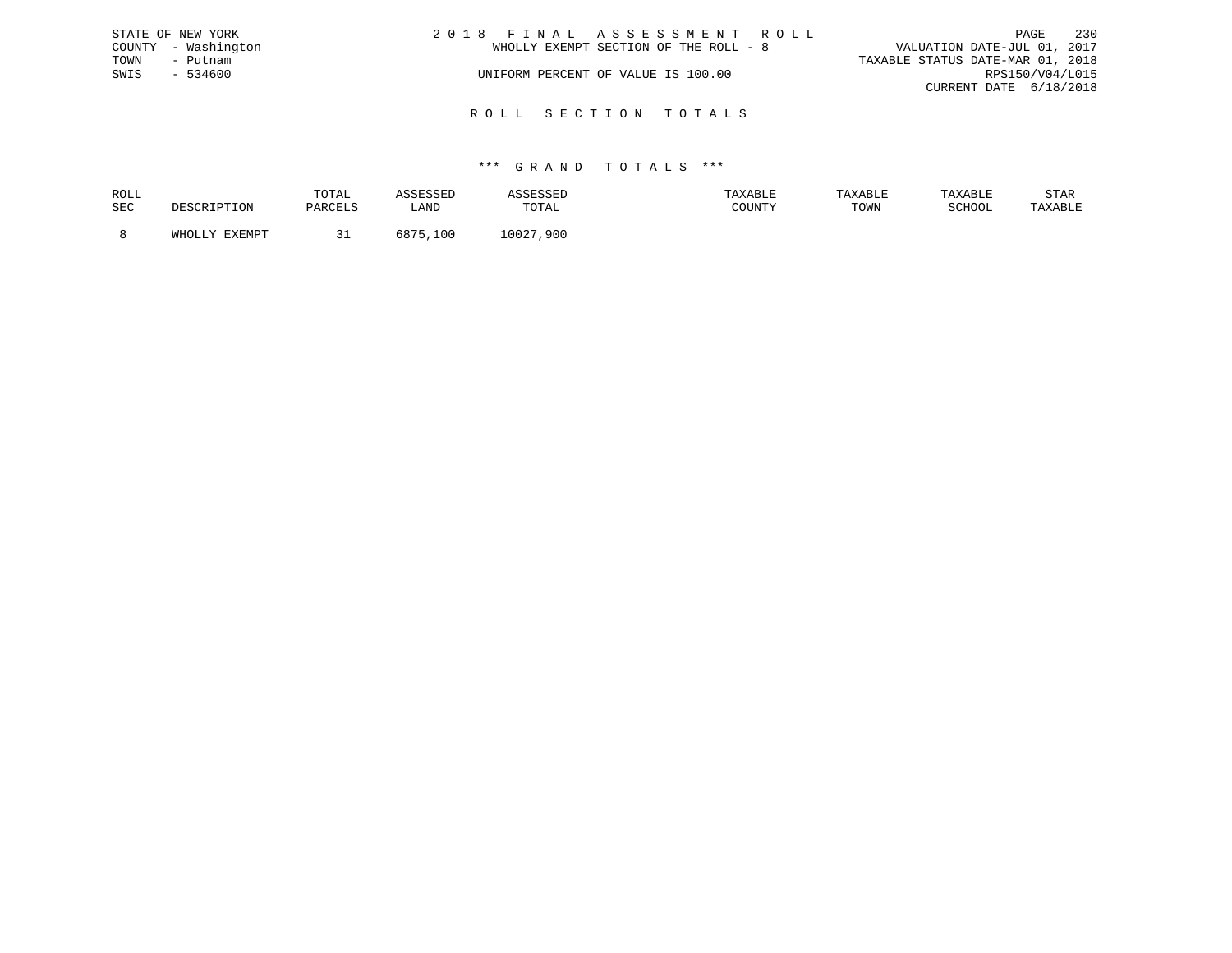### \*\*\* S P E C I A L D I S T R I C T S U M M A R Y \*\*\*

| <b>CODE</b> | DISTRICT NAME        | TOTAL<br>PARCELS | EXTENSION<br>TYPE | EXTENSION<br>VALUE | AD VALOREM<br>VALUE | EXEMPT<br>AMOUNT | TAXABLE<br>VALUE |
|-------------|----------------------|------------------|-------------------|--------------------|---------------------|------------------|------------------|
|             | TE533 Trans exmt rep |                  | 2 MOVTAX          |                    |                     |                  |                  |
|             | CA002 Cons agri dst  |                  | 59 TOTAL          |                    | 10104,600           | 768,895          | 9335,705         |
|             | BP461 Black Pt Sewer |                  | 128 UNITS C       |                    |                     |                  |                  |
|             | FD461 Putnam fire    |                  | 1,052 TOTAL M     |                    | 298258,610          | 10942,778        | 287315,832       |

### \*\*\* S C H O O L D I S T R I C T S U M M A R Y \*\*\*

| CODE   | DISTRICT NAME | TOTAL<br>PARCELS | ASSESSED<br>LAND | ASSESSED<br>TOTAL | EXEMPT<br>AMOUNT | TOTAL<br>TAXABLE | <b>STAR</b><br>AMOUNT | STAR<br>TAXABLE |
|--------|---------------|------------------|------------------|-------------------|------------------|------------------|-----------------------|-----------------|
| 534601 | Putnam        | 1,053            | 197136,048       | 298508,110        | 13936,099        | 284572,011       | 7284,270              | 277287,741      |
|        | SUB-TOTAL     | .,053            | 197136,048       | 298508,110        | 13936,099        | 284572,011       | 7284,270              | 277287,741      |
|        | тотаь         | L,053            | 197136,048       | 298508,110        | 13936,099        | 284572,011       | 7284,270              | 277287,741      |

### \*\*\* S Y S T E M C O D E S S U M M A R Y \*\*\*

### NO SYSTEM EXEMPTIONS AT THIS LEVEL

| CODE  | DESCRIPTION | TOTAL<br>PARCELS | COUNTY   | TOWN     | SCHOOL   |
|-------|-------------|------------------|----------|----------|----------|
| 13500 | OTHER TOWN  | 11               | 1031,800 | 1031,800 | 1031,800 |
| 13510 | TN CEM      |                  | 45,900   | 45,900   | 45,900   |
| 13800 | SCH DIST    |                  | 1620,600 | 1620,600 | 1620,600 |
| 25110 | NON-PR REL  | C<br>z.          | 315,200  | 315,200  | 315,200  |
| 25120 | NON-PR EDU  | 10               | 6298,000 | 6298,000 | 6298,000 |
| 26400 | VOL FIRE    |                  | 250,000  | 250,000  | 250,000  |
| 27350 | PRI CEM     |                  | 466,400  | 466,400  | 466,400  |
| 41121 | VET WAR CT  | 13               | 324,498  | 149,550  |          |
| 41131 | VET COM CT  | 14               | 544,290  | 256,130  |          |
| 41132 | VET COM C   |                  | 38,275   |          |          |
| 41133 | VET COM T   |                  |          | 20,000   |          |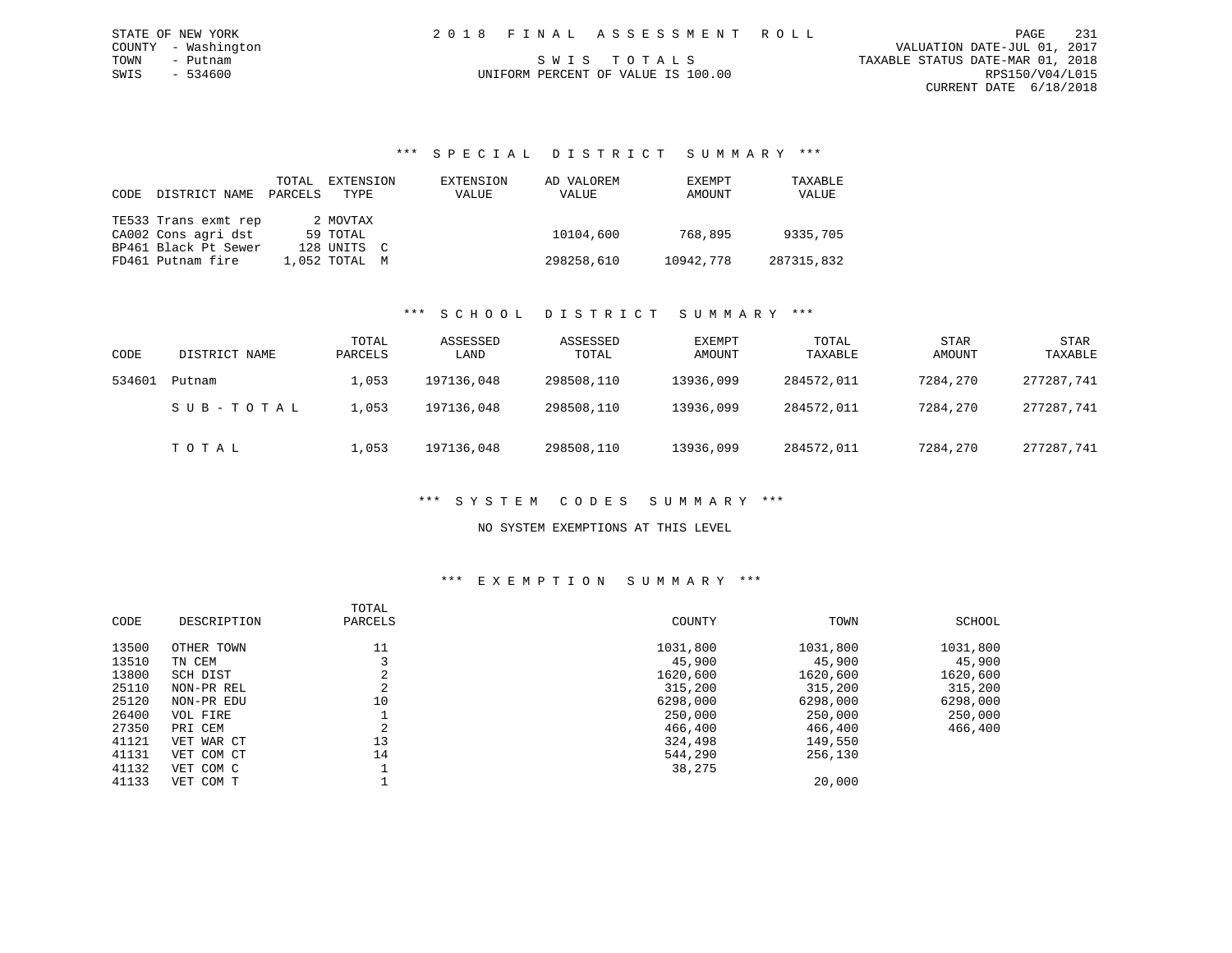SWIS - 534600 UNIFORM PERCENT OF VALUE IS 100.00 RPS150/V04/L015

 COUNTY - Washington VALUATION DATE-JUL 01, 2017 TOWN - Putnam SWIS TOTALS TRANSLE STATUS DATE-MAR 01, 2018 CURRENT DATE 6/18/2018

### \*\*\* E X E M P T I O N S U M M A R Y \*\*\*

|       |                 | TOTAL          |           |           |           |
|-------|-----------------|----------------|-----------|-----------|-----------|
| CODE  | DESCRIPTION     | PARCELS        | COUNTY    | TOWN      | SCHOOL    |
| 41141 | VET DIS CT      | 2              | 192,692   | 80,000    |           |
| 41142 | VET DIS C       |                | 38,275    |           |           |
| 41143 | VET DIS T       |                |           | 38,275    |           |
| 41152 | $CW_10_VET/$    |                | 8,000     |           |           |
| 41400 | CLERGY          |                | 1,500     | 1,500     | 1,500     |
| 41700 | AG BUILD        |                | 67,100    | 67,100    | 67,100    |
| 41720 | AG DIST         | 13             | 693,595   | 693,595   | 693,595   |
| 41730 | AGRI-D IND      | 9              | 320,088   | 320,088   | 320,088   |
| 41800 | AGED-ALL        |                | 29,240    | 29,240    | 34,400    |
| 41801 | AGED-CO/TN      |                | 18,570    | 18,570    |           |
| 41803 | AGED-TOWN       | 6              |           | 637,941   |           |
| 41805 | AGE-CO/SCH      | 10             | 1376,766  |           | 1383,838  |
| 41834 | ENH STAR        | 53             |           |           | 3389,170  |
| 41854 | <b>BAS STAR</b> | 130            |           |           | 3895,100  |
| 41932 | DISAB-CO        |                | 43,950    |           |           |
| 41935 | DISAB-C/S       |                | 300,000   |           | 300,000   |
| 47200 | CEIL RAIL       |                | 914,878   | 914,878   | 914,878   |
| 47460 | FOR 480A        | $\overline{2}$ | 192,800   | 192,800   | 192,800   |
|       | TOTAL           | 295            | 15132,417 | 13447,567 | 21220,369 |

| <b>ROLL</b><br><b>SEC</b> | DESCRIPTION       | TOTAL<br>PARCELS | ASSESSED<br>LAND | ASSESSED<br>TOTAL | TAXABLE<br>COUNTY | TAXABLE<br>TOWN | TAXABLE<br>SCHOOL | STAR<br>TAXABLE |
|---------------------------|-------------------|------------------|------------------|-------------------|-------------------|-----------------|-------------------|-----------------|
|                           | TAXABLE           | 1,002            | 172003,194       | 266046,573        | 261856,934        | 263541,784      | 263053,252        | 255768,982      |
| 3                         | STATE OWNED LAND  | 11               | 16197.754        | 16197.754         | 16197,754         | 16197.754       | 16197,754         | 16197,754       |
| 5.                        | SPECIAL FRANCHISE |                  |                  | 2040,003          | 2040,003          | 2040,003        | 2040,003          | 2040,003        |
| 6                         | UTILITIES & N.C.  | 5                | 132,000          | 2006,380          | 2006,380          | 2006,380        | 2006,380          | 2006,380        |
|                           | CEILING RAILROADS |                  | 1928,000         | 2189,500          | 1274,622          | 1274,622        | 1274,622          | 1274,622        |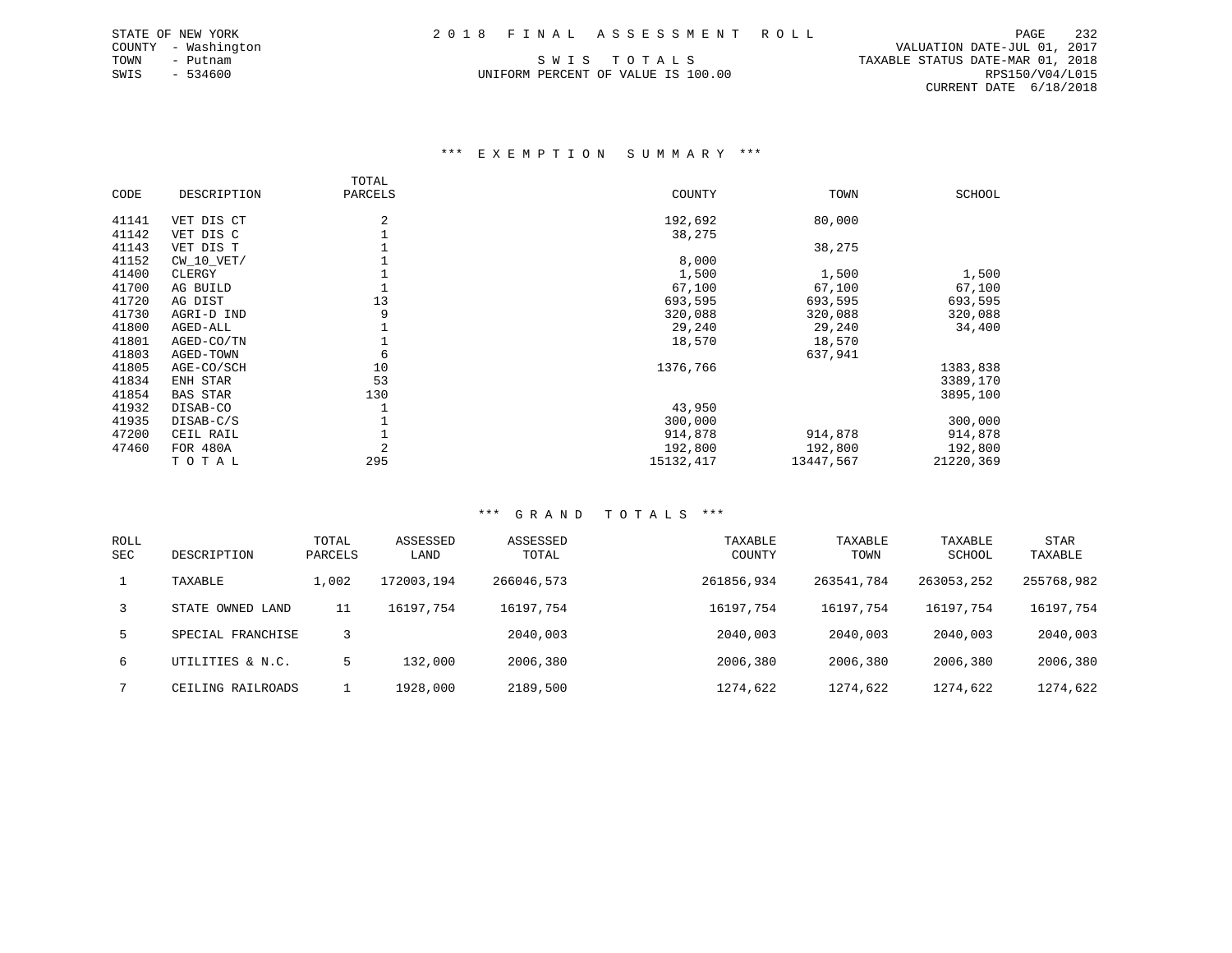| 2018 FINAL ASSESSMENT ROLL         | 233<br>PAGE                      |
|------------------------------------|----------------------------------|
|                                    | VALUATION DATE-JUL 01, 2017      |
| SWIS TOTALS                        | TAXABLE STATUS DATE-MAR 01, 2018 |
| UNIFORM PERCENT OF VALUE IS 100.00 | RPS150/V04/L015                  |
|                                    | CURRENT DATE 6/18/2018           |

### \*\*\* G R A N D T O T A L S \*\*\*

STATE OF NEW YORK COUNTY - Washington TOWN - Putnam  $SWIS$  - 534600

| ROLL<br>SEC | DESCRIPTION         | TOTAL<br>PARCELS | ASSESSED<br>LAND | ASSESSED<br>TOTAL | TAXABLE<br>COUNTY | TAXABLE<br>TOWN | TAXABLE<br>SCHOOL | STAR<br>TAXABLE |
|-------------|---------------------|------------------|------------------|-------------------|-------------------|-----------------|-------------------|-----------------|
| 8           | WHOLLY EXEMPT       | 31               | 6875,100         | 10027,900         |                   |                 |                   |                 |
| $\star$     | TOTAL<br><b>SUB</b> | 1,053            | 197136,048       | 298508,110        | 283375,693        | 285060,543      | 284572,011        | 277287.741      |
| $***$       | GRAND TOTAL         | 1,053            | 197136,048       | 298508,110        | 283375,693        | 285060,543      | 284572,011        | 277287,741      |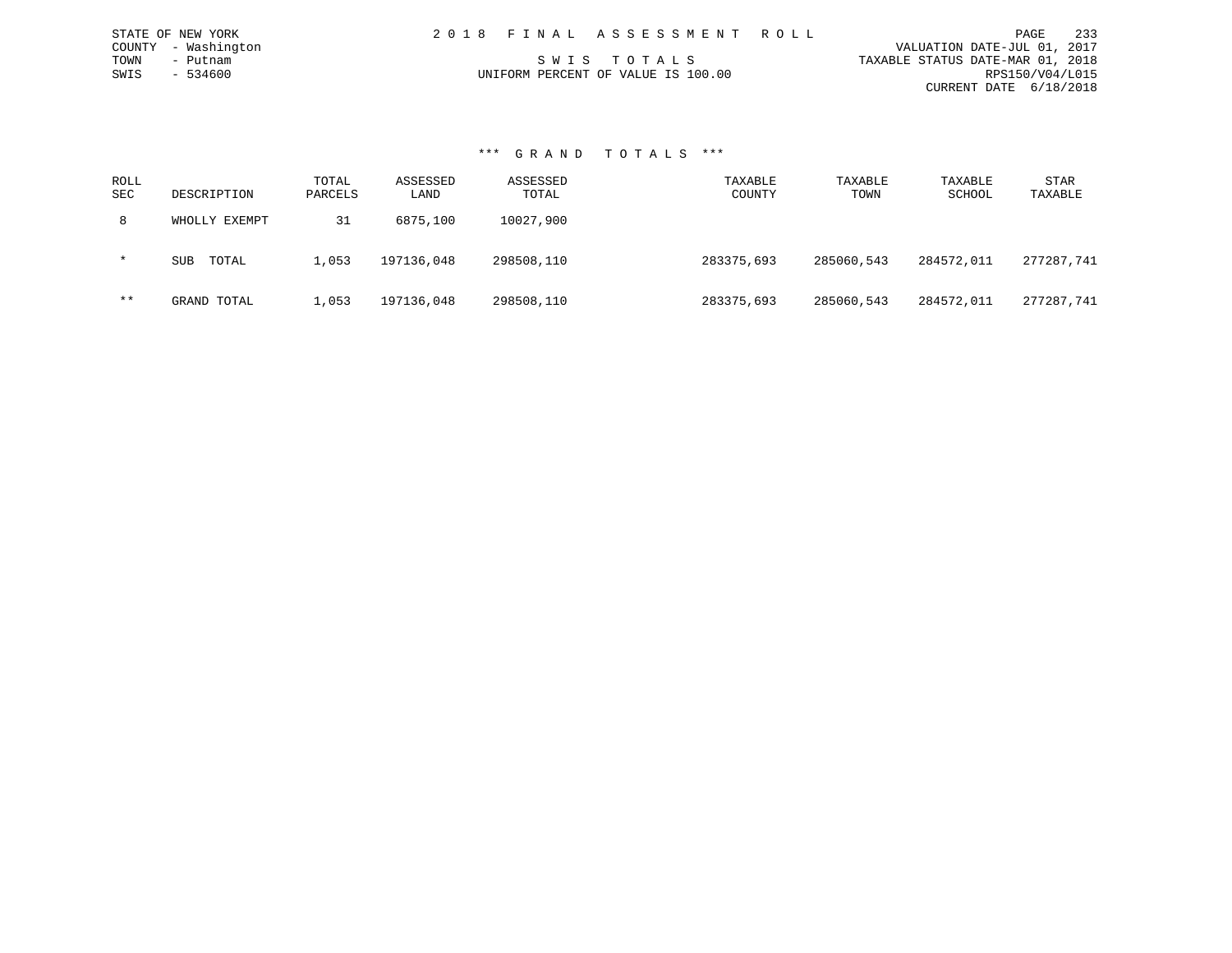| STATE OF NEW YORK   | 2018 FINAL ASSESSMENT ROLL         | 234<br>PAGE                      |
|---------------------|------------------------------------|----------------------------------|
| COUNTY - Washington | TOWN TOTALS                        | VALUATION DATE-JUL 01, 2017      |
| TOWN<br>- Putnam    |                                    | TAXABLE STATUS DATE-MAR 01, 2018 |
| SWIS - 5346         | UNIFORM PERCENT OF VALUE IS 100.00 | RPS150/V04/L015                  |
|                     |                                    | CURRENT DATE 6/18/2018           |

### \*\*\* S P E C I A L D I S T R I C T S U M M A R Y \*\*\*

| CODE | DISTRICT NAME        | TOTAL<br>PARCELS | EXTENSION<br>TYPE | EXTENSION<br>VALUE | AD VALOREM<br>VALUE | EXEMPT<br>AMOUNT | TAXABLE<br>VALUE |
|------|----------------------|------------------|-------------------|--------------------|---------------------|------------------|------------------|
|      | TE533 Trans exmt rep |                  | 2 MOVTAX          |                    |                     |                  |                  |
|      | CA002 Cons agri dst  |                  | 59 TOTAL          |                    | 10104,600           | 768,895          | 9335,705         |
|      | BP461 Black Pt Sewer |                  | 128 UNITS C       |                    |                     |                  |                  |
|      | FD461 Putnam fire    |                  | $1.052$ TOTAL $M$ |                    | 298258,610          | 10942,778        | 287315,832       |

### \*\*\* S C H O O L D I S T R I C T S U M M A R Y \*\*\*

| CODE   | DISTRICT NAME | TOTAL<br>PARCELS | ASSESSED<br>LAND | ASSESSED<br>TOTAL | EXEMPT<br>AMOUNT | TOTAL<br>TAXABLE | <b>STAR</b><br>AMOUNT | STAR<br>TAXABLE |
|--------|---------------|------------------|------------------|-------------------|------------------|------------------|-----------------------|-----------------|
| 534601 | Putnam        | 1,053            | 197136,048       | 298508,110        | 13936,099        | 284572,011       | 7284,270              | 277287,741      |
|        | SUB-TOTAL     | L,053            | 197136,048       | 298508,110        | 13936,099        | 284572,011       | 7284,270              | 277287,741      |
|        | TOTAL         | 1,053            | 197136,048       | 298508,110        | 13936,099        | 284572,011       | 7284,270              | 277287,741      |

### \*\*\* S Y S T E M C O D E S S U M M A R Y \*\*\*

### NO SYSTEM EXEMPTIONS AT THIS LEVEL

| CODE  | DESCRIPTION | TOTAL<br>PARCELS | COUNTY   | TOWN     | SCHOOL   |
|-------|-------------|------------------|----------|----------|----------|
| 13500 | OTHER TOWN  | 11               | 1031,800 | 1031,800 | 1031,800 |
| 13510 | TN CEM      |                  | 45,900   | 45,900   | 45,900   |
| 13800 | SCH DIST    | C.<br>∠          | 1620,600 | 1620,600 | 1620,600 |
| 25110 | NON-PR REL  | C<br>∠           | 315,200  | 315,200  | 315,200  |
| 25120 | NON-PR EDU  | 10               | 6298,000 | 6298,000 | 6298,000 |
| 26400 | VOL FIRE    |                  | 250,000  | 250,000  | 250,000  |
| 27350 | PRI CEM     | $\sim$<br>4      | 466,400  | 466,400  | 466,400  |
| 41121 | VET WAR CT  | 13               | 324,498  | 149,550  |          |
| 41131 | VET COM CT  | 14               | 544,290  | 256,130  |          |
| 41132 | VET COM C   |                  | 38,275   |          |          |
| 41133 | VET COM T   |                  |          | 20,000   |          |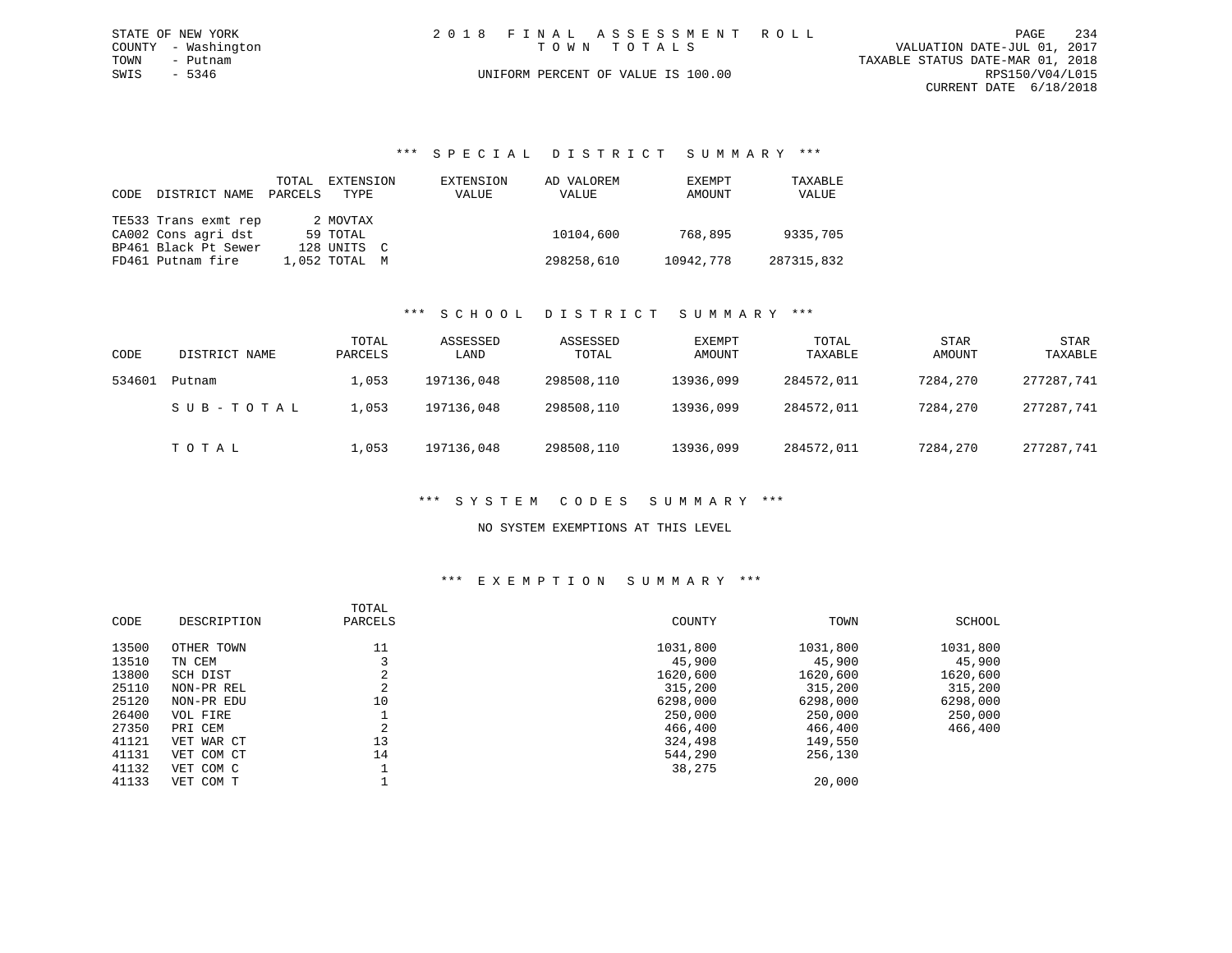| STATE OF NEW YORK |                     |  | 2018 FINAL ASSESSMENT ROLL         |                                  | PAGE            | 235 |
|-------------------|---------------------|--|------------------------------------|----------------------------------|-----------------|-----|
|                   | COUNTY - Washington |  | TOWN TOTALS                        | VALUATION DATE-JUL 01, 2017      |                 |     |
| TOWN              | - Putnam            |  |                                    | TAXABLE STATUS DATE-MAR 01, 2018 |                 |     |
| SWIS - 5346       |                     |  | UNIFORM PERCENT OF VALUE IS 100.00 |                                  | RPS150/V04/L015 |     |
|                   |                     |  |                                    | CURRENT DATE 6/18/2018           |                 |     |

### \*\*\* E X E M P T I O N S U M M A R Y \*\*\*

|       |                 | TOTAL          |           |           |           |
|-------|-----------------|----------------|-----------|-----------|-----------|
| CODE  | DESCRIPTION     | PARCELS        | COUNTY    | TOWN      | SCHOOL    |
| 41141 | VET DIS CT      | 2              | 192,692   | 80,000    |           |
| 41142 | VET DIS C       |                | 38,275    |           |           |
| 41143 | VET DIS T       |                |           | 38,275    |           |
| 41152 | $CW$ 10 $VET/$  |                | 8,000     |           |           |
| 41400 | CLERGY          |                | 1,500     | 1,500     | 1,500     |
| 41700 | AG BUILD        |                | 67,100    | 67,100    | 67,100    |
| 41720 | AG DIST         | 13             | 693,595   | 693,595   | 693,595   |
| 41730 | AGRI-D IND      | 9              | 320,088   | 320,088   | 320,088   |
| 41800 | AGED-ALL        |                | 29,240    | 29,240    | 34,400    |
| 41801 | AGED-CO/TN      |                | 18,570    | 18,570    |           |
| 41803 | AGED-TOWN       | 6              |           | 637,941   |           |
| 41805 | AGE-CO/SCH      | 10             | 1376,766  |           | 1383,838  |
| 41834 | ENH STAR        | 53             |           |           | 3389,170  |
| 41854 | <b>BAS STAR</b> | 130            |           |           | 3895,100  |
| 41932 | DISAB-CO        |                | 43,950    |           |           |
| 41935 | DISAB-C/S       |                | 300,000   |           | 300,000   |
| 47200 | CEIL RAIL       |                | 914,878   | 914,878   | 914,878   |
| 47460 | <b>FOR 480A</b> | $\overline{a}$ | 192,800   | 192,800   | 192,800   |
|       | TOTAL           | 295            | 15132,417 | 13447,567 | 21220,369 |

| <b>ROLL</b><br><b>SEC</b> | DESCRIPTION       | TOTAL<br>PARCELS | ASSESSED<br>LAND | ASSESSED<br>TOTAL | TAXABLE<br>COUNTY | TAXABLE<br>TOWN | TAXABLE<br>SCHOOL | STAR<br>TAXABLE |
|---------------------------|-------------------|------------------|------------------|-------------------|-------------------|-----------------|-------------------|-----------------|
| 1                         | TAXABLE           | 1,002            | 172003,194       | 266046,573        | 261856,934        | 263541,784      | 263053,252        | 255768,982      |
| 3                         | STATE OWNED LAND  | 11               | 16197.754        | 16197,754         | 16197,754         | 16197.754       | 16197,754         | 16197,754       |
| $5 -$                     | SPECIAL FRANCHISE |                  |                  | 2040,003          | 2040,003          | 2040,003        | 2040,003          | 2040,003        |
| 6                         | UTILITIES & N.C.  | 5.               | 132,000          | 2006,380          | 2006,380          | 2006,380        | 2006,380          | 2006,380        |
|                           | CEILING RAILROADS |                  | 1928,000         | 2189,500          | 1274,622          | 1274,622        | 1274,622          | 1274,622        |